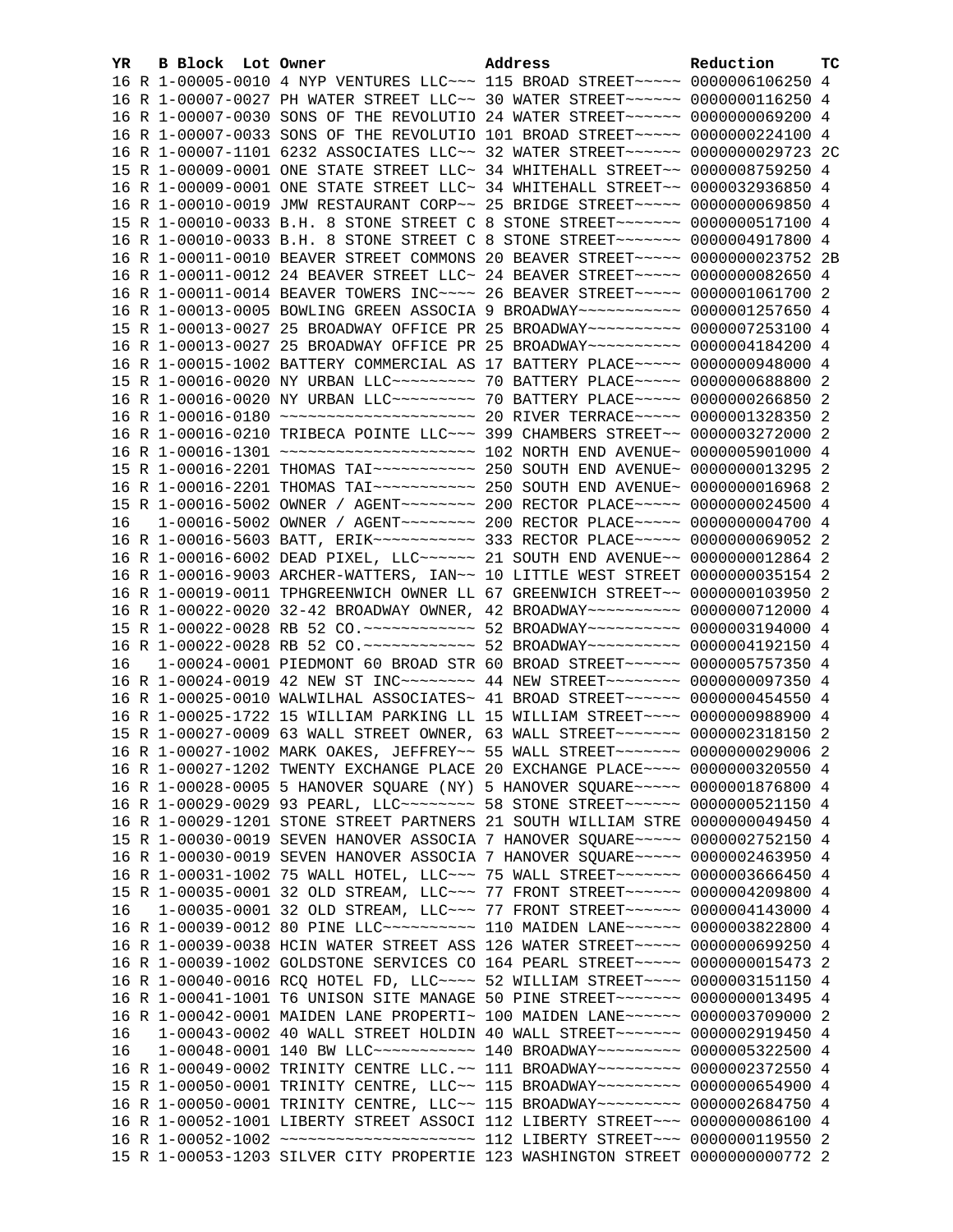| YR. | B Block Lot Owner |  | Address                                                                                                                                                          | Reduction | тc |
|-----|-------------------|--|------------------------------------------------------------------------------------------------------------------------------------------------------------------|-----------|----|
|     |                   |  | 16 R 1-00053-1203 SILVER CITY PROPERTIE 123 WASHINGTON STREET 0000000006948 2                                                                                    |           |    |
|     |                   |  | 16 R 1-00055-0016 HMC FINANCIAL CENTER, 80 WEST STREET~~~~~~~ 0000008920250 4                                                                                    |           |    |
|     |                   |  | 15 R 1-00056-0001 130 OWNERS GROUP~~~~~ 140 WASHINGTON STREET 0000007063500 4                                                                                    |           |    |
|     |                   |  | 16 R 1-00056-0001 130 OWNERS GROUP~~~~~ 140 WASHINGTON STREET 0000006659400 4                                                                                    |           |    |
|     |                   |  | 16 R 1-00062-1001 BROOKFIELD PROPERTIES 1 LIBERTY PLAZA~~~~~~ 0000018589997 4                                                                                    |           |    |
|     |                   |  | 16 R 1-00063-0001 SARGENTS LLC~~~~~~~~~~~~~~ 10 CORTLANDT STREET~~ 0000000568200 4                                                                               |           |    |
|     |                   |  | 16 R 1-00063-0006 BLUE MILLENNIUM REALT 21 DEY STREET~~~~~~~~ 0000000330850 4                                                                                    |           |    |
|     |                   |  | 15 R 1-00064-0001 HCIN MAIDEN HOTEL ASS 51 NASSAU STREET~~~~~ 0000001222150 4                                                                                    |           |    |
|     |                   |  | 16 R 1-00064-0001 HCIN MAIDEN HOTEL ASS 51 NASSAU STREET~~~~~ 0000001368400 4                                                                                    |           |    |
|     |                   |  | 15 R 1-00064-0012 150 BROADWAY N.Y. ASS 150 BROADWAY~~~~~~~~~ 0000001945550 4                                                                                    |           |    |
|     |                   |  | 15 R 1-00064-0024 MAIDEN LANE COMMONS L 16 MAIDEN LANE~~~~~~~ 0000000039000 2A                                                                                   |           |    |
|     |                   |  | 16 R 1-00064-0024 MAIDEN LANE COMMONS L 16 MAIDEN LANE~~~~~~~ 0000000114920 2A                                                                                   |           |    |
|     |                   |  | 15 R 1-00065-1001 65 NASSAU OWNERS CORP 65 NASSAU STREET~~~~~ 0000000069150 2                                                                                    |           |    |
|     |                   |  | 16 R 1-00065-1001 65 NASSAU OWNERS CORP 65 NASSAU STREET~~~~~ 0000000192900 2                                                                                    |           |    |
|     |                   |  | 16 R 1-00066-0001 FED RESERVE BK NY~~~~ 19 LIBERTY STREET~~~~ 0000002530300 4                                                                                    |           |    |
|     |                   |  | 16 R 1-00067-0023 MAIDEN & NASSAU LLC~~ 56 NASSAU STREET~~~~~ 0000002175700 4                                                                                    |           |    |
|     |                   |  | 16 R 1-00068-0028 NYC SERENADE, L.L.C.~ 15 GOLD STREET~~~~~~~~ 0000002758500 4                                                                                   |           |    |
|     |                   |  | 16 R 1-00068-1004 PETTERSON, ANN~~~~~~~~ 80 JOHN STREET~~~~~~~ 0000000007296 2                                                                                   |           |    |
|     |                   |  | 16 R 1-00070-0020 GELLOS REALTY LLC --- 212 PEARL STREET ---- 0000000025150 4                                                                                    |           |    |
|     |                   |  | 16 R 1-00071-1001 AMERICAN INTERNATIONA 175 WATER STREET~~~~~ 0000000040480 4                                                                                    |           |    |
| 16  |                   |  | 1-00074-1001 RESNICK SEAPORT, LLC~ 199 WATER STREET~~~~~ 0000000012009 4                                                                                         |           |    |
|     |                   |  | 16 R 1-00075-0035 PEARL STREET PARKINGC 248 PEARL STREET~~~~~ 0000000237500 4                                                                                    |           |    |
|     |                   |  | 15 R 1-00076-0024 ZAHAV PROPERTIES LLC~ 40 GOLD STREET~~~~~~~ 0000000781800 2                                                                                    |           |    |
|     |                   |  | 16 R 1-00076-0024 ZAHAV PROPERTIES LLC~ 40 GOLD STREET~~~~~~~ 0000000896100 2                                                                                    |           |    |
|     |                   |  | 16 R 1-00078-1201 NASSAU STREET EQUITIE 80 NASSAU STREET~~~~~ 0000000113950 2                                                                                    |           |    |
|     |                   |  | 16 R 1-00079-1201 130 FULTON BORROWER L 130 FULTON STREET~~~~ 0000000012799 2                                                                                    |           |    |
|     |                   |  | 16 R 1-00080-0004 CDL (NEW YORK) LIMITE 55 CHURCH STREET~~~~~ 0000008672600 4                                                                                    |           |    |
|     |                   |  | 16 R 1-00088-0002 COUNTY LAWYERS ASSOCI 14 VESEY STREET~~~~~~ 0000000239400 4                                                                                    |           |    |
|     |                   |  | 16 R 1-00090-0024 15 ANN ST CORP~~~~~~~~ 15 ANN STREET~~~~~~~~ 0000000042400 2A<br>16 R 1-00092-0005 161 WILLIAM STREET, L 161 WILLIAM STREET~~~ 0000000923450 4 |           |    |
|     |                   |  | 16 R 1-00092-0028 122 NASSAU COMMONS LL 122 NASSAU STREET~~~~ 0000000032000 2A                                                                                   |           |    |
|     |                   |  | 16 R 1-00092-0034 4JS BEEKMAN LLC ----- 25 BEEKMAN STREET --- 0000000986800 4                                                                                    |           |    |
|     |                   |  | 16 R 1-00097-0005 MIKE SIEGEL TRUST~~~~ 111 SOUTH STREET~~~~~ 0000000055250 4                                                                                    |           |    |
|     |                   |  | 15 R 1-00097-1005 WOLFSON YAN~~~~~~~~~~~~~~~~~~ 247 WATER STREET~~~~~~ 0000000069918 2C                                                                          |           |    |
|     |                   |  | 16 R 1-00097-1005 WOLFSON YAN~~~~~~~~~~ 247 WATER STREET~~~~~ 0000000069918 2C                                                                                   |           |    |
|     |                   |  | 16 R 1-00098-0001 PM PARTNERS~~~~~~~~~~~ 304 PEARL STREET~~~~~ 0000001235450 4                                                                                   |           |    |
|     |                   |  | 16 R 1-00101-0001 38 PARK ROW RESIDENCE 36 PARK ROW~~~~~~~~~~ 0000001476600 2                                                                                    |           |    |
|     |                   |  | 16 R 1-00107-0031 252 FRONT ST LLC ---- 252 FRONT STREET ---- 0000000064950 4                                                                                    |           |    |
|     |                   |  | 15 R 1-00107-0038 HHC 33 PECK SLIP HOLD 29 PECK SLIP~~~~~~~~~ 0000000123900 4                                                                                    |           |    |
|     |                   |  | 16 R 1-00107-0038 HHC 33 PECK SLIP HOLD 29 PECK SLIP~~~~~~~~~ 0000000191400 4                                                                                    |           |    |
|     |                   |  | 15 R 1-00107-0051 BRIDGE ASSOCIATES, ~~~ 279 WATER STREET~~~~~ 0000000037600 4                                                                                   |           |    |
|     |                   |  | 16 R 1-00123-0003 22 PARK PLACE~~~~~~~~~~~~~~~~~~~ STREET~~~~~~~~~~ 0000000022350 4                                                                              |           |    |
|     |                   |  | 16 R 1-00124-0011 25 PARK PLACE LLC ~~~~ 25 PARK PLACE ~~~~~~~~ 0000000265050 4                                                                                  |           |    |
|     |                   |  | 15 R 1-00124-0012 27 PARK PLACE LLC ~~~~ 111 CHURCH STREET ~~~~ 0000000141800 4                                                                                  |           |    |
|     |                   |  | 16 R 1-00124-0012 27 PARK PLACE LLC ~~~~ 111 CHURCH STREET ~~~~ 0000000156200 4                                                                                  |           |    |
| 16  |                   |  | 1-00125-0020 100 CHURCH FEE OWNER~ 50 PARK PLACE~~~~~~~~ 0000006234150 4                                                                                         |           |    |
|     |                   |  | 15 R 1-00126-0027 50 MURRAY STREET ACQU 120 CHURCH STREET~~~~ 0000001717000 2                                                                                    |           |    |
|     |                   |  | 16 R 1-00132-1302 TRANTOR PARTNERS LLC~ 71 MURRAY STREET~~~~~ 0000000197727 2                                                                                    |           |    |
|     |                   |  | 16 R 1-00133-1101 CHRISTIAN L ROESH~~~~ 45 WARREN STREET~~~~~ 0000000079850 2C                                                                                   |           |    |
|     |                   |  | 16 R 1-00134-1002 CITY HALL COMMONS LLC 253 BROADWAY~~~~~~~~~ 0000000175700 4                                                                                    |           |    |
|     |                   |  | 16 R 1-00134-1413 TRIBECA SPACE MANAGER 25 MURRAY STREET~~~~~ 0000000019091 2                                                                                    |           |    |
|     |                   |  | 15 R 1-00135-0012 ZLOT REALTY CORPORATI 28 WARREN STREET~~~~~ 0000000108400 4                                                                                    |           |    |
|     |                   |  | 16 R 1-00135-0012 ZLOT REALTY CORPORATI 28 WARREN STREET~~~~~ 0000000047400 4                                                                                    |           |    |
|     |                   |  | 16 R 1-00135-1002 CITY HALL TENANKS COR 260 BROADWAY~~~~~~~~~ 0000000774500 2                                                                                    |           |    |
|     |                   |  | 15 R 1-00135-1301 TERSTE RLTY CORP~~~~~ 8 WARREN STREET~~~~~~ 0000000287350 4                                                                                    |           |    |
|     |                   |  | 16 R 1-00135-1301 TERSTE RLTY CORP~~~~~ 8 WARREN STREET~~~~~~ 0000000398500 4                                                                                    |           |    |
|     |                   |  | 16 R 1-00136-1102 JEM ASSOCIATES~~~~~~~ 38 WARREN STREET~~~~~ 0000000127150 4                                                                                    |           |    |
|     |                   |  | 16 R 1-00137-0001 B. JAFFE REAL ESTATEC 68 WARREN STREET~~~~~ 0000000216700 4                                                                                    |           |    |
|     |                   |  | 15 R 1-00137-0010 86-90 WARREN ST. L.L. 86 WARREN STREET~~~~~ 0000000077600 4                                                                                    |           |    |
|     |                   |  | 16 R 1-00137-0010 86-90 WARREN ST. L.L. 86 WARREN STREET~~~~~ 0000000150050 4                                                                                    |           |    |
|     |                   |  | 16 R 1-00140-0005 ALMARK HOLDING CO~~~~ 147 CHAMBERS STREET~~ 0000001352050 2                                                                                    |           |    |
|     |                   |  | 16 R 1-00141-0002 134 READE ST.~ LLC~~~ 134 READE STREET~~~~~ 0000000208150 4                                                                                    |           |    |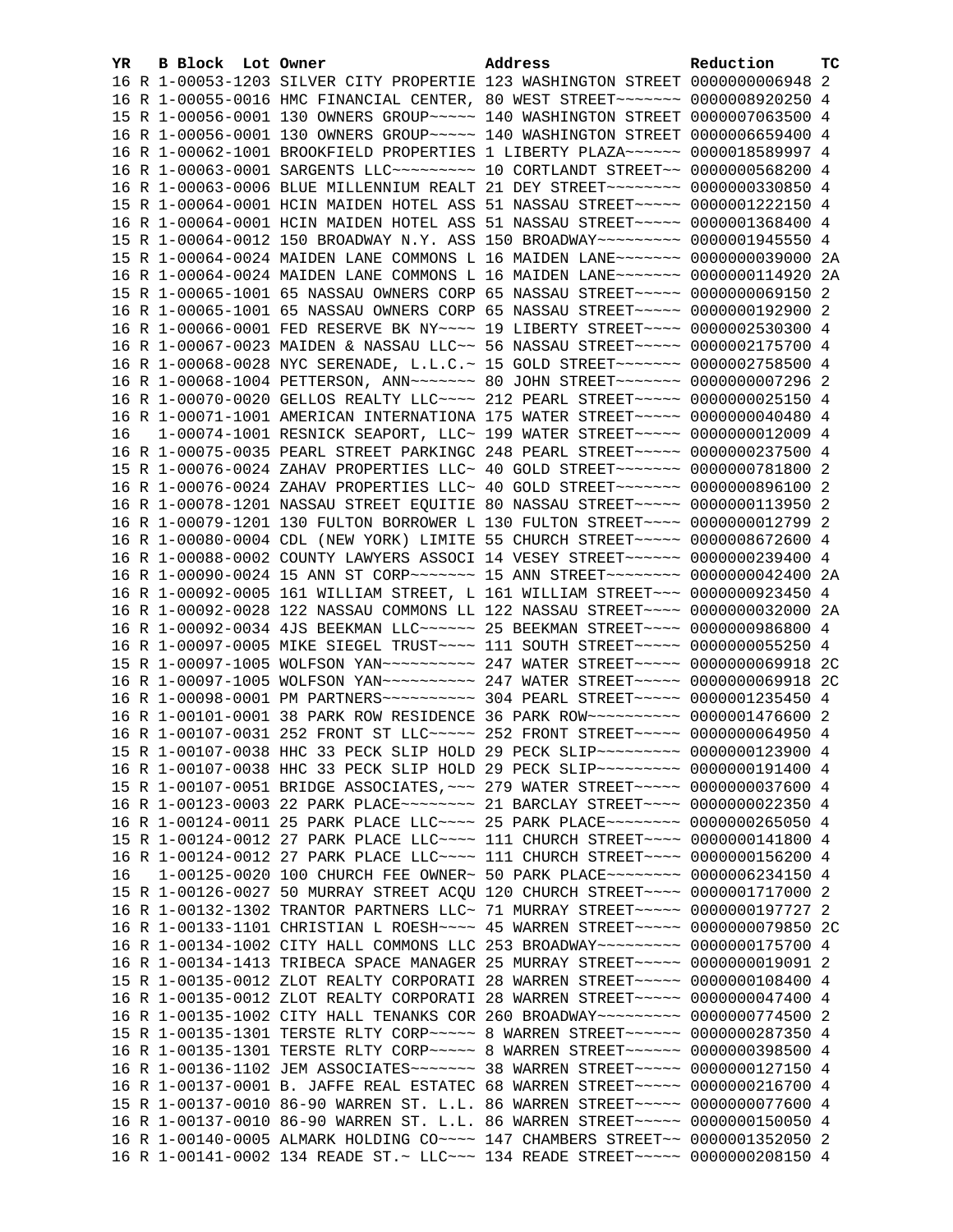| YR. | <b>B Block</b> Lot Owner |                                                                                                                                                                 | Address | Reduction | тc |
|-----|--------------------------|-----------------------------------------------------------------------------------------------------------------------------------------------------------------|---------|-----------|----|
|     |                          | 16 R 1-00141-1103 EQUITY CONCEPTS LIMIT 184 DUANE STREET~~~~~ 0000000023959 4                                                                                   |         |           |    |
|     |                          | 16 R 1-00142-1101 200 CHAMBERS, LLC --- 200 CHAMBERS STREET -~ 0000000143550 4                                                                                  |         |           |    |
|     |                          | 16 R 1-00143-0004 TRIBECA OWNERS CORP~~ 55 HUDSON STREET~~~~~ 0000001816200 2                                                                                   |         |           |    |
|     |                          | 16 R 1-00143-0009 173 DUANE ST CORP~~~~ 173 DUANE STREET~~~~~ 0000000163000 2                                                                                   |         |           |    |
|     |                          | 16 R 1-00143-1103 DUANE STREET ISLAND C 177 DUANE STREET~~~~~ 0000000378300 2                                                                                   |         |           |    |
|     |                          | 15 R 1-00144-0001 ONE HUDSON PARK INC~~ 16 HUDSON STREET~~~~~ 0000000957750 2                                                                                   |         |           |    |
|     |                          | 16 R 1-00144-0001 ONE HUDSON PARK INC~~ 16 HUDSON STREET~~~~~ 0000000533250 2                                                                                   |         |           |    |
| 16  |                          | 1-00144-0040 60 HUDSON OWNERS LLC~ 56 HUDSON STREET~~~~~ 0000020354100 4                                                                                        |         |           |    |
|     |                          | 15 R 1-00145-1003 YATES, SIMON~~~~~~~~~~~~~~ 105 CHAMBERS STREET~~ 0000000084645 2                                                                              |         |           |    |
|     |                          | 16 R 1-00145-1003 YATES, SIMON~~~~~~~~~~~~~~ 105 CHAMBERS STREET~~ 0000000082353 2                                                                              |         |           |    |
|     |                          | 16 R 1-00146-0023 5444 ASSOCS. ~~~~~~~~~~ 130 DUANE STREET~~~~~ 0000000657050 4                                                                                 |         |           |    |
|     |                          | 16 R 1-00147-1602 SUH, SUIN~~~~~~~~~~~~~~~~ 52 THOMAS STREET~~~~~ 00000000011406 2                                                                              |         |           |    |
|     |                          | 15 R 1-00147-1706 HYUN, ANNE Y. ~~~~~~~~ 137 DUANE STREET~~~~~ 0000000021149 2                                                                                  |         |           |    |
|     |                          | 16 R 1-00147-1706 HYUN, ANNE Y. ~~~~~~~~ 137 DUANE STREET~~~~~ 0000000035468 2                                                                                  |         |           |    |
|     |                          |                                                                                                                                                                 |         |           |    |
|     |                          |                                                                                                                                                                 |         |           |    |
|     |                          | 16 R 1-00151-0032 READE BROADWAY ASSOC. 305 BROADWAY~~~~~~~~~ 0000000819050 4                                                                                   |         |           |    |
|     |                          | 16 R 1-00152-0025 325 BROADWAY ASSOCIAT 325 BROADWAY~~~~~~~~~ 0000000170400 4                                                                                   |         |           |    |
|     |                          | 15 R 1-00162-0007 JOLANIA PROPERTIE INC 12 MOTT STREET~~~~~~~ 0000000046700 4                                                                                   |         |           |    |
|     |                          | 16 R 1-00162-0007 JOLANIA PROPERTIE INC 12 MOTT STREET~~~~~~~ 0000000067400 4                                                                                   |         |           |    |
|     |                          | 16 R 1-00162-0034 SUN SHAN LEE REALTY I 13 CHATHAM SQUARE~~~~ 0000000040800 4                                                                                   |         |           |    |
|     |                          | 16 R 1-00162-0041 H W C C REALTY CORP~~ 6 CHATHAM SQUARE~~~~~ 0000000073500 4                                                                                   |         |           |    |
|     |                          | 16 R 1-00162-0058 VJHC HOLDING CORP. ~~~ 8 BOWERY~~~~~~~~~~~~~ 0000000055150 4                                                                                  |         |           |    |
|     |                          | 16 R 1-00163-0018 WING WAH REALTY CORP~ 69 BAYARD STREET~~~~~ 0000000135700 2                                                                                   |         |           |    |
|     |                          | 16 R 1-00164-0017 62-64 MULBERRY STREET 62 MULBERRY STREET~~~ 0000000232900 4                                                                                   |         |           |    |
|     |                          | 16 R 1-00164-0058 MAZET REALTY CORP~~~~ 197 WORTH STREET~~~~~ 0000000043950 4                                                                                   |         |           |    |
|     |                          |                                                                                                                                                                 |         |           |    |
|     |                          | 16 R 1-00170-0001 CATHERINE-WORTH, LLC~ 336 BROADWAY~~~~~~~~~ 0000001871900 2                                                                                   |         |           |    |
|     |                          | 16 R 1-00170-0020 FC FOLEY SQUARE ASSOC 111 WORTH STREET~~~~~ 0000003977000 2                                                                                   |         |           |    |
|     |                          | 15 R 1-00171-1101 75 THOMPSON ST. GALLE 354 BROADWAY~~~~~~~~~ 00000000004107 4                                                                                  |         |           |    |
|     |                          | 16 R 1-00171-1101 75 THOMPSON ST. GALLE 354 BROADWAY~~~~~~~~~ 0000000004216 4<br>15 R 1-00171-1102 QUE 2 LLC ------------ 354 BROADWAY -------- 0000000030243 4 |         |           |    |
|     |                          |                                                                                                                                                                 |         |           |    |
|     |                          | 16 R 1-00171-1102 QUE 2 LLC~~~~~~~~~~~~ 354 BROADWAY~~~~~~~~~ 0000000036484 4                                                                                   |         |           |    |
|     |                          | 16 R 1-00172-0004 370 BROADWAY, LLC --- 370 BROADWAY -------- 0000000213600 4                                                                                   |         |           |    |
|     |                          | 16 R 1-00172-1201 MJ WHITE LLC -------- 81 WHITE STREET ------ 0000000007681 2                                                                                  |         |           |    |
|     |                          | 16 R 1-00172-1209 DEVINE LAWRENCE~~~~~~ 81 WHITE STREET~~~~~~ 0000000133757 2                                                                                   |         |           |    |
|     |                          | 15 R 1-00173-1001 66 LEONARD RETAIL OWN 66 LEONARD STREET~~~~ 0000000077400 4                                                                                   |         |           |    |
|     |                          | 16 R 1-00173-1001 66 LEONARD RETAIL OWN 66 LEONARD STREET~~~~ 0000000116450 4<br>15 R 1-00173-1202 AGRESTA, ARTHUR V~~~~ 65 WORTH STREET~~~~~~ 0000000005582 2  |         |           |    |
|     |                          | 16 R 1-00173-1202 AGRESTA, ARTHUR V~~~~ 65 WORTH STREET~~~~~~ 0000000022767 2                                                                                   |         |           |    |
|     |                          |                                                                                                                                                                 |         |           |    |
|     |                          | 16 R 1-00175-0007 2374 CONCOURSE ASSOCI 84 FRANKLIN STREET~~~ 0000000162300 4                                                                                   |         |           |    |
|     |                          | 16 R 1-00175-0029 373-375 BROADWAY, LL~ 373 BROADWAY~~~~~~~~~ 0000000228900 4                                                                                   |         |           |    |
|     |                          | 16 R 1-00175-1304 FINESTONE, LINDSAY~~~ 90 FRANKLIN STREET~~~ 0000000006629 2                                                                                   |         |           |    |
|     |                          | 16 R 1-00178-0006 106 FRANKLIN PROPERTI 106 FRANKLIN STREET~~ 0000000144800 4                                                                                   |         |           |    |
|     |                          | 16 R 1-00179-0013 HUDSON PARKING, ~~~~~~ 74 HUDSON STREET~~~~~ 0000000166700 4                                                                                  |         |           |    |
|     |                          | 16 R 1-00179-0021 ORGONIC FORMS INC~~~~ 10 LEONARD STREET~~~~ 0000000205250 2                                                                                   |         |           |    |
|     |                          | 16 R 1-00179-0032 QUEENWOOD 34 LLC~~~~~ 176 WEST BROADWAY~~~~ 0000000432500 2                                                                                   |         |           |    |
|     |                          | 15 R 1-00179-0068 137 FRANKLIN STREET R 137 FRANKLIN STREET~~ 0000000177880 2C                                                                                  |         |           |    |
|     |                          | 16 R 1-00180-1102 CHIU, LILIAN~~~~~~~~~ 67 HUDSON STREET~~~~~ 0000000014256 2                                                                                   |         |           |    |
|     |                          | 16 R 1-00180-1105 WILD PROPERTIES GROUP 67 HUDSON STREET~~~~~ 0000000102462 4                                                                                   |         |           |    |
| 16  |                          | 1-00181-1101 SEONG JI AMERICA, INC 6 HARRISON STREET~~~~ 0000000086399 4                                                                                        |         |           |    |
|     |                          | 16 R 1-00187-0021 56 NORTH MOORE STREET 56 NORTH MOORE STREET 0000000355000 4                                                                                   |         |           |    |
|     |                          | 16 R 1-00188-0001 LEICESTERCHIRE ARMS L 55 NORTH MOORE STREET 0000000269650 2                                                                                   |         |           |    |
|     |                          | 16 R 1-00188-1102 JCG CREATIONS II, LLC 62 BEACH STREET~~~~~~ 0000000010110 2                                                                                   |         |           |    |
|     |                          | 16 R 1-00189-0029 20-26 NORTH MOORE STR 26 NORTH MOORE STREET 0000000070950 4                                                                                   |         |           |    |
|     |                          | 16 R 1-00189-0030 20 26 NO MOORE ST COR 20 NORTH MOORE STREET 0000000955300 2                                                                                   |         |           |    |
|     |                          | 16 R 1-00189-1006 222 W BWAY OWNERS COR 220 WEST BROADWAY~~~~ 0000000306450 2                                                                                   |         |           |    |
|     |                          | 16 R 1-00189-1501 LILY REALTY, LLC C/O~ 140 FRANKLIN STREET~~ 0000000173650 4                                                                                   |         |           |    |
|     |                          | 16 R 1-00190-1306 BOARD OF MANAGERS OF2 27 NORTH MOORE STREET 00000000008044 2                                                                                  |         |           |    |
|     |                          | 16 R 1-00191-0001 TRIBECA ACQUISITION R 2 AVENUE OF THE AMER~ 0000001033050 4                                                                                   |         |           |    |
|     |                          | 16 R 1-00193-1002 ZEPHYR REALTY, LTD ~~~~ 395 BROADWAY ~~~~~~~~~ 00000000008767 2                                                                               |         |           |    |
|     |                          | 16 R 1-00194-0019 313 CHURCH ST INC~~~~ 313 CHURCH STREET~~~~ 0000000033400 4                                                                                   |         |           |    |
|     |                          | 15 R 1-00194-0036 411-413 BROADWAY, LLC 413 BROADWAY~~~~~~~~~ 0000000723100 4                                                                                   |         |           |    |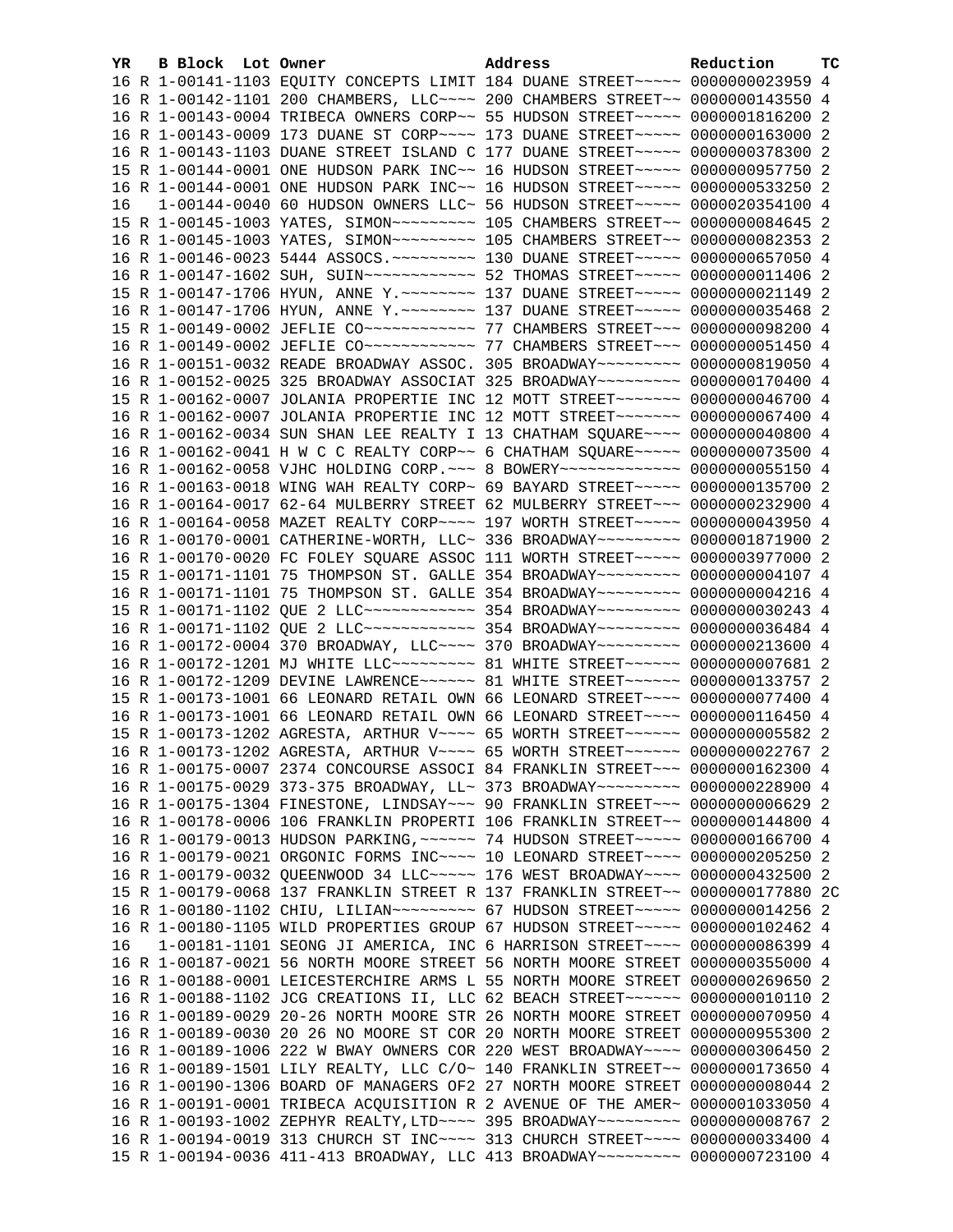| YR. | B Block Lot Owner | Address                                                                                       | Reduction | TC |
|-----|-------------------|-----------------------------------------------------------------------------------------------|-----------|----|
|     |                   | 16 R 1-00194-0036 411-413 BROADWAY, LLC 413 BROADWAY~~~~~~~~~ 0000000847300 4                 |           |    |
|     |                   | 16 R 1-00195-0001 380 BROADWAY LLC~~~~~ 380 BROADWAY~~~~~~~~ 0000000110250 4                  |           |    |
|     |                   | 16 R 1-00195-0009 JC WALKER LLC~~~~~~~~~ 79 WALKER STREET~~~~~ 0000000133450 4                |           |    |
|     |                   | 16 R 1-00195-0024 90 WHITE ST CORP~~~~~ 90 WHITE STREET~~~~~~ 0000000071800 4                 |           |    |
|     |                   | 16 R 1-00196-0008 FORTY EAST BROADWAYCO 414 BROADWAY~~~~~~~~~ 0000000125600 4                 |           |    |
|     |                   | 16 R 1-00196-0017 FISHMAN, ALAN H TR~~~ 262 CANAL STREET~~~~~ 0000000146200 4                 |           |    |
|     |                   | 16 R 1-00197-0021 615 WEST 131ST STREET 246 CANAL STREET~~~~~ 0000000336550 4                 |           |    |
|     |                   | 16 R 1-00198-0029 224 CANAL STREET, LLC 232 CANAL STREET~~~~~ 0000000429550 4                 |           |    |
|     |                   | 16 R 1-00199-0006 HUI FAMILY COMPANY LL 89 BAXTER STREET~~~~~ 0000000039350 4                 |           |    |
|     |                   | 16 R 1-00199-0030 TAI MING DEVELOPMENTC 98 BAYARD STREET~~~~~ 0000000096250 4                 |           |    |
|     |                   | 16 R 1-00199-0034 LUKE, ALAN~~~~~~~~~~~~~~~~ 106 BAYARD STREET~~~~~ 0000000137250 2           |           |    |
|     |                   | 15 R 1-00200-0027 WING YIP REALTY CORP~ 65 MOTT STREET~~~~~~~~ 0000000025600 2                |           |    |
|     |                   | 16 R 1-00200-0027 WING YIP REALTY CORP~ 65 MOTT STREET~~~~~~~ 0000000041800 2                 |           |    |
|     |                   | 16 R 1-00202-0025 CHINA ARCADE, ~~~~~~~~ 46 BOWERY~~~~~~~~~~~~ 0000000328100 4                |           |    |
|     |                   | 16 R 1-00202-0030 YEE KEN KWAN -------- 40 BOWERY ----------- 0000000057800 4                 |           |    |
|     |                   | 16 R 1-00202-1002 CHAN, CHRISTINE WAI K 50 BAYARD STREET~~~~~ 00000000003906 2                |           |    |
|     |                   | 16 R 1-00203-0021 80-82 BOWERY LLC ---- 80 BOWERY ----------- 0000000215050 4                 |           |    |
|     |                   | 16 R 1-00204-0029 RABER--171 CANAL~~~~~ 171 CANAL STREET~~~~~ 0000000098400 4                 |           |    |
|     |                   | 16 R 1-00204-0031 RABER--171 CANAL~~~~~ 175 CANAL STREET~~~~~ 0000000090500 4                 |           |    |
|     |                   | 16 R 1-00205-1004 KEE YIP REALTY CORP.~ 103 MOTT STREET~~~~~~ 0000000024330 4                 |           |    |
|     |                   | 16 R 1-00205-1007 KEE YIP REALTY 1037~~ 103 MOTT STREET~~~~~~ 0000000024330 4                 |           |    |
|     |                   | 15 R 1-00206-0004 119 BAXTER LLC ------ 119 BAXTER STREET ---- 0000000018750 2                |           |    |
|     |                   | 16 R 1-00206-0031 VJHC HOLDING CORP. ~~~ 213 CANAL STREET~~~~~ 0000000383050 4                |           |    |
|     |                   | 15 R 1-00206-1106 WEBER, JEFFREY S ~~~~~ 123 BAXTER STREET ~~~~ 0000000007496 2               |           |    |
|     |                   | 16 R 1-00206-1106 WEBER, JEFFREY S~~~~~ 123 BAXTER STREET~~~~ 0000000013381 2                 |           |    |
|     |                   | 15 R 1-00209-0012 HOWARD 25, LLC ------ 25 HOWARD STREET ---- 0000000093750 4                 |           |    |
|     |                   | 16 R 1-00209-0012 HOWARD 25, LLC ------- 25 HOWARD STREET ---- 0000000096900 4                |           |    |
|     |                   | 16 R 1-00211-0027 378 CANAL STREET, LLC 378 CANAL STREET~~~~~ 0000000077750 4                 |           |    |
|     |                   | 15 R 1-00212-0045 YORK STREET LLC ----- 2 YORK STREET ------ 0000001588000 4                  |           |    |
|     |                   | 16 R 1-00212-0045 YORK STREET LLC ----- 2 YORK STREET ------- 0000001936000 4                 |           |    |
|     |                   | 16 R 1-00212-1004 GETZ, WILLIAM C ----- 260 WEST BROADWAY --- 0000000165840 2                 |           |    |
|     |                   | 16 R 1-00214-0003 401 GREENWICH LLC ~~~~ 401 GREENWICH STREET~ 0000000132350 4                |           |    |
|     |                   | 15 R 1-00215-1103 415 PR LLC ----------- 415 GREENWICH STREET ~ 0000000014700 4               |           |    |
|     |                   | 16 R 1-00215-1103 415 PR LLC ----------- 415 GREENWICH STREET ~ 0000000097950 4               |           |    |
|     |                   | 15 R 1-00215-1201 GERARD HENRICI~~~~~~~ 161 HUDSON STREET~~~~ 0000000005265 2                 |           |    |
|     |                   | 16 R 1-00215-1201 GERARD HENRICI~~~~~~~ 161 HUDSON STREET~~~~ 0000000028435 2                 |           |    |
|     |                   | 16 R 1-00217-1001 METROPOLITANA DEVELOP 79 LAIGHT STREET~~~~~ 0000000011079 2                 |           |    |
|     |                   | 15 R 1-00220-0029 GEREP RLTY CP -------- 19 VESTRY STREET ---- 0000000103350 2A               |           |    |
|     |                   | 16 R 1-00220-0029 GEREP RLTY CP ~~~~~~~~~~~~~~~~ 19 VESTRY STREET ~~~~~~~~~~ 0000000140898 2A |           |    |
|     |                   | 16 R 1-00220-1201 SHEER, LARRY~~~~~~~~~ 28 LAIGHT STREET~~~~~ 0000000016352 2                 |           |    |
|     |                   | 16 R 1-00222-1001 MCGUFFOG FAMILY IRREV 181 HUDSON STREET~~~~ 0000000022714 2                 |           |    |
|     |                   | 16 R 1-00222-1035 HUDSON VESTRY CORP. ~~ 181 HUDSON STREET~~~~ 0000000105571 4                |           |    |
|     |                   | 16 R 1-00222-1037 MARQUES FAMILY 2012 T 181 HUDSON STREET~~~~ 0000000039305 4                 |           |    |
|     |                   | 15 R 1-00223-0025 PONTE EQUITIES INC~~~ 435 WASHINGTON STREET 0000000037709 2A                |           |    |
|     |                   | 16 R 1-00223-0025 PONTE EQUITIES INC ~~~ 435 WASHINGTON STREET 0000000054725 2A               |           |    |
|     |                   | 16 R 1-00224-0001 TRUFFLES II, LLC ---- 450 WASHINGTON STREET 0000001086900 2                 |           |    |
| 16  |                   | 1-00226-0001 REMAINDERMAN 1 HUDSON 431 CANAL STREET~~~~~ 0000004701300 4                      |           |    |
|     |                   | 16 R 1-00227-0028 JDH INC~~~~~~~~~~~~~~~~~~~~~~~~~ 306 WEST BROADWAY~~~~~ 0000008462900 4     |           |    |
|     |                   | 16 R 1-00228-0025 59 GRAND ST EQUITIES~ 59 GRAND STREET~~~~~~ 0000000207600 4                 |           |    |
|     |                   | 16 R 1-00228-1201 ~~~~~~~~~~~~~~~~~~~~~~~~~~~~~~~~~ 311 WEST BROADWAY~~~~~ 0000000280650 4    |           |    |
|     |                   | 16 R 1-00228-1203 SANT S. CHATWAL TRUST 311 WEST BROADWAY~~~~ 0000000038817 2                 |           |    |
|     |                   | 16 R 1-00229-0005 WOOSTER PARKING CORP~ 349 CANAL STREET~~~~~ 0000000235650 4                 |           |    |
|     |                   | 16 R 1-00229-0022 GRAND LOFT CORP~~~~~~ 75 GRAND STREET~~~~~~ 0000000305400 2                 |           |    |
|     |                   | 16 R 1-00230-0037 ALAN FEIERSTEIN, ~~~~~ 19 MERCER STREET~~~~~ 0000000113500 4                |           |    |
|     |                   | 15 R 1-00230-1401 THOR 25 MERCER RETAIL 25 MERCER STREET~~~~~ 0000000020000 4                 |           |    |
|     |                   | 16 R 1-00230-1401 THOR 25 MERCER RETAIL 25 MERCER STREET~~~~~ 0000000079800 4                 |           |    |
|     |                   | 15 R 1-00231-0035 CRALE REALTY LLC ---- 451 BROADWAY -------- 0000000970300 4                 |           |    |
|     |                   | 16 R 1-00231-0035 CRALE REALTY LLC ---- 451 BROADWAY ------- 0000001246150 4                  |           |    |
|     |                   | 15 R 1-00231-0037 ZAHAVA REALTY CORP~~~ 447 BROADWAY~~~~~~~~~ 0000000142800 4                 |           |    |
|     |                   | 16 R 1-00231-1101 12 MERCER LLC -------- 54 HOWARD STREET ----- 0000000035550 4               |           |    |
|     |                   | 16 R 1-00233-0009 KEE YIP REALTY CORP~~ 135 GRAND STREET~~~~~ 0000000048650 4                 |           |    |
|     |                   | 16 R 1-00233-0010 KEE YIP REALTY 137 LL 137 GRAND STREET~~~~~ 0000000132450 4                 |           |    |
|     |                   |                                                                                               |           |    |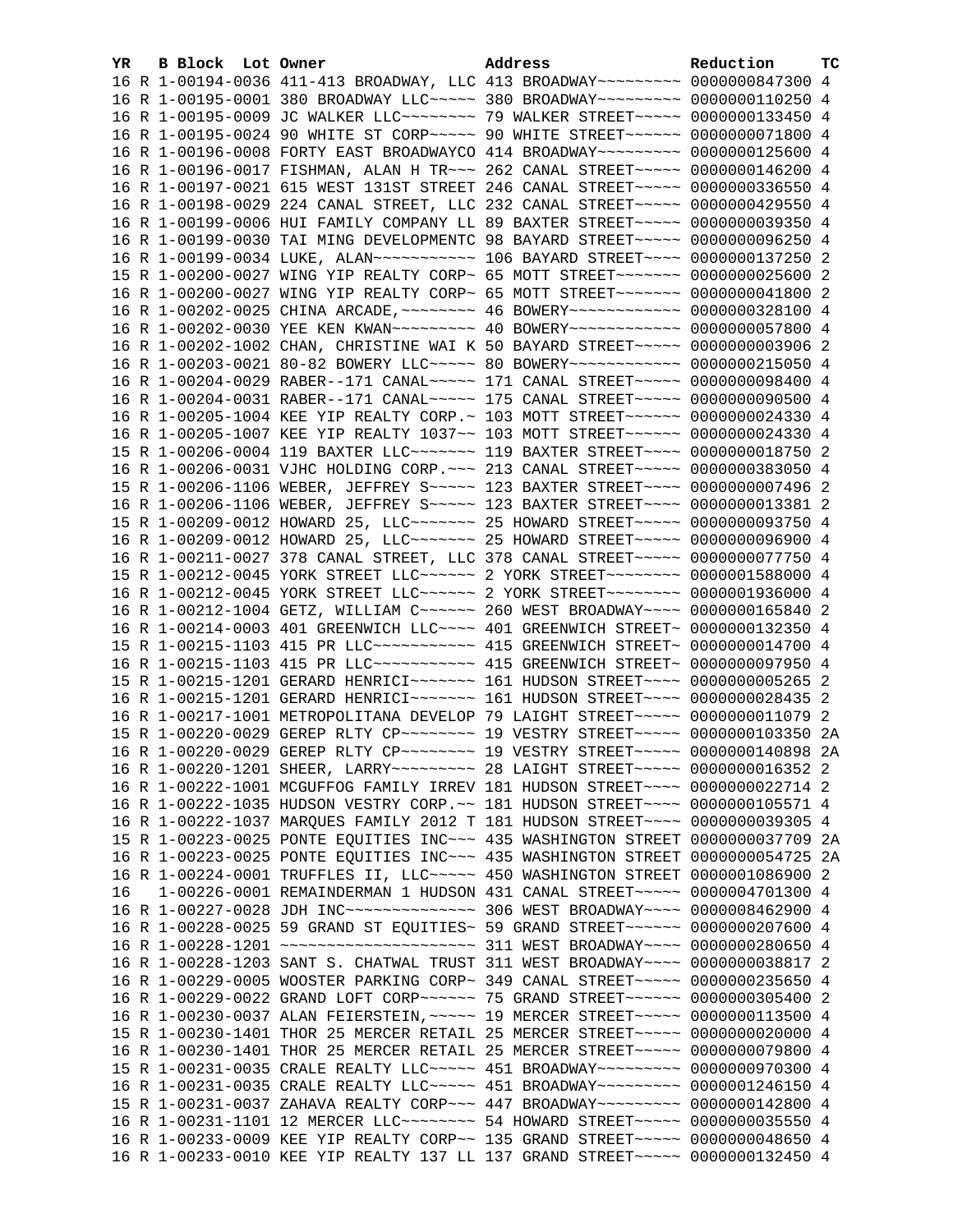| YR. | B Block Lot Owner | Address                                                                                                                                                           | Reduction | тc |
|-----|-------------------|-------------------------------------------------------------------------------------------------------------------------------------------------------------------|-----------|----|
|     |                   | 16 R 1-00233-0012 GRAND GOODYEAR RLTYCR 141 GRAND STREET~~~~~ 0000000028200 4                                                                                     |           |    |
|     |                   | 16 R 1-00233-0033 HARRY SPITZER INC~~~~ 28 HOWARD STREET~~~~~ 0000000120800 4                                                                                     |           |    |
|     |                   |                                                                                                                                                                   |           |    |
|     |                   | 16 R 1-00237-0013 ADELINE LEPORE~~~~~~~ 195 GRAND STREET~~~~~ 0000000064250 4                                                                                     |           |    |
|     |                   | 16 R 1-00237-0036 BES 2 LLC ------------ 191 HESTER STREET ---- 0000000347950 2                                                                                   |           |    |
|     |                   | 16 R 1-00253-0001 KVI MEZZ CORP. ~~~~~~~~~~~~~~~ RTREET~~~~~~~~~~~~~ 0000001675350 2                                                                              |           |    |
|     |                   | 16 R 1-00267-0010 GOUVERNEUR SHOPPINGCE 280 HENRY STREET~~~~~ 0000000271600 4                                                                                     |           |    |
|     |                   | 16 R 1-00274-0001 47 MONROE REALTY LLC~ 47 MONROE STREET~~~~~ 0000000203100 4                                                                                     |           |    |
|     |                   | 16 R 1-00274-0004 ABACUS 53 MONROE LLC~ 53 MONROE STREET~~~~~ 0000000024850 2                                                                                     |           |    |
|     |                   | 16 R 1-00274-0036 130 RE, LLC ---------- 130 MADISON STREET --- 0000000074250 4                                                                                   |           |    |
|     |                   | 15 R 1-00274-0037 MADISON&MKT ST RLTYCP MADISON STREET~~~~~~~ 0000000039700 4                                                                                     |           |    |
|     |                   | 16 R 1-00274-0037 MADISON&MKT ST RLTYCP MADISON STREET~~~~~~~ 0000000041300 4                                                                                     |           |    |
|     |                   | 16 R 1-00274-1102 NCWL MADISON, LLC --- 148 MADISON STREET -- 0000000074025 4                                                                                     |           |    |
|     |                   | 16 R 1-00274-1103 NCWL MADISON, LLC~~~~ 148 MADISON STREET~~~ 0000000020000 4                                                                                     |           |    |
|     |                   | 15 R 1-00274-1201 44-46 MARKET, LLC --- 44 MARKET STREET ---- 0000000051413 4                                                                                     |           |    |
|     |                   | 16 R 1-00274-1201 44-46 MARKET, LLC --- 44 MARKET STREET ---- 0000000062337 4                                                                                     |           |    |
|     |                   | 16 R 1-00276-1203 31 MONROE REALTY LLC~ 31 MONROE STREET~~~~~ 0000000060343 4                                                                                     |           |    |
|     |                   | 16 R 1-00277-0048 20 HENRY STREET REALT 25 CATHERINE STREET~~ 0000000059287 4                                                                                     |           |    |
|     |                   | 16 R 1-00277-0051 29 CATHERINE STREET O 29 CATHERINE STREET~~ 0000000036700 2                                                                                     |           |    |
|     |                   | 15 R 1-00279-0015 LUCKY MOTT REALTY CO~ 59 ST JAMES PLACE~~~~ 0000000388050 4                                                                                     |           |    |
|     |                   | 16 R 1-00279-0015 LUCKY MOTT REALTY CO~ 59 ST JAMES PLACE~~~~ 0000000462300 4                                                                                     |           |    |
|     |                   | 15 R 1-00279-0054 NEE KUNG SU INC. ~~~~~ 22 1/2 CATHERINE STRE 0000000023350 2                                                                                    |           |    |
|     |                   | 16 R 1-00279-0054 NEE KUNG SU INC. ~~~~~ 22 1/2 CATHERINE STRE 0000000031500 2                                                                                    |           |    |
|     |                   | 16 R 1-00279-0063 FORSYTH STREET, L.L.C 5 EAST BROADWAY~~~~~~ 0000000084350 4                                                                                     |           |    |
|     |                   | 16 R 1-00280-0006 33 HENRY STREET LLC~~ 33 HENRY STREET~~~~~~ 0000000086050 2                                                                                     |           |    |
|     |                   | 16 R 1-00280-0025 13 MARKET STREET, INC 13 MARKET STREET~~~~~ 0000000093500 2                                                                                     |           |    |
|     |                   | 16 R 1-00280-0026 PHOENIX LIBERTY INC. ~ 11 MARKET STREET ~~~~~ 0000000021400 4<br>15 R 1-00280-1001 EB1001 LLC ----------- 17 EAST BROADWAY ---- 0000000009025 4 |           |    |
|     |                   | 16 R 1-00280-1001 EB1001 LLC ----------- 17 EAST BROADWAY ---- 0000000030155 4                                                                                    |           |    |
|     |                   | 16 R 1-00280-1003 SUN WAI REALTY, INC. ~ 17 EAST BROADWAY ~~~~~ 0000000014975 4                                                                                   |           |    |
|     |                   | 16 R 1-00281-0011 BROADWAY CHINATOWN RL 26 EAST BROADWAY~~~~~ 0000000208350 2                                                                                     |           |    |
|     |                   | 16 R 1-00281-0019 Q Y TANG'S HWA YUANIN 42 EAST BROADWAY~~~~~ 0000000321550 4                                                                                     |           |    |
|     |                   | 15 R 1-00282-1002 98 EAST BROADWAY PROP 98 EAST BROADWAY~~~~~ 0000000280400 4                                                                                     |           |    |
|     |                   | 16 R 1-00282-1002 98 EAST BROADWAY PROP 98 EAST BROADWAY~~~~~ 0000000306615 4                                                                                     |           |    |
|     |                   | 16 R 1-00283-0024 RUTGERS/EAST BROADWAY 10 RUTGERS STREET~~~~ 0000000395650 2                                                                                     |           |    |
|     |                   | 16 R 1-00283-0050 120 E BWY INC~~~~~~~~ 120 EAST BROADWAY~~~~ 0000000062750 4                                                                                     |           |    |
|     |                   | 16 R 1-00283-0053 GREAT WORLD ENTERP IN 124 EAST BROADWAY~~~~ 0000000077200 4                                                                                     |           |    |
|     |                   | 16 R 1-00283-0065 148 E BROADWAY ASSOCI 148 EAST BROADWAY~~~~ 0000000083600 2B                                                                                    |           |    |
|     |                   | 16 R 1-00284-1003 TI YING YAN~~~~~~~~~~~~~~~~~~~ 155 HENRY STREET~~~~~~ 00000000000115 2                                                                          |           |    |
|     |                   | 16 R 1-00284-1025 YAN, TI YING~~~~~~~~~~~~~~ 155 HENRY STREET~~~~~~ 00000000015901 4                                                                              |           |    |
|     |                   | 16 R 1-00284-1026 YAN, TI YING -------- 155 HENRY STREET ---- 0000000017088 4                                                                                     |           |    |
|     |                   | 16 R 1-00284-1027 YAN, TI YING -------- 155 HENRY STREET ----- 0000000023134 4                                                                                    |           |    |
|     |                   | 16 R 1-00284-1028 YAN, TI YING~~~~~~~~~~~~~~ 155 HENRY STREET~~~~~~ 0000000025525 4                                                                               |           |    |
|     |                   | 15 R 1-00285-0011 CHANWAY REALTY CO INC 199 HENRY STREET~~~~~ 0000000096060 2                                                                                     |           |    |
|     |                   | 16 R 1-00292-0010 ABACUS 28 FORSYTH LLC 28 FORSYTH STREET~~~~ 0000000091750 2                                                                                     |           |    |
|     |                   | 16 R 1-00292-1008 NEW OT SUN REALTY INC 1 ELDRIDGE STREET~~~~ 0000000005499 2                                                                                     |           |    |
|     |                   | 16 R 1-00293-0015 FRIBERG REALTY COMPAN 70 CANAL STREET~~~~~~ 0000000063850 2                                                                                     |           |    |
|     |                   | 16 R 1-00294-0026 40 CANAL STREET, LLC~ 40 CANAL STREET~~~~~~ 0000000034850 4                                                                                     |           |    |
|     |                   | 16 R 1-00297-0022 13-15 ESSEX STREET, L 13 ESSEX STREET~~~~~~ 0000000385000 2                                                                                     |           |    |
|     |                   | 16 R 1-00297-0030 23 CANAL STREET LLC~~ 23 CANAL STREET~~~~~~ 0000000198550 2                                                                                     |           |    |
|     |                   | 16 R 1-00298-0007 MEITOV CORP~~~~~~~~~~~~~~~~~~~~ 0 STREET~~~~~~~~~~ 0000000061350 4                                                                              |           |    |
|     |                   | 16 R 1-00298-1201 ZHI YE REALTY LLC --- 21 LUDLOW STREET ---- 0000000033422 4                                                                                     |           |    |
|     |                   | 16 R 1-00298-1203 ZHI YE REALTY LLC ~~~~ 21 LUDLOW STREET ~~~~~ 0000000116450 4                                                                                   |           |    |
|     |                   | 15 R 1-00299-0018 HCKD CANAL REALTY COR 74 HESTER STREET~~~~~ 0000000040500 2                                                                                     |           |    |
|     |                   | 16 R 1-00299-0025 29 ORCHARD REALTY LLC 29 ORCHARD STREET~~~~ 0000000450900 4                                                                                     |           |    |
|     |                   | 16 R 1-00299-0027 TRH TRADING CORP~~~~~ 25 ORCHARD STREET~~~~ 0000000086650                                                                                       |           | -2 |
|     |                   | 15 R 1-00303-0003 17 MOTT STREET REALTY 141 CANAL STREET~~~~~ 0000000018275 4                                                                                     |           |    |
|     |                   | 16 R 1-00303-0005 GOLDEN CITY 149 INC.~ 149 CANAL STREET~~~~~ 0000000084950 4                                                                                     |           |    |
|     |                   | 16 R 1-00303-0027 C T W REALTY CORP~~~~ 55 CHRYSTIE STREET~~~ 0000000194200 4                                                                                     |           |    |
|     |                   | 16 R 1-00304-0014 121 BOWERY REALTY COR 121 BOWERY~~~~~~~~~~~ 0000000045200 4                                                                                     |           |    |
|     |                   | 16 R 1-00304-0016 125 BOWERY INC~~~~~~~ 237 GRAND STREET~~~~~ 0000000157150 4                                                                                     |           |    |
|     |                   | 16 R 1-00304-0029 CITIRICH REALTY CORP. 87 CHRYSTIE STREET~~~ 0000000162100 2                                                                                     |           |    |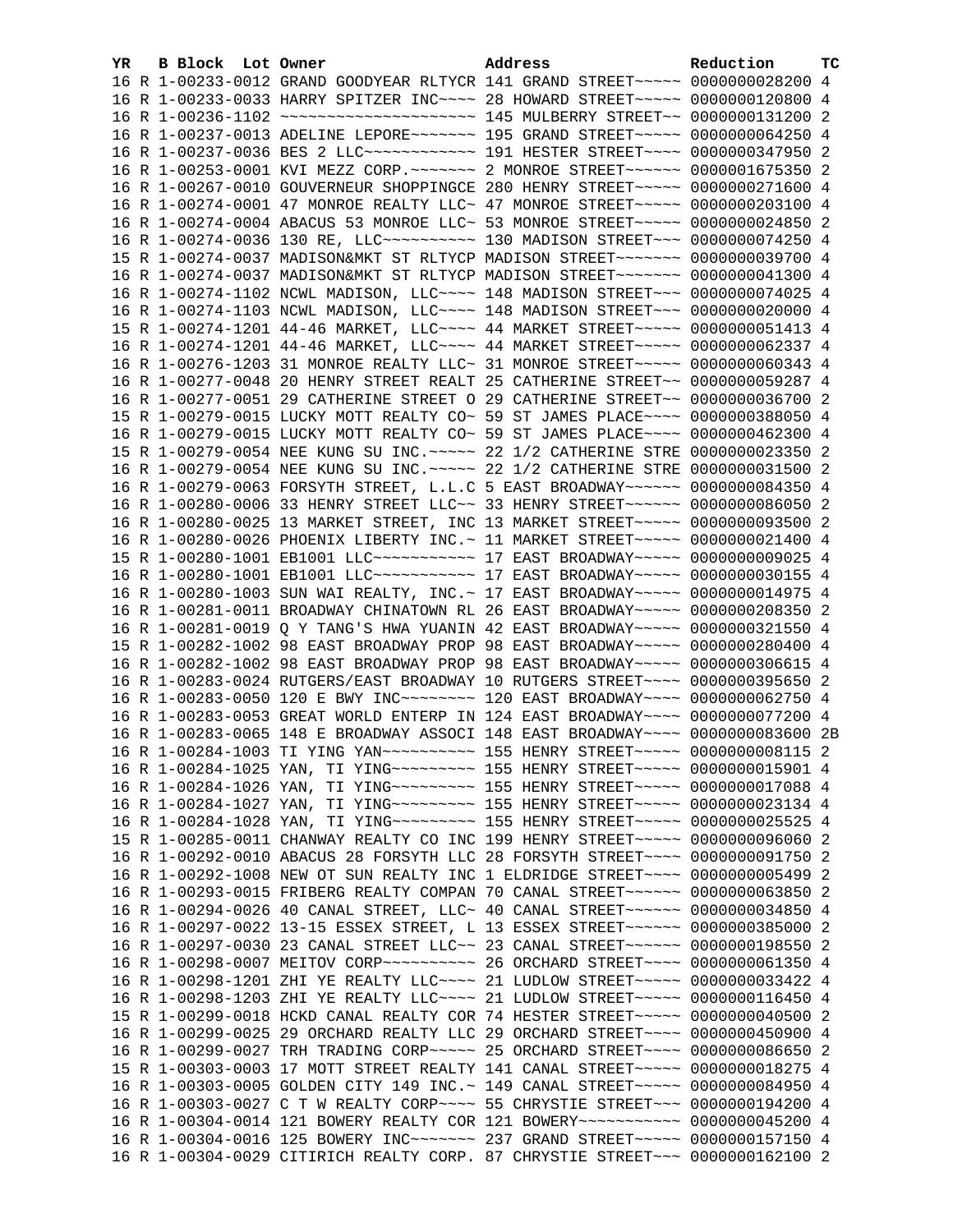| YR | B Block Lot Owner |  | Address                                                                                                                                                        | Reduction | тc |
|----|-------------------|--|----------------------------------------------------------------------------------------------------------------------------------------------------------------|-----------|----|
|    |                   |  | 16 R 1-00306-1001 84 FORSYTH REAL ESTAT 84 FORSYTH STREET~~~~ 0000000011719 2C                                                                                 |           |    |
|    |                   |  | 16 R 1-00307-0022 EZRA COHEN MANAGEMENT 305 GRAND STREET~~~~~ 0000000101450 4                                                                                  |           |    |
|    |                   |  | 16 R 1-00310-0005 42 LUDLOW LLC~~~~~~~~~~~~~~~~~~ 42 LUDLOW STREET~~~~~~~~~~~ 0000000046850 4                                                                  |           |    |
|    |                   |  | 16 R 1-00343-0070 WELL MING CORP~~~~~~~ 212 DELANCEY STREET~~ 0000000079600 2                                                                                  |           |    |
|    |                   |  | 16 R 1-00345-0048 LP SOLUTIONS LLC~~~~~ 115 PITT STREET~~~~~~ 0000000473200 2                                                                                  |           |    |
|    |                   |  | 16 R 1-00345-1001 154 ATTORNEY STREET A 154 ATTORNEY STREET~~ 0000000006266 2                                                                                  |           |    |
|    |                   |  | 16 R 1-00345-1102 THE 196 STANTON ST CO 196 STANTON STREET~~~ 0000000101523 4                                                                                  |           |    |
|    |                   |  | 16 R 1-00348-0012 THOMAS LOCICERO~~~~~~ 120 SUFFOLK STREET~~~ 0000000031820 2                                                                                  |           |    |
|    |                   |  | 16 R 1-00348-0024 91 CLINTON STREET LLC 91 CLINTON STREET~~~~ 0000000163250 2                                                                                  |           |    |
|    |                   |  | 16 R 1-00348-0029 101 CLINTON LLC~~~~~~ 101 CLINTON STREET~~~ 0000000090450 2                                                                                  |           |    |
|    |                   |  | 16 R 1-00348-0031 105 CLINTON CORP~~~~~ 105 CLINTON STREET~~~ 0000000038485 2                                                                                  |           |    |
|    |                   |  | 16 R 1-00348-0033 156 DELANCEY RETAIL O 156 DELANCEY STREET~~ 0000000022250 4                                                                                  |           |    |
|    |                   |  | 16 R 1-00348-0036 SC DELANCEY LLC ----- 150 DELANCEY STREET -- 0000000223600 4                                                                                 |           |    |
|    |                   |  | 15 R 1-00348-0055 RIV LLC --------------- 177 RIVINGTON STREET ~ 0000000018750 4                                                                               |           |    |
|    |                   |  | 16 R 1-00348-0055 RIV LLC --------------- 177 RIVINGTON STREET ~ 0000000021450 4                                                                               |           |    |
|    |                   |  | 16 R 1-00349-0019 37-39 CLINTON LLC --- 165 STANTON STREET -- 0000000109760 2                                                                                  |           |    |
|    |                   |  | 15 R 1-00349-0032 112 FULTON LLC ------ 158 RIVINGTON STREET~ 0000000055800 2                                                                                  |           |    |
|    |                   |  | 16 R 1-00349-1001 JESUS AGUAIS~~~~~~~~~~~~~~ 130 SUFFOLK STREET~~~ 0000000003441 2                                                                             |           |    |
|    |                   |  | 16 R 1-00350-0033 PSA LESAGE L L C ~~~~~ 162 STANTON STREET ~~~ 0000000143900 2                                                                                |           |    |
|    |                   |  | 15 R 1-00353-0042 OWEN I DIRINGER~~~~~~ 124 DELANCEY STREET~~ 0000000023450 4                                                                                  |           |    |
|    |                   |  | 16 R 1-00353-0042 OWEN I DIRINGER~~~~~~ 124 DELANCEY STREET~~ 0000000045950 4                                                                                  |           |    |
|    |                   |  | 16 R 1-00353-0057 122 NORFOLK STREET, L 131 RIVINGTON STREET~ 0000000349300 2                                                                                  |           |    |
|    |                   |  | 15 R 1-00353-1001 DELANCEY NORFOLK LLC~ 103 NORFOLK STREET~~~ 0000000031050 4                                                                                  |           |    |
|    |                   |  | 16 R 1-00353-1001 DELANCEY NORFOLK LLC~ 103 NORFOLK STREET~~~ 0000000040050 4                                                                                  |           |    |
|    |                   |  |                                                                                                                                                                |           |    |
|    |                   |  | 16 R 1-00354-0020 153-155 NORFOLK STREE 153 NORFOLK STREET~~~ 0000000154550 2                                                                                  |           |    |
|    |                   |  | 16 R 1-00355-0040 NORFOLK ARMS TENANTS~ 170 NORFOLK STREET~~~ 0000000137100 2                                                                                  |           |    |
|    |                   |  | 16 R 1-00372-0023 EAST VILLAGE LAUNCH L 300 EAST 3 STREET~~~~ 0000000073850 2                                                                                  |           |    |
|    |                   |  | 16 R 1-00372-0024 302 EAST 3RD STREETAS 302 EAST 3 STREET~~~~ 0000000390750 2                                                                                  |           |    |
|    |                   |  | 16 R 1-00373-0008 310 E 4TH ST H/D/F CO 310 EAST 4 STREET~~~~ 0000000184050 2<br>16 R 1-00373-0019 332 E 4TH ST ASSOCS~~ 332 EAST 4 STREET~~~~ 0000000051150 2 |           |    |
|    |                   |  | 16 R 1-00373-0060 291 EAST THIRD STREET 291 EAST 3 STREET~~~~ 0000000104875 2                                                                                  |           |    |
|    |                   |  | 16 R 1-00374-0041 355 EAST 4 ST ASSOCCO 41 AVENUE D ----------- 0000000204600 2                                                                                |           |    |
|    |                   |  | 16 R 1-00375-0061 717 S S REALTY LLC -~~ 717 EAST 5 STREET -~~~ 0000000031300 2                                                                                |           |    |
|    |                   |  | 16 R 1-00376-0014 EAST NOHO CORP CO T G 246 EAST 7 STREET~~~~ 0000000418550 2                                                                                  |           |    |
|    |                   |  | 16 R 1-00376-0016 SEVENTH ST CORP~~~~~~ 248 EAST 7 STREET~~~~ 0000000102800 2                                                                                  |           |    |
|    |                   |  | 16 R 1-00376-0018 SEVENTH ST CORP~~~~~~ 250 EAST 7 STREET~~~~ 0000000103700 2                                                                                  |           |    |
|    |                   |  | 16 R 1-00376-0019 FIRST EAST SEVENTH ST 254 EAST 7 STREET~~~~ 0000000318650 2                                                                                  |           |    |
|    |                   |  | 16 R 1-00377-0059 EAST 7 STREET APT HOM 257 EAST 7 STREET~~~~ 0000000142350 2                                                                                  |           |    |
|    |                   |  | 16 R 1-00377-1301 THE MAGUN FAMILY TRUS 277 EAST 7 STREET~~~~ 0000000012588 2C                                                                                 |           |    |
|    |                   |  | 16 R 1-00379-0014 R K HOLDING CORP~~~~~ 410 EAST 10 STREET~~~ 0000000046650 4                                                                                  |           |    |
|    |                   |  | 16 R 1-00379-0019 420 EAST 10 ST ASSOCC 420 EAST 10 STREET~~~ 0000000071350 2                                                                                  |           |    |
|    |                   |  | 16 R 1-00379-0020 422 10TH STREET REALT 422 EAST 10 STREET~~~ 0000000043100 2                                                                                  |           |    |
|    |                   |  | 15 R 1-00379-0037 237 EM-D HENRY STREET 133 AVENUE D~~~~~~~~~ 0000000046050 2                                                                                  |           |    |
|    |                   |  | 16 R 1-00379-0037 237 EM-D HENRY STREET 133 AVENUE D~~~~~~~~~ 0000000152700 2                                                                                  |           |    |
|    |                   |  | 16 R 1-00379-0057 EAST NINE~~~~~~~~~~~~~~~~~~~~~~ 9 STREET~~~~~ 0000000275150 2                                                                                |           |    |
|    |                   |  | 16 R 1-00382-0001 HAVEN PLAZA HOUSING D 188 AVENUE C~~~~~~~~~ 0000001132800 2                                                                                  |           |    |
|    |                   |  | 16 R 1-00385-0004 HOT POTATO, LLC~~~~~~~ 25 AVENUE B~~~~~~~~~~ 0000000079000 4                                                                                 |           |    |
|    |                   |  | 16 R 1-00385-0014 222 E. 3RD STREET, ~~~ 222 EAST 3 STREET~~~~ 0000001179000 2                                                                                 |           |    |
|    |                   |  | 16 R 1-00385-0056 DIVERSITY HOUSES HDFC 228 EAST 2 STREET~~~~ 0000000074450 2                                                                                  |           |    |
|    |                   |  | 15 R 1-00385-1102 252 EAST 2ND LLC ~~~~~ 254 EAST 2 STREET ~~~~ 0000000358750 2                                                                                |           |    |
|    |                   |  | 16 R 1-00385-1102 252 EAST 2ND LLC ---- 254 EAST 2 STREET --- 0000000440500 2                                                                                  |           |    |
|    |                   |  | 16 R 1-00386-0036 300 EAST 4 HOUSING CO 300 EAST 4 STREET~~~~ 0000000346250 2                                                                                  |           |    |
|    |                   |  | 16 R 1-00386-0055 DIVERSITY HOUSES HSG~ 231 EAST 3 STREET~~~~ 0000000195100 2                                                                                  |           |    |
|    |                   |  | 15 R 1-00387-0153 MCAP 629 E5TH STREET~ 629 EAST 5 STREET~~~~ 0000000068250                                                                                    |           | -2 |
|    |                   |  | 16 R 1-00387-0153 MCAP 629 E5TH STREET~ 629 EAST 5 STREET~~~~ 0000000116400 2                                                                                  |           |    |
|    |                   |  | 16 R 1-00389-0030 GROUP 224 CO-OP CORP~ 224 EAST 7 STREET~~~~ 0000000072800 2                                                                                  |           |    |
|    |                   |  | 15 R 1-00389-0054 613 EAST 6TH ST OWNER 613 EAST 6 STREET~~~~ 0000000040870 2                                                                                  |           |    |
|    |                   |  | 16 R 1-00389-0054 613 EAST 6TH ST OWNER 613 EAST 6 STREET~~~~ 0000000072600 2                                                                                  |           |    |
|    |                   |  | 16 R 1-00389-1003 99 AVENUE B CORP~~~~~ 97 AVENUE B~~~~~~~~~~ 0000000103800 2                                                                                  |           |    |
|    |                   |  | 16 R 1-00391-0012 610 EAST 9 REALTY LLC 610 EAST 9 STREET~~~~ 0000000088050 2                                                                                  |           |    |
|    |                   |  | 16 R 1-00391-0047 CITY JAM, ~~~ .~~~~~~~ 325 EAST 8 STREET~~~~ 0000000203850 2                                                                                 |           |    |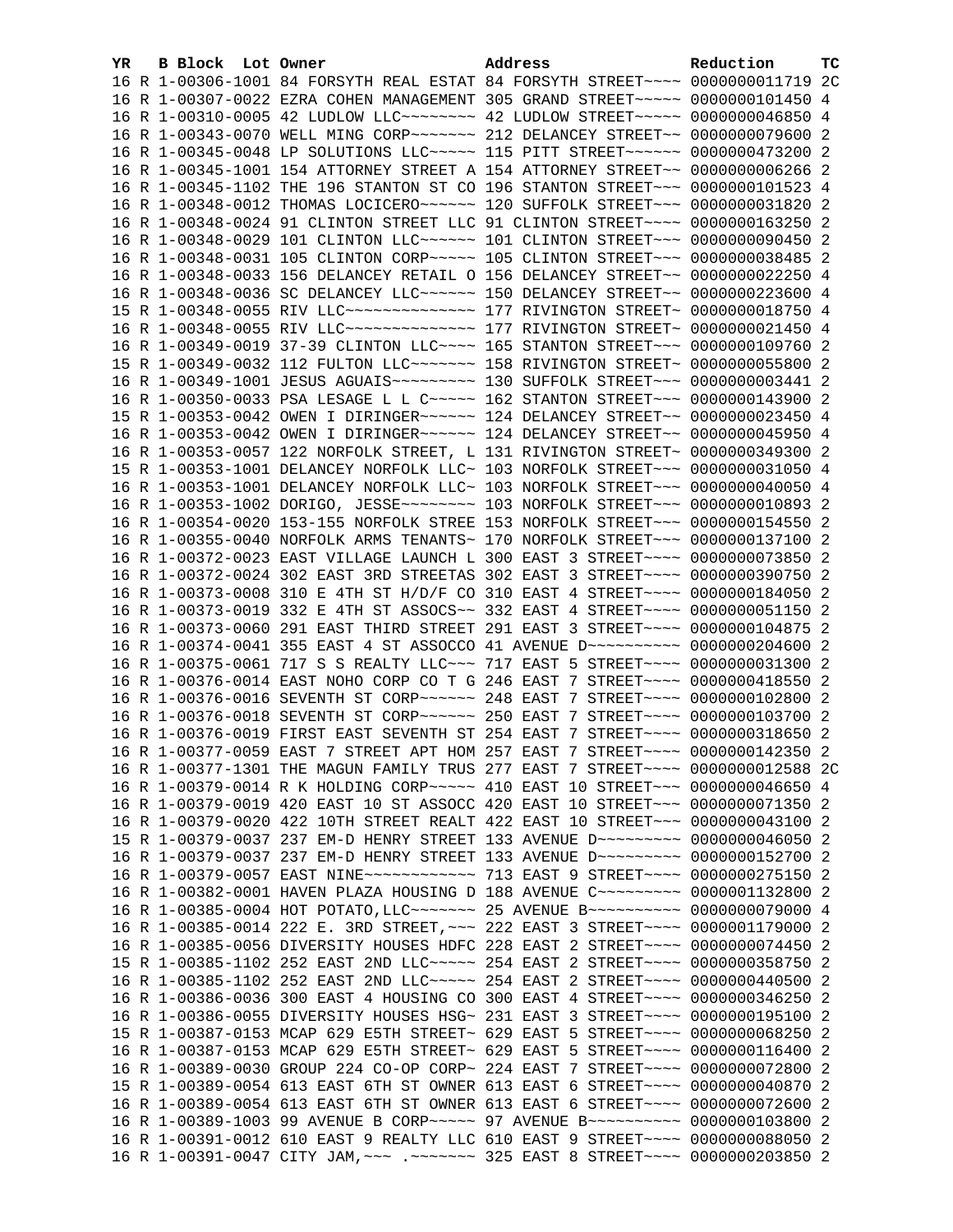| YR. | B Block Lot Owner |  | Address                                                                                                                                                        | Reduction       | тc |
|-----|-------------------|--|----------------------------------------------------------------------------------------------------------------------------------------------------------------|-----------------|----|
|     |                   |  | 16 R 1-00391-0048 323 EAST 8TH STREET O 323 EAST 8 STREET~~~~ 0000000102500 2                                                                                  |                 |    |
|     |                   |  | 16 R 1-00392-0037 NINE & C, LLC ------- 145 AVENUE C -------- 0000000166900 2                                                                                  |                 |    |
|     |                   |  | 15 R 1-00392-1002 EAST VILLAGE COMMUNIT 143 AVENUE B~~~~~~~~~ 0000000003546 4                                                                                  |                 |    |
|     |                   |  | 16 R 1-00394-0058 621 EAST 11TH STREET~ 621 EAST 11 STREET~~~ 0000000120150 2                                                                                  |                 |    |
|     |                   |  | 16 R 1-00394-1101 EVE E MONROE~~~~~~~~~~ 625 EAST 11 STREET~~~ 00000000008869 2                                                                                |                 |    |
|     |                   |  | 15 R 1-00394-1201 JAMES JORIO~~~~~~~~~~~ 613 EAST 11 STREET~~~ 0000000016919 2                                                                                 |                 |    |
|     |                   |  | 16 R 1-00394-1201 JAMES JORIO~~~~~~~~~~~ 613 EAST 11 STREET~~~ 0000000019351 2                                                                                 |                 |    |
|     |                   |  | 16 R 1-00397-1001 VAN DER STOKKER, LILY 175 EAST 2 STREET~~~~ 0000000010851 2                                                                                  |                 |    |
|     |                   |  | 16 R 1-00397-1011 LANIER, TRUSTEE, DAVI 175 EAST 2 STREET~~~~ 0000000013760 2                                                                                  |                 |    |
|     |                   |  | 16 R 1-00397-1103 GRANGE TAMBOUR PARTI~ 240 EAST HOUSTON STRE 0000000007640 2                                                                                  |                 |    |
|     |                   |  | 16 R 1-00398-0008 156-168 EAST 3RD STRE 160 EAST 3 STREET~~~~ 0000000664650 2                                                                                  |                 |    |
|     |                   |  | 16 R 1-00398-0029 AVE. BEE DEVELOPMENTC 34 AVENUE B~~~~~~~~~~ 0000000033050 4                                                                                  |                 |    |
|     |                   |  | 16 R 1-00398-0035 194 EAST SECOND STREE 24 AVENUE B ---------- 0000001042150 2                                                                                 |                 |    |
|     |                   |  | 16 R 1-00398-0066 148-150 E 2 ST LLC -- 24 AVENUE A --------- 0000000464000 2                                                                                  |                 |    |
|     |                   |  | 16 R 1-00398-1001 CAP, JOSE ------------ 182 EAST 2 STREET ---- 0000000011891 2                                                                                |                 |    |
|     |                   |  | 16 R 1-00399-0008 40-16 NATIONAL ASSOCI 52 AVENUE A~~~~~~~~~~ 0000000126300 4                                                                                  |                 |    |
|     |                   |  | 16 R 1-00399-0047 179 EAST THIRD STREET 181 EAST 3 STREET~~~~ 0000000330900 2                                                                                  |                 |    |
|     |                   |  | 16 R 1-00401-0024 ALPHA 528 E 6, LLC ~~~ 528 EAST 6 STREET ~~~~ 0000000081450 2                                                                                |                 |    |
|     |                   |  | 15 R 1-00401-0042 543 EAST 5TH STREETAS 543 EAST 5 STREET~~~~ 0000000090300 2                                                                                  |                 |    |
|     |                   |  | 16 R 1-00401-0042 543 EAST 5TH STREETAS 543 EAST 5 STREET~~~~ 0000000073200 2                                                                                  |                 |    |
|     |                   |  | 16 R 1-00404-0013 518 E 11 ST OWNERS~~~ 518 EAST 11 STREET~~~ 0000000142200 2                                                                                  |                 |    |
|     |                   |  | 16 R 1-00404-0014 TZADIK ENTERPRISES, L 520 EAST 11 STREET~~~ 0000000212250 2                                                                                  |                 |    |
|     |                   |  | 16 R 1-00405-0031 PSA 190 AVENUE B LLC~ 192 AVENUE B~~~~~~~~~ 0000000091100 2                                                                                  |                 |    |
|     |                   |  | 16 R 1-00406-0048 12TH ZELPROP LLC~~~~~ 531 EAST 12 STREET~~~ 0000000346550 2                                                                                  |                 |    |
|     |                   |  | 16 R 1-00406-0057 515E12, LLC ---------- 515 EAST 12 STREET --- 0000000073050 2                                                                                |                 |    |
|     |                   |  | 16 R 1-00406-0059 MENSIL REALTY~~~~~~~~ 511 EAST 12 STREET~~~ 0000000094750 2                                                                                  |                 |    |
|     |                   |  | 16 R 1-00407-0006 220 AVE A PARTNERS, A 220 AVENUE A~~~~~~~~~ 0000000091000 2                                                                                  |                 |    |
|     |                   |  | 16 R 1-00407-0018 520 EAST 14 LLC ----- 520 EAST 14 STREET -- 0000000148400 2                                                                                  |                 |    |
|     |                   |  | 16 R 1-00407-0029 542 EAST 14TH ST. L.L 232 AVENUE B~~~~~~~~~ 0000000200850 2                                                                                  |                 |    |
|     |                   |  | 16 R 1-00407-0047 525 EAST 13 LLC ------ 527 EAST 13 STREET --- 0000000233300 2                                                                                |                 |    |
|     |                   |  | 16 R 1-00407-1102 BORNSTEIN, RACHELLE~~ 503 EAST 13 STREET~~~ 0000000018626 2                                                                                  |                 |    |
|     |                   |  | 16 R 1-00408-0022 334 GRAND STREET REAL 334 GRAND STREET~~~~~ 0000000145150 4<br>16 R 1-00409-0020 WIN SUN ENTERPRISE IN 91 LUDLOW STREET~~~~~ 0000000042750 4 |                 |    |
|     |                   |  | 16 R 1-00409-0022 HONG TU CORPORATION~~ 87 LUDLOW STREET~~~~~ 0000000086400 2                                                                                  |                 |    |
|     |                   |  | 16 R 1-00409-0031 SMGB BROOME LLC ~~~~~~ 252 BROOME STREET ~~~~ 0000000099300 2                                                                                |                 |    |
|     |                   |  | 16 R 1-00410-0043 122-124 LUDLOW LLC~~~ 122 LUDLOW STREET~~~~ 0000000040150 2                                                                                  |                 |    |
|     |                   |  | 16 R 1-00410-0048 THE DOWNTOWN LLC ~~~~~ 107 RIVINGTON STREET~ 0000000341350 4                                                                                 |                 |    |
|     |                   |  |                                                                                                                                                                |                 |    |
|     |                   |  | 16 R 1-00411-0010 LUCKY OF 195 MADISONS 164 ORCHARD STREET~~~ 0000000056700 2                                                                                  |                 |    |
|     |                   |  | 16 R 1-00411-0018 101 STANTON STREET OW 101 STANTON STREET~~~ 0000000070800 2                                                                                  |                 |    |
|     |                   |  | 16 R 1-00411-0021 153 LUDLOW ST REALTY~ 153 LUDLOW STREET~~~~ 0000000041750 2                                                                                  |                 |    |
|     |                   |  | 15 R 1-00411-0038 RARE BREED REALTY COR 88 RIVINGTON STREET~~ 0000000043700 4                                                                                  |                 |    |
|     |                   |  | 16 R 1-00411-0038 RARE BREED REALTY COR 88 RIVINGTON STREET~~ 0000000046400 4                                                                                  |                 |    |
|     |                   |  | 16 R 1-00411-0042 TRIPUKA REALTY CORP~~ 138 LUDLOW STREET~~~~ 0000000275300 2                                                                                  |                 |    |
|     |                   |  | 16 R 1-00411-0058 152 LUDLOW STREET LLC 149 ESSEX STREET~~~~~ 0000000274100 2                                                                                  |                 |    |
|     |                   |  | 16 R 1-00411-1301 KFT PROPERTIES LLC~~~ 153 ESSEX STREET~~~~~ 0000000070600 4                                                                                  |                 |    |
|     |                   |  | 16 R 1-00412-0041 DDCM 164 LUDLOW LLC~~ 164 LUDLOW STREET~~~~ 0000000110890 2                                                                                  |                 |    |
|     |                   |  | 15 R 1-00412-0048 180 LUDLOW DEVELOPMEN 180 LUDLOW STREET~~~~ 0000001492050 4                                                                                  |                 |    |
|     |                   |  | 16 R 1-00412-0053 HOUSTON STREET PROPER 207 EAST HOUSTON STRE                                                                                                  | 0000001352800 2 |    |
|     |                   |  | 16 R 1-00412-1001 180 ORCHARD GARAGE LL 180 ORCHARD STREET~~~ 0000000172150 4                                                                                  |                 |    |
|     |                   |  | 16 R 1-00412-1002 FIRST YORK ORCHARD RE 180 ORCHARD STREET~~~ 0000000372750 4                                                                                  |                 |    |
|     |                   |  |                                                                                                                                                                |                 |    |
|     |                   |  | 15 R 1-00413-0026 294 GRAND REALTY, LL~ 294 GRAND STREET~~~~~ 0000000045500 4                                                                                  |                 |    |
|     |                   |  | 16 R 1-00413-0026 294 GRAND REALTY, LL~ 294 GRAND STREET~~~~~ 0000000175550 4                                                                                  |                 |    |
|     |                   |  | 16 R 1-00415-0032 125-127 ALLEN ST ASSO 127 ALLEN STREET~~~~~ 0000000051300 2                                                                                  |                 |    |
|     |                   |  | 16 R 1-00415-0074 CNE REALTY CORP~~~~~~~ 125 ORCHARD STREET~~~ 0000000111650                                                                                   |                 | -2 |
|     |                   |  | 16 R 1-00417-0011 SOHO NEW YORK LODGING 151 EAST HOUSTON STRE 0000000162300 4                                                                                  |                 |    |
|     |                   |  | 16 R 1-00418-0048 105 ELDRIDGE LLC ---- 105 ELDRIDGE STREET -- 0000000150550                                                                                   |                 | -2 |
|     |                   |  | 16 R 1-00419-1005 WOONG, LOY~~~~~~~~~~~~~~~~~~~~~~ 302 BROOME STREET~~~~~ 0000000038655 2                                                                      |                 |    |
|     |                   |  | 16 R 1-00420-0068 SCHOOLYARD ENTERPRISE 167 ELDRIDGE STREET~~ 0000000286650 2                                                                                  |                 |    |
|     |                   |  | 16 R 1-00423-0028 TUM YING PU REALTY CO 246 GRAND STREET~~~~~ 0000000042950 4                                                                                  |                 |    |
|     |                   |  | 15 R 1-00424-0004 BITCHATCHO, GILA~~~~~ 157 1/2 BOWERY~~~~~~~ 0000000054100 4                                                                                  |                 |    |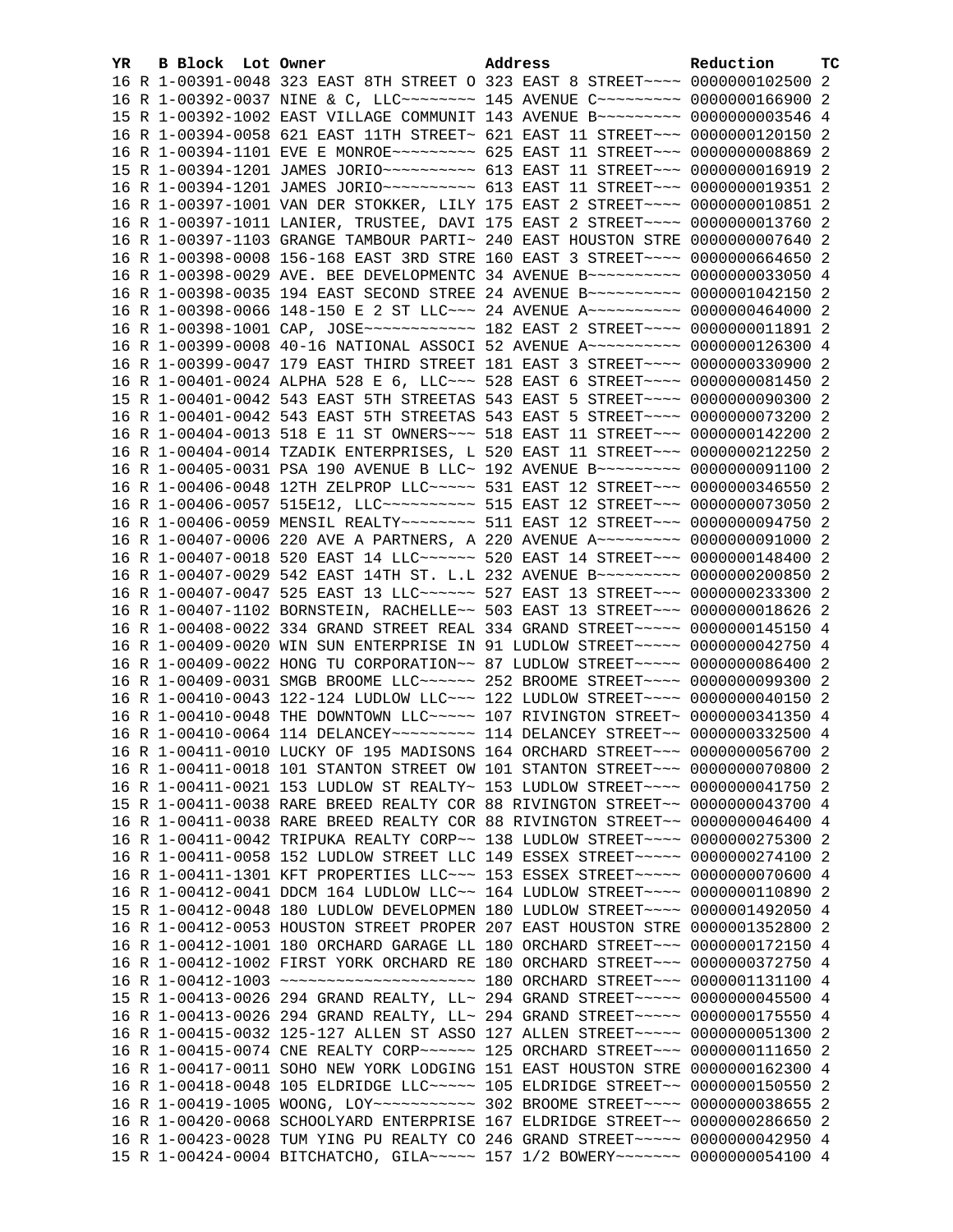| YR. | B Block Lot Owner |                                                                                                                                                                  | Address | Reduction | тc |
|-----|-------------------|------------------------------------------------------------------------------------------------------------------------------------------------------------------|---------|-----------|----|
|     |                   | 16 R 1-00424-0004 BITCHATCHO, GILA~~~~~ 157 1/2 BOWERY~~~~~~~ 0000000053650 4                                                                                    |         |           |    |
|     |                   | 16 R 1-00424-0035 LINTIEN CORP~~~~~~~~~ 324 BROOME STREET~~~~ 0000000056900 4                                                                                    |         |           |    |
|     |                   | 15 R 1-00425-0004 OSIB-BCRE BOWERY STRE 189 BOWERY~~~~~~~~~~~ 0000000496300 4                                                                                    |         |           |    |
|     |                   | 16 R 1-00425-0004 OSIB-BCRE BOWERY STRE 189 BOWERY~~~~~~~~~~~ 0000001236100 4                                                                                    |         |           |    |
|     |                   | 16 R 1-00425-0014 BALTER FAMILY PARTNER 209 BOWERY~~~~~~~~~~~ 0000000126200 4                                                                                    |         |           |    |
|     |                   | 16 R 1-00425-0038 MAN 441, LLC -------- 18 DELANCEY STREET -- 0000000016200 4                                                                                    |         |           |    |
|     |                   | 16 R 1-00425-1003 THOR 195 BOWERY LLC~~ 195 BOWERY~~~~~~~~~~~ 0000000163856 4                                                                                    |         |           |    |
|     |                   | 16 R 1-00425-1014 DOPKIN, ANTHONY~~~~~~ 195 BOWERY~~~~~~~~~~~ 0000000032188 2                                                                                    |         |           |    |
|     |                   | 16 R 1-00426-0002 217 BOWERY RLTY CORP~ 217 BOWERY~~~~~~~~~~~ 0000000356246 2                                                                                    |         |           |    |
|     |                   | 16 R 1-00429-0009 DROBENKO NICHOLAS~~~~ 26 1 AVENUE~~~~~~~~~~ 0000000048050 2                                                                                    |         |           |    |
|     |                   | 16 R 1-00429-0035 17 AVE A RLTY CORP~~~ 17 AVENUE A~~~~~~~~~~ 0000000138000 4                                                                                    |         |           |    |
|     |                   | 16 R 1-00429-0045 114-16 EAST 1ST LLC~~ 114 EAST 1 STREET~~~~ 0000000257000 2                                                                                    |         |           |    |
|     |                   | 16 R 1-00429-0047 EISBRO REALTY COMPANY 110 EAST 1 STREET~~~~ 0000000050850 2                                                                                    |         |           |    |
|     |                   | 16 R 1-00432-1001 PSA 85 AVE A ASSOCS L 85 AVENUE A~~~~~~~~~~ 0000000174518 4                                                                                    |         |           |    |
|     |                   | 16 R 1-00434-0017 VILLAGE REALTY PARTNE 106 EAST 7 STREET~~~~ 0000000126850 2                                                                                    |         |           |    |
|     |                   | 16 R 1-00435-0027 122-126 ST. MARKS PLA 126 ST MARKS PLACE~~~ 0000000052650 2                                                                                    |         |           |    |
|     |                   | 15 R 1-00435-0030 132 ST. MARKS PLACELI 125 AVENUE A~~~~~~~~~ 0000000073700 2                                                                                    |         |           |    |
|     |                   | 16 R 1-00435-0045 111-115 EAST 7TH NY, ~ 111 EAST 7 STREET~~~~ 0000000361150 2                                                                                   |         |           |    |
|     |                   | 16 R 1-00436-0016 418 EAST 9TH LLC~~~~~ 418 EAST 9 STREET~~~~ 0000000080500 2                                                                                    |         |           |    |
|     |                   | 16 R 1-00437-0007 160 FIRST AVENUE, LLC 160 1 AVENUE~~~~~~~~~ 0000000073050 2                                                                                    |         |           |    |
|     |                   | 16 R 1-00437-0027 153 AVENUE A ASSOCIAT 153 AVENUE A~~~~~~~~~ 0000000079500 2                                                                                    |         |           |    |
|     |                   | 16 R 1-00437-0042 MARLIN REALTY ASSOCIA 421 EAST 9 STREET~~~~ 0000000061050 2                                                                                    |         |           |    |
|     |                   | 16 R 1-00438-0050 255 E. 10 LLC -------- 255 EAST 10 STREET --- 0000000180000 2                                                                                  |         |           |    |
|     |                   | 16 R 1-00440-0049 CHERNEY REALTY INC.~~ 421 EAST 12 STREET~~~ 0000000211050 2                                                                                    |         |           |    |
|     |                   | 16 R 1-00440-1101 KENNICK, ELIZABETH G~ 407 EAST 12 STREET~~~ 0000000010776 2                                                                                    |         |           |    |
|     |                   | 16 R 1-00441-0018 422 EAST 14 STREET AS 422 EAST 14 STREET~~~ 0000000141000 2                                                                                    |         |           |    |
|     |                   | 15 R 1-00441-0031 221 AVENUE A, LLC. ~~~ 221 AVENUE A~~~~~~~~~ 0000000299200 2<br>16 R 1-00441-1003 YANG, YAROO --------- 400 EAST 14 STREET --- 0000000005874 2 |         |           |    |
|     |                   |                                                                                                                                                                  |         |           |    |
|     |                   | 16 R 1-00443-1001 LESTER, MARC~~~~~~~~~~ 79 EAST 2 STREET~~~~~ 0000000026400 2C                                                                                  |         |           |    |
|     |                   | 16 R 1-00443-1103 ROCKAWAY 143, LLC --- 62 EAST 1 STREET ---- 0000000014809 2                                                                                    |         |           |    |
|     |                   | 15 R 1-00444-0019 TOMAR EQUITIES LLC ~~~ 60 EAST 3 STREET ~~~~~ 0000000062750 2                                                                                  |         |           |    |
|     |                   | 16 R 1-00444-0034 FAV 45, LLC~~~~~~~~~~~~~~~~ 43 1 AVENUE~~~~~~~~~~~~ 0000000896850 2                                                                            |         |           |    |
|     |                   | 16 R 1-00444-1001 72-74 3RD, LLC ------ 72 EAST 3 STREET ---- 0000000023329 2                                                                                    |         |           |    |
|     |                   | 16 R 1-00445-0014 EAST 4TH PROPERTIES, ~ 88 EAST 4 STREET ~~~~~ 0000001176400 2                                                                                  |         |           |    |
|     |                   | 16 R 1-00446-0025 334 EAST 5TH STREET C 334 EAST 5 STREET~~~~ 0000000086400 2                                                                                    |         |           |    |
|     |                   | 15 R 1-00446-0034 71 A2Z, LLC~~~~~~~~~~ 71 1 AVENUE~~~~~~~~~~ 0000000137450 2                                                                                    |         |           |    |
|     |                   | 16 R 1-00448-0021 K&T REALTY ASSOCIATES 74 EAST 7 STREET~~~~~ 0000000288450 2                                                                                    |         |           |    |
|     |                   | 16 R 1-00449-0002 120 SECOND AVE OWNERS 120 2 AVENUE~~~~~~~~~ 0000000282200 2                                                                                    |         |           |    |
|     |                   | 16 R 1-00449-0004 124 SECOND AVENUE, LL 124 2 AVENUE~~~~~~~~~ 0000000319950 2                                                                                    |         |           |    |
|     |                   | 16 R 1-00449-0028 OTWAY, FLORENCE~~~~~~ 78 ST MARKS PLACE~~~~ 0000000068700 2B                                                                                   |         |           |    |
|     |                   | 16 R 1-00450-0001 SOS REALTY ASSOCIATES 132 2 AVENUE~~~~~~~~~ 0000000782400 2                                                                                    |         |           |    |
|     |                   | 16 R 1-00451-0006 SHOUT 1, LLC~~~~~~~~~~ 156 2 AVENUE~~~~~~~~~ 0000000442000 2                                                                                   |         |           |    |
|     |                   | 16 R 1-00451-0019 216 E 10TH ST CORP~~~ 216 EAST 10 STREET~~~ 0000000255100 2                                                                                    |         |           |    |
|     |                   | 16 R 1-00451-0032 TFN REALTY, LLC ----- 159 1 AVENUE -------- 0000000382000 2                                                                                    |         |           |    |
|     |                   | 16 R 1-00451-0050 PSA 315 EAST 9TH STRE 323 EAST 9 STREET~~~~ 0000000042850 2                                                                                    |         |           |    |
|     |                   | 16 R 1-00451-0057 269 ASSOCIATES, LLC~~ 309 EAST 9 STREET~~~~ 0000000247950 2                                                                                    |         |           |    |
|     |                   | 16 R 1-00452-0002 I BLDG CO., INC~~~~~~ 162 2 AVENUE~~~~~~~~~ 0000000907500 2                                                                                    |         |           |    |
|     |                   | 15 R 1-00452-0006 170 SECOND AVENUE OWN 170 2 AVENUE~~~~~~~~~ 0000000515400 2                                                                                    |         |           |    |
|     |                   | 16 R 1-00452-0006 170 SECOND AVENUE OWN 170 2 AVENUE~~~~~~~~~ 0000000669100 2                                                                                    |         |           |    |
|     |                   | 15 R 1-00452-0046 PAST TENTH LLC ------ 223 EAST 10 STREET -- 0000000105600 2                                                                                    |         |           |    |
|     |                   | 16 R 1-00452-0046 PAST TENTH LLC ------ 223 EAST 10 STREET -- 0000000022800 2                                                                                    |         |           |    |
|     |                   | 16 R 1-00452-0048 K&T REALTY ASSOCIATES 219 EAST 10 STREET~~~ 0000000171550 2                                                                                    |         |           |    |
|     |                   | 16 R 1-00452-0054 205 E 10TH ST OWNERS~ 205 EAST 10 STREET~~~ 0000000337225 2                                                                                    |         |           |    |
|     |                   | 16 R 1-00453-1501 POWELL, ANDREW~~~~~~~ 311 EAST 11 STREET~~~ 0000000011443 2                                                                                    |         |           |    |
|     |                   | 16 R 1-00454-0001 301 REALTY ASSOCS~~~~ 192 2 AVENUE~~~~~~~~~ 0000000419800 2                                                                                    |         |           |    |
|     |                   | 15 R 1-00454-0027 MANHATTAN 338 CORP~~~ 338 EAST 13 STREET~~~ 0000000039650 2                                                                                    |         |           |    |
|     |                   | 16 R 1-00454-0027 MANHATTAN 338 CORP~~~ 338 EAST 13 STREET~~~ 0000000122450 2                                                                                    |         |           |    |
|     |                   | 15 R 1-00454-0029 UANNA LLC ------------ 340 EAST 13 STREET --- 0000000063850 2                                                                                  |         |           |    |
|     |                   | 16 R 1-00454-0029 UANNA LLC ------------ 340 EAST 13 STREET --- 0000000140900 2                                                                                  |         |           |    |
|     |                   | 16 R 1-00455-0019 324 EAST 14TH STREET~ 324 EAST 14 STREET~~~ 0000000076100 2                                                                                    |         |           |    |
|     |                   | 16 R 1-00456-0007 CVP II, LLC~~~~~~~~~~~~~~ 285 BOWERY~~~~~~~~~~~~ 0000001098100 2                                                                               |         |           |    |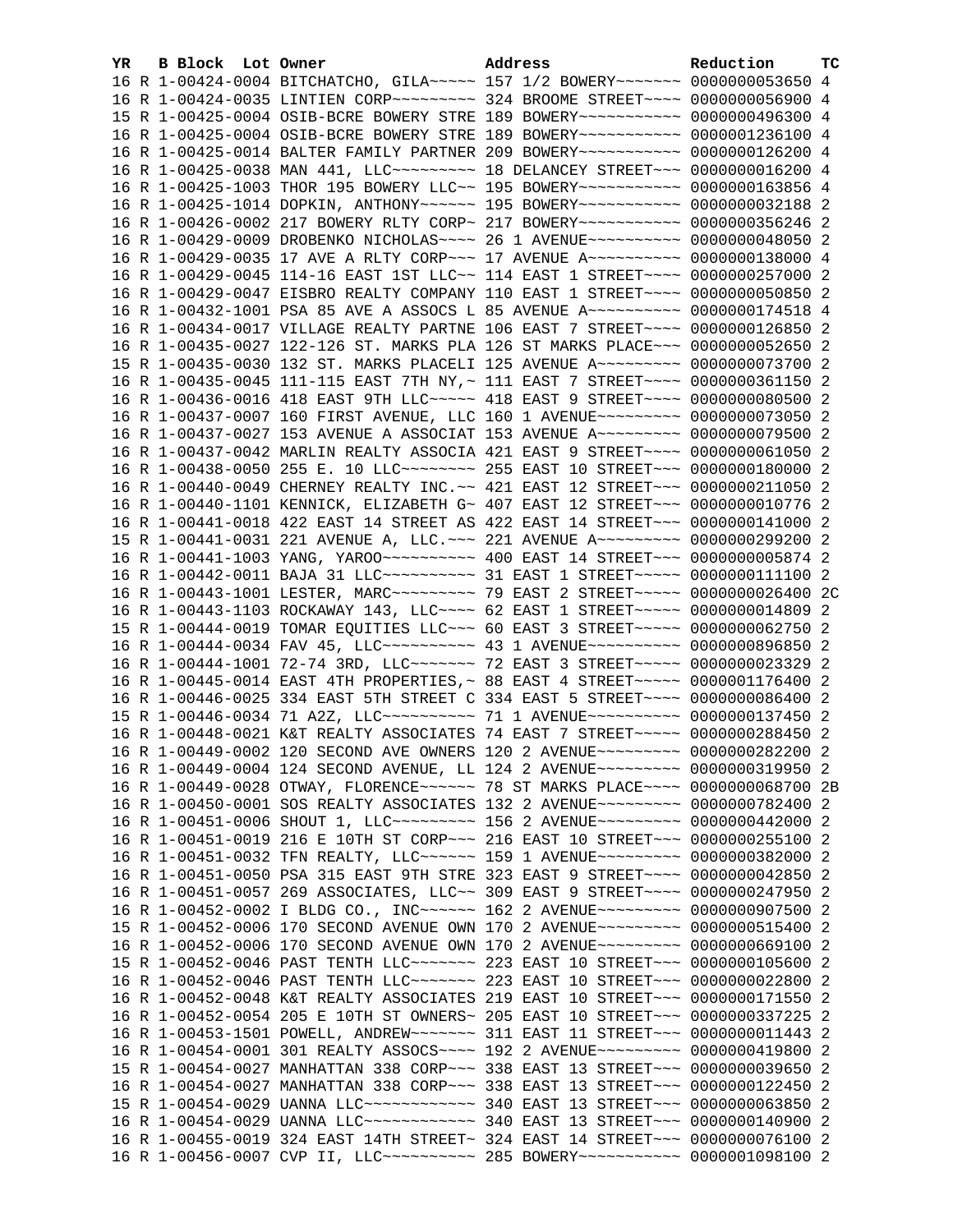| YR. | B Block Lot Owner |                                                                                         | Address | Reduction | тc |
|-----|-------------------|-----------------------------------------------------------------------------------------|---------|-----------|----|
|     |                   | 16 R 1-00457-0029 CENTRAL MANAGEMENT CO 31 2 AVENUE~~~~~~~~~~ 0000000186750 2           |         |           |    |
|     |                   | 16 R 1-00460-0029 RENAISSANCE 236 E. 5T 236 EAST 5 STREET~~~~ 0000000366850 2           |         |           |    |
|     |                   | 16 R 1-00460-0055 COOPER SQ. HOUSING DE 63 EAST 4 STREET~~~~~ 0000000220400 2           |         |           |    |
|     |                   | 16 R 1-00461-0003 33 COOPER SQUARE ASSO 25 COOPER SQUARE~~~~~ 0000004598800 4           |         |           |    |
|     |                   | 16 R 1-00461-0009 202 EAST 6TH STREET L 202 EAST 6 STREET~~~~ 0000000138600 2           |         |           |    |
|     |                   | 16 R 1-00462-1002 SAINT GEORGE OWNERS~~ 24 EAST 7 STREET~~~~~ 0000000101150 2           |         |           |    |
|     |                   | 16 R 1-00463-0013 TARGET REALTY LLC --- 8 ST MARKS PLACE ---- 0000000284300 2           |         |           |    |
|     |                   | 16 R 1-00463-0017 16 SAINT MARKS PLACE, 16 ST MARKS PLACE~~~~ 0000000100500 2           |         |           |    |
|     |                   | 16 R 1-00463-0018 18 ST MARKS PLACE TRI 18 ST MARKS PLACE~~~~ 0000000239550 2           |         |           |    |
|     |                   | 16 R 1-00463-0021 24 ST MARKS TL LLC~~~ 24 ST MARKS PLACE~~~~ 0000000389750 2           |         |           |    |
|     |                   | 16 R 1-00463-0033 123 SECOND AVE, CORP. 123 2 AVENUE~~~~~~~~~ 0000000175000 4           |         |           |    |
|     |                   | 16 R 1-00463-0049 17 EAST REAL ESTATE L 17 EAST 7 STREET~~~~~ 0000000074000 2           |         |           |    |
| 16  |                   | 1-00464-0013 206 E. 9TH STREET LLC 206 EAST 9 STREET~~~~ 0000000000000 2B               |         |           |    |
|     |                   | 15 R 1-00465-0050 SHOUT 1, LLC --------- 151 2 AVENUE --------- 0000000208550 2         |         |           |    |
|     |                   | 16 R 1-00465-0055 SHOUT 1, LLC --------- 145 2 AVENUE --------- 0000000350250 2         |         |           |    |
|     |                   | 16 R 1-00465-1001 ALDRIDGE, JEFFREY CHA 38 STUYVESANT STREET~ 0000000009128 2           |         |           |    |
|     |                   | 16 R 1-00466-0016 E B D ASSOCIATES~~~~~ 214 EAST 11 STREET~~~ 0000000144450 2           |         |           |    |
|     |                   | 16 R 1-00466-0021 224 226 AVE CORP~~~~~ 224 EAST 11 STREET~~~ 0000000179700 2           |         |           |    |
|     |                   | 16 R 1-00466-1103 BENCHMARK 55 LP ----- 55 3 AVENUE --------- 0000000571957 2           |         |           |    |
|     |                   | 16 R 1-00467-0025 CAPRI APARTMENTS, ~~~~ 232 EAST 12 STREET~~~ 0000000627075 2          |         |           |    |
|     |                   | 16 R 1-00467-0035 14 L. PIERRE ASSOCIAT 175 2 AVENUE~~~~~~~~~ 0000000448475 2           |         |           |    |
|     |                   | 16 R 1-00467-0047 K&T REALTY ASSOCIATES 229 EAST 11 STREET~~~ 0000000089000 2           |         |           |    |
|     |                   | 16 R 1-00468-0001 AMDAR COMPANY, LLC~~~ 87 3 AVENUE~~~~~~~~~~ 0000000591250 2           |         |           |    |
|     |                   | 15 R 1-00468-0015 212 E 13 OWNERS CP~~~ 212 EAST 13 STREET~~~ 0000000186750 2           |         |           |    |
|     |                   | 16 R 1-00468-0015 212 E 13 OWNERS CP ~~~ 212 EAST 13 STREET ~~~ 0000000228600 2         |         |           |    |
|     |                   | 16 R 1-00468-0035 PQ 2 REALTY~~~~~~~~~~~~~~~~~ 205 2 AVENUE~~~~~~~~~~~~ 0000000061550 2 |         |           |    |
|     |                   | 16 R 1-00468-0046 229-231 EAST 12TH ASS 229 EAST 12 STREET~~~ 0000000642250 2           |         |           |    |
|     |                   | 15 R 1-00469-0040 THIRTEEN LIMITED PART 245 EAST 13 STREET~~~ 0000000022050 2           |         |           |    |
|     |                   | 15 R 1-00469-0042 THIRTEEN LIMITED PART 243 EAST 13 STREET~~~ 0000000121950 2           |         |           |    |
|     |                   | 16 R 1-00470-0061 130 BOWERY AQUISITION 130 BOWERY~~~~~~~~~~~ 0000001206100 4           |         |           |    |
|     |                   | 16 R 1-00470-0064 HONG WAH REALTY CORP~ 124 BOWERY~~~~~~~~~~~ 0000000137950 4           |         |           |    |
|     |                   | 16 R 1-00470-1001 N M G CORP~~~~~~~~~~~~~~~~ 122 ELIZABETH STREET~ 0000000013398 2      |         |           |    |
|     |                   | 16 R 1-00471-0014 FRANK CASTELLANA ASSO 387 BROOME STREET~~~~ 0000000070000 2           |         |           |    |
|     |                   | 16 R 1-00471-0020 SUPREME LLC ---------- 165 MULBERRY STREET -- 0000000386000 2         |         |           |    |
|     |                   | 16 R 1-00471-0021 SUPREME LLC~~~~~~~~~~~~~~~ 163 MULBERRY STREET~~ 0000000075100 2      |         |           |    |
|     |                   | 16 R 1-00473-0001 462 BDWY LAND, L.P.~~ 462 BROADWAY~~~~~~~~~ 0000001057850 4           |         |           |    |
|     |                   | 16 R 1-00473-0043 180 LAFAYETTE CORP~~~ 180 LAFAYETTE STREET~ 0000000120000 2B          |         |           |    |
|     |                   | 16 R 1-00473-1001 476 BWAY REALTY CORP~ 476 BROADWAY~~~~~~~~~ 0000000286538 4           |         |           |    |
|     |                   | 16 R 1-00473-1003 LASRY DAVID P ------- 476 BROADWAY -------- 0000002599212 4           |         |           |    |
|     |                   | 16 R 1-00474-0026 THOMAS STREET LLC~~~~ 90 GRAND STREET~~~~~~ 0000000711050 4           |         |           |    |
|     |                   | 16 R 1-00475-0012 FILBI LLC~~~~~~~~~~~~~ 499 BROOME STREET~~~~ 0000000278600 4          |         |           |    |
|     |                   | 16 R 1-00476-0007 REMAINDERMAN 100 AOA~ 100 AVENUE OF THE AME 0000001068968 4           |         |           |    |
|     |                   | 16 R 1-00476-0073 DEIHL RLTY CO INC~~~~ 356 WEST BROADWAY~~~~ 0000000740050 4           |         |           |    |
|     |                   | 15 R 1-00476-1102 GREEN, ANDREW~~~~~~~~ 350 WEST BROADWAY~~~~ 0000000050560 2C          |         |           |    |
|     |                   | 16 R 1-00476-1102 GREEN, ANDREW~~~~~~~~~ 350 WEST BROADWAY~~~~ 0000000065098 2C         |         |           |    |
|     |                   | 16 R 1-00477-0066 STONE REALTY LLC ---- 48 WATTS STREET ----- 0000000119050 4           |         |           |    |
|     |                   | 16 R 1-00477-0068 SOHO 54 LLC. ~~~~~~~~~ 52 WATTS STREET~~~~~~ 0000004148350 4          |         |           |    |
|     |                   | 16 R 1-00478-0042 344 BROOME STREET LL~ 150 BOWERY~~~~~~~~~~~ 0000000070350 4           |         |           |    |
|     |                   | 16 R 1-00478-1001 NORVAL, LLC ---------- 354 BROOME STREET ---- 0000000048212 4         |         |           |    |
|     |                   | 16 R 1-00478-1002 NORDEB, LLC ---------- 354 BROOME STREET ---- 0000000020643 4         |         |           |    |
|     |                   | 16 R 1-00478-1005 KELKEN LAUKEE, LLC~~~ 354 BROOME STREET~~~~ 0000000059294 4           |         |           |    |
|     |                   | 16 R 1-00479-0026 TRAN-LI, LLC -------- 29 KENMARE STREET ---- 0000000042950 4          |         |           |    |
|     |                   | 16 R 1-00479-0037 362-366 BROOME LIMITE 362 BROOME STREET~~~~ 0000000201700 2           |         |           |    |
|     |                   | 16 R 1-00481-0028 85 KENMARE REALTY COR 195 MULBERRY STREET~~ 0000000189900 2           |         |           |    |
|     |                   | 16 R 1-00481-0032 MAHROKH ESHAGHIAN KEN 86 KENMARE STREET~~~~ 0000000167650 2           |         |           |    |
|     |                   | 16 R 1-00482-0001 RECHERCHE REALTY CORP 41 CROSBY STREET~~~~~ 0000000601300 2           |         |           |    |
|     |                   | 16 R 1-00482-0003 45-47 CROSBY ST TENAN 45 CROSBY STREET~~~~~ 0000000227350 2           |         |           |    |
|     |                   | 16 R 1-00482-0019 68-70 SPRING PARTNERS 68 SPRING STREET~~~~~ 0000000303050 4           |         |           |    |
|     |                   | 16 R 1-00482-0027 J & G FAMILY LIMITEDP 218 LAFAYETTE STREET~ 0000000152000 4           |         |           |    |
|     |                   | 16 R 1-00482-0031 212 LAFAYETTE LLC --- 212 LAFAYETTE STREET ~ 0000000057500 2          |         |           |    |
|     |                   | 15 R 1-00483-0004 496 BROADWAY LLC~~~~~ 496 BROADWAY~~~~~~~~~ 0000000237950 2A          |         |           |    |
|     |                   | 16 R 1-00483-0005 ONLY PROPERTIES, LLC~ 498 BROADWAY~~~~~~~~~ 0000000664850 4           |         |           |    |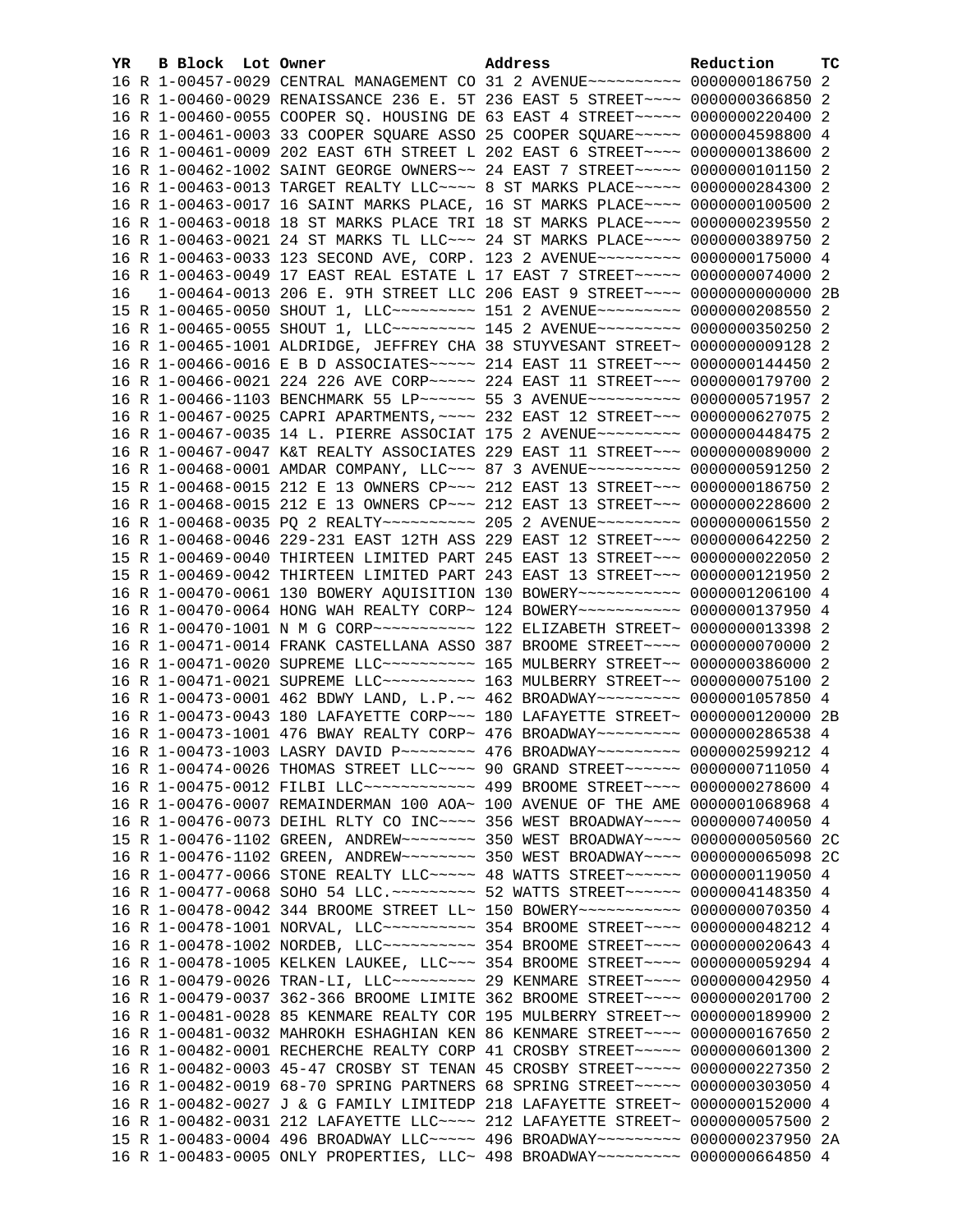| YR. | B Block Lot Owner | Address                                                                             | Reduction | тc |
|-----|-------------------|-------------------------------------------------------------------------------------|-----------|----|
|     |                   | 15 R 1-00483-0007 SLOANE BROADWAY, LLC~ 504 BROADWAY~~~~~~~~~ 0000000623550 4       |           |    |
|     |                   | 16 R 1-00483-0007 SLOANE BROADWAY, LLC~ 504 BROADWAY~~~~~~~~~ 0000001695500 4       |           |    |
|     |                   | 16 R 1-00484-0003 MERCIFUL SPRINGS LLC~ 96 SPRING STREET~~~~~ 0000000589850 4       |           |    |
|     |                   | 16 R 1-00484-0026 491 BROADWAY RLTY COR 491 BROADWAY~~~~~~~~~ 0000000325650 2       |           |    |
|     |                   | 16 R 1-00485-1202 JALANBO, KHALED~~~~~~~ 70 GREENE STREET~~~~~ 0000000018771 2C     |           |    |
|     |                   | 15 R 1-00486-0007 74 WOOSTER HOLDING, L 74 WOOSTER STREET~~~~ 0000000007750         |           | -4 |
|     |                   | 16 R 1-00486-0007 74 WOOSTER HOLDING, L 74 WOOSTER STREET~~~~ 0000000084700 4       |           |    |
|     |                   | 15 R 1-00486-0008 WOOSTER 76, LLC ----- 76 WOOSTER STREET --- 0000000211900 4       |           |    |
|     |                   | 16 R 1-00486-0008 WOOSTER 76, LLC ----- 76 WOOSTER STREET --- 0000000359950 4       |           |    |
|     |                   | 16 R 1-00487-0020 MW 156-162 SPRING STR 399 WEST BROADWAY~~~~ 0000000555750 4       |           |    |
|     |                   | 16 R 1-00488-0003 THOMPSON STREET ASSOC 58 THOMPSON STREET~~~ 0000001878350 4       |           |    |
|     |                   | 16 R 1-00488-0006 THOMPSON STREET ASSOC 64 THOMPSON STREET~~~ 0000000295750 2       |           |    |
|     |                   | 16 R 1-00488-0022 SF ACQUISITION LLC~~~ 400 WEST BROADWAY~~~~ 0000000127300 4       |           |    |
|     |                   | 16 R 1-00488-0030 382 W BROADWAY LLC~~~ 382 WEST BROADWAY~~~~ 0000001229850 4       |           |    |
|     |                   | 16 R 1-00488-0034 376 WEST BROADWAY LLC 374 WEST BROADWAY~~~~ 0000002791900 4       |           |    |
|     |                   | 15 R 1-00488-1001 RO THOMPSON HOLDINGS~ 52 THOMPSON STREET~~~ 00000000000862 4      |           |    |
|     |                   | 16 R 1-00488-1001 RO THOMPSON HOLDINGS~ 52 THOMPSON STREET~~~ 0000000000538 4       |           |    |
|     |                   | 16 R 1-00489-0008 71 SULLIVAN OWNERS CO 71 SULLIVAN STREET~~~ 0000000181350 2       |           |    |
|     |                   | 16 R 1-00489-0012 79 SULLIVAN STREET AS 79 SULLIVAN STREET~~~ 0000000313800 2       |           |    |
|     |                   | 16 R 1-00489-0033 67 THOMPSON STREET LL 67 THOMPSON STREET~~~ 0000000122700 2       |           |    |
|     |                   | 16 R 1-00490-0023 206 SPRING LLC ------ 206 SPRING STREET --- 0000000415050 4       |           |    |
|     |                   | 15 R 1-00490-0024 204 SPRING ST RLTY CO 204 SPRING STREET~~~~ 0000000114700 2       |           |    |
|     |                   | 16 R 1-00491-0046 REMAINDERMAN 155 AOA~ 151 AVENUE OF THE AME 0000000887350 4       |           |    |
|     |                   | 16 R 1-00492-0020 T & C PROPERTIES INC~ 226 BOWERY~~~~~~~~~~~ 0000000200100 4       |           |    |
|     |                   | 16 R 1-00495-0002 LAFAYETTE ARTISTS COR 237 LAFAYETTE STREET~ 0000000471400 2       |           |    |
|     |                   | 16 R 1-00495-0026 247 MULBERRY STREETCO 247 MULBERRY STREET~~ 0000000126550 2       |           |    |
|     |                   | 16 R 1-00495-0033 MULBERRY ASSOCIATES L 229 MULBERRY STREET~~ 0000001444850 2       |           |    |
|     |                   | 16 R 1-00496-0001 79 CROSBY STREET LLC~ 79 CROSBY STREET~~~~~ 0000001144200 4       |           |    |
|     |                   | 16 R 1-00496-0007 GO 91 CROSBY OWNER, L 91 CROSBY STREET~~~~~ 0000000553650 2       |           |    |
|     |                   | 16 R 1-00496-0036 71 SPRING, ~~~~~~~~~~~~~~~~ 71 SPRING STREET~~~~~ 0000000947950 4 |           |    |
|     |                   | 15 R 1-00497-0015 BROADWAY 558 REALTY A 558 BROADWAY~~~~~~~~~ 0000000768450 4       |           |    |
|     |                   | 16 R 1-00497-0015 BROADWAY 558 REALTY A 558 BROADWAY~~~~~~~~~ 0000000788150 4       |           |    |
|     |                   | 16 R 1-00498-0026 WEST SPRING STUDIO CO 99 SPRING STREET~~~~~ 0000000292050 4       |           |    |
|     |                   | 16 R 1-00500-0011 120 WOOSTER~~~~~~~~~~~~~~~ 120 WOOSTER STREET~~~~ 0000001089750 4 |           |    |
|     |                   | 15 R 1-00500-0021 BUGER REALTY CORP. ~~~ 110 PRINCE STREET~~~~ 0000001240650 4      |           |    |
|     |                   | 16 R 1-00500-0021 BUGER REALTY CORP. ~~~ 110 PRINCE STREET~~~~ 0000001290600 4      |           |    |
|     |                   | 16 R 1-00500-1402 TRUST AGREEMENT OF TH 104 WOOSTER STREET~~~ 0000000012118 2C      |           |    |
|     |                   | 16 R 1-00500-1601 SOHO 107 GREENE RETAI 107 GREENE STREET~~~~ 0000000245813 4       |           |    |
|     |                   | 16 R 1-00501-0001 ASB CENTURION 415 WES 413 WEST BROADWAY~~~~ 0000000288000 4       |           |    |
|     |                   | 16 R 1-00501-0006 574 REALTY LLC ------ 423 WEST BROADWAY --- 0000000339000 2       |           |    |
|     |                   | 16 R 1-00501-0028 WOOSTERS OWNERS INC~~ 101 WOOSTER STREET~~~ 0000000273580 2C      |           |    |
|     |                   | 16 R 1-00501-1001 105 WOOSTER LLC ----- 105 WOOSTER STREET --- 0000000512300 4      |           |    |
|     |                   | 16 R 1-00502-0025 434 ASSOCIARES~~~~~~~ 430 WEST BROADWAY~~~~ 0000000225700 4       |           |    |
|     |                   | 15 R 1-00502-0037 412 WB LLC ----------- 412 WEST BROADWAY --- 0000000040950        |           | 4  |
|     |                   | 16 R 1-00502-0037 412 WB LLC ---------- 412 WEST BROADWAY --- 0000000042750 4       |           |    |
|     |                   | 16 R 1-00502-0042 ROBERT M. GANS GRANTO 173 SPRING STREET~~~~ 0000000150850         |           | 4  |
|     |                   | 16 R 1-00502-1004 SF ACQUISITION II LLC 426 WEST BROADWAY~~~~ 0000000073389 4       |           |    |
|     |                   | 16 R 1-00503-0011 SULLIVAN PROPERTIESLP 117 SULLIVAN STREET~~ 0000000126850         |           | 2  |
|     |                   | 16 R 1-00505-0001 W. & M. OPERATING, L. 150 VARICK STREET~~~~ 0000001006300 4       |           |    |
|     |                   | 16 R 1-00505-0026 VANDAM SIXTH AV RLTY~ 169 AVENUE OF THE AME 0000000101050         |           | -2 |
|     |                   | 15 R 1-00506-0027 2 CHARLTON OWNERS COR 2 CHARLTON STREET~~~~ 0000000750150         |           | -2 |
|     |                   | 15 R 1-00507-0030 268 BOWERY REALTY INC 268 BOWERY~~~~~~~~~~~ 0000000230000         |           | 4  |
|     |                   | 16 R 1-00507-0030 268 BOWERY REALTY INC 268 BOWERY~~~~~~~~~~~ 0000000278150         |           | 4  |
|     |                   | 16 R 1-00507-0049 F & R REALTY ASSOCIAT 5 PRINCE STREET~~~~~~ 0000000175300 4       |           |    |
|     |                   | 16 R 1-00508-0025 ALMARK HOLDING CO~~~~ 65 EAST HOUSTON STREE 0000000445950 2       |           |    |
|     |                   | 15 R 1-00508-0033 257 ELIZABETH REALTYC 257 ELIZABETH STREET~ 0000000039550 4       |           |    |
|     |                   | 16 R 1-00508-0033 257 ELIZABETH REALTYC 257 ELIZABETH STREET~ 0000000333850 4       |           |    |
|     |                   |                                                                                     |           |    |
|     |                   | 16 R 1-00510-0030 57 PRINCE STREET ASSO 57 PRINCE STREET~~~~~ 0000000647550 4       |           |    |
|     |                   | 16 R 1-00510-0033 281 LAFAYETTE REALTY~ 281 LAFAYETTE STREET~ 0000000560450 4       |           |    |
|     |                   | 16 R 1-00511-0012 594 BROADWAY ASSOCIAT 592 BROADWAY~~~~~~~~~ 0000000618500 4       |           |    |
|     |                   | 16 R 1-00512-0014 595 BWAY ASSOCIATES~~ 595 BROADWAY~~~~~~~~~ 0000000349050 4       |           |    |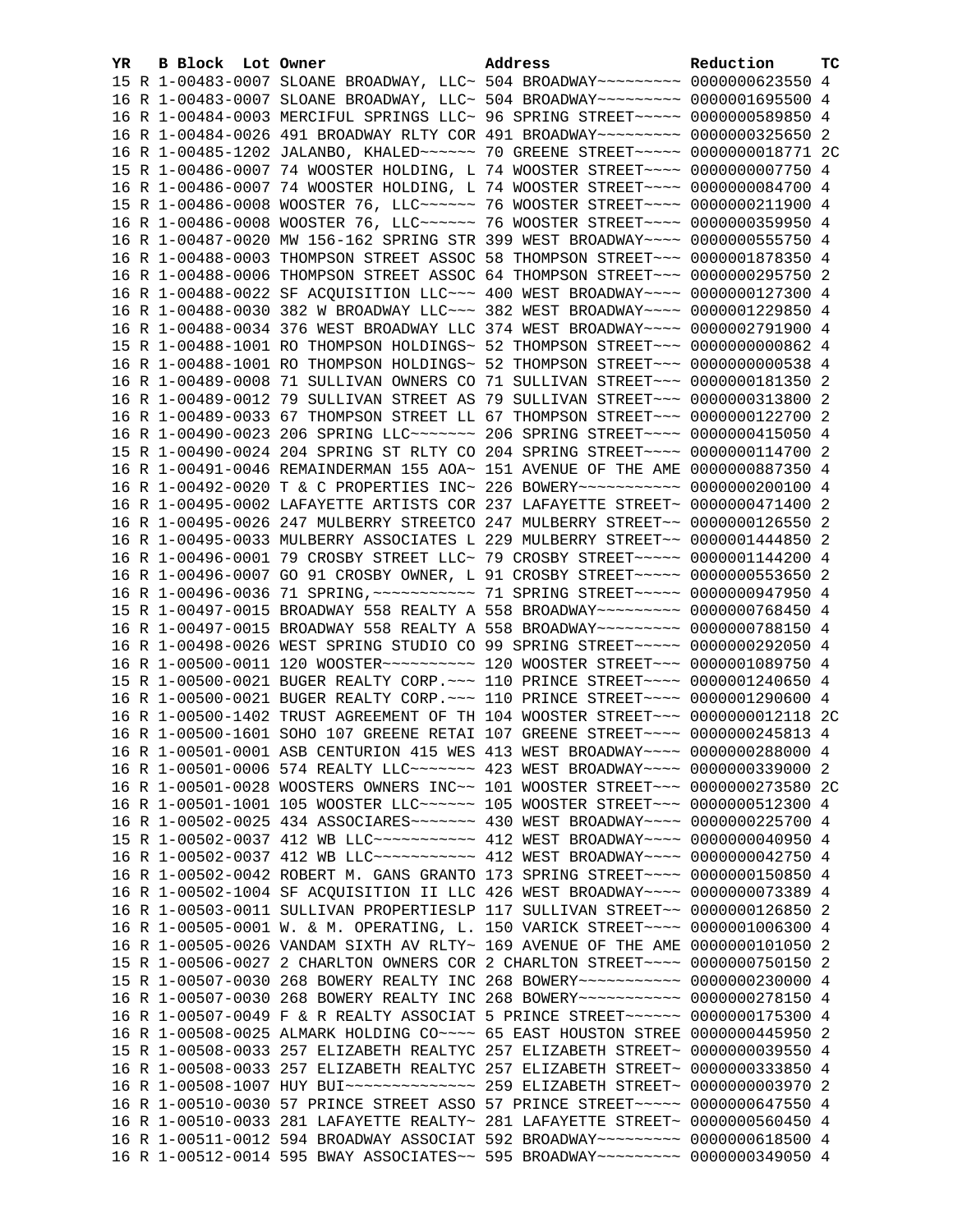| YR | B Block Lot Owner |                                                                                                                                                                  | Address | Reduction | тc |
|----|-------------------|------------------------------------------------------------------------------------------------------------------------------------------------------------------|---------|-----------|----|
|    |                   | 16 R 1-00512-1001 AMSLAND RETAIL LLC~~~ 583 BROADWAY~~~~~~~~~ 0000000995850 4                                                                                    |         |           |    |
|    |                   | 16 R 1-00513-0025 TAY, ENG, C ------------ 163 MERCER STREET ---- 0000000134850 4                                                                                |         |           |    |
|    |                   | 16 R 1-00514-0037 TRI PRINCE INC~~~~~~~ 113 PRINCE STREET~~~~ 0000000462100 2                                                                                    |         |           |    |
|    |                   | 16 R 1-00514-1401 INFINITY WOOSTER STRE 160 WOOSTER STREET~~~ 0000000059793 4                                                                                    |         |           |    |
|    |                   | 16 R 1-00515-0004 457-461 LOFT SPACES I 459 WEST BROADWAY~~~~ 0000000576450 2                                                                                    |         |           |    |
|    |                   | 16 R 1-00515-1001 137 WOOSTER STREET LL 139 WOOSTER STREET~~~ 0000000101029 4                                                                                    |         |           |    |
|    |                   | 16 R 1-00516-0001 124 THOMPSON OWNERS C 163 PRINCE STREET~~~~ 0000000181650 2                                                                                    |         |           |    |
|    |                   | 15 R 1-00516-1006 GROSS, FRIEDRICH~~~~~ 460 WEST BROADWAY~~~~ 0000000034952 2C                                                                                   |         |           |    |
|    |                   | 16 R 1-00516-1006 GROSS, FRIEDRICH~~~~~ 460 WEST BROADWAY~~~~ 0000000023629 2C                                                                                   |         |           |    |
|    |                   | 16 R 1-00517-0003 GEMMA HOLDINGS LLC~~~ 137 SULLIVAN STREET~~ 0000000080100 2                                                                                    |         |           |    |
|    |                   | 16 R 1-00517-0041 179 PRINCE STREET ASS 179 PRINCE STREET~~~~ 0000000124450 2                                                                                    |         |           |    |
|    |                   | 16 R 1-00517-0043 131 SULLIVAN MANAGEME 183 PRINCE STREET~~~~ 0000000132110 2                                                                                    |         |           |    |
|    |                   | 16 R 1-00517-1001 VILLAGE ROSE LLC~~~~~ 131 THOMPSON STREET~~ 0000000026174 4                                                                                    |         |           |    |
|    |                   | 15 R 1-00518-0001 HOLLIS SCHENCK~~~~~~~ 38 MAC DOUGAL STREET~ 0000000070800 2                                                                                    |         |           |    |
|    |                   | 16 R 1-00518-0001 HOLLIS SCHENCK~~~~~~~ 38 MAC DOUGAL STREET~ 0000000079600 2                                                                                    |         |           |    |
|    |                   | 16 R 1-00518-0002 CASTEGA REALTY ASSOCI 40 MAC DOUGAL STREET~ 0000000046250 2                                                                                    |         |           |    |
|    |                   | 16 R 1-00518-1001 PRINCE STREET INVESTM 199 PRINCE STREET~~~~ 0000000176150 4                                                                                    |         |           |    |
|    |                   | 15 R 1-00519-0024 KING ENTERPRISES LTD~ 28 KING STREET~~~~~~~ 0000000090350 2                                                                                    |         |           |    |
|    |                   | 15 R 1-00519-0026 KING ENTERPRISES LTD~ 26 KING STREET~~~~~~~~ 0000000090350 2                                                                                   |         |           |    |
|    |                   | 15 R 1-00519-0027 KING ENTERPRISES LTD~ 24 KING STREET~~~~~~~ 0000000090350 2                                                                                    |         |           |    |
|    |                   | 15 R 1-00519-0028 KING ENTERPRISES LTD~ 22 KING STREET~~~~~~~ 0000000090350 2                                                                                    |         |           |    |
|    |                   | 16 R 1-00520-1001 STEENSTRUP, TIM~~~~~~ 29 KING STREET~~~~~~~ 0000000012669 2                                                                                    |         |           |    |
|    |                   | 15 R 1-00521-0009 304 MULBERRY STREET O 304 MULBERRY STREET~~ 0000000565380 2                                                                                    |         |           |    |
|    |                   | 16 R 1-00521-0009 304 MULBERRY STREET O 304 MULBERRY STREET~~ 0000000783500 2                                                                                    |         |           |    |
|    |                   | 16 R 1-00521-0045 SOHO COURT LLC ------ 303 ELIZABETH STREET ~ 0000003086360 2                                                                                   |         |           |    |
|    |                   | 15 R 1-00521-0071 10 BLEECKER ST OWNERS 10 BLEECKER STREET~~~ 0000000174000 2                                                                                    |         |           |    |
|    |                   | 16 R 1-00521-0071 10 BLEECKER ST OWNERS 10 BLEECKER STREET~~~ 0000000196800 2                                                                                    |         |           |    |
|    |                   | 16 R 1-00521-0075 BREMEN HOUSE, INC. ~~~ 312 BOWERY~~~~~~~~~~~ 0000000218450 2                                                                                   |         |           |    |
|    |                   | 16 R 1-00521-0083 LU YI REALTY, ~~~~~~~~ 298 BOWERY~~~~~~~~~~~ 0000000062600 4                                                                                   |         |           |    |
|    |                   | 16 R 1-00522-0004 620 BROADWAY HOUSING~ 620 BROADWAY~~~~~~~~~ 0000000389250 2                                                                                    |         |           |    |
|    |                   | 15 R 1-00522-0036 66-16 STIER PLACE REA 333 LAFAYETTE STREET~ 0000000211950 4                                                                                    |         |           |    |
|    |                   | 16 R 1-00522-0036 66-16 STIER PLACE REA 333 LAFAYETTE STREET~ 0000000337100 4                                                                                    |         |           |    |
|    |                   | 16 R 1-00524-0009 NEW YORK UNIVERSITY, A 509 LA GUARDIA PLACE~ 0000001152000 4                                                                                   |         |           |    |
|    |                   | 16 R 1-00525-0001 HIGHLAND PROPERTIES L 171 SULLIVAN STREET~~ 0000000050050 2                                                                                    |         |           |    |
|    |                   | 16 R 1-00525-0027 CASTEGA REALTY ASSOCI 112 WEST HOUSTON STRE 0000000066350 2                                                                                    |         |           |    |
|    |                   | 16 R 1-00525-0035 COUGAR ASSOCIATES, ~~~ 170 THOMPSON STREET~~ 0000000087500 2                                                                                   |         |           |    |
|    |                   |                                                                                                                                                                  |         |           |    |
|    |                   | 16 R 1-00526-0016 MACDOUGAL & SIXTH REA 270 AVENUE OF THE AME 0000000109250 2                                                                                    |         |           |    |
|    |                   | 16 R 1-00527-0048 251 SIXTH AVE, ~~~~~~~ 241 AVENUE OF THE AME 0000000035850 4                                                                                   |         |           |    |
|    |                   | 15 R 1-00527-0094 26 BEDFORD ST OWNERS~ 26 BEDFORD STREET~~~~ 0000000178050 2                                                                                    |         |           |    |
|    |                   | 16 R 1-00527-0094 26 BEDFORD ST OWNERS~ 26 BEDFORD STREET~~~~ 0000000135200 2                                                                                    |         |           |    |
|    |                   | 16 R 1-00528-0015 220 WEST HOUSTON STRE 220 WEST HOUSTON STRE 0000000040050 4                                                                                    |         |           |    |
|    |                   | 16 R 1-00528-0021 230 WEST HOUSTON STRE 206 VARICK STREET~~~~ 0000000096350 4                                                                                    |         |           |    |
|    |                   | 16 R 1-00528-0037 34 DOWNING OWNERS COR 29 BEDFORD STREET~~~~ 0000000068050 2                                                                                    |         |           |    |
|    |                   | 16 R 1-00528-1003 OHTSUKA, CHIAKI~~~~~~ 63 DOWNING STREET~~~~ 00000000005135 2                                                                                   |         |           |    |
|    |                   | 16 R 1-00529-0001 BLEEKER TOWER TENANTS 644 BROADWAY~~~~~~~~~ 0000000189000 2                                                                                    |         |           |    |
|    |                   | 15 R 1-00529-0055 27-31 OWNERS CORP~~~~ 27 BLEECKER STREET~~~ 0000000445600                                                                                      |         |           | 2  |
|    |                   | 16 R 1-00529-0055 27-31 OWNERS CORP~~~~ 27 BLEECKER STREET~~~ 0000000606000 2                                                                                    |         |           |    |
|    |                   | 16 R 1-00529-0069 59 BLEECKER REALTY~~~ 55 BLEECKER STREET~~~ 0000000080500 4                                                                                    |         |           |    |
|    |                   | 16 R 1-00529-1803 25 BOND STREET GARAGE 25 BOND STREET~~~~~~~ 0000000165800 4                                                                                    |         |           |    |
|    |                   | 15 R 1-00529-1804 DW LIVING LLC -------- 25 BOND STREET ------- 0000000115469 2                                                                                  |         |           |    |
|    |                   | 16 R 1-00529-1804 DW LIVING LLC -------- 25 BOND STREET ------- 0000000121347 2                                                                                  |         |           |    |
|    |                   | 16 R 1-00530-0005 EM REAL ESTATE L L C~ 678 BROADWAY~~~~~~~~~ 0000000303500 4                                                                                    |         |           |    |
|    |                   | 16 R 1-00530-0027 41 GREAT JONES HOLDIN 41 GREAT JONES STREET 0000000306700 4<br>16 R 1-00531-1035 KATZ LECKER, AS CO-TR 692 BROADWAY~~~~~~~~~ 00000000006951 2  |         |           |    |
|    |                   | 15 R 1-00532-0020 77 BLEECKER ST CORP~~ 77 BLEECKER STREET~~~ 0000004317850                                                                                      |         |           | -2 |
|    |                   |                                                                                                                                                                  |         |           |    |
|    |                   | 16 R 1-00532-0020 77 BLEECKER ST CORP~~ 77 BLEECKER STREET~~~ 0000002228800 2<br>16 R 1-00537-0017 68 WEST 3 LLC -------- 68 WEST 3 STREET ----- 0000000104550 2 |         |           |    |
|    |                   | 16 R 1-00537-0036 149 BLEECKER STREETLI 149 BLEECKER STREET~~ 0000000067200 4                                                                                    |         |           |    |
|    |                   | 16 R 1-00539-0016 BENNETT PROPERTIES~ N 88 WEST 3 STREET~~~~~ 0000000143200 2                                                                                    |         |           |    |
|    |                   | 16 R 1-00540-0011 124 MACDOUGAL STREET~ 124 MAC DOUGAL STREET 0000000392600 2                                                                                    |         |           |    |
|    |                   | 16 R 1-00540-0028 ROBROSE PLACE, LLC ~~~~ 220 SULLIVAN STREET ~~ 0000000181900 2                                                                                 |         |           |    |
|    |                   |                                                                                                                                                                  |         |           |    |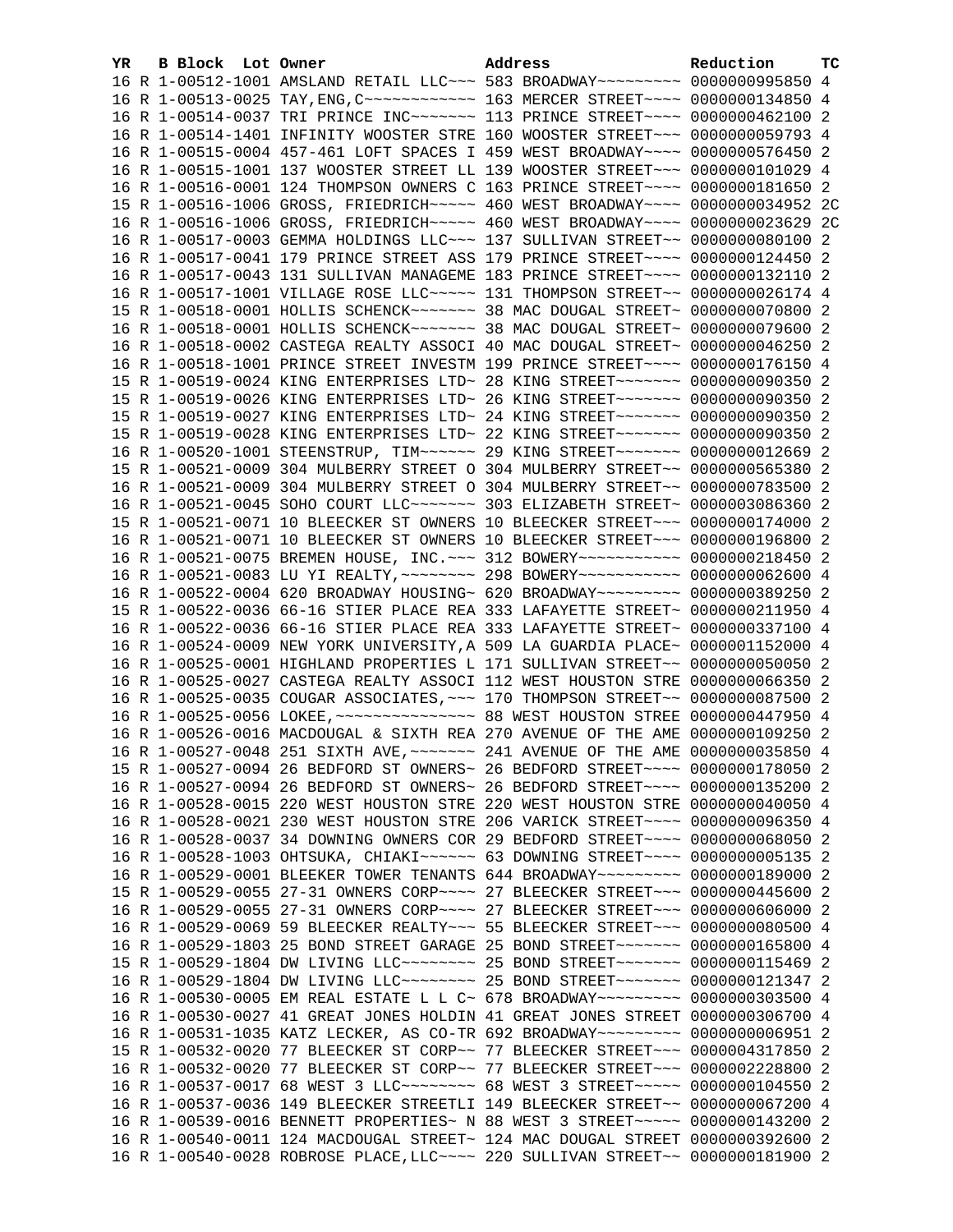| YR. | B Block Lot Owner |                                                                                                                                                                | Address | Reduction | тc |
|-----|-------------------|----------------------------------------------------------------------------------------------------------------------------------------------------------------|---------|-----------|----|
|     |                   | 16 R 1-00540-1002 175 BLEECKER STREET~~ 173 BLEECKER STREET~~ 0000000017155 4                                                                                  |         |           |    |
|     |                   | 16 R 1-00540-1004 175 BLEECKER STREET L 173 BLEECKER STREET~~ 0000000042723 4                                                                                  |         |           |    |
|     |                   | 16 R 1-00543-0010 GOLDEN ARCH REALTY CO 136 WEST 3 STREET~~~~ 0000000080200 4                                                                                  |         |           |    |
|     |                   | 16 R 1-00544-0008 AREDLO REALTY CO.~~~~ 409 LAFAYETTE STREET~ 0000000936900 4                                                                                  |         |           |    |
|     |                   | 16 R 1-00544-0047 ~~~~~~~~~~~~~~~~~~~~~~~~~ 32 COOPER SQUARE~~~~~ 0000000060200 4                                                                              |         |           |    |
|     |                   | 16 R 1-00544-0050 NEW YORK UNIVERSITY~~ 16 COOPER SQUARE~~~~~ 0000001248350 4                                                                                  |         |           |    |
|     |                   | 16 R 1-00545-0059 AMDAR COMPANY, LLC~~~ 752 BROADWAY~~~~~~~~~ 0000001165450 2                                                                                  |         |           |    |
|     |                   | 15 R 1-00548-1002 ASPENLY CO LLLC~~~~~~ 60 EAST 8 STREET~~~~~ 0000000307550 4                                                                                  |         |           |    |
|     |                   | 16 R 1-00550-0024 NEW YORK UNIVERSITY~~ 6 EAST 8 STREET~~~~~~ 0000000129950 4                                                                                  |         |           |    |
|     |                   | 15 R 1-00551-0001 SQUARE ARCH REALTY CO 2 5 AVENUE~~~~~~~~~~~ 0000007501350 2                                                                                  |         |           |    |
|     |                   | 16 R 1-00551-0001 SQUARE ARCH REALTY CO 2 5 AVENUE~~~~~~~~~~~ 0000005499950 2                                                                                  |         |           |    |
|     |                   | 16 R 1-00553-0001 378 SIXTH LLC ------- 378 AVENUE OF THE AME 0000000193750 4                                                                                  |         |           |    |
|     |                   | 16 R 1-00553-0026 STRAUS, JULIA~~~~~~~ 177 MAC DOUGAL STREET 0000000055350 4                                                                                   |         |           |    |
|     |                   |                                                                                                                                                                |         |           |    |
|     |                   | 16 R 1-00555-0122 ELK MAS 86 EAST 10TH~ 86 EAST 10 STREET~~~~ 0000000073900 4                                                                                  |         |           |    |
|     |                   | 16 R 1-00556-0001 85 FOURTH PARTNERS, L. 85 4 AVENUE~~~~~~~~~~ 0000000939500 2                                                                                 |         |           |    |
|     |                   | 16 R 1-00556-0020 64 THIRD AVE. ASSOCS. 64 3 AVENUE~~~~~~~~~~ 0000000154900 2                                                                                  |         |           |    |
|     |                   | 15 R 1-00556-0044 FOURTH AVE OWNERS COR 111 4 AVENUE~~~~~~~~~ 0000001250400 2                                                                                  |         |           |    |
|     |                   | 16 R 1-00556-1002 BRIAN FRAWLEY~~~~~~~~ 130 EAST 12 STREET~~~ 0000000017784 2                                                                                  |         |           |    |
|     |                   | 15 R 1-00558-0006 FOURTH AVENUE GROUP, ~ 125 4 AVENUE~~~~~~~~~ 0000000026850 4                                                                                 |         |           |    |
|     |                   | 16 R 1-00559-1002 WU , TERENCE~~~~~~~~~~ 137 EAST 13 STREET~~~ 00000000010607 2C                                                                               |         |           |    |
|     |                   | 16 R 1-00560-1202 RUSSMETES, WANLADA~~~ 60 EAST 9 STREET~~~~~ 0000000459400 4                                                                                  |         |           |    |
|     |                   | 15 R 1-00561-0014 40-50 E 10 ST OWNERS~ 38 EAST 10 STREET~~~~ 0000000387050 2                                                                                  |         |           |    |
|     |                   | 16 R 1-00561-0014 40-50 E 10 ST OWNERS~ 38 EAST 10 STREET~~~~ 0000000353800 2                                                                                  |         |           |    |
|     |                   | 15 R 1-00563-1009 SCOTT SHIRLEY M~~~~~~ 44 EAST 12 STREET~~~~ 0000000007346 2                                                                                  |         |           |    |
|     |                   | 16 R 1-00563-1009 SCOTT SHIRLEY M~~~~~~ 44 EAST 12 STREET~~~~ 0000000006241 2                                                                                  |         |           |    |
|     |                   | 16 R 1-00564-0001 31 E 12 ST OWNERS INC 31 EAST 12 STREET~~~~ 0000000334050 2                                                                                  |         |           |    |
|     |                   | 15 R 1-00566-0018 LAURENCE FRANKLIN~~~~ 20 UNIVERSITY PLACE~~ 0000011535250 2                                                                                  |         |           |    |
|     |                   | 16 R 1-00566-0018 LAURENCE FRANKLIN~~~~ 20 UNIVERSITY PLACE~~ 0000007182400 2<br>15 R 1-00568-0024 21 EAST 10TH STREET O 60 UNIVERSITY PLACE~~ 0000001036400 2 |         |           |    |
|     |                   | 16 R 1-00568-0024 21 EAST 10TH STREET O 60 UNIVERSITY PLACE~~ 0000000494700 2                                                                                  |         |           |    |
|     |                   | 16 R 1-00571-0025 UNIVERSITY PLACE ASSO 120 UNIVERSITY PLACE~ 0000000591050 2                                                                                  |         |           |    |
|     |                   | 16 R 1-00571-0030 1314 DEVELOPMENT, LLC 17 EAST 13 STREET~~~~ 0000000029250 4                                                                                  |         |           |    |
|     |                   | 16 R 1-00571-0031 REJAEI, ARFA~~~~~~~~~~~~~ 15 EAST 13 STREET~~~~~ 0000000076050 4                                                                             |         |           |    |
|     |                   | 15 R 1-00571-1001 THIRTEENTH ST ASSOCS~ 7 EAST 13 STREET~~~~~ 0000000376050 4                                                                                  |         |           |    |
|     |                   | 16 R 1-00571-1001 THIRTEENTH ST ASSOCS~ 7 EAST 13 STREET~~~~~ 0000000489450 4                                                                                  |         |           |    |
|     |                   | 16 R 1-00571-1002 7-11 EAST 13TH STREET 7 EAST 13 STREET~~~~~ 0000000166050 2                                                                                  |         |           |    |
|     |                   | 16 R 1-00571-1602 THE CARMICHAEL TRUST~ 8 UNION SQUARE SOUTH~ 0000000025567 2                                                                                  |         |           |    |
|     |                   | 16 R 1-00572-0004 GREENWICH VILLAGE PRO 408 AVENUE OF THE AME 0000000036900 4                                                                                  |         |           |    |
|     |                   | 16 R 1-00572-0005 410 SIXTH AVE INC~~~~ 410 AVENUE OF THE AME 0000000185100 4                                                                                  |         |           |    |
|     |                   | 16 R 1-00572-0041 FIFTH AVENUE OWNERS G 14 5 AVENUE~~~~~~~~~~ 0000000543450 2                                                                                  |         |           |    |
|     |                   | 16 R 1-00572-0073 ROOSTERBROOK ASSOCIAT 59 WEST 8 STREET~~~~~ 0000000048300 2                                                                                  |         |           |    |
|     |                   | 16 R 1-00573-0010 64 WEST 10TH STREET, ~ 64 WEST 10 STREET ~~~~ 0000000140600 4                                                                                |         |           |    |
|     |                   | 16 R 1-00573-0027 DAVIS, CARY~~~~~~~~~~~~~~~~~~~~~ 00 STREET~~~~~~ 0000000025532 2B                                                                            |         |           |    |
|     |                   | 15 R 1-00574-0039 40 FIFTH AVE CORP~~~~ 40 5 AVENUE~~~~~~~~~~ 0000000530100 2                                                                                  |         |           |    |
|     |                   | 16 R 1-00575-0003 466 ASSOCIATES, ~~~~~~ 466 AVENUE OF THE AME 0000000103250 2                                                                                 |         |           |    |
|     |                   | 16 R 1-00576-0014 BRIDGETON WEST 13 FEE 54 WEST 13 STREET~~~~ 0000002214250 4                                                                                  |         |           |    |
|     |                   | 15 R 1-00576-0025 BUTTERFIELD HOUSE INC 37 WEST 12 STREET~~~~ 0000001515350 2                                                                                  |         |           |    |
|     |                   | 16 R 1-00576-0025 BUTTERFIELD HOUSE INC 37 WEST 12 STREET~~~~ 0000000684250 2                                                                                  |         |           |    |
|     |                   | 15 R 1-00576-0201 BUTLER, CAROL A~~~~~~ 60 WEST 13 STREET~~~~ 00000000004958 2                                                                                 |         |           |    |
|     |                   | 16 R 1-00576-0201 BUTLER, CAROL A~~~~~~ 60 WEST 13 STREET~~~~ 0000000005524 2                                                                                  |         |           |    |
|     |                   | 16 R 1-00576-1702 ~~~~~~~~~~~~~~~~~~~~~~~~~ 8 WEST 13 STREET~~~~~ 0000000371250 2                                                                              |         |           |    |
|     |                   | 15 R 1-00577-0024 25 WEST 13TH ST CORP~ 22 WEST 14 STREET~~~~ 0000000870000 2                                                                                  |         |           |    |
|     |                   | 16 R 1-00579-0070 THE RECTOR, CHURCH-WA 137 VARICK STREET~~~~ 0000000659600 4                                                                                  |         |           |    |
|     |                   | 16 R 1-00580-0022 VANDAM MINISTORAGE PR 157 VARICK STREET~~~~ 0000000431450 4                                                                                  |         |           |    |
|     |                   | 16 R 1-00580-0063 181 VARICK STREET LLC 181 VARICK STREET~~~~ 0000002404900 4                                                                                  |         |           |    |
|     |                   | 15 R 1-00581-0063 REMAINDERMAN 225 VARI 225 VARICK STREET~~~~ 0000000569450 4                                                                                  |         |           |    |
|     |                   | 16 R 1-00581-0063 REMAINDERMAN 225 VARI 225 VARICK STREET~~~~ 0000002679050 4                                                                                  |         |           |    |
|     |                   | 15 R 1-00583-0025 UJIE REALTY USA INC~~ 38 MORTON STREET~~~~~ 0000000084600 2                                                                                  |         |           |    |
|     |                   | 16 R 1-00583-0025 UJIE REALTY USA INC~~ 38 MORTON STREET~~~~~ 0000000079600 2                                                                                  |         |           |    |
|     |                   | 16 R 1-00586-0009 26 LEROY REALTY CORP~ 26 LEROY STREET~~~~~~ 0000000142120 2                                                                                  |         |           |    |
|     |                   | 16 R 1-00586-0011 SCHRAMM WALTER~~~~~~~ 22 LEROY STREET~~~~~~ 0000000250300 2                                                                                  |         |           |    |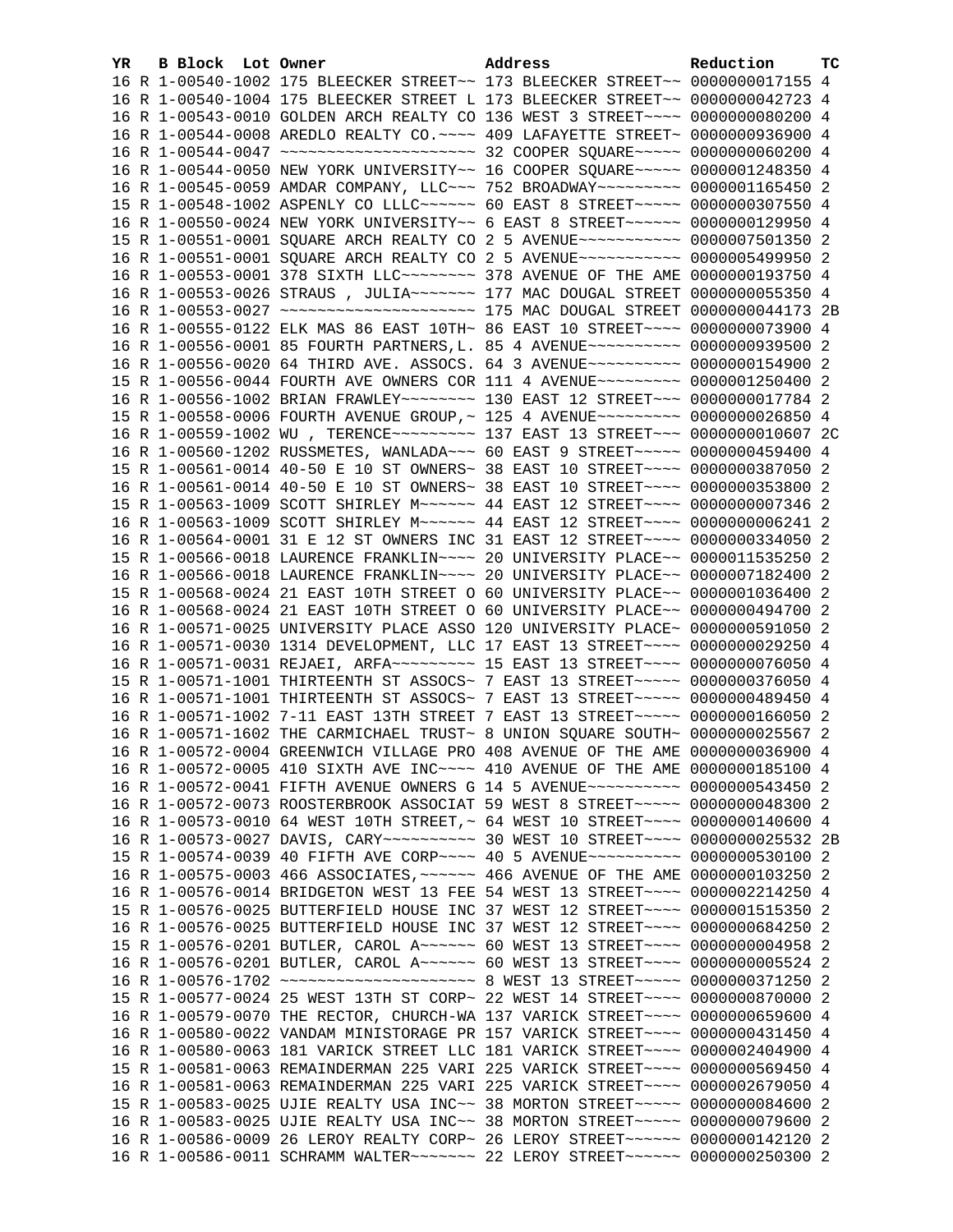| YR | B Block Lot Owner |                                                               | Address                                                                                                                                                         | Reduction       | тc |
|----|-------------------|---------------------------------------------------------------|-----------------------------------------------------------------------------------------------------------------------------------------------------------------|-----------------|----|
|    |                   |                                                               | 16 R 1-00586-0038 SENDOWSKI, JANUSZ~~~~ 41 CARMINE STREET~~~~ 0000001146300 2                                                                                   |                 |    |
|    |                   |                                                               | 16 R 1-00586-0057 MORTON STREET ASSOCIA 10 MORTON STREET~~~~~ 0000000115800 2                                                                                   |                 |    |
|    |                   |                                                               | 16 R 1-00586-0077 BERO PARKING CORP~~~~ 17 LEROY STREET~~~~~~ 0000000208150 4                                                                                   |                 |    |
|    |                   |                                                               | 16 R 1-00586-0081 LEROY OWNERS CORP~~~~ 25 LEROY STREET~~~~~~ 0000000067600 2                                                                                   |                 |    |
|    |                   |                                                               | 16 R 1-00587-0001 27 MORTON LP~~~~~~~~~~ 60 BEDFORD STREET~~~~ 0000000184800 2                                                                                  |                 |    |
|    |                   |                                                               | 16 R 1-00587-0026 G WAY HOLDING CORP~~~ 272 BLEECKER STREET~~ 0000000977050 2                                                                                   |                 |    |
|    |                   |                                                               | 16 R 1-00587-0030 W & W REALTY ASSOCIAT 51 7 AVENUE~~~~~~~~~~ 0000000215500 2                                                                                   |                 |    |
|    |                   |                                                               | 16 R 1-00587-0056 37 BARROW STREET LLC~ 74 7 AVENUE SOUTH~~~~ 0000000082050 4                                                                                   |                 |    |
|    |                   |                                                               | 16 R 1-00588-0048 114 CHRISTOPHER APT C 114 CHRISTOPHER STREE 0000000138000 2                                                                                   |                 |    |
|    |                   |                                                               | 16 R 1-00589-0014 22 CORNELIA STREET~~~ 26 CORNELIA STREET~~~ 0000000647200 2                                                                                   |                 |    |
|    |                   |                                                               | 16 R 1-00589-0017 20 PIERRE ASSOCIATES~ 20 CORNELIA STREET~~~ 0000000161350 2                                                                                   |                 |    |
|    |                   |                                                               | 16 R 1-00589-0028 331 SIXTH AVE. LLC ~~~ 331 AVENUE OF THE AME 0000000542350 4                                                                                  |                 |    |
|    |                   |                                                               | 15 R 1-00590-0021 14 JONES LLC -------- 14 JONES STREET ----- 0000000090500 2                                                                                   |                 |    |
|    |                   |                                                               | 16 R 1-00590-0021 14 JONES LLC~~~~~~~~~~~~~~ 14 JONES STREET~~~~~~~ 0000000061400 2                                                                             |                 |    |
|    |                   |                                                               | 16 R 1-00590-0083 21 JONES STREET ASSOC 21 JONES STREET~~~~~~ 0000000093600 2                                                                                   |                 |    |
|    |                   |                                                               | 15 R 1-00591-0026 SHERIDAN OWNERS CORP~ 194 WEST 4 STREET~~~~ 0000000450450 2                                                                                   |                 |    |
|    |                   |                                                               | 16 R 1-00591-0026 SHERIDAN OWNERS CORP~ 194 WEST 4 STREET~~~~ 0000000708700 2                                                                                   |                 |    |
|    |                   |                                                               | 16 R 1-00591-0049 78-80 CHRISTOPHER STE 78 CHRISTOPHER STREET 0000000624600 2                                                                                   |                 |    |
|    |                   |                                                               | 15 R 1-00591-0053 108 7TH AVE. SOUTH IN 108 7 AVENUE SOUTH~~~ 0000000028100 4                                                                                   |                 |    |
|    |                   |                                                               | 16 R 1-00591-0053 108 7TH AVE. SOUTH IN 108 7 AVENUE SOUTH~~~ 0000000182000 4                                                                                   |                 |    |
|    |                   |                                                               | 16 R 1-00591-0054 70 CHRISTOPHER REALTY 110 7 AVENUE SOUTH~~~ 0000000082900 4                                                                                   |                 |    |
|    |                   |                                                               | 16 R 1-00592-0029 SOUTH NEW YORK VENTUR 165 WEST 4 STREET~~~~ 0000000302900 2                                                                                   |                 |    |
|    |                   |                                                               | 16 R 1-00592-0032 171 WEST FOURTH, LLC~~ 171 WEST 4 STREET~~~~ 0000000101500 2                                                                                  |                 |    |
|    |                   |                                                               | 16 R 1-00592-0040 SHENANDOAH HOLDINGS, ~ 80 GROVE STREET ~~~~~~ 0000000703200 2                                                                                 |                 |    |
|    |                   |                                                               | 16 R 1-00592-0062 140 WAVERLY ASSOCIAT~ 140 WAVERLY PLACE~~~~ 0000000197000 2                                                                                   |                 |    |
|    |                   |                                                               | 16 R 1-00592-0075 115-119 WASHINGTON PL 115 WEST WASHINGTON P 0000000432550 2                                                                                   |                 |    |
|    |                   |                                                               | 15 R 1-00592-1001 1-2 SHERIDAN SQUARE L 1 SHERIDAN SQUARE~~~~ 0000000094325 4                                                                                   |                 |    |
|    |                   |                                                               | 16 R 1-00593-0002 JUMEX REALTY CORP~~~~ 139 WAVERLY PLACE~~~~ 0000000043100 2                                                                                   |                 |    |
|    |                   |                                                               | 16 R 1-00593-0013 405 SIXTH LLC~~~~~~~~ 403 AVENUE OF THE AME                                                                                                   | 0000000177900 4 |    |
|    |                   |                                                               | 15 R 1-00593-0022 SIXTH AVENUE OWNER LL 399 AVENUE OF THE AME                                                                                                   | 0000000319850 4 |    |
|    |                   |                                                               | 16 R 1-00593-0022 SIXTH AVENUE OWNER LL 399 AVENUE OF THE AME                                                                                                   | 0000000442000 4 |    |
|    |                   | 15 R 1-00593-0023 SIXTH AVENUE OWNER LL 395 AVENUE OF THE AME |                                                                                                                                                                 | 0000000461050 4 |    |
|    |                   | 16 R 1-00593-0023 SIXTH AVENUE OWNER LL 395 AVENUE OF THE AME |                                                                                                                                                                 | 0000000675150 4 |    |
|    |                   |                                                               | 15 R 1-00593-0024 SIXTH AVENUE OWNER LL 391 AVENUE OF THE AME 0000000211650 4                                                                                   |                 |    |
|    |                   |                                                               | 16 R 1-00593-0024 SIXTH AVENUE OWNER LL 391 AVENUE OF THE AME 0000000318850 4                                                                                   |                 |    |
|    |                   |                                                               | 16 R 1-00593-0036 ELK 30 CHRISTOPHER LL 24 CHRISTOPHER STREET 0000000775250 2                                                                                   |                 |    |
|    |                   |                                                               | 16 R 1-00594-0033 PONTE EQUITIES INC~~~ 312 SPRING STREET~~~~ 0000000081200 4                                                                                   |                 |    |
|    |                   |                                                               | 16 R 1-00594-1204 NACEY, RALPH~~~~~~~~~ 491 GREENWICH STREET~ 0000000010610 2                                                                                   |                 |    |
|    |                   |                                                               | 16 R 1-00594-1701 255 HUDSON STREET LLC 255 HUDSON STREET~~~~ 0000000046277 2                                                                                   |                 |    |
|    |                   |                                                               | 16 R 1-00595-0011 530 CANAL ST REALTY C 530 CANAL STREET~~~~~ 0000000249900 2                                                                                   |                 |    |
|    |                   |                                                               | 16 R 1-00595-0041 474 GREENWICH CORP~~~ 474 GREENWICH STREET~ 0000000086250 2                                                                                   |                 |    |
|    |                   |                                                               | 16 R 1-00595-1101 KUPSCH, DALEEN~~~~~~~ 130 WATTS STREET~~~~~ 0000000026252 2                                                                                   |                 |    |
|    |                   |                                                               | 16 R 1-00595-1201 HDK HOLDING, LLC ~~~~~ 459 WASHINGTON STREET 0000000101200 4                                                                                  |                 |    |
|    |                   |                                                               | 15 R 1-00597-0005 FORTUNA REALTY HOTEL~ 523 GREENWICH STREET~ 0000001391300 4                                                                                   |                 |    |
|    |                   |                                                               | 16 R 1-00597-0050 CHARLTON MANAGEMENT L 102 CHARLTON STREET~~ 0000000466300 2                                                                                   |                 |    |
|    |                   |                                                               | 16 R 1-00597-0051 CHARLTON MANAGEMENT L 100 CHARLTON STREET~~ 0000000065350 2                                                                                   |                 |    |
| 16 |                   |                                                               | 1-00598-0058 REMAINDERMAN 345 HUDS 341 HUDSON STREET~~~~ 0000002904150 4                                                                                        |                 |    |
|    |                   |                                                               | 16 R 1-00601-1201 43 CLARKSON STREET LL 43 CLARKSON STREET~~~ 0000000057200 4<br>15 R 1-00602-0030 GREENWICH NEWS TENANT 603 WASHINGTON STREET 0000000179400 2  |                 |    |
|    |                   |                                                               |                                                                                                                                                                 |                 | -2 |
|    |                   |                                                               | 16 R 1-00602-0030 GREENWICH NEWS TENANT 603 WASHINGTON STREET 0000001450150<br>15 R 1-00602-1002 ~~~~~~~~~~~~~~~~~~~~~~~~ 1 MORTON SQUARE~~~~~~ 0000000281400 4 |                 |    |
|    |                   |                                                               | 16 R 1-00602-1002 ~~~~~~~~~~~~~~~~~~~~~~~~~ 1 MORTON SQUARE~~~~~~ 0000000550950 4                                                                               |                 |    |
|    |                   |                                                               | 15 R 1-00602-1050 LIPSON, LAWRENCE~ J~~ 1 MORTON SQUARE~~~~~~ 0000000022772 2                                                                                   |                 |    |
|    |                   |                                                               | 16 R 1-00602-1050 LIPSON, LAWRENCE~ J~~ 1 MORTON SQUARE~~~~~~ 0000000050966                                                                                     |                 | -2 |
|    |                   |                                                               | 16 R 1-00603-0028 BRICKMAN 95 MORTON LL 617 WASHINGTON STREET 0000004995300 4                                                                                   |                 |    |
|    |                   |                                                               | 16 R 1-00604-0033 ARCHIVE PRESERVATIONC 154 CHRISTOPHER STREE 0000006992100 2                                                                                   |                 |    |
|    |                   |                                                               | 16 R 1-00608-0009 HARRAN HOLDING CORP~~ 37 7 AVENUE~~~~~~~~~~ 0000000093550 2                                                                                   |                 |    |
|    |                   |                                                               | 15 R 1-00609-0035 100-106 LLC ---------- 104 WEST 14 STREET --- 0000000975850 4                                                                                 |                 |    |
|    |                   |                                                               | 16 R 1-00609-0035 100-106 LLC ---------- 104 WEST 14 STREET --- 0000001335850 4                                                                                 |                 |    |
|    |                   |                                                               | 15 R 1-00609-0037 100-106 LLC ---------- 102 WEST 14 STREET --- 0000000215250 4                                                                                 |                 |    |
|    |                   |                                                               | 16 R 1-00609-0037 100-106 LLC ---------- 102 WEST 14 STREET --- 0000000714300 4                                                                                 |                 |    |
|    |                   |                                                               |                                                                                                                                                                 |                 |    |
|    |                   |                                                               |                                                                                                                                                                 |                 |    |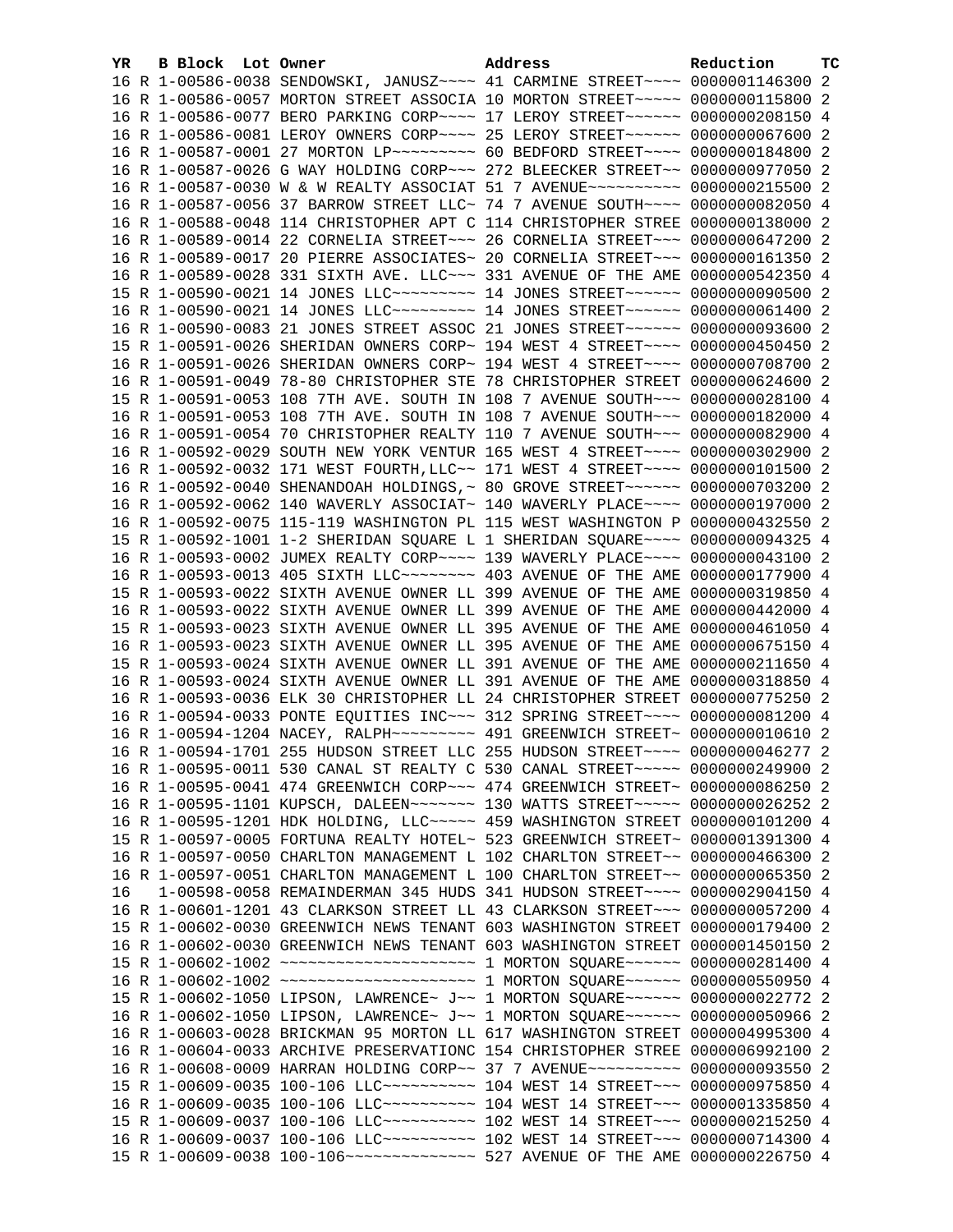| YR | <b>B Block</b> Lot Owner | Address                                                                                                                                                        | Reduction | тc |
|----|--------------------------|----------------------------------------------------------------------------------------------------------------------------------------------------------------|-----------|----|
|    |                          |                                                                                                                                                                |           |    |
|    |                          | 15 R 1-00609-0039 100-106 LLC ---------- 525 AVENUE OF THE AME 0000001115650 4                                                                                 |           |    |
|    |                          | 16 R 1-00609-0039 100-106 LLC ---------- 525 AVENUE OF THE AME 0000000884350 4                                                                                 |           |    |
|    |                          |                                                                                                                                                                |           |    |
|    |                          |                                                                                                                                                                |           |    |
|    |                          |                                                                                                                                                                |           |    |
|    |                          |                                                                                                                                                                |           |    |
|    |                          | 16 R 1-00610-0053 GREENWICH-TENTH COMPA 21 GREENWICH AVENUE~~ 0000000071280 2B                                                                                 |           |    |
|    |                          | 16 R 1-00611-0022 CHARLES STREET LLC~~~ 28 CHARLES STREET~~~~ 0000000234700 2                                                                                  |           |    |
|    |                          | 16 R 1-00611-0027 190 WAVERLY PLACE LLC 190 WAVERLY PLACE~~~~ 0000000194450 2                                                                                  |           |    |
|    |                          | 15 R 1-00611-0051 12 CHARLES LLC ------ 12 CHARLES STREET --- 0000000324200 2                                                                                  |           |    |
|    |                          | 15 R 1-00611-0054 ELK 6 CHARLES LLC ~~~~ 6 CHARLES STREET ~~~~~ 0000000268200 2                                                                                |           |    |
| 16 |                          | 1-00612-0008 46 PERRY STREET~~~~~~ 46 PERRY STREET~~~~~~ 0000000000000 1                                                                                       |           |    |
|    |                          | 15 R 1-00612-0010 42 PERRY STREET LLC~~ 42 PERRY STREET~~~~~~ 0000000072600 2                                                                                  |           |    |
|    |                          | 16 R 1-00612-0010 42 PERRY STREET LLC~~ 42 PERRY STREET~~~~~~ 0000000155850 2                                                                                  |           |    |
|    |                          | 16 R 1-00612-0018 26 PERRY STREET REALT 26 PERRY STREET~~~~~~ 0000000044800 2                                                                                  |           |    |
|    |                          | 16 R 1-00612-0029 152-54 SEVENTH AVENUE 152 7 AVENUE SOUTH~~~ 0000000074300 2                                                                                  |           |    |
|    |                          | 16 R 1-00612-0062 LANYARD REALTY CO., L. 45 GREENWICH AVENUE~~ 0000000054000 2                                                                                 |           |    |
|    |                          | 15 R 1-00612-1001 170 WEST VILLAGE ASSO 22 PERRY STREET~~~~~~ 0000000396979 4                                                                                  |           |    |
|    |                          | 16 R 1-00612-1001 170 WEST VILLAGE ASSO 22 PERRY STREET~~~~~~ 0000000958437 4                                                                                  |           |    |
|    |                          | 16 R 1-00612-1002 PISKO, MARGARET~~~~~~ 22 PERRY STREET~~~~~~ 0000000012999 2                                                                                  |           |    |
|    |                          |                                                                                                                                                                |           |    |
|    |                          | 16 R 1-00612-1301 ~~~~~~~~~~~~~~~~~~~~~~~~~ 15 CHARLES STREET~~~~ 0000000221069 4                                                                              |           |    |
|    |                          | 16 R 1-00612-1501 PERRY TOWER ASSOCIATE 28 PERRY STREET~~~~~~ 0000000004627 2                                                                                  |           |    |
|    |                          | 16 R 1-00614-0032 227 W 11 ST OWNERS CO 227 WEST 11 STREET~~~ 0000000117000 2                                                                                  |           |    |
|    |                          | 16 R 1-00615-0086 GREENWICH HOUSE HOLDI 245 WEST 12 STREET~~~ 0000000293850 2                                                                                  |           |    |
|    |                          | 16 R 1-00615-0091 259 WEST 12 ST LLC~~~ 259 WEST 12 STREET~~~ 0000000086400 2                                                                                  |           |    |
|    |                          | 16 R 1-00615-0094 269 WEST 12 ST LLC ~~~ 269 WEST 12 STREET ~~~ 0000000118600 2                                                                                |           |    |
|    |                          | 16 R 1-00616-0029 5-7 1/2 JANE STREET~~ 5 JANE STREET~~~~~~~~ 0000000199300 2                                                                                  |           |    |
|    |                          | 16 R 1-00618-0028 204-208 W. 14 REALTY~ 204 WEST 14 STREET~~~ 0000000468900 2                                                                                  |           |    |
|    |                          | 16 R 1-00618-0044 209 WEST 13 ASSOCIATE 209 WEST 13 STREET~~~ 0000000176100 2                                                                                  |           |    |
|    |                          | 15 R 1-00619-0024 WILLIAM GOTTLIEB ~~~~~ 220 WEST 10 STREET ~~~ 0000000119050 2                                                                                |           |    |
|    |                          | 16 R 1-00619-0039 NYC CHRIS HOLDINGS LL 107 CHRISTOPHER STREE 0000000134200 2                                                                                  |           |    |
|    |                          | 16 R 1-00619-0044 117 CHRISTOPHER STREE 117 CHRISTOPHER STREE 0000000099350 2                                                                                  |           |    |
|    |                          | 16 R 1-00619-0064 PDS PROPERTIES LLC~~~ 196 WEST 10 STREET~~~ 0000000068400 2                                                                                  |           |    |
|    |                          | 15 R 1-00619-0065 WEST 10TH STREET LLC~ 194 WEST 10 STREET~~~ 0000000330700 2<br>16 R 1-00619-0065 WEST 10TH STREET LLC~ 194 WEST 10 STREET~~~ 0000000417100 2 |           |    |
|    |                          | 16 R 1-00620-0059 74-76 CHARLES REALTY~ 76 CHARLES STREET~~~~ 0000000219350 2                                                                                  |           |    |
|    |                          | 16 R 1-00620-0068 240 W 4TH STREET ASSO 236 WEST 4 STREET~~~~ 0000000130180 2                                                                                  |           |    |
|    |                          | 16 R 1-00620-0078 205 OWNERS LLC ------ 203 WEST 10 STREET -- 0000000233750 2                                                                                  |           |    |
|    |                          |                                                                                                                                                                |           |    |
|    |                          | 16 R 1-00621-0008 108 PERRY LLC -------- 550 HUDSON STREET ---- 0000000134020 2                                                                                |           |    |
|    |                          | 16 R 1-00621-0030 JOSEPH JACKSON~~~~~~~~ 103 CHARLES STREET~~~ 0000000139400 2                                                                                 |           |    |
|    |                          | 16 R 1-00621-0035 BLEEKER 373 OWNERS CO 371 BLEECKER STREET~~ 0000000172350 2                                                                                  |           |    |
|    |                          | 16 R 1-00622-0001 101 PERRY STREET LLC~ 552 HUDSON STREET~~~~ 0000000217550 2                                                                                  |           |    |
|    |                          | 16 R 1-00622-0066 PERRY ELEVEN APARTMEN 79 PERRY STREET~~~~~~ 0000000158500                                                                                    |           | -2 |
|    |                          | 16 R 1-00623-0055 281 W 11 OWNERS CORP~ 281 WEST 11 STREET~~~ 0000000192650                                                                                    |           | -2 |
|    |                          | 16 R 1-00623-1002 295 WEST 11 STREET OW 295 WEST 11 STREET~~~ 0000000204600                                                                                    |           | -2 |
|    |                          | 15 R 1-00624-0001 LEFT BANK APT CORP~~~ 771 GREENWICH STREET~ 0000001280850 2                                                                                  |           |    |
|    |                          | 16 R 1-00624-0001 LEFT BANK APT CORP~~~ 771 GREENWICH STREET~ 0000000270950 2                                                                                  |           |    |
|    |                          | 15 R 1-00624-0021 2 BETHUNE LLC~~~~~~~~~ 597 HUDSON STREET~~~~ 0000000049850 2                                                                                 |           |    |
|    |                          | 16 R 1-00624-0021 2 BETHUNE LLC~~~~~~~~~ 597 HUDSON STREET~~~~ 0000000056700                                                                                   |           | -2 |
|    |                          | 16 R 1-00624-0053 51-53 LLC ------------ 51 BANK STREET ------- 0000000243100 2                                                                                |           |    |
|    |                          | 16 R 1-00624-1010 TORRES ABDO, VERA M~~ 69 BANK STREET~~~~~~~ 0000000017671 2                                                                                  |           |    |
|    |                          | 16 R 1-00624-1302 OWNER / AGENT~~~~~~~~~ 419 BLEECKER STREET~~ 0000000896000                                                                                   |           | 2  |
|    |                          | 16 R 1-00626-0004 815 GREENWICH APTS CO 815 GREENWICH STREET~ 0000000063350                                                                                    |           | -2 |
|    |                          | 16 R 1-00626-0054 51 JANE ST OWNERS COR 51 JANE STREET~~~~~~~ 0000000037300 2                                                                                  |           |    |
|    |                          | 16 R 1-00627-0043 320 WEST 13TH REALTY~ 320 WEST 13 STREET~~~ 0000001882850 4                                                                                  |           |    |
|    |                          | 16 R 1-00629-0040 67 8 AVE OWNERS INC~~ 69 8 AVENUE~~~~~~~~~~ 0000000075500 2                                                                                  |           |    |
|    |                          | 16 R 1-00629-0041 67 8 AVE OWNERS INC~~ 67 8 AVENUE~~~~~~~~~~ 0000000067400 2                                                                                  |           |    |
|    |                          | 16 R 1-00629-1001 LIPSITZ, BARRY ALBERT 321 WEST 13 STREET~~~ 0000000019738 2                                                                                  |           |    |
|    |                          | 16 R 1-00629-1303 PRANICH NORANIT TUI~~ 77 8 AVENUE~~~~~~~~~~ 0000000046720 2                                                                                  |           |    |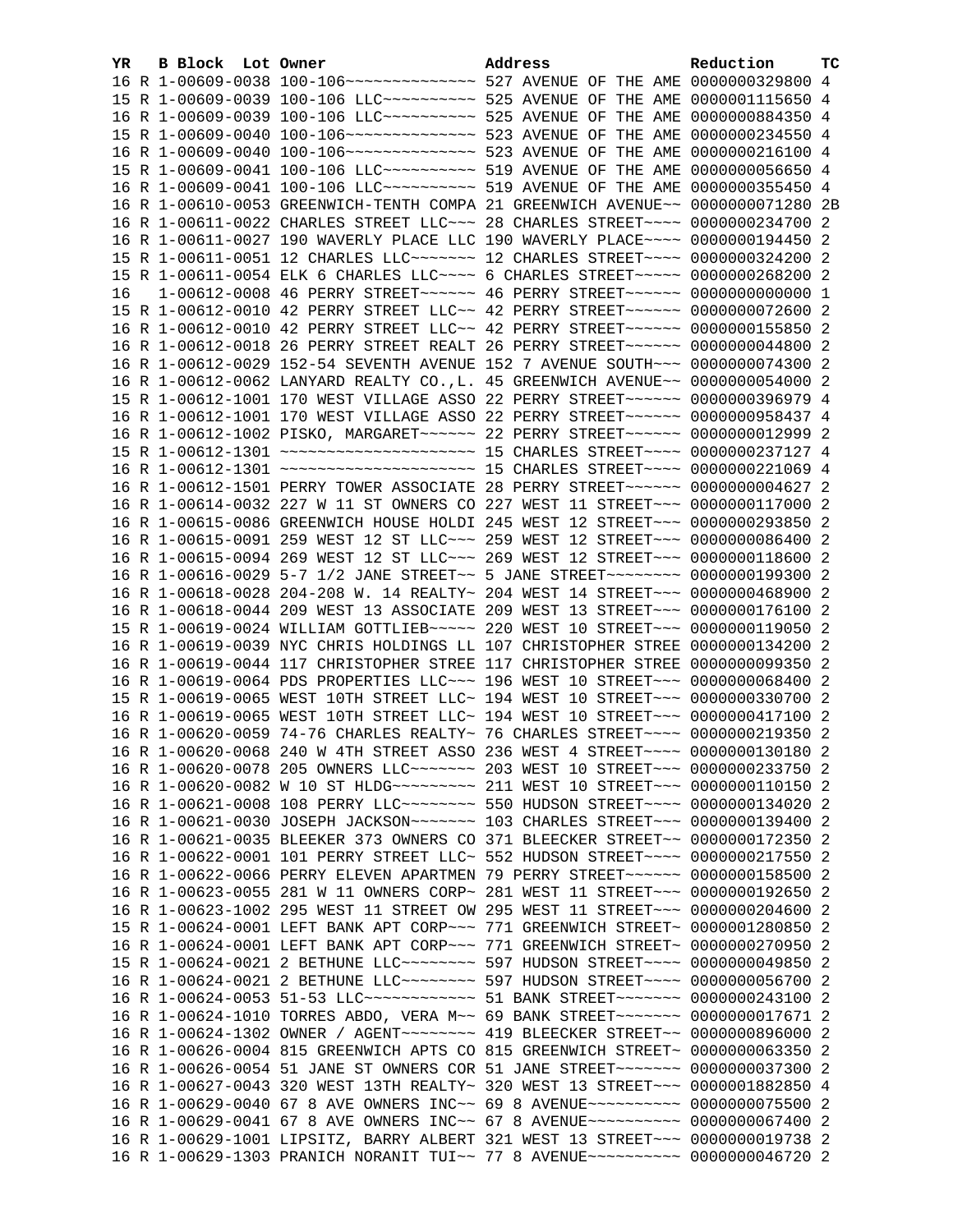| YR. | B Block Lot Owner | Address                                                                              | Reduction | тc |
|-----|-------------------|--------------------------------------------------------------------------------------|-----------|----|
|     |                   | 16 R 1-00630-0021 MO-HAK ASSOCIATES, ~~~ 686 GREENWICH STREET~ 0000000653950 2       |           |    |
|     |                   | 16 R 1-00633-0027 129 PERRY STREET LLC~ 129 PERRY STREET~~~~~ 0000000094350 2        |           |    |
|     |                   | 15 R 1-00633-0046 SCC GREENWICH REALTY~ 749 GREENWICH STREET~ 0000000140950 4        |           |    |
|     |                   | 16 R 1-00633-0046 SCC GREENWICH REALTY~ 749 GREENWICH STREET~ 0000000172700 4        |           |    |
|     |                   | 16 R 1-00633-0050 KHANIGAHI NIMATULLAHI 306 WEST 11 STREET~~~ 0000003958350 4        |           |    |
|     |                   | 16 R 1-00633-0058 551 HUDSON STREET PRO 551 HUDSON STREET~~~~ 0000000401400 2        |           |    |
|     |                   | 16 R 1-00633-0060 115 PERRY STREET, LLC 113 PERRY STREET~~~~~ 0000000110250 2        |           |    |
|     |                   | 16 R 1-00634-0035 A J CLARKE MNGT CORP~ 321 WEST 11 STREET~~~ 0000000251550 2        |           |    |
|     |                   | 15 R 1-00634-0036 323-325-327 WEST 11TH 323 WEST 11 STREET~~~ 0000000581550 2        |           |    |
|     |                   | 16 R 1-00634-0036 323-325-327 WEST 11TH 323 WEST 11 STREET~~~ 0000000468350 2        |           |    |
|     |                   | 16 R 1-00634-0062 579 HUDSON STREET LLC 579 HUDSON STREET~~~~ 0000000068300 2        |           |    |
|     |                   | 16 R 1-00635-1001 CUNNINGHAM, CHARLESD. 35 BETHUNE STREET~~~~ 0000000010677 2        |           |    |
|     |                   | 15 R 1-00636-0022 KRAUSE, LAURENCE~~~~~ 650 WASHINGTON STREET 0000000727250 2        |           |    |
|     |                   | 16 R 1-00636-1001 RIVERWEST CONDOMINIUM 296 WEST 10 STREET~~~ 0000000001452 2        |           |    |
|     |                   |                                                                                      |           |    |
|     |                   | 16 R 1-00637-1401 RIDGEWOOD CHARLES INC 165 CHARLES STREET~~~ 0000000006996 4        |           |    |
|     |                   | 15 R 1-00637-1465 HOLTZ, MICHAEL~~~~~~~ 165 CHARLES STREET~~~ 0000000012266 2        |           |    |
|     |                   | 16 R 1-00637-1465 HOLTZ, MICHAEL~~~~~~~ 165 CHARLES STREET~~~ 0000000040262 2        |           |    |
|     |                   | 16 R 1-00638-1003 ILANA BERGER~~~~~~~~~~~~~~ 164 BANK STREET~~~~~~~ 00000000003109 2 |           |    |
|     |                   | 16 R 1-00638-1101 KANE, CHEIKH TIDIANE~ 359 WEST 11 STREET~~~ 0000000031225 2        |           |    |
|     |                   | 16 R 1-00640-0041 356 WEST 12TH STREET, 356 WEST 12 STREET~~~ 0000000066600 4        |           |    |
|     |                   | 16 R 1-00641-0017 100 JANE STREET L P C 100 JANE STREET~~~~~~ 0000000591500 2        |           |    |
|     |                   | 16 R 1-00641-0044 14 L. PIERRE ASSOCIAT 82 JANE STREET~~~~~~~ 0000000149100 2        |           |    |
|     |                   | 16 R 1-00641-0063 345 WEST 12TH STREET~ 345 WEST 12 STREET~~~ 0000000268000 2        |           |    |
|     |                   | 16 R 1-00641-1001 JANE STREET REALTY~~~ 88 JANE STREET~~~~~~~ 0000000005382 2        |           |    |
|     |                   | 15 R 1-00641-1201 WILSON, FREDERICK~~~ 397 WEST 12 STREET~~~ 0000000016615 2C        |           |    |
|     |                   | 16 R 1-00641-1201 WILSON, FREDERICK~~~ 397 WEST 12 STREET~~~ 0000000057739 2C        |           |    |
|     |                   | 15 R 1-00642-0042 HORATIO ARMS INC~~~~~ 92 HORATIO STREET~~~~ 0000000135150 2        |           |    |
|     |                   | 16 R 1-00643-1001 CARRIERE, STEVEN JERO 77 HORATIO STREET~~~~ 0000000049969 2        |           |    |
|     |                   | 16 R 1-00644-0043 22 LITTLE WEST 12TH S 22 LITTLE WEST 12 ST~ 0000002162850 4        |           |    |
|     |                   | 16 R 1-00645-0011 AB GREEN GANSEVOORT, ~ 848 WASHINGTON STREET 0000013761050 4       |           |    |
|     |                   | 16 R 1-00645-0022 WILLIAM GOTTLIEB ---- 53 LITTLE WEST 12 ST ~ 0000000292250 4       |           |    |
|     |                   | 15 R 1-00645-0062 835 WASHINGTON STREET 39 LITTLE WEST 12 ST~ 0000000439150 4        |           |    |
|     |                   | 16 R 1-00645-0062 835 WASHINGTON STREET 39 LITTLE WEST 12 ST~ 0000001218100 4        |           |    |
|     |                   | 16 R 1-00646-0049 JARMCO HOLDING CORP~~ 405 WEST 13 STREET~~~ 0000000713250 4        |           |    |
|     |                   | 16 R 1-00672-0001 RXR SL OWNER LLC~~~~~ 601 WEST 26 STREET~~~ 0000006560150 4        |           |    |
|     |                   | 16 R 1-00687-0029 85 TENTH AVENUE ASSOC 85 10 AVENUE~~~~~~~~~ 0000005298000 4        |           |    |
|     |                   | 16 R 1-00690-1001 518-522 WEST 19TH STR 520 WEST 19 STREET~~~ 0000000158100 4        |           |    |
|     |                   | 15 R 1-00691-0022 517 W. 19TH STREET, L 517 WEST 19 STREET~~~ 0000000121450 4        |           |    |
|     |                   | 16 R 1-00691-0022 517 W. 19TH STREET, L 517 WEST 19 STREET~~~ 0000000037400 4        |           |    |
|     |                   | 16 R 1-00692-0023 513 WEST 20TH STREET~ 513 WEST 20 STREET~~~ 0000000423500 4        |           |    |
|     |                   | 16 R 1-00692-0041 WEST 21ST STREET PROP 510 WEST 21 STREET~~~ 0000000314350 4        |           |    |
|     |                   | 16 R 1-00693-1001 MURDOCH, DUNCAN~~~~~~ 532 WEST 22 STREET~~~ 0000000010569 2        |           |    |
|     |                   | 16 R 1-00695-1702 TEITEL, ERIC D ~~~~~~~ 231 10 AVENUE ~~~~~~~~ 0000000032709 2      |           |    |
|     |                   | 16 R 1-00696-0058 550 WEST 25TH ST. ASS 550 WEST 25 STREET~~~ 0000000074750 4        |           |    |
|     |                   | 16 R 1-00696-1103 KOLAHDOOZ, MOUSA~~~~~ 245 10 AVENUE~~~~~~~~ 0000000035517 2        |           |    |
|     |                   | 16 R 1-00697-1001 MARLBOROUGH REAL ESTA 543 WEST 25 STREET~~~ 0000000035467 4        |           |    |
|     |                   | 16 R 1-00698-0047 W27 HIGHLINE OWNER~ L 518 WEST 27 STREET~~~ 0000001342900 4        |           |    |
|     |                   | 15 R 1-00698-1001 HARIRI, MOJGAN~~~~~~~ 520 WEST 27 STREET~~~ 0000000000382 4        |           |    |
|     |                   | 16 R 1-00698-1001 HARIRI, MOJGAN~~~~~~~ 520 WEST 27 STREET~~~ 00000000001633 4       |           |    |
|     |                   | 15 R 1-00699-0001 DEZER PROPERTIES 11TH 262 11 AVENUE~~~~~~~~ 0000000306250 4        |           |    |
|     |                   |                                                                                      |           |    |
|     |                   | 16 R 1-00699-0001 DEZER PROPERTIES 11TH 262 11 AVENUE~~~~~~~~ 0000000363150 4        |           |    |
|     |                   | 16 R 1-00699-0005 MARINERS GATE, LLC ~~~ 547 WEST 27 STREET ~~~ 0000000635900 4      |           |    |
|     |                   | 15 R 1-00699-0027 505-507 WEST 27 STREE 507 WEST 27 STREET~~~ 0000000283350 4        |           |    |
|     |                   | 16 R 1-00699-0027 505-507 WEST 27 STREE 507 WEST 27 STREET~~~ 0000000394410 4        |           |    |
|     |                   | 16 R 1-00701-0001 WEST 29TH MINISTORAGE 302 11 AVENUE~~~~~~~~ 0000001167100 4        |           |    |
|     |                   | 16 R 1-00701-0022 DUGOUT DOUG-ONE~~~~~~ 527 WEST 29 STREET~~~ 0000000109000 4        |           |    |
|     |                   | 16 R 1-00708-0017 CONVENTION CENTER HA~ 527 WEST 36 STREET~~~ 0000000251650 4        |           |    |
|     |                   | 16 R 1-00709-0013 CENTRAL PARK CARRIAGE 547 WEST 37 STREET~~~ 0000000039050 4        |           |    |
|     |                   | 16 R 1-00709-0066 SIMPLICITY COMPUTERCO 550 WEST 38 STREET~~~ 0000000260800 4        |           |    |
|     |                   | 16 R 1-00710-0001 555 WEST 38 LLC ----- 476 11 AVENUE ------- 0000000814500 4        |           |    |
|     |                   | 15 R 1-00710-0006 540 WEST 39 LLC ----- 547 WEST 38 STREET -- 0000000545800 4        |           |    |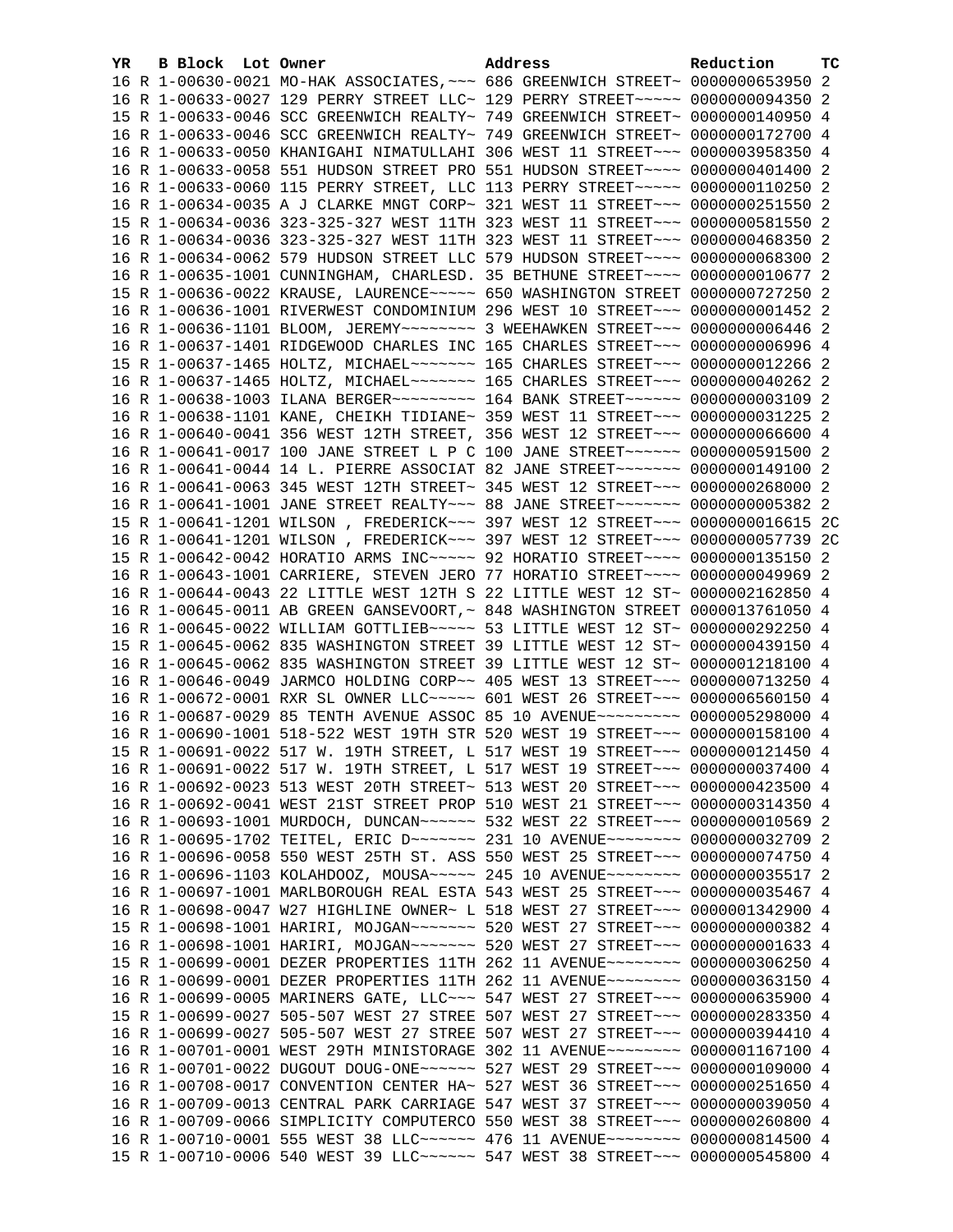| YR. | B Block Lot Owner |                                                                                 | Address | Reduction | тc |
|-----|-------------------|---------------------------------------------------------------------------------|---------|-----------|----|
|     |                   | 16 R 1-00710-0006 540 WEST 39 LLC ----- 547 WEST 38 STREET -- 0000000633100 4   |         |           |    |
|     |                   | 16 R 1-00710-0029 500 LINCOLN OWNER LLC 501 10 AVENUE~~~~~~~~ 0000001503300 4   |         |           |    |
|     |                   | 15 R 1-00712-0024 405 WEST 14TH STREET~ 409 WEST 14 STREET~~~ 0000000733300 4   |         |           |    |
|     |                   | 16 R 1-00712-0027 405 WEST 14TH STREET~ 405 WEST 14 STREET~~~ 0000000323850 4   |         |           |    |
|     |                   | 15 R 1-00712-0029 401 W. 14TH FEE LLC~~ 47 9 AVENUE~~~~~~~~~~ 0000001048100 4   |         |           |    |
|     |                   | 16 R 1-00712-0029 401 W. 14TH FEE LLC~~ 47 9 AVENUE~~~~~~~~~~ 0000001581900 4   |         |           |    |
| 16  |                   | 1-00713-0001 JAMESTOWN MANAGEMENT~ 401 WEST 15 STREET~~~ 0000006768850 4        |         |           |    |
|     |                   | 16 R 1-00716-1201 ALLARD, AS TRUSTEE, N 447 WEST 18 STREET~~~ 0000000053683 2   |         |           |    |
|     |                   | 16 R 1-00717-0009 WEST 19 ST OWNERS COR 453 WEST 19 STREET~~~ 0000000088100 2   |         |           |    |
|     |                   | 16 R 1-00717-1101 CHATHAM CHELSEA C/O B 445 WEST 19 STREET~~~ 0000000005825 2   |         |           |    |
|     |                   | 16 R 1-00720-0012 469 WEST 22ND~ STREET 471 WEST 22 STREET~~~ 0000000044098 2C  |         |           |    |
|     |                   | 16 R 1-00720-1001 420 HDG LLC ---------- 420 WEST 23 STREET -- 0000000010570 4  |         |           |    |
|     |                   | 15 R 1-00721-1008 LONDON TERR TWR OWRS~ 465 WEST 23 STREET~~~ 0000004107174 2   |         |           |    |
|     |                   | 16 R 1-00721-1008 LONDON TERR TWR OWRS~ 465 WEST 23 STREET~~~ 0000002319682 2   |         |           |    |
|     |                   | 15 R 1-00721-1058 WESTMINSTER REALTY CO 405 WEST 23 STREET~~~ 0000000109399 4   |         |           |    |
|     |                   | 16 R 1-00721-1058 WESTMINSTER REALTY CO 405 WEST 23 STREET~~~ 0000000143949 4   |         |           |    |
|     |                   | 16 R 1-00722-0031 NEW 24 LLC ---------- 409 WEST 24 STREET --- 0000000086500 2  |         |           |    |
|     |                   | 16 R 1-00722-0037 GOLDEN EQUITIES CORP. 229 9 AVENUE~~~~~~~~~ 0000000305100 2   |         |           |    |
|     |                   | 15 R 1-00722-0048 TRILOBITE 25 LLC~~~~~ 412 WEST 25 STREET~~~ 0000000116250 2   |         |           |    |
|     |                   | 15 R 1-00723-1001 SWOPE, CHRISTOPHER D~ 263 9 AVENUE~~~~~~~~~ 0000000015813 2   |         |           |    |
|     |                   | 16 R 1-00723-1001 SWOPE, CHRISTOPHER D~ 263 9 AVENUE~~~~~~~~~ 0000000023381 2   |         |           |    |
|     |                   | 16 R 1-00723-1102 25TH STREET CHELSEA E 401 WEST 25 STREET~~~ 0000000191450 4   |         |           |    |
|     |                   | 16 R 1-00731-0001 460 WEST 34TH STREET~ 460 WEST 34 STREET~~~ 0000001578000 4   |         |           |    |
|     |                   | 16 R 1-00731-0060 CONVENTION OVERLOOK I 430 WEST 34 STREET~~~ 0000000958900 2   |         |           |    |
|     |                   | 15 R 1-00732-0058 434 WEST 35 ST CO~~~~ 444 WEST 35 STREET~~~ 0000000334550 2   |         |           |    |
|     |                   | 16 R 1-00732-0069 460 WEST 35TH STREET~ 460 WEST 35 STREET~~~ 0000000036200 4   |         |           |    |
|     |                   | 16 R 1-00734-0008 SAMSON HOLDINGS LLC~~ 447 WEST 36 STREET~~~ 0000000103450 4   |         |           |    |
|     |                   | 16 R 1-00735-0017 EQR-MANTENA, LLC~~~~~ 431 WEST 37 STREET~~~ 0000000291550 2   |         |           |    |
|     |                   | 15 R 1-00735-0031 485-497 NINTH AVE PAR 485 9 AVENUE~~~~~~~~~ 0000000290606 2   |         |           |    |
|     |                   | 16 R 1-00735-0031 485-497 NINTH AVE PAR 485 9 AVENUE~~~~~~~~~ 0000000280425 2   |         |           |    |
|     |                   | 16 R 1-00737-0031 HELL'S KITCHEN INC~~~ 523 9 AVENUE~~~~~~~~~ 0000000170650 2   |         |           |    |
|     |                   | 16 R 1-00737-0035 531 NINTH AVE CORP~~~ 531 9 AVENUE~~~~~~~~~ 0000000014850 4   |         |           |    |
|     |                   | 16 R 1-00737-0037 535 9TH AVE CORP~~~~~ 535 9 AVENUE~~~~~~~~~ 0000000075550 4   |         |           |    |
|     |                   |                                                                                 |         |           |    |
|     |                   | 16 R 1-00738-0048 BERNARDO FELIX~~~~~~~ 312 WEST 15 STREET~~~ 0000000167000 2   |         |           |    |
|     |                   | 16 R 1-00738-0057 FELIX BERNARDO D/B/A~ 330 WEST 15 STREET~~~ 0000000324700 2   |         |           |    |
|     |                   | 16 R 1-00740-0048 328 W17TH ST OWNERS I 330 WEST 17 STREET~~~ 0000000071650 2   |         |           |    |
|     |                   | 16 R 1-00740-0049 328 W17TH ST OWNERS I 332 WEST 17 STREET~~~ 0000000130150 2   |         |           |    |
|     |                   | 16 R 1-00740-0050 328 W17TH ST OWNERS I 334 WEST 17 STREET~~~ 0000000101800 2   |         |           |    |
|     |                   | 15 R 1-00740-1101 ~~~~~~~~~~~~~~~~~~~~~~~ 127 8 AVENUE~~~~~~~~~ 0000000481550 4 |         |           |    |
|     |                   | 16 R 1-00740-1102 KYRIAKOPOULOU, ALEXIA 127 8 AVENUE~~~~~~~~~ 0000000522900 2   |         |           |    |
|     |                   | 16 R 1-00741-0061 352-354 W. 18 REALTY~ 352 WEST 18 STREET~~~ 0000000065500 2   |         |           |    |
|     |                   | 16 R 1-00741-0062 352-354 W. 18 REALTY~ 354 WEST 18 STREET~~~ 0000000088800 2   |         |           |    |
|     |                   | 16 R 1-00741-0067 SP 364 W 18 LLC ----- 112 9 AVENUE -------- 0000000420900 2   |         |           |    |
|     |                   | 15 R 1-00742-0049 CHELSEA 19TH ST OWNER 318 WEST 19 STREET~~~ 0000000131450 2   |         |           |    |
|     |                   | 16 R 1-00742-0049 CHELSEA 19TH ST OWNER 318 WEST 19 STREET~~~ 0000000183550     |         |           | -2 |
|     |                   | 16 R 1-00742-0060 340~ W OWNERS CORPORA 340 WEST 19 STREET~~~ 0000000163900 2   |         |           |    |
|     |                   | 15 R 1-00742-0072 932 AMSTER LLC. ~~~~~~ 144 9 AVENUE~~~~~~~~~ 0000000060450 2  |         |           |    |
|     |                   | 16 R 1-00742-0072 932 AMSTER LLC. ~~~~~~ 144 9 AVENUE~~~~~~~~~ 0000000104050 2  |         |           |    |
|     |                   | 16 R 1-00742-1001 NAPOLITANO, MICHAEL~~ 305 WEST 18 STREET~~~ 0000000005406 2   |         |           |    |
|     |                   | 16 R 1-00743-0053 MARLENE ASSOCIATES LL 312 WEST 20 STREET~~~ 0000000112450 2   |         |           |    |
|     |                   | 16 R 1-00743-0056 WEISENFELD, LLC~~~~~~ 318 WEST 20 STREET~~~ 0000000828450 2   |         |           |    |
|     |                   | 15 R 1-00743-1001 TREVI 189 EIGHTH AVE~ 300 WEST 20 STREET~~~ 0000000134044 4   |         |           |    |
|     |                   | 16 R 1-00743-1001 TREVI 189 EIGHTH AVE~ 300 WEST 20 STREET~~~ 0000000161422 4   |         |           |    |
|     |                   | 16 R 1-00745-0016 331-5 W 21 STREET COR 335 WEST 21 STREET~~~ 0000000055850 2   |         |           |    |
|     |                   | 16 R 1-00745-0017 331-5 WEST 21ST STREE 333 WEST 21 STREET~~~ 0000000039200 2   |         |           |    |
|     |                   | 16 R 1-00745-0019 329 W 21ST CORPORATIO 329 WEST 21 STREET~~~ 0000000110800 2   |         |           |    |
|     |                   | 16 R 1-00745-0048 WEST 22ND ST. LLC --- 318 WEST 22 STREET -- 0000000471450 4   |         |           |    |
|     |                   | 16 R 1-00745-0049 THIRD OLD NEW YORK, ~~ 320 WEST 22 STREET~~~ 0000000064650 2  |         |           |    |
|     |                   | 16 R 1-00745-1104 360 WEST 22ND STREET~ 360 WEST 22 STREET~~~ 0000002777000 2   |         |           |    |
|     |                   | 16 R 1-00746-0071 354 356 W 23 ST CORP~ 354 WEST 23 STREET~~~ 0000000039300 2   |         |           |    |
|     |                   | 16 R 1-00746-0072 354-356 W 23 STREET C 356 WEST 23 STREET~~~ 0000000205600 2   |         |           |    |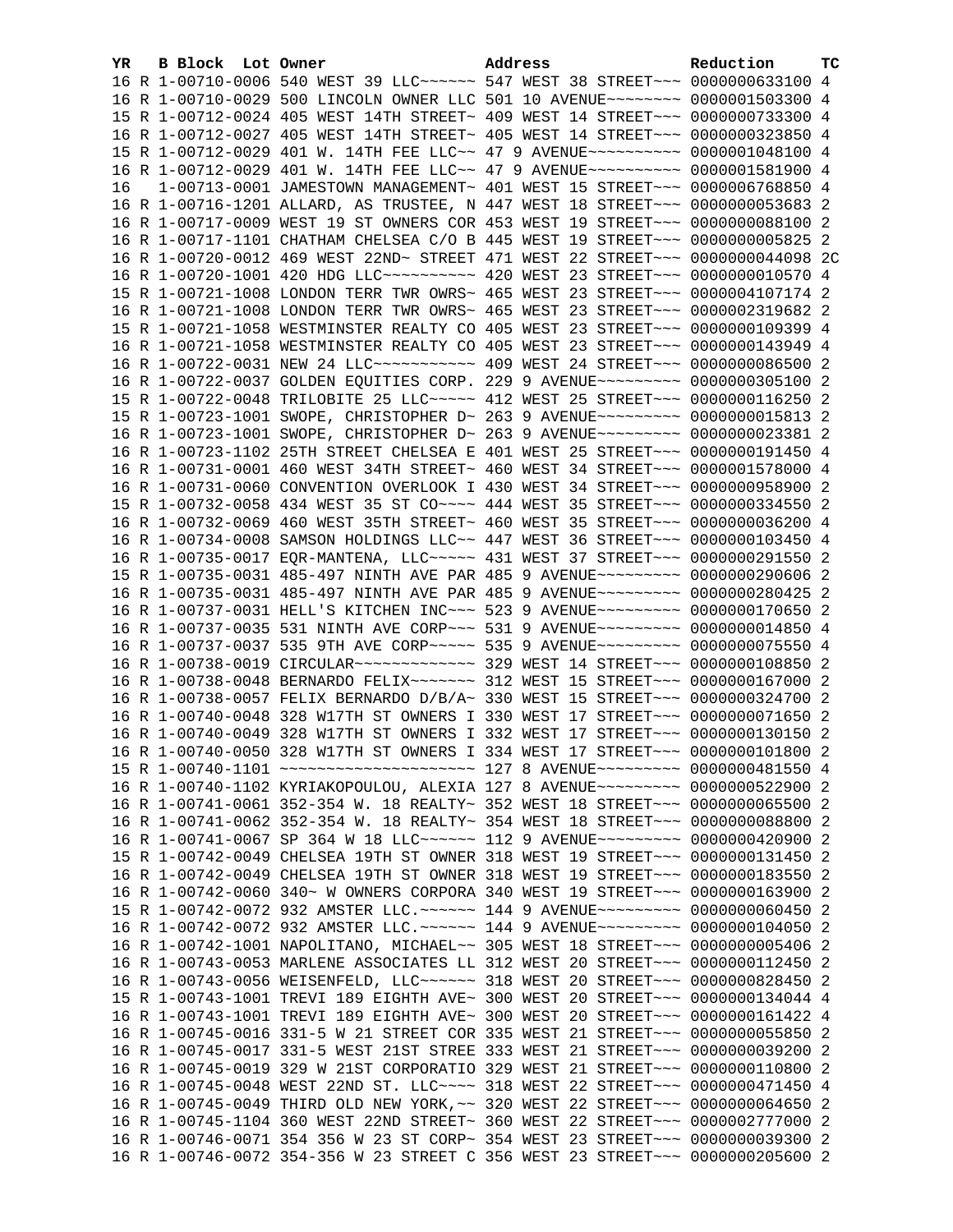| YR. | B Block Lot Owner |                                                                                                                                                                 | Address | Reduction | <b>TC</b> |
|-----|-------------------|-----------------------------------------------------------------------------------------------------------------------------------------------------------------|---------|-----------|-----------|
|     |                   | 15 R 1-00746-1401 GP~ ABITBOUL, LLC~~~~~ 322 WEST 23 STREET~~~ 0000000105590 4                                                                                  |         |           |           |
|     |                   | 16 R 1-00746-1402 GIBB, TAMARA~~~~~~~~~ 322 WEST 23 STREET~~~ 0000000005290 2                                                                                   |         |           |           |
|     |                   | 16 R 1-00751-1001 MCDONALD, WILLIAM D~~ 360 WEST 28 STREET~~~ 0000000014230 2                                                                                   |         |           |           |
|     |                   | 16 R 1-00753-0004 338 NINTH AVE., LLC~~ 338 9 AVENUE~~~~~~~~~ 0000000014137 2A                                                                                  |         |           |           |
|     |                   | 16 R 1-00753-0024 ANBE REALTY~~~~~~~~~~ 321 WEST 29 STREET~~~ 0000000141850 2                                                                                   |         |           |           |
|     |                   | 16 R 1-00753-0026 CHELSEA 317 LLC~~~~~~ 317 WEST 29 STREET~~~ 0000000164900 2                                                                                   |         |           |           |
|     |                   | 16 R 1-00753-0047 306 WEST 30TH STREET~ 306 WEST 30 STREET~~~ 0000000069200 2                                                                                   |         |           |           |
|     |                   |                                                                                                                                                                 |         |           |           |
|     |                   | 15 R 1-00754-0001 KANGA-ROO REALTY, ~~~~ 363 WEST 30 STREET~~~ 0000000494700 2                                                                                  |         |           |           |
|     |                   | 16 R 1-00754-0001 KANGA-ROO REALTY, ~~~~ 363 WEST 30 STREET~~~ 0000000460500 2                                                                                  |         |           |           |
|     |                   | 16 R 1-00754-0021 CHELSEA TOWN, SERIES~ 327 WEST 30 STREET~~~ 0000000463950 2                                                                                   |         |           |           |
|     |                   | 16 R 1-00757-0017 325 WEST 33RD LLC, A~ 325 WEST 33 STREET~~~ 0000006742800 4                                                                                   |         |           |           |
|     |                   | 16 R 1-00757-0020 WEST 33RD STREET HOTE 321 WEST 33 STREET~~~ 0000000099550 4                                                                                   |         |           |           |
|     |                   | 16 R 1-00757-0022 SLG 315 WEST LLC ----- 315 WEST 33 STREET --- 0000001188200 2                                                                                 |         |           |           |
|     |                   | 16 R 1-00758-0028 HOLY SPIRIT ASSN ETAL 315 WEST 34 STREET~~~ 0000001121800 4                                                                                   |         |           |           |
|     |                   | 16 R 1-00758-1001 ARC NY333W3401, LLC~~ 333 WEST 34 STREET~~~ 0000001300076 4                                                                                   |         |           |           |
|     |                   | 16 R 1-00759-0026 RUN 178 LLC ---------- 325 WEST 35 STREET --- 0000002202950 4                                                                                 |         |           |           |
|     |                   | 16 R 1-00759-0045 KAUFMAN 8TH AVENUE AS 519 8 AVENUE~~~~~~~~~ 0000000716900 4                                                                                   |         |           |           |
|     |                   | 16 R 1-00760-0012 347 WEST 36TH STREET, 347 WEST 36 STREET~~~ 0000001215650 4                                                                                   |         |           |           |
|     |                   | 16 R 1-00760-0021 327 W 36 STREET LLC~~ 329 WEST 36 STREET~~~ 0000000156500 4                                                                                   |         |           |           |
|     |                   | 16 R 1-00760-0046 MO 37 LLC ------------ 537 8 AVENUE--------- 0000000183650 4                                                                                  |         |           |           |
|     |                   | 15 R 1-00761-0037 SLOYER FORMAN INC~~~~ 555 8 AVENUE~~~~~~~~~ 0000000673650 4                                                                                   |         |           |           |
|     |                   | 16 R 1-00761-0037 SLOYER FORMAN INC~~~~ 555 8 AVENUE~~~~~~~~~ 0000001913400 4                                                                                   |         |           |           |
|     |                   | 16 R 1-00761-0064 ESPOSITO REALTY LLC~~ 500 9 AVENUE~~~~~~~~~ 0000000042000 2                                                                                   |         |           |           |
|     |                   | 16 R 1-00762-0042 TOWER 39 ASSOCIATES~~ 589 8 AVENUE~~~~~~~~~ 0000000239650 4                                                                                   |         |           |           |
|     |                   | 16 R 1-00762-1102 DOEH ENTERPRISES LLC~ 502 9 AVENUE~~~~~~~~~ 0000000026249 2                                                                                   |         |           |           |
|     |                   |                                                                                                                                                                 |         |           |           |
|     |                   | 16 R 1-00763-0012 HCIN DUO THREE ASSOCI 343 WEST 39 STREET~~~ 0000000419250 4                                                                                   |         |           |           |
|     |                   | 16 R 1-00763-0013 HCIN DUO TWO ASSOCIAT 341 WEST 39 STREET~~~ 0000001682350 4                                                                                   |         |           |           |
|     |                   | 16 R 1-00763-0017 335 WEST 39TH STREETR 335 WEST 39 STREET~~~ 0000000018700 4                                                                                   |         |           |           |
|     |                   | 16 R 1-00763-0024 315 ASSOCIATES~~~~~~~ 315 WEST 39 STREET~~~ 0000000661950 4<br>15 R 1-00763-0031 NOVITA LLC ---------- 307 WEST 39 STREET --- 0000000117250 2 |         |           |           |
|     |                   |                                                                                                                                                                 |         |           |           |
|     |                   | 16 R 1-00763-0031 NOVITA LLC ---------- 307 WEST 39 STREET --- 0000000086650 2                                                                                  |         |           |           |
|     |                   | 16 R 1-00763-0034 601 8TH AVE MUE LLC~~ 601 8 AVENUE~~~~~~~~~ 0000000614650 4                                                                                   |         |           |           |
|     |                   | 16 R 1-00763-0056 TIMES SQUARE HOSPITAL 330 WEST 40 STREET~~~ 0000002075200 4                                                                                   |         |           |           |
|     |                   | 16 R 1-00763-0065 GOULD HOTEL ON WEST 4 342 WEST 40 STREET~~~ 0000001780250 4                                                                                   |         |           |           |
|     |                   | 16 R 1-00763-0076 536 NINTH~~~~~~~~~~~~ 536 9 AVENUE~~~~~~~~~ 0000000074150 2                                                                                   |         |           |           |
|     |                   | 16 R 1-00764-0001 THE BET ELI COMPANY D 80 8 AVENUE~~~~~~~~~~ 0000000835200 4                                                                                   |         |           |           |
|     |                   | 16 R 1-00764-0024 14-15 STREET ASSOCIAT 225 WEST 14 STREET~~~ 0000000104500 2                                                                                   |         |           |           |
|     |                   | 16 R 1-00764-1101 OWNER / AGENT ~~~~~~~~ 221 WEST 14 STREET ~~~ 0000000021675 4                                                                                 |         |           |           |
|     |                   | 16 R 1-00766-0009 253 W 16 OWNERS INC~~ 253 WEST 16 STREET~~~ 0000000142250 2                                                                                   |         |           |           |
|     |                   | 16 R 1-00766-0014 GOULD, MURIEL~~~~~~~~ 247 WEST 16 STREET~~~ 0000000045050 4                                                                                   |         |           |           |
|     |                   | 16 R 1-00766-0071 248 W. 17 REALTY LLC~ 248 WEST 17 STREET~~~ 0000000193000 2                                                                                   |         |           |           |
|     |                   | 16 R 1-00766-1302 WEINSTEIN, ROBERT~~~~ 106 7 AVENUE~~~~~~~~~ 0000000090188 2                                                                                   |         |           |           |
|     |                   | 16 R 1-00766-1401 BONANNO, DAVID W~~~~~ 246 WEST 17 STREET~~~ 0000000070703 2                                                                                   |         |           |           |
|     |                   | 16 R 1-00766-1407 CHIA FENG, BEVERLY YU 246 WEST 17 STREET~~~ 0000000061545 2                                                                                   |         |           |           |
|     |                   | 16 R 1-00768-1001 210 WEST 19TH STREETC 210 WEST 19 STREET~~~ 0000000004825 2                                                                                   |         |           |           |
|     |                   | 15 R 1-00768-1102 LAST, CATHERINE~~~~~~ 140 7 AVENUE~~~~~~~~~ 0000000011875                                                                                     |         |           | -2        |
|     |                   | 16 R 1-00768-1102 LAST, CATHERINE~~~~~~ 140 7 AVENUE~~~~~~~~~ 0000000020235 2                                                                                   |         |           |           |
|     |                   | 16 R 1-00769-0019 FELIX BERNARDO D/B/A~ 235 WEST 19 STREET~~~ 0000000146200 2                                                                                   |         |           |           |
|     |                   | 16 R 1-00769-0021 231-233 WEST 19TH ST. 231 WEST 19 STREET~~~ 0000000179650 2                                                                                   |         |           |           |
|     |                   | 16 R 1-00769-0031 205 W 19 ST CORP~~~~~ 205 WEST 19 STREET~~~ 0000000774200 2                                                                                   |         |           |           |
|     |                   | 16 R 1-00769-0047 214 WEST 20TH CORP~~~ 214 WEST 20 STREET~~~ 0000000040700 2                                                                                   |         |           |           |
|     |                   | 16 R 1-00769-0066 252 W 20 TNTS CORP~~~ 252 WEST 20 STREET~~~ 0000000055100                                                                                     |         |           | -2        |
|     |                   | 16 R 1-00769-1402 TUCHMAN, LAURIE~~~~~~ 217 WEST 19 STREET~~~ 0000000028076 2                                                                                   |         |           |           |
|     |                   | 15 R 1-00770-0075 ENS/21 LLC ----------- 212 8 AVENUE --------- 0000000124500 2                                                                                 |         |           |           |
|     |                   | 15 R 1-00771-0028 221 WEST OWNERS LTD~~ 221 WEST 21 STREET~~~ 0000000066550                                                                                     |         |           | -2        |
|     |                   | 15 R 1-00771-0038 201 WEST 21 ST TENANT 188 7 AVENUE~~~~~~~~~ 0000000760700 2                                                                                   |         |           |           |
|     |                   | 16 R 1-00771-0038 201 WEST 21 ST TENANT 188 7 AVENUE~~~~~~~~~ 0000001222850 2                                                                                   |         |           |           |
|     |                   | 16 R 1-00772-0012 261 WEST 22ND ST TENA 261 WEST 22 STREET~~~ 0000000196750 2                                                                                   |         |           |           |
|     |                   | 16 R 1-00772-0018 235 WEST 22ND STREET~ 235 WEST 22 STREET~~~ 0000000906300 2                                                                                   |         |           |           |
|     |                   | 16 R 1-00772-0052 DYNASTY 23RD ST RLTYI 206 WEST 23 STREET~~~ 0000000106150 4                                                                                   |         |           |           |
|     |                   | 16 R 1-00772-0083 250 EIGHTH AVENUE ASS 250 8 AVENUE~~~~~~~~~ 0000000226900 4                                                                                   |         |           |           |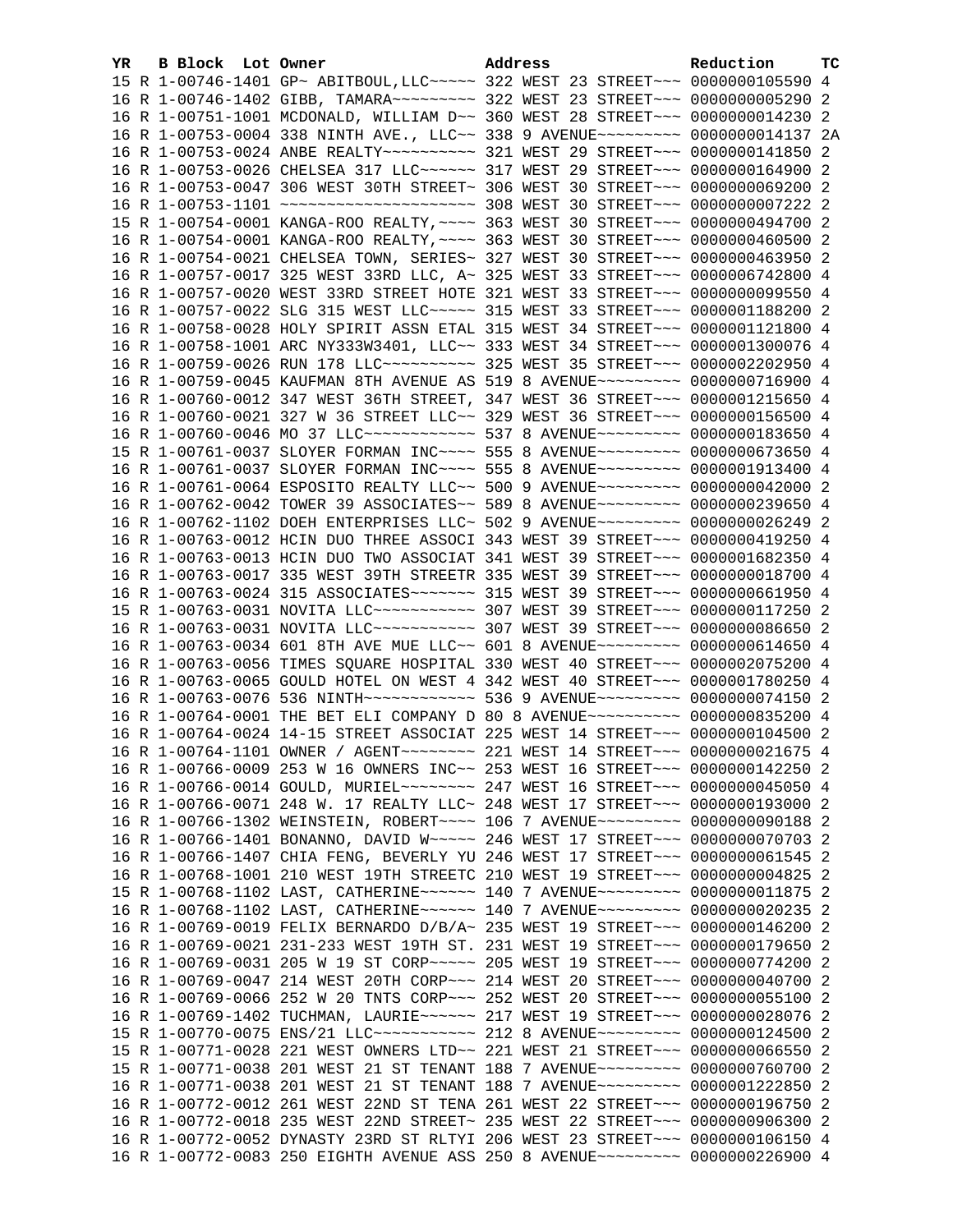| YR. | B Block Lot Owner |                                                                                 | Address | Reduction | тc |
|-----|-------------------|---------------------------------------------------------------------------------|---------|-----------|----|
|     |                   | 16 R 1-00773-0001 278 8TH ASSOCIATES~~~ 258 8 AVENUE~~~~~~~~~ 0000000753550 4   |         |           |    |
|     |                   | 16 R 1-00773-0040 224 SEVENTH AVENUE RE 224 7 AVENUE~~~~~~~~~ 0000000094200 4   |         |           |    |
|     |                   | 15 R 1-00773-1101 213 WEST 23RD STREET~ 213 WEST 23 STREET~~~ 0000000177080 4   |         |           |    |
|     |                   | 16 R 1-00773-1101 213 WEST 23RD STREET~ 213 WEST 23 STREET~~~ 0000000167511 4   |         |           |    |
|     |                   | 16 R 1-00774-0069 W 25TH ST OWNERS INC~ 254 WEST 25 STREET~~~ 0000000113150 2   |         |           |    |
|     |                   | 16 R 1-00775-0058 226 WEST 26TH STREET, 226 WEST 26 STREET~~~ 0000000621600 4   |         |           |    |
|     |                   | 15 R 1-00776-0004 328-334 8TH AVENUE LL 328 8 AVENUE~~~~~~~~~ 0000000455350 2   |         |           |    |
|     |                   | 16 R 1-00779-0017 JR BUILDING ASSOCIATE 231 WEST 29 STREET~~~ 0000000701750 4   |         |           |    |
|     |                   | 16 R 1-00779-0036 HARDWELL ACQUISITION~ 342 7 AVENUE~~~~~~~~~ 0000000316550 4   |         |           |    |
|     |                   | 16 R 1-00779-0039 HARDWELL ACQUISITION~ 350 7 AVENUE~~~~~~~~~ 0000001064750 4   |         |           |    |
|     |                   | 16 R 1-00779-0062 GROKASH REALTY ASSOCI 234 WEST 30 STREET~~~ 0000000218050 4   |         |           |    |
|     |                   | 16 R 1-00779-0063 GROKASH REALTY ASSOCI 236 WEST 30 STREET~~~ 0000000406800 4   |         |           |    |
|     |                   | 16 R 1-00779-0075 400 EIGHTH AVENUE OW~ 400 8 AVENUE~~~~~~~~~ 0000000679650 4   |         |           |    |
|     |                   | 15 R 1-00779-1002 PENESETTI, SRINIVAS~~ 252 WEST 30 STREET~~~ 0000000014787 2   |         |           |    |
|     |                   | 16 R 1-00780-0007 TWO FRIENDS RELTY~~~~ 259 WEST 30 STREET~~~ 0000001854400 4   |         |           |    |
|     |                   | 16 R 1-00780-0073 416 8TH OWNER, LLC ~~~ 416 8 AVENUE ~~~~~~~~~ 0000000111400 4 |         |           |    |
|     |                   | 16 R 1-00780-0075 A.M.A.A. REALTY CORP~ 412 8 AVENUE~~~~~~~~~ 0000000089900 4   |         |           |    |
|     |                   | 16 R 1-00780-1002 CHOI, YOUNG SOON~~~~~ 408 8 AVENUE~~~~~~~~~ 00000000008042 2  |         |           |    |
|     |                   | 16 R 1-00784-0015 PENN METRO ASSOCIATES 249 WEST 34 STREET~~~ 0000000110700 4   |         |           |    |
|     |                   | 15 R 1-00784-0048 460 SEVENTH AVENUE AS 460 7 AVENUE~~~~~~~~~ 0000000200350 4   |         |           |    |
|     |                   | 16 R 1-00784-0048 460 SEVENTH AVENUE AS 460 7 AVENUE~~~~~~~~~ 0000000149550 4   |         |           |    |
|     |                   | 16 R 1-00785-0075 260 WEST 36 ASSOCIATE 260 WEST 36 STREET~~~ 0000000173050 4   |         |           |    |
|     |                   | 15 R 1-00786-0020 DYLAN HOUSE~~~~~~~~~~~ 241 WEST 36 STREET~~~ 0000000588200 2  |         |           |    |
|     |                   | 16 R 1-00786-0020 DYLAN HOUSE~~~~~~~~~~~ 241 WEST 36 STREET~~~ 0000000819500 2  |         |           |    |
|     |                   | 16 R 1-00786-0023 ARC NY 22936001, LLC~ 229 WEST 36 STREET~~~ 0000001986750 4   |         |           |    |
|     |                   | 16 R 1-00786-0060 ARGUS REALTY 218 LLC~ 218 WEST 37 STREET~~~ 0000000115750 4   |         |           |    |
|     |                   | 16 R 1-00786-0068 240 WEST 37 LLC ----- 240 WEST 37 STREET -- 0000000622200 4   |         |           |    |
|     |                   | 16 R 1-00786-0076 SHEVA 7 LLC ---------- 252 WEST 37 STREET --- 0000001012200 4 |         |           |    |
|     |                   | 16 R 1-00787-0040 500 SEVENTH AVENUE~~~ 500 7 AVENUE~~~~~~~~~ 0000002262900 4   |         |           |    |
|     |                   | 16 R 1-00787-0044 500 SEVENTH AVENUE~~~ 512 7 AVENUE~~~~~~~~~ 0000004357050 4   |         |           |    |
|     |                   | 16 R 1-00787-0084 270 REALTY LLC ------ 554 8 AVENUE --------- 0000000947800 4  |         |           |    |
|     |                   | 16 R 1-00788-0026 223 W 38TH STREET CO~ 223 WEST 38 STREET~~~ 0000000391550 4   |         |           |    |
|     |                   | 16 R 1-00788-0037 209-219 W. 38 LLC --- 209 WEST 38 STREET -- 0000000362700 4   |         |           |    |
|     |                   | 16 R 1-00788-0043 E&J GREEN 38 LLC ~~~~~ 207 WEST 38 STREET ~~~ 0000000368150 4 |         |           |    |
|     |                   | 16 R 1-00788-0044 205 PROPERTY CO., LLC 205 WEST 38 STREET~~~ 0000000120650 4   |         |           |    |
|     |                   | 16 R 1-00788-0056 214 WEST 39TH STREET~ 214 WEST 39 STREET~~~ 0000000728700 4   |         |           |    |
|     |                   | 16 R 1-00788-0064 RH39 REALTY, L.P. ~~~~ 230 WEST 39 STREET~~~ 0000001443550 4  |         |           |    |
|     |                   | 16 R 1-00788-0078 WEST 39-260 REALTY~~~ 260 WEST 39 STREET~~~ 0000000428350 4   |         |           |    |
|     |                   | 16 R 1-00789-0001 BRITEX ASSOCIATES~~~~ 600 8 AVENUE~~~~~~~~~ 0000000461800 4   |         |           |    |
|     |                   | 16 R 1-00789-0043 JANE UPTON, AS TRUSTE 558 7 AVENUE~~~~~~~~~ 0000000671650 4   |         |           |    |
|     |                   | 15 R 1-00789-0052 218 W 40TH ASSOCIATES 218 WEST 40 STREET~~~ 0000000652300 4   |         |           |    |
|     |                   | 16 R 1-00789-0052 218 W 40TH ASSOCIATES 218 WEST 40 STREET~~~ 0000001778400 4   |         |           |    |
|     |                   | 16 R 1-00789-0075 RENAISSANCE MIDTOWN W 264 WEST 40 STREET~~~ 0000001071500 4   |         |           |    |
|     |                   | 16 R 1-00790-0037 GOLDEN ARCH REALTY CO 541 AVENUE OF THE AME 0000000089000 4   |         |           |    |
|     |                   | 15 R 1-00790-0067 156 WEST 15TH STREET~ 156 WEST 15 STREET~~~ 0000000079800 2   |         |           |    |
|     |                   | 16 R 1-00790-0067 156 WEST 15TH STREET~ 156 WEST 15 STREET~~~ 0000000079350 2   |         |           |    |
|     |                   | 15 R 1-00791-0066 136/140 W16TH ST RLTY 136 WEST 16 STREET~~~ 0000000229400     |         |           | -2 |
|     |                   | 16 R 1-00791-0066 136/140 W16TH ST RLTY 136 WEST 16 STREET~~~ 0000000092500 2   |         |           |    |
|     |                   | 15 R 1-00791-0068 136/140 W.16TH ST. RE 140 WEST 16 STREET~~~ 0000000185450 2   |         |           |    |
|     |                   | 16 R 1-00792-0012 141 WEST 16 ASSOCIATE 141 WEST 16 STREET~~~ 0000000372550 2   |         |           |    |
|     |                   | 15 R 1-00792-0024 115 ASSOCIATES LLC~~~ 115 WEST 16 STREET~~~ 0000000182700 2   |         |           |    |
|     |                   | 16 R 1-00792-1202 OWNER / AGENT~~~~~~~~ 130 WEST 17 STREET~~~ 0000000132300 2   |         |           |    |
|     |                   | 15 R 1-00793-0014 OLD WARREN ROAD HOUSE 141 WEST 17 STREET~~~ 0000000248650 2   |         |           |    |
|     |                   | 16 R 1-00793-0014 OLD WARREN ROAD HOUSE 141 WEST 17 STREET~~~ 0000000327850 2   |         |           |    |
|     |                   | 15 R 1-00793-0020 131 WEST 17 REALTY CO 133 WEST 17 STREET~~~ 0000000322450     |         |           | -2 |
|     |                   | 16 R 1-00793-0020 131 WEST 17 REALTY CO 133 WEST 17 STREET~~~ 0000000233200     |         |           | -2 |
|     |                   | 16 R 1-00793-1001 GARDNER, DANIELLE~~~~ 112 WEST 18 STREET~~~ 0000000136350 4   |         |           |    |
|     |                   | 16 R 1-00793-1002 KOTTERMAN, HANWILLEM~ 112 WEST 18 STREET~~~ 0000000021278 2   |         |           |    |
|     |                   | 16 R 1-00793-1202 FRANCO, BEATRIZ~~~~~~ 151 WEST 17 STREET~~~ 0000000060539 2   |         |           |    |
|     |                   | 16 R 1-00793-1503 THE RETAIL STORES OF~ 100 WEST 18 STREET~~~ 0000002756535 4   |         |           |    |
|     |                   | 16 R 1-00794-0062 TROPHY WEST LLC ~~~~~~ 140 WEST 19 STREET ~~~ 0000000495975 2 |         |           |    |
|     |                   | 15 R 1-00794-1001 ROSZAK, STEPHEN E~~~~ 130 WEST 19 STREET~~~ 0000000007953 2   |         |           |    |
|     |                   |                                                                                 |         |           |    |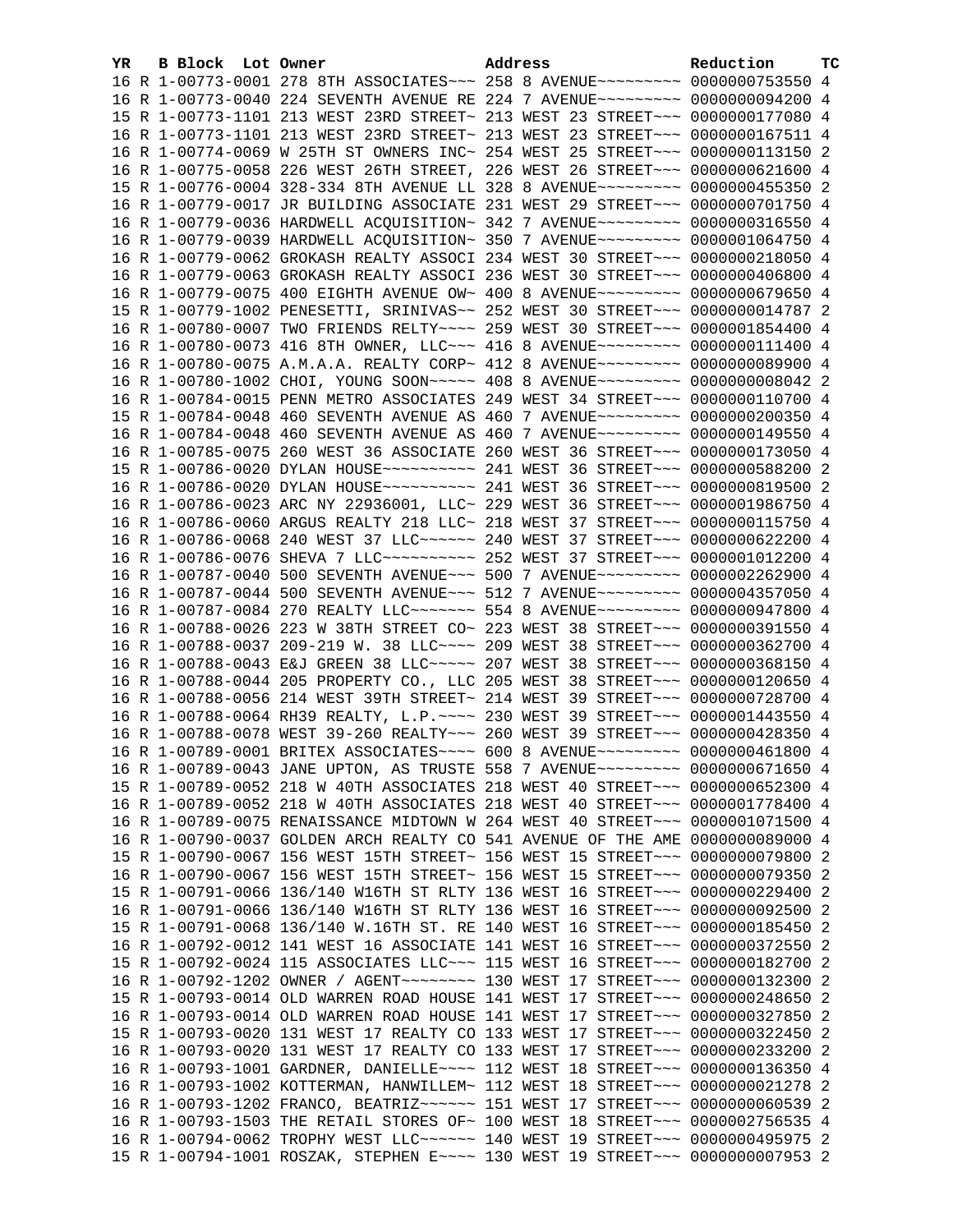| YR. | B Block Lot Owner | Address                                                                            | Reduction | ТC |
|-----|-------------------|------------------------------------------------------------------------------------|-----------|----|
|     |                   | 16 R 1-00794-1001 ROSZAK, STEPHEN E~~~~ 130 WEST 19 STREET~~~ 0000000018527 2      |           |    |
|     |                   | 15 R 1-00794-1062 GOLD CROWN PROPERTY, ~ 130 WEST 19 STREET~~~ 0000000027273 2     |           |    |
|     |                   | 16 R 1-00794-1062 GOLD CROWN PROPERTY, ~ 130 WEST 19 STREET~~~ 0000000063561 2     |           |    |
|     |                   | 16 R 1-00794-1101 ODOM, TED ------------ 163 WEST 18 STREET --- 0000000021050 2    |           |    |
|     |                   | 16 R 1-00795-1002 BD OF MANAGERS OF THE 121 WEST 19 STREET~~~ 0000000012419 2      |           |    |
|     |                   | 15 R 1-00796-0067 2 ELLWOOD ST. L.L.C.~ 150 WEST 21 STREET~~~ 0000000473850 2      |           |    |
|     |                   | 16 R 1-00796-0067 2 ELLWOOD ST. L.L.C.~ 150 WEST 21 STREET~~~ 0000000153450 2      |           |    |
|     |                   | 15 R 1-00796-1001 JVL REALTY ASSOC, INC 181 7 AVENUE~~~~~~~~~ 0000000201950 4      |           |    |
|     |                   | 16 R 1-00796-1001 JVL REALTY ASSOC, INC 181 7 AVENUE~~~~~~~~~ 0000000293750 4      |           |    |
|     |                   | 16 R 1-00796-1301 OLYMPIC FUNDING LLC~~ 655 AVENUE OF THE AME 0000000722536 4      |           |    |
|     |                   | 16 R 1-00796-1302 DE JONGE, MATTHEW~~~~ 655 AVENUE OF THE AME 0000000041608 2      |           |    |
|     |                   | 16 R 1-00797-1102 ELIZABETH ROFF~~~~~~~ 126 WEST 22 STREET~~~ 0000000037429 2      |           |    |
|     |                   | 16 R 1-00797-1602 REITER, MARIAM RAFI~~ 125 WEST 21 STREET~~~ 0000000016640 2      |           |    |
|     |                   | 16 R 1-00797-1801 CASTANEDA, JOHANNA~~~ 151 WEST 21 STREET~~~ 0000000057611 2      |           |    |
|     |                   | 16 R 1-00798-0049 WEST 23RD STREET REAL 711 AVENUE OF THE AME 0000000134200 4      |           |    |
|     |                   | 16 R 1-00798-0054 AIMCO PROPERTIES LP~~ 118 WEST 23 STREET~~~ 0000000572200 2      |           |    |
|     |                   | 16 R 1-00798-1012 GU, ALEXIA~~~~~~~~~~~~~~~ 170 WEST 23 STREET~~~ 00000000013268 2 |           |    |
|     |                   | 16 R 1-00798-1034 HADE VICTOR~~~~~~~~~~ 00170 WEST 23 STREET~ 0000000012566 2      |           |    |
|     |                   | 16 R 1-00798-1201 GREENHORN DEVELOPMENT 140 WEST 23 STREET~~~ 0000000046000 4      |           |    |
|     |                   | 16 R 1-00798-1401 SILVERMAN, DAVID ~~~~~ 125 WEST 22 STREET ~~~ 0000000078163 2    |           |    |
|     |                   | 16 R 1-00799-0028 KATZ, PAULA~~~~~~~~~~~~~~ 119 WEST 23 STREET~~~~ 0000000875000 4 |           |    |
|     |                   | 15 R 1-00799-0042 GARY KASAKIAN~~~~~~~~ 729 AVENUE OF THE AME 0000000016150 4      |           |    |
|     |                   |                                                                                    |           |    |
|     |                   | 15 R 1-00799-0067 148 W.24 TENANTS CORP 148 WEST 24 STREET~~~ 0000000184900 4      |           |    |
|     |                   | 16 R 1-00799-0067 148 W.24 TENANTS CORP 148 WEST 24 STREET~~~ 0000000289950 4      |           |    |
|     |                   | 16 R 1-00799-1001 24TH STREET RETAIL, L 124 WEST 24 STREET~~~ 0000000130750 4      |           |    |
|     |                   | 16 R 1-00800-0074 NELCO SEWING MACHINE~ 164 WEST 25 STREET~~~ 0000001377400 4      |           |    |
|     |                   | 16 R 1-00800-1101 ART TRADERS 40 INC. ~~ 110 WEST 25 STREET~~~ 0000000116903 4     |           |    |
|     |                   | 16 R 1-00800-1302 KAMEHA FAMILY LP~~~~~ 101 WEST 24 STREET~~~ 0000000010151 2      |           |    |
|     |                   | 16 R 1-00801-1102 SHIRLEY R. BROWN~~~~~ 150 WEST 26 STREET~~~ 00000000006503 2     |           |    |
|     |                   | 16 R 1-00801-1127 EMPIRE PUMP & MOTOR L 146 WEST 26 STREET~~~ 0000000064341 4      |           |    |
|     |                   | 16 R 1-00802-0003 287TH AVE REALTY, LLC 287 7 AVENUE~~~~~~~~~ 0000000036800 4      |           |    |
|     |                   | 16 R 1-00802-0014 JUSTATONE BUILDING IN 147 WEST 26 STREET~~~ 0000000154500 4      |           |    |
|     |                   | 16 R 1-00803-0011 149 WEST 27TH ST LLC~ 149 WEST 27 STREET~~~ 0000000081800 4      |           |    |
|     |                   | 16 R 1-00803-0048 112 WEST 28TH STREET, 112 WEST 28 STREET~~~ 0000000030500 4      |           |    |
|     |                   | 16 R 1-00803-0056 OHDAY REALTY CORP~~~~ 120 WEST 28 STREET~~~ 0000000192000 4      |           |    |
|     |                   | 16 R 1-00804-0017 D2 PROPERTIES LLC --- 135 WEST 28 STREET -- 0000001187750 2      |           |    |
|     |                   | 16 R 1-00804-0020 FORTUNA REALTY LLC~~~ 127 WEST 28 STREET~~~ 0000001381100 4      |           |    |
|     |                   | 15 R 1-00804-0024 HAN'S 28 HOSPITALITY~ 121 WEST 28 STREET~~~ 0000000773900 4      |           |    |
|     |                   | 16 R 1-00804-0043 102 WEST 29 REALTY L~ 102 WEST 29 STREET~~~ 0000000068100 4      |           |    |
|     |                   | 15 R 1-00804-0049 WEST 29TH ST OWNERS~~ 114 WEST 29 STREET~~~ 0000000209100 2      |           |    |
|     |                   | 16 R 1-00804-0049 WEST 29TH ST OWNERS~~ 114 WEST 29 STREET~~~ 0000000327000 2      |           |    |
|     |                   | 16 R 1-00804-1002 LUNAT, SULEMAN~~~~~~~ 149 WEST 28 STREET~~~ 0000000026620 4      |           |    |
| 16  |                   | 1-00804-1101 WEST 28TH STREET REAL 111 WEST 28 STREET~~~ 0000000022009 4           |           |    |
|     |                   | 15 R 1-00805-0002 343 7TH AVENUE, LLC~~ 343 7 AVENUE~~~~~~~~~ 0000000016450 4      |           |    |
|     |                   | 16 R 1-00805-0002 343 7TH AVENUE, LLC~~ 343 7 AVENUE~~~~~~~~~ 0000000167450 4      |           |    |
|     |                   | 15 R 1-00805-0087 140 AB LLC ----------- 140 WEST 30 STREET --- 0000000073350 4    |           |    |
|     |                   | 16 R 1-00805-0087 140 AB LLC ----------- 140 WEST 30 STREET --- 0000000076950 4    |           |    |
|     |                   | 15 R 1-00805-0094 150 HABERN LLC ------ 144 WEST 30 STREET -- 0000000513150 4      |           |    |
|     |                   | 16 R 1-00805-0094 150 HABERN LLC ------ 144 WEST 30 STREET --- 0000000575250 4     |           |    |
|     |                   | 16 R 1-00805-1004 130 WEST 30TH STREET~ 130 WEST 30 STREET~~~ 0000000034607 4      |           |    |
|     |                   | 16 R 1-00805-1005 ANTONIO E. URBINA~~~~ 130 WEST 30 STREET~~~ 0000000023431 2      |           |    |
|     |                   | 16 R 1-00805-1106 EQR-BEATRICE A, LLC~~ 835 AVENUE OF THE AME 0000004344500 2      |           |    |
|     |                   | 16 R 1-00806-0001 GATEWAY REALTY, ~~~~~~ 363 7 AVENUE~~~~~~~~~ 0000000591550 4     |           |    |
|     |                   | 15 R 1-00807-0001 VORNADO ELEVEN PENN P 393 7 AVENUE~~~~~~~~~ 0000004572750 4      |           |    |
|     |                   | 16 R 1-00807-0001 VORNADO ELEVEN PENN P 393 7 AVENUE~~~~~~~~~ 0000006056100 4      |           |    |
|     |                   | 15 R 1-00807-0039 OLD 875 LLC AND NEW 8 875 AVENUE OF THE AME 0000000654900 4      |           |    |
|     |                   | 16 R 1-00807-0039 OLD 875 LLC AND NEW 8 875 AVENUE OF THE AME 0000001000050 4      |           |    |
|     |                   |                                                                                    |           |    |
|     |                   | 16 R 1-00809-0005 FRANCHISE RLTY INTSTC 429 7 AVENUE~~~~~~~~~ 0000000138300 4      |           |    |
|     |                   | 16 R 1-00809-0065 136 WEST 34 ST ASSOCL 136 WEST 34 STREET~~~ 0000001279900 4      |           |    |
|     |                   | 16 R 1-00809-0066 136 WEST 34 ST ASSOCL 138 WEST 34 STREET~~~ 0000000329850 4      |           |    |
|     |                   |                                                                                    |           |    |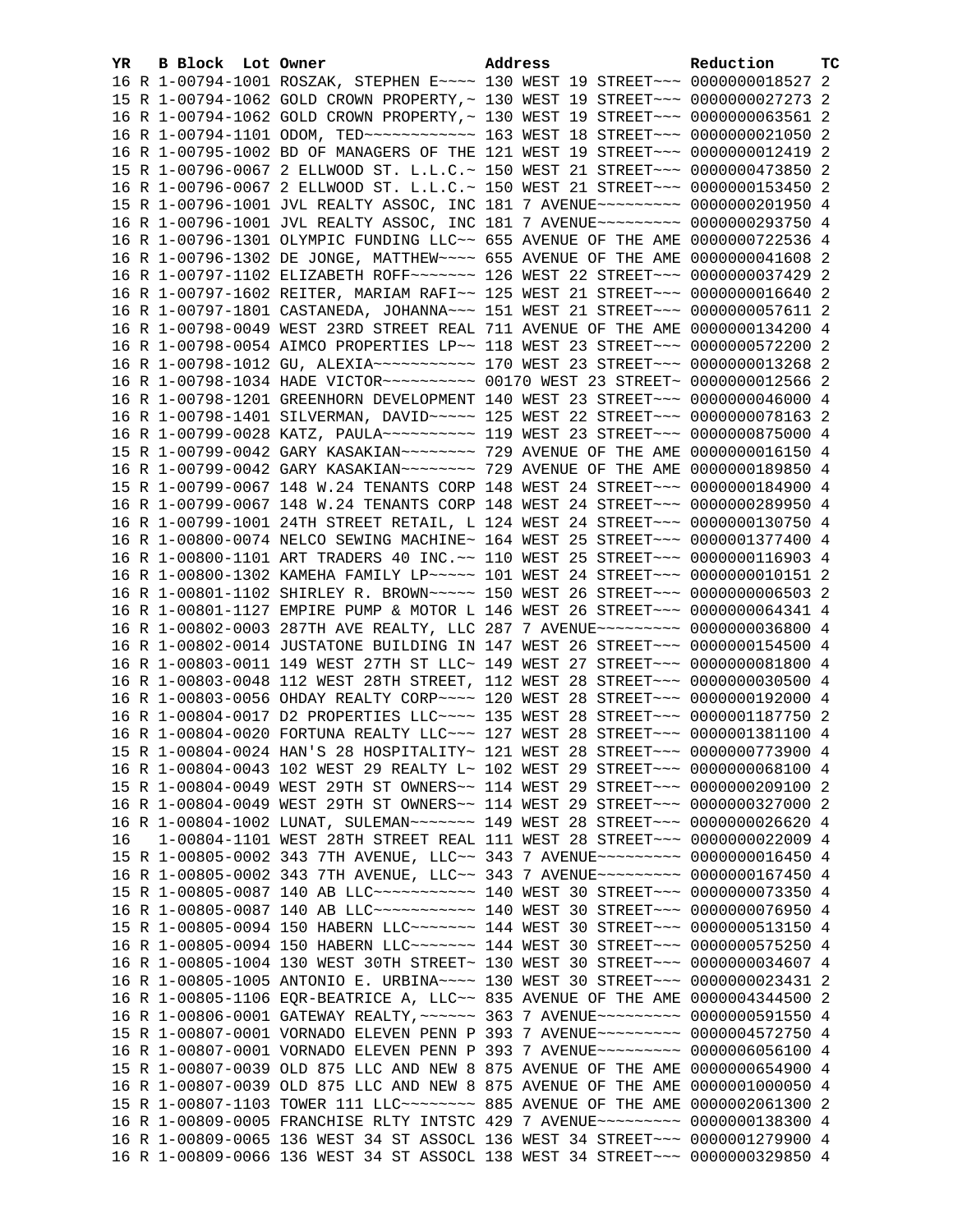| YR. | B Block Lot Owner | Address                                                                             | Reduction | тc |
|-----|-------------------|-------------------------------------------------------------------------------------|-----------|----|
|     |                   | 16 R 1-00809-0067 KLCH ASSOCIATES, ~~~~~ 140 WEST 34 STREET~~~ 0000000699950 4      |           |    |
|     |                   | 15 R 1-00813-0023 ROSS PROCUREMENT, INC 1372 BROADWAY~~~~~~~~ 0000002336100 4       |           |    |
| 16  |                   | 1-00813-0023 ROSS PROCUREMENT, INC 1372 BROADWAY~~~~~~~~ 0000001120500 4            |           |    |
|     |                   | 16 R 1-00813-0039 BURGER, MELISSA~~~~~~ 1017 AVENUE OF THE AM 0000000096200 4       |           |    |
|     |                   | 16 R 1-00814-0046 10839 ASSOC~~~~~~~~~~~~~~~ 108 WEST 39 STREET~~~~ 0000000529800 4 |           |    |
|     |                   | 16 R 1-00814-1001 MG HOTEL SPE LLC ~~~~~ 100 WEST 39 STREET ~~~ 0000001997200 4     |           |    |
|     |                   | 16 R 1-00814-1003 MG RETAIL LLC~~~~~~~~~ 100 WEST 39 STREET~~~ 0000000162700 4      |           |    |
|     |                   | 16 R 1-00814-1004 AD PLANNER CO., LTD~~ 100 WEST 39 STREET~~~ 00000000007090 2      |           |    |
|     |                   | 15 R 1-00815-0001 1411 IC-SIC PROPERTY~ 1411 BROADWAY~~~~~~~~ 0000003718050 4       |           |    |
|     |                   | 16 R 1-00816-0007 COURTNEY HOUSE LLC~~~ 53 WEST 14 STREET~~~~ 0000001212850 2       |           |    |
|     |                   | 15 R 1-00816-0015 PAINT INDUST FD BLDG~ 45 WEST 14 STREET~~~~ 0000000248700 4       |           |    |
|     |                   | 16 R 1-00816-0042 LILLIAN GOLDMAN FAMIL 96 5 AVENUE~~~~~~~~~~ 0000000968450 2       |           |    |
|     |                   | 16 R 1-00816-1136 22 WEST 15 HATZLACHA~ 22 WEST 15 STREET~~~~ 0000000142500 4       |           |    |
|     |                   | 16 R 1-00816-1301 WOBER, JONATHAN HOWAR 50 WEST 15 STREET~~~~ 00000000006257 2      |           |    |
|     |                   | 15 R 1-00817-0025 15 ST LOFT CORP~~~~~~ 29 WEST 15 STREET~~~~ 0000000202750 2       |           |    |
|     |                   | 16 R 1-00817-0025 15 ST LOFT CORP~~~~~~ 29 WEST 15 STREET~~~~ 0000000221100 2       |           |    |
|     |                   | 16 R 1-00817-0029 AKAM ASSOCIATES~~~~~~ 6 WEST 16 STREET~~~~~ 0000003660450 2       |           |    |
|     |                   | 16 R 1-00818-0058 12 W 17 ST TENANTS CO 12 WEST 17 STREET~~~~ 0000000241600 2       |           |    |
|     |                   | 16 R 1-00819-0010 KALTER, ROBERT~~~~~~~ 47 WEST 17 STREET~~~~ 0000000981250 4       |           |    |
|     |                   | 16 R 1-00819-0066 WEST 18 REALTY CORP. ~ 40 WEST 18 STREET ~~~~ 0000000078450 4     |           |    |
|     |                   | 16 R 1-00819-1004 JAYCEE JOHNSON PROPER 12 WEST 18 STREET~~~~ 0000000112471 4       |           |    |
| 16  |                   | 1-00819-1203 MACHERAS, ALISON WALT 63 WEST 17 STREET~~~~ 0000000019095 2            |           |    |
|     |                   | 16 R 1-00820-0029 FIRST FLATIRON LLC~~~ 15 WEST 18 STREET~~~~ 0000000375350 4       |           |    |
|     |                   | 16 R 1-00820-0045 136 FIFTH AVENUE, LLC 136 5 AVENUE~~~~~~~~~ 0000000152600 4       |           |    |
|     |                   | 16 R 1-00820-0054 TRESJ LLC ------------ 14 WEST 19 STREET ---- 0000000307444 2A    |           |    |
|     |                   | 16 R 1-00821-0032 11 WEST 19TH ASSOCIAT 11 WEST 19 STREET~~~~ 0000000607600 4       |           |    |
|     |                   | 16 R 1-00821-1302 NYC 2A LLC ----------- 650 AVENUE OF THE AME 0000000050804 2      |           |    |
|     |                   | 16 R 1-00822-0054 21 BUILDING CORP~~~~~ 22 WEST 21 STREET~~~~ 0000000449750 4       |           |    |
|     |                   | 15 R 1-00822-1202 COBURN, ROBERT S~~~~~ 9 WEST 20 STREET~~~~~ 0000000012214 2       |           |    |
|     |                   | 16 R 1-00822-1202 COBURN, ROBERT S~~~~~ 9 WEST 20 STREET~~~~~ 0000000026310 2       |           |    |
|     |                   | 16 R 1-00822-1301 CHELSEA ST NICHOLAS I 15 WEST 20 STREET~~~~ 0000000107900 4       |           |    |
|     |                   | 15 R 1-00823-0037 162 FIFTH AVENUE ASSO 162 5 AVENUE~~~~~~~~~ 0000000880300 4       |           |    |
|     |                   | 15 R 1-00823-0055 ELK REALTY LLC ------- 20 WEST 22 STREET --- 0000000551550 4      |           |    |
|     |                   | 16 R 1-00823-0055 ELK REALTY LLC ------ 20 WEST 22 STREET --- 0000001329900 4       |           |    |
|     |                   | 16 R 1-00823-0073 FIFTY SIX REALTY CORP 56 WEST 22 STREET~~~~ 0000000338900 4       |           |    |
|     |                   | 16 R 1-00823-0075 WGW COMPANY~~~~~~~~~~ 60 WEST 22 STREET~~~~ 0000000037900 4       |           |    |
|     |                   | 16 R 1-00823-0076 W.G.W. COMPANY~~~~~~~ 62 WEST 22 STREET~~~~ 0000000070650 4       |           |    |
|     |                   | 16 R 1-00823-0082 MCDONALDS CORPORATION 686 AVENUE OF THE AME 0000000121350 4       |           |    |
|     |                   | 15 R 1-00823-1003 AREA FLATIRON LLC --- 170 5 AVENUE -------- 0000000016566 2       |           |    |
|     |                   | 16 R 1-00823-1003 AREA FLATIRON LLC --- 170 5 AVENUE -------- 0000000029933 2       |           |    |
|     |                   | 15 R 1-00823-1010 170 FIFTH ASSOCIATES~ 170 5 AVENUE~~~~~~~~~ 0000000021190 2       |           |    |
|     |                   | 16 R 1-00823-1010 170 FIFTH ASSOCIATES~ 170 5 AVENUE~~~~~~~~~ 0000000039341 2       |           |    |
|     |                   | 16 R 1-00824-0015 50 WEST 23RD STREET B 37 WEST 22 STREET~~~~ 0000006274300 4       |           |    |
|     |                   | 16 R 1-00824-0039 LOWER FIFTH REEAKTYCO 178 5 AVENUE~~~~~~~~~ 0000000713350 2       |           |    |
|     |                   | 16 R 1-00826-0001 CHELSEA ASSOCIATES LL 736 AVENUE OF THE AME 0000000859400 2       |           |    |
|     |                   | 16 R 1-00826-0055 BMF HOTEL CORP~~~~~~~ 18 WEST 25 STREET~~~~ 0000000542500 4       |           |    |
|     |                   | 16 R 1-00827-0043 LERAD COMPANY LLC --- 210 5 AVENUE --------- 0000000427400 4      |           |    |
|     |                   | 16 R 1-00827-0060 22 W 26TH ST APT CORP 22 WEST 26 STREET~~~~ 0000000965000 2       |           |    |
|     |                   | 16 R 1-00828-0001 CHELSEA NEW YORK REAL 776 AVENUE OF THE AME 0000010081400 2       |           |    |
|     |                   | 16 R 1-00828-0033 1140 LLC~~~~~~~~~~~~~~~~~ 1140 BROADWAY~~~~~~~~~ 0000000604800 4  |           |    |
|     |                   | 16 R 1-00828-0061 VIA 27, LLC ---------- 22 WEST 27 STREET ---- 0000000219750 4     |           |    |
|     |                   | 15 R 1-00828-0067 ROYAL REALTY CO ~~~~~~ 34 WEST 27 STREET ~~~~ 0000000806800 4     |           |    |
|     |                   | 16 R 1-00828-0067 ROYAL REALTY CO ~~~~~~ 34 WEST 27 STREET ~~~~ 0000000643850 4     |           |    |
|     |                   | 15 R 1-00829-0050 HADDAD NOMAD LLC~~~~~ 1164 BROADWAY~~~~~~~~ 0000004355051 4       |           |    |
|     |                   | 16 R 1-00829-0050 HADDAD NOMAD LLC~~~~~ 1164 BROADWAY~~~~~~~~ 0000004881150 4       |           |    |
|     |                   | 16 R 1-00829-0059 REAL EVERGREEN INTERN 24 WEST 28 STREET~~~~ 0000000058750 4       |           |    |
|     |                   | 15 R 1-00829-0061 REAL EVERGREEN INTNLI 26 WEST 28 STREET~~~~ 0000000044800 4       |           |    |
|     |                   | 16 R 1-00830-0003 818 820 EQUITY INC~~~ 818 AVENUE OF THE AME 0000000109950 4       |           |    |
|     |                   | 16 R 1-00830-0014 41 MAJOR REALTY, ~~~~~ 41 WEST 28 STREET~~~~ 0000000058200 4      |           |    |
|     |                   | 15 R 1-00830-0053 LGF ENTERPRISES~~~~~~ 14 WEST 29 STREET~~~~ 0000000060000 2B      |           |    |
|     |                   | 16 R 1-00830-0053 LGF ENTERPRISES~~~~~~ 14 WEST 29 STREET~~~~ 0000000189538 2B      |           |    |
|     |                   | 15 R 1-00830-0054 LGF ENTERPRISES~~~~~~ 1186 BROADWAY~~~~~~~~ 0000005289050 4       |           |    |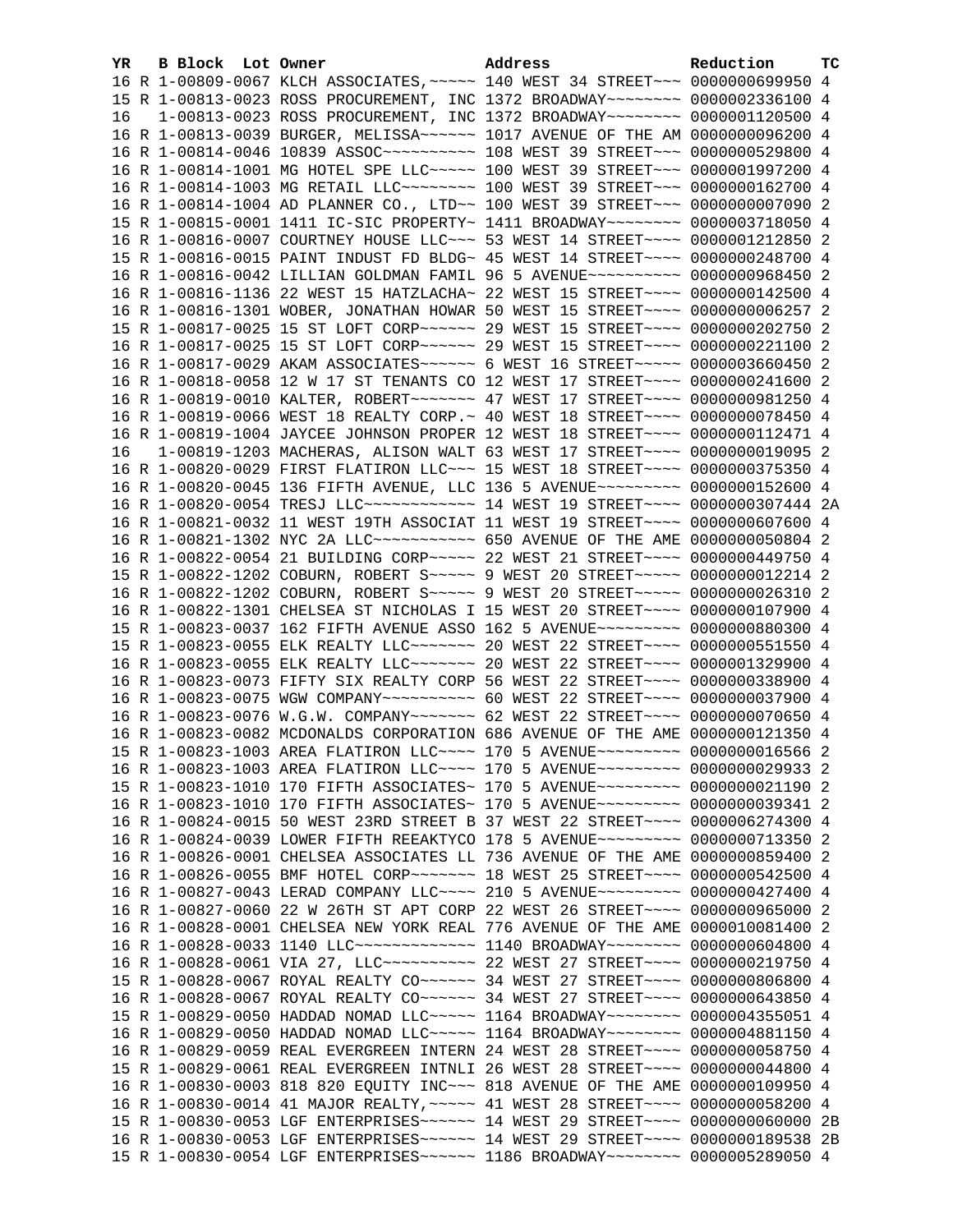| YR. | <b>B Block</b> Lot Owner | Address                                                                         | Reduction | ТC |
|-----|--------------------------|---------------------------------------------------------------------------------|-----------|----|
|     |                          | 16 R 1-00830-0054 LGF ENTERPRISES~~~~~~ 1186 BROADWAY~~~~~~~~ 0000015578750 4   |           |    |
|     |                          | 15 R 1-00830-0074 FLOWER TENANTS CORP~~ 46 WEST 29 STREET~~~~ 0000000332200 2   |           |    |
|     |                          | 15 R 1-00831-0007 HYUNG HYANG REALTY CO 45 WEST 29 STREET~~~~ 0000000452750 4   |           |    |
|     |                          | 16 R 1-00832-0032 EMPIRE STATE LOFTS LT 11 WEST 30 STREET~~~~ 0000000830550 2   |           |    |
|     |                          | 16 R 1-00833-0045 5TH AVE GATEWAY LAND, 314 5 AVENUE~~~~~~~~~ 0000000096700 4   |           |    |
|     |                          | 15 R 1-00833-0047 FOUR DEE EQUITIES LLC 2 WEST 32 STREET~~~~~ 0000000143950 4   |           |    |
|     |                          | 15 R 1-00833-0051 10 WEST 32 ST. REALT~ 10 WEST 32 STREET~~~~ 0000000069600 4   |           |    |
|     |                          | 16 R 1-00833-0051 10 WEST 32 ST. REALT~ 10 WEST 32 STREET~~~~ 0000000108600 4   |           |    |
|     |                          | 15 R 1-00833-0052 12 WEST 32ND STREET T 12 WEST 32 STREET~~~~ 0000000442300 4   |           |    |
|     |                          | 15 R 1-00833-0061 30 WEST 32ND STREET M 30 WEST 32 STREET~~~~ 0000000130900 4   |           |    |
|     |                          | 16 R 1-00833-0078 THE JANE H. GOLDMAN 2 1271 BROADWAY~~~~~~~~ 0000000616400 4   |           |    |
|     |                          | 16 R 1-00833-1101 TOWER 31, LLC, ~~~~~~~ 9 WEST 31 STREET~~~~~ 0000000657526 2  |           |    |
|     |                          | 16 R 1-00833-1102 TOWER 31 LLC --------- 9 WEST 31 STREET ----- 0000000806624 2 |           |    |
|     |                          | 15 R 1-00833-1103 TOWER 31 GARAGE, LLC~ 9 WEST 31 STREET~~~~~~ 0000000292750 4  |           |    |
|     |                          | 16 R 1-00833-1103 TOWER 31 GARAGE, LLC~ 9 WEST 31 STREET~~~~~ 0000000806200 4   |           |    |
|     |                          | 16 R 1-00834-0026 BROADWAY-32ND ST.RLTY 25 WEST 32 STREET~~~~ 0000000728550 4   |           |    |
|     |                          | 16 R 1-00834-0028 ANDREW 32, LLC ------ 23 WEST 32 STREET --- 0000000152250 4   |           |    |
|     |                          | 15 R 1-00834-0080 CNA CORNERSTONE, INC. 1270 BROADWAY~~~~~~~~ 0000000137050 4   |           |    |
|     |                          | 16 R 1-00834-0080 CNA CORNERSTONE, INC. 1270 BROADWAY~~~~~~~~ 0000000677650 4   |           |    |
|     |                          | 16 R 1-00835-0015 35-39 WEST 33RD STREE 35 WEST 33 STREET~~~~ 0000000562000 2   |           |    |
|     |                          | 15 R 1-00835-0065 40 WEST 34TH STREET L 40 WEST 34 STREET~~~~ 0000000531900 4   |           |    |
|     |                          | 16 R 1-00836-0015 29 WEST 34TH OWNER LL 29 WEST 34 STREET~~~~ 0000005096300 4   |           |    |
|     |                          | 16 R 1-00836-0035 JACOB'S FIRST ~~~~~~~~ 358 5 AVENUE~~~~~~~~~ 0000001379900 4  |           |    |
|     |                          | 16 R 1-00836-0043 RONBET 366 LLC ------ 366 5 AVENUE --------- 0000002308600 4  |           |    |
|     |                          | 16 R 1-00837-0001 960 ASSOCIATES LLC~~~ 960 AVENUE OF THE AME 0000002675200 4   |           |    |
|     |                          | 15 R 1-00837-0006 GARDEN 35TH STREET, L 63 WEST 35 STREET~~~~ 0000005261750 4   |           |    |
|     |                          | 16 R 1-00837-0006 GARDEN 35TH STREET, L 63 WEST 35 STREET~~~~ 0000009017000 4   |           |    |
|     |                          | 16 R 1-00837-0009 59 WEST 35TH STREET L 57 WEST 35 STREET~~~~ 0000002610550 4   |           |    |
|     |                          | 15 R 1-00837-0015 45 WEST HOTEL LIMITED 43 WEST 35 STREET~~~~ 0000001730100 4   |           |    |
|     |                          | 16 R 1-00837-0015 45 WEST HOTEL LIMITED 43 WEST 35 STREET~~~~ 0000001743150 4   |           |    |
|     |                          | 16 R 1-00837-0030 9 WEST 35TH STREET LL 9 WEST 35 STREET~~~~~ 0000000816350 4   |           |    |
|     |                          | 16 R 1-00837-0036 ISTA WEST 35TH STREET 3 WEST 35 STREET~~~~~ 0000001367050 4   |           |    |
|     |                          | 16 R 1-00837-0040 372 FIFTH AVENUE OWNE 372 5 AVENUE~~~~~~~~~ 0000001309300 2   |           |    |
|     |                          | 16 R 1-00837-0066 THIRTY SIX WEST THIRT 36 WEST 36 STREET~~~~ 0000000089950 4   |           |    |
|     |                          | 16 R 1-00837-0072 48 WEST 36TH STREET P 48 WEST 36 STREET~~~~ 0000001736050 4   |           |    |
|     |                          | 16 R 1-00837-0074 CHSP 36TH STREET LLC~ 52 WEST 36 STREET~~~~ 0000003581750 4   |           |    |
|     |                          | 15 R 1-00837-0078 HOSPITALITY FINANCE C 60 WEST 36 STREET~~~~ 0000001893300 4   |           |    |
|     |                          | 16 R 1-00837-0078 HOSPITALITY FINANCE C 60 WEST 36 STREET~~~~ 0000001930400 4   |           |    |
|     |                          | 16 R 1-00838-0001 990 AVAMERICAS ASSOC. 980 AVENUE OF THE AME 0000000929450 2   |           |    |
|     |                          | 16 R 1-00838-0034 1336 VENTURE LLC ~~~~~ 13 WEST 36 STREET ~~~~ 0000000091750 4 |           |    |
|     |                          | 16 R 1-00839-0027 NY 29 WEST LLC ------ 21 WEST 37 STREET --- 0000001835550 4   |           |    |
|     |                          | 15 R 1-00839-0055 FRAGLOW REALTY LLC ~~~ 8 WEST 38 STREET ~~~~~ 0000000303150 4 |           |    |
|     |                          | 16 R 1-00840-0006 63 WEST 38TH STREET D 63 WEST 38 STREET~~~~ 0000002578250 4   |           |    |
|     |                          | 15 R 1-00840-0016 MANHATTAN LW HOTEL AS 45 WEST 38 STREET~~~~ 0000000966583 4   |           |    |
|     |                          | 16 R 1-00840-0016 MANHATTAN LW HOTEL AS 45 WEST 38 STREET~~~~ 0000001047250 4   |           |    |
|     |                          | 16 R 1-00840-0058 GENERAL PUBLIC~~~~~~~ 16 WEST 39 STREET~~~~ 0000000224300 4   |           |    |
|     |                          | 16 R 1-00840-0080 56 WEST 39TH STREET L 56 WEST 39 STREET~~~~ 0000000025000 4   |           |    |
|     |                          | 16 R 1-00841-0001 1040 AVENUE OF THE AM 1040 AVENUE OF THE AM 0000001914950 4   |           |    |
|     |                          | 16 R 1-00841-0021 40TH STREET TENANTS C 32 WEST 40 STREET~~~~ 0000000038750 2   |           |    |
|     |                          | 16 R 1-00841-0066 40TH STREET TENANTS C 28 WEST 40 STREET~~~~ 0000000035050 2   |           |    |
|     |                          | 16 R 1-00841-0069 40TH STREET TENANTS C 30 WEST 40 STREET~~~~ 0000000272700 2   |           |    |
|     |                          | 16 R 1-00841-0070 40TH STREET TENANTS C 36 WEST 40 STREET~~~~ 0000000053900 2   |           |    |
|     |                          | 15 R 1-00841-0071 PHILIPS BRYANT PARK L 38 WEST 40 STREET~~~~ 0000001618300 4   |           |    |
|     |                          | 16 R 1-00841-0071 PHILIPS BRYANT PARK L 38 WEST 40 STREET~~~~ 0000003659800 4   |           |    |
|     |                          | 15 R 1-00841-0081 THE 58 TO 64 40 ST CO 60 WEST 40 STREET~~~~ 0000000204000 4   |           |    |
|     |                          | 16 R 1-00842-1104 STRS OHIO NY REAL EST 15 UNION SQUARE WEST~ 0000000809250 4   |           |    |
|     |                          | 16 R 1-00843-0003 SGRC 77~~~~~~~~~~~~~~~ 75 5 AVENUE~~~~~~~~~~ 0000001084150    |           | -2 |
|     |                          | 16 R 1-00843-1001 73 STORE CORP~~~~~~~~ 73 5 AVENUE~~~~~~~~~~ 0000000216513 4   |           |    |
|     |                          | 15 R 1-00844-0025 HARTFORD PROPERTIES 4 39 UNION SQUARE~~~~~~ 0000000099950 4   |           |    |
|     |                          | 16 R 1-00844-0025 HARTFORD PROPERTIES 4 39 UNION SQUARE~~~~~~ 0000000187650 4   |           |    |
|     |                          | 16 R 1-00844-1001 S.L. GREEN PROPRTS IN 5 EAST 16 STREET~~~~~ 0000000113250 4   |           |    |
|     |                          | 16 R 1-00846-0064 18 EAST 18 STREETS TE 18 EAST 18 STREET~~~~ 0000000820300 2   |           |    |
|     |                          |                                                                                 |           |    |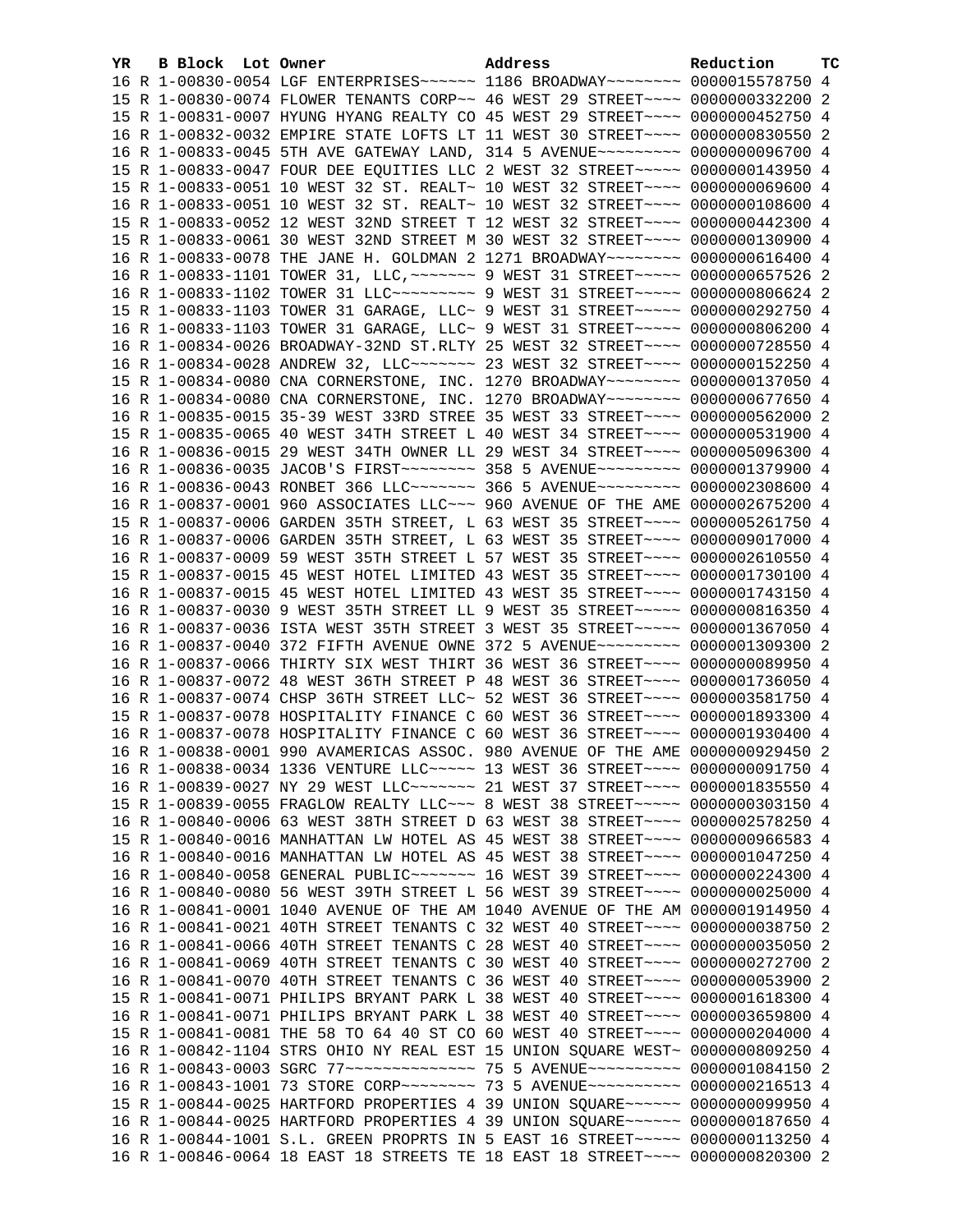| YR. | B Block Lot Owner | Address                                                                                                                                                          | Reduction | тc |
|-----|-------------------|------------------------------------------------------------------------------------------------------------------------------------------------------------------|-----------|----|
|     |                   | 16 R 1-00846-0069 8 EAST 18, LLC ------ 8 EAST 18 STREET ---- 0000000195067 4                                                                                    |           |    |
|     |                   | 16 R 1-00846-1402 868 BROADWAY CORP. ~~~ 868 BROADWAY~~~~~~~~~ 0000000254250 4                                                                                   |           |    |
|     |                   | 16 R 1-00847-0038 GRAMERCY 222 RESIDENT 222 PARK AVENUE SOUTH 0000000889400 2                                                                                    |           |    |
|     |                   | 16 R 1-00847-0040 230 PAS (RRPIII) LLC~ 230 PARK AVENUE SOUTH 0000004130500 4                                                                                    |           |    |
|     |                   |                                                                                                                                                                  |           |    |
|     |                   | 15 R 1-00848-1051 ODETTE LLC ----------- 890 BROADWAY --------- 0000000365344 4                                                                                  |           |    |
|     |                   | 16 R 1-00848-1051 ODETTE LLC ----------- 890 BROADWAY --------- 0000000611750 4                                                                                  |           |    |
|     |                   | 15 R 1-00849-0031 ABNER PROPERTIES CO~~ 45 EAST 20 STREET~~~~ 0000000175450 4                                                                                    |           |    |
|     |                   | 16 R 1-00849-0031 ABNER PROPERTIES CO~~ 45 EAST 20 STREET~~~~ 0000000238900 4                                                                                    |           |    |
|     |                   | 16 R 1-00849-1001 DAWN REALTY~~~ , ~~~~~ 39 EAST 20 STREET~~~~ 0000000039853 4                                                                                   |           |    |
|     |                   | 15 R 1-00849-1030 DALE ELECTRONICS CORP 7 EAST 20 STREET~~~~~ 0000000129553 4                                                                                    |           |    |
|     |                   | 16 R 1-00849-1030 DALE ELECTRONICS CORP 7 EAST 20 STREET~~~~~ 0000000164975 4                                                                                    |           |    |
|     |                   | 16 R 1-00849-1727 254 PAS TREVI LLC ~~~~ 254 PARK AVENUE SOUTH 0000000071759 4                                                                                   |           |    |
|     |                   | 16 R 1-00850-0025 LF GRAMERCY PROPERTYC 33 EAST 21 STREET~~~~ 0000000894000 4                                                                                    |           |    |
|     |                   | 16 R 1-00850-0064 ALMARK HOLDING CO~~~~ 12 EAST 22 STREET~~~~ 0000000413350 2                                                                                    |           |    |
|     |                   | 15 R 1-00850-1020 277 E. 77TH STREET RE 23 EAST 21 STREET~~~~ 0000000015503 4                                                                                    |           |    |
|     |                   | 16 R 1-00850-1020 277 E. 77TH STREET RE 23 EAST 21 STREET~~~~ 0000000079756 4                                                                                    |           |    |
|     |                   | 16 R 1-00850-1101 STERLING BROADWAY~~~~ 936 BROADWAY~~~~~~~~~ 0000000765950 4                                                                                    |           |    |
|     |                   | 16 R 1-00850-1702 ANKI SPETS DESIGN~~~~ 49 EAST 21 STREET~~~~ 0000000021669 2                                                                                    |           |    |
|     |                   | 15 R 1-00851-0050 38 EAST 23RD STREET~~ 38 EAST 23 STREET~~~~ 0000000041600 4                                                                                    |           |    |
|     |                   | 16 R 1-00851-0050 38 EAST 23RD STREET~~ 38 EAST 23 STREET~~~~ 0000000051000 4                                                                                    |           |    |
|     |                   | 15 R 1-00851-0056 FLAMINGO LLC -------- 26 EAST 23 STREET ---- 0000000073300 4                                                                                   |           |    |
|     |                   | 16 R 1-00851-0056 FLAMINGO LLC -------- 26 EAST 23 STREET ---- 0000000040650 4                                                                                   |           |    |
|     |                   | 16 R 1-00851-0060 BAIT & TACKLE REALTY, 18 EAST 23 STREET~~~~ 0000000117650 2                                                                                    |           |    |
|     |                   | 16 R 1-00851-0061 16 MADISON SQUARE COR 16 EAST 23 STREET~~~~ 0000000106372 2C                                                                                   |           |    |
|     |                   | 16 R 1-00851-1002 MADISON GREEN CORP~~~ 5 EAST 22 STREET~~~~~ 0000000120368 4                                                                                    |           |    |
|     |                   | 16 R 1-00851-1501 702 DUNE ROAD LLC --- 27 EAST 22 STREET --- 0000000148250 4                                                                                    |           |    |
|     |                   | 16 R 1-00851-1502 SURAJANI, SURAJ~~~~~~ 27 EAST 22 STREET~~~~ 0000000010825 2                                                                                    |           |    |
|     |                   | 16 R 1-00851-1604 MARIO NATARELLI~~~~~~ 11 EAST 22 STREET~~~~ 0000000010170 2C                                                                                   |           |    |
|     |                   | 16 R 1-00851-1802 GRAMERCY 29 CONDOMINI 29 EAST 22 STREET~~~~ 0000001849400 2                                                                                    |           |    |
|     |                   | 16 R 1-00855-0024 360 PARK SOUTH DELAWA 354 PARK AVENUE SOUTH 0000013219300 4                                                                                    |           |    |
|     |                   | 16 R 1-00856-0058 MADISON SIXTY OWNER L 56 MADISON AVENUE~~~~ 0000001392950 4                                                                                    |           |    |
|     |                   | 16 R 1-00857-0076 245 FIFTH OWNER LLC~~ 243 5 AVENUE~~~~~~~~~ 0000000495800 4                                                                                    |           |    |
|     |                   |                                                                                                                                                                  |           |    |
|     |                   | 16 R 1-00858-0017 88 MADISON HOTEL FEE~ 86 MADISON AVENUE~~~~ 0000001966450 4                                                                                    |           |    |
|     |                   | 16 R 1-00858-0045 TGA II, LLC --------- 420 PARK AVENUE SOUTH 0000009947350 4<br>15 R 1-00859-0052 BROOK LLC ------------ 44 EAST 30 STREET ---- 0000000371300 4 |           |    |
|     |                   | 16 R 1-00859-0052 BROOK LLC ------------ 44 EAST 30 STREET ---- 0000001491100 4                                                                                  |           |    |
|     |                   | 16 R 1-00859-0081 GOLDSTEIN, SAMUEL DEC 8 EAST 30 STREET~~~~~ 0000000218750 4                                                                                    |           |    |
|     |                   | 16 R 1-00859-1001 KHALIL, EMAD H~~~~~~~ 11 EAST 29 STREET~~~~ 0000000007823 2                                                                                    |           |    |
|     |                   | 16 R 1-00860-0026 TAI MAY RLTY INC ---- 31 EAST 30 STREET --- 0000000138400 2                                                                                    |           |    |
|     |                   | 16 R 1-00860-0027 35 EAST TENANTS CORP~ 33 EAST 30 STREET~~~~ 0000000823000 2                                                                                    |           |    |
|     |                   | 15 R 1-00860-0071 LE MARQUIS ASSOCIATES 18 EAST 31 STREET~~~~ 0000000175475 4                                                                                    |           |    |
|     |                   | 16 R 1-00860-0071 LE MARQUIS ASSOCIATES 18 EAST 31 STREET~~~~ 0000000330450 4                                                                                    |           |    |
|     |                   | 15 R 1-00860-0074 LEMARQUIS ASSOCIATES, 12 EAST 31 STREET~~~~ 0000001234300 4                                                                                    |           |    |
|     |                   | 16 R 1-00860-0074 LEMARQUIS ASSOCIATES, 12 EAST 31 STREET~~~~ 0000001694600 4                                                                                    |           |    |
|     |                   | 16 R 1-00860-1003 43 PARK OWNERS GROUP, 45 EAST 30 STREET~~~~ 0000000022298 4                                                                                    |           |    |
|     |                   | 16 R 1-00860-1101 13 EAST 30TH STREET L 13 EAST 30 STREET~~~~ 0000000029007 2C                                                                                   |           |    |
|     |                   | 16 R 1-00860-1103 ABRAMOVICH, NICK~~~~~ 13 EAST 30 STREET~~~~ 0000000004010 2C                                                                                   |           |    |
|     |                   | 16 R 1-00861-0015 136 MADISON ASSOCIATE 134 MADISON AVENUE~~~ 0000002932800 4                                                                                    |           |    |
|     |                   | 15 R 1-00861-0026 TRANEL, INC. ~~~~~~~~~ 29 EAST 31 STREET~~~~ 0000000632450 4                                                                                   |           |    |
|     |                   | 16 R 1-00861-0026 TRANEL, INC. -------- 29 EAST 31 STREET---- 0000000635150 4                                                                                    |           |    |
|     |                   | 16 R 1-00861-0027 BRE FSC MULTIFAMILY B 31 EAST 31 STREET~~~~ 0000000297250 2                                                                                    |           |    |
|     |                   | 16 R 1-00861-0032 MARJAN INTERNATIONALC 41 EAST 31 STREET~~~~ 0000000089850 4                                                                                    |           |    |
|     |                   | 15 R 1-00861-0069 HOLE IN ONE ASSOCIATE 12 EAST 32 STREET~~~~ 0000000087000 4                                                                                    |           |    |
|     |                   | 16 R 1-00861-0069 HOLE IN ONE ASSOCIATE 12 EAST 32 STREET~~~~ 0000000194550 4                                                                                    |           |    |
|     |                   | 15 R 1-00862-0009 7-9 E. 32 LLC -------- 9 EAST 32 STREET ---- 0000000527100 2                                                                                   |           |    |
|     |                   | 16 R 1-00862-0009 7-9 E. 32 LLC -------- 9 EAST 32 STREET ---- 0000000239850 2                                                                                   |           |    |
|     |                   | 16 R 1-00862-1002 PROPERTIES & EQUITIESE 161 MADISON AVENUE~~~ 0000000121585 4                                                                                   |           |    |
|     |                   | 16 R 1-00862-1007 AGATE ASSETS LLC~~~~~ 161 MADISON AVENUE~~~ 0000000059534 4                                                                                    |           |    |
|     |                   | 15 R 1-00862-1101 TANG'S REALTY, INC.~~ 14 EAST 33 STREET~~~~ 0000000073050 4                                                                                    |           |    |
|     |                   | 16 R 1-00863-0004 REGENCY ENTERPRISES~~ 341 5 AVENUE~~~~~~~~~ 0000000683800 4                                                                                    |           |    |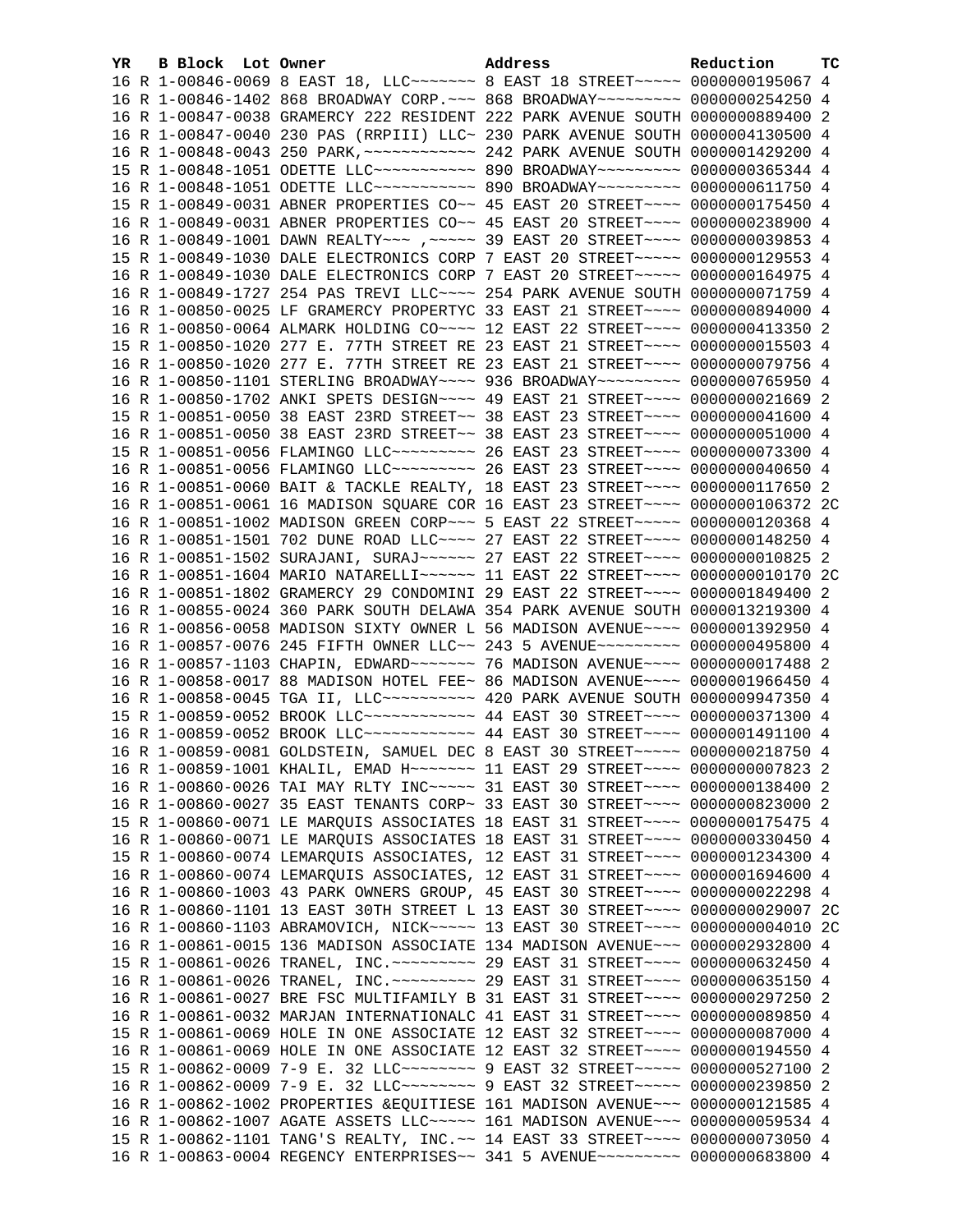| YR. | <b>B Block</b> Lot Owner | Address                                                                                 | Reduction | тc |
|-----|--------------------------|-----------------------------------------------------------------------------------------|-----------|----|
|     |                          | 16 R 1-00863-0024 171 MADISON DE LLC~~~ 175 MADISON AVENUE~~~ 0000000054200 2B          |           |    |
|     |                          | 16 R 1-00863-0027 171 MADISON DE LLC~~~ 169 MADISON AVENUE~~~ 0000000355150 4           |           |    |
|     |                          | 15 R 1-00863-0029 ELK 33 EAST 33RD LLC~ 33 EAST 33 STREET~~~~ 0000000670000 4           |           |    |
|     |                          | 16 R 1-00863-0029 ELK 33 EAST 33RD LLC~ 33 EAST 33 STREET~~~~ 0000000402250 4           |           |    |
|     |                          | 15 R 1-00863-0044 4 PARK AVENUE ASSOCIA 66 EAST 34 STREET~~~~ 0000000827750 2           |           |    |
|     |                          | 16 R 1-00863-0044 4 PARK AVENUE ASSOCIA 66 EAST 34 STREET~~~~ 0000001155750 2           |           |    |
|     |                          | 16 R 1-00863-0067 180 MADISON PRISA II~ 178 MADISON AVENUE~~~ 0000001637050 4           |           |    |
|     |                          | 15 R 1-00864-0028 47 EAST 34TH STREET ( 47 EAST 34 STREET~~~~ 0000004590550 2           |           |    |
|     |                          | 16 R 1-00864-0028 47 EAST 34TH STREET ( 47 EAST 34 STREET~~~~ 0000004595950 2           |           |    |
|     |                          | 15 R 1-00865-0004 379 5TH AVE RLTY CORP 379 5 AVENUE~~~~~~~~~ 0000000126300 4           |           |    |
|     |                          | 16 R 1-00865-0004 379 5TH AVE RLTY CORP 379 5 AVENUE~~~~~~~~~ 0000000140700 4           |           |    |
|     |                          | 15 R 1-00865-0042 DRMBRE-36TH LLC ----- 28 EAST 36 STREET --- 0000000391500 2           |           |    |
|     |                          | 15 R 1-00866-1001 FRUMKIN, DALIA~~~~~~~ 30 EAST 37 STREET~~~~ 0000000018575 2           |           |    |
|     |                          | 16 R 1-00866-1001 FRUMKIN, DALIA~~~~~~~ 30 EAST 37 STREET~~~~ 00000000007143 2          |           |    |
|     |                          | 16 R 1-00867-0012 A.Z.N. REALTY L.L.C.~ 13 EAST 37 STREET~~~~ 0000000031300 4           |           |    |
|     |                          | 16 R 1-00867-0015 DASHAL MADISON LLC~~~ 232 MADISON AVENUE~~~ 0000000460500 4           |           |    |
|     |                          | 16 R 1-00867-0018 MADISON AVE REALITIES 240 MADISON AVENUE~~~ 0000000214700 4           |           |    |
|     |                          | 16 R 1-00867-0029 29 EAST 37 STREET REA 29 EAST 37 STREET~~~~ 0000000125850 2           |           |    |
|     |                          | 16 R 1-00867-0042 KITANO ARMS CORP~~~~~ 64 PARK AVENUE~~~~~~~ 0000001060800 4           |           |    |
|     |                          | 16 R 1-00867-0045 FAFNIR REALTY LLC --- 36 EAST 38 STREET --- 0000000123650 2           |           |    |
|     |                          | 16 R 1-00868-0036 PONTE GADEA PARK, LLC 70 PARK AVENUE~~~~~~~ 0000002001800 4           |           |    |
|     |                          | 15 R 1-00868-0047 RUSKIN ASSOCIATES LLC 34 EAST 39 STREET~~~~ 0000000050350 4           |           |    |
|     |                          | 16 R 1-00868-0047 RUSKIN ASSOCIATES LLC 34 EAST 39 STREET~~~~ 0000000058900 4           |           |    |
|     |                          | 15 R 1-00868-0049 ALROSE 3039, ~~~~~~~~~~~~~~ 30 EAST 39 STREET~~~~~ 0000000086900 4    |           |    |
|     |                          | 16 R 1-00868-0049 ALROSE 3039, ~~~~~~~~~~~~~~ 30 EAST 39 STREET~~~~~ 0000000135950 4    |           |    |
|     |                          | 16 R 1-00868-0075 433 FIFTH AVENUE~~~~~ 433 5 AVENUE~~~~~~~~~ 0000000364550 4           |           |    |
|     |                          | 15 R 1-00868-1001 38TH STREET GARAGE, L 35 EAST 38 STREET~~~~ 0000000103600 4           |           |    |
|     |                          | 16 R 1-00868-1001 38TH STREET GARAGE, L 35 EAST 38 STREET~~~~ 0000000134200 4           |           |    |
|     |                          |                                                                                         |           |    |
|     |                          | 15 R 1-00868-1201 CARPARK 39TH STREET, ~ 80 PARK AVENUE~~~~~~~ 0000000164850 4          |           |    |
|     |                          | 16 R 1-00868-1201 CARPARK 39TH STREET, ~ 80 PARK AVENUE~~~~~~~ 0000000433800 4          |           |    |
|     |                          | 16 R 1-00868-1203 SPORER BARRY~~~~~~~~~~~~~~~ 80 PARK AVENUE~~~~~~~~~ 0000000018067 4   |           |    |
|     |                          | 15 R 1-00868-1505 425 FIFTH AVENUE COND 425 5 AVENUE~~~~~~~~~ 0000000005234 2           |           |    |
|     |                          | 16 R 1-00868-1505 425 FIFTH AVENUE COND 425 5 AVENUE~~~~~~~~~ 0000000004207 2           |           |    |
|     |                          | 16 R 1-00869-0016 270 MADISON AVE ASSOC 266 MADISON AVENUE~~~ 0000001126450 4           |           |    |
|     |                          | 16 R 1-00869-0020 271 MADISON CO~~~~~~~ 271 MADISON AVENUE~~~ 0000001018500 4           |           |    |
|     |                          | 16 R 1-00869-0066 ROBNET 40TH STREET~~~ 10 EAST 40 STREET~~~~ 0000005325100 4           |           |    |
|     |                          | 16 R 1-00870-1001 UNION SQUARE CAR PARK 1 IRVING PLACE~~~~~~~ 0000000361350 4           |           |    |
|     |                          | 15 R 1-00871-0044 142 E 16 OWNERS CORP~ 160 3 AVENUE~~~~~~~~~ 0000001472200 2           |           |    |
|     |                          | 16 R 1-00871-0044 142 E 16 OWNERS CORP~ 160 3 AVENUE~~~~~~~~~ 0000001138600 2           |           |    |
|     |                          | 16 R 1-00871-0047 LDAB ASSOCIATES LLC~~ 162 3 AVENUE~~~~~~~~~ 0000000167450 2           |           |    |
|     |                          | 15 R 1-00871-0056 IRVING PLACE TENANT C 128 EAST 16 STREET~~~ 0000000335550 2           |           |    |
|     |                          | 16 R 1-00871-0056 IRVING PLACE TENANT C 128 EAST 16 STREET~~~ 0000000382150 2           |           |    |
|     |                          | 15 R 1-00871-0082 34 USE OWNER, LLC ~~~~ 34 UNION SQUARE ~~~~~~ 0000000179900 4         |           |    |
|     |                          | 16 R 1-00871-0082 34 USE OWNER, LLC --- 34 UNION SQUARE ----- 0000000504400 4           |           |    |
|     |                          | 16 R 1-00872-0013 57 115 ASSOC~~~~~~~~~~~~~~~~~~ 35 IRVING PLACE~~~~~~~ 0000001612950 4 |           |    |
|     |                          | 16 R 1-00872-0050 R.A.S. REALTY LLC --- 140 EAST 17 STREET -- 0000000196950 2           |           |    |
|     |                          | 15 R 1-00873-0020 54-56 IRVING PLACE LL 56 IRVING PLACE ~~~~~~ 0000000352050 4          |           |    |
|     |                          | 16 R 1-00873-0027 133 E 17 ST CORP~~~~~ 133 EAST 17 STREET~~~ 0000000075000 2           |           |    |
|     |                          | 16 R 1-00873-0033 EAST 17TH LLC~~~~~~~~ 188 3 AVENUE~~~~~~~~~ 0000000089150 2           |           |    |
|     |                          | 15 R 1-00873-0040 SIBA R.E., L.P. ~~~~~~ 150 EAST 18 STREET~~~ 0000001007950 2          |           |    |
|     |                          | 16 R 1-00873-0040 SIBA R.E., L.P. ~~~~~~ 150 EAST 18 STREET~~~ 0000000957950 2          |           |    |
|     |                          | 16 R 1-00874-0017 PUBLE N V~~~~~~~~~~~~ 67 IRVING PLACE~~~~~~ 0000000349000 4           |           |    |
|     |                          | 16 R 1-00874-0036 QUAD REALTY LLC~~~~~~ 153 EAST 18 STREET~~~ 0000000184450 2           |           |    |
|     |                          | 16 R 1-00874-0054 132 EAST 19TH STREET~ 132 EAST 19 STREET~~~ 0000000149050 2           |           |    |
|     |                          | 16 R 1-00874-0062 S.J.C. LLC ------------ 74 IRVING PLACE ----- 0000000060550           |           | -2 |
|     |                          | 15 R 1-00874-0069 RUGGLES HOUSE INC~~~~ 112 EAST 19 STREET~~~ 0000001027150             |           | -2 |
|     |                          | 16 R 1-00874-0069 RUGGLES HOUSE INC~~~~ 112 EAST 19 STREET~~~ 0000001955900 2           |           |    |
|     |                          | 16 R 1-00874-0073 106 EAST 19 ASSOCIATE 106 EAST 19 STREET~~~ 0000000532300 2           |           |    |
|     |                          | 16 R 1-00874-1003 157 RESIDENTIAL OWNER 157 EAST 18 STREET~~~ 0000000831050 2           |           |    |
|     |                          | 16 R 1-00874-1305 A&R REALTY GROUP LLC~ 220 3 AVENUE~~~~~~~~~ 0000000034099 2           |           |    |
|     |                          | 16 R 1-00875-0003 ABINGTON HOLDING, LLC 239 PARK AVENUE SOUTH 0000000257050 2           |           |    |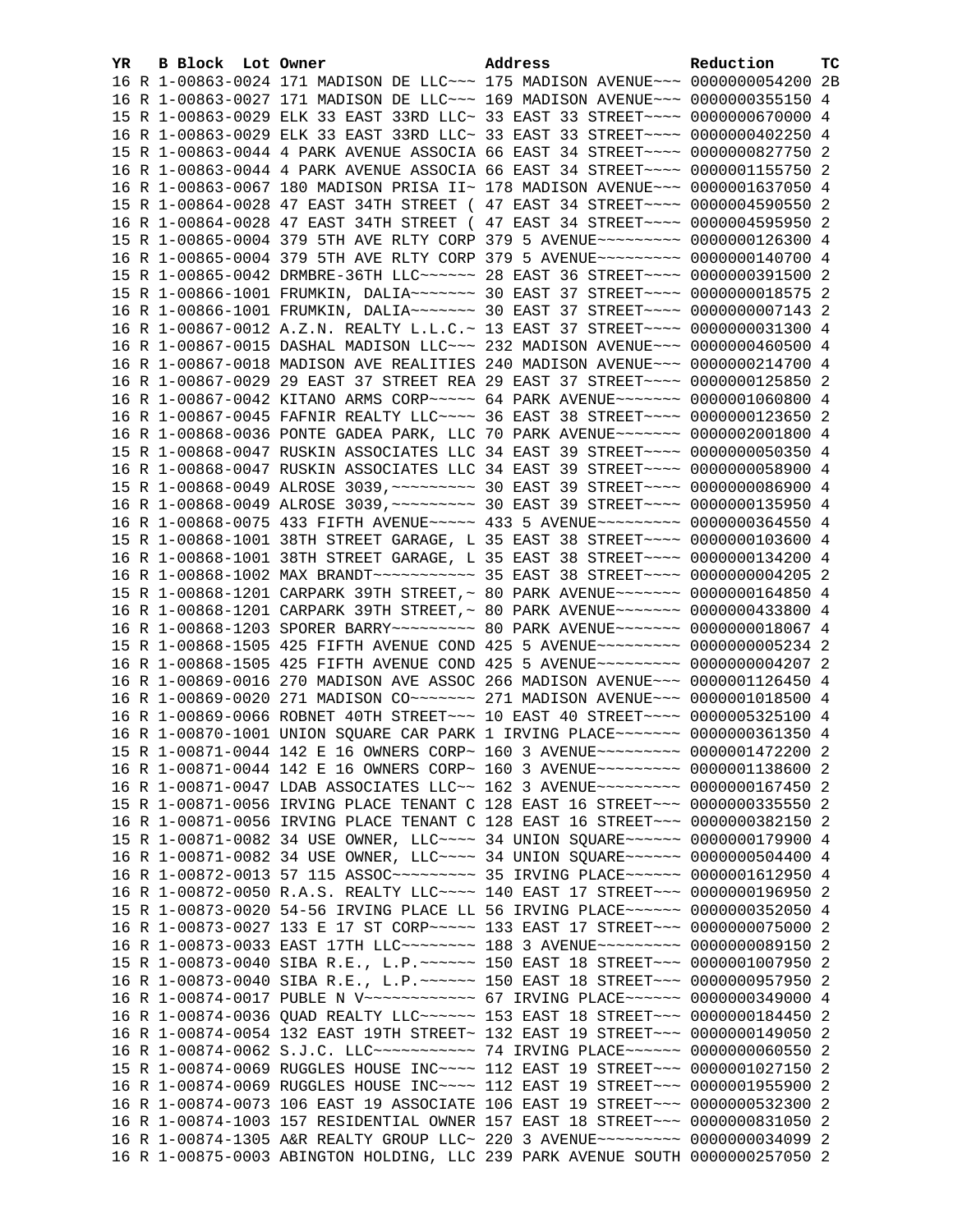| YR. | B Block Lot Owner |                                                                | Address                                                                         | Reduction       | ТC |
|-----|-------------------|----------------------------------------------------------------|---------------------------------------------------------------------------------|-----------------|----|
|     |                   |                                                                | 16 R 1-00875-0047 32 GRAMERCY PARK OWNE 230 3 AVENUE~~~~~~~~~ 0000002637550 2   |                 |    |
|     |                   |                                                                | 16 R 1-00875-0055 26 GRAMMERCY PK OWNER 26 GRAMERCY PARK SOUT 0000000474550 2   |                 |    |
|     |                   |                                                                | 15 R 1-00875-0056 24 GRAMERCY PARK INC~ 24 GRAMERCY PARK SOUT 0000000229950 2   |                 |    |
|     |                   |                                                                | 16 R 1-00875-0056 24 GRAMERCY PARK INC~ 24 GRAMERCY PARK SOUT 0000000588950 2   |                 |    |
|     |                   |                                                                | 15 R 1-00875-0069 THE PLAYERS CLUB ---- 16 GRAMERCY PARK SOUT 0000000116150 4   |                 |    |
|     |                   |                                                                | 16 R 1-00875-0069 THE PLAYERS CLUB ---- 16 GRAMERCY PARK SOUT 0000000141750 4   |                 |    |
|     |                   |                                                                | 16 R 1-00876-0006 257 PARK AVENUE SOUTH 257 PARK AVENUE SOUTH 0000000754850 4   |                 |    |
|     |                   | 16 R 1-00876-0018 THE GRAMERCY CO~~~~~~~ 34 GRAMERCY PARK EAST |                                                                                 | 0000000457100 2 |    |
|     |                   |                                                                | 16 R 1-00876-0031 CITY LIGHTS PROPERTIE 254 3 AVENUE~~~~~~~~~ 0000000084450 4   |                 |    |
|     |                   |                                                                | 15 R 1-00876-1030 ANGIOLETTI LOUIS V~~~ 7 GRAMERCY PARK WEST~ 0000000090606 4   |                 |    |
|     |                   |                                                                | 16 R 1-00876-1030 ANGIOLETTI LOUIS V~~~ 7 GRAMERCY PARK WEST~ 0000000154218 4   |                 |    |
|     |                   |                                                                | 15 R 1-00877-0018 GPH PARTNERS LLC ---- 2 LEXINGTON AVENUE -- 0000001522050 4   |                 |    |
|     |                   |                                                                | 16 R 1-00877-0018 GPH PARTNERS LLC ---- 2 LEXINGTON AVENUE -- 0000004122600 4   |                 |    |
|     |                   |                                                                | 16 R 1-00877-0026 45 GRAMERCY PARK TENA 45 GRAMERCY PARK NORT 0000000292300 2   |                 |    |
|     |                   |                                                                | 16 R 1-00877-0030 GRAMERCY OWNERS LTD~~ 44 GRAMERCY PARK NORT 0000000628300 2   |                 |    |
|     |                   |                                                                | 16 R 1-00877-0057 GRAMERCY PARK ESTATES 144 EAST 22 STREET~~~ 0000000424050 2   |                 |    |
|     |                   |                                                                | 15 R 1-00877-0060 134 EAST 22ND ST ASSO 134 EAST 22 STREET~~~ 0000000367400 2   |                 |    |
|     |                   |                                                                | 16 R 1-00877-0060 134 EAST 22ND ST ASSO 134 EAST 22 STREET~~~ 0000000347400 2   |                 |    |
|     |                   |                                                                | 16 R 1-00878-0038 ELEKTRA ACQUISITIONS, 290 3 AVENUE~~~~~~~~~ 0000002506550 2   |                 |    |
|     |                   |                                                                | 16 R 1-00879-0033 155 EAST 23RD, ~~~~~~~ 155 EAST 23 STREET~~~ 0000000263400 2  |                 |    |
|     |                   |                                                                | 15 R 1-00880-0042 330 THIRD AVENUE OWNE 330 3 AVENUE~~~~~~~~~ 0000000870250 2   |                 |    |
|     |                   |                                                                | 16 R 1-00880-0042 330 THIRD AVENUE OWNE 330 3 AVENUE~~~~~~~~~ 0000001692050 2   |                 |    |
|     |                   |                                                                | 15 R 1-00880-0050 CHU, SU FENG~~~~~~~~~ 336 3 AVENUE~~~~~~~~~ 0000000885600 4   |                 |    |
|     |                   |                                                                | 16 R 1-00880-0050 CHU, SU FENG~~~~~~~~~ 336 3 AVENUE~~~~~~~~~ 0000000130950 4   |                 |    |
|     |                   |                                                                | 16 R 1-00880-0080 118-25 OWNERS CORP~~~ 118 EAST 25 STREET~~~ 0000000201500 4   |                 |    |
|     |                   |                                                                | 15 R 1-00880-1001 TSANG INVESTMENT LP~~ 117 EAST 24 STREET~~~ 0000000264350 4   |                 |    |
|     |                   |                                                                | 16 R 1-00880-1001 TSANG INVESTMENT LP~~ 117 EAST 24 STREET~~~ 0000000465500 4   |                 |    |
|     |                   |                                                                |                                                                                 |                 |    |
|     |                   |                                                                |                                                                                 |                 |    |
|     |                   |                                                                | 15 R 1-00881-0001 345 PAS OWNER LLC ~~~~ 351 PARK AVENUE SOUTH 0000002200150 4  |                 |    |
|     |                   |                                                                | 16 R 1-00881-0039 157 EAST 25 LLC ----- 157 EAST 25 STREET -- 0000000522050 4   |                 |    |
|     |                   |                                                                | 16 R 1-00881-0047 160 E 26 STREET OWNER 160 EAST 26 STREET~~~ 0000000991250 2   |                 |    |
|     |                   |                                                                | 15 R 1-00881-1016 61 LEXINGTON OWNERS C 61 LEXINGTON AVENUE~~ 0000000129925 2   |                 |    |
|     |                   |                                                                | 16 R 1-00881-1016 61 LEXINGTON OWNERS C 61 LEXINGTON AVENUE~~ 0000000399450 2   |                 |    |
|     |                   |                                                                | 16 R 1-00882-0001 EAST 26 STREET & PARK 365 PARK AVENUE SOUTH 0000000539400 4   |                 |    |
|     |                   |                                                                | 16 R 1-00882-0028 NAGEL PARTNERS, LP ~~~ 95 LEXINGTON AVENUE ~~ 0000000345100 2 |                 |    |
|     |                   |                                                                | 16 R 1-00882-0036 S B F CORP~~~~~~~~~~~~ 147 EAST 26 STREET~~~ 0000000102650 4  |                 |    |
|     |                   |                                                                | 15 R 1-00882-0039 153 E 26TH ST HUBB NY 153 EAST 26 STREET~~~ 0000000492600 2   |                 |    |
|     |                   |                                                                | 16 R 1-00882-0039 153 E 26TH ST HUBB NY 153 EAST 26 STREET~~~ 0000000499350 2   |                 |    |
|     |                   |                                                                | 16 R 1-00882-0050 160 E 27 ST OWNRS COR 160 EAST 27 STREET~~~ 0000000348800 2   |                 |    |
|     |                   |                                                                | 16 R 1-00882-0052 GOTHAM HOUSE OWNERS C 150 EAST 27 STREET~~~ 0000000279600 2   |                 |    |
|     |                   |                                                                | 16 R 1-00882-0060 CASPER R. CALLEN TRUS 138 EAST 27 STREET~~~ 0000000010950 4   |                 |    |
|     |                   |                                                                | 16 R 1-00883-0031 139 E 27 REALTY LLC~~ 139 EAST 27 STREET~~~ 0000000107550 2   |                 |    |
|     |                   |                                                                | 16 R 1-00883-0052 160 EAST 28TH & 134NI 160 EAST 28 STREET~~~ 0000000111000 2   |                 |    |
|     |                   |                                                                | 16 R 1-00883-0078 HISTORIC INNS OF NEWY 124 EAST 28 STREET~~~ 0000000457750 4   |                 |    |
|     |                   |                                                                | 16 R 1-00883-0083 114 EAST 28TH STREETR 114 EAST 28 STREET~~~ 0000000135850 2   |                 |    |
|     |                   |                                                                | 16 R 1-00883-0088 401 NEW YORK LLC ~~~~~ 401 PARK AVENUE SOUTH 0000000675150 4  |                 |    |
|     |                   |                                                                | 16 R 1-00884-0025 MARTHAMITE REALTY, LL 121 LEXINGTON AVENUE~ 0000000079750 4   |                 |    |
|     |                   |                                                                | 15 R 1-00884-0027 28 ST TENANTS CORP~~~ 137 EAST 28 STREET~~~ 0000000298550 2   |                 |    |
|     |                   |                                                                | 16 R 1-00884-0027 28 ST TENANTS CORP~~~ 137 EAST 28 STREET~~~ 0000000677650 2   |                 |    |
|     |                   |                                                                | 16 R 1-00884-0087 411-413 PARK AVE S. R 411 PARK AVENUE SOUTH 0000000108050 4   |                 |    |
|     |                   |                                                                | 15 R 1-00885-0004 PARK AVENUE HOSPITALI 429 PARK AVENUE SOUTH 0000000698200 4   |                 |    |
|     |                   |                                                                | 16 R 1-00885-0004 PARK AVENUE HOSPITALI 429 PARK AVENUE SOUTH 0000000662650 4   |                 |    |
|     |                   |                                                                | 16 R 1-00885-0011 111 EAST 29 REALTY LL 111 EAST 29 STREET~~~ 0000000319250 4   |                 |    |
|     |                   |                                                                | 16 R 1-00885-0051 WILARD REALTY, ~~~ .~~ 150 EAST 30 STREET~~~ 0000000146500 2  |                 |    |
|     |                   |                                                                |                                                                                 |                 |    |
|     |                   |                                                                | 15 R 1-00885-1001 DAUGHTERS OF ST. PAUL 117 EAST 29 STREET~~~ 0000000118936 4   |                 |    |
|     |                   |                                                                | 16 R 1-00885-1001 DAUGHTERS OF ST. PAUL 117 EAST 29 STREET~~~ 0000000252900 4   |                 |    |
|     |                   |                                                                | 15 R 1-00885-1002 MORALES, LILIA~~~~~~~ 117 EAST 29 STREET~~~ 0000000019856 2   |                 |    |
|     |                   |                                                                | 16 R 1-00885-1002 MORALES, LILIA~~~~~~~ 117 EAST 29 STREET~~~ 0000000039128 2   |                 |    |
|     |                   |                                                                | 16 R 1-00886-0005 451-453 PARK AVE SOUT 451 PARK AVENUE SOUTH 0000000339650 4   |                 |    |
|     |                   |                                                                | 16 R 1-00886-0047 LTG PROPERTY HOLDINGS 440 3 AVENUE~~~~~~~~~ 0000000084950 2   |                 |    |
|     |                   |                                                                |                                                                                 |                 |    |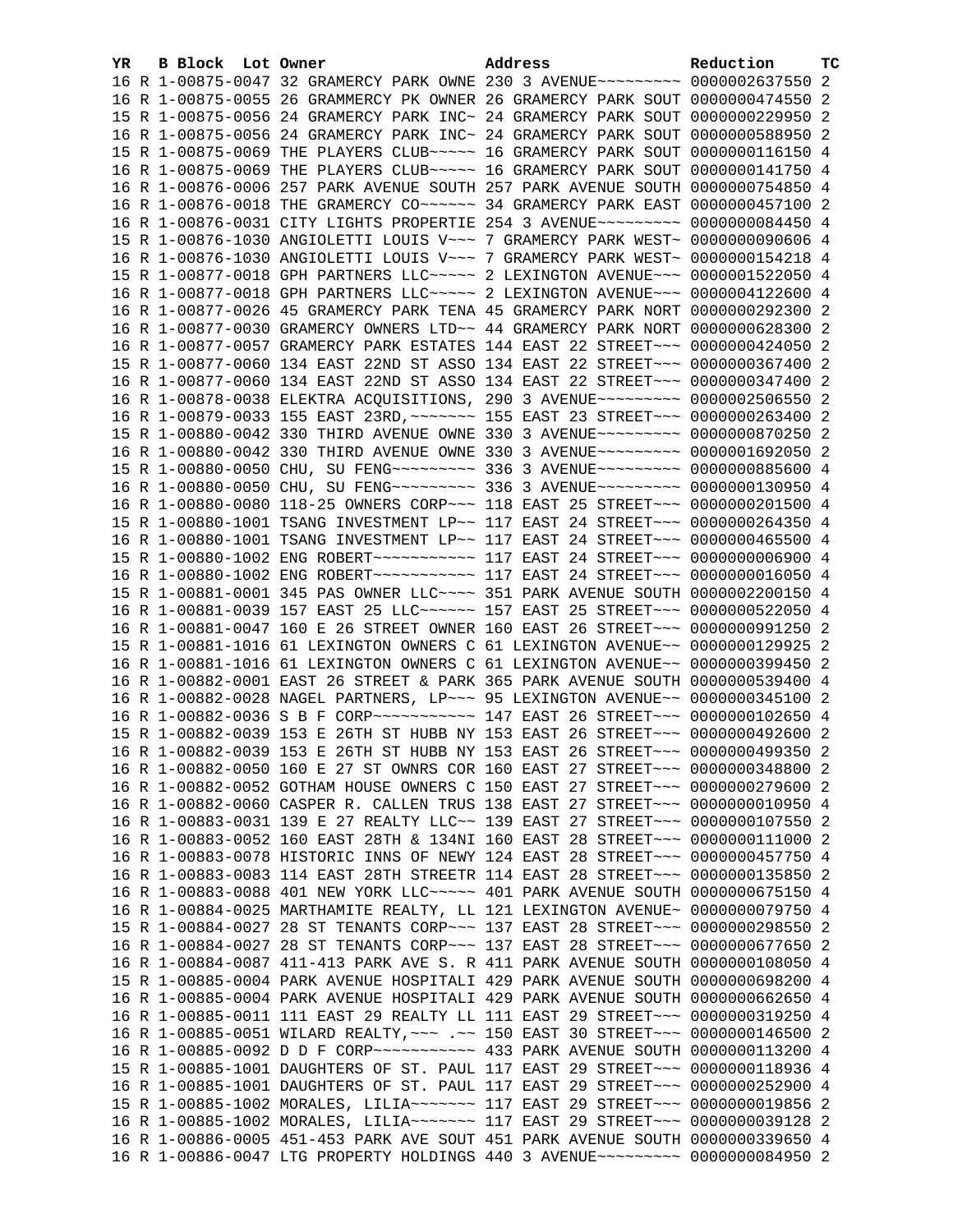| YR. | B Block Lot Owner |                                                                                                                                                                | Address | Reduction | тc |
|-----|-------------------|----------------------------------------------------------------------------------------------------------------------------------------------------------------|---------|-----------|----|
|     |                   | 16 R 1-00886-0060 OCEAN KIT CORP~~~~~~~ 136 EAST 31 STREET~~~ 0000000011400 4                                                                                  |         |           |    |
|     |                   | 16 R 1-00887-0013 31117 LLC ------------ 117 EAST 31 STREET --- 0000000115000 4                                                                                |         |           |    |
|     |                   | 16 R 1-00887-0030 MHP LAND ASSOCIATES~~ 151 EAST 31 STREET~~~ 0000003562000 2                                                                                  |         |           |    |
|     |                   | 16 R 1-00887-0088 MPA32 INC. ~~~~~~~~~~~~~~~~ 114 EAST 32 STREET~~~~ 0000002525900 2                                                                           |         |           |    |
|     |                   | 16 R 1-00888-0001 VNO ONE PARK LLC~~~~~ 1 PARK AVENUE~~~~~~~~ 0000008904250 4                                                                                  |         |           |    |
|     |                   | 16 R 1-00888-0020 NY FURNITURE EXCHANGE 200 LEXINGTON AVENUE~ 0000005000850 4                                                                                  |         |           |    |
|     |                   | 16 R 1-00888-0042 GOLDERN ARCH RLTY COR 480 3 AVENUE~~~~~~~~~ 0000000092500 4                                                                                  |         |           |    |
|     |                   | 16 R 1-00888-0051 PJW 33RD STREET LLC~~ 148 EAST 33 STREET~~~ 0000000428650 4                                                                                  |         |           |    |
|     |                   | 16 R 1-00888-0055 142 EAST 33RD ST RLTY 142 EAST 33 STREET~~~ 0000000123650 2                                                                                  |         |           |    |
|     |                   | 15 R 1-00888-1004 AUSTER, MATTHEW~~~~~ 157 EAST 32 STREET~~~ 0000000004046 2                                                                                   |         |           |    |
|     |                   | 16 R 1-00889-0022 SP 141 E 33 LLC ----- 141 EAST 33 STREET -- 0000000397450 2                                                                                  |         |           |    |
|     |                   | 16 R 1-00889-0055 150 EAST 34TH STREET~ 150 EAST 34 STREET~~~ 0000004639600 4                                                                                  |         |           |    |
|     |                   | 15 R 1-00889-0063 LEX 34TH EQUITIES, LL 235 LEXINGTON AVENUE~ 0000000123000 2                                                                                  |         |           |    |
|     |                   | 16 R 1-00889-0063 LEX 34TH EQUITIES, LL 235 LEXINGTON AVENUE~ 0000000295350 2                                                                                  |         |           |    |
|     |                   | 16 R 1-00889-0065 ELLIANA LEX., LLC ~~~~ 231 LEXINGTON AVENUE~ 0000000212300 2                                                                                 |         |           |    |
|     |                   | 16 R 1-00890-0001 PARK AVENUE & 35 STCO 7 PARK AVENUE~~~~~~~~ 0000002286600 2                                                                                  |         |           |    |
|     |                   | 15 R 1-00890-0005 15-17 PARK AVENUE DEL 15 PARK AVENUE~~~~~~~ 0000001531100 2                                                                                  |         |           |    |
|     |                   | 15 R 1-00890-0081 SUBHASH CHADDHA, TRUS 104 EAST 35 STREET~~~ 0000000157600 2                                                                                  |         |           |    |
|     |                   | 16 R 1-00890-0081 SUBHASH CHADDHA, TRUS 104 EAST 35 STREET~~~ 0000000126850 2                                                                                  |         |           |    |
|     |                   | 16 R 1-00890-1001 155 EAST 34TH STREET~ 155 EAST 34 STREET~~~ 0000000170228 4                                                                                  |         |           |    |
|     |                   | 15 R 1-00890-1403 DASILVA, ROGER M~~~~~ 143 EAST 34 STREET~~~ 00000000008024 2                                                                                 |         |           |    |
|     |                   | 16 R 1-00890-1403 DASILVA, ROGER M~~~~~ 143 EAST 34 STREET~~~ 0000000012455 2                                                                                  |         |           |    |
|     |                   | 16 R 1-00891-0001 23 PARK AVE REALTY CO 23 PARK AVENUE~~~~~~~ 0000000340800 2                                                                                  |         |           |    |
|     |                   | 15 R 1-00891-0003 35 PARK AVE CORP~~~~~ 35 PARK AVENUE~~~~~~~ 0000000914550 2                                                                                  |         |           |    |
|     |                   | 16 R 1-00891-0023 MURRAY HILL OWNERS CO 264 LEXINGTON AVENUE~ 0000000431650 2                                                                                  |         |           |    |
|     |                   | 16 R 1-00891-0030 JONIS REALTY COMPANY~ 145 EAST 35 STREET~~~ 0000000390700 2                                                                                  |         |           |    |
|     |                   | 16 R 1-00891-0059 144 E 36TH ST CORP~~~ 144 EAST 36 STREET~~~ 0000000402700 2                                                                                  |         |           |    |
|     |                   | 15 R 1-00891-0062 138 APT CORPORATION~~ 138 EAST 36 STREET~~~ 0000000363950 2                                                                                  |         |           |    |
|     |                   | 16 R 1-00891-0062 138 APT CORPORATION~~ 138 EAST 36 STREET~~~ 0000000244100 2                                                                                  |         |           |    |
|     |                   | 16 R 1-00891-0066 136 E 36 ST APTS CORP 271 LEXINGTON AVENUE~ 0000000958160 2                                                                                  |         |           |    |
|     |                   | 15 R 1-00892-0037 36 AND 37 REALTY LLC~ 163 EAST 36 STREET~~~ 0000000326400 2                                                                                  |         |           |    |
|     |                   | 16 R 1-00892-0037 36 AND 37 REALTY LLC~ 163 EAST 36 STREET~~~ 0000000270350 2                                                                                  |         |           |    |
|     |                   | 16 R 1-00892-0068 130 EAST 37TH ASSOCIA 130 EAST 37 STREET~~~ 0000000047900 2                                                                                  |         |           |    |
|     |                   | 16 R 1-00892-0073 DJF MANAGEMENT LLC~~~ 120 EAST 37 STREET~~~ 0000000056000 2A                                                                                 |         |           |    |
|     |                   | 16 R 1-00893-0008 U-SUMMER 109 LLC ----- 107 EAST 37 STREET --- 0000000070304 2A                                                                               |         |           |    |
|     |                   | 16 R 1-00893-0011 113 EAST 37TH STREETA 113 EAST 37 STREET~~~ 0000000020350 4                                                                                  |         |           |    |
|     |                   | 16 R 1-00893-0025 303 LEXINGTON AVENUE~ 303 LEXINGTON AVENUE~ 0000001155350 4                                                                                  |         |           |    |
|     |                   | 15 R 1-00893-0041 MURRAY HILL MEWS OWNE 560 3 AVENUE~~~~~~~~~ 0000001701450 2                                                                                  |         |           |    |
|     |                   | 16 R 1-00893-0041 MURRAY HILL MEWS OWNE 560 3 AVENUE~~~~~~~~~ 0000001677600 2                                                                                  |         |           |    |
|     |                   | 15 R 1-00893-0082 1 WEST 3RD STREET COR 108 EAST 38 STREET~~~ 0000000374600 2                                                                                  |         |           |    |
|     |                   | 15 R 1-00894-0032 137 EAST 38TH STREET~ 137 EAST 38 STREET~~~ 0000000489200 2                                                                                  |         |           |    |
|     |                   | 15 R 1-00894-0052 DRYDEN HOTEL ASSOCIAT 150 EAST 39 STREET~~~ 0000000668400 2                                                                                  |         |           |    |
|     |                   | 16 R 1-00894-0071 ST. GILES HOTEL, LLC~ 130 EAST 39 STREET~~~ 0000002164050 4                                                                                  |         |           |    |
|     |                   | 16 R 1-00894-1710 NARDONE LOUIS ------- 155 EAST 38 STREET --- 0000000064680 4                                                                                 |         |           |    |
|     |                   | 16 R 1-00895-0016 123 E 39 ST CORP~~~~~ 123 EAST 39 STREET~~~ 0000000107598 2B                                                                                 |         |           |    |
|     |                   | 15 R 1-00895-0022 340 LEXINGTON GROUP L 340 LEXINGTON AVENUE~ 0000000054700 4                                                                                  |         |           |    |
|     |                   | 16 R 1-00895-0022 340 LEXINGTON GROUP L 340 LEXINGTON AVENUE~ 0000000098100 4                                                                                  |         |           |    |
|     |                   | 16 R 1-00895-0025 341 LEXINGTON LLC ~~~~ 341 LEXINGTON AVENUE ~ 0000000152500 4                                                                                |         |           |    |
|     |                   | 15 R 1-00895-0028 FOX 129 REALTY LLC ~~~ 335 LEXINGTON AVENUE~ 0000000081050 2                                                                                 |         |           |    |
|     |                   | 16 R 1-00895-0029 EASTERN POST ROAD HSG 131 EAST 39 STREET~~~ 0000000034641 2C                                                                                 |         |           |    |
|     |                   | 16 R 1-00896-0001 CORAL CRYSTAL LLC --- 125 3 AVENUE --------- 0000002557250 4                                                                                 |         |           |    |
|     |                   | 16 R 1-00896-0008 207 EAST 14TH ST RLTY 207 EAST 14 STREET~~~ 0000000111800 2                                                                                  |         |           |    |
|     |                   |                                                                                                                                                                |         |           |    |
|     |                   | 16 R 1-00896-0039 210 EAST 15TH STREET~ 210 EAST 15 STREET~~~ 0000000765300 2                                                                                  |         |           |    |
|     |                   | 16 R 1-00896-1101 TRAUB, AMY JOY~~~~~~~ 240 EAST 15 STREET~~~ 0000000010216 2                                                                                  |         |           |    |
|     |                   | 16 R 1-00897-0001 201 E 15TH OWNERS COR 147 3 AVENUE~~~~~~~~~ 0000001211000 2                                                                                  |         |           |    |
|     |                   | 15 R 1-00897-0008 STUYVESANT GARDENS CO 207 EAST 15 STREET~~~ 0000000181050                                                                                    |         |           | -2 |
|     |                   | 15 R 1-00897-0035 200 E 16 ST HOUSING C 157 3 AVENUE~~~~~~~~~ 0000000373000 2<br>16 R 1-00897-0035 200 E 16 ST HOUSING C 157 3 AVENUE~~~~~~~~~ 0000001176900 2 |         |           |    |
|     |                   | 16 R 1-00898-0001 PARK TOWERS TENANTS C 195 3 AVENUE~~~~~~~~~ 0000000607200 2                                                                                  |         |           |    |
|     |                   | 16 R 1-00898-0016 17TH ST. PROPERTY CO. 223 EAST 17 STREET~~~ 0000000520450 4                                                                                  |         |           |    |
|     |                   | 16 R 1-00898-0039 LEO STEPHEN~~~~~~~~~~~~~~~ 232 EAST 18 STREET~~~~ 0000000328000 2                                                                            |         |           |    |
|     |                   |                                                                                                                                                                |         |           |    |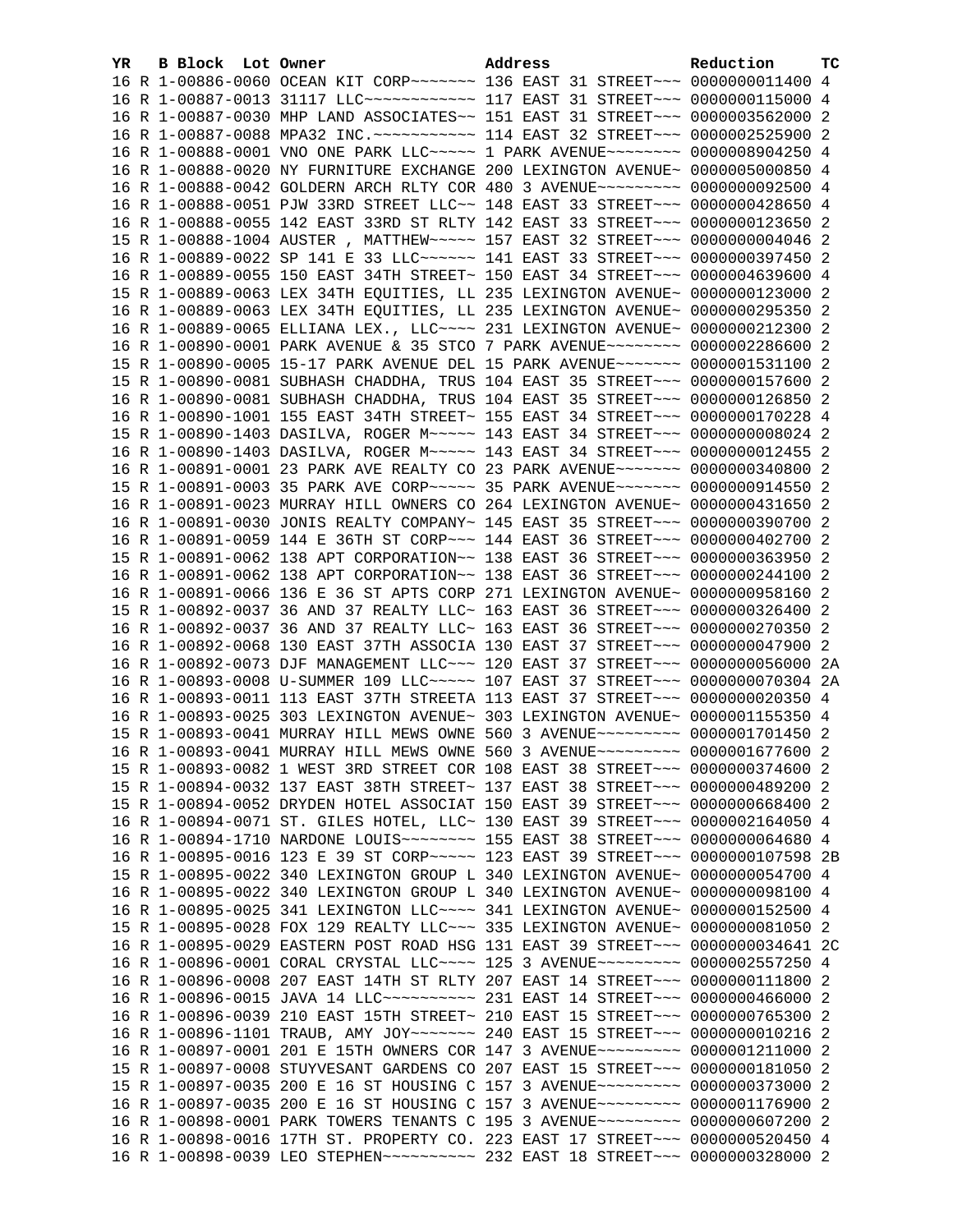| YR. | B Block Lot Owner |                                                                                                                                                                    | Address | Reduction | тc |
|-----|-------------------|--------------------------------------------------------------------------------------------------------------------------------------------------------------------|---------|-----------|----|
|     |                   | 16 R 1-00898-1001 MEHTA NAVIN C ------- 305 2 AVENUE -------- 0000000004128 4                                                                                      |         |           |    |
|     |                   | 16 R 1-00898-1036 SABATER, CHARITY ~~~~~ 305 2 AVENUE ~~~~~~~~~ 0000000007659 2                                                                                    |         |           |    |
|     |                   | 16 R 1-00900-0027 245 E. 19 REALTY LLC~ 329 2 AVENUE~~~~~~~~~ 0000002227750 2                                                                                      |         |           |    |
|     |                   |                                                                                                                                                                    |         |           |    |
|     |                   | 16 R 1-00901-0048 STAD HOLDING CORP~~~~ 214 EAST 21 STREET~~~ 0000000372850 4                                                                                      |         |           |    |
|     |                   | 15 R 1-00901-0054 AGJCJ WEST PALM REALT 208 EAST 21 STREET~~~ 0000000194250 2                                                                                      |         |           |    |
|     |                   | 16 R 1-00901-0054 AGJCJ WEST PALM REALT 208 EAST 21 STREET~~~ 0000000183200 2                                                                                      |         |           |    |
|     |                   | 15 R 1-00902-0001 QUAKER RIDGE TENANTS~ 267 3 AVENUE~~~~~~~~~ 0000001185450 2                                                                                      |         |           |    |
|     |                   | 16 R 1-00903-0053 BLERU REALTY CORP~~~~ 210 EAST 23 STREET~~~ 0000000189150 4                                                                                      |         |           |    |
|     |                   | 16 R 1-00903-1127 GRAMERCY HOUSE OWNERS 235 EAST 22 STREET~~~ 0000003714050 2                                                                                      |         |           |    |
|     |                   | 16 R 1-00904-0005 VISUAL ARTS HOLDING C 205 EAST 23 STREET~~~ 0000000235050 4                                                                                      |         |           |    |
|     |                   | 16 R 1-00904-0007 VISUAL ARTS HOLDING C 209 EAST 23 STREET~~~ 0000000519550 4                                                                                      |         |           |    |
|     |                   | 15 R 1-00904-0050 CRYSTAL HOUSE OWNERS~ 309 3 AVENUE~~~~~~~~~ 0000001203700 2                                                                                      |         |           |    |
|     |                   | 16 R 1-00904-0050 CRYSTAL HOUSE OWNERS~ 309 3 AVENUE~~~~~~~~~ 0000001708450 2                                                                                      |         |           |    |
|     |                   | 16 R 1-00905-0021 SCHAINBERG MARION A~~ 235 EAST 24 STREET~~~ 0000000178750 2                                                                                      |         |           |    |
|     |                   | 16 R 1-00905-0035 ALI, MOHAMMAD~~~~~~~~ 242 EAST 25 STREET~~~ 0000000769650 2                                                                                      |         |           |    |
|     |                   |                                                                                                                                                                    |         |           |    |
|     |                   | 16 R 1-00905-0055 LL 204 EAST 25TH STRE 204 EAST 25 STREET~~~ 0000000169650 2                                                                                      |         |           |    |
|     |                   | 16 R 1-00906-0010 JASKO ESTATES INC~~~~ 217 EAST 25 STREET~~~ 0000000177000 2                                                                                      |         |           |    |
|     |                   | 16 R 1-00906-0011 219 EAST 25 REALTY, ~~ 219 EAST 25 STREET~~~ 0000000255650 2                                                                                     |         |           |    |
|     |                   | 16 R 1-00906-0055 CROWNHALL REALTY LLC~ 351 3 AVENUE~~~~~~~~~ 0000000268850 2                                                                                      |         |           |    |
|     |                   | 15 R 1-00907-0013 219 EAST 26TH STREET, 219 EAST 26 STREET~~~ 0000000023850 2                                                                                      |         |           |    |
|     |                   | 16 R 1-00907-0013 219 EAST 26TH STREET, 219 EAST 26 STREET~~~ 0000000137800 2                                                                                      |         |           |    |
|     |                   | 16 R 1-00908-0006 203 EAST 27TH STREET~ 203 EAST 27 STREET~~~ 0000000271700 2                                                                                      |         |           |    |
|     |                   | 16 R 1-00908-0037 236 E 28TH ST OWNERS~ 236 EAST 28 STREET~~~ 0000000180300 2                                                                                      |         |           |    |
|     |                   | 15 R 1-00908-1002 THIRD 28TH LLC ------ 200 EAST 28 STREET -- 0000000002256 2                                                                                      |         |           |    |
|     |                   | 16 R 1-00908-1002 THIRD 28TH LLC ------ 200 EAST 28 STREET -- 0000000002711 2                                                                                      |         |           |    |
|     |                   | 15 R 1-00909-0031 513 SECOND AVENUE LLC 513 2 AVENUE~~~~~~~~~ 0000000039750 2                                                                                      |         |           |    |
|     |                   | 15 R 1-00909-0049 TRILOBITE 29 LLC~~~~~ 210 EAST 29 STREET~~~ 0000000092450 2                                                                                      |         |           |    |
|     |                   | 16 R 1-00910-0046 230 EAST 30TH LLC --- 226 EAST 30 STREET -- 0000000620250 2                                                                                      |         |           |    |
|     |                   | 16 R 1-00910-1002 CHARLES SIMMONS ~~~~~~ 250 EAST 30 STREET ~~~ 0000000033018 2                                                                                    |         |           |    |
|     |                   | 16 R 1-00911-0001 R&R ASSETS, LLC ----- 431 3 AVENUE--------- 0000000514856 2                                                                                      |         |           |    |
|     |                   | 15 R 1-00911-0013 219 E 30TH ST CORP~~~ 219 EAST 30 STREET~~~ 0000000024357 2C                                                                                     |         |           |    |
|     |                   | 16 R 1-00911-0013 219 E 30TH ST CORP~~~ 219 EAST 30 STREET~~~ 0000000037455 2C                                                                                     |         |           |    |
|     |                   | 16 R 1-00911-0028 249 EAST 30TH LLC --- 249 EAST 30 STREET -- 0000000108300 2                                                                                      |         |           |    |
|     |                   | 16 R 1-00911-1001 SARAN, MEHER DHONDY~~ 248 EAST 31 STREET~~~ 0000000046252 2                                                                                      |         |           |    |
|     |                   | 16 R 1-00911-1042 DEMLER, RICHARD~~~~~~ 250 EAST 31 STREET~~~ 0000000007707 2<br>16 R 1-00911-1105 ~~~~~~~~~~~~~~~~~~~~~~~~~ 227 EAST 30 STREET~~~ 0000000155645 4 |         |           |    |
|     |                   | 16 R 1-00911-1110 VERIZON NEW YORK INC. 227 EAST 30 STREET~~~ 0000000137379 4                                                                                      |         |           |    |
|     |                   |                                                                                                                                                                    |         |           |    |
|     |                   | 16 R 1-00912-0026 MARCHI RLTY CORP~~~~~ 247 EAST 31 STREET~~~ 0000000339650 2<br>16 R 1-00912-0032 IMPERIAL ESTATES INC~ 569 2 AVENUE~~~~~~~~~ 0000000137850 2     |         |           |    |
|     |                   | 16 R 1-00912-0039 BSLTA, LLC ----------- 250 EAST 32 STREET --- 0000000038300 4                                                                                    |         |           |    |
|     |                   | 16 R 1-00912-1101 32ND STREET REALTY, ~~ 200 EAST 32 STREET~~~ 0000000604350 4                                                                                     |         |           |    |
|     |                   | 16 R 1-00913-0001 PLAZA REALTY INVESTOR 471 3 AVENUE~~~~~~~~~ 0000000678650 2                                                                                      |         |           |    |
|     |                   |                                                                                                                                                                    |         |           |    |
|     |                   | 16 R 1-00915-0044 234 OWNERS CORP~~~~~~ 234 EAST 35 STREET~~~ 0000000068000 2                                                                                      |         |           |    |
|     |                   | 16 R 1-00915-1201 NEURO REAL ESTATE, LL 225 EAST 34 STREET~~~ 0000000785050 4                                                                                      |         |           |    |
|     |                   | 16 R 1-00916-0009 MIDTOWN MANOR APTS LT 211 EAST 35 STREET~~~ 0000001166400 2                                                                                      |         |           |    |
|     |                   | 16 R 1-00916-0023 24535 OWNERS CORP~~~~ 245 EAST 35 STREET~~~ 0000001139850 2                                                                                      |         |           |    |
|     |                   | 16 R 1-00916-0032 JRD REALTY CORP. ~~~~~ 647 2 AVENUE~~~~~~~~~ 0000000193000 2                                                                                     |         |           |    |
|     |                   | 16 R 1-00916-0052 MMJ 36 REALTY LLC --- 216 EAST 36 STREET -- 0000000246650 2                                                                                      |         |           |    |
|     |                   | 16 R 1-00916-0061 200 E 36TH OWNERS COR 537 3 AVENUE~~~~~~~~~ 0000000478850                                                                                        |         |           | -2 |
|     |                   | 16 R 1-00916-0064 535 THIRD REALTY, LLC 535 3 AVENUE~~~~~~~~~ 0000000111070 2                                                                                      |         |           |    |
|     |                   | 16 R 1-00917-0058 EK 3 LLC -------------- 553 3 AVENUE--------- 0000000470450 2                                                                                    |         |           |    |
|     |                   | 16 R 1-00917-0156 S & M ENTERPRISES~~~~ 557 3 AVENUE~~~~~~~~~ 0000000127500 4                                                                                      |         |           |    |
|     |                   | 16 R 1-00918-0035 242 E 38 ST TENANTS C 699 2 AVENUE~~~~~~~~~ 0000000399900                                                                                        |         |           | -2 |
|     |                   | 16 R 1-00918-0051 DORAL ASSOCIATES LLC~ 210 EAST 38 STREET~~~ 0000000173450 2                                                                                      |         |           |    |
|     |                   | 16 R 1-00919-0034 TIMSTON CORP~~~~~~~~~ 713 2 AVENUE~~~~~~~~~ 0000000538350 2                                                                                      |         |           |    |
|     |                   | 16 R 1-00920-0025 LM243-247 EAST 39TH S 243 EAST 39 STREET~~~ 0000000076830 2                                                                                      |         |           |    |
|     |                   | 16 R 1-00920-0026 LM243-247 EAST 39TH S 245 EAST 39 STREET~~~ 0000000063810 2                                                                                      |         |           |    |
|     |                   | 16 R 1-00920-0027 LM243-247 EAST 39TH S 247 EAST 39 STREET~~~ 0000000068760 2                                                                                      |         |           |    |
|     |                   | 16 R 1-00921-0009 ROSE GROUP, LLC ~~~~~~ 313 EAST 14 STREET ~~~ 0000000119600 2                                                                                    |         |           |    |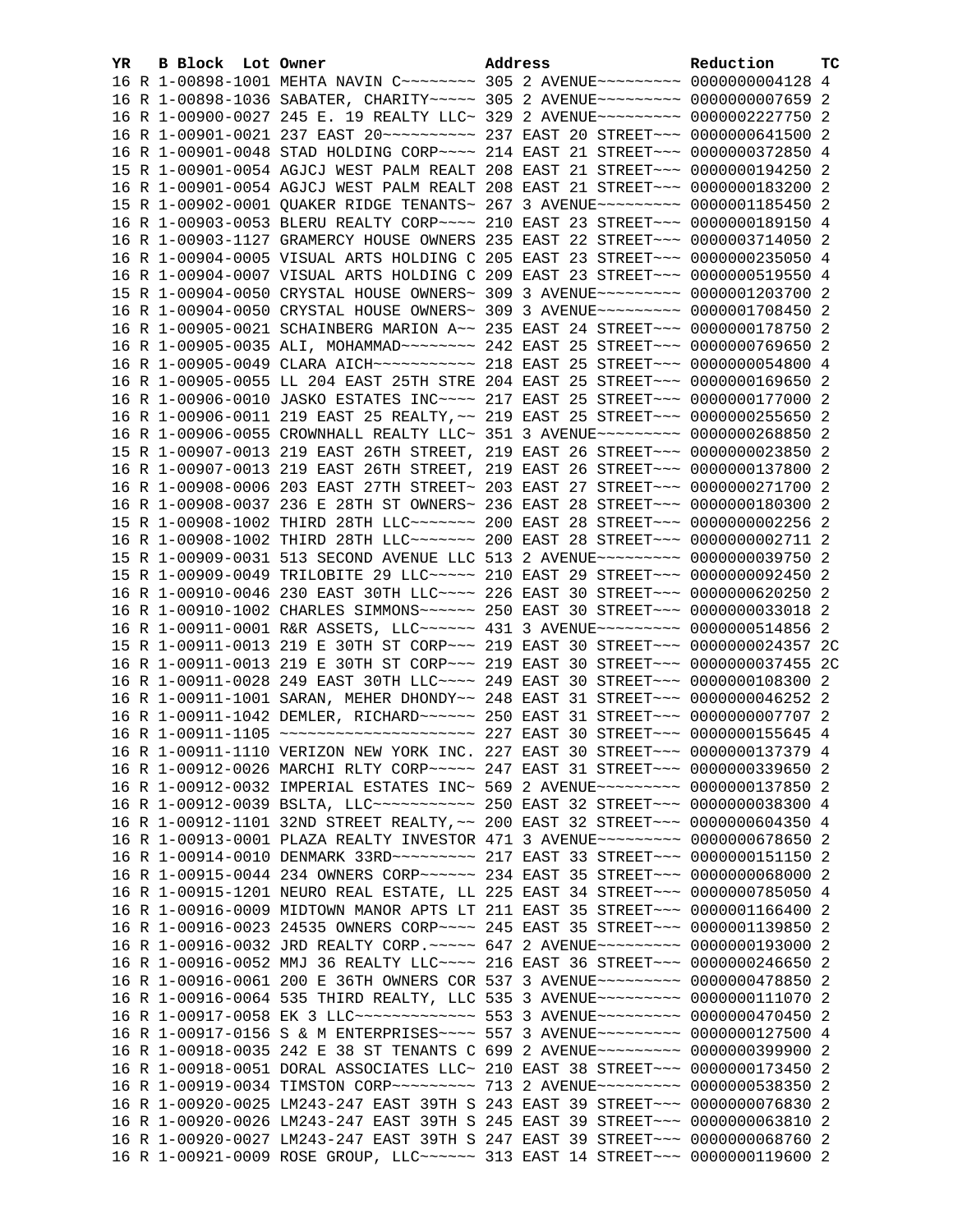| YR. | B Block Lot Owner | Address                                                                                                                                                          | Reduction | тc |
|-----|-------------------|------------------------------------------------------------------------------------------------------------------------------------------------------------------|-----------|----|
|     |                   | 15 R 1-00921-0017 329 EAST 14TH STREET, 329 EAST 14 STREET~~~ 0000000092300 2                                                                                    |           |    |
|     |                   | 16 R 1-00921-0036 SHACHNOW & FRANZBLAU~ 249 1 AVENUE~~~~~~~~~ 0000000701550 4                                                                                    |           |    |
|     |                   | 16 R 1-00921-0046 15TH ASSOCIATES LLC~~ 332 EAST 15 STREET~~~ 0000000117625 2                                                                                    |           |    |
|     |                   | 16 R 1-00921-0048 15TH ASSOCIATES LLC~~ 330 EAST 15 STREET~~~ 0000000301185 2                                                                                    |           |    |
|     |                   | 16 R 1-00922-0026 WONGTAITONG-277 FIRST 277 1 AVENUE~~~~~~~~~ 0000000030000 4                                                                                    |           |    |
|     |                   | 15 R 1-00924-1003 WHITE, STEVEN C ~~~~~~ 302 EAST 19 STREET ~~~ 0000000014500 2                                                                                  |           |    |
|     |                   | 16 R 1-00924-1003 WHITE, STEVEN C ~~~~~~ 302 EAST 19 STREET ~~~ 0000000012207 2                                                                                  |           |    |
|     |                   | 16 R 1-00925-0039 339 FIRST REALTY INC. 339 1 AVENUE~~~~~~~~~ 0000000036800 2B                                                                                   |           |    |
|     |                   | 16 R 1-00926-0034 20 STREET & 1ST AVE.~ 345 1 AVENUE~~~~~~~~~ 0000000008000 2A                                                                                   |           |    |
|     |                   | 15 R 1-00927-0033 338-340 EAST 22ND LLC 340 EAST 22 STREET~~~ 0000000172850 2                                                                                    |           |    |
|     |                   | 16 R 1-00927-0033 338-340 EAST 22ND LLC 340 EAST 22 STREET~~~ 0000000090100 2                                                                                    |           |    |
|     |                   | 16 R 1-00927-0055 MOGELOF, ANDREW TRUST 374 2 AVENUE~~~~~~~~~ 0000000297200 4                                                                                    |           |    |
|     |                   | 16 R 1-00928-0009 BRG 321 LLC~~~~~~~~~~~~~~~ 321 EAST 22 STREET~~~~ 0000000605800 2                                                                              |           |    |
|     |                   | 15 R 1-00928-1106 312 EAST 23 L.L.C. ~~~ 312 EAST 23 STREET~~~ 0000000130500 4                                                                                   |           |    |
|     |                   | 16 R 1-00928-1106 312 EAST 23 L.L.C. ~~~ 312 EAST 23 STREET~~~ 0000000210328 4                                                                                   |           |    |
|     |                   | 16 R 1-00928-1203 LASKOV, VALENTIN~~~~~ 340 EAST 23 STREET~~~ 0000000021157 2                                                                                    |           |    |
|     |                   | 16 R 1-00930-0001 305 EAST 24TH OWNERS~ 422 2 AVENUE~~~~~~~~~~ 0000001338300                                                                                     |           | -2 |
|     |                   | 15 R 1-00934-0001 BPP KIPS BAY HOLDING~ 500 2 AVENUE~~~~~~~~~~ 0000006137800 2                                                                                   |           |    |
|     |                   | 16 R 1-00934-0001 BPP KIPS BAY HOLDING~ 500 2 AVENUE~~~~~~~~~~ 0000004412150 2                                                                                   |           |    |
|     |                   | 15 R 1-00935-1001 350 REAL ESTATE LLC~~ 350 EAST 30 STREET~~~ 0000000026765 2                                                                                    |           |    |
|     |                   | 16 R 1-00935-1001 350 REAL ESTATE LLC~~ 350 EAST 30 STREET~~~ 0000000026298 2                                                                                    |           |    |
|     |                   | 16 R 1-00939-0027 345 REALTY COMPANY LL 345 EAST 33 STREET~~~ 0000000112750 2                                                                                    |           |    |
|     |                   | 15 R 1-00939-0038 340 EAST 34 II L.L.C. 340 EAST 34 STREET~~~ 0000000402750 2                                                                                    |           |    |
|     |                   | 16 R 1-00939-0045 N-WAY TRANSACTION LLC 326 EAST 34 STREET~~~ 0000000248850 2                                                                                    |           |    |
|     |                   | 16 R 1-00939-0048 322 EAST 34TH ST., LL 322 EAST 34 STREET~~~ 0000000090000 2                                                                                    |           |    |
|     |                   | 15 R 1-00944-0010 330 EAST 39TH STREET~ 330 EAST 39 STREET~~~ 0000002464450 2                                                                                    |           |    |
|     |                   | 16 R 1-00944-0041 JENNIFER TOWERS APART 322 EAST 39 STREET~~~ 0000000195150 2                                                                                    |           |    |
|     |                   | 16 R 1-00945-1001 STOREPARK LLC -------- 300 EAST 40 STREET -- 0000000294150 4                                                                                   |           |    |
|     |                   | 16 R 1-00945-1003 CHURCHILL OWNERS CORP 300 EAST 40 STREET~~~ 0000004892850 2                                                                                    |           |    |
|     |                   | 16 R 1-00969-0001 JERICHO OFFIC LLC C/O 646 1 AVENUE~~~~~~~~~ 0000000613650 4                                                                                    |           |    |
|     |                   | 16 R 1-00969-1001 ENTERPRISE 37 EAST PA 415 EAST 37 STREET~~~ 0000000181600 4                                                                                    |           |    |
|     |                   | 16 R 1-00972-0001 BPP ST OWNER LLC ---- 240 1 AVENUE ------- 0000019572900 2                                                                                     |           |    |
|     |                   | 15 R 1-00991-0061 WATERSIDE PLAZA LP~~~ 40 WATERSIDE PLAZA~~~ 0000008539450 2                                                                                    |           |    |
|     |                   | 16 R 1-00991-0061 WATERSIDE PLAZA LP~~~ 40 WATERSIDE PLAZA~~~ 0000010218200 2                                                                                    |           |    |
| 16  |                   | $1-00993-0011$ ARC NY144OBWY1, LLC~~ 1440 BROADWAY~~~~~~~~ 0000006121600 4                                                                                       |           |    |
|     |                   | 16 R 1-00993-0055 LECHAR REALTY CORP~~~ 1441 BROADWAY~~~~~~~~ 0000004249900 4                                                                                    |           |    |
|     |                   | 16 R 1-00994-0001 THE CITY OF NEW YORK~ 1451 BROADWAY~~~~~~~~ 0000015441350 4                                                                                    |           |    |
|     |                   | 15 R 1-00994-1010 VERIZON NEW YORK INC~ 1095 AVENUE OF THE AM 0000000876800 4                                                                                    |           |    |
|     |                   | 16 R 1-00994-1010 VERIZON NEW YORK INC~ 1095 AVENUE OF THE AM 0000000877003 4                                                                                    |           |    |
|     |                   | 15 R 1-00994-1101 GATEWAY TIMES SQUARE~ 1466 BROADWAY~~~~~~~~ 0000000705712 4                                                                                    |           |    |
|     |                   | 16 R 1-00994-1101 GATEWAY TIMES SQUARE~ 1466 BROADWAY~~~~~~~~ 0000001242430 4                                                                                    |           |    |
|     |                   | 16 R 1-00994-1202 DIAMONDROCK TIMES SQU 136 WEST 42 STREET~~~ 0000002273450 4                                                                                    |           |    |
| 16  |                   | 1-00995-0005 THE CITY OF NEW YORK~ 1472 BROADWAY~~~~~~~~ 0000016143650 4                                                                                         |           |    |
| 16  |                   | 1-00996-0029 DOLP 1133 PROPERTIES~ 1133 AVENUE OF THE AM 0000023303800 4                                                                                         |           |    |
|     |                   | 16 R 1-00996-0046 MANHATTAN INITIATIVEI 130 WEST 44 STREET~~~ 0000001600600 4                                                                                    |           |    |
|     |                   | 16 R 1-00996-0054 KING DAVID DEVELOPMEN 152 WEST 44 STREET~~~ 0000000569500 4                                                                                    |           |    |
|     |                   | 15 R 1-00997-0029 DOLP 1155 PROPERTIES~ 1155 AVENUE OF THE AM 0000011371500 4                                                                                    |           |    |
| 16  |                   | 1-00997-0029 DOLP 1155 PROPERTIES~ 1155 AVENUE OF THE AM 0000011442500 4                                                                                         |           |    |
|     |                   | 15 R 1-00997-0047 B.K.B.W. REALTY CORP. 132 WEST 45 STREET~~~ 0000000342000 4                                                                                    |           |    |
|     |                   | 16 R 1-00997-0047 B.K.B.W. REALTY CORP. 132 WEST 45 STREET~~~ 0000000317450 4<br>15 R 1-00998-0015 HHC TS REIT LLC ~~~~~~ 137 WEST 45 STREET ~~~ 0000016681600 4 |           |    |
|     |                   | 16 R 1-00998-0015 HHC TS REIT LLC ~~~~~~ 137 WEST 45 STREET ~~~ 0000011663500 4                                                                                  |           |    |
|     |                   | 15 R 1-00998-0018 FERRADO QT LLC ~~~~~~~ 125 WEST 45 STREET ~~~ 0000001024500 4                                                                                  |           |    |
|     |                   | 16 R 1-00998-0018 FERRADO QT LLC ~~~~~~~ 125 WEST 45 STREET ~~~ 0000000774350 4                                                                                  |           |    |
|     |                   | 15 R 1-00998-1005 SPUSV5 1540 BROADWAY, 1538 BROADWAY~~~~~~~~ 0000008036150 4                                                                                    |           |    |
|     |                   | 16 R 1-00999-0009 ELO EQUITY~~~~~~~~~~~~~~~~ 151 WEST 46 STREET~~~~ 0000000286350 4                                                                              |           |    |
| 16  |                   | 1-00999-0029 SL GREEN REALTY CORP. 1185 AVENUE OF THE AM 0000008581500 4                                                                                         |           |    |
|     |                   | 15 R 1-00999-0046 47TH HOTEL ASSOCIATES 128 WEST 47 STREET~~~ 0000000462750 4                                                                                    |           |    |
|     |                   | 16 R 1-00999-0046 47TH HOTEL ASSOCIATES 128 WEST 47 STREET~~~ 0000000044800 4                                                                                    |           |    |
|     |                   | 16 R 1-00999-0048 47TH HOTEL ASSOCIATES 132 WEST 47 STREET~~~ 0000000275300 4                                                                                    |           |    |
| 16  |                   | 1-01000-0029 1211 6TH AVENUE SYNDI 1211 AVENUE OF THE AM 0000011564150 4                                                                                         |           |    |
|     |                   | 15 R 1-01000-0053 148 WEST 48TH STREET~ 148 WEST 48 STREET~~~ 0000000167600 4                                                                                    |           |    |
|     |                   |                                                                                                                                                                  |           |    |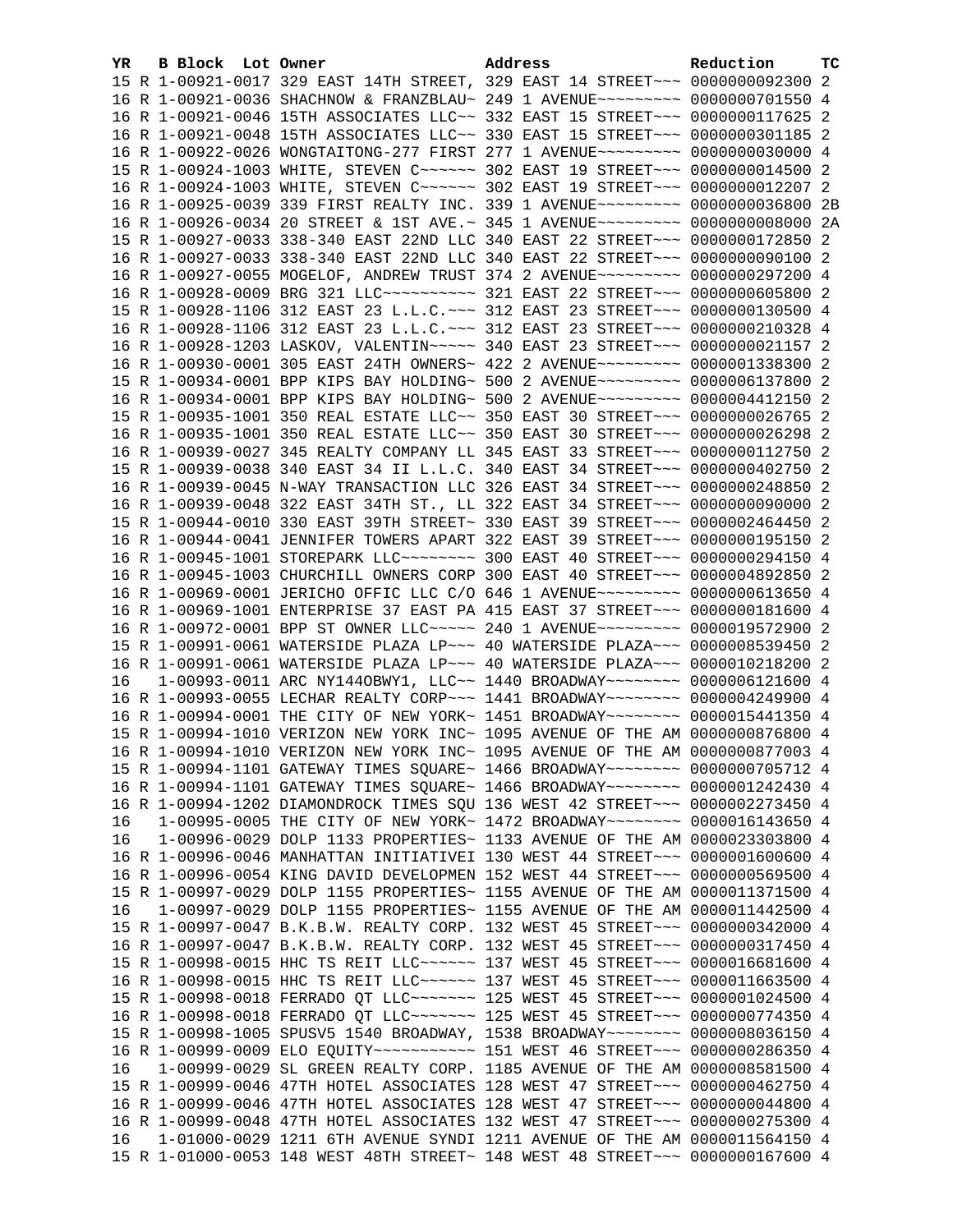| YR. | B Block Lot Owner |                                                                                 | Address | Reduction | тc |
|-----|-------------------|---------------------------------------------------------------------------------|---------|-----------|----|
|     |                   | 16 R 1-01000-0053 148 WEST 48TH STREET~ 148 WEST 48 STREET~~~ 0000000285500 4   |         |           |    |
|     |                   | 16 R 1-01000-0062 MOORE, DOLORITA F/B/O 717 7 AVENUE~~~~~~~~~ 0000001059050 4   |         |           |    |
|     |                   | 16 R 1-01000-0064 CORNER LOCATIONS II~~ 711 7 AVENUE~~~~~~~~~ 0000001576100 4   |         |           |    |
|     |                   | 16 R 1-01001-0003 725 ASSOCIATES, LLC~~ 725 7 AVENUE~~~~~~~~~ 0000000255400 4   |         |           |    |
|     |                   | 16 R 1-01001-1001 729 SEVENTH OWNER LL~ 729 7 AVENUE~~~~~~~~~ 0000000408900 4   |         |           |    |
|     |                   | 16 R 1-01002-1001 1251 AMERICAS ASSOCIA 1251 AVENUE OF THE AM 0000000287819 4   |         |           |    |
|     |                   |                                                                                 |         |           |    |
|     |                   | 16 R 1-01003-0005 135 WEST 50TH STREET~ 135 WEST 50 STREET~~~ 0000016088650 4   |         |           |    |
| 16  |                   | 1-01003-0029 ROCKEFELLER CTR NORTH 1261 AVENUE OF THE AM 0000021670700 4        |         |           |    |
|     |                   | 16 R 1-01003-1002 STARHOTELS INTL CORP~ 150 WEST 51 STREET~~~ 0000002188550 4   |         |           |    |
|     |                   |                                                                                 |         |           |    |
| 16  |                   | 1-01004-0029 C & K 1285 OWNER LLC~ 1285 AVENUE OF THE AM 0000020261600 4        |         |           |    |
|     |                   | 16 R 1-01006-1301 HLT NY HILTON LLC~~~~ 1335 AVENUE OF THE AM 0000016000000 4   |         |           |    |
|     |                   | 16 R 1-01007-0001 CONGRESS LLC -------- 841 7 AVENUE -------- 0000000469700 2   |         |           |    |
| 16  |                   | 1-01007-0005 BLACK PUMICE D 2015 L 153 WEST 54 STREET~~~ 0000008558750 4        |         |           |    |
|     |                   |                                                                                 |         |           |    |
|     |                   |                                                                                 |         |           |    |
|     |                   | 16 R 1-01007-0051 140 WEST 55TH ST., LLC 140 WEST 55 STREET~~~ 0000000494300 2  |         |           |    |
|     |                   | 16 R 1-01007-0061 W&HM REALTY PARTNERS~ 853 7 AVENUE~~~~~~~~~ 0000000625250 2   |         |           |    |
|     |                   | 15 R 1-01008-0029 THE CLARIDGE'S POOH, ~ 1361 AVENUE OF THE AM 0000000881800 2  |         |           |    |
|     |                   | 15 R 1-01008-1601 GRASID REALTY, LLC ~~~ 162 WEST 56 STREET ~~~ 0000000813200 4 |         |           |    |
|     |                   | 16 R 1-01008-1601 GRASID REALTY, LLC ~~~ 162 WEST 56 STREET ~~~ 0000000903350 4 |         |           |    |
|     |                   | 15 R 1-01008-1602 162 WEST 56 CLASSIC I 162 WEST 56 STREET~~~ 0000000170500 4   |         |           |    |
|     |                   |                                                                                 |         |           |    |
|     |                   | 16 R 1-01008-1603 BASKETT, KEITH J. ~~~~ 162 WEST 56 STREET~~~ 0000000015127 2  |         |           |    |
| 16  |                   | 1-01009-0005 CARNEGIE HALL TOWER M 152 WEST 57 STREET~~~ 0000011953000 4        |         |           |    |
|     |                   | 15 R 1-01009-0009 RTR FUNDING GROUP, IN 150 WEST 57 STREET~~~ 0000000329950 4   |         |           |    |
|     |                   | 16 R 1-01009-0009 RTR FUNDING GROUP, IN 150 WEST 57 STREET~~~ 0000000870850 4   |         |           |    |
|     |                   | 15 R 1-01009-0044 RICLAND, L.L.C. ~~~~~~ 120 WEST 57 STREET ~~~ 0000005071900 4 |         |           |    |
|     |                   | 16 R 1-01010-0021 MUSART ASSOCIATES~~~~ 119 WEST 57 STREET~~~ 0000000574050 4   |         |           |    |
|     |                   | 16 R 1-01010-0061 911 ALWYN OWNERS CORP 911 7 AVENUE~~~~~~~~~ 0000001158350 2   |         |           |    |
|     |                   |                                                                                 |         |           |    |
|     |                   |                                                                                 |         |           |    |
|     |                   | 16 R 1-01010-1603 PH NEW YORK, L.L.C.~~ 157 WEST 57 STREET~~~ 0000006502850 4   |         |           |    |
| 16  |                   | 1-01011-1001 SHR ESSEX HOUSE, LLC~ 160 CENTRAL PARK SOUT 0000010116332 4        |         |           |    |
|     |                   | 16 R 1-01011-4321 DONNA M. MORROW~~~~~~ 106 CENTRAL PARK SOUT 0000000009320 2   |         |           |    |
|     |                   | 16 R 1-01011-4421 QUINN, MANAGING MEMBE 106 CENTRAL PARK SOUT 0000000204982 2   |         |           |    |
|     |                   |                                                                                 |         |           |    |
|     |                   | 16 R 1-01011-5002 DAYTON HOLDINGS INTER 116 CENTRAL PARK SOUT 0000000332550 4   |         |           |    |
|     |                   | 15 R 1-01011-6002 WL DYNAMICS LLC~~~~~~ 135 WEST 58 STREET~~~ 0000000021547 4   |         |           |    |
|     |                   | 16 R 1-01011-6002 WL DYNAMICS LLC ~~~~~~ 135 WEST 58 STREET ~~~ 0000000027667 4 |         |           |    |
|     |                   |                                                                                 |         |           |    |
|     |                   | 16 R 1-01012-0015 THE CITY OF NEW YORK~ 219 WEST 40 STREET~~~ 0000001690750 4   |         |           |    |
|     |                   | 15 R 1-01012-0029 560 SEVENTH AVENUE OW 205 WEST 40 STREET~~~ 0000000637350 4   |         |           |    |
|     |                   | 16 R 1-01012-0029 560 SEVENTH AVENUE OW 205 WEST 40 STREET~~~ 0000000756900 4   |         |           |    |
|     |                   | 16 R 1-01013-0012 THE CITY OF NEW YORK~ 234 WEST 42 STREET~~~ 0000003191450 4   |         |           |    |
|     |                   | 16 R 1-01013-0042 EPIC CANDLER LLC~~~~~ 221 WEST 41 STREET~~~ 0000006952300 4   |         |           |    |
|     |                   | 16 R 1-01013-0057 THE CITY OF NEW YORK~ 258 WEST 42 STREET~~~ 0000000384500 4   |         |           |    |
|     |                   | 16 R 1-01013-9012 SUNSTONE 42ND STREET~ 234 WEST 42 STREET~~~ 0000016820650 4   |         |           |    |
|     |                   | 16 R 1-01014-0001 DTA FEE OWNER LLC --- 660 8 AVENUE -------- 0000003508700 4   |         |           |    |
|     |                   | 15 R 1-01014-0033 THE CITY OF NEW YORK~ 3 TIMES SQUARE~~~~~~~ 0000031331350 4   |         |           |    |
|     |                   | 16 R 1-01014-0033 THE CITY OF NEW YORK~ 3 TIMES SQUARE~~~~~~~ 0000020192050 4   |         |           |    |
|     |                   | 15 R 1-01014-0055 250 WEST 43 OWNER II~ 250 WEST 43 STREET~~~ 0000001549000 4   |         |           |    |
|     |                   | 16 R 1-01014-0055 250 WEST 43 OWNER II~ 250 WEST 43 STREET~~~ 0000000601300 4   |         |           |    |
|     |                   |                                                                                 |         |           |    |
| 16  |                   |                                                                                 |         |           |    |
|     |                   | 15 R 1-01015-0029 PARAMOUNT LEASEHOLD, ~ 1493 BROADWAY~~~~~~~~ 0000011881200 4  |         |           |    |
|     |                   | 16 R 1-01015-0029 PARAMOUNT LEASEHOLD, ~ 1493 BROADWAY~~~~~~~~ 0000010598700 4  |         |           |    |
|     |                   | 16 R 1-01016-0036 1515 BROADWAY OWNER L 1515 BROADWAY~~~~~~~~ 0000018898000 4   |         |           |    |
|     |                   |                                                                                 |         |           |    |
|     |                   | 16 R 1-01016-1002 700 MILFORD HOLDINGS~ 700 8 AVENUE~~~~~~~~~ 0000006954100 4   |         |           |    |
|     |                   | 15 R 1-01018-0006 BECKER-PARAMOUNT FEE~ 235 WEST 46 STREET~~~ 0000000603450 4   |         |           |    |
|     |                   | 16 R 1-01018-0006 BECKER-PARAMOUNT FEE~ 235 WEST 46 STREET~~~ 0000004299200 4   |         |           |    |
|     |                   | 16 R 1-01018-0016 223 WEST 46TH STREET~ 223 WEST 46 STREET~~~ 0000000043900 4   |         |           |    |
|     |                   | 15 R 1-01018-0055 DURECA REALTY LLC ~~~~ 252 WEST 47 STREET ~~~ 0000000257000 2 |         |           |    |
|     |                   | 16 R 1-01018-0055 DURECA REALTY LLC ~~~~ 252 WEST 47 STREET ~~~ 0000000441950 2 |         |           |    |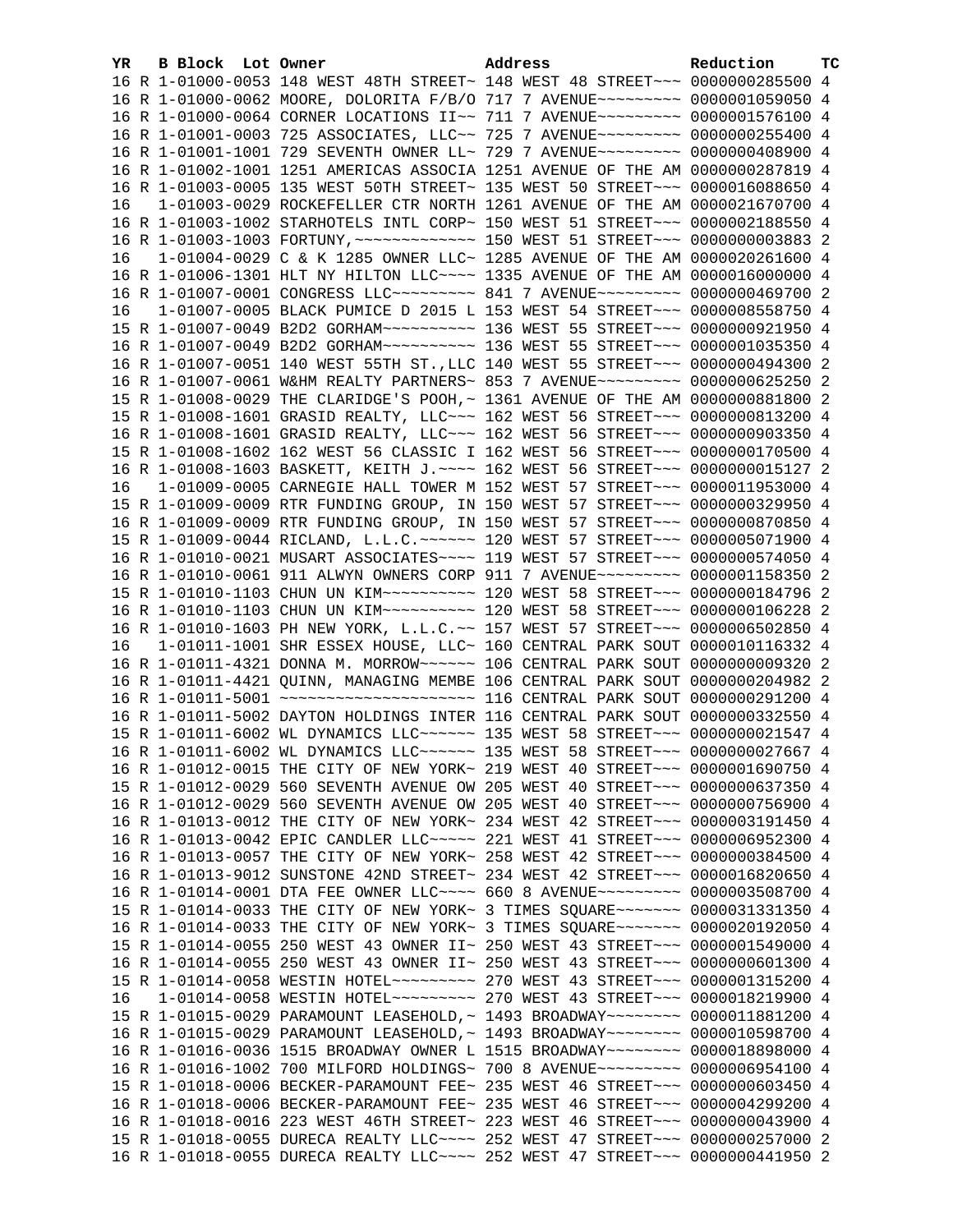| YR. | <b>B Block</b> Lot Owner |                                                                                   | Address | Reduction | тc |
|-----|--------------------------|-----------------------------------------------------------------------------------|---------|-----------|----|
|     |                          | 15 R 1-01018-1001 INTELL TIMES SQUARE, ~ 1567 BROADWAY~~~~~~~~ 0000011157552 4    |         |           |    |
| 16  |                          | 1-01018-1001 INTELL TIMES SQUARE, ~ 1567 BROADWAY~~~~~~~~ 0000020871085 4         |         |           |    |
|     |                          | 16 R 1-01018-1104 OKA, LYNNETTE~~~~~~~~ 247 WEST 46 STREET~~~ 0000000010882 2     |         |           |    |
|     |                          | 16 R 1-01019-0001 BILTMORE TOWER, ~~~~~~ 770 8 AVENUE~~~~~~~~~ 0000001632350 2    |         |           |    |
|     |                          | 15 R 1-01019-0060 NORTHEAST VANTAGE, IN 246 WEST 48 STREET~~~ 0000000060300 4     |         |           |    |
|     |                          | 16 R 1-01019-0060 NORTHEAST VANTAGE, IN 246 WEST 48 STREET~~~ 0000000050450 4     |         |           |    |
|     |                          | 16 R 1-01020-0038 1604-1610 BROADWAY OW 1604 BROADWAY~~~~~~~~ 0000000665650 4     |         |           |    |
|     |                          | 15 R 1-01020-0046 1609-11 BROADWAY, LLC 1601 BROADWAY~~~~~~~~ 0000012125200 4     |         |           |    |
|     |                          | 15 R 1-01021-0001 ASN 50TH ST LLC ----- 250 WEST 50 STREET -- 0000004972600 2     |         |           |    |
|     |                          | 16 R 1-01021-0001 ASN 50TH ST LLC ----- 250 WEST 50 STREET -- 0000001623750 2     |         |           |    |
|     |                          | 16 R 1-01021-0005 249 W 49TH STREET, LL 249 WEST 49 STREET~~~ 0000000130800 4     |         |           |    |
|     |                          | 16 R 1-01021-0026 750 SEVENTH AVE NY LL 750 7 AVENUE~~~~~~~~~ 0000005340950 4     |         |           |    |
|     |                          | 16 R 1-01021-0049 D'ALTO, MATILDA~~~~~~ 216 WEST 50 STREET~~~ 0000000284450 4     |         |           |    |
|     |                          | 16 R 1-01021-0050 218 WEST 50 ST GARAGE 218 WEST 50 STREET~~~ 0000000657750 4     |         |           |    |
|     |                          | 16 R 1-01021-0052 ALI BABA HOTEL CORP~~ 224 WEST 50 STREET~~~ 0000000415150 4     |         |           |    |
|     |                          | 16 R 1-01022-0001 830 EIGHTH AVENUE LLC 830 8 AVENUE~~~~~~~~~ 0000000193350 2     |         |           |    |
| 16  |                          | 1-01022-0043 PGREF I 1633 BROADWAY 1631 BROADWAY~~~~~~~~ 0000022861900 4          |         |           |    |
|     |                          | 16 R 1-01022-0061 FIFTY FIRST-CAPITOLAS 834 8 AVENUE~~~~~~~~~ 0000001049900 2     |         |           |    |
|     |                          | 16 R 1-01023-0002 854 EIGHTH PARTNERS~~ 852 8 AVENUE~~~~~~~~~ 0000000678850 2     |         |           |    |
|     |                          | 15 R 1-01023-0053 SCHWARTZ NILES~~~~~~~ 240 WEST 52 STREET~~~ 0000000378850 4     |         |           |    |
|     |                          | 16 R 1-01023-0053 SCHWARTZ NILES~~~~~~~ 240 WEST 52 STREET~~~ 0000000141700 4     |         |           |    |
|     |                          | 16 R 1-01024-0001 SUNSTONE ASSOCIATES L 870 8 AVENUE~~~~~~~~~ 0000000711250 2     |         |           |    |
|     |                          | 16 R 1-01024-0029 METROPOLITAN 810 7THA 800 7 AVENUE~~~~~~~~~ 0000001771600 4     |         |           |    |
|     |                          | 15 R 1-01025-0025 1700 FEE, LLC~~~~~~~~ 1690 BROADWAY~~~~~~~~ 0000008991300 4     |         |           |    |
| 16  |                          | 1-01025-0025 1700 FEE, LLC -------- 1690 BROADWAY ------- 0000008319000 4         |         |           |    |
|     |                          | 16 R 1-01025-0043 A.R.I.~~~~~~~~~~~~~~~~~~ 1697 BROADWAY~~~~~~~~~ 0000000645650 4 |         |           |    |
|     |                          | 16 R 1-01025-0050 236 WEST 54TH STREETL 236 WEST 54 STREET~~~ 0000000044500 4     |         |           |    |
|     |                          | 16 R 1-01025-1002 200 W 54 CONDOMINUMS~ 828 7 AVENUE~~~~~~~~~~ 0000001201650 2    |         |           |    |
|     |                          | 15 R 1-01025-1201 ~~~~~~~~~~~~~~~~~~~~~~ 890 8 AVENUE~~~~~~~~~ 0000000906028 4    |         |           |    |
|     |                          | 16 R 1-01025-1201 ~~~~~~~~~~~~~~~~~~~~~~ 890 8 AVENUE~~~~~~~~~ 0000000379866 4    |         |           |    |
|     |                          | 16 R 1-01026-0054 MILLBROOK REALTY CORP 240 WEST 55 STREET~~~ 0000000292750 4     |         |           |    |
|     |                          | 16 R 1-01026-1002 GRANITE 230 RETAIL LL 230 WEST 55 STREET~~~ 0000000304900 4     |         |           |    |
|     |                          | 16 R 1-01026-1003 GRANITE 230 RESIDENTI 230 WEST 55 STREET~~~ 0000001834450 2     |         |           |    |
|     |                          | 15 R 1-01026-1101 GRANITE 1717 HOTEL LL 1717 BROADWAY~~~~~~~~ 0000006931487 4     |         |           |    |
| 16  |                          | 1-01026-1101 GRANITE 1717 HOTEL LL 1717 BROADWAY~~~~~~~~ 0000005858950 4          |         |           |    |
|     |                          | 16 R 1-01027-0009 DKE REALTY CORP~~~~~~ 243 WEST 55 STREET~~~ 0000000107500 4     |         |           |    |
|     |                          | 16 R 1-01027-0056 939-941 SECOND AVE ET 234 WEST 56 STREET~~~ 0000000038750 4     |         |           |    |
|     |                          | 16 R 1-01027-0060 PARADISE RELATY CORP. 244 WEST 56 STREET~~~ 0000000522450 4     |         |           |    |
|     |                          | 16 R 1-01027-0061 FRANCHISE REALTY INTE 946 8 AVENUE~~~~~~~~~ 0000000078400 4     |         |           |    |
| 16  |                          | 1-01027-1101 PC FESTIVUS, LLC ---- 870 7 AVENUE -------- 0000010423661 4          |         |           |    |
|     |                          | 16 R 1-01028-0017 KERN 211, LLC ------- 1752 BROADWAY ------- 0000000930800 2     |         |           |    |
|     |                          | 16 R 1-01028-0033 RP/FEIL 57 LLC ------ 894 7 AVENUE -------- 0000001675050 4     |         |           |    |
|     |                          | 16 R 1-01028-0056 EAST 250 WEST 57TH ST 250 WEST 57 STREET~~~ 0000008675800 4     |         |           |    |
|     |                          | 16 R 1-01029-0036 200 WEST 58TH STREET~ 910 7 AVENUE~~~~~~~~~ 0000000800100 2     |         |           |    |
|     |                          | 16 R 1-01030-0046 GAINSBOROUGH STUDIOS~ 222 CENTRAL PARK SOUT 0000000292400 2     |         |           |    |
|     |                          | 16 R 1-01032-0101 MOLLANEY LLC C/O SAND 355 WEST 41 STREET~~~ 0000000277200 2     |         |           |    |
|     |                          | 16 R 1-01032-1003 KIM, KYUNG S --- -- - - 350 WEST 42 STREET -- 0000000010499 2   |         |           |    |
|     |                          | 16 R 1-01033-0001 42/9 RESIDENTIAL LLC~ 360 WEST 43 STREET~~~ 0000002173350 2     |         |           |    |
|     |                          | 16 R 1-01033-0041 ARDEON REALTY CORP~~~ 314 WEST 43 STREET~~~ 0000000368300 4     |         |           |    |
|     |                          | 16 R 1-01033-0063 42/9 RESIDENTIAL, ~~~~ 594 9 AVENUE~~~~~~~~~ 0000000114300 4    |         |           |    |
|     |                          | 16 R 1-01033-0162 42/9 RESIDENTIAL, ~~~~ 596 9 AVENUE~~~~~~~~~ 0000000035900 4    |         |           |    |
|     |                          | 16 R 1-01034-0001 MINAS DIMITRIOU~~~~~~ 602 9 AVENUE~~~~~~~~~ 0000000350350 4     |         |           |    |
|     |                          | 16 R 1-01034-0004 YOUFFOUSSE 610 9TH AV 610 9 AVENUE~~~~~~~~~ 0000000605200 4     |         |           |    |
|     |                          | 16 R 1-01034-0010 CLINTON 43 HOLDINGS L 331 WEST 43 STREET~~~ 0000000412366 2     |         |           |    |
|     |                          | 16 R 1-01035-0009 BRISAM CLINTON LLC~~~ 343 WEST 44 STREET~~~ 0000000399350 4     |         |           |    |
|     |                          | 16 R 1-01035-0012 339 WEST 44 REALTY LL 339 WEST 44 STREET~~~ 0000000041450 2     |         |           |    |
|     |                          | 16 R 1-01035-0055 350 W 45TH LLC ------ WEST 45 STREET ------- 0000000032650 4    |         |           |    |
|     |                          | 16 R 1-01035-0057 FRATERNDAD RLTY CP ~~~ 354 WEST 45 STREET ~~~ 0000000277300 4   |         |           |    |
|     |                          | 16 R 1-01035-0058 DAJ LLC --------------- 356 WEST 45 STREET --- 0000000026200 2  |         |           |    |
|     |                          | 16 R 1-01036-0010 SHERRINGTON HOLDINGS, 341 WEST 45 STREET~~~ 0000000219650 2     |         |           |    |
|     |                          | 16 R 1-01036-0028 I BLDG CO., INC. ~~~~~ 305 WEST 45 STREET~~~ 0000000313600 2    |         |           |    |
|     |                          | 16 R 1-01037-0009 355 WEST 46 LLC ----- 355 WEST 46 STREET --- 0000000117150 4    |         |           |    |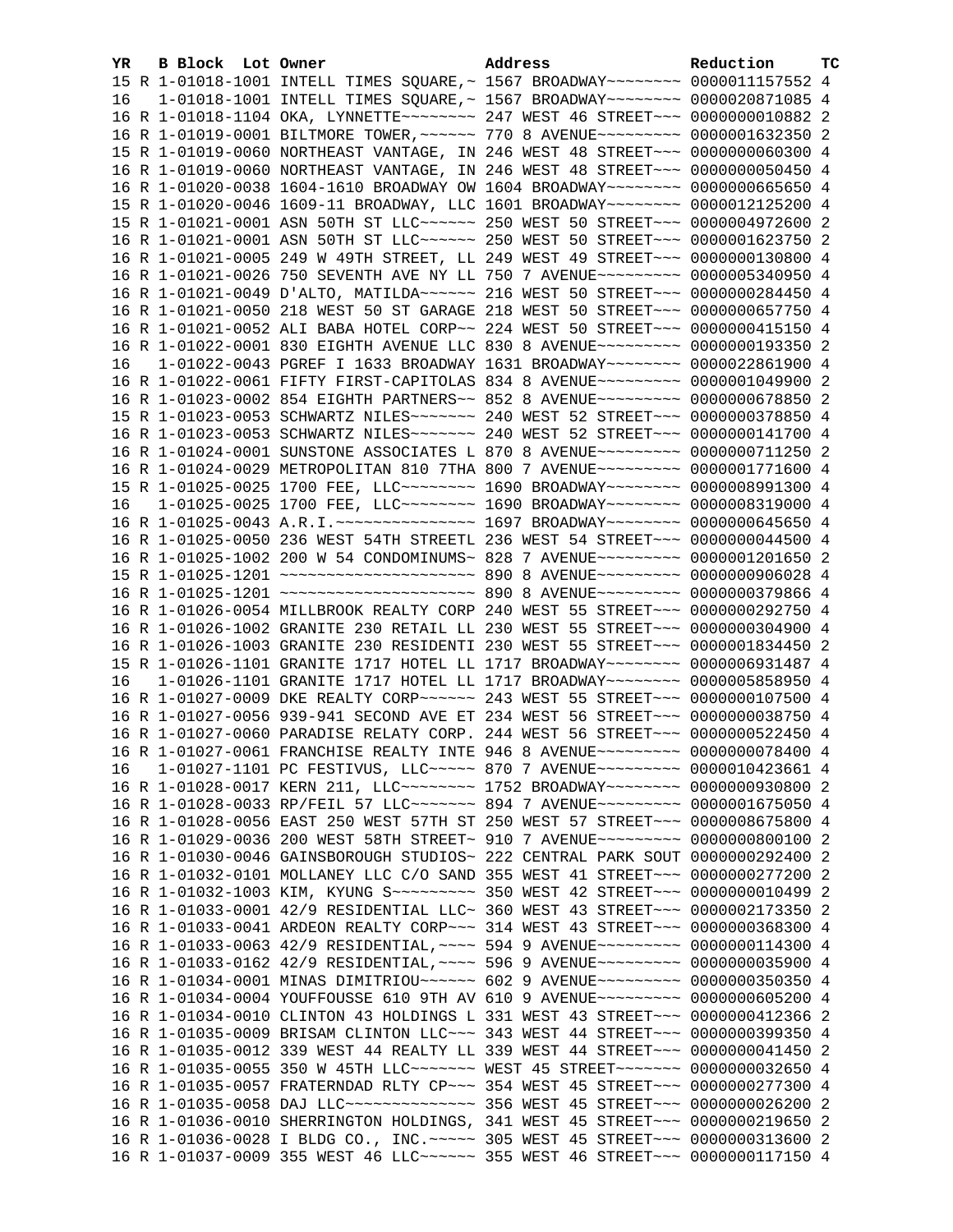| YR. | B Block Lot Owner | Address                                                                             | Reduction | <b>TC</b> |
|-----|-------------------|-------------------------------------------------------------------------------------|-----------|-----------|
|     |                   | 16 R 1-01037-0020 MAIOGLIO ESTATES INC. 319 WEST 46 STREET~~~ 0000000418350 4       |           |           |
|     |                   | 16 R 1-01037-0036 767 8TH AVENUE LLC~~~ 767 8 AVENUE~~~~~~~~~ 0000000197800 4       |           |           |
|     |                   | 15 R 1-01037-0049 328-30 W. 47TH ST.ASS 328 WEST 47 STREET~~~ 0000000205650 2       |           |           |
|     |                   | 16 R 1-01037-0051 332-4 W. 47TH ST. ASS 332 WEST 47 STREET~~~ 0000000029050 2       |           |           |
|     |                   |                                                                                     |           |           |
|     |                   | 16 R 1-01037-0052 332-4 W. 47TH ST. ASS 334 WEST 47 STREET~~~ 0000000029050 2       |           |           |
|     |                   | 15 R 1-01038-0020 321-3 W 47TH ST ASSOC 323 WEST 47 STREET~~~ 0000000015050 2       |           |           |
|     |                   | 15 R 1-01038-0021 321-3 W. 47TH ST.ASSO 321 WEST 47 STREET~~~ 0000000117200 2       |           |           |
|     |                   | 16 R 1-01038-0027 THREE SON REALTY LLC~ 309 WEST 47 STREET~~~ 0000000058650 2       |           |           |
|     |                   | 15 R 1-01038-0029 GOULD 8TH AVE, LLC ~~~ 771 8 AVENUE ~~~~~~~~~ 0000000073550 4     |           |           |
|     |                   | 16 R 1-01038-0029 GOULD 8TH AVE, LLC ~~~ 771 8 AVENUE ~~~~~~~~~ 0000000381650 4     |           |           |
|     |                   | 16 R 1-01038-0031 777-779 8 AVE CORP~~~ 777 8 AVENUE~~~~~~~~~ 0000000886200 4       |           |           |
|     |                   | 15 R 1-01038-0038 WINTON REALTY CO INC~ 310 WEST 48 STREET~~~ 0000000004950 4       |           |           |
|     |                   | 16 R 1-01038-0038 WINTON REALTY CO INC~ 310 WEST 48 STREET~~~ 0000000012600 4       |           |           |
|     |                   | 16 R 1-01039-0009 353 W48 PARTNERS, LLC 353 WEST 48 STREET~~~ 0000000059800 4       |           |           |
|     |                   | 16 R 1-01039-0013 343-7 HALBOR, INC. ~~~ 347 WEST 48 STREET~~~ 0000000077750 2      |           |           |
|     |                   | 16 R 1-01039-0014 343-7 HALBOR, INC. ~~~ 345 WEST 48 STREET~~~ 0000000068850 2      |           |           |
|     |                   | 16 R 1-01039-0026 311 W 48TH LLC ------- 311 WEST 48 STREET --- 0000000029764 2A    |           |           |
|     |                   |                                                                                     |           |           |
|     |                   | 16 R 1-01039-0031 797 EIGHTH AVENUE~~~~ 797 8 AVENUE~~~~~~~~~ 0000000311700 4       |           |           |
|     |                   |                                                                                     |           |           |
|     |                   | 16 R 1-01039-0060 BRUSCO ZIMBARO LLC~~~ 348 WEST 49 STREET~~~ 0000000042350 2       |           |           |
|     |                   | 15 R 1-01039-0062 WALTJOYVAN, LLC~~~~~~ 714 9 AVENUE~~~~~~~~ 0000000110500 2        |           |           |
|     |                   | 16 R 1-01039-0062 WALTJOYVAN, LLC~~~~~~ 714 9 AVENUE~~~~~~~~~ 0000000328450 2       |           |           |
|     |                   | 15 R 1-01041-0050 ROSSMIL ASSOCIATES~~~ 350 WEST 51 STREET~~~ 0000001095400 2       |           |           |
|     |                   | 16 R 1-01041-0064 LILLIAN LERICH REVOCA 750 9 AVENUE~~~~~~~~~ 0000000098500 2       |           |           |
|     |                   | 15 R 1-01042-0018 ELEBEN YAU MEI WONG~~ 331 WEST 51 STREET~~~ 0000000049600 4       |           |           |
|     |                   | 16 R 1-01042-0051 348-52 REALTY LLC --- 348 WEST 52 STREET -- 0000000014950 4       |           |           |
|     |                   | 15 R 1-01042-0053 352-52 REALTY LLC --- WEST 52 STREET ------ 0000000048050 4       |           |           |
|     |                   | 16 R 1-01042-0053 352-52 REALTY LLC --- WEST 52 STREET ------ 0000000059300 4       |           |           |
|     |                   | 16 R 1-01042-1101 310W HOLDING, LLC --- 310 WEST 52 STREET -- 00000000015344 2      |           |           |
|     |                   | 16 R 1-01043-0001 LUCHARD REALTY CO~~~~ 782 9 AVENUE~~~~~~~~~ 0000000195600 2       |           |           |
|     |                   |                                                                                     |           |           |
|     |                   | 16 R 1-01043-0005 YARMAN REALTY CO~~~~~ 369 WEST 52 STREET~~~ 0000000737050 2       |           |           |
|     |                   | 16 R 1-01043-1102 YOSHIKAWA, MASAAKI~~~ 300 WEST 53 STREET~~~ 0000000010665 2       |           |           |
|     |                   | 16 R 1-01043-1201 JAYSON WAHLSTROM~~~~~ 350 WEST 53 STREET~~~ 0000000017412 2       |           |           |
|     |                   | 16 R 1-01045-0012 BETA II LLC~~~~~~~~~~~~~~~ 321 WEST 54 STREET~~~~ 0000000566750 2 |           |           |
|     |                   | 15 R 1-01045-0020 317 WEST 54 OWNERS CO 319 WEST 54 STREET~~~ 0000000038700 2       |           |           |
|     |                   | 16 R 1-01045-0020 317 WEST 54 OWNERS CO 319 WEST 54 STREET~~~ 0000000171000 2       |           |           |
|     |                   | 16 R 1-01045-0029 ATLANTIC WESTERLY CO~ 911 8 AVENUE~~~~~~~~~ 0000002764000 2       |           |           |
|     |                   | 16 R 1-01045-0054 350 WEST ASSOCIATES~~ 350 WEST 55 STREET~~~ 0000000520300 2       |           |           |
|     |                   | 16 R 1-01045-0061 360 WEST 55TH ST., L. 840A 9 AVENUE~~~~~~~~ 0000000542950 2       |           |           |
|     |                   | 16 R 1-01046-0001 PEMBROKE OWNERS INC~~ 357 WEST 55 STREET~~~ 0000001942750 2       |           |           |
|     |                   | 15 R 1-01046-0004 AIDOT HOLDING CORP~~~ 852 9 AVENUE~~~~~~~~~ 0000000041700 4       |           |           |
|     |                   | 16 R 1-01046-0042 314 W 56TH OWNERS COR 316 WEST 56 STREET~~~ 0000000322600 2       |           |           |
|     |                   | 16 R 1-01047-1601 HEARST COMMUNICATIONS 959 8 AVENUE~~~~~~~~~ 0000002629973 4       |           |           |
|     |                   | 16 R 1-01048-0017 327 WEST 57TH STREET, 327 WEST 57 STREET~~~ 0000000190100 2       |           |           |
|     |                   | 15 R 1-01048-0063 370 WEST 58TH STREET~ 892 9 AVENUE~~~~~~~~~ 0000000867050 2       |           |           |
|     |                   |                                                                                     |           |           |
|     |                   | 16 R 1-01048-1701 HENRY HUDSON HOLDINGS 353 WEST 57 STREET~~~ 0000002411253 4       |           |           |
|     |                   | 15 R 1-01048-3002 STOREPARK LLC -------- 333 WEST 57 STREET --- 0000000290450 4     |           |           |
|     |                   | 15 R 1-01049-1001 A/R GARAGE LLC ------ 35 COLUMBUS CIRCLE --- 0000001533800 4      |           |           |
|     |                   | 16 R 1-01049-1001 A/R GARAGE LLC ------- 35 COLUMBUS CIRCLE --- 0000001536950 4     |           |           |
| 16  |                   | 1-01049-1004 COLUMBUS OFFICE, LLC~ 10 COLUMBUS CIRCLE~~~ 0000189871100 4            |           |           |
|     |                   | 15 R 1-01049-1241 COLUMBUS OFFICE, LLC~ 60 COLUMBUS CIRCLE~~~ 0000009465064 4       |           |           |
|     |                   | 16 R 1-01049-1241 COLUMBUS OFFICE, LLC~ 60 COLUMBUS CIRCLE~~~ 0000008058485 4       |           |           |
|     |                   | 16 R 1-01053-0029 NINTH AVENUE REALTY, ~ 607 9 AVENUE~~~~~~~~~ 0000000566750 2      |           |           |
|     |                   | 16 R 1-01054-0013 M WAY HOLDING CORP~~~ 437 WEST 44 STREET~~~ 0000000202330 2       |           |           |
|     |                   | 16 R 1-01054-0024 TURF'S KITCHEN APT CO 411 WEST 44 STREET~~~ 0000000374000 2       |           |           |
|     |                   | 16 R 1-01054-0048 REISS REALTY CORP~~~~ 432 WEST 45 STREET~~~ 0000000105300 4       |           |           |
|     |                   |                                                                                     |           |           |
|     |                   | 16 R 1-01055-0016 45435 REALTY, LLC~~~~ 433 WEST 45 STREET~~~ 0000000116770 2       |           |           |
|     |                   | 15 R 1-01055-0020 45TH STREET ASSOCIATE 425 WEST 45 STREET~~~ 0000000053950 2       |           |           |
|     |                   | 16 R 1-01055-0022 45TH STREET ASSOCIATE 421 WEST 45 STREET~~~ 0000000933350 2       |           |           |
|     |                   | 16 R 1-01055-0023 419 WEST 45TH STREET~ 415 WEST 45 STREET~~~ 0000000746600 4       |           |           |
|     |                   | 16 R 1-01055-0028 CHATSWORTH LLC C/O LA 405 WEST 45 STREET~~~ 0000000229450 2       |           |           |
|     |                   | 16 R 1-01055-0031 THREE HAND REALTY, LL 649 9 AVENUE~~~~~~~~~ 0000000089000 2       |           |           |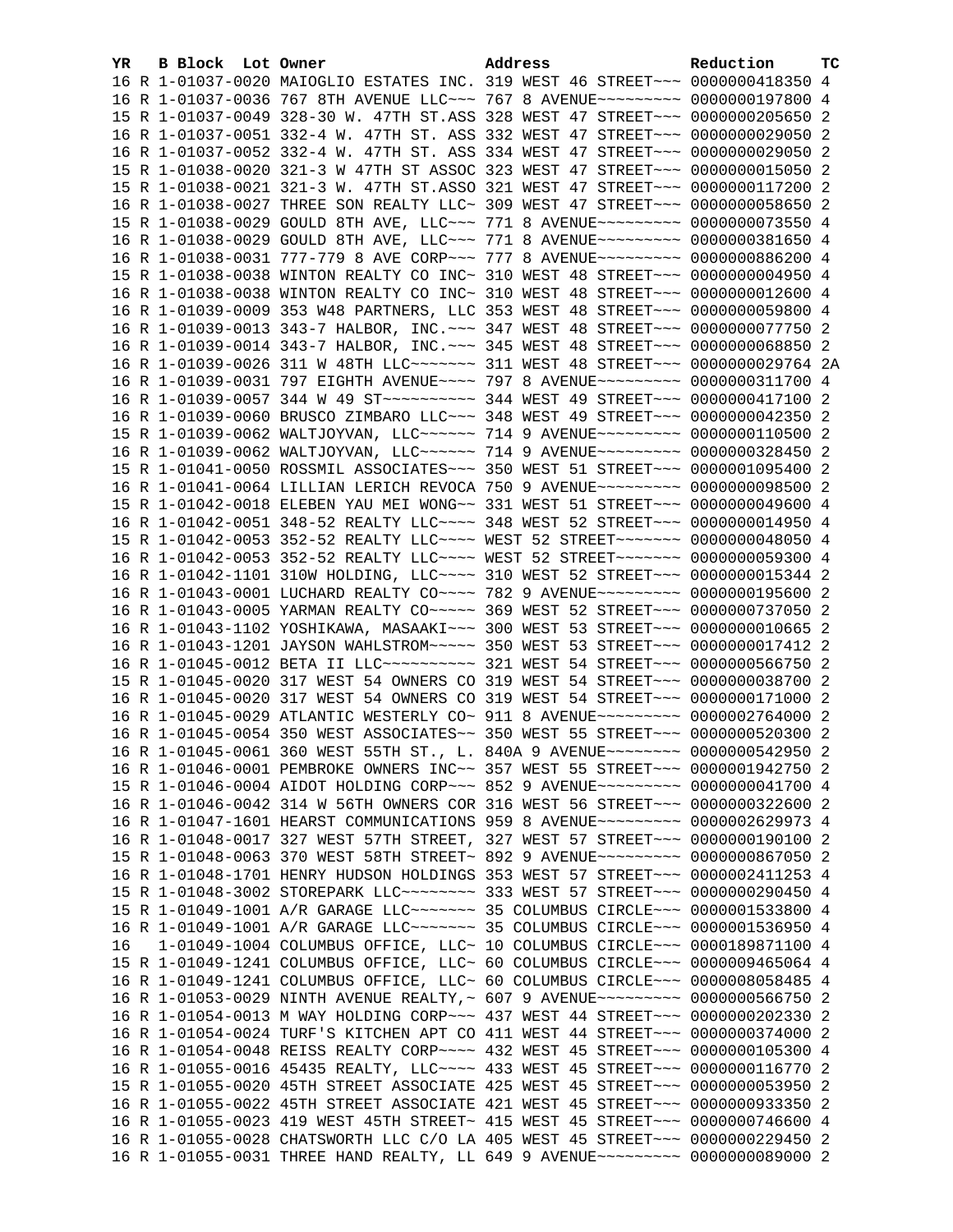| YR. | B Block Lot Owner |                                                                                                                                                                | Address |  | Reduction | TC  |
|-----|-------------------|----------------------------------------------------------------------------------------------------------------------------------------------------------------|---------|--|-----------|-----|
|     |                   | 16 R 1-01055-0044 418 W 46TH ST HOUSING 418 WEST 46 STREET~~~ 0000000079400 2                                                                                  |         |  |           |     |
|     |                   | 16 R 1-01055-0055 444 WEST 46TH STREET~ 444 WEST 46 STREET~~~ 0000000213700 2                                                                                  |         |  |           |     |
|     |                   | 16 R 1-01056-0009 455-457 WEST 46TH STR 455 WEST 46 STREET~~~ 0000000071400 2                                                                                  |         |  |           |     |
|     |                   | 16 R 1-01056-0010 453 WEST 46TH STREET~ 453 WEST 46 STREET~~~ 0000000093750 2                                                                                  |         |  |           |     |
|     |                   | 16 R 1-01056-0017 46TH STREET HOLDING C 435 WEST 46 STREET~~~ 0000000105000 2                                                                                  |         |  |           |     |
|     |                   | 16 R 1-01056-0019 LEE-RO REALTY~~~~~~~~ 425 WEST 46 STREET~~~ 0000000149450 2                                                                                  |         |  |           |     |
|     |                   | 16 R 1-01056-1001 EMILY J ENGEL~~~~~~~~ 446 WEST 47 STREET~~~ 00000000010166 2                                                                                 |         |  |           |     |
|     |                   | 16 R 1-01057-0029 683 NINTH COMPANY, ~~~ 683 9 AVENUE~~~~~~~~~ 0000000034119 2                                                                                 |         |  |           |     |
|     |                   | 16 R 1-01058-0002 E & W REALTY LLC~~~~~ 688 10 AVENUE~~~~~~~~ 0000000099600 2                                                                                  |         |  |           |     |
|     |                   | 16 R 1-01058-0008 445 WEST 48TH STREET~ 445 WEST 48 STREET~~~ 0000000562900 2                                                                                  |         |  |           |     |
|     |                   | 16 R 1-01058-0012 J.A.S. REALTY, ~~~~~~~ 437 WEST 48 STREET~~~ 0000000286150 2                                                                                 |         |  |           |     |
|     |                   | 16 R 1-01058-0028 FRANCO EQUITIES LLC~~ 403 WEST 48 STREET~~~ 0000000104000 2                                                                                  |         |  |           |     |
|     |                   | 16 R 1-01058-0036 719 9TH AVE RLTY CORP 719 9 AVENUE~~~~~~~~~ 0000000445700 2                                                                                  |         |  |           |     |
|     |                   | 15 R 1-01058-0054 444 WEST 49TH STREET~ 444 WEST 49 STREET~~~ 0000000031900 2                                                                                  |         |  |           |     |
|     |                   | 16 R 1-01058-0062 N.L.S. 698 10TH AVE.~ 698 10 AVENUE~~~~~~~~ 0000000307500 2B                                                                                 |         |  |           |     |
|     |                   | 16 R 1-01059-0005 BRITE REALTY LLC ~~~~~ 461 WEST 49 STREET ~~~ 0000000060000 2                                                                                |         |  |           |     |
|     |                   | 16 R 1-01059-0032 MONET FIFTIETH REALTY 731 9 AVENUE~~~~~~~~~ 0000000217750 2                                                                                  |         |  |           |     |
|     |                   | 16 R 1-01059-0054 442 WEST 50 LLC ----- 442 WEST 50 STREET -- 00000000117650 2                                                                                 |         |  |           |     |
|     |                   | 16 R 1-01059-0056 WEST 50 ST HOUSING ET 446 WEST 50 STREET~~~ 0000000088750 2                                                                                  |         |  |           |     |
|     |                   | 16 R 1-01060-0009 WEST 50 ST HOUSING ET 447 WEST 50 STREET~~~ 0000000016372 2B                                                                                 |         |  |           |     |
|     |                   | 16 R 1-01060-0031 AC REALTY PARTNERS L~ 745 9 AVENUE~~~~~~~~~ 0000000089100 2                                                                                  |         |  |           |     |
|     |                   | 16 R 1-01061-0016 427 WEST 51 ST OWNERS 427 WEST 51 STREET~~~ 0000000356400 2                                                                                  |         |  |           |     |
|     |                   | 15 R 1-01061-1001 ~~~~~~~~~~~~~~~~~~~~~~ 426 WEST 52 STREET~~~ 0000000020639 2                                                                                 |         |  |           |     |
|     |                   | 16 R 1-01061-1001 ~~~~~~~~~~~~~~~~~~~~~~ 426 WEST 52 STREET~~~ 00000000019390 2                                                                                |         |  |           |     |
|     |                   | 16 R 1-01062-0001 766 TENTH LLC ------- 766 10 AVENUE ------- 0000000093050 4                                                                                  |         |  |           |     |
|     |                   | 16 R 1-01062-0019 410 W 53 ST COMPANY~~ 410 WEST 53 STREET~~~ 0000001990150 2                                                                                  |         |  |           |     |
|     |                   |                                                                                                                                                                |         |  |           |     |
|     |                   | 16 R 1-01062-0026 M & M REALTY~~~~~~~~~ 411 WEST 52 STREET~~~ 0000000043150 2                                                                                  |         |  |           |     |
|     |                   | 16 R 1-01062-0029 NINTH AVENUE HOLDINGS 401 WEST 53 STREET~~~ 0000000102700 2                                                                                  |         |  |           |     |
|     |                   |                                                                                                                                                                |         |  |           |     |
|     |                   | 16 R 1-01063-0015 429 WEST 53RD STREET~ 429 WEST 53 STREET~~~ 0000000626150 4                                                                                  |         |  |           |     |
|     |                   | 16 R 1-01063-0029 801-803, LLC --------- 801 9 AVENUE --------- 0000000381800 2                                                                                |         |  |           |     |
|     |                   | 16 R 1-01063-1101 CHENG'S ENTERPRISE, I 425 WEST 53 STREET~~~ 0000000050603 2<br>15 R 1-01063-1202 71-09 REALTY, LLC~~~~ 800 10 AVENUE~~~~~~~~ 0000001419505 4 |         |  |           |     |
|     |                   |                                                                                                                                                                |         |  |           |     |
|     |                   | 16 R 1-01063-1202 71-09 REALTY, LLC --- 800 10 AVENUE ------- 0000002007284 4                                                                                  |         |  |           |     |
|     |                   | 16 R 1-01063-1301 POIRIER, BETSY~~~~~~~ 425 WEST 53 STREET~~~ 00000000006962 4                                                                                 |         |  |           |     |
|     |                   | 15 R 1-01064-0025 54 C.F. OPERATING COR 411 WEST 54 STREET~~~ 0000000116850 2                                                                                  |         |  |           |     |
|     |                   | 16 R 1-01064-0025 54 C.F. OPERATING COR 411 WEST 54 STREET~~~ 0000000156050 2<br>16 R 1-01064-0062 TRI-PAR REALTY~~~~~~~ 824 10 AVENUE~~~~~~~~ 0000000750400 4 |         |  |           |     |
|     |                   |                                                                                                                                                                |         |  |           |     |
|     |                   | 16 R 1-01064-1001 WINOKUR, RICHARD ~~~~~ 445 WEST 54 STREET ~~~ 0000000008817 2                                                                                |         |  |           |     |
|     |                   | 16 R 1-01065-0025 55TH STREET LLC ~~~~~~ 411 WEST 55 STREET ~~~ 0000000339700 4                                                                                |         |  |           |     |
|     |                   | 16 R 1-01065-0034 CINLAR CORP~~~~~~~~~~ 857 9 AVENUE~~~~~~~~~ 0000000095450 2                                                                                  |         |  |           |     |
|     |                   | 16 R 1-01066-0001 L.T.A. PROPERTIES COR 852 10 AVENUE~~~~~~~~ 0000000143600 4                                                                                  |         |  |           |     |
|     |                   | 16 R 1-01066-0005 449 WEST 56 ASSOCIATE 449 WEST 56 STREET~~~ 0000000127700 2                                                                                  |         |  |           |     |
|     |                   | 16 R 1-01066-0007 BEDFORD EQUITIES LLC~ 447 WEST 56 STREET~~~ 0000000151100                                                                                    |         |  |           | -2  |
|     |                   | 15 R 1-01066-0012 NINTH TO TENTH PARTNE 440 WEST 57 STREET~~~ 0000000857100 4                                                                                  |         |  |           |     |
|     |                   | 16 R 1-01066-0012 NINTH TO TENTH PARTNE 440 WEST 57 STREET~~~ 0000005993250 4                                                                                  |         |  |           |     |
|     |                   | 16 R 1-01066-0020 421 WEST 56TH LLC~~~~ 421 WEST 56 STREET~~~ 0000000143700                                                                                    |         |  |           | -2  |
|     |                   | 16 R 1-01066-0022 BERDAR EQUITIES, LLC~ 417 WEST 56 STREET~~~ 0000000128050                                                                                    |         |  |           | - 2 |
|     |                   | 16 R 1-01066-0037 408 WEST 57TH OWNERS~ 408 WEST 57 STREET~~~ 0000000991000                                                                                    |         |  |           | -2  |
|     |                   | 16 R 1-01066-0057 448-452 WEST 57 ASSOC 448 WEST 57 STREET~~~ 0000000364290 2                                                                                  |         |  |           |     |
|     |                   | 16 R 1-01066-0062 456 WEST 57TH LLC --- 456 WEST 57 STREET -- 00000000080150 2                                                                                 |         |  |           |     |
|     |                   | 16 R 1-01067-0022 421 W 57 ST OWNERS CO 421 WEST 57 STREET~~~ 0000000535700                                                                                    |         |  |           | -2  |
|     |                   | 16 R 1-01067-0026 415 WEST 57TH STREET~ 413 WEST 57 STREET~~~ 0000000140150                                                                                    |         |  |           | 2   |
|     |                   | 16 R 1-01070-0020 WEST 42ND STREET DEVE 510 WEST 42 STREET~~~ 0000001630500 4                                                                                  |         |  |           |     |
|     |                   | 15 R 1-01071-0023 R.BORN ASSOC. ~~~~~~~~ 515 WEST 42 STREET~~~ 0000000739250 4                                                                                 |         |  |           |     |
|     |                   | 16 R 1-01071-0023 R.BORN ASSOC. ~~~~~~~~ 515 WEST 42 STREET~~~ 0000001314800 4                                                                                 |         |  |           |     |
|     |                   | 16 R 1-01071-1003 KINSEY, ROBERT KEITH~ 500 WEST 43 STREET~~~ 0000000007938 2                                                                                  |         |  |           |     |
|     |                   | 15 R 1-01071-1401 ~~~~~~~~~~~~~~~~~~~~~~~ 529 WEST 42 STREET~~~ 0000005586400 2                                                                                |         |  |           |     |
|     |                   | 16 R 1-01071-1401 ~~~~~~~~~~~~~~~~~~~~~~~ 529 WEST 42 STREET~~~ 0000007845050 2                                                                                |         |  |           |     |
|     |                   | 15 R 1-01072-0042 514 WEST 44TH STREET, 514 WEST 44 STREET~~~ 0000000014000 4                                                                                  |         |  |           |     |
|     |                   | 16 R 1-01072-0042 514 WEST 44TH STREET, 514 WEST 44 STREET~~~ 0000000034250 4                                                                                  |         |  |           |     |
|     |                   | 15 R 1-01072-0044 AR REAL ESTATE MANAGE 518 WEST 44 STREET~~~ 0000000014000 4                                                                                  |         |  |           |     |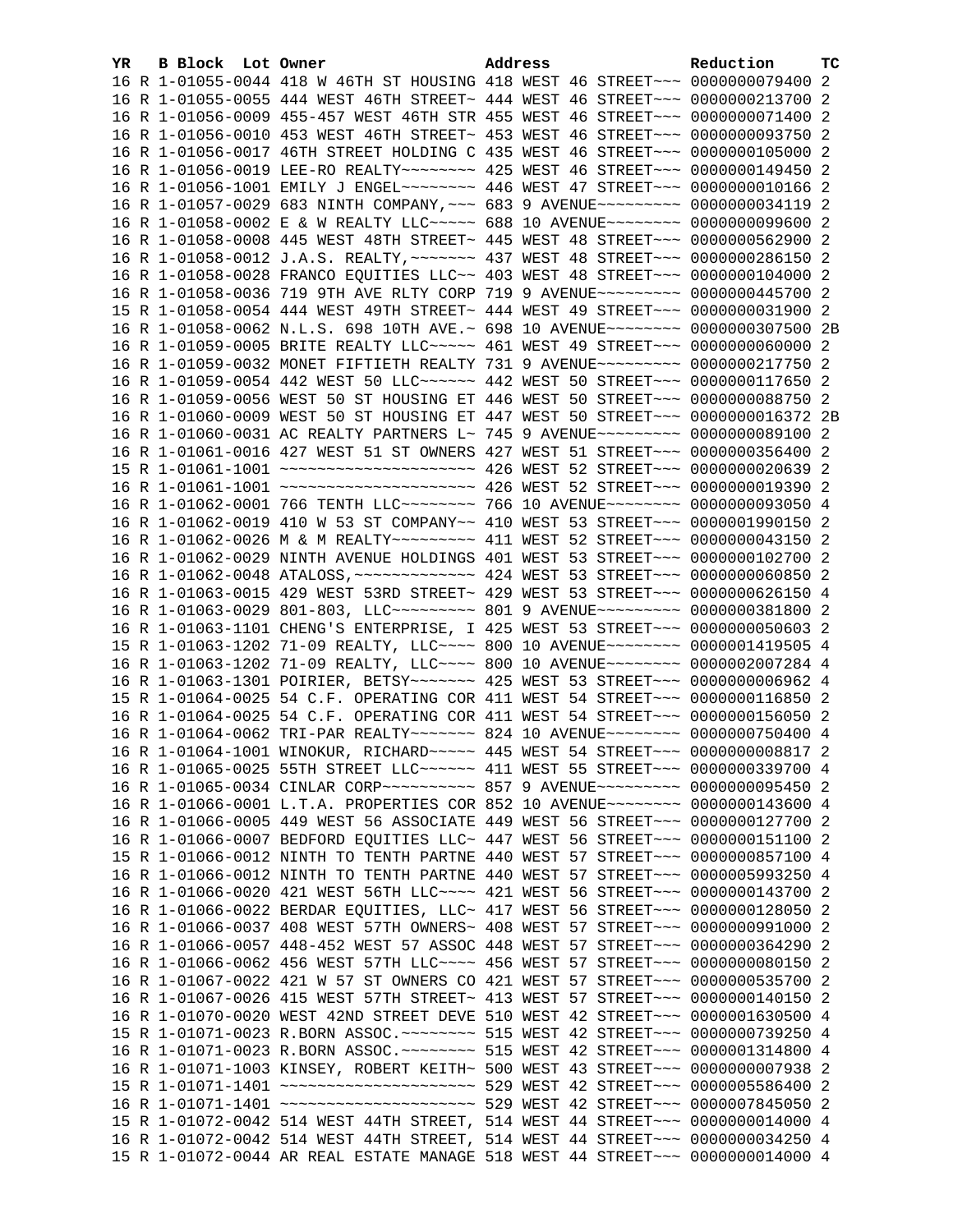| YR. | B Block Lot Owner | Address                                                                         | Reduction | ТC |
|-----|-------------------|---------------------------------------------------------------------------------|-----------|----|
|     |                   | 16 R 1-01072-0044 AR REAL ESTATE MANAGE 518 WEST 44 STREET~~~ 0000000035600 4   |           |    |
|     |                   | 16 R 1-01074-0015 531 WEST 45TH HOLDING 531 WEST 45 STREET~~~ 0000000082425 2   |           |    |
|     |                   |                                                                                 |           |    |
|     |                   | 15 R 1-01075-0001 PLAZA WEST ASSOCIATES 636 11 AVENUE~~~~~~~~ 0000005282650 4   |           |    |
| 16  |                   | 1-01075-0001 PLAZA WEST ASSOCIATES 636 11 AVENUE~~~~~~~~~ 0000008146500 4       |           |    |
|     |                   | 16 R 1-01075-1001 MAST, DONNA~~~~~~~~~~~ 516 WEST 47 STREET~~~ 00000000003703 2 |           |    |
|     |                   | 16 R 1-01076-0001 GIRT REALTY LLC~~~~~~ 646 11 AVENUE~~~~~~~~ 0000000596900 4   |           |    |
|     |                   | 15 R 1-01076-0009 539 545 WEST 47 STREE 539 WEST 47 STREET~~~ 0000000219650 4   |           |    |
|     |                   | 16 R 1-01076-0009 539 545 WEST 47 STREE 539 WEST 47 STREET~~~ 0000000115250 4   |           |    |
|     |                   | 16 R 1-01076-0019 THE BAKERY INC ------- 521 WEST 47 STREET -- 0000000202100 2  |           |    |
|     |                   | 16 R 1-01076-0031 693-695 10TH AVENUE~~ 693 10 AVENUE~~~~~~~~ 0000000024550 2   |           |    |
|     |                   | 16 R 1-01076-0051 GLSC 48 SPECIAL LLC~~ 538 WEST 48 STREET~~~ 0000002136400 4   |           |    |
|     |                   | 16 R 1-01076-0059 LANDAU~~~ .~~~~~~~~~~~ 552 WEST 48 STREET~~~ 0000000053500 4  |           |    |
|     |                   | 16 R 1-01077-0001 FCA REALTY LLC~~~~~~~~ 666 11 AVENUE~~~~~~~~ 0000000431300 4  |           |    |
|     |                   | 16 R 1-01077-0016 529 APARTMENTS LLC~~~ 529 WEST 48 STREET~~~ 0000000044550 2   |           |    |
|     |                   | 16 R 1-01077-0061 FLUENCY LLC~~~~~~~~~~ 682 11 AVENUE~~~~~~~~ 0000000031800 4   |           |    |
|     |                   | 16 R 1-01078-0019 HOMES FOR THE HOMELES 523 WEST 49 STREET~~~ 0000000047775 2   |           |    |
|     |                   | 15 R 1-01078-0023 PICCADILLY HOTEL CO., 501 WEST 49 STREET~~~ 0000001576000 4   |           |    |
|     |                   | 16 R 1-01078-0023 PICCADILLY HOTEL CO., 501 WEST 49 STREET~~~ 0000002217250 4   |           |    |
|     |                   | 15 R 1-01079-9029 N Y C ED CONSTR FUND~ 737 10 AVENUE~~~~~~~~ 0000003194400 2   |           |    |
|     |                   | 16 R 1-01079-9029 N Y C ED CONSTR FUND~ 737 10 AVENUE~~~~~~~~ 0000003769100 2   |           |    |
|     |                   | 16 R 1-01082-1001 MERCEDES -BENZ MANHAT 770 11 AVENUE~~~~~~~~ 0000008251625 4   |           |    |
|     |                   | 16 R 1-01084-0001 VW CREDIT, INC. ~~~~~~ 802 11 AVENUE~~~~~~~~ 0000000907750 4  |           |    |
|     |                   | 15 R 1-01085-0036 EKBLOM, CARL J TR~~~~ 500 WEST 57 STREET~~~ 0000000097750 4   |           |    |
|     |                   | 16 R 1-01085-0036 EKBLOM, CARL J TR~~~~ 500 WEST 57 STREET~~~ 0000000118300 4   |           |    |
|     |                   | 15 R 1-01089-1001 RIVER PLACE II LLC~~~ 601 WEST 41 STREET~~~ 0000000124600 4   |           |    |
| 16  |                   | 1-01089-1001 RIVER PLACE II LLC~~~ 601 WEST 41 STREET~~~ 0000000092000 4        |           |    |
|     |                   | 16 R 1-01089-1101 RIVER PLACE II CH LLC 533 11 AVENUE~~~~~~~~ 0000000712350 2   |           |    |
|     |                   | 15 R 1-01089-1102 ~~~~~~~~~~~~~~~~~~~~~ 533 11 AVENUE~~~~~~~~ 0000005599500 2   |           |    |
| 16  |                   | 1-01089-1102 ~~~~~~~~~~~~~~~~~~~~~~ 533 11 AVENUE~~~~~~~~ 0000004411200 2       |           |    |
|     |                   | 15 R 1-01089-1103 ~~~~~~~~~~~~~~~~~~~~~ 533 11 AVENUE~~~~~~~~ 0000001330450 2   |           |    |
| 16  |                   | 1-01089-1103 ~~~~~~~~~~~~~~~~~~~~~ 533 11 AVENUE~~~~~~~~ 0000000976350 2        |           |    |
|     |                   | 15 R 1-01094-0025 611 WEST 46, LLC ---- 609 WEST 46 STREET -- 0000000036000 4   |           |    |
|     |                   | 16 R 1-01094-0025 611 WEST 46, LLC ---- 609 WEST 46 STREET -- 0000000245750 4   |           |    |
|     |                   | 16 R 1-01094-0040 ALCIDES REAL ESTATE,~ 610 WEST 47 STREET~~~ 0000000166050 4   |           |    |
|     |                   | 16 R 1-01095-0029 11TH AVENUE AUTOMOBIL 645 11 AVENUE~~~~~~~~ 0000001336500 4   |           |    |
|     |                   | 15 R 1-01098-0011 CITIGRANT FUNDING COR 637 WEST 50 STREET~~~ 0000000325500 4   |           |    |
|     |                   | 16 R 1-01098-0011 CITIGRANT FUNDING COR 637 WEST 50 STREET~~~ 0000000132650 4   |           |    |
|     |                   | 16 R 1-01098-0015 JAFROG REALTY, LLC ~~~ 631 WEST 50 STREET ~~~ 0000000077800 4 |           |    |
|     |                   | 16 R 1-01098-0048 JAFROG REALTY, LLC~~~ 622 WEST 51 STREET~~~ 0000000184250 4   |           |    |
|     |                   | 16 R 1-01099-0010 12TH AVENUE - NEW YO~ 639 WEST 51 STREET~~~ 0000000742650 4   |           |    |
|     |                   | 16 R 1-01099-0014 51ST STREET REALTY IN 629 WEST 51 STREET~~~ 0000000141025 4   |           |    |
|     |                   | 16 R 1-01099-0017 51ST STREET REALTY IN 625 WEST 51 STREET~~~ 0000000227150 4   |           |    |
|     |                   | 16 R 1-01099-0054 12TH AVENUE - NEW YO~ 634 WEST 52 STREET~~~ 0000000869750 4   |           |    |
|     |                   |                                                                                 |           |    |
|     |                   | 16 R 1-01103-0015 625 W 55 LLC --------- 625 WEST 55 STREET --- 0000000525650 4 |           |    |
|     |                   |                                                                                 |           |    |
|     |                   | 16 R 1-01113-1390 SAUNDERS, VICTORIA B~ 1 CENTRAL PARK WEST~~ 0000000271983 2   |           |    |
|     |                   | 15 R 1-01114-0061 LINCOLN PLAZA TENANTS 44 WEST 62 STREET~~~~ 0000007214400 2   |           |    |
|     |                   | 16 R 1-01114-0061 LINCOLN PLAZA TENANTS 44 WEST 62 STREET~~~~ 0000007875050 2   |           |    |
|     |                   | 15 R 1-01114-1102 144 WEST 14TH OWNERSL 62 WEST 62 STREET~~~~ 0000000265050 4   |           |    |
|     |                   | 16 R 1-01114-1103 MC CORMACK, KATHLEEN~ 62 WEST 62 STREET~~~~ 00000000004548 2  |           |    |
|     |                   | 16 R 1-01115-1501 CRUZ, EDDIE R -------- 61 WEST 62 STREET ---- 0000000052974 4 |           |    |
|     |                   | 16 R 1-01117-0001 DELBRO REALTY 1920 ~~~ 1930 BROADWAY ~~~~~~~~ 0000003814250 2 |           |    |
|     |                   | 16 R 1-01117-0016 29 WEST 64TH STREET O 29 WEST 64 STREET~~~~ 0000000328500 2   |           |    |
|     |                   | 16 R 1-01117-0019 PERSICHETTI, ROMANA~~ 25 WEST 64 STREET~~~~ 0000000381150 2   |           |    |
|     |                   | 16 R 1-01117-0021 1764 TENANTS CORP. ~~~ 17 WEST 64 STREET~~~~ 0000000771950 2  |           |    |
|     |                   | 16 R 1-01117-0023 NYC 1800 HOLDINGS LLC 15 WEST 64 STREET~~~~ 0000000046000 2   |           |    |
|     |                   | 16 R 1-01117-0024 NYC 6400 HOLDINGS, LL 15A WEST 64 STREET~~~ 0000000029350 2   |           |    |
|     |                   | 15 R 1-01117-0029 ONE WEST 64TH ST INC~ 1 WEST 64 STREET~~~~~~ 0000002043900 2  |           |    |
|     |                   | 16 R 1-01117-0029 ONE WEST 64TH ST INC~ 1 WEST 64 STREET~~~~~ 0000000833950 2   |           |    |
|     |                   | 16 R 1-01117-0036 AKAM ASSOCIATES~~~~~~ 46 CENTRAL PARK WEST~ 0000001220550 2   |           |    |
|     |                   | 16 R 1-01117-0050 42 WEST 65TH LLC ---- 42 WEST 65 STREET --- 0000000154500 2   |           |    |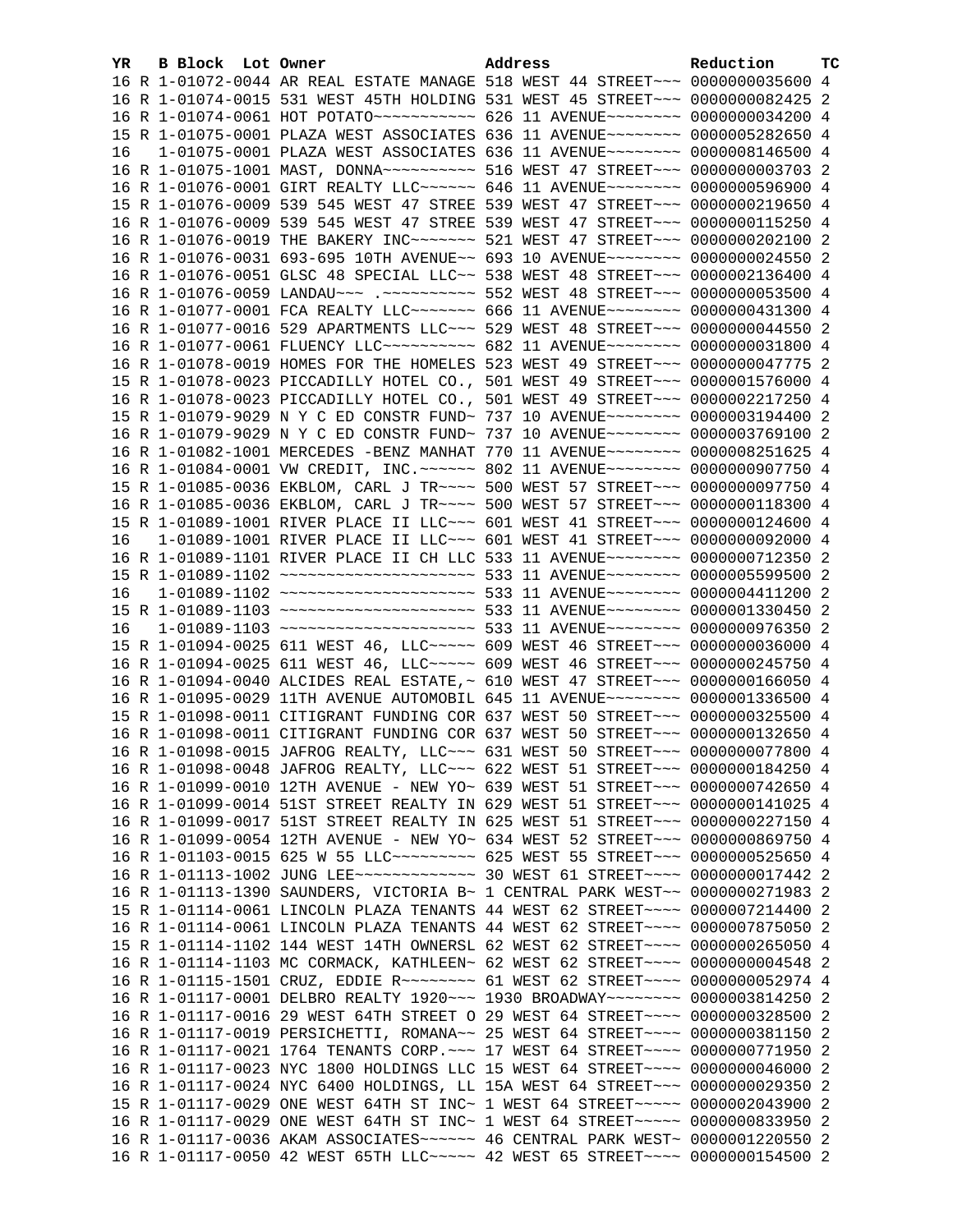| YR. | B Block Lot Owner | Address                                                                          | Reduction | ТC |
|-----|-------------------|----------------------------------------------------------------------------------|-----------|----|
|     |                   | 15 R 1-01118-0005 EMB REALTY LLC ------ 41 WEST 65 STREET --- 0000000315900 4    |           |    |
|     |                   | 15 R 1-01118-1101 ORENSTEIN JEFF~~~~~~~ 22 WEST 66 STREET~~~~ 0000000104500 4    |           |    |
|     |                   | 15 R 1-01119-0029 PARK 65 RLTY CORP~~~~ 65 CENTRAL PARK WEST~ 0000001514250 2    |           |    |
|     |                   | 16 R 1-01119-0029 PARK 65 RLTY CORP~~~~ 65 CENTRAL PARK WEST~ 0000000845150 2    |           |    |
|     |                   | 15 R 1-01119-0036 2 WEST 67 STREET CORP 70 CENTRAL PARK WEST~ 0000000746950 2    |           |    |
|     |                   | 16 R 1-01119-0036 2 WEST 67 STREET CORP 70 CENTRAL PARK WEST~ 0000001036650 2    |           |    |
|     |                   | 16 R 1-01119-0047 40 W. 67TH ST. CORP.~ 40 WEST 67 STREET~~~~ 0000001073500 2    |           |    |
|     |                   | 16 R 1-01120-0014 27 WEST 67 STUDIO COR 27 WEST 67 STREET~~~~ 0000000649100 2    |           |    |
|     |                   | 16 R 1-01120-0017 17 WEST 67 ST. CORP~~ 17 WEST 67 STREET~~~~ 0000000734350 2    |           |    |
|     |                   | 16 R 1-01120-0057 60 68 APTS CORP~~~~~~ 60 WEST 68 STREET~~~~ 0000001063050 2    |           |    |
|     |                   | 16 R 1-01120-0061 MORLEIGH APARTMENTS O 74 WEST 68 STREET~~~~ 0000000776900 2    |           |    |
|     |                   | 16 R 1-01121-0007 6368 REALTY, LLC ----- 63 WEST 68 STREET ---- 0000000046600 2B |           |    |
|     |                   | 15 R 1-01121-0008 61 WEST 68 ST APART.~ 61 WEST 68 STREET~~~~ 0000000066000 2    |           |    |
|     |                   | 16 R 1-01121-0040 16 WEST 69TH STREET, ~ 16 WEST 69 STREET ~~~~ 00000000080350 2 |           |    |
|     |                   | 16 R 1-01121-0042 20 WEST 69TH STREET, ~ 20 WEST 69 STREET ~~~~ 0000000068250 2  |           |    |
|     |                   | 16 R 1-01121-0043 22 24 WEST 69TH ST CO 24 WEST 69 STREET~~~~ 0000000371400 2    |           |    |
|     |                   | 15 R 1-01121-0045 26-28 WEST 69TH STREE 26 WEST 69 STREET~~~~ 0000000863800 2    |           |    |
|     |                   | 16 R 1-01121-0045 26-28 WEST 69TH STREE 26 WEST 69 STREET~~~~ 0000000797690 2    |           |    |
|     |                   | 16 R 1-01121-0048 34 WEST 69TH STREET L 34 WEST 69 STREET~~~~ 0000000061235 2    |           |    |
|     |                   | 16 R 1-01121-0060 68 WEST 69TH STREET L 68 WEST 69 STREET~~~~ 0000000145100 2    |           |    |
|     |                   | 16 R 1-01121-0104 69 WES 68TH STREET, L 69 WEST 68 STREET~~~~ 0000000241250 2    |           |    |
|     |                   | 16 R 1-01122-0008 WIDAN REALTY CORP~~~~ 51 WEST 69 STREET~~~~ 0000000180350 2    |           |    |
|     |                   | 16 R 1-01122-0023 11 69 OWNERS CORPORAT 11 WEST 69 STREET~~~~ 0000000583400 2    |           |    |
|     |                   | 16 R 1-01122-0026 9 WEST 69TH STREET CO 9 WEST 69 STREET~~~~~ 0000000132300 2    |           |    |
|     |                   | 15 R 1-01122-0040 18 OWNERS CORP~~~~~~~ 18 WEST 70 STREET~~~~ 0000000082000 2    |           |    |
|     |                   | 16 R 1-01122-0040 18 OWNERS CORP~~~~~~~ 18 WEST 70 STREET~~~~ 0000000443650 2    |           |    |
|     |                   | 15 R 1-01122-0053 44 WEST 70TH STREET, ~ 44 WEST 70 STREET~~~~ 0000000033008 2A  |           |    |
|     |                   | 16 R 1-01123-0003 WID REALTY CORP~~~~~~ 225 COLUMBUS AVENUE~~ 0000000286600 2    |           |    |
|     |                   | 16 R 1-01123-0004 WID REALTY CORP~~~~~~ 227 COLUMBUS AVENUE~~ 0000000238050 2    |           |    |
|     |                   | 16 R 1-01123-0025 ROSINA A VELTRI~~~~~~ 11 WEST 70 STREET~~~~ 0000000022680 2B   |           |    |
|     |                   | 15 R 1-01124-0005 59 WEST 71 APARTMENT~ 59 WEST 71 STREET~~~~ 0000000361975 2    |           |    |
|     |                   | 16 R 1-01124-0005 59 WEST 71 APARTMENT~ 59 WEST 71 STREET~~~~ 0000001302025 2    |           |    |
|     |                   | 16 R 1-01124-0018 71ST ST STUDIOS INC~~ 31 WEST 71 STREET~~~~ 0000000618950 4    |           |    |
|     |                   | 16 R 1-01124-0019 27 WEST 71ST STREET, ~ 27 WEST 71 STREET ~~~~ 0000000144700 2  |           |    |
|     |                   | 16 R 1-01124-0050 30 WEST 72 REALTY LLC 30 WEST 72 STREET~~~~ 0000000061050 2    |           |    |
|     |                   | 16 R 1-01124-0051 30 WEST 72 REALTY LLC 32 WEST 72 STREET~~~~ 0000000212265 2    |           |    |
|     |                   | 15 R 1-01124-0062 PARKWAY EAST PROPERTI 58 WEST 72 STREET~~~~ 0000000412200 2    |           |    |
|     |                   | 16 R 1-01125-0002 49 WEST 72 OWNERS COR 49 WEST 72 STREET~~~~ 0000000400850 2    |           |    |
|     |                   | 15 R 1-01125-0061 PARTNERSHIP 92 WEST, L 46 WEST 73 STREET~~~~ 0000000120100 2   |           |    |
|     |                   | 16 R 1-01125-0062 PARTNERSHIP 92 WEST, L 48 WEST 73 STREET~~~~ 0000000926200 2   |           |    |
|     |                   | 16 R 1-01125-1004 THE BOARD OF MANAGERS 41 WEST 72 STREET~~~~ 00000000008957 2   |           |    |
|     |                   | 16 R 1-01125-1012 RSP UAP-3 PROPERTY LL 41 WEST 72 STREET~~~~ 0000000015739 2    |           |    |
|     |                   | 16 R 1-01125-1202 MDA WEST 72 LLC ----- 27 WEST 72 STREET --- 0000000025050 4    |           |    |
|     |                   | 16 R 1-01125-1203 THE OLCOTT CONDOMINIU 27 WEST 72 STREET~~~~ 0000000182286 4    |           |    |
|     |                   | 16 R 1-01125-1204 EDORM LLC ------------ 27 WEST 72 STREET ---- 0000000366464 4  |           |    |
|     |                   | 16 R 1-01125-1206 RATEES LLC ----------- 27 WEST 72 STREET ---- 0000000007478 2  |           |    |
|     |                   | 15 R 1-01126-0029 LANGHAM COMPANY MANSI 135 CENTRAL PARK WEST 0000003244900 2    |           |    |
|     |                   | 15 R 1-01126-0042 16 W 74TH ST OWNERS C 16 WEST 74 STREET~~~~ 0000000085050 2    |           |    |
|     |                   | 16 R 1-01126-0042 16 W 74TH ST OWNERS C 16 WEST 74 STREET~~~~ 0000000135450 2    |           |    |
|     |                   | 16 R 1-01126-0048 28-30 WEST 74TH STREE 28 WEST 74 STREET~~~~ 0000000276700 2    |           |    |
|     |                   | 16 R 1-01126-0060 52 74TH HOUSING CORP~ 52 WEST 74 STREET~~~~ 0000000029100 2C   |           |    |
|     |                   | 15 R 1-01126-1101 LEONARD FRANZBLAU~~~~ 54 WEST 74 STREET~~~~ 0000000105050 4    |           |    |
|     |                   | 16 R 1-01126-1101 LEONARD FRANZBLAU~~~~ 54 WEST 74 STREET~~~~ 0000000239500 4    |           |    |
|     |                   | 16 R 1-01126-1102 SJF CORPORATION~~~~~~ 54 WEST 74 STREET~~~~ 0000000009955 2    |           |    |
|     |                   | 16 R 1-01127-0001 PINTA ASSOCIATES LLC~ 301 COLUMBUS AVENUE~~ 0000000636100 2    |           |    |
|     |                   | 16 R 1-01127-0003 305 COLUMBUS, LLC~~~~ 305 COLUMBUS AVENUE~~ 0000000333650      |           | -2 |
|     |                   | 15 R 1-01127-0017 29 WEST 74 CORP. ~~~~~ 29 WEST 74 STREET~~~~ 0000000042400     |           | 2C |
|     |                   | 16 R 1-01127-0017 29 WEST 74 CORP. ~~~~~ 29 WEST 74 STREET~~~~ 0000000045292 2C  |           |    |
|     |                   | 16 R 1-01127-0041 JOHNDAN RLTY CORP~~~~ 10 WEST 75 STREET~~~~ 0000000035520 2A   |           |    |
|     |                   | 16 R 1-01127-0061 HARTFORD REALTY COMPA 313 COLUMBUS AVENUE~~ 0000000378450 2    |           |    |
|     |                   | 16 R 1-01127-0159 56 WEST 75TH STREET, ~ 56 WEST 75 STREET~~~~ 0000000110520 2B  |           |    |
|     |                   | 16 R 1-01128-0001 LA ROCHELLE 75 I LLC~ 321 COLUMBUS AVENUE~~ 0000001185550 2    |           |    |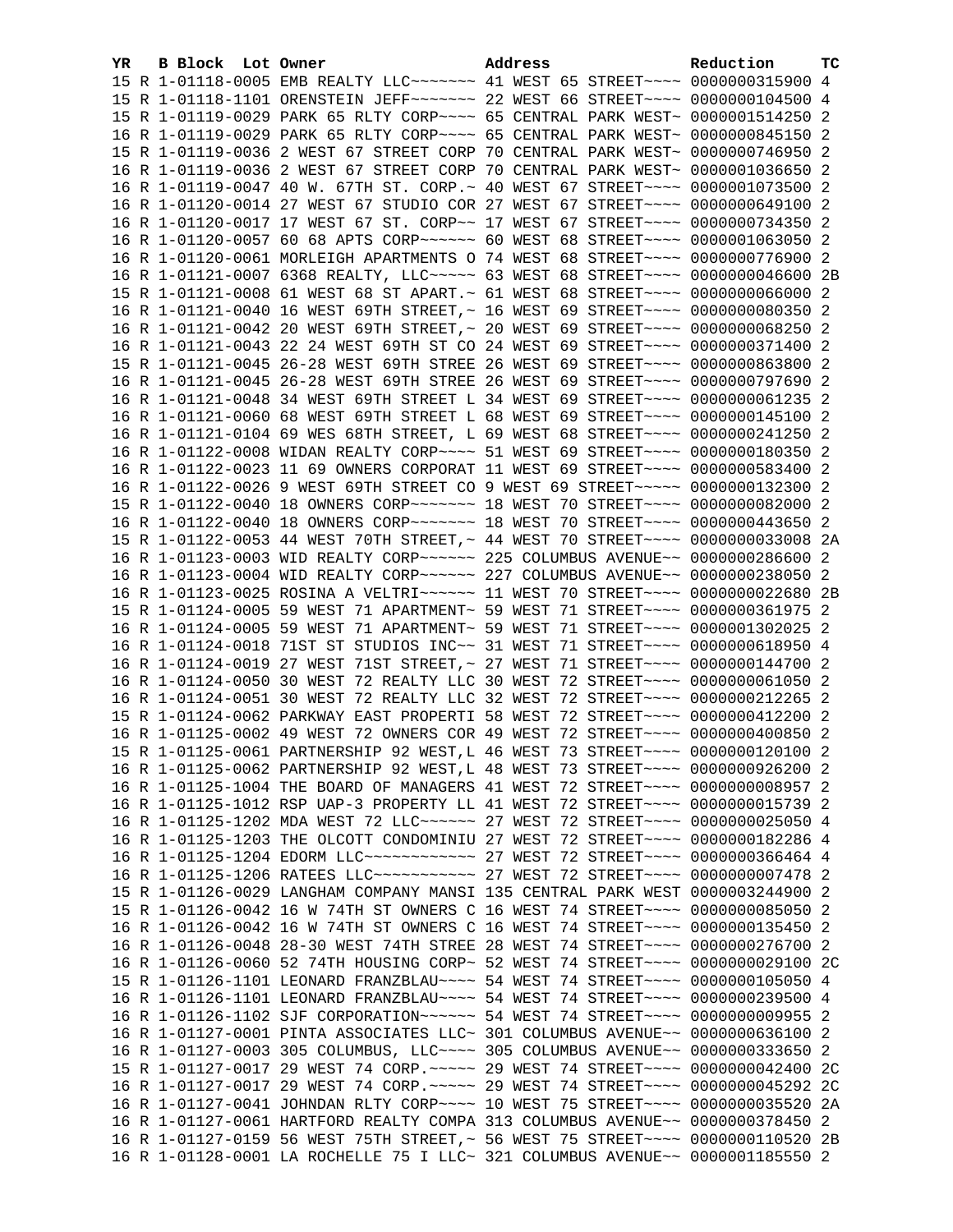| YR | B Block Lot Owner |                                                                                     | Address |  | Reduction | тc |
|----|-------------------|-------------------------------------------------------------------------------------|---------|--|-----------|----|
|    |                   | 15 R 1-01128-0012 39 WEST 75 STREET LLC 39 WEST 75 STREET~~~~ 0000000074582 2B      |         |  |           |    |
|    |                   | 16 R 1-01128-0012 39 WEST 75 STREET LLC 39 WEST 75 STREET~~~~ 0000000074582 2B      |         |  |           |    |
|    |                   | 16 R 1-01128-0014 ARLIA 35 W. 75TH STRE 35 WEST 75 STREET~~~~ 0000000042350 2       |         |  |           |    |
|    |                   | 16 R 1-01128-0017 27 WEST 75TH STREET, ~ 27 WEST 75 STREET ~~~~ 0000000067050 2     |         |  |           |    |
|    |                   | 15 R 1-01128-0029 KENILWORTH APARTMENTS 151 CENTRAL PARK WEST 0000004461100 2       |         |  |           |    |
|    |                   | 16 R 1-01128-0029 KENILWORTH APARTMENTS 151 CENTRAL PARK WEST 0000001149550 2       |         |  |           |    |
|    |                   | 16 R 1-01128-0043 14-16 WEST 76TH ST LL 16 WEST 76 STREET~~~~ 0000000051500 2       |         |  |           |    |
|    |                   | 15 R 1-01128-0052 BULLET HOUSING CORP~~ 34 WEST 76 STREET~~~~ 0000000043750 2       |         |  |           |    |
|    |                   | 16 R 1-01128-0052 BULLET HOUSING CORP~~ 34 WEST 76 STREET~~~~ 0000000111200 2       |         |  |           |    |
|    |                   | 16 R 1-01128-0055 42 WEST 76TH STREET L 42 WEST 76 STREET~~~~ 0000000041750 2B      |         |  |           |    |
|    |                   | 16 R 1-01129-0017 DAFFIE REALTY MGMT. L 23 WEST 76 STREET~~~~ 0000000135130 2       |         |  |           |    |
|    |                   | 16 R 1-01129-0047 77TH STREET RLTY ASOC 22 WEST 77 STREET~~~~ 0000000295350 2       |         |  |           |    |
|    |                   | 16 R 1-01129-0050 4077 OWNERS CORP~~~~~ 40 WEST 77 STREET~~~~ 0000001862500 2       |         |  |           |    |
|    |                   |                                                                                     |         |  |           |    |
|    |                   | 16 R 1-01129-0055 PARK 44 CORP~~~~~~~~~~~~~~~~~~~~ 77 STREET~~~~~ 0000000396050 2   |         |  |           |    |
|    |                   | 16 R 1-01129-1001 THE RANA BUCKNER REVO 53 WEST 76 STREET~~~~ 0000000009325 4       |         |  |           |    |
|    |                   | 16 R 1-01138-0034 148-154 COLUMBUS REAL 154 COLUMBUS AVENUE~~ 0000000228700 2       |         |  |           |    |
|    |                   | 16 R 1-01138-0061 148 W. 67 LLC -------- 153 AMSTERDAM AVENUE- 0000000162120 2      |         |  |           |    |
|    |                   | 15 R 1-01138-1001 LINCOLN TRIANGLE COMM 144 COLUMBUS AVENUE~~ 0000000376150 4       |         |  |           |    |
|    |                   | 16 R 1-01138-1001 LINCOLN TRIANGLE COMM 144 COLUMBUS AVENUE~~ 0000000413650 4       |         |  |           |    |
|    |                   | 16 R 1-01138-1002 LINCOLN TRIANGLE COMM 144 COLUMBUS AVENUE~~ 0000000987200 4       |         |  |           |    |
|    |                   | 16 R 1-01138-1003 RISA M. BERRYMAN REVO 144 COLUMBUS AVENUE~~ 00000000007054 2      |         |  |           |    |
|    |                   | 16 R 1-01138-1202 LINCOLN WEST COMMERCI 1965 BROADWAY~~~~~~~~ 0000001173743 4       |         |  |           |    |
|    |                   | 16 R 1-01138-1252 LEE, ANDREW S.A.~~~~~ 1965 BROADWAY~~~~~~~~ 0000000030251 2       |         |  |           |    |
|    |                   |                                                                                     |         |  |           |    |
|    |                   | 15 R 1-01139-0001 AMSTERCO 67, LLC ---- 145 WEST 67 STREET -- 0000001456250 2       |         |  |           |    |
|    |                   | 16 R 1-01139-0001 AMSTERCO 67, LLC ---- 145 WEST 67 STREET -- 0000002889550 2       |         |  |           |    |
|    |                   | 16 R 1-01139-0057 PREMIER COMPANY~~~~~~ 146 WEST 68 STREET~~~ 0000000184550 2       |         |  |           |    |
|    |                   | 16 R 1-01139-1102 1995 CAM~~~~~~~~~~~~~~~~ 1995 BROADWAY~~~~~~~~ 0000000777600 4    |         |  |           |    |
|    |                   | 16 R 1-01140-0030 AIMCO 182-188 COLUMBU 182 COLUMBUS AVENUE~~ 0000000356260 2       |         |  |           |    |
|    |                   | 16 R 1-01140-0033 ONE NINETY REALTY COM 100 WEST 69 STREET~~~ 0000000177200 2       |         |  |           |    |
|    |                   | 16 R 1-01140-0036 108 NORTHVIEW APARTME 108 WEST 69 STREET~~~ 0000000090300 2       |         |  |           |    |
|    |                   | 16 R 1-01141-0037 114 WEST 70TH OWNERS~ 114 WEST 70 STREET~~~ 0000000193250 2       |         |  |           |    |
|    |                   | 16 R 1-01141-0048 140-142 WEST SEVENTIE 142 WEST 70 STREET~~~ 0000000070950 2       |         |  |           |    |
|    |                   | 16 R 1-01141-1002 MC CABE, KATHRYN M~~~ 104 WEST 70 STREET~~~ 0000000028500 2       |         |  |           |    |
|    |                   | 15 R 1-01142-0027 JP EQUITIES LLC ~~~~~~ 113 WEST 70 STREET ~~~ 0000000032800 2B    |         |  |           |    |
|    |                   | 16 R 1-01142-0027 JP EQUITIES LLC ~~~~~~ 113 WEST 70 STREET ~~~ 0000000051500 2B    |         |  |           |    |
|    |                   | 16 R 1-01142-0048 DANIELLE APARTMENT CO 140 WEST 71 STREET~~~ 0000000612450 2       |         |  |           |    |
|    |                   | 15 R 1-01142-1001 GERMANOTTA~ JOSEPH~~~ 135 WEST 70 STREET~~~ 0000000000923 2       |         |  |           |    |
|    |                   | 16 R 1-01142-1001 GERMANOTTA~ JOSEPH~~~ 135 WEST 70 STREET~~~ 0000000009746 2       |         |  |           |    |
|    |                   | 15 R 1-01142-1102 SHERWOOD 70 ASSOCIATE 155 WEST 70 STREET~~~ 0000000064600 4       |         |  |           |    |
|    |                   | 16 R 1-01142-1102 SHERWOOD 70 ASSOCIATE 155 WEST 70 STREET~~~ 0000000087900 4       |         |  |           |    |
|    |                   | 16 R 1-01143-0020 133 WEST, ~~~~~~~~~~~~~~~~ 133 WEST 71 STREET~~~~ 0000000193350 2 |         |  |           |    |
|    |                   | 16 R 1-01143-0024 119 W 71 ST OWNERS CO 119 WEST 71 STREET~~~ 0000001537400 2       |         |  |           |    |
|    |                   | 16 R 1-01143-0027 MIDWEST VENTURES LLC~ 113 WEST 71 STREET~~~ 0000000194050 2       |         |  |           |    |
|    |                   | 16 R 1-01143-0039 ROBLINN CORP~~~~~~~~~~ 118 WEST 72 STREET~~~ 0000000407400 2      |         |  |           |    |
|    |                   | 16 R 1-01143-0049 140-154 W. 72 REALTY~ 140 WEST 72 STREET~~~ 0000000623950 2       |         |  |           |    |
|    |                   | 15 R 1-01143-1001 100 WEST 72ND STREET~ 100 WEST 72 STREET~~~ 0000000315400 4       |         |  |           |    |
|    |                   | 16 R 1-01143-1001 100 WEST 72ND STREET~ 100 WEST 72 STREET~~~ 0000000142500 4       |         |  |           |    |
|    |                   | 16 R 1-01143-1002 PARK & TILFORD APT CO 100 WEST 72 STREET~~~ 0000000214750 2       |         |  |           |    |
|    |                   | 16 R 1-01143-1101 KINGHORN TRUST~~~~~~~~ 161 WEST 71 STREET~~~ 0000000001417 2C     |         |  |           |    |
|    |                   | 16 R 1-01143-1403 GLASCOCK PROPERTIES I 120 WEST 72 STREET~~~ 0000000042767 2       |         |  |           |    |
|    |                   | 15 R 1-01144-0015 PAR WEST LLC -------- 143 WEST 72 STREET --- 0000000076850 4      |         |  |           |    |
|    |                   | 16 R 1-01144-0033 73BQ ------------------ 100 WEST 73 STREET --- 0000000269100 2    |         |  |           |    |
|    |                   | 16 R 1-01144-0048 B&B MANHATTAN~~~~~~~~ 138 WEST 73 STREET~~~ 0000000029100 2A      |         |  |           |    |
|    |                   | 16 R 1-01145-0008 CENT RESTORCO LTD INT 163 WEST 73 STREET~~~ 0000000162100 2       |         |  |           |    |
|    |                   | 15 R 1-01145-0029 105 W 73RD OWNERS COR 105 WEST 73 STREET~~~ 0000000171600 2       |         |  |           |    |
|    |                   | 16 R 1-01145-0029 105 W 73RD OWNERS COR 105 WEST 73 STREET~~~ 0000000423500 2       |         |  |           |    |
|    |                   | 16 R 1-01145-0032 101 WEST 73RD LLC --- 101 WEST 73 STREET -- 0000000225850 2       |         |  |           |    |
|    |                   | 16 R 1-01146-0017 KOCH FAMILY LIMITED P 129 WEST 74 STREET~~~ 0000000091350 2       |         |  |           |    |
|    |                   | 16 R 1-01146-0018 123 APARTMENTS CORP~~ 123 WEST 74 STREET~~~ 0000001074000 2       |         |  |           |    |
|    |                   | 16 R 1-01146-0031 BRADLEY, JOHN D ~~~~~~ 304 COLUMBUS AVENUE ~~ 0000000236950 2     |         |  |           |    |
|    |                   | 16 R 1-01147-0014 KEYAH GRANDE, ~~~~~~~~ 139 WEST 75 STREET~~~ 0000000028928 2B     |         |  |           |    |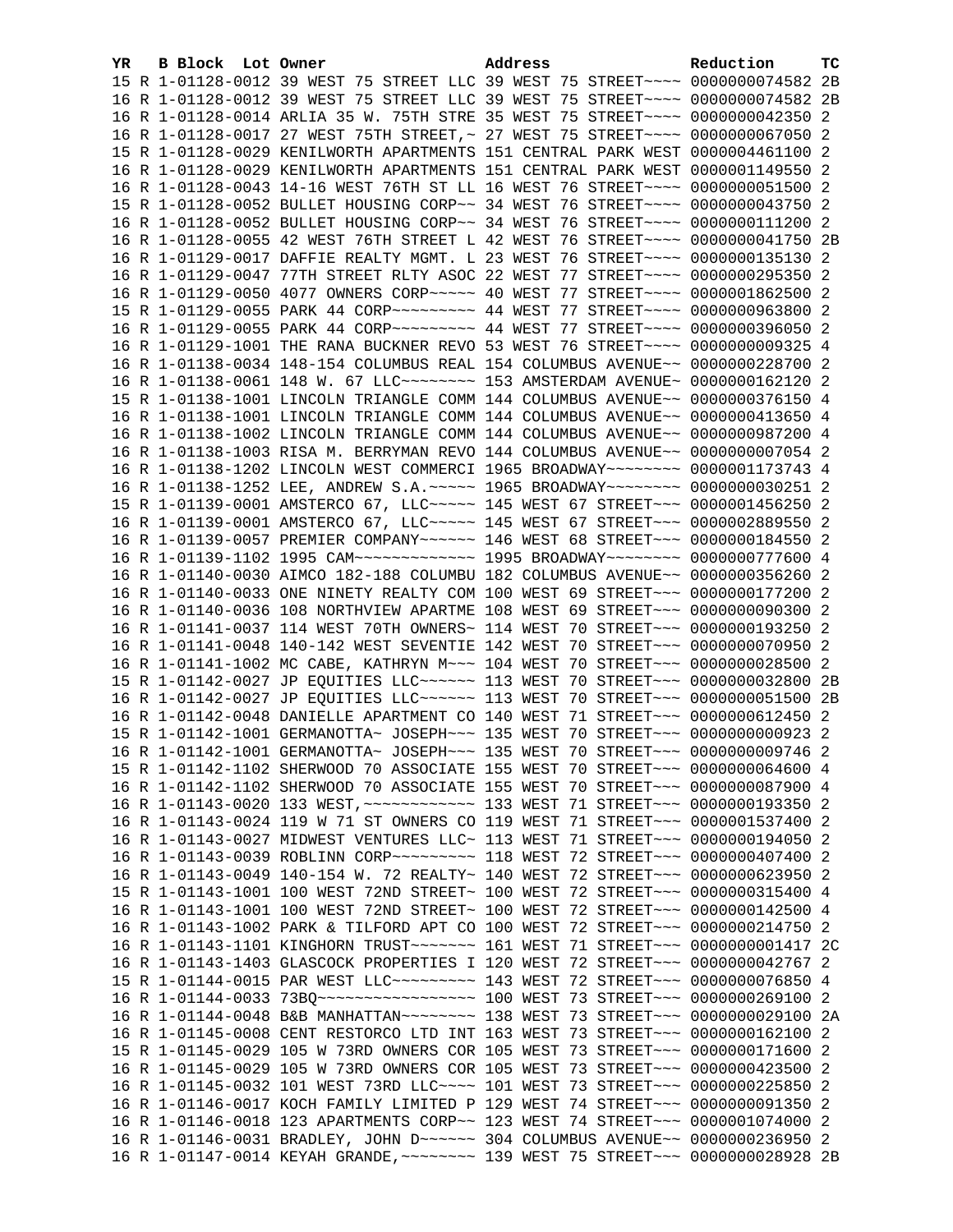| YR. | B Block Lot Owner | Address                                                                              | Reduction | тc |
|-----|-------------------|--------------------------------------------------------------------------------------|-----------|----|
|     |                   | 16 R 1-01147-0029 CHA REALTY LLC ------ 320 COLUMBUS AVENUE -- 0000000490400 2       |           |    |
|     |                   | 16 R 1-01147-0030 326 COLUMBUS LLC ~~~~~ 322 COLUMBUS AVENUE~~ 0000000360050 2       |           |    |
|     |                   | 15 R 1-01147-0049 BRESKIN LINDA~~~~~~~~~ 144 WEST 76 STREET~~~ 0000000069061 2A      |           |    |
|     |                   | 16 R 1-01147-0049 BRESKIN LINDA~~~~~~~~~~~~~ 144 WEST 76 STREET~~~ 0000000033361 2A  |           |    |
|     |                   | 16 R 1-01147-0056 166 W 76 APT CORP~~~~ 166 WEST 76 STREET~~~ 0000000365200 2        |           |    |
|     |                   | 16 R 1-01148-0021 125 W 76 RLTY CORP~~~ 125 WEST 76 STREET~~~ 0000000320200 2        |           |    |
|     |                   | 16 R 1-01149-0030 DELTER REALTY LLC C/O 103 WEST 77 STREET~~~ 0000000108350 2        |           |    |
|     |                   | 15 R 1-01149-0043 120 W 78 ST CORP~~~~~ 120 WEST 78 STREET~~~ 0000000041000 2        |           |    |
|     |                   | 16 R 1-01149-0043 120 W 78 ST CORP~~~~~ 120 WEST 78 STREET~~~ 0000000329400 2        |           |    |
|     |                   | 16 R 1-01149-1003 OWNER / AGENT~~~~~~~~ 105 WEST 77 STREET~~~ 00000000003560 4       |           |    |
|     |                   | 16 R 1-01150-0011 151 WEST 78 STREET RE 151 WEST 78 STREET~~~ 0000000079050 2        |           |    |
|     |                   | 16 R 1-01150-0035 NYC 7900 HOLDINGS LLC 102 WEST 79 STREET~~~ 0000000487700 2        |           |    |
|     |                   | 16 R 1-01150-0041 ENNISMORE APARTMENTS, 120 WEST 79 STREET~~~ 0000000378850 2        |           |    |
|     |                   | 16 R 1-01150-0051 SUPREME COMPANY I, ~~~ 146 WEST 79 STREET~~~ 0000000171100 2       |           |    |
|     |                   | 16 R 1-01150-1010 386 LLC -------------- 386 COLUMBUS AVENUE -- 0000000254159 4      |           |    |
|     |                   | 16 R 1-01150-1101 WEST 79TH STREET REA~ 130 WEST 79 STREET~~~ 0000000543800 4        |           |    |
|     |                   | 15 R 1-01150-1102 AUSTIN CONDO~~~~~~~~~~~~~~ 130 WEST 79 STREET~~~~ 00000000004237 2 |           |    |
|     |                   | 16 R 1-01150-1102 AUSTIN CONDO~~~~~~~~~~~~~~ 130 WEST 79 STREET~~~~ 00000000006645 2 |           |    |
|     |                   | 15 R 1-01150-1203 RSP 172 PROPERTY LLC~ 172 WEST 79 STREET~~~ 0000000014205 2        |           |    |
|     |                   | 16 R 1-01150-1203 RSP 172 PROPERTY LLC~ 172 WEST 79 STREET~~~ 0000000021937 2        |           |    |
|     |                   | 16 R 1-01154-0202 63 WEST REALTY CORPET 236-240 WEST 64 STREE 0000000539050 2        |           |    |
|     |                   | 16 R 1-01154-0206 63 WEST REALTY CORPET 242-248 WEST 64 STREE 0000000186800 2        |           |    |
|     |                   |                                                                                      |           |    |
|     |                   |                                                                                      |           |    |
|     |                   |                                                                                      |           |    |
|     |                   |                                                                                      |           |    |
|     |                   | 16 R 1-01162-0016 235 W 70 ST OWNERS CP 235 WEST 70 STREET~~~ 0000000667450 2        |           |    |
|     |                   | 15 R 1-01163-0011 STELLITA REALTY LLC.~ 251 WEST 71 STREET~~~ 0000000237300 2        |           |    |
|     |                   | 16 R 1-01163-0043 218 W 72ND ST. REALTY 216 WEST 72 STREET~~~ 0000000196100 2        |           |    |
|     |                   | 16 R 1-01163-0058 ANCHEF REALTIES, LP~~ 260 WEST 72 STREET~~~ 0000000221250 2        |           |    |
|     |                   | 15 R 1-01163-1003 MOON, JENNIFER SUZANN 211 WEST 71 STREET~~~ 00000000006638 2       |           |    |
|     |                   | 16 R 1-01163-1003 MOON, JENNIFER SUZANN 211 WEST 71 STREET~~~ 0000000011389 2        |           |    |
|     |                   | 16 R 1-01163-1304 T-C 200 W 72ND STREET 200 WEST 72 STREET~~~ 0000002054050 2        |           |    |
|     |                   | 15 R 1-01164-0005 WEST PIERRE ASSOCIATE 253 WEST 72 STREET~~~ 0000001050300 2        |           |    |
|     |                   | 16 R 1-01164-0005 WEST PIERRE ASSOCIATE 253 WEST 72 STREET~~~ 0000000635700 2        |           |    |
|     |                   | 15 R 1-01164-0034 RUTGERS PRESBYTERIAN~ 2091 BROADWAY~~~~~~~~ 0000000087400 4        |           |    |
|     |                   | 16 R 1-01165-0004 288/298 WEST END TENA 290 WEST END AVENUE~~ 0000001243678 2        |           |    |
|     |                   | 16 R 1-01165-1901 LYNCH, MARGARET RUBEY 2112 BROADWAY~~~~~~~~ 0000000018862 2        |           |    |
|     |                   | 16 R 1-01166-0001 300 WEST END AVE ASSO 300 WEST END AVENUE~~ 0000001095800 2        |           |    |
|     |                   | 16 R 1-01166-0007 ALFIE ARMS CORP~~~~~~ 245 WEST 74 STREET~~~ 0000000886900 2        |           |    |
|     |                   | 16 R 1-01166-0058 BEAUMONT HOMES CORPOR 250 WEST 75 STREET~~~ 0000000800500 2        |           |    |
|     |                   | 16 R 1-01167-0064 330 WEST END APT CORP 330 WEST END AVENUE~~ 0000000309950 2        |           |    |
|     |                   | 16 R 1-01167-1001 215 MAJESTIC LLC~~~~~ 2138 BROADWAY~~~~~~~~ 0000000171350 4        |           |    |
|     |                   | 15 R 1-01167-1101 76TH AND BROADWAY RET 2148 BROADWAY~~~~~~~~ 0000000180239 4        |           |    |
|     |                   | 16 R 1-01167-1101 76TH AND BROADWAY RET 2148 BROADWAY~~~~~~~~ 0000000402410 4        |           |    |
|     |                   |                                                                                      |           |    |
|     |                   | 16 R 1-01168-0003 344 WEST END AVE INC~ 344 WEST END AVENUE~~ 0000000037208 2C       |           |    |
|     |                   | 16 R 1-01168-0022 OPERA OWNERS INC~~~~~ 2162 BROADWAY~~~~~~~~ 0000003263200 2        |           |    |
|     |                   | 16 R 1-01168-0044 NY BROADWAY HOTEL OWN 2170 BROADWAY~~~~~~~~ 0000005616200 4        |           |    |
|     |                   | 15 R 1-01168-0056 LOPHIJO REALTY CORP.~ 2171 BROADWAY~~~~~~~~ 0000001326950 4        |           |    |
|     |                   | 16 R 1-01168-0056 LOPHIJO REALTY CORP.~ 2171 BROADWAY~~~~~~~~ 0000000462750 4        |           |    |
|     |                   | 16 R 1-01168-0161 APFELBAUM 272 LLC ~~~~ 272 WEST 77 STREET ~~~ 0000000093150 2      |           |    |
|     |                   | 16 R 1-01168-1003 LEVY NYC CONDO LLC~~~ 205 WEST 76 STREET~~~ 0000000023895 2        |           |    |
|     |                   | 16 R 1-01169-0008 STAHL AND STAHL, LLC~ 2181 BROADWAY~~~~~~~~~ 0000000705150 2       |           |    |
|     |                   | 15 R 1-01169-0016 L & M 2180 LLC~~~~~~~ 2180 BROADWAY~~~~~~~~ 0000001632150 2        |           |    |
|     |                   | 16 R 1-01169-0036 204 WEST 78 ST HOUSIN 204 WEST 78 STREET~~~ 0000000545750 2        |           |    |
|     |                   |                                                                                      |           |    |
|     |                   | 16 R 1-01170-0012 W7879 LLC ------------ 2200 BROADWAY ------- 0000001118750 2       |           |    |
|     |                   | 16 R 1-01170-1010 200 W 78 ST OWNERS CO 200 WEST 79 STREET~~~ 0000001889400 2        |           |    |
|     |                   | 16 R 1-01171-0132 EQR - 160 RIVERSIDE I 160 RIVERSIDE BOULEVA 0000001551950 2        |           |    |
|     |                   | 16 R 1-01171-1401 RIVERSIDE 220 LLC ~~~~ 220 RIVERSIDE BOULEVA 0000001061900 4       |           |    |
|     |                   | 15 R 1-01171-2101 RIVERSIDE 220 LLC ~~~~ 240 RIVERSIDE BOULEVA 0000000049150 4       |           |    |
|     |                   | 16 R 1-01171-2101 RIVERSIDE 220 LLC ~~~~ 240 RIVERSIDE BOULEVA 0000000419300 4       |           |    |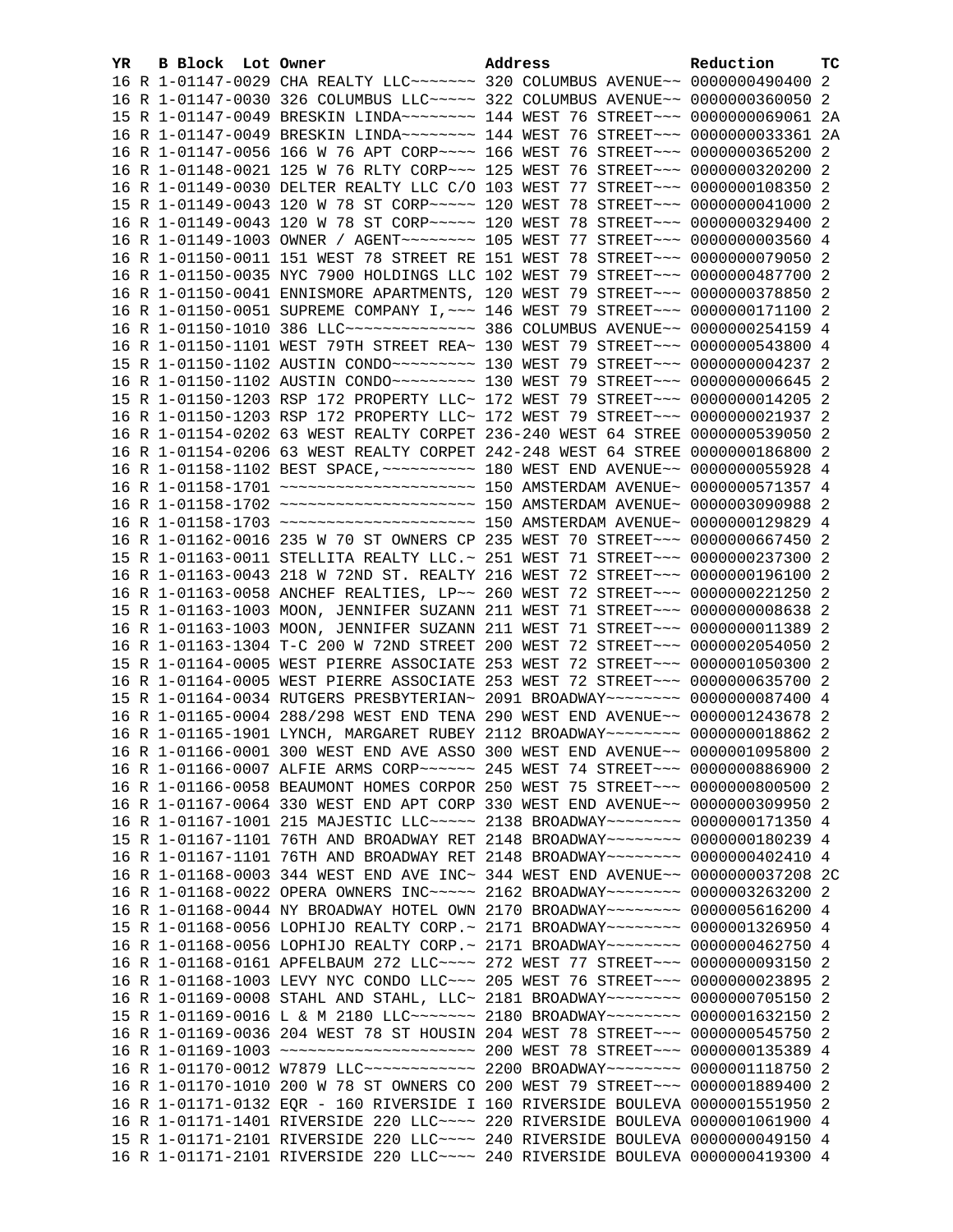| YR. | B Block Lot Owner | Address                                                                             | Reduction | тc |
|-----|-------------------|-------------------------------------------------------------------------------------|-----------|----|
|     |                   | 16 R 1-01171-2102 240 RIVERSIDE AD, LLC 240 RIVERSIDE BOULEVA 0000000038467 4       |           |    |
|     |                   | 16 R 1-01171-3005 THE BOARD OF MANAGERS 120 RIVERSIDE BOULEVA 0000000010685 2       |           |    |
|     |                   | 15 R 1-01171-4003 RIVERSIDE 80, LLC ~~~~ 80 RIVERSIDE BOULEVAR 0000000481135 4      |           |    |
|     |                   | 16 R 1-01171-4305 IMP ALDYN LLC -------- 60 RIVERSIDE BOULEVAR 0000002008400 2      |           |    |
|     |                   | 16 R 1-01179-1001 ACP 165-205 GARAGES, ~ 165 WEST END AVENUE~~ 0000001218100 4      |           |    |
|     |                   | 16 R 1-01179-1201 ACP 165-205 GARAGES, ~ 185 WEST END AVENUE~~ 0000000469000 4      |           |    |
|     |                   | 16 R 1-01179-1308 205 WEST END AVENUE O 205 WEST END AVENUE~~ 0000010376150 2       |           |    |
|     |                   | 16 R 1-01182-0029 225 WEST END AVE ASSO 225 WEST END AVENUE~~ 0000000345535 2       |           |    |
|     |                   | 16 R 1-01183-0021 329 WEST 71 STREET HO 329 WEST 71 STREET~~~ 0000000026915 2C      |           |    |
|     |                   | 16 R 1-01183-0117 MORT RON CEDAR LLC~~~ 341 WEST 71 STREET~~~ 0000000013177 2B      |           |    |
|     |                   | 16 R 1-01184-0002 2 RIVERSIDE DR. ~~~~~~ 2 RIVERSIDE DRIVE~~~~ 0000000119900 2      |           |    |
|     |                   | 15 R 1-01184-0007 72ND DWELLERS INC~~~~ 305 WEST 72 STREET~~~ 0000000205850 2       |           |    |
|     |                   | 16 R 1-01184-0007 72ND DWELLERS INC~~~~ 305 WEST 72 STREET~~~ 0000000934150 2       |           |    |
|     |                   | 16 R 1-01184-0010 RIVERSIDE TOWERS CORP 263 WEST END AVENUE~~ 0000000595300 2       |           |    |
|     |                   | 16 R 1-01184-0062 23 RSD LLC ------------ 23 RIVERSIDE DRIVE --- 0000000030240 2B   |           |    |
|     |                   | 16 R 1-01184-0077 305 WEST END PROPERTY 305 WEST END AVENUE~~ 0000000724800 4       |           |    |
|     |                   | 16 R 1-01185-0001 RIVERVIEW EQUITIES CO 33 RIVERSIDE DRIVE~~~ 0000002684450 2       |           |    |
|     |                   | 16 R 1-01185-0032 320 WEST 76TH ST CORP 320 WEST 76 STREET~~~ 0000000564650 2       |           |    |
|     |                   | 16 R 1-01185-0038 326 WEST 76TH ST LLC~ 326 WEST 76 STREET~~~ 0000000032000 2B      |           |    |
|     |                   | 16 R 1-01185-0041 PRESTA, FRANCESCA~~~~ 330 WEST 76 STREET~~~ 0000000047650 2B      |           |    |
|     |                   | 16 R 1-01185-0082 314 TENANT OWNERS COR 314 WEST 77 STREET~~~ 0000000245000 2       |           |    |
|     |                   | 16 R 1-01186-0084 ORIENTA OWNERS INC~~~ 302 WEST 79 STREET~~~ 0000000275550 2       |           |    |
|     |                   | 16 R 1-01186-0087 310 WEST 79TH APARTME 310 WEST 79 STREET~~~ 0000001516950 2       |           |    |
|     |                   | 15 R 1-01186-0091 KELMSCOTT APTS INC~~~ 316 WEST 79 STREET~~~ 0000000884800 2       |           |    |
|     |                   | 16 R 1-01186-0091 KELMSCOTT APTS INC~~~ 316 WEST 79 STREET~~~ 0000001020050 2       |           |    |
|     |                   | 16 R 1-01186-0095 67 RIVERSIDE DRIVE CO 67 RIVERSIDE DRIVE~~~ 0000002526850 2       |           |    |
|     |                   | 16 R 1-01196-0052 83RD STREET OWNERS CO 46 WEST 83 STREET~~~~ 0000000397350 2       |           |    |
|     |                   | 16 R 1-01196-0062 MIKAMOR LLC, ~~~~~~~~~ 473 COLUMBUS AVENUE~~ 0000000091650 2      |           |    |
|     |                   | 16 R 1-01196-0064 469 COLUMBUS UNITED L 469 COLUMBUS AVENUE~~ 0000000225000 2       |           |    |
|     |                   | 16 R 1-01197-0003 483 COLUMBUS L&M CORP 485 COLUMBUS AVENUE~~ 0000000141250 2       |           |    |
|     |                   | 15 R 1-01197-0005 71 W 83 STREET CORP~~ 71 WEST 83 STREET~~~~ 0000000039600 2       |           |    |
|     |                   | 16 R 1-01197-0005 71 W 83 STREET CORP~~ 71 WEST 83 STREET~~~~ 0000000110900 2       |           |    |
|     |                   | 16 R 1-01197-0027 KOCH FAMILY LTD. PAR~ 3 WEST 83 STREET~~~~~ 0000000070850 2       |           |    |
|     |                   | 16 R 1-01198-0017 23 W. 84 ST. REALTY~~ 25 WEST 84 STREET~~~~ 0000000112050 2       |           |    |
|     |                   | 16 R 1-01198-0058 J R B G MANAGEMENT CO 66 WEST 85 STREET~~~~ 0000000100800 2       |           |    |
|     |                   | 16 R 1-01198-1001 ROBBINS, DAVID~~~~~~~ 74 WEST 85 STREET~~~~ 0000000017111 4       |           |    |
|     |                   | 16 R 1-01198-1101 SHARED EQUITIES~~~~~~ 76 WEST 85 STREET~~~~ 0000000031743 4       |           |    |
|     |                   | 16 R 1-01199-0052 34 WEST 86TH STREET~~ 34 WEST 86 STREET~~~~ 0000000048350 2       |           |    |
|     |                   | 16 R 1-01199-1101 BUIRSKI, CATHY KROWN~ 28 WEST 86 STREET~~~~ 00000000004614 2      |           |    |
|     |                   | 15 R 1-01200-0001 COLUMBUS WEST, LLC ~~~ 61 WEST 86 STREET ~~~~ 0000000057820 2     |           |    |
|     |                   | 16 R 1-01200-0043 20 WEST 87TH ST L L C 20 WEST 87 STREET~~~~ 0000000115135 2       |           |    |
|     |                   | 16 R 1-01201-0027 CENTRAL PARK WEST REA 3 WEST 87 STREET~~~~~ 0000000105400 2       |           |    |
|     |                   | 16 R 1-01202-0058 ALLEN WEST 89TH STREE 66 WEST 89 STREET~~~~ 0000000030182 2B      |           |    |
|     |                   | 16 R 1-01203-1101 ANGLO AMERICAL INTERN 291 CENTRAL PARK WEST 0000000034305 4       |           |    |
|     |                   | 16 R 1-01204-0010 90 YJ LLC ------------ 53 WEST 90 STREET ---- 0000000027700 2     |           |    |
|     |                   | 16 R 1-01206-0032 THREE TWENTY FIVE COO 325 CENTRAL PARK WEST 0000000436400 2       |           |    |
|     |                   | 15 R 1-01206-1001 PM PROPERTIES, LLC ~~~ 327 CENTRAL PARK WEST 0000000214158 4      |           |    |
|     |                   | 16 R 1-01206-1001 PM PROPERTIES, LLC ~~~ 327 CENTRAL PARK WEST 0000000121229 4      |           |    |
|     |                   | 16 R 1-01208-0050 40 WEST 95 CORP. ~~~~~ 40 WEST 95 STREET~~~~ 0000000119700 2      |           |    |
|     |                   | 16 R 1-01209-0006 65 WEST 95 ST OWNERS~ 65 WEST 95 STREET~~~~ 0000001240700 2       |           |    |
|     |                   | 16 R 1-01209-0048 WESTSIDE PARK 96 REAL 40 WEST 96 STREET~~~~ 0000000024715 2B      |           |    |
|     |                   | 15 R 1-01210-0001 SEEKEN 79 REALTY LLC~ 401 AMSTERDAM AVENUE~ 0000000407850 2       |           |    |
|     |                   | 15 R 1-01210-1002 DR HERBERT H GREENBER 101 WEST 79 STREET~~~ 0000000024300 4       |           |    |
|     |                   | 15 R 1-01210-1004 BESSEN, TED ---------- 101 WEST 79 STREET --- 0000000012358 2     |           |    |
|     |                   |                                                                                     |           |    |
|     |                   | 16 R 1-01210-1202 PINZON LONGO HOLDINGC 186 WEST 80 STREET~~~ 0000000157743 4       |           |    |
|     |                   | 16 R 1-01210-1298 SACKMAN ENTERPRISES, I 186 WEST 80 STREET~~~ 0000000042600 4      |           |    |
|     |                   | 16 R 1-01211-0026 80 COLUMBUS OWNERS CO 121 WEST 80 STREET~~~ 0000000071600 2       |           |    |
|     |                   | 15 R 1-01211-0033 R.A.V. BAROUCK, LLC~~ 428 COLUMBUS AVENUE~~ 0000000038050 4       |           |    |
|     |                   | 16 R 1-01211-0121 RENZ, LUREN~~~~~~~~~~~~~~~ 133 WEST 80 STREET~~~ 0000000022000 2B |           |    |
|     |                   | 16 R 1-01211-0135 WEST 81 ST OWNERS COR 100 WEST 81 STREET~~~ 0000000181850 2       |           |    |
|     |                   | 16 R 1-01212-0053 THOR-GO 150 WEST 82ND 150 WEST 82 STREET~~~ 0000000331400 2       |           |    |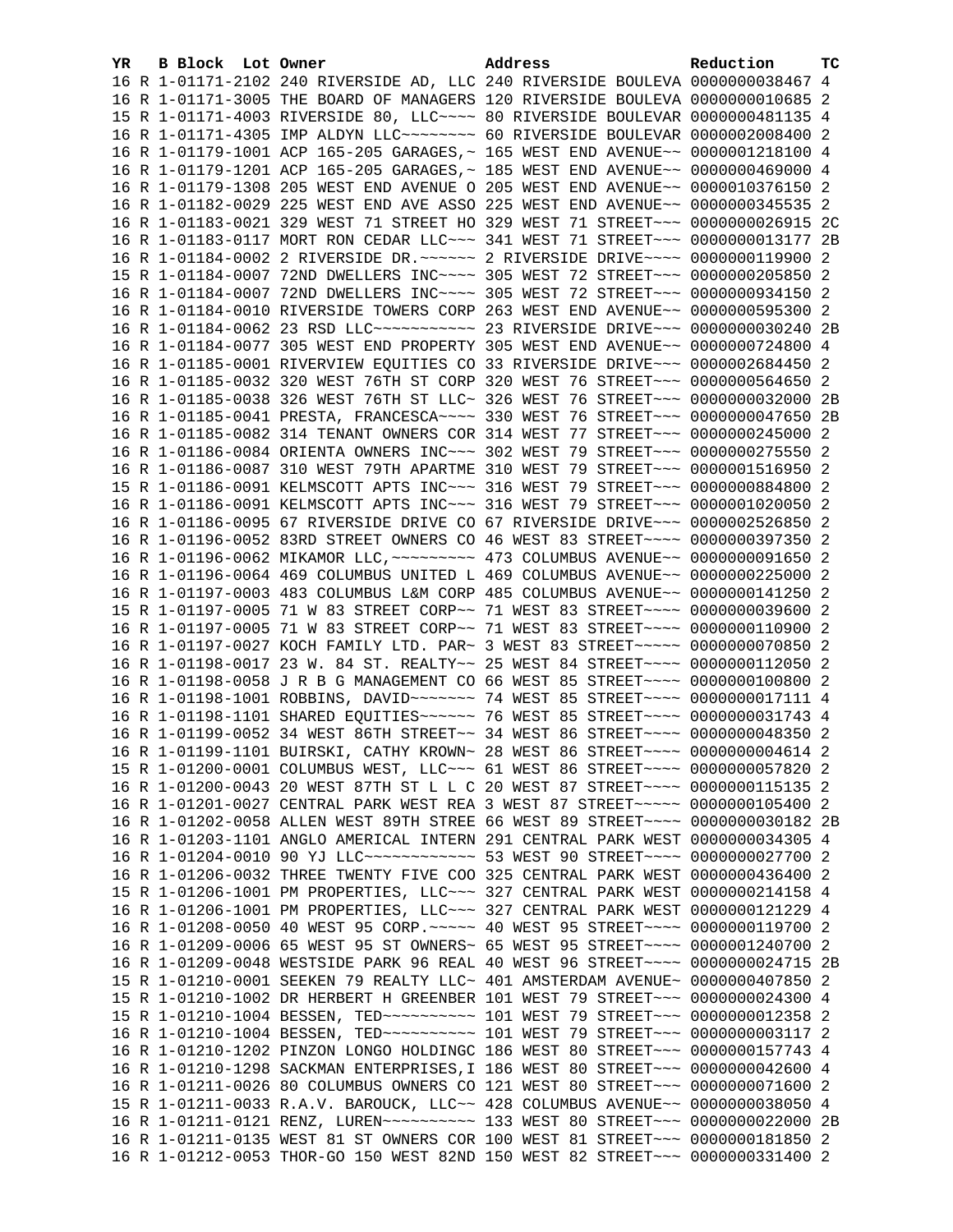| YR. | B Block Lot Owner |                                                                                                                                                                | Address | Reduction | тc             |
|-----|-------------------|----------------------------------------------------------------------------------------------------------------------------------------------------------------|---------|-----------|----------------|
|     |                   | 15 R 1-01212-0149 MARINO, GAETANO~~~~~~ 140 WEST 82 STREET~~~ 0000000018055                                                                                    |         |           | 2A             |
|     |                   | 16 R 1-01212-0149 MARINO, GAETANO~~~~~~~ 140 WEST 82 STREET~~~ 0000000034699                                                                                   |         |           | - 2A           |
|     |                   | 16 R 1-01213-0004 82 GFG LLC~~~~~~~~~~~~~ AMSTERDAM AVENUE~~~~~ 0000000024350                                                                                  |         |           | $\overline{4}$ |
|     |                   | 16 R 1-01213-0049 LOVELETT, SUZANNE~~~~ 136 WEST 83 STREET~~~ 0000000054850 4                                                                                  |         |           |                |
|     |                   | 16 R 1-01213-1301 ~~~~~~~~~~~~~~~~~~~~~~~~~~~~ 164 WEST 83 STREET~~~ 00000000014990 2                                                                          |         |           |                |
|     |                   | 16 R 1-01214-0008 WESTPROP CORP~~~~~~~~ 165 WEST 83 STREET~~~ 0000000154250 2                                                                                  |         |           |                |
|     |                   | 15 R 1-01214-0059 GRAPHIC --------------- 158 WEST 84 STREET --- 0000000039460 2                                                                               |         |           |                |
|     |                   | 16 R 1-01214-0059 GRAPHIC --------------- 158 WEST 84 STREET --- 00000000081760 2                                                                              |         |           |                |
|     |                   | 16 R 1-01219-0057 170 176 W 89 ST APTS~ 170 WEST 89 STREET~~~ 0000000012650 2                                                                                  |         |           |                |
|     |                   | 16 R 1-01219-0059 170 176 W 89 ST APTS~ 174 WEST 89 STREET~~~ 0000000226500 2                                                                                  |         |           |                |
|     |                   | 16 R 1-01220-1101 LEPLEUX, FRANCOISE~~~ 103 WEST 89 STREET~~~ 0000000018449 2                                                                                  |         |           |                |
|     |                   |                                                                                                                                                                |         |           |                |
|     |                   | 15 R 1-01223-0125 117 WEST LLC --------- 117 WEST 92 STREET --- 0000000069522 2B                                                                               |         |           |                |
|     |                   | 16 R 1-01223-0125 117 WEST LLC --------- 117 WEST 92 STREET --- 0000000101360 2B                                                                               |         |           |                |
|     |                   | 16 R 1-01223-1002 AMSTERDAM OWNERS CORP 661 AMSTERDAM AVENUE~ 0000000823000 2                                                                                  |         |           |                |
|     |                   | 16 R 1-01224-0001 WESTWIND CORP~~~~~~~~ 681 AMSTERDAM AVENUE~ 0000000580900 2                                                                                  |         |           |                |
|     |                   | 16 R 1-01227-0029 GRAND AMERICA ASSOCIA 400 AMSTERDAM AVENUE~ 0000001208450 4                                                                                  |         |           |                |
|     |                   | 16 R 1-01228-0039 MMM ASSOCIATES LLC~~~ 204 WEST 81 STREET~~~ 0000000107800 2                                                                                  |         |           |                |
|     |                   | 16 R 1-01229-1105 NAMI, ALIREZA~~~~~~~~ 219 WEST 81 STREET~~~ 0000000034272 2                                                                                  |         |           |                |
|     |                   | 16 R 1-01230-0008 2285 REALTY ASSOC. ~~~ 2281 BROADWAY~~~~~~~~ 0000001225950 4                                                                                 |         |           |                |
|     |                   | 16 R 1-01230-0043 222 WEST 83RD STREET~ 2290 BROADWAY~~~~~~~~ 0000000604700 2                                                                                  |         |           |                |
|     |                   | 16 R 1-01230-1001 221 WEST 82ND STREET~ 2280 BROADWAY~~~~~~~~ 0000000271700 4<br>16 R 1-01231-0026 215 WEST 83RD STREET, 215 WEST 83 STREET~~~ 0000000501300 2 |         |           |                |
|     |                   | 16 R 1-01231-0029 480 AMSTERDAM AVENUEL 480 AMSTERDAM AVENUE~ 0000000118520 2                                                                                  |         |           |                |
|     |                   | 15 R 1-01231-0036 WEST EIGHTIES GROUP I 494 AMSTERDAM AVENUE~ 0000000098050 2                                                                                  |         |           |                |
|     |                   | 16 R 1-01231-0036 WEST EIGHTIES GROUP I 494 AMSTERDAM AVENUE~ 0000000088600 2                                                                                  |         |           |                |
|     |                   | 16 R 1-01231-0055 2315 BROADWAY LLC ~~~~ 250 WEST 84 STREET ~~~ 0000000814000 4                                                                                |         |           |                |
|     |                   | 16 R 1-01232-0027 WEST 84 205 TENANTS C 205 WEST 84 STREET~~~ 0000000089150 2                                                                                  |         |           |                |
|     |                   | 15 R 1-01232-0033 NETTLESOME LLC ------ 506 AMSTERDAM AVENUE ~ 0000000102050 2                                                                                 |         |           |                |
|     |                   | 16 R 1-01232-0033 NETTLESOME LLC ------ 506 AMSTERDAM AVENUE ~ 0000000134290 2                                                                                 |         |           |                |
|     |                   | 15 R 1-01232-0037 202-214 W 85TH ST OWN 202 WEST 85 STREET~~~ 0000000706600 2                                                                                  |         |           |                |
|     |                   | 16 R 1-01232-0037 202-214 W 85TH ST OWN 202 WEST 85 STREET~~~ 0000001113550 2                                                                                  |         |           |                |
|     |                   | 16 R 1-01232-0045 2330 BROADWAY LLC. -~~ 2330 BROADWAY~~~~~~~~ 0000000296100 4                                                                                 |         |           |                |
|     |                   | 16 R 1-01232-0057 252 W 85 RESIDENTS CO 252 WEST 85 STREET~~~ 0000001089550 2                                                                                  |         |           |                |
|     |                   | 16 R 1-01232-1102 ROSENTHAL, HOLLY~ A~~ 500 WEST END AVENUE~~ 0000000125211 4                                                                                  |         |           |                |
|     |                   | 16 R 1-01233-0016 2350 BROADWAY ASSOCIA 2350 BROADWAY~~~~~~~~ 0000000747600 2                                                                                  |         |           |                |
|     |                   | 16 R 1-01233-0024 85 WEST ASSOCIATES L. 211 WEST 85 STREET~~~ 0000000064500 2                                                                                  |         |           |                |
|     |                   |                                                                                                                                                                |         |           |                |
|     |                   | 16 R 1-01234-0007 257 W 86 ST TE~~~~~~~ 257 WEST 86 STREET~~~ 0000000908840 2                                                                                  |         |           |                |
|     |                   | 15 R 1-01234-1001 BOULEVARD RETAIL LLC~ 2373 BROADWAY~~~~~~~~ 0000000247250 4                                                                                  |         |           |                |
|     |                   | 16 R 1-01234-1001 BOULEVARD RETAIL LLC~ 2373 BROADWAY~~~~~~~~ 0000000522650 4                                                                                  |         |           |                |
|     |                   | 15 R 1-01235-0023 BELNORD HOTEL CORP~~~ 209 WEST 87 STREET~~~ 0000000530150 4                                                                                  |         |           |                |
|     |                   | 16 R 1-01235-0023 BELNORD HOTEL CORP~~~ 209 WEST 87 STREET~~~ 0000001031700 4                                                                                  |         |           |                |
|     |                   | 16 R 1-01235-0031 BAMPA ASSOCIATES INC~ 564 AMSTERDAM AVENUE~ 0000000040300                                                                                    |         |           | 2              |
|     |                   | 15 R 1-01235-0038 204 WEST 88TH STREET~ 204 WEST 88 STREET~~~ 0000000142550 2                                                                                  |         |           |                |
|     |                   | 16 R 1-01235-0038 204 WEST 88TH STREET~ 204 WEST 88 STREET~~~ 0000000203300 2                                                                                  |         |           |                |
|     |                   | 15 R 1-01237-1102 M & N 90TH STREET REA 250 WEST 90 STREET~~~ 0000000058708 4                                                                                  |         |           |                |
|     |                   | 16 R 1-01237-1102 M & N 90TH STREET REA 250 WEST 90 STREET~~~ 0000000067607 4                                                                                  |         |           |                |
|     |                   | 16 R 1-01238-0054 BRUSCO EQUITIES LLC~~ 252 WEST 91 STREET~~~ 0000000073137 2                                                                                  |         |           |                |
|     |                   | 16 R 1-01239-0027 WEST 91ST STREET ASSO 205 WEST 91 STREET~~~ 0000000061150                                                                                    |         |           | -2             |
|     |                   | 15 R 1-01239-0029 WEST 91ST STREET ASSO 640 AMSTERDAM AVENUE~ 0000000069068 2                                                                                  |         |           |                |
|     |                   | 16 R 1-01239-0029 WEST 91ST STREET ASSO 640 AMSTERDAM AVENUE~ 0000000122200                                                                                    |         |           | -2             |
|     |                   | 15 R 1-01239-0044 214 WEST 92ND STREETA 2476 BROADWAY~~~~~~~~ 0000000432700                                                                                    |         |           | -2             |
|     |                   | 16 R 1-01239-0044 214 WEST 92ND STREETA 2476 BROADWAY~~~~~~~~ 0000000546750 2                                                                                  |         |           |                |
|     |                   | 15 R 1-01239-0056 288 290 OWNERS CORP~~ 288 WEST 92 STREET~~~ 0000000681750                                                                                    |         |           | -2             |
|     |                   | 16 R 1-01239-0056 288 290 OWNERS CORP~~ 288 WEST 92 STREET~~~ 0000000805950                                                                                    |         |           | -2             |
|     |                   | 16 R 1-01239-0105 250 W. 102ND ST. LLC~ 257 WEST 91 STREET~~~ 0000000088650                                                                                    |         |           | -2             |
|     |                   | 16 R 1-01239-1001 BAZOS, LESLIE KANE~~~ 640 WEST END AVENUE~~ 0000000000613 4                                                                                  |         |           |                |
|     |                   | 16 R 1-01240-1001 EGEN JAMES ----------- 255 WEST 92 STREET --- 0000000012916 4                                                                                |         |           |                |
|     |                   | 16 R 1-01241-0035 NINETY FOURTH STREET, 698 AMSTERDAM AVENUE~ 0000000075600 2                                                                                  |         |           |                |
|     |                   | 16 R 1-01242-0034 BTS PROPERTIES LLC~~~ 714 AMSTERDAM AVENUE~ 0000000010930 2                                                                                  |         |           |                |
|     |                   |                                                                                                                                                                |         |           |                |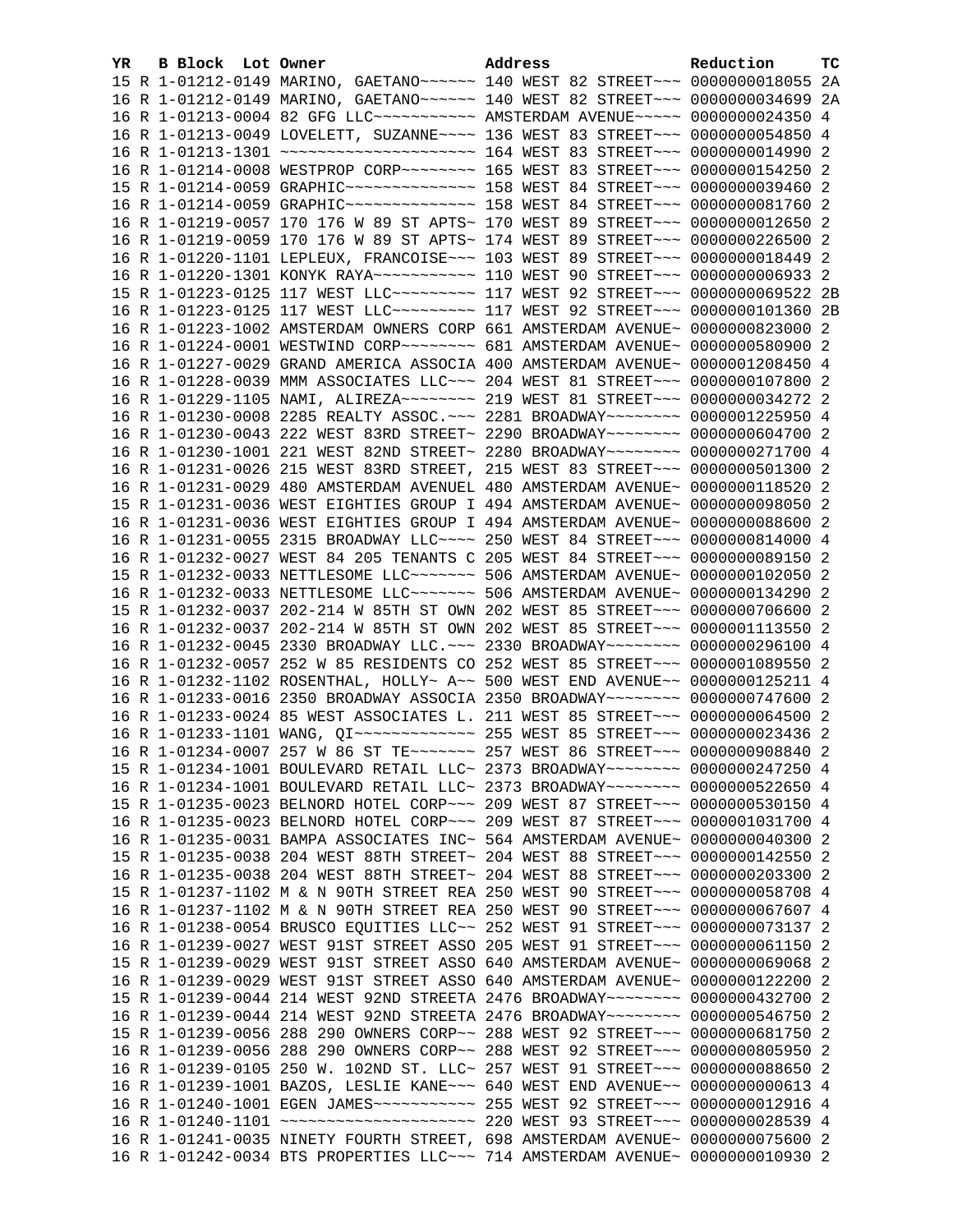| YR. | B Block Lot Owner | Address                                                                                                                                                        | Reduction | тc |
|-----|-------------------|----------------------------------------------------------------------------------------------------------------------------------------------------------------|-----------|----|
|     |                   | 15 R 1-01242-0039 2528 BROADWAY REALTY~ 2528 BROADWAY~~~~~~~~ 0000000473000 4                                                                                  |           |    |
|     |                   | 16 R 1-01242-0039 2528 BROADWAY REALTY~ 2528 BROADWAY~~~~~~~~ 0000000876900 4                                                                                  |           |    |
|     |                   | 16 R 1-01242-0128 SAMSON ASSET MANAGEME 203 WEST 94 STREET~~~ 0000000075550 2                                                                                  |           |    |
|     |                   | 16 R 1-01243-0001 BCRE WEST END AVENUE~ 720 WEST END AVENUE~~ 0000000684750 4                                                                                  |           |    |
|     |                   | 16 R 1-01243-0008 255 W 95TH ST APT COR 255 WEST 95 STREET~~~ 0000000431400 2                                                                                  |           |    |
|     |                   | 16 R 1-01243-0010 251 WEST 95TH STREET~ 2541 BROADWAY~~~~~~~~ 0000000349950 2                                                                                  |           |    |
|     |                   | 16 R 1-01243-0013 SARAH-MARTY, L.L.C.~~ 2549 BROADWAY~~~~~~~~ 0000000039150 4                                                                                  |           |    |
|     |                   | 16 R 1-01243-0042 BROADWAY EQUITIES LLC 2552 BROADWAY~~~~~~~~ 0000000339950 2                                                                                  |           |    |
|     |                   | 16 R 1-01244-0030 74 RIVERSIDE DRIVE, ~~ 74 RIVERSIDE DRIVE~~~ 0000000085100 2                                                                                 |           |    |
|     |                   | 16 R 1-01245-0003 100 RIVERSIDE CORP~~~ 100 RIVERSIDE DRIVE~~ 0000000779150 2                                                                                  |           |    |
|     |                   | 16 R 1-01245-0013 311-313 WEST 82ND STR 313 WEST 82 STREET~~~ 0000000156950 2                                                                                  |           |    |
|     |                   | 16 R 1-01245-0014 311-313 WEST 82ND STR 311 WEST 82 STREET~~~ 0000000034950 2                                                                                  |           |    |
|     |                   | 16 R 1-01245-0058 325 WEST 83 OWNERS CO 325 WEST 83 STREET~~~ 0000000281850 2                                                                                  |           |    |
|     |                   | 16 R 1-01245-0059 323 WEST 83RD OWNERS~ 323 WEST 83 STREET~~~ 0000000392000 2                                                                                  |           |    |
|     |                   | 16 R 1-01245-0061 SCHACHTER REALTY LLC~ 317 WEST 83 STREET~~~ 0000000216750 2                                                                                  |           |    |
|     |                   | 16 R 1-01245-0074 SUBHASH CHADDHA 2012~ 489 WEST END AVENUE~~ 0000000036100 2A                                                                                 |           |    |
|     |                   | 16 R 1-01246-0036 515 TENANTS CORP. ~~~~ 511 WEST END AVENUE~~ 0000000725400 2                                                                                 |           |    |
|     |                   | 16 R 1-01246-0039 MIMOSA EQUITIES CORP~ 310 WEST 85 STREET~~~ 0000000656350 2                                                                                  |           |    |
|     |                   | 16 R 1-01246-1001 HAREL, NIRIT~~~~~~~~~ 342 WEST 85 STREET~~~ 0000000022494 2                                                                                  |           |    |
|     |                   | 16 R 1-01247-0013 349 W. 85TH ST., LLC~ 349 WEST 85 STREET~~~ 0000000191350 2                                                                                  |           |    |
|     |                   | 16 R 1-01247-0037 302 W 86 ST OWNERS CP 302 WEST 86 STREET~~~ 0000000565750 2                                                                                  |           |    |
|     |                   | 15 R 1-01247-1001 263 WEST END 5A, LLC~ 340 WEST 86 STREET~~~ 0000000031543 2                                                                                  |           |    |
|     |                   | 16 R 1-01247-1001 263 WEST END 5A, LLC~ 340 WEST 86 STREET~~~ 0000000010938 2                                                                                  |           |    |
|     |                   | 16 R 1-01247-1102 DUBERSTEIN, BARBARA~~ 535 WEST END AVENUE~~ 0000000014993 2                                                                                  |           |    |
|     |                   | 15 R 1-01248-0022 ANDRONIKE C TSAMAS~~~ 313 WEST 86 STREET~~~ 0000000393800 2                                                                                  |           |    |
|     |                   | 16 R 1-01248-0022 ANDRONIKE C TSAMAS~~~ 313 WEST 86 STREET~~~ 0000000337700 2                                                                                  |           |    |
|     |                   | 16 R 1-01248-0025 309 WEST 86TH ST OWNE 309 WEST 86 STREET~~~ 0000000140150 2<br>15 R 1-01250-0040 304 W 89TH ST OWNERS~ 304 WEST 89 STREET~~~ 0000000125750 2 |           |    |
|     |                   | 16 R 1-01250-0040 304 W 89TH ST OWNERS~ 304 WEST 89 STREET~~~ 0000000229250 2                                                                                  |           |    |
|     |                   | 16 R 1-01250-0045 TWO TEN NET TEN, L.L. 312 WEST 89 STREET~~~ 0000000085450 2                                                                                  |           |    |
|     |                   | 16 R 1-01250-1201 CARLINO, LEANNE~~~~~~ 317 WEST 89 STREET~~~ 0000000018390 2                                                                                  |           |    |
|     |                   | 16 R 1-01251-0054 639 APARTMENT CORP~~~ 639 WEST END AVENUE~~ 0000000281700 2                                                                                  |           |    |
|     |                   | 16 R 1-01251-1023 LOIS MCCARTHY~~~~~~~~ 190 RIVERSIDE DRIVE~~ 0000000245268 2                                                                                  |           |    |
|     |                   | 15 R 1-01252-0020 677 TENANTS CORP~~~~~ 677 WEST END AVENUE~~ 0000000437150 2                                                                                  |           |    |
|     |                   | 16 R 1-01252-0022 HALBOR REALTY CO~~~~~ 306 WEST 93 STREET~~~ 0000000140770 2                                                                                  |           |    |
|     |                   | 16 R 1-01252-0025 HALBOR REALTY CO~~~~~ 310 WEST 93 STREET~~~ 0000000181350 2                                                                                  |           |    |
|     |                   | 16 R 1-01252-0029 316 WEST 93RD STREET~ 316 WEST 93 STREET~~~ 0000000306050 2                                                                                  |           |    |
|     |                   | 16 R 1-01252-0063 ESPLANADE 94 LLC~~~~~ 308 WEST 94 STREET~~~ 0000000854100 4                                                                                  |           |    |
|     |                   | 15 R 1-01252-0072 316 WEST SHORE, LLC~~ 316 WEST 94 STREET~~~ 0000000288950 2                                                                                  |           |    |
|     |                   | 16 R 1-01252-0072 316 WEST SHORE, LLC~~ 316 WEST 94 STREET~~~ 0000000211550 2                                                                                  |           |    |
|     |                   | 16 R 1-01253-0016 311 WEST 94, LLC ~~~~~ 311 WEST 94 STREET ~~~ 0000000095650 2                                                                                |           |    |
|     |                   | 15 R 1-01253-1001 HCC REALESTATE CORP~~ 317 WEST 95 STREET~~~ 00000000002816 2                                                                                 |           |    |
|     |                   | 16 R 1-01253-1001 HCC REALESTATE CORP~~ 317 WEST 95 STREET~~~ 00000000006436 2                                                                                 |           |    |
|     |                   | 15 R 1-01253-1301 SHERIDAN, PATRICIA~~~ 230 RIVERSIDE DRIVE~~ 0000000005235 2                                                                                  |           |    |
|     |                   | 16 R 1-01253-1301 SHERIDAN, PATRICIA~~~ 230 RIVERSIDE DRIVE~~ 0000000004964 2                                                                                  |           |    |
| 16  |                   | 1-01258-0021 11 WEST 42 REALTY INV 11 WEST 42 STREET~~~~ 0000000910700 4                                                                                       |           |    |
|     |                   | 16 R 1-01259-0011 ROYALTON 44 HOTEL, L. 47 WEST 43 STREET~~~~ 0000000916200 4                                                                                  |           |    |
|     |                   | 16 R 1-01259-0117 35 WEST 43RD STREET L 35 WEST 43 STREET~~~~ 0000000255950 4                                                                                  |           |    |
|     |                   | 16 R 1-01259-1012 36 WEST 44TH STREET L 36 WEST 44 STREET~~~~ 0000000773192 4                                                                                  |           |    |
| 16  |                   | 1-01259-1103 522 FIFTH ACQUISITION 522 5 AVENUE~~~~~~~~~ 0000000904267 4                                                                                       |           |    |
|     |                   | 16 R 1-01260-0010 CITY CLUB HOTEL REALT 55 WEST 44 STREET~~~~ 0000001115300 4                                                                                  |           |    |
|     |                   | 16 R 1-01260-0024 DEKA IMMOBILIEN INVES 19 WEST 44 STREET~~~~ 0000001293350 4                                                                                  |           |    |
|     |                   | 16 R 1-01260-0046 12 WEST 45TH STREET L 12 WEST 45 STREET~~~~ 0000000212550 4                                                                                  |           |    |
|     |                   | 16 R 1-01260-0071 1156 APF LLC -------- 1156 AVENUE OF THE AM 0000000596900 4                                                                                  |           |    |
|     |                   | 15 R 1-01261-0019 35 W 45 ST ASSOC ~~~~~ 35 WEST 45 STREET ~~~~ 0000000164200 4                                                                                |           |    |
|     |                   | 15 R 1-01261-0029 BEL MIDTOWN LLC~~~~~~ 15 WEST 45 STREET~~~~ 0000000359750 4                                                                                  |           |    |
|     |                   | 16 R 1-01261-0029 BEL MIDTOWN LLC ~~~~~~ 15 WEST 45 STREET ~~~~ 0000001445600 4                                                                                |           |    |
|     |                   | 16 R 1-01261-0042 2 WEST 46 BORROWER II 2 WEST 46 STREET~~~~~ 0000000672850 4                                                                                  |           |    |
|     |                   | 15 R 1-01261-0053 LU FAMILY CO INC~~~~~ 26 WEST 46 STREET~~~~ 0000000076600 4                                                                                  |           |    |
|     |                   | 16 R 1-01261-0053 LU FAMILY CO INC~~~~~ 26 WEST 46 STREET~~~~ 0000000059500 4                                                                                  |           |    |
|     |                   | 15 R 1-01261-0060 AAA KEYLOCK CO INC~~~ 44 WEST 46 STREET~~~~ 0000000034700 4                                                                                  |           |    |
|     |                   | 16 R 1-01261-0060 AAA KEYLOCK CO INC~~~ 44 WEST 46 STREET~~~~ 0000000179150 4                                                                                  |           |    |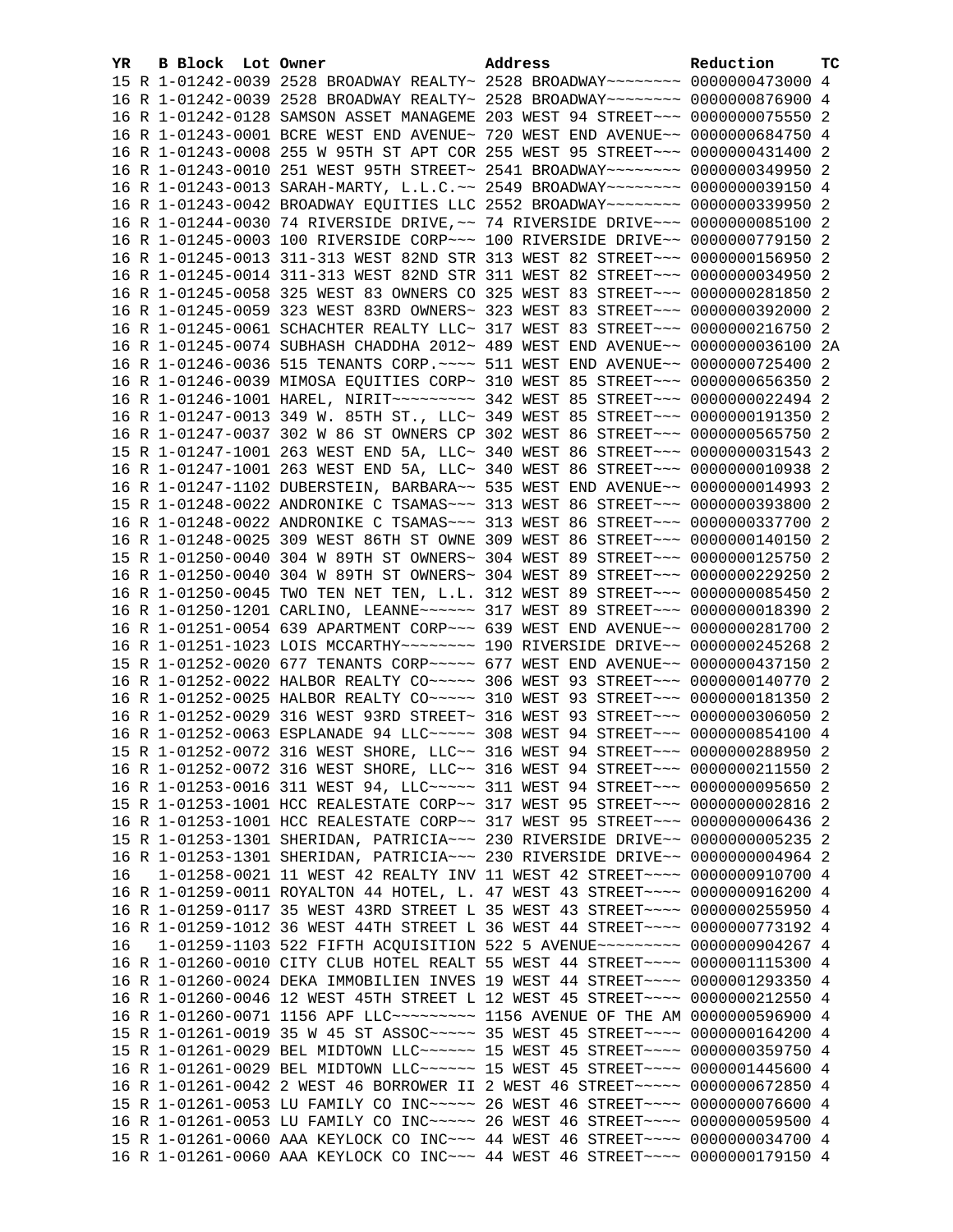| YR. | B Block Lot Owner | Address                                                                             | Reduction | TС |
|-----|-------------------|-------------------------------------------------------------------------------------|-----------|----|
|     |                   | 16 R 1-01261-1102 JOHNNY LU&JOHNSON LU~ 10 WEST 46 STREET~~~~ 0000000097451 4       |           |    |
|     |                   | 16 R 1-01261-1111 GHH ASSOCIATES LLC~~~ 10 WEST 46 STREET~~~~ 0000000102037 4       |           |    |
|     |                   | 16 R 1-01261-1113 NASSIMI CONDOS, INC.~ 10 WEST 46 STREET~~~~ 0000000109047 4       |           |    |
| 16  |                   | 1-01262-0001 1180 AOA MEMBER LLC~~ 1180 AVENUE OF THE AM 0000006786000 4            |           |    |
|     |                   | 16 R 1-01262-0017 77 NY @ 46 ST., ~~~~~~ 45 WEST 46 STREET~~~~ 0000000067250 4      |           |    |
|     |                   | 15 R 1-01262-0052 26 ON 47 LLC -------- 26 WEST 47 STREET ---- 0000000629200 4      |           |    |
|     |                   | 15 R 1-01262-0056 AMNA L L C ----------- 36 WEST 47 STREET ---- 0000001739350 4     |           |    |
|     |                   | 16 R 1-01262-0074 78 W 47 STREET CORP~~ 78 WEST 47 STREET~~~~ 0000000159050 4       |           |    |
|     |                   | 16 R 1-01262-0075 NALPAK 1196 COMPANY, ~ 1192 AVENUE OF THE AM 0000000752550 4      |           |    |
|     |                   | 15 R 1-01262-0077 1188, LLC ------------ 1188 AVENUE OF THE AM 0000000054700 4      |           |    |
|     |                   | 16 R 1-01262-0077 1188, LLC ------------ 1188 AVENUE OF THE AM 0000000060100 4      |           |    |
|     |                   | 16 R 1-01262-1703 55W46 CONDO OWNER LLC 50 WEST 47 STREET~~~~ 0000000177168 4       |           |    |
|     |                   | 15 R 1-01262-1706 55W46 CONDO OWNER LLC 50 WEST 47 STREET~~~~ 0000000239264 4       |           |    |
|     |                   | 16 R 1-01262-1706 55W46 CONDO OWNER LLC 50 WEST 47 STREET~~~~ 0000001345504 4       |           |    |
|     |                   | 16 R 1-01262-1798 55W46 CONDO OWNER LLC 50 WEST 47 STREET~~~~ 0000007382360 4       |           |    |
|     |                   | 15 R 1-01262-1806 55W46 CONDO OWNER LLC 50 WEST 47 STREET~~~~ 0000001536650 4       |           |    |
|     |                   | 16 R 1-01263-0001 LH BARICK, LLC ~~~~~~~ 1200 AVENUE OF THE AM 0000000296600 4      |           |    |
|     |                   | 16 R 1-01263-0013 41 WEST 47 LLC ------- 41 WEST 47 STREET ---- 0000000103600 4     |           |    |
|     |                   | 15 R 1-01263-0022 ALTIN RLTY CORP~~~~~~ 23 WEST 47 STREET~~~~ 0000000288400 4       |           |    |
|     |                   | 16 R 1-01263-0022 ALTIN RLTY CORP~~~~~~ 23 WEST 47 STREET~~~~ 0000000567400 4       |           |    |
|     |                   | 16 R 1-01263-0034 FORTY-SEVENTH FIFTH C 580 5 AVENUE~~~~~~~~~ 0000003037950 4       |           |    |
|     |                   | 16 R 1-01263-0038 THOR FIFTH AVENUE LLC 590 5 AVENUE~~~~~~~~~ 0000003477300 4       |           |    |
|     |                   | 16 R 1-01263-0041 UOB REALTY (USA) LIMI 592 5 AVENUE~~~~~~~~~ 0000000272550 4       |           |    |
|     |                   | 16 R 1-01263-0054 28 WEST 48 LLC ------- 28 WEST 48 STREET ---- 0000000077900 4     |           |    |
|     |                   | 16 R 1-01263-0055 30 WEST 48TH BUYER LL 30 WEST 48 STREET~~~~ 0000000320050 4       |           |    |
|     |                   | 16 R 1-01263-0057 36 WEST 48TH STREET~~ 36 WEST 48 STREET~~~~ 0000000266400 4       |           |    |
|     |                   | 15 R 1-01263-0058 ARG PROPERTIES INC~~~ 38 WEST 48 STREET~~~~ 0000000246100 4       |           |    |
|     |                   | 16 R 1-01263-0058 ARG PROPERTIES INC~~~ 38 WEST 48 STREET~~~~ 0000000203300 4       |           |    |
|     |                   | 15 R 1-01263-0071 48 AMERICAS CO~~~~~~~ 1212 AVENUE OF THE AM 0000000625350 4       |           |    |
|     |                   | 16 R 1-01263-0071 48 AMERICAS CO~~~~~~~ 1212 AVENUE OF THE AM 0000001456550 4       |           |    |
|     |                   | 16 R 1-01264-0005 RCPI HOLDCO LCC~~~~~~ 1230 AVENUE OF THE AM 0000020577000 4       |           |    |
|     |                   | 16 R 1-01264-0030 RCPI 600 FIFTH HOLDIN 600 5 AVENUE~~~~~~~~~ 0000005218050 4       |           |    |
|     |                   |                                                                                     |           |    |
|     |                   | 16 R 1-01265-0050 RCPI LANDMARK PROPERT 610 5 AVENUE~~~~~~~~~ 0000009150100 4       |           |    |
|     |                   | 16 R 1-01265-0071 RCPI LANDMARK PROPERT 1258 AVENUE OF THE AM 0000000349050 4       |           |    |
|     |                   | 16 R 1-01265-1001 NBCUNIVERSAL ATLAS LL 30 ROCKEFELLER PLAZA~ 0000000015306 4       |           |    |
|     |                   | 16 R 1-01266-0001 RCPI HOLDCO LCC~~~~~~ 1260 AVENUE OF THE AM 0000032041650 4       |           |    |
| 16  |                   | 1-01267-0041 650 FIFTH AVENUE COMP 650 5 AVENUE~~~~~~~~~ 0000007599000 4            |           |    |
|     |                   | 16 R 1-01267-1001 25 WEST 51 RETAIL LLC 25 WEST 51 STREET~~~~ 0000000332853 4       |           |    |
|     |                   | 15 R 1-01268-0023 21 CLUB INC~~~~~~~~~~~~~~~ 17 WEST 52 STREET~~~~~ 0000000107050 4 |           |    |
|     |                   | 16 R 1-01268-0023 21 CLUB INC~~~~~~~~~~~~~~ 17 WEST 52 STREET~~~~~ 0000000064500 4  |           |    |
|     |                   | 15 R 1-01268-1001 40 WEST 53RD ASSOCIAT 44 WEST 53 STREET~~~~ 0000000148400 4       |           |    |
|     |                   | 16 R 1-01268-1001 40 WEST 53RD ASSOCIAT 44 WEST 53 STREET~~~~ 0000000148400 4       |           |    |
| 16  |                   | 1-01268-1002 40 WEST 53RD ASSOCIAT 44 WEST 53 STREET~~~~ 0000010154900 4            |           |    |
|     |                   | 16 R 1-01268-1101 FSF NEW YORK, LLC --- 666 5 AVENUE -------- 0000013556010 4       |           |    |
|     |                   | 16 R 1-01269-1001 TONI FLYNN, TRUSTEE~~ 15 WEST 53 STREET~~~~ 0000000025568 2       |           |    |
|     |                   | 16 R 1-01270-0008 45 W 54 CORP~~~~~~~~~ 45 WEST 54 STREET~~~~ 0000000153250 2       |           |    |
|     |                   | 16 R 1-01270-0020 17 24 CORP ----------- 17 WEST 54 STREET ---- 0000000765300 2     |           |    |
|     |                   | 15 R 1-01270-0034 UNIVERSITY CLUB INC ( 690 5 AVENUE~~~~~~~~~ 0000000824050 4       |           |    |
|     |                   | 16 R 1-01270-0034 UNIVERSITY CLUB INC ( 690 5 AVENUE~~~~~~~~~ 0000003892800 4       |           |    |
|     |                   | 16 R 1-01270-0044 10 WEST 55TH STREET, ~ 10 WEST 55 STREET ~~~~ 0000000083250 4     |           |    |
|     |                   | 16 R 1-01270-0061 HARD ASSTES~~~~~~~~~~~ 50 WEST 55 STREET~~~~ 0000000062250 2      |           |    |
| 16  |                   | 1-01270-0071 SL GREEN REALTY CORP. 1350 AVENUE OF THE AM 0000001595600 4            |           |    |
|     |                   |                                                                                     |           |    |
|     |                   |                                                                                     |           |    |
|     |                   | 15 R 1-01271-0023 LFG ENTERPRISES~~~~~~ 23 WEST 55 STREET~~~~ 0000002414650 4       |           |    |
|     |                   | 16 R 1-01271-0023 LFG ENTERPRISES~~~~~~ 23 WEST 55 STREET~~~~ 0000003498700 4       |           |    |
|     |                   | 16 R 1-01271-0041 BATINKOFF-WINSTON, A/ 718 5 AVENUE~~~~~~~~~ 0000005531650 4       |           |    |
|     |                   | 16 R 1-01271-0063 46 WEST 56TH STREET~~ 46 WEST 56 STREET~~~~ 0000000559550 4       |           |    |
|     |                   | 16 R 1-01272-0013 ETRO U.S.A., INC. ~~~~ 41 WEST 56 STREET~~~~ 0000000126350 4      |           |    |
|     |                   | 15 R 1-01272-0045 6 WEST 57TH ST REALTY 6 WEST 57 STREET~~~~~ 0000000523050 4       |           |    |
|     |                   | 16 R 1-01272-0045 6 WEST 57TH ST REALTY 6 WEST 57 STREET~~~~~ 0000000283000 4       |           |    |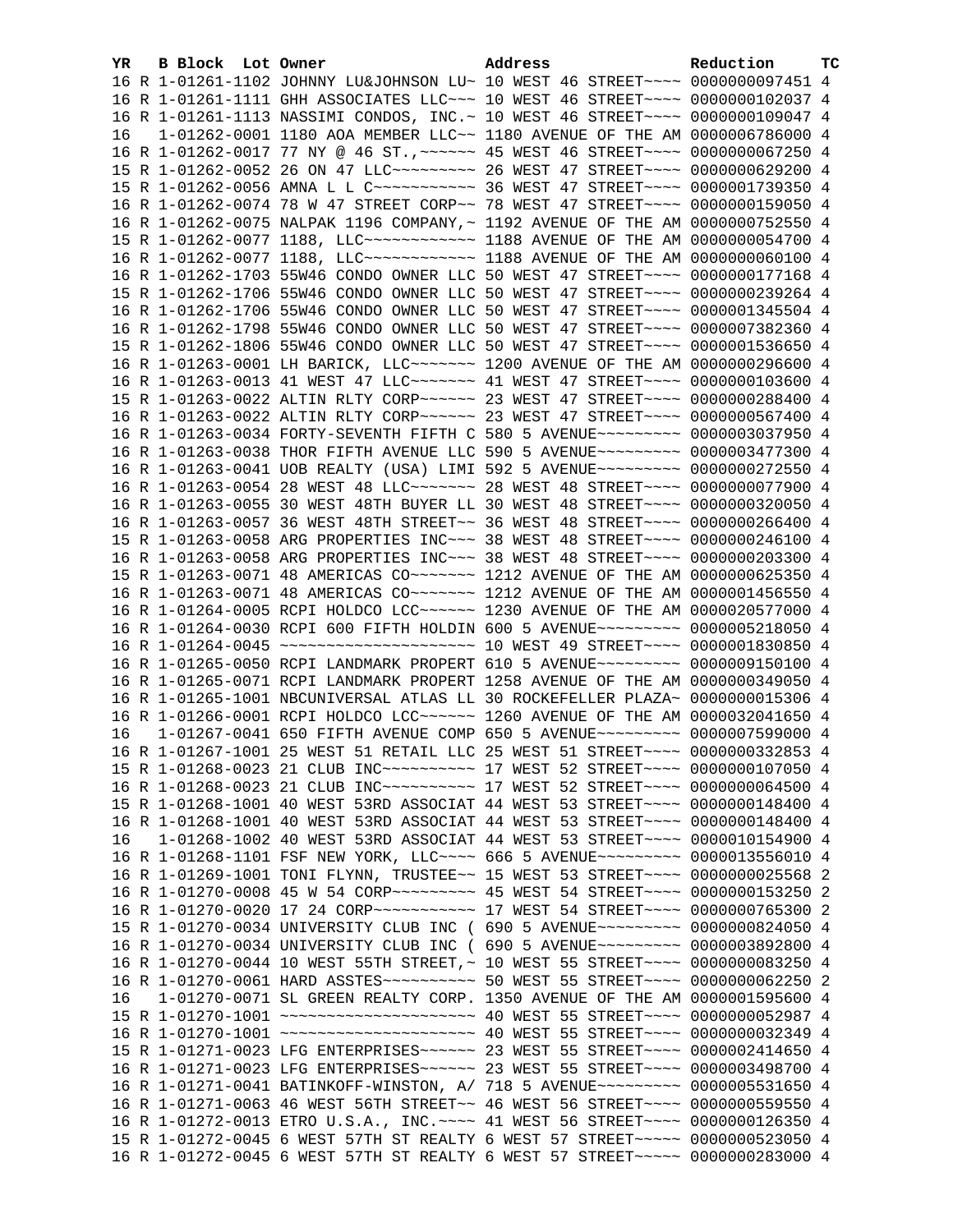| YR. | B Block Lot Owner | Address                                                                                  | Reduction | тc |
|-----|-------------------|------------------------------------------------------------------------------------------|-----------|----|
|     |                   | 15 R 1-01272-0066 VORNADO LF 50 WEST 57 48 WEST 57 STREET~~~~ 0000000681100 4            |           |    |
|     |                   | 16 R 1-01272-0066 VORNADO LF 50 WEST 57 48 WEST 57 STREET~~~~ 0000000555750 4            |           |    |
|     |                   | 15 R 1-01273-0010 ASUMAN 57TH STREET LL 41 WEST 57 STREET~~~~ 0000000904700 4            |           |    |
|     |                   | 16 R 1-01273-0010 ASUMAN 57TH STREET LL 41 WEST 57 STREET~~~~ 0000000262550 4            |           |    |
|     |                   | 15 R 1-01274-1301 SAHARA PLAZA LLC ---- 768 5 AVENUE -------- 0000009033850 4            |           |    |
|     |                   | 16 R 1-01274-1301 SAHARA PLAZA LLC~~~~~ 768 5 AVENUE~~~~~~~~~ 0000006984300 4            |           |    |
|     |                   | 15 R 1-01274-1302 SAHARA PLAZA LLC~~~~~ 768 5 AVENUE~~~~~~~~~ 0000000784350 4            |           |    |
|     |                   | 16 R 1-01274-1302 SAHARA PLAZA LLC~~~~~ 768 5 AVENUE~~~~~~~~~ 0000001197450 4            |           |    |
|     |                   | 15 R 1-01275-0008 9 EAST 40TH STREET LL 7 EAST 40 STREET~~~~~ 0000000551050 4            |           |    |
|     |                   | 16 R 1-01275-0050 TAHOR 26 OWNER LLC~~~ 295 MADISON AVENUE~~~ 0000001984650 4            |           |    |
|     |                   | 16 R 1-01275-0063 LIBRARY WAY~~~~~~~~~~~~~~ 16 EAST 41 STREET~~~~~ 0000000169950 4       |           |    |
|     |                   | 16 R 1-01276-0023 299 MADISON HOTEL, LL 299 MADISON AVENUE~~~ 0000001422300 4            |           |    |
|     |                   | 16 R 1-01276-0024 41 EAST 41ST STREET H 41 EAST 41 STREET~~~~ 0000000045354 2A           |           |    |
| 16  |                   | 1-01276-0033 120 PARK AVENUE ASSOC 118 PARK AVENUE~~~~~~ 0000007174950 4                 |           |    |
|     |                   | 16 R 1-01276-0066 MCDONALD'S CORPORATIO 18 EAST 42 STREET~~~~ 0000000323650 4            |           |    |
|     |                   | 16 R 1-01276-0999 NYC DOT ---------------- 90 EAST 42 STREET ---- 0000000486900 4        |           |    |
|     |                   | 15 R 1-01277-0067 MR. VON POK, INC. ---- 4 EAST 43 STREET ---- 00000000061650 4          |           |    |
|     |                   | 16 R 1-01277-0067 MR. VON POK, INC. ---- 4 EAST 43 STREET ---- 0000000117700 4           |           |    |
| 16  |                   | 1-01278-0014 340 MADISON AVENUE SY 340 MADISON AVENUE~~~ 0000004927400 4                 |           |    |
|     |                   | 16 R 1-01279-0057 350 MADISON ACQUISITI 352 MADISON AVENUE~~~ 0000001315450 4            |           |    |
|     |                   | 16 R 1-01279-0063 350 MADISON ACQUISITI 10 EAST 45 STREET~~~~ 0000000440100 4            |           |    |
|     |                   | 15 R 1-01279-0065 SILK & HALPERN-45THET 6 EAST 45 STREET~~~~~ 0000000643650 4            |           |    |
|     |                   | 16 R 1-01279-0065 SILK & HALPERN-45THET 6 EAST 45 STREET~~~~~ 0000000689950 4            |           |    |
| 16  |                   | 1-01280-0030 HYATT EQUITIES ------ 109 EAST 42 STREET -- 0000004208700 4                 |           |    |
| 16  |                   | 1-01280-9010 200 PARK, L.P. ~~~~~~~ 200 PARK AVENUE VIADU 0000058211300 4                |           |    |
|     |                   | 15 R 1-01280-9090 UNITED STATES POSTAL~ 100 EAST 45 STREET~~~ 0000016706950 4            |           |    |
| 16  |                   | 1-01280-9090 UNITED STATES POSTAL~ 100 EAST 45 STREET~~~ 0000009568350 4                 |           |    |
|     |                   | 16 R 1-01281-0001 NEW YORK FRENCH SOUND 547 5 AVENUE~~~~~~~~~ 0000002318150 4            |           |    |
|     |                   | 16 R 1-01282-1001 THE BUILDING AT 575 F 575 5 AVENUE~~~~~~~~~ 0000004543100 4            |           |    |
|     |                   | 16 R 1-01283-0015 KEMPER PAUL S~~~~~~~~ 21 EAST 47 STREET~~~~ 0000000475300 4            |           |    |
|     |                   | 15 R 1-01283-0017 400 MADISON HOLDINGS, 400 MADISON AVENUE~~~ 0000002191150 4            |           |    |
|     |                   | 16 R 1-01283-0017 400 MADISON HOLDINGS, 400 MADISON AVENUE~~~ 0000003033700 4            |           |    |
|     |                   | 16 R 1-01283-0021 MANUFACTURES HANOVER~ 270 PARK AVENUE~~~~~~ 0000005966800 4            |           |    |
|     |                   | 16 R 1-01283-0058 MEYGRAND ASSOCIATES L 18 EAST 48 STREET~~~~ 0000000195550 4            |           |    |
|     |                   | 16 R 1-01284-0071 605 FIFTH PROPERTY OW 605 5 AVENUE~~~~~~~~~ 0000000244900 4            |           |    |
|     |                   | 15 R 1-01284-1001 609 OWNERS LLC~~~~~~~ 609 5 AVENUE~~~~~~~~~ 0000000915608 4            |           |    |
|     |                   | 16 R 1-01284-1001 609 OWNERS LLC ------ 609 5 AVENUE -------- 0000004234608 4            |           |    |
|     |                   | 16 R 1-01285-0013 38 COMPANY, ~~~~~~~~~~~~~~ 19 EAST 49 STREET~~~~~ 0000000357100 4      |           |    |
|     |                   | 16 R 1-01285-0059 PAMELA EQUITIES CORP~ 18 EAST 50 STREET~~~~ 0000000658650 4            |           |    |
|     |                   | 16 R 1-01285-1002 10 EAST 50TH STREET B 611 5 AVENUE~~~~~~~~~ 0000005037600 4            |           |    |
| 16  |                   | 1-01286-0021 ARCHDIOCESE/N.Y. ~~~~~ 455 MADISON AVENUE~~~ 0000057705900 4                |           |    |
|     |                   | 16 R 1-01287-0014 488 MADISON AVE ASSOC 488 MADISON AVENUE~~~ 0000001476600 4            |           |    |
|     |                   | 16 R 1-01287-0061 PRONOVIAS U.S.A., INC 14 EAST 52 STREET~~~~ 0000000544400 4            |           |    |
|     |                   | 15 R 1-01288-0006 3 EAST 52ND STREET CO 3 EAST 52 STREET~~~~~ 0000000021500 4            |           |    |
|     |                   | 16 R 1-01288-0006 3 EAST 52ND STREET CO 3 EAST 52 STREET~~~~~ 0000000173150 4            |           |    |
| 16  |                   | 1-01288-0027 PARK AVENUE PLAZA OWN 57 EAST 52 STREET~~~~ 0000007107700 4                 |           |    |
|     |                   | 16 R 1-01289-0014 520 MADISON OWNERS, L 512 MADISON AVENUE~~~ 0000005819950 4            |           |    |
|     |                   | 16 R 1-01289-0021 515 MADISON LLC ------ 515 MADISON AVENUE --- 0000003178250 4          |           |    |
|     |                   | 16 R 1-01289-0045 ELYSEE HOTEL, LLC --- 56 EAST 54 STREET --- 0000003421100 4            |           |    |
|     |                   |                                                                                          |           |    |
|     |                   | 16 R 1-01289-0052 MFA 527 MADISON LLC~~ 527 MADISON AVENUE~~~ 0000003038950 4            |           |    |
|     |                   | 16 R 1-01290-0036 LBB 400 LLC~~~~~~~~~~~~~~~~~~~ 400 PARK AVENUE~~~~~~~~ 0000001369400 4 |           |    |
|     |                   | 16 R 1-01290-0044 AMTAD LLC ------------ 66 EAST 55 STREET ---- 0000001103300 4          |           |    |
|     |                   | 15 R 1-01290-0050 MADISON & 54TH STREET 543 MADISON AVENUE~~~ 0000000402600 4            |           |    |
|     |                   | 16 R 1-01290-0050 MADISON & 54TH STREET 543 MADISON AVENUE~~~ 0000000412100 4            |           |    |
|     |                   | 15 R 1-01290-0061 BEJAY I & CO., ~~~~~~~ 16 EAST 55 STREET~~~~ 0000000158000 4           |           |    |
|     |                   | 16 R 1-01290-0061 BEJAY I & CO., ~~~~~~~ 16 EAST 55 STREET~~~~ 0000000330750 4           |           |    |
|     |                   | 16 R 1-01290-0127 TYNKER 9 AND 12 LLC~~ 57 EAST 54 STREET~~~~ 0000000176100 4            |           |    |
|     |                   | 16 R 1-01290-1105 55TH STREET CONDO HOL 60 EAST 55 STREET~~~~ 00000000008533 2           |           |    |
|     |                   | 16 R 1-01291-0021 551 MADISON PROPERTY~ 551 MADISON AVENUE~~~ 0000000763950 4            |           |    |
|     |                   | 15 R 1-01291-0028 BRE PARK AVENUE TOWER 65 EAST 55 STREET~~~~ 0000013214050 4            |           |    |
|     |                   | 16 R 1-01291-0028 BRE PARK AVENUE TOWER 65 EAST 55 STREET~~~~ 0000006172950 4            |           |    |
| 16  |                   | 1-01292-0015 590 MADISON AVENUE, L 590 MADISON AVENUE~~~ 0000010559200 4                 |           |    |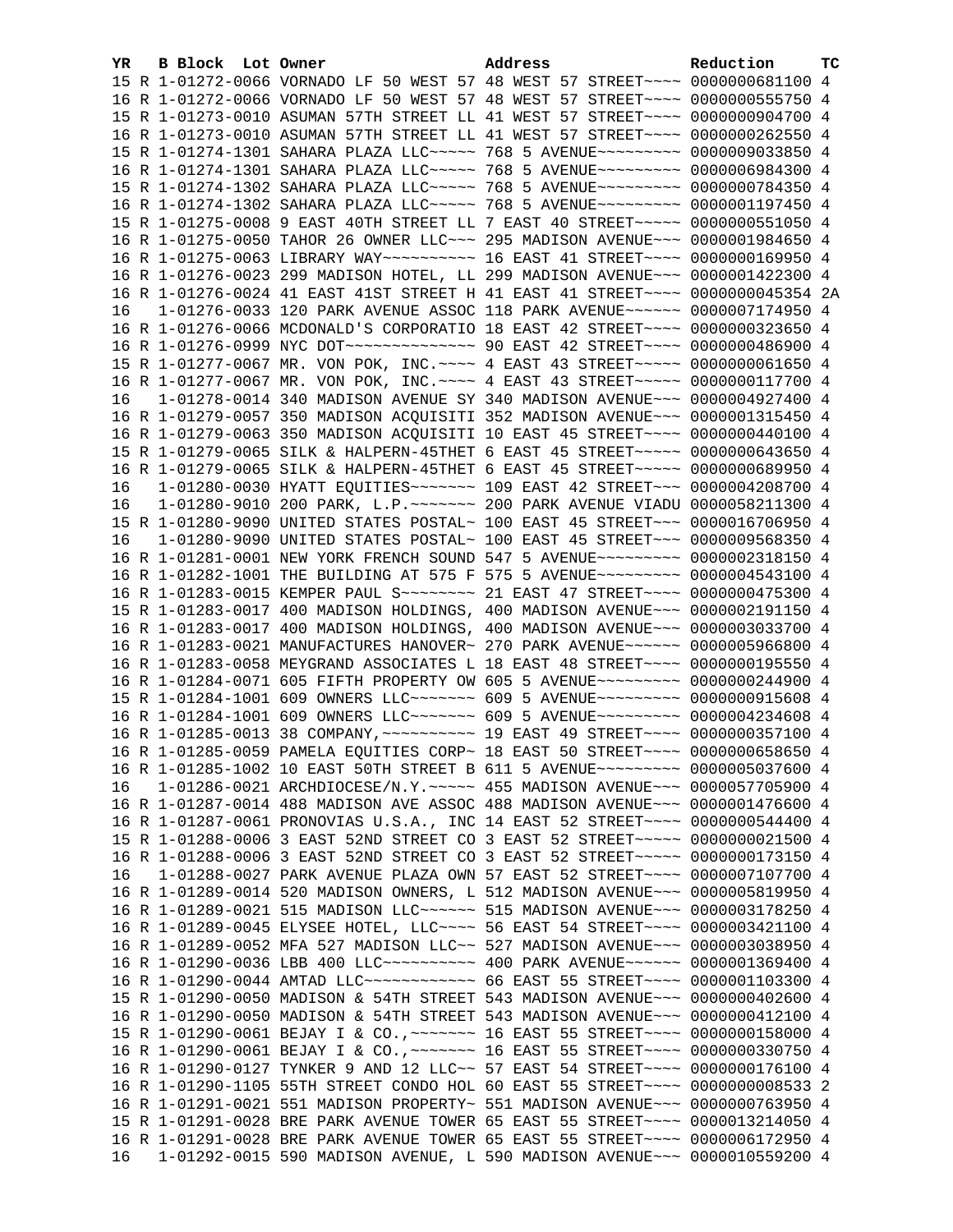| YR | B Block Lot Owner | Address                                                                                                                                                        | Reduction | тc |
|----|-------------------|----------------------------------------------------------------------------------------------------------------------------------------------------------------|-----------|----|
|    |                   | 15 R 1-01292-0052 NORSEL REALTIES LLC~~ 575 MADISON AVENUE~~~ 0000003721450 4                                                                                  |           |    |
| 16 |                   | $1-01292-0052$ NORSEL REALTIES LLC $\sim$ 575 MADISON AVENUE $\sim$ $\sim$ 0000006759250 4                                                                     |           |    |
|    |                   | 15 R 1-01292-1001 TRUMP TOWER COMMERCIA 721 5 AVENUE~~~~~~~~~ 0000006299850 4                                                                                  |           |    |
| 16 |                   | 1-01292-1001 TRUMP TOWER COMMERCIA 721 5 AVENUE~~~~~~~~~ 0000007699600 4                                                                                       |           |    |
|    |                   | 16 R 1-01292-1002 PHILED NYC, LLC~~~~~~ 721 5 AVENUE~~~~~~~~~ 0000000038898 2                                                                                  |           |    |
|    |                   | 16 R 1-01293-0012 15 EAST 57TH ST.ASSOC 15 EAST 57 STREET~~~~ 0000001378950 4                                                                                  |           |    |
|    |                   | 16 R 1-01293-0016 598 MADISON LLC ----- 592 MADISON AVENUE -- 0000003580750 4                                                                                  |           |    |
|    |                   | 16 R 1-01293-0026 FULLER MADISON LLC~~~ 597 MADISON AVENUE~~~ 0000007782150 4                                                                                  |           |    |
|    |                   | 16 R 1-01293-0035 HAHN KOOK CNETER (USA 460 PARK AVENUE~~~~~~ 0000001520700 4                                                                                  |           |    |
|    |                   | 16 R 1-01293-0047 2-J LLC -------------- 44 EAST 58 STREET ---- 0000000097900 4                                                                                |           |    |
|    |                   | 16 R 1-01293-0051 STOVE PROPERTIES USA, 605 MADISON AVENUE~~~ 0000000961100 4                                                                                  |           |    |
|    |                   | 16 R 1-01294-0001 767 FIFTH PARTNERS LL 761 5 AVENUE~~~~~~~~~ 0000014783350 4                                                                                  |           |    |
|    |                   | 16 R 1-01294-0033 480 PARK AVE CORP~~~~ 480 PARK AVENUE~~~~~~ 0000003766150 2                                                                                  |           |    |
|    |                   | 16 R 1-01294-0037 PPF OFF 500 PARK AVEN 500 PARK AVENUE~~~~~~ 0000000506150 4                                                                                  |           |    |
|    |                   | 16 R 1-01294-1001 PPF OFF 500 PARK AVEN 500 PARK AVENUE~~~~~~ 0000001648000 4                                                                                  |           |    |
|    |                   | 16 R 1-01295-0017 CPT 360 LEXINGTON, LL 354 LEXINGTON AVENUE~ 0000002604750 4                                                                                  |           |    |
|    |                   | 16 R 1-01295-0020 369 LEXINGTON BORROWE 363 LEXINGTON AVENUE~ 0000000649500 4                                                                                  |           |    |
|    |                   | 15 R 1-01296-1001 NEW 110 CIPRIANI UNI~ 110 EAST 42 STREET~~~ 0000001799450 4                                                                                  |           |    |
|    |                   | 16 R 1-01296-1001 NEW 110 CIPRIANI UNI~ 110 EAST 42 STREET~~~ 0000001870550 4                                                                                  |           |    |
|    |                   | 16 R 1-01297-0031 TS TRYLONS, L.L.C. ~~~ 155 EAST 42 STREET~~~ 0000000125950 4                                                                                 |           |    |
|    |                   | 15 R 1-01298-0034 SG THIRD AVENUE, LLC~ 686 3 AVENUE~~~~~~~~~ 0000000272200 4                                                                                  |           |    |
|    |                   | 16 R 1-01298-0034 SG THIRD AVENUE, LLC~ 686 3 AVENUE~~~~~~~~~ 0000000185200 4                                                                                  |           |    |
|    |                   | 15 R 1-01298-0037 SG THIRD AVENUE, LLC~ 694 3 AVENUE~~~~~~~~~ 0000000103900 4                                                                                  |           |    |
|    |                   | 16 R 1-01298-0037 SG THIRD AVENUE, LLC~ 694 3 AVENUE~~~~~~~~~ 0000000124200 4                                                                                  |           |    |
|    |                   | 15 R 1-01298-0038 696 THIRD AVENUE REAL 696 3 AVENUE~~~~~~~~~ 0000000410400 4                                                                                  |           |    |
|    |                   | 16 R 1-01298-0038 696 THIRD AVENUE REAL 696 3 AVENUE~~~~~~~~~ 0000000385400 4                                                                                  |           |    |
|    |                   | 16 R 1-01298-0040 700 THIRD AVENUE ASSO 700 3 AVENUE~~~~~~~~~ 0000000227000 4                                                                                  |           |    |
|    |                   | 16 R 1-01299-0038 CPP III LLC~~~~~~~~~~~~~~~~ 712 3 AVENUE~~~~~~~~~~~ 0000000058500 4                                                                          |           |    |
|    |                   | 15 R 1-01300-0023 459 LEXINGTON ASSOCIA 459 LEXINGTON AVENUE~ 0000000154600 4                                                                                  |           |    |
|    |                   | 16 R 1-01300-0023 459 LEXINGTON ASSOCIA 459 LEXINGTON AVENUE~ 0000000113450 4                                                                                  |           |    |
|    |                   | 16 R 1-01300-0047 146 EAST 46TH STREET~ 146 EAST 46 STREET~~~ 0000000047900 2B                                                                                 |           |    |
|    |                   | 15 R 1-01300-0124 H.L.L. 137 EAST 45THF 137 EAST 45 STREET~~~ 0000000193000 4                                                                                  |           |    |
|    |                   | 16 R 1-01300-0124 H.L.L. 137 EAST 45THF 137 EAST 45 STREET~~~ 0000000222800 4                                                                                  |           |    |
|    |                   | 16 R 1-01302-0043 48TH STREET HOTEL LLC 144 EAST 48 STREET~~~ 0000004598150 4                                                                                  |           |    |
|    |                   | 16 R 1-01302-0123 NR SECOND AVENUE/EAST 127 EAST 47 STREET~~~ 0000000143600 4                                                                                  |           |    |
| 16 |                   | 1-01302-1001 JPMORGAN CHASE BANK, ~ 277 PARK AVENUE~~~~~~ 0000001394847 4                                                                                      |           |    |
|    |                   | 15 R 1-01303-0033 T-C 780 THIRD AVENUE~ 776 3 AVENUE~~~~~~~~~ 0000004217800 4                                                                                  |           |    |
| 16 |                   | 1-01303-0033 T-C 780 THIRD AVENUE~ 776 3 AVENUE~~~~~~~~~ 0000005539350 4                                                                                       |           |    |
|    |                   | 15 R 1-01303-0041 150 EAST 49 ST OWNERS 150 EAST 49 STREET~~~ 0000000171500 2                                                                                  |           |    |
|    |                   | 16 R 1-01303-0041 150 EAST 49 ST OWNERS 150 EAST 49 STREET~~~ 0000001184850 2                                                                                  |           |    |
| 16 |                   | 1-01303-0053 LEXINGTON AVENUE HOTE 525 LEXINGTON AVENUE~ 0000008500000 4                                                                                       |           |    |
|    |                   | 15 R 1-01304-0026 145 EAST 49TH STREET~ 145 EAST 49 STREET~~~ 0000000235700 4                                                                                  |           |    |
|    |                   | 16 R 1-01304-0026 145 EAST 49TH STREET~ 145 EAST 49 STREET~~~ 0000000941750 4                                                                                  |           |    |
|    |                   | 16 R 1-01304-0041 SAN CARLOS BLDG CO~~~ 150 EAST 50 STREET~~~ 0000004054700 4<br>16 R 1-01305-0020 125 EAST 50TH STREET~ 557 LEXINGTON AVENUE~ 0000005217550 4 |           |    |
|    |                   | 16 R 1-01305-0023 HANDLER & CO., LLC ~~~ 135 EAST 50 STREET ~~~ 0000001694650 2                                                                                |           |    |
|    |                   | 16 R 1-01306-0023 575 LEX PROPERTY OWNE 575 LEXINGTON AVENUE~ 0000001956050 4                                                                                  |           |    |
|    |                   | 15 R 1-01306-0042 PLAZA 52, LLC ------- 154 EAST 52 STREET -- 0000004314450 4                                                                                  |           |    |
| 16 |                   | 1-01307-0023 BP 599 LEXINGTON AVEN 599 LEXINGTON AVENUE~ 0000028000000 4                                                                                       |           |    |
|    |                   | 16 R 1-01307-0029 KNOCKLOFTY MGMT LLC~~ 155 EAST 52 STREET~~~ 0000000523400 2                                                                                  |           |    |
|    |                   | 16 R 1-01307-1004 DIAMONDROCK MANHATTAN 866 3 AVENUE~~~~~~~~~ 0000011972150 4                                                                                  |           |    |
|    |                   | 15 R 1-01308-1001 BP/CGCENTER II LLC~~~ 884 3 AVENUE~~~~~~~~~ 0000003244400 4                                                                                  |           |    |
|    |                   | 16 R 1-01308-1001 BP/CGCENTER II LLC~~~ 884 3 AVENUE~~~~~~~~~ 0000016329950 4                                                                                  |           |    |
|    |                   | 15 R 1-01308-1005 DAI-ICHI LIFE INVESTM 617 LEXINGTON AVENUE~ 0000004557500 4                                                                                  |           |    |
|    |                   | 16 R 1-01308-1005 DAI-ICHI LIFE INVESTM 617 LEXINGTON AVENUE~ 0000007535900 4                                                                                  |           |    |
|    |                   | 16 R 1-01308-1101 BP 399 PARK AVENUE, ~~ 399 PARK AVENUE~~~~~~ 0000005636400 4                                                                                 |           |    |
|    |                   | 16 R 1-01308-1102 BP 399 PARK AVENUE, ~~ 399 PARK AVENUE~~~~~~ 0000008066150 4                                                                                 |           |    |
|    |                   | 16 R 1-01309-0005 THE BROOK INC~~~~~~~~ 111 EAST 54 STREET~~~ 0000000467100 4                                                                                  |           |    |
|    |                   | 16 R 1-01309-0008 LINMAR, L.P. ~~~~~~~~~~ 125 EAST 54 STREET~~~ 0000000439650                                                                                  |           | -2 |
| 16 |                   | 1-01309-0032 900 3RD AVE. L P C/O~ 900 3 AVENUE~~~~~~~~~ 0000008533200 4                                                                                       |           |    |
|    |                   | 16 R 1-01309-0039 162 EAST 55TH STREET~ 162 EAST 55 STREET~~~ 0000000625850 2                                                                                  |           |    |
|    |                   | 16 R 1-01309-0062 124 EAST 55TH STREET~ 124 EAST 55 STREET~~~ 0000000084800 4                                                                                  |           |    |
|    |                   |                                                                                                                                                                |           |    |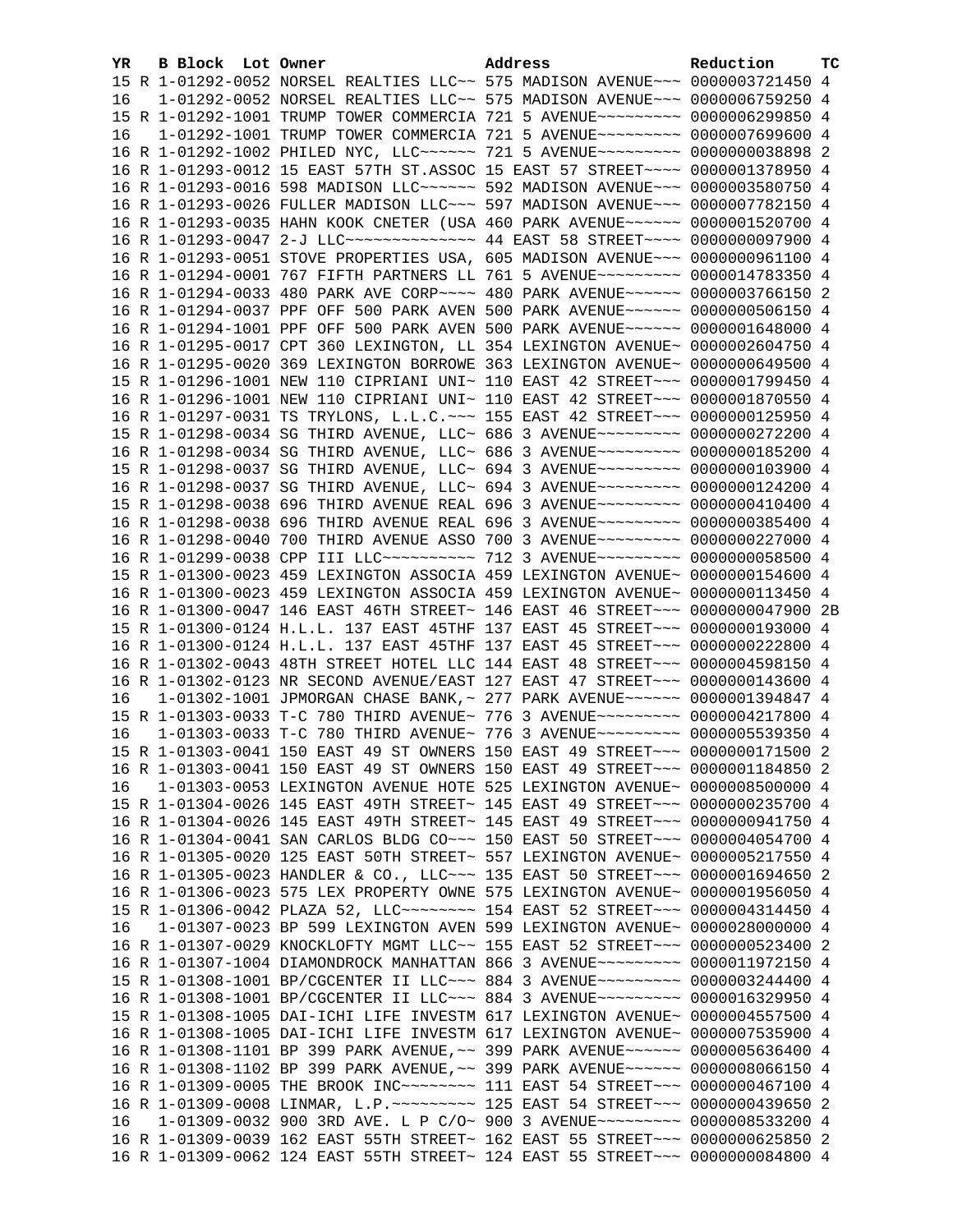| YR. | B Block Lot Owner |                                                                                                                                                            | Address | Reduction | тc  |
|-----|-------------------|------------------------------------------------------------------------------------------------------------------------------------------------------------|---------|-----------|-----|
|     |                   | 15 R 1-01309-0063 EAST 55TH STREET LLC~ 122 EAST 55 STREET~~~ 0000000090200 4                                                                              |         |           |     |
|     |                   | 16 R 1-01309-0063 EAST 55TH STREET LLC~ 122 EAST 55 STREET~~~ 0000000260300 4                                                                              |         |           |     |
|     |                   | 16 R 1-01309-1101 MACARTHUR PROPERTIES~ 135 EAST 54 STREET~~~ 0000000604170 4                                                                              |         |           |     |
|     |                   | 15 R 1-01310-0001 T-C 425 PARK AVENUE, ~ 425 PARK AVENUE ~~~~~~ 0000002291150 4                                                                            |         |           |     |
|     |                   | 15 R 1-01310-0012 NYC 55 CORP~~~~~~~~~~~~~~ 127 EAST 55 STREET~~~ 0000000604900 4                                                                          |         |           |     |
|     |                   | 16 R 1-01310-0012 NYC 55 CORP~~~~~~~~~~~~~~ 127 EAST 55 STREET~~~~ 0000000700250 4                                                                         |         |           |     |
|     |                   | 15 R 1-01310-0020 SARAJON REALTY CORP~~ 665 LEXINGTON AVENUE~ 0000000068860 2B                                                                             |         |           |     |
|     |                   | 16 R 1-01310-0020 SARAJON REALTY CORP~~ 665 LEXINGTON AVENUE~ 0000000149168 2B                                                                             |         |           |     |
|     |                   | 16 R 1-01310-0034 916-918 THIRD AVENUE~ 916 3 AVENUE~~~~~~~~~ 0000000067361 2B                                                                             |         |           |     |
|     |                   | 16 R 1-01310-0035 916-918 THIRD AVENUEL 918 3 AVENUE~~~~~~~~~ 0000000066861 2B                                                                             |         |           |     |
|     |                   | 16 R 1-01310-0063 ASIAN REALTY PARTNERS 126 EAST 56 STREET~~~ 0000002013400 4                                                                              |         |           |     |
|     |                   | 16 R 1-01310-1303 FAYNBERG, MIKHAIL DR. 140 EAST 56 STREET~~~ 00000000004643 4                                                                             |         |           |     |
|     |                   | 16 R 1-01311-0036 PLENTINO RLTY LTD --- 940 3 AVENUE ------ 0000000310850 4                                                                                |         |           |     |
|     |                   | 15 R 1-01311-0052 JOLLY KINKER INC ---- 687 LEXINGTON AVENUE ~ 0000000528850 4                                                                             |         |           |     |
|     |                   | 16 R 1-01311-0052 JOLLY KINKER INC~~~~~ 687 LEXINGTON AVENUE~ 0000000529350 4                                                                              |         |           |     |
|     |                   | 16 R 1-01311-0058 SOL GOLDMAN INVESTMEN 690 LEXINGTON AVENUE~ 0000002859050 4                                                                              |         |           |     |
|     |                   | 16 R 1-01311-0061 124 EAST 57TH STREET~ 124 EAST 57 STREET~~~ 0000000176300 4                                                                              |         |           |     |
|     |                   | 16 R 1-01311-0063 118 EAST 57TH LLC C/O 118 EAST 57 STREET~~~ 0000000095850 4                                                                              |         |           |     |
|     |                   | 16 R 1-01312-0023 139 E. 57TH ST. ~~~~~~ 703 LEXINGTON AVENUE~ 0000000263150 4                                                                             |         |           |     |
|     |                   | 16 R 1-01312-0028 GOTHAM TOWNE HOUSE OW 153 EAST 57 STREET~~~ 0000001048150 2                                                                              |         |           |     |
|     |                   | 16 R 1-01312-0059 716 LEXINGTON AVENUE~ 716 LEXINGTON AVENUE~ 0000000568550 4                                                                              |         |           |     |
|     |                   | 16 R 1-01312-0120 707-709 LEXINGTON LLC 709 LEXINGTON AVENUE~ 0000000110550 4                                                                              |         |           |     |
| 16  |                   | 1-01313-1002 731 OFFICE ONE LLC~~~ 151 EAST 58 STREET~~~ 0000027999900 4                                                                                   |         |           |     |
|     |                   | 16 R 1-01313-1103 UJA-FED PROPERTIES, I 130 EAST 59 STREET~~~ 0000000496800 4                                                                              |         |           |     |
|     |                   | 15 R 1-01314-0015 WELLS REIT II - 222 E 222 EAST 41 STREET~~~ 0000001795600 4                                                                              |         |           |     |
|     |                   | 16 R 1-01314-0015 WELLS REIT II - 222 E 222 EAST 41 STREET~~~ 0000010003150 4                                                                              |         |           |     |
|     |                   | 16 R 1-01314-1004 WANG, YI-TING CHRISTI 235 EAST 40 STREET~~~ 0000000014299 2                                                                              |         |           |     |
|     |                   | 16 R 1-01316-0030 43 & 2 PROPERTY CO~~~ 801 2 AVENUE~~~~~~~~~ 0000003239900 4                                                                              |         |           |     |
|     |                   | 15 R 1-01317-0019 HOSPITALITY FINANCE C 231 EAST 43 STREET~~~ 0000000538300 4                                                                              |         |           |     |
|     |                   | 16 R 1-01317-0019 HOSPITALITY FINANCE C 231 EAST 43 STREET~~~ 0000002655350 4                                                                              |         |           |     |
|     |                   | 16 R 1-01317-0021 PROTESTANT MISSIONS~~ 815 2 AVENUE~~~~~~~~~ 0000002155250 4                                                                              |         |           |     |
|     |                   | 15 R 1-01318-0031 BECKROSE ESTATES LLC~ 242 EAST 45 STREET~~~ 0000000073150 4                                                                              |         |           |     |
|     |                   | 16 R 1-01319-0001 ELIZABETH 45, LLC --- 721 3 AVENUE --------- 0000000141000 4                                                                             |         |           |     |
|     |                   | 16 R 1-01320-1400 KUNG, ESTHER HO~~~~~~ 210 EAST 47 STREET~~~ 0000000002267 4                                                                              |         |           |     |
|     |                   | 15 R 1-01320-4003 YOUNG TRIO, LLC ~~~~~~ 211 EAST 46 STREET ~~~ 0000000219000 4                                                                            |         |           |     |
|     |                   | 16 R 1-01320-4003 YOUNG TRIO, LLC ~~~~~~ 211 EAST 46 STREET ~~~ 0000000135750 4                                                                            |         |           |     |
|     |                   | 16 R 1-01322-0043 214 EAST 49TH BUILDIN 214 EAST 49 STREET~~~ 0000000126000 4                                                                              |         |           |     |
|     |                   | 16 R 1-01322-1001 TURTLE BAY HOUSE LIMI 249 EAST 48 STREET~~~ 0000000099800 4                                                                              |         |           |     |
|     |                   | 16 R 1-01322-1002 TURTLE BAY HOUSE LIMI 249 EAST 48 STREET~~~ 0000000102500 4                                                                              |         |           |     |
|     |                   | 16 R 1-01322-1019 TURTLE BAY HOUSE LIMI 249 EAST 48 STREET~~~ 00000000007969 2                                                                             |         |           |     |
|     |                   | 16 R 1-01323-0030 F ASTROID REALTY LLC~ 242 EAST 50 STREET~~~ 0000000211756 2                                                                              |         |           |     |
|     |                   | 16 R 1-01323-0032 F ASTROID REALTY LLC~ 238 EAST 50 STREET~~~ 0000000067159 2                                                                              |         |           |     |
|     |                   | 16 R 1-01323-0034 F ASTROID REALTY LLC~ 234 EAST 50 STREET~~~ 0000000082467 2                                                                              |         |           |     |
|     |                   | 15 R 1-01323-0109 ROBERT F FEHLHABER~~~ 217 EAST 49 STREET~~~ 0000000172050 4                                                                              |         |           |     |
| 16  |                   | 16 R 1-01323-0109 ROBERT F FEHLHABER~~~ 217 EAST 49 STREET~~~ 0000000279150 4<br>1-01324-0001 DOLP 825 PROPERTIES I 825 3 AVENUE~~~~~~~~~~ 0000006196900 4 |         |           |     |
|     |                   | 15 R 1-01324-0029 TAI SECOND AVE CORP~~ 961 2 AVENUE~~~~~~~~~ 0000000065850                                                                                |         |           | - 2 |
|     |                   | 16 R 1-01324-0029 TAI SECOND AVE CORP~~ 961 2 AVENUE~~~~~~~~~ 0000000162650                                                                                |         |           | -2  |
|     |                   | 16 R 1-01324-0030 51ST EAST STREET OWNE 246 EAST 51 STREET~~~ 00000000086950                                                                               |         |           | -2  |
|     |                   | 15 R 1-01324-0038 NEW YORK PACIFIC REAL 226 EAST 51 STREET~~~ 0000000130200 4                                                                              |         |           |     |
|     |                   | 16 R 1-01324-0038 NEW YORK PACIFIC REAL 226 EAST 51 STREET~~~ 0000000112800 4                                                                              |         |           |     |
|     |                   | 16 R 1-01325-0019 SUNRISE, LLC --------- 235 EAST 51 STREET --- 0000000156910                                                                              |         |           | -2  |
|     |                   | 16 R 1-01325-0050 HHLP 52ND ASSOCIATES, 206 EAST 52 STREET~~~ 0000006826650 4                                                                              |         |           |     |
|     |                   | 16 R 1-01326-0030 XRS VENTURES LLC FORM 244 EAST 53 STREET~~~ 0000000018000 4                                                                              |         |           |     |
|     |                   | 15 R 1-01326-0033 CLT 53 REAL ESTATE IN 236 EAST 53 STREET~~~ 0000000468950                                                                                |         |           | 4   |
|     |                   | 16 R 1-01326-0033 CLT 53 REAL ESTATE IN 236 EAST 53 STREET~~~ 0000000473900 4                                                                              |         |           |     |
|     |                   | 16 R 1-01326-0037 53RD GROUP ASSOCIATES 226 EAST 53 STREET~~~ 0000000298800                                                                                |         |           | -2  |
|     |                   | 16 R 1-01327-0013 ELK MAS 229 EAST 53RD 229 EAST 53 STREET~~~ 0000000089000 2                                                                              |         |           |     |
|     |                   | 16 R 1-01327-0023 LFL PARTNERS, LLC --- 1009 2 AVENUE -------- 0000000304750 4                                                                             |         |           |     |
|     |                   | 16 R 1-01327-0033 EAST 54TH STREET PROP 232 EAST 54 STREET~~~ 0000000171450 2                                                                              |         |           |     |
|     |                   | 16 R 1-01327-1001 STOREPARK LLC~~~~~~~~~ 211 EAST 53 STREET~~~ 0000000816400 4                                                                             |         |           |     |
|     |                   | 16 R 1-01328-0030 MAROLDA PROPERTIES IN 238 EAST 55 STREET~~~ 0000000711750 2                                                                              |         |           |     |
|     |                   |                                                                                                                                                            |         |           |     |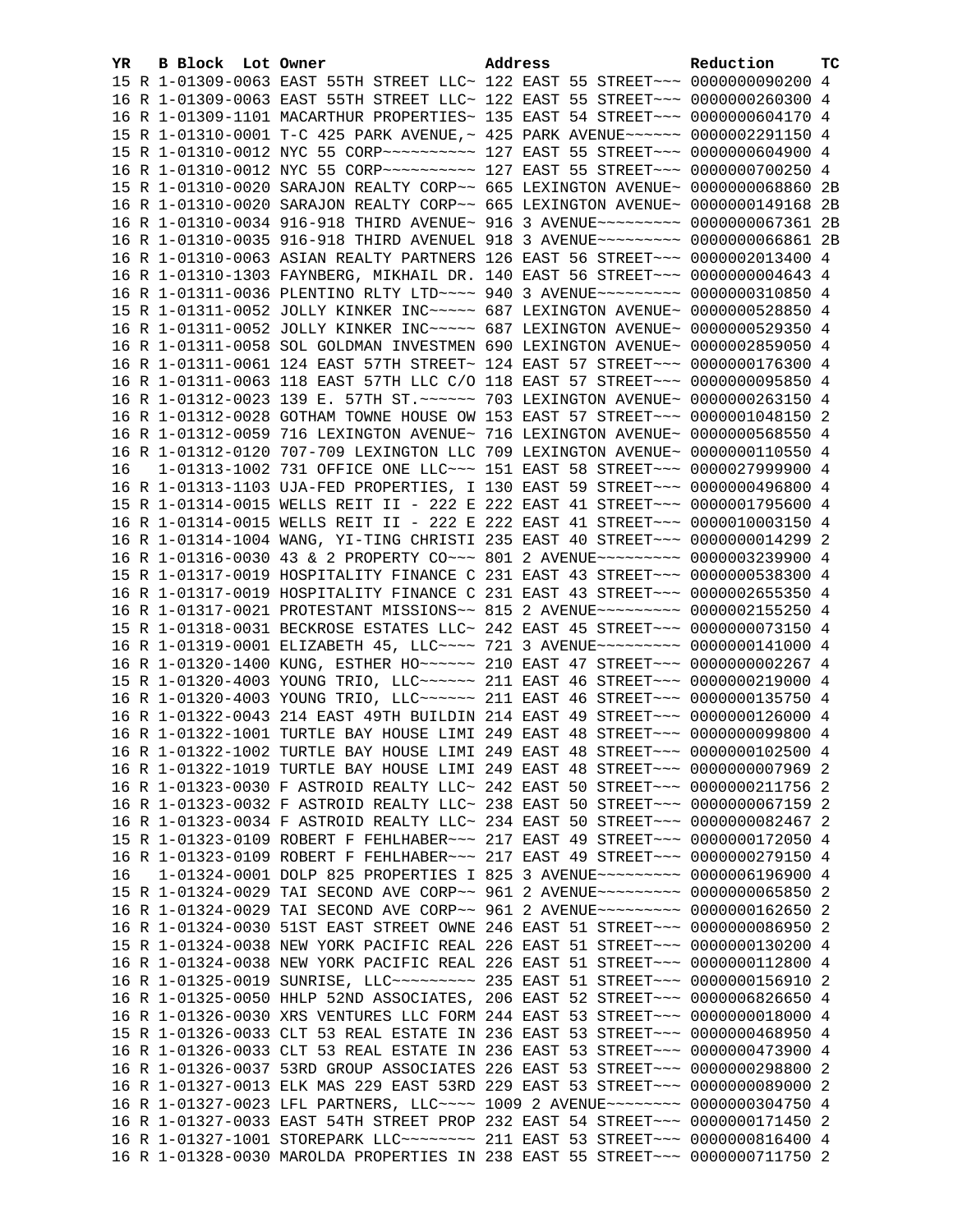| YR | <b>B Block</b> Lot Owner |                                                                                                                                                                | Address |  | Reduction | тc |
|----|--------------------------|----------------------------------------------------------------------------------------------------------------------------------------------------------------|---------|--|-----------|----|
|    |                          | 16 R 1-01329-0027 1061 SECOND AVE LLC~~ 1059 2 AVENUE~~~~~~~~ 0000000306400 2                                                                                  |         |  |           |    |
|    |                          | 16 R 1-01330-0038 220 EAST 57 OWNERS~~~ 220 EAST 57 STREET~~~ 0000000816800 2                                                                                  |         |  |           |    |
|    |                          | 16 R 1-01331-0014 227 E 57 ST INC~~~~~~ 227 EAST 57 STREET~~~ 0000000227700 2                                                                                  |         |  |           |    |
|    |                          | 16 R 1-01331-0033 LIEBRE & KOB INDUSTRI 232 EAST 58 STREET~~~ 0000000035650 4                                                                                  |         |  |           |    |
|    |                          | 15 R 1-01331-0039 58TH STREET CAPITAL L 210 EAST 58 STREET~~~ 0000000916650 2                                                                                  |         |  |           |    |
|    |                          | 16 R 1-01331-0039 58TH STREET CAPITAL L 210 EAST 58 STREET~~~ 0000000921400 2                                                                                  |         |  |           |    |
|    |                          | 15 R 1-01331-0044 204 E 58TH LLC ------ 204 EAST 58 STREET -- 0000000164300 4                                                                                  |         |  |           |    |
|    |                          | 16 R 1-01331-0044 204 E 58TH LLC ------ 204 EAST 58 STREET -- 0000000072450 4                                                                                  |         |  |           |    |
|    |                          | 16 R 1-01331-0127 248 ASSOCIATES NEW YO 248 EAST 58 STREET~~~ 0000000100650 4                                                                                  |         |  |           |    |
|    |                          | 16 R 1-01332-0001 D&D BUILDING COMPANY~ 979 3 AVENUE~~~~~~~~~ 0000010730300 4                                                                                  |         |  |           |    |
|    |                          | 16 R 1-01332-0010 TORRI ASSOCIATES~~~~~ 215 EAST 58 STREET~~~ 0000000301250 4                                                                                  |         |  |           |    |
|    |                          | 15 R 1-01332-0020 241 E 58TH REALTY LLC 241 EAST 58 STREET~~~ 0000000156800 2                                                                                  |         |  |           |    |
|    |                          | 16 R 1-01332-0020 241 E 58TH REALTY LLC 241 EAST 58 STREET~~~ 0000000170000 2                                                                                  |         |  |           |    |
|    |                          | 16 R 1-01332-0120 MATTICHIO BASTIANICH~ 243 EAST 58 STREET~~~ 0000000103350 4                                                                                  |         |  |           |    |
|    |                          | 16 R 1-01333-0001 305 E 40TH OWNERS COR 305 EAST 40 STREET~~~ 0000001318750 2                                                                                  |         |  |           |    |
|    |                          | 16 R 1-01334-0013 333 EAST FORTY FIRST~ 333 EAST 41 STREET~~~ 0000000315100 2                                                                                  |         |  |           |    |
|    |                          | 16 R 1-01336-0015 333 EAST 43RD OWNERS~ 333 EAST 43 STREET~~~ 0000000908750 2                                                                                  |         |  |           |    |
|    |                          | 16 R 1-01336-1002 CITY OF NEW YORK~~~~~ 303 EAST 43 STREET~~~ 00000000007869 2                                                                                 |         |  |           |    |
|    |                          | 16 R 1-01337-0014 UNITED NATIONS DEVELO 323 EAST 44 STREET~~~ 0000003513250 4                                                                                  |         |  |           |    |
|    |                          | 16 R 1-01337-0104 CALANDRILLO, MICHAEL~ 834 2 AVENUE~~~~~~~~~ 0000000050112 2B                                                                                 |         |  |           |    |
|    |                          | 15 R 1-01339-0012 333 EAST 46 ST APT CO 333 EAST 46 STREET~~~ 0000000314500 2                                                                                  |         |  |           |    |
|    |                          | 16 R 1-01339-0012 333 EAST 46 ST APT CO 333 EAST 46 STREET~~~ 0000000750600 2                                                                                  |         |  |           |    |
|    |                          | 16 R 1-01340-0038 MOCK TURTLE BAY ETC.~ 328 EAST 48 STREET~~~ 0000000401800 2                                                                                  |         |  |           |    |
|    |                          | 16 R 1-01341-0001 MARLO TOWERS OWNERS I 902 2 AVENUE~~~~~~~~~ 0000000932950 2                                                                                  |         |  |           |    |
|    |                          | 15 R 1-01341-0048 306 E. 49TH LLC ----- 306 EAST 49 STREET -- 0000000058450 2                                                                                  |         |  |           |    |
|    |                          | 16 R 1-01341-0048 306 E. 49TH LLC~~~~~~ 306 EAST 49 STREET~~~ 0000000148050 2                                                                                  |         |  |           |    |
|    |                          | 16 R 1-01341-1203 321 PARTNERS --------- 321 EAST 48 STREET --- 00000000004906 2                                                                               |         |  |           |    |
|    |                          | 16 R 1-01341-1702 346 EAST 49~~~~~~~~~~~ 346 EAST 49 STREET~~~ 0000000378740 2                                                                                 |         |  |           |    |
|    |                          | 16 R 1-01341-1801 ~~~~~~~~~~~~~~~~~~~~~~~ 865 1 AVENUE~~~~~~~~~ 0000000010461 4                                                                                |         |  |           |    |
|    |                          | 16 R 1-01342-0023 349 EAST 49TH STREET~ 349 EAST 49 STREET~~~ 0000000564350 2                                                                                  |         |  |           |    |
|    |                          | 16 R 1-01342-0037 336 E.50 ST.TENANTS C 336 EAST 50 STREET~~~ 0000000144750 2                                                                                  |         |  |           |    |
|    |                          | 15 R 1-01342-0042 324 E 50TH ST ASSOC~~ 324 EAST 50 STREET~~~ 0000000259850 2                                                                                  |         |  |           |    |
|    |                          | 16 R 1-01342-0042 324 E 50TH ST ASSOC~~ 324 EAST 50 STREET~~~ 0000000095500 2                                                                                  |         |  |           |    |
|    |                          | 16 R 1-01342-0045 320 EAST 50TH STREETR 320 EAST 50 STREET~~~ 0000000147210 2                                                                                  |         |  |           |    |
|    |                          | 16 R 1-01342-0051 WILSON EVANS 50TH LLC 300 EAST 50 STREET~~~ 0000000161700 2                                                                                  |         |  |           |    |
|    |                          | 16 R 1-01343-0005 GREAT BAY BLDG CO. ~~~ 307 EAST 50 STREET~~~ 0000000161800 2                                                                                 |         |  |           |    |
|    |                          | 15 R 1-01343-0145 ASHLEY 312 LLC~~~~~~~ 312 EAST 51 STREET~~~ 0000000140920 2A                                                                                 |         |  |           |    |
|    |                          | 16 R 1-01343-0145 ASHLEY 312 LLC ------- 312 EAST 51 STREET --- 0000000204193 2A                                                                               |         |  |           |    |
|    |                          | 16 R 1-01344-0018 343 EAST 51 CORP~~~~~ 343 EAST 51 STREET~~~ 0000000369350 2                                                                                  |         |  |           |    |
|    |                          | 16 R 1-01344-0021 349 REALTY NY LLC --- 349 EAST 51 STREET -- 0000000140050 2                                                                                  |         |  |           |    |
|    |                          | 16 R 1-01345-0001 MARMIN REALTY CORP~~~ 984 2 AVENUE~~~~~~~~~ 0000000028360 2B                                                                                 |         |  |           |    |
|    |                          | 16 R 1-01345-0005 301-52 TOWN HOUSE COR 301 EAST 52 STREET~~~ 0000000306450 2                                                                                  |         |  |           |    |
|    |                          | 15 R 1-01345-0009 315 E 52 ST HOUSING C 315 EAST 52 STREET~~~ 0000000002071 2C                                                                                 |         |  |           |    |
|    |                          | 16 R 1-01345-0009 315 E 52 ST HOUSING C 315 EAST 52 STREET~~~ 0000000027200 2C                                                                                 |         |  |           |    |
|    |                          | 16 R 1-01345-0031 342 E 53 OWNERS INC~~ 342 EAST 53 STREET~~~ 0000000244600 2                                                                                  |         |  |           |    |
|    |                          | 15 R 1-01345-0045 316 EAST 53RD ST., LL 316 EAST 53 STREET~~~ 0000000239550 4                                                                                  |         |  |           |    |
|    |                          | 16 R 1-01345-0045 316 EAST 53RD ST., LL 316 EAST 53 STREET~~~ 0000000322250 4                                                                                  |         |  |           |    |
|    |                          | 16 R 1-01347-0003 1030 SECOND AVENUE L~ 1030 2 AVENUE~~~~~~~~ 0000000075800 4                                                                                  |         |  |           |    |
|    |                          | 16 R 1-01347-0004 JANE BADER~~~~~~~~~~~~~~~~ 1032 2 AVENUE~~~~~~~~~ 0000000036400 2A                                                                           |         |  |           |    |
|    |                          | 16 R 1-01347-0012 325-327 E 54 REALTY, ~ 325 EAST 54 STREET~~~ 0000000220750 2                                                                                 |         |  |           |    |
|    |                          | 15 R 1-01347-0014 333 EAST 54TH STREET~ 333 EAST 54 STREET~~~ 0000000099450 2                                                                                  |         |  |           |    |
|    |                          | 16 R 1-01347-0014 333 EAST 54TH STREET~ 333 EAST 54 STREET~~~ 0000000258750 2                                                                                  |         |  |           |    |
|    |                          | 16 R 1-01347-0018 345 EAST 54TH OWNERS~ 345 EAST 54 STREET~~~ 0000000542550 2<br>16 R 1-01347-0044 310 EAST 55 ST TENANT 310 EAST 55 STREET~~~ 0000000752750 2 |         |  |           |    |
|    |                          |                                                                                                                                                                |         |  |           |    |
|    |                          | 15 R 1-01348-0016 333 EAST 55TH ST OWNE 333 EAST 55 STREET~~~ 0000001415650 2<br>16 R 1-01348-0016 333 EAST 55TH ST OWNE 333 EAST 55 STREET~~~ 0000001688900 2 |         |  |           |    |
|    |                          | 16 R 1-01349-0008 313 EAST 56TH STREET~ 313 EAST 56 STREET~~~ 0000000349750                                                                                    |         |  |           | -2 |
|    |                          | 16 R 1-01349-0014 BAMFORD REALTY LLC~~~ 333 EAST 56 STREET~~~ 0000001421050 2                                                                                  |         |  |           |    |
|    |                          | 15 R 1-01349-1003 GREENWICH ASSOCIATES~ 345 EAST 56 STREET~~~ 0000000178300 4                                                                                  |         |  |           |    |
|    |                          | 16 R 1-01349-1003 GREENWICH ASSOCIATES~ 345 EAST 56 STREET~~~ 0000000174200 4                                                                                  |         |  |           |    |
|    |                          | 15 R 1-01349-1101 LOGANATHAN, PARTHIBAN 330 EAST 57 STREET~~~ 0000000010719 2                                                                                  |         |  |           |    |
|    |                          | 16 R 1-01349-1101 LOGANATHAN, PARTHIBAN 330 EAST 57 STREET~~~ 0000000061495 2                                                                                  |         |  |           |    |
|    |                          |                                                                                                                                                                |         |  |           |    |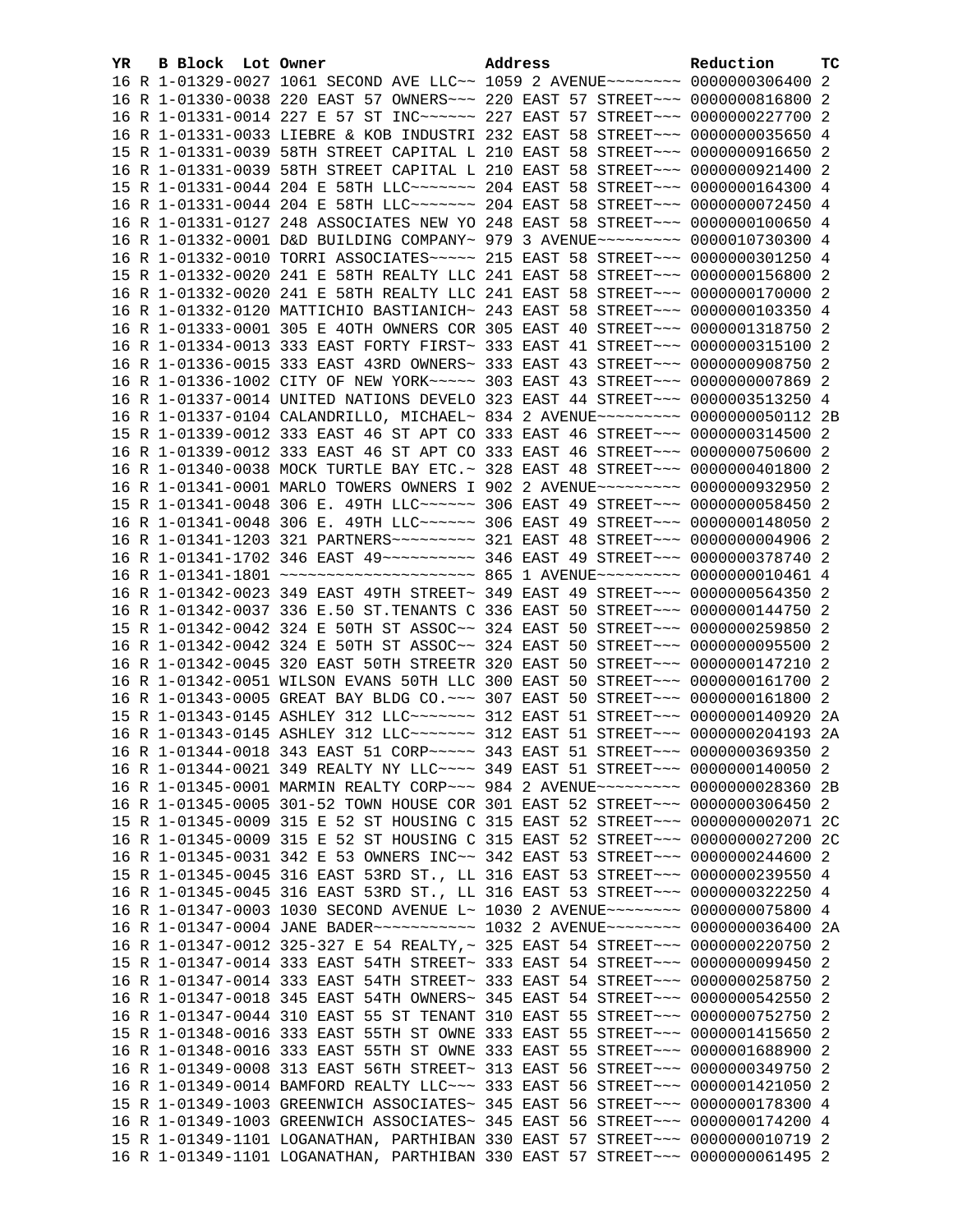| 16 R 1-01349-1201 THE 360 EAST 57TH CON 360 EAST 57 STREET~~~ 0000000119129 4<br>15 R 1-01350-0027 1057 FIRST AVE LLC~~~ 1057 1 AVENUE~~~~~~~~ 0000000025100 2<br>16 R 1-01350-0027 1057 FIRST AVE LLC~~~ 1057 1 AVENUE~~~~~~~~ 0000000080950 2<br>16 R 1-01350-0031 58 EAST OWNERS CORP~~ 346 EAST 58 STREET~~~ 0000000145400 2<br>15 R 1-01350-0040 CAPRICE LAND COMPANY~ 320 EAST 58 STREET~~~ 0000000564200 2<br>15 R 1-01350-1017 357 EAST 57TH ST REAL 351 EAST 57 STREET~~~ 0000000433800 2<br>16 R 1-01351-0001 LANDMARK OWNERS INC~~ 1110 2 AVENUE~~~~~~~~ 0000004749350 2<br>15 R 1-01351-0007 VON SCHEELE, PER ----- 315 EAST 58 STREET -- 0000000025640 2B<br>16 R 1-01351-0007 VON SCHEELE, PER ----- 315 EAST 58 STREET -- 00000000061691 2B<br>16 R 1-01351-0020 345 E 58, LLC -------- 345 EAST 58 STREET --- 0000000061939 2A<br>16 R 1-01351-0039 324 E59TH ST ASSOC~~~ 324 EAST 59 STREET~~~ 0000000268250 2<br>16 R 1-01351-0042 318-20 CO LLC~~~~~~~~ 318 EAST 59 STREET~~~ 0000000084850 2<br>16 R 1-01360-9001 860 WEST TOWER INC~~~ 860 UNITED NATIONS PL 0000001135350 2<br>16 R 1-01360-9002 ANN MORTON WYMAN~~~~~ 870 UNITED NATIONS PL 0000001135350 2<br>16 R 1-01361-0007 STEWART HALL INC~~~~~ 10 MITCHELL PLACE~~~~ 0000000756050 2<br>15 R 1-01361-0039 14 BEEKMAN PL CORP -~ 12 BEEKMAN PLACE~~~~~ 0000000234200 2<br>16 R 1-01361-0039 14 BEEKMAN PL CORP -~ 12 BEEKMAN PLACE~~~~~ 0000000363850 2<br>16 R 1-01362-0011 425 EAST 50TH OWNERS~ 425 EAST 50 STREET~~~ 0000000034613 2C<br>16 R 1-01362-0038 30 BEEKMAN PL CORP~~~ 30 BEEKMAN PLACE~~~~~ 0000000492400 2<br>16 R 1-01362-0041 KAL BROTHERS LLC~~~~~ 420 EAST 51 STREET~~~ 0000001134150 2<br>16 R 1-01362-1127 STANDARD 900 1ST LLC~ 400 EAST 51 STREET~~~ 0000000430550 4<br>16 R 1-01363-0016 BEEKMAN MANSION INC~~ 439 EAST 51 STREET~~~ 0000000364550 2<br>15 R 1-01363-0027 444 OWNERS CORP~~~~~~ 444 EAST 52 STREET~~~ 0000000019550 2<br>16 R 1-01363-0027 444 OWNERS CORP~~~~~~ 444 EAST 52 STREET~~~ 0000000652700 2<br>15 R 1-01366-0016 SUTTON GARDENS OWNERS 425 EAST 54 STREET~~~ 0000000385150 2<br>16 R 1-01366-0016 SUTTON GARDENS OWNERS 425 EAST 54 STREET~~~ 0000000768650 2<br>16 R 1-01366-0025 50 SUTTON PLACE SOUTH 50 SUTTON PLACE SOUTH 0000001104900 2<br>15 R 1-01366-0047 400 EAST 55TH ST ASSO 994 1 AVENUE~~~~~~~~~ 0000000501150 2<br>16 R 1-01366-0047 400 EAST 55TH ST ASSO 994 1 AVENUE~~~~~~~~~ 0000000501150 2<br>1-01367-0001 PLAZA 400 OWNERS CORP 400 EAST 56 STREET~~~ 0000002437350 2<br>16<br>16 R 1-01367-0020 36 SUTTON SOUTH CORP~ 36 EAST 56 STREET~~~~ 0000000497150 2<br>15 R 1-01368-0005 405 EAST 56TH ST LLC~ 405 EAST 56 STREET~~~ 0000000289300 2<br>16 R 1-01369-0007 FRANK HIRSCHL ------- 419 EAST 57 STREET --- 0000000782800 2<br>15 R 1-01369-0030 E G A ASSOCIATES INC~ 440 EAST 58 STREET~~~ 0000000021700 2B<br>16 R 1-01369-0042 417 EAST REALTY LIMIT 410 EAST 58 STREET~~~ 0000000496400 4<br>16 R 1-01370-1002 PHILLIPS, MICHELLE~~~ 40 SUTTON PLACE~~~~~~ 0000000015247 2<br>16 R 1-01371-0038 CANNON POINT NORTH IN 25 SUTTON PLACE SOUTH 0000005527850 2<br>15 R 1-01372-0073 SUTTON OWNERS CORP~~~ 35 SUTTON PLACE~~~~~~ 0000000245050 2<br>16 R 1-01372-0073 SUTTON OWNERS CORP~~~ 35 SUTTON PLACE~~~~~~ 0000000799400 2<br>15 R 1-01373-0040 NYS URBAN DEVELOPMENT 531 MAIN STREET~~~~~~ 0000004426850 2<br>16 R 1-01373-0040 NYS URBAN DEVELOPMENT 531 MAIN STREET~~~~~~ 0000004415600 2<br>16 R 1-01374-0001 SHERRY NETHERLAND INC 781 5 AVENUE~~~~~~~~~ 0000004599050 2<br>16 R 1-01374-0069 FIFTH AVE & 60TH CORP 785 5 AVENUE~~~~~~~~~ 0000001294050 2<br>16 R 1-01374-1002 55 EAST 59TH LLC ---- 55 EAST 59 STREET --- 0000002196582 4 |  |
|----------------------------------------------------------------------------------------------------------------------------------------------------------------------------------------------------------------------------------------------------------------------------------------------------------------------------------------------------------------------------------------------------------------------------------------------------------------------------------------------------------------------------------------------------------------------------------------------------------------------------------------------------------------------------------------------------------------------------------------------------------------------------------------------------------------------------------------------------------------------------------------------------------------------------------------------------------------------------------------------------------------------------------------------------------------------------------------------------------------------------------------------------------------------------------------------------------------------------------------------------------------------------------------------------------------------------------------------------------------------------------------------------------------------------------------------------------------------------------------------------------------------------------------------------------------------------------------------------------------------------------------------------------------------------------------------------------------------------------------------------------------------------------------------------------------------------------------------------------------------------------------------------------------------------------------------------------------------------------------------------------------------------------------------------------------------------------------------------------------------------------------------------------------------------------------------------------------------------------------------------------------------------------------------------------------------------------------------------------------------------------------------------------------------------------------------------------------------------------------------------------------------------------------------------------------------------------------------------------------------------------------------------------------------------------------------------------------------------------------------------------------------------------------------------------------------------------------------------------------------------------------------------------------------------------------------------------------------------------------------------------------------------------------------------------------------------------------------------------------------------------------------------------------------------------------------------------------------------------------------------------------------------------------------------------------------------------------------------------------------------------------------------------------------------------------------------------------------------------------------------------------------------------------------------------------------------------------------------------------------------------------------------------------------------------------------------------------------|--|
|                                                                                                                                                                                                                                                                                                                                                                                                                                                                                                                                                                                                                                                                                                                                                                                                                                                                                                                                                                                                                                                                                                                                                                                                                                                                                                                                                                                                                                                                                                                                                                                                                                                                                                                                                                                                                                                                                                                                                                                                                                                                                                                                                                                                                                                                                                                                                                                                                                                                                                                                                                                                                                                                                                                                                                                                                                                                                                                                                                                                                                                                                                                                                                                                                                                                                                                                                                                                                                                                                                                                                                                                                                                                                                                      |  |
|                                                                                                                                                                                                                                                                                                                                                                                                                                                                                                                                                                                                                                                                                                                                                                                                                                                                                                                                                                                                                                                                                                                                                                                                                                                                                                                                                                                                                                                                                                                                                                                                                                                                                                                                                                                                                                                                                                                                                                                                                                                                                                                                                                                                                                                                                                                                                                                                                                                                                                                                                                                                                                                                                                                                                                                                                                                                                                                                                                                                                                                                                                                                                                                                                                                                                                                                                                                                                                                                                                                                                                                                                                                                                                                      |  |
|                                                                                                                                                                                                                                                                                                                                                                                                                                                                                                                                                                                                                                                                                                                                                                                                                                                                                                                                                                                                                                                                                                                                                                                                                                                                                                                                                                                                                                                                                                                                                                                                                                                                                                                                                                                                                                                                                                                                                                                                                                                                                                                                                                                                                                                                                                                                                                                                                                                                                                                                                                                                                                                                                                                                                                                                                                                                                                                                                                                                                                                                                                                                                                                                                                                                                                                                                                                                                                                                                                                                                                                                                                                                                                                      |  |
|                                                                                                                                                                                                                                                                                                                                                                                                                                                                                                                                                                                                                                                                                                                                                                                                                                                                                                                                                                                                                                                                                                                                                                                                                                                                                                                                                                                                                                                                                                                                                                                                                                                                                                                                                                                                                                                                                                                                                                                                                                                                                                                                                                                                                                                                                                                                                                                                                                                                                                                                                                                                                                                                                                                                                                                                                                                                                                                                                                                                                                                                                                                                                                                                                                                                                                                                                                                                                                                                                                                                                                                                                                                                                                                      |  |
|                                                                                                                                                                                                                                                                                                                                                                                                                                                                                                                                                                                                                                                                                                                                                                                                                                                                                                                                                                                                                                                                                                                                                                                                                                                                                                                                                                                                                                                                                                                                                                                                                                                                                                                                                                                                                                                                                                                                                                                                                                                                                                                                                                                                                                                                                                                                                                                                                                                                                                                                                                                                                                                                                                                                                                                                                                                                                                                                                                                                                                                                                                                                                                                                                                                                                                                                                                                                                                                                                                                                                                                                                                                                                                                      |  |
|                                                                                                                                                                                                                                                                                                                                                                                                                                                                                                                                                                                                                                                                                                                                                                                                                                                                                                                                                                                                                                                                                                                                                                                                                                                                                                                                                                                                                                                                                                                                                                                                                                                                                                                                                                                                                                                                                                                                                                                                                                                                                                                                                                                                                                                                                                                                                                                                                                                                                                                                                                                                                                                                                                                                                                                                                                                                                                                                                                                                                                                                                                                                                                                                                                                                                                                                                                                                                                                                                                                                                                                                                                                                                                                      |  |
|                                                                                                                                                                                                                                                                                                                                                                                                                                                                                                                                                                                                                                                                                                                                                                                                                                                                                                                                                                                                                                                                                                                                                                                                                                                                                                                                                                                                                                                                                                                                                                                                                                                                                                                                                                                                                                                                                                                                                                                                                                                                                                                                                                                                                                                                                                                                                                                                                                                                                                                                                                                                                                                                                                                                                                                                                                                                                                                                                                                                                                                                                                                                                                                                                                                                                                                                                                                                                                                                                                                                                                                                                                                                                                                      |  |
|                                                                                                                                                                                                                                                                                                                                                                                                                                                                                                                                                                                                                                                                                                                                                                                                                                                                                                                                                                                                                                                                                                                                                                                                                                                                                                                                                                                                                                                                                                                                                                                                                                                                                                                                                                                                                                                                                                                                                                                                                                                                                                                                                                                                                                                                                                                                                                                                                                                                                                                                                                                                                                                                                                                                                                                                                                                                                                                                                                                                                                                                                                                                                                                                                                                                                                                                                                                                                                                                                                                                                                                                                                                                                                                      |  |
|                                                                                                                                                                                                                                                                                                                                                                                                                                                                                                                                                                                                                                                                                                                                                                                                                                                                                                                                                                                                                                                                                                                                                                                                                                                                                                                                                                                                                                                                                                                                                                                                                                                                                                                                                                                                                                                                                                                                                                                                                                                                                                                                                                                                                                                                                                                                                                                                                                                                                                                                                                                                                                                                                                                                                                                                                                                                                                                                                                                                                                                                                                                                                                                                                                                                                                                                                                                                                                                                                                                                                                                                                                                                                                                      |  |
|                                                                                                                                                                                                                                                                                                                                                                                                                                                                                                                                                                                                                                                                                                                                                                                                                                                                                                                                                                                                                                                                                                                                                                                                                                                                                                                                                                                                                                                                                                                                                                                                                                                                                                                                                                                                                                                                                                                                                                                                                                                                                                                                                                                                                                                                                                                                                                                                                                                                                                                                                                                                                                                                                                                                                                                                                                                                                                                                                                                                                                                                                                                                                                                                                                                                                                                                                                                                                                                                                                                                                                                                                                                                                                                      |  |
|                                                                                                                                                                                                                                                                                                                                                                                                                                                                                                                                                                                                                                                                                                                                                                                                                                                                                                                                                                                                                                                                                                                                                                                                                                                                                                                                                                                                                                                                                                                                                                                                                                                                                                                                                                                                                                                                                                                                                                                                                                                                                                                                                                                                                                                                                                                                                                                                                                                                                                                                                                                                                                                                                                                                                                                                                                                                                                                                                                                                                                                                                                                                                                                                                                                                                                                                                                                                                                                                                                                                                                                                                                                                                                                      |  |
|                                                                                                                                                                                                                                                                                                                                                                                                                                                                                                                                                                                                                                                                                                                                                                                                                                                                                                                                                                                                                                                                                                                                                                                                                                                                                                                                                                                                                                                                                                                                                                                                                                                                                                                                                                                                                                                                                                                                                                                                                                                                                                                                                                                                                                                                                                                                                                                                                                                                                                                                                                                                                                                                                                                                                                                                                                                                                                                                                                                                                                                                                                                                                                                                                                                                                                                                                                                                                                                                                                                                                                                                                                                                                                                      |  |
|                                                                                                                                                                                                                                                                                                                                                                                                                                                                                                                                                                                                                                                                                                                                                                                                                                                                                                                                                                                                                                                                                                                                                                                                                                                                                                                                                                                                                                                                                                                                                                                                                                                                                                                                                                                                                                                                                                                                                                                                                                                                                                                                                                                                                                                                                                                                                                                                                                                                                                                                                                                                                                                                                                                                                                                                                                                                                                                                                                                                                                                                                                                                                                                                                                                                                                                                                                                                                                                                                                                                                                                                                                                                                                                      |  |
|                                                                                                                                                                                                                                                                                                                                                                                                                                                                                                                                                                                                                                                                                                                                                                                                                                                                                                                                                                                                                                                                                                                                                                                                                                                                                                                                                                                                                                                                                                                                                                                                                                                                                                                                                                                                                                                                                                                                                                                                                                                                                                                                                                                                                                                                                                                                                                                                                                                                                                                                                                                                                                                                                                                                                                                                                                                                                                                                                                                                                                                                                                                                                                                                                                                                                                                                                                                                                                                                                                                                                                                                                                                                                                                      |  |
|                                                                                                                                                                                                                                                                                                                                                                                                                                                                                                                                                                                                                                                                                                                                                                                                                                                                                                                                                                                                                                                                                                                                                                                                                                                                                                                                                                                                                                                                                                                                                                                                                                                                                                                                                                                                                                                                                                                                                                                                                                                                                                                                                                                                                                                                                                                                                                                                                                                                                                                                                                                                                                                                                                                                                                                                                                                                                                                                                                                                                                                                                                                                                                                                                                                                                                                                                                                                                                                                                                                                                                                                                                                                                                                      |  |
|                                                                                                                                                                                                                                                                                                                                                                                                                                                                                                                                                                                                                                                                                                                                                                                                                                                                                                                                                                                                                                                                                                                                                                                                                                                                                                                                                                                                                                                                                                                                                                                                                                                                                                                                                                                                                                                                                                                                                                                                                                                                                                                                                                                                                                                                                                                                                                                                                                                                                                                                                                                                                                                                                                                                                                                                                                                                                                                                                                                                                                                                                                                                                                                                                                                                                                                                                                                                                                                                                                                                                                                                                                                                                                                      |  |
|                                                                                                                                                                                                                                                                                                                                                                                                                                                                                                                                                                                                                                                                                                                                                                                                                                                                                                                                                                                                                                                                                                                                                                                                                                                                                                                                                                                                                                                                                                                                                                                                                                                                                                                                                                                                                                                                                                                                                                                                                                                                                                                                                                                                                                                                                                                                                                                                                                                                                                                                                                                                                                                                                                                                                                                                                                                                                                                                                                                                                                                                                                                                                                                                                                                                                                                                                                                                                                                                                                                                                                                                                                                                                                                      |  |
|                                                                                                                                                                                                                                                                                                                                                                                                                                                                                                                                                                                                                                                                                                                                                                                                                                                                                                                                                                                                                                                                                                                                                                                                                                                                                                                                                                                                                                                                                                                                                                                                                                                                                                                                                                                                                                                                                                                                                                                                                                                                                                                                                                                                                                                                                                                                                                                                                                                                                                                                                                                                                                                                                                                                                                                                                                                                                                                                                                                                                                                                                                                                                                                                                                                                                                                                                                                                                                                                                                                                                                                                                                                                                                                      |  |
|                                                                                                                                                                                                                                                                                                                                                                                                                                                                                                                                                                                                                                                                                                                                                                                                                                                                                                                                                                                                                                                                                                                                                                                                                                                                                                                                                                                                                                                                                                                                                                                                                                                                                                                                                                                                                                                                                                                                                                                                                                                                                                                                                                                                                                                                                                                                                                                                                                                                                                                                                                                                                                                                                                                                                                                                                                                                                                                                                                                                                                                                                                                                                                                                                                                                                                                                                                                                                                                                                                                                                                                                                                                                                                                      |  |
|                                                                                                                                                                                                                                                                                                                                                                                                                                                                                                                                                                                                                                                                                                                                                                                                                                                                                                                                                                                                                                                                                                                                                                                                                                                                                                                                                                                                                                                                                                                                                                                                                                                                                                                                                                                                                                                                                                                                                                                                                                                                                                                                                                                                                                                                                                                                                                                                                                                                                                                                                                                                                                                                                                                                                                                                                                                                                                                                                                                                                                                                                                                                                                                                                                                                                                                                                                                                                                                                                                                                                                                                                                                                                                                      |  |
|                                                                                                                                                                                                                                                                                                                                                                                                                                                                                                                                                                                                                                                                                                                                                                                                                                                                                                                                                                                                                                                                                                                                                                                                                                                                                                                                                                                                                                                                                                                                                                                                                                                                                                                                                                                                                                                                                                                                                                                                                                                                                                                                                                                                                                                                                                                                                                                                                                                                                                                                                                                                                                                                                                                                                                                                                                                                                                                                                                                                                                                                                                                                                                                                                                                                                                                                                                                                                                                                                                                                                                                                                                                                                                                      |  |
|                                                                                                                                                                                                                                                                                                                                                                                                                                                                                                                                                                                                                                                                                                                                                                                                                                                                                                                                                                                                                                                                                                                                                                                                                                                                                                                                                                                                                                                                                                                                                                                                                                                                                                                                                                                                                                                                                                                                                                                                                                                                                                                                                                                                                                                                                                                                                                                                                                                                                                                                                                                                                                                                                                                                                                                                                                                                                                                                                                                                                                                                                                                                                                                                                                                                                                                                                                                                                                                                                                                                                                                                                                                                                                                      |  |
|                                                                                                                                                                                                                                                                                                                                                                                                                                                                                                                                                                                                                                                                                                                                                                                                                                                                                                                                                                                                                                                                                                                                                                                                                                                                                                                                                                                                                                                                                                                                                                                                                                                                                                                                                                                                                                                                                                                                                                                                                                                                                                                                                                                                                                                                                                                                                                                                                                                                                                                                                                                                                                                                                                                                                                                                                                                                                                                                                                                                                                                                                                                                                                                                                                                                                                                                                                                                                                                                                                                                                                                                                                                                                                                      |  |
|                                                                                                                                                                                                                                                                                                                                                                                                                                                                                                                                                                                                                                                                                                                                                                                                                                                                                                                                                                                                                                                                                                                                                                                                                                                                                                                                                                                                                                                                                                                                                                                                                                                                                                                                                                                                                                                                                                                                                                                                                                                                                                                                                                                                                                                                                                                                                                                                                                                                                                                                                                                                                                                                                                                                                                                                                                                                                                                                                                                                                                                                                                                                                                                                                                                                                                                                                                                                                                                                                                                                                                                                                                                                                                                      |  |
|                                                                                                                                                                                                                                                                                                                                                                                                                                                                                                                                                                                                                                                                                                                                                                                                                                                                                                                                                                                                                                                                                                                                                                                                                                                                                                                                                                                                                                                                                                                                                                                                                                                                                                                                                                                                                                                                                                                                                                                                                                                                                                                                                                                                                                                                                                                                                                                                                                                                                                                                                                                                                                                                                                                                                                                                                                                                                                                                                                                                                                                                                                                                                                                                                                                                                                                                                                                                                                                                                                                                                                                                                                                                                                                      |  |
|                                                                                                                                                                                                                                                                                                                                                                                                                                                                                                                                                                                                                                                                                                                                                                                                                                                                                                                                                                                                                                                                                                                                                                                                                                                                                                                                                                                                                                                                                                                                                                                                                                                                                                                                                                                                                                                                                                                                                                                                                                                                                                                                                                                                                                                                                                                                                                                                                                                                                                                                                                                                                                                                                                                                                                                                                                                                                                                                                                                                                                                                                                                                                                                                                                                                                                                                                                                                                                                                                                                                                                                                                                                                                                                      |  |
|                                                                                                                                                                                                                                                                                                                                                                                                                                                                                                                                                                                                                                                                                                                                                                                                                                                                                                                                                                                                                                                                                                                                                                                                                                                                                                                                                                                                                                                                                                                                                                                                                                                                                                                                                                                                                                                                                                                                                                                                                                                                                                                                                                                                                                                                                                                                                                                                                                                                                                                                                                                                                                                                                                                                                                                                                                                                                                                                                                                                                                                                                                                                                                                                                                                                                                                                                                                                                                                                                                                                                                                                                                                                                                                      |  |
|                                                                                                                                                                                                                                                                                                                                                                                                                                                                                                                                                                                                                                                                                                                                                                                                                                                                                                                                                                                                                                                                                                                                                                                                                                                                                                                                                                                                                                                                                                                                                                                                                                                                                                                                                                                                                                                                                                                                                                                                                                                                                                                                                                                                                                                                                                                                                                                                                                                                                                                                                                                                                                                                                                                                                                                                                                                                                                                                                                                                                                                                                                                                                                                                                                                                                                                                                                                                                                                                                                                                                                                                                                                                                                                      |  |
|                                                                                                                                                                                                                                                                                                                                                                                                                                                                                                                                                                                                                                                                                                                                                                                                                                                                                                                                                                                                                                                                                                                                                                                                                                                                                                                                                                                                                                                                                                                                                                                                                                                                                                                                                                                                                                                                                                                                                                                                                                                                                                                                                                                                                                                                                                                                                                                                                                                                                                                                                                                                                                                                                                                                                                                                                                                                                                                                                                                                                                                                                                                                                                                                                                                                                                                                                                                                                                                                                                                                                                                                                                                                                                                      |  |
|                                                                                                                                                                                                                                                                                                                                                                                                                                                                                                                                                                                                                                                                                                                                                                                                                                                                                                                                                                                                                                                                                                                                                                                                                                                                                                                                                                                                                                                                                                                                                                                                                                                                                                                                                                                                                                                                                                                                                                                                                                                                                                                                                                                                                                                                                                                                                                                                                                                                                                                                                                                                                                                                                                                                                                                                                                                                                                                                                                                                                                                                                                                                                                                                                                                                                                                                                                                                                                                                                                                                                                                                                                                                                                                      |  |
|                                                                                                                                                                                                                                                                                                                                                                                                                                                                                                                                                                                                                                                                                                                                                                                                                                                                                                                                                                                                                                                                                                                                                                                                                                                                                                                                                                                                                                                                                                                                                                                                                                                                                                                                                                                                                                                                                                                                                                                                                                                                                                                                                                                                                                                                                                                                                                                                                                                                                                                                                                                                                                                                                                                                                                                                                                                                                                                                                                                                                                                                                                                                                                                                                                                                                                                                                                                                                                                                                                                                                                                                                                                                                                                      |  |
|                                                                                                                                                                                                                                                                                                                                                                                                                                                                                                                                                                                                                                                                                                                                                                                                                                                                                                                                                                                                                                                                                                                                                                                                                                                                                                                                                                                                                                                                                                                                                                                                                                                                                                                                                                                                                                                                                                                                                                                                                                                                                                                                                                                                                                                                                                                                                                                                                                                                                                                                                                                                                                                                                                                                                                                                                                                                                                                                                                                                                                                                                                                                                                                                                                                                                                                                                                                                                                                                                                                                                                                                                                                                                                                      |  |
|                                                                                                                                                                                                                                                                                                                                                                                                                                                                                                                                                                                                                                                                                                                                                                                                                                                                                                                                                                                                                                                                                                                                                                                                                                                                                                                                                                                                                                                                                                                                                                                                                                                                                                                                                                                                                                                                                                                                                                                                                                                                                                                                                                                                                                                                                                                                                                                                                                                                                                                                                                                                                                                                                                                                                                                                                                                                                                                                                                                                                                                                                                                                                                                                                                                                                                                                                                                                                                                                                                                                                                                                                                                                                                                      |  |
|                                                                                                                                                                                                                                                                                                                                                                                                                                                                                                                                                                                                                                                                                                                                                                                                                                                                                                                                                                                                                                                                                                                                                                                                                                                                                                                                                                                                                                                                                                                                                                                                                                                                                                                                                                                                                                                                                                                                                                                                                                                                                                                                                                                                                                                                                                                                                                                                                                                                                                                                                                                                                                                                                                                                                                                                                                                                                                                                                                                                                                                                                                                                                                                                                                                                                                                                                                                                                                                                                                                                                                                                                                                                                                                      |  |
|                                                                                                                                                                                                                                                                                                                                                                                                                                                                                                                                                                                                                                                                                                                                                                                                                                                                                                                                                                                                                                                                                                                                                                                                                                                                                                                                                                                                                                                                                                                                                                                                                                                                                                                                                                                                                                                                                                                                                                                                                                                                                                                                                                                                                                                                                                                                                                                                                                                                                                                                                                                                                                                                                                                                                                                                                                                                                                                                                                                                                                                                                                                                                                                                                                                                                                                                                                                                                                                                                                                                                                                                                                                                                                                      |  |
|                                                                                                                                                                                                                                                                                                                                                                                                                                                                                                                                                                                                                                                                                                                                                                                                                                                                                                                                                                                                                                                                                                                                                                                                                                                                                                                                                                                                                                                                                                                                                                                                                                                                                                                                                                                                                                                                                                                                                                                                                                                                                                                                                                                                                                                                                                                                                                                                                                                                                                                                                                                                                                                                                                                                                                                                                                                                                                                                                                                                                                                                                                                                                                                                                                                                                                                                                                                                                                                                                                                                                                                                                                                                                                                      |  |
|                                                                                                                                                                                                                                                                                                                                                                                                                                                                                                                                                                                                                                                                                                                                                                                                                                                                                                                                                                                                                                                                                                                                                                                                                                                                                                                                                                                                                                                                                                                                                                                                                                                                                                                                                                                                                                                                                                                                                                                                                                                                                                                                                                                                                                                                                                                                                                                                                                                                                                                                                                                                                                                                                                                                                                                                                                                                                                                                                                                                                                                                                                                                                                                                                                                                                                                                                                                                                                                                                                                                                                                                                                                                                                                      |  |
|                                                                                                                                                                                                                                                                                                                                                                                                                                                                                                                                                                                                                                                                                                                                                                                                                                                                                                                                                                                                                                                                                                                                                                                                                                                                                                                                                                                                                                                                                                                                                                                                                                                                                                                                                                                                                                                                                                                                                                                                                                                                                                                                                                                                                                                                                                                                                                                                                                                                                                                                                                                                                                                                                                                                                                                                                                                                                                                                                                                                                                                                                                                                                                                                                                                                                                                                                                                                                                                                                                                                                                                                                                                                                                                      |  |
|                                                                                                                                                                                                                                                                                                                                                                                                                                                                                                                                                                                                                                                                                                                                                                                                                                                                                                                                                                                                                                                                                                                                                                                                                                                                                                                                                                                                                                                                                                                                                                                                                                                                                                                                                                                                                                                                                                                                                                                                                                                                                                                                                                                                                                                                                                                                                                                                                                                                                                                                                                                                                                                                                                                                                                                                                                                                                                                                                                                                                                                                                                                                                                                                                                                                                                                                                                                                                                                                                                                                                                                                                                                                                                                      |  |
|                                                                                                                                                                                                                                                                                                                                                                                                                                                                                                                                                                                                                                                                                                                                                                                                                                                                                                                                                                                                                                                                                                                                                                                                                                                                                                                                                                                                                                                                                                                                                                                                                                                                                                                                                                                                                                                                                                                                                                                                                                                                                                                                                                                                                                                                                                                                                                                                                                                                                                                                                                                                                                                                                                                                                                                                                                                                                                                                                                                                                                                                                                                                                                                                                                                                                                                                                                                                                                                                                                                                                                                                                                                                                                                      |  |
|                                                                                                                                                                                                                                                                                                                                                                                                                                                                                                                                                                                                                                                                                                                                                                                                                                                                                                                                                                                                                                                                                                                                                                                                                                                                                                                                                                                                                                                                                                                                                                                                                                                                                                                                                                                                                                                                                                                                                                                                                                                                                                                                                                                                                                                                                                                                                                                                                                                                                                                                                                                                                                                                                                                                                                                                                                                                                                                                                                                                                                                                                                                                                                                                                                                                                                                                                                                                                                                                                                                                                                                                                                                                                                                      |  |
|                                                                                                                                                                                                                                                                                                                                                                                                                                                                                                                                                                                                                                                                                                                                                                                                                                                                                                                                                                                                                                                                                                                                                                                                                                                                                                                                                                                                                                                                                                                                                                                                                                                                                                                                                                                                                                                                                                                                                                                                                                                                                                                                                                                                                                                                                                                                                                                                                                                                                                                                                                                                                                                                                                                                                                                                                                                                                                                                                                                                                                                                                                                                                                                                                                                                                                                                                                                                                                                                                                                                                                                                                                                                                                                      |  |
|                                                                                                                                                                                                                                                                                                                                                                                                                                                                                                                                                                                                                                                                                                                                                                                                                                                                                                                                                                                                                                                                                                                                                                                                                                                                                                                                                                                                                                                                                                                                                                                                                                                                                                                                                                                                                                                                                                                                                                                                                                                                                                                                                                                                                                                                                                                                                                                                                                                                                                                                                                                                                                                                                                                                                                                                                                                                                                                                                                                                                                                                                                                                                                                                                                                                                                                                                                                                                                                                                                                                                                                                                                                                                                                      |  |
|                                                                                                                                                                                                                                                                                                                                                                                                                                                                                                                                                                                                                                                                                                                                                                                                                                                                                                                                                                                                                                                                                                                                                                                                                                                                                                                                                                                                                                                                                                                                                                                                                                                                                                                                                                                                                                                                                                                                                                                                                                                                                                                                                                                                                                                                                                                                                                                                                                                                                                                                                                                                                                                                                                                                                                                                                                                                                                                                                                                                                                                                                                                                                                                                                                                                                                                                                                                                                                                                                                                                                                                                                                                                                                                      |  |
| 16 R 1-01375-0001 THE METROPOLITAN CLUB 790 5 AVENUE~~~~~~~~~ 0000001000000 4                                                                                                                                                                                                                                                                                                                                                                                                                                                                                                                                                                                                                                                                                                                                                                                                                                                                                                                                                                                                                                                                                                                                                                                                                                                                                                                                                                                                                                                                                                                                                                                                                                                                                                                                                                                                                                                                                                                                                                                                                                                                                                                                                                                                                                                                                                                                                                                                                                                                                                                                                                                                                                                                                                                                                                                                                                                                                                                                                                                                                                                                                                                                                                                                                                                                                                                                                                                                                                                                                                                                                                                                                                        |  |
| 15 R 1-01375-0042 NEW YORK 61ST STREET~ 46 EAST 61 STREET~~~~ 0000000246550 4                                                                                                                                                                                                                                                                                                                                                                                                                                                                                                                                                                                                                                                                                                                                                                                                                                                                                                                                                                                                                                                                                                                                                                                                                                                                                                                                                                                                                                                                                                                                                                                                                                                                                                                                                                                                                                                                                                                                                                                                                                                                                                                                                                                                                                                                                                                                                                                                                                                                                                                                                                                                                                                                                                                                                                                                                                                                                                                                                                                                                                                                                                                                                                                                                                                                                                                                                                                                                                                                                                                                                                                                                                        |  |
| 16 R 1-01375-0042 NEW YORK 61ST STREET~ 46 EAST 61 STREET~~~~ 0000000259550 4                                                                                                                                                                                                                                                                                                                                                                                                                                                                                                                                                                                                                                                                                                                                                                                                                                                                                                                                                                                                                                                                                                                                                                                                                                                                                                                                                                                                                                                                                                                                                                                                                                                                                                                                                                                                                                                                                                                                                                                                                                                                                                                                                                                                                                                                                                                                                                                                                                                                                                                                                                                                                                                                                                                                                                                                                                                                                                                                                                                                                                                                                                                                                                                                                                                                                                                                                                                                                                                                                                                                                                                                                                        |  |
| 1-01375-0049 667 MADISON AVENUE DE 667 MADISON AVENUE~~~ 0000005588600 4<br>16                                                                                                                                                                                                                                                                                                                                                                                                                                                                                                                                                                                                                                                                                                                                                                                                                                                                                                                                                                                                                                                                                                                                                                                                                                                                                                                                                                                                                                                                                                                                                                                                                                                                                                                                                                                                                                                                                                                                                                                                                                                                                                                                                                                                                                                                                                                                                                                                                                                                                                                                                                                                                                                                                                                                                                                                                                                                                                                                                                                                                                                                                                                                                                                                                                                                                                                                                                                                                                                                                                                                                                                                                                       |  |
| 16 R 1-01376-0021 DUELL, THEA~~~~~~~~~~ 673 MADISON AVENUE~~~ 0000000558550 4                                                                                                                                                                                                                                                                                                                                                                                                                                                                                                                                                                                                                                                                                                                                                                                                                                                                                                                                                                                                                                                                                                                                                                                                                                                                                                                                                                                                                                                                                                                                                                                                                                                                                                                                                                                                                                                                                                                                                                                                                                                                                                                                                                                                                                                                                                                                                                                                                                                                                                                                                                                                                                                                                                                                                                                                                                                                                                                                                                                                                                                                                                                                                                                                                                                                                                                                                                                                                                                                                                                                                                                                                                        |  |
| 16 R 1-01376-0036 61 ST PARK AVE CORP~~ 540 PARK AVENUE~~~~~~ 0000003435550 4                                                                                                                                                                                                                                                                                                                                                                                                                                                                                                                                                                                                                                                                                                                                                                                                                                                                                                                                                                                                                                                                                                                                                                                                                                                                                                                                                                                                                                                                                                                                                                                                                                                                                                                                                                                                                                                                                                                                                                                                                                                                                                                                                                                                                                                                                                                                                                                                                                                                                                                                                                                                                                                                                                                                                                                                                                                                                                                                                                                                                                                                                                                                                                                                                                                                                                                                                                                                                                                                                                                                                                                                                                        |  |
| 16 R 1-01376-0069 KNICKERBOCKER CLUB IN 805 5 AVENUE~~~~~~~~~ 0000003198200 4                                                                                                                                                                                                                                                                                                                                                                                                                                                                                                                                                                                                                                                                                                                                                                                                                                                                                                                                                                                                                                                                                                                                                                                                                                                                                                                                                                                                                                                                                                                                                                                                                                                                                                                                                                                                                                                                                                                                                                                                                                                                                                                                                                                                                                                                                                                                                                                                                                                                                                                                                                                                                                                                                                                                                                                                                                                                                                                                                                                                                                                                                                                                                                                                                                                                                                                                                                                                                                                                                                                                                                                                                                        |  |
| 15 R 1-01376-1202 BROWNING SCHOOL~~~~~~~ 40 EAST 62 STREET~~~~ 0000000015232 2                                                                                                                                                                                                                                                                                                                                                                                                                                                                                                                                                                                                                                                                                                                                                                                                                                                                                                                                                                                                                                                                                                                                                                                                                                                                                                                                                                                                                                                                                                                                                                                                                                                                                                                                                                                                                                                                                                                                                                                                                                                                                                                                                                                                                                                                                                                                                                                                                                                                                                                                                                                                                                                                                                                                                                                                                                                                                                                                                                                                                                                                                                                                                                                                                                                                                                                                                                                                                                                                                                                                                                                                                                       |  |
| 16 R 1-01377-0001 811 5TH AVE CORPORATI 810 5 AVENUE~~~~~~~~~ 0000000957600 2                                                                                                                                                                                                                                                                                                                                                                                                                                                                                                                                                                                                                                                                                                                                                                                                                                                                                                                                                                                                                                                                                                                                                                                                                                                                                                                                                                                                                                                                                                                                                                                                                                                                                                                                                                                                                                                                                                                                                                                                                                                                                                                                                                                                                                                                                                                                                                                                                                                                                                                                                                                                                                                                                                                                                                                                                                                                                                                                                                                                                                                                                                                                                                                                                                                                                                                                                                                                                                                                                                                                                                                                                                        |  |
| 16 R 1-01377-0016 MBS REAL ESTATE GROUP 694 MADISON AVENUE~~~ 0000000961750 2                                                                                                                                                                                                                                                                                                                                                                                                                                                                                                                                                                                                                                                                                                                                                                                                                                                                                                                                                                                                                                                                                                                                                                                                                                                                                                                                                                                                                                                                                                                                                                                                                                                                                                                                                                                                                                                                                                                                                                                                                                                                                                                                                                                                                                                                                                                                                                                                                                                                                                                                                                                                                                                                                                                                                                                                                                                                                                                                                                                                                                                                                                                                                                                                                                                                                                                                                                                                                                                                                                                                                                                                                                        |  |
| 16 R 1-01377-0026 THIRTY FIVE EAST CORP 35 EAST 62 STREET~~~~ 0000000390000 4                                                                                                                                                                                                                                                                                                                                                                                                                                                                                                                                                                                                                                                                                                                                                                                                                                                                                                                                                                                                                                                                                                                                                                                                                                                                                                                                                                                                                                                                                                                                                                                                                                                                                                                                                                                                                                                                                                                                                                                                                                                                                                                                                                                                                                                                                                                                                                                                                                                                                                                                                                                                                                                                                                                                                                                                                                                                                                                                                                                                                                                                                                                                                                                                                                                                                                                                                                                                                                                                                                                                                                                                                                        |  |
| 16 R 1-01377-0027 41 EAST LLC~~~~~~~~~~~~~~~ 39 EAST 62 STREET~~~~ 0000000395900 4                                                                                                                                                                                                                                                                                                                                                                                                                                                                                                                                                                                                                                                                                                                                                                                                                                                                                                                                                                                                                                                                                                                                                                                                                                                                                                                                                                                                                                                                                                                                                                                                                                                                                                                                                                                                                                                                                                                                                                                                                                                                                                                                                                                                                                                                                                                                                                                                                                                                                                                                                                                                                                                                                                                                                                                                                                                                                                                                                                                                                                                                                                                                                                                                                                                                                                                                                                                                                                                                                                                                                                                                                                   |  |
| 16 R 1-01377-0029 45 EAST 62ND STREET C 43 EAST 62 STREET~~~~ 0000000448450 2                                                                                                                                                                                                                                                                                                                                                                                                                                                                                                                                                                                                                                                                                                                                                                                                                                                                                                                                                                                                                                                                                                                                                                                                                                                                                                                                                                                                                                                                                                                                                                                                                                                                                                                                                                                                                                                                                                                                                                                                                                                                                                                                                                                                                                                                                                                                                                                                                                                                                                                                                                                                                                                                                                                                                                                                                                                                                                                                                                                                                                                                                                                                                                                                                                                                                                                                                                                                                                                                                                                                                                                                                                        |  |
|                                                                                                                                                                                                                                                                                                                                                                                                                                                                                                                                                                                                                                                                                                                                                                                                                                                                                                                                                                                                                                                                                                                                                                                                                                                                                                                                                                                                                                                                                                                                                                                                                                                                                                                                                                                                                                                                                                                                                                                                                                                                                                                                                                                                                                                                                                                                                                                                                                                                                                                                                                                                                                                                                                                                                                                                                                                                                                                                                                                                                                                                                                                                                                                                                                                                                                                                                                                                                                                                                                                                                                                                                                                                                                                      |  |
| 15 R 1-01377-0043 PATRICIA LANGER L L C 44 EAST 63 STREET~~~~ 0000000509190 2                                                                                                                                                                                                                                                                                                                                                                                                                                                                                                                                                                                                                                                                                                                                                                                                                                                                                                                                                                                                                                                                                                                                                                                                                                                                                                                                                                                                                                                                                                                                                                                                                                                                                                                                                                                                                                                                                                                                                                                                                                                                                                                                                                                                                                                                                                                                                                                                                                                                                                                                                                                                                                                                                                                                                                                                                                                                                                                                                                                                                                                                                                                                                                                                                                                                                                                                                                                                                                                                                                                                                                                                                                        |  |
| 16 R 1-01377-0043 PATRICIA LANGER L L C 44 EAST 63 STREET~~~~ 0000000396250 2                                                                                                                                                                                                                                                                                                                                                                                                                                                                                                                                                                                                                                                                                                                                                                                                                                                                                                                                                                                                                                                                                                                                                                                                                                                                                                                                                                                                                                                                                                                                                                                                                                                                                                                                                                                                                                                                                                                                                                                                                                                                                                                                                                                                                                                                                                                                                                                                                                                                                                                                                                                                                                                                                                                                                                                                                                                                                                                                                                                                                                                                                                                                                                                                                                                                                                                                                                                                                                                                                                                                                                                                                                        |  |
| 16 R 1-01377-0061 16 E 63RD ST TENANTS~ 16 EAST 63 STREET~~~~ 0000000041876 2C                                                                                                                                                                                                                                                                                                                                                                                                                                                                                                                                                                                                                                                                                                                                                                                                                                                                                                                                                                                                                                                                                                                                                                                                                                                                                                                                                                                                                                                                                                                                                                                                                                                                                                                                                                                                                                                                                                                                                                                                                                                                                                                                                                                                                                                                                                                                                                                                                                                                                                                                                                                                                                                                                                                                                                                                                                                                                                                                                                                                                                                                                                                                                                                                                                                                                                                                                                                                                                                                                                                                                                                                                                       |  |
| 15 R 1-01377-1001 ROOS, CHARLES E. (TRU 817 5 AVENUE~~~~~~~~~ 0000000003494 2                                                                                                                                                                                                                                                                                                                                                                                                                                                                                                                                                                                                                                                                                                                                                                                                                                                                                                                                                                                                                                                                                                                                                                                                                                                                                                                                                                                                                                                                                                                                                                                                                                                                                                                                                                                                                                                                                                                                                                                                                                                                                                                                                                                                                                                                                                                                                                                                                                                                                                                                                                                                                                                                                                                                                                                                                                                                                                                                                                                                                                                                                                                                                                                                                                                                                                                                                                                                                                                                                                                                                                                                                                        |  |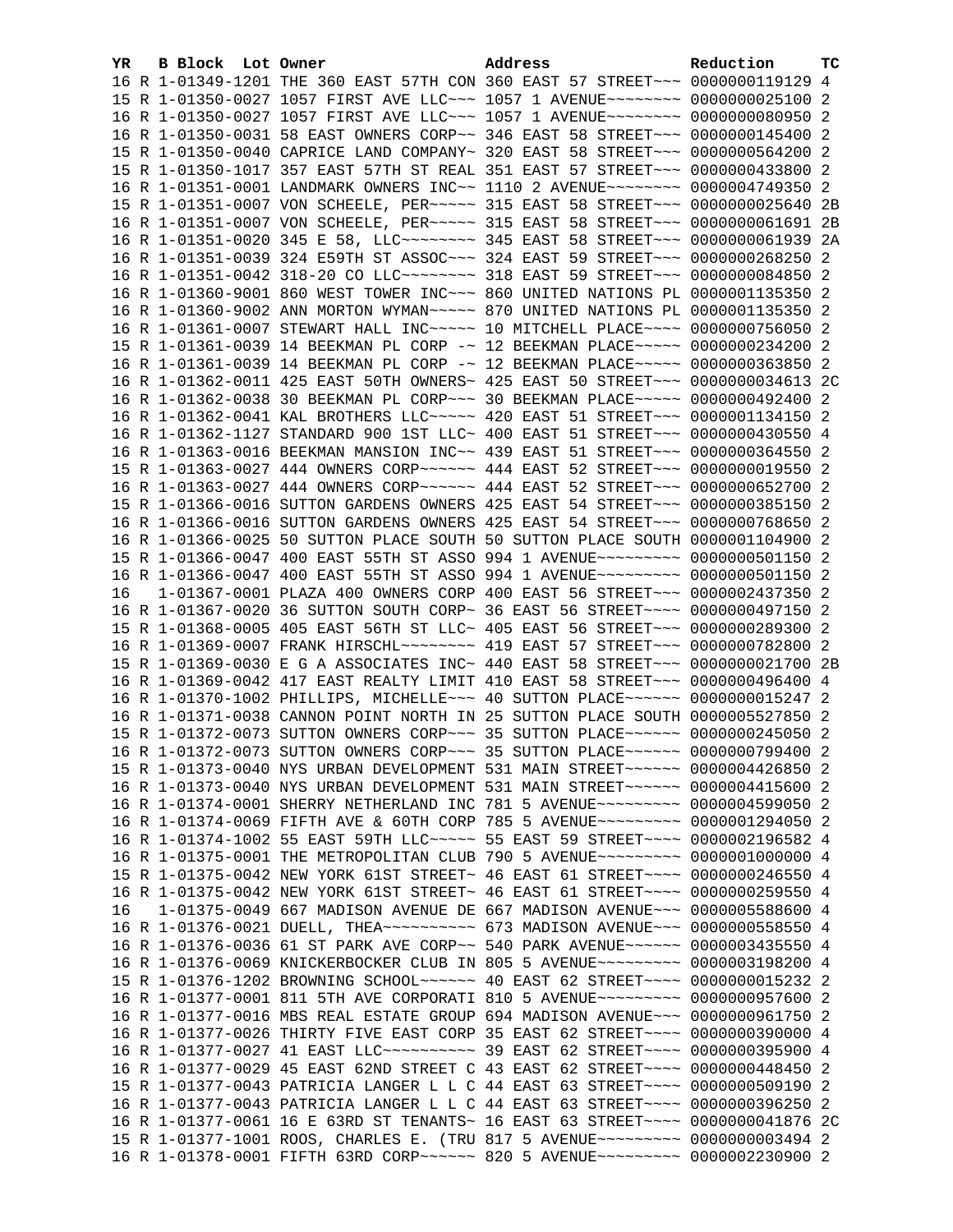| YR. | B Block Lot Owner |                                                                                  | Address | Reduction | тc |
|-----|-------------------|----------------------------------------------------------------------------------|---------|-----------|----|
|     |                   | 16 R 1-01378-0022 713 MADISON AVENUE CO 713 MADISON AVENUE~~~ 0000001018050 4    |         |           |    |
|     |                   | 16 R 1-01378-0070 825 FIFTH AVE CORP~~~ 825 5 AVENUE~~~~~~~~~ 0000001081150 2    |         |           |    |
|     |                   | 16 R 1-01378-0145 38 EAST 64TH STREET, ~ 38 EAST 64 STREET~~~~ 0000000018600 2B  |         |           |    |
|     |                   | 16 R 1-01379-0026 PLAZA ATHENEE HOTELCO 37 EAST 64 STREET~~~~ 0000001748400      |         |           | -4 |
|     |                   | 16 R 1-01379-0059 L&M 65TH MADISON LLC~ 750 MADISON AVENUE~~~ 0000000512950 4    |         |           |    |
|     |                   | 16 R 1-01379-1101 65TH STREET RESTAURAN 610 PARK AVENUE~~~~~~ 0000000563950 4    |         |           |    |
|     |                   | 16 R 1-01380-0033 55 EAST OWNERS CORP~~ 55 EAST 65 STREET~~~~ 0000000598050 2    |         |           |    |
|     |                   | 16 R 1-01380-0069 FIFTH AVE AND 66 ST C 845 5 AVENUE~~~~~~~~~ 0000000542550 2    |         |           |    |
|     |                   | 15 R 1-01380-0146 B&B ASSOCIATES~~~~~~~~ 50 EAST 66 STREET~~~~ 0000000038950 2   |         |           |    |
|     |                   | 16 R 1-01380-0146 B&B ASSOCIATES ------- 50 EAST 66 STREET --- 0000000037600 2   |         |           |    |
|     |                   | 16 R 1-01382-0007 GREENBERG JEROME~~~~~ 5 EAST 67 STREET~~~~~ 0000000131850 2    |         |           |    |
|     |                   | 16 R 1-01382-0017 WILLIAMSBURG ASSETS L 794 MADISON AVENUE~~~ 0000000370200 2    |         |           |    |
|     |                   | 16 R 1-01382-0045 40 E 68 ST CO -------- 40 EAST 68 STREET --- 00000000111400 2  |         |           |    |
|     |                   | 16 R 1-01382-0049 PROMINENT ASSETS LLC~ 30 EAST 68 STREET~~~~ 0000000673500 2    |         |           |    |
|     |                   | 15 R 1-01382-0052 803 MADISON AVENUE, ~~ 803 MADISON AVENUE~~~ 0000000125800 4   |         |           |    |
|     |                   | 16 R 1-01382-0052 803 MADISON AVENUE, ~~ 803 MADISON AVENUE~~~ 0000000103750 4   |         |           |    |
|     |                   | 16 R 1-01382-1001 STOREPARK LLC -------- 20 EAST 68 STREET ---- 0000000770800 4  |         |           |    |
|     |                   | 16 R 1-01383-0021 813 MADISON AVE CORP~ 813 MADISON AVENUE~~~ 0000000400200 4    |         |           |    |
|     |                   | 16 R 1-01383-0040 50 EAST 69TH STREETCO 48 EAST 69 STREET~~~~ 0000000117950 4    |         |           |    |
|     |                   | 16 R 1-01383-0058 BICENT PROPERTIES LLC 826 MADISON AVENUE~~~ 0000000527200 4    |         |           |    |
|     |                   | 15 R 1-01384-0032 700 PARK AVE CORP~~~~ 700 PARK AVENUE~~~~~~ 0000001190250 2    |         |           |    |
|     |                   | 16 R 1-01384-0032 700 PARK AVE CORP~~~~ 700 PARK AVENUE~~~~~~ 0000002574150 2    |         |           |    |
|     |                   | 16 R 1-01384-0037 710 PARK AVE CORP~~~~ 710 PARK AVENUE~~~~~~ 0000000356850 2    |         |           |    |
|     |                   | 15 R 1-01384-0063 10 EAST 70TH STREET I 10 EAST 70 STREET~~~~ 0000000804350 2    |         |           |    |
|     |                   | 16 R 1-01384-0065 470 OWNERS CORP C/O G 4 EAST 70 STREET~~~~~ 0000000066000 2    |         |           |    |
|     |                   | 16 R 1-01385-0017 860 MADISON AVENUE~~~ 856 MADISON AVENUE~~~ 0000000674250 4    |         |           |    |
|     |                   | 16 R 1-01385-0032 720 PARK AVE CORP - B 720 PARK AVENUE~~~~~~ 0000001861400 2    |         |           |    |
|     |                   | 15 R 1-01385-0037 PARK 71ST CORP -B.H.S 730 PARK AVENUE~~~~~~ 0000005874950 2    |         |           |    |
|     |                   | 16 R 1-01385-0037 PARK 71ST CORP -B.H.S 730 PARK AVENUE~~~~~~ 0000007383900 2    |         |           |    |
|     |                   | 15 R 1-01385-1102 70-71 MADISON CONDOMI 33 EAST 70 STREET~~~~ 0000000943300 2    |         |           |    |
|     |                   | 16 R 1-01386-0033 MARKS, HOWARD S~~~~~~ 740 PARK AVENUE~~~~~~ 0000006129550 2    |         |           |    |
|     |                   | 16 R 1-01387-0027 45 EAST 72ND STREET I 45 EAST 72 STREET~~~~ 0000000795150 2    |         |           |    |
|     |                   | 16 R 1-01388-0017 922 MADISON LLC ----- 922 MADISON AVENUE -- 0000000294150 4    |         |           |    |
|     |                   | 16 R 1-01388-0056 20 E 74TH STREET INC~ 926 MADISON AVENUE~~~ 0000000486750 2    |         |           |    |
|     |                   | 16 R 1-01389-0017 940 MADISON ASSOCIATE 940 MADISON AVENUE~~~ 0000000582300 4    |         |           |    |
|     |                   | 15 R 1-01389-0050 WHITNEY MUSEUM OF AME 945 MADISON AVENUE~~~ 0000002128250 4    |         |           |    |
|     |                   | 16 R 1-01389-0050 WHITNEY MUSEUM OF AME 945 MADISON AVENUE~~~ 0000002529250 4    |         |           |    |
|     |                   | 16 R 1-01390-0027 75TH ST TENANTS CORP~ 41 EAST 75 STREET~~~~ 0000000094200 2    |         |           |    |
|     |                   | 16 R 1-01390-0035 820 PARK AVE TENANTS~ 820 PARK AVENUE~~~~~~ 0000000990600 2    |         |           |    |
|     |                   | 16 R 1-01390-0056 970 MADISON AVNEUE~~~ 962 MADISON AVENUE~~~ 0000001137800 4    |         |           |    |
|     |                   | 16 R 1-01390-0066 6 EAST 76 ST OWNERS C 6 EAST 76 STREET~~~~~ 0000000056619 2C   |         |           |    |
|     |                   | 16 R 1-01390-1011 SOOJIAN, MICHAEL DR.~ 32 EAST 76 STREET~~~~ 0000000010251 2    |         |           |    |
|     |                   | 15 R 1-01390-1157 54 LEONARD ST CORP~~~ 971 MADISON AVENUE~~~ 0000000136233 4    |         |           |    |
|     |                   | 16 R 1-01390-1157 54 LEONARD ST CORP~~~ 971 MADISON AVENUE~~~ 0000000079412 4    |         |           |    |
|     |                   | 16 R 1-01391-0029 55 57 E 76 ST ~~~~~~~~~ 55 EAST 76 STREET ~~~~ 0000000217150 2 |         |           |    |
|     |                   | 16 R 1-01391-0031 GUMLEY-HAFT INC. ~~~~~ 65 EAST 76 STREET~~~~ 0000000746750 2   |         |           |    |
|     |                   | 16 R 1-01391-0040 PARK AVE 77TH ST CORP 850 PARK AVENUE~~~~~~ 0000000610300 2    |         |           |    |
|     |                   | 16 R 1-01392-0001 FIFTH AND 77TH INC~~~ 962 5 AVENUE~~~~~~~~~ 0000000483250 2    |         |           |    |
|     |                   | 16 R 1-01392-0025 DALVA REALTY COMPANY~ 53 EAST 77 STREET~~~~ 0000000373750 4    |         |           |    |
|     |                   | 15 R 1-01392-0070 965 5TH AVE OWNERS IN 965 5 AVENUE~~~~~~~~~ 0000000785900 2    |         |           |    |
|     |                   | 16 R 1-01392-0070 965 5TH AVE OWNERS IN 965 5 AVENUE~~~~~~~~~ 0000001002900 2    |         |           |    |
|     |                   | 16 R 1-01393-0021 SHAYANI & SOUFER RLTY 1015 MADISON AVENUE~~ 0000000700000 4    |         |           |    |
|     |                   | 16 R 1-01393-0023 S & S MADISON ASSOCIA 1011 MADISON AVENUE~~ 0000000360450 4    |         |           |    |
|     |                   | 16 R 1-01393-0056 1022 MADISON AVENUE~~ 1022 MADISON AVENUE~~ 0000000176700 4    |         |           |    |
|     |                   | 15 R 1-01393-0141 MBD ASSOCIATES LLC~~~ 70 EAST 79 STREET~~~~ 0000000286644 2A   |         |           |    |
|     |                   | 16 R 1-01393-0141 MBD ASSOCIATES LLC -~~ 70 EAST 79 STREET -~~~ 0000000349374 2A |         |           |    |
|     |                   | 16 R 1-01394-0013 INTERNATIONAL PLAZAAS 750 LEXINGTON AVENUE~ 0000005006100 4    |         |           |    |
| 16  |                   | $1-01394-0023$ B BROS REALTY LIMITED 743 LEXINGTON AVENUE~ 0000008800000 4       |         |           |    |
|     |                   | 16 R 1-01395-0006 DYL 113 PROPERTIES LL 113 EAST 60 STREET~~~ 0000000089250 4    |         |           |    |
|     |                   | 16 R 1-01395-0037 1020 THIRD AVE. ASSOC 1020 3 AVENUE~~~~~~~~ 0000000304050 2    |         |           |    |
|     |                   | 16 R 1-01395-0038 1020 THIRD AVE. ASSOC 1022 3 AVENUE~~~~~~~~ 0000000305550 2    |         |           |    |
|     |                   | 15 R 1-01395-0040 VINMAR REALTY~~~~~~~~ 1028 3 AVENUE~~~~~~~~ 0000000213650 2    |         |           |    |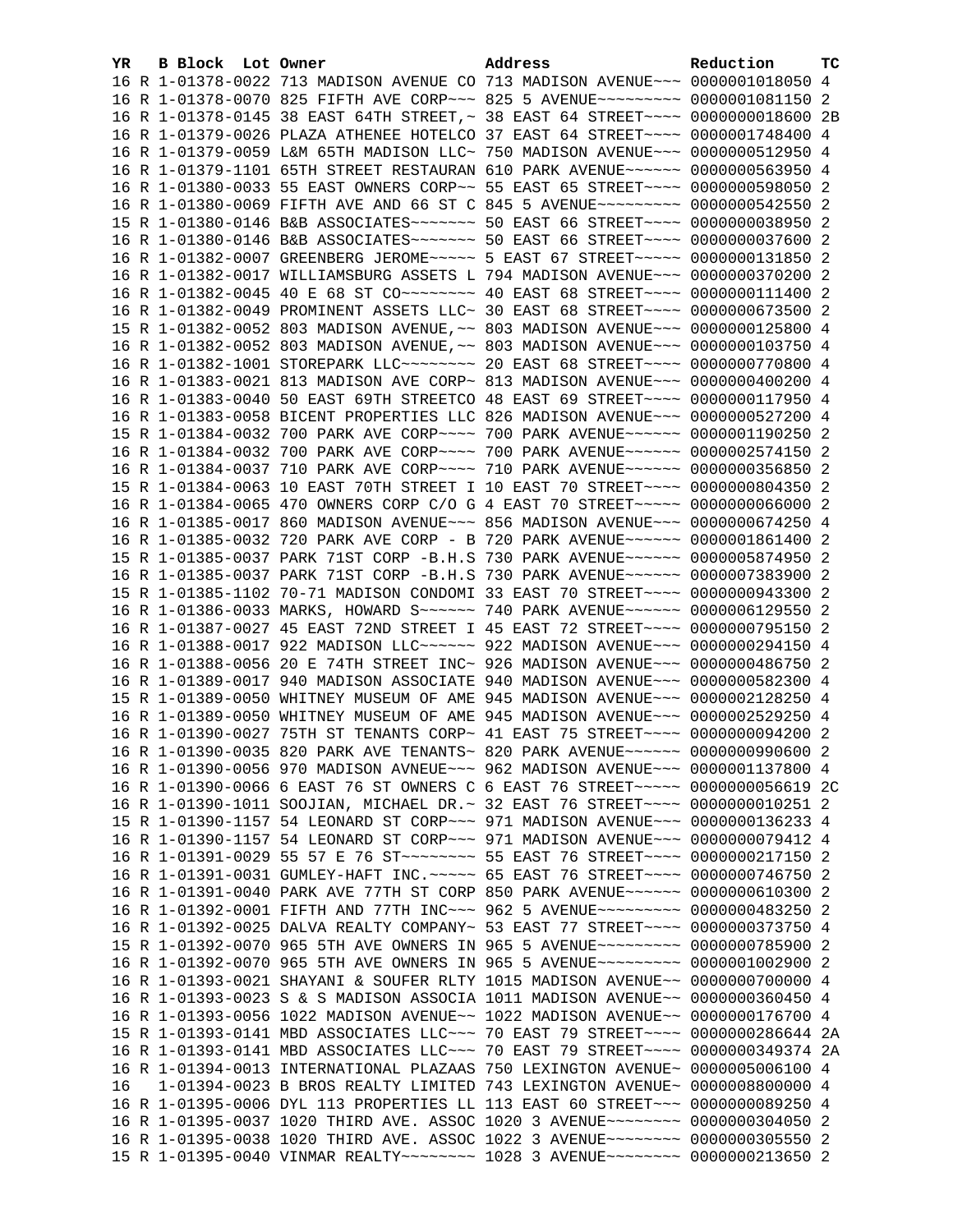| B Block Lot Owner<br>YR. | Address                                                                         | Reduction | тc |
|--------------------------|---------------------------------------------------------------------------------|-----------|----|
|                          | 16 R 1-01395-0040 VINMAR REALTY~~~~~~~~ 1028 3 AVENUE~~~~~~~~ 0000000257275 2   |           |    |
|                          | 16 R 1-01395-0058 CARO PARTNERSHIP, L.P 136 EAST 61 STREET~~~ 0000000105706 2B  |           |    |
|                          | 15 R 1-01395-1101 PEARLMAN STEVEN~~~~~~ 521 PARK AVENUE~~~~~~ 0000000037963 4   |           |    |
|                          | 16 R 1-01395-1101 PEARLMAN STEVEN~~~~~~ 521 PARK AVENUE~~~~~~ 0000000029970 4   |           |    |
|                          | 15 R 1-01395-1102 BLACK SETH M~~~~~~~~~ 521 PARK AVENUE~~~~~~ 0000000016957 4   |           |    |
|                          | 16 R 1-01395-1102 BLACK SETH M~~~~~~~~~ 521 PARK AVENUE~~~~~~ 0000000013386 4   |           |    |
|                          | 15 R 1-01395-1104 KADIMA PARTNERS L.P.~ 521 PARK AVENUE~~~~~~ 0000000061029 4   |           |    |
|                          | 16 R 1-01395-1104 KADIMA PARTNERS L.P.~ 521 PARK AVENUE~~~~~~ 0000000048178 4   |           |    |
|                          | 15 R 1-01395-1105 TABBAL NICHOLAS~~~~~~ 521 PARK AVENUE~~~~~~ 0000000062508 4   |           |    |
|                          | 16 R 1-01395-1105 TABBAL NICHOLAS~~~~~~ 521 PARK AVENUE~~~~~~ 0000000049345 4   |           |    |
|                          | 16 R 1-01396-0001 535 PARK AVENUE CORP~ 535 PARK AVENUE~~~~~~ 0000000224000 2   |           |    |
|                          | 16 R 1-01396-0016 YEE CHEE LIN~~~~~~~~~ 788 LEXINGTON AVENUE~ 0000000634900 4   |           |    |
|                          | 16 R 1-01396-0022 783/5 LEX. ASSOCIATES 783 LEXINGTON AVENUE~ 0000000472650 2   |           |    |
|                          | 16 R 1-01396-0056 KILEY , DENNIS~~~~~~~ 794 LEXINGTON AVENUE~ 0000000569650 4   |           |    |
|                          |                                                                                 |           |    |
|                          | 16 R 1-01397-0012 131 EAST 62ND ST REAL 131 EAST 62 STREET~~~ 0000000048560 2B  |           |    |
|                          | 16 R 1-01397-0069 EAST 63 COMPANY LLC~~ 571 PARK AVENUE~~~~~~ 0000000918050 2   |           |    |
|                          | 16 R 1-01397-0116 810 LEXINGTON, LLC ~~~ 810 LEXINGTON AVENUE~ 0000000025350 4  |           |    |
|                          | 15 R 1-01398-0010 HO YIN-FEE FANNY~~~~~ 125 EAST 63 STREET~~~ 0000000890750 2   |           |    |
|                          | 15 R 1-01398-0063 126 EAST 64TH ST REAL 126 EAST 64 STREET~~~ 0000000065870 2A  |           |    |
|                          | 16 R 1-01398-0063 126 EAST 64TH ST REAL 126 EAST 64 STREET~~~ 00000000080000 2A |           |    |
|                          | 16 R 1-01398-1002 63/64 STREET ASSOCIAT 188 EAST 64 STREET~~~ 0000000344400 4   |           |    |
|                          | 16 R 1-01399-0122 GEF DEVELOPMENT CORP~ 843 LEXINGTON AVENUE~ 0000000245600 4   |           |    |
|                          | 16 R 1-01399-1102 LERNER, PERRY~~~~~~~~ 132A EAST 65 STREET~~ 0000000019473 2   |           |    |
|                          | 16 R 1-01400-0016 874 LEXINGTON AVE COR 874 LEXINGTON AVENUE~ 0000000095350 4   |           |    |
|                          | 16 R 1-01400-1003 FREED, ELIZABETH~~~~~ 181 EAST 65 STREET~~~ 0000000014948 2   |           |    |
|                          | 15 R 1-01401-0032 139 EAST 66TH STREET~ 139 EAST 66 STREET~~~ 0000000341550 2   |           |    |
|                          | 16 R 1-01401-0032 139 EAST 66TH STREET~ 139 EAST 66 STREET~~~ 0000000467425 2   |           |    |
|                          | 16 R 1-01401-0054 EAST 67TH TENANTS COR 895 LEXINGTON AVENUE~ 0000000271900 2   |           |    |
|                          | 16 R 1-01402-0021 901 LEXINGTON AVE COR 901 LEXINGTON AVENUE~ 0000000951100 2   |           |    |
|                          | 16 R 1-01404-0001 UNION CLUB OF THE CIT 701 PARK AVENUE~~~~~~ 0000001179750 4   |           |    |
|                          | 15 R 1-01404-0022 943 LEXINGTON AVE INC 943 LEXINGTON AVENUE~ 0000000295950 2   |           |    |
|                          | 16 R 1-01404-0022 943 LEXINGTON AVE INC 943 LEXINGTON AVENUE~ 0000000696700 2   |           |    |
|                          | 16 R 1-01404-0052 957 LEXINGTON AVE COR 955 LEXINGTON AVENUE~ 0000000418450 2   |           |    |
|                          | 16 R 1-01404-0057 136 EAST 70 LLC ------ 956 LEXINGTON AVENUE ~ 0000000288100 4 |           |    |
|                          | 16 R 1-01404-1001 HARVEY KAPLAN~~~~~~~~ 715 PARK AVENUE~~~~~~ 0000000003158 4   |           |    |
|                          | 16 R 1-01404-1004 BERGEL 715 ASSOCIATES 715 PARK AVENUE~~~~~~ 0000000021521 2   |           |    |
|                          | 15 R 1-01404-1201 L & M 1200 LLC. ~~~~~~ 188 EAST 70 STREET~~~ 0000000044503 4  |           |    |
|                          | 16 R 1-01404-1201 L & M 1200 LLC. ~~~~~~ 188 EAST 70 STREET~~~ 0000000159301 4  |           |    |
|                          | 16 R 1-01405-0016 PARTITA PARTNERS ~~~~~ 964 LEXINGTON AVENUE~ 0000000196200 2  |           |    |
|                          | 16 R 1-01405-0021 LEXINGTON & 7TH, ~~~~~ 967 LEXINGTON AVENUE~ 0000000235950 4  |           |    |
|                          | 16 R 1-01405-0040 THE TOWNSEND HOUSE CO 1218 3 AVENUE~~~~~~~~ 0000001338400 2   |           |    |
|                          | 16 R 1-01405-0057 972 LEXINGTON AVENUER 972 LEXINGTON AVENUE~ 0000000127550 2   |           |    |
|                          | 16 R 1-01405-1002 MUZINICH, CAMILLE~~~~ 110 EAST 71 STREET~~~ 0000000023544 2   |           |    |
|                          | 16 R 1-01406-0050 160 E 72ND ST CORP~~~ 158 EAST 72 STREET~~~ 0000000714800 2   |           |    |
|                          | 15 R 1-01406-0069 755 PARK AVE CORP - B 751 PARK AVENUE~~~~~~ 0000001468800     |           | -2 |
|                          | 16 R 1-01406-0069 755 PARK AVE CORP - B 751 PARK AVENUE~~~~~~ 0000000268050     |           | 2  |
|                          | 16 R 1-01407-0016 72ND TENANTS CORP - B 1004 LEXINGTON AVENUE 0000000996300 2   |           |    |
|                          | 16 R 1-01407-0026 155 E 72ND ST CORP~~~ 153 EAST 72 STREET~~~ 0000000195350 2   |           |    |
|                          | 15 R 1-01407-1002 PORE PARTNERS LLC --- 157 EAST 72 STREET -- 00000000002630 4  |           |    |
|                          | 16 R 1-01407-1002 PORE PARTNERS LLC --- 157 EAST 72 STREET -- 00000000005544 4  |           |    |
|                          | 16 R 1-01408-0020 149 EAST 73RD STREET~ 1019 LEXINGTON AVENUE 0000000396850 2   |           |    |
|                          | 15 R 1-01408-0040 174 E 74 OWNERS CORP~ 1280 3 AVENUE~~~~~~~~ 0000001503400 2   |           |    |
|                          | 16 R 1-01408-0040 174 E 74 OWNERS CORP~ 1280 3 AVENUE~~~~~~~~ 0000001033700 2   |           |    |
|                          | 16 R 1-01408-0041 74TH STREET APARTMENT 168 EAST 74 STREET~~~ 0000000389900     |           | -2 |
|                          | 16 R 1-01408-0066 112 EAST 74TH ST CORP 112 EAST 74 STREET~~~ 0000000468300 2   |           |    |
|                          | 16 R 1-01409-0009 125 E 74TH STREET COR 121 EAST 74 STREET~~~ 0000000713550 2   |           |    |
|                          | 16 R 1-01409-0033 175 E 74 STREET CORP~ 177 EAST 74 STREET~~~ 0000000737300 2   |           |    |
|                          | 16 R 1-01409-1001 HANNA JESIONWSKA PRAC 157 EAST 74 STREET~~~ 0000000031814 4   |           |    |
|                          | 16 R 1-01409-1002 ARTICLE THIRD TRUST U 157 EAST 74 STREET~~~ 0000000030526 2   |           |    |
|                          | 16 R 1-01409-1103 130 E 75TH ST OWRS CP 1040 LEXINGTON AVENUE 0000001252050 2   |           |    |
|                          | 16 R 1-01409-1203 135 E 74 ST OWNERS CO 1036 LEXINGTON AVENUE 0000001281600 2   |           |    |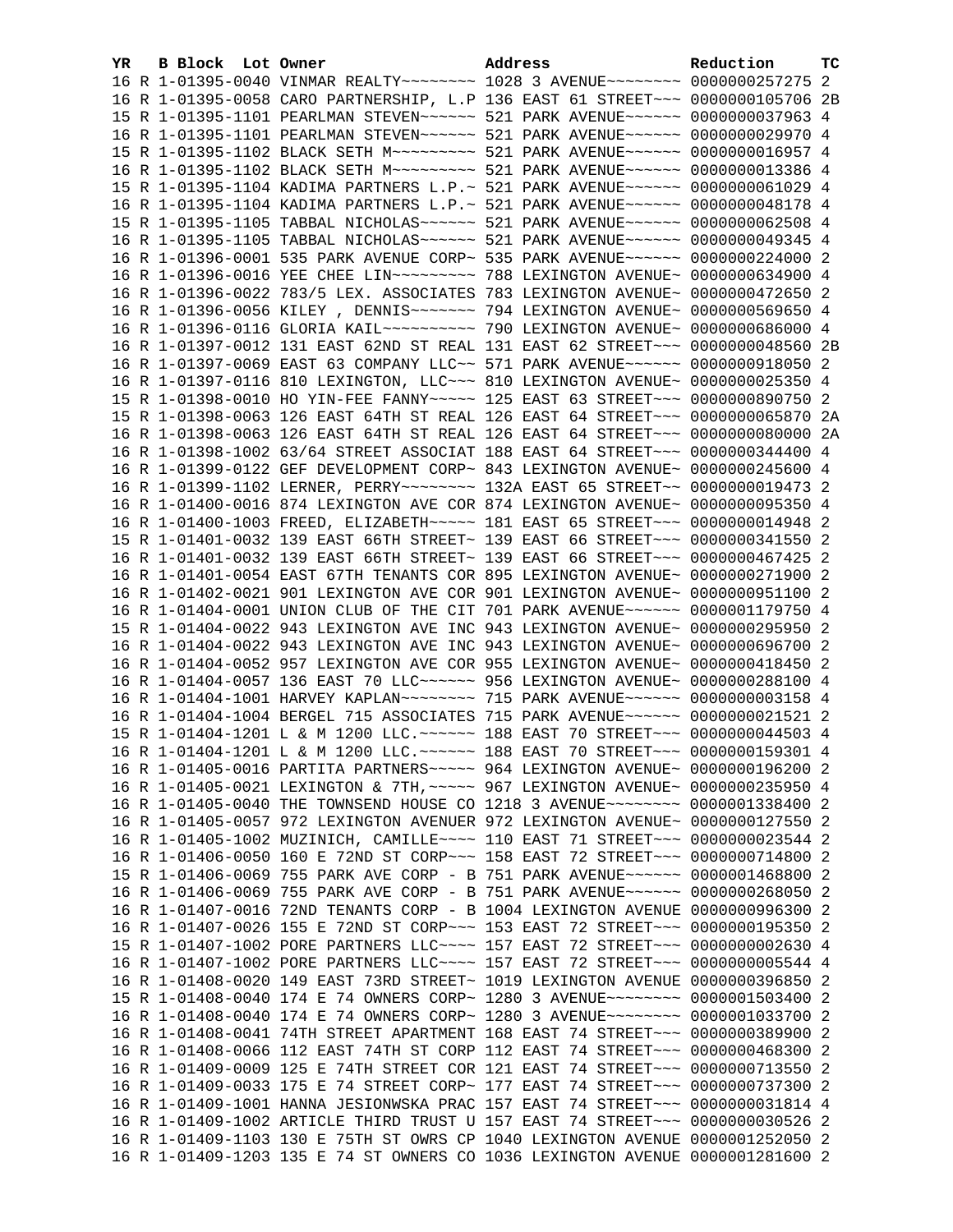| YR. | B Block Lot Owner | Address                                                                         | Reduction | тc |
|-----|-------------------|---------------------------------------------------------------------------------|-----------|----|
|     |                   | 16 R 1-01410-0005 103 EAST 75TH ST APT~ 103 EAST 75 STREET~~~ 0000000851650 2   |           |    |
|     |                   | 16 R 1-01410-0009 111 TENANTS CORP~~~~~ 111 EAST 75 STREET~~~ 0000000130400 2   |           |    |
|     |                   | 16 R 1-01410-0024 157 E75 ST CP -------- 157 EAST 75 STREET -- 0000000157200 2  |           |    |
|     |                   | 15 R 1-01410-1101 LEX CAPITAL LLC ----- 1065 LEXINGTON AVENUE 0000000207250 4   |           |    |
|     |                   | 16 R 1-01410-1101 LEX CAPITAL LLC~~~~~~ 1065 LEXINGTON AVENUE 0000000179050 4   |           |    |
|     |                   | 15 R 1-01410-1102 1065 LEXINGTON AVE CO 1065 LEXINGTON AVENUE 0000000955000 2   |           |    |
|     |                   | 16 R 1-01410-1102 1065 LEXINGTON AVE CO 1065 LEXINGTON AVENUE 0000000965850 2   |           |    |
|     |                   | 15 R 1-01411-0023 QUEEN ANNE APARTMENT~ 151 EAST 76 STREET~~~ 0000001355000 2   |           |    |
|     |                   | 16 R 1-01411-0023 QUEEN ANNE APARTMENT~ 151 EAST 76 STREET~~~ 0000001347050 2   |           |    |
|     |                   | 15 R 1-01411-1101 HARRISON, ELIZABETH~~ 170 EAST 77 STREET~~~ 0000000027808 2   |           |    |
|     |                   | 16 R 1-01411-1101 HARRISON, ELIZABETH~~ 170 EAST 77 STREET~~~ 0000000023166 2   |           |    |
|     |                   | 16 R 1-01412-0001 863 PARK AVENUE INC~~ 865 PARK AVENUE~~~~~~ 0000000438500 2   |           |    |
|     |                   | 15 R 1-01412-0071 879 PARK AVE CORPORAT 875 PARK AVENUE~~~~~~ 0000000791700 2   |           |    |
|     |                   | 16 R 1-01412-0071 879 PARK AVE CORPORAT 875 PARK AVENUE~~~~~~ 0000001024350 2   |           |    |
|     |                   | 16 R 1-01412-0121 TSOUMPAS 1105 EQUITIE 1105 LEXINGTON AVENUE 0000000020300 4   |           |    |
|     |                   | 16 R 1-01412-1001 ALCOMA CORPORATION~~~ 170 EAST 78 STREET~~~ 0000000019450 4   |           |    |
|     |                   | 16 R 1-01413-0027 169 EAST 78TH STREET~ 167 EAST 78 STREET~~~ 0000000572050 2   |           |    |
|     |                   | 16 R 1-01413-0033 1374 3 AVE INC~~~~~~~ 1374 3 AVENUE~~~~~~~~ 0000000185700 2   |           |    |
|     |                   | 16 R 1-01413-0036 1380 PROPERTIES, ~~~~~ 1380 3 AVENUE~~~~~~~~ 0000000377450 2  |           |    |
|     |                   | 15 R 1-01413-0050 156 E 79 ST CP ~~~~~~~ 156 EAST 79 STREET ~~~ 0000002508350 2 |           |    |
|     |                   | 16 R 1-01413-0050 156 E 79 ST CP~~~~~~~ 156 EAST 79 STREET~~~ 0000002487250 2   |           |    |
|     |                   | 16 R 1-01413-0057 136 E 79 ST CORPC/O B 136 EAST 79 STREET~~~ 0000000586150 2   |           |    |
|     |                   | 15 R 1-01413-1101 WHISTON STEPHANIE C~~ 179 EAST 78 STREET~~~ 0000000022488 2   |           |    |
|     |                   | 16 R 1-01413-1101 WHISTON STEPHANIE C~~ 179 EAST 78 STREET~~~ 0000000020034 2   |           |    |
|     |                   | 16 R 1-01414-0001 ELIAS ON THIRD LLC~~~ 991 3 AVENUE~~~~~~~~~ 0000000301450 4   |           |    |
|     |                   | 16 R 1-01414-0013 227-229 E 59TH ST ASS 227 EAST 59 STREET~~~ 0000000145050 2   |           |    |
|     |                   | 16 R 1-01414-0048 SUTTON HILL PROPERTIE 1001 3 AVENUE~~~~~~~~ 0000000253750 4   |           |    |
|     |                   | 16 R 1-01414-1001 220 EAST 60, LLC ---- 224 EAST 60 STREET -- 0000000045732 4   |           |    |
|     |                   | 16 R 1-01415-0009 D'AGOSTINO, JANE~~~~~ 217 EAST 60 STREET~~~ 0000000241450 2   |           |    |
|     |                   | 15 R 1-01415-1002 BOARD OF MANAGERS OF~ 200 EAST 61 STREET~~~ 00000000004785 2  |           |    |
|     |                   | 16 R 1-01416-1002 1035 THIRD AVENUE LLC 200 EAST 62 STREET~~~ 0000000251500 4   |           |    |
|     |                   | 16 R 1-01417-0045 63 COMPANY, L.L.C. ~~~ 1065 3 AVENUE~~~~~~~~ 0000000186050 2  |           |    |
|     |                   | 16 R 1-01418-0011 GREENPOINT-GOLDMAN CO 225 EAST 63 STREET~~~ 0000001917750 2   |           |    |
|     |                   | 16 R 1-01418-0021 REGENCY TOWERS LLC ~~~ 1201 2 AVENUE ~~~~~~~~ 0000003279050 2 |           |    |
|     |                   | 15 R 1-01418-0031 MYEROWTZ/SATZ RLTY CO 232 EAST 64 STREET~~~ 0000000012150 2   |           |    |
|     |                   | 16 R 1-01418-0031 MYEROWTZ/SATZ RLTY CO 232 EAST 64 STREET~~~ 0000000350100 2   |           |    |
|     |                   | 16 R 1-01419-0010 DENIHAN OWNERSHIP COM 215 EAST 64 STREET~~~ 0000000984800 4   |           |    |
| 16  |                   | 1-01419-1102 200/210 EAST 65 LLC~~ 200 EAST 65 STREET~~~ 0000000007825 2        |           |    |
| 16  |                   |                                                                                 |           |    |
| 16  |                   | 1-01419-1187 TARR KENNETH J ------ 200 EAST 65 STREET -- 0000000005478 2        |           |    |
| 16  |                   | 1-01419-1192 200/210 EAST 65 LLC~~ 200 EAST 65 STREET~~~ 0000000005030 2        |           |    |
| 16  |                   | 1-01419-1229 200/210 EAST 65 LLC~~ 200 EAST 65 STREET~~~ 0000000005430 2        |           |    |
|     |                   | 16 R 1-01421-0001 20166 TENANTS CORP~~~ 1131 3 AVENUE~~~~~~~~ 0000003409550 2   |           |    |
|     |                   | 15 R 1-01421-0021 TOWNHOUSE COMPANY II, 1261 2 AVENUE~~~~~~~~ 0000002287900 2   |           |    |
|     |                   | 15 R 1-01421-0037 220 E 67 OWNERS CORP~ 220 EAST 67 STREET~~~ 0000000941600 2   |           |    |
|     |                   | 16 R 1-01421-0037 220 E 67 OWNERS CORP~ 220 EAST 67 STREET~~~ 0000001084250 2   |           |    |
|     |                   | 16 R 1-01422-0005 FOX TELEVISION STATIO 205 EAST 67 STREET~~~ 0000002435050 4   |           |    |
|     |                   | 16 R 1-01424-0006 205 69 SR APTS INC~~~ 205 EAST 69 STREET~~~ 0000000815350 2   |           |    |
|     |                   | 16 R 1-01424-0017 KOSTAKIS, KONSTANTINO 227 EAST 69 STREET~~~ 0000000105100 2   |           |    |
|     |                   | 15 R 1-01424-1201 PARK EAST 70 REALTY L 212 EAST 70 STREET~~~ 0000000036442 4   |           |    |
|     |                   | 16 R 1-01424-1201 PARK EAST 70 REALTY L 212 EAST 70 STREET~~~ 0000000060929 4   |           |    |
|     |                   | 16 R 1-01425-0035 222 E 71ST ST INC~~~~ 222 EAST 71 STREET~~~ 0000000432100 2   |           |    |
|     |                   | 16 R 1-01425-1002 233 E 70 OWNERS CORP~ 1329 2 AVENUE~~~~~~~~ 0000000195100 2   |           |    |
|     |                   | 16 R 1-01426-0005 MMH CAPITAL LLC~~~~~~ 203 EAST 71 STREET~~~ 0000000039876 1   |           |    |
|     |                   | 16 R 1-01427-0028 CLYPETA REALTY CO. LL 1393 2 AVENUE~~~~~~~~ 0000000712950 2   |           |    |
|     |                   | 16 R 1-01428-0035 SJB ASSOCIATES, ~~~~~~ 232 EAST 74 STREET~~~ 0000000261950 2  |           |    |
|     |                   | 16 R 1-01428-0104 NOTARO REALTY COMPAN~ 205 EAST 73 STREET~~~ 0000000065750 2   |           |    |
|     |                   |                                                                                 |           |    |
|     |                   | 16 R 1-01429-1101 1429 SECOND AVENUE AS 255 EAST 74 STREET~~~ 0000000487642 4   |           |    |
|     |                   | 16 R 1-01430-0004 ROXARE PROPERTIES LLC 1317 3 AVENUE~~~~~~~~ 0000000158300 4   |           |    |
|     |                   | 16 R 1-01431-0013 22576 OWNERS CORP CO~ 225 EAST 76 STREET~~~ 0000000218700 2   |           |    |
|     |                   | 15 R 1-01431-0021 241 E 76 TENANTS CORP 1463 2 AVENUE~~~~~~~~ 0000000408200 2   |           |    |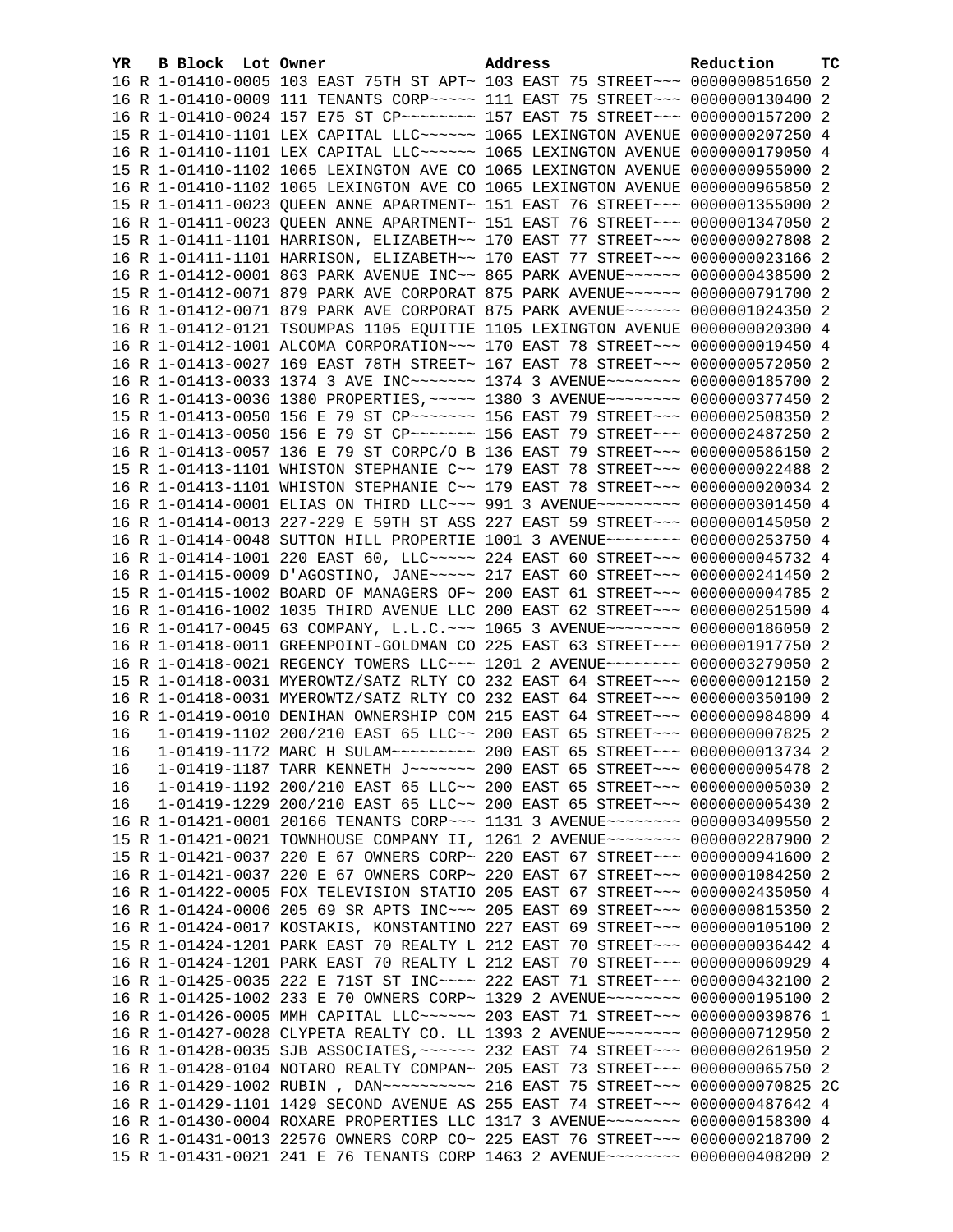| YR | B Block Lot Owner | Address                                                                            | Reduction | тc |
|----|-------------------|------------------------------------------------------------------------------------|-----------|----|
|    |                   |                                                                                    |           |    |
|    |                   | 16 R 1-01431-0021 241 E 76 TENANTS CORP 1463 2 AVENUE~~~~~~~~ 0000000450800 2      |           |    |
|    |                   | 16 R 1-01431-0032 242-244 EAST 77 ST~ L 244 EAST 77 STREET~~~ 0000000130800 2      |           |    |
|    |                   | 16 R 1-01431-0033 242-44 EAST 77TH STRE 242 EAST 77 STREET~~~ 0000000129450 2      |           |    |
|    |                   | 16 R 1-01431-0036 232-234 EAST 77TH STR 234 EAST 77 STREET~~~ 0000000045450 2      |           |    |
|    |                   |                                                                                    |           |    |
|    |                   | 15 R 1-01431-0039 212-214 EAST 77TH INC 212 EAST 77 STREET~~~ 0000000048200 2      |           |    |
|    |                   | 16 R 1-01431-0039 212-214 EAST 77TH INC 212 EAST 77 STREET~~~ 0000000216050 2      |           |    |
|    |                   | 16 R 1-01432-0012 231 EAST 77 HDFC, ~ AS 231 EAST 77 STREET~~~ 0000000140400 2     |           |    |
|    |                   | 16 R 1-01432-0017 243 E 77 ST TENANTS C 243 EAST 77 STREET~~~ 0000000207100 2      |           |    |
|    |                   | 16 R 1-01432-0018 245 E 77TH ST HOLDING 245 EAST 77 STREET~~~ 0000000082650 2      |           |    |
|    |                   |                                                                                    |           |    |
|    |                   | 16 R 1-01432-0038 230 EAST 78 ASSOCS. ~~ 226 EAST 78 STREET~~~ 0000000210600 2     |           |    |
|    |                   | 15 R 1-01433-0007 221 EAST 78TH TENANTS 221 EAST 78 STREET~~~ 0000000828750 2      |           |    |
|    |                   | 16 R 1-01433-0007 221 EAST 78TH TENANTS 221 EAST 78 STREET~~~ 0000000555400 2      |           |    |
|    |                   | 16 R 1-01433-0022 JEANCO HOLDINGS, LLC~ 265 EAST 78 STREET~~~ 0000000172400 2      |           |    |
|    |                   | 16 R 1-01433-0031 240 79 OWNERS CORP~~~ 240 EAST 79 STREET~~~ 0000000350100 2      |           |    |
|    |                   | 16 R 1-01433-1002 205/78 OWNERS CORP~~~ 205 EAST 78 STREET~~~ 0000000690250 2      |           |    |
|    |                   |                                                                                    |           |    |
|    |                   | 16 R 1-01433-1103 12B RIVERSIDE EAST LL 200 EAST 79 STREET~~~ 00000000008358 2     |           |    |
|    |                   | 16 R 1-01435-0030 VPZ~~~~~~~~~~~~~~~~~~~~~~~ 1111 1 AVENUE~~~~~~~~ 0000000171100 2 |           |    |
|    |                   | 16 R 1-01435-0038 326 EAST 61 REALTY LL 326 EAST 61 STREET~~~ 0000000159700 2      |           |    |
|    |                   | 15 R 1-01435-0051 1154 SECOND AVENUE, L 1154 2 AVENUE~~~~~~~~ 0000000133300 4      |           |    |
|    |                   | 16 R 1-01435-0051 1154 SECOND AVENUE, L 1154 2 AVENUE~~~~~~~~ 0000000189250 4      |           |    |
|    |                   |                                                                                    |           |    |
|    |                   | 15 R 1-01435-0151 1152 SECOND AVENUE LL 1152 2 AVENUE~~~~~~~~ 0000000132200 4      |           |    |
|    |                   | 16 R 1-01435-0151 1152 SECOND AVENUE LL 1152 2 AVENUE~~~~~~~~ 0000000219200 4      |           |    |
|    |                   | 15 R 1-01436-0008 LANDMARK ASSOCIATES-~ 311 EAST 61 STREET~~~ 0000000035050 2      |           |    |
|    |                   | 16 R 1-01436-0020 G T S REALTY CORP~~~~ 347 EAST 61 STREET~~~ 0000000066350 2      |           |    |
|    |                   | 16 R 1-01436-0022 G T S REALTY CORP~~~~ 349 EAST 61 STREET~~~ 0000000124650 2      |           |    |
|    |                   | 16 R 1-01436-0036 OHEB 62 ASSOCIATES, ~~ 342 EAST 62 STREET~~~ 0000000096450 2     |           |    |
|    |                   |                                                                                    |           |    |
|    |                   | 16 R 1-01436-0044 OVERSIGHT MANAGEMENT~ 318 EAST 62 STREET~~~ 0000000142900 2      |           |    |
|    |                   | 15 R 1-01436-1001 1176 SECOND AVENUE RE 300 EAST 62 STREET~~~ 0000000135000 4      |           |    |
|    |                   | 16 R 1-01436-1001 1176 SECOND AVENUE RE 300 EAST 62 STREET~~~ 0000000808650 4      |           |    |
|    |                   | 16 R 1-01437-0032 340 E 63 REALTY LLC~~ 340 EAST 63 STREET~~~ 0000000190100 2      |           |    |
|    |                   | 16 R 1-01438-0006 ALKAL L P ------------ 305 EAST 63 STREET -- 0000001429150 2     |           |    |
|    |                   |                                                                                    |           |    |
|    |                   | 15 R 1-01438-0201 RICHARD F BEILER~~~~~ 340 EAST 64 STREET~~~ 00000000003052 2     |           |    |
|    |                   | 16 R 1-01438-0201 RICHARD F BEILER~~~~~ 340 EAST 64 STREET~~~ 00000000003560 2     |           |    |
|    |                   | 15 R 1-01439-0009 320 EAST 65TH, ~~~~~~~ 325 EAST 64 STREET~~~ 0000000132900 2     |           |    |
|    |                   | 16 R 1-01439-0009 320 EAST 65TH, ~~~~~~~ 325 EAST 64 STREET~~~ 0000000109500 2     |           |    |
|    |                   | 16 R 1-01439-0030 SP EAST 65 LLC ------ 1199 1 AVENUE ------- 0000001436050 2      |           |    |
|    |                   | 15 R 1-01439-0046 BRISTOL EAST CO~~~~~~ 310 EAST 65 STREET~~~ 0000000650850 2      |           |    |
|    |                   |                                                                                    |           |    |
|    |                   | 16 R 1-01439-0046 BRISTOL EAST CO~~~~~~ 310 EAST 65 STREET~~~ 0000000443900 2      |           |    |
|    |                   | 16 R 1-01440-0012 H M HUGHES CO INC~~~~ 323 EAST 65 STREET~~~ 0000000090850 4      |           |    |
|    |                   | 16 R 1-01440-0030 354 E 66 ST REALTY CO 1219 1 AVENUE~~~~~~~~ 0000000425250 2      |           |    |
|    |                   | 16 R 1-01441-0033 BANZER MANOR INC~~~~~ 338 EAST 67 STREET~~~ 0000000359300 2      |           |    |
|    |                   | 16 R 1-01441-0035 LRL/JRH 67, INC. ~~~~~ 336 EAST 67 STREET~~~ 00000000114300 2    |           |    |
|    |                   | 16 R 1-01441-1003 301 EAST 66 LLC~ C/O~ 301 EAST 66 STREET~~~ 0000000013250 4      |           |    |
|    |                   | 16 R 1-01443-0001 APPLEBAUM DAVID P~~~~ 1296 2 AVENUE~~~~~~~~ 0000002347950 2      |           |    |
|    |                   |                                                                                    |           |    |
|    |                   | 16 R 1-01443-0011 333 EAST 68TH STREET~ 333 EAST 68 STREET~~~ 0000001196450 2      |           |    |
|    |                   | 15 R 1-01443-0051 LEWIT, GUY M~~~~~~~~~~ 1306 2 AVENUE~~~~~~~~ 00000000085300      |           | -2 |
|    |                   | 16 R 1-01443-0051 LEWIT, GUY M~~~~~~~~~ 1306 2 AVENUE~~~~~~~~ 0000000144850 2      |           |    |
|    |                   | 16 R 1-01444-0008 315 E 69 ST OWNRS COR 315 EAST 69 STREET~~~ 0000001192550 2      |           |    |
|    |                   | 16 R 1-01444-0023 345 E 69 ST OWNERS CO 1285 1 AVENUE~~~~~~~~ 0000000437050 2      |           |    |
|    |                   |                                                                                    |           |    |
|    |                   | 16 R 1-01444-0031 330 EAST 70TH STREET~ 330 EAST 70 STREET~~~ 0000000410600 2      |           |    |
|    |                   | 16 R 1-01444-0040 EAST 70TH REALTY, LLC 318 EAST 70 STREET~~~ 0000000039500 2      |           |    |
|    |                   | 16 R 1-01444-0041 EAST 70TH REALTY, LLC 316 EAST 70 STREET~~~ 0000000039700 2      |           |    |
|    |                   | 16 R 1-01444-0051 1322 REALTY EQUITIES, 1322 2 AVENUE~~~~~~~~ 0000000094450 2      |           |    |
|    |                   | 16 R 1-01444-1001 MACARTHUR PROPERTIES~ 301 EAST 69 STREET~~~ 0000000593700 4      |           |    |
|    |                   | 16 R 1-01445-0007 HOLMES, PETER B~~~~~~ 315 EAST 70 STREET~~~ 0000000802350        |           | -2 |
|    |                   |                                                                                    |           |    |
|    |                   | 16 R 1-01445-0021 335 E.70TH REALTY INC 335 EAST 70 STREET~~~ 0000000201200 2      |           |    |
|    |                   | 15 R 1-01445-1001 VALLEY NATIONAL BANK~ 1328 2 AVENUE~~~~~~~~ 0000000153156 4      |           |    |
|    |                   | 16 R 1-01445-1001 VALLEY NATIONAL BANK~ 1328 2 AVENUE~~~~~~~~ 0000000200307 4      |           |    |
|    |                   | 16 R 1-01446-0003 FERL REALTY COMPANY~~ 1386 2 AVENUE~~~~~~~~ 0000000038992 2B     |           |    |
|    |                   | 16 R 1-01446-0004 DOMAX REALTY CORP~~~~ 1388 2 AVENUE~~~~~~~~ 0000000125300 2      |           |    |
|    |                   | 15 R 1-01446-0012 321 EAST 71ST OWNERS~ 321 EAST 71 STREET~~~ 0000000217330 2      |           |    |
|    |                   | 16 R 1-01446-0012 321 EAST 71ST OWNERS~ 321 EAST 71 STREET~~~ 0000000463745 2      |           |    |
|    |                   |                                                                                    |           |    |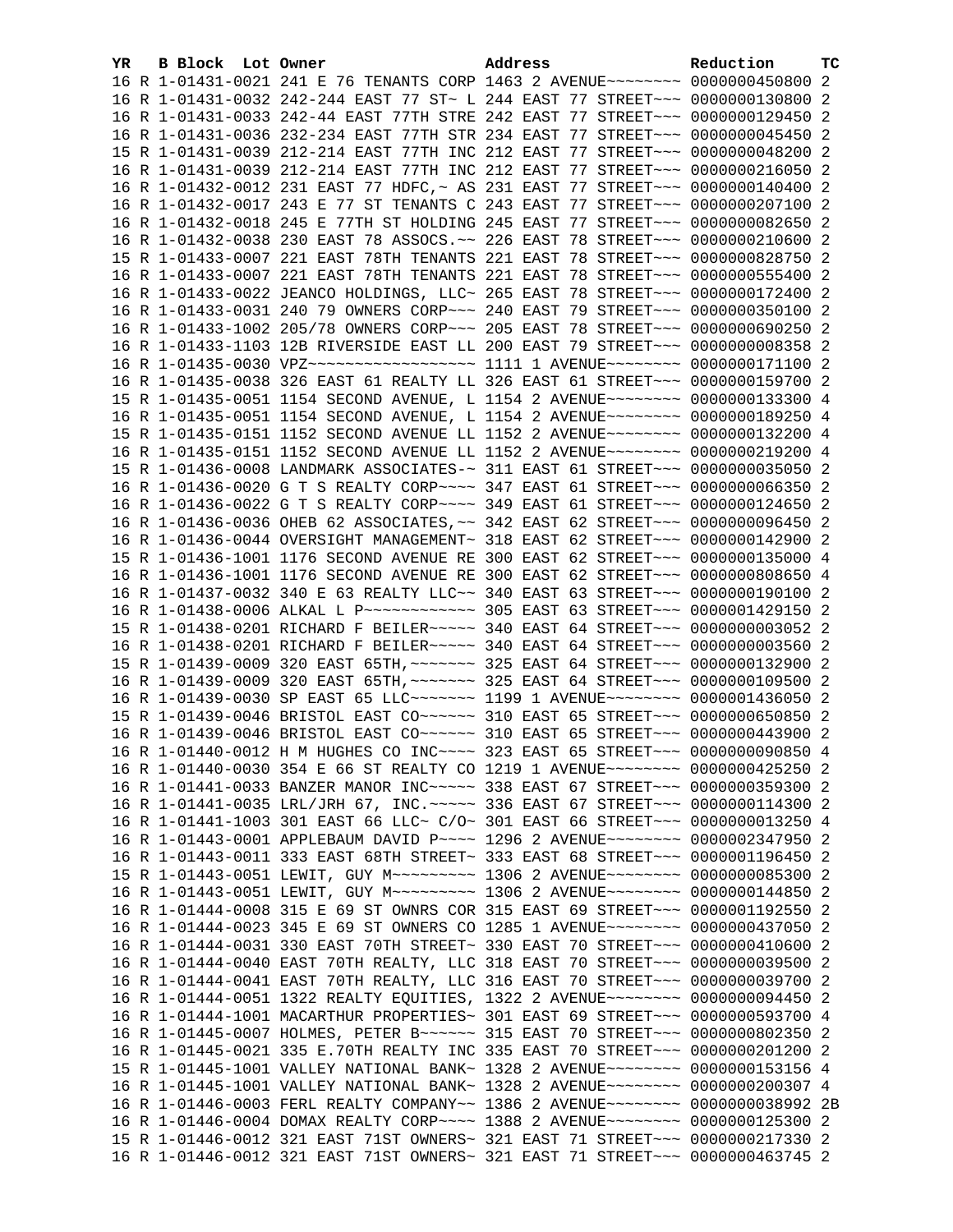| YR. | B Block Lot Owner | Address                                                                                                                                                        | Reduction | ТC |
|-----|-------------------|----------------------------------------------------------------------------------------------------------------------------------------------------------------|-----------|----|
|     |                   | 16 R 1-01446-0014 LUCK OPERATING CO~~~~ 331 EAST 71 STREET~~~ 0000000585750 2                                                                                  |           |    |
|     |                   | 16 R 1-01446-0038 342 E 72ND ST CORPORA 340 EAST 72 STREET~~~ 0000000380250 2                                                                                  |           |    |
|     |                   | 15 R 1-01446-1001 350 EAST 72ND STREET~ 350 EAST 72 STREET~~~ 00000000006556 2                                                                                 |           |    |
|     |                   | 16 R 1-01446-1001 350 EAST 72ND STREET~ 350 EAST 72 STREET~~~ 0000000012857 2                                                                                  |           |    |
|     |                   | 16 R 1-01446-1102 DANZ, LLC ------------ 308 EAST 72 STREET --- 0000000045594 4                                                                                |           |    |
|     |                   | 16 R 1-01446-1103 DANZ, LLC ------------ 308 EAST 72 STREET --- 00000000061814 4                                                                               |           |    |
|     |                   | 16 R 1-01446-1105 DANZ, LLC ------------ 308 EAST 72 STREET --- 0000000013522 4                                                                                |           |    |
|     |                   | 16 R 1-01446-1106 DANZ, LLC ------------ 308 EAST 72 STREET --- 00000000006172 4                                                                               |           |    |
|     |                   |                                                                                                                                                                |           |    |
|     |                   | 15 R 1-01447-0019 FONTAINE OWNERS CORP~ 353 EAST 72 STREET~~~ 0000001357450 2                                                                                  |           |    |
|     |                   | 16 R 1-01447-0019 FONTAINE OWNERS CORP~ 353 EAST 72 STREET~~~ 0000000443250 2                                                                                  |           |    |
|     |                   | 16 R 1-01448-0013 319 EAST 73RD STREET~ 319 EAST 73 STREET~~~ 0000000106650 2                                                                                  |           |    |
|     |                   | 16 R 1-01448-0025 1365 EMPIRE LLC~~~~~~ 1365 1 AVENUE~~~~~~~~ 0000000046000 2                                                                                  |           |    |
|     |                   | 16 R 1-01448-0041 328-E 74TH ST OWNERS~ 328 EAST 74 STREET~~~ 0000000174850 2                                                                                  |           |    |
|     |                   | 16 R 1-01448-0044 322 EAST 74 REALTY LL 322 EAST 74 STREET~~~ 0000000084150 2                                                                                  |           |    |
|     |                   | 16 R 1-01449-0023 1429 FIRST AVENUE~~~~ 1429 1 AVENUE~~~~~~~~ 0000000207400 4                                                                                  |           |    |
|     |                   | 15 R 1-01449-0026 ROTHMAN FIRST AVENUE~ 1435 1 AVENUE~~~~~~~~ 0000000333250 2                                                                                  |           |    |
|     |                   | 16 R 1-01449-0026 ROTHMAN FIRST AVENUE~ 1435 1 AVENUE~~~~~~~~ 0000000255100 2                                                                                  |           |    |
|     |                   | 16 R 1-01449-1004 NATHANSON, ANDREA~~~~ 330 EAST 75 STREET~~~ 0000000011290 2                                                                                  |           |    |
|     |                   | 16 R 1-01450-0001 301 EAST TENANTS CORP 1440 2 AVENUE~~~~~~~~ 0000000928500 2                                                                                  |           |    |
|     |                   | 16 R 1-01450-0008 311 E 75TH OWNERS COR 311 EAST 75 STREET~~~ 0000000363900 2                                                                                  |           |    |
|     |                   | 16 R 1-01450-0011 CLAREMONT PROPERTIES, 317 EAST 75 STREET~~~ 0000000128050 2                                                                                  |           |    |
|     |                   | 16 R 1-01450-0013 EBERHART L P #1 C/O~~ 321 EAST 75 STREET~~~ 0000000134600 2                                                                                  |           |    |
|     |                   | 16 R 1-01450-1002 333 EAST 75TH ST. OWN 333 EAST 75 STREET~~~ 0000000898400 2                                                                                  |           |    |
|     |                   | 16 R 1-01451-0014 BANNER GARAGE, ~~~~~~~ 349 EAST 76 STREET~~~ 0000000572750 4                                                                                 |           |    |
|     |                   | 16 R 1-01451-0037 332-336 EAST 77TH STR 336 EAST 77 STREET~~~ 0000000036285 2                                                                                  |           |    |
|     |                   | 16 R 1-01451-0038 332-336 EAST 77TH STR 334 EAST 77 STREET~~~ 0000000014685 2                                                                                  |           |    |
|     |                   |                                                                                                                                                                |           |    |
|     |                   | 16 R 1-01451-0039 332-336 EAST 77TH STR 332 EAST 77 STREET~~~ 0000000107835 2<br>16 R 1-01452-0010 325 HOUSE INC~~~~~~~~ 325 EAST 77 STREET~~~ 0000000687150 2 |           |    |
|     |                   |                                                                                                                                                                |           |    |
|     |                   | 15 R 1-01452-0017 401 LLC --------------- 339 EAST 77 STREET --- 0000000036580 2                                                                               |           |    |
|     |                   | 16 R 1-01452-0041 7 OF 8 REALTY CO LLC~ 314 EAST 78 STREET~~~ 0000000570000 2                                                                                  |           |    |
|     |                   | 16 R 1-01452-0047 ARSALOU RLTY CORP~~~~ 308 EAST 78 STREET~~~ 0000000650750 2                                                                                  |           |    |
|     |                   | 16 R 1-01453-0001 301 EAST 78TH STREET~ 1498 2 AVENUE~~~~~~~~ 0000000344100 2                                                                                  |           |    |
|     |                   | 16 R 1-01453-0005 LL 305 EAST 78TH STRE 305 EAST 78 STREET~~~ 0000000137950 2                                                                                  |           |    |
|     |                   | 16 R 1-01453-0008 311 E 78 REALTY CORP~ 311 EAST 78 STREET~~~ 0000000040540 2                                                                                  |           |    |
|     |                   | 16 R 1-01453-0017 TENANTS OF 343 E 78TH 343 EAST 78 STREET~~~ 0000000073000 2                                                                                  |           |    |
|     |                   | 16 R 1-01453-0018 LA MARUJA REALTY CORP 345 EAST 78 STREET~~~ 0000000088200 2                                                                                  |           |    |
|     |                   | 15 R 1-01453-0027 79TH REALTY LLC~~~~~~ 350 EAST 79 STREET~~~ 0000003082450 2                                                                                  |           |    |
|     |                   | 16 R 1-01453-0027 79TH REALTY LLC ----- 350 EAST 79 STREET -- 0000001609050 2                                                                                  |           |    |
|     |                   | 16 R 1-01455-1002 EAST 60TH STREET ASSO 401 EAST 60 STREET~~~ 0000000984741 4                                                                                  |           |    |
|     |                   | 15 R 1-01456-0001 FIRST/BROADWAY ACQUIS 1114 1 AVENUE~~~~~~~~ 0000000459400 4                                                                                  |           |    |
|     |                   | 16 R 1-01456-0001 FIRST/BROADWAY ACQUIS 1114 1 AVENUE~~~~~~~~ 0000000541300 4                                                                                  |           |    |
|     |                   | 16 R 1-01456-0035 EAST 62ND MINISTORAGE 406 EAST 62 STREET~~~ 0000000256500 4                                                                                  |           |    |
|     |                   | 16 R 1-01457-0001 RAFII. DANIELS. REALT 1130 1 AVENUE~~~~~~~~ 0000000121800 2                                                                                  |           |    |
|     |                   | 16 R 1-01458-0004 RMM REALTY CORP. ~~~~~ 1158 1 AVENUE~~~~~~~~ 0000000130100 2                                                                                 |           |    |
|     |                   | 16 R 1-01458-0005 40563 OWNERS CORP~~~~ 405 EAST 63 STREET~~~ 0000000490900 2                                                                                  |           |    |
|     |                   | 16 R 1-01458-0043 JA 406 REALTY LLC --- 406 EAST 64 STREET -- 0000000110050 2                                                                                  |           |    |
|     |                   | 15 R 1-01458-1001 1154 FIRST AVENUE LLC 1154 1 AVENUE~~~~~~~~ 0000000116058 4                                                                                  |           |    |
|     |                   | 16 R 1-01458-1001 1154 FIRST AVENUE LLC 1154 1 AVENUE~~~~~~~~ 0000000096424 4                                                                                  |           |    |
|     |                   | 16 R 1-01458-1004 1154 FIRST AVE TENANT 1154 1 AVENUE~~~~~~~~ 0000000185100 2                                                                                  |           |    |
|     |                   | 16 R 1-01458-1202 JASON GERBSMAN~~~~~~~ 425 EAST 63 STREET~~~ 0000004711700 2                                                                                  |           |    |
|     |                   | 16 R 1-01460-0001 401 65 OWNERS CORP~~~ 1206 1 AVENUE~~~~~~~~ 0000000806000 2                                                                                  |           |    |
|     |                   |                                                                                                                                                                |           |    |
|     |                   | 16 R 1-01460-0014 KING ENTERPRISES LTD~ 425 EAST 65 STREET~~~ 0000000102550 2                                                                                  |           |    |
|     |                   | 15 R 1-01460-1159 HARDENBROOK HOUSE DRI 404 EAST 66 STREET~~~ 0000000056936 4                                                                                  |           |    |
|     |                   | 16 R 1-01460-1159 HARDENBROOK HOUSE DRI 404 EAST 66 STREET~~~ 0000000067166 4                                                                                  |           |    |
|     |                   | 16 R 1-01465-0001 TRANSWORLD EQUITIES~~ 1306 1 AVENUE~~~~~~~~ 0000003440300 2                                                                                  |           |    |
|     |                   | 15 R 1-01467-0009 41372, LLC ----------- 413 EAST 72 STREET --- 0000000507600 2                                                                                |           |    |
|     |                   | 15 R 1-01467-0011 417 EAST 72ND STREETA 417 EAST 72 STREET~~~ 0000000121400 2                                                                                  |           |    |
|     |                   | 16 R 1-01467-0015 EASTER HOME LLC C/O A 421 EAST 72 STREET~~~ 0000000119250 2                                                                                  |           |    |
|     |                   | 15 R 1-01467-0021 EAST 72ND REALTY LLC~ 1365 YORK AVENUE~~~~~ 0000002454300 2                                                                                  |           |    |
|     |                   | 16 R 1-01467-0047 SUPREME COMPANY LLC~~ 1354 1 AVENUE~~~~~~~~ 0000000236200 2                                                                                  |           |    |
|     |                   | 15 R 1-01468-0002 NR 1372 FIRST AVENUE~ 1372 1 AVENUE~~~~~~~~ 0000000030050 2                                                                                  |           |    |
|     |                   | 16 R 1-01468-0002 NR 1372 FIRST AVENUE~ 1372 1 AVENUE~~~~~~~~~ 0000000083000 2                                                                                 |           |    |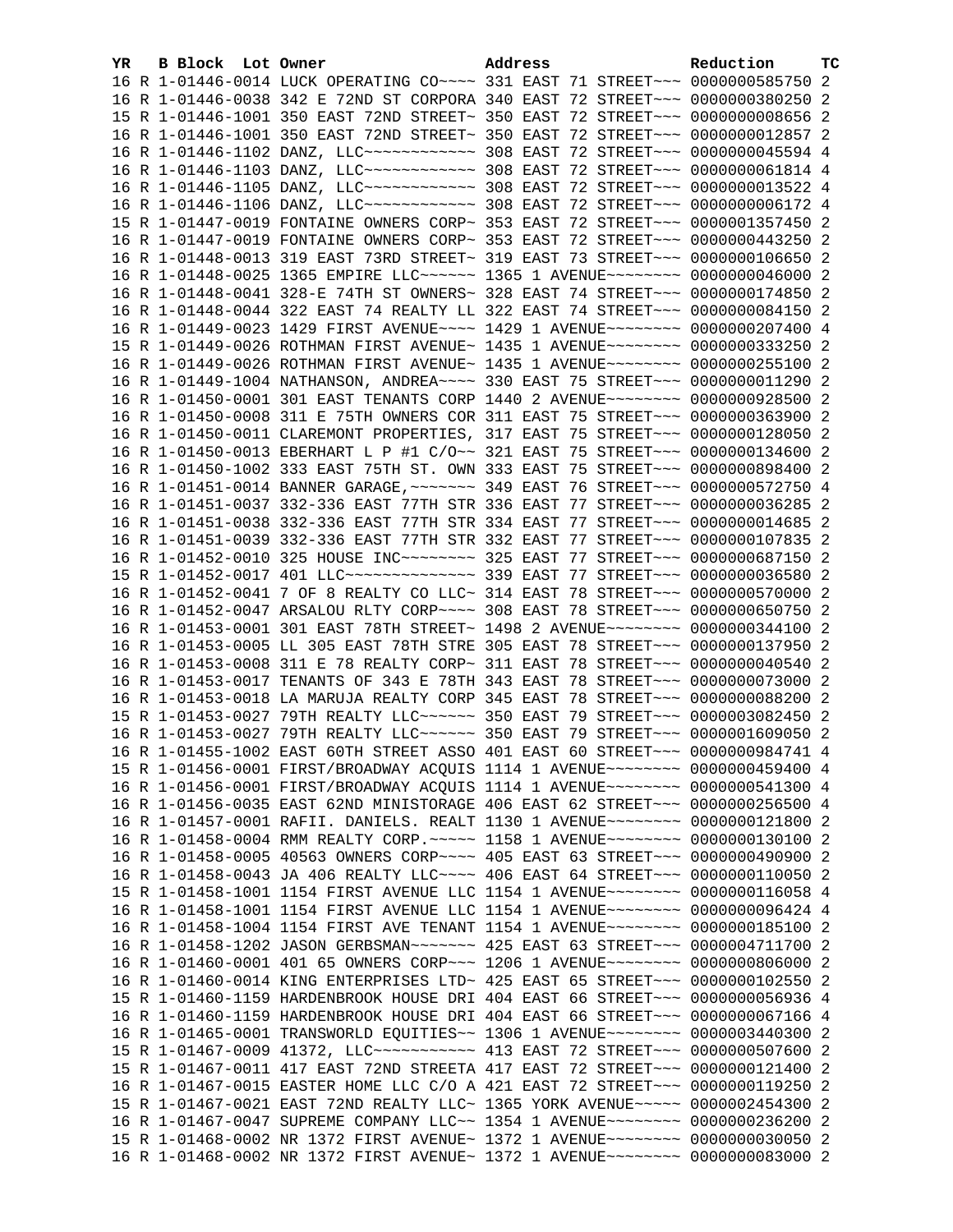| YR. | B Block Lot Owner | Address                                                                                                                                                         | Reduction | тc |
|-----|-------------------|-----------------------------------------------------------------------------------------------------------------------------------------------------------------|-----------|----|
|     |                   | 15 R 1-01468-0004 1376 FIRST ASSOCIATES 1376 1 AVENUE~~~~~~~~ 0000000198750 2                                                                                   |           |    |
|     |                   | 16 R 1-01468-0004 1376 FIRST ASSOCIATES 1376 1 AVENUE~~~~~~~~ 0000000190200 2                                                                                   |           |    |
|     |                   | 16 R 1-01468-0045 1384 FIRST REALTY LLC 1384 1 AVENUE~~~~~~~~ 0000000507150 2                                                                                   |           |    |
|     |                   | 16 R 1-01469-0029 CAPIT REALTY CO INC~~ 442 EAST 75 STREET~~~ 0000000207450 2                                                                                   |           |    |
|     |                   | 16 R 1-01469-0032 ABM 75 REALTY~~~~~~~~ 436 EAST 75 STREET~~~ 0000000104300 2                                                                                   |           |    |
|     |                   | 16 R 1-01469-0034 ALONZO, GERTRUDE B.~~ 434 EAST 75 STREET~~~ 0000000027500 2                                                                                   |           |    |
|     |                   | 15 R 1-01469-0039 AK PROPERTIES GROUP~~ 418 EAST 75 STREET~~~ 0000000050800 4                                                                                   |           |    |
|     |                   | 15 R 1-01469-1002 SOYBEAN PARKING LLC~~ 401 EAST 74 STREET~~~ 0000000057850 4                                                                                   |           |    |
|     |                   | 16 R 1-01469-1002 SOYBEAN PARKING LLC~~ 401 EAST 74 STREET~~~ 0000000095950 4                                                                                   |           |    |
|     |                   | 16 R 1-01469-1003 CHRISTOPHER MAURIZI~~ 401 EAST 74 STREET~~~ 0000001046650 2                                                                                   |           |    |
|     |                   | 16 R 1-01470-0014 FRANKMAR REALTY CORP~ 425 EAST 75 STREET~~~ 0000000117500 2                                                                                   |           |    |
|     |                   | 16 R 1-01470-0022 CAPMAR REALTY CORP~~~ 1409 YORK AVENUE~~~~~ 0000000130300 2                                                                                   |           |    |
|     |                   | 16 R 1-01470-0029 LUCKY 18 LLC -------- 1431A YORK AVENUE --- 0000000044800 2                                                                                   |           |    |
|     |                   | 15 R 1-01470-1002 IMPALA RETAIL OWNER L 404 EAST 76 STREET~~~ 0000000374700 4                                                                                   |           |    |
|     |                   | 16 R 1-01470-1002 IMPALA RETAIL OWNER L 404 EAST 76 STREET~~~ 0000000258500 4                                                                                   |           |    |
|     |                   | 15 R 1-01471-0003 GP ASSOCIATES~~~~~~~~ 1470 1 AVENUE~~~~~~~~ 0000000346050 2                                                                                   |           |    |
|     |                   | 16 R 1-01471-0015 3GR/427 LLC ---------- 427 EAST 76 STREET --- 0000000188150 2                                                                                 |           |    |
|     |                   | 15 R 1-01471-0038 CADAR RLTY CP ------- 418 EAST 77 STREET -- 0000000047200 2                                                                                   |           |    |
|     |                   | 16 R 1-01471-0038 CADAR RLTY CP -------- 418 EAST 77 STREET -- 0000000076000 2                                                                                  |           |    |
|     |                   | 15 R 1-01471-1001 S&B EQUITIES OF NYC, ~ 435 EAST 76 STREET~~~ 00000000005931 4                                                                                 |           |    |
|     |                   | 16 R 1-01472-0005 ARIEL-MATH REALTY II, 403 EAST 77 STREET~~~ 0000000142400 2                                                                                   |           |    |
|     |                   | 16 R 1-01472-0014 EAST 77TH OWNERS, INC 435 EAST 77 STREET~~~ 0000000277900 2                                                                                   |           |    |
|     |                   | 16 R 1-01472-0033 SUMAGLI REALTY COMPAN 442 EAST 78 STREET~~~ 0000000058500 2                                                                                   |           |    |
|     |                   | 16 R 1-01472-0034 BEDFORD REAL ESTATE P 440 EAST 78 STREET~~~ 0000000179650 2                                                                                   |           |    |
|     |                   | 16 R 1-01472-0043 LL 410 EAST 78TH STRE 410 EAST 78 STREET~~~ 0000000159650 2                                                                                   |           |    |
|     |                   | 16 R 1-01473-0008 409 E 78 REALTY LLC~~ 409 EAST 78 STREET~~~ 0000000098450 2                                                                                   |           |    |
|     |                   | 16 R 1-01473-0012 417/78 OWNERS CORP~~~ 417 EAST 78 STREET~~~ 0000000214200 2                                                                                   |           |    |
|     |                   | 16 R 1-01473-0013 419/78 OWNERS CORP~~~ 419 EAST 78 STREET~~~ 0000000214200 2                                                                                   |           |    |
|     |                   | 16 R 1-01473-0014 421/78 OWNERS CORP~~~ 421 EAST 78 STREET~~~ 0000000144450 2                                                                                   |           |    |
|     |                   | 16 R 1-01473-0016 425 EAST 78TH STREET~ 425 EAST 78 STREET~~~ 0000000143750 2                                                                                   |           |    |
|     |                   | 16 R 1-01473-0022 VINCENZO ACQUISTA~~~~ 1477 YORK AVENUE~~~~~ 0000000081450 2                                                                                   |           |    |
|     |                   | 16 R 1-01473-1501 1496-1498 FIRST AVENU 1496 1 AVENUE~~~~~~~~ 0000000016230 4                                                                                   |           |    |
|     |                   | 16 R 1-01473-1601 HILDEBRAND, ANDREAS T 408 EAST 79 STREET~~~ 0000000032028 2                                                                                   |           |    |
|     |                   | 15 R 1-01474-0031 PLAZA EAST HOTEL~~~~~ 500 EAST 62 STREET~~~ 0000004665650 4                                                                                   |           |    |
|     |                   | 16 R 1-01474-0031 PLAZA EAST HOTEL~~~~~ 500 EAST 62 STREET~~~ 0000009156200 4                                                                                   |           |    |
|     |                   | 15 R 1-01483-0028 EDGEWATER APT INC~~~~ 530 EAST 72 STREET~~~ 0000001977550 2                                                                                   |           |    |
|     |                   | 16 R 1-01483-0028 EDGEWATER APT INC~~~~ 530 EAST 72 STREET~~~ 0000001217500 2                                                                                   |           |    |
|     |                   | 16 R 1-01483-0038 520 EAST 72 OWNERS CO 520 EAST 72 STREET~~~ 0000000762300 2                                                                                   |           |    |
|     |                   | 15 R 1-01484-0050 MAYET RLTY CORP~~~~~~ 1366 YORK AVENUE~~~~~ 0000000106650 2                                                                                   |           |    |
|     |                   | 16 R 1-01484-0050 MAYET RLTY CORP~~~~~~ 1366 YORK AVENUE~~~~~ 0000000120000 2                                                                                   |           |    |
|     |                   | 16 R 1-01484-0051 YORK 1364, LLC ------ 1364 YORK AVENUE ---- 0000000175500 2                                                                                   |           |    |
|     |                   | 16 R 1-01485-0005 503 EAST 73 LLC ------ 503 EAST 73 STREET --- 0000000088700 2                                                                                 |           |    |
|     |                   | 16 R 1-01485-0046 HAUG REALTY CORP~~~~~ 506 EAST 74 STREET~~~ 0000001052250 4                                                                                   |           |    |
|     |                   | 16 R 1-01486-0103 1400 YORK AVENUE ASSO 1400 YORK AVENUE~~~~~ 00000000061880 2A                                                                                 |           |    |
|     |                   | 16 R 1-01490-0001 78/79 YORK ASSOCIATES 1472 YORK AVENUE~~~~~ 0000000665700 2                                                                                   |           |    |
|     |                   | 16 R 1-01490-0015 78/79 YORK ASSOCIATES 519 EAST 78 STREET~~~ 0000000443600 2                                                                                   |           |    |
|     |                   | 16 R 1-01490-0019 78/79 YORK ASSOCIATES 527 EAST 78 STREET~~~ 0000000311785 2                                                                                   |           |    |
|     |                   | 16 R 1-01490-0032 78/79 YORK ASSOCIATES 524 EAST 79 STREET~~~ 0000000356800 2                                                                                   |           |    |
|     |                   | 15 R 1-01491-0001 980 FIFTH AVENUE CORP 980 5 AVENUE~~~~~~~~~ 0000001271150 2                                                                                   |           |    |
|     |                   | 16 R 1-01491-0001 980 FIFTH AVENUE CORP 980 5 AVENUE~~~~~~~~~ 0000002218850 2                                                                                   |           |    |
|     |                   | 16 R 1-01491-0004 985 LAND HOLDING, LLC 985 5 AVENUE~~~~~~~~~ 0000002155450 2                                                                                   |           |    |
|     |                   | 16 R 1-01491-0017 1042 MADISON OWNER, L 1042 MADISON AVENUE~~ 0000002115850 4                                                                                   |           |    |
|     |                   | 16 R 1-01491-0030 79 EAST 79TH STREET C 73 EAST 79 STREET~~~~ 0000000352700 2                                                                                   |           |    |
|     |                   | 15 R 1-01491-0057 1046 MADISON AVENUEAS 1046 MADISON AVENUE~~ 0000000341500 4                                                                                   |           |    |
|     |                   | 16 R 1-01491-0057 1046 MADISON AVENUEAS 1046 MADISON AVENUE~~ 0000000057000 4                                                                                   |           |    |
|     |                   | 16 R 1-01491-1001 PARK PARK ASSOCIATES, 900 PARK AVENUE~~~~~~ 0000000094250 4                                                                                   |           |    |
|     |                   | 15 R 1-01492-0010 11E80 REALTY LLC~~~~~ 11 EAST 80 STREET~~~~ 0000000080870 2                                                                                   |           |    |
|     |                   | 16 R 1-01492-0010 11E80 REALTY LLC ---- 11 EAST 80 STREET --- 0000000053870 2                                                                                   |           |    |
|     |                   | 16 R 1-01492-0015 19 EAST 80TH STREET A 1058 MADISON AVENUE~~ 0000000385600 2                                                                                   |           |    |
|     |                   | 16 R 1-01492-0048 34 EAST 81ST STREET P 34 EAST 81 STREET~~~~ 0000000023805 2B<br>16 R 1-01492-1002 JODI L COHEN~~~~~~~~~ 45 EAST 80 STREET~~~~ 0000000005209 2 |           |    |
|     |                   |                                                                                                                                                                 |           |    |
|     |                   | 16 R 1-01493-0014 MAD AVE & 81 ST CP~~~ 1076 MADISON AVENUE~~ 0000000108500 4                                                                                   |           |    |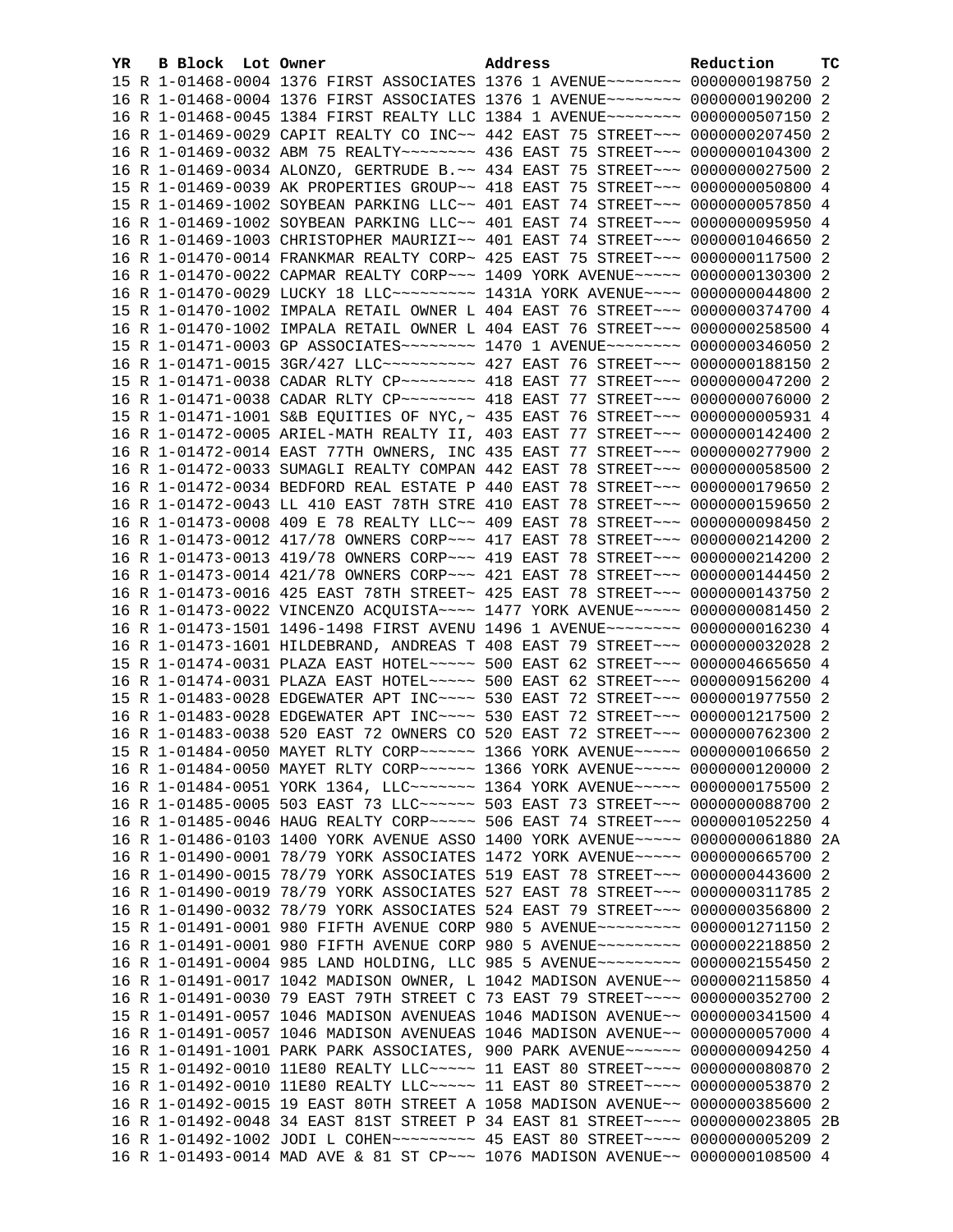| YR. | B Block Lot Owner | Address                                                                         | Reduction | тc |
|-----|-------------------|---------------------------------------------------------------------------------|-----------|----|
|     |                   | 16 R 1-01493-1101 MADIE, MICHEL~~~~~~~~ 22 EAST 82 STREET~~~~ 0000000009730 4   |           |    |
|     |                   | 16 R 1-01493-1301 944 PARK AVE CORP~~~~ 944 PARK AVENUE~~~~~~ 0000000113750 4   |           |    |
|     |                   |                                                                                 |           |    |
|     |                   | 16 R 1-01494-0037 970 PARK OWNENS CORP~ 970 PARK AVENUE~~~~~~ 0000001005700     |           | -2 |
|     |                   | 15 R 1-01494-0041 66 EAST 83RD ST OWNER 68 EAST 83 STREET~~~~ 0000000066000 2   |           |    |
|     |                   | 16 R 1-01494-0041 66 EAST 83RD ST OWNER 68 EAST 83 STREET~~~~ 0000000194250 2   |           |    |
|     |                   | 16 R 1-01494-0045 VAN DOREN REALTY CO.~ 54 EAST 83 STREET~~~~ 0000000231575 2   |           |    |
|     |                   | 16 R 1-01495-0004 1025 FIFTH AVE INC~~~ 1025 5 AVENUE~~~~~~~~ 0000001982800 2   |           |    |
|     |                   | 16 R 1-01495-0056 DORON 1122 MADISON LL 1122 MADISON AVENUE~~ 0000000420300 4   |           |    |
|     |                   | 16 R 1-01495-0156 1128 MADISON AVENUE,~ 1128 MADISON AVENUE~~ 0000000150300 4   |           |    |
|     |                   | 16 R 1-01496-0001 1030 5TH AVE CORP~~~~ 1030 5 AVENUE~~~~~~~~ 0000000720600 2   |           |    |
|     |                   | 15 R 1-01496-0054 38 EAST 85TH STREET I 1133 MADISON AVENUE~~ 0000000378750 2   |           |    |
|     |                   | 16 R 1-01496-0054 38 EAST 85TH STREET I 1133 MADISON AVENUE~~ 0000000736050 2   |           |    |
|     |                   | 16 R 1-01496-1003 30 EAST 85TH STREET C 30 EAST 85 STREET~~~~ 0000000824808 4   |           |    |
|     |                   | 16 R 1-01497-0009 12 EAST 86TH STREETLL 1150 MADISON AVENUE~~ 0000003006800 2   |           |    |
|     |                   | 15 R 1-01497-1001 SANDERSON OFFICES, IN 1049 5 AVENUE~~~~~~~~ 0000000014759 4   |           |    |
|     |                   | 16 R 1-01497-1001 SANDERSON OFFICES, IN 1049 5 AVENUE~~~~~~~~ 0000000023575 4   |           |    |
|     |                   | 15 R 1-01498-0007 7E86 REALTY LLC ----- 5 EAST 86 STREET ---- 0000000204850     |           | -2 |
|     |                   | 16 R 1-01498-0007 7E86 REALTY LLC ----- 5 EAST 86 STREET ---- 0000000308800 2   |           |    |
|     |                   | 16 R 1-01498-0043 62 E 87 ST OWNERS COR 62 EAST 87 STREET~~~~ 0000000236800 2   |           |    |
|     |                   | 16 R 1-01498-0045 EAST 87TH ST OWNERS C 56 EAST 87 STREET~~~~ 0000000168200 2   |           |    |
|     |                   | 15 R 1-01499-0061 12 EAST 88TH LLC ~~~~~ 12 EAST 88 STREET ~~~~ 0000000732500 2 |           |    |
|     |                   | 16 R 1-01499-0061 12 EAST 88TH LLC ---- 12 EAST 88 STREET --- 0000000818700 2   |           |    |
|     |                   | 15 R 1-01500-0053 KERN 90, LLC -------- 1227 MADISON AVENUE- 0000001240450 2    |           |    |
|     |                   | 16 R 1-01500-0056 ZELKHA, TRUSTEE, MAJD 1232 MADISON AVENUE~~ 0000000122900 4   |           |    |
|     |                   | 16 R 1-01500-0065 ARMED REALTY CO~~~~~~~ 4 EAST 89 STREET~~~~~ 0000000380050 2  |           |    |
|     |                   | 16 R 1-01501-0040 1112 PARK AVE CORP~~~ 1112 PARK AVENUE~~~~~ 0000001168900 2   |           |    |
|     |                   | 16 R 1-01501-0056 MADISON 9OTH ST CORP~ 1246 MADISON AVENUE~~ 0000006017750 2   |           |    |
|     |                   | 16 R 1-01502-0020 CARNEGIE HILL 90 ST I 1261 MADISON AVENUE~~ 0000000160750 2   |           |    |
|     |                   | 16 R 1-01504-0016 NEO MADISON LLC~~~~~~ 1298 MADISON AVENUE~~ 0000000183485 2A  |           |    |
|     |                   | 16 R 1-01504-0058 2293 REALTY LLC C/O V 22 EAST 93 STREET~~~~ 0000000055400 2   |           |    |
|     |                   | 16 R 1-01505-0005 ELLIANA PROPERTIES~~~ 1 EAST 93 STREET~~~~~ 0000000151450 2   |           |    |
|     |                   | 15 R 1-01505-0119 BREMEN HOUSE INC~~~~~ 1320 MADISON AVENUE~~ 0000000015850 4   |           |    |
|     |                   | 16 R 1-01505-0119 BREMEN HOUSE INC~~~~~ 1320 MADISON AVENUE~~ 0000000020600 4   |           |    |
|     |                   | 16 R 1-01505-1040 CARNEGIE CAR PARK, IN 1327 MADISON AVENUE~~ 0000000369050 4   |           |    |
|     |                   |                                                                                 |           |    |
|     |                   | 16 R 1-01506-0018 3095 OWNERS CORP~~~~~ 30 EAST 95 STREET~~~~ 0000000151650 2   |           |    |
|     |                   | 15 R 1-01506-0065 4 TENANTS CORP~~~~~~~ 2 EAST 95 STREET~~~~~ 0000000338350 2   |           |    |
|     |                   | 16 R 1-01506-0065 4 TENANTS CORP~~~~~~~ 2 EAST 95 STREET~~~~~ 0000000089100 2   |           |    |
|     |                   | 16 R 1-01507-0014 NW MAD 95 OWNERS CORP 27 EAST 95 STREET~~~~ 0000000044900 2   |           |    |
|     |                   | 16 R 1-01507-0016 NW MAD 95 OWNERS CORP 1356 MADISON AVENUE~~ 0000000109750 2   |           |    |
|     |                   | 16 R 1-01507-0021 1361 MADISON TENANTS~ 1361 MADISON AVENUE~~ 0000000564600 2   |           |    |
|     |                   | 15 R 1-01507-1101 CHENAULT, KATHRYN C~~ 3 EAST 95 STREET~~~~~ 0000000229533 2C  |           |    |
|     |                   | 16 R 1-01507-1101 CHENAULT, KATHRYN C~~ 3 EAST 95 STREET~~~~~ 0000000232331 2C  |           |    |
|     |                   | 16 R 1-01508-0024 161 E 79 ST CORP~~~~~ 161 EAST 79 STREET~~~ 0000000373700     |           | -2 |
|     |                   | 16 R 1-01508-0072 NINE ELEVEN PARK INC~ 911 PARK AVENUE~~~~~~ 0000002139000 2   |           |    |
|     |                   | 16 R 1-01508-0130 177 EAST 79TH STREET~ 177 EAST 79 STREET~~~ 0000000478100     |           | -2 |
|     |                   | 16 R 1-01510-0038 A&L 1440, LLC ------- 1440 3 AVENUE ------- 0000000075750 4   |           |    |
|     |                   | 16 R 1-01510-0042 RSL 172 EAST 82ND LLC 172 EAST 82 STREET~~~ 0000000099325     |           | -2 |
|     |                   | 16 R 1-01510-0052 1201 LEX ------------- 1205 LEXINGTON AVENUE 0000000175650 2  |           |    |
|     |                   | 16 R 1-01510-0053 1201 LEX ------------- 1201 LEXINGTON AVENUE 0000000297400 2  |           |    |
|     |                   | 16 R 1-01511-0021 AMBASSADOR APARTMENTS 147 EAST 82 STREET~~~ 0000000159350     |           | 2  |
|     |                   | 16 R 1-01511-0053 140 E 83RD TENANTS CO 140 EAST 83 STREET~~~ 0000000533500     |           | 2  |
|     |                   | 15 R 1-01511-0057 HAGEDORN FORDHAM RD I 130 EAST 83 STREET~~~ 0000000090950     |           | 4  |
|     |                   | 15 R 1-01512-0059 124 E 84 ST TENANTS C 124 EAST 84 STREET~~~ 0000000243500 2   |           |    |
|     |                   | 16 R 1-01513-0070 PARKTON ASSOCIATES, L 1009 PARK AVENUE~~~~~ 0000000729250     |           | -2 |
|     |                   | 16 R 1-01513-1301 JONIS REALTY-LEXINGTO 150 EAST 85 STREET~~~ 0000000928000 4   |           |    |
|     |                   | 16 R 1-01514-0039 DRMBRE-85 FEE LLC~~~~ 1524 3 AVENUE~~~~~~~~ 0000001141900     |           | -2 |
|     |                   | 15 R 1-01514-1102 1263-1265 LEXINGTON A 150 EAST 86 STREET~~~ 0000000482600 2   |           |    |
|     |                   | 16 R 1-01514-1102 1263-1265 LEXINGTON A 150 EAST 86 STREET~~~ 0000000166250 2   |           |    |
|     |                   | 15 R 1-01515-0029 GREENBERGER 163 EAST~ 163 EAST 86 STREET~~~ 0000000074800 4   |           |    |
|     |                   | 16 R 1-01515-0029 GREENBERGER 163 EAST~ 163 EAST 86 STREET~~~ 0000000325700 4   |           |    |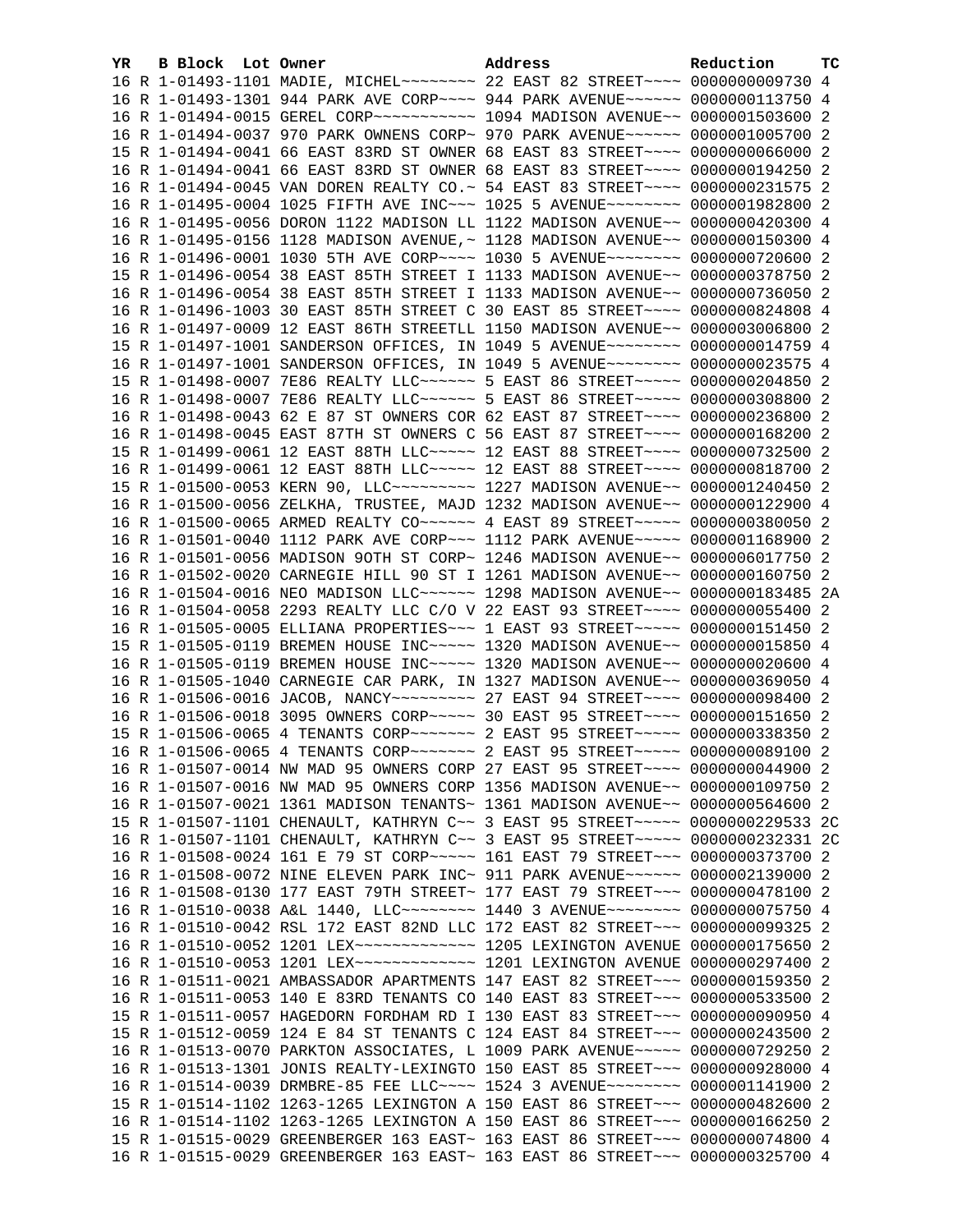| YR. | B Block Lot Owner | Address                                                                                                                                                        | Reduction | <b>TC</b> |
|-----|-------------------|----------------------------------------------------------------------------------------------------------------------------------------------------------------|-----------|-----------|
|     |                   | 16 R 1-01516-0013 87TH STREET SHERRY A~ 1290 LEXINGTON AVENUE 0000000823650 2                                                                                  |           |           |
|     |                   | 16 R 1-01516-0042 168-176 E 88 ST CORP. 170 EAST 88 STREET~~~ 0000000380150 2                                                                                  |           |           |
|     |                   | 16 R 1-01516-0060 IMMANUEL EVANGELICAL~ 120 EAST 88 STREET~~~ 0000000029750 2                                                                                  |           |           |
|     |                   | 16 R 1-01517-0015 125 E 88 LLC --------- 125 EAST 88 STREET -- 0000000100250 2                                                                                 |           |           |
|     |                   | 16 R 1-01518-0015 DAB HOLD CORP~~~~~~~~ 121 EAST 89 STREET~~~ 0000000028500 2A                                                                                 |           |           |
|     |                   | 15 R 1-01518-0033 171 BETA I~~~~~~~~~~~~~~~ 1588 3 AVENUE~~~~~~~~~ 0000000668350 2                                                                             |           |           |
|     |                   | 16 R 1-01518-0033 171 BETA I~~~~~~~~~~~~~~~ 1588 3 AVENUE~~~~~~~~~ 0000000991450 2                                                                             |           |           |
|     |                   | 16 R 1-01518-0044 164-166 EAST 90TH ST~ 166 EAST 90 STREET~~~ 0000000031800 2                                                                                  |           |           |
|     |                   | 16 R 1-01518-0046 164-166 EAST 90TH ST~ 164 EAST 90 STREET~~~ 0000000035400 2                                                                                  |           |           |
|     |                   | 16 R 1-01518-0049 1349 TENANTS CORP~~~~ 1349 LEXINGTON AVENUE 0000001352400 2                                                                                  |           |           |
|     |                   | 15 R 1-01518-0061 114 OWNERS INC~~~~~~~ 114 EAST 90 STREET~~~ 0000000302450 2                                                                                  |           |           |
|     |                   | 16 R 1-01518-0159 1352 LEXINGTON LLC~~~ 1352 LEXINGTON AVENUE 0000000234550 4                                                                                  |           |           |
|     |                   | 16 R 1-01519-0022 POKER REALTY CORP~~~~ 151 EAST 90 STREET~~~ 0000000213200 2                                                                                  |           |           |
|     |                   | 15 R 1-01519-0059 CONTINENTAL HOUSE INC 1378 LEXINGTON AVENUE 0000000305550 2                                                                                  |           |           |
|     |                   | 16 R 1-01520-0034 173-175 EAST 91 REALT 173 EAST 91 STREET~~~ 0000000578650 2                                                                                  |           |           |
|     |                   | 16 R 1-01520-0140 170 E 92 ST OWNERS IN 170 EAST 92 STREET~~~ 0000000096450 2                                                                                  |           |           |
|     |                   | 15 R 1-01521-0037 J.L. ASSOCIATES (NY), 1654 3 AVENUE~~~~~~~~ 0000000260450 2                                                                                  |           |           |
|     |                   | 16 R 1-01521-0037 J.L. ASSOCIATES (NY), 1654 3 AVENUE~~~~~~~~ 0000000115550 2                                                                                  |           |           |
|     |                   | 16 R 1-01521-0051 150 E 93 ST CORP~~~~~ 1415 LEXINGTON AVENUE 0000000734400 2                                                                                  |           |           |
|     |                   | 16 R 1-01521-1002 SALMAN LIEBOWITZ ASSO 134 EAST 93 STREET~~~ 0000000308518 4                                                                                  |           |           |
|     |                   | 16 R 1-01522-0050 SEGAL TIMOTHY ~~~~~~~~ 1435 LEXINGTON AVENUE 0000000564700 2                                                                                 |           |           |
|     |                   | 16 R 1-01524-0044 AKAM ASSOCIATES~~~~~~ 166 EAST 96 STREET~~~ 0000000639700 2                                                                                  |           |           |
|     |                   | 15 R 1-01525-0009 ACKERMAN, DAVID ~~~~~~ 215 EAST 79 STREET ~~~ 0000001814100 2                                                                                |           |           |
|     |                   | 16 R 1-01525-0009 ACKERMAN, DAVID ~~~~~~ 215 EAST 79 STREET ~~~ 0000001493700 2                                                                                |           |           |
|     |                   | 16 R 1-01525-0029 242-4 EAST 80TH STREE 242 EAST 80 STREET~~~ 0000000218100 2                                                                                  |           |           |
|     |                   | 16 R 1-01526-0033 230 EAST 81ST ST., LL 230 EAST 81 STREET~~~ 0000000028300 2                                                                                  |           |           |
|     |                   | 15 R 1-01527-0001 BERDAR EQUITIES & FAM 1435 3 AVENUE~~~~~~~~ 0000000359550 2                                                                                  |           |           |
|     |                   | 16 R 1-01527-0001 BERDAR EQUITIES & FAM 1435 3 AVENUE~~~~~~~~ 0000000083250 2                                                                                  |           |           |
|     |                   | 16 R 1-01527-0015 231 EAST 81ST LLC --- 231 EAST 81 STREET -- 0000000080000 2                                                                                  |           |           |
|     |                   | 16 R 1-01527-0033 POKOIK REALITY LLC~~~ 234 EAST 82 STREET~~~ 0000000115300 2                                                                                  |           |           |
|     |                   | 16 R 1-01527-0035 222 OWNERS CORP~~~~~~ 222 EAST 82 STREET~~~ 0000000273050 2                                                                                  |           |           |
|     |                   | 15 R 1-01528-0001 ARYEH REALTY CORP~~~~ 1453 3 AVENUE~~~~~~~~ 0000001399000 2                                                                                  |           |           |
|     |                   | 16 R 1-01528-0001 ARYEH REALTY CORP~~~~ 1453 3 AVENUE~~~~~~~~ 0000001715800 2                                                                                  |           |           |
|     |                   | 16 R 1-01528-0030 FAMECO LLC ----------- 240 EAST 83 STREET --- 0000000137350 2                                                                                |           |           |
|     |                   | 16 R 1-01528-0032 GLEESON THOMAS M~~~~~ 236 EAST 83 STREET~~~ 0000000016700 4                                                                                  |           |           |
|     |                   | 16 R 1-01528-0034 RSL 232-234 EAST 83RD 232 EAST 83 STREET~~~ 0000000067350 2<br>16 R 1-01528-0039 LL 216 EAST 83RD STRE 216 EAST 83 STREET~~~ 0000000080300 2 |           |           |
|     |                   | 16 R 1-01528-0042 FAMECO LLC ----------- 210 EAST 83 STREET --- 0000000167400 2                                                                                |           |           |
|     |                   | 16 R 1-01529-0020 243 E 83 REALTY LLC~~ 243 EAST 83 STREET~~~ 0000000058500 2                                                                                  |           |           |
|     |                   | 16 R 1-01529-0027 84TH ST. AND 2ND AVEN 1615 2 AVENUE~~~~~~~~ 0000000266200 4                                                                                  |           |           |
|     |                   | 15 R 1-01529-0039 EAST 84TH OWNERS CORP 208 EAST 84 STREET~~~ 0000000329750 2                                                                                  |           |           |
|     |                   | 16 R 1-01530-0013 84 EAST LLC~~~~~~~~~~~~~~~ 229 EAST 84 STREET~~~~ 0000000137750 2                                                                            |           |           |
|     |                   |                                                                                                                                                                |           |           |
|     |                   |                                                                                                                                                                |           |           |
|     |                   |                                                                                                                                                                |           |           |
|     |                   | 16 R 1-01530-0035 226 E 85TH MGT LLC ~~~ 226 EAST 85 STREET ~~~ 0000000219550                                                                                  |           | 2         |
|     |                   | 16 R 1-01531-0013 EAST 85TH STREET ASS~ 223 EAST 85 STREET~~~ 0000000188200                                                                                    |           | -2        |
|     |                   |                                                                                                                                                                |           | -2        |
|     |                   | 16 R 1-01532-0016 SGRC 241 -------------- 241 EAST 86 STREET --- 0000000812350 2                                                                               |           |           |
|     |                   | 16 R 1-01532-0031 240-244 EAST 87TH ST~ 240 EAST 87 STREET~~~ 0000000389750 2                                                                                  |           |           |
|     |                   | 16 R 1-01532-1002 WILLIAM N. DOOLEY AS~ 225 EAST 86 STREET~~~ 0000000010809                                                                                    |           | -2        |
|     |                   | 16 R 1-01533-0013 YORKVILLE 87 HOUSING~ 227 EAST 87 STREET~~~ 0000000124350                                                                                    |           | -2        |
|     |                   | 16 R 1-01533-0040 210 E 88 ST OWNERS IN 214 EAST 88 STREET~~~ 0000000075400                                                                                    |           | -2        |
|     |                   | 16 R 1-01533-0041 210 E 88 ST OWNERS IN 212 EAST 88 STREET~~~ 0000000022750 2                                                                                  |           |           |
|     |                   | 16 R 1-01533-0042 210 E 88 ST OWNERS IN 210 EAST 88 STREET~~~ 0000000022300                                                                                    |           | -2        |
|     |                   | 16 R 1-01534-0004 1575 3RD AVENUE ASSOC 1575 3 AVENUE~~~~~~~~ 0000000090800                                                                                    |           | -2        |
|     |                   | 16 R 1-01534-0006 205215 OWNERS LTD C/O 205 EAST 88 STREET~~~ 0000000143038                                                                                    |           | -2        |
|     |                   | 16 R 1-01534-0008 205215 OWNERS CORP~~~ 209 EAST 88 STREET~~~ 0000000138538 2                                                                                  |           |           |
|     |                   | 16 R 1-01534-0009 205215 OWNERS CORP~~~ 211 EAST 88 STREET~~~ 0000000126838 2                                                                                  |           |           |
|     |                   | 16 R 1-01534-0010 205215 OWNERS CORP~~~ 213 EAST 88 STREET~~~ 0000000212378 2                                                                                  |           |           |
|     |                   | 16 R 1-01534-0011 205215 OWNERS CORP~~~ 215 EAST 88 STREET~~~ 0000000164678 2                                                                                  |           |           |
|     |                   | 16 R 1-01534-0013 SURREY, ALBERT W~~~~~ 219 EAST 88 STREET~~~ 0000000090100 2                                                                                  |           |           |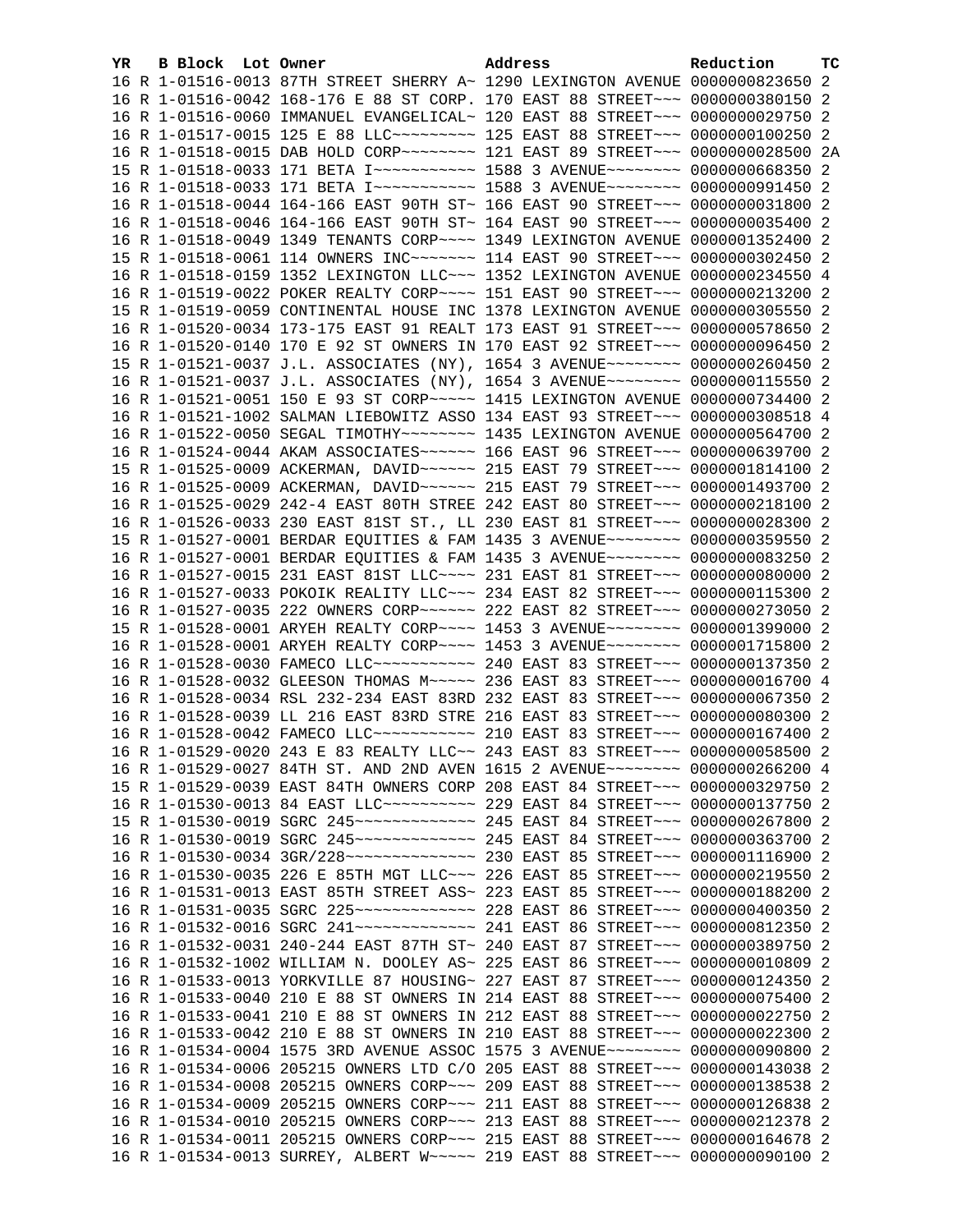| YR. | B Block Lot Owner |                                                                                                                                                                | Address |  | Reduction | тc |
|-----|-------------------|----------------------------------------------------------------------------------------------------------------------------------------------------------------|---------|--|-----------|----|
|     |                   | 15 R 1-01534-0026 1709 REALTY LLC ----- 1709 2 AVENUE ------- 0000000248150 2                                                                                  |         |  |           |    |
|     |                   | 16 R 1-01534-0026 1709 REALTY LLC~~~~~~ 1709 2 AVENUE~~~~~~~~ 0000000257650 2                                                                                  |         |  |           |    |
|     |                   | 16 R 1-01534-0129 252 E 89TH ST APARTME 252 EAST 89 STREET~~~ 0000000174050 2                                                                                  |         |  |           |    |
|     |                   | 16 R 1-01534-1301 BAR, ELIAHU~~~~~~~~~~~~~~~ 237 EAST 88 STREET~~~ 0000000042644 2                                                                             |         |  |           |    |
|     |                   | 16 R 1-01535-0005 203 205 E 89TH ST OWN 203 EAST 89 STREET~~~ 0000000123450 2                                                                                  |         |  |           |    |
|     |                   | 15 R 1-01535-0015 SIGMA DEVELOPMENT CO. 223 EAST 89 STREET~~~ 0000000074200 2                                                                                  |         |  |           |    |
|     |                   | 16 R 1-01535-0020 233 REALTY ASSOCIATES 233 EAST 89 STREET~~~ 0000000028600 2                                                                                  |         |  |           |    |
|     |                   | 15 R 1-01535-0029 244-246 EAST 90TH STR 246 EAST 90 STREET~~~ 0000000095844 2                                                                                  |         |  |           |    |
|     |                   | 16 R 1-01535-0029 244-246 EAST 90TH STR 246 EAST 90 STREET~~~ 0000000200244 2                                                                                  |         |  |           |    |
|     |                   | 15 R 1-01535-0030 244 246 E 90 OWNERS C 244 EAST 90 STREET~~~ 0000000047694 2                                                                                  |         |  |           |    |
|     |                   | 16 R 1-01535-0030 244 246 E 90 OWNERS C 244 EAST 90 STREET~~~ 0000000188094 2                                                                                  |         |  |           |    |
|     |                   | 15 R 1-01535-0031 KEYAH GRANDE LLC~~~~~ 240 EAST 90 STREET~~~ 0000000156250 2                                                                                  |         |  |           |    |
|     |                   | 16 R 1-01535-0031 KEYAH GRANDE LLC~~~~~ 240 EAST 90 STREET~~~ 0000000207680 2                                                                                  |         |  |           |    |
|     |                   | 15 R 1-01539-1002 245 EAST 93RD STREETR 245 EAST 93 STREET~~~ 0000000251575 4                                                                                  |         |  |           |    |
|     |                   | 16 R 1-01539-1002 245 EAST 93RD STREETR 245 EAST 93 STREET~~~ 0000000277765 4                                                                                  |         |  |           |    |
|     |                   | 16 R 1-01540-0022 BUONARGURO, JOHN~~~~~ 1817 2 AVENUE~~~~~~~~ 0000000081050 2                                                                                  |         |  |           |    |
|     |                   | 16 R 1-01540-1044 SDF50 95TH STREET LLC 206 EAST 95 STREET~~~ 0000000013346 2                                                                                  |         |  |           |    |
|     |                   |                                                                                                                                                                |         |  |           |    |
|     |                   |                                                                                                                                                                |         |  |           |    |
|     |                   | 15 R 1-01542-0012 GIGI REALTY CO., ~~~~~ 321 EAST 79 STREET~~~ 0000000057550 2                                                                                 |         |  |           |    |
|     |                   | 16 R 1-01542-0012 GIGI REALTY CO., ~~~~~ 321 EAST 79 STREET~~~ 0000000160600 2                                                                                 |         |  |           |    |
|     |                   | 16 R 1-01542-0023 VALENTINA ENTERPRISES 1513 1 AVENUE~~~~~~~~ 0000000272750 4                                                                                  |         |  |           |    |
|     |                   | 16 R 1-01543-0018 33380 OWNERS CORP~~~~ 333 EAST 80 STREET~~~ 0000000257600 2                                                                                  |         |  |           |    |
|     |                   | 16 R 1-01544-0003 EBERHART L P #1 C/O~~ 1566 2 AVENUE~~~~~~~~ 0000000131364 2B                                                                                 |         |  |           |    |
|     |                   | 16 R 1-01544-0006 JEB & BKI REALTY LLC~ 305 EAST 81 STREET~~~ 0000000065600 2                                                                                  |         |  |           |    |
|     |                   | 16 R 1-01544-0007 EBERHART L P #1 C/O~~ 307 EAST 81 STREET~~~ 0000000101850 2                                                                                  |         |  |           |    |
|     |                   |                                                                                                                                                                |         |  |           |    |
|     |                   | 16 R 1-01544-0008 EBERHART L P #1 C/O~~ 309 EAST 81 STREET~~~ 0000000082800 2                                                                                  |         |  |           |    |
|     |                   | 16 R 1-01544-0009 EBERHART L P #1 C/O~~ 311 EAST 81 STREET~~~ 0000000052500 2                                                                                  |         |  |           |    |
|     |                   | 15 R 1-01544-0043 EBERHART L P #1 C/O~~ 316 EAST 82 STREET~~~ 0000000024400 2                                                                                  |         |  |           |    |
|     |                   | 16 R 1-01544-0043 EBERHART L P #1 C/O~~ 316 EAST 82 STREET~~~ 0000000055450 2<br>16 R 1-01544-1001 WELLINGTON COMMERCIAL 350 EAST 82 STREET~~~ 0000000154800 4 |         |  |           |    |
|     |                   | 16 R 1-01544-1003 WELLINGTON COPMMERCIA 350 EAST 82 STREET~~~ 0000000132800 4                                                                                  |         |  |           |    |
|     |                   |                                                                                                                                                                |         |  |           |    |
|     |                   | 15 R 1-01545-0020 347 EAST 82ND ST ASSO 347 EAST 82 STREET~~~ 0000000019700 2                                                                                  |         |  |           |    |
|     |                   | 15 R 1-01545-0021 ARGO REALTY LLC~~~~~~ 349 EAST 82 STREET~~~ 0000000063000 2<br>16 R 1-01545-0026 1585 REALTY COMPANY~~ 1585 1 AVENUE~~~~~~~~ 0000000162950 2 |         |  |           |    |
|     |                   | 16 R 1-01545-0038 KING ENTERPRISES LTD. 324 EAST 83 STREET~~~ 0000000050600 2                                                                                  |         |  |           |    |
|     |                   | 16 R 1-01546-0009 RAYMOND J PUNNETT~~~~ 311 EAST 83 STREET~~~ 0000000317200 2                                                                                  |         |  |           |    |
|     |                   | 15 R 1-01546-0013 LEHIGH 83, LLC ------ 319 EAST 83 STREET -- 0000000016950 2                                                                                  |         |  |           |    |
|     |                   | 16 R 1-01546-0013 LEHIGH 83, LLC ------- 319 EAST 83 STREET --- 0000000081450 2                                                                                |         |  |           |    |
|     |                   | 16 R 1-01546-0014 321 ENTERPRISES, LLC~ 321 EAST 83 STREET~~~ 0000000057400 2                                                                                  |         |  |           |    |
|     |                   | 15 R 1-01546-0023 GIFFUNI BROS -------- 353 EAST 83 STREET --- 0000001667100 2                                                                                 |         |  |           |    |
|     |                   | 15 R 1-01546-0034 BALDUCCI MARIO~~~~~~~~ 342 EAST 84 STREET~~~ 0000000033200 2A                                                                                |         |  |           |    |
|     |                   | 16 R 1-01546-0034 BALDUCCI MARIO~~~~~~~ 342 EAST 84 STREET~~~ 0000000069056 2A                                                                                 |         |  |           |    |
|     |                   | 16 R 1-01546-0041 204 REALTY EQUITIES~~ 324 EAST 84 STREET~~~ 0000000120150 2                                                                                  |         |  |           |    |
|     |                   | 16 R 1-01547-0009 RSL 315-319 EAST 84TH 315 EAST 84 STREET~~~ 0000000362400 2                                                                                  |         |  |           |    |
|     |                   | 16 R 1-01547-0043 320 REALTY EQUITIES, ~ 320 EAST 85 STREET~~~ 0000000092450 2                                                                                 |         |  |           |    |
|     |                   |                                                                                                                                                                |         |  |           |    |
|     |                   | 16 R 1-01547-0046 RSL 310 EAST 85TH LLC 310 EAST 85 STREET~~~ 0000000051750 2                                                                                  |         |  |           |    |
|     |                   | 16 R 1-01548-0001 NOTARO FAMILY LIMITED 1640 2 AVENUE~~~~~~~~ 0000000127150 2                                                                                  |         |  |           |    |
|     |                   | 16 R 1-01548-0011 319 EAST 85TH ST, LLC 319 EAST 85 STREET~~~ 00000000019080 2B                                                                                |         |  |           |    |
|     |                   | 15 R 1-01548-0036 350 EAST 86 LLC ----- 336 EAST 86 STREET -- 0000000216350 2                                                                                  |         |  |           |    |
|     |                   | 16 R 1-01548-0036 350 EAST 86 LLC ----- 336 EAST 86 STREET -- 0000000713750 2                                                                                  |         |  |           |    |
|     |                   | 16 R 1-01550-0023 GREEK CORNER REALTYCO 1681 1 AVENUE~~~~~~~~ 0000000107900 2                                                                                  |         |  |           |    |
|     |                   | 16 R 1-01550-1001 360 E. 88TH ST. ASSOC 360 EAST 88 STREET~~~ 0000000029900 4                                                                                  |         |  |           |    |
|     |                   | 16 R 1-01551-0019 ROSE MOSS ASSOCIATES, 333 EAST 88 STREET~~~ 0000000035550 2                                                                                  |         |  |           |    |
|     |                   | 16 R 1-01551-0020 ROSE MOSS ASSOCIATES, 335 EAST 88 STREET~~~ 0000000031000 2                                                                                  |         |  |           |    |
|     |                   | 15 R 1-01551-0022 EBERHART L P #1 C/O~~ 339 EAST 88 STREET~~~ 0000000010400 2                                                                                  |         |  |           |    |
|     |                   | 16 R 1-01551-0022 EBERHART L P #1 C/O~~ 339 EAST 88 STREET~~~ 0000000049100 2                                                                                  |         |  |           |    |
|     |                   | 15 R 1-01551-0026 EBERHART L P #1 C/O~~ 1705 1 AVENUE~~~~~~~~ 0000000139650 2                                                                                  |         |  |           |    |
|     |                   | 16 R 1-01551-0026 EBERHART L P #1 C/O~~ 1705 1 AVENUE~~~~~~~~ 0000000193550 2                                                                                  |         |  |           |    |
|     |                   | 16 R 1-01551-0050 696 THIRD REALTY, LLC 1714 2 AVENUE~~~~~~~~ 0000000069300 2                                                                                  |         |  |           |    |
|     |                   | 15 R 1-01551-1001 S&C INVESTORS II LLC~ 348 EAST 89 STREET~~~ 00000000005660 2                                                                                 |         |  |           |    |
|     |                   | 16 R 1-01551-1001 S&C INVESTORS II LLC~ 348 EAST 89 STREET~~~ 0000000020855 2                                                                                  |         |  |           |    |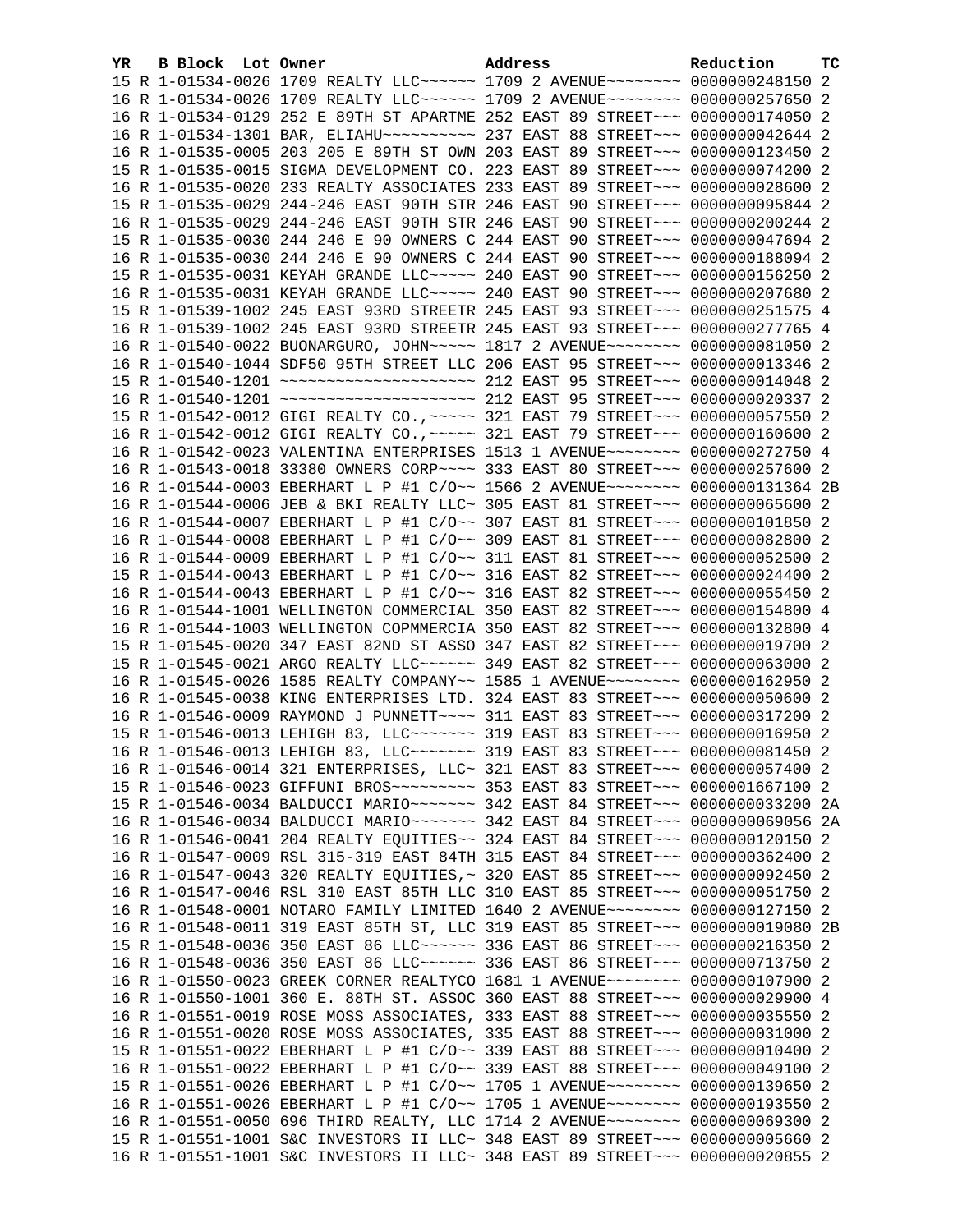| YR | B Block Lot Owner |                                                                                                                                                                 | Address | Reduction | <b>TC</b> |
|----|-------------------|-----------------------------------------------------------------------------------------------------------------------------------------------------------------|---------|-----------|-----------|
|    |                   | 16 R 1-01552-0021 333 E. 89TH REALTY LL 333 EAST 89 STREET~~~ 0000000217100 2                                                                                   |         |           |           |
|    |                   | 15 R 1-01552-0035 328 REALTY ASSOCIATES 328 EAST 90 STREET~~~ 0000000035950 2                                                                                   |         |           |           |
|    |                   | 16 R 1-01552-0035 328 REALTY ASSOCIATES 328 EAST 90 STREET~~~ 0000000039800 2                                                                                   |         |           |           |
|    |                   | 15 R 1-01552-1002 DEBORAH MAHER ------- 1724 2 AVENUE ------- 00000000003522 2                                                                                  |         |           |           |
|    |                   | 16 R 1-01552-1002 DEBORAH MAHER ------- 1724 2 AVENUE ------- 0000000012028 2                                                                                   |         |           |           |
|    |                   | 15 R 1-01552-1101 R & F 300 EAST 90TH R 1730 2 AVENUE~~~~~~~~ 0000000031875 4                                                                                   |         |           |           |
|    |                   | 16 R 1-01552-1101 R & F 300 EAST 90TH R 1730 2 AVENUE~~~~~~~~ 0000000024312 4                                                                                   |         |           |           |
|    |                   | 16 R 1-01552-1201 323 EAST 89TH STREET~ 323 EAST 89 STREET~~~ 0000000004270 2                                                                                   |         |           |           |
|    |                   | 16 R 1-01553-0011 317 E. 90 REALTY LLC~ 317 EAST 90 STREET~~~ 0000000119850 2                                                                                   |         |           |           |
|    |                   |                                                                                                                                                                 |         |           |           |
|    |                   | 16 R 1-01553-0023 1741 FIRST LLC~~~~~~~ 1741 1 AVENUE~~~~~~~~ 0000000135750 2                                                                                   |         |           |           |
|    |                   | 15 R 1-01553-0024 3GR/1743 LLC. ~~~~~~~~ 1743 1 AVENUE~~~~~~~~ 0000000046700 2                                                                                  |         |           |           |
|    |                   | 16 R 1-01553-0024 3GR/1743 LLC. ~~~~~~~~ 1743 1 AVENUE~~~~~~~~ 0000000138050 2                                                                                  |         |           |           |
|    |                   | 15 R 1-01553-0027 CP III ELECTRA, LLC~~ 1749 1 AVENUE~~~~~~~~ 0000000632700 2                                                                                   |         |           |           |
|    |                   | 16 R 1-01553-0031 ZAGREB PROPERTIES INC 352 EAST 91 STREET~~~ 0000000045400 2                                                                                   |         |           |           |
|    |                   | 16 R 1-01553-0037 324 EAST 91ST STREET~ 326 EAST 91 STREET~~~ 0000000093500 2                                                                                   |         |           |           |
|    |                   | 15 R 1-01553-0045 PARTNERSHIP 91 L P~~~ 310 EAST 91 STREET~~~ 0000000166100 2                                                                                   |         |           |           |
|    |                   | 16 R 1-01553-0048 304 E 91ST MGT, ~~~~~~ 304 EAST 91 STREET~~~ 0000000035050                                                                                    |         |           | -2        |
|    |                   | 16 R 1-01553-0104 303 E 90 REALTY LLC~~ 303 EAST 90 STREET~~~ 0000000180950 2                                                                                   |         |           |           |
|    |                   | 15 R 1-01554-0005 305 EAST 91ST STREET~ 305 EAST 91 STREET~~~ 0000000102700 2                                                                                   |         |           |           |
|    |                   | 16 R 1-01554-0005 305 EAST 91ST STREET~ 305 EAST 91 STREET~~~ 0000000149050 2                                                                                   |         |           |           |
|    |                   | 16 R 1-01554-0011 SGRC 317 LLC --------- 317 EAST 91 STREET --- 0000000038250 2                                                                                 |         |           |           |
|    |                   | 16 R 1-01554-0023 NEW YORK CITY EDUCATI 1761 1 AVENUE~~~~~~~~ 0000001948350 2                                                                                   |         |           |           |
|    |                   | 16 R 1-01554-0030 ZAHARIS REALTY, LLC~~ 350 EAST 92 STREET~~~ 0000000086300 2                                                                                   |         |           |           |
|    |                   | 16 R 1-01554-0041 BAYFIELD DEVELOPMENTC 316 EAST 92 STREET~~~ 0000000282000 2                                                                                   |         |           |           |
|    |                   | 16 R 1-01554-0045 ROUND HILL MGMT CO~~~ 310 EAST 92 STREET~~~ 0000000075300 2                                                                                   |         |           |           |
|    |                   | 16 R 1-01554-0047 ROUND HILL MANAGEMENT 306 EAST 92 STREET~~~ 0000000103250 2                                                                                   |         |           |           |
|    |                   | 16 R 1-01554-0048 ROUND HILL MGMT CO~~~ 304 EAST 92 STREET~~~ 00000000111800 2                                                                                  |         |           |           |
|    |                   | 16 R 1-01554-1003 CORGAN, CHRISTY~~~~~~ 1760 2 AVENUE~~~~~~~~ 0000000003901 2                                                                                   |         |           |           |
|    |                   | 16 R 1-01555-0003 LANA & SAMER INC~~~~~ 1770 2 AVENUE~~~~~~~~ 0000000120150 4                                                                                   |         |           |           |
|    |                   | 16 R 1-01555-0005 EAST 92ND STREET HOLD 305 EAST 92 STREET~~~ 0000000258800 2                                                                                   |         |           |           |
|    |                   | 16 R 1-01555-0015 EAST 92ND STREET ASSO 325 EAST 92 STREET~~~ 0000000110225 2                                                                                   |         |           |           |
|    |                   | 16 R 1-01555-0016 EAST 92ND STREET ASSO 327 EAST 92 STREET~~~ 0000000110225 2                                                                                   |         |           |           |
|    |                   | 16 R 1-01555-0017 EAST 92ND STREET ASSO 329 EAST 92 STREET~~~ 0000000110225 2                                                                                   |         |           |           |
|    |                   | 16 R 1-01555-0022 CARALAN REALTY CO., ~~ 345 EAST 92 STREET~~~ 0000000135250 2                                                                                  |         |           |           |
|    |                   | 16 R 1-01555-0039 322 EAST 93RD STREET~ 322 EAST 93 STREET~~~ 0000000076850 2                                                                                   |         |           |           |
|    |                   | 15 R 1-01555-0048 ZOITTED REALTY CORP~~ 304 EAST 93 STREET~~~ 0000000105200 2                                                                                   |         |           |           |
|    |                   | 16 R 1-01555-1102 MADHAVAN, RAGHAVACHAR 300 EAST 93 STREET~~~ 0000000014528 2                                                                                   |         |           |           |
|    |                   | 15 R 1-01556-0012 DIANA CORMACK~~~~~~~~~ 319 EAST 93 STREET~~~ 0000000126450 2B                                                                                 |         |           |           |
|    |                   | 16 R 1-01556-0012 DIANA CORMACK~~~~~~~~ 319 EAST 93 STREET~~~ 0000000181211 2B                                                                                  |         |           |           |
|    |                   | 16 R 1-01556-0049 1814 2ND AVENUE REALT 1814 2 AVENUE~~~~~~~~ 0000000230850 2                                                                                   |         |           |           |
|    |                   | 16 R 1-01557-0005 GERMEL REALTY, ~~~~~~~ 303 EAST 94 STREET~~~ 0000000121770 2                                                                                  |         |           |           |
|    |                   | 16 R 1-01557-0006 GERMEL REALTY, ~~~~~~~ 305 EAST 94 STREET~~~ 0000000121770 2                                                                                  |         |           |           |
|    |                   | 16 R 1-01557-0007 GERMEL REALTY, ~~~~~~~ 307 EAST 94 STREET~~~ 0000000174150 2                                                                                  |         |           |           |
|    |                   | 16 R 1-01557-0035 328 330 E 95 ST CORP~ 328 EAST 95 STREET~~~ 0000000067150 2                                                                                   |         |           |           |
|    |                   | 16 R 1-01557-1101 THE MARMARA INC. ~~~~~ 301 EAST 94 STREET~~~ 0000000046990 4<br>16 R 1-01560-0035 BERDAR EQUITIES LLC~~ 428 EAST 81 STREET~~~ 0000000053200 2 |         |           |           |
|    |                   | 16 R 1-01560-0036 BERDAR EQUITIES LLC~~ 426 EAST 81 STREET~~~ 0000000053200 2                                                                                   |         |           |           |
|    |                   | 16 R 1-01560-0038 422 REALTY EQUITIES, ~ 422 EAST 81 STREET ~~~ 0000000072300 2                                                                                 |         |           |           |
|    |                   | 15 R 1-01561-0001 HOFFMAN, ERMA~~~~~~~~ 1562 1 AVENUE~~~~~~~~ 0000001199700 2                                                                                   |         |           |           |
|    |                   | 16 R 1-01561-0009 411 EAST 81 REALTY LL 411 EAST 81 STREET~~~ 0000000033800 2                                                                                   |         |           |           |
|    |                   | 16 R 1-01561-0014 EASTSIDE VENTURA LLC~ 421 EAST 81 STREET~~~ 0000000056950 2                                                                                   |         |           |           |
|    |                   | 16 R 1-01561-0033 424 EAST 82ND ST. LLC 424 EAST 82 STREET~~~ 0000000083150 2                                                                                   |         |           |           |
|    |                   | 16 R 1-01561-0034 MARAL ASSOC ---------- 420 EAST 82 STREET --- 0000000133650 2                                                                                 |         |           |           |
|    |                   | 16 R 1-01561-0047 SUPREME COMPANY I LLC 1570 1 AVENUE~~~~~~~~ 0000000265550 2                                                                                   |         |           |           |
|    |                   | 16 R 1-01562-0003 AVAL COMPANY LLC~~~~~ 1582 1 AVENUE~~~~~~~~ 0000000098950 2                                                                                   |         |           |           |
|    |                   | 16 R 1-01562-0005 405 EAST 82 STREET OW 405 EAST 82 STREET~~~ 0000000204150                                                                                     |         |           | -2        |
|    |                   | 15 R 1-01562-0017 HOLLYWOOD REALTY ASSC 429 EAST 82 STREET~~~ 0000000062385 2                                                                                   |         |           |           |
|    |                   | 16 R 1-01562-0017 HOLLYWOOD REALTY ASSC 429 EAST 82 STREET~~~ 0000000143650 2                                                                                   |         |           |           |
|    |                   | 16 R 1-01562-0018 431 E 82 ST OWRS CP~~ 431 EAST 82 STREET~~~ 0000000084750 2                                                                                   |         |           |           |
|    |                   | 15 R 1-01562-0019 82 ST PROPS INC~~~~~~ 433 EAST 82 STREET~~~ 0000000056450 2                                                                                   |         |           |           |
|    |                   | 16 R 1-01562-0019 82 ST PROPS INC~~~~~~ 433 EAST 82 STREET~~~ 0000000133900 2                                                                                   |         |           |           |
|    |                   |                                                                                                                                                                 |         |           |           |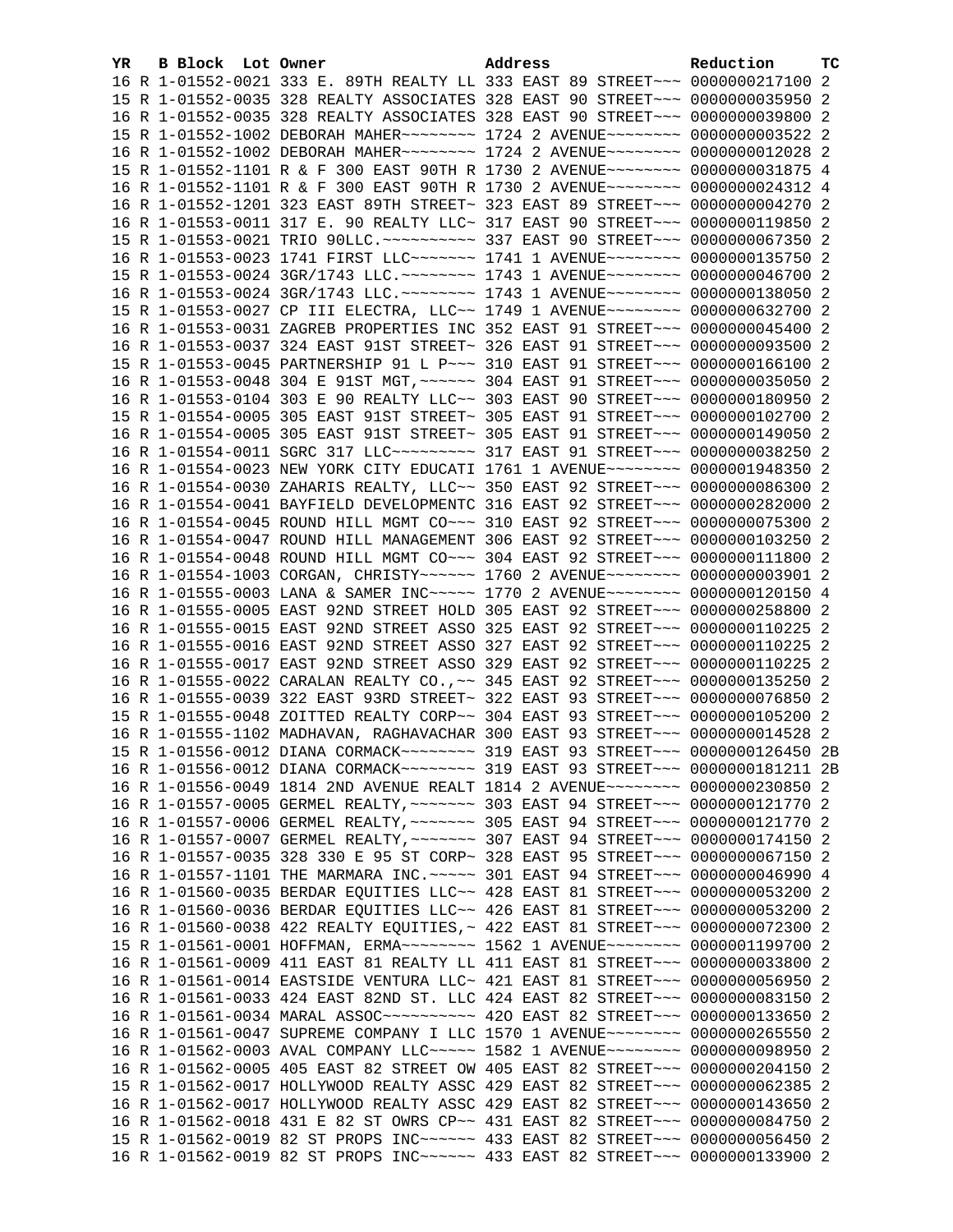| YR. | <b>B Block</b> Lot Owner |                                                                                                                                                              | Address |  | Reduction | тc |
|-----|--------------------------|--------------------------------------------------------------------------------------------------------------------------------------------------------------|---------|--|-----------|----|
|     |                          | 16 R 1-01562-0029 434 EAST 83RD REALTY, 434 EAST 83 STREET~~~ 0000000109100 2                                                                                |         |  |           |    |
|     |                          | 16 R 1-01562-0036 GRAD, LLC ------------ 420 EAST 83 STREET --- 0000000161850 2                                                                              |         |  |           |    |
|     |                          | 16 R 1-01562-1002 ATLAS, JEFFREY~~~~~~~ 450 EAST 83 STREET~~~ 0000000011404 2                                                                                |         |  |           |    |
|     |                          | 16 R 1-01564-0017 439 EAST 84TH ST., ~~~ 439 EAST 84 STREET~~~ 0000000119250 2                                                                               |         |  |           |    |
|     |                          | 16 R 1-01564-0129 BERGMAN, HANNAH~~~~~~ 446 EAST 85 STREET~~~ 0000000011600 2B                                                                               |         |  |           |    |
|     |                          | 16 R 1-01564-1102 CRAYTHORN, DENNIS G~~ 401 EAST 84 STREET~~~ 0000000016814 2                                                                                |         |  |           |    |
|     |                          | 16 R 1-01565-0009 415 EAST 85TH TENANTS 415 EAST 85 STREET~~~ 0000000651050 2                                                                                |         |  |           |    |
|     |                          | 15 R 1-01565-0029 ANNE, FATONE~~~~~~~~~ 436 EAST 86 STREET~~~ 0000003240250 2                                                                                |         |  |           |    |
|     |                          | 16 R 1-01565-0029 ANNE, FATONE~~~~~~~~~ 436 EAST 86 STREET~~~ 0000001230650 2                                                                                |         |  |           |    |
|     |                          | 15 R 1-01566-0001 FAIRMONT TENANTS CORP 1652 1 AVENUE~~~~~~~~ 0000002073000 2                                                                                |         |  |           |    |
|     |                          | 16 R 1-01566-0010 425 EAST 86 APARTMENT 425 EAST 86 STREET~~~ 0000000770400 2                                                                                |         |  |           |    |
|     |                          | 16 R 1-01566-0017 445/86 OWNERS CORP C/ 437 EAST 86 STREET~~~ 0000001125600 2                                                                                |         |  |           |    |
|     |                          | 16 R 1-01567-0006 407 EAST 87 ST OWNERS 407 EAST 87 STREET~~~ 0000000074400 2                                                                                |         |  |           |    |
|     |                          | 16 R 1-01567-0012 419 EAST 87 ST OWNERS 419 EAST 87 STREET~~~ 0000000106500 2                                                                                |         |  |           |    |
|     |                          | 15 R 1-01567-0021 LUG REALTY INC~~~~~~~~ 1657 YORK AVENUE~~~~~ 0000000014000 2B                                                                              |         |  |           |    |
|     |                          | 16 R 1-01567-0021 LUG REALTY INC~~~~~~~ 1657 YORK AVENUE~~~~~ 0000000054560 2B                                                                               |         |  |           |    |
|     |                          | 15 R 1-01567-0040 414 EAST 88TH STREET~ 414 EAST 88 STREET~~~ 0000000063450 2                                                                                |         |  |           |    |
|     |                          | 16 R 1-01567-0040 414 EAST 88TH STREET~ 414 EAST 88 STREET~~~ 0000000187650 2                                                                                |         |  |           |    |
|     |                          | 15 R 1-01568-0001 1700 FIRST AVENUE~~~~ 1700 1 AVENUE~~~~~~~~ 0000000572700 2                                                                                |         |  |           |    |
|     |                          | 16 R 1-01568-0001 1700 FIRST AVENUE~~~~ 1700 1 AVENUE~~~~~~~~ 0000000084900 2                                                                                |         |  |           |    |
|     |                          | 15 R 1-01569-1001 RIM, FAY H~~~~~~~~~~~~~~~~ 402 EAST 90 STREET~~~ 0000000007311 2                                                                           |         |  |           |    |
|     |                          | 16 R 1-01569-1301 BOARD OF MANAGERS OF~ 400 EAST 90 STREET~~~ 0000000222050 4                                                                                |         |  |           |    |
|     |                          | 15 R 1-01570-0005 403 EAST 90TH STREET~ 403 EAST 90 STREET~~~ 0000000038030 2                                                                                |         |  |           |    |
|     |                          | 16 R 1-01570-0005 403 EAST 90TH STREET~ 403 EAST 90 STREET~~~ 0000000107180 2                                                                                |         |  |           |    |
|     |                          | 15 R 1-01570-0012 417 EAST 90TH ST OWNE 417 EAST 90 STREET~~~ 0000000431700 2                                                                                |         |  |           |    |
|     |                          | 16 R 1-01570-0012 417 EAST 90TH ST OWNE 417 EAST 90 STREET~~~ 0000000608100 2                                                                                |         |  |           |    |
|     |                          | 16 R 1-01570-0039 ELI'S BREAD (ELI ZABA 420 EAST 91 STREET~~~ 0000000117000 4                                                                                |         |  |           |    |
|     |                          | 16 R 1-01571-0002 1545~~~~~~~~~~~~~~~~~~~~~~ 1758 1 AVENUE~~~~~~~~ 0000000072600 2                                                                           |         |  |           |    |
|     |                          | 16 R 1-01571-0035 FARRELL LIMOUSINE ETC 428 EAST 92 STREET~~~ 0000000096300 4                                                                                |         |  |           |    |
|     |                          | 16 R 1-01576-0014 79 ST & EAST END AVE~ 515 EAST 79 STREET~~~ 0000002962800 2                                                                                |         |  |           |    |
|     |                          | 15 R 1-01576-0027 10 EAST END AVE OWNER 10 EAST END AVENUE~~~ 0000001879350 2                                                                                |         |  |           |    |
|     |                          | 16 R 1-01576-0027 10 EAST END AVE OWNER 10 EAST END AVENUE~~~ 0000002240250 2                                                                                |         |  |           |    |
|     |                          | 16 R 1-01577-1002 TONER, LAURA E~~~~~~~ 520 EAST 81 STREET~~~ 00000000003130 2                                                                               |         |  |           |    |
|     |                          | 15 R 1-01577-1201 JELENEK, MARY ELLEN~~ 525 EAST 80 STREET~~~ 0000000005555 2                                                                                |         |  |           |    |
|     |                          | 16 R 1-01577-1201 JELENEK, MARY ELLEN~~ 525 EAST 80 STREET~~~ 0000000013962 2                                                                                |         |  |           |    |
|     |                          | 15 R 1-01577-1301 MARCHESE JUDITH A~~~~ 507 EAST 80 STREET~~~ 00000000001188 2                                                                               |         |  |           |    |
|     |                          | 16 R 1-01577-1301 MARCHESE JUDITH A~~~~ 507 EAST 80 STREET~~~ 0000000006474 2                                                                                |         |  |           |    |
|     |                          | 16 R 1-01578-0006 VULCAN 81 CO. LLC~~~~ 507 EAST 81 STREET~~~ 0000000300850 2                                                                                |         |  |           |    |
|     |                          | 15 R 1-01578-0025 44 EAST END LLC ----- 44 EAST END AVENUE -- 0000000104700 2                                                                                |         |  |           |    |
|     |                          | 16 R 1-01578-0025 44 EAST END LLC ----- 44 EAST END AVENUE -- 0000000191550 2                                                                                |         |  |           |    |
|     |                          | 16 R 1-01578-0032 EAST 82 LLC ---------- 548 EAST 82 STREET --- 0000000152050 2                                                                              |         |  |           |    |
|     |                          | 16 R 1-01578-0044 512 EAST 82ND STREET~ 512 EAST 82 STREET~~~ 0000000125600 2                                                                                |         |  |           |    |
|     |                          | 16 R 1-01578-0045 HAKIM, KAMRAN CUST/~~ 510 EAST 82 STREET~~~ 0000000121550 2                                                                                |         |  |           |    |
|     |                          | 16 R 1-01578-0046 506 EAST 82 REALTY LL 506 EAST 82 STREET~~~ 0000000136450 2                                                                                |         |  |           |    |
|     |                          | 15 R 1-01579-0008 511 OWNERS CORP~~~~~~ 511 EAST 82 STREET~~~ 0000000021400 2C                                                                               |         |  |           |    |
|     |                          | 16 R 1-01579-0008 511 OWNERS CORP~~~~~~~ 511 EAST 82 STREET~~~ 0000000101522 2C                                                                              |         |  |           |    |
|     |                          | 16 R 1-01579-0013 519 EAST 82 REALTY LL 519 EAST 82 STREET~~~ 0000000140450<br>15 R 1-01579-0015 525 EAST 82 OWNERS CO 525 EAST 82 STREET~~~ 0000000185150 2 |         |  |           | -2 |
|     |                          | 16 R 1-01579-0015 525 EAST 82 OWNERS CO 525 EAST 82 STREET~~~ 0000000204850 2                                                                                |         |  |           |    |
|     |                          | 15 R 1-01579-0034 300 EAST 61ST STREET, 532 EAST 83 STREET~~~ 0000000041500 2                                                                                |         |  |           |    |
|     |                          | 16 R 1-01579-0043 DOMENICA VITO & RITAE 514 EAST 83 STREET~~~ 0000000079750 2                                                                                |         |  |           |    |
|     |                          | 15 R 1-01580-0006 505 E 83 OWNERS CORP~ 505 EAST 83 STREET~~~ 0000000024900 2                                                                                |         |  |           |    |
|     |                          | 16 R 1-01580-0006 505 E 83 OWNERS CORP~ 505 EAST 83 STREET~~~ 0000000152750 2                                                                                |         |  |           |    |
|     |                          | 16 R 1-01580-0008 509 EAST 83RD STREET~ 509 EAST 83 STREET~~~ 0000000092200 2                                                                                |         |  |           |    |
|     |                          | 16 R 1-01580-0011 515 EAST 83RD STREET~ 515 EAST 83 STREET~~~ 0000000103150 2                                                                                |         |  |           |    |
|     |                          | 16 R 1-01580-0014 521 EAST 83RD STREET~ 521 EAST 83 STREET~~~ 0000000129750 2                                                                                |         |  |           |    |
|     |                          | 15 R 1-01580-0032 530-538 EAST 84TH STR 534 EAST 84 STREET~~~ 0000000166700 2                                                                                |         |  |           |    |
|     |                          | 16 R 1-01580-0032 530-538 EAST 84TH STR 534 EAST 84 STREET~~~ 0000000192050 2                                                                                |         |  |           |    |
|     |                          | 15 R 1-01580-0033 530-538 EAST 84TH STR 526 EAST 84 STREET~~~ 0000000471700 2                                                                                |         |  |           |    |
|     |                          | 16 R 1-01580-0033 530-538 EAST 84TH STR 526 EAST 84 STREET~~~ 0000000398500 2                                                                                |         |  |           |    |
|     |                          | 16 R 1-01580-0038 ROMARK REALTY, LLC ~~~ 518 EAST 84 STREET ~~~ 0000000328850 2                                                                              |         |  |           |    |
|     |                          | 16 R 1-01580-0043 510 E 84 ST CORP~~~~~ 512 EAST 84 STREET~~~ 0000000429800 2                                                                                |         |  |           |    |
|     |                          |                                                                                                                                                              |         |  |           |    |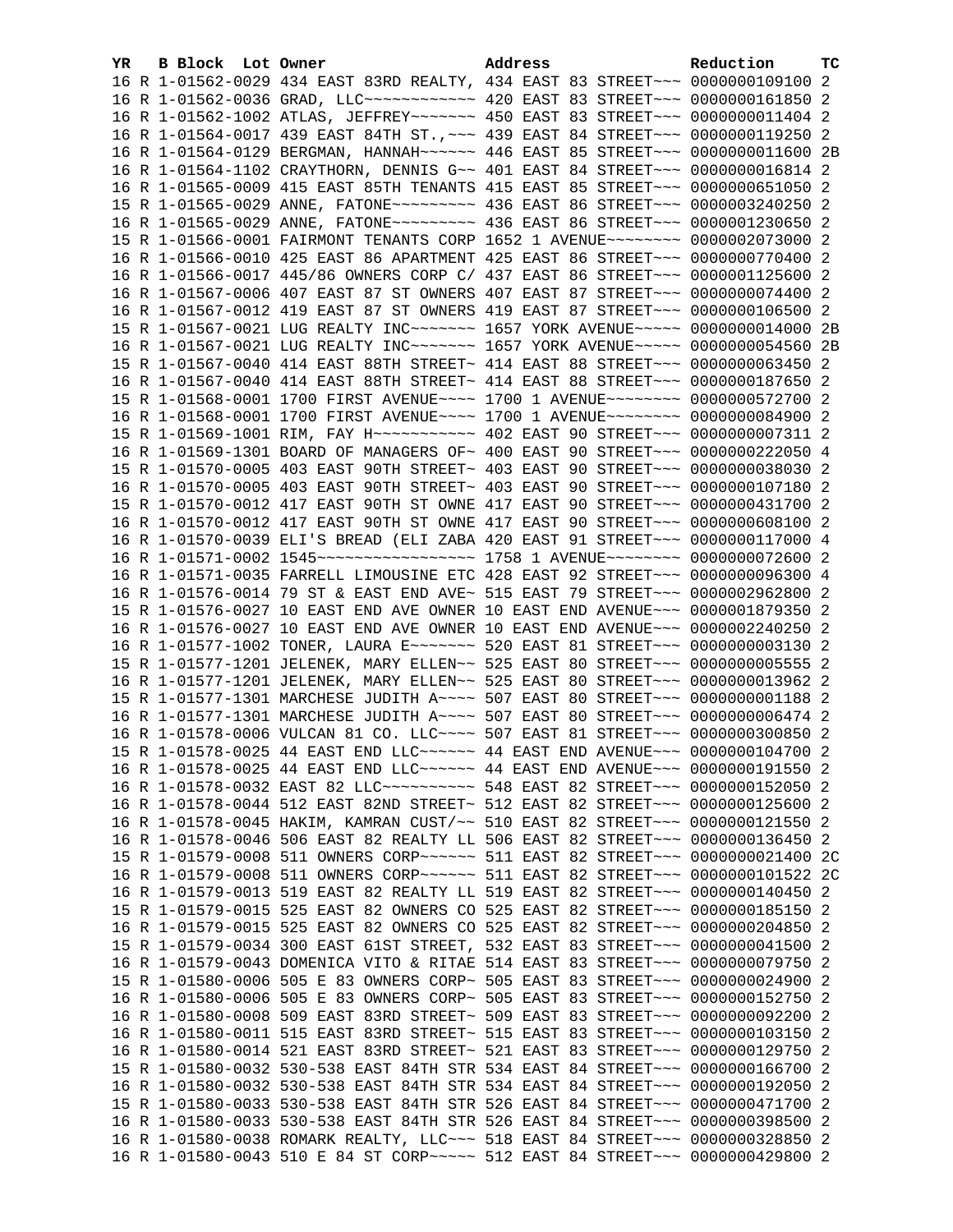| YR. | B Block Lot Owner | Address                                                                          | Reduction | <b>TC</b> |
|-----|-------------------|----------------------------------------------------------------------------------|-----------|-----------|
|     |                   | 16 R 1-01580-0148 HAKIM, KAMRAN CUST/~~ 500 1/2 EAST 84 STREE 0000000065300 2    |           |           |
|     |                   | 16 R 1-01580-1004 90 EAST END AVENUE CO 90 EAST END AVENUE~~~ 00000000003524 2   |           |           |
|     |                   | 16 R 1-01581-0012 523-33 TENANTS CORP~~ 523 EAST 84 STREET~~~ 0000000629700 2    |           |           |
|     |                   | 16 R 1-01581-0037 534 EAST 85TH STREETC 532 EAST 85 STREET~~~ 0000000312700 2    |           |           |
|     |                   |                                                                                  |           |           |
|     |                   | 15 R 1-01582-0005 51585 OWNERS CORP CO~ 515 EAST 85 STREET~~~ 0000000170750 2    |           |           |
|     |                   | 16 R 1-01582-0005 51585 OWNERS CORP CO~ 515 EAST 85 STREET~~~ 0000000621200 2    |           |           |
|     |                   | 16 R 1-01582-0015 MEADWAY ESTATES INC~~ 529 EAST 85 STREET~~~ 0000000201350 2    |           |           |
|     |                   | 16 R 1-01582-0030 130 E END TENANTS COR 130 EAST END AVENUE~~ 0000000376400 2    |           |           |
|     |                   | 16 R 1-01582-0045 MALEX 516 LLC -------- 516 EAST 86 STREET --- 0000000138600 2  |           |           |
|     |                   | 16 R 1-01583-0009 519 EAST 86TH ST~~~~~ 517 EAST 86 STREET~~~ 0000000336650 2    |           |           |
|     |                   | 16 R 1-01584-0013 519 E 87TH ST OWNERS~ 519 EAST 87 STREET~~~ 0000000199300 2    |           |           |
|     |                   | 16 R 1-01584-0016 531 E 87 OWNERS CORP~ 531 EAST 87 STREET~~~ 0000000101825 2    |           |           |
|     |                   | 16 R 1-01584-0039 MAUTNER GLICK CORP~~~ 522 EAST 88 STREET~~~ 0000000103410 2    |           |           |
|     |                   | 15 R 1-01584-0046 506 EAST 88TH STREET~ 506 EAST 88 STREET~~~ 0000000130750 2    |           |           |
|     |                   | 16 R 1-01584-0046 506 EAST 88TH STREET~ 506 EAST 88 STREET~~~ 0000000245850 2    |           |           |
|     |                   | 16 R 1-01584-1003 LUIKART, AMIRA~~~~~~~ 170 EAST END AVENUE~~ 0000000003334 2    |           |           |
|     |                   | 16 R 1-01585-0005 LL 505 EAST 88TH STRE 505 EAST 88 STREET~~~ 0000000383550 2    |           |           |
|     |                   | 16 R 1-01585-0013 521 EAST 88TH OWNERS~ 521 EAST 88 STREET~~~ 0000000141550 2    |           |           |
|     |                   | 16 R 1-01585-0017 GREGORY A ENGEL~~~~~~ 529 EAST 88 STREET~~~ 0000000159650 2    |           |           |
|     |                   | 16 R 1-01585-0018 531 EAST 88TH ST OWNE 531 EAST 88 STREET~~~ 0000000400600 2    |           |           |
|     |                   | 15 R 1-01585-0036 RAPOPORT, DANIEL Z~~~ 530 EAST 89 STREET~~~ 0000000180800 2    |           |           |
|     |                   |                                                                                  |           |           |
|     |                   | 16 R 1-01585-0036 RAPOPORT, DANIEL Z~~~ 530 EAST 89 STREET~~~ 0000000293150 2    |           |           |
|     |                   | 16 R 1-01590-0036 EAST END TOWER LLC~~~ 85 EAST END AVENUE~~~ 0000000568950 2    |           |           |
|     |                   | 15 R 1-01594-0022 PARKVIEW NORTH REALTY 21 CENTRAL PARK NORTH 0000000065450 2    |           |           |
|     |                   | 16 R 1-01594-0022 PARKVIEW NORTH REALTY 21 CENTRAL PARK NORTH 0000000128450 2    |           |           |
|     |                   | 16 R 1-01602-1001 GATSBY~~~~~~~~~~~~~~~~ 65 EAST 96 STREET~~~~ 0000000015867 2   |           |           |
|     |                   | 15 R 1-01603-0001 FIFTH AVE. DEV. COMPA 1160 5 AVENUE~~~~~~~~ 0000000915600 2    |           |           |
|     |                   | 16 R 1-01603-0027 53-57 EAST 97TH LLC~~ 57 EAST 97 STREET~~~~ 0000000098950 2    |           |           |
|     |                   | 16 R 1-01603-0060 16 E 98TH OWNERS INC~ 16 EAST 98 STREET~~~~ 0000000225350 2    |           |           |
|     |                   | 16 R 1-01610-0056 146 STANTON ST RLTYCP 1546 MADISON AVENUE~~ 0000000032610 2    |           |           |
|     |                   | 16 R 1-01614-0013 TEMPI REALTY LLC C/O~ 21 EAST 108 STREET~~~ 0000000094150 2    |           |           |
|     |                   | 15 R 1-01615-1118 ~~~~~~~~~~~~~~~~~~~~~~ 1280 5 AVENUE~~~~~~~~ 0000000000119 4   |           |           |
|     |                   | 16 R 1-01615-1118 ~~~~~~~~~~~~~~~~~~~~~~ 1280 5 AVENUE~~~~~~~~ 00000000007905 4  |           |           |
|     |                   | 16 R 1-01616-0020 1657 MADISON AVENUE L 1657 MADISON AVENUE~~ 0000000040450 2    |           |           |
|     |                   | 16 R 1-01617-0034 HIC LLC --------------- 91 EAST 111 STREET --- 0000000042500 4 |           |           |
|     |                   | 16 R 1-01624-0015 1500 LEXINGTON ASSOCI 1490 LEXINGTON AVENUE 0000001043750 2    |           |           |
|     |                   | 16 R 1-01624-0033 MONTEREY 96 STREET LL 1710 3 AVENUE~~~~~~~~ 0000001835950 2    |           |           |
|     |                   | 16 R 1-01624-1001 HORTON, PHILIP~~~~~~~ 110 EAST 97 STREET~~~ 0000000009109 2C   |           |           |
|     |                   | 16 R 1-01625-0016 1510 ASSOCIATES LLC~~ 1510 LEXINGTON AVENUE 0000001722400 2    |           |           |
|     |                   | 16 R 1-01627-0025 EGA HOLDINGS, LLC ~~~~ 157 EAST 99 STREET ~~~ 0000000050600 2  |           |           |
|     |                   | 16 R 1-01627-0026 EGA HOLDINGS, LLC ~~~~ 159 EAST 99 STREET ~~~ 0000000104650 2  |           |           |
|     |                   | 16 R 1-01627-0027 EGA HOLDINGS, LLC ~~~~ 161 EAST 99 STREET ~~~ 0000000051000 2  |           |           |
|     |                   |                                                                                  |           |           |
|     |                   | 16 R 1-01627-0050 EASTSIDE MANAGERS ASS 1565 LEXINGTON AVENUE 0000000191900 2    |           |           |
|     |                   | 16 R 1-01628-0013 1570 LEXINGTON AVENUE 1570 LEXINGTON AVENUE 0000000068700 2    |           |           |
|     |                   | 16 R 1-01629-1101 INFINITAS LLC ------- 1595 LEXINGTON AVENUE 0000000003848      |           | -2        |
|     |                   | 16 R 1-01630-0005 EMPIRE HOLDINGS GROUP 109 EAST 102 STREET~~ 0000000194200 2    |           |           |
|     |                   | 16 R 1-01631-0014 143 PROPERTIES LLC~~~ 143 EAST 103 STREET~~ 0000000021300 4    |           |           |
|     |                   | 16 R 1-01631-0023 METRO PROPERTIES LLC~ 1631 LEXINGTON AVENUE 0000000080400 2    |           |           |
|     |                   | 15 R 1-01634-0001 WMDC ASSOCIATES, L.P. 101 EAST 106 STREET~~ 0000000057700 4    |           |           |
|     |                   | 16 R 1-01634-0001 WMDC ASSOCIATES, L.P. 101 EAST 106 STREET~~ 0000000059050 4    |           |           |
|     |                   | 16 R 1-01634-0060 124 E 107 ST. LLC --- 124 EAST 107 STREET -~ 0000000191750 2   |           |           |
|     |                   | 15 R 1-01638-1001 110TH STREET HOLDINGS 161 EAST 110 STREET~~ 0000000042894 4    |           |           |
|     |                   | 16 R 1-01638-1001 110TH STREET HOLDINGS 161 EAST 110 STREET~~ 0000000020341 4    |           |           |
|     |                   | 16 R 1-01639-0027 111 PROPERTY, LLC --- 167 EAST 111 STREET -~ 0000000144650 2   |           |           |
|     |                   | 16 R 1-01643-0021 EAST 115TH ST RLTY CO 151 EAST 115 STREET~~ 0000000074400 4    |           |           |
|     |                   | 16 R 1-01643-0047 MLM PARTNERS LLC~~~~~ 162 EAST 116 STREET~~ 0000000106800 4    |           |           |
|     |                   | 16 R 1-01643-0052 LEX & THIRD 116 ST CP 150 EAST 116 STREET~~ 0000000043800 2    |           |           |
|     |                   | 16 R 1-01643-0056 1870 LEX, LLC -------- 126 EAST 116 STREET -- 0000000064750 4  |           |           |
|     |                   | 15 R 1-01644-0030 169-173 REALTY LLC~~~ 173 EAST 116 STREET~~ 0000000034100 4    |           |           |
|     |                   | 16 R 1-01644-0030 169-173 REALTY LLC -- 173 EAST 116 STREET -- 0000000038150 4   |           |           |
|     |                   | 16 R 1-01644-0121 145 EDWARD LLC ------ 145 EAST 116 STREET -- 0000000050400 4   |           |           |
|     |                   |                                                                                  |           |           |
|     |                   | 16 R 1-01645-0001 CRP 1661 PARK AVENUE~ 1661 PARK AVENUE~~~~~ 0000000184700 2    |           |           |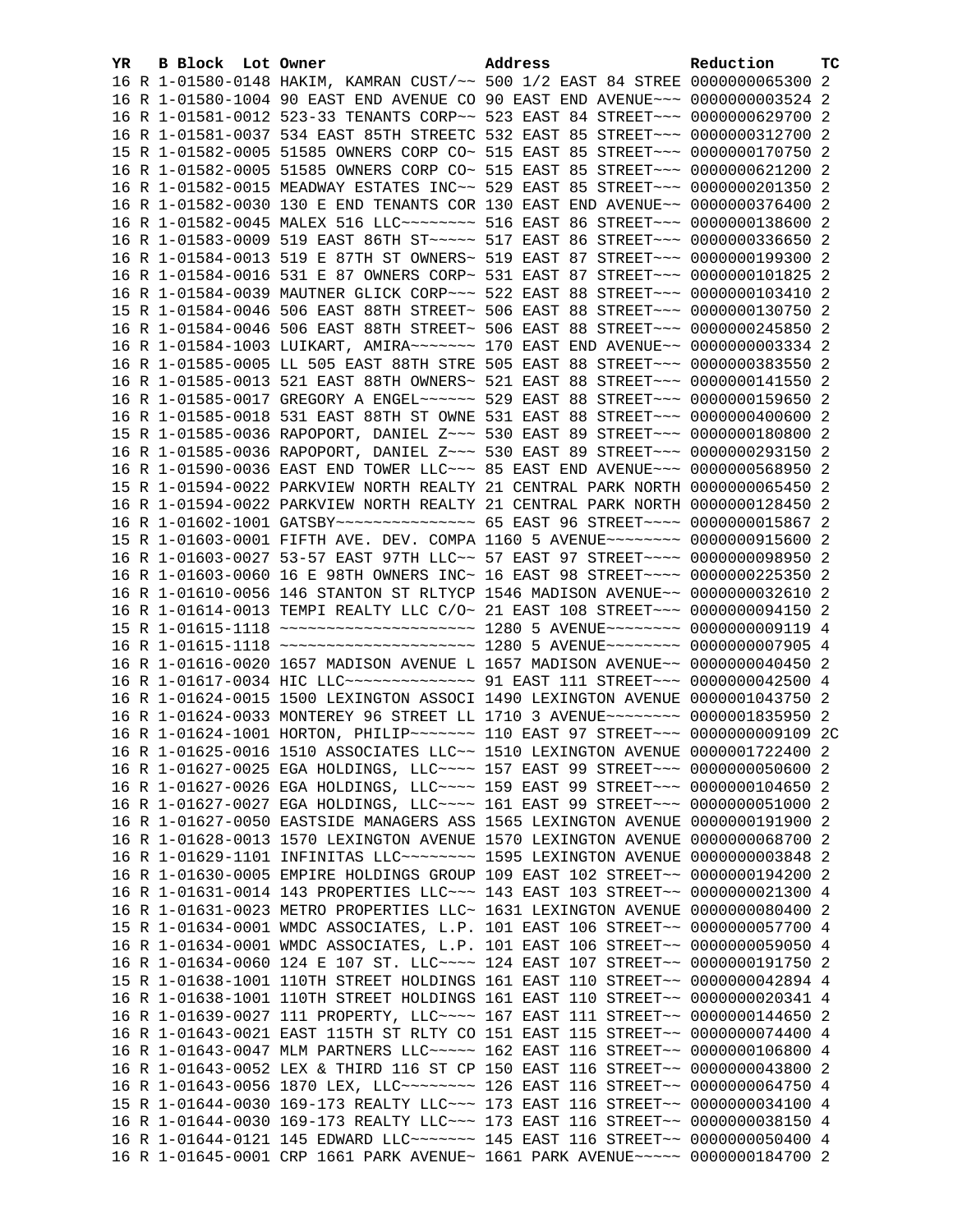| YR | B Block Lot Owner | Address                                                                                                                                                          | Reduction | TC |
|----|-------------------|------------------------------------------------------------------------------------------------------------------------------------------------------------------|-----------|----|
|    |                   | 16 R 1-01645-0037 DRELICH GLORIA~~~~~~~ 2152 3 AVENUE~~~~~~~~ 0000000015550 4                                                                                    |           |    |
|    |                   | 16 R 1-01646-0016 EBERHART L P #1 C/O~~ 225 EAST 96 STREET~~~ 0000000098600 2                                                                                    |           |    |
|    |                   | 16 R 1-01646-0017 EBERHART L P #1 C/O~~ 227 EAST 96 STREET~~~ 0000000153200 2                                                                                    |           |    |
|    |                   | 16 R 1-01646-0018 EBERHART L P #1 C/O~~ 229 EAST 96 STREET~~~ 0000000071150 2                                                                                    |           |    |
|    |                   | 16 R 1-01646-0019 EBERHART L P #1 C/O~~ 231 EAST 96 STREET~~~ 0000000037350 2                                                                                    |           |    |
|    |                   | 16 R 1-01646-0020 EBERHART L P #1 C/O~~ 233 EAST 96 STREET~~~ 0000000070650 2                                                                                    |           |    |
|    |                   | 15 R 1-01655-0019 BFC 105TH STREET LLC~ 249 EAST 105 STREET~~ 0000000014400 4                                                                                    |           |    |
|    |                   | 16 R 1-01655-0019 BFC 105TH STREET LLC~ 249 EAST 105 STREET~~ 0000000019800 4                                                                                    |           |    |
|    |                   | 16 R 1-01659-0147 1995 THIRD AVE RLTYCP 1995 3 AVENUE~~~~~~~~ 0000000016111 2A                                                                                   |           |    |
|    |                   | 16 R 1-01660-0003 2009-2011 THIRD AVECO 2009 3 AVENUE~~~~~~~~ 0000000243300 4                                                                                    |           |    |
|    |                   | 16 R 1-01660-0004 2009-2011 THIRD AVE C 2011 3 AVENUE~~~~~~~~ 0000000213150 4                                                                                    |           |    |
|    |                   | 16 R 1-01660-0023 2145 RICARDO LLC~~~~~ 2145 2 AVENUE~~~~~~~~ 0000000023070 2B                                                                                   |           |    |
|    |                   | 16 R 1-01661-1001 ENG, ALBERTA~~~~~~~~~~~~~~ 227 EAST 111 STREET~~ 00000000006813 2                                                                              |           |    |
|    |                   | 16 R 1-01666-0105 DLRMD REALTY CO~~~~~~ 205 EAST 116 STREET~~ 0000000709850 4                                                                                    |           |    |
|    |                   | 16 R 1-01667-0008 213 UPTOWN HOLDINGS L 213 EAST 117 STREET~~ 0000000064000 4                                                                                    |           |    |
|    |                   | 15 R 1-01673-0049 AADIL & HAARIS REALTY 1982 2 AVENUE~~~~~~~~ 0000000065100 2                                                                                    |           |    |
|    |                   | 16 R 1-01673-0049 AADIL & HAARIS REALTY 1982 2 AVENUE~~~~~~~~ 0000000066900 2                                                                                    |           |    |
|    |                   | 16 R 1-01673-0052 PINTO~ BERNICE~~~~~~~ 1976 2 AVENUE~~~~~~~~ 0000000066600 2                                                                                    |           |    |
|    |                   | 16 R 1-01676-1001 NO YO REALTY INC. ~~~~ 311 EAST 104 STREET~~ 00000000008148 2                                                                                  |           |    |
|    |                   | 16 R 1-01677-0047 ANTONIN KOCICA REVOCA 306 EAST 106 STREET~~ 0000000018600 4                                                                                    |           |    |
|    |                   | 16 R 1-01677-1201 WILMINGTON SAVINGS FU 319 EAST 105 STREET~~ 0000000007383 2                                                                                    |           |    |
|    |                   | 16 R 1-01680-0025 2109 FIRST AVE RLTYCP 2109 1 AVENUE~~~~~~~~ 0000000186000 2                                                                                    |           |    |
|    |                   | 16 R 1-01680-0027 2113 FIRST AVENUE LLC 2113 1 AVENUE~~~~~~~~ 0000000104400 4                                                                                    |           |    |
|    |                   | 15 R 1-01680-0030 350 EAST 109TH STREET 2119 1 AVENUE~~~~~~~~ 0000000025200 2                                                                                    |           |    |
|    |                   | 16 R 1-01680-0030 350 EAST 109TH STREET 2119 1 AVENUE~~~~~~~~ 0000000059400 2                                                                                    |           |    |
|    |                   | 16 R 1-01680-0032 2113 FIRST AVENUE LLC 334 EAST 109 STREET~~ 0000000120150 4                                                                                    |           |    |
|    |                   | 16 R 1-01680-1101 PAOLINI, ANNA~~~~~~~~ 330 EAST 109 STREET~~ 00000000006534 2                                                                                   |           |    |
|    |                   | 16 R 1-01681-0036 334 EAST 110TH REALT~ 334 EAST 110 STREET~~ 0000000063350 4                                                                                    |           |    |
|    |                   | 16 R 1-01681-0042 320 E. 110TH ST.ASSOC 320 EAST 110 STREET~~ 0000000134800 4                                                                                    |           |    |
|    |                   | 16 R 1-01681-1005 MENDOZA, REVELINA CAB 2132 2 AVENUE~~~~~~~~ 0000000023282 2                                                                                    |           |    |
|    |                   | 15 R 1-01681-1101 GUPTA, MEENU~~~~~~~~~ 342 EAST 110 STREET~~ 00000000004906 2                                                                                   |           |    |
|    |                   | 16 R 1-01681-1101 GUPTA, MEENU~~~~~~~~~ 342 EAST 110 STREET~~ 0000000004474 2                                                                                    |           |    |
|    |                   | 16 R 1-01681-1201 HIRSCH, ZACHARY G~~~~ 333 EAST 109 STREET~~ 00000000006992 2                                                                                   |           |    |
|    |                   | 16 R 1-01683-1001 QUINONES, JESUS JR.~~ 324 EAST 112 STREET~~ 0000000009309 2                                                                                    |           |    |
|    |                   | 16 R 1-01687-0005 LA GRANDE 309 REALTY~ 309 EAST 115 STREET~~ 0000000227200 4                                                                                    |           |    |
|    |                   | 16 R 1-01688-0039 JEBRAHAN CORP~~~~~~~~ 328 EAST 117 STREET~~ 0000000009540 4                                                                                    |           |    |
|    |                   | 16 R 1-01688-0040 CRP 322 EAST 117TH LL 326 EAST 117 STREET~~ 0000000055100 2                                                                                    |           |    |
|    |                   | 16 R 1-01688-0044 CRP 322 EAST 117TH LL 316 EAST 117 STREET~~ 0000000164650 2                                                                                    |           |    |
|    |                   | 16 R 1-01708-0002 2224 ON 1ST BUILDING~ 2224 1 AVENUE~~~~~~~~ 0000000021050 4                                                                                    |           |    |
|    |                   | 16 R 1-01710-0022 451 RESCUE LLC ------ 451 EAST 116 STREET -~ 0000000519900 2<br>16 R 1-01710-0024 451 RESCUE LLC ------ 455 EAST 116 STREET -~ 0000000750600 2 |           |    |
|    |                   | 16 R 1-01718-1001 ATWELL, R. WAYNE~~~~~ 42 WEST 120 STREET~~~ 0000000035388 2                                                                                    |           |    |
|    |                   | 16 R 1-01721-0060 RODITI, HUDSON AUGUST 56 WEST 124 STREET~~~ 00000000003625 1                                                                                   |           |    |
|    |                   | 16 R 1-01722-0006 101 WEST LLC -------- 75 WEST 124 STREET --- 0000000401600 4                                                                                   |           |    |
|    |                   | 16 R 1-01723-0021 PRAMUKH REALTY CORP. ~ 33 WEST 125 STREET ~~~ 0000000052850 4                                                                                  |           |    |
|    |                   | 16 R 1-01723-0046 ADMASSU, MARTHA~~~~~~ 20 WEST 126 STREET~~~ 0000000002287 1                                                                                    |           |    |
|    |                   | 16 R 1-01724-0053 172 E HOLDING LLC ~~~~ 40 WEST 127 STREET ~~~ 0000000107200 2                                                                                  |           |    |
|    |                   | 16 R 1-01726-0031 SHILOH CHURCH OF CHRI 9 WEST 128 STREET~~~~ 0000000029550 4                                                                                    |           |    |
|    |                   | 16 R 1-01726-0041 SHILOH CHURCH/CHRISTI 4 WEST 129 STREET~~~~ 0000000353650 4                                                                                    |           |    |
|    |                   | 16 R 1-01728-0050 GREEN VALLEY REALTY, ~ 26 WEST 131 STREET~~~ 0000000118950 2                                                                                   |           |    |
|    |                   | 16 R 1-01730-0033 LENOX TERR DVLPMNT AS 2160 5 AVENUE~~~~~~~~ 0000000071150 4                                                                                    |           |    |
|    |                   | 16 R 1-01730-0040 LENOX TERR ASSOC ---- 2196 5 AVENUE -------- 0000000103100 4                                                                                   |           |    |
|    |                   | 16 R 1-01730-0052 LENOX TERR DEV ASSOC~ 24 WEST 135 STREET~~~ 0000000082000 4                                                                                    |           |    |
|    |                   | 16 R 1-01737-0011 580 LENOX ASSOCIATES~ 580 LENOX AVENUE~~~~~ 0000000041150 4                                                                                    |           |    |
|    |                   | 16 R 1-01740-0009 EXTRA SPACE PROPERTIE 51 WEST 142 STREET~~~ 0000000255400 4                                                                                    |           |    |
|    |                   | 16 R 1-01745-0071 CRP 1469 FIFTH AVENUE 1469 5 AVENUE~~~~~~~~ 0000000177500 2                                                                                    |           |    |
|    |                   | 16 R 1-01745-1002 MADISON PLAZA APARTME 1825 MADISON AVENUE~~ 0000000840450 2                                                                                    |           |    |
|    |                   | 16 R 1-01749-0046 BRUKHA ASSETS LLC --- 62 EAST 125 STREET -- 0000000057350 2                                                                                    |           |    |
|    |                   | 16 R 1-01749-0056 BRAVO REALTY CORP~~~~ 28 EAST 125 STREET~~~ 0000000080800 2                                                                                    |           |    |
|    |                   | 16 R 1-01750-0027 JOHN S. PEREIRA, CH. 1~ 65 EAST 125 STREET~~~ 0000000104500 4                                                                                  |           |    |
|    |                   | 15 R 1-01750-0065 FINITE HOMES HOUSING~ 18 EAST 126 STREET~~~ 0000000060346 2A                                                                                   |           |    |
|    |                   | 16 R 1-01750-0065 FINITE HOMES HOUSING~ 18 EAST 126 STREET~~~ 0000000072373 2A                                                                                   |           |    |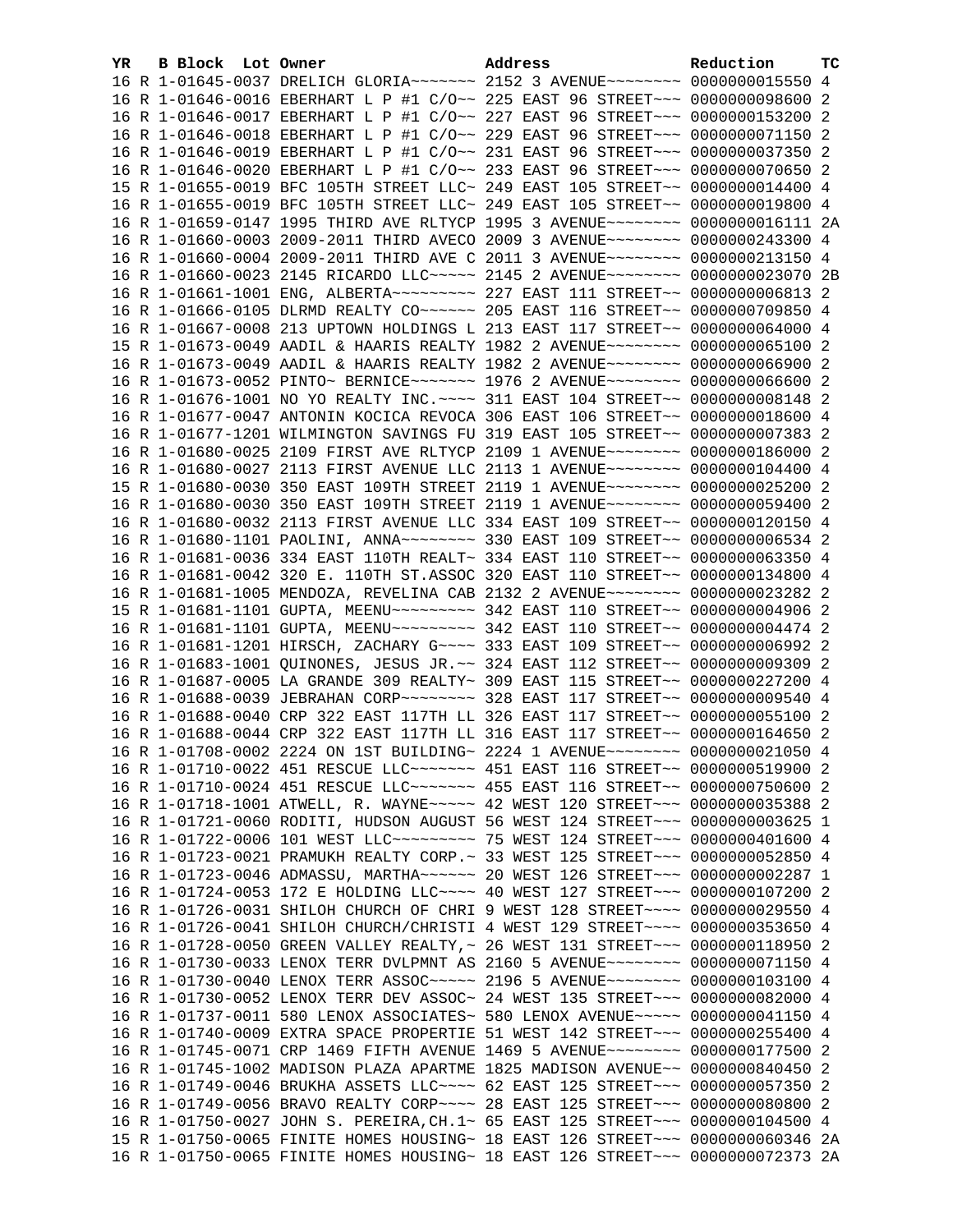| YR | B Block Lot Owner | Address                                                                         | Reduction | ТC |
|----|-------------------|---------------------------------------------------------------------------------|-----------|----|
|    |                   | 16 R 1-01751-0033 126TH STREET EQUITIES 1840 PARK AVENUE~~~~~ 0000000282480 4   |           |    |
|    |                   | 16 R 1-01751-0036 126TH STREET EQUITIES 1846 PARK AVENUE~~~~~ 0000000425000 4   |           |    |
|    |                   | 16 R 1-01751-0040 126TH STREET EQUITIES 1856 PARK AVENUE~~~~~ 0000000599540 4   |           |    |
|    |                   | 15 R 1-01751-0057 FINITE HOMES HOUSING~ 1988 MADISON AVENUE~~ 0000000113613 2A  |           |    |
|    |                   | 16 R 1-01751-0057 FINITE HOMES HOUSING~ 1988 MADISON AVENUE~~ 0000000128305 2A  |           |    |
|    |                   | 15 R 1-01751-0063 FINITE HOMES HOUSING~ 22 EAST 127 STREET~~~ 0000000070553 2A  |           |    |
|    |                   | 16 R 1-01751-0063 FINITE HOMES HOUSING~ 22 EAST 127 STREET~~~ 0000000083397 2A  |           |    |
|    |                   | 16 R 1-01751-0132 126TH STREET EQUITIES 61 EAST 126 STREET~~~ 0000000301900 4   |           |    |
|    |                   | 16 R 1-01754-0033 1900 PARK LLC -------- 1900 PARK AVENUE ---- 0000000252450 4  |           |    |
|    |                   | 16 R 1-01756-0033 1916 PARK LLC -------- 1940 PARK AVENUE ---- 0000000105050 4  |           |    |
|    |                   | 16 R 1-01756-0050 2093 MADISON LLC ~~~~~ 2093 MADISON AVENUE ~~ 0000000022500 2 |           |    |
|    |                   | 15 R 1-01756-0059 FIVE MANHATTAN LLC~~~ 2096 MADISON AVENUE~~ 0000000045800 4   |           |    |
|    |                   | 16 R 1-01756-0059 FIVE MANHATTAN LLC~~~ 2096 MADISON AVENUE~~ 0000000039800 4   |           |    |
|    |                   | 16 R 1-01767-0052 EAST HARLEM LEXINGTON 154 EAST 119 STREET~~ 0000000122000 2   |           |    |
|    |                   | 16 R 1-01771-0052 2021 LEXINGTON AVE RE 146 EAST 123 STREET~~ 0000000286350 2   |           |    |
|    |                   | 16 R 1-01771-0056 EAST HARLEM LEXINGTON 2010 LEXINGTON AVENUE 0000000177250 2   |           |    |
|    |                   | 15 R 1-01772-0037 2272 THIRD AVENUE LLC 2272 3 AVENUE~~~~~~~~ 0000000017350 4   |           |    |
|    |                   | 16 R 1-01772-0037 2272 THIRD AVENUE LLC 2272 3 AVENUE~~~~~~~~ 0000000020500 4   |           |    |
|    |                   | 15 R 1-01772-0038 2274 THIRD AVENUE LLC 2274 3 AVENUE~~~~~~~~ 0000000035400 4   |           |    |
|    |                   | 16 R 1-01772-0038 2274 THIRD AVENUE LLC 2274 3 AVENUE~~~~~~~~ 0000000024600 4   |           |    |
|    |                   | 16 R 1-01772-0062 116 EAST 124 ASSOCIAT 120 EAST 124 STREET~~ 0000000177800 4   |           |    |
|    |                   | 16 R 1-01772-0064 116 EAST 124 ASSOCIAT 116 EAST 124 STREET~~ 0000000142250 4   |           |    |
|    |                   | 16 R 1-01772-0066 124 STREET EQUITIES L 114 EAST 124 STREET~~ 0000000047800 4   |           |    |
|    |                   | 16 R 1-01772-0067 124 STREET EQUITIES L 108 EAST 124 STREET~~ 0000000047800 4   |           |    |
|    |                   | 16 R 1-01772-0068 124 STREET EQUITIES L 106 EAST 124 STREET~~ 0000000047800 4   |           |    |
|    |                   | 15 R 1-01772-0069 1807-1811 PARK AVE DE 104 EAST 124 STREET~~ 0000000043100 4   |           |    |
|    |                   | 16 R 1-01772-0069 1807-1811 PARK AVE DE 104 EAST 124 STREET~~ 0000000056600 4   |           |    |
|    |                   | 16 R 1-01773-0017 LEXINGTON 2050 REALTY 2050 LEXINGTON AVENUE 0000000042900 4   |           |    |
|    |                   | 16 R 1-01773-0067 ADJACENT REALTY, LLC~ 110 EAST 125 STREET~~ 0000001382000 4   |           |    |
|    |                   | 16 R 1-01774-0066 FOUNDATION 126TH STRE 106 EAST 126 STREET~~ 0000000015850 4   |           |    |
|    |                   | 15 R 1-01774-0067 FOUNDATION 126TH STRE 104 EAST 126 STREET~~ 0000000147750 4   |           |    |
|    |                   | 16 R 1-01774-0067 FOUNDATION 126TH STRE 104 EAST 126 STREET~~ 0000000024800 4   |           |    |
|    |                   | 16 R 1-01779-0060 SERVICE SIGN ERECTORS 120 EAST 131 STREET~~ 0000000258000 4   |           |    |
|    |                   | 16 R 1-01785-0014 ROSE REALTY CORP~~~~~ 229 EAST 120 STREET~~ 0000000022290 4   |           |    |
|    |                   | 16 R 1-01785-0015 ROSE REALTY CORP~~~~~ 231 EAST 120 STREET~~ 0000000010000 4   |           |    |
|    |                   | 16 R 1-01785-0017 CEDENO, EULOGIO ~~~~~~ 235 EAST 120 STREET ~~ 0000000057900 4 |           |    |
|    |                   | 15 R 1-01785-0021 1841 PARK AVENUE REAL 245 EAST 120 STREET~~ 0000000003450 4   |           |    |
|    |                   | 16 R 1-01785-0021 1841 PARK AVENUE REAL 245 EAST 120 STREET~~ 0000000003250 4   |           |    |
|    |                   | 16 R 1-01785-0031 ROSE REALTY CORP~~~~~ 242 EAST 121 STREET~~ 0000000005700 4   |           |    |
|    |                   | 16 R 1-01785-0032 ROSE REALTY CORP~~~~~ 240 EAST 121 STREET~~ 00000000006050 4  |           |    |
|    |                   | 16 R 1-01785-0033 ROSE REALTY CORP~~~~~ 238 EAST 121 STREET~~ 0000000004400 4   |           |    |
|    |                   | 16 R 1-01785-0034 ROSE REALTY CORP. ~~~~ 234 EAST 121 STREET~~ 0000000044750 4  |           |    |
|    |                   | 16 R 1-01785-0036 TEMPEST REALTY CORP~~ 232 EAST 121 STREET~~ 0000000070300 4   |           |    |
|    |                   | 16 R 1-01785-0037 TEMPEST REALTY CORP~~ 230 EAST 121 STREET~~ 0000000070300 4   |           |    |
|    |                   | 16 R 1-01785-0038 TEMPEST REALTY CORP~~ 228 EAST 121 STREET~~ 0000000070300 4   |           |    |
|    |                   | 16 R 1-01785-0039 ROSE REALTY CORP~~~~~ 222 EAST 121 STREET~~ 0000000017900 4   |           |    |
|    |                   | 15 R 1-01788-0023 2403 SECOND AVENUE, ~~ 2403 2 AVENUE~~~~~~~~ 0000000028600 4  |           |    |
|    |                   | 16 R 1-01788-1101 BROOKLYN NEIGHBORHOOD 206 EAST 124 STREET~~ 00000000004131 2  |           |    |
|    |                   | 15 R 1-01789-0050 2289 3RD AVE REALTY C 2291 3 AVENUE~~~~~~~~ 0000000052900 4   |           |    |
|    |                   | 16 R 1-01789-0050 2289 3RD AVE REALTY C 2291 3 AVENUE~~~~~~~~ 0000000117700 4   |           |    |
|    |                   | 16 R 1-01790-0020 249 EAST 125TH STREE~ 249 EAST 125 STREET~~ 0000001184000 4   |           |    |
|    |                   | 15 R 1-01790-0101 205 EAST 125TH STREET 205 EAST 125 STREET~~ 00000000005600 4  |           |    |
|    |                   | 16 R 1-01790-0101 205 EAST 125TH STREET 205 EAST 125 STREET~~ 0000000052400 4   |           |    |
|    |                   | 16 R 1-01802-0038 318-324 126TH LLC --- 322 EAST 126 STREET -~ 0000000060250 2  |           |    |
|    |                   | 16 R 1-01802-0039 318-324 126TH LLC~~~~ 320 EAST 126 STREET~~ 0000000109100     |           | 2  |
|    |                   | 16 R 1-01802-0040 318-324 126TH LLC ~~~~ 318 EAST 126 STREET ~~ 0000000046100   |           | -2 |
|    |                   | 16 R 1-01807-0009 413-415 EAST 119TH ST 413 EAST 119 STREET~~ 00000000008550 4  |           |    |
|    |                   | 15 R 1-01820-0006 145 CPN LLC ---------- 145 CENTRAL PARK NORT 0000000089999    |           |    |
|    |                   | 16 R 1-01820-0006 145 CPN LLC ---------- 145 CENTRAL PARK NORT 0000000125999 4  |           | 4  |
|    |                   |                                                                                 |           |    |
|    |                   | 16 R 1-01820-0058 150 WEST 111TH STREET 150 WEST 111 STREET~~ 0000000051450 2   |           |    |
|    |                   | 16 R 1-01821-0031 DURAN, ~ SR., MANUEL~~ 21 LENOX AVENUE~~~~~~ 0000000073300 4  |           |    |
|    |                   | 16 R 1-01821-0058 138-140 WEST 112 LLC~ 138 WEST 112 STREET~~ 0000000021787 2   |           |    |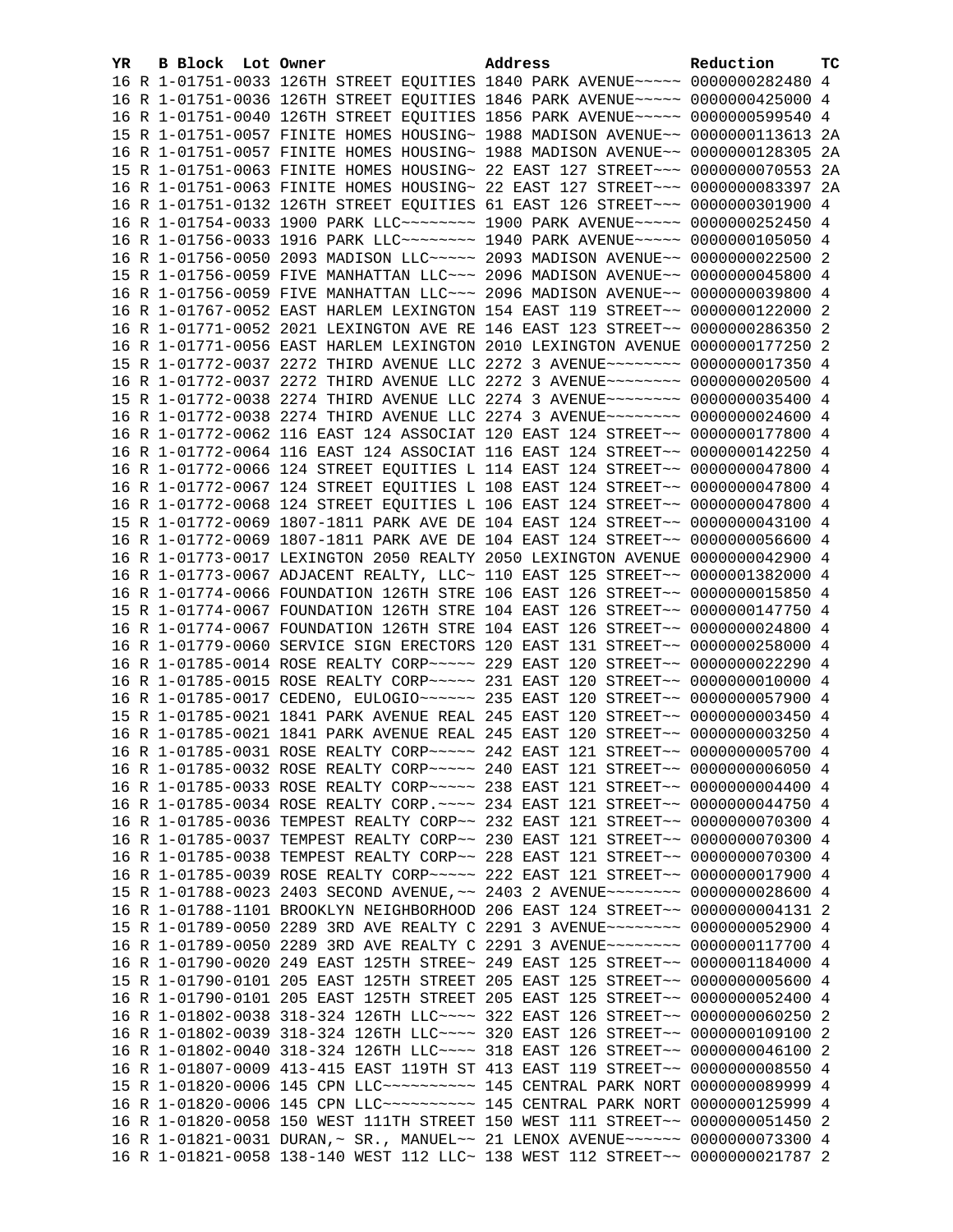| YR. | B Block Lot Owner | Address                                                                                                                                                        | Reduction | тc |
|-----|-------------------|----------------------------------------------------------------------------------------------------------------------------------------------------------------|-----------|----|
|     |                   | 16 R 1-01821-0059 138-140 WEST 112 LLC~ 140 WEST 112 STREET~~ 0000000063187 2                                                                                  |           |    |
|     |                   | 16 R 1-01822-0038 113TH STREET ASSOCIAT 106 WEST 113 STREET~~ 0000000439050 2                                                                                  |           |    |
|     |                   | 16 R 1-01822-1201 SSM OF NEW YORK, LLC~ 1845 ADAM C POWELL BL 0000000075413 4                                                                                  |           |    |
|     |                   | 16 R 1-01823-1116 PARC VUES CONDOMINIUM 61 LENOX AVENUE~~~~~~ 0000000032750 4                                                                                  |           |    |
|     |                   | 16 R 1-01825-0064 110 ST. NICHOLAS AVE~ 110 ST NICHOLAS AVENU 0000000116750 2                                                                                  |           |    |
|     |                   | 16 R 1-01826-1001 WASHINGTON JANIE~~~~~ 1800 ADAM C POWELL BL 0000000003901 2                                                                                  |           |    |
|     |                   | 16 R 1-01828-0034 LISA DAWN APT INC~~~~ 200 WEST 113 STREET~~ 0000000140860 2                                                                                  |           |    |
|     |                   |                                                                                                                                                                |           |    |
|     |                   | 16 R 1-01828-1301 DOW, PENELOPE J ----- 263 WEST 112 STREET -- 0000000003959 2C                                                                                |           |    |
|     |                   | 16 R 1-01831-0063 BATIA REALTY CORP~~~~ 2140 FREDRICK DOUGLAS 0000000018400 4                                                                                  |           |    |
|     |                   | 15 R 1-01831-1001 TREPAL, SAMANTHA~~~~~ 245 WEST 115 STREET~~ 00000000004510 2                                                                                 |           |    |
|     |                   | 16 R 1-01831-1001 TREPAL, SAMANTHA~~~~~ 245 WEST 115 STREET~~ 0000000002767 2                                                                                  |           |    |
|     |                   | 16 R 1-01832-0025 7 WEST 96TH STREET CO 7 WEST 96 STREET~~~~~ 0000000255000 2                                                                                  |           |    |
|     |                   | 15 R 1-01836-0026 13-15 WEST 100 STREET 13 WEST 100 STREET~~~ 0000000039550 2                                                                                  |           |    |
|     |                   | 16 R 1-01836-0026 13-15 WEST 100 STREET 13 WEST 100 STREET~~~ 0000000016600 2                                                                                  |           |    |
|     |                   | 16 R 1-01836-0037 4-10 WEST 101 ST OWNE 4 WEST 101 STREET~~~~ 0000000100800 2                                                                                  |           |    |
|     |                   |                                                                                                                                                                |           |    |
|     |                   | 16 R 1-01840-0012 53 W. 104 ST. LLC --- 53 WEST 104 STREET -- 0000000028671 2C                                                                                 |           |    |
|     |                   | 16 R 1-01842-0012 MANHATTAN VENTURA LLC 53 WEST 106 STREET~~~ 0000000240100 2                                                                                  |           |    |
|     |                   | 16 R 1-01843-0027 CONCORDIA APTS LTD -~~ 7 WEST 107 STREET -~~~ 0000000564550 2                                                                                |           |    |
|     |                   | 16 R 1-01845-0001 LEMON, MICHAEL~~~~~~~ 71 WEST 109 STREET~~~ 0000000379700 2                                                                                  |           |    |
|     |                   | 16 R 1-01845-0003 COLUMBUS PARKWAY ASSC 1003 COLUMBUS AVENUE~ 0000000322800 4                                                                                  |           |    |
|     |                   | 16 R 1-01845-0004 ANDY ROO, CORPORATION 67 WEST 109 STREET~~~ 0000000486000 2                                                                                  |           |    |
|     |                   | 16 R 1-01845-1001 NANCY EDDY ---------- 300 CATHEDRAL PARKWAY 0000000006595 2                                                                                  |           |    |
|     |                   | 16 R 1-01846-0051 DOTIA PROPERTIES LLC~ 304 WEST 112 STREET~~ 0000000061200 2                                                                                  |           |    |
|     |                   | 15 R 1-01847-0042 DOUBLE DOWN REALTY CO 312 MANHATTAN AVENUE~ 0000000151450 2                                                                                  |           |    |
|     |                   | 16 R 1-01847-0042 DOUBLE DOWN REALTY CO 312 MANHATTAN AVENUE~ 0000000237172 2                                                                                  |           |    |
|     |                   |                                                                                                                                                                |           |    |
|     |                   |                                                                                                                                                                |           |    |
|     |                   | 15 R 1-01848-1501 116 MORNINGSIDE, L.L. 306 WEST 116 STREET~~ 0000000017200 2                                                                                  |           |    |
|     |                   | 16 R 1-01848-1501 116 MORNINGSIDE, L.L. 306 WEST 116 STREET~~ 0000000022960 2                                                                                  |           |    |
|     |                   | 16 R 1-01849-0043 MORNINGSIDE PRTNR IIL 360 WEST 116 STREET~~ 0000000010000 2A                                                                                 |           |    |
|     |                   | 16 R 1-01849-0044 WEST 115/116 LP PRTNR 362 WEST 116 STREET~~ 0000000252320 2                                                                                  |           |    |
|     |                   | 15 R 1-01851-0001 GOTHIC 96TH STREET LL 743 AMSTERDAM AVENUE~ 0000000080900 4                                                                                  |           |    |
|     |                   | 16 R 1-01851-0001 GOTHIC 96TH STREET LL 743 AMSTERDAM AVENUE~ 0000000243100 4                                                                                  |           |    |
|     |                   | 15 R 1-01851-0012 127 W 96TH ST CORP~~~ 127 WEST 96 STREET~~~ 0000000586250 2                                                                                  |           |    |
|     |                   | 16 R 1-01851-0012 127 W 96TH ST CORP~~~ 127 WEST 96 STREET~~~ 0000001281050 2                                                                                  |           |    |
|     |                   | 16 R 1-01861-0001 161 WEST 106TH STREET 941 AMSTERDAM AVENUE~ 0000000050500 2                                                                                  |           |    |
|     |                   | 16 R 1-01861-0037 102 W 107TH ST CORP~~ 102 WEST 107 STREET~~ 0000000123850 4                                                                                  |           |    |
|     |                   | 16 R 1-01862-0060 TIME WARNER CABLE NEW 156 WEST 108 STREET~~ 0000000011600 4                                                                                  |           |    |
|     |                   | 16 R 1-01862-1001 WEST 107 REALTY, LLC~ 171 WEST 107 STREET~~ 0000000084000 4                                                                                  |           |    |
|     |                   | 16 R 1-01867-0059 LA TOURAINE APARTMENT 401 WEST 115 STREET~~ 0000000277150 2                                                                                  |           |    |
|     |                   | 15 R 1-01867-0060 MONT CENIS APARTMENT~ 54 MORNINGSIDE DRIVE~ 0000000783050 2<br>16 R 1-01867-0060 MONT CENIS APARTMENT~ 54 MORNINGSIDE DRIVE~ 0000000632900 2 |           |    |
|     |                   | 16 R 1-01867-0064 TRUSTEES OF COLUMBIA~ 404 WEST 116 STREET~~ 0000000044180 2                                                                                  |           |    |
|     |                   | 15 R 1-01869-0013 BEWSS COMPANY~~~~~~~~ 2581 BROADWAY~~~~~~~~ 0000000071050 4                                                                                  |           |    |
|     |                   | 16 R 1-01869-0013 BEWSS COMPANY~~~~~~~~ 2581 BROADWAY~~~~~~~~ 0000000139450 4                                                                                  |           |    |
|     |                   | 16 R 1-01869-1101 780 WEA LLC~~~~~~~~~~~~~~~ 780 WEST END AVENUE~~ 0000000023196 4                                                                             |           |    |
|     |                   | 15 R 1-01870-0001 782 WEST END AVE ETAL 782 WEST END AVENUE~~ 0000000430800 2                                                                                  |           |    |
|     |                   | 16 R 1-01870-0001 782 WEST END AVE ETAL 782 WEST END AVENUE~~ 0000000626550 2                                                                                  |           |    |
|     |                   | 16 R 1-01870-0004 800 WEST END AVENUE C 790 WEST END AVENUE~~ 0000001018250 2                                                                                  |           |    |
|     |                   | 16 R 1-01870-0005 255 WEST 98TH ST OWNE 255 WEST 98 STREET~~~ 0000000207700 2                                                                                  |           |    |
|     |                   | 16 R 1-01870-0028 203 OWNERS CORP~~~~~~ 203 WEST 98 STREET~~~ 0000000080300 2                                                                                  |           |    |
|     |                   | 16 R 1-01870-0056 D-DAY REALTY, L.P. ~~~ 250 WEST 99 STREET~~~ 0000000560150 2                                                                                 |           |    |
|     |                   | 15 R 1-01871-0052 NEW WHITEHALL APARTME 2637 BROADWAY~~~~~~~~ 0000000958950 2                                                                                  |           |    |
|     |                   | 16 R 1-01871-0052 NEW WHITEHALL APARTME 2637 BROADWAY~~~~~~~~ 0000000469800 2                                                                                  |           |    |
|     |                   | 16 R 1-01872-0037 KRW OPERATING CORP~~~ 204 WEST 101 STREET~~ 0000000400000 4                                                                                  |           |    |
|     |                   | 16 R 1-01872-0061 THOR 838 WEST END AVE 832 WEST END AVENUE~~ 0000000341150 2                                                                                  |           |    |
|     |                   | 16 R 1-01873-0010 101 BROADWAY LLC C/O~ 2659 BROADWAY~~~~~~~~ 0000000269800 2                                                                                  |           |    |
|     |                   | 16 R 1-01873-0030 842-844 AMSTERDAM AVE 844 AMSTERDAM AVENUE~ 0000000278900 2                                                                                  |           |    |
|     |                   | 16 R 1-01873-0037 EFSHER LLC ----------- 202 WEST 102 STREET -~ 0000000064500 2                                                                                |           |    |
|     |                   | 16 R 1-01874-0027 205 WEST 102 -------- 205 WEST 102 STREET ~~ 0000000048050 2                                                                                 |           |    |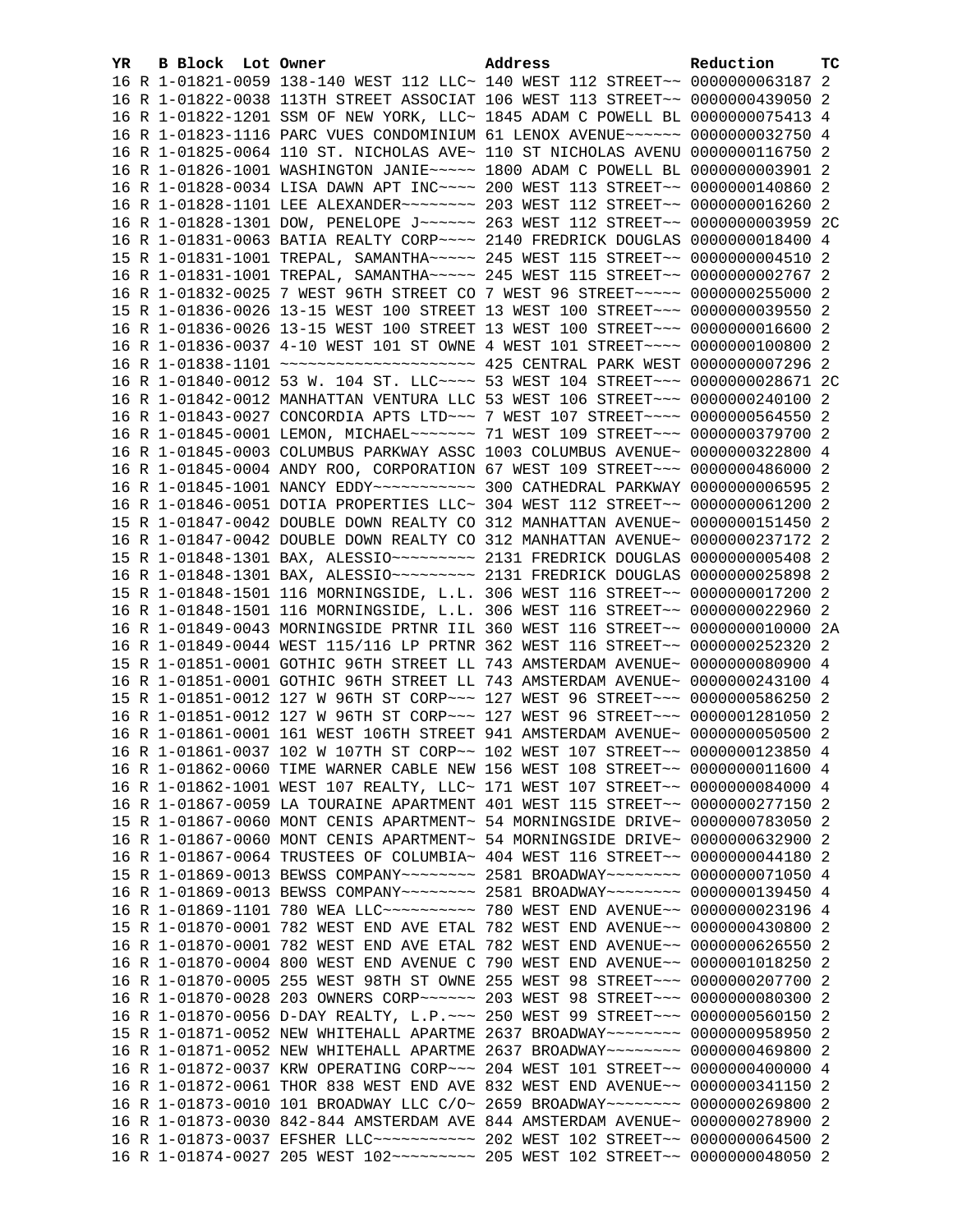| YR. | B Block Lot Owner | Address                                                                                                                                                         | Reduction | тc |
|-----|-------------------|-----------------------------------------------------------------------------------------------------------------------------------------------------------------|-----------|----|
|     |                   | 16 R 1-01874-0052 MARSEILLES LLC ------ 2689 BROADWAY ------- 0000002359200 2                                                                                   |           |    |
|     |                   | 16 R 1-01875-0026 205 W 103 OWNERS CORP 205 WEST 103 STREET~~ 0000000391950 2                                                                                   |           |    |
|     |                   | 16 R 1-01875-0043 224 W.104 ST.BUILD/CO 224 WEST 104 STREET~~ 0000000103000 2                                                                                   |           |    |
|     |                   | 16 R 1-01876-0007 245 WEST 104TH ST ETC 2721 BROADWAY~~~~~~~~ 0000000879500 2                                                                                   |           |    |
|     |                   | 16 R 1-01877-0015 BROADSIDE REALTY CORP 2748 BROADWAY~~~~~~~~ 0000000163600 4                                                                                   |           |    |
|     |                   | 16 R 1-01877-0025 215 W 105 ST OWNER CO 213 WEST 105 STREET~~ 0000000822350 2                                                                                   |           |    |
|     |                   | 16 R 1-01877-0037 204-206 W. 106TH ST, ~ 202 WEST 106 STREET~~ 0000000102900 2                                                                                  |           |    |
|     |                   | 16 R 1-01877-0051 BROADSIDE REALTY CORP 2758 BROADWAY~~~~~~~~ 0000000035650 4                                                                                   |           |    |
|     |                   | 15 R 1-01877-0052 BROADSIDE REALTY CORP 2750 BROADWAY~~~~~~~~ 0000000039500 2                                                                                   |           |    |
|     |                   | 16 R 1-01877-0052 BROADSIDE REALTY CORP 2750 BROADWAY~~~~~~~~ 0000000111050 2                                                                                   |           |    |
|     |                   | 16 R 1-01878-0019 215-17-19 W 106 RLTYA 217 WEST 106 STREET~~ 0000000109850                                                                                     |           | -2 |
|     |                   | 15 R 1-01879-0036 200 W 108TH ST HOUSIN 968 AMSTERDAM AVENUE~ 0000000416000 2                                                                                   |           |    |
|     |                   | 16 R 1-01879-0036 200 W 108TH ST HOUSIN 968 AMSTERDAM AVENUE~ 0000000456500 2                                                                                   |           |    |
|     |                   | 15 R 1-01879-1001 KIM, GRACE J~~~~~~~~~ 238 WEST 108 STREET~~ 0000000020804 2C                                                                                  |           |    |
|     |                   | 16 R 1-01879-1001 KIM, GRACE J~~~~~~~~~ 238 WEST 108 STREET~~ 0000000043703 2C                                                                                  |           |    |
|     |                   | 15 R 1-01882-0038 504 W 111 OWNERS CORP 504 WEST 111 STREET~~ 0000000410300 2                                                                                   |           |    |
|     |                   | 16 R 1-01882-0038 504 W 111 OWNERS CORP 504 WEST 111 STREET~~ 0000000229850 2                                                                                   |           |    |
|     |                   | 16 R 1-01882-0051 528 WEST OWNERS CORP. 528 WEST 111 STREET~~ 0000000238900 2                                                                                   |           |    |
| 16  |                   | $1-01882-1001$ FRANKY PAMHOLD, LLC $\sim$ 527 CATHEDRAL PARKWAY 0000000006485 2                                                                                 |           |    |
|     |                   | 16 R 1-01887-0019 749 WEST END OWNERS C 747 WEST END AVENUE~~ 0000000388300 2                                                                                   |           |    |
|     |                   | 16 R 1-01887-0045 311 WEST 97TH STREET~ 311 WEST 97 STREET~~~ 0000000392300 2                                                                                   |           |    |
|     |                   | 16 R 1-01887-0050 771 WEST END AVE INC~ 771 WEST END AVENUE~~ 0000000709000 2                                                                                   |           |    |
|     |                   | 16 R 1-01888-0010 SCHUYLER ARMS TENANTS 305 WEST 98 STREET~~~ 0000000445800 2                                                                                   |           |    |
|     |                   | 16 R 1-01888-0031 310 WEST 99TH STREET~ 310 WEST 99 STREET~~~ 0000001585000 2                                                                                   |           |    |
|     |                   | 16 R 1-01889-0036 UDO, AUGUSTINE F~~~~~ 285 RIVERSIDE DRIVE~~ 0000001942200 2                                                                                   |           |    |
|     |                   | 16 R 1-01889-0046 VASILI REALTY LLC --- 329 WEST 101 STREET -- 0000000124050 2                                                                                  |           |    |
|     |                   | 15 R 1-01889-1201 TREMADA HOLDINGS LLC- 845 WEST END AVENUE~~ 0000000011137 2                                                                                   |           |    |
|     |                   | 16 R 1-01889-1201 TREMADA HOLDINGS LLC- 845 WEST END AVENUE~~ 0000000017342                                                                                     |           | -2 |
|     |                   | 16 R 1-01890-0024 875 W.E. APARTMENTS C 871 WEST END AVENUE~~ 0000002258000 2                                                                                   |           |    |
|     |                   | 16 R 1-01890-0053 885 WEST END RESIDENT 885 WEST END AVENUE~~ 0000000327850 2                                                                                   |           |    |
|     |                   | 16 R 1-01891-0011 309 WEST 104 OWNERS C 305 WEST 104 STREET~~ 0000000882450 2                                                                                   |           |    |
|     |                   | 15 R 1-01891-0062 310 APARTMENT CORP~~~ 310 WEST 106 STREET~~ 0000000056050 2                                                                                   |           |    |
|     |                   | 16 R 1-01891-0062 310 APARTMENT CORP~~~ 310 WEST 106 STREET~~ 0000000389050                                                                                     |           | -2 |
|     |                   | 16 R 1-01892-0006 315 WEST 106TH STREET 311 WEST 106 STREET~~ 0000000582800                                                                                     |           | -2 |
|     |                   | 15 R 1-01892-0046 NOAM ASSOCIATES~~~~~~ 2783 BROADWAY~~~~~~~~ 0000000107950 2                                                                                   |           |    |
|     |                   | 16 R 1-01892-0046 NOAM ASSOCIATES~~~~~~ 2783 BROADWAY~~~~~~~~ 0000000158800 2                                                                                   |           |    |
|     |                   | 16 R 1-01893-0001 360 RIVERSIDE OWNERS~ 360 RIVERSIDE DRIVE~~ 0000000725650 2<br>16 R 1-01893-0006 39108 OWNERS CORP. ~~~ 329 WEST 108 STREET~~ 0000000182700 2 |           |    |
|     |                   | 16 R 1-01893-0035 375 RIVERSIDE DRIVE O 375 RIVERSIDE DRIVE~~ 0000000307950 2                                                                                   |           |    |
|     |                   | 16 R 1-01893-1101 610 WEST 110 LLC ~~~~~ 610 CATHEDRAL PARKWAY 0000000005023 2                                                                                  |           |    |
|     |                   | 16 R 1-01894-1001 BROADWAY-111TH STREET 600 WEST 111 STREET~~ 0000000427750 4                                                                                   |           |    |
|     |                   | 16 R 1-01895-0001 FOWLER COURT TENANTS~ 400 RIVERSIDE DRIVE~~ 0000000241700 2                                                                                   |           |    |
|     |                   | 16 R 1-01895-0012 T & J 2007, LLC ------ 605 WEST 112 STREET -~ 0000000371400 2                                                                                 |           |    |
|     |                   | 15 R 1-01895-0069 622 WEST 114TH STREET 622 WEST 114 STREET~~ 0000000179650 2                                                                                   |           |    |
|     |                   | 16 R 1-01895-0069 622 WEST 114TH STREET 622 WEST 114 STREET~~ 0000000160050 2                                                                                   |           |    |
|     |                   | 16 R 1-01896-0072 BARNARD COLLEGE~~~~~~ 600 WEST 116 STREET~~ 0000001247100                                                                                     |           | -2 |
|     |                   | 16 R 1-01901-0029 101-115 W.116 ST.CORP 121 LENOX AVENUE~~~~~ 0000000180200 4                                                                                   |           |    |
|     |                   | 16 R 1-01908-0054 148 WEST 124TH ST. LL 148 WEST 124 STREET~~ 0000000061350 2                                                                                   |           |    |
|     |                   | 16 R 1-01909-0042 FDB AQUISITION LLC ~~~ 116 WEST 125 STREET ~~ 0000000327150 4                                                                                 |           |    |
|     |                   | 16 R 1-01909-0059 158 WEST 125TH STREE~ 158 WEST 125 STREET~~ 0000000399750 4                                                                                   |           |    |
|     |                   | 16 R 1-01911-0112 HIGGINSEN, VY ~~~~~~~~~ 149 WEST 126 STREET ~~ 0000000050050 4                                                                                |           |    |
|     |                   | 16 R 1-01916-0028 HARLEM HOUSE OF HEAVE 103 WEST 131 STREET~~ 0000000027450                                                                                     |           | -2 |
|     |                   | 16 R 1-01917-0010 WEST 132ND STREET CLU 153 WEST 132 STREET~~ 0000000143650 2                                                                                   |           |    |
|     |                   | 16 R 1-01919-0060 WESJW HOLDINGS LLC~~~ 2299 ADAM C POWELL BL 0000000034150                                                                                     |           | -2 |
|     |                   | 16 R 1-01922-0057 272 WEST 117TH STREET 272 WEST 117 STREET~~ 0000000108900 2                                                                                   |           |    |
|     |                   | 15 R 1-01923-0018 414 EQUITIES, LLC ~~~~~ 215 WEST 117 STREET ~~ 0000000021650 4                                                                                |           |    |
|     |                   | 16 R 1-01923-0018 414 EQUITIES, LLC ~~~~~ 215 WEST 117 STREET ~~ 0000000023450                                                                                  |           | 4  |
|     |                   | 16 R 1-01924-0032 1966 7TH AVENUE LLC~~ 1966 ADAM C POWELL BL 0000000042450 2                                                                                   |           |    |
|     |                   | 16 R 1-01925-0005 GLIMMER FIVE, LLC ~~~~ 185 ST NICHOLAS AVENU 0000000061650                                                                                    |           | -2 |
|     |                   | 16 R 1-01927-0022 121ST STREET LLC ---- 217 WEST 121 STREET -~ 0000000337800 2                                                                                  |           |    |
|     |                   | 15 R 1-01927-0023 121ST STREET LLC ~~~~~ 215 WEST 121 STREET ~~ 0000000090200 2                                                                                 |           |    |
|     |                   | 16 R 1-01927-0023 121ST STREET LLC ~~~~~ 215 WEST 121 STREET ~~ 0000000193600 2                                                                                 |           |    |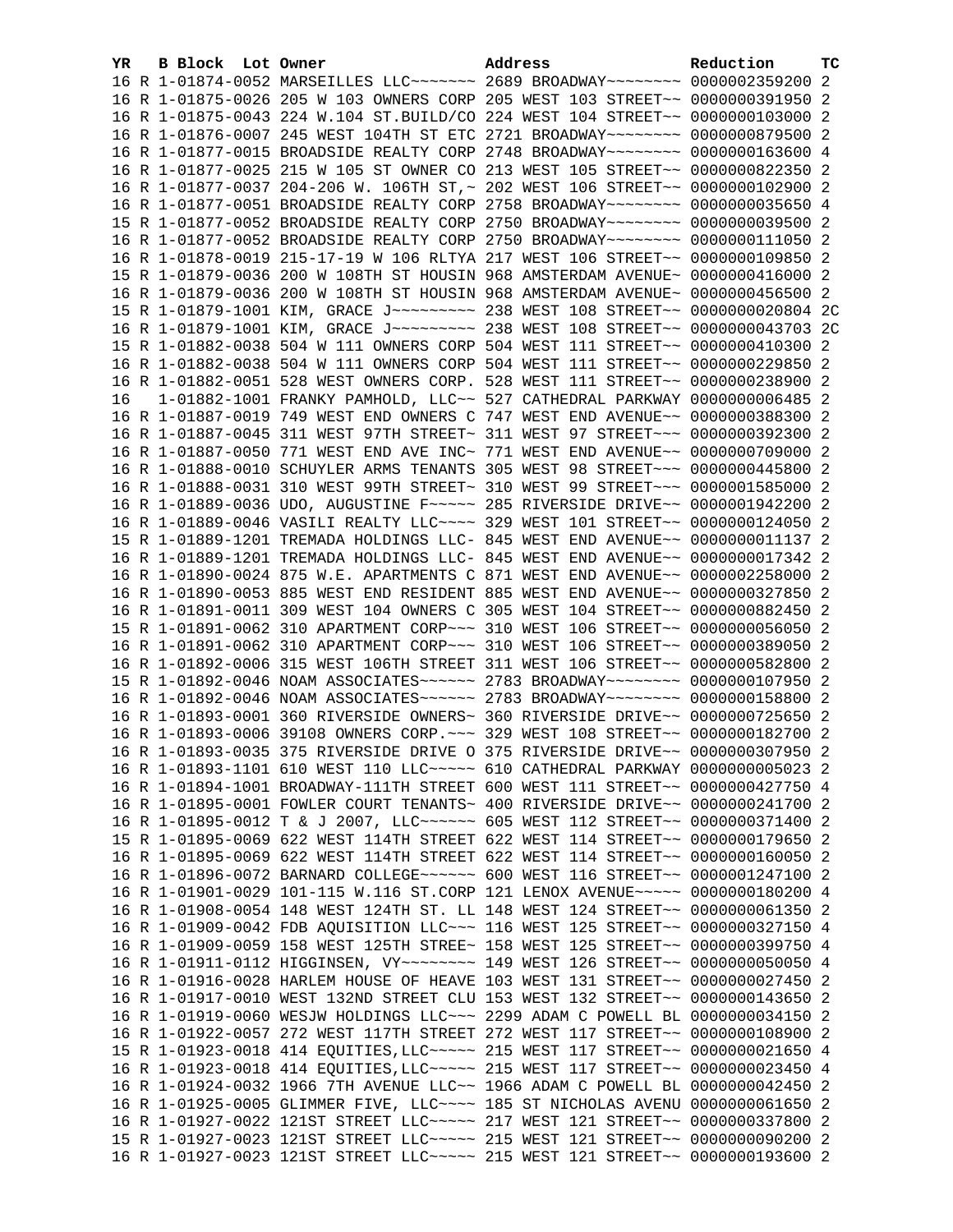| YR. | B Block Lot Owner | Address                                                                                                                                                         | Reduction | тc |
|-----|-------------------|-----------------------------------------------------------------------------------------------------------------------------------------------------------------|-----------|----|
|     |                   | 16 R 1-01929-1001 SONS OF ABRAHAM BUILD 2292 8 AVENUE~~~~~~~~ 0000000030250 4                                                                                   |           |    |
|     |                   | 16 R 1-01930-0030 PJMX, INC. ---------- 2082 ADAM C POWELL BL 0000000668950 4                                                                                   |           |    |
|     |                   | 16 R 1-01930-0040 125 UPTOWN REALTY LLC 222 WEST 125 STREET~~ 0000000213800 4                                                                                   |           |    |
|     |                   | 16 R 1-01930-0041 125 UPTOWN REALTY LLC 226 WEST 125 STREET~~ 0000000158000 4                                                                                   |           |    |
|     |                   | 16 R 1-01930-0050 FDB AQUISITION LLC ~~~ 250 WEST 125 STREET ~~ 0000000346050 4                                                                                 |           |    |
|     |                   | 16 R 1-01930-0051 252 WEST 125TH STREE~ 252 WEST 125 STREET~~ 0000000147050 4                                                                                   |           |    |
|     |                   | 16 R 1-01930-0053 256 WEST 125TH ST REA 256 WEST 125 STREET~~ 0000000152900 4                                                                                   |           |    |
|     |                   | 16 R 1-01931-0063 POWELL-SAVORY CORPORA 2340 8 AVENUE~~~~~~~~ 0000000113100 4                                                                                   |           |    |
|     |                   | 15 R 1-01941-0018 221 W 135TH STREET~~~ 221 WEST 135 STREET~~ 0000000041984 2B                                                                                  |           |    |
|     |                   | 16 R 1-01941-0018 221 W 135TH STREET~~~ 221 WEST 135 STREET~~ 0000000059341 2B                                                                                  |           |    |
|     |                   | 16 R 1-01951-0022 COMMONWEALTH LOCAL DE 280 ST NICHOLAS AVENU 0000001544750 4                                                                                   |           |    |
|     |                   | 16 R 1-01951-0051 350 WEST 125 STREET C 350 WEST 125 STREET~~ 0000000192650 4                                                                                   |           |    |
|     |                   | 16 R 1-01953-0057 368 WEST 127TH STREET 368 WEST 127 STREET~~ 0000000070300 2                                                                                   |           |    |
|     |                   | 15 R 1-01953-0058 370-372 WEST 127 LLC~ 370 WEST 127 STREET~~ 0000000048578 2B                                                                                  |           |    |
|     |                   | 16 R 1-01953-0058 370-372 WEST 127 LLC~ 370 WEST 127 STREET~~ 0000000084464 2B                                                                                  |           |    |
|     |                   | 15 R 1-01953-0059 370-372 WEST 127 LLC~ 372 WEST 127 STREET~~ 0000000024423 2B                                                                                  |           |    |
|     |                   | 16 R 1-01953-0059 370-372 WEST 127 LLC~ 372 WEST 127 STREET~~ 0000000058376 2B                                                                                  |           |    |
|     |                   | 16 R 1-01953-0061 376 WEST 127 LLC ~~~~~ 175 MORNINGSIDE AVENU 0000000029510 2B                                                                                 |           |    |
|     |                   | 15 R 1-01958-0001 410 ST NICHOLAS PROPE 410 ST NICHOLAS AVENU 0000000835850 2                                                                                   |           |    |
|     |                   | 16 R 1-01959-1004 BECKHAM, MARCELLA~~~~ 300 WEST 135 STREET~~ 00000000006118 2                                                                                  |           |    |
|     |                   | 16 R 1-01963-0055 114 MORNINGSIDE DR CO 114 MORNINGSIDE DRIVE 0000000125200 2                                                                                   |           |    |
|     |                   | 16 R 1-01966-0039 465 WEST 125TH ST REA 465 WEST 125 STREET~~ 0000000077400 2                                                                                   |           |    |
|     |                   | 16 R 1-01976-0013 SPENCER APT INC~~~~~~ 523 WEST 121 STREET~~ 0000000091350 2                                                                                   |           |    |
|     |                   | 16 R 1-01980-0075 IRGANG, JAY ~~~~~~~~~~~~~~~ 568 WEST 125 STREET ~~ 0000000430850 4                                                                            |           |    |
|     |                   | 16 R 1-01982-0029 SAFA REALTY ASSOCIATE 1350 AMSTERDAM AVENUE 0000000034450 2                                                                                   |           |    |
|     |                   | 15 R 1-01984-0028 LEFKAS REALTY~~~~~~~~ 1440 AMSTERDAM AVENUE 0000000260000 4                                                                                   |           |    |
|     |                   | 16 R 1-01984-0028 LEFKAS REALTY~~~~~~~~ 1440 AMSTERDAM AVENUE 0000000293750 4                                                                                   |           |    |
|     |                   | 16 R 1-01986-0065 TRUSTEES OF COLUMBIA~ 3280 BROADWAY~~~~~~~~ 0000000524550 4                                                                                   |           |    |
|     |                   |                                                                                                                                                                 |           |    |
|     |                   | 16 R 1-01987-0031 MANHATTANVILLE APARTM 1484 AMSTERDAM AVENUE 0000000064700 2                                                                                   |           |    |
|     |                   | 16 R 1-01987-0046 M133D LLC~~~~~~~~~~~~~~ 516 WEST 134 STREET~~ 0000000061950 2                                                                                 |           |    |
|     |                   | 16 R 1-01988-0014 WEST ONE TWELVE HOLDI 521 WEST 134 STREET~~ 0000000152650 4                                                                                   |           |    |
|     |                   | 15 R 1-01988-0037 AMERICAN DREAM REALTY 502 WEST 135 STREET~~ 0000000021000 2                                                                                   |           |    |
|     |                   | 16 R 1-01988-0037 AMERICAN DREAM REALTY 502 WEST 135 STREET~~ 0000000022000 2                                                                                   |           |    |
|     |                   | 15 R 1-01988-0074 817 WEST END CO. ~~~~~ 3340 BROADWAY~~~~~~~~ 0000000121750 2                                                                                  |           |    |
|     |                   | 15 R 1-01990-0050 TRUSTEES OF COLUMBIA~ 460 RIVERSIDE DRIVE~~ 0000000072800 2                                                                                   |           |    |
|     |                   | 16 R 1-01990-0050 TRUSTEES OF COLUMBIA~ 460 RIVERSIDE DRIVE~~ 0000000089900 2                                                                                   |           |    |
|     |                   | 16 R 1-01993-0015 122~ D BROADWAY LLC~~ 3105 BROADWAY~~~~~~~~~ 0000000162950 2<br>16 R 1-01995-0001 550 RIVERSIDE CO. LLC 550 RIVERSIDE DRIVE~~ 0000000304800 2 |           |    |
|     |                   |                                                                                                                                                                 |           |    |
|     |                   | 16 R 1-01995-0005 69 TIEMANN OWNERS COR 61 TIEMANN PLACE~~~~~ 0000000677300 2                                                                                   |           |    |
|     |                   | 16 R 1-01997-0001 THE TRUSTEES OF COLUM 2283 JOE DIMAGGIO HIG 0000004686180 4                                                                                   |           |    |
|     |                   | 16 R 1-02002-0067 596 RIVERSIDE DRIVE I 594 RIVERSIDE DRIVE~~ 0000000131300 2                                                                                   |           |    |
|     |                   | 16 R 1-02004-0008 COLUMBIA WATERFRONT, ~ 71 ST CLAIR PLACE ~~~~ 0000000350200 4                                                                                 |           |    |
|     |                   | 15 R 1-02007-0025 BARCELONA RLTY CORP~~ 107 WEST 138 STREET~~ 0000000033580 2                                                                                   |           |    |
|     |                   | 16 R 1-02007-0025 BARCELONA RLTY CORP~~ 107 WEST 138 STREET~~ 0000000006350 2                                                                                   |           |    |
|     |                   | 16 R 1-02007-0036 561 LENOX AVE., LLC~~ 561 LENOX AVENUE~~~~~ 0000000110500 2                                                                                   |           |    |
|     |                   | 16 R 1-02009-0053 ATJ EQUITIES, LLC ~~~~ 162 WEST 141 STREET ~~ 0000000082900 2                                                                                 |           |    |
|     |                   | 15 R 1-02010-0063 2427 PROPERTY, LLC~~~ 2427 ADAM C POWELL BL 0000000031950 2                                                                                   |           |    |
|     |                   | 16 R 1-02010-0063 2427 PROPERTY, LLC ~~~ 2427 ADAM C POWELL BL 0000000020400 2                                                                                  |           |    |
|     |                   | 16 R 1-02014-0061 MANHATTAN BUILDING MA 164 WEST 146 STREET~~ 0000000202400 2                                                                                   |           |    |
|     |                   | 16 R 1-02023-0142 214 WEST 138TH STREE~ WEST 138 STREET~~~~~~ 0000000017520 4                                                                                   |           |    |
|     |                   | 16 R 1-02025-0060 230 WEST 140 ST~ INC~ 230 WEST 140 STREET~~ 0000000072650 2                                                                                   |           |    |
|     |                   | 16 R 1-02026-0033 SOUTHWEST 141ST ST HD 202 WEST 141 STREET~~ 0000000301350 2                                                                                   |           |    |
|     |                   | 16 R 1-02038-0012 OCONNELL J ----------- 248 WEST 153 STREET -~ 0000000438250 4                                                                                 |           |    |
|     |                   | 16 R 1-02040-0007 251 WEST 154TH STREET 251 WEST 154 STREET~~ 0000000037950 4                                                                                   |           |    |
|     |                   | 15 R 1-02041-1303 TATIANA PAGES~~~~~~~~ 2605 FREDRICK DOUGLAS 0000000008786 2                                                                                   |           |    |
|     |                   |                                                                                                                                                                 |           |    |
|     |                   | 16 R 1-02043-0001 HAF EDGECOMBE ASSOCLP 128 EDGECOMBE AVENUE~ 0000000067859                                                                                     |           | 2B |
|     |                   | 16 R 1-02043-0002 HAF EDGECOMBE ASSOCLP 130 EDGECOMBE AVENUE~ 0000000051700                                                                                     |           | 2B |
|     |                   | 16 R 1-02043-0003 HAF EDGECOMBE ASSOCLP 132 EDGECOMBE AVENUE~ 0000000049970 2B                                                                                  |           |    |
|     |                   | 16 R 1-02043-0004 HAF EDGECOMBE ASSOCLP 134 EDGECOMBE AVENUE~ 0000000057480 2B                                                                                  |           |    |
|     |                   | 16 R 1-02043-0012 HAF EDGECOMBE ASSOCLP 2645 FREDRICK DOUGLAS 0000000067459 2B                                                                                  |           |    |
|     |                   | 15 R 1-02043-0014 2649 FREDERICK DOUGLA 2649 FREDRICK DOUGLAS 0000000149450 2                                                                                   |           |    |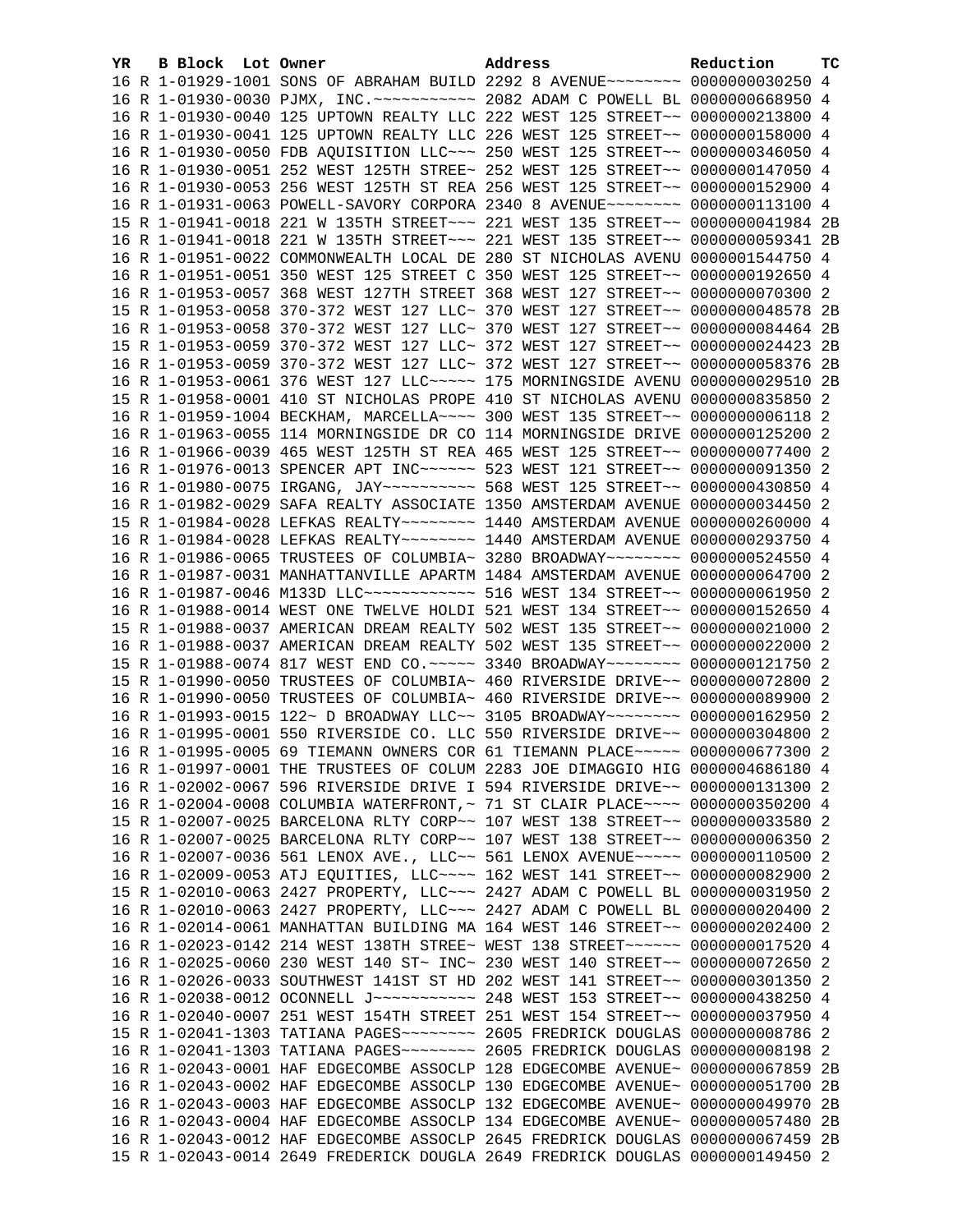| YR. | B Block Lot Owner |  | Address                                                                            | Reduction | тc |
|-----|-------------------|--|------------------------------------------------------------------------------------|-----------|----|
|     |                   |  | 16 R 1-02043-0014 2649 FREDERICK DOUGLA 2649 FREDRICK DOUGLAS 0000000177350 2      |           |    |
|     |                   |  | 16 R 1-02043-0015 HAF EDGECOMBE ASSOCLP 2651 8 AVENUE~~~~~~~~ 0000000056120        |           | 2B |
|     |                   |  | 16 R 1-02043-0024 HAF EDGECOMBE ASSOCLP 316 WEST 142 STREET~~ 0000000056873 2B     |           |    |
|     |                   |  | 16 R 1-02043-0025 HAF EDGECOMBE ASSOCLP 136 EDGECOMBE AVENUE~ 0000000045042 2B     |           |    |
|     |                   |  | 16 R 1-02044-0004 BRADHURST EQUITIES, L 28 BRADHURST AVENUE~~ 0000000107050 4      |           |    |
|     |                   |  | 16 R 1-02044-0022 BRADHURST EQUITIES, ~~ 30 BRADHURST AVENUE~~ 0000000267550 2     |           |    |
|     |                   |  |                                                                                    |           |    |
|     |                   |  | 16 R 1-02048-0016 GILZEIS REALTY COMPAN 574 ST NICHOLAS AVENU 0000001011150 2      |           |    |
|     |                   |  | 15 R 1-02053-0090 770 ST NICHOLAS LLC~~ 331 EDGECOMBE AVENUE~ 0000000603050 2      |           |    |
|     |                   |  | 16 R 1-02053-0090 770 ST NICHOLAS LLC~~ 331 EDGECOMBE AVENUE~ 0000000523000 2      |           |    |
|     |                   |  | 15 R 1-02061-0062 NEW AMSTERDAM ASSOCIA 1751 AMSTERDAM AVENUE 0000000048000 2B     |           |    |
|     |                   |  | 16 R 1-02061-0062 NEW AMSTERDAM ASSOCIA 1751 AMSTERDAM AVENUE 0000000078240 2B     |           |    |
|     |                   |  | 16 R 1-02063-0007 148 STREET REALTY COM 461 WEST 148 STREET~~ 0000000027800 2      |           |    |
|     |                   |  | 16 R 1-02063-0050 BARAD 436 CONVENT LTD 450 WEST 149 STREET~~ 0000000102500 2      |           |    |
|     |                   |  | 16 R 1-02064-0039 WEST NICHOLAS ASSOCIA 408 WEST 150 STREET~~ 0000000742350 2      |           |    |
|     |                   |  | 16 R 1-02064-0056 466-470 WEST 150TH ST 470 WEST 150 STREET~~ 0000000037050 2      |           |    |
|     |                   |  | 16 R 1-02065-0022 ICER OF 415 WEST 150T 415 WEST 150 STREET~~ 0000000142350 2      |           |    |
|     |                   |  | 16 R 1-02066-1001 ETHERIDGE, III, WILLI 443 WEST 151 STREET~~ 0000000003224 2      |           |    |
|     |                   |  | 16 R 1-02066-1020 ISE HOLDING GROUP, ~~~ 441 WEST 151 STREET~~ 00000000003224 2    |           |    |
|     |                   |  | 16 R 1-02070-0001 HAMILTON PARK ASSETS~ 3410 BROADWAY~~~~~~~~ 0000000665100 4      |           |    |
|     |                   |  | 16 R 1-02071-0045 GA 61 HAMILTON PLACEC 61 HAMILTON PLACE~~~~ 0000000148150 2      |           |    |
|     |                   |  | 16 R 1-02072-0006 561 BUILDING CO., INC. 563 WEST 140 STREET~~ 0000000034100 2     |           |    |
|     |                   |  | 16 R 1-02072-0026 507 W 140 ST HOUSING~ 507 WEST 140 STREET~~ 0000000048200 2      |           |    |
|     |                   |  |                                                                                    |           |    |
|     |                   |  | 15 R 1-02074-0007 541-142 LLC ---------- 541 WEST 142 STREET -~ 0000000049250 2    |           |    |
|     |                   |  | 16 R 1-02074-0032 PENTECOSTAL CHURCH OF 1664 AMSTERDAM AVENUE 0000000920900 4      |           |    |
|     |                   |  | 16 R 1-02075-0056 152 SKY LLC ---------- 560 WEST 144 STREET -~ 0000000504550 2    |           |    |
|     |                   |  | 16 R 1-02076-0007 144 SKY LLC ---------- 557 WEST 144 STREET -~ 0000000044100 2    |           |    |
|     |                   |  | 16 R 1-02076-0031 HUDSON VIEW III ASSOC 1704 AMSTERDAM AVENUE 0000000852650 2      |           |    |
|     |                   |  | 16 R 1-02076-0038 HUDSON VIEW III ASSOC 504 WEST 145 STREET~~ 0000000171050 2      |           |    |
|     |                   |  | 16 R 1-02079-0061 148TH STREET ASSOCIAT 3590 BROADWAY~~~~~~~~ 0000000101800 2      |           |    |
|     |                   |  | 16 R 1-02082-0039 MARLO ASSOC~~~~~~~~~~~~~~~ 506 WEST 151 STREET~~ 0000000028150 2 |           |    |
|     |                   |  | 15 R 1-02082-0043 ADANA PROPERTIES LLC~ 512 WEST 151 STREET~~ 0000000087850 2      |           |    |
|     |                   |  | 16 R 1-02082-0043 ADANA PROPERTIES LLC~ 512 WEST 151 STREET~~ 0000000098300 2      |           |    |
|     |                   |  | 16 R 1-02083-0008 WEST BRIDGE ASSOCIATE 535 WEST 151 STREET~~ 0000000189750 2      |           |    |
|     |                   |  | 16 R 1-02083-0013 531 WEST 151ST, ~~~~~~ 531 WEST 151 STREET~~ 00000000111300 2    |           |    |
|     |                   |  | 16 R 1-02083-0033 WALL TO WALL HOLDINGS 1850 AMSTERDAM AVENUE 0000000090750 4      |           |    |
|     |                   |  | 16 R 1-02083-0042 EXTRA H REALTY CORP~~ 514 WEST 152 STREET~~ 0000000128150 2      |           |    |
|     |                   |  | 16 R 1-02086-0054 604 RIVERSIDE DR OWNE 604 RIVERSIDE DRIVE~~ 0000000376050 2      |           |    |
|     |                   |  | 16 R 1-02087-0025 AEC 138 REALTY LLC ~~~ 603 WEST 138 STREET ~~ 0000000026800 2    |           |    |
|     |                   |  | 16 R 1-02088-0027 ACQUISITION AMERICA X 603 WEST 140 STREET~~ 0000000098650 2      |           |    |
|     |                   |  | 15 R 1-02090-0029 3505 BROADWAY REALTY~ 3501 BROADWAY~~~~~~~~ 0000000123100 2      |           |    |
|     |                   |  | 16 R 1-02090-0029 3505 BROADWAY REALTY~ 3501 BROADWAY~~~~~~~~ 0000000220750 2      |           |    |
|     |                   |  | 16 R 1-02092-0026 2502 8TH AVENUE CORP~ 3543 BROADWAY~~~~~~~~ 0000000276250 4      |           |    |
|     |                   |  | 16 R 1-02097-0034 3657 REALTY CO. ~~~~~~ 3653 BROADWAY~~~~~~~~ 0000000408350 2     |           |    |
|     |                   |  | 16 R 1-02099-0022 615-617 WEST 152 STRE 615 WEST 152 STREET~~ 0000000019080 2      |           |    |
|     |                   |  |                                                                                    |           |    |
|     |                   |  | 16 R 1-02108-0016 966 EQUITIES, INC~~~~ 962 ST NICHOLAS AVENU 0000000386950 2      |           |    |
|     |                   |  | 16 R 1-02108-0039 515 EDGECOMBE OWNERS~ 515 EDGECOMBE AVENUE~ 0000000113900 2      |           |    |
|     |                   |  | 16 R 1-02109-0018 PETERSON CAPITAL LLC~ 974 ST NICHOLAS AVENU 0000000488250 2      |           |    |
|     |                   |  | 16 R 1-02109-0024 990 PROPERTIES LIMITE 992 ST NICHOLAS AVENU 0000000049000 2      |           |    |
|     |                   |  | 16 R 1-02109-0081 4 J REALTY CORP~~~~~~ 1016 ST NICHOLAS AVEN 0000000090150 4      |           |    |
|     |                   |  | 16 R 1-02110-0060 MERIDIAN REALTY INC.~ 2083 AMSTERDAM AVENUE 0000000269750        |           | -2 |
|     |                   |  | 16 R 1-02111-0044 PULSSAR REALTY, LLC~~ 2119 AMSTERDAM AVENUE 0000000049400 2      |           |    |
|     |                   |  | 16 R 1-02112-0015 KMR AMSTERDAM LLC ~~~~ 2201 AMSTERDAM AVENUE 0000000397900 2     |           |    |
|     |                   |  | 16 R 1-02114-0005 3750 BROADWAY BCR, LL 3750 BROADWAY~~~~~~~~ 0000000257000        |           | 2  |
|     |                   |  | 16 R 1-02115-0049 525 WEST 156TH LLC~~~ 525 WEST 156 STREET~~ 0000000039800        |           | -2 |
|     |                   |  | 16 R 1-02116-0011 550 EQUITIES LLC ---- 544 WEST 158 STREET -~ 0000000160000 2     |           |    |
|     |                   |  | 16 R 1-02116-0019 526 WEST 158TH STREET 526 WEST 158 STREET~~ 0000000185800 2      |           |    |
|     |                   |  | 16 R 1-02117-0001 3800 BROADWAY ASSOCIA 3800 BROADWAY~~~~~~~~ 0000000134000 2      |           |    |
|     |                   |  | 16 R 1-02117-0023 BX 524 LLC ----------- 524 WEST 159 STREET -~ 0000000016950 2    |           |    |
|     |                   |  | 16 R 1-02118-0007 CREG REALTY CORP~~~~~ 3828 BROADWAY~~~~~~~~ 0000000292650 2      |           |    |
|     |                   |  | 16 R 1-02118-0042 AMSTERDAM 159 LLC ~~~~ 2002 AMSTERDAM AVENUE 0000000121600 2     |           |    |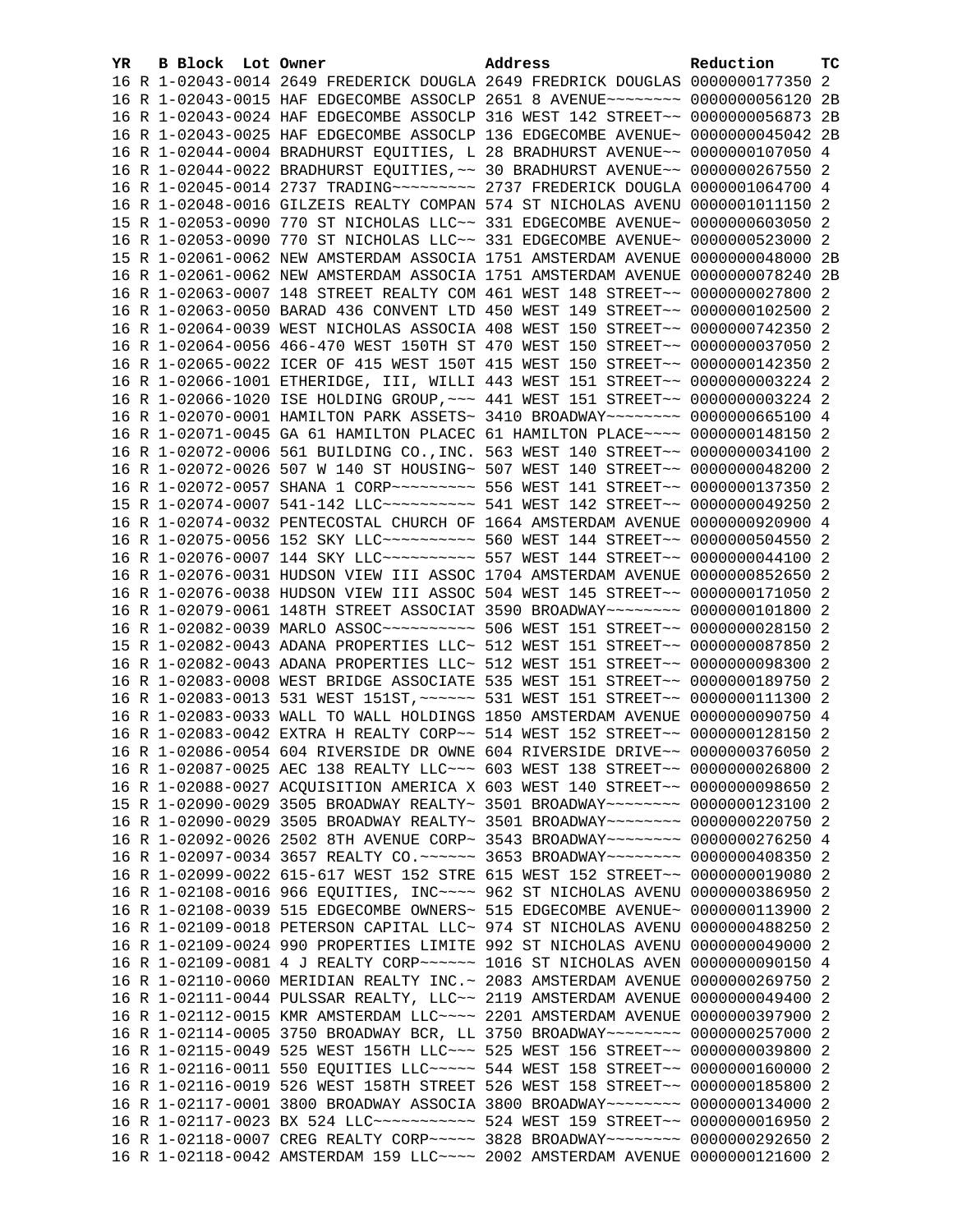| YR. | <b>B Block</b> Lot Owner |  | Address                                                                                                                                                        | Reduction | тc |
|-----|--------------------------|--|----------------------------------------------------------------------------------------------------------------------------------------------------------------|-----------|----|
|     |                          |  | 16 R 1-02119-0001 FIVES 160TH LLC ----- 3840 BROADWAY ------- 0000000257500 2                                                                                  |           |    |
|     |                          |  | 16 R 1-02119-0005 3850 BROADWAY HOLDING 3856 BROADWAY~~~~~~~~ 0000000095850 2                                                                                  |           |    |
|     |                          |  | 15 R 1-02120-0042 505 W 161 LLC -------- 505 WEST 161 STREET -~ 0000000113900 2                                                                                |           |    |
|     |                          |  | 16 R 1-02120-0042 505 W 161 LLC -------- 505 WEST 161 STREET -~ 0000000128300 2                                                                                |           |    |
|     |                          |  | 16 R 1-02121-0045 2100-2102 AMSTERDAM A 2102 AMSTERDAM AVENUE 0000000079250 2                                                                                  |           |    |
|     |                          |  | 16 R 1-02121-0047 2100-2102 AMSTERDAM A 2100 AMSTERDAM AVENUE 0000000058000 2                                                                                  |           |    |
|     |                          |  | 16 R 1-02122-0001 THREE IN ONE EQUITIES 505 WEST 162 STREET~~ 0000000102641 2                                                                                  |           |    |
|     |                          |  | 16 R 1-02122-0058 3900 BROADWAY HOLDING 3900 BROADWAY~~~~~~~~ 0000000412971 2                                                                                  |           |    |
|     |                          |  | 16 R 1-02122-0153 THREE IN ONE EQUITIES 520 WEST 163 STREET~~ 0000000221850 2                                                                                  |           |    |
|     |                          |  | 15 R 1-02123-0100 PERSPOLIS REALTY, ~~~~ 501 WEST 167 STREET~~ 0000000060500 2                                                                                 |           |    |
|     |                          |  | 16 R 1-02123-0100 PERSPOLIS REALTY, ~~~~ 501 WEST 167 STREET~~ 0000000041950 2                                                                                 |           |    |
|     |                          |  | 16 R 1-02126-0053 515 WEST 169TH STREET 515 WEST 169 STREET~~ 0000000048300 2B                                                                                 |           |    |
|     |                          |  | 16 R 1-02127-0001 567 REALTY CO., ~~~~~~ 1200 ST NICHOLAS AVEN 0000000421300 2                                                                                 |           |    |
|     |                          |  | 16 R 1-02127-0023 HEIGHTS 170 LLC ----- 555 WEST 170 STREET -- 0000000317349 2                                                                                 |           |    |
|     |                          |  | 16 R 1-02127-0029 101 AUDO PARTNERS, L. 101 AUDUBON AVENUE~~~ 0000000137700 2                                                                                  |           |    |
|     |                          |  | 16 R 1-02127-0041 171ST STREET PROPERTY 506 WEST 171 STREET~~ 0000000051000 2                                                                                  |           |    |
|     |                          |  | 16 R 1-02132-0029 534 WEST 178 EQUITIES 534 WEST 178 STREET~~ 0000000051850 2                                                                                  |           |    |
|     |                          |  | 16 R 1-02133-0034 MARGIS REALTY LLC ~~~~ 1332 ST NICHOLAS AVEN 0000000407250 2                                                                                 |           |    |
|     |                          |  | 15 R 1-02134-0071 790 RSD OWNERS INC~~~ 790 RIVERSIDE DRIVE~~ 0000000365500 2                                                                                  |           |    |
|     |                          |  | 16 R 1-02134-0071 790 RSD OWNERS INC~~~ 790 RIVERSIDE DRIVE~~ 0000000934750 2                                                                                  |           |    |
|     |                          |  | 16 R 1-02134-0180 3781 BROADWAY LLC --- 3799 BROADWAY ------- 0000001050550 4                                                                                  |           |    |
|     |                          |  | 16 R 1-02135-0013 GOLD RIVER CAPITAL, L 839 RIVERSIDE DRIVE~~ 0000000236950 2                                                                                  |           |    |
|     |                          |  | 15 R 1-02135-1001 SOVRONSKY, ALEXANDER~ 835 RIVERSIDE DRIVE~~ 0000000002696 2                                                                                  |           |    |
|     |                          |  | 16 R 1-02135-1001 SOVRONSKY, ALEXANDER~ 835 RIVERSIDE DRIVE~~ 0000000002975 2                                                                                  |           |    |
|     |                          |  | 16 R 1-02136-0001 DYNAMIC BROADWAY CORP 3801 BROADWAY~~~~~~~~ 0000000323300 4                                                                                  |           |    |
|     |                          |  | 16 R 1-02136-0050 15 FORT WASHINGTON AV 15 FT WASHINGTON AVEN 0000000067400 2                                                                                  |           |    |
|     |                          |  | 16 R 1-02136-0128 G. DAVIS REALTY LLC~~ 654 WEST 161 STREET~~ 0000000252950 2                                                                                  |           |    |
|     |                          |  | 16 R 1-02136-0195 F W REALTY LLC ------ 97 FT WASHINGTON AVEN 0000000199090 2                                                                                  |           |    |
|     |                          |  | 16 R 1-02136-0220 ACQUISITION AMERICA I 664 WEST 163 STREET~~ 0000000303050 2                                                                                  |           |    |
|     |                          |  | 16 R 1-02137-0014 GVS PROPERTIES, LLC~~ 3851 BROADWAY~~~~~~~~ 0000000854000 2                                                                                  |           |    |
|     |                          |  | 15 R 1-02137-0018 ANTHONY EMMANOUILIDIS 3861 BROADWAY~~~~~~~~ 0000000054450 4<br>16 R 1-02137-0018 ANTHONY EMMANOUILIDIS 3861 BROADWAY~~~~~~~~ 0000000224450 4 |           |    |
|     |                          |  |                                                                                                                                                                |           |    |
|     |                          |  | 16 R 1-02137-0141 GVS PROPERTIES II, LL 3915 BROADWAY~~~~~~~~ 0000000126400 2<br>16 R 1-02137-0157 UPTOWN REALTY UNLIMIT 118 FT WASHINGTON AVE 0000000258250 2 |           |    |
|     |                          |  | 16 R 1-02139-0268 MARC EQUITY GROUP LLC 134 HAVEN AVENUE~~~~~ 0000000382100 2                                                                                  |           |    |
|     |                          |  | 16 R 1-02141-0001 FORTY FORTY BWAY REAL 4040 BROADWAY~~~~~~~~ 0000000436000 4                                                                                  |           |    |
|     |                          |  | 16 R 1-02141-0021 M & H ZUCKERBRAUN, L~ 1221 ST NICHOLAS AVEN 0000000292400 4                                                                                  |           |    |
|     |                          |  | 16 R 1-02141-0042 HERITAGE ASSETS, LLC~ 1253 ST NICHOLAS AVEN 0000000406200 2                                                                                  |           |    |
|     |                          |  | 15 R 1-02142-0050 270 FT WASHINGTON AVE 270 FT WASHINGTON AVE 0000000128250 2                                                                                  |           |    |
|     |                          |  | 16 R 1-02142-0050 270 FT WASHINGTON AVE 270 FT WASHINGTON AVE 0000000255200 2                                                                                  |           |    |
|     |                          |  | 16 R 1-02142-0058 WEST 171 ASSOCAITES, L 651 WEST 171 STREET~~ 0000000094650 2                                                                                 |           |    |
|     |                          |  | 16 R 1-02142-0202 FORT 709 ASSOCIATES, L 709 WEST 176 STREET~~ 0000000402950 2                                                                                 |           |    |
|     |                          |  | 16 R 1-02142-0211 712 W 176 LLC ------- 712 WEST 176 STREET -~ 0000000073550 2                                                                                 |           |    |
|     |                          |  | 16 R 1-02143-0013 HEIGHTS 600 LLC ----- 1271 ST NICHOLAS AVEN 0000000354250                                                                                    |           | -2 |
|     |                          |  | 16 R 1-02145-0031 HEIGHTS 660 LLC ~~~~~~ 660 WEST 178 STREET ~~ 0000000155760 2                                                                                |           |    |
|     |                          |  | 15 R 1-02149-0276 NISSAN 1662 ST. NICHO 145 FT GEORGE AVENUE~ 0000000021350 4                                                                                  |           |    |
|     |                          |  | 16 R 1-02149-0276 NISSAN 1662 ST. NICHO 145 FT GEORGE AVENUE~ 0000000062550 4                                                                                  |           |    |
|     |                          |  | 15 R 1-02152-0054 507 WEST 179 REALTY L 507 WEST 179 STREET~~ 0000000034000                                                                                    |           | -2 |
|     |                          |  | 16 R 1-02152-0054 507 WEST 179 REALTY L 507 WEST 179 STREET~~ 0000000034000 2                                                                                  |           |    |
|     |                          |  | 16 R 1-02152-0066 311-19 AUDUBON ALDO~~ 311 AUDUBON AVENUE~~~ 0000000054500 4                                                                                  |           |    |
|     |                          |  | 15 R 1-02152-0072 MILT HOLDINGS LLC ~~~~ 506 WEST 181 STREET ~~ 0000000202400 4                                                                                |           |    |
|     |                          |  | 16 R 1-02153-0029 561 WEST 179 ST. NYC~ 561 WEST 179 STREET~~ 0000000438550 2                                                                                  |           |    |
|     |                          |  | 16 R 1-02153-0036 560 WEST 180 ST. NYC~ 1392 ST NICHOLAS AVEN 0000000173200 2                                                                                  |           |    |
|     |                          |  | 16 R 1-02153-0055 175 REALTY ASSOCIATES 539 WEST 179 STREET~~ 0000000042800 2                                                                                  |           |    |
|     |                          |  | 16 R 1-02154-0026 181 TRADING, ~~~~~~~~~ 571 WEST 181 STREET~~ 0000000126150 4                                                                                 |           |    |
|     |                          |  | 16 R 1-02156-0025 FISHMAN AND FISHMAN,~ 511 WEST 184 STREET~~ 0000000053700                                                                                    |           | -2 |
|     |                          |  | 16 R 1-02162-0055 SUL 620/564 LLC ------ 616 WEST 181 STREET -~ 0000000536350 4                                                                                |           |    |
|     |                          |  | 16 R 1-02162-0063 181ST WASHINGTON HEIG 600 WEST 181 STREET~~ 0000002045400                                                                                    |           | 4  |
|     |                          |  | 16 R 1-02163-0025 661 WEST 179 STREET, ~ 4220 BROADWAY~~~~~~~~~ 0000000317289 2                                                                                |           |    |
|     |                          |  | 16 R 1-02163-0053 4250 BROADWAY RETAIL~ 4250 BROADWAY~~~~~~~~~ 0000000766750 4                                                                                 |           |    |
|     |                          |  | 16 R 1-02164-0016 REGENT HEIGHT LTD ~~~~ 4280 BROADWAY ~~~~~~~~ 0000000584950 4                                                                                |           |    |
|     |                          |  | 16 R 1-02164-0044 175 REALTY ASSOCIATES 4316 BROADWAY~~~~~~~~ 0000000129700 2                                                                                  |           |    |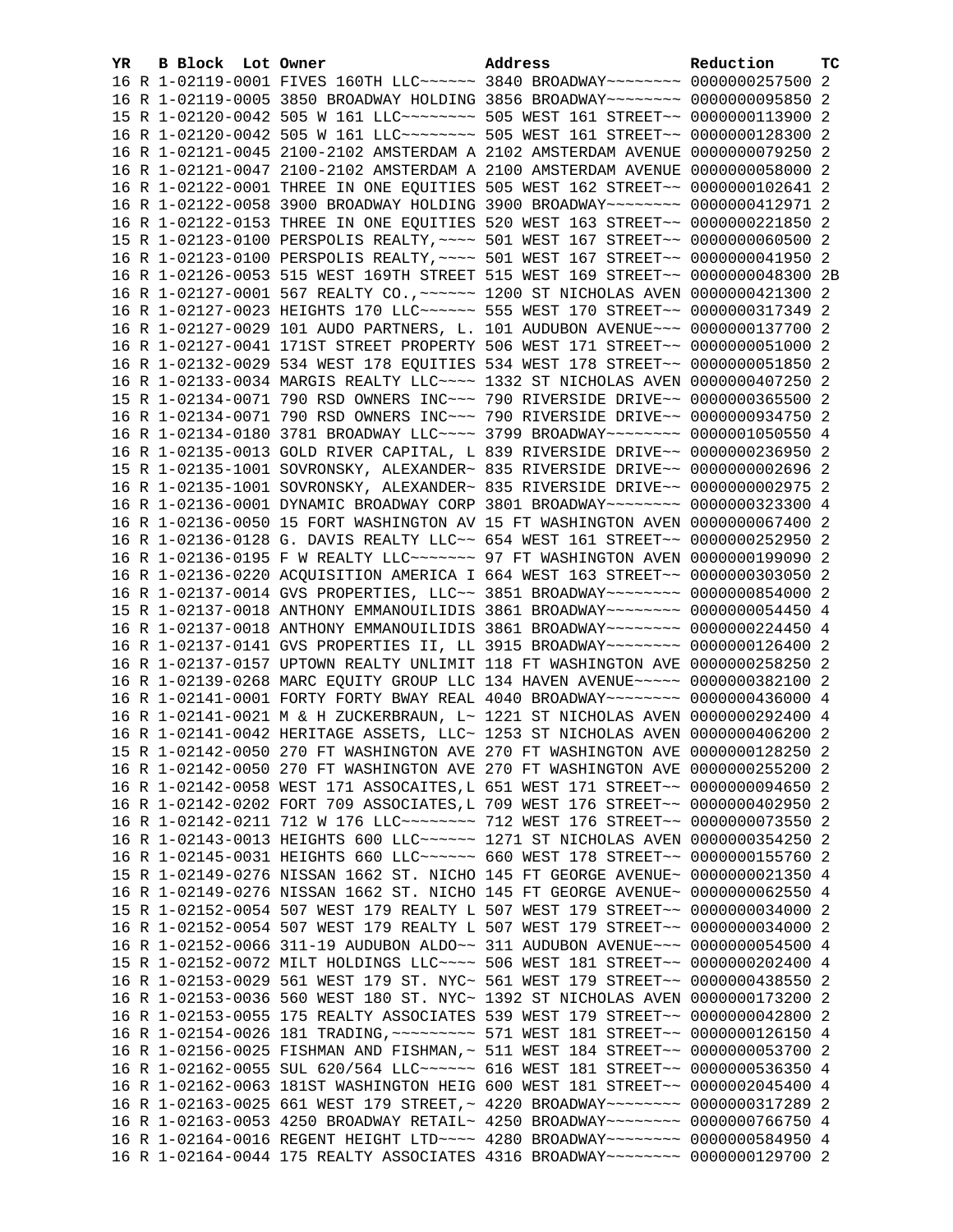| YR. | B Block Lot Owner |                                                               | Address                                                                         | Reduction       | тc |
|-----|-------------------|---------------------------------------------------------------|---------------------------------------------------------------------------------|-----------------|----|
|     |                   |                                                               | 16 R 1-02164-1001 4260 BROADWAY RLTY CO 4260 BROADWAY~~~~~~~~ 0000000079744 4   |                 |    |
|     |                   |                                                               | 15 R 1-02168-0021 DARISH & SONS ETAL~~~ 1545 ST NICHOLAS AVEN 0000000043050 4   |                 |    |
|     |                   |                                                               | 16 R 1-02168-0021 DARISH & SONS ETAL~~~ 1545 ST NICHOLAS AVEN 0000000066800 4   |                 |    |
|     |                   |                                                               | 16 R 1-02170-0277 GREAT AMERICAN CARE L 356 WADSWORTH AVENUE~ 0000000010800 2   |                 |    |
|     |                   |                                                               | 16 R 1-02170-0307 300 WADSWORTH LLC~~~~ 300 WADSWORTH AVENUE~ 0000000136850 2   |                 |    |
|     |                   |                                                               | 15 R 1-02170-0450 FAIRVIEW APARTMENTS L 10 FAIRVIEW AVENUE~~~ 0000000040400 2   |                 |    |
|     |                   |                                                               | 16 R 1-02170-0450 FAIRVIEW APARTMENTS L 10 FAIRVIEW AVENUE~~~ 0000000070550 2   |                 |    |
|     |                   |                                                               | 16 R 1-02171-0012 NAGLE APARTMENTS CORP 31 NAGLE AVENUE~~~~~~ 0000000361750 2   |                 |    |
|     |                   |                                                               | 16 R 1-02172-0046 82 ELLWOOD STREET REA 78 ELLWOOD STREET~~~~ 0000000036800 2   |                 |    |
|     |                   |                                                               | 16 R 1-02172-0049 72 ELLWOOD STREET REA 72 ELLWOOD STREET~~~~ 0000000064650 2   |                 |    |
|     |                   |                                                               | 16 R 1-02173-0044 HILLSIDE AVENUE PROPE 138 HILLSIDE AVENUE~~ 0000000015677 2B  |                 |    |
|     |                   |                                                               | 16 R 1-02174-0042 DYCKMAN STREET REALTY 150 DYCKMAN STREET~~~ 0000000356150 4   |                 |    |
|     |                   |                                                               | 16 R 1-02174-0086 114 MANAGMENT LLC~~~~ 114 NAGLE AVENUE~~~~~ 0000000041100 2   |                 |    |
|     |                   |                                                               | 16 R 1-02175-0027 ARDEN DECO REALTY LLC 4706 BROADWAY~~~~~~~~ 0000000142400 2   |                 |    |
|     |                   |                                                               | 16 R 1-02175-0049 A 1 CAPITAL CORP~~~~~ 4754 BROADWAY~~~~~~~~ 0000000109900 4   |                 |    |
|     |                   |                                                               | 16 R 1-02175-0063 PARTNERS 2004 LLC --- 180 DYCKMAN STREET -- 0000000160250 4   |                 |    |
|     |                   |                                                               | 16 R 1-02176-0003 386 FT. WASHINGTON RE 386 FT WASHINGTON AVE 0000000092950 2   |                 |    |
|     |                   |                                                               | 16 R 1-02176-0036 436 FORT WASHINGTON R 436 FT WASHINGTON AVE 0000000416000 2   |                 |    |
|     |                   |                                                               | 16 R 1-02176-0042 NIKOLIC BRANISLAW~~~~ 712 WEST 180 STREET~~ 0000000039050 2   |                 |    |
|     |                   |                                                               | 16 R 1-02176-0044 BRIDGE APARTMENTS COR 706 WEST 180 STREET~~ 0000000036450 2   |                 |    |
|     |                   |                                                               | 16 R 1-02176-0100 PIERMOUNT COURT LLC~~ 452 FT WASHINGTON AVE 0000000558965 2   |                 |    |
|     |                   |                                                               | 16 R 1-02176-0128 714 REALTY NY, LLC ~~~ 714 WEST 181 STREET ~~ 0000000063300 2 |                 |    |
|     |                   |                                                               | 16 R 1-02176-0150 NORTHBRIDGE APT CORP~ 715 WEST 180 STREET~~ 0000000150300 2   |                 |    |
|     |                   |                                                               | 16 R 1-02177-0234 LAFAYETTE GARDENS TEN 330 HAVEN AVENUE~~~~~ 0000000705350 2   |                 |    |
|     |                   |                                                               | 16 R 1-02179-0080 DUNCRAGGEN REALTY COR 867 WEST 181 STREET~~ 0000000574350     |                 | -2 |
|     |                   |                                                               | 16 R 1-02179-0099 499 FT. WASHINGTON AV 499 FT WASHINGTON AVE 0000000092066 2   |                 |    |
|     |                   |                                                               | 15 R 1-02179-0170 HUDSON VIEW GARDENS I 116 PINEHURST AVENUE~ 0000003177000 2   |                 |    |
|     |                   |                                                               | 16 R 1-02179-0170 HUDSON VIEW GARDENS I 116 PINEHURST AVENUE~ 0000004210200 2   |                 |    |
|     |                   |                                                               | 16 R 1-02179-0199 165 PINEHURST AVENUE~ 165 PINEHURST AVENUE~ 0000000147600 2   |                 |    |
|     |                   |                                                               | 15 R 1-02179-0215 593 FORT WASHINGTON L 593 FT WASHINGTON AVE 0000000124950 4   |                 |    |
|     |                   |                                                               | 16 R 1-02179-0243 RIEDER, AL ----------- RIVERSIDE DRIVE------ 0000000018990 4  |                 |    |
|     |                   | 15 R 1-02179-0425 HUDSON CLIFF BLDG CO~ 825 WEST 187 STREET~~ |                                                                                 | 0000000269350 2 |    |
|     |                   |                                                               | 16 R 1-02179-0429 RIVERSIDE GROUP LLC C 268 CABRINI BOULEVARD 0000000243890 2   |                 |    |
|     |                   |                                                               | 16 R 1-02179-0440 350 CABRINI OWERS COR 350 CABRINI BOULEVARD 0000000369850 2   |                 |    |
|     |                   |                                                               | 16 R 1-02179-0474 HC KRANICHFELD INC~~~ CHITTENDEN AVENUE~~~~ 0000000142320 4   |                 |    |
|     |                   |                                                               | 16 R 1-02179-0489 360 CABRINI OWNERS CO 360 CABRINI BOULEVARD 0000000144050 2   |                 |    |
|     |                   |                                                               | 16 R 1-02180-0044 592 FT. WASHINGTON AV 592 FT WASHINGTON AVE 0000000063550 4   |                 |    |
|     |                   |                                                               | 16 R 1-02180-0067 56 BENNETT, LLC ----- 56 BENNETT AVENUE --- 0000000101900 2   |                 |    |
|     |                   |                                                               | 16 R 1-02180-0070 24-42 BENNETT AVENUE~ 24 BENNETT AVENUE~~~~ 0000000150900 2   |                 |    |
|     |                   |                                                               | 16 R 1-02180-0087 BLDG MECOX LLC ------- 4261 BROADWAY ------- 0000000344500 4  |                 |    |
|     |                   |                                                               | 16 R 1-02180-0145 JOMIL REALTY CO., ~~~~ 4365 BROADWAY~~~~~~~~ 0000000231000 4  |                 |    |
|     |                   |                                                               | 16 R 1-02187-0005 FLAIR BEVERAGE CORP~~ 3851 9 AVENUE~~~~~~~~ 0000000029750 4   |                 |    |
|     |                   |                                                               | 16 R 1-02198-0001 3761 10TH AVENUE REAL 3761 10 AVENUE~~~~~~~ 0000000680600 4   |                 |    |
|     |                   |                                                               | 16 R 1-02199-0034 INWOOD PARTNERS 2, LL 417 WEST 202 STREET~~ 0000000112100 4   |                 |    |
|     |                   |                                                               | 16 R 1-02200-0005 3801 EQUITY COMPANY, ~ 3801 10 AVENUE~~~~~~~ 0000000024000 4  |                 |    |
|     |                   |                                                               | 16 R 1-02215-0089 NINETEEN SAC SELF-STO 127 MARBLE HILL AVENU 0000000385200 4   |                 |    |
|     |                   |                                                               | 15 R 1-02215-0188 360 MARBLE HILL LLC~~ 169 WEST 228 STREET~~ 0000000023940 2B  |                 |    |
|     |                   |                                                               | 16 R 1-02215-0188 360 MARBLE HILL LLC~~ 169 WEST 228 STREET~~ 0000000029045 2B  |                 |    |
|     |                   |                                                               | 16 R 1-02215-0554 MENCH HOLDINGS CO~~~~ 56 MARBLE HILL AVENUE 0000000098775 4   |                 |    |
|     |                   |                                                               | 16 R 1-02215-0555 CHAMP HILL LLC ~~~~~~~ 58 MARBLE HILL AVENUE 0000000117900 2  |                 |    |
|     |                   |                                                               | 16 R 1-02215-0700 KINGSBRIDGE ASSOCIATE 40 WEST 225 STREET~~~ 0000001275800 4   |                 |    |
|     |                   |                                                               | 16 R 1-02218-0035 228 NAGLE REALTY LLC~ 228 NAGLE AVENUE~~~~~ 0000000256000 2   |                 |    |
|     |                   |                                                               | 16 R 1-02221-0005 TEP CHARTER SCHOOL AS 153 SHERMAN AVENUE~~~ 0000000259650 4   |                 |    |
|     |                   |                                                               | 15 R 1-02222-0041 BELMONT HOLDING LLC~~ 100 POST AVENUE~~~~~~ 0000000053950 2   |                 |    |
|     |                   |                                                               | 16 R 1-02222-0045 585 WEST 204TH LLC ~~~ 579 WEST 204 STREET ~~ 0000000043700 2 |                 |    |
|     |                   |                                                               | 15 R 1-02223-0034 AMG SHERMAN REALTY~ L 3936 10 AVENUE~~~~~~~ 0000000025050 4   |                 |    |
|     |                   |                                                               | 16 R 1-02223-0034 AMG SHERMAN REALTY~ L 3936 10 AVENUE~~~~~~~ 0000000043750 4   |                 |    |
|     |                   |                                                               |                                                                                 |                 |    |
|     |                   |                                                               | 16 R 1-02224-0021 45 VERMILYEA ASSOCIAT 41 VERMILYEA AVENUE~~ 0000000011450 4   |                 |    |
|     |                   |                                                               | 16 R 1-02224-0043 SHERMAN CREEK REALTY~ 104 SHERMAN AVENUE~~~ 0000000047200 4   |                 |    |
|     |                   |                                                               | 16 R 1-02232-0008 M & N MGMT CORP~~~~~~ 5056 BROADWAY~~~~~~~~ 0000000062550 2   |                 |    |
|     |                   |                                                               |                                                                                 |                 |    |
|     |                   |                                                               | 16 R 1-02232-0016 214TH STREET REALTY L 501 WEST 214 STREET~~ 0000000026800 2   |                 |    |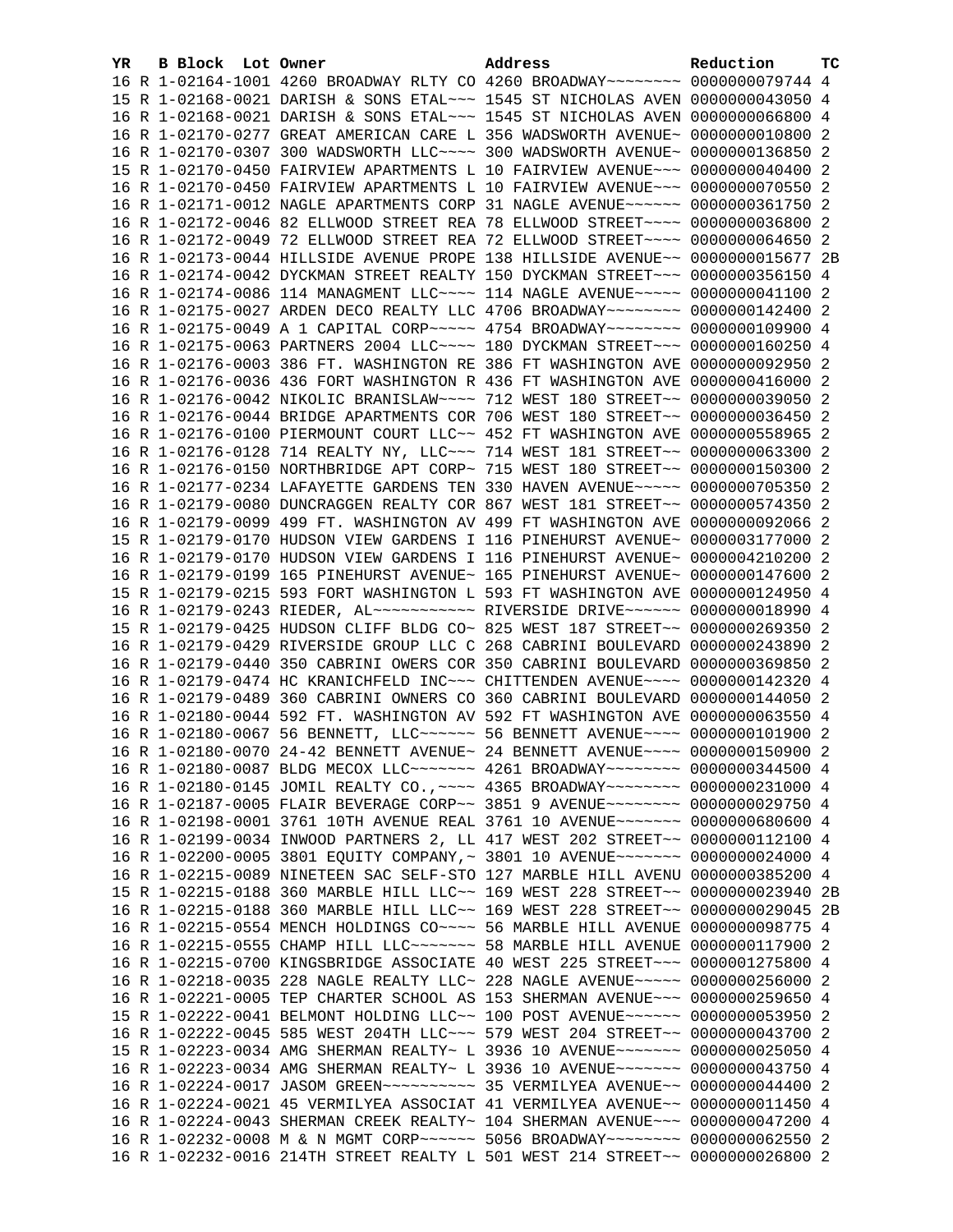| YR. | B Block Lot Owner |                                                                                  | Address | Reduction | ТC |
|-----|-------------------|----------------------------------------------------------------------------------|---------|-----------|----|
|     |                   | 15 R 1-02233-0005 4768 BROADWAY LLC --- 4768 BROADWAY ------- 0000000087350 4    |         |           |    |
|     |                   | 16 R 1-02233-0005 4768 BROADWAY LLC --- 4768 BROADWAY ------- 0000000098900 4    |         |           |    |
|     |                   | 16 R 1-02237-0075 4781 BROADWAY, LLC~~~ 4781 BROADWAY~~~~~~~~ 0000000343850 4    |         |           |    |
|     |                   | 16 R 1-02238-0023 HAWTHORNE GARDENS, ~~~ 4861 BROADWAY~~~~~~~~ 0000000525500 2   |         |           |    |
|     |                   | 16 R 1-02241-0025 4915 BROADWAY REALTYL 4915 BROADWAY~~~~~~~~ 0000000171450 2    |         |           |    |
|     |                   | 15 R 1-02241-0042 IADA REALTY CORP. ~~~~ 677 WEST 204 STREET~~ 0000000095350 2   |         |           |    |
|     |                   | 16 R 1-02241-0042 IADA REALTY CORP. ~~~~ 677 WEST 204 STREET~~ 0000000070600 2   |         |           |    |
|     |                   | 16 R 1-02242-0067 623-631 WEST 207TH ST 631 WEST 207 STREET~~ 0000000172950 2    |         |           |    |
|     |                   | 16 R 1-02243-0090 PARK TERRACE REALTY, ~ 221 SEAMAN AVENUE~~~~ 0000000370850 2   |         |           |    |
|     |                   | 16 R 1-02243-0309 PARK TERRACE MANOR IN 98 PARK TERRACE EAST~ 0000000075150 2    |         |           |    |
|     |                   | 16 R 1-02243-0332 PARK TERRACE OWNERS C 48 PARK TERRACE EAST~ 0000000293550 2    |         |           |    |
|     |                   | 16 R 1-02243-0354 45 TERRACE OWNERS INC 45 PARK TERRACE WEST~ 0000000218200 2    |         |           |    |
|     |                   | 16 R 1-02243-0366 251 SEAMAN OWNERS COR 251 SEAMAN AVENUE~~~~ 0000000184600 2    |         |           |    |
|     |                   | 15 R 1-02243-0372 261/271 SEAMAN AVENUE 261 SEAMAN AVENUE~~~~ 0000000332400 2    |         |           |    |
|     |                   | 16 R 1-02243-0399 57 PARK TERR W OWNERS 57 PARK TERRACE WEST~ 0000000351000 2    |         |           |    |
|     |                   | 16 R 1-02246-0110 1825 RSD INC. ~~~~~~~~ 1825 RIVERSIDE DRIVE~ 0000000342900 2   |         |           |    |
|     |                   | 15 R 1-02250-0018 215 & SEAMAN ASSOCIAT 580 WEST 215 STREET~~ 0000000090750 2    |         |           |    |
|     |                   | 16 R 1-02250-0054 25 INDIAN ROAD OWNERS 25 INDIAN ROAD ~~~~~~~ 0000000274750 2   |         |           |    |
|     |                   | 16 R 1-02250-0072 270 SEAMAN AVENUE OWN 270 SEAMAN AVENUE~~~~ 0000000356350 2    |         |           |    |
|     |                   | 16 R 1-70022-2619 VERIZON NEW YORK INC~ ~~~~~~~~~~~~~~~~~~~~~ 0000002390000 4    |         |           |    |
|     |                   | 16 R 1-70022-4014 VERIZON NEW YORK INC~ ~~~~~~~~~~~~~~~~~~~~~ 0000010622506 3    |         |           |    |
|     |                   | 16 R 1-72548-0021 CREDIT SUISSE SECURIT ~~~~~~~~~~~~~~~~~~~~ 0000000379800 4     |         |           |    |
|     |                   | 16 R 1-72554-0011 SPRINT CORPORATION D/ ~~~~~~~~~~~~~~~~~~~~ 0000002384315 4     |         |           |    |
|     |                   | 16 R 1-72613-0011 NEW CINGULAR WIRELESS ~~~~~~~~~~~~~~~~~~~~ 0000003414000 4     |         |           |    |
|     |                   | 16 R 1-72616-0001 T MOBILE USA & T-MOBI ~~~~~~~~~~~~~~~~~~~~ 0000003567690 4     |         |           |    |
|     |                   | 16 R 1-72722-0021 VXCHANGE OPERATING LL ~~~~~~~~~~~~~~~~~~~~ 0000000043000 4     |         |           |    |
|     |                   | 16 R 1-72830-0001 METROPCS WIRELESS AND ~~~~~~~~~~~~~~~~~~~~~ 0000002098705 4    |         |           |    |
|     |                   | 16 R 1-73003-0101 THE PENN CLUB OF NY~~ ~~~~~~~~~~~~~~~~~~~~~ 0000000029600 4    |         |           |    |
|     |                   | 16 R 1-73021-0039 BROWN BROTHERS HARRIM ~~~~~~~~~~~~~~~~~~~~~ 0000000320000 4    |         |           |    |
|     |                   | 15 R 1-73030-0063 T-MOBILE USA, INC & T ~~~~~~~~~~~~~~~~~~~~ 0000001891300 4     |         |           |    |
|     |                   | 16 R 1-73030-0063 T-MOBILE USA, INC & T ~~~~~~~~~~~~~~~~~~~~ 0000000753700 4     |         |           |    |
|     |                   | 16 R 1-73039-0066 CREDIT SUISSE (USA)~~ ~~~~~~~~~~~~~~~~~~~~~ 0000000180000 4    |         |           |    |
|     |                   | 15 R 1-73042-0022 NOMURA HOLDING AMERIC ~~~~~~~~~~~~~~~~~~~~ 0000001491400 4     |         |           |    |
|     |                   | 16 R 1-73042-0022 NOMURA HOLDING AMERIC ~~~~~~~~~~~~~~~~~~~~ 0000001234000 4     |         |           |    |
|     |                   |                                                                                  |         |           |    |
|     |                   | 15 R 1-73046-0065 TIMEWARNER CABLE~~~~~ ~~~~~~~~~~~~~~~~~~~~~ 0000000467500 4    |         |           |    |
|     |                   | 16 R 1-73046-0065 TIMEWARNER CABLE~~~~~ ~~~~~~~~~~~~~~~~~~~~ 0000000400000 4     |         |           |    |
|     |                   | 16 R 1-73049-0077 ASSOCIATED PRESS ----- ----------------------- 0000001361000 4 |         |           |    |
|     |                   | 15 R 2-02261-0005 500 EAST 134TH OWNERS 500 EAST 134 STREET~~ 0000000043950 4    |         |           |    |
|     |                   | 16 R 2-02261-0005 500 EAST 134TH OWNERS 500 EAST 134 STREET~~ 0000000250950 4    |         |           |    |
|     |                   | 16 R 2-02261-0027 SCHWARTZ FAMILY LIMIT 526 EAST 134 STREET~~ 0000000024750 4    |         |           |    |
|     |                   | 16 R 2-02261-0038 SGS REALTY ASSOCIATES 129 ST ANNS AVENUE~~~ 0000000058100 4    |         |           |    |
|     |                   | 16 R 2-02261-0051 SGS REALTY CORP. ~~~~~ 131 BRUCKNER BOULEVAR 0000000350200 4   |         |           |    |
|     |                   | 16 R 2-02265-0027 GATES PLACE, LLC ~~~~~ 514 EAST 138 STREET ~~ 0000000279350 2  |         |           |    |
|     |                   | 15 R 2-02265-0033 MEDARY STENTON ASSOCI 526 EAST 138 STREET~~ 0000000017800 2    |         |           |    |
|     |                   | 16 R 2-02265-0033 MEDARY STENTON ASSOCI 526 EAST 138 STREET~~ 0000000100700 2    |         |           |    |
|     |                   | 16 R 2-02266-0005 RAM LLC -------------- 260 BROOK AVENUE ---- 0000000174700 2   |         |           |    |
|     |                   | 16 R 2-02266-0020 SOBRO SHARP 111 LLC~~ 550 EAST 139 STREET~~ 0000000030050 2    |         |           |    |
|     |                   | 16 R 2-02267-0042 303 ST. ANN'S CORP.~~ 303 ST ANNS AVENUE~~~ 0000000033350 2    |         |           |    |
|     |                   | 16 R 2-02268-0009 350 BROOK AVE RLTY CP 350 BROOK AVENUE~~~~~ 0000000018900 4    |         |           |    |
|     |                   | 16 R 2-02277-0005 114 BRUCKNER, ~~~~~~~~ 114 BRUCKNER BOULEVAR 0000000032700 4   |         |           |    |
|     |                   | 16 R 2-02277-0082 SP HHF SUB B LLC~~~~~ 112 BRUCKNER BOULEVAR 0000000721850 4    |         |           |    |
|     |                   | 16 R 2-02277-0094 EION MICHAEL PROPERTI 469 EAST 132 STREET~~ 0000000026600 4    |         |           |    |
|     |                   | 16 R 2-02283-0051 BROOK-SHARP REALTY LL 494 EAST 139 STREET~~ 0000000023600 2    |         |           |    |
|     |                   | 16 R 2-02288-0035 458 144TH HOLDINGS LL 458 EAST 144 STREET~~ 0000000104050 2    |         |           |    |
|     |                   | 16 R 2-02293-0036 B540 TRADING, LLC ~~~~~ 536 BERGEN AVENUE ~~~~ 0000000601650 4 |         |           |    |
|     |                   | 16 R 2-02295-0067 70 BRUCKNER HOUSING D 70 BRUCKNER BOULEVARD 0000000535250 2    |         |           |    |
|     |                   | 16 R 2-02301-0035 373-377 REALTY, LLC~~ 373 EAST 138 STREET~~ 0000000049200 4    |         |           |    |
|     |                   | 16 R 2-02307-0046 COHEN, STANFORD ~~~~~~~ 477 WILLIS AVENUE ~~~~ 0000000074800 4 |         |           |    |
|     |                   | 16 R 2-02314-0049 SCHEIMBERG, BERNARDO/ 2582 3 AVENUE~~~~~~~~ 0000000075150 4    |         |           |    |
|     |                   | 16 R 2-02315-0034 322 EAST 142ND STREET 322 EAST 142 STREET~~ 0000000123950 4    |         |           |    |
|     |                   | 16 R 2-02317-0035 THIRD AVE INDUSTRIALD 2454 3 AVENUE~~~~~~~~ 0000000011000 4    |         |           |    |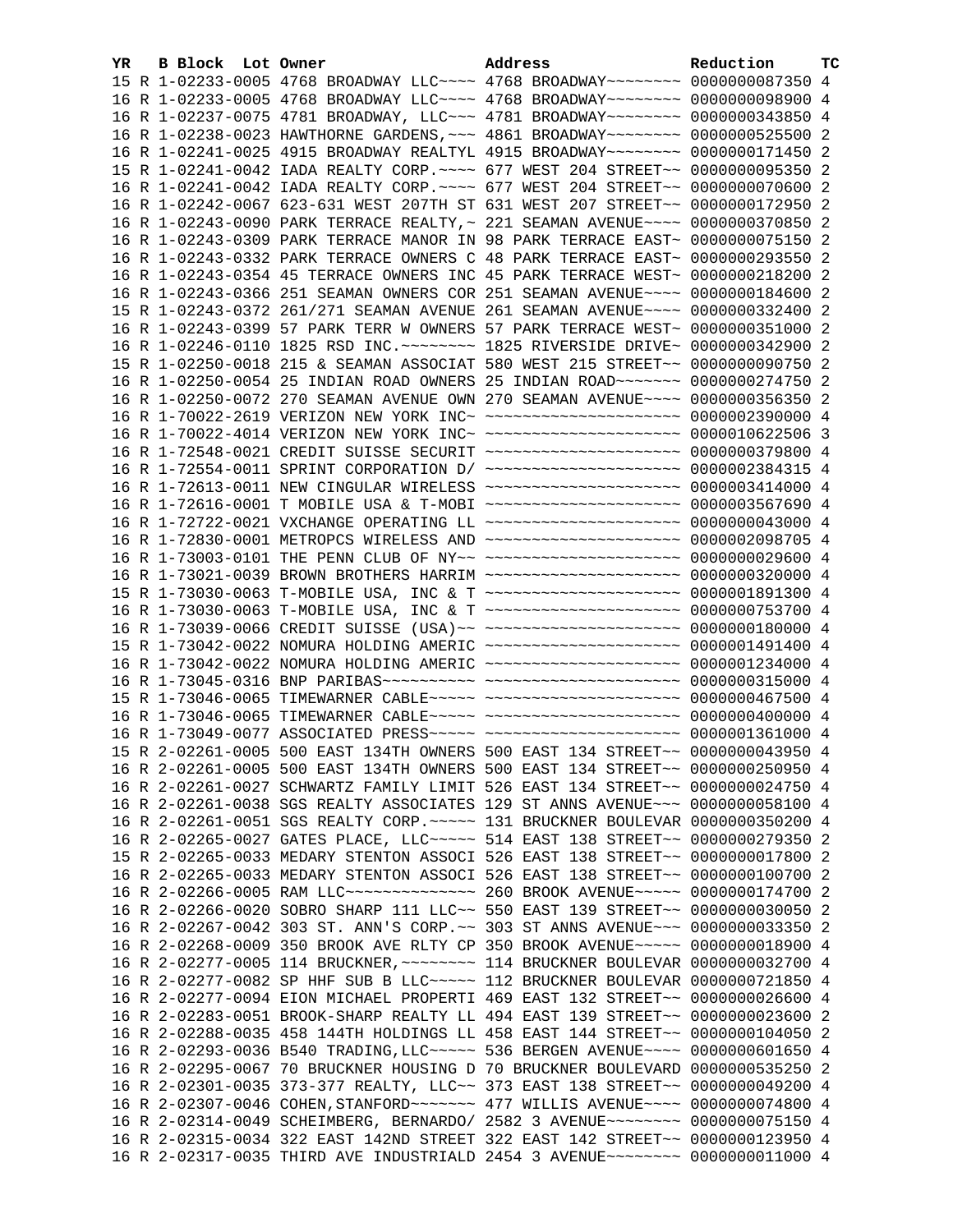| YR. | B Block Lot Owner | Address                                                                             | Reduction | TС |
|-----|-------------------|-------------------------------------------------------------------------------------|-----------|----|
|     |                   | 16 R 2-02319-0055 CUBESMART EAST 135TH, 200 EAST 135 STREET~~ 0000001275350 4       |           |    |
|     |                   | 16 R 2-02319-0098 FIVE BORO STORAGE INC 220 EAST 134 STREET~~ 0000000253750 4       |           |    |
|     |                   | 15 R 2-02320-0033 137TH STREET REALTY, ~ 242 EAST 137 STREET~~ 0000000031250 4      |           |    |
|     |                   | 16 R 2-02320-0033 137TH STREET REALTY, ~ 242 EAST 137 STREET~~ 0000000014600 4      |           |    |
|     |                   | 16 R 2-02320-0045 2505 THIRD HOLDINGS L 2505 3 AVENUE~~~~~~~~ 0000000036500 4       |           |    |
|     |                   | 15 R 2-02320-0072 138TH STREET REALTY~~ 256 EAST 138 STREET~~ 0000000023000 4       |           |    |
|     |                   | 16 R 2-02320-0072 138TH STREET REALTY~~ 256 EAST 138 STREET~~ 0000000026650 4       |           |    |
|     |                   | 15 R 2-02320-0079 CHAND SPRINGFIELD COR 2527 3 AVENUE~~~~~~~~ 0000000040600 4       |           |    |
|     |                   | 16 R 2-02320-0079 CHAND SPRINGFIELD COR 2527 3 AVENUE~~~~~~~~ 0000000052300 4       |           |    |
|     |                   | 16 R 2-02322-0001 185 CSW REALTY LLC ~~~ 175 CANAL STREET WEST 0000000694450 4      |           |    |
|     |                   | 16 R 2-02322-0111 UNITED PARCEL SERVICE 215 RIDER AVENUE~~~~~ 0000000139800 4       |           |    |
|     |                   | 16 R 2-02326-0040 FRAJE~ REALTY CORP~~~ 2733 3 AVENUE~~~~~~~~ 0000000512300 4       |           |    |
|     |                   | 15 R 2-02327-0004 GW THIRD AVE., ~~~~~~~ 2777 3 AVENUE~~~~~~~~ 0000000009050 4      |           |    |
|     |                   | 16 R 2-02327-0004 GW THIRD AVE., ~~~~~~~ 2777 3 AVENUE~~~~~~~~ 0000000011300 4      |           |    |
|     |                   | 16 R 2-02327-0038 MMS MEATS, INC ------ 522 COURTLANDT AVENUE 0000000101000 4       |           |    |
|     |                   | 15 R 2-02327-0072 MMS MEATS, INC~~~~~~~ 373 EAST 148 STREET~~ 0000000241450 4       |           |    |
|     |                   | 16 R 2-02327-0072 MMS MEATS, INC~~~~~~~ 373 EAST 148 STREET~~ 0000000230650 4       |           |    |
|     |                   | 16 R 2-02328-0017 KING MELROSE LLC ~~~~~ 380 EAST 150 STREET ~~ 0000001273150 4     |           |    |
|     |                   | 16 R 2-02328-0042 2861 THIRD AVENUE, ~~~ 2861 3 AVENUE~~~~~~~~ 0000000052350 4      |           |    |
|     |                   | 15 R 2-02328-0043 MELROSE 3 ASSOCIATES~ 2865 3 AVENUE~~~~~~~~ 0000000377600 4       |           |    |
|     |                   | 16 R 2-02329-0064 MM S MEATS INC ------ 334 EAST 148 STREET -~ 0000000330700 4      |           |    |
|     |                   | 16 R 2-02330-0039 149TH STREET REALTYCO 352 EAST 149 STREET~~ 0000000163550 4       |           |    |
|     |                   | 16 R 2-02340-0113 NEWLO REALTY CO~~~~~~ 2650 PARK AVENUE~~~~~ 0000000010400 4       |           |    |
|     |                   | 16 R 2-02340-0131 NEWLO REALTY CO~~~~~~ 341 CANAL PLACE~~~~~~ 0000000009950 4       |           |    |
|     |                   | 16 R 2-02340-0133 LOPRINZI GROUP, LLC~~ 339 CANAL PLACE~~~~~~ 0000000017900 4       |           |    |
|     |                   | 16 R 2-02340-0195 NEWLO RELATY CO.~~~~~ 349 RIDER AVENUE~~~~~ 0000000450350 4       |           |    |
|     |                   | 15 R 2-02340-0372 RIDER REALTY, ~~~ .~~~ 303 RIDER AVENUE~~~~~ 0000000046700 4      |           |    |
|     |                   | 16 R 2-02340-0372 RIDER REALTY, ~~~ .~~~ 303 RIDER AVENUE~~~~~ 0000000053000 4      |           |    |
|     |                   | 16 R 2-02344-0011 JOHN LAGE ------------ 270 WALTON AVENUE ---- 0000000057350 4     |           |    |
|     |                   | 15 R 2-02344-0075 BEN GOMO REALTY INC B 301 WALTON AVENUE~~~~ 0000000076750 4       |           |    |
|     |                   | 16 R 2-02344-0075 BEN GOMO REALTY INC B 301 WALTON AVENUE~~~~ 0000000174050 4       |           |    |
|     |                   | 16 R 2-02347-0020 CONSOURSE REALTY LLC~ 575 GRAND CONCOURSE~~ 0000000057550 4       |           |    |
|     |                   | 16 R 2-02353-0001 NRP PROPERTY 2 -- - - - - 580 GERARD AVENUE - - - 0000000299650 4 |           |    |
|     |                   | 16 R 2-02357-0035 THE CITY OF NEW YORK/ 610 EXTERIOR STREET~~ 0000006698600 4       |           |    |
|     |                   | 16 R 2-02357-0040 THE CITY OF NEW YORK/ 651 RIVER AVENUE~~~~~ 0000002874100 4       |           |    |
|     |                   | 16 R 2-02362-0015 2918 THIRD AVENUE LLC 2918 3 AVENUE~~~~~~~~ 0000000311400 4       |           |    |
|     |                   | 16 R 2-02362-0042 2944 THIRD AVENUE REA 2944 3 AVENUE~~~~~~~~ 0000000051500 4       |           |    |
|     |                   | 15 R 2-02362-0044 CA 2952 HOLDINGS LLC~ 2948 3 AVENUE~~~~~~~~ 0000004979600 4       |           |    |
|     |                   | 16 R 2-02362-0044 CA 2952 HOLDINGS LLC~ 2948 3 AVENUE~~~~~~~~ 0000004803200 4       |           |    |
|     |                   | 16 R 2-02364-0022 497 E 156TH ST HOLDIN 497 EAST 156 STREET~~ 0000000089100 2       |           |    |
|     |                   | 16 R 2-02365-0029 500 E.183RD REALTY CO 871 BROOK AVENUE~~~~~ 0000000016700 2       |           |    |
|     |                   | 16 R 2-02366-0022 NYC HOUSING DEVELOPME 501 EAST 161 STREET~~ 0000001286750 2       |           |    |
|     |                   | 16 R 2-02366-0037 NYC HOUSING DEVELOPME 507 EAST 161 STREET~~ 0000001980100 2       |           |    |
|     |                   | 16 R 2-02368-0028 SOUTH BRONX OVERALLEC 3285 3 AVENUE~~~~~~~~ 0000000100100 4       |           |    |
|     |                   | 16 R 2-02371-0013 SHAFI IQBAL~~~~~~~~~~~~~~ 1116 WASHINGTON AVENU 0000000004400 4   |           |    |
|     |                   | 16 R 2-02371-0042 SHAFI, IQBAL A~~~~~~~ 3421 3 AVENUE~~~~~~~~ 0000000003075 4       |           |    |
|     |                   | 16 R 2-02371-0043 IQBAL A. SHAFI~~~~~~~ 3417 3 AVENUE~~~~~~~~ 0000000006495 4       |           |    |
|     |                   | 16 R 2-02371-0045 SHAFI IQBAL~~~~~~~~~~ 3415 3 AVENUE~~~~~~~~ 0000000003258 4       |           |    |
|     |                   | 16 R 2-02371-0046 IQBAL A. SHAFI~~~~~~~ 3413 3 AVENUE~~~~~~~~ 0000000012150 4       |           |    |
|     |                   | 16 R 2-02374-0026 R G ENTERPRISE INC~~~ 614 MELROSE AVENUE~~~ 0000000210600 4       |           |    |
|     |                   | 16 R 2-02374-0048 HENRY MODELL&COMPANY, 2929 3 AVENUE~~~~~~~~ 0000000529050 4       |           |    |
|     |                   | 15 R 2-02375-0042 2981 3RD AVE LLC ---- 2981 3 AVENUE ------- 0000000175050 4       |           |    |
|     |                   | 15 R 2-02386-0008 KAREN REALTY CORP~~~~ 1000 BROOK AVENUE~~~~ 0000000027950 4       |           |    |
|     |                   | 16 R 2-02386-0008 KAREN REALTY CORP~~~~ 1000 BROOK AVENUE~~~~ 0000000020750 4       |           |    |
|     |                   | 15 R 2-02386-0065 A&I BRONX REALTY CORP 439 EAST 164 STREET~~ 0000000061150 4       |           |    |
|     |                   | 15 R 2-02386-0066 A & I BRONX REALTY CO 437 EAST 164 STREET~~ 0000000128700 4       |           |    |
|     |                   | 16 R 2-02386-0066 A & I BRONX REALTY CO 437 EAST 164 STREET~~ 0000000110150 4       |           |    |
|     |                   | 16 R 2-02388-0008 GILIC REALTY CORP~~~~ 3408 PARK AVENUE~~~~~ 0000000053400 4       |           |    |
|     |                   | 16 R 2-02388-0057 SHAFI IQBAL A~~~~~~~~ 1115 WASHINGTON AVENU 0000000003950 4       |           |    |
|     |                   | 16 R 2-02388-0058 SHAFI IQBAL A~~~~~~~~ 1113 WASHINGTON AVENU 0000000010550 4       |           |    |
|     |                   | 16 R 2-02388-0074 TOTAROM ENTERPRISES, L 435 EAST 166 STREET~~ 0000000034550 4      |           |    |
|     |                   | 16 R 2-02388-0087 SHAFI IQBAL A ------ 1111 WASHINGTON AVENU 0000000005600 4        |           |    |
|     |                   |                                                                                     |           |    |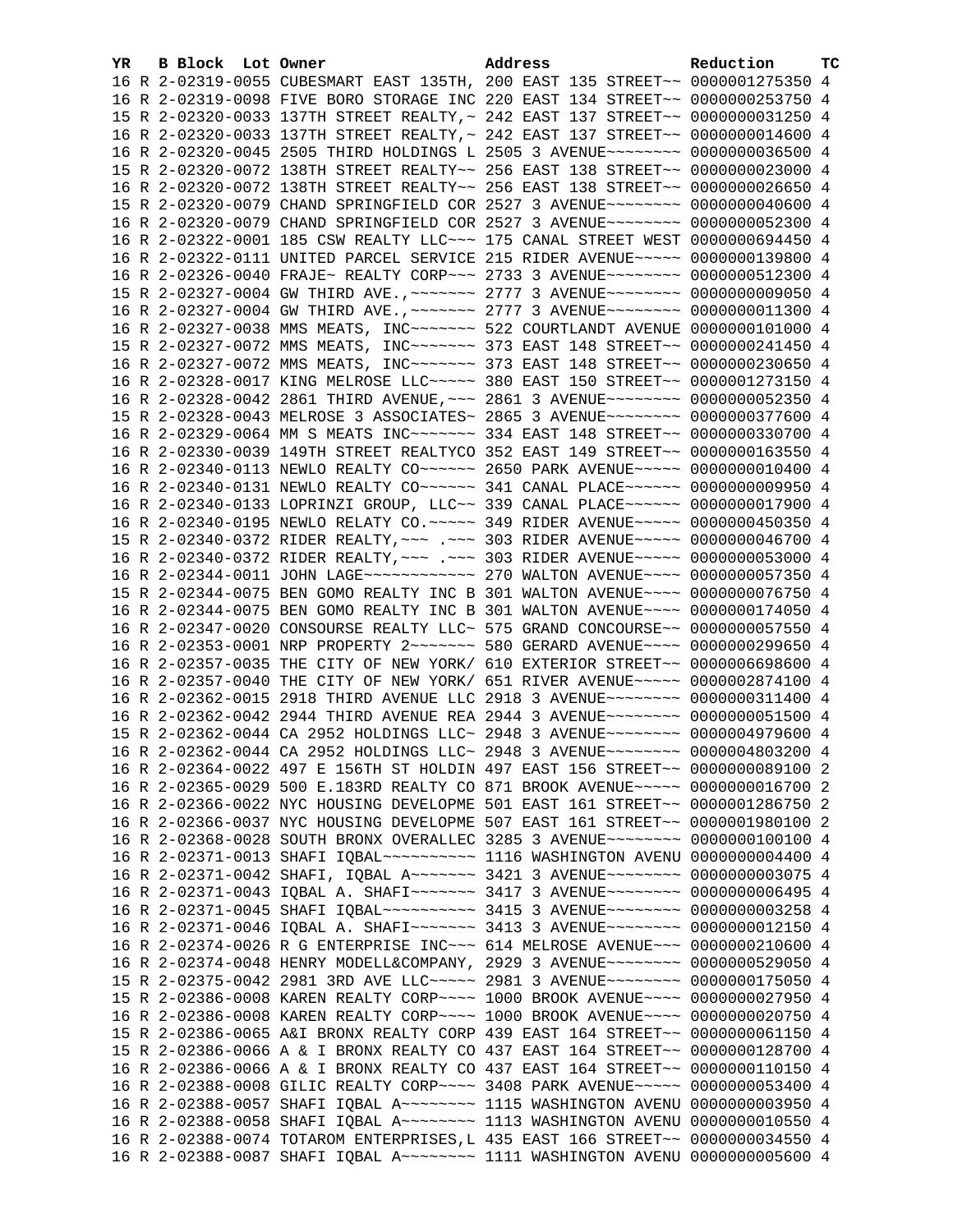| YR | B Block Lot Owner | Address                                                                                                                                                           | Reduction | ТC |
|----|-------------------|-------------------------------------------------------------------------------------------------------------------------------------------------------------------|-----------|----|
|    |                   | 15 R 2-02392-0016 BEST BRONX MANAGEMENT 1140 WEBSTER AVENUE~~ 0000000020800 4                                                                                     |           |    |
|    |                   | 16 R 2-02392-0016 BEST BRONX MANAGEMENT 1140 WEBSTER AVENUE~~ 0000000015400 4                                                                                     |           |    |
|    |                   | 16 R 2-02392-0042 UNION RAILWAY HOLDING 1068 BROOK AVENUE~~~~ 0000000023000 4                                                                                     |           |    |
|    |                   | 15 R 2-02392-0066 CONCOURSE RISING, LLC 1112 BROOK AVENUE~~~~ 0000000099800 4                                                                                     |           |    |
|    |                   | 16 R 2-02392-0066 CONCOURSE RISING, LLC 1112 BROOK AVENUE~~~~ 0000000089000 4                                                                                     |           |    |
|    |                   | 16 R 2-02393-0010 JAYBAR REALTY CORP~~~ 1202 BROOK AVENUE~~~~ 0000000010500 4                                                                                     |           |    |
|    |                   | 16 R 2-02398-0034 381 EAST REALTY LLC~~ 381 EAST 151 STREET~~ 0000000080950 2                                                                                     |           |    |
|    |                   | 16 R 2-02422-0026 AMGUIL REALTY CORP~~~ 312 EAST 163 STREET~~ 0000000088550 2                                                                                     |           |    |
|    |                   | 15 R 2-02423-0001 EHSAN MANAGEMENT INC. 932 MORRIS AVENUE~~~~ 0000000018000 4                                                                                     |           |    |
|    |                   | 16 R 2-02425-0030 CONCOURSE RISING, LLC 1045 WEBSTER AVENUE~~ 0000000045450 4                                                                                     |           |    |
|    |                   | 16 R 2-02426-0017 1149 WEBSTER REALTYCO 1147 WEBSTER AVENUE~~ 0000000239450 4                                                                                     |           |    |
|    |                   | 16 R 2-02427-0033 IQBAL SHAFI~~~~~~~~~~ WEBSTER AVENUE~~~~~~~ 0000000011700 4                                                                                     |           |    |
|    |                   | 15 R 2-02443-0029 ERNGAG BEVERAGE, INC. 590 GRAND CONCOURSE~~ 0000000028700 4                                                                                     |           |    |
|    |                   | 16 R 2-02443-0029 ERNGAG BEVERAGE, INC. 590 GRAND CONCOURSE~~ 0000000091700 4                                                                                     |           |    |
|    |                   | 15 R 2-02443-0100 ACADIA P/A 161ST STRE 260 EAST 161 STREET~~ 0000002327550 4                                                                                     |           |    |
|    |                   | 16 R 2-02443-0100 ACADIA P/A 161ST STRE 260 EAST 161 STREET~~ 0000007608750 4                                                                                     |           |    |
|    |                   | 16 R 2-02446-0015 960 SHERMAN AVENUE AS 972 SHERMAN AVENUE~~~ 0000000279515 2                                                                                     |           |    |
|    |                   | 16 R 2-02447-0011 224-236 REALTY LLC -- 224 EAST 165 STREET -~ 0000000034700 2                                                                                    |           |    |
|    |                   | 16 R 2-02450-0036 MORRIS AVENUE ESTATES 1277 MORRIS AVENUE~~~ 0000000068900 2                                                                                     |           |    |
|    |                   | 16 R 2-02451-0001 RISANIA REALTY CORP~~ 1040 SHERMAN AVENUE~~ 0000000068950 4                                                                                     |           |    |
|    |                   | 16 R 2-02454-0019 SHERIDAN ONE COMPANY, 930 SHERIDAN AVENUE~~ 0000000234200 2                                                                                     |           |    |
|    |                   | 16 R 2-02456-0008 CARROLL PLACE ASSOCIA 1064 CARROLL PLACE~~~ 0000000164700 2                                                                                     |           |    |
|    |                   | 16 R 2-02458-0013 702 CONCOURSE LLC~~~~ 702 GRAND CONCOURSE~~ 0000000073300 4                                                                                     |           |    |
|    |                   | 16 R 2-02461-0081 KALLENBERG BARRY W~~~ 195 EAST 163 STREET~~ 0000000010000 4                                                                                     |           |    |
|    |                   | 16 R 2-02463-0040 167 HOLDING CORP~~~~~ 112 EAST 167 STREET~~ 0000000163700 4                                                                                     |           |    |
|    |                   | 16 R 2-02479-0036 1173 HOLDING LLC~~~~~ 1177 WALTON AVENUE~~~ 0000000092650 2                                                                                     |           |    |
|    |                   | 16 R 2-02483-0045 PMB 182 -------------- 62 EAST 161 STREET -- 0000000231100 4                                                                                    |           |    |
|    |                   | 16 R 2-02508-0022 WOODY HEIGHTS LLC --- 74 WEST 165 STREET -- 0000000101700 2                                                                                     |           |    |
|    |                   | 15 R 2-02511-0077 ALINI ENTERPRISES, IN 95 WEST 162 STREET~~~ 0000000027650 2                                                                                     |           |    |
|    |                   | 16 R 2-02511-0077 ALINI ENTERPRISES, IN 95 WEST 162 STREET~~~ 0000000024950 2                                                                                     |           |    |
|    |                   | 16 R 2-02515-0025 BLDG BEACON BRONX LLC 100 WEST 168 STREET~~ 0000000038850 4                                                                                     |           |    |
|    |                   | 15 R 2-02521-0015 LEEMILTS PETROLEUM IN 1380 PLIMPTON AVENUE~ 0000000058400 4                                                                                     |           |    |
|    |                   | 16 R 2-02521-0015 LEEMILTS PETROLEUM IN 1380 PLIMPTON AVENUE~ 0000000068750 4                                                                                     |           |    |
|    |                   | 16 R 2-02522-0081 AGIL REALTY LLC ----- 1472 OGDEN AVENUE --- 0000000067300 4                                                                                     |           |    |
|    |                   | 16 R 2-02526-0012 T S MEIR REALTY CORP~ 1088 SUMMIT AVENUE~~~ 0000000140850 4                                                                                     |           |    |
|    |                   | 16 R 2-02526-0020 OGDEN AVENUE LLC ~~~~~ 1091 OGDEN AVENUE ~~~~ 0000000255850 4                                                                                   |           |    |
|    |                   | 15 R 2-02530-0025 LANE, RICHARD S./TR~~ SEDGWICK AVENUE~~~~~~ 0000000054650 4                                                                                     |           |    |
|    |                   | 16 R 2-02530-0032 SEVEN HILLS HOSPITALI 1300 SEDGWICK AVENUE~ 0000000368350 4                                                                                     |           |    |
|    |                   | 15 R 2-02536-0036 OGDEN 171, LLC ------ 1411 OGDEN AVENUE --- 0000000018750 4                                                                                     |           |    |
|    |                   | 16 R 2-02536-0036 OGDEN 171, LLC ------ 1411 OGDEN AVENUE---- 0000000093500 4                                                                                     |           |    |
|    |                   | 15 R 2-02546-0019 BRUCKNER BOULEVARD AS 600 BRUCKNER BOULEVAR 0000000129150 4                                                                                     |           |    |
|    |                   | 16 R 2-02546-0064 637 E 132 LLC -------- 637 EAST 132 STREET -~ 0000000136650 4                                                                                   |           |    |
|    |                   | 16 R 2-02561-0025 ONONDAGA PRODUCTIONS~ 708 EAST 133 STREET~~ 0000000031400 4                                                                                     |           |    |
|    |                   | 16 R 2-02562-0023 FIRST BRONX, LLC ~~~~~ 700 EAST 134 STREET ~~ 0000000095700 2<br>16 R 2-02564-0045 EAST 136 LLC -------- 726 EAST 136 STREET -~ 0000000076650 4 |           |    |
|    |                   | 15 R 2-02564-0061 NORTH 135 LLC ------- 717 EAST 135 STREET -~ 0000000053750 4                                                                                    |           |    |
|    |                   | 16 R 2-02564-0061 NORTH 135 LLC ------- 717 EAST 135 STREET -~ 0000000052400 4                                                                                    |           |    |
|    |                   | 16 R 2-02565-0060 SEBS HOLDING LLC ~~~~~ 754 EAST 137 STREET ~~ 0000000029200 4                                                                                   |           |    |
|    |                   | 15 R 2-02565-0076 721 EAST 136TH STREE~ 721 EAST 136 STREET~~ 0000000016250 4                                                                                     |           |    |
|    |                   | 16 R 2-02587-0011 JEBRAHAN CORP~~~~~~~~ 800 EAST 136 STREET~~ 0000000098650 4                                                                                     |           |    |
|    |                   | 15 R 2-02587-0046 841 EAST 135TH LLC ~~~ 841 EAST 135 STREET ~~ 0000000072750 4                                                                                   |           |    |
|    |                   | 16 R 2-02587-0046 841 EAST 135TH LLC ~~~ 841 EAST 135 STREET ~~ 0000000180300 4                                                                                   |           |    |
|    |                   | 16 R 2-02590-0016 776 EAST 139TH STREET 776 EAST 139 STREET~~ 0000000016950 4                                                                                     |           |    |
|    |                   | 16 R 2-02592-0019 SPRINZ REAL ESTATE CO 810 EAST 141 STREET~~ 0000000079650 4                                                                                     |           |    |
|    |                   | 16 R 2-02596-0040 BFI MEDICAL WASTE INC 910 EAST 138 STREET~~ 0000000839550 4                                                                                     |           |    |
|    |                   | 16 R 2-02598-0062 WALNUT REALTY ASSOCIA 302 WALNUT AVENUE~~~~ 0000000035950 4                                                                                     |           |    |
|    |                   | 16 R 2-02599-0035 TRI-STATE INDUSTRIES, 828 EAST 144 STREET~~ 0000000200000 4                                                                                     |           |    |
|    |                   | 16 R 2-02600-0001 430 SOUTHERN BOULEVAR 430 SOUTHERN BOULEVAR 0000001298700 4                                                                                     |           |    |
|    |                   | 16 R 2-02600-0043 JENAMY REALTY LLC --- 447 TIMPSON PLACE --- 0000000074850 4                                                                                     |           |    |
|    |                   | 15 R 2-02601-0020 MIDWAY ELECTRIC HOLDI 470 AUSTIN PLACE~~~~~ 0000000088700 4                                                                                     |           |    |
|    |                   | 16 R 2-02601-0020 MIDWAY ELECTRIC HOLDI 470 AUSTIN PLACE~~~~~ 0000000073400 4                                                                                     |           |    |
|    |                   | 15 R 2-02603-0115 653 BRUCKNER BOULEVAR 653 BRUCKNER BOULEVAR 0000000162600 4                                                                                     |           |    |
|    |                   |                                                                                                                                                                   |           |    |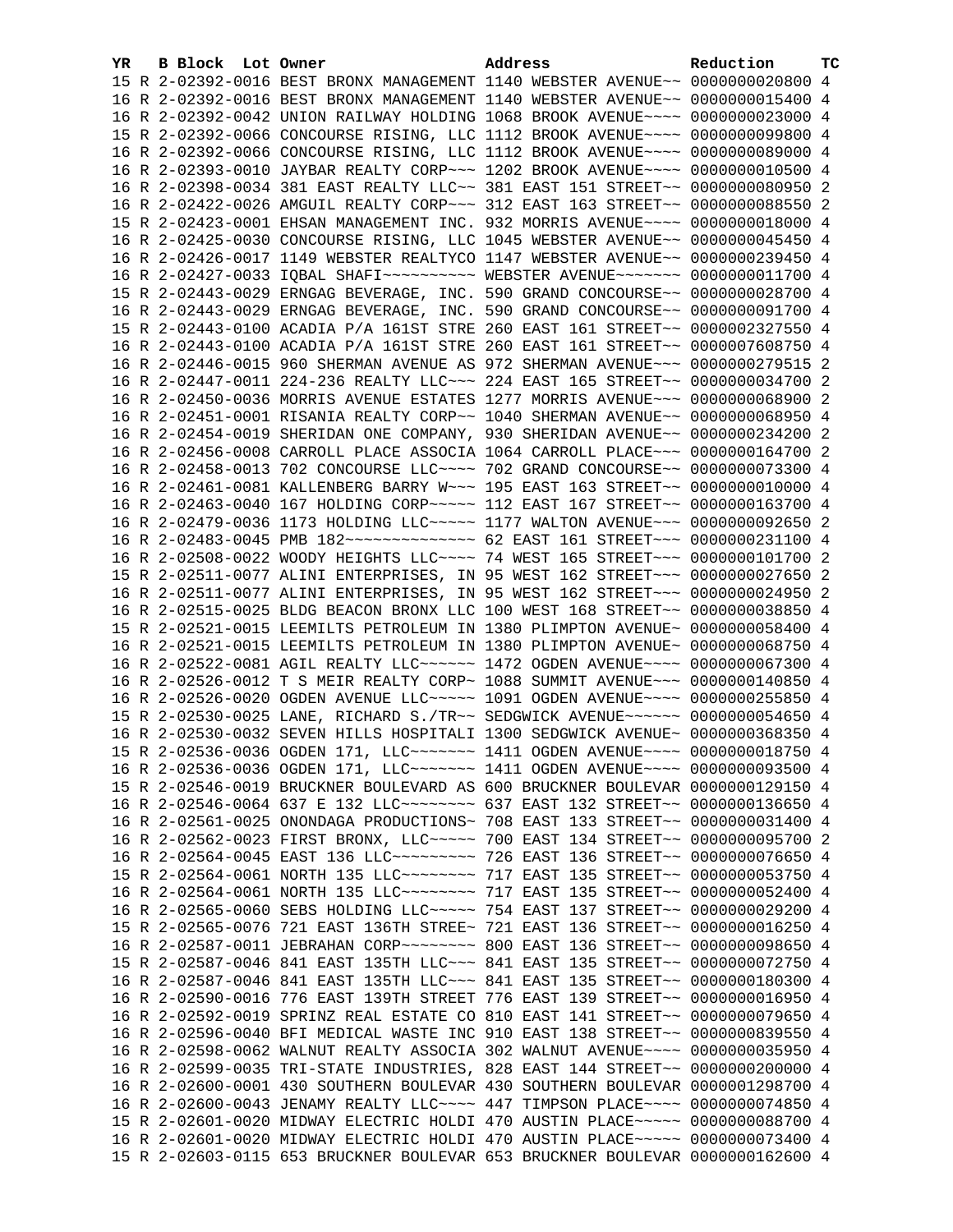| YR. | B Block Lot Owner | Address                                                                             | Reduction | тc |
|-----|-------------------|-------------------------------------------------------------------------------------|-----------|----|
|     |                   | 16 R 2-02603-0115 653 BRUCKNER BOULEVAR 653 BRUCKNER BOULEVAR 0000000181500 4       |           |    |
|     |                   | 16 R 2-02609-0004 3462 THIRD AVENUE OWN 537 EAST 167 STREET~~ 0000000033000 4       |           |    |
|     |                   | 16 R 2-02609-1002 3462 THIRD AVENUE OWN 3462 3 AVENUE~~~~~~~~ 0000000083291 4       |           |    |
|     |                   | 16 R 2-02609-1005 ~~~~~~~~~~~~~~~~~~~~~ 3480 3 AVENUE~~~~~~~~ 0000000057000 4       |           |    |
|     |                   | 16 R 2-02618-0043 PARTNERSHIP ST. ANN'S 775 EAGLE AVENUE~~~~~ 0000000405350 2       |           |    |
|     |                   | 16 R 2-02618-0047 PARTNERSHIP ST. ANN'S 759 EAGLE AVENUE~~~~~ 0000000237400 2       |           |    |
|     |                   | 16 R 2-02620-0018 SANTIAGO, OSWALDO~~~~ 3230 3 AVENUE~~~~~~~~ 0000000054100 4       |           |    |
|     |                   | 16 R 2-02630-0049 EVAY DEVELOPMENT ASS~ 672 EAST 161 STREET~~ 0000000023300 4       |           |    |
|     |                   | 16 R 2-02646-0038 731 PROPERTY LLC ---- 731 EAST 156 STREET -- 0000000113250 2      |           |    |
|     |                   | 16 R 2-02655-0020 791 WESTCHESTER CORP. 793 WESTCHESTER AVENU 0000000023450 4       |           |    |
|     |                   | 16 R 2-02674-0045 587 PROSPECT CORP~~~~ 587 PROSPECT AVENUE~~ 00000000006150 4      |           |    |
|     |                   | 16 R 2-02675-0058 719 PROSPECT REALTYCO 719 PROSPECT AVENUE~~ 0000000073550 2       |           |    |
|     |                   | 16 R 2-02678-0044 PLAZA SURVEYS LTD ~~~~ 1007 PROSPECT AVENUE~ 0000000230750 4      |           |    |
|     |                   | 16 R 2-02683-0001 WMM REALTY LLC ------- 558 PROSPECT AVENUE -- 0000000036900 4     |           |    |
|     |                   | 16 R 2-02689-0046 NESHAMA REALTY LLC ~~~ 871 LONGWOOD AVENUE ~~ 0000000015850 2     |           |    |
|     |                   |                                                                                     |           |    |
|     |                   | 16 R 2-02695-0038 DAWSON PROPERTIES, IN 757 DAWSON STREET~~~~ 0000000004800 2       |           |    |
|     |                   | 16 R 2-02706-0052 1162 INTERVALE AVE CO 1162 INTERVALE AVENUE 0000000010600 4       |           |    |
|     |                   | 16 R 2-02708-0016 951 LEGG LLC --------- 957 LEGGETT AVENUE --- 0000000025500 4     |           |    |
|     |                   | 16 R 2-02711-0005 912 KELLY ST., LLC ~~~ 912 KELLY STREET ~~~~~ 0000000070450 2     |           |    |
|     |                   | 16 R 2-02715-0060 S.U.S. REAL ESTATE OF 981 WESTCHESTER AVENU 0000000022100 4       |           |    |
|     |                   | 16 R 2-02720-0034 SEMAJ REALTY LLC ~~~~~ 717 SOUTHERN BOULEVAR 0000000030300 4      |           |    |
|     |                   | 16 R 2-02724-0157 MB ALAN LLC~~~~~~~~~~~~~~~ 1027 SOUTHERN BOULEVA 0000000082600 2B |           |    |
|     |                   | 16 R 2-02724-0170 991 REALTY CORP~~~~~~ 991 SOUTHERN BOULEVAR 0000000535950 4       |           |    |
|     |                   | 16 R 2-02724-0186 DAYTONA PROMENADE HOL 949 SOUTHERN BOULEVAR 0000000244950 4       |           |    |
|     |                   | 15 R 2-02728-0034 SOUTHERN HOSPITALITY, 1145 SOUTHERN BOULEVA 0000000248850 4       |           |    |
|     |                   | 16 R 2-02728-0034 SOUTHERN HOSPITALITY, 1145 SOUTHERN BOULEVA 0000000574650 4       |           |    |
|     |                   | 16 R 2-02733-0058 METROPOLITAN PROPERTY 891 GARRISON AVENUE~~ 0000000083800 4       |           |    |
|     |                   | 16 R 2-02736-0208 HOFFMANN INVESTORS CO 1177 EAST 156 STREET~ 0000000045300 4       |           |    |
|     |                   | 16 R 2-02737-0140 1177-79 LONGWOOD AVE~ 1177 LONGWOOD AVENUE~ 0000000013850 4       |           |    |
|     |                   | 16 R 2-02743-0019 SOUTHERN 634 LLC~~~~~ 1054 SOUTHERN BOULEVA 0000000119950 2       |           |    |
|     |                   | 16 R 2-02754-0027 MBD SILVA TAYLOR HOUS 1174 WEST FARMS ROAD~ 0000000028589 2B      |           |    |
|     |                   | 16 R 2-02757-0040 LOWELL STREET REALTY~ 1042 LOWELL STREET~~~ 00000000008950 4      |           |    |
|     |                   | 16 R 2-02757-0041 LOWELL STREET REALTY~ 1046 LOWELL STREET~~~ 00000000008950 4      |           |    |
|     |                   | 16 R 2-02757-0044 LOWELL STREET REALTY~ 1056 LOWELL STREET~~~ 0000000022100 4       |           |    |
|     |                   | 15 R 2-02761-0166 AST RLTY CORP~~~~~~~~ 920 LONGFELLOW AVENUE 0000000029000 4       |           |    |
|     |                   | 16 R 2-02761-0166 AST RLTY CORP~~~~~~~~ 920 LONGFELLOW AVENUE 0000000025850 4       |           |    |
|     |                   |                                                                                     |           |    |
|     |                   | 16 R 2-02761-0173 J FRED COLLINS~~~~~~~ 923 WHITTIER STREET~~ 0000000009550 4       |           |    |
|     |                   | 16 R 2-02761-0192 1357 SENECA REALTY LL 1357 SENECA AVENUE~~~ 0000000015300 4       |           |    |
|     |                   | 15 R 2-02761-0193 HOFFMANN INVESTORS CO 1345 SENECA AVENUE~~~ 0000000057050 4       |           |    |
|     |                   | 16 R 2-02762-0421 886 EDGEWATER AVENUE~ 886 EDGEWATER ROAD~~~ 0000000237550 4       |           |    |
|     |                   | 15 R 2-02764-0039 M.S.T. WHITTIER LLC~~ 720 WHITTIER STREET~~ 0000000011550 4       |           |    |
|     |                   | 16 R 2-02764-0039 M.S.T. WHITTIER LLC~~ 720 WHITTIER STREET~~ 0000000012950 4       |           |    |
|     |                   | 16 R 2-02765-0034 M.S.T. RANDALL LLC~~~ 1181 RANDALL AVENUE~~ 0000000040650 4       |           |    |
|     |                   | 16 R 2-02765-0074 M.S.T. TIFFANY, LLC~~ 1197 RANDALL AVENUE~~ 0000000025750 4       |           |    |
|     |                   | 16 R 2-02765-0127 PABLO MORALES~~~~~~~~ 654 TIFFANY STREET~~~ 0000000021950 4       |           |    |
|     |                   | 16 R 2-02766-0180 1340 SPOFFORD LLC ~~~~ 676 LONGFELLOW AVENUE 0000000042600 4      |           |    |
|     |                   | 16 R 2-02766-0232 1350 SPOFFORD LLC ~~~~ 652 LONGFELLOW AVENUE 0000000048550 4      |           |    |
|     |                   | 16 R 2-02766-0240 DORMO CORP ~~~~~~~~~~~~ 652 WHITTIER STREET ~~ 0000000031900 4    |           |    |
|     |                   | 16 R 2-02766-0300 1390 SPOFFORD REALTY~ 1390 SPOFFORD AVENUE~ 0000000130200 4       |           |    |
|     |                   | 16 R 2-02766-0523 SILVER STAR MANAGEMEN 1333 RANDALL AVENUE~~ 0000000116450 4       |           |    |
|     |                   | 16 R 2-02766-0533 SILVER STAR MANAGEMEN 1327 RANDALL AVENUE~~ 0000000045400 4       |           |    |
|     |                   | 16 R 2-02766-0535 SILVER STAR MANAGEMEN 1323 RANDALL AVENUE~~ 0000000017600 4       |           |    |
|     |                   | 16 R 2-02766-0537 SILVER STAR MANAGEMEN 610 BRYANT AVENUE~~~~ 0000000032100 4       |           |    |
|     |                   | 16 R 2-02766-0539 SILVER STAR MANAGEMEN 614 BRYANT AVENUE~~~~ 00000000004550 4      |           |    |
|     |                   | 16 R 2-02768-0049 1160 RANDALL LLC ~~~~~ 1160 RANDALL AVENUE ~~ 0000000055000 4     |           |    |
|     |                   | 16 R 2-02768-0065 ALL FARM FRESH INC~~~ 1171 OAK POINT AVENUE 0000000078750 4       |           |    |
|     |                   | 16 R 2-02768-0115 523-525 TIFFANY REALT 525 TIFFANY STREET~~~ 0000000036150 4       |           |    |
|     |                   | 15 R 2-02768-0208 MESTOUSIS REALTY CORP 531 BARRETTO STREET~~ 0000000011700 4       |           |    |
|     |                   | 16 R 2-02768-0208 MESTOUSIS REALTY CORP 531 BARRETTO STREET~~ 0000000011700 4       |           |    |
|     |                   | 16 R 2-02768-0226 POINT H. REALTY CORP. 510 CASANOVA STREET~~ 0000000026050 4       |           |    |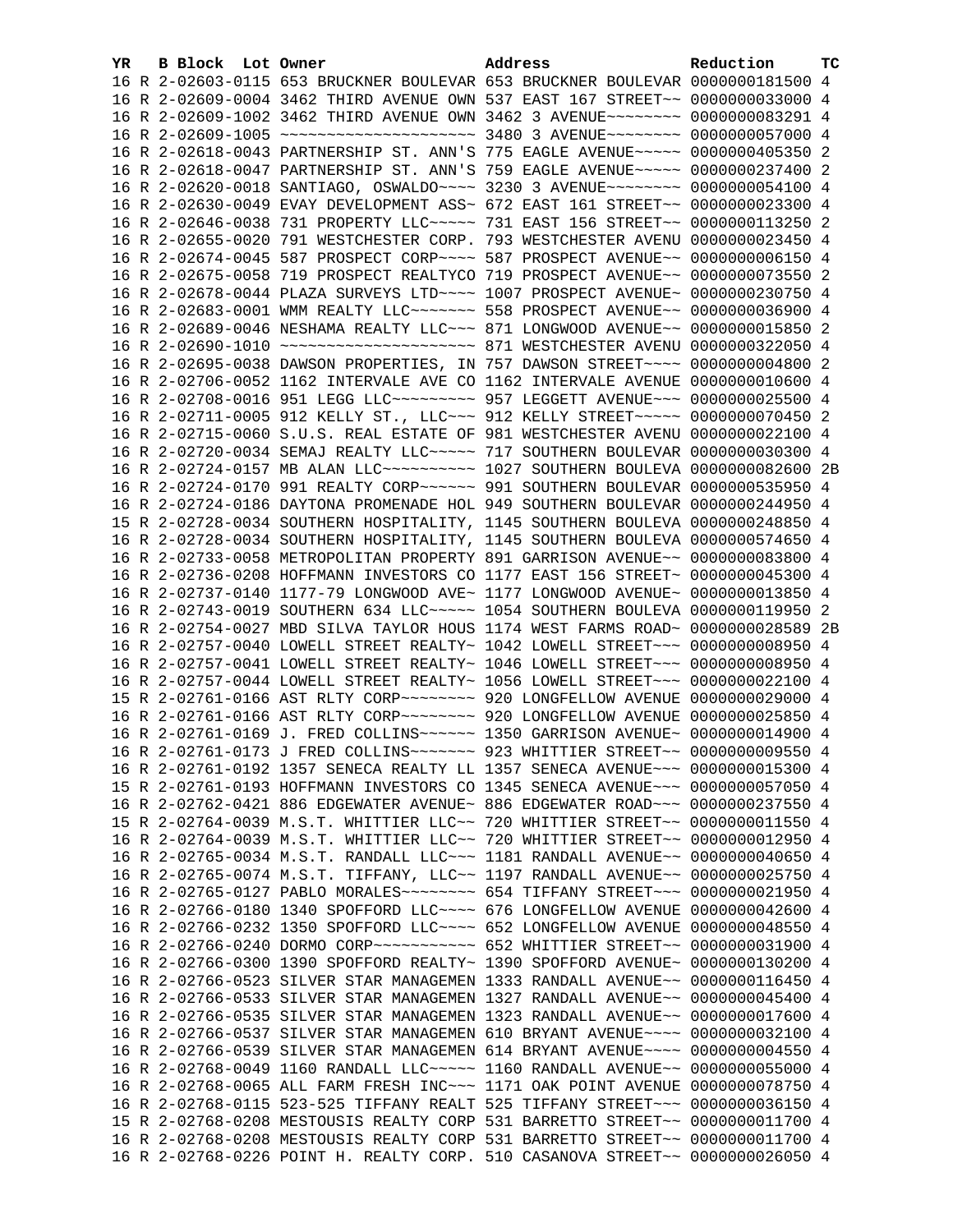| YR. | B Block Lot Owner | Address                                                                                                                                                       | Reduction | <b>TC</b> |
|-----|-------------------|---------------------------------------------------------------------------------------------------------------------------------------------------------------|-----------|-----------|
|     |                   | 16 R 2-02768-0249 M.S.T. RANDALL LLC~~~ 547 MANIDA STREET~~~~ 0000000019400 4                                                                                 |           |           |
|     |                   | 16 R 2-02768-0260 HOFFMAN INVESTORS COR 509 MANIDA STREET~~~~ 0000000065700 4                                                                                 |           |           |
|     |                   | 16 R 2-02768-0265 HOFFMANN INVESTORS CO 1243 OAK POINT AVENUE 0000000099000 4                                                                                 |           |           |
|     |                   | 16 R 2-02768-0275 HOFFMANN INVESTORS CO 520 BARRETTO STREET~~ 0000000013950 4                                                                                 |           |           |
|     |                   | 16 R 2-02768-0368 HOFFMANN INVESTORS CO 520 COSTER STREET~~~~ 0000000078850 4                                                                                 |           |           |
|     |                   | 16 R 2-02768-0382 ARMONK REALTY PARTNER 540 COSTER STREET~~~~ 0000000064850 4                                                                                 |           |           |
|     |                   | 15 R 2-02769-0167 POINT H. REALTY CORP. 510 HUNTS POINT AVENU 0000000036950 4                                                                                 |           |           |
|     |                   | 16 R 2-02769-0167 POINT H. REALTY CORP. 510 HUNTS POINT AVENU 0000000036950 4                                                                                 |           |           |
|     |                   | 15 R 2-02769-0205 POINT H. REALTY CORP. 526 DRAKE STREET~~~~~ 0000000037650 4                                                                                 |           |           |
|     |                   | 16 R 2-02769-0205 POINT H. REALTY CORP. 526 DRAKE STREET~~~~~ 0000000052500 4                                                                                 |           |           |
|     |                   | 15 R 2-02771-0201 MESTOUSIS, PETER ~~~~~ 460 BARRETTO STREET ~~ 0000000051300 4                                                                               |           |           |
|     |                   | 16 R 2-02771-0201 MESTOUSIS, PETER~~~~~ 460 BARRETTO STREET~~ 0000000053750 4                                                                                 |           |           |
|     |                   | 16 R 2-02772-0102 POINT H. REALTY CORP. 1309 EAST BAY AVENUE~ 0000000070000 4                                                                                 |           |           |
|     |                   | 15 R 2-02772-0132 POINT H REALTY CORP. ~ 433 LONGFELLOW AVENUE 0000000022050 4                                                                                |           |           |
|     |                   | 16 R 2-02772-0132 POINT H REALTY CORP. ~ 433 LONGFELLOW AVENUE 0000000051250 4                                                                                |           |           |
|     |                   | 16 R 2-02774-0227 DILOCCI HOLDING CORP~ 330 CASANOVA STREET~~ 0000000073700 4                                                                                 |           |           |
|     |                   | 16 R 2-02774-0229 CASANOVA STREET LLC~~ 350 CASANOVA STREET~~ 0000000026400 4                                                                                 |           |           |
|     |                   | 16 R 2-02774-0230 362 CASANOVA STREET, ~ 362 CASANOVA STREET~~ 0000000009350 4                                                                                |           |           |
|     |                   | 16 R 2-02774-0256 321 MANIDA STREET REA 321 MANIDA STREET~~~~ 0000000023300 4                                                                                 |           |           |
|     |                   | 16 R 2-02774-0287 ADAMS REATLY ASSOCIAT 377 COSTER STREET~~~~ 0000000049665 4                                                                                 |           |           |
|     |                   | 16 R 2-02774-0298 333 COSTER STREET LLC 337 COSTER STREET~~~~ 0000000041650 4                                                                                 |           |           |
|     |                   | 16 R 2-02774-0308 310 MANIDA STREET REA 300 MANIDA STREET~~~~ 0000000021600 4                                                                                 |           |           |
|     |                   | 16 R 2-02774-0329 329 EAST BAY LLC ---- 1280 EAST BAY AVENUE ~ 0000000016650 4                                                                                |           |           |
|     |                   | 16 R 2-02774-0333 331 EAST BAY LLC ---- 1288 EAST BAY AVENUE ~ 0000000007200 4                                                                                |           |           |
|     |                   | 16 R 2-02774-0367 HOFFMANN INVESTORS CO 326 COSTER STREET~~~~ 0000000022900 4                                                                                 |           |           |
|     |                   | 16 R 2-02775-0210 M.S.T. HOLDING CO. C/ 307 HALLECK STREET~~~ 0000000115600 4                                                                                 |           |           |
|     |                   | 16 R 2-02775-0216 M.S.T. HOLDING CO. C/ 301 HALLECK STREET~~~ 0000000025300 4                                                                                 |           |           |
|     |                   | 16 R 2-02777-0173 SIMONE DEVELOPMENT CO 1271 RYAWA AVENUE~~~~ 0000000060750 4                                                                                 |           |           |
|     |                   | 16 R 2-02777-0180 SCHULTZ NEIL~~~~~~~~~ 212 MANIDA STREET~~~~ 0000000024500 4                                                                                 |           |           |
|     |                   | 16 R 2-02777-0205 KOVA REALTY CO~~~~~~~ 1300 VIELE AVENUE~~~~ 0000000055650 4                                                                                 |           |           |
|     |                   | 16 R 2-02777-0246 220 COSTER, LLC ----- 1291 RYAWA AVENUE --- 0000000030150 4                                                                                 |           |           |
|     |                   | 16 R 2-02777-0250 220 COSTER, LLC ----- 220 COSTER STREET ---- 0000000031200 4                                                                                |           |           |
|     |                   | 16 R 2-02783-0047 1363 FINDLAY HOLDING~ 1363 FINDLAY AVENUE~~ 0000000079850 2                                                                                 |           |           |
|     |                   | 16 R 2-02796-0023 PARKASH 1780 LLC~~~~~ 1780 EASTBURN AVENUE~ 0000000159500 2                                                                                 |           |           |
|     |                   | 16 R 2-02797-0039 SOBRO MONROE COURT HO 1771 MONROE AVENUE~~~ 0000000229450 2                                                                                 |           |           |
|     |                   | 16 R 2-02799-0025 1786 TOPPING LLC ~~~~~ 1786 TOPPING AVENUE ~~ 0000000093550 2                                                                               |           |           |
|     |                   | 16 R 2-02799-0030 274 E. 175 REALTY LLC 274 EAST 175 STREET~~ 0000000060430 2                                                                                 |           |           |
|     |                   | 16 R 2-02799-0050 1747 CLAY REALTY LLC~ 1747 CLAY AVENUE~~~~~ 0000000125350 2                                                                                 |           |           |
|     |                   | 16 R 2-02801-0001 1840 CONCOURSE ASSOCI 1840 GRAND CONCOURSE~ 0000000069150 2                                                                                 |           |           |
|     |                   | 15 R 2-02802-0070 NORTHWIND LLC~~~~~~~~ 217 EAST 176 STREET~~ 0000000058500 2                                                                                 |           |           |
|     |                   | 16 R 2-02803-0007 ROBYN DANA PROPERTIES 1848 ANTHONY AVENUE~~ 0000000041000 2                                                                                 |           |           |
|     |                   | 16 R 2-02808-0082 GRANDSIDE REALTY, LLC 2029 GRAND CONCOURSE~ 0000000235600 4                                                                                 |           |           |
|     |                   | 16 R 2-02809-0043 BERNARD MARIE~~~~~~~~ 251 EAST TREMONT AVEN 0000000025650 4                                                                                 |           |           |
|     |                   | 16 R 2-02826-0006 ISWIL REALTY LLC ---- 1764 WALTON AVENUE -- 0000000093200                                                                                   |           | -2        |
|     |                   | 16 R 2-02829-0026 MABEE REALTY CORP. ~~~ 51 EAST TREMONT AVENU 0000000020450<br>16 R 2-02830-0035 KHAFIF REALTY & COMPA 220 EAST 170 STREET~~ 0000000146050 4 |           | 4         |
|     |                   | 16 R 2-02831-0009 1314 GRAND CONCOURSE~ 1314 GRAND CONCOURSE~ 0000000089450                                                                                   |           | -2        |
|     |                   | 16 R 2-02832-0028 BLDG BEACON BRONX LLC 221 EAST 170 STREET~~ 0000000033800 4                                                                                 |           |           |
|     |                   | 16 R 2-02840-0054 MARCY PLACE REALTY CO 120 MARCY PLACE~~~~~~ 0000000066100                                                                                   |           | -2        |
|     |                   | 16 R 2-02842-0018 CS REALTY ASSOCIATES~ 54 EAST 170 STREET~~~ 0000000783600 4                                                                                 |           |           |
|     |                   | 16 R 2-02843-0098 E.P. REALTY ASSOCIATE 121 EAST 170 STREET~~ 0000000332000 4                                                                                 |           |           |
|     |                   | 16 R 2-02846-0027 1560 JEROME, INC. ---- 1560 JEROME AVENUE --- 0000000021900 4                                                                               |           |           |
|     |                   | 15 R 2-02853-0022 1956 JEROME AVENUE, L 1956 JEROME AVENUE~~~ 0000000128150 4                                                                                 |           |           |
|     |                   | 16 R 2-02853-0022 1956 JEROME AVENUE, L 1956 JEROME AVENUE~~~ 0000000196100 4                                                                                 |           |           |
|     |                   | 16 R 2-02854-0044 STEPH-LEIGH ASSOCIATE 6 EAST BURNSIDE AVENU 0000000201500 4                                                                                 |           |           |
|     |                   | 15 R 2-02855-0001 REMICA PROPERTY GROUP 1237 JEROME AVENUE~~~ 0000000028400 4                                                                                 |           |           |
|     |                   | 16 R 2-02855-0001 REMICA PROPERTY GROUP 1237 JEROME AVENUE~~~ 0000000029400 4                                                                                 |           |           |
|     |                   | 15 R 2-02857-0071 1430 INWOOD LLC ----- 1430 INWOOD AVENUE -- 0000000115450                                                                                   |           | 4         |
|     |                   | 16 R 2-02857-0071 1430 INWOOD LLC~~~~~~ 1430 INWOOD AVENUE~~~ 0000000168550 4                                                                                 |           |           |
|     |                   | 16 R 2-02859-0008 BRIARWOOD PROPERTIES~ 1504 INWOOD AVENUE~~~ 0000000022250 4                                                                                 |           |           |
|     |                   | 16 R 2-02861-0148 1803-1811 JEROME AVE~ 1801 JEROME AVENUE~~~ 0000000054150 4                                                                                 |           |           |
|     |                   | 16 R 2-02861-0154 HIBER REALTY INC~~~~~ 1785 JEROME AVENUE~~~ 0000000063050 4                                                                                 |           |           |
|     |                   |                                                                                                                                                               |           |           |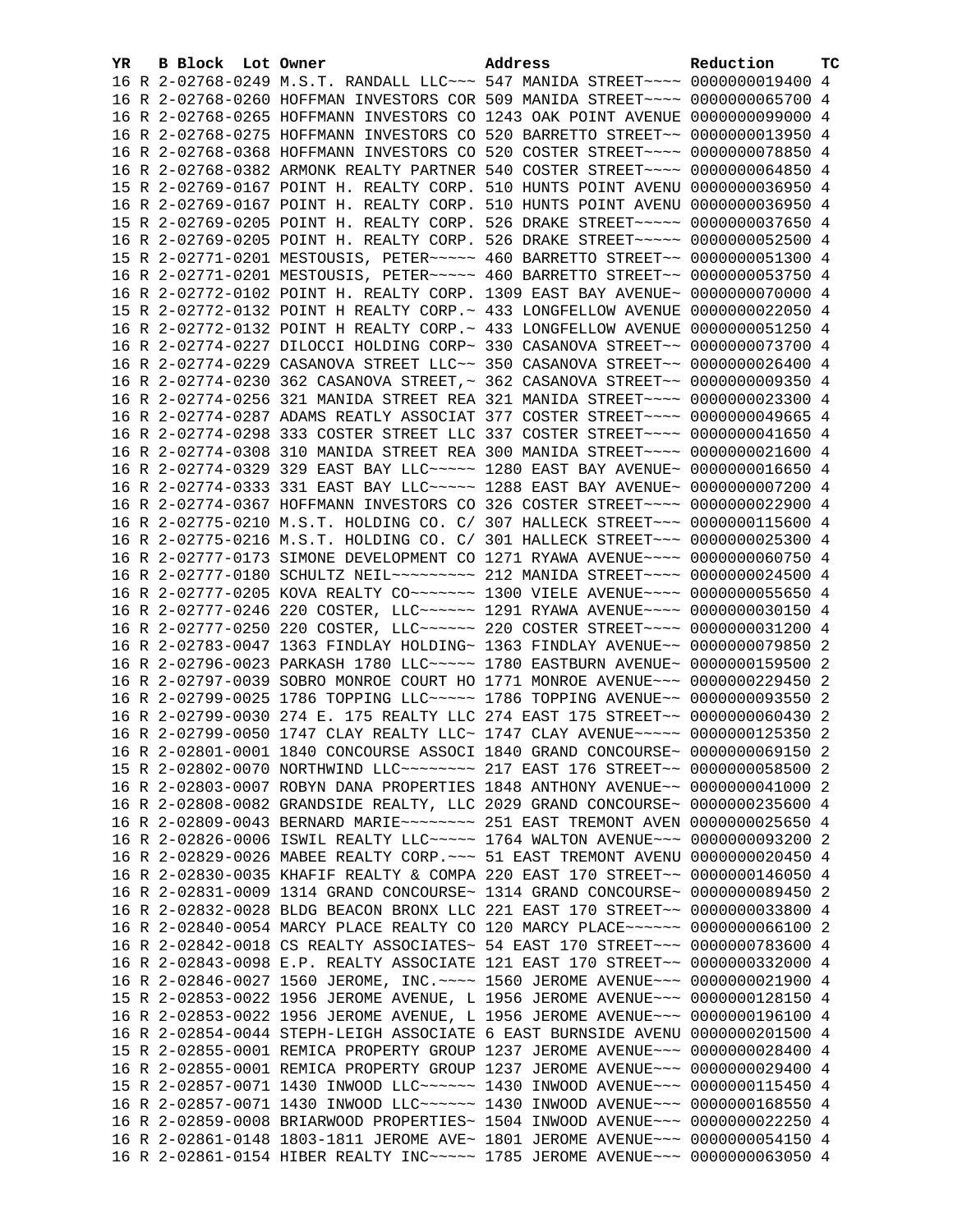| YR | B Block Lot Owner |                                                               | Address                                                                                 | Reduction       | <b>TC</b> |
|----|-------------------|---------------------------------------------------------------|-----------------------------------------------------------------------------------------|-----------------|-----------|
|    |                   |                                                               | 16 R 2-02863-0035 2021 REALTY CORP~~~~~ 2021 JEROME AVENUE~~~ 0000000235400 4           |                 |           |
|    |                   |                                                               | 15 R 2-02869-0041 75 W. TREMONT REALTY~ 75 WEST TREMONT AVENU 0000000054000 4           |                 |           |
|    |                   |                                                               | 16 R 2-02869-0041 75 W. TREMONT REALTY~ 75 WEST TREMONT AVENU 0000000070650 4           |                 |           |
|    |                   |                                                               | 16 R 2-02871-0085 CROMWELL 1365 ASSOCIA 1355 CROMWELL AVENUE~ 0000000014850 4           |                 |           |
|    |                   |                                                               | 15 R 2-02872-0082 NATASHA REALTY CORP. ~ 1401 CROMWELL AVENUE~ 0000000047950 4          |                 |           |
|    |                   |                                                               | 16 R 2-02872-0123 HIGHBRIDGE COMMUNITY/ 1476 SHAKESPEARE AVEN 0000000028950 2           |                 |           |
|    |                   |                                                               | 16 R 2-02874-0037 HIGHBRIDGE COMMUNITY/ 1445 NELSON AVENUE~~~ 0000000020300 2           |                 |           |
|    |                   |                                                               | 15 R 2-02874-0091 LJK PROPERTIES, L.P.~ 132 FEATHERBED LANE~~ 0000000048650 4           |                 |           |
|    |                   | 16 R 2-02874-0091 LJK PROPERTIES, L.P.~ 132 FEATHERBED LANE~~ |                                                                                         | 0000000023350 4 |           |
|    |                   |                                                               | 16 R 2-02875-1001 WBV APARTMENT CORP. ~~ 150 FEATHERBED LANE ~~ 0000000451000 2         |                 |           |
|    |                   |                                                               | 16 R 2-02877-0522 200 WEST TREMONT LLC~ 200 WEST TREMONT AVEN 0000000471500 4           |                 |           |
|    |                   |                                                               | 16 R 2-02888-0001 HERON REAL ESTATE COR 1605 CLAY AVENUE~~~~~ 0000000085200 4           |                 |           |
|    |                   |                                                               | 16 R 2-02889-0040 NEXT GEN HOLDINGS, LL 1691 CARTER AVENUE~~~ 0000000013650 4           |                 |           |
|    |                   |                                                               | 16 R 2-02890-0024 1765 CARTER REALTY IN 1761 CARTER AVENUE~~~ 0000000106350 4           |                 |           |
|    |                   |                                                               | 16 R 2-02892-0073 1805 WEBSTER LLC~~~~~ 1805 WEBSTER AVENUE~~ 0000000049050 4           |                 |           |
|    |                   |                                                               | 16 R 2-02897-0062 IRVING BAUER~~~~~~~~~ 428 EAST 173 STREET~~ 0000000042250 4           |                 |           |
|    |                   |                                                               | 16 R 2-02897-0140 PINCUS STRULOVITCH~~~ 1624 WEBSTER AVENUE~~ 0000000124950 4           |                 |           |
|    |                   |                                                               | 16 R 2-02900-0063 LJK PROPERTIES, L.P.~ 410 EAST TREMONT AVEN 0000000030450 4           |                 |           |
|    |                   |                                                               | 15 R 2-02900-0073 L.&W. RODRIGUEZ RLTY/ 4185 PARK AVENUE~~~~~ 0000000008350 4           |                 |           |
|    |                   |                                                               | 16 R 2-02900-0073 L.&W. RODRIGUEZ RLTY/ 4185 PARK AVENUE~~~~~ 0000000029050 4           |                 |           |
|    |                   |                                                               | 16 R 2-02908-0008 EMIL KOCH~~~~~~~~~~~~~~~~~~~~~ 4130 PARK AVENUE~~~~~~ 0000000022700 4 |                 |           |
|    |                   |                                                               | 16 R 2-02909-0010 1770 PROPERTIES LTD~~ 446 EAST TREMONT AVEN 0000000060300 4           |                 |           |
|    |                   |                                                               | 16 R 2-02918-0016 TREMONT 470 LLC ~~~~~~ 478 EAST TREMONT AVEN 0000000011500 4          |                 |           |
|    |                   |                                                               | 16 R 2-02923-0001 CROSS BX RESIDENCE, IN 1810 BATHGATE AVENUE~ 0000001465550 4          |                 |           |
|    |                   |                                                               | 16 R 2-02933-0071 V.V. 169TH STREET LLC 625 EAST 169 STREET~~ 0000000027900 4           |                 |           |
|    |                   |                                                               | 16 R 2-02933-0073 NEW V V 169TH STREET~ 623 EAST 169 STREET~~ 0000000048950 4           |                 |           |
|    |                   |                                                               | 16 R 2-02940-0045 SOUTHERN BLVD ESTATES 1767 SOUTHERN BOULEVA 0000000050850 4           |                 |           |
|    |                   |                                                               | 16 R 2-02967-0042 RICKY'S BRONX PROPERT 1600 BOSTON ROAD~~~~~ 0000000042400 4           |                 |           |
|    |                   |                                                               | 15 R 2-02968-0012 1343-45 PROSPECT REAL 1343 PROSPECT AVENUE~ 0000000049400 2           |                 |           |
|    |                   |                                                               | 16 R 2-02968-0012 1343-45 PROSPECT REAL 1343 PROSPECT AVENUE~ 0000000060900 2           |                 |           |
|    |                   |                                                               | 15 R 2-02968-0014 1347 PROSPECT REALTY~ 1347 PROSPECT AVENUE~ 0000000032150 2           |                 |           |
|    |                   |                                                               | 16 R 2-02968-0014 1347 PROSPECT REALTY~ 1347 PROSPECT AVENUE~ 0000000164900 2           |                 |           |
|    |                   |                                                               | 16 R 2-02977-0168 GEM EQUITIES LLC~~~~~ 1527 SOUTHERN BOULEVA 0000000312100 4           |                 |           |
|    |                   |                                                               | 16 R 2-02978-0200 MBD SILVA TAYLOR HOUS 1675 SOUTHERN BOULEVA 0000000017100 2           |                 |           |
|    |                   |                                                               | 16 R 2-02980-0023 ONE JACKSON MANAGEMEN 1334 SOUTHERN BOULEVA 0000000005450 4           |                 |           |
|    |                   |                                                               | 16 R 2-02980-0024 ONE FOREMAN MANAGEMEN 1336 SOUTHERN BOULEVA 0000000010500 4           |                 |           |
|    |                   |                                                               | 16 R 2-02982-0001 1522 SOUTHERN BOULEVA 1522 SOUTHERN BOULEVA 0000000081050 4           |                 |           |
|    |                   |                                                               | 16 R 2-02982-0006 A & C REALTY CO., INC 1536 SOUTHERN BOULEVA 0000000048250 4           |                 |           |
|    |                   |                                                               | 16 R 2-02983-0015 1716 SOUTHERN BLVD RE 1716 SOUTHERN BOULEVA 0000000412200 4           |                 |           |
|    |                   |                                                               | 16 R 2-02985-0045 900 TREE CORP~~~~~~~~ 918 EAST TREMONT AVEN 0000000094650 4           |                 |           |
|    |                   |                                                               | 16 R 2-02993-0029 HOME ST REALTY CORP~~ 1001 HOME STREET~~~~~ 0000000078533 2           |                 |           |
|    |                   |                                                               | 16 R 2-02994-0042 MBD SILVA TAYLOR HOUS 1415 BRYANT AVENUE~~~ 0000000027050 2           |                 |           |
|    |                   |                                                               | 16 R 2-02996-0023 MBD SILVA TAYLOR HOUS 960 EAST 173 STREET~~ 0000000014300             |                 | - 2       |
|    |                   |                                                               | 16 R 2-02997-0042 MBD SILVA TAYLOR HOUS 1675 BRYANT AVENUE~~~ 0000000142025             |                 | 2         |
|    |                   |                                                               | 16 R 2-02997-0046 MBD SILVA TAYLOR HOUS 1665 BRYANT AVENUE~~~ 0000000133160             |                 | 2         |
|    |                   |                                                               | 16 R 2-02998-0018 WILRITE REALTY CORP~~ 1806 VYSE AVENUE~~~~~ 0000000026600 2           |                 |           |
|    |                   |                                                               | 16 R 2-02999-0018 MBD SILVA TAYLOR HOUS 1438 BRYANT AVENUE~~~ 0000000021994 2A          |                 |           |
|    |                   |                                                               | 16 R 2-03002-0001 MBD SILVA TAYLOR HOUS 961 EAST 173 STREET~~ 0000000044840             |                 | 2         |
|    |                   |                                                               | 16 R 2-03006-0001 1301 WESTCHESTER AVEA 1085 HOME STREET~~~~~ 0000000112650 4           |                 |           |
|    |                   |                                                               | 16 R 2-03006-0049 1301 WESTCHESTER AVEA FREEMAN STREET~~~~~~~ 0000000046250 4           |                 |           |
|    |                   |                                                               | 16 R 2-03015-0095 WEST FARNS~ ROAD LLC~ 1783 WEST FARMS ROAD~ 0000000026600 4           |                 |           |
|    |                   |                                                               | 15 R 2-03016-0011 SAMARITAN-COMPASS V H 1899-1903 WEST FARMS~ 0000000117200 4           |                 |           |
|    |                   |                                                               | 15 R 2-03017-0074 WEST FARMS REALTY LLC 1460 SHERIDAN EXPWY S 0000000026700 4           |                 |           |
|    |                   |                                                               | 16 R 2-03023-0004 PROVO PARKING~~~~~~~~~~~~~~ 2468 TIEBOUT AVENUE~~~ 0000000064650      |                 | 4         |
|    |                   |                                                               | 16 R 2-03023-0026 EAST FORDHAM DE LLC~~ 308 EAST FORDHAM ROAD 0000000751700 4           |                 |           |
|    |                   |                                                               | 16 R 2-03023-0029 324 REALTY ASSOCIATES 324 EAST FORDHAM ROAD 0000000145600 4           |                 |           |
|    |                   |                                                               | 16 R 2-03023-0037 LENHAS REALTY, LLC.~~ 330 EAST FORDHAM ROAD 0000001136050 4           |                 |           |
|    |                   |                                                               | 15 R 2-03027-0036 L & W RODRIGUEZ RLTYC 4235 PARK AVENUE~~~~~ 0000000065500 4           |                 |           |
|    |                   |                                                               | 16 R 2-03027-0036 L & W RODRIGUEZ RLTYC 4235 PARK AVENUE~~~~~ 0000000088000 4           |                 |           |
|    |                   |                                                               | 16 R 2-03032-0033 BANNER REALTY COMPANY 416 EAST 189 STREET~~ 0000000224650 4           |                 |           |
|    |                   |                                                               | 15 R 2-03033-0001 JAMIL PRODUCTS CORP~~ 2488 WEBSTER AVENUE~~ 0000000043150 4           |                 |           |
|    |                   |                                                               | 16 R 2-03033-0001 JAMIL PRODUCTS CORP~~ 2488 WEBSTER AVENUE~~ 0000000029150 4           |                 |           |
|    |                   |                                                               |                                                                                         |                 |           |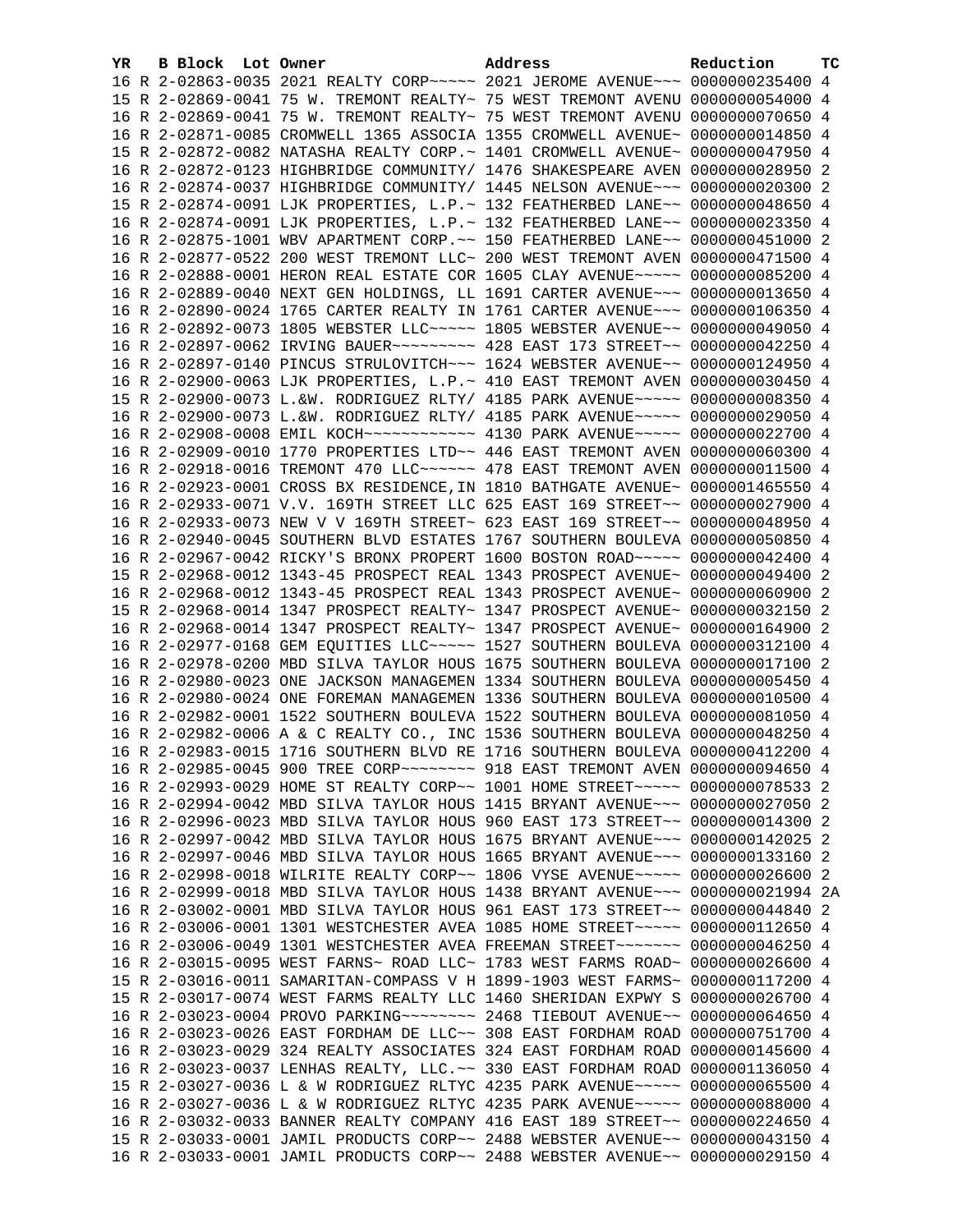| YR. | B Block Lot Owner |                                                               | Address                                                                                                                                                         | Reduction       | тc |
|-----|-------------------|---------------------------------------------------------------|-----------------------------------------------------------------------------------------------------------------------------------------------------------------|-----------------|----|
|     |                   |                                                               | 15 R 2-03033-0053 ONE FORDHAM PLAZA LLC 440 EAST FORDHAM ROAD 0000001699850 4                                                                                   |                 |    |
|     |                   |                                                               | 16 R 2-03034-0018 4242 PARK AVENUE, INC 4242 PARK AVENUE~~~~~ 00000000001350 4                                                                                  |                 |    |
|     |                   |                                                               | 16 R 2-03034-0052 ATHENA PROPERTIES LLC 453 EAST TREMONT AVEN 0000000307400 4                                                                                   |                 |    |
|     |                   |                                                               | 16 R 2-03034-0056 BANDRY LLC ----------- 445 EAST TREMONT AVEN 0000000062300 4                                                                                  |                 |    |
|     |                   |                                                               | 16 R 2-03037-0044 4430 PARK AVENUE LLC~ 4434 PARK AVENUE~~~~~ 0000000042200 4                                                                                   |                 |    |
|     |                   |                                                               | 15 R 2-03045-0036 BINYAMIN REALTY LLC~~ 4367 3 AVENUE~~~~~~~~ 0000000051250 4                                                                                   |                 |    |
|     |                   |                                                               | 16 R 2-03045-0036 BINYAMIN REALTY LLC~~ 4367 3 AVENUE~~~~~~~~ 0000000124150 4                                                                                   |                 |    |
|     |                   |                                                               | 15 R 2-03047-0021 LEEMILTO PETROLEUM IN 495 EAST 180 STREET~~ 0000000021050 4                                                                                   |                 |    |
|     |                   |                                                               | 16 R 2-03047-0021 LEEMILTO PETROLEUM IN 495 EAST 180 STREET~~ 0000000030050 4                                                                                   |                 |    |
|     |                   |                                                               | 16 R 2-03053-0051 BATHGATE ESTATES LLC~ 2321 BATHGATE AVENUE~ 0000000050650 4                                                                                   |                 |    |
|     |                   |                                                               | 16 R 2-03056-0015 E. 188 REALTY, LLC ~~~ 566 EAST 188 STREET ~~ 0000000024800 2                                                                                 |                 |    |
|     |                   |                                                               | 15 R 2-03057-0002 4652-8 THIRD AVENUE, ~ 4658 3 AVENUE~~~~~~~~ 0000000010150 4                                                                                  |                 |    |
|     |                   |                                                               | 16 R 2-03057-0002 4652-8 THIRD AVENUE, ~ 4658 3 AVENUE~~~~~~~~ 0000000015100 4                                                                                  |                 |    |
|     |                   |                                                               | 16 R 2-03061-0003 THIRD AVENUE SELF STO 4270 3 AVENUE~~~~~~~~ 0000000320400 4                                                                                   |                 |    |
|     |                   |                                                               | 16 R 2-03061-0091 FRAN JU INC~~~~~~~~~~~ 534 EAST 180 STREET~~ 0000000432700 4                                                                                  |                 |    |
|     |                   |                                                               |                                                                                                                                                                 |                 |    |
|     |                   |                                                               | 16 R 2-03072-0015 CRESCENT AVENUE HOLDI 618 CRESCENT AVENUE~~ 0000000044250 2                                                                                   |                 |    |
|     |                   |                                                               | 16 R 2-03077-0001 FIRST COMMERCIAL PROP 2398 ARTHUR AVENUE~~~ 0000000078400 4                                                                                   |                 |    |
|     |                   |                                                               | 16 R 2-03079-0042 RIVERDALE EQUITIES, LT 681 EAST TREMONT AVEN 0000000195650 4                                                                                  |                 |    |
|     |                   |                                                               | 16 R 2-03088-0022 MASTERMIND REAL ESTAT 668 CRESCENT AVENUE~~ 0000000020750 4                                                                                   |                 |    |
|     |                   |                                                               | 16 R 2-03091-0017 NBA APARTMENTS, LLC~~ 650 EAST FORDHAM ROAD 0000000019500 4                                                                                   |                 |    |
|     |                   |                                                               | 16 R 2-03103-0003 WENANI REALTY CORP. ~~ 2302 BEAUMONT AVENUE~ 0000000010400 2                                                                                  |                 |    |
|     |                   |                                                               | 16 R 2-03107-0029 819 EAST 178TH STREET 2001 MARMION AVENUE~~ 0000000053550 4                                                                                   |                 |    |
|     |                   |                                                               | 15 R 2-03121-0064 EAST TREMONT PROPERTI 907 EAST TREMONT AVEN 0000000025500 4                                                                                   |                 |    |
|     |                   |                                                               | 16 R 2-03121-0064 EAST TREMONT PROPERTI 907 EAST TREMONT AVEN 0000000027300 4                                                                                   |                 |    |
|     |                   |                                                               | 16 R 2-03129-0010 BPS 5 LLC ------------ 922 BRONX PARK SOUTH ~ 0000000209500 2                                                                                 |                 |    |
|     |                   |                                                               | 16 R 2-03129-0015 BPS 5 LLC ------------ 932 BRONX PARK SOUTH ~ 0000000186450 2                                                                                 |                 |    |
|     |                   |                                                               | 16 R 2-03129-0018 BPS 5 LLC ------------ 938 BRONX PARK SOUTH ~ 0000000186450 2                                                                                 |                 |    |
|     |                   |                                                               | 15 R 2-03152-0043 2390 GRAND LLC ------- 2390 GRAND CONCOURSE ~ 0000000078450 4                                                                                 |                 |    |
|     |                   |                                                               | 16 R 2-03152-0043 2390 GRAND LLC ------ 2390 GRAND CONCOURSE ~ 0000000080550 4                                                                                  |                 |    |
|     |                   |                                                               | 15 R 2-03152-0046 MAGCAL REALTY, LLC ~~~ 2398 GRAND CONCOURSE~ 0000000065950 4                                                                                  |                 |    |
|     |                   |                                                               | 16 R 2-03152-0046 MAGCAL REALTY, LLC ~~~ 2398 GRAND CONCOURSE~ 0000000065950 4                                                                                  |                 |    |
|     |                   |                                                               | 16 R 2-03152-0069 COHEN JEMAL PARTNERSH 2452 GRAND CONCOURSE~ 0000000166000 4                                                                                   |                 |    |
|     |                   |                                                               | 16 R 2-03154-0055 VAL-FORD REALTY, INC. 237 EAST FORDHAM ROAD 0000001036900 4<br>15 R 2-03156-0092 JOREY REALTY CORP~~~~ 255 EAST BURNSIDE AVE 0000000027600 4  |                 |    |
|     |                   |                                                               |                                                                                                                                                                 |                 |    |
|     |                   |                                                               | 16 R 2-03158-0011 2246 HOLDING CORP~~~~ 2246 GRAND CONCOURSE~ 0000000151500 2<br>16 R 2-03159-0040 ALONNA LLC ---------- 2356 GRAND CONCOURSE ~ 0000000082100 2 |                 |    |
|     |                   |                                                               | 16 R 2-03159-0042 ALONNA LLC ---------- 2366 GRAND CONCOURSE ~ 0000000077750 2                                                                                  |                 |    |
|     |                   |                                                               | 15 R 2-03165-0030 K/K ASSOCIATES~~~~~~~ 2446 CRESTON AVENUE~~ 0000000062000 2                                                                                   |                 |    |
|     |                   |                                                               | 16 R 2-03165-0030 K/K ASSOCIATES~~~~~~~ 2446 CRESTON AVENUE~~ 0000000074600 2                                                                                   |                 |    |
|     |                   |                                                               | 16 R 2-03165-0038 308 WEST 78TH CORP. ~~ 2431 GRAND CONCOURSE~ 0000000048750 4                                                                                  |                 |    |
|     |                   |                                                               | 16 R 2-03165-0044 THE FIRST PARADISE TH 2403 GRAND CONCOURSE~ 0000001967650 4                                                                                   |                 |    |
|     |                   |                                                               | 16 R 2-03167-0036 GBR CRESTON AVENUE LI 2546 CRESTON AVENUE~~ 0000000056000 2                                                                                   |                 |    |
|     |                   |                                                               | 15 R 2-03172-0032 EKTO REALTY CORP~~~~~ 2315 CRESTON AVENUE~~ 0000000042100 2                                                                                   |                 |    |
|     |                   |                                                               | 16 R 2-03172-0032 EKTO REALTY CORP~~~~~ 2315 CRESTON AVENUE~~ 0000000044400 2                                                                                   |                 |    |
|     |                   |                                                               | 16 R 2-03177-0036 J P MORGAN CHASE~~~~~ 66 EAST KINGSBRIDGE R 0000000023600 4                                                                                   |                 |    |
|     |                   |                                                               | 16 R 2-03181-0045 2175 MORRIS RLTY CORP 2175 MORRIS AVENUE~~~ 0000000121200                                                                                     |                 | -2 |
|     |                   |                                                               | 15 R 2-03182-0008 HG 2256 WALTON CORP~~ 2256 WALTON AVENUE~~~ 0000000028100 2                                                                                   |                 |    |
|     |                   |                                                               | 15 R 2-03188-0033 2 20 EAST FORDHAM ROA 2440 JEROME AVENUE~~~ 0000000415350 4                                                                                   |                 |    |
|     |                   |                                                               | 16 R 2-03188-0033 2 20 EAST FORDHAM ROA 2440 JEROME AVENUE~~~ 0000001264100 4                                                                                   |                 |    |
|     |                   |                                                               | 16 R 2-03197-0016 DANA 183 ST CORP~~~~~ 35 WEST 183 STREET~~~ 0000000004150                                                                                     |                 | 4  |
|     |                   |                                                               | 16 R 2-03198-0021 2326 GRAND ASSOCIATES 2326 GRAND AVENUE~~~~ 0000000033450                                                                                     |                 | -2 |
|     |                   |                                                               | 16 R 2-03199-0019 2426 GRAND OPERATINGC 2426 GRAND AVENUE~~~~ 0000000061500                                                                                     |                 | -2 |
|     |                   |                                                               | 16 R 2-03199-0106 2409 JEROME, INC. ~~~~ 2409 JEROME AVENUE~~~ 0000000176050 4                                                                                  |                 |    |
|     |                   |                                                               | 16 R 2-03199-0118 2375 JEROME AVENUE, L 2375 JEROME AVENUE~~~ 0000000100350 4                                                                                   |                 |    |
|     |                   |                                                               | 16 R 2-03200-0001 2460 DAVIDSON REALTY~ 2450 DAVIDSON AVENUE~ 0000000204600                                                                                     |                 | -2 |
|     |                   | 16 R 2-03203-0051 33 WEST FORDHAM LLC~~ 25-37 WEST FORDHAM RO |                                                                                                                                                                 | 0000000405000 4 |    |
|     |                   |                                                               | 16 R 2-03205-0025 26 WEST KINGSBRIDGE L 26 WEST KINGSBRIDGE R 0000000049100 4                                                                                   |                 |    |
|     |                   |                                                               | 16 R 2-03212-0072 GRAND FORD ASSOCIATES 50 WEST FORDHAM ROAD~ 0000000166200                                                                                     |                 | 4  |
|     |                   |                                                               | 16 R 2-03216-0016 NISYM REALTY CORP~~~~ 1940 ANDREWS AVENUE S 0000000108150                                                                                     |                 | -2 |
|     |                   |                                                               | 16 R 2-03218-0054 2315-25 UNIVERSITY AV 2315 UNIVERSITY AVENU 0000000163450 2                                                                                   |                 |    |
|     |                   |                                                               | 16 R 2-03219-0105 AARON PARTNERS LLC~~~ 2483 DEVOE TERRACE~~~ 0000000059550 2                                                                                   |                 |    |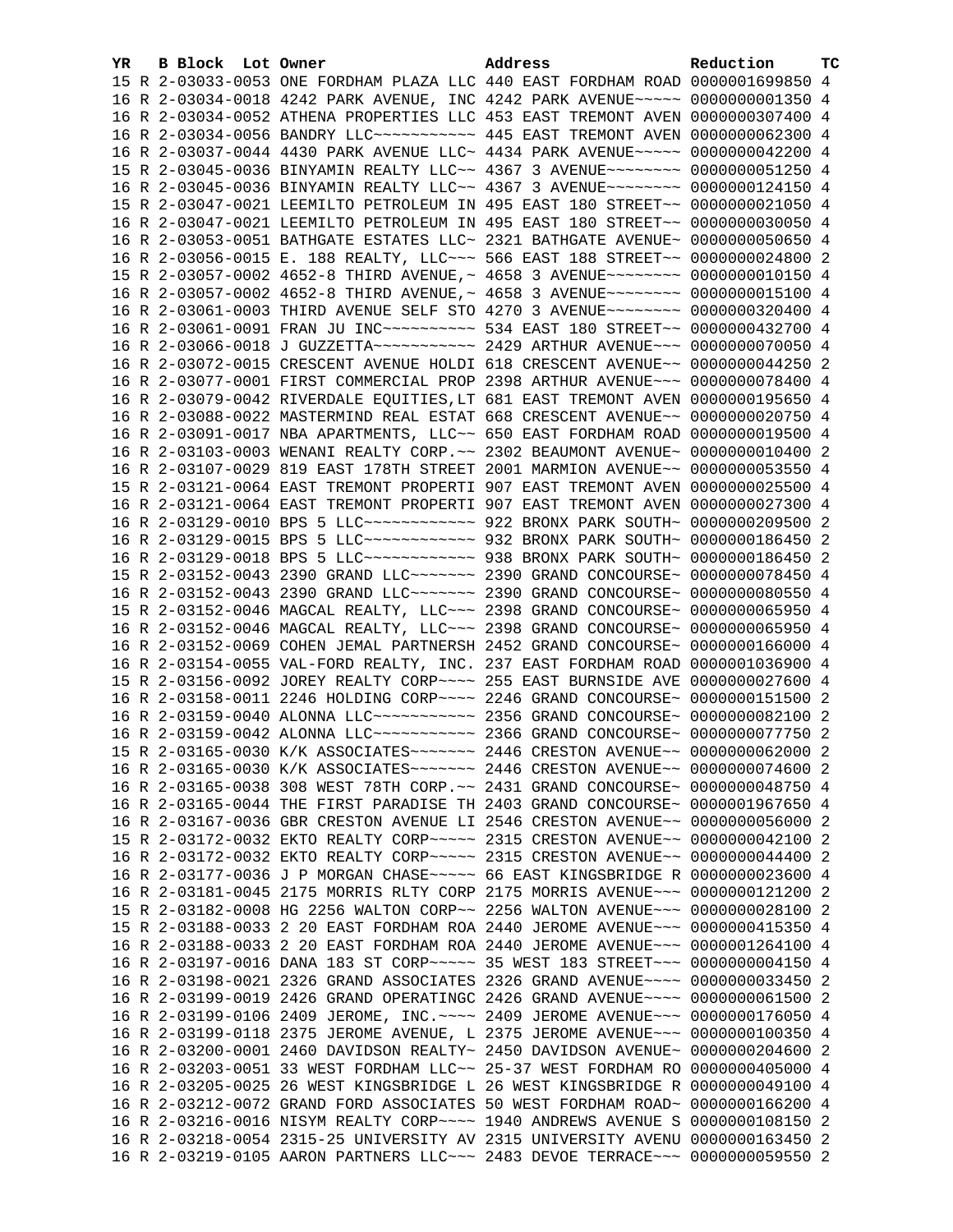|  |  | 16 R 2-03225-0156 2304 SEDGWICK AVE. LL 2304 SEDGWICK AVENUE~ 0000000326400 2       |                                                                                |  |
|--|--|-------------------------------------------------------------------------------------|--------------------------------------------------------------------------------|--|
|  |  |                                                                                     |                                                                                |  |
|  |  |                                                                                     | 16 R 2-03235-0012 DRBX HOLDINGS, LLC C/O 2297 CEDAR AVENUE~~~~ 0000000526050 4 |  |
|  |  | 16 R 2-03237-0067 2630 KINGSBRIDGE TER~ 2630 KINGSBRIDGE TERR 0000000646800 2       |                                                                                |  |
|  |  | 16 R 2-03244-0125 SP HHF SUB B LLC ~~~~~ 305 WEST FORDHAM ROAD 0000000716150 4      |                                                                                |  |
|  |  | 16 R 2-03253-0090 2762 KINGSBRIDGE LLC~ 2762 KINGSBRIDGE TERR 0000000011227 2A      |                                                                                |  |
|  |  | 16 R 2-03263-0180 VOYTICKI, IVAN L~~~~~ 3866 ORLOFF AVENUE~~~ 0000000005582 2A      |                                                                                |  |
|  |  | 16 R 2-03264-0104 THE 188 WEST 230TH ST 188 WEST 230 STREET~~ 0000000237350 4       |                                                                                |  |
|  |  | 16 R 2-03266-0155 M J MARTIN SON INC~~~ 5536 BROADWAY~~~~~~~~ 0000000274550 4       |                                                                                |  |
|  |  | 16 R 2-03267-0087 BROADWAY COLUMBIA ENT 5600 BROADWAY~~~~~~~~ 0000000025150 4       |                                                                                |  |
|  |  | 15 R 2-03270-0009 FEDRICSON EQUITIES IN 5790 BROADWAY~~~~~~~~ 0000000014000 4       |                                                                                |  |
|  |  | 16 R 2-03270-0009 FEDRICSON EQUITIES IN 5790 BROADWAY~~~~~~~~ 0000000018200 4       |                                                                                |  |
|  |  | 16 R 2-03275-0001 361 EAST REALTY ASSOC 2532 MARION AVENUE~~~ 0000000180800 4       |                                                                                |  |
|  |  | 16 R 2-03275-0065 385 EAST FORDHAM ROAD 381 EAST FORDHAM ROAD 0000000142250 4       |                                                                                |  |
|  |  | 15 R 2-03277-0036 TILLO REALTY, INC. ~~~ 2651 WEBSTER AVENUE~~ 0000000176650 4      |                                                                                |  |
|  |  | 16 R 2-03277-0036 TILLO REALTY, INC. ~~~ 2651 WEBSTER AVENUE~~ 0000000151550 4      |                                                                                |  |
|  |  | 16 R 2-03287-0053 2714 BAINBRIDGE LLC~~ 2718 BAINBRIDGE AVENU 0000000070550 2       |                                                                                |  |
|  |  | 16 R 2-03293-0003 1G GREENPOINT CORP. ~~ 325 EAST KINGSBRIDGE~ 0000000034200 4      |                                                                                |  |
|  |  | 16 R 2-03293-0005 1G GREENPOINT CORP. ~~ 319 EAST KINGSBRIDGE~ 0000000044100 4      |                                                                                |  |
|  |  | 16 R 2-03295-0043 MADDUKURI KAMALA~~~~~ 260 EAST 198 STREET~~ 0000000091500 4       |                                                                                |  |
|  |  | 16 R 2-03300-0056 2707 BRIGGS REALTY~~~ 2707 BRIGGS AVENUE~~~ 0000000041700 2       |                                                                                |  |
|  |  | 16 R 2-03303-0005 4639 WHITE PLAINS RDC 2964 VALENTINE AVENUE 0000000073300 2       |                                                                                |  |
|  |  | 16 R 2-03303-0010 2974 VALENTINE LLC~~~ 2974 VALENTINE AVENUE 0000000014650 2       |                                                                                |  |
|  |  | 16 R 2-03312-0001 JIP REALTY LLC ------ 3154 GRAND CONCOURSE ~ 0000000065800 2      |                                                                                |  |
|  |  | 16 R 2-03318-0119 RAQUEL REALTY LLC --- 18 EAST 198 STREET -- 0000000075250 2       |                                                                                |  |
|  |  | 16 R 2-03321-0030 FIFTH AVENUE HILLS LL 3066 JEROME AVENUE~~~ 0000000058350 4       |                                                                                |  |
|  |  | 16 R 2-03323-0036 RINZLER FAMILY LIMITE 3200 JEROME AVENUE~~~ 0000000167900 4       |                                                                                |  |
|  |  | 15 R 2-03324-0111 MOSHOLU PRESERVATIONC 3424 KNOX PLACE~~~~~~ 0000000012950 2       |                                                                                |  |
|  |  | 16 R 2-03328-0008 GJELAJ & SONS, INC.~~ 7 EAST GUN HILL ROAD~ 0000000485200 2       |                                                                                |  |
|  |  | 16 R 2-03329-0049 3568 JEROME AVE. CORP 3568 JEROME AVENUE~~~ 0000000015200 4       |                                                                                |  |
|  |  | 16 R 2-03331-0048 WEBSTER 204 REALTY, ~~ 390 EAST 204 STREET~~ 0000000059100 4      |                                                                                |  |
|  |  | 16 R 2-03332-0034 330 EAST 204 ASSOCIAT 3092 HULL AVENUE~~~~~ 0000000068750 4       |                                                                                |  |
|  |  | 16 R 2-03335-0070 3125 BAINBRIDGE AVE~~ 3125 BAINBRIDGE AVENU 0000000302950 4       |                                                                                |  |
|  |  | 16 R 2-03352-0039 BLDG BEACON BRONX LLC 338 EAST GUN HILL ROA 0000000069950 4       |                                                                                |  |
|  |  | 16 R 2-03356-0223 3 BROTHERS AUTO CENTE 409 EAST GUN HILL ROA 0000000010500 4       |                                                                                |  |
|  |  | 16 R 2-03357-0028 2006 REALTY CORP. ~~~~ 3150 WEBSTER AVENUE~~ 0000000291850 4      |                                                                                |  |
|  |  | 16 R 2-03357-0135 ULTIMATE SEVEN, LLC~~ WEBSTER AVENUE~~~~~~~ 0000000023550 4       |                                                                                |  |
|  |  | 16 R 2-03382-0054 JJA HOLDING CORP~~~~~ 4231 VIREO AVENUE~~~~ 0000000082800 4       |                                                                                |  |
|  |  | 16 R 2-03398-0044 438 VIREO AVE OWNERS~ 4380 VIREO AVENUE~~~~ 0000000184350 2       |                                                                                |  |
|  |  | 16 R 2-03436-0117 THAKUR, MAUSAM~~~~~~~ 104 DOLPHIN COURT~~~~ 0000000004017 1       |                                                                                |  |
|  |  | 16 R 2-03436-0151 FLESSAS, ADIANICE~~~~ 95 HORIZON COURT~~~~~ 00000000004147 1      |                                                                                |  |
|  |  | 16 R 2-03436-0156 CHOPRA, HEMA~~~~~~~~~~~~~ 105 HORIZON COURT~~~~~ 00000000004147 1 |                                                                                |  |
|  |  | 16 R 2-03436-0163 SANCHEZ, MARIA~~~~~~~ 119 HORIZON COURT~~~~ 0000000003538 1       |                                                                                |  |
|  |  | 16 R 2-03473-0026 P & P HOLDING LLC ~~~~ 343 BOLTON AVENUE ~~~~ 0000000071700 4     |                                                                                |  |
|  |  | 16 R 2-03487-0034 300 ZER LLC ---------- 300 ZEREGA AVENUE --- 0000000123450 4      |                                                                                |  |
|  |  | 16 R 2-03499-0062 J & E BOLTON AVE. REA 433 BOLTON AVENUE~~~~ 0000000024150 4       |                                                                                |  |
|  |  | 16 R 2-03513-0037 DEL BALSO CONSTRUCTIO 470 ZEREGA AVENUE~~~~ 0000000493823 4       |                                                                                |  |
|  |  |                                                                                     |                                                                                |  |
|  |  |                                                                                     |                                                                                |  |
|  |  | 16 R 2-03617-0001 ZEREGA REALTY LLC ~~~~ 751 ZEREGA AVENUE ~~~~ 0000000041350 4     |                                                                                |  |
|  |  | 16 R 2-03621-0001 BR-2012 REALTY LLC~~~ 1400 STORY AVENUE~~~~ 0000000601550 4       |                                                                                |  |
|  |  | 16 R 2-03621-0008 BR-2012 REALTY LLC -- STORY AVENUE --------- 0000000007000 4      |                                                                                |  |
|  |  | 16 R 2-03621-0200 BR-2012 REALTY LLC~~~ LAFAYETTE AVENUE~~~~~ 0000000005700 4       |                                                                                |  |
|  |  | 16 R 2-03622-0018 BR-2012 REALTY LLC -- STORY AVENUE --------- 0000000282300 4      |                                                                                |  |
|  |  | 15 R 2-03647-0020 D BENEDETTO INC~~~~~~ 960 BRONX RIVER AVENU 0000000034350 4       |                                                                                |  |
|  |  | 16 R 2-03647-0020 D BENEDETTO INC~~~~~~ 960 BRONX RIVER AVENU 0000000069150 4       |                                                                                |  |
|  |  | 15 R 2-03653-0050 G & T CONSULTING CO~~ 1630 BRUCKNER BOULEVA 0000000777650 4       |                                                                                |  |
|  |  | 16 R 2-03661-0001 925 FUERTES REALTY LL 1701 STORY AVENUE~~~~ 0000000780450 4       |                                                                                |  |
|  |  | 16 R 2-03662-0008 TOPEKA REALTY COMPANY 930 SOUNDVIEW AVENUE~ 0000000278650 4       |                                                                                |  |
|  |  | 16 R 2-03696-0142 KALTSAS, KONSTANTINOS 807 ZEREGA AVENUE~~~~ 0000000013600 4       |                                                                                |  |
|  |  | 16 R 2-03699-0037 CIMINELLO PROPERTY AS 901 ZEREGA AVENUE~~~~ 0000000077300 4       |                                                                                |  |
|  |  | 16 R 2-03700-0046 ZEREGA REALTY PARTNER 931 ZEREGA AVENUE~~~~ 0000000037150 4       |                                                                                |  |
|  |  | 16 R 2-03731-0001 1865 BRUCKNER BOULEVA 1865 BRUCKNER BOULEVA 0000000083150 4       |                                                                                |  |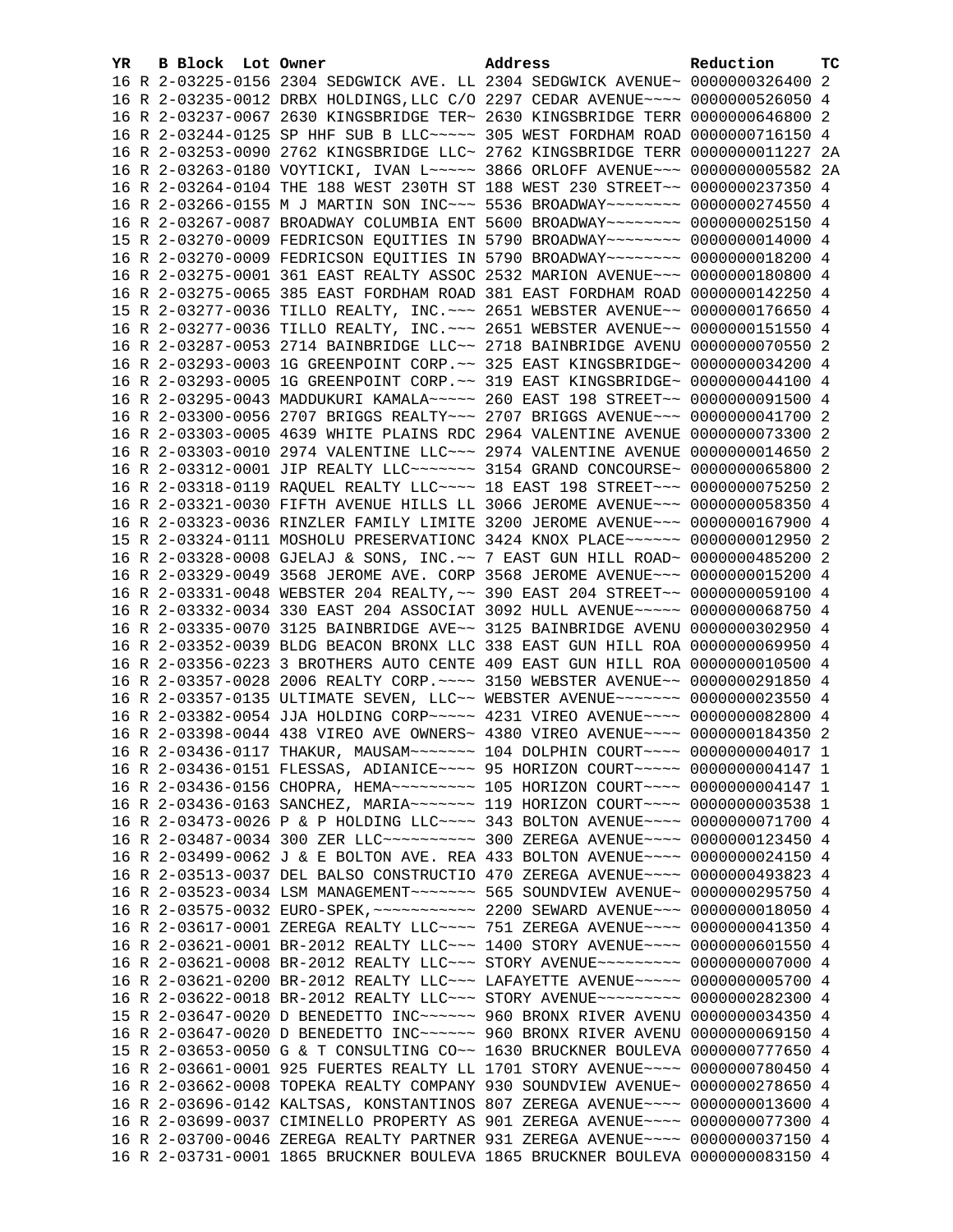| YR. | <b>B Block</b> Lot Owner | Address                                                                         | Reduction | тc |
|-----|--------------------------|---------------------------------------------------------------------------------|-----------|----|
|     |                          | 16 R 2-03732-0003 1889 BRUCKNER BLVD.CO 1889 BRUCKNER BOULEVA 0000000194750 4   |           |    |
|     |                          | 16 R 2-03734-0035 LEEMILTS PETROLEUM IN 1185 BRONX RIVER AVEN 0000000022250 4   |           |    |
|     |                          | 16 R 2-03740-0005 1100 ELDER AVENUE HDF 1521 WATSON AVENUE~~~ 0000000291750 2   |           |    |
|     |                          | 16 R 2-03740-0037 CSS ELDER AVENUE ASSO 1168 ELDER AVENUE~~~~ 0000000047900 4   |           |    |
|     |                          | 15 R 2-03740-0044 R G ENTERPRISE INC~~~ 1530 WESTCHESTER AVEN 0000000033200 4   |           |    |
|     |                          |                                                                                 |           |    |
|     |                          | 16 R 2-03740-0044 R G ENTERPRISE INC~~~ 1530 WESTCHESTER AVEN 0000000204650 4   |           |    |
|     |                          | 16 R 2-03748-0028 RF CROES LLC --------- FTELEY AVENUE -------- 0000000050553 4 |           |    |
|     |                          | 15 R 2-03766-0043 MONTERA~ PETER~~~~~~~ 1850 WESTCHESTER AVEN 0000000016000 4   |           |    |
|     |                          | 16 R 2-03766-0043 MONTERA~ PETER~~~~~~~ 1850 WESTCHESTER AVEN 0000000016500 4   |           |    |
|     |                          | 16 R 2-03766-0047 CARCHI PAQUITA~~~~~~~ 1852 WESTCHESTER AVEN 0000000025700 4   |           |    |
|     |                          | 16 R 2-03768-0033 188 WEST LLC -------- 1888 WESTCHESTER AVEN 0000001160850 4   |           |    |
|     |                          | 16 R 2-03776-0001 CHERA BLDG PROPERTIES 1595 WESTCHESTER AVEN 0000000100950 4   |           |    |
|     |                          | 16 R 2-03777-0001 WEST MORRISON REALTY~ 1611 WESTCHESTER AVEN 0000000131500 4   |           |    |
|     |                          | 16 R 2-03777-0005 WEST MORRISON REALTY~ 1603 WESTCHESTER AVEN 0000000122800 4   |           |    |
|     |                          | 16 R 2-03785-0033 LONI REALTY CORP. ~~~~ 1273 ST LAWRENCE AVEN 0000000007400 4  |           |    |
|     |                          | 16 R 2-03794-0109 TUCKAHOE REALTY, ~~~~~ 80 HUGH J GRANT CIRCL 0000000151300 4  |           |    |
|     |                          | 16 R 2-03794-0127 1926 CROSS BRONX EXPR 1926 CROSS BRONX EP S 0000000106700 4   |           |    |
|     |                          |                                                                                 |           |    |
|     |                          | 16 R 2-03802-0041 MILAZZO ANTHONY~~~~~~ 2064 CROSS BRONX EP S 0000000028750 4   |           |    |
|     |                          | 15 R 2-03805-0007 2010 WESTCHESTER AVEN 2010 WESTCHESTER AVEN 0000000060100 4   |           |    |
|     |                          | 16 R 2-03805-0007 2010 WESTCHESTER AVEN 2010 WESTCHESTER AVEN 0000000124000 4   |           |    |
|     |                          | 15 R 2-03807-0048 BI-COASTAL PROPERTIES 2165 CHATTERTON AVENU 0000000163600 2   |           |    |
|     |                          | 16 R 2-03807-0048 BI-COASTAL PROPERTIES 2165 CHATTERTON AVENU 0000000342650 2   |           |    |
|     |                          | 15 R 2-03812-0040 MENDEZ~ FLAVIO E~~~~~ 1219 CASTLE HILL AVEN 0000000018600 4   |           |    |
|     |                          | 16 R 2-03812-0040 MENDEZ~ FLAVIO E~~~~~ 1219 CASTLE HILL AVEN 0000000011300 4   |           |    |
|     |                          | 15 R 2-03812-0042 MONTELEONE CARMINE~~~ 1217 CASTLE HILL AVEN 0000000033700 4   |           |    |
|     |                          | 16 R 2-03812-0042 MONTELEONE CARMINE~~~ 1217 CASTLE HILL AVEN 0000000033000 4   |           |    |
|     |                          | 15 R 2-03814-0055 CASTLE HILL POOH LLC~ 1261 CASTLE HILL AVEN 0000000127650 4   |           |    |
|     |                          | 16 R 2-03814-0055 CASTLE HILL POOH LLC~ 1261 CASTLE HILL AVEN 0000000066900 4   |           |    |
|     |                          | 15 R 2-03814-0059 CASTLE HILL POOH LLC~ 2161 NEWBOLD AVENUE~~ 0000000021950 4   |           |    |
|     |                          | 16 R 2-03814-0059 CASTLE HILL POOH LLC~ 2161 NEWBOLD AVENUE~~ 0000000016900 4   |           |    |
|     |                          | 16 R 2-03815-0003 LOUGHRAN, FRANK~~~~~~ 1010 CASTLE HILL AVEN 0000000076950 4   |           |    |
|     |                          | 16 R 2-03815-0006 LOUGHRAN, FRANK~~~~~~ 1014 CASTLE HILL AVEN 0000000056350 4   |           |    |
|     |                          | 16 R 2-03819-0074 STIFORD MANAGEMENT CO 2227 HAVILAND AVENUE~ 0000000002300 2A  |           |    |
|     |                          | 16 R 2-03838-0159 THREE BOROUGHS LLC~~~ 1170 COMMERCE AVENUE~ 0000000290550 4   |           |    |
|     |                          | 16 R 2-03851-0001 NEWBOLD HOLDINGS LLC~ 2515 NEWBOLD AVENUE~~ 0000000037250 4   |           |    |
|     |                          |                                                                                 |           |    |
|     |                          | 15 R 2-03856-0018 1390 VIELE AVE REALTY 1379 COMMERCE AVENUE~ 0000000021600 4   |           |    |
|     |                          | 16 R 2-03856-0018 1390 VIELE AVE REALTY 1379 COMMERCE AVENUE~ 0000000050850 4   |           |    |
|     |                          | 16 R 2-03858-0025 THOMAS IPPOLITO~~~~~~ 1405 COMMERCE AVENUE~ 00000000006950 4  |           |    |
|     |                          | 16 R 2-03858-0035 ABE V SYSTEMS INC~~~~ 1420 SEABURY AVENUE~~ 0000000035150 4   |           |    |
|     |                          | 16 R 2-03881-0011 LEEMILTS PETROLEUM IN 1810 CROSS BRONX EP S 0000000060750 4   |           |    |
|     |                          | 16 R 2-03899-0028 BORINQUEN RLTY LLC~~~ 1472 BEACH AVENUE~~~~ 0000000025550 2   |           |    |
|     |                          | 16 R 2-03907-0019 CIMINELLO INDUSTRIAL~ WYATT STREET~~~~~~~~~ 0000000034300 4   |           |    |
|     |                          | 16 R 2-03907-0043 SCHAINBERG, MARION~~~ EAST 177 STREET~~~~~~ 0000000021600 4   |           |    |
|     |                          | 16 R 2-03908-0040 THE MCGEACHY GROUP, L 365 MORRIS PARK AVENU 0000000012900 4   |           |    |
|     |                          | 15 R 2-03908-0051 390 MORRIS PARK AVENU 390 MORRIS PARK AVENU 0000000706750 4   |           |    |
|     |                          | 16 R 2-03908-0051 390 MORRIS PARK AVENU 390 MORRIS PARK AVENU 0000000790450 4   |           |    |
|     |                          | 16 R 2-03909-0096 ACME AWNING CO., INC. 427 VAN NEST AVENUE~~ 0000000036100 4   |           |    |
|     |                          | 15 R 2-03910-0029 CIMINELLO INDUSTRIALP 1208 WYATT STREET~~~~ 0000000245500 4   |           |    |
|     |                          | 16 R 2-03910-0029 CIMINELLO INDUSTRIALP 1208 WYATT STREET~~~~ 0000000218750 4   |           |    |
|     |                          | 15 R 2-03923-0045 MEDIJO REALTY LLC --- 1504 LELAND AVENUE -- 0000000046600 4   |           |    |
|     |                          | 16 R 2-03927-0001 RUSI HOLDING CORP. ~~~ 1860 EAST TREMONT AVE 0000000047550 4  |           |    |
|     |                          | 16 R 2-03931-0001 BON MET APARTMENT COR 1332 METROPOLITAN AVE 0000000160700 2   |           |    |
|     |                          | 15 R 2-03932-0174 HAAN FAT REALTY CORP~ 1461 UNIONPORT ROAD~~ 0000000040750 4   |           |    |
|     |                          | 16 R 2-03932-0174 HAAN FAT REALTY CORP~ 1461 UNIONPORT ROAD~~ 0000000068650 4   |           |    |
|     |                          | 16 R 2-03935-0058 OPTIMUS PROPERTY CORP 1353 CASTLE HILL AVEN 0000000103500 4   |           |    |
|     |                          | 15 R 2-03943-0205 PARKCHESTER MANAGEMEN 2000 EAST TREMONT AVE 0000000147200 4   |           |    |
|     |                          |                                                                                 |           |    |
|     |                          | 16 R 2-03943-0205 PARKCHESTER MANAGEMEN 2000 EAST TREMONT AVE 0000000432500 4   |           |    |
|     |                          | 16 R 2-03943-0209 PPC COMMERCIAL, LLC~~ 2040 EAST TREMONT AVE 0000000109700 4   |           |    |
|     |                          | 16 R 2-03963-0057 2241 WESTCHESTER AVE~ 2241 WESTCHESTER AVEN 0000000060750 4   |           |    |
|     |                          | 16 R 2-03964-0045 FERDALE ESTATES INC~~ 2265 WESTCHESTER AVEN 0000000397750 2   |           |    |
|     |                          | 16 R 2-03969-0013 HVV REALTY COMPANY~~~ 2301 WESTCHESTER AVEN 0000000012100 4   |           |    |
|     |                          | 16 R 2-03986-0012 RAYMOND DETERS HOLDIN 1570 ST PETERS AVENUE 0000000111850 4   |           |    |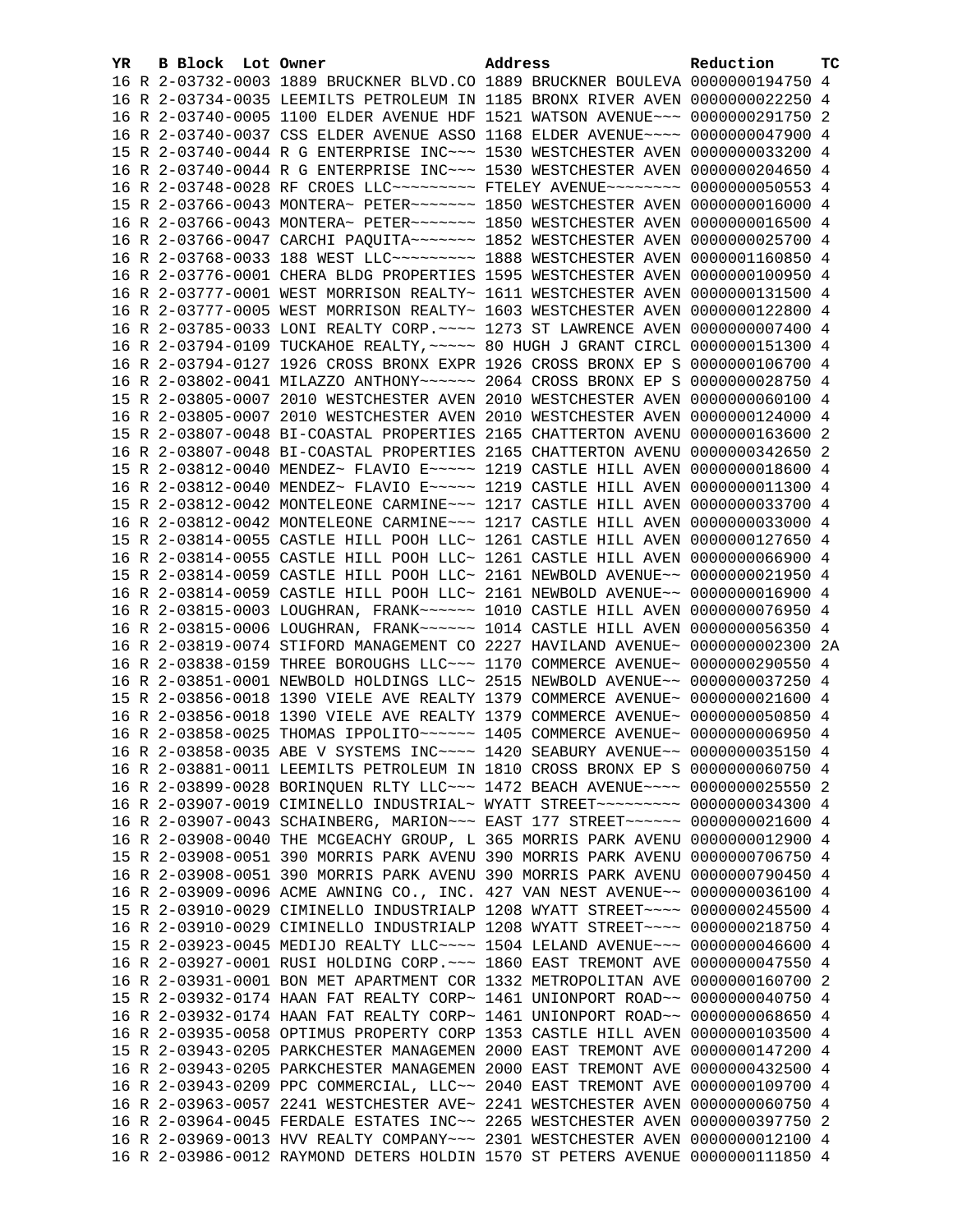| YR. | B Block Lot Owner | Address                                                                         | Reduction | тc |
|-----|-------------------|---------------------------------------------------------------------------------|-----------|----|
|     |                   | 16 R 2-03990-0048 PARK CASTLE REALTY IN 1672 CASTLE HILL AVEN 0000000010000 4   |           |    |
|     |                   | 15 R 2-03991-0071 TOTARAM ENTERPRISES, ~ 1701 ZEREGA AVENUE~~~ 0000000013300 4  |           |    |
|     |                   | 16 R 2-03991-0071 TOTARAM ENTERPRISES, ~ 1701 ZEREGA AVENUE~~~ 0000000013750 4  |           |    |
|     |                   | 16 R 2-03993-0009 ROG-ANN REALTY CORP~~ 1668 ZEREGA AVENUE~~~ 0000000010160 2A  |           |    |
|     |                   | 16 R 2-04003-0010 QUALITY DOOR CORP. ~~~ 439 DEVOE AVENUE~~~~~ 0000000010850 4  |           |    |
|     |                   | 16 R 2-04003-0016 QUALITY DOOR CORP~~~~ 425 DEVOE AVENUE~~~~~ 0000000085900 4   |           |    |
|     |                   | 16 R 2-04004-0017 DEENAE REALTY LLC --- 1101 EAST TREMONT AVE 0000000035650 4   |           |    |
|     |                   | 16 R 2-04005-0012 CHAND TREMONT CORP~~~ 426 DEVOE AVENUE~~~~~ 0000000066800 4   |           |    |
|     |                   | 16 R 2-04006-0003 1122 EAST 180TH STREE 1125 LEBANON STREET~~ 0000001761750 4   |           |    |
|     |                   | 16 R 2-04011-0152 MARRICCO FAMILY LIMIT AMETHYST STREET~~~~~~ 0000000080850 4   |           |    |
|     |                   | 16 R 2-04025-0035 RITZ REALTY MANAGEMEN 1865 EAST TREMONT AVE 0000000077250 4   |           |    |
|     |                   | 16 R 2-04034-0001 AAF REALTY LLC. ~~~~~~ 726 MORRIS PARK AVENU 0000000034000 4  |           |    |
|     |                   | 16 R 2-04042-0236 2265 EAST TREMONT REA 2265 EAST TREMONT AVE 0000000089200 4   |           |    |
|     |                   | 16 R 2-04050-0019 BCAS EQUITIES LLC --- 1826 WHITE PLAINS ROA 0000000104500 2   |           |    |
|     |                   | 16 R 2-04052-0001 MJB, LLC ------------- 765 MORRIS PARK AVENU 0000000008850 4  |           |    |
|     |                   | 16 R 2-04080-0015 CHESBROUGH REALTY COR 2622 CHESBROUGH AVENU 0000000038150 4   |           |    |
|     |                   | 16 R 2-04081-0002 EBEN ASCEL CORP. ~~~~~ 1484 WILLIAMSBRIDGE R 0000000023550 4  |           |    |
|     |                   | 16 R 2-04085-0150 1500 BLONDELL~~~~~~~~~ 1500 BLONDELL AVENUE~ 0000000155550 4  |           |    |
|     |                   | 15 R 2-04091-0054 1638 BRONXDALE INC~~~ 1638 BRONXDALE AVENUE 0000000009650 4   |           |    |
|     |                   | 16 R 2-04091-0054 1638 BRONXDALE INC~~~ 1638 BRONXDALE AVENUE 0000000018650 4   |           |    |
|     |                   | 16 R 2-04094-0025 1706 BRONXDALE REALTY 1706 BRONXDALE AVENUE 0000000027750 4   |           |    |
|     |                   | 16 R 2-04111-0045 KEEDEA LLC ----------- 1610 WILLIAMSBRIDGE R 0000000098650 4  |           |    |
|     |                   | 16 R 2-04116-0001 MONTEFIORE MEDICAL CE 1180 MORRIS PARK AVEN 0000000377450 4   |           |    |
|     |                   | 16 R 2-04116-0008 HOMEFRONT EAST LLC~~~ 1194 MORRIS PARK AVEN 0000000013950 4   |           |    |
|     |                   | 16 R 2-04126-0035 991 M. P. REALTY CORP 991 MORRIS PARK AVENU 0000000036050 4   |           |    |
|     |                   | 16 R 2-04127-0040 JOKEY, LLC ----------- 1001 MORRIS PARK AVEN 0000000012573 2A |           |    |
|     |                   | 16 R 2-04132-0039 DORMI ACQUISTION, INC 1121 MORRIS PARK AVEN 0000000176550 4   |           |    |
|     |                   | 16 R 2-04133-0010 RAMOS, ARTHUR~~~~~~~~ 1332 BLONDELL AVENUE~ 0000000216300 4   |           |    |
|     |                   | 16 R 2-04141-0005 FRARIK FORMICA FABRIC 1464 BLONDELL AVENUE~ 0000000010650 4   |           |    |
|     |                   | 15 R 2-04168-0018 SINIAN LLC ----------- 1624 CROSBY AVENUE --- 0000000021850 4 |           |    |
|     |                   | 16 R 2-04168-0018 SINIAN LLC ----------- 1624 CROSBY AVENUE --- 0000000036700 4 |           |    |
|     |                   | 16 R 2-04196-0007 BONAVITA, RALPH~~~~~~ 3049 BUHRE AVENUE~~~~ 0000000112000 4   |           |    |
|     |                   | 16 R 2-04209-0033 JJA HOLDING CORP~~~~~ 1964 EASTCHESTER ROAD 0000000019650 4   |           |    |
|     |                   | 16 R 2-04209-0055 FAIELLA RLTY CP~~~~~~ 1431 BASSETT AVENUE~~ 0000000032500 4   |           |    |
|     |                   | 16 R 2-04219-0031 1580 STILLWELL AVENUE 1580 STILLWELL AVENUE 0000000036900 4   |           |    |
|     |                   | 16 R 2-04226-0070 HUTCH METRO CENTER I~ 1200 WATERS PLACE~~~~ 0000002193250 4   |           |    |
|     |                   | 16 R 2-04226-0409 NICK'S AUTO SERVICE, ~ 1820 EASTCHESTER ROAD 0000000063500 4  |           |    |
|     |                   | 16 R 2-04238-0003 BALSAMO, MELINDA LOUI 3188 WESTCHESTER AVEN 0000000232400 4   |           |    |
|     |                   | 16 R 2-04250-0026 EAST 110TH STREET, LLC 1870 PELHAM PARKWAY S 0000000761850 2  |           |    |
|     |                   | 15 R 2-04257-0020 2000 WPR REALTY CORP~ 2000 WHITE PLAINS ROA 0000000031800 4   |           |    |
|     |                   | 16 R 2-04257-0020 2000 WPR REALTY CORP~ 2000 WHITE PLAINS ROA 0000000025400 4   |           |    |
|     |                   | 16 R 2-04257-0025 COLISEUM FUEL DIST IN 2010 WHITE PLAINS ROA 0000000018950 4   |           |    |
|     |                   | 16 R 2-04259-0031 HOLLAND CAPITAL ASSOC 1921 HOLLAND AVENUE~~ 0000000038500 2   |           |    |
|     |                   | 16 R 2-04273-0020 NORTHSIDE SAVINGS BAN 1941 WILLIAMSBRIDGE R 0000000029600 4   |           |    |
|     |                   | 16 R 2-04273-0034 FRANGINA REALTY LLC~~ 1129 RHINELANDER AVEN 0000000044500 2   |           |    |
|     |                   | 15 R 2-04274-0071 ANTHONY CONSENTINO~~~ 1978 WILLIAMSBRIDGE R 0000000120450 4   |           |    |
|     |                   | 16 R 2-04274-0071 ANTHONY CONSENTINO~~~ 1978 WILLIAMSBRIDGE R 0000000131250 4   |           |    |
|     |                   | 16 R 2-04290-0071 MSK REALTY ENTERPRISE 800 BRADY AVENUE~~~~~ 0000000018900 4   |           |    |
|     |                   | 16 R 2-04317-0033 LEEMILTS PETROLEUM IN 610 PELHAM PARKWAY SO 0000000041800 4   |           |    |
|     |                   | 16 R 2-04317-0105 APPLE BANK FOR SAVING 626 PELHAM PARKWAY SO 0000000481600 4   |           |    |
|     |                   | 16 R 2-04321-0013 ACE 2160 WALLACE LLC~ 2160 WALLACE AVENUE~~ 0000000110250 2   |           |    |
|     |                   | 16 R 2-04328-0023 ESPLANADE REALTY CO., 1025 ESPLANADE~~~~~~~ 0000000037750     |           | 2  |
|     |                   | 16 R 2-04329-0001 MORNINGSIDE ACQUISITI 1000 PELHAM PARKWAY S 0000000783100 4   |           |    |
|     |                   | 16 R 2-04330-0001 MORNINGSIDE ACQUISITI 1050 PELHAM PARKWAY S 0000000696600 4   |           |    |
|     |                   | 16 R 2-04332-0001 3515 REALTY CORP. ~~~~ 1122 PELHAM PARKWAY S 0000000047900 4  |           |    |
|     |                   | 16 R 2-04332-0020 2121 WILLIAMSBRIDGE L 2121 WILLIAMSBRIDGE R 0000000018500 4   |           |    |
|     |                   | 16 R 2-04339-0007 SEJ ENTERPRISES LLC~~ 2221 BOSTON ROAD~~~~~ 0000000079150 4   |           |    |
|     |                   | 16 R 2-04340-1001 FERRARA, ROBERT~~~~~~ 610 WARING AVENUE~~~~ 00000000001163 2  |           |    |
|     |                   | 16 R 2-04343-0001 2215-75 CRUGER APTS~~ 2215 CRUGER AVENUE~~~ 0000000409250 2   |           |    |
|     |                   | 16 R 2-04343-0036 SCHAINBERG, MARION~~~ CRUGER AVENUE~~~~~~~~ 0000000027000 4   |           |    |
|     |                   | 16 R 2-04365-0005 NEW YORK EYE SURGERY~ 1101 PELHAM PARKWAY N 0000000086550 4   |           |    |
|     |                   | 15 R 2-04368-0001 1117 ASTOR AVENUE COR 1115 ASTOR AVENUE~~~~ 0000000011300 4   |           |    |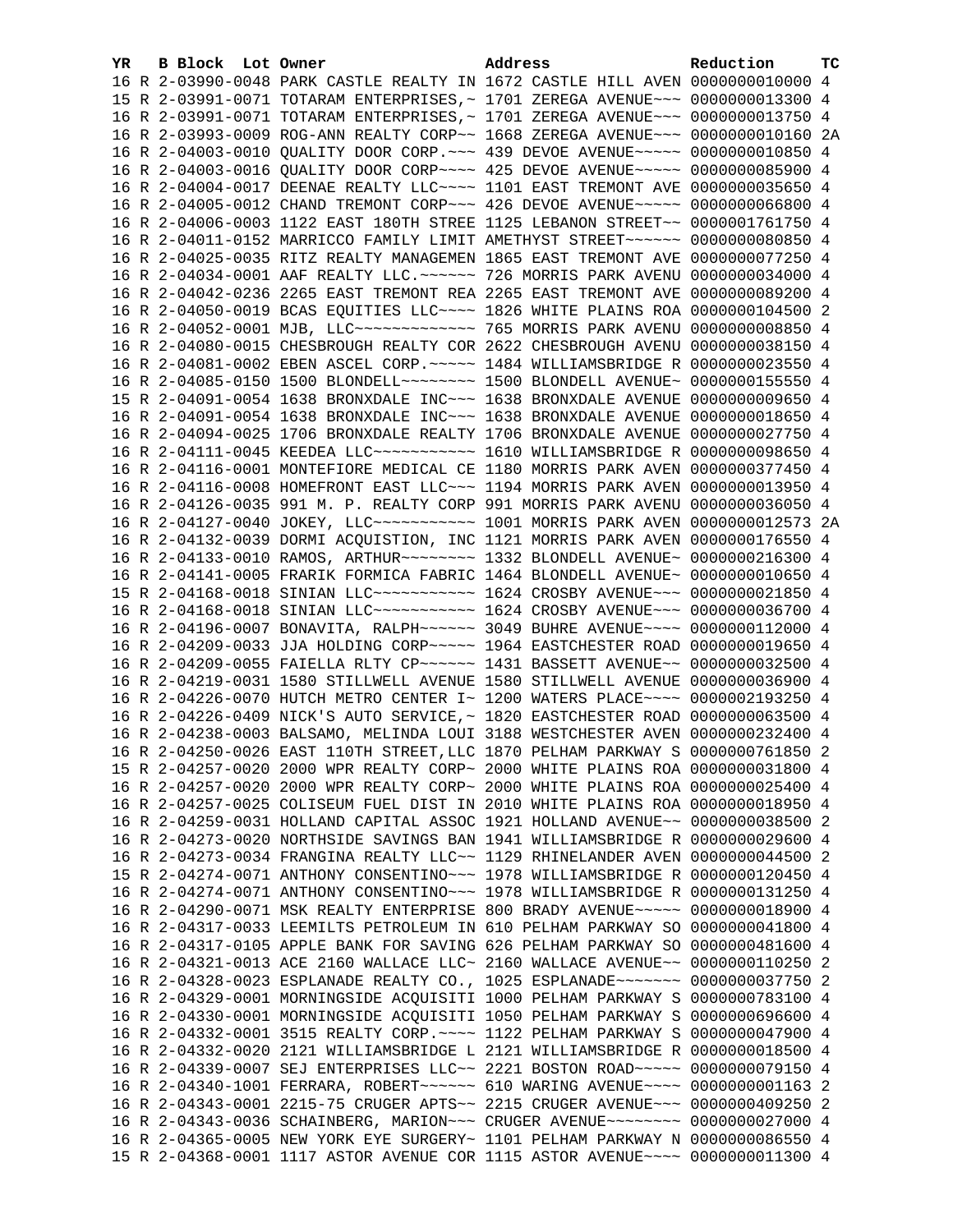| YR. | B Block Lot Owner |                                                                                 | Address | Reduction | тc |
|-----|-------------------|---------------------------------------------------------------------------------|---------|-----------|----|
|     |                   | 16 R 2-04368-0001 1117 ASTOR AVENUE COR 1115 ASTOR AVENUE~~~~ 0000000021200 4   |         |           |    |
|     |                   | 16 R 2-04410-0021 J.L.A. REALTY COMPANY 1800 WARING AVENUE~~~ 0000000974250 4   |         |           |    |
|     |                   | 16 R 2-04430-0042 WHITE POST ASSOCIATES 2424 WHITE PLAINS ROA 0000000180700 4   |         |           |    |
|     |                   | 15 R 2-04433-0001 TRI CRUGER REALTY LLC 2507 CRUGER AVENUE~~~ 0000000068149 2   |         |           |    |
|     |                   | 16 R 2-04433-0007 1191 BOSTON ROAD CORP 2500 WHITE PLAINS ROA 0000000041850 4   |         |           |    |
|     |                   | 16 R 2-04439-0012 SUMER REALTY MANAGEME 2530 BOSTON ROAD~~~~~ 0000000027200 4   |         |           |    |
|     |                   | 16 R 2-04445-0040 SALFAR REALTY CORP~~~ 910 ALLERTON AVENUE~~ 0000000027500 4   |         |           |    |
|     |                   | 16 R 2-04445-0041 SALFAR REALTY CORPORA 920 ALLERTON AVENUE~~ 0000000077500 4   |         |           |    |
|     |                   | 16 R 2-04445-0065 BUCCIERI, GLORIA ---- 2517 RADCLIFF AVENUE ~ 0000000009005 2A |         |           |    |
|     |                   | 15 R 2-04455-0079 2440 ESPLANADE, LLC~~ 2440 ESPLANADE~~~~~~~ 0000000442150 4   |         |           |    |
|     |                   | 16 R 2-04455-0079 2440 ESPLANADE, LLC~~ 2440 ESPLANADE~~~~~~~ 0000000519100 4   |         |           |    |
|     |                   | 16 R 2-04478-0032 FITORE REALTY LLC. ~~~ 1500 MACE AVENUE~~~~~ 0000000149250 2  |         |           |    |
|     |                   | 16 R 2-04508-0027 VELE BROS. REALTY, ~~~ 2711 WHITE PLAINS ROA 0000000263000 4  |         |           |    |
|     |                   |                                                                                 |         |           |    |
|     |                   | 16 R 2-04520-0059 DEGENNARO CHRISTINE~~ 1085 ALLERTON AVENUE~ 0000000028900 4   |         |           |    |
|     |                   | 16 R 2-04539-0006 ELIZABETH RIVERA~~~~~ 1663 ALLERTON AVENUE~ 00000000001988 1  |         |           |    |
|     |                   |                                                                                 |         |           |    |
|     |                   | 16 R 2-04555-0040 2942-48 BOSTON ROAD L 2942 BOSTON ROAD~~~~~ 0000000016600 4   |         |           |    |
|     |                   | 16 R 2-04578-0001 LANDAU 1 LLC -------- 3010 BOSTON ROAD ---- 0000000039850 4   |         |           |    |
|     |                   | 16 R 2-04596-0009 RELASCO REALTY CORP~~ 3210 WHITE PLAINS ROA 0000000064500 4   |         |           |    |
|     |                   | 15 R 2-04598-0007 HOLLAND 3204 LLC~~~~~ 3204 HOLLAND AVENUE~~ 0000000095161 2   |         |           |    |
|     |                   | 15 R 2-04603-0025 YOLANDA ENTERPRISE CO 779 BURKE AVENUE~~~~~ 0000000016300 4   |         |           |    |
|     |                   | 16 R 2-04613-0051 3227 LACONIA AVENUE L 3227 LACONIA AVENUE~~ 0000000012950 4   |         |           |    |
|     |                   | 16 R 2-04613-0058 LAWRENCE GRITZ~~~~~~~ 3205 LACONIA AVENUE~~ 0000000136050 4   |         |           |    |
|     |                   | 16 R 2-04629-0011 MYRON SKLAR --------- 3364 WHITE PLAINS ROA 0000000035450 4   |         |           |    |
|     |                   |                                                                                 |         |           |    |
|     |                   | 15 R 2-04645-0028 ALPS REALTY OF NY COR 3650 BRONX BOULEVARD~ 0000000047500 2   |         |           |    |
|     |                   | 16 R 2-04658-0021 BRONXWOOD HOME FOR TH 3441 BARNES AVENUE~~~ 0000000786800 4   |         |           |    |
|     |                   | 16 R 2-04664-0039 ARC HOLDING AND REALT 719 EAST 216 STREET~~ 0000000009200 4   |         |           |    |
|     |                   | 16 R 2-04676-0005 869 EAST 217TH STREET 869 EAST 217 STREET~~ 0000000024000 2B  |         |           |    |
|     |                   | 16 R 2-04688-0028 116 WEST CORP. ~~~~~~~ 901 EAST 217 STREET~~ 0000000242300 2  |         |           |    |
|     |                   | 16 R 2-04705-0005 1125 E GUN HILL ROAD, 1125 EAST GUN HILL RO 0000000063850 4   |         |           |    |
|     |                   | 16 R 2-04712-0040 WILSON AVENUE REALTY~ 3401 BOSTON ROAD~~~~~ 0000000131050 4   |         |           |    |
|     |                   | 16 R 2-04724-0074 BOSTON ROAD MANAGEME~ 1601 TILLOTSON AVENUE 0000000264050 4   |         |           |    |
|     |                   | 16 R 2-04732-0001 AUTOZONE DEVELOPMENTC 3304 BOSTON ROAD~~~~~ 0000000067050 4   |         |           |    |
|     |                   | 16 R 2-04732-0012 HILLGUN REALTY CORP. ~ 3316 BOSTON ROAD ~~~~~ 0000000021200 4 |         |           |    |
|     |                   | 16 R 2-04754-0001 BAY CHESTER MOTEL, INC 1440 EAST 222 STREET~ 0000000188250 4  |         |           |    |
|     |                   | 15 R 2-04759-0003 1309 EAST GUNHILL ROA 1309 EAST GUN HILL RO 0000000014850 4   |         |           |    |
|     |                   | 16 R 2-04759-0003 1309 EAST GUNHILL ROA 1309 EAST GUN HILL RO 0000000015950 4   |         |           |    |
|     |                   | 16 R 2-04759-0037 1343 REALTY LLC ~~~~~~ 1343 EAST GUN HILL RO 0000000030600 4  |         |           |    |
|     |                   | 16 R 2-04777-0002 3155 GRACE AVENUE TRU 3155 GRACE AVENUE~~~~ 0000001406250 4   |         |           |    |
|     |                   | 16 R 2-04800-0018 ACADIA BARTOW AVENUE, 2829 EDSON AVENUE~~~~ 0000000045050 4   |         |           |    |
|     |                   | 16 R 2-04824-0001 39-17 WHITE PLAINS RO 3917 WHITE PLAINS ROA 0000000273500 4   |         |           |    |
|     |                   | 15 R 2-04829-0011 RIVERDALE EQUITIES LT 4027 WHITE PLAINS ROA 0000000072850 4   |         |           |    |
|     |                   | 16 R 2-04829-0011 RIVERDALE EQUITIES LT 4027 WHITE PLAINS ROA 0000000048600 4   |         |           |    |
|     |                   | 15 R 2-04835-0006 BONAVITA, SALVATORE M 4171 WHITE PLAINS ROA 0000000043450 4   |         |           |    |
|     |                   | 16 R 2-04835-0006 BONAVITA, SALVATORE M 4171 WHITE PLAINS ROA 0000000072750 4   |         |           |    |
|     |                   | 16 R 2-04835-0049 620 E 233 REALTY CORP 620 EAST 233 STREET~~ 0000000012000 4   |         |           |    |
|     |                   | 16 R 2-04836-0047 MEYERSON CAPITAL V LL 3910 WHITE PLAINS ROA 0000000037350 4   |         |           |    |
|     |                   | 15 R 2-04841-0050 M. SOPHER & CO~~~~~~~ 4036 WHITE PLAINS ROA 0000000022100 4   |         |           |    |
|     |                   | 16 R 2-04841-0050 M. SOPHER & CO~~~~~~~ 4036 WHITE PLAINS ROA 0000000027950 4   |         |           |    |
|     |                   | 16 R 2-04846-0042 BALI 9 BUILDING ASSOC 4174 WHITE PLAINS ROA 0000000243850 4   |         |           |    |
|     |                   | 16 R 2-04885-0006 3720 BX LLC~~~~~~~~~~ 3720 BOSTON ROAD~~~~~ 0000000023350 4   |         |           |    |
|     |                   | 16 R 2-04887-0014 3770 BOSTON POST ROAD 3491 BAYCHESTER AVENU 0000000054813 4   |         |           |    |
|     |                   | 15 R 2-04923-0030 FILOMIO TRUCK SALES I 3855 BOSTON ROAD~~~~~ 0000000008800 4   |         |           |    |
|     |                   | 16 R 2-04949-0046 BLM CAPITAL INVESTMEN 3652 DYRE AVENUE~~~~~ 0000000010050 4   |         |           |    |
|     |                   | 16 R 2-04951-0018 PELHAM REALTY CO~~~~~ 2253 LIGHT STREET~~~~ 0000000051000 4   |         |           |    |
|     |                   | 16 R 2-04952-0017 DCM REALTY, ~~~~~~~~~~ 3703 PROVOST AVENUE~~ 0000000049200 4  |         |           |    |
|     |                   | 16 R 2-04953-0090 MAIO REALTY INC~~~~~~ 4211 BOSTON ROAD~~~~~ 0000000135700 4   |         |           |    |
|     |                   | 16 R 2-04973-0054 TRICARICO ROSALIE~~~~ 3951 PROVOST AVENUE~~ 0000000032400 4   |         |           |    |
|     |                   | 16 R 2-04993-0046 BLVD. PLAZA REALTY, L 4256 BRONX BOULEVARD~ 0000000139200 4   |         |           |    |
|     |                   | 16 R 2-04994-0011 233 SITA LLC --------- 675 EAST 233 STREET -~ 0000000085350 2 |         |           |    |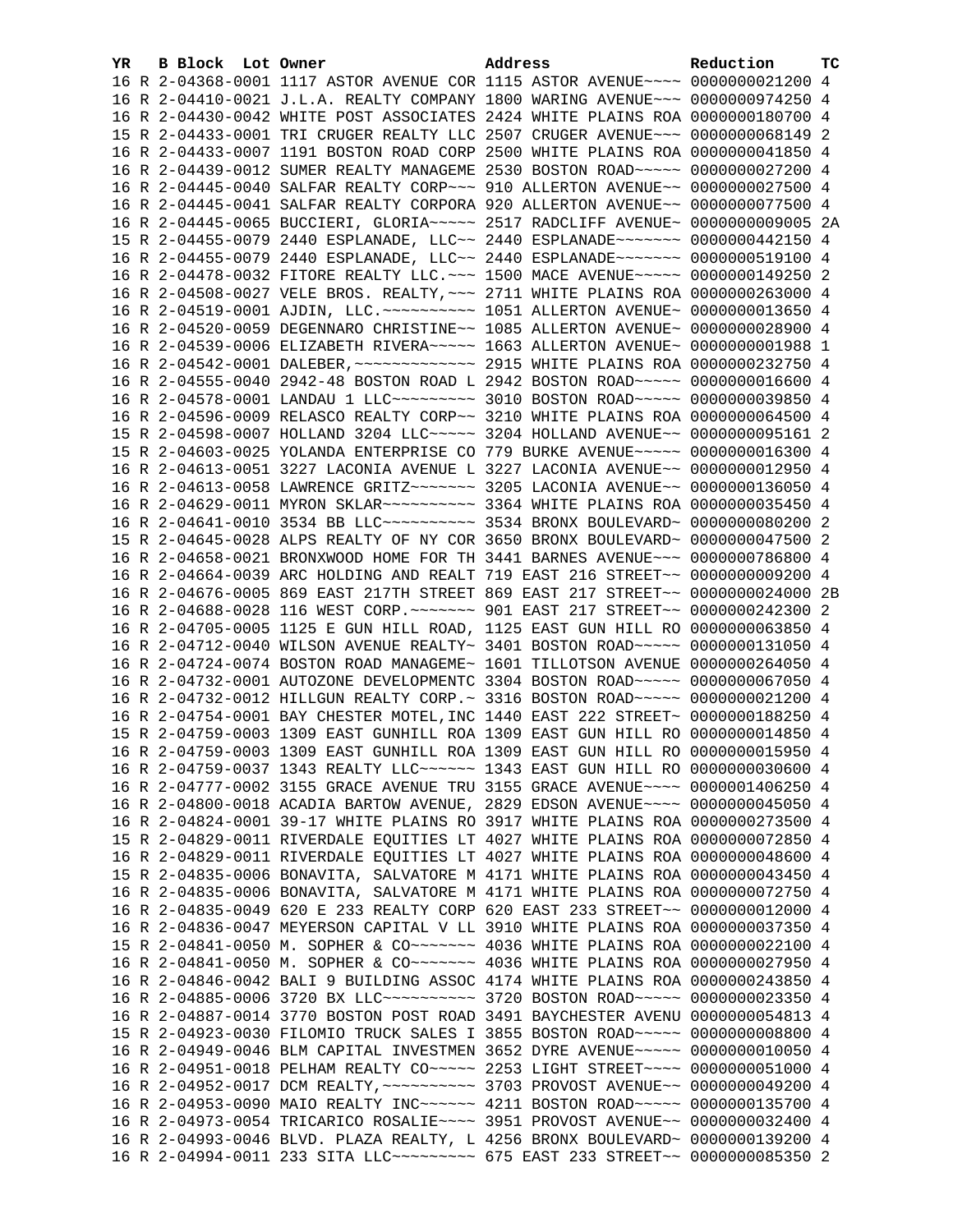| YR. | B Block Lot Owner |                                                                | Address                                                                        | Reduction       | тc |
|-----|-------------------|----------------------------------------------------------------|--------------------------------------------------------------------------------|-----------------|----|
|     |                   |                                                                | 16 R 2-05033-0034 SAFEGUARD NY 1 ----- 4301 BRONX BOULEVARD ~ 0000000333000 4  |                 |    |
|     |                   |                                                                | 15 R 2-05034-0040 DFP MANAGEMENT LLC~~~ 4310 BRONX BOULEVARD~ 0000000052100 4  |                 |    |
|     |                   |                                                                | 16 R 2-05035-0001 SEQUOIA INDUSTRIAL PR 4363 BRONX BOULEVARD~ 0000000033850 4  |                 |    |
|     |                   |                                                                | 16 R 2-05085-0027 BAKKER RLTY CO, INC~~ 724 EAST 241 STREET~~ 0000000175500 4  |                 |    |
|     |                   |                                                                | 16 R 2-05086-0007 BYRON AVE LLC ------- 4516 BYRON AVENUE --- 0000000013600 4  |                 |    |
|     |                   |                                                                | 15 R 2-05090-0019 4524 BARNES REALTY~~~ 4524 BARNES AVENUE~~~ 0000000021962 2  |                 |    |
|     |                   |                                                                | 16 R 2-05130-0030 BALDWIN-ENDICO REALTY 4825 BALDWIN STREET~~ 0000000285700 4  |                 |    |
|     |                   | 16 R 2-05141-0029 PC1-BAY PLAZA, LLC ~~~ 308 BAYCHESTER AVENUE |                                                                                | 0000000147900 4 |    |
|     |                   |                                                                | 16 R 2-05246-0014 KRISTYS REALTY HOLDIN 3323 MERRITT AVENUE~~ 0000000044000 4  |                 |    |
|     |                   |                                                                | 16 R 2-05246-0016 KRISTYS REALTY HOLDIN 3319 MERRITT AVENUE~~ 0000000020400 4  |                 |    |
|     |                   |                                                                | 16 R 2-05257-0047 ZACKER OIL CORP. ~~~~~ 2001 TILLOTSON AVENUE 0000000027600 4 |                 |    |
|     |                   |                                                                | 15 R 2-05259-0016 MARK TERRACE OWNERS C 3410 DE REIMER AVENUE 0000000401800 2  |                 |    |
|     |                   |                                                                | 16 R 2-05259-0016 MARK TERRACE OWNERS C 3410 DE REIMER AVENUE 0000000361900 2  |                 |    |
|     |                   |                                                                | 16 R 2-05263-0010 F.T.S. CO., L.P.~~~~~ 3880 BOSTON ROAD~~~~~ 0000000042400 4  |                 |    |
|     |                   |                                                                | 16 R 2-05273-0002 4030 BOSTON ROAD LLC~ 4030 BOSTON ROAD~~~~~ 0000000014050 4  |                 |    |
|     |                   |                                                                | 16 R 2-05280-0034 3505 CONNER STREET LL 3505 CONNER STREET~~~ 0000000145950 4  |                 |    |
|     |                   |                                                                | 16 R 2-05282-0001 FAR ENTERPRISES LLC~~ 4138 BOSTON ROAD~~~~~ 0000000128550 4  |                 |    |
|     |                   |                                                                | 16 R 2-05282-0024 HOLLERS, LLC -------- 2345 HOLLERS AVENUE -- 0000000105500 4 |                 |    |
|     |                   |                                                                | 16 R 2-05283-0018 WITH-IT REALTY CORP~~ HEATHCOTE AVENUE~~~~~ 0000000047400 4  |                 |    |
|     |                   |                                                                | 15 R 2-05283-0030 EDENWALD OWNERS, L.L. 2351 HOLLERS AVENUE~~ 0000000045450 4  |                 |    |
|     |                   |                                                                | 16 R 2-05283-0030 EDENWALD OWNERS, L.L. 2351 HOLLERS AVENUE~~ 0000000061650 4  |                 |    |
|     |                   |                                                                | 16 R 2-05288-0001 PASCAP EXPORT INC~~~~ 3501 HUTCHINSON AVENU 0000001426150 4  |                 |    |
|     |                   |                                                                | 16 R 2-05306-0096 M MARCIANO LLC~~~~~~~ 1111 CALHOUN AVENUE~~ 0000000030000 4  |                 |    |
|     |                   |                                                                | 15 R 2-05311-0002 MONTEMURRO ENTERPRISE 3363 EAST TREMONT AVE 0000000013900 4  |                 |    |
|     |                   |                                                                | 16 R 2-05311-0002 MONTEMURRO ENTERPRISE 3363 EAST TREMONT AVE                  | 0000000030100 4 |    |
|     |                   |                                                                | 16 R 2-05331-0007 3200 TREMONT ASSOCIAT 3227 EAST TREMONT AVE                  | 0000000126300 4 |    |
|     |                   |                                                                | 15 R 2-05333-0001 BP PRODUCTS NORTH AME 3319 EAST TREMONT AVE 0000000009950 4  |                 |    |
|     |                   |                                                                | 16 R 2-05333-0001 BP PRODUCTS NORTH AME 3319 EAST TREMONT AVE 0000000022550 4  |                 |    |
|     |                   |                                                                | 16 R 2-05350-0048 3100 TREMONT ASSOCIAT 3130 EAST TREMONT AVE 0000000106550 4  |                 |    |
|     |                   |                                                                | 16 R 2-05350-0049 3100 TREMONT ASSOCIAT 3132 EAST TREMONT AVE                  | 0000000072050 4 |    |
|     |                   |                                                                | 16 R 2-05350-0058 ALTIERI THOMAS J~~~~~ 3156 EAST TREMONT AVE                  | 0000000047900 4 |    |
|     |                   |                                                                | 16 R 2-05373-0005 3111 EAST TREMONT COR 3113 EAST TREMONT AVE 0000000082600 4  |                 |    |
| 16  |                   |                                                                | 2-05385-0026 MARIA, VIVIAN~~~~~~~~ 2832 ROEBLING AVENUE~ 0000000000000 1       |                 |    |
|     |                   |                                                                | 16 R 2-05416-0046 MESTOUSIS REALTY CORP 3233 AMPERE AVENUE~~~ 0000000049300 4  |                 |    |
|     |                   |                                                                | 16 R 2-05431-0007 3700 TREMONT ASSOCIAT 3713 EAST TREMONT AVE 0000000037050 4  |                 |    |
|     |                   |                                                                | 16 R 2-05437-0078 PELLEGRI, ANGELA~~~~~ 603 HOLLYWOOD AVENUE~ 0000000095521 1  |                 |    |
|     |                   |                                                                | 16 R 2-05439-0022 3839 E TREMONT RTLYCO 3843 EAST TREMONT AVE 0000000087500 4  |                 |    |
|     |                   |                                                                | 16 R 2-05441-0066 BIORDI LAWRENCE J~~~~ 515 HOLLYWOOD AVENUE~ 0000000002280 1  |                 |    |
|     |                   |                                                                | 16 R 2-05445-0033 AHMED S KASSIM ~~~~~~~ 4011 EAST TREMONT AVE 0000000079400 4 |                 |    |
|     |                   |                                                                | 16 R 2-05487-0075 MONTEMURRO ENTERPRISE 548 THROGS NECK EXPWY 0000000028250 4  |                 |    |
|     |                   |                                                                | 16 R 2-05531-0013 MURRO PLAZA, LLC, AS~ 3432 EAST TREMONT AVE 0000000093850 4  |                 |    |
|     |                   |                                                                | 16 R 2-05534-0001 BRUCKNER EAST LLC ~~~~ 2800 BRUCKNER BOULEVA 0000000063950 4 |                 |    |
|     |                   |                                                                | 16 R 2-05543-0020 THROGGS NECK URGENTCA 3594 EAST TREMONT AVE 0000000299500 4  |                 |    |
|     |                   |                                                                | 16 R 2-05543-0030 SIEMENS REALTY SERVIC 3618 EAST TREMONT AVE 0000000024200    |                 | 4  |
|     |                   |                                                                | 16 R 2-05543-0105 3680 TREMONT REALTY~~ 3680 EAST TREMONT AVE 0000000188150    |                 | 4  |
|     |                   |                                                                | 16 R 2-05560-0001 CIMINELLO PROPERTY AS 775 BRUSH AVENUE~~~~~ 0000000218250    |                 | 4  |
|     |                   | 16 R 2-05561-0170 3860 EAST TREMONT RET 3860 EAST TREMONT AVE  |                                                                                | 0000001585450   | 4  |
|     |                   | 16 R 2-05624-0030 LOBSTER BOX RSTRNT IN 27 CITY ISLAND AVENUE  |                                                                                | 0000000330600 4 |    |
|     |                   | 15 R 2-05625-0030 SAMMY'S FISHBOX REALT 53 CITY ISLAND AVENUE  |                                                                                | 0000000016950   | 4  |
|     |                   |                                                                | 16 R 2-05625-0030 SAMMY'S FISHBOX REALT 53 CITY ISLAND AVENUE 0000000054000 4  |                 |    |
|     |                   |                                                                | 15 R 2-05625-0032 SAMMY'S FISHBOX REALT 45 CITY ISLAND AVENUE                  | 0000000027900 4 |    |
|     |                   | 16 R 2-05625-0032 SAMMY'S FISHBOX REALT 45 CITY ISLAND AVENUE  |                                                                                | 0000000082250 4 |    |
|     |                   |                                                                | 15 R 2-05625-0037 SAMMY'S FISHBOX REALT 41 CITY ISLAND AVENUE 0000000058900    |                 | 4  |
|     |                   |                                                                | 16 R 2-05625-0037 SAMMY'S FISHBOX REALT 41 CITY ISLAND AVENUE 0000000057900    |                 | 4  |
|     |                   |                                                                | 16 R 2-05625-0094 121 CITY ISLAND REALT 101 CITY ISLAND AVENU 0000000090950    |                 | 4  |
|     |                   |                                                                | 16 R 2-05634-0001 LUKECO LLC ----------- 499 CITY ISLAND AVENU 0000000104117   |                 | 4  |
|     |                   |                                                                | 16 R 2-05634-0126 D & D BOWNE ST. REALT 435 CITY ISLAND AVENU                  | 0000000050850   | 4  |
|     |                   |                                                                | 16 R 2-05635-0118 503 CITY ISLAND CORPO 503 CITY ISLAND AVENU                  | 0000000100250   | 4  |
|     |                   |                                                                | 15 R 2-05635-0164 COMPREHENSIVE TREND T 583 CITY ISLAND AVENU 0000000232300    |                 | 4  |
|     |                   |                                                                | 16 R 2-05635-0164 COMPREHENSIVE TREND T 583 CITY ISLAND AVENU 0000000179200 4  |                 |    |
|     |                   |                                                                | 15 R 2-05638-0011 64~ CITY ISLAND REALT 64 CITY ISLAND AVENUE 0000000097850 4  |                 |    |
|     |                   |                                                                | 16 R 2-05638-0011 64~ CITY ISLAND REALT 64 CITY ISLAND AVENUE 0000000099600 4  |                 |    |
|     |                   |                                                                |                                                                                |                 |    |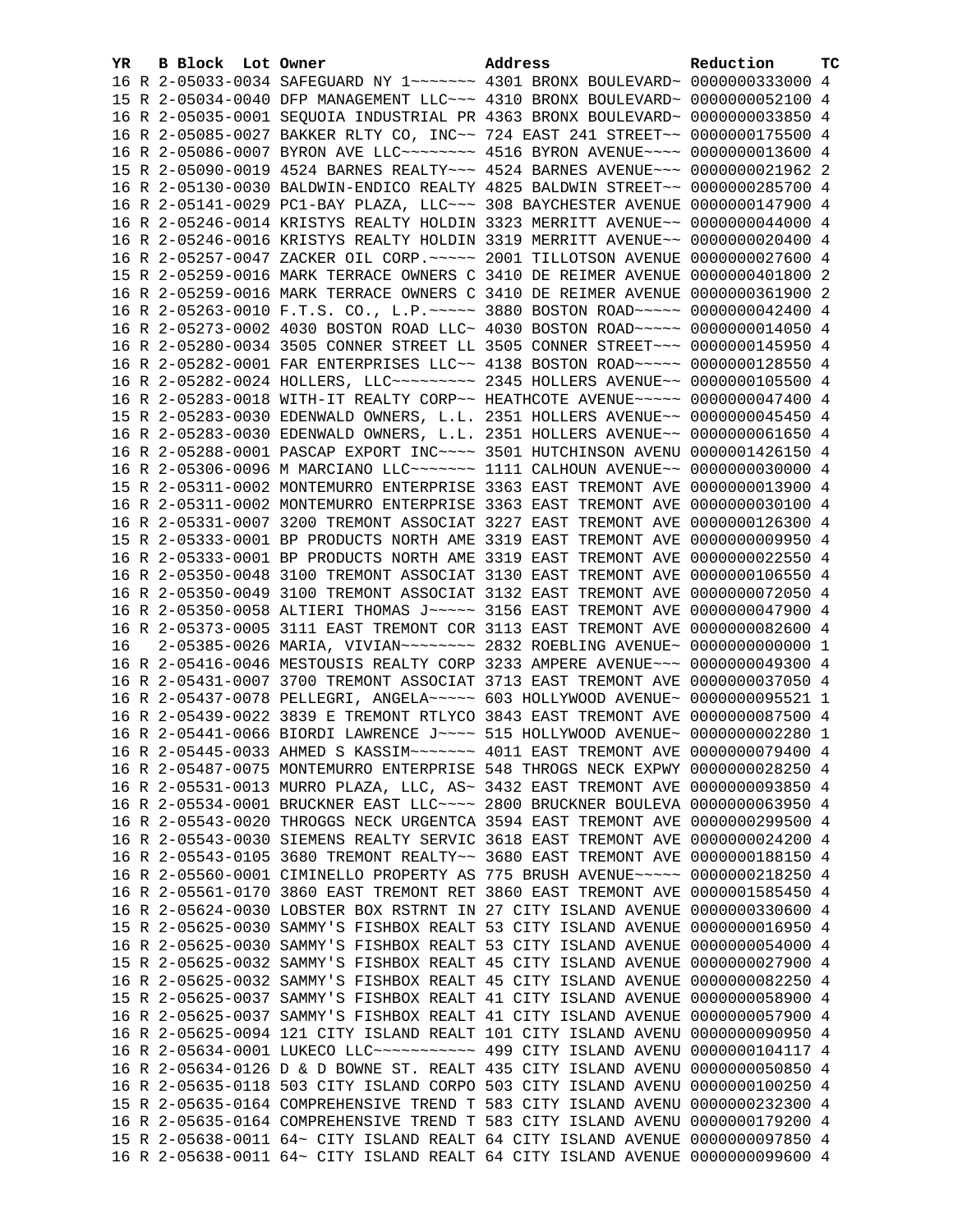| YR. | B Block Lot Owner |                                                                                 | Address | Reduction | тc |
|-----|-------------------|---------------------------------------------------------------------------------|---------|-----------|----|
|     |                   |                                                                                 |         |           |    |
|     |                   | 16 R 2-05644-0153 LAVALLE, JAMES GERALD 358 CITY ISLAND AVENU 0000000007450 4   |         |           |    |
|     |                   | 16 R 2-05644-0250 JRP INDUSTRIES LLC ~~~ 233 FORDHAM PLACE ~~~~ 0000000025650 4 |         |           |    |
|     |                   | 16 R 2-05655-0112 4300 BOSTON ROAD LLC~ 4300 BOSTON ROAD~~~~~ 0000000055750 4   |         |           |    |
|     |                   | 15 R 2-05704-0045 J P MORGAN CHASE~~~~~ 5581 BROADWAY~~~~~~~~ 0000000041900 4   |         |           |    |
|     |                   | 16 R 2-05704-0045 J P MORGAN CHASE~~~~~ 5581 BROADWAY~~~~~~~~ 0000000267500 4   |         |           |    |
|     |                   | 16 R 2-05708-0110 PAN EAST REALTY, INC~ 275 WEST 231 STREET~~ 0000000084650 4   |         |           |    |
|     |                   |                                                                                 |         |           |    |
|     |                   |                                                                                 |         |           |    |
|     |                   | 15 R 2-05716-0265 2465 PALISADES APARTM 2465 PALISADE AVENUE~ 0000000092300 2   |         |           |    |
|     |                   | 15 R 2-05723-0066 KNOLLS COMPANY~~~~~~~ 560 KAPPOCK STREET~~~ 0000000134650 4   |         |           |    |
|     |                   | 16 R 2-05723-0066 KNOLLS COMPANY~~~~~~~ 560 KAPPOCK STREET~~~ 0000000213900 4   |         |           |    |
|     |                   | 16 R 2-05745-0290 VILLA CHAR BRONTE INC 2501 PALISADE AVENUE~ 0000000057950 2   |         |           |    |
|     |                   | 16 R 2-05754-0080 CHARLES C. GOLDMAN, ~~ 5657 BROADWAY~~~~~~~~ 0000000098450 4  |         |           |    |
|     |                   | 16 R 2-05755-0019 233 WEST 233RD STREET 233 WEST 233 STREET~~ 0000000086114 2   |         |           |    |
|     |                   | 16 R 2-05755-0041 KAY REALTY CO ------- 5673 BROADWAY ------- 0000000211000 4   |         |           |    |
|     |                   | 16 R 2-05765-0710 LEEMILTS PETROLEUM IN 5805 BROADWAY~~~~~~~~ 0000000049550 4   |         |           |    |
|     |                   | 16 R 2-05765-0720 GOLDEN ARCH REALTY CO 5771 BROADWAY~~~~~~~~ 0000000076200 4   |         |           |    |
|     |                   | 16 R 2-05766-0757 SNOWCAP, LLC -------- 3657 KINGSBRIDGE AVEN 0000000035100 4   |         |           |    |
|     |                   | 15 R 2-05766-1747 CORLEAR REALTY LLC~~~ 3640 CORLEAR AVENUE~~ 0000000004053 2A  |         |           |    |
|     |                   | 16 R 2-05766-1747 CORLEAR REALTY LLC~~~ 3640 CORLEAR AVENUE~~ 0000000010328 2A  |         |           |    |
|     |                   | 16 R 2-05770-0060 LINCOLNDALE PROPERTIE 3605 WALDO AVENUE~~~~ 0000000027750 4   |         |           |    |
|     |                   | 16 R 2-05772-0001 LEONARD FRANZBLAU & A 3704 RIVERDALE AVENUE 0000000184550 4   |         |           |    |
|     |                   | 16 R 2-05776-0539 L & W HOLDINGS, LTD. ~ 5925 BROADWAY ~~~~~~~~ 0000000064250 4 |         |           |    |
|     |                   | 16 R 2-05781-1060 SUNDANCE EQUITIES, LL 3805 GREYSTONE AVENUE 0000000007560 1   |         |           |    |
|     |                   | 16 R 2-05787-0163 MURRAY JOHN~~~~~~~~~~ 3265 JOHNSON AVENUE~~ 0000000068000 4   |         |           |    |
|     |                   | 16 R 2-05789-1001 RIVER REALTY CO., ~~~~ 3220 FAIRFIELD AVENUE 0000000012200 4  |         |           |    |
|     |                   | 15 R 2-05793-0475 541 WEST 235TH LLC ~~~ 541 WEST 235 STREET ~~ 0000000052050 4 |         |           |    |
|     |                   | 16 R 2-05793-0475 541 WEST 235TH LLC ~~~ 541 WEST 235 STREET ~~ 0000000088700 4 |         |           |    |
|     |                   | 16 R 2-05794-0509 3501 JOHNSON LLC~~~~~ 3501 JOHNSON AVENUE~~ 0000000325300 4   |         |           |    |
|     |                   | 16 R 2-05801-1030 5991 BROADWAY, LLC~~~ 5991 BROADWAY~~~~~~~~ 0000000074900 4   |         |           |    |
|     |                   | 16 R 2-05802-1275 T.U.V., L.L.C. ~~~~~~~ 6017 BROADWAY~~~~~~~~ 0000000113850 4  |         |           |    |
|     |                   | 15 R 2-05814-1101 6035 BROADWAY OWNERSC BROADWAY~~~~~~~~~~~~~ 0000000025050 4   |         |           |    |
|     |                   | 16 R 2-05814-1101 6035 BROADWAY OWNERSC BROADWAY~~~~~~~~~~~~~ 0000000036750 4   |         |           |    |
|     |                   | 16 R 2-05835-3045 ZILBERFAIN, AVA~~~~~~ 219 LAKEVIEW PLACE~~~ 0000000001776 1   |         |           |    |
|     |                   | 15 R 2-05841-1945 FORESTAM ASSOCIATES~~ 6355 BROADWAY~~~~~~~~ 0000000373550 4   |         |           |    |
|     |                   | 16 R 2-05841-1945 FORESTAM ASSOCIATES~~ 6355 BROADWAY~~~~~~~~ 0000000688550 4   |         |           |    |
|     |                   | 16 R 2-05848-1751 URIE A STERN~~~~~~~~~ 5634B MOSHOLU AVENUE~ 00000000050715 1B |         |           |    |
|     |                   | 16 R 2-05851-2105 PRISMA REALTY LLC --- 6425 BROADWAY ------- 0000000243750 2   |         |           |    |
|     |                   | 16 R 2-05855-2260 POST ROAD REALTY, INC 5790 MOSHOLU AVENUE~~ 0000000041850 4   |         |           |    |
|     |                   | 16 R 2-05887-1316 6114 VENTURES LLC~~~~ 6114 RIVERDALE AVENUE 0000000027350 4   |         |           |    |
|     |                   | 16 R 2-05911-1152 BRAUN, EVELYNE AVIVA~ 565 WEST 246 STREET~~ 00000000003000 1  |         |           |    |
|     |                   | 16 R 2-05913-0960 SEAN TREBACH~~~~~~~~~~ 5 BLACKSTONE PLACE~~~ 00000000002868 1 |         |           |    |
|     |                   | 16 R 2-70022-4014 VERIZON NEW YORK INC~ ~~~~~~~~~~~~~~~~~~~~~ 0000002437294 3   |         |           |    |
|     |                   | 16 R 2-72554-0001 SPRINT CORPORATION D/ ~~~~~~~~~~~~~~~~~~~~ 0000000997745 4    |         |           |    |
|     |                   | 16 R 2-72613-0001 NEW CINGULAR WIRELESS ~~~~~~~~~~~~~~~~~~~~ 0000000823700 4    |         |           |    |
|     |                   | 16 R 2-72616-0001 T MOBILE USA & T-MOBI ~~~~~~~~~~~~~~~~~~~~ 0000002047175 4    |         |           |    |
|     |                   | 16 R 2-72830-0002 METROPCS WIRELESS AND ~~~~~~~~~~~~~~~~~~~~~ 0000000076850 4   |         |           |    |
|     |                   | 16 R 3-00020-0001 FORMAN FERRY, LLC --- 35 JAY STREET ------- 0000000066550 4   |         |           |    |
|     |                   | 15 R 3-00029-0016 155 WATER ST ASSOCIAT 155 WATER STREET~~~~~ 0000000342850 4   |         |           |    |
|     |                   | 16 R 3-00029-0016 155 WATER ST ASSOCIAT 155 WATER STREET~~~~~ 0000000596200 4   |         |           |    |
|     |                   | 16 R 3-00036-1001 THE SWEENEY BUILDING~ 30 MAIN STREET~~~~~~~~ 00000000001254 4 |         |           |    |
|     |                   | 16 R 3-00043-0001 SPINARD MICHAEL~~~~~~ 265 FRONT STREET~~~~~ 0000000006525 4   |         |           |    |
|     |                   | 15 R 3-00056-0003 99 GOLD PROPERTY LLC~ 99 GOLD STREET~~~~~~~~ 0000000953900 2  |         |           |    |
|     |                   | 16 R 3-00056-0003 99 GOLD PROPERTY LLC~ 99 GOLD STREET~~~~~~~ 0000000994750 2   |         |           |    |
|     |                   | 16 R 3-00086-3002 JONES ST APTS INC~~~~ 250 JAY STREET~~~~~~~ 0000000079200 4   |         |           |    |
|     |                   | 16 R 3-00122-0032 PHILRUB REALTY CORP~~ 14 PRINCE STREET~~~~~ 0000000378900 4   |         |           |    |
|     |                   | 15 R 3-00140-0160 BROOKLYN RENNAISSANCE 339 ADAMS STREET~~~~~ 0000005631950 4   |         |           |    |
|     |                   | 16 R 3-00140-0160 BROOKLYN RENNAISSANCE 339 ADAMS STREET~~~~~ 0000005853800 4   |         |           |    |
|     |                   | 16 R 3-00140-1002 330 JAY OFFICE ASSOC~ 330 JAY STREET~~~~~~~~ 0000000313600 4  |         |           |    |
|     |                   | 15 R 3-00140-1101 BROOKLYN RENAISSANCE~ 350 JAY STREET~~~~~~~~ 0000003706385 4  |         |           |    |
|     |                   | 16 R 3-00140-1101 BROOKLYN RENAISSANCE~ 350 JAY STREET~~~~~~~~ 0000003540228 4  |         |           |    |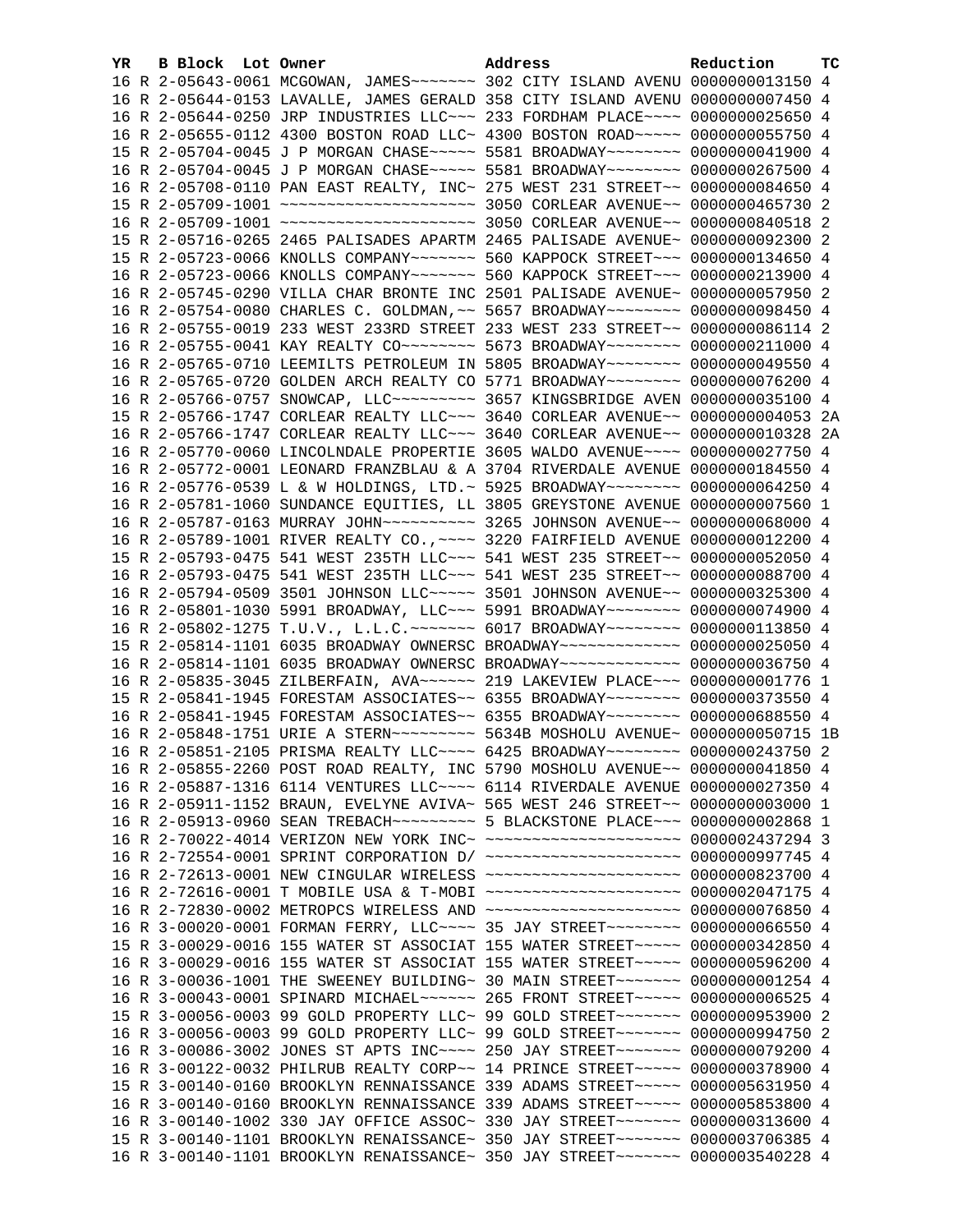| YR. | B Block Lot Owner | Address                                                                                                                                                        | Reduction | тc |
|-----|-------------------|----------------------------------------------------------------------------------------------------------------------------------------------------------------|-----------|----|
|     |                   | 15 R 3-00140-1102 BROOKLYN RENAISSANCE~ 350 JAY STREET~~~~~~~~ 0000002395520 4                                                                                 |           |    |
|     |                   | 16 R 3-00140-1102 BROOKLYN RENAISSANCE~ 350 JAY STREET~~~~~~~~ 0000002275728 4                                                                                 |           |    |
|     |                   | 15 R 3-00140-1103 BROOKLYN RENAISSANCE~ 350 JAY STREET~~~~~~~~ 0000001420823 4                                                                                 |           |    |
|     |                   | 16 R 3-00140-1103 BROOKLYN RENAISSANCE~ 350 JAY STREET~~~~~~~ 0000000751444 4                                                                                  |           |    |
|     |                   | 15 R 3-00140-1104 BROOKLYN RENAISSANCE~ 333 ADAMS STREET~~~~~ 0000002193800 4                                                                                  |           |    |
|     |                   | 16 R 3-00140-1104 BROOKLYN RENAISSANCE~ 333 ADAMS STREET~~~~~ 0000002173800 4                                                                                  |           |    |
|     |                   | 16 R 3-00146-0002 E & R 249 DUFFIELD HL 245 DUFFIELD STREET~~ 0000000080950 4                                                                                  |           |    |
|     |                   | 15 R 3-00149-0017 TRUST OF DOROTHY DUFL 581 FULTON STREET~~~~ 0000000067700 4                                                                                  |           |    |
|     |                   | 16 R 3-00149-0017 TRUST OF DOROTHY DUFL 581 FULTON STREET~~~~ 0000000144650 4                                                                                  |           |    |
|     |                   | 15 R 3-00149-0023 571 FULTON REALTY INC 571 FULTON STREET~~~~ 0000000039350 4                                                                                  |           |    |
|     |                   | 16 R 3-00149-0023 571 FULTON REALTY INC 571 FULTON STREET~~~~ 0000000096950 4                                                                                  |           |    |
|     |                   | 16 R 3-00151-0007 457 FULTON ST LLC --- 457 FULTON STREET --- 0000000065500 4                                                                                  |           |    |
|     |                   | 16 R 3-00151-0009 FASIHA SHEIKH~~~~~~~~ 453 FULTON STREET~~~~ 0000000058700 4                                                                                  |           |    |
|     |                   | 15 R 3-00152-0005 487 FULTON ST RLTY IN 487 FULTON STREET~~~~ 0000000098150 4                                                                                  |           |    |
|     |                   | 16 R 3-00152-0005 487 FULTON ST RLTY IN 487 FULTON STREET~~~~ 0000000016550 4                                                                                  |           |    |
|     |                   | 16 R 3-00153-0015 350 FULTON REALTY~~~~ 350 FULTON STREET~~~~ 0000000114100 4                                                                                  |           |    |
|     |                   | 16 R 3-00154-0017 374 FULTON ASSOCIATES 372 FULTON STREET~~~~ 0000000043200 4                                                                                  |           |    |
|     |                   | 15 R 3-00154-0018 THREE EIGHTY FULTON S 376 FULTON STREET~~~~ 0000000163900 4                                                                                  |           |    |
|     |                   | 16 R 3-00154-0018 THREE EIGHTY FULTON S 376 FULTON STREET~~~~ 0000000254350 4                                                                                  |           |    |
|     |                   |                                                                                                                                                                |           |    |
|     |                   | 15 R 3-00156-1201 422 FULTON OWNER, L.L 422 FULTON STREET~~~~ 0000006174959 4                                                                                  |           |    |
|     |                   | 16 R 3-00156-1201 422 FULTON OWNER, L.L 422 FULTON STREET~~~~ 0000008880900 4                                                                                  |           |    |
|     |                   | 16 R 3-00156-1202 422 FULTON OWNER, L.L 422 FULTON STREET~~~~ 0000004976675 4                                                                                  |           |    |
|     |                   | 16 R 3-00157-0009 NEXT GENERATION FULTO 1 HOYT STREET~~~~~~~~ 0000000468450 4                                                                                  |           |    |
|     |                   | 15 R 3-00157-0014 FULTON 2000 PARTNERS, 460 FULTON STREET~~~~ 0000000173350 4                                                                                  |           |    |
|     |                   | 16 R 3-00157-0014 FULTON 2000 PARTNERS, 460 FULTON STREET~~~~ 0000000492150 4                                                                                  |           |    |
|     |                   | 15 R 3-00157-0020 472 FULTON BOND CORP~ 472 FULTON STREET~~~~ 0000000218150 4                                                                                  |           |    |
|     |                   | 16 R 3-00157-0020 472 FULTON BOND CORP~ 472 FULTON STREET~~~~ 0000000242450 4                                                                                  |           |    |
|     |                   | 16 R 3-00161-0043 FLATBUSH-FULTON RTYAS 542 FULTON STREET~~~~ 0000000184450 4<br>16 R 3-00161-0058 297 LIVINGSTON STREET 297 LIVINGSTON STREET 0000000017600 4 |           |    |
|     |                   | 16 R 3-00162-0001 NYC HPD -------------- 38 FLATBUSH AVENUE --- 0000001245850 4                                                                                |           |    |
|     |                   | 16 R 3-00164-0034 216 JAMAICA AVE, LLC~ 204 LIVINGSTON STREET 0000000063900 2                                                                                  |           |    |
|     |                   | 16 R 3-00164-1101 189 SCHERMERHORN LP~~ 189 SCHERMERHORN STRE 0000000098100 4                                                                                  |           |    |
|     |                   | 16 R 3-00165-0014 WEINSTEIN ENTERPRISES 224 LIVINGSTON STREET 0000000030800 4                                                                                  |           |    |
|     |                   | 16 R 3-00166-0021 302 LIVINGSTON ST COR 302 LIVINGSTON STREET 0000000040750 4                                                                                  |           |    |
|     |                   | 16 R 3-00166-0027 SHOES STYLED BY CLARO 312 LIVINGSTON STREET 0000000052900 4                                                                                  |           |    |
|     |                   | 16 R 3-00166-0035 330 LIVINGSTON ST~~~~ 328 LIVINGSTON STREET 0000000087700 4                                                                                  |           |    |
|     |                   | 16 R 3-00182-0021 ANTBON REALTY CORP~~~ 334 ATLANTIC AVENUE~~ 0000000059150 2                                                                                  |           |    |
|     |                   | 16 R 3-00185-0048 467 PACIFIC OWNERS CO 467 PACIFIC STREET~~~ 0000000092750 2                                                                                  |           |    |
|     |                   | 16 R 3-00196-0036 132-134 NEVINS, LLC~~ 132 NEVINS STREET~~~~ 0000000024700 4                                                                                  |           |    |
|     |                   | 16 R 3-00202-0014 ALWEST OLD FULTON LLC 50 OLD FULTON STREET~ 0000000056650 4                                                                                  |           |    |
|     |                   | 15 R 3-00207-1101 STEPHANIE WEISS, AS T 75 POPLAR STREET~~~~~ 00000000001980 4                                                                                 |           |    |
|     |                   | 16 R 3-00207-1101 STEPHANIE WEISS, AS T 75 POPLAR STREET~~~~~ 00000000001980 4                                                                                 |           |    |
|     |                   | 16 R 3-00210-0016 MARZ REALTY INC~~~~~~ 42 HICKS STREET~~~~~~ 0000000128250 2                                                                                  |           |    |
|     |                   | 15 R 3-00215-0009 RHODES CLIFFORD M~~~~ 34 MIDDAGH STREET~~~~ 0000000007200 4                                                                                  |           |    |
|     |                   | 16 R 3-00215-0009 RHODES CLIFFORD M~~~~ 34 MIDDAGH STREET~~~~ 0000000012150 4                                                                                  |           |    |
|     |                   | 16 R 3-00225-0020 35 PINEAPPLE REALTY L 35 PINEAPPLE STREET~~ 0000000087900                                                                                    |           | -2 |
|     |                   | 16 R 3-00231-0030 60 PINEAPPLE RESIDENC 60 PINEAPPLE STREET~~ 0000001196800 2                                                                                  |           |    |
|     |                   | 16 R 3-00235-0028 115 WILLOW ST CORP~~~ 115 WILLOW STREET~~~~ 0000000213650 2                                                                                  |           |    |
|     |                   | 16 R 3-00235-0046 HICKS 136 LLC~~~~~~~~ 136 HICKS STREET~~~~~ 0000000374350 2                                                                                  |           |    |
|     |                   | 15 R 3-00235-0059 FISCHMAN, MICHAEL I~~ 154A HICKS STREET~~~~ 0000000028459 2A                                                                                 |           |    |
|     |                   | 16 R 3-00235-0061 158 HICKS, LLC ------- 158 HICKS STREET ----- 0000000105250                                                                                  |           | -2 |
|     |                   | 16 R 3-00236-0001 160 HENRY ST CORP~~~~ 160 HENRY STREET~~~~~ 0000000329750 2                                                                                  |           |    |
|     |                   | 16 R 3-00236-0007 PIERREPONT LLC ~~~~~~~ 75 PIERREPONT STREET~ 0000000100800 2                                                                                 |           |    |
|     |                   | 16 R 3-00236-0097 PRIZEMAN, DIANA~~~~~~ 131 HICKS STREET~~~~~ 0000000014700 2A                                                                                 |           |    |
|     |                   | 16 R 3-00241-0004 THE HEIGHTS CASINO IN 75 MONTAGUE STREET~~~ 0000000105400 4                                                                                  |           |    |
|     |                   | 16 R 3-00242-0006 MARCA ASSOCIATES~~~~~ 115 MONTAGUE STREET~~ 0000000138400 2                                                                                  |           |    |
|     |                   | 16 R 3-00242-0008 MARCA ASSOCIATES~~~~~ 111 MONTAGUE STREET~~ 0000000265750 2                                                                                  |           |    |
|     |                   | 15 R 3-00243-0013 HARRISTEVE RLTY CORP~ 147 MONTAGUE STREET~~ 0000000048470                                                                                    |           | -2 |
|     |                   | 16 R 3-00243-0013 HARRISTEVE RLTY CORP~ 147 MONTAGUE STREET~~ 0000000127670 2                                                                                  |           |    |
|     |                   | 16 R 3-00243-0029 WACHTEL, NORMAN J/TUS 90 PIERREPONT STREET~ 0000000136900 2                                                                                  |           |    |
|     |                   | 16 R 3-00247-0019 51 REMSEN ST CORP~~~~ 7 MONTAGUE TERRACE~~~ 0000000168200 2                                                                                  |           |    |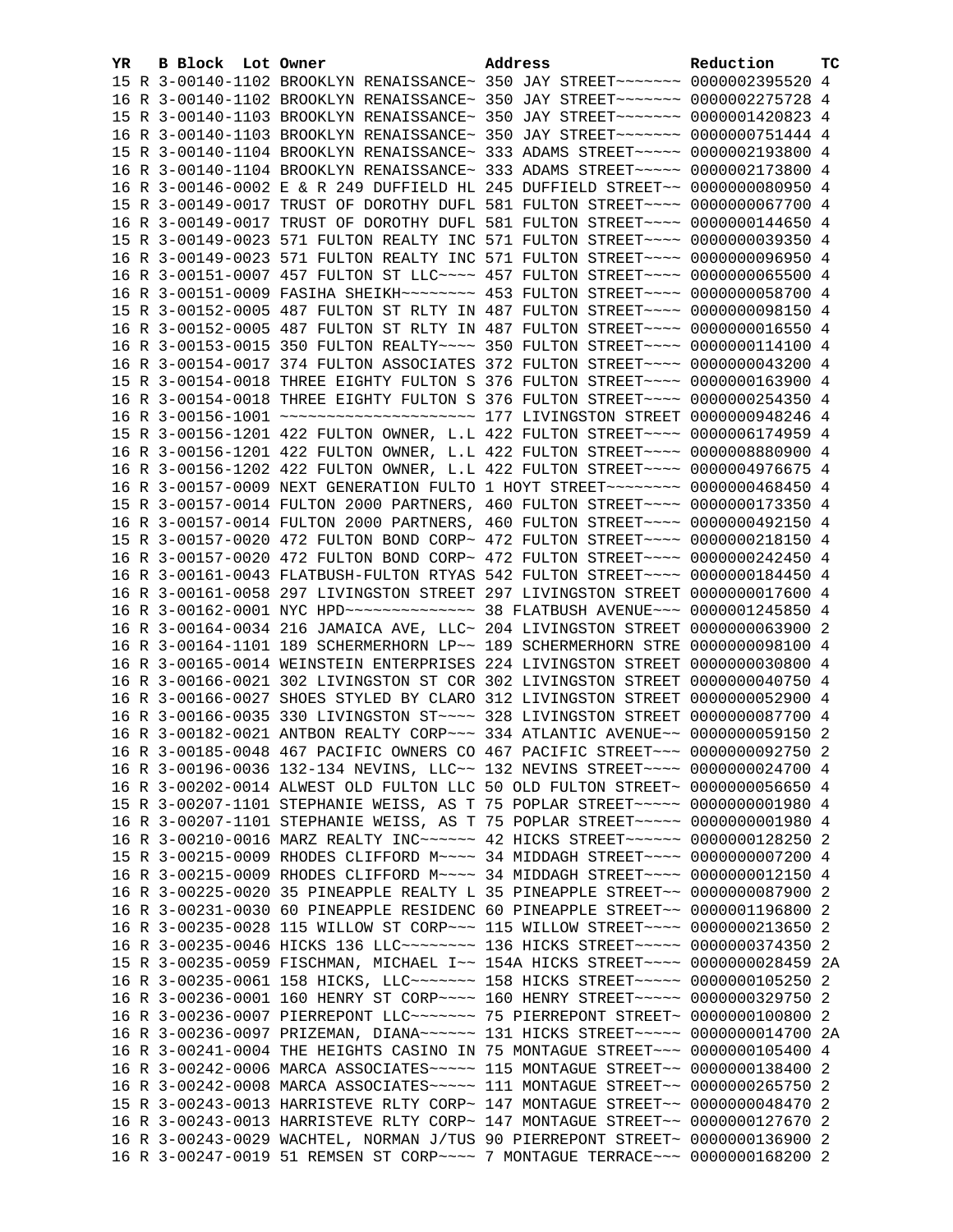| YR | B Block Lot Owner |  | Address                                                                                   | Reduction | TC |
|----|-------------------|--|-------------------------------------------------------------------------------------------|-----------|----|
|    |                   |  | 15 R 3-00248-0030 PATRICIA HOLDING CORP 112 MONTAGUE STREET~~ 0000000056550 4             |           |    |
|    |                   |  | 16 R 3-00248-0030 PATRICIA HOLDING CORP 112 MONTAGUE STREET~~ 0000000140700 4             |           |    |
|    |                   |  | 16 R 3-00248-0033 FOXBORO REAL ESTATE I 118 MONTAGUE STREET~~ 0000000191050 2             |           |    |
|    |                   |  | 16 R 3-00248-0034 FOXBORO REAL ESTATE I 120 MONTAGUE STREET~~ 0000000179700 2             |           |    |
|    |                   |  | 16 R 3-00250-0001 26 COURT ASSOCIATES L 26 COURT STREET~~~~~~ 0000001770450 4             |           |    |
|    |                   |  | 16 R 3-00255-0001 44 COURT STREET~~~~~~ 44 COURT STREET~~~~~~ 0000002729100 4             |           |    |
|    |                   |  | 15 R 3-00255-0044 32 COURT ST ASSOCIATE 32 COURT STREET~~~~~~ 0000000116050 4             |           |    |
|    |                   |  | 16 R 3-00255-0044 32 COURT ST ASSOCIATE 32 COURT STREET~~~~~~ 0000001605100 4             |           |    |
|    |                   |  | 16 R 3-00261-0018 STCHARLES HOUSING COR 277 HICKS STREET~~~~~~ 0000000043800              |           | -2 |
|    |                   |  | 16 R 3-00261-0030 709 CARROLL STREET LL 8 GARDEN PLACE~~~~~~~ 0000000047398 2             |           |    |
|    |                   |  | 16 R 3-00262-0008 ERLICH, ISAAC~~~~~~~~~ 75 STATE STREET~~~~~~ 0000000044200 2            |           |    |
|    |                   |  | 16 R 3-00263-0045 RENEE REALTY LLC ---- 20 SIDNEY PLACE ----- 0000000212050 2             |           |    |
|    |                   |  | 16 R 3-00265-0040 JORALEMON ASSOCIATES~ 186 JORALEMON STREET~ 0000000404650 4             |           |    |
|    |                   |  | 16 R 3-00267-0027 ALBERT CHARITABLE ETC 148 CLINTON STREET~~~ 0000000073150 2             |           |    |
|    |                   |  | 16 R 3-00268-0049 FRANCHISE REALTY INTE 82 COURT STREET~~~~~~ 0000000052500 4             |           |    |
|    |                   |  | 16 R 3-00271-0020 111 - 115 COURT LLC~~ 111 COURT STREET~~~~~ 0000000127150 2             |           |    |
|    |                   |  | 16 R 3-00274-0022 327 HICKS DEVELOPMENT 327 HICKS STREET~~~~~ 0000000033750 4             |           |    |
|    |                   |  | 16 R 3-00275-0001 200 CLINTON ASSOCIATE 200 CLINTON STREET~~~ 0000001067400 2             |           |    |
|    |                   |  | 16 R 3-00275-0005 200 CLINTON ASSOCIATE 157 ATLANTIC AVENUE~~ 0000000118300 4             |           |    |
|    |                   |  | 16 R 3-00275-1001 DANISTEF LLC -------- 141 ATLANTIC AVENUE -- 0000000058350 4            |           |    |
|    |                   |  | 16 R 3-00279-0028 SHERMAN REAL ESTATE I 218 PACIFIC STREET~~~ 0000000061150 4             |           |    |
|    |                   |  | 15 R 3-00280-0022 NU-COBBLE HILL HLDING 171 COURT STREET~~~~~ 0000000022430 2A            |           |    |
|    |                   |  | 16 R 3-00280-0022 NU-COBBLE HILL HLDING 171 COURT STREET~~~~~ 0000000022430 2A            |           |    |
|    |                   |  | 16 R 3-00280-1016 MUKHERJI KATHARINE~~~ 120 BOERUM PLACE~~~~~ 0000000017131 2             |           |    |
|    |                   |  | 16 R 3-00284-0001 DOWNSTATE AT LICH HOL 355 HICKS STREET~~~~~ 0000044452100 4             |           |    |
|    |                   |  |                                                                                           |           |    |
|    |                   |  | 16 R 3-00302-0009 CONGRESS OWNERS LTD~~ 200 CONGRESS STREET~~ 0000000821400 2             |           |    |
|    |                   |  | 16 R 3-00311-0036 197 KANE STREET LLC~~ 197 KANE STREET~~~~~~ 0000000026150 2             |           |    |
|    |                   |  | 16 R 3-00320-1001 HASEROT, ZANE~~~~~~~~~~~~~ 1 TIFFANY PLACE~~~~~~~ 00000000007170 2      |           |    |
|    |                   |  | 16 R 3-00321-1001 BUONO, MATTHEW C ---- 501 HICKS STREET ---- 00000000005091 2            |           |    |
|    |                   |  | 16 R 3-00326-0046 268 COURT STREET LLC~ 268 COURT STREET~~~~~ 0000000053350 2             |           |    |
|    |                   |  | 16 R 3-00331-0021 PARK, SUN-OK~~~~~~~~~~~~~~~~~ 486 HENRY STREET~~~~~~ 0000000058900 4    |           |    |
|    |                   |  | 16 R 3-00335-0020 104 SACKETT STREET~ L 104 SACKETT STREET~~~ 0000000047550 4             |           |    |
|    |                   |  | 16 R 3-00335-0045 MILEA ASSOCIATES LLC~ 97 UNION STREET~~~~~~ 0000000081600 4             |           |    |
|    |                   |  | 16 R 3-00335-0047 93 UNION STREET LLC~~ 93 UNION STREET~~~~~~ 0000000085300 4             |           |    |
|    |                   |  | 16 R 3-00345-1001 KEITH OLIVER~~~~~~~~~ 358 COURT STREET~~~~~ 00000000006029 4            |           |    |
|    |                   |  | 16 R 3-00349-0025 CUNEO-LEIDER MANAGEME 542 HENRY STREET~~~~~ 0000000098400 2             |           |    |
|    |                   |  | 16 R 3-00366-0006 J.M. DRESSEL REALTY L 62 2 PLACE~~~~~~~~~~~ 0000000039000 4             |           |    |
|    |                   |  | 15 R 3-00367-0009 BROOKLYN'S WORKING WA 153 HAMILTON AVENUE~~ 0000000044050 4             |           |    |
|    |                   |  | 16 R 3-00367-0009 BROOKLYN'S WORKING WA 153 HAMILTON AVENUE~~ 0000000071500 4             |           |    |
|    |                   |  | 16 R 3-00367-0030 78-80 RAPELYE LLC --- 78 RAPELYE STREET --- 0000000042150 4             |           |    |
|    |                   |  | 16 R 3-00376-0023 108 LUQUER STREET~~~~ 104 LUQUER STREET~~~~ 0000000327175 2             |           |    |
|    |                   |  | 16 R 3-00381-1001 PADGETT, RENDA~~~~~~~~ 162 HUNTINGTON STREET 0000000004084 2C           |           |    |
|    |                   |  | 16 R 3-00388-0052 WYCKOFF INDUSTRIAL DV 267 WYCKOFF STREET~~~ 0000000030550 4             |           |    |
|    |                   |  | 16 R 3-00389-1001 KIM, STEPHANIE~~~~~~~ 328 BERGEN STREET~~~~ 0000000010464 2             |           |    |
|    |                   |  | 16 R 3-00403-0065 NATALIE GARDENS INC.~ 89 BUTLER STREET~~~~~ 0000000054200 2             |           |    |
|    |                   |  | 15 R 3-00405-0016 COSMOPOLITAN HOLDINGS 462 BALTIC STREET~~~~ 00000000001650 4            |           |    |
|    |                   |  | 16 R 3-00405-0016 COSMOPOLITAN HOLDINGS 462 BALTIC STREET~~~~ 0000000016050               |           | -4 |
|    |                   |  | 16 R 3-00406-0018 524 BALTIC HOLDING CO 526 BALTIC STREET~~~~ 0000000096550 4             |           |    |
|    |                   |  | 16 R 3-00406-0027 GOWAMUS REALTY CCC~~~ 538 BALTIC STREET~~~~ 0000000025250 4             |           |    |
|    |                   |  | 16 R 3-00406-0052 GOWANUS REALTY LLC~~~ 158 3 AVENUE~~~~~~~~~ 0000000089750 4             |           |    |
|    |                   |  | 16 R 3-00406-0069 GOWANUS REALTY LLC ~~~ 291 BUTLER STREET ~~~~ 0000000046750 4           |           |    |
|    |                   |  | 16 R 3-00406-0071 GOWANDUS REALTY LLC~~ 295 BUTLER STREET~~~~ 0000000034450 4             |           |    |
|    |                   |  | 16 R 3-00407-0001 AST HOLDING CORP~~~~~ 159 3 AVENUE~~~~~~~~~ 0000000043400 4             |           |    |
|    |                   |  | 16 R 3-00407-0041 COVIZON LLC~~~~~~~~~~~~~~~~~~~~~ 345 BUTLER STREET~~~~~ 0000000074200 4 |           |    |
|    |                   |  | 16 R 3-00409-0038 ULBERN REALTY LLC --- 238 HOYT STREET ----- 0000000392300 4             |           |    |
|    |                   |  | 16 R 3-00412-0018 255 DOUGLAS STREET CO 258 BUTLER STREET~~~~ 0000000017500 4             |           |    |
|    |                   |  | 16 R 3-00412-0019 JOSEPH BORRUSO~~~~~~~ 260 BUTLER STREET~~~~ 0000000018850 4             |           |    |
|    |                   |  | 16 R 3-00412-0020 JOSEPH BORRUSO~~~~~~~ 262 BUTLER STREET~~~~ 0000000031050 4             |           |    |
|    |                   |  | 16 R 3-00412-0048 BORRUSO JOSEPH~~~~~~~ 255 DOUGLASS STREET~~ 0000000017200 4             |           |    |
|    |                   |  | 16 R 3-00413-0058 RO & CA REALTY CORP~~ 305 DOUGLASS STREET~~ 0000000031050 4             |           |    |
|    |                   |  | 15 R 3-00413-0065 295 DOUGLASS ST. ASSO 295 DOUGLASS STREET~~ 0000000033650 4             |           |    |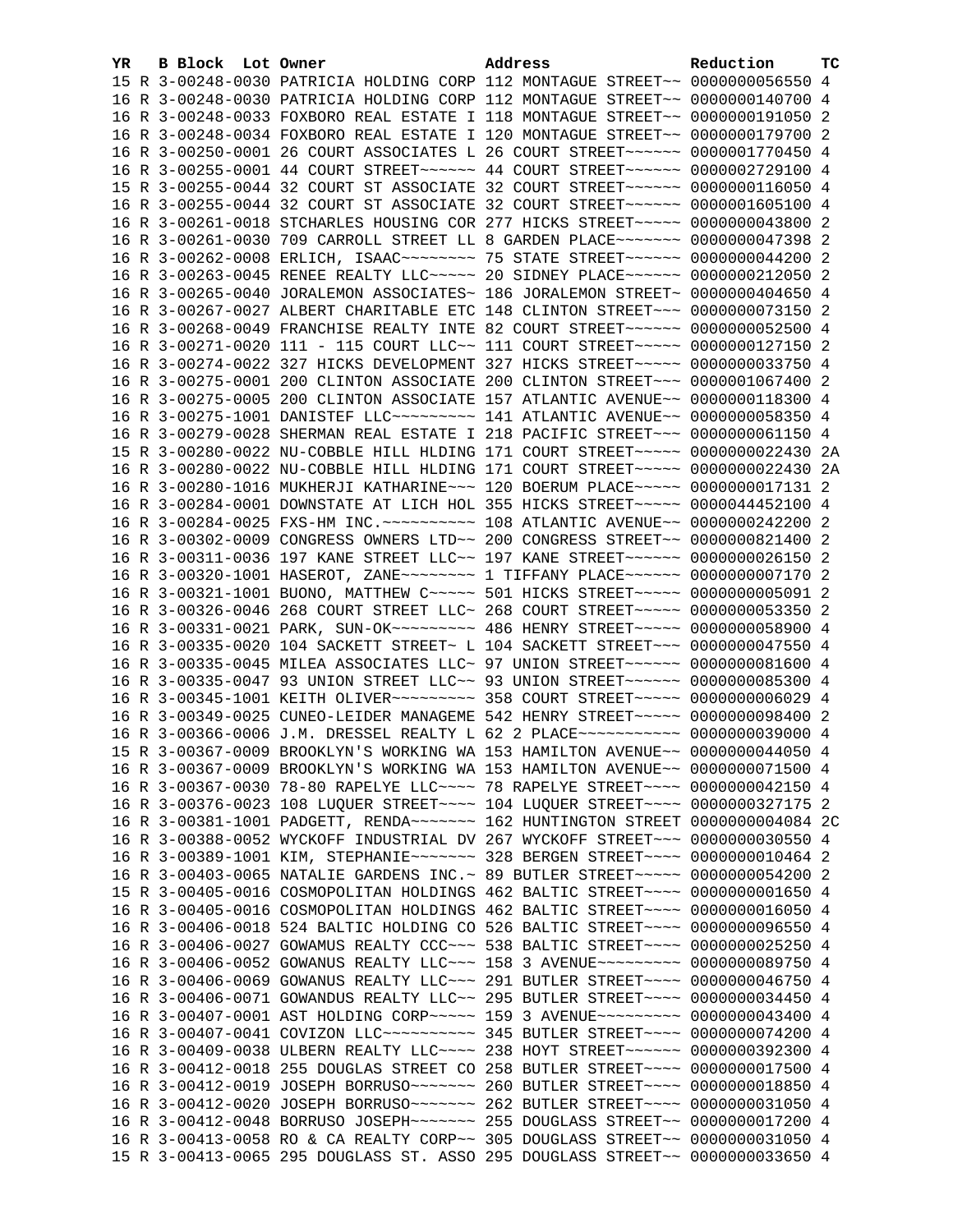| YR. | B Block Lot Owner |                                                                                         | Address | Reduction | тc |
|-----|-------------------|-----------------------------------------------------------------------------------------|---------|-----------|----|
|     |                   | 16 R 3-00413-0065 295 DOUGLASS ST. ASSO 295 DOUGLASS STREET~~ 0000000097550 4           |         |           |    |
|     |                   | 16 R 3-00414-0002 299 COURT STREET LLC~ 301 COURT STREET~~~~~ 0000000069600 4           |         |           |    |
|     |                   | 16 R 3-00416-0033 WONG CHRISTINA LAU~~~ 168 DOUGLASS STREET~~ 0000000013000 4           |         |           |    |
|     |                   | 16 R 3-00416-0042 DANNY K WONG~~~~~~~~~~~~~~~~ 264 BOND STREET~~~~~~~~ 00000000015450 4 |         |           |    |
|     |                   | 16 R 3-00420-0001 JAEZ REALTY LLC ----- 575 DE GRAW STREET -- 0000000477400 4           |         |           |    |
|     |                   | 16 R 3-00427-0047 EKL REALTY CORPORATIO 202 4 AVENUE~~~~~~~~~ 0000000026550 4           |         |           |    |
|     |                   | 16 R 3-00433-0028 SBC REALTY GROUP, IN~ 586 SACKETT STREET~~~ 0000000037550 4           |         |           |    |
|     |                   | 16 R 3-00435-0009 M.C.R.D., LLC -------- 345 COURT STREET ----- 0000000040200 4         |         |           |    |
|     |                   | 16 R 3-00436-1001 CARLOTTA AIELLO~~~~~~ 370 UNION STREET~~~~~ 0000000020373 2           |         |           |    |
|     |                   | 16 R 3-00440-0021 PONTONE BROTHERS ASSO 532 UNION STREET~~~~~ 0000000070000 4           |         |           |    |
|     |                   | 16 R 3-00440-0023 PONTONE BROTHER CORP~ 536 UNION STREET~~~~~ 00000000007000 4          |         |           |    |
|     |                   | 16 R 3-00440-0024 PONTONE BROS CORP~~~~ 538 UNION STREET~~~~~ 00000000005150 4          |         |           |    |
|     |                   | 16 R 3-00440-0026 PONTONE BROS CORP~~~~ 542 UNION STREET~~~~~ 0000000003400 4           |         |           |    |
|     |                   | 16 R 3-00440-0047 PONTONE BROS ASSOCIAT 499 PRESIDENT STREET~ 0000000049600 4           |         |           |    |
|     |                   | 16 R 3-00440-0048 PONTONE BROS CORP~~~~ 495 PRESIDENT STREET~ 0000000034850 4           |         |           |    |
|     |                   | 16 R 3-00441-0024 DSSR REALTY CORP~~~~~ 608 UNION STREET~~~~~ 0000000043850 4           |         |           |    |
|     |                   | 16 R 3-00445-0001 E & M REALTY CORP~~~~ 335 BOND STREET~~~~~~ 0000000049350 4           |         |           |    |
|     |                   | 16 R 3-00447-1301 REDDY, NIKHIL~~~~~~~~ 465 CARROLL STREET~~~ 0000000017793 2C          |         |           |    |
|     |                   | 16 R 3-00464-0049 PALMIOTTO, DOMINICK~~ 41 4 STREET~~~~~~~~~~ 0000000050000 4           |         |           |    |
|     |                   | 16 R 3-00468-0054 EMPIRE EQUITY HOLDING 19 5 STREET~~~~~~~~~~ 0000000019150 4           |         |           |    |
|     |                   | 16 R 3-00476-0001 509-15 COURT HOUSING~ 515 COURT STREET~~~~~ 0000000055650 2           |         |           |    |
|     |                   | 16 R 3-00479-0037 561 WEST 163RD ST RTY 191 CENTRE STREET~~~~ 0000000018000 4           |         |           |    |
|     |                   | 16 R 3-00508-0005 FELDMAN FAMILY PARTNE 191 VAN BRUNT STREET~ 0000000016000 4           |         |           |    |
|     |                   | 16 R 3-00512-0013 41 RICHARD STREET LLC 41 RICHARDS STREET~~~ 0000000035650 4           |         |           |    |
|     |                   | 16 R 3-00512-0020 37 RICHARDS STREET~~~ 37 RICHARDS STREET~~~ 0000000023250 4           |         |           |    |
|     |                   | 15 R 3-00523-0018 HARBOR TECH LLC ----- 5 DELAVAN STREET ---- 0000000813400 2           |         |           |    |
|     |                   | 16 R 3-00523-0018 HARBOR TECH LLC ----- 5 DELAVAN STREET ---- 0000001493400 2           |         |           |    |
|     |                   | 16 R 3-00526-0031 TABIJO REALTY ASSOCS~ 696 HENRY STREET~~~~~ 0000000414650 4           |         |           |    |
|     |                   | 15 R 3-00539-0001 G & F HICKS INC. ~~~~~ 783 HICKS STREET~~~~~ 0000000014850 4          |         |           |    |
|     |                   | 16 R 3-00539-0003 G & F HICKS INC. ~~~~~ 779 HICKS STREET~~~~~ 0000000019450 4          |         |           |    |
|     |                   | 16 R 3-00539-0037 IMPROVER REALTY CORP~ 57 MILL STREET~~~~~~~~ 0000000046700 4          |         |           |    |
|     |                   | 16 R 3-00545-0010 PIONEER AND KING LLC~ 149 PIONEER STREET~~~ 0000000151950 4           |         |           |    |
|     |                   | 16 R 3-00552-0003 ASJN REALTY LLC ~~~~~~ 603 CLINTON STREET ~~~ 0000000125100 4         |         |           |    |
|     |                   | 16 R 3-00556-0032 SULLIVAN 46 REALTY L. 46 SULLIVAN STREET~~~ 0000000039650 2           |         |           |    |
|     |                   | 16 R 3-00562-0046 STEVE~ BARRANCA AS TR 199 BUSH STREET~~~~~~ 0000000030965 4           |         |           |    |
|     |                   | 16 R 3-00573-0101 RED HOOK 202 LLC ~~~~~ 84 FERRIS STREET ~~~~~ 0000000260300 4         |         |           |    |
|     |                   | 16 R 3-00580-0001 T MORIARTY & SON INC~ 529 COLUMBIA STREET~~ 0000000039500 4           |         |           |    |
|     |                   | 15 R 3-00580-0016 LORRAINE STREET REALT 76 LORRAINE STREET~~~ 0000000082450 4           |         |           |    |
|     |                   | 16 R 3-00580-0016 LORRAINE STREET REALT 76 LORRAINE STREET~~~ 0000000136900 4           |         |           |    |
|     |                   | 16 R 3-00580-0043 T MORIARTY SON INC~~~ 61 CREAMER STREET~~~~ 0000000032750 4           |         |           |    |
|     |                   | 16 R 3-00583-0001 645 CLINTON STREET RE 645 CLINTON STREET~~~ 0000000121150 4           |         |           |    |
|     |                   | 16 R 3-00583-0028 COURT PROPERTIES ASS~ 616 COURT STREET~~~~~ 0000000003700 4           |         |           |    |
|     |                   | 16 R 3-00583-0036 645 CLINTON STREET RE 624 COURT STREET~~~~~ 0000000057150 4           |         |           |    |
|     |                   | 16 R 3-00588-0007 ZEINALI, EBRAHIM E~~~ 187 RICHARDS STREET~~ 0000000003040 2A          |         |           |    |
|     |                   | 16 R 3-00596-0022 186 RLTY CORP~~~~~~~~ 186 VAN DYKE STREET~~ 0000000014700 4           |         |           |    |
|     |                   | 16 R 3-00597-0032 132-136 VAN DYKE STRE 132 VAN DYKE STREET~~ 0000000069500 4           |         |           |    |
|     |                   | 16 R 3-00599-0010 55 COFFEY STREET LLC~ 55 COFFEY STREET~~~~~ 0000000016000 4           |         |           |    |
|     |                   | 16 R 3-00612-0130 ONE BEARD STREET, LLC 21 BEARD STREET~~~~~~ 0000001898450 4           |         |           |    |
|     |                   | 16 R 3-00625-0090 18TH STREET 19TH STRE 65 19 STREET~~~~~~~~~ 0000000104650 4           |         |           |    |
|     |                   | 16 R 3-00625-0104 87 18TH STREET, LLC~~ 87 18 STREET~~~~~~~~~~ 0000000148400 4          |         |           |    |
|     |                   | 16 R 3-00632-0001 BARRANCA FAMILY TRUST 99 19 STREET~~~~~~~~~ 0000000019750 4           |         |           |    |
|     |                   | 16 R 3-00632-0004 18TH STREET 19TH STRE 62 18 STREET~~~~~~~~~ 0000000424850 4           |         |           |    |
|     |                   | 16 R 3-00633-0064 ROTHSTEIN BARRY~~~~~~ 643 3 AVENUE~~~~~~~~~ 0000000007000 4           |         |           |    |
|     |                   | 16 R 3-00640-0021 206 20TH STREET LLC~~ 206 20 STREET~~~~~~~~~ 0000000026450 4          |         |           |    |
|     |                   | 16 R 3-00644-0082 G S A HOLDING CORP~~~ 708 3 AVENUE~~~~~~~~~ 0000000460950 4           |         |           |    |
|     |                   | 16 R 3-00649-0001 725-4TH REALTY LLC~~~ 725 4 AVENUE~~~~~~~~~ 0000000380500 2           |         |           |    |
|     |                   | 16 R 3-00654-0015 EXCELLO FILM PAK, INC 164 25 STREET~~~~~~~~~ 0000000042350 4          |         |           |    |
|     |                   | 16 R 3-00654-0018 EXCELLO FILM PACK INC 166 25 STREET~~~~~~~~ 0000000025700 4           |         |           |    |
|     |                   | 15 R 3-00673-1001 AGUILERA THOMAS ~~~~~~ 217 31 STREET ~~~~~~~~ 0000000002161 2         |         |           |    |
|     |                   | 16 R 3-00673-1001 AGUILERA THOMAS~~~~~~ 217 31 STREET~~~~~~~~ 0000000011931 2           |         |           |    |
|     |                   | 16 R 3-00680-0038 HOONG KWONG REALTY CO 880 4 AVENUE~~~~~~~~~ 0000000055450 4           |         |           |    |
|     |                   | 16 R 3-00680-0043 DIYA REALTY~ LLC~~~~~ 890 4 AVENUE~~~~~~~~~ 0000000065800 4           |         |           |    |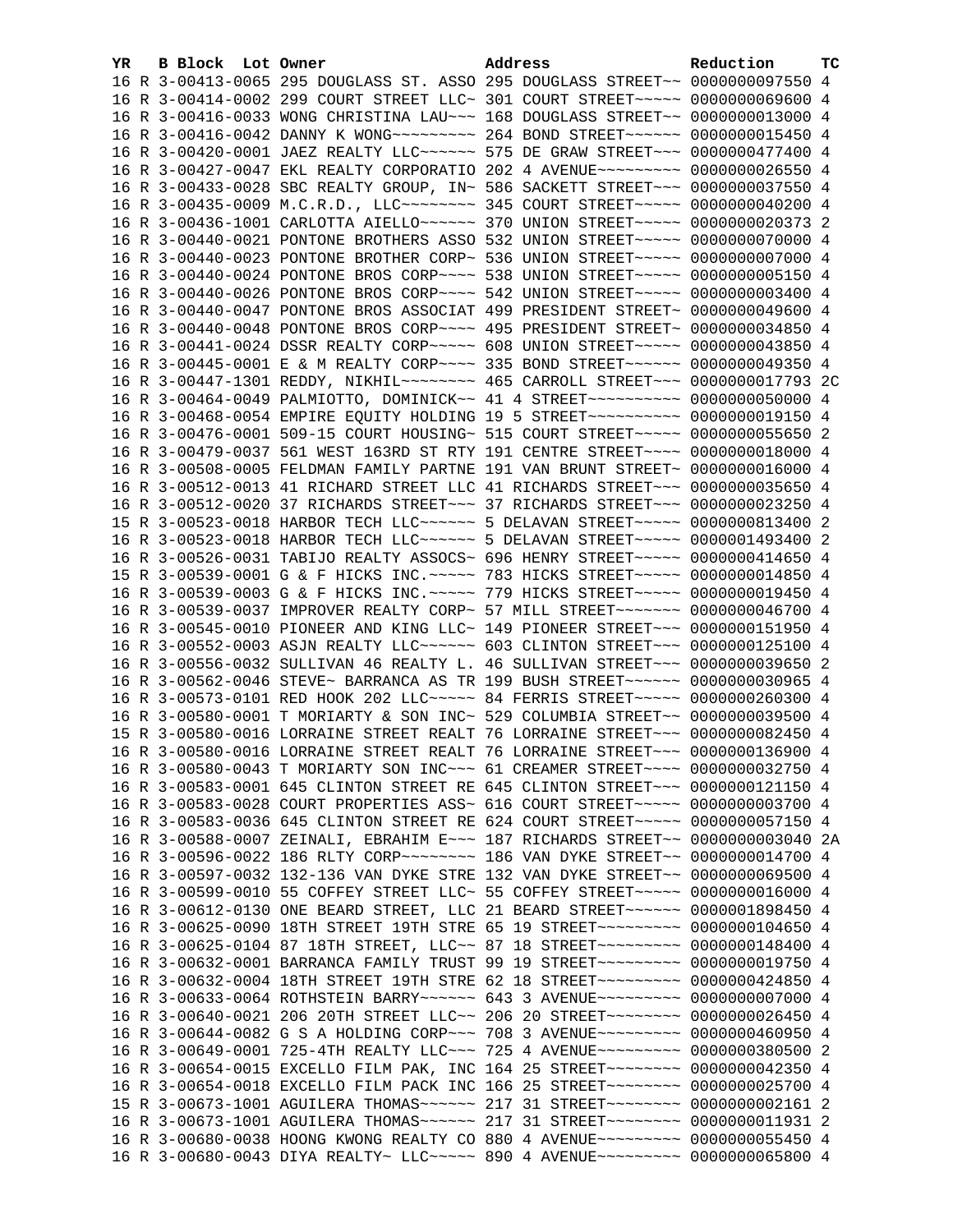| YR. | B Block Lot Owner |                                                                                  | Address | Reduction | тc |
|-----|-------------------|----------------------------------------------------------------------------------|---------|-----------|----|
|     |                   | 16 R 3-00685-0049 SOPHIE S LIBERTY INC~ 225 34 STREET~~~~~~~~~ 0000000032150 4   |         |           |    |
|     |                   | 16 R 3-00696-0018 334 - 36TH STREET REA 334 36 STREET~~~~~~~~~ 0000000017800 4   |         |           |    |
|     |                   | 16 R 3-00696-0020 338 36TH STREET, ~~~~~ 340 36 STREET~~~~~~~~ 0000000083650 4   |         |           |    |
|     |                   | 16 R 3-00706-0020 GRANCENT CORP~~~~~~~~ 116 39 STREET~~~~~~~~ 0000000221150 4    |         |           |    |
|     |                   | 16 R 3-00707-0033 264 39ST LLC -------- 264 39 STREET ------- 0000000016650 4    |         |           |    |
|     |                   | 16 R 3-00707-0040 HELLENIC EQUITIES LLC 3904 3 AVENUE~~~~~~~~ 0000000027700 4    |         |           |    |
|     |                   | 16 R 3-00707-0048 271-273 REALTY CORP~~ 273 40 STREET~~~~~~~~ 0000000029650 4    |         |           |    |
|     |                   | 15 R 3-00707-0057 ABRAHAM DAMAST~~~~~~~ 40 STREET~~~~~~~~~~~~ 0000000020200 4    |         |           |    |
|     |                   | 16 R 3-00707-0057 ABRAHAM DAMAST ------ 40 STREET ----------- 0000000106240 4    |         |           |    |
|     |                   | 15 R 3-00712-0047 267-269 41ST REALTY L 271 41 STREET~~~~~~~~ 0000000006850 4    |         |           |    |
|     |                   | 16 R 3-00712-0047 267-269 41ST REALTY L 271 41 STREET~~~~~~~~ 0000000013600 4    |         |           |    |
|     |                   | 15 R 3-00712-0049 267-269 41ST REALTY L 267 41 STREET~~~~~~~~ 0000000016600 4    |         |           |    |
|     |                   | 16 R 3-00712-0049 267-269 41ST REALTY L 267 41 STREET~~~~~~~~ 0000000019750 4    |         |           |    |
|     |                   | 16 R 3-00714-0001 ELSAUM INC~~~~~~~~~~~~ 4013 4 AVENUE~~~~~~~~ 0000000024750 4   |         |           |    |
|     |                   | 16 R 3-00714-0044 5 SUNSET PARK HOLDING 4018 5 AVENUE~~~~~~~~ 0000000141050 2    |         |           |    |
|     |                   | 16 R 3-00716-0016 BARBCAT REALTY LLC -- 126 41 STREET ------- 0000000037100 4    |         |           |    |
|     |                   | 15 R 3-00719-0037 MASAYA HOUSING DEVELO 472 41 STREET~~~~~~~~ 0000000064200 2    |         |           |    |
|     |                   | 16 R 3-00719-0037 MASAYA HOUSING DEVELO 472 41 STREET~~~~~~~~ 0000000118650 2    |         |           |    |
|     |                   | 16 R 3-00722-0015 A.T.D. ENTERPRISES, L 218 42 STREET~~~~~~~~ 0000000089100 4    |         |           |    |
|     |                   | 15 R 3-00727-0046 4318 THIRD AVENUE, LL 4318 3 AVENUE~~~~~~~~ 0000000072800 4    |         |           |    |
|     |                   | 16 R 3-00727-0046 4318 THIRD AVENUE, LL 4318 3 AVENUE~~~~~~~~ 0000000078650 4    |         |           |    |
|     |                   | 16 R 3-00735-0015 DOWNRIGHT REALTY LLC~ 4603 1 AVENUE~~~~~~~~ 0000000030100 4    |         |           |    |
|     |                   | 15 R 3-00735-0117 1172-4 LLC ----------- 135 47 STREET -------- 0000000015200 4  |         |           |    |
|     |                   | 16 R 3-00735-0117 1172-4 LLC ----------- 135 47 STREET ------- 0000000035000 4   |         |           |    |
|     |                   | 15 R 3-00738-0006 CORNER VIEW ASSOC~~~~ 4407 4 AVENUE~~~~~~~~ 0000000047700 2    |         |           |    |
|     |                   | 16 R 3-00738-0006 CORNER VIEW ASSOC~~~~ 4407 4 AVENUE~~~~~~~~ 0000000067700 2    |         |           |    |
|     |                   | 15 R 3-00738-0009 CORNER VIEW ASSOC~~~~ 4401 4 AVENUE~~~~~~~~ 0000000058500 2    |         |           |    |
|     |                   | 16 R 3-00738-0009 CORNER VIEW ASSOC~~~~ 4401 4 AVENUE~~~~~~~~ 0000000083000 2    |         |           |    |
|     |                   | 16 R 3-00745-0069 PRONAR REALTY, LLC~~~ 229 46 STREET~~~~~~~~ 0000000046850 4    |         |           |    |
|     |                   | 16 R 3-00748-0053 557 46TH STREET LLC~~ 557 46 STREET~~~~~~~~~ 0000000026400 2   |         |           |    |
|     |                   | 16 R 3-00750-0005 LIND HTS ASSN~~~~~~~~ 712 45 STREET~~~~~~~~ 0000000100250 2    |         |           |    |
|     |                   | 16 R 3-00754-0027 TOTTEN PROPERTIES, LL 250 46 STREET~~~~~~~~~ 0000000048450 4   |         |           |    |
|     |                   | 16 R 3-00754-0052 JER REALTY LLC ------- 255 47 STREET ------- 0000000116000 4   |         |           |    |
|     |                   | 16 R 3-00757-0039 4612~ 6 AVE~ CP~~~~~~ 4612 6 AVENUE~~~~~~~~ 0000000136000 2    |         |           |    |
|     |                   | 16 R 3-00760-0059 XING XUE YANG ~~~~~~~~ 851 47 STREET ~~~~~~~~ 0000000107531 2A |         |           |    |
|     |                   | 16 R 3-00763-0062 EAST SUNSET PARK REAL 241 48 STREET~~~~~~~~~ 0000000041550 4   |         |           |    |
|     |                   | 16 R 3-00771-0015 GPM 48TH ST LLC ----- 4802 2 AVENUE ------ 0000000139350 4     |         |           |    |
|     |                   | 16 R 3-00771-0050 ~~~~~~~~~~~~~~~~~~~~~ 4820 2 AVENUE~~~~~~~~ 0000000101900 4    |         |           |    |
|     |                   | 16 R 3-00772-0047 SUNRAYS PROPERTIES LL 265 49 STREET~~~~~~~~ 0000000093550 4    |         |           |    |
|     |                   | 16 R 3-00773-0040 CLARISTA RLTY CORP~~~ 4808 4 AVENUE~~~~~~~~ 0000000026500 4    |         |           |    |
|     |                   | 16 R 3-00774-0001 OLIVIA PROPERTIES, L~ 4823 4 AVENUE~~~~~~~~ 0000000045400 2    |         |           |    |
|     |                   | 16 R 3-00774-0038 474-76 48TH STREET CO 4802 5 AVENUE~~~~~~~~ 0000000053550 4    |         |           |    |
|     |                   | 15 R 3-00781-0031 CAPRI REALTY LLC~~~~~ 260 49 STREET~~~~~~~~ 0000000007600 4    |         |           |    |
|     |                   | 16 R 3-00781-0031 CAPRI REALTY LLC~~~~~ 260 49 STREET~~~~~~~~ 0000000010700 4    |         |           |    |
|     |                   | 16 R 3-00783-0041 SOCA RLTY CORP~~~~~~~ 4912 5 AVENUE~~~~~~~~ 0000000044650 4    |         |           |    |
|     |                   | 16 R 3-00783-0042 SOCA RLTY CORP~~~~~~~ 4914 5 AVENUE~~~~~~~~ 0000000044500 4    |         |           |    |
|     |                   | 16 R 3-00786-0051 HO , PETER K.M. ~~~~~~ 769 50 STREET~~~~~~~~ 0000000049750 4   |         |           |    |
|     |                   | 16 R 3-00789-0010 214 50TH STREET~~~~~~ 214 50 STREET~~~~~~~~ 0000000038200 4    |         |           |    |
|     |                   | 15 R 3-00792-0002 5019 5TH AVE BKLYN LL 5019 5 AVENUE~~~~~~~~ 0000000255350 4    |         |           |    |
|     |                   | 16 R 3-00792-0002 5019 5TH AVE BKLYN LL 5019 5 AVENUE~~~~~~~~ 0000000354400 4    |         |           |    |
|     |                   | 16 R 3-00796-0001 G B PLASTICS INC~~~~~ 5101 1 AVENUE~~~~~~~~ 0000000215800 4    |         |           |    |
|     |                   | 16 R 3-00796-0024 15 GARNET STREET LLC~ 5112 2 AVENUE~~~~~~~~ 0000000948500 4    |         |           |    |
|     |                   | 16 R 3-00797-0062 PAKOTAP LLC~~~~~~~~~~~ 233 52 STREET~~~~~~~~ 0000000098250 4   |         |           |    |
|     |                   | 16 R 3-00797-0063 PAKOTAP LLC~~~~~~~~~~ 229 52 STREET~~~~~~~~ 0000000009600 4    |         |           |    |
|     |                   | 16 R 3-00803-0030 JAJS1 LLC ------------ 4 53 STREET ---------- 0000000023800 4  |         |           |    |
|     |                   | 16 R 3-00803-0041 CLEM PROPERTIES INC~~ 29 53 STREET~~~~~~~~~ 0000000068650 4    |         |           |    |
|     |                   | 16 R 3-00803-0056 FERRO & GAMBINO REALT 17 53 STREET~~~~~~~~~ 0000000109750 4    |         |           |    |
|     |                   | 16 R 3-00803-0067 JAJS2 LLC ------------- 9 53 STREET ---------- 0000000026150 4 |         |           |    |
|     |                   | 16 R 3-00804-0001 101 53RD STREET REALT 5213 1 AVENUE~~~~~~~~ 0000000282950 4    |         |           |    |
|     |                   | 16 R 3-00805-0001 HANUBE ASSOC LLC~~~~~ 5213 2 AVENUE~~~~~~~~ 0000000027450 4    |         |           |    |
|     |                   | 15 R 3-00805-0012 CYCRE REALTY LLC ---- 214 52 STREET ------- 0000000042750 4    |         |           |    |
|     |                   | 15 R 3-00805-0013 CYCRE REALTY LLC ---- 216 52 STREET -------- 0000000039150 4   |         |           |    |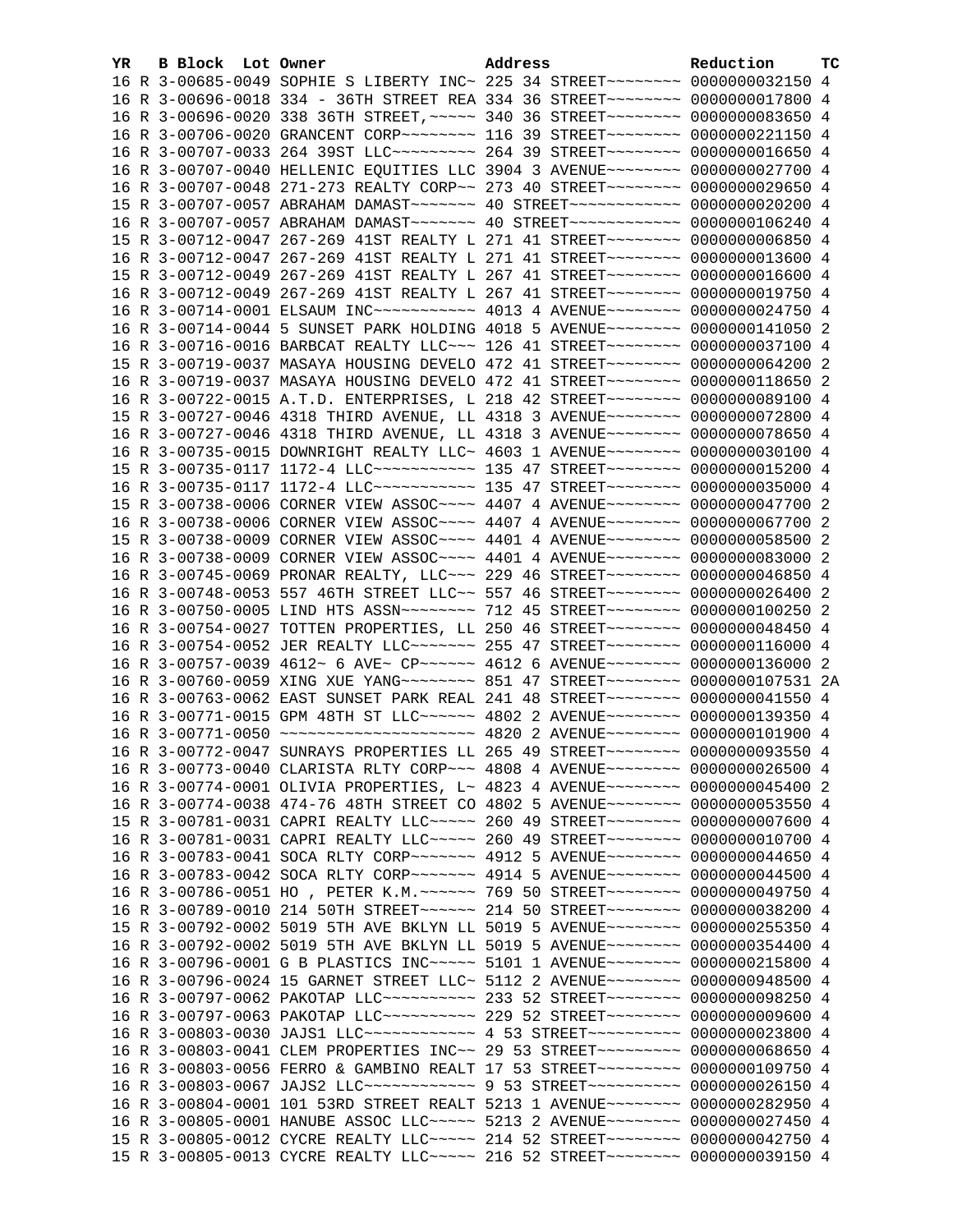| YR | B Block Lot Owner | Address                                                                              | Reduction | тc |
|----|-------------------|--------------------------------------------------------------------------------------|-----------|----|
|    |                   | 15 R 3-00805-0014 CYCRE REALTY LLC ---- 218 52 STREET ------- 0000000037350 4        |           |    |
|    |                   | 16 R 3-00807-0043 5204 FIFTH AVE LLC ~~~ 5204 5 AVENUE ~~~~~~~~ 0000000029450 4      |           |    |
|    |                   | 16 R 3-00807-0044 5208 FIFTH AVE LLC ~~~ 5208 5 AVENUE ~~~~~~~~ 0000000013700 4      |           |    |
|    |                   | 15 R 3-00812-0026 ATLANTIC PASTE ------- 170 53 STREET ------- 0000000457550 4       |           |    |
|    |                   | 16 R 3-00812-0026 ATLANTIC PASTE~~~~~~~ 170 53 STREET~~~~~~~~ 0000000549800 4        |           |    |
|    |                   | 15 R 3-00815-0042 FOOT LOCKER SPECIALTY 5310 5 AVENUE~~~~~~~~ 0000000098200 4        |           |    |
|    |                   | 16 R 3-00815-0042 FOOT LOCKER SPECIALTY 5310 5 AVENUE~~~~~~~~ 0000000175750 4        |           |    |
|    |                   | 16 R 3-00822-0011 LDR RLTY CORP~~~~~~~~~ 5401 3 AVENUE~~~~~~~~ 0000000023850 4       |           |    |
|    |                   | 16 R 3-00823-0047 RUBINSTEIN ASSOCIATES 5422 5 AVENUE~~~~~~~~ 0000000044450 4        |           |    |
|    |                   | 15 R 3-00824-0010 RODRIGUEZ CASTO F~~~~ 5403 5 AVENUE~~~~~~~~ 0000000017300 4        |           |    |
|    |                   | 16 R 3-00824-0010 RODRIGUEZ CASTO F~~~~ 5403 5 AVENUE~~~~~~~~ 0000000036650 4        |           |    |
|    |                   | 16 R 3-00827-0020 SEAWAYS TRANSPORT. CP 5802 1 AVENUE~~~~~~~~ 0000000851450 4        |           |    |
|    |                   | 16 R 3-00829-0020 238 LU INC~~~~~~~~~~~~~~~~~ 238 55 STREET~~~~~~~~~ 0000000290550 2 |           |    |
|    |                   | 16 R 3-00830-0048 56TH STREET PROPERTIE 361 56 STREET~~~~~~~~ 0000000018100 4        |           |    |
|    |                   | 16 R 3-00838-0035 5602 4TH AVE REALTY L 5602 4 AVENUE~~~~~~~~ 0000000065050 2        |           |    |
|    |                   | 16 R 3-00844-0038 5702 SECOND AVENUE, L 5702 2 AVENUE~~~~~~~~ 0000000110200 4        |           |    |
|    |                   | 16 R 3-00886-1201 HOWATSON, DARREN~~~~~ 320 19 STREET~~~~~~~~ 0000000042636 2C       |           |    |
|    |                   | 16 R 3-00887-0001 CHRISTINA REALTY, LL~ 555 7 AVENUE~~~~~~~~~ 0000000072750 4        |           |    |
|    |                   | 16 R 3-00903-0066 SALIMENI GAIL~~~~~~~~ 727 39 STREET~~~~~~~~ 0000000053900 4        |           |    |
|    |                   | 16 R 3-00915-0016 732 BROOKLYN, INC. ~~~ 732 39 STREET~~~~~~~~~ 0000000033500 4      |           |    |
|    |                   | 16 R 3-00915-0017 736 PROPERTY INC. ~~~~ 736 39 STREET~~~~~~~~ 0000000043500 4       |           |    |
|    |                   | 16 R 3-00917-0058 PARK SLOPE HOMES INC~ 521 41 STREET~~~~~~~~ 0000000084100 2        |           |    |
|    |                   | 16 R 3-00918-0044 RIVERVIEW HOMES ASSN~ 673 41 STREET~~~~~~~~~ 0000000098400 2       |           |    |
|    |                   | 15 R 3-00920-0011 840 REALTY GROUP LLC~ 814 40 STREET~~~~~~~~~ 0000000089830 2       |           |    |
|    |                   | 16 R 3-00920-0011 840 REALTY GROUP LLC~ 814 40 STREET~~~~~~~~ 0000000079480 2        |           |    |
|    |                   | 16 R 3-00922-0045 BIAGIO SCIACCA ET AL~ 755 42 STREET~~~~~~~~~ 0000000297200 2       |           |    |
|    |                   | 16 R 3-00928-0013 DEAN REALTY LLC ----- 564 PACIFIC STREET -- 0000000099950 2        |           |    |
|    |                   | 15 R 3-00928-0033 HP HW REALTY~~~~~~~~~ 604 PACIFIC STREET~~~ 0000000136650 4        |           |    |
|    |                   | 16 R 3-00928-0033 HP HW REALTY~~~~~~~~~ 604 PACIFIC STREET~~~ 0000000139800 4        |           |    |
|    |                   | 16 R 3-00932-1201 KRAMER, JONATHAN PAUL 81 ST MARKS PLACE~~~~ 0000000005846 2C       |           |    |
|    |                   | 16 R 3-00933-0033 484 BERGEN LLC ------ 484 BERGEN STREET ---- 0000000135150 4       |           |    |
|    |                   | 15 R 3-00936-0008 MARKS FLATBUSH ASSOCI 76 ST MARKS AVENUE~~~ 0000000095300 2        |           |    |
|    |                   | 16 R 3-00936-0013 250-258 FLATBUSH LLC~ 250 FLATBUSH AVENUE~~ 0000000087400 4        |           |    |
|    |                   | 16 R 3-00942-1001 MARX, CHRISTOPHER~~~~ 121 STERLING PLACE~~~ 0000000010459 2        |           |    |
|    |                   | 16 R 3-00945-0019 96 STERLING PLACE REA 96 STERLING PLACE~~~~ 0000000112600 2        |           |    |
|    |                   | 16 R 3-00951-0039 160 LINCOLN PL OWNERS 160 LINCOLN PLACE~~~~ 0000000063650 2        |           |    |
|    |                   | 15 R 3-00954-0046 92 SEVENTH AVENUE LLC 94 7 AVENUE~~~~~~~~~~ 0000000299000 2        |           |    |
|    |                   | 16 R 3-00957-0027 LAYGRIB LLC~~~~~~~~~~~~~~~ 794 UNION STREET~~~~~~ 0000000093650 4  |           |    |
|    |                   | 16 R 3-00963-0047 40-16 NATIONAL ASSOCI 130 7 AVENUE~~~~~~~~~ 0000000174700 4        |           |    |
|    |                   | 16 R 3-00964-0008 PARK BUILDING ENTERPR 265 4 AVENUE~~~~~~~~~ 0000000138350 2        |           |    |
|    |                   | 16 R 3-00966-1001 JTS PROPERTIES, LLC~~ 190 GARFIELD PLACE~~~ 0000000012588 2        |           |    |
|    |                   | 16 R 3-00972-0058 175-225 THIRD OWNER L 225 3 STREET~~~~~~~~~ 0000000317700 4        |           |    |
|    |                   | 16 R 3-00974-1001 MILGROM-ELCOTT, TALIA 302 2 STREET~~~~~~~~~ 0000000008509 2        |           |    |
|    |                   | 16 R 3-00974-1201 DORTER, DANIELLE~~~~~ 354 2 STREET~~~~~~~~~ 0000000008243 2        |           |    |
|    |                   | 16 R 3-00975-0017 FRANCINE REALTY KINGS 390 2 STREET~~~~~~~~~ 0000000188337 2        |           |    |
|    |                   | 16 R 3-00990-0016 110 FIFTH STREET PRIV 122 5 STREET~~~~~~~~~ 0000000071200 4        |           |    |
|    |                   | 16 R 3-00991-0006 36-2ND-J CORP~~~~~~~~ 33 2 AVENUE~~~~~~~~~ 0000000036750 4         |           |    |
|    |                   | 16 R 3-00991-0011 36-2ND-J CORP~~~~~~~~ 152 6 STREET~~~~~~~~~ 0000000015950 4        |           |    |
|    |                   | 16 R 3-00996-0032 440 3RD AVE~ L.L.C.~~ 432 3 AVENUE~~~~~~~~~ 0000000068350 4        |           |    |
|    |                   | 16 R 3-00998-0041 416-424 REALTY CORP~~ 416 5 AVENUE~~~~~~~~~ 0000000133400 4        |           |    |
|    |                   | 16 R 3-00999-0004 415 5TH AVENUE LLC~~~ 415 5 AVENUE~~~~~~~~~ 0000000012750 4        |           |    |
|    |                   | 16 R 3-01004-0031 FRANCHISE REALTY INTE 262 8 STREET~~~~~~~~~ 0000000027900 4        |           |    |
|    |                   | 16 R 3-01005-0070 REPUBLIC NATIONAL BAN 325 9 STREET~~~~~~~~~ 0000000044700 4        |           |    |
|    |                   | 16 R 3-01008-0020 FIVE STAR ASSOCIATES~ 9 STREET~~~~~~~~~~~~~ 0000000030875 4        |           |    |
|    |                   | 16 R 3-01008-0021 FIVE STAR ASSOCIATES~ 156 9 STREET~~~~~~~~~~ 0000000029850 4       |           |    |
|    |                   | 16 R 3-01008-0032 FERRANTINO, LLC~~~~~~ 180 9 STREET~~~~~~~~~ 0000000051950 4        |           |    |
|    |                   | 15 R 3-01011-0001 HWM 5TH AND 10TH, LLC 459 5 AVENUE~~~~~~~~~ 0000000113350 4        |           |    |
|    |                   | 16 R 3-01011-0001 HWM 5TH AND 10TH, LLC 459 5 AVENUE~~~~~~~~~ 0000000142150 4        |           |    |
|    |                   | 15 R 3-01011-0005 ABRAMS HOLDINGS, LLC~ 453 5 AVENUE~~~~~~~~~ 0000000730600 4        |           |    |
|    |                   | 16 R 3-01011-0005 ABRAMS HOLDINGS, LLC~ 453 5 AVENUE~~~~~~~~~ 0000000911500 4        |           |    |
|    |                   | 16 R 3-01022-0052 NBR LLC --------------- 494 5 AVENUE --------- 0000000016450 4     |           |    |
|    |                   | 16 R 3-01028-0066 225 13TH STREET LLC~~ 227 13 STREET~~~~~~~~~ 0000000239950 2       |           |    |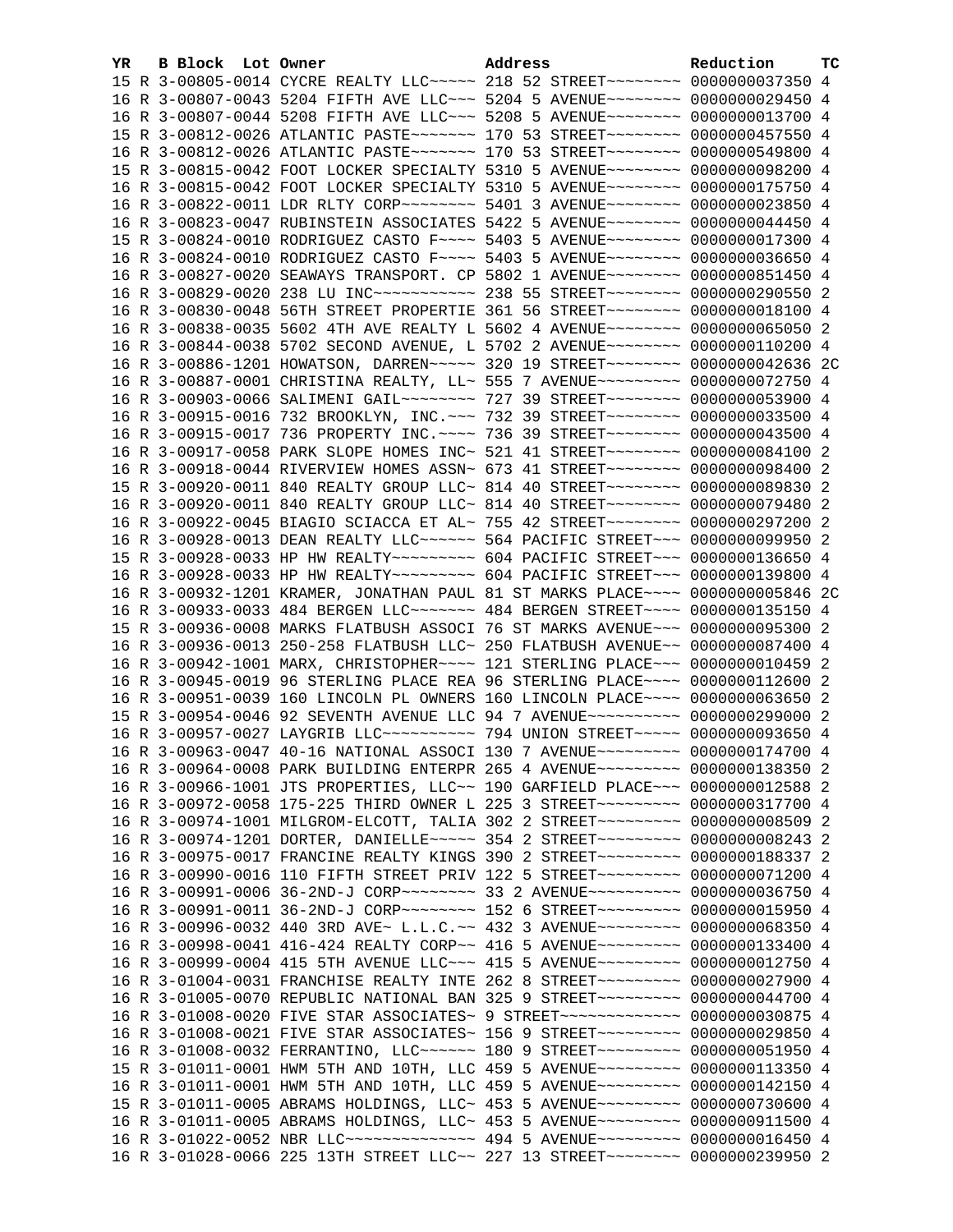| YR. | B Block Lot Owner |                                                                                    | Address | Reduction | тc |
|-----|-------------------|------------------------------------------------------------------------------------|---------|-----------|----|
|     |                   | 16 R 3-01032-0037 RICHARD RIBELLINO~~~~ 542 3 AVENUE~~~~~~~~~ 0000000008750 4      |         |           |    |
|     |                   | 15 R 3-01034-0040 522 5TH AVE BROOKLYN~ 522 5 AVENUE~~~~~~~~~ 0000000074350 4      |         |           |    |
|     |                   | 16 R 3-01034-0040 522 5TH AVE BROOKLYN~ 522 5 AVENUE~~~~~~~~~ 0000000131050 4      |         |           |    |
|     |                   | 16 R 3-01034-0044 BROOKLYN RAINBOW ASSO 530 5 AVENUE~~~~~~~~~ 0000000015750 4      |         |           |    |
|     |                   | 16 R 3-01035-1102 KLAUSS, ANNA~~~~~~~~~ 515 5 AVENUE~~~~~~~~~ 0000000003189 2      |         |           |    |
|     |                   | 16 R 3-01040-0053 YAULEE ENTERPRISES, I 135 15 STREET~~~~~~~~ 0000000018300 4      |         |           |    |
|     |                   | 16 R 3-01040-0055 YAULEE ENTERPRISES, I 131 15 STREET~~~~~~~~ 0000000018450 4      |         |           |    |
|     |                   | 16 R 3-01040-0059 YAULEE ENTERPRISES, I 121 15 STREET~~~~~~~~~ 0000000020150 4     |         |           |    |
|     |                   | 15 R 3-01042-1001 BERICK, MICHAEL~~~~~~ 231 15 STREET~~~~~~~~ 0000000004462 2      |         |           |    |
|     |                   | 16 R 3-01042-1001 BERICK, MICHAEL~~~~~~ 231 15 STREET~~~~~~~~ 0000000005934 2      |         |           |    |
|     |                   | 16 R 3-01045-0048 THOMPSON OVERHEAD DOO 47 16 STREET~~~~~~~~~~ 0000000025950 4     |         |           |    |
|     |                   | 16 R 3-01045-0050 THOMPSON OVERHEAD DOO 45 16 STREET~~~~~~~~~~ 00000000008750 4    |         |           |    |
|     |                   | 16 R 3-01045-0051 THOMPSON OVERHEAD DOO 41 16 STREET~~~~~~~~~ 0000000015350 4      |         |           |    |
|     |                   | 16 R 3-01045-0147 THOMPSON OVERHEAD DOO 51 16 STREET~~~~~~~~~ 0000000011650 4      |         |           |    |
|     |                   |                                                                                    |         |           |    |
|     |                   | 16 R 3-01051-0039 4TH AVENUE LLC~~~~~~~ 584 4 AVENUE~~~~~~~~~ 0000000053900 4      |         |           |    |
|     |                   | 16 R 3-01057-0005 304 FLATBUSH AVENUE~~ 1 7 AVENUE~~~~~~~~~~~ 0000000143100 4      |         |           |    |
|     |                   | 16 R 3-01057-0014 312 FLATBUSH AVENUE~~ 312 FLATBUSH AVENUE~~ 0000000176300 4      |         |           |    |
|     |                   | 16 R 3-01057-0019 312 FLATBUSH AVENUE~~ 320 FLATBUSH AVENUE~~ 0000000162700 4      |         |           |    |
|     |                   | 16 R 3-01058-0019 164 STERLING TENANTS~ 164 STERLING PLACE~~~ 0000000048010 2      |         |           |    |
|     |                   | 16 R 3-01058-0033 342 FLATBUSH LLC ~~~~~ 342 FLATBUSH AVENUE ~~ 0000000107900 4    |         |           |    |
|     |                   | 16 R 3-01058-1001 WILSON JEANNE M~~~~~~ 180 STERLING PLACE~~~ 0000000007428 2      |         |           |    |
|     |                   | 16 R 3-01063-0021 203 BERKELY PLACE ASS 206 BERKELEY PLACE~~~ 0000000063800 2      |         |           |    |
|     |                   | 15 R 3-01068-0004 111-115 APT CORP~~~~~ 111 8 AVENUE~~~~~~~~~ 0000000116305 2C     |         |           |    |
|     |                   | 16 R 3-01068-0004 111-115 APT CORP~~~~~ 111 8 AVENUE~~~~~~~~~ 0000000152917 2C     |         |           |    |
|     |                   | 15 R 3-01071-0014 130 8TH AVE OWNERS CO 814 CARROLL STREET~~~ 0000000122508 2      |         |           |    |
|     |                   | 16 R 3-01071-0014 130 8TH AVE OWNERS CO 814 CARROLL STREET~~~ 0000000287885 2      |         |           |    |
|     |                   | 15 R 3-01076-0002 REYAD RLTY CORP~~~~~~ 185 7 AVENUE~~~~~~~~~ 0000000079050 4      |         |           |    |
|     |                   | 16 R 3-01076-0002 REYAD RLTY CORP~~~~~~ 185 7 AVENUE~~~~~~~~~ 0000000114150 4      |         |           |    |
|     |                   | 16 R 3-01081-0038 75 PROSPECT PARK WEST 75 PROSPECT PARK WEST 0000000090900 2      |         |           |    |
|     |                   | 16 R 3-01083-0005 401 8TH AVENUE TENANT 411 8 AVENUE~~~~~~~~~ 0000000205100 2      |         |           |    |
|     |                   | 16 R 3-01093-0038 KENNETH LAWRENCE COMP 150 PROSPECT PARK WES 0000000201700 2      |         |           |    |
|     |                   | 16 R 3-01097-0067 493 12TH ST ASSOCIATE 493 12 STREET~~~~~~~~ 0000000118200 2      |         |           |    |
|     |                   | 16 R 3-01098-0001 ANSONIA COURT TENANTS 420 12 STREET~~~~~~~~ 0000000827850 2      |         |           |    |
|     |                   | 16 R 3-01101-0043 184 PROSPECT PARK WES 184 PROSPECT PARK WES 0000000040800 2      |         |           |    |
|     |                   | 16 R 3-01103-0048 BRYNA COURT OWNERS CO 195 PROSPECT PARK WES 0000000118550 2      |         |           |    |
|     |                   | 16 R 3-01103-0073 411 15 STREET POWERS~ 411 15 STREET~~~~~~~~~ 0000000058300 2     |         |           |    |
|     |                   | 16 R 3-01105-0063 ABEAD REALTY CORP. ~~~ 419 16 STREET~~~~~~~~ 0000000121590 2     |         |           |    |
|     |                   | 16 R 3-01106-0014 WINDSOR TERRACE OWNER 7 PROSPECT PARK SW~~~ 0000000393300 2      |         |           |    |
|     |                   | 16 R 3-01106-0016 WINDSOR TERRACE OWNER 10 PROSPECT PARK SW~~ 0000000089550 2      |         |           |    |
|     |                   | 16 R 3-01107-0033 75 PROSPECT PARK SOUT 75 PROSPECT PARK SW~~ 0000000160300 2      |         |           |    |
|     |                   | 16 R 3-01124-1001 NICHOLAS ARCHER~~~~~~ 579 WASHINGTON AVENUE 0000000002826 2      |         |           |    |
|     |                   | 16 R 3-01128-0085 EMPIRE STATE DEVELOPM 495 DEAN STREET~~~~~~ 00000000006630 1     |         |           |    |
|     |                   | 16 R 3-01128-0086 EMPIRE STATE DEVELOPM 493 DEAN STREET~~~~~~ 0000000005253 1      |         |           |    |
|     |                   | 16 R 3-01134-0012 1050 PACIFIC LLC~~~~~ PACIFIC STREET~~~~~~~ 0000000087500 4      |         |           |    |
|     |                   | 15 R 3-01134-0017 TEN FIFTY EIGHT LLC~~ 1058 PACIFIC STREET~~ 0000000034450 4      |         |           |    |
|     |                   | 16 R 3-01134-0017 TEN FIFTY EIGHT LLC~~ 1058 PACIFIC STREET~~ 0000000071800 4      |         |           |    |
|     |                   | 15 R 3-01149-1001 LEE, SARAH~~~~~~~~~~~ 892 BERGEN STREET~~~~ 0000000020475 2      |         |           |    |
|     |                   | 16 R 3-01149-1001 LEE, SARAH~~~~~~~~~~~~~~~ 892 BERGEN STREET~~~~~ 0000000025831 2 |         |           |    |
|     |                   | 15 R 3-01152-0071 285 PROSPECT PK OWNER 285 PROSPECT PLACE~~~ 0000000181750 2      |         |           |    |
|     |                   | 16 R 3-01152-0071 285 PROSPECT PK OWNER 285 PROSPECT PLACE~~~ 0000000174400 2      |         |           |    |
|     |                   | 16 R 3-01156-0001 713 CLASSON AVE LLC~~ 699 CLASSON AVENUE~~~ 0000000529200 2      |         |           |    |
|     |                   | 16 R 3-01156-0015 480 ST. MARKS AVE LLC 480 ST MARKS AVENUE~~ 0000000279800 2      |         |           |    |
|     |                   | 16 R 3-01156-0062 CRESPA, LLC ---------- 597 PROSPECT PLACE --- 0000000031300 2    |         |           |    |
|     |                   | 16 R 3-01156-0064 CRESPA, LLC ---------- 591 PROSPECT PLACE --- 0000000031300 2    |         |           |    |
|     |                   | 16 R 3-01156-0066 CRESPA, LLC ---------- 585 PROSPECT PLACE --- 0000000032300 2    |         |           |    |
|     |                   | 16 R 3-01156-0070 565 PROSPECT PL, LLC~ 565 PROSPECT PLACE~~~ 0000000200700 2      |         |           |    |
|     |                   | 16 R 3-01156-0090 523 PROSPECT PLACE, L 464 ST MARKS AVENUE~~ 0000000869350 2      |         |           |    |
|     |                   | 16 R 3-01158-0061 225 PARK OWNERS CORP~ 225 PARK PLACE~~~~~~~ 0000000146600 2      |         |           |    |
|     |                   | 16 R 3-01160-1001 RIVERA COURT CONDO/BD 338 PROSPECT PLACE~~~ 00000000001440 2     |         |           |    |
|     |                   | 16 R 3-01165-0001 OLD PS & OWNERS CORP~ 689 VANDERBILT AVENUE 0000000454550 2      |         |           |    |
|     |                   | 16 R 3-01166-0001 361 STERLING PLACE 0~ 361 STERLING PLACE~~~ 0000000050700 2      |         |           |    |
|     |                   | 16 R 3-01170-0001 50 PLAZA TENANTS CORP 50 PLAZA ST EAST~~~~~ 0000000150300 2      |         |           |    |
|     |                   |                                                                                    |         |           |    |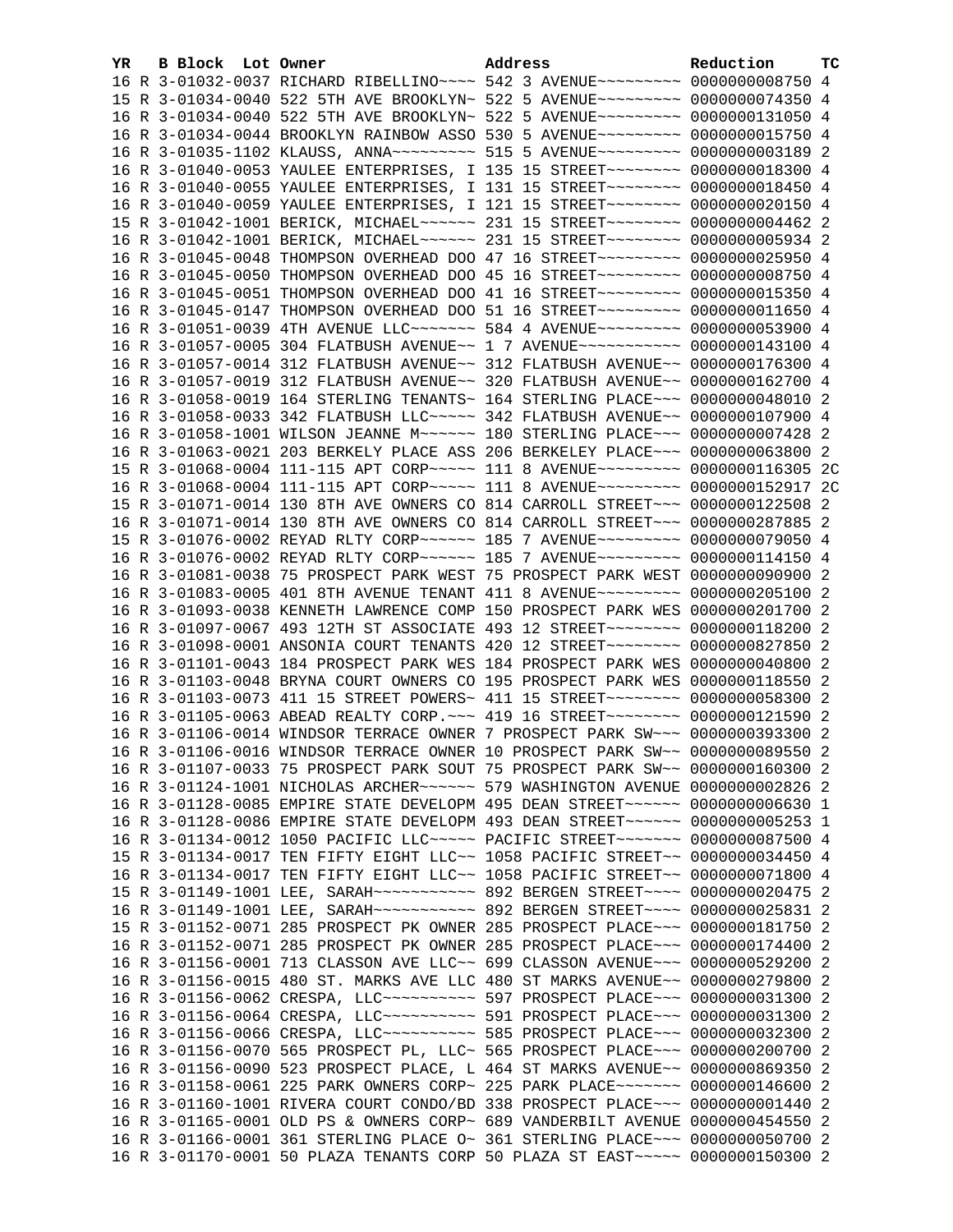| YR. | B Block Lot Owner | Address                                                                                                                                                        | Reduction | тc |
|-----|-------------------|----------------------------------------------------------------------------------------------------------------------------------------------------------------|-----------|----|
|     |                   | 16 R 3-01170-0009 34 PLAZA OWNERS CORP~ 34 PLAZA ST EAST~~~~~ 0000002458350 2                                                                                  |           |    |
|     |                   | 16 R 3-01170-0029 296 STERLING ARMS OWN 296 STERLING PLACE~~~ 0000000491100 2                                                                                  |           |    |
|     |                   | 16 R 3-01170-0037 15 21 BUTLER OWNERS C 21 BUTLER PLACE~~~~~~ 0000000249800 2                                                                                  |           |    |
|     |                   | 16 R 3-01170-0041 15 21 BUTLER OWNERS C 15 BUTLER PLACE ~~~~~~ 0000000295150 2                                                                                 |           |    |
|     |                   | 16 R 3-01171-0002 315 ST JOHNS OWNERS I 315 ST JOHNS PLACE~~~ 0000000345650 2                                                                                  |           |    |
|     |                   | 16 R 3-01171-0019 60 PLAZA OWNERS CORP~ 60 PLAZA ST EAST~~~~~~ 0000000752350 2                                                                                 |           |    |
|     |                   | 16 R 3-01171-0048 328 STERLING PLACE 0~ 328 STERLING PLACE~~~ 0000000100400 2                                                                                  |           |    |
|     |                   | 16 R 3-01172-0021 280 ST JOHN S COOP~~~ 280 ST JOHNS PLACE~~~ 0000000303700 2                                                                                  |           |    |
|     |                   | 16 R 3-01173-0063 SEMINOLE ARMS OWNERS~ 415 ST JOHNS PLACE~~~ 0000000108200 2                                                                                  |           |    |
|     |                   | 16 R 3-01173-0080 365 ST JOHNS OWNERS C 365 ST JOHNS PLACE~~~ 0000000064900 2                                                                                  |           |    |
|     |                   | 15 R 3-01174-1001 SCHUSTER, AMY~~~~~~~~ 476 STERLING PLACE~~~ 0000000009013 2C                                                                                 |           |    |
|     |                   | 16 R 3-01174-1001 SCHUSTER, AMY~~~~~~~~ 476 STERLING PLACE~~~ 0000000011110 2C                                                                                 |           |    |
|     |                   | 16 R 3-01176-0015 356-358 SJP LLC~~~~~~ 356 ST JOHNS PLACE~~~ 0000000155800 2                                                                                  |           |    |
|     |                   | 16 R 3-01176-0032 408 ST JOHNS OWNERS C 408 ST JOHNS PLACE~~~ 0000000101400 2                                                                                  |           |    |
|     |                   | 16 R 3-01176-0047 375 LINCOLN PLACE QWN 375 LINCOLN PLACE~~~~ 0000000180250 2                                                                                  |           |    |
|     |                   | 16 R 3-01177-0001 WALSH, THOMAS M~~~~~~ 797 WASHINGTON AVENUE 0000000027600 4                                                                                  |           |    |
|     |                   | 16 R 3-01177-1001 CARMELINA G. ORTIZ~~~ 832 CLASSON AVENUE~~~ 0000000001967 2C                                                                                 |           |    |
|     |                   | 16 R 3-01178-0087 CLASSON HEIGHTS LLC~~ 487 LINCOLN PLACE~~~~ 0000000097150 2                                                                                  |           |    |
|     |                   | 16 R 3-01179-0096 41 EASTERN PARKWAY CO 41 EASTERN PARKWAY~~~ 0000000249400 2                                                                                  |           |    |
|     |                   | 16 R 3-01179-0097 JS 159 LLC ----------- 159 EASTERN PARKWAY -~ 0000000380850 2                                                                                |           |    |
|     |                   | 16 R 3-01181-0028 520 REALTY LLC ------ 520 LINCOLN PLACE --- 0000000074250 2                                                                                  |           |    |
|     |                   | 15 R 3-01181-0055 315 21 EASTERN PKWAY~ 321 EASTERN PARKWAY~~ 0000000025400 2                                                                                  |           |    |
|     |                   | 16 R 3-01181-0055 315 21 EASTERN PKWAY~ 321 EASTERN PARKWAY~~ 0000000072821 2                                                                                  |           |    |
|     |                   | 15 R 3-01181-0058 315 21 EASTERN PKWAY~ 315 EASTERN PARKWAY~~ 0000000025400 2                                                                                  |           |    |
|     |                   | 16 R 3-01181-0058 315 21 EASTERN PKWAY~ 315 EASTERN PARKWAY~~ 0000000071836 2                                                                                  |           |    |
|     |                   | 16 R 3-01185-0021 284 PARKWAY ASSOC~~~~ 284 EASTERN PARKWAY~~ 0000000303750 2                                                                                  |           |    |
|     |                   | 16 R 3-01189-0064 35 CROWN ST HDFC INC~ 27 CROWN STREET~~~~~~ 0000000236550 2                                                                                  |           |    |
|     |                   | 16 R 3-01190-0014 12 REALTY ASSOCIATES~ 12 CROWN STREET~~~~~~ 0000000054550 2                                                                                  |           |    |
|     |                   | 16 R 3-01192-0046 HPG ASSOCIATES INC~~~ 124 MONTGOMERY STREET 0000000363600 4                                                                                  |           |    |
|     |                   | 16 R 3-01198-0001 513 FLATBUSH AVE RLTY 517 FLATBUSH AVENUE~~ 0000000010450 4                                                                                  |           |    |
|     |                   | 16 R 3-01200-0021 1236 ATLANTIC LLC ~~~~ 1236 ATLANTIC AVENUE ~ 0000000231300 4                                                                                |           |    |
|     |                   | 16 R 3-01207-0025 SABEINI MITIVACHO INC 1302 PACIFIC STREET~~ 0000000080000 2                                                                                  |           |    |
|     |                   | 16 R 3-01211-0003 627 FRANKLIN AVENUE L FRANKLIN AVENUE~~~~~~ 0000000007200 4                                                                                  |           |    |
|     |                   | 16 R 3-01215-0032 ZT 1400 DEAN LLC ~~~~~ 1398 DEAN STREET ~~~~~ 0000000086500 2                                                                                |           |    |
|     |                   | 15 R 3-01226-0041 RABEL REALTY CO. ~~~~~ 684 NOSTRAND AVENUE~~ 0000000024100 2                                                                                 |           |    |
|     |                   | 16 R 3-01226-0041 RABEL REALTY CO. ~~~~~ 684 NOSTRAND AVENUE~~ 0000000095200 2                                                                                 |           |    |
|     |                   | 16 R 3-01227-0016 1298 DAVID, INC. ~~~~~ 720 ST MARKS AVENUE~~ 0000000090100 2                                                                                 |           |    |
|     |                   | 16 R 3-01228-0047 BROOKLYN 166 REALTY L 166 BROOKLYN AVENUE~~ 0000000044050 2<br>16 R 3-01230-0021 946 ST MARKS ASSOCIAT 946 ST MARKS AVENUE~~ 0000000023455 2 |           |    |
|     |                   | 16 R 3-01235-0001 919 PARK PLACE CORP~~ 913 PARK PLACE~~~~~~~ 0000000185850 2                                                                                  |           |    |
|     |                   | 16 R 3-01238-0016 654 PARK PLACE LLC~~~ 654 PARK PLACE~~~~~~~ 0000000232404 2                                                                                  |           |    |
|     |                   | 16 R 3-01245-1001 ALEXANDER, DENZIL~~~~ 1492 BEDFORD AVENUE~~ 0000000012556 2                                                                                  |           |    |
|     |                   | 15 R 3-01253-0007 LOKI REALTY~~~~~~~~~~~ 1499 BEDFORD AVENUE~~ 0000000111100 4                                                                                 |           |    |
|     |                   | 16 R 3-01253-0007 LOKI REALTY~~~~~~~~~~~~~~~ 1499 BEDFORD AVENUE~~ 0000000171400 4                                                                             |           |    |
|     |                   | 16 R 3-01258-0026 1140 ENTERPRISES, LL~ 1140 ST JOHNS PLACE~~ 0000000150100 2                                                                                  |           |    |
|     |                   | 16 R 3-01261-0045 481 EASTERN LLC~~~~~~ 497 EASTERN PARKWAY~~ 0000000052050 2                                                                                  |           |    |
|     |                   | 16 R 3-01263-0066 PEMBROKE REALTY COMPA 631 EASTERN PARKWAY~~ 0000000074000 2                                                                                  |           |    |
|     |                   | 16 R 3-01263-0068 PEMBROKE REALTY COMPA 629 EASTERN PARKWAY~~ 0000000155800 2                                                                                  |           |    |
|     |                   | 16 R 3-01269-0004 542 EASTERN PARKWAY L 542 EASTERN PARKWAY~~ 0000000082250 2                                                                                  |           |    |
|     |                   | 16 R 3-01269-0063 TRINEA LLC ----------- 1281 UNION STREET ---- 0000000048600 2                                                                                |           |    |
|     |                   | 16 R 3-01272-1001 COPPER, LLC --------- 866 EASTERN PARKWAY -~ 0000000128891 4                                                                                 |           |    |
|     |                   | 16 R 3-01277-0007 NEW YORK HEIGHTS LLC~ 315 NEW YORK AVENUE~~ 0000000229900 2                                                                                  |           |    |
|     |                   | 16 R 3-01280-0008 1010 REALTY LLC~~~~~~ 1010 PRESIDENT STREET 0000000287950 2                                                                                  |           |    |
|     |                   | 16 R 3-01280-0019 PRESIDENT STREET EQUI 1026 PRESIDENT STREET 0000000070050 2                                                                                  |           |    |
|     |                   | 16 R 3-01282-0032 1176 PRESIDENT STREET 1176 PRESIDENT STREET 0000000044050 2                                                                                  |           |    |
|     |                   | 16 R 3-01296-0064 345 MONTGOMERY OWNERS 345 MONTGOMERY STREET 0000002633375 2                                                                                  |           |    |
|     |                   | 16 R 3-01299-0142 BLIZINSKY NIRA~~~~~~~ 384 KINGSTON AVENUE~~ 0000000049850 4                                                                                  |           |    |
|     |                   | 16 R 3-01304-0014 76 J LLC ------------- 1679 BEDFORD AVENUE-- 0000000117500 4                                                                                 |           |    |
|     |                   | 16 R 3-01304-0018 MONTGOMERY REALTY LLC 236 MONTGOMERY STREET 0000000047250 2                                                                                  |           |    |
|     |                   | 16 R 3-01305-0038 YADID LLC ------------ 398 MONTGOMERY STREET 0000000024600 4                                                                                 |           |    |
|     |                   | 15 R 3-01306-0001 RICHGENE REALTY CORP~ 57 EMPIRE BOULEVARD~~ 0000000081000 4                                                                                  |           |    |
|     |                   | 16 R 3-01306-0001 RICHGENE REALTY CORP~ 57 EMPIRE BOULEVARD~~ 0000000080750 4                                                                                  |           |    |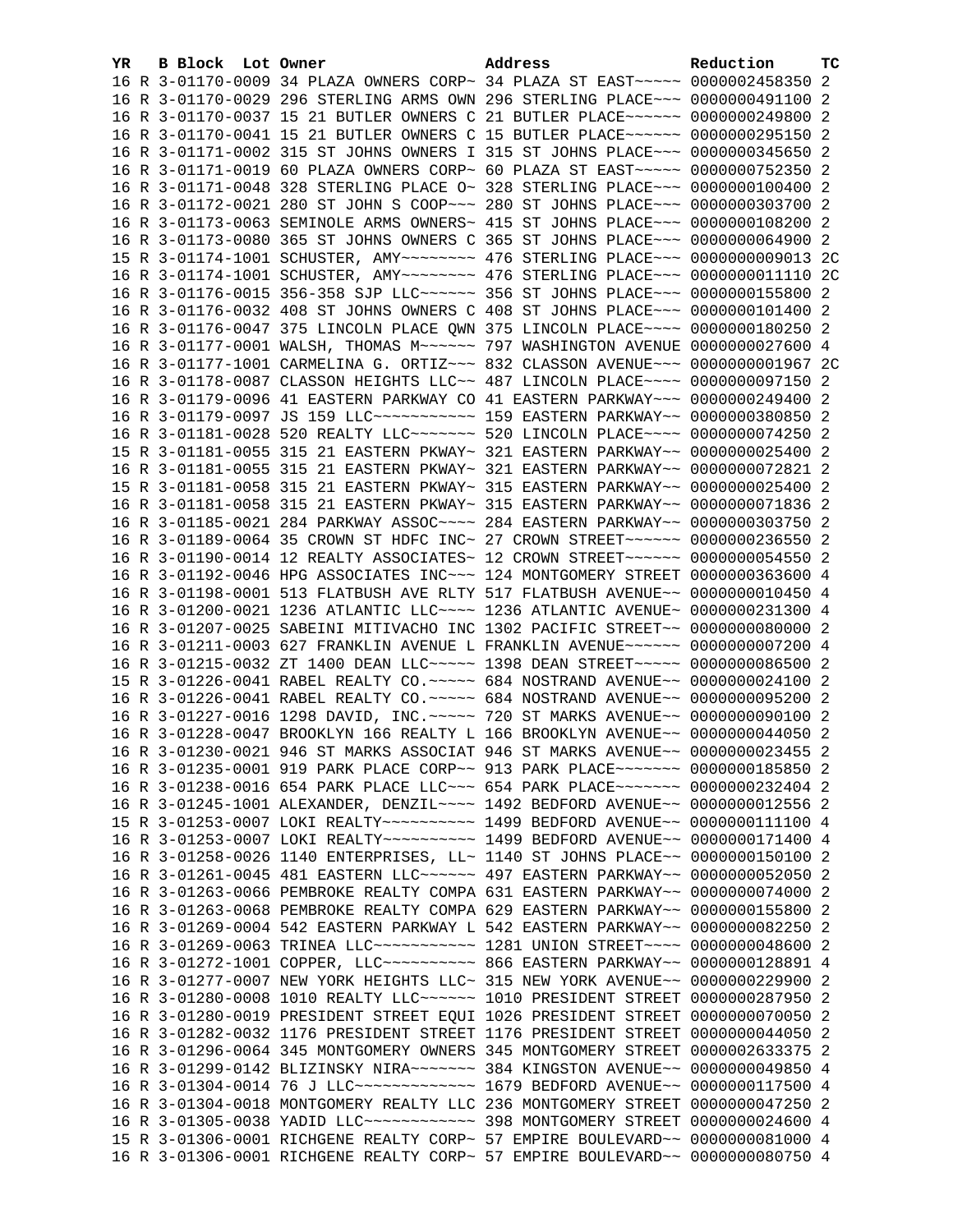| YR | B Block Lot Owner |                                                               | Address                                                                                                                                                          | Reduction       | <b>TC</b> |
|----|-------------------|---------------------------------------------------------------|------------------------------------------------------------------------------------------------------------------------------------------------------------------|-----------------|-----------|
|    |                   |                                                               | 16 R 3-01309-0056 NY 436 LLC ---------- 436 NEW YORK AVENUE -~ 0000000107450 2                                                                                   |                 |           |
|    |                   |                                                               | 15 R 3-01316-0001 645 OCEAN AVENUE ASSO 307 STERLING STREET~~ 0000000155500 2                                                                                    |                 |           |
|    |                   |                                                               | 16 R 3-01318-0001 25 LEFFERTS LLC~~~~~~ 1125 WASHINGTON AVENU 0000000209900 2                                                                                    |                 |           |
|    |                   |                                                               | 16 R 3-01336-0049 AUTOZONE INC~~~~~~~~~~ 1796 ATLANTIC AVENUE~ 0000000023000 4                                                                                   |                 |           |
|    |                   |                                                               | 16 R 3-01337-0034 ATLANTIC PROPERTIES I 1840 ATLANTIC AVENUE~ 0000000025900 4                                                                                    |                 |           |
|    |                   |                                                               | 16 R 3-01337-0062 ATLANTIC PROPERTIES I 1827-29 PACIFIC STREE 0000000115300 4                                                                                    |                 |           |
|    |                   |                                                               | 15 R 3-01338-0038 ANMAC HOLDING CORP~~~ 1918 ATLANTIC AVENUE~ 0000000132100 4                                                                                    |                 |           |
|    |                   |                                                               | 16 R 3-01340-0052 RAPP, NICOLAS~~~~~~~~~~~~~ 1543 DEAN STREET~~~~~~ 0000000004392 1                                                                              |                 |           |
|    |                   |                                                               | 16 R 3-01340-1001 BROWN, MICHAEL ASHBY~ 1590 PACIFIC STREET~~ 0000000007909 1C                                                                                   |                 |           |
|    |                   |                                                               | 16 R 3-01343-0031 ATLANTIC PROPERTIES I 1775 DEAN STREET~~~~~ 0000000122350 4                                                                                    |                 |           |
|    |                   |                                                               | 16 R 3-01379-0052 MCC COMMUNITY DEVELO~ 1487 ST JOHNS PLACE~~ 0000000120300 4                                                                                    |                 |           |
|    |                   |                                                               | 16 R 3-01380-0001 1507 ST JOHNS LLC --- 1507 ST JOHNS PLACE -~ 0000000055850 2                                                                                   |                 |           |
|    |                   |                                                               | 16 R 3-01384-0006 243 SCHENECTADY REALT 243 SCHENECTADY AVENU 0000000027200 4                                                                                    |                 |           |
|    |                   |                                                               | 15 R 3-01391-0037 ROCHPARK REALTY LLC~~ 266 ROCHESTER AVENUE~ 0000000074300 2                                                                                    |                 |           |
|    |                   |                                                               | 15 R 3-01392-0001 ROCHPARK REALTY LLC~~ 1215 EASTERN PARKWAY~ 0000000054750 2                                                                                    |                 |           |
|    |                   |                                                               | 15 R 3-01392-0008 ROCHPARK REALTY LLC~~ 269 ROCHESTER AVENUE~ 0000000032900 2                                                                                    |                 |           |
|    |                   |                                                               | 15 R 3-01392-0010 ROCHPARK REALTY LLC~~ 265 ROCHESTER AVENUE~ 0000000130200 2                                                                                    |                 |           |
|    |                   |                                                               | 16 R 3-01395-0028 TROY INDUSTRIES, LLC~ 1014 EASTERN PARKWAY~ 0000000106750 2                                                                                    |                 |           |
|    |                   |                                                               | 16 R 3-01397-0035 1196 EASTERN HOLDING, 1196 EASTERN PARKWAY~ 0000000240450 2                                                                                    |                 |           |
|    |                   |                                                               | 16 R 3-01409-0006 1690 PRESIDENT STREET 1690 PRESIDENT STREET 0000000127050 2                                                                                    |                 |           |
|    |                   |                                                               | 15 R 3-01412-0050 NISAN MAINTENANCE COR 621 CROWN STREET~~~~~ 0000000013050 2                                                                                    |                 |           |
|    |                   |                                                               | 16 R 3-01412-0050 NISAN MAINTENANCE COR 621 CROWN STREET~~~~~ 0000000042350 2                                                                                    |                 |           |
|    |                   |                                                               | 15 R 3-01424-0001 401 REALTY LLC ------ 401 SCHENECTADY AVENU 0000000071300 2                                                                                    |                 |           |
|    |                   |                                                               | 16 R 3-01424-0001 401 REALTY LLC ------- 401 SCHENECTADY AVENU 0000000204500 2                                                                                   |                 |           |
|    |                   |                                                               | 15 R 3-01424-0033 990 MONTGOMERY~~~~~~~ 988 MONTGOMERY STREET 0000000121600 2                                                                                    |                 |           |
|    |                   | 16 R 3-01424-0033 990 MONTGOMERY~~~~~~~ 988 MONTGOMERY STREET |                                                                                                                                                                  | 0000000092250 2 |           |
|    |                   |                                                               | 16 R 3-01426-0007 641 REALTY CORP ~~~~~~ 471 ALBANY AVENUE ~~~~ 0000000073950 2                                                                                  |                 |           |
|    |                   |                                                               | 15 R 3-01429-0001 MONTGOMERY VISTA LLC~ 779 EAST NEW YORK AVE 0000000070500 4                                                                                    |                 |           |
|    |                   |                                                               | 16 R 3-01429-0001 MONTGOMERY VISTA LLC~ 779 EAST NEW YORK AVE 0000000033150 4                                                                                    |                 |           |
|    |                   |                                                               | 16 R 3-01431-0006 ASH/MAT ENTERPRISES L 1998 ATLANTIC AVENUE~ 0000000037350 4                                                                                    |                 |           |
|    |                   |                                                               | 16 R 3-01433-0006 ERMA REALTY LLC~~~~~~ 2130 ATLANTIC AVENUE~ 0000000084200 4                                                                                    |                 |           |
|    |                   |                                                               | 16 R 3-01439-0004 351 RESIDENCE LLC~~~~ 351 HOWARD AVENUE~~~~ 0000000116100 2                                                                                    |                 |           |
|    |                   |                                                               | 16 R 3-01470-0080 ST. JOHNS USA LLC~~~~ 1661 ST JOHNS PLACE~~ 0000000151650 2                                                                                    |                 |           |
|    |                   |                                                               | 16 R 3-01483-0001 ALL BORO MANAGEMENT C 87 RALPH AVENUE~~~~~~ 0000000021800 2                                                                                    |                 |           |
|    |                   |                                                               | 16 R 3-01483-0059 967 PUTNAM AVENUE, LL 967 PUTNAM AVENUE~~~~ 0000000052550 2                                                                                    |                 |           |
|    |                   |                                                               | 16 R 3-01496-0042 EMA REALTY ASSOCIATES 645 MAC DONOUGH STREE 0000000085400 2                                                                                    |                 |           |
|    |                   |                                                               | 16 R 3-01499-0004 1620 LLC ------------- 1618 BROADWAY ------- 0000000180900 4                                                                                   |                 |           |
|    |                   |                                                               | 16 R 3-01503-0028 GHATAN HABIBOLLAH~~~~ 1670 BROADWAY~~~~~~~~ 0000000035600 4                                                                                    |                 |           |
|    |                   |                                                               | 16 R 3-01508-0001 243 RALPH REALTY LLC~ 241 RALPH AVENUE~~~~~ 0000000038900 4                                                                                    |                 |           |
|    |                   |                                                               | 16 R 3-01509-0051 DG 399 CHAUNCEY LLC~~ 415 CHAUNCEY STREET~~ 0000000023000 2                                                                                    |                 |           |
|    |                   |                                                               | 16 R 3-01514-0018 354 CHAUNCEY REALTY L 354 CHAUNCEY STREET~~ 0000000055150 2                                                                                    |                 |           |
|    |                   |                                                               | 16 R 3-01533-0037 96 ROCKAWAY LLC~~~~~~ 96 ROCKAWAY AVENUE~~~ 0000000037450 2                                                                                    |                 |           |
|    |                   |                                                               | 16 R 3-01564-0001 TOWER ISLE'S BAKERYIN 2025 ATLANTIC AVENUE~ 0000000033650 4                                                                                    |                 |           |
|    |                   |                                                               | 16 R 3-01593-0023 NIKKI SUITES LLC ~~~~~ 874 WILLOUGHBY AVENUE 0000000215650 4                                                                                   |                 |           |
|    |                   |                                                               | 16 R 3-01594-0001 PULASKI SUMNER INC.~~ 147 MARCUS GARVEY BLV 0000000044400 2                                                                                    |                 |           |
|    |                   |                                                               | 16 R 3-01618-0030 SAM BROAD WAY REALTY~ 1240 BROADWAY~~~~~~~~ 0000000037500 4                                                                                    |                 |           |
|    |                   |                                                               | 16 R 3-01618-0040 1005 GREENE AVENUE L~ 1005 GREENE AVENUE~~~ 0000000100850 4                                                                                    |                 |           |
|    |                   |                                                               | 15 R 3-01620-0053 ZOVAC REALTY CORP~~~~ 677 LEXINGTON AVENUE~ 0000000058000 4                                                                                    |                 |           |
|    |                   |                                                               | 16 R 3-01646-0043 200 MALCOLM X BLVD RL 200 MALCOLM X BOULEVA 0000000045100 4                                                                                    |                 |           |
|    |                   |                                                               | 16 R 3-01654-0042 ALL BORO MANAGEMENT C 503 HANCOCK STREET~~~ 0000000113850 2                                                                                    |                 |           |
|    |                   |                                                               | 16 R 3-01660-0040 BIZATI MANAGEMENT LLC 306 STUYVESANT AVENUE 0000000032300 2                                                                                    |                 |           |
|    |                   |                                                               | 16 R 3-01678-0054 RALPH & RALPH PROPERT 196 RALPH AVENUE~~~~~ 0000000115550 2                                                                                    |                 |           |
|    |                   |                                                               | 15 R 3-01734-0052 SAM ONE REALTY LLC ~~~ 837 BEDFORD AVENUE ~~~ 0000000018600 2<br>16 R 3-01734-0052 SAM ONE REALTY LLC ~~~ 837 BEDFORD AVENUE ~~~ 0000000020350 |                 |           |
|    |                   |                                                               |                                                                                                                                                                  |                 | -2        |
|    |                   |                                                               | 15 R 3-01735-0005 520 PARK LLC -------- 520 PARK AVENUE ----- 0000000070850 4<br>16 R 3-01737-0030 EISRAELIAN, SOLAYMANM 134 NOSTRAND AVENUE~~ 0000000007200 4   |                 |           |
|    |                   |                                                               |                                                                                                                                                                  |                 |           |
|    |                   |                                                               | 16 R 3-01737-0031 EISRAELIAN SOLAYMAN~~ 136 NOSTRAND AVENUE~~ 0000000010100 4<br>16 R 3-01737-0054 M&S LEVY REALTY, ~~~~~ 107 SANDFORD STREET~~ 0000000012800 4  |                 |           |
|    |                   |                                                               |                                                                                                                                                                  |                 |           |
|    |                   |                                                               | 15 R 3-01751-0010 141 SPENCER LLC ~~~~~~ 141 SPENCER STREET ~~~ 0000000300750 2                                                                                  |                 |           |
|    |                   |                                                               | 16 R 3-01751-0010 141 SPENCER LLC ~~~~~~ 141 SPENCER STREET ~~~ 0000000070400 2                                                                                  |                 |           |
|    |                   |                                                               | 15 R 3-01751-0035 M & S TRADING CORP~~~ 156 WALWORTH STREET~~ 0000000051600 4                                                                                    |                 |           |
|    |                   |                                                               |                                                                                                                                                                  |                 |           |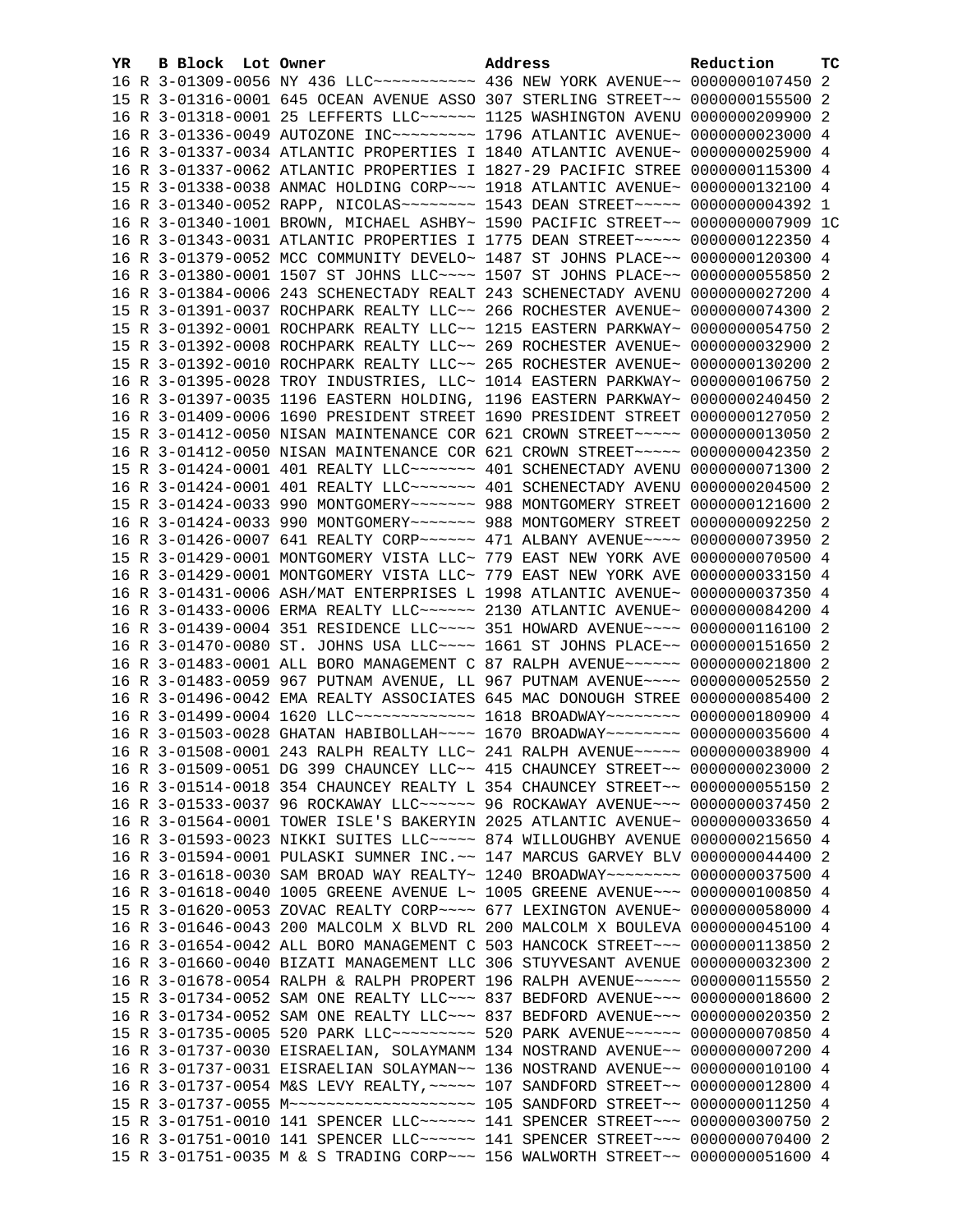| YR | B Block Lot Owner |                                                               | Address                                                                                                                                                         | Reduction       | ТC |
|----|-------------------|---------------------------------------------------------------|-----------------------------------------------------------------------------------------------------------------------------------------------------------------|-----------------|----|
|    |                   |                                                               | 16 R 3-01751-0035 M & S TRADING CORP~~~ 156 WALWORTH STREET~~ 0000000061050 4                                                                                   |                 |    |
|    |                   |                                                               | 16 R 3-01763-0044 208 WALLWORTH ST. HOL 204 WALWORTH STREET~~ 0000000087500 4                                                                                   |                 |    |
|    |                   |                                                               | 16 R 3-01763-1101 JOHNSON, ELISABETH S~ 201 SPENCER STREET~~~ 00000000006983 2                                                                                  |                 |    |
|    |                   |                                                               | 16 R 3-01763-1201 MEYERSON STEPHANIE~~~ 197 SPENCER STREET~~~ 0000000007349 2                                                                                   |                 |    |
|    |                   |                                                               | 16 R 3-01763-1301 HEIMANN, JOSEPH~~~~~~ 195 SPENCER STREET~~~ 0000000014383 2                                                                                   |                 |    |
|    |                   |                                                               | 16 R 3-01763-1401 KARA A OBOLER REVOCAB 191 SPENCER STREET~~~ 0000000013926 2                                                                                   |                 |    |
|    |                   | 16 R 3-01769-0030 BERGEN & ROSEN, LLC~~ 698 WILLOUGHBY AVENUE |                                                                                                                                                                 | 0000000138650 2 |    |
|    |                   |                                                               | 16 R 3-01778-0009 MANUFACTURERS HANOVER 971 BEDFORD AVENUE~~~ 0000000181500 4                                                                                   |                 |    |
|    |                   |                                                               | 16 R 3-01778-0089 KOSCIUSZKO PLAZA LLC~ 41 KOSCIUSZKO STREET~ 0000001112200 2                                                                                   |                 |    |
|    |                   |                                                               | 16 R 3-01786-0064 FOOD FIRST HOUSING DE 709 LAFAYETTE AVENUE~ 0000000129350 2                                                                                   |                 |    |
|    |                   |                                                               | 16 R 3-01788-0077 ZT REALTY PROP 1 LLC~ 267 CLIFTON PLACE~~~~ 0000000055850 2                                                                                   |                 |    |
|    |                   |                                                               | 16 R 3-01793-0001 BEDFORD AVE. PARTNERS 1047 BEDFORD AVENUE~~ 0000000058750 2                                                                                   |                 |    |
|    |                   |                                                               |                                                                                                                                                                 |                 |    |
|    |                   |                                                               | 15 R 3-01806-0007 818 PROSPECT LLC~~~~~ 421 THROOP AVENUE~~~~ 0000000020800 4                                                                                   |                 |    |
|    |                   |                                                               | 16 R 3-01806-0007 818 PROSPECT LLC~~~~~ 421 THROOP AVENUE~~~~ 0000000042850 4                                                                                   |                 |    |
|    |                   |                                                               | 15 R 3-01810-0052 GATES TOWERS LLC~~~~~ 611 GATES AVENUE~~~~~ 0000000052150 2                                                                                   |                 |    |
|    |                   |                                                               | 16 R 3-01810-0052 GATES TOWERS LLC~~~~~ 611 GATES AVENUE~~~~~ 0000000040300 2                                                                                   |                 |    |
|    |                   |                                                               | 16 R 3-01810-0054 ALL BORO MANAGEMENT C 609 GATES AVENUE~~~~~ 0000000030650 2                                                                                   |                 |    |
|    |                   |                                                               | 16 R 3-01812-0042 NORGATE BUSISNESS ASS 372 GATES AVENUE~~~~~ 0000000724600 2                                                                                   |                 |    |
|    |                   |                                                               | 16 R 3-01823-0091 ZT 299-303 PUTNAM LLC 303 PUTNAM AVENUE~~~~ 0000000034750 2                                                                                   |                 |    |
|    |                   |                                                               | 16 R 3-01823-0093 ZT 299-303 PUTNAM LLC 299 PUTNAM AVENUE~~~~ 0000000034700 2                                                                                   |                 |    |
|    |                   |                                                               | 16 R 3-01858-0047 FRANCHISE RLTY INTERS 1525 FULTON STREET~~~ 0000000053350 4                                                                                   |                 |    |
|    |                   |                                                               | 16 R 3-01861-0071 DELTA KAPPA REALTY CO 113 HERKIMER STREET~~ 0000000019000 4                                                                                   |                 |    |
|    |                   |                                                               | 16 R 3-01864-0009 GSAD FULTON LLC~~~~~~ 1510 FULTON STREET~~~ 0000000025700 4                                                                                   |                 |    |
|    |                   |                                                               | 15 R 3-01865-0048 HERKIMER PROPERTIES L 88 HERKIMER STREET~~~ 0000000025250 2                                                                                   |                 |    |
|    |                   |                                                               | 16 R 3-01865-0060 566 NOSTRAND AVE TRUS 566 NOSTRAND AVENUE~~ 0000000092650 4                                                                                   |                 |    |
|    |                   |                                                               | 16 R 3-01865-0072 HERKIMER GARDENS LLC~ 39 HERKIMER PLACE~~~~ 0000000063500 4                                                                                   |                 |    |
|    |                   |                                                               | 16 R 3-01867-0080 1261 ATLANTIC AVENUE~ 1261 ATLANTIC AVENUE~ 0000000130850 4                                                                                   |                 |    |
|    |                   |                                                               | 16 R 3-01868-0069 BODNER HENRY~~~~~~~~~ 1347 ATLANTIC AVENUE~ 0000000122450 4                                                                                   |                 |    |
|    |                   |                                                               | 16 R 3-01868-0073 BELSKY & BODNER 1341~ 1345 ATLANTIC AVENUE~ 0000000164950 4                                                                                   |                 |    |
|    |                   |                                                               | 16 R 3-01875-0006 RANGER MILLS~~~~~~~~~~ 71 WASHINGTON AVENUE~ 0000000025900 4                                                                                  |                 |    |
|    |                   |                                                               | 15 R 3-01875-0010 59 WASHINGTON INC~~~~ 63 WASHINGTON AVENUE~ 0000000010900 4                                                                                   |                 |    |
|    |                   |                                                               | 16 R 3-01875-0010 59 WASHINGTON INC~~~~ 63 WASHINGTON AVENUE~ 0000000011750 4                                                                                   |                 |    |
|    |                   |                                                               | 15 R 3-01875-0012 59 WASHINGTON INC~~~~ 59 WASHINGTON AVENUE~ 0000000018100 4                                                                                   |                 |    |
|    |                   |                                                               | 16 R 3-01875-0012 59 WASHINGTON INC~~~~ 59 WASHINGTON AVENUE~ 0000000018650 4                                                                                   |                 |    |
|    |                   |                                                               | 16 R 3-01878-0006 ECQ RLTY CORP~~~~~~~~ 37 GRAND AVENUE~~~~~~ 0000000108100 4                                                                                   |                 |    |
|    |                   |                                                               | 16 R 3-01878-0030 290 FLUSHING AVE LLC~ 290 FLUSHING AVENUE~~ 0000000021000 4                                                                                   |                 |    |
|    |                   |                                                               | 16 R 3-01878-0031 290 FLUSHING AVE LLC~ 292 FLUSHING AVENUE~~ 0000000029650 4<br>16 R 3-01878-0033 290 FLUSHING AVE LLC~ 14 STEUBEN STREET~~~~ 0000000010850 4  |                 |    |
|    |                   |                                                               |                                                                                                                                                                 |                 |    |
|    |                   |                                                               | 16 R 3-01881-0023 CLASSON REAL ESTATECO 85 CLASSON AVENUE~~~~ 00000000011750 4<br>16 R 3-01881-0039 JLS HOLDINGS LLC~~~~~ 32 TAAFFE PLACE~~~~~~ 0000000067350 4 |                 |    |
|    |                   |                                                               | 16 R 3-01883-0005 67 TAAFFE LLC~~~~~~~~ 75 TAAFFE PLACE~~~~~~ 0000000021850 4                                                                                   |                 |    |
|    |                   |                                                               | 16 R 3-01883-0007 67 TAAFFE LLC~~~~~~~~ 67 TAAFFE PLACE~~~~~~ 0000000016500 4                                                                                   |                 |    |
|    |                   |                                                               | 16 R 3-01884-0040 LOTUS RESIDENCES LLC~ 376 FLUSHING AVENUE~~ 0000000065100 4                                                                                   |                 |    |
|    |                   |                                                               | 15 R 3-01884-0048 LOTUS RESIDENCES LLC~ 378 FLUSHING AVENUE~~ 0000000104900 4                                                                                   |                 |    |
|    |                   |                                                               | 16 R 3-01884-0048 LOTUS RESIDENCES LLC~ 378 FLUSHING AVENUE~~ 0000000340450 4                                                                                   |                 |    |
|    |                   |                                                               | 16 R 3-01884-0068 SILVERMAN SHAW INC~~~ 60 FRANKLIN AVENUE~~~ 0000000051100 4                                                                                   |                 |    |
|    |                   |                                                               | 16 R 3-01885-0015 LOTUS RESIDENCES LLC~ FRANKLIN AVENUE~~~~~~ 0000000086660 4                                                                                   |                 |    |
|    |                   |                                                               | 16 R 3-01885-0023 PARTS AUTHORITY PARTN 33 FRANKLIN AVENUE~~~ 0000000032650 4                                                                                   |                 |    |
|    |                   |                                                               | 16 R 3-01894-0024 KING SUNDRIES PROMOTI PARK AVENUE~~~~~~~~~~ 0000000043650 4                                                                                   |                 |    |
|    |                   |                                                               | 16 R 3-01894-0035 EMERSON REAL ESTATE H 78 EMERSON PLACE~~~~~ 0000000032550 4                                                                                   |                 |    |
|    |                   |                                                               | 16 R 3-01895-0040 S.D.J. REALTY CORP~~~ 144 CLASSON AVENUE~~~ 0000000011800 4                                                                                   |                 |    |
|    |                   |                                                               | 16 R 3-01897-0028 MARGARETEN FAMILY TRU 406 PARK AVENUE~~~~~~ 0000000027400 4                                                                                   |                 |    |
|    |                   |                                                               | 16 R 3-01899-1805 BNEI YANKOV REALTY TR 116 SKILLMAN STREET~~ 0000000003204 2                                                                                   |                 |    |
|    |                   |                                                               | 16 R 3-01924-0036 232-262 TAAFFE PL, LL 226 TAAFFE PLACE~~~~~ 0000000299800 2                                                                                   |                 |    |
|    |                   |                                                               | 16 R 3-01924-1001 CHESNEY-LEMBERGER, ER 263 CLASSON AVENUE~~~ 0000000007722                                                                                     |                 | -2 |
|    |                   |                                                               | 16 R 3-01925-0001 CLINTON HILL LOFTS~~~ 227 TAAFFE PLACE~~~~~ 0000000185150                                                                                     |                 | -2 |
|    |                   |                                                               | 16 R 3-01925-1001 DOUD, TIM ALAN~~~~~~~ 970 KENT AVENUE~~~~~~ 00000000008468 2                                                                                  |                 |    |
|    |                   |                                                               | 16 R 3-01927-0006 DEKALB AVE REALTY LLC 245 FRANKLIN AVENUE~~ 0000000272950 4                                                                                   |                 |    |
|    |                   |                                                               | 16 R 3-01933-0070 CLINTON NEWS OWNERS C 372 DEKALB AVENUE~~~~ 0000000397750 2                                                                                   |                 |    |
|    |                   |                                                               | 16 R 3-01943-0006 360 CLINTON AVE TENAN 360 CLINTON AVENUE~~~ 0000000749800 2                                                                                   |                 |    |
|    |                   |                                                               | 16 R 3-01952-1001 BAKER, ELISABETH K~~~ 233 GREENE AVENUE~~~~ 0000000010238 2                                                                                   |                 |    |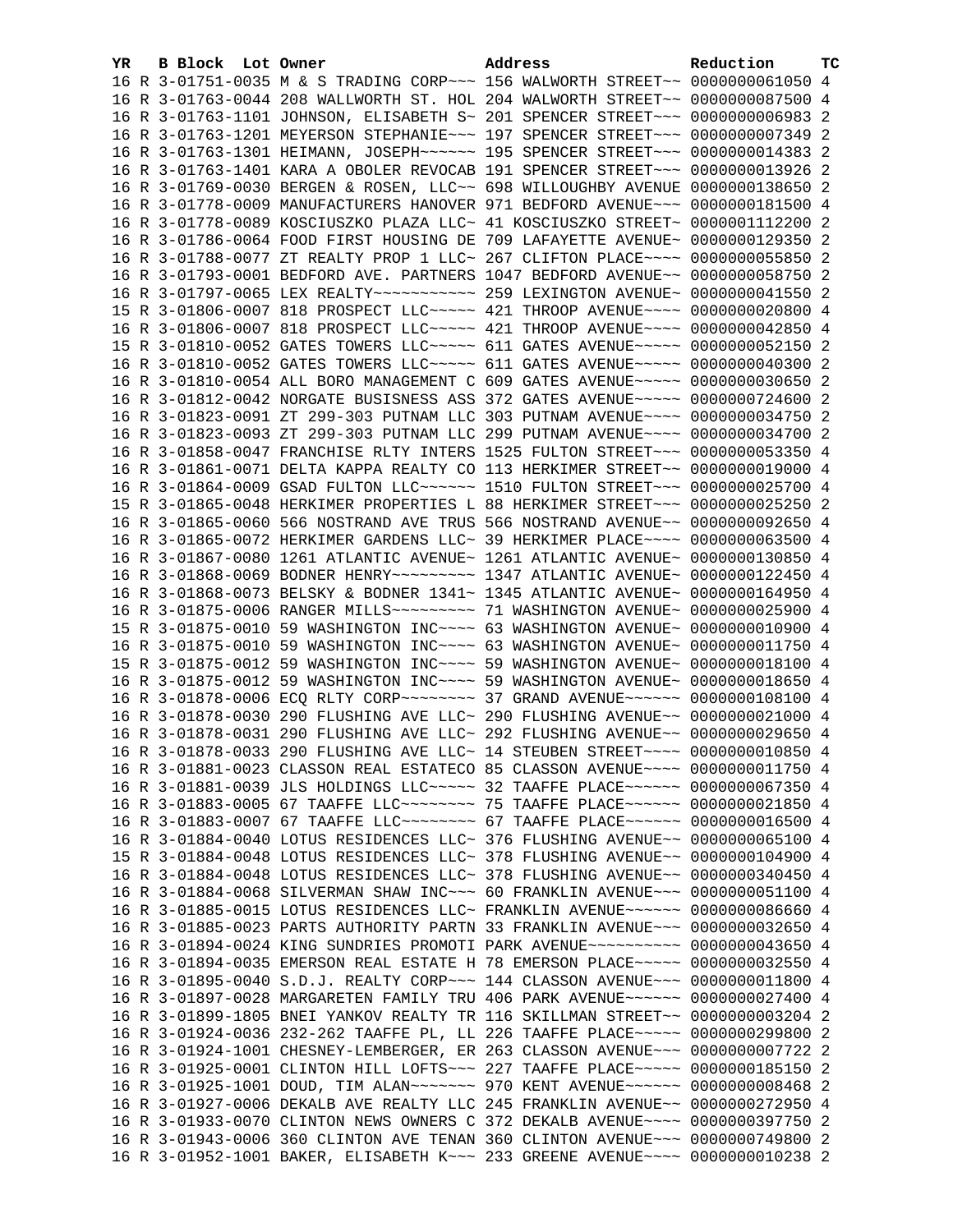| YR. | B Block Lot Owner |  | Address                                                                               | Reduction | тc |
|-----|-------------------|--|---------------------------------------------------------------------------------------|-----------|----|
|     |                   |  | 15 R 3-01957-0017 NATIONAL LONG TERM CA 403 CARLTON AVENUE~~~ 0000000106100 4         |           |    |
|     |                   |  | 16 R 3-01957-0017 NATIONAL LONG TERM CA 403 CARLTON AVENUE~~~ 0000000138100 4         |           |    |
|     |                   |  | 16 R 3-01961-0032 385 CLINTON AVE CP ~~~ 387 CLINTON AVENUE ~~~ 0000000166700 2       |           |    |
|     |                   |  | 16 R 3-01963-0005 FAJUDI REALTY LLC ~~~~ 451 WASHINGTON AVENUE 0000000092450 2        |           |    |
|     |                   |  | 16 R 3-01966-0063 MYRON AND SELINA SIEG 17 LEXINGTON AVENUE~~ 0000000040350 2         |           |    |
|     |                   |  | 15 R 3-01969-1001 O'TOOLE, ANNE BARONE~ 319 GRAND AVENUE~~~~~ 0000000011253 2         |           |    |
|     |                   |  | 16 R 3-01993-0015 81-87 IRVING PLACE L~ 81 IRVING PLACE~~~~~~ 0000000405750 4         |           |    |
|     |                   |  | 16 R 3-02001-1002 LIRR ------------------ 139 FLATBUSH AVENUE -- 0000000753850 4      |           |    |
|     |                   |  | 16 R 3-02003-0031 HANSON PLACE PROPERTI 72 HANSON PLACE~~~~~~ 0000000040320 1         |           |    |
|     |                   |  | 16 R 3-02003-0032 74 HANSON PLACE LLC~~ 74 HANSON PLACE~~~~~~ 0000000040320 1         |           |    |
|     |                   |  | 16 R 3-02012-0032 DIANA REALTY, LLC --- 894 FULTON STREET --- 0000000455500 4         |           |    |
|     |                   |  | 15 R 3-02018-0067 905 ATLANTIC REALTY C 905 ATLANTIC AVENUE~~ 0000000064300 4         |           |    |
|     |                   |  | 16 R 3-02018-0067 905 ATLANTIC REALTY C 905 ATLANTIC AVENUE~~ 0000000086350 4         |           |    |
|     |                   |  | 16 R 3-02019-0009 PUTNAM ASSOCIATES~~~~ 56 LEFFERTS PLACE~~~~ 0000000047900 2         |           |    |
|     |                   |  | 16 R 3-02020-0062 AM ATLANTIC ASSOCIATE 1073 ATLANTIC AVENUE~ 0000000042800 4         |           |    |
|     |                   |  | 16 R 3-02020-0077 SLAW REALTY CO., INC. 1041 ATLANTIC AVENUE~ 0000000223350 4         |           |    |
|     |                   |  | 16 R 3-02029-0009 CUMBERLAND REALTY HOL 21 NORTH OXFORD STREE 0000000369500 4         |           |    |
|     |                   |  | 16 R 3-02029-0028 CUMBERLAND REALTY HOL 10 CUMBERLAND STREET~ 0000000066850 4         |           |    |
|     |                   |  | 16 R 3-02029-0040 MIT REALTY LLC ------ 40 CUMBERLAND STREET ~ 0000000015500 2        |           |    |
|     |                   |  | 16 R 3-02030-0015 J & H REALTY ASSOCIAT 1 CUMBERLAND STREET~~ 0000000169450 4         |           |    |
|     |                   |  | 16 R 3-02030-0042 34 CARLTON AVENUE, LL 34 CARLTON AVENUE~~~~ 0000000014850 2         |           |    |
|     |                   |  | 15 R 3-02030-0056 55 CUMBERLAND REALTY~ 133 PARK AVENUE~~~~~~ 0000000091350 2         |           |    |
|     |                   |  | 16 R 3-02047-0040 FOREST CITY MYRTLE AS 115 MYRTLE AVENUE~~~~ 0000010344600 4         |           |    |
|     |                   |  | 16 R 3-02059-0001 NYC INDUSTRIAL DVLPAG 4 METROTECH CENTER~~~ 0000009043600 4         |           |    |
|     |                   |  | 16 R 3-02096-0069 677-691 FULTON STREET 677 FULTON STREET~~~~ 0000000142600 4         |           |    |
|     |                   |  | 16 R 3-02102-0008 CUMBERLAND APARTMENTS 249 CUMBERLAND STREET 0000000444950 2         |           |    |
|     |                   |  | 15 R 3-02106-0006 WEINSTEIN ENTERPRISES 59 FLATBUSH AVENUE~~~ 00000000008250 4        |           |    |
|     |                   |  | 16 R 3-02106-0006 WEINSTEIN ENTERPRISES 59 FLATBUSH AVENUE~~~ 0000000141450 4         |           |    |
|     |                   |  | 16 R 3-02111-0045 HANSON PLACE METHODIS 144 ST FELIX STREET~~ 0000000389800 4         |           |    |
|     |                   |  | 16 R 3-02113-0018 DENTAL SOC NY STATE~~ 107 FT GREENE PLACE~~ 0000000051800 4         |           |    |
|     |                   |  | 16 R 3-02130-0017 L & F REALTY CORP~~~~ 84 BROADWAY~~~~~~~~~~ 0000000161700 2         |           |    |
|     |                   |  | 16 R 3-02132-0037 NAFTOLY WEBER~~~~~~~~ 133 SOUTH 8 STREET~~~ 0000000022800 4         |           |    |
|     |                   |  | 16 R 3-02134-0001 WATERFRONT REALTY II~ 478 KENT AVENUE~~~~~~ 0000001207700 4         |           |    |
|     |                   |  | 16 R 3-02134-0150 CL SPE LLC ----------- 1 DIVISION AVENUE --- 0000000123550 4        |           |    |
|     |                   |  | 16 R 3-02134-1102 THE BOARD OF MANAGERS 446 KENT AVENUE~~~~~~ 0000000001541 2         |           |    |
|     |                   |  | 15 R 3-02157-1002 STRULOVITCH, CHAVIE~~ 99 DIVISION AVENUE~~~ 0000000009139 2C        |           |    |
|     |                   |  | 16 R 3-02157-1002 STRULOVITCH, CHAVIE~~ 99 DIVISION AVENUE~~~ 0000000009139 2C        |           |    |
|     |                   |  | 16 R 3-02182-0045 HERMAN EQUITIES, LLC, 155 ROSS STREET~~~~~~ 0000000034450 2         |           |    |
|     |                   |  | 16 R 3-02183-0008 47 LEE AVE RLTY CORP~ 47 LEE AVENUE~~~~~~~~ 0000000008200 4         |           |    |
|     |                   |  | 16 R 3-02187-0020 C/O S LIESER~~~~~~~~~ 154 ROSS STREET~~~~~~ 0000000039150 4         |           |    |
|     |                   |  | 16 R 3-02197-0015 ~~~~~~~~~~~~~~~~~~~~~~~~ 25 HOOPER STREET~~~~~ 0000000051450 4      |           |    |
|     |                   |  | 16 R 3-02200-1302 CAFTOR INC ----------- 234 KEAP STREET ------ 0000000035390 2       |           |    |
|     |                   |  | 16 R 3-02204-1103 ~~~~~~~~~~~~~~~~~~~~~~ 616 BEDFORD AVENUE~~~ 0000000022210 2        |           |    |
|     |                   |  | 16 R 3-02205-1101 ~~~~~~~~~~~~~~~~~~~~~~~~~~~~ 118 LEE AVENUE~~~~~~~~ 0000000038750 4 |           |    |
|     |                   |  | 16 R 3-02214-0012 A Z REALTY CO ------- 304 HEWES STREET ---- 0000000089600 4         |           |    |
|     |                   |  | 15 R 3-02221-0017 SOLOMON HERSHKOWITZ, ~ 312 PENN STREET ~~~~~~ 0000000067800 4       |           |    |
|     |                   |  | 16 R 3-02221-0017 SOLOMON HERSHKOWITZ, ~ 312 PENN STREET ~~~~~~ 0000000102900 4       |           |    |
|     |                   |  | 16 R 3-02221-0034 WASSER REALTY LLC~~~~ 315 RUTLEDGE STREET~~ 0000000024450 4         |           |    |
|     |                   |  | 15 R 3-02224-1401 ISRAEL KLEIN~~~~~~~~~ 23 HEYWARD STREET~~~~ 0000000018373 2         |           |    |
|     |                   |  | 16 R 3-02228-0025 GOLDEN D BRAND MEAT P 488 BROADWAY~~~~~~~~~ 0000000020000 4         |           |    |
|     |                   |  | 16 R 3-02228-0029 THE BROADWAY CORPORAT 496-496A BROADWAY~~~~ 0000000030400 4         |           |    |
|     |                   |  | 16 R 3-02231-0001 DAVIDSON BARUCH~~~~~~ 701 BEDFORD AVENUE~~~ 0000000041200 4         |           |    |
|     |                   |  | 15 R 3-02237-2801 HALPERT, JOSEPH~~~~~ 135 MIDDLETON STREET~ 0000000037797 2          |           |    |
|     |                   |  | 16 R 3-02237-2801 HALPERT, JOSEPH~~~~~ 135 MIDDLETON STREET~ 0000000054045 2          |           |    |
|     |                   |  | 15 R 3-02245-1101 BERKOWITZ, CHESKEL D~ 70 UNION AVENUE~~~~~~ 0000000103197 2C        |           |    |
|     |                   |  | 16 R 3-02245-1101 BERKOWITZ, CHESKEL D~ 70 UNION AVENUE~~~~~~ 0000000103197 2C        |           |    |
|     |                   |  | 15 R 3-02245-1201 MAYER LEONOROVITZ-TRU 88 UNION AVENUE~~~~~~ 0000000018635 2C        |           |    |
|     |                   |  | 16 R 3-02245-1201 MAYER LEONOROVITZ-TRU 88 UNION AVENUE~~~~~~ 0000000018725 2C        |           |    |
|     |                   |  | 16 R 3-02250-0038 A. HOLDING LLC ------ 307 WALLABOUT STREET ~ 0000000064450 4        |           |    |
|     |                   |  | 16 R 3-02267-0012 EILOR REALTY, INC. ~~~ 622 BROADWAY~~~~~~~~~ 0000000032550 4        |           |    |
|     |                   |  | 16 R 3-02275-0011 FRANCHISE REALTY INTE 700 BROADWAY~~~~~~~~~ 0000000040050 4         |           |    |
|     |                   |  | 16 R 3-02297-0019 FUKS, ANDREZEJ~~~~~~~ 122 BEDFORD AVENUE~~~ 0000000110350 2         |           |    |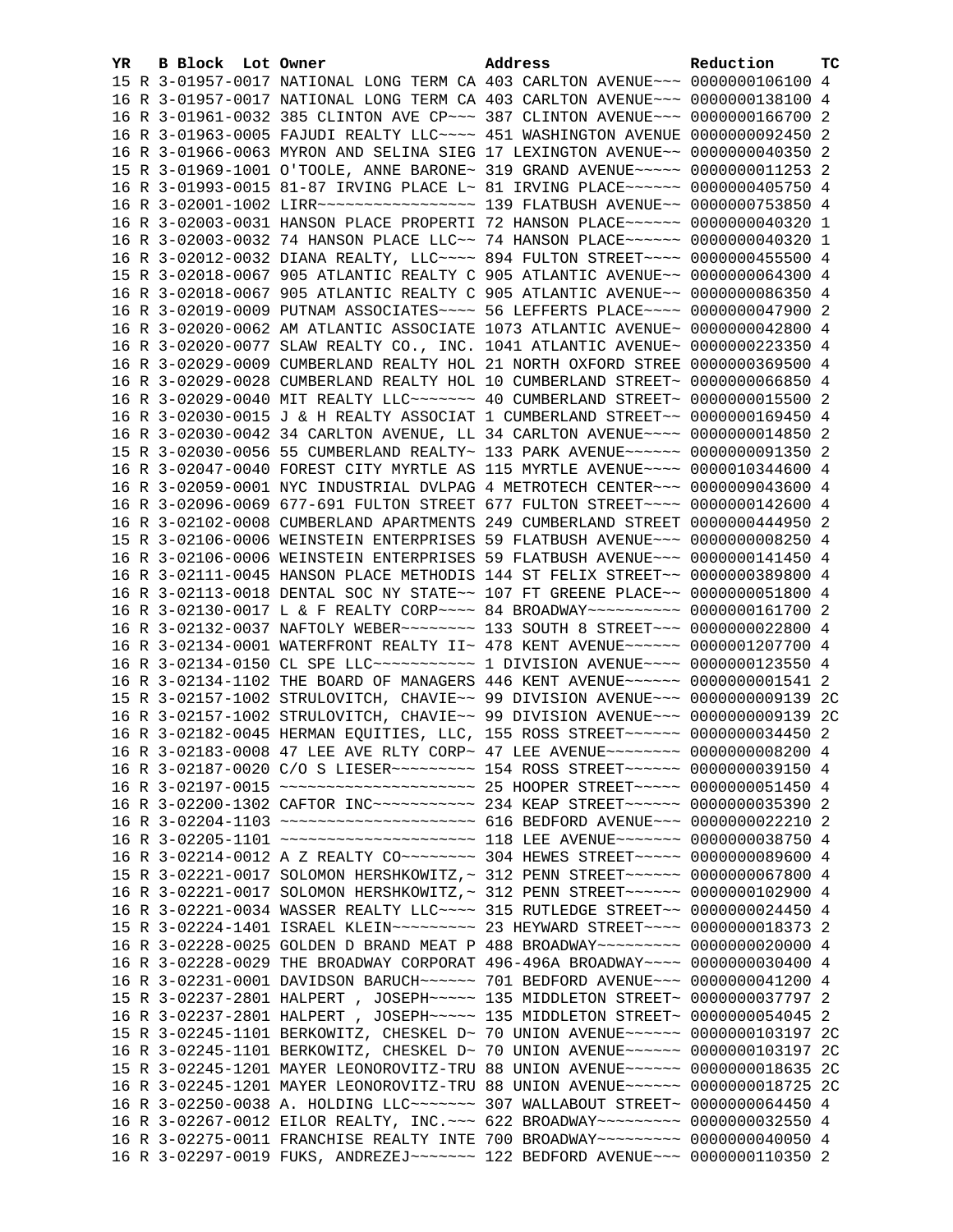| YR. | B Block Lot Owner | Address                                                                            | Reduction | тc |
|-----|-------------------|------------------------------------------------------------------------------------|-----------|----|
|     |                   | 16 R 3-02311-0033 MALIK KRYSTYNA~~~~~~~ 147 NORTH 8 STREET~~~ 0000000076912 2B     |           |    |
|     |                   | 16 R 3-02313-0004 ONE DOUBLE NINE DASHI 210 NORTH 9 STREET~~~ 0000000016950 4      |           |    |
|     |                   | 16 R 3-02335-0040 111-115 N. 5TH ST. LL 115 NORTH 5 STREET~~~ 0000000067800 4      |           |    |
|     |                   | 16 R 3-02340-1101 BOARD OF MANAGERS OF~ 1 NORTH PIER~~~~~~~~~ 0000000011197 2      |           |    |
|     |                   | 16 R 3-02359-0024 R C CH OF OUR LADY ~~~ 175 METROPOLITAN AVEN 0000000021650 4     |           |    |
|     |                   |                                                                                    |           |    |
|     |                   |                                                                                    |           |    |
|     |                   | 16 R 3-02364-0019 MET BERRY LLC -------- 140 METROPOLITAN AVEN 0000000042000 2A    |           |    |
|     |                   | 16 R 3-02366-0001 263 BEDFORD AVE LLC~~ 263 BEDFORD AVENUE~~~ 0000000140150 2      |           |    |
|     |                   | 16 R 3-02374-0016 WING TAT INC~~~~~~~~~~ 52 AINSLIE STREET~~~~ 0000000029300 4     |           |    |
|     |                   | 16 R 3-02381-0014 FIRST AND GRAND PARTN 207 GRAND STREET~~~~~ 0000000336850 4      |           |    |
|     |                   | 16 R 3-02386-0007 HOPE KEAP LLC ------- 118 HOPE STREET ------ 0000000054700 4     |           |    |
|     |                   | 16 R 3-02386-0012 HOPE KEAP LLC -------- 130 HOPE STREET ----- 0000000039250 4     |           |    |
|     |                   | 16 R 3-02386-0014 HOPE KEAP LLC -------- 429 KEAP STREET ----- 0000000024600 4     |           |    |
|     |                   | 16 R 3-02390-0035 K&C IV, LLC ---------- 51 SOUTH 1 STREET ---- 0000000020650 4    |           |    |
|     |                   | 16 R 3-02394-0001 L. C. DRIGGS CORP~~~~ 705 DRIGGS AVENUE~~~~ 0000000176500 2      |           |    |
|     |                   | 16 R 3-02394-0006 L. C. DRIGGS CORP~~~~ 224 GRAND STREET~~~~~ 0000000286600 4      |           |    |
|     |                   | 16 R 3-02408-1301 132 HAVEMEYER ST LLC~ 132 HAVEMEYER STREET~ 0000000590350 4      |           |    |
|     |                   | 16 R 3-02421-0014 278 SOUTH 2 LLC ----- 278 SOUTH 2 STREET -- 0000000041050 2      |           |    |
|     |                   | 16 R 3-02432-0035 WILLIAMSBURG GARAGE L 177 SOUTH 4 STREET~~~ 0000000071100 4      |           |    |
|     |                   | 16 R 3-02437-0011 340 SOUTH THIRD STREE 338 SOUTH 3 STREET~~~ 0000000199150 2      |           |    |
|     |                   | 16 R 3-02441-0021 HARBOR VIEW PROPRTESL 47 SOUTH 5 STREET~~~~ 0000000083670 2A     |           |    |
|     |                   | 16 R 3-02441-0038 RECHOVOT EQUITIES COR 45 SOUTH 5 STREET~~~~ 0000000078500 2      |           |    |
|     |                   | 16 R 3-02446-1002 THOMAS MODINE ~~~~~~~~ 180 SOUTH 4 STREET ~~~ 0000000030577 2    |           |    |
|     |                   | 16 R 3-02456-0038 CASA GRANDE CONST/ENT 99 SOUTH 6 STREET~~~~ 0000000031650 4      |           |    |
|     |                   | 15 R 3-02460-0003 J P MORGAN CHASE~~~~~ 223 HAVEMEYER STREET~ 0000000076700 4      |           |    |
|     |                   | 16 R 3-02460-0003 J P MORGAN CHASE~~~~~ 223 HAVEMEYER STREET~ 0000000082050 4      |           |    |
|     |                   | 16 R 3-02478-0008 GREENPOINT PLAZA REAL 1145 MANHATTAN AVENUE 0000000030000 4      |           |    |
|     |                   | 16 R 3-02482-0021 M. HILLER & SON, INC. 6 BOX STREET~~~~~~~~~ 0000000162450 4      |           |    |
|     |                   | 16 R 3-02489-0004 394 MCGUINNESS CORP~~ 394 MC GUINNESS BLVD~ 0000000087150 4      |           |    |
|     |                   | 15 R 3-02489-0016 BF GREEN ASSOCIATES L 158 CLAY STREET~~~~~~ 0000000016000 4      |           |    |
|     |                   | 16 R 3-02489-0016 BF GREEN ASSOCIATES L 158 CLAY STREET~~~~~~ 0000000019200 4      |           |    |
|     |                   | 16 R 3-02491-0051 PAIDGE STEEL, LLC~~~~ 59 PAIDGE AVENUE~~~~~ 0000001479900 4      |           |    |
|     |                   | 16 R 3-02496-0001 LUU, LIENG ----------- 1068 MANHATTAN AVENUE 0000000015035 2A    |           |    |
|     |                   | 16 R 3-02497-0045 GREENPOINT PROPERTIES 223 EAGLE STREET~~~~~ 0000000030650 4      |           |    |
|     |                   | 16 R 3-02497-0046 GREENPOINT PROPERTIES 219 EAGLE STREET~~~~~ 0000000050950 4      |           |    |
|     |                   | 16 R 3-02506-0007 LAUREL HILL REALTY CO 368 MC GUINNESS BLVD~ 0000000005000 4      |           |    |
|     |                   | 16 R 3-02514-0044 BF GREEN ASSOCIATES C 247 GREEN STREET~~~~~ 0000000021000 4      |           |    |
|     |                   | 16 R 3-02517-0012 500 KINGSLAND AVENUE~ 500 KINGSLAND AVENUE~ 0000000110600 4      |           |    |
|     |                   | 16 R 3-02533-0028 210 HURON LLC -------- 210 HURON STREET ----- 0000000041800 2    |           |    |
|     |                   | 15 R 3-02534-0047 JR REALTY CORP OF GRE 219 INDIA STREET~~~~~ 0000000030800 4      |           |    |
|     |                   | 16 R 3-02534-0047 JR REALTY CORP OF GRE 219 INDIA STREET~~~~~ 0000000032600 4      |           |    |
|     |                   | 16 R 3-02539-0011 1112 47TH AVE~~~~~~~~~ 50 INDIA STREET~~~~~~ 0000000027942 2B    |           |    |
|     |                   | 16 R 3-02539-0012 1112 47TH AVE~~~~~~~~~ 52 INDIA STREET~~~~~~ 0000000032292 2B    |           |    |
|     |                   | 16 R 3-02549-0028 U.H REALTY LLC ------- 73 KENT STREET ------ 0000000007200 4     |           |    |
|     |                   | 15 R 3-02550-0078 ANOROC REALTY, INC. ~~ 93 KENT STREET~~~~~~~ 0000000033916 2B    |           |    |
|     |                   | 16 R 3-02550-0078 ANOROC REALTY, INC.~~ 93 KENT STREET~~~~~~~~ 0000000036029 2B    |           |    |
|     |                   | 15 R 3-02552-0027 21 PROVOST CORP. ~~~~~ 21 PROVOST STREET~~~~ 0000000036400 4     |           |    |
|     |                   | 16 R 3-02552-0027 21 PROVOST CORP. ~~~~~ 21 PROVOST STREET~~~~ 0000000020650 4     |           |    |
|     |                   | 16 R 3-02556-0001 91 WEST LLC ---------- 97 WEST STREET ------- 0000000111550 4    |           |    |
|     |                   | 16 R 3-02562-0019 74 GREENPOINT CORP~~~ 74 GREENPOINT AVENUE~ 0000000034000 2      |           |    |
|     |                   | 15 R 3-02563-0023 KWONG SANG HOP LEE IN 122 GREENPOINT AVENUE 0000000030950 4      |           |    |
|     |                   | 16 R 3-02563-0023 KWONG SANG HOP LEE IN 122 GREENPOINT AVENUE 0000000034550 4      |           |    |
|     |                   | 15 R 3-02563-0048 MANHATTAN PLAZA, LLC~ 875 MANHATTAN AVENUE~ 0000000038250 4      |           |    |
|     |                   | 16 R 3-02580-0001 GREENPOINT INDUSTRIAL 278 GREENPOINT AVENUE 0000000083950 4      |           |    |
|     |                   | 16 R 3-02583-0050 MODBROS LLC~~~~~~~~~~~~~~~ 275 MESEROLE AVENUE~~ 0000000128100 4 |           |    |
|     |                   | 16 R 3-02596-0028 DEE & DEE PURCHASING~ 777 MANHATTAN AVENUE~ 0000000020400 4      |           |    |
|     |                   | 16 R 3-02596-0030 DEE & DEE PURCHASINGI 775 MANHATTAN AVENUE~ 0000000014300 4      |           |    |
|     |                   | 16 R 3-02597-0021 689 LEONARD LLC ----- 689 LEONARD STREET --- 0000000088850 2A    |           |    |
|     |                   | 15 R 3-02600-0012 230 CALYER ST. CORP~~ 230 CALYER STREET~~~~ 0000000027400 4      |           |    |
|     |                   | 16 R 3-02600-0012 230 CALYER ST. CORP~~ 230 CALYER STREET~~~~ 0000000041050 4      |           |    |
|     |                   | 16 R 3-02601-0014 GOLDENWELL REALTY INC 210 NEWEL STREET~~~~~ 0000000027450 4      |           |    |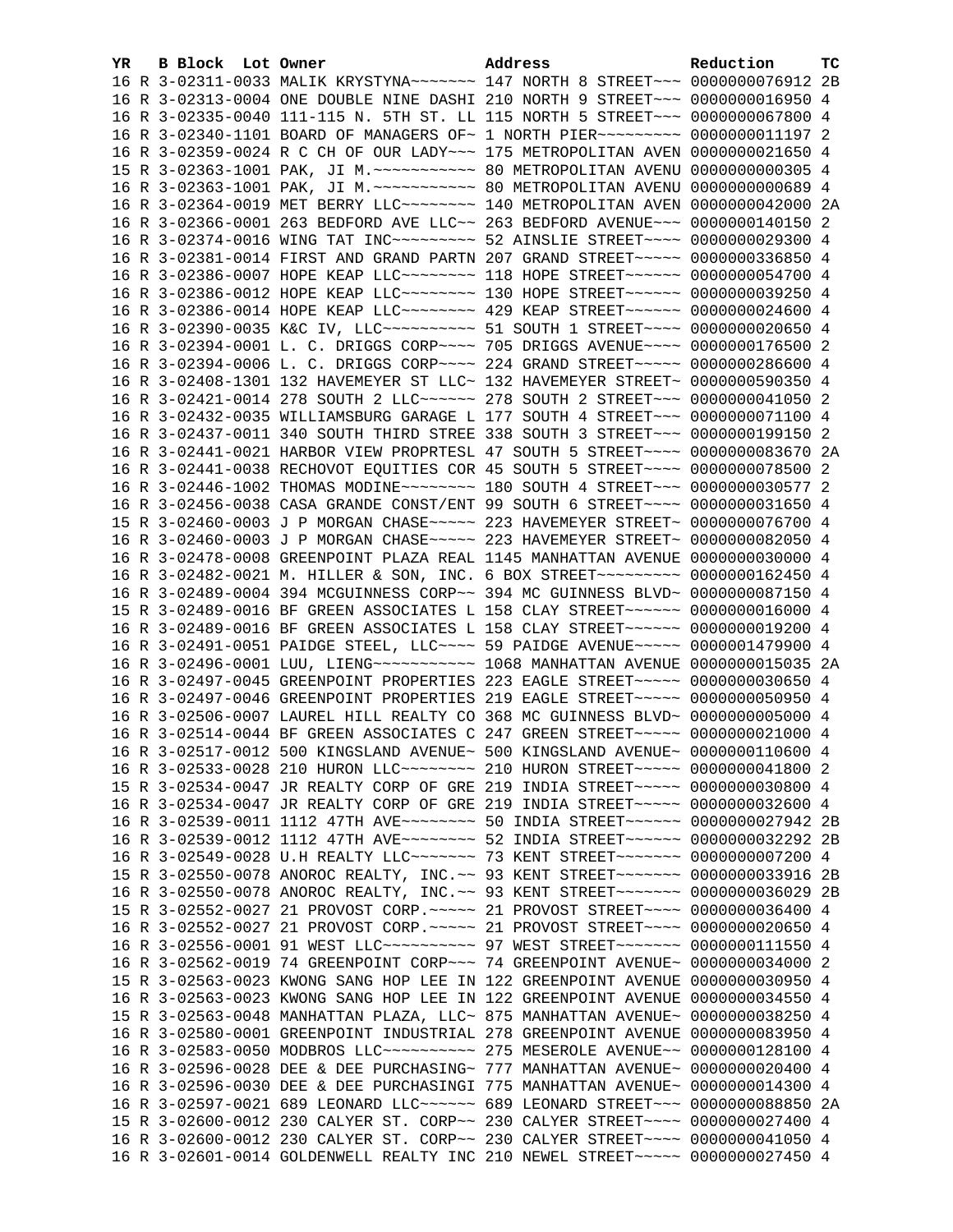| YR. | B Block Lot Owner | Address                                                                          | Reduction | TC |
|-----|-------------------|----------------------------------------------------------------------------------|-----------|----|
|     |                   | 16 R 3-02616-0001 INGRAHAM REALTY PROPE 233 BANKER STREET~~~~ 0000000024400 4    |           |    |
|     |                   | 16 R 3-02616-0012 117 DOBBIN ST CORP~~~ 117 DOBBIN STREET~~~~ 0000000023050 4    |           |    |
|     |                   | 16 R 3-02619-0003 765 MANHATTAN AVENUE~ 763 MANHATTAN AVENUE~ 0000000371500 4    |           |    |
|     |                   | 16 R 3-02626-0001 202 MESEROLE LLC ~~~~~ 202 MESEROLE AVENUE ~~ 0000000217850 4  |           |    |
|     |                   | 15 R 3-02626-0019 17 MOULTRIE STREET, ~~ 17 MOULTRIE STREET~~~ 0000000030300 4   |           |    |
|     |                   | 16 R 3-02626-0019 17 MOULTRIE STREET, ~~ 17 MOULTRIE STREET~~~ 0000000096500 4   |           |    |
|     |                   | 16 R 3-02626-0038 AB JEWELL ASSOCIATESI 189 NORMAN AVENUE~~~~ 0000000039600 2    |           |    |
|     |                   | 16 R 3-02626-0039 AB JEWELL ASSOCIATESI 56 JEWEL STREET~~~~~~ 0000000027200 2    |           |    |
|     |                   | 15 R 3-02639-0005 ZEP GROUP LLC -------- 19 WYTHE AVENUE ----- 0000000028000 4   |           |    |
|     |                   | 16 R 3-02643-0045 33 NASSAU LLC -------- 44 DOBBIN STREET ---- 0000000019150 4   |           |    |
|     |                   | 16 R 3-02644-0043 WILLMINGTON PROPERTYA 57 NASSAU AVENUE~~~~~ 0000000073250 4    |           |    |
|     |                   | 16 R 3-02647-0031 95-97 NASSAU ASSOCIAT 97 NASSAU AVENUE~~~~~ 0000000102200 2    |           |    |
|     |                   | 16 R 3-02659-0001 284 NORMAN AVENUE LLC 284 NORMAN AVENUE~~~~ 0000000048100 4    |           |    |
|     |                   | 16 R 3-02662-0050 NOY, ELI ------------- 59 VAN DAM STREET ---- 0000000011000 4  |           |    |
|     |                   | 16 R 3-02664-0009 EXXONMOBIL OIL CORPOR 38 VARICK STREET~~~~~ 0000000162350 4    |           |    |
|     |                   | 16 R 3-02664-0127 THE ANTHONY PAUL ARG~ 21 BRIDGEWATER STREET 0000000053000 4    |           |    |
|     |                   | 16 R 3-02679-0046 848 DEVELOPMENT LLC~~ 848 LORIMER STREET~~~ 0000000050250 4    |           |    |
|     |                   | 16 R 3-02692-0032 JEFFREY CARTER~~~~~~~ 777 MEEKER AVENUE~~~~ 0000000015825 4    |           |    |
|     |                   | 16 R 3-02692-0037 JEFFREY CARTER~~~~~~~ 771 MEEKER AVENUE~~~~ 0000000012315 4    |           |    |
|     |                   | 16 R 3-02693-0001 GEORGAKIS RLTY CORP~~ 310 NASSAU AVENUE~~~~ 0000000096250 4    |           |    |
|     |                   | 16 R 3-02693-0050 GEORGAKIS RLTY CORP~~ 40 APOLLO STREET~~~~~ 0000000008700 4    |           |    |
|     |                   | 16 R 3-02693-0051 GEORGAKIS RLTY CORP~~ 42 APOLLO STREET~~~~~ 0000000008700 4    |           |    |
|     |                   | 16 R 3-02701-0020 HOUSATONIC PROPERTIES 28 BROOME STREET~~~~~ 0000000044028 2A   |           |    |
|     |                   | 15 R 3-02723-0001 RICHARDSON STREET, LL 87 RICHARDSON STREET~ 0000000045700 4    |           |    |
|     |                   | 16 R 3-02723-0001 RICHARDSON STREET, LL 87 RICHARDSON STREET~ 0000000072150 4    |           |    |
|     |                   | 16 R 3-02725-0013 28 HERBERT STREET LLC 28 HERBERT STREET~~~~ 0000000051450 4    |           |    |
|     |                   | 16 R 3-02727-0001 497 MEEKER AVE, LLC~~ 497 MEEKER AVENUE~~~~ 0000000150150 4    |           |    |
|     |                   | 16 R 3-02732-0005 68 RICHARDSON REALTY~ 68 RICHARDSON STREET~ 0000000471750 2    |           |    |
|     |                   | 16 R 3-02738-0013 D'AMATO, ROBERT SCOTT 104 FROST STREET~~~~~ 0000000031950 4    |           |    |
|     |                   | 16 R 3-02746-0039 240 MEEKER AVENUE COR 37 SKILLMAN AVENUE~~~ 0000000494650 2    |           |    |
|     |                   | 15 R 3-02752-0003 ANTINIO SETTEPANI~~~~ 602 LORIMER STREET~~~ 0000000186150 4    |           |    |
|     |                   | 16 R 3-02752-0003 ANTINIO SETTEPANI~~~~ 602 LORIMER STREET~~~ 0000000131700 4    |           |    |
|     |                   | 16 R 3-02761-0022 RIBIERO ASSOCIATES LL 558 METROPOLITAN AVEN 0000000053700 4    |           |    |
|     |                   | 16 R 3-02770-0001 207 AINSLIE LLC~~~~~~ 207 AINSLIE STREET~~~ 0000000155100 4    |           |    |
|     |                   | 16 R 3-02781-0036 639 GRAND ASSOCIATES, 639 GRAND STREET~~~~~ 0000000200650 4    |           |    |
|     |                   | 16 R 3-02797-0017 WALLABOUT SCRAP CO~~~ 974 MEEKER AVENUE~~~~ 0000000009450 4    |           |    |
|     |                   | 16 R 3-02800-0016 PEERLESS EQUITIES LLC 902 MEEKER AVENUE~~~~ 0000000088950 4    |           |    |
|     |                   | 15 R 3-02805-0005 LI & ZHOU REALTY LLC~ 810 MEEKER AVENUE~~~~ 0000000093400 4    |           |    |
|     |                   | 16 R 3-02805-0005 LI & ZHOU REALTY LLC~ 810 MEEKER AVENUE~~~~ 0000000161350 4    |           |    |
|     |                   | 16 R 3-02805-0017 E & J CAPUTO, LLC ~~~~ 850 MEEKER AVENUE ~~~~ 0000000008325 4  |           |    |
|     |                   | 16 R 3-02805-0025 E & J CAPUTO, LLC ~~~~ 858 MEEKER AVENUE ~~~~ 0000000121325 4  |           |    |
|     |                   | 16 R 3-02809-0001 FMC COMPANY~~~~~~~~~~ 470 SCOTT AVENUE~~~~~ 0000000292000 4    |           |    |
|     |                   | 16 R 3-02810-0024 MORTIMER KORCHIN~~~~~ 23 ANTHONY STREET~~~~ 0000000013900 4    |           |    |
|     |                   | 16 R 3-02810-0029 MORTIMER KORCHIN 1998 750 MEEKER AVENUE~~~~ 0000000039500 4    |           |    |
|     |                   | 16 R 3-02810-0034 MORTIMER KORCHIN~~~~~ 19 ANTHONY STREET~~~~ 0000000011850 4    |           |    |
|     |                   | 16 R 3-02810-0037 GREENPOINT COMMERCIAL 11 ANTHONY STREET~~~~ 0000000039450 4    |           |    |
|     |                   | 16 R 3-02815-0002 FMC COMPANY~~~~~~~~~~~ 500 GARDNER AVENUE~~~ 0000000077550 4   |           |    |
|     |                   | 16 R 3-02818-0014 COTARD REALTY ASSOCIA 20 ANTHONY STREET~~~~ 0000000039000 4    |           |    |
|     |                   | 16 R 3-02836-0011 96 LOMBARDY STREET, ~~ 96 LOMBARDY STREET~~~ 0000000059750 4   |           |    |
|     |                   | 15 R 3-02836-0020 ELI NOY --------------- 126 LOMBARDY STREET -~ 0000000170150 4 |           |    |
|     |                   | 16 R 3-02841-0010 DIVISION BEADEL LLC~~ 32 BEADEL STREET~~~~~ 0000000269500 4    |           |    |
|     |                   | 16 R 3-02842-0006 MORGAN AVENUE PROPERT 508 MORGAN AVENUE~~~~ 0000000013850 4    |           |    |
|     |                   | 16 R 3-02869-0031 JOELOWE REALTY LLC~~~ 405 WITHERS STREET~~~ 0000000012050 4    |           |    |
|     |                   | 16 R 3-02869-0033 JOELOWE REALTY~~~~~~~ 397 WITHERS STREET~~~ 0000000069300 4    |           |    |
|     |                   | 16 R 3-02875-0051 47 KINGSLAND AVE., LL 47 KINGSLAND AVENUE~~ 0000000028550 4    |           |    |
|     |                   |                                                                                  |           |    |
|     |                   | 16 R 3-02912-0030 889 METROPOLITAN AVE~ 889 METROPOLITAN AVEN 0000000052875 4    |           |    |
|     |                   | 16 R 3-02914-0040 EASTERN FEATHER & DOWN 1037 METROPOLITAN AVE 0000000055480 4   |           |    |
|     |                   | 16 R 3-02924-0003 BLANCO DOMINGO~~~~~~~~ 16 CATHERINE STREET~~ 00000000008750 4  |           |    |
|     |                   | 16 R 3-02924-0004 BLANCO, DOMINGO~~~~~~ 18 CATHERINE STREET~~ 0000000034100 4    |           |    |
|     |                   | 16 R 3-02927-0325 16 REWE STREET LLC~~~ 16 REWE STREET~~~~~~~ 0000000075800 4    |           |    |
|     |                   | 16 R 3-02928-0001 MALU PROPERTIES INC~~ 394 MASPETH AVENUE~~~ 0000000118950 4    |           |    |
|     |                   |                                                                                  |           |    |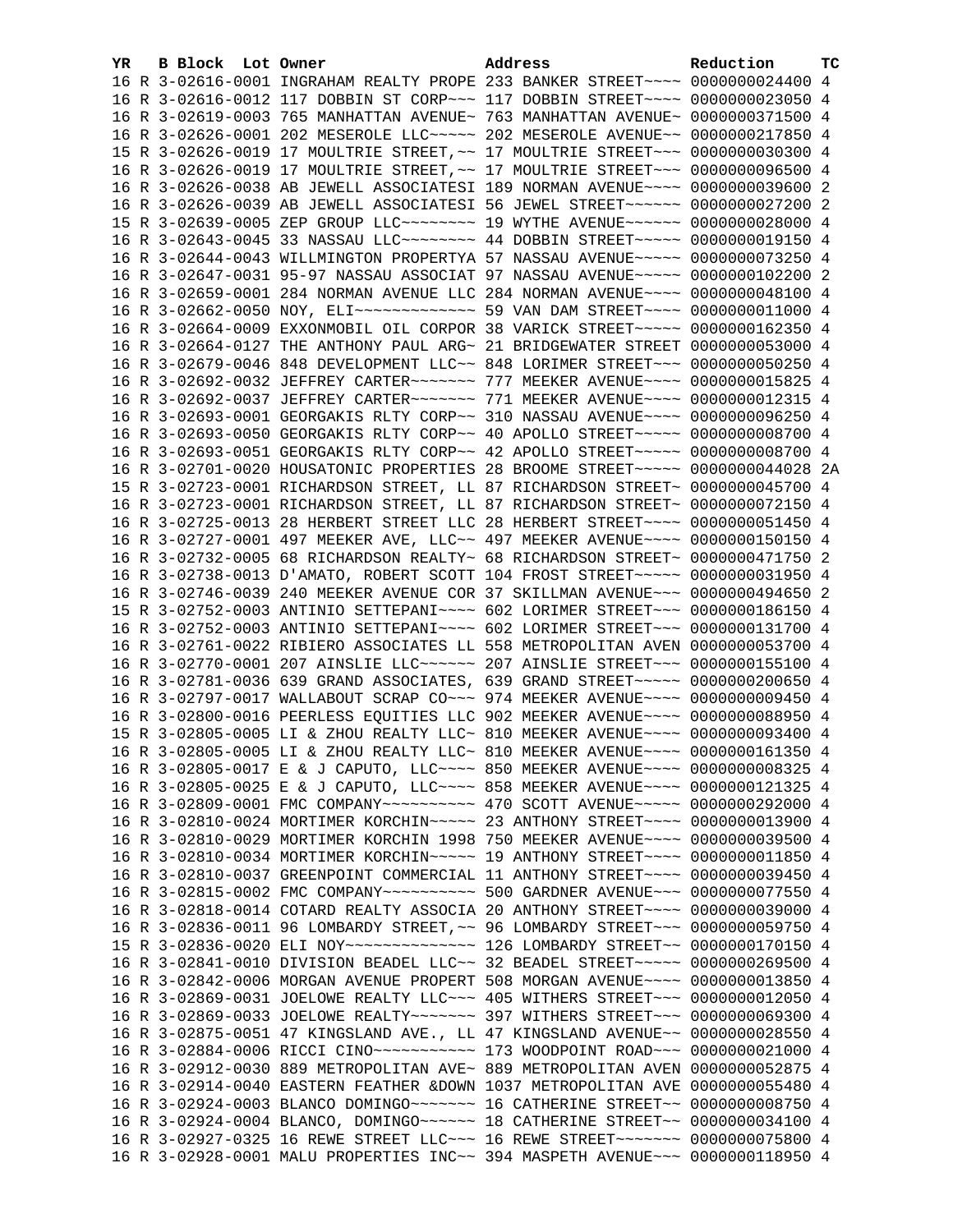| YR. | B Block Lot Owner | Address                                                                         | Reduction | ТC |
|-----|-------------------|---------------------------------------------------------------------------------|-----------|----|
|     |                   | 16 R 3-02928-0020 MASPETH REALTY CO~~~~ 414 MASPETH AVENUE~~~ 0000000246500 4   |           |    |
|     |                   | 16 R 3-02928-0030 DGR PROPERTIES LLC~~~ 416 MASPETH AVENUE~~~ 0000000086000 4   |           |    |
|     |                   | 16 R 3-02951-0045 MEADOW ST RLTY CORP~~ 213 MEADOW STREET~~~~ 0000000022100 4   |           |    |
|     |                   | 16 R 3-02964-0021 145 GARDNER AVENUE LL 145 GARDNER AVENUE~~~ 0000000034050 4   |           |    |
|     |                   | 16 R 3-02964-1001 GARDNER ESTATE LLC~~~ 135 GARDNER AVENUE~~~ 0000000121562 4   |           |    |
|     |                   | 16 R 3-02966-0004 EAST PARK TRADING INC 172 SCOTT AVENUE~~~~~ 0000000034700 4   |           |    |
|     |                   | 15 R 3-02969-0001 HI-TECH RESOURCE RECO 130 VARICK AVENUE~~~~ 0000000023700 4   |           |    |
|     |                   | 16 R 3-02969-0001 HI-TECH RESOURCE RECO 130 VARICK AVENUE~~~~ 0000000044900 4   |           |    |
|     |                   | 16 R 3-02969-0006 130 VARICK LLC ------ 140 VARICK AVENUE --- 0000000027050 4   |           |    |
|     |                   | 15 R 3-02969-0014 HI-TECH HOLDINGS LLC~ 492 SCHOLES STREET~~~ 0000000235950 4   |           |    |
|     |                   | 16 R 3-02969-0014 HI-TECH HOLDINGS LLC~ 492 SCHOLES STREET~~~ 0000000296700 4   |           |    |
|     |                   | 16 R 3-02974-0001 PERLEN LLC ---------- 134 MORGAN AVENUE ---- 0000000305050 4  |           |    |
|     |                   | 16 R 3-02974-0170 BERRYBRIDGE INC~~~~~~ 100 KNICKERBOCKER AVE 0000000479900 4   |           |    |
|     |                   | 16 R 3-02979-0164 110 SCOTT AVENUE PROP 110 SCOTT AVENUE~~~~~ 0000000111650 4   |           |    |
|     |                   | 16 R 3-02989-0009 NTM PROPERTIES, LLC~~ 220 RANDOLPH STREET~~ 0000000043700 4   |           |    |
|     |                   | 15 R 3-02990-0012 270 RANDOLPH STREET~~ 270 RANDOLPH STREET~~ 0000000145300 4   |           |    |
|     |                   | 16 R 3-02990-0012 270 RANDOLPH STREET~~ 270 RANDOLPH STREET~~ 0000000172850 4   |           |    |
|     |                   | 16 R 3-02992-0017 JBC LAND LLC -------- 418 JOHNSON AVENUE -- 0000000086750 4   |           |    |
|     |                   | 16 R 3-02995-0006 WELNER FAMILY LIMITED 566 JOHNSON AVENUE~~~ 0000000064250 4   |           |    |
|     |                   | 16 R 3-02996-0037 LEVY REALTY LLC ----- 259 INGRAHAM STREET -~ 0000000010550 4  |           |    |
|     |                   | 16 R 3-02997-0005 M&S LEVY REALTY~~~~~~ 84 MORGAN AVENUE~~~~~ 00000000003150 4  |           |    |
|     |                   | 16 R 3-02999-0010 INGRAHAM REALTY PROPE 134 INGRAHAM STREET~~ 0000000020800 4   |           |    |
|     |                   | 16 R 3-03003-0012 HARRISON-KNICKERBOCKE 54 KNICKERBOCKER AVEN 0000000176800 4   |           |    |
|     |                   | 16 R 3-03004-0026 LEVY REALTY LLC~~~~~~ 106 HARRISON PLACE~~~ 0000000025420 4   |           |    |
|     |                   | 15 R 3-03010-0008 H & L GRAPHIC, INC. ~~ 124 GRATTAN STREET~~~ 0000000039650 4  |           |    |
|     |                   | 16 R 3-03010-0008 H & L GRAPHIC, INC. ~~ 124 GRATTAN STREET ~~~ 0000000061250 4 |           |    |
|     |                   | 16 R 3-03010-0010 M&S LEVY REALTY, ~~~~~ GRATTAN STREET~~~~~~~ 0000000004850 4  |           |    |
|     |                   | 16 R 3-03010-0021 M&S LEVY REALTY, ~~~~~ 156 GRATTAN STREET~~~ 00000000004850 4 |           |    |
|     |                   | 16 R 3-03013-0001 OSZMIAN REALTY CORP~~ 52 THAMES STREET~~~~~ 0000000040350 4   |           |    |
|     |                   | 16 R 3-03013-0020 PERSAM 1081 LLC ~~~~~~ 1081 FLUSHING AVENUE~ 0000000017350 4  |           |    |
|     |                   | 16 R 3-03021-0020 AMBROSINO CONSTRUCTIO 312 MAUJER STREET~~~~ 0000000028250 4   |           |    |
|     |                   | 16 R 3-03021-0026 324 MAUJER STREET COR 324 MAUJER STREET~~~~ 0000000030700 4   |           |    |
|     |                   | 16 R 3-03029-0021 HUGO LANDAU INC~~~~~~ 328 TEN EYCK STREET~~ 0000000020490 4   |           |    |
|     |                   | 15 R 3-03029-0033 360 TEN EYCK, LLC --- 360 TEN EYCK STREET -~ 0000000107200 4  |           |    |
|     |                   | 16 R 3-03029-0033 360 TEN EYCK, LLC ~~~~ 360 TEN EYCK STREET ~~ 0000000088100 4 |           |    |
|     |                   | 16 R 3-03029-0109 MONALIZA FINE FURNITU 23 MEADOW STREET~~~~~ 0000000223150 4   |           |    |
|     |                   | 16 R 3-03029-0115 MONA LIZA FINE FURNIT 17 MEADOW STREET~~~~~ 0000000046050 4   |           |    |
|     |                   | 16 R 3-03038-0041 LEVY REALTY LLC ----- 293 SCHOLES STREET --- 0000000063100 4  |           |    |
|     |                   | 16 R 3-03044-0025 195 HUMBOLDT LLC ~~~~~ 195 HUMBOLDT STREET ~~ 0000000032700 4 |           |    |
|     |                   | 15 R 3-03044-0026 POINT REALTY ASSOCIAT 171 MESEROLE STREET~~ 0000000074108 2   |           |    |
|     |                   | 16 R 3-03044-0026 POINT REALTY ASSOCIAT 171 MESEROLE STREET~~ 0000000190658 2   |           |    |
|     |                   | 16 R 3-03044-0029 POINT REALTY ASSOCIAT 165 MESEROLE STREET~~ 0000000046557 2   |           |    |
|     |                   | 16 R 3-03050-0008 BROWAR CORP~~~~~~~~~~~ 56 MESEROLE STREET~~~ 0000000145750 4  |           |    |
|     |                   | 16 R 3-03056-0015 BOON REALTY CORP~~~~~ 324 MESEROLE STREET~~ 0000000062500 4   |           |    |
|     |                   | 16 R 3-03070-0028 BOERUM PLAZA LLC ~~~~~ 131 BOERUM STREET ~~~~ 0000000040700 4 |           |    |
|     |                   | 16 R 3-03089-0005 JUSUSHI RLTY CORP~~~~ 106 GRAHAM AVENUE~~~~ 0000000019050 4   |           |    |
|     |                   | 16 R 3-03096-0019 OLD GREENWAY, LLC --- 77 GRAHAM AVENUE ---- 0000000042000 4   |           |    |
|     |                   | 16 R 3-03100-0011 FAY DA REALTY CORP~~~ 192 SEIGEL STREET~~~~ 0000000091350 4   |           |    |
|     |                   | 15 R 3-03101-0013 284 SEIGEL STREET ASS 284 SEIGEL STREET~~~~ 0000000020550 4   |           |    |
|     |                   | 16 R 3-03106-0001 77 VARET HOLDING CORP 66 GRAHAM AVENUE~~~~~ 0000000203700 2   |           |    |
|     |                   | 16 R 3-03106-0035 T85 TRADING, LLC ~~~~~ 85 VARET STREET ~~~~~~ 0000000044850 4 |           |    |
|     |                   | 16 R 3-03109-0010 MCJ HOLDINGS LLC~~~~~ 170 MOORE STREET~~~~~ 0000000055900 4   |           |    |
|     |                   | 15 R 3-03109-0011 MUESES, GUSTAVO~~~~~~ 172 MOORE STREET~~~~~ 0000000012500 4   |           |    |
|     |                   | 16 R 3-03109-0011 MUESES, GUSTAVO~~~~~~ 172 MOORE STREET~~~~~ 0000000014750 4   |           |    |
|     |                   | 16 R 3-03109-0016 MIA MANAGEMENT CORP~~ 184 MOORE STREET~~~~~ 0000000027950 4   |           |    |
|     |                   |                                                                                 |           |    |
|     |                   | 16 R 3-03109-0021 MIA MANAGEMENT CORP~~ 194 MOORE STREET~~~~~ 0000000067500 4   |           |    |
|     |                   | 16 R 3-03109-0022 MIA MANAGEMENT CORP~~ 200 MOORE STREET~~~~~ 0000000019050 4   |           |    |
|     |                   | 16 R 3-03109-0025 WONTON FOOD INC~~~~~~ 210 MOORE STREET~~~~~ 0000000081600 4   |           |    |
|     |                   | 16 R 3-03117-0018 VASSO, ANTHONY~~~~~~~ 188 VARET STREET~~~~~ 0000000143700 4   |           |    |
|     |                   | 16 R 3-03117-0049 YORKSHIRE PROPERTIES~ 173 COOK STREET~~~~~~ 0000000104550 4   |           |    |
|     |                   | 16 R 3-03120-0001 28 GRAHAM AVENUE LLC~ 28 GRAHAM AVENUE~~~~~ 0000000071950 4   |           |    |
|     |                   | 16 R 3-03123-0031 YORKSHIRE PROPERTIES~ 961 FLUSHING AVENUE~~ 0000000035000 4   |           |    |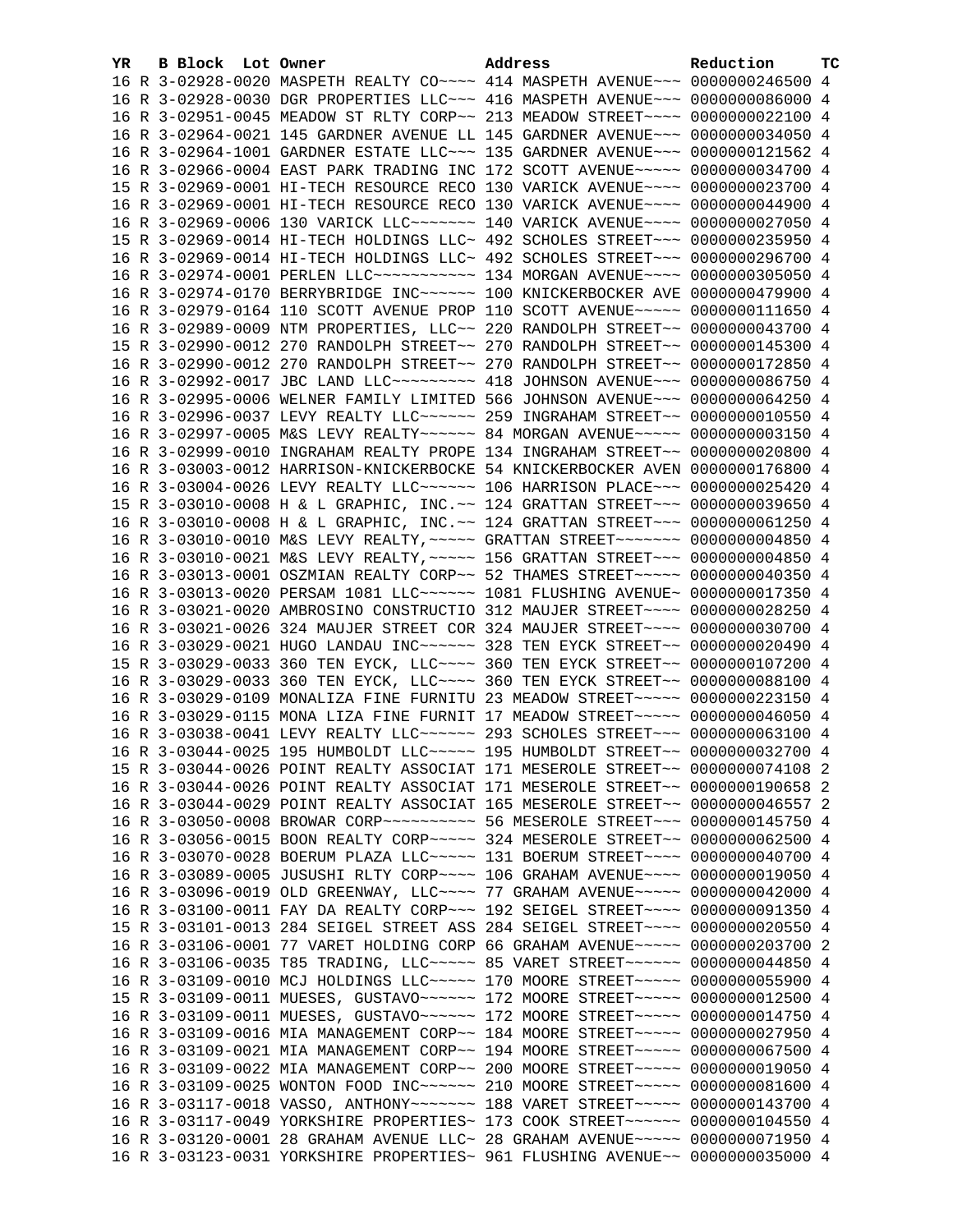| YR. | B Block Lot Owner | Address                                                                                                                                                          | Reduction | тc |
|-----|-------------------|------------------------------------------------------------------------------------------------------------------------------------------------------------------|-----------|----|
|     |                   | 16 R 3-03126-0005 715 BROADWAY REALTYCO 715 BROADWAY~~~~~~~~~ 0000000020050 4                                                                                    |           |    |
|     |                   | 15 R 3-03131-0014 G-ELUL REALTY CORP~~~ 20 SUMNER PLACE~~~~~~ 0000000421400 4                                                                                    |           |    |
|     |                   | 16 R 3-03131-0014 G-ELUL REALTY CORP~~~ 20 SUMNER PLACE~~~~~~ 0000000082950 4                                                                                    |           |    |
|     |                   | 16 R 3-03132-0003 KENT REALTY ASSOCIATE 807 BROADWAY~~~~~~~~~ 0000000043100 4                                                                                    |           |    |
|     |                   | 16 R 3-03134-0023 MERRELL,~ JAMES~~~~~~ 46 PARK STREET~~~~~~~ 0000000097000 4                                                                                    |           |    |
|     |                   | 16 R 3-03134-0033 33 LOCUST ST. LLC --- 33 LOCUST STREET ---- 0000000018850 4                                                                                    |           |    |
|     |                   | 15 R 3-03137-0056 FAJAO REALTY, LLC~~~~ 832 FLUSHING AVENUE~~ 0000000010800 4                                                                                    |           |    |
|     |                   | 16 R 3-03137-0056 FAJAO REALTY, LLC~~~~ 832 FLUSHING AVENUE~~ 0000000024750 4                                                                                    |           |    |
|     |                   | 16 R 3-03154-0018 134 NOLL STREET CORP~ 134 NOLL STREET~~~~~~ 0000000067200 4                                                                                    |           |    |
|     |                   | 15 R 3-03159-0043 M&S LEVY REALTY, ~~~~~ 389 MELROSE STREET~~~ 0000000012672 4                                                                                   |           |    |
|     |                   | 16 R 3-03159-0043 M&S LEVY REALTY, ~~~~~ 389 MELROSE STREET~~~ 0000000015822 4                                                                                   |           |    |
|     |                   | 16 R 3-03160-0026 600 BUSHWICK LLC ~~~~~ 600 BUSHWICK AVENUE ~~ 0000000133600 4                                                                                  |           |    |
|     |                   | 16 R 3-03163-0100 DOWNTOWN REAL PROPERT 60 CENTRAL AVENUE~~~~ 0000000055850 4                                                                                    |           |    |
|     |                   |                                                                                                                                                                  |           |    |
|     |                   | 15 R 3-03176-0005 DRL INVESTMENTS~~~~~~ 35 IRVING AVENUE~~~~~ 0000000028650 4                                                                                    |           |    |
|     |                   | 16 R 3-03176-0005 DRL INVESTMENTS~~~~~~ 35 IRVING AVENUE~~~~~ 0000000101850 4                                                                                    |           |    |
|     |                   | 16 R 3-03176-0011 VILLACIS MARITZA~~~~~ 360 JEFFERSON STREET~ 0000000040550 4                                                                                    |           |    |
|     |                   | 16 R 3-03187-0027 CASH PROPERTIES LLC~~ 322 TROUTMAN STREET~~ 0000000011850 4                                                                                    |           |    |
|     |                   | 15 R 3-03188-0137 ~~~~~~~~~~~~~~~~~~~~~~~~~~~~~~~~ 22 WYCKOFF AVENUE~~~~~ 0000000094550 4                                                                        |           |    |
|     |                   | 16 R 3-03188-0137 ~~~~~~~~~~~~~~~~~~~~~~~~~~~~~~~~ 22 WYCKOFF AVENUE~~~~~ 0000000100850 4                                                                        |           |    |
|     |                   | 16 R 3-03231-0001 BUSHWICK AVENUE ASSOC 761 BUSHWICK AVENUE~~ 0000000187650 2                                                                                    |           |    |
|     |                   | 16 R 3-03232-0178 CASH MANAGEMENT LLC~~ 1239 DEKALB AVENUE~~~ 0000000011800 4                                                                                    |           |    |
|     |                   | 16 R 3-03234-0009 PINNEGAR ------------- 177 CENTRAL AVENUE --- 0000000009550 4                                                                                  |           |    |
|     |                   | 16 R 3-03234-0042 DEKALB & PITKIN LLC~~ 1377 DEKALB AVENUE~~~ 0000000108750 4                                                                                    |           |    |
|     |                   | 16 R 3-03235-0008 163 ZHANG LLC -------- 163 WILSON AVENUE --- 0000000014710 2A<br>16 R 3-03243-0056 75 STOCKHOLM ST LLC~~ 75 STOCKHOLM STREET~~ 0000000084700 4 |           |    |
|     |                   | 16 R 3-03247-0010 CAMILLO ASARO~~~~~~~~~~~~~~ 1480 DEKALB AVENUE~~~ 0000000013850 4                                                                              |           |    |
|     |                   | 16 R 3-03258-0002 375 KNICKERBOCKER AVE 379 KNICKERBOCKER AVE 0000000031850 4                                                                                    |           |    |
|     |                   | 16 R 3-03258-0003 375 KNICKBCKR AVE RLT 375 KNICKERBOCKER AVE 0000000155100 4                                                                                    |           |    |
|     |                   | 16 R 3-03278-0027 ROCHELLES YOUTH CENTE 412 KNICKERBOCKER AVE 0000000075850 4                                                                                    |           |    |
|     |                   | 16 R 3-03278-0033 432 KNICKERBOCKER AV~ 430 KNICKERBOCKER AVE 0000000109700 4                                                                                    |           |    |
|     |                   | 16 R 3-03287-0021 FABRICO ENTERPRISESIN 1396 MYRTLE AVENUE~~~ 0000000085650 4                                                                                    |           |    |
|     |                   | 16 R 3-03289-0008 439 REALTY CORP~~~~~~ 284 HARMAN STREET~~~~ 0000000044800 4                                                                                    |           |    |
|     |                   | 15 R 3-03300-0060 1455 MANAGEMENT CORP. 1455 MYRTLE AVENUE~~~ 0000000076500 4                                                                                    |           |    |
|     |                   | 16 R 3-03300-0060 1455 MANAGEMENT CORP. 1455 MYRTLE AVENUE~~~ 0000000086150 4                                                                                    |           |    |
|     |                   | 16 R 3-03328-0026 380 GROVE STREET LLC~ 378 GROVE STREET~~~~~ 0000000043450 4                                                                                    |           |    |
|     |                   | 16 R 3-03368-0055 THIRD CHEUNG REALTYCO 1223 PUTNAM AVENUE~~~ 0000000009450 4                                                                                    |           |    |
|     |                   | 16 R 3-03384-0006 CORNELIA ST HDFC~~~~~ 463 WILSON AVENUE~~~~ 0000000319750 2                                                                                    |           |    |
|     |                   | 16 R 3-03401-0005 1565 BWAY RLTY CORP~~ 1565 BROADWAY~~~~~~~~ 0000000127850 4                                                                                    |           |    |
|     |                   | 16 R 3-03407-0001 MB-DJ REALTY LLC~~~~~ 1325 HALSEY STREET~~~ 0000000069900 4                                                                                    |           |    |
|     |                   | 16 R 3-03407-0029 POMA REALTY CO., INC. 386 WEIRFIELD STREET~ 0000000065450 4                                                                                    |           |    |
|     |                   | 16 R 3-03407-0051 MB-DJ REALTY LLC~~~~~ 1365 HALSEY STREET~~~ 0000000010500 4                                                                                    |           |    |
|     |                   | 16 R 3-03407-0056 MB-DJ REALTY LLC~~~~~ 1345 HALSEY STREET~~~ 0000000042150 4                                                                                    |           |    |
|     |                   | 16 R 3-03438-0003 BLOFT, LLC. ~~~~~~~~~~ BROADWAY~~~~~~~~~~~~ 0000000005800 4                                                                                    |           |    |
|     |                   | 16 R 3-03438-0004 BLOFT, LLC. ~~~~~~~~~~ BROADWAY~~~~~~~~~~~~ 0000000005800 4                                                                                    |           |    |
|     |                   | 16 R 3-03446-0044 P.J. BIMI, INC. ~~~~~~ 769 CHAUNCEY STREET~~ 0000000034500 4                                                                                   |           |    |
|     |                   | 16 R 3-03447-0060 SAMUELS KHISNEN~~~~~~ MOFFAT STREET~~~~~~~~ 0000000034050 4                                                                                    |           |    |
|     |                   | 15 R 3-03452-0020 CBS FOOD PRODUCTS COR 770 CHAUNCEY STREET~~ 0000000057150 4                                                                                    |           |    |
|     |                   | 16 R 3-03452-0020 CBS FOOD PRODUCTS COR 770 CHAUNCEY STREET~~ 0000000204150 4                                                                                    |           |    |
|     |                   | 16 R 3-03456-0002 1797 REALTY ASSOCIATE 1801 BROADWAY~~~~~~~~ 0000000044600 4<br>16 R 3-03457-0001 SCOTT BROTHERS REALTY 1483 BUSHWICK AVENUE~ 0000000018850 2   |           |    |
|     |                   | 15 R 3-03470-0003 1903-1909 BROADWAY LL 1909 BROADWAY~~~~~~~~ 0000000010450                                                                                      |           | 4  |
|     |                   | 16 R 3-03470-0003 1903-1909 BROADWAY LL 1909 BROADWAY~~~~~~~~ 0000000009600 4                                                                                    |           |    |
|     |                   | 15 R 3-03489-0232 FRANPO REALTY LLC --- 1703 PITKIN AVENUE -- 0000000013200 4                                                                                    |           |    |
|     |                   | 16 R 3-03489-0232 FRANPO REALTY LLC --- 1703 PITKIN AVENUE -- 00000000009050 4                                                                                   |           |    |
|     |                   | 15 R 3-03493-0001 DELARA-MARKS REAL EST 1525 PITKIN AVENUE~~~ 0000000027450 4                                                                                    |           |    |
|     |                   | 16 R 3-03493-0001 DELARA-MARKS REAL EST 1525 PITKIN AVENUE~~~ 0000000042150 4                                                                                    |           |    |
|     |                   | 16 R 3-03499-0070 1685 PITKIN HOLDING L 1685 PITKIN AVENUE~~~ 0000000018500 4                                                                                    |           |    |
|     |                   | 16 R 3-03508-0012 1150 E ASSOCIATES LLC 1146 EAST 98 STREET~~ 0000000359600 4                                                                                    |           |    |
|     |                   | 15 R 3-03517-0036 METROPOLITAN MANAGEME 1592 PITKIN AVENUE~~~ 0000000032650 4                                                                                    |           |    |
|     |                   | 16 R 3-03517-0036 METROPOLITAN MANAGEME 1592 PITKIN AVENUE~~~ 0000000035350 4                                                                                    |           |    |
|     |                   | 16 R 3-03521-0045 PITROCK REALTY CORP~~ 434 ROCKAWAY AVENUE~~ 0000000013950 4                                                                                    |           |    |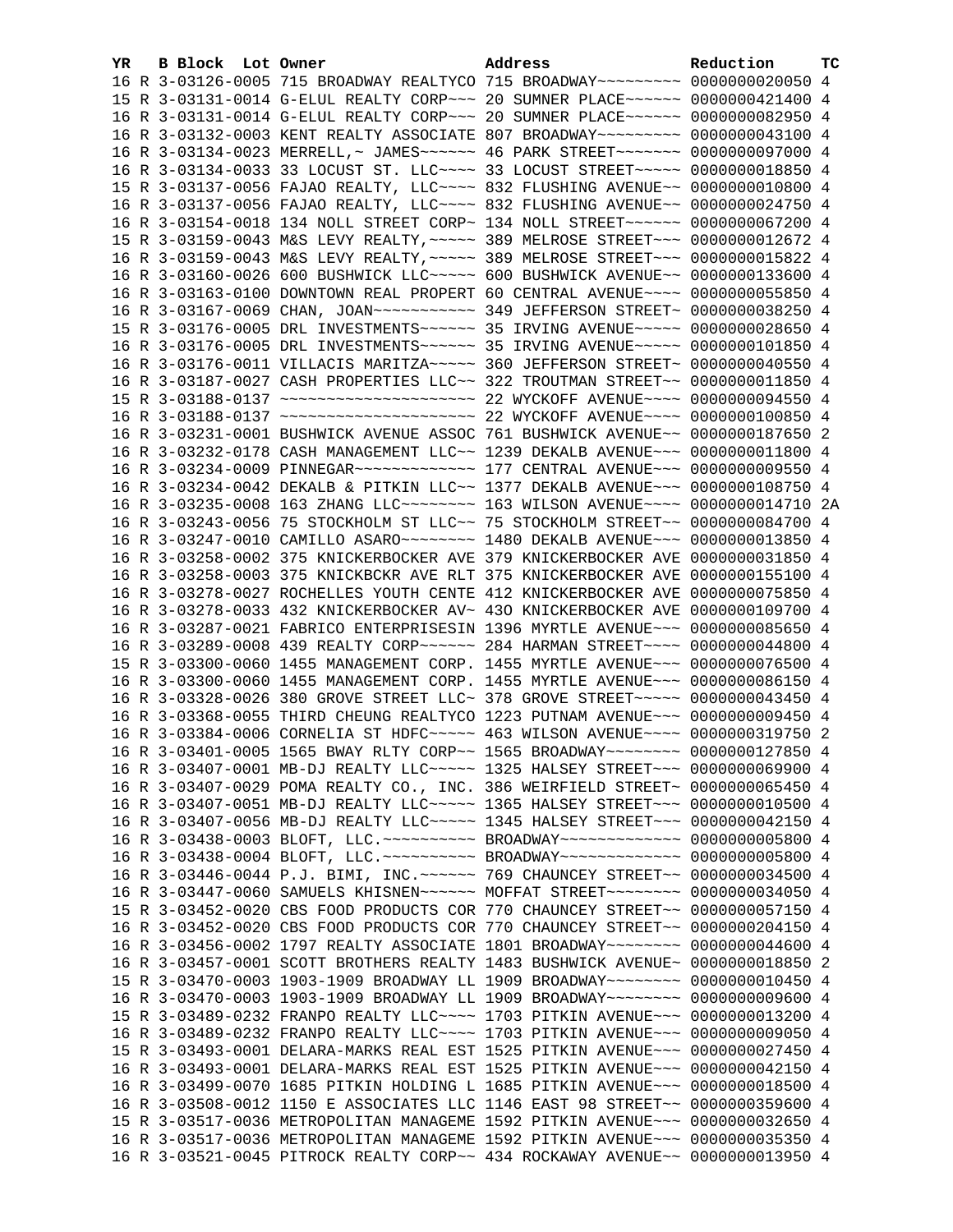| YR. | B Block Lot Owner |                                                                | Address                                                                         | Reduction       | тc |
|-----|-------------------|----------------------------------------------------------------|---------------------------------------------------------------------------------|-----------------|----|
|     |                   |                                                                | 16 R 3-03526-0215 RESJ RLTY CORP ~~~~~~~ 50-54 BELMONT AVENUE~ 0000000085850 4  |                 |    |
|     |                   |                                                                | 16 R 3-03526-0315 BELSTONE CORP~~~~~~~~ 86 BELMONT AVENUE~~~~ 0000000032300 4   |                 |    |
|     |                   |                                                                | 16 R 3-03617-0036 550 WATKINS STREET HO 231 LOTT AVENUE~~~~~~ 0000000513475 2   |                 |    |
|     |                   |                                                                | 16 R 3-03617-0040 550 WATKINS STREET HO 209 LOTT AVENUE~~~~~~ 0000000457675 2   |                 |    |
|     |                   |                                                                | 16 R 3-03642-0045 INCO AUTOMOTIVE IND I 720 CHESTER STREET~~~ 0000000035550 4   |                 |    |
|     |                   |                                                                | 16 R 3-03650-0106 NEW DITMAS REALTY LLC 9814 DITMAS AVENUE~~~ 0000000127900 4   |                 |    |
|     |                   |                                                                | 15 R 3-03660-0009 JR PARKWAY MANAGEMENT 80 JAMAICA AVENUE~~~~ 0000000190400 4   |                 |    |
|     |                   |                                                                | 16 R 3-03660-0009 JR PARKWAY MANAGEMENT 80 JAMAICA AVENUE~~~~ 0000000111400 4   |                 |    |
|     |                   |                                                                | 16 R 3-03672-0043 2709-2715 ATLANTIC AV 2709 ATLANTIC AVENUE~ 0000000028600 4   |                 |    |
|     |                   |                                                                | 16 R 3-03676-0009 GRAFTON REALTY CORP~~ 1660 EAST NEW YORK AV 0000000155750 4   |                 |    |
|     |                   |                                                                | 15 R 3-03681-0031 ZEH HINSDALE LLC~~~~~ 12 HINSDALE STREET~~~ 0000000080800 4   |                 |    |
|     |                   |                                                                | 16 R 3-03681-0031 ZEH HINSDALE LLC ~~~~~ 12 HINSDALE STREET ~~~ 0000000085150 4 |                 |    |
|     |                   |                                                                | 16 R 3-03689-0011 179 VERMONT LLC ----- 179 VERMONT STREET -- 0000000093050 4   |                 |    |
|     |                   |                                                                |                                                                                 |                 |    |
|     |                   |                                                                | 16 R 3-03703-0007 153-157 SHEFFIELD AVE 157 SHEFFIELD AVENUE~ 0000000014600 4   |                 |    |
|     |                   |                                                                | 16 R 3-03703-0008 153-157 SHEFFIELD AVE 155 SHEFFIELD AVENUE~ 0000000014600 4   |                 |    |
|     |                   |                                                                | 16 R 3-03703-0009 153-157 SHEFFIELD AVE 153 SHEFFIELD AVENUE~ 0000000012800 4   |                 |    |
|     |                   |                                                                | 16 R 3-03709-0030 1805 PITKIN AVE REALT 1805 PITKIN AVENUE~~~ 0000000056200 2   |                 |    |
|     |                   |                                                                | 15 R 3-03715-0033 PITKIN PROPERTY REALT 1943 PITKIN AVENUE~~~ 0000000108950 4   |                 |    |
|     |                   |                                                                | 16 R 3-03715-0033 PITKIN PROPERTY REALT 1943 PITKIN AVENUE~~~ 0000000096100 4   |                 |    |
|     |                   |                                                                | 16 R 3-03717-0007 NYC INDUSTRIAL DEVELO 165 WILLIAMS AVENUE~~ 0000000020900 4   |                 |    |
|     |                   |                                                                | 16 R 3-03732-0018 1946 PITKIN REALTY~~~ 1946 PITKIN AVENUE~~~ 0000000016600 4   |                 |    |
|     |                   |                                                                | 16 R 3-03749-0015 1946 PITKIN REALTY~~~ 218 HINSDALE STREET~~ 0000000051600 4   |                 |    |
|     |                   |                                                                | 16 R 3-03752-0002 330 BELMONT REALTY, ~~ 330 BELMONT AVENUE~~~ 0000000126250 4  |                 |    |
|     |                   |                                                                | 16 R 3-03816-0009 FPC PROPERTIES, LLC~~ 458 LIVONIA AVENUE~~~ 0000000131150 4   |                 |    |
|     |                   |                                                                | 16 R 3-03826-0021 720 LIVONIA DEVELOPME 720 LIVONIA AVENUE~~~ 0000000701650 4   |                 |    |
|     |                   |                                                                | 16 R 3-03831-0025 PALAGONIA, CHRISTOPHE 508 JUNIUS STREET~~~~ 00000000006000 4  |                 |    |
|     |                   |                                                                | 16 R 3-03831-0030 PALAGONIA, CHRISTOPHE 526 JUNIUS STREET~~~~ 0000000012150 4   |                 |    |
|     |                   |                                                                |                                                                                 |                 |    |
|     |                   |                                                                | 16 R 3-03886-0010 J.K. MANAGEMENT~~~~~~ 224 HIGHLAND BOULEVAR 0000000752800 2   |                 |    |
|     |                   |                                                                | 16 R 3-03924-0029 RIDGEWOOD AVE, LLC~~~ 72 RIDGEWOOD AVENUE~~ 0000000029500 2   |                 |    |
|     |                   |                                                                | 16 R 3-03931-0064 387 & 391 ARLINGTONAV 387 ARLINGTON AVENUE~ 0000000011500 4   |                 |    |
|     |                   |                                                                | 16 R 3-03931-0065 LOSARDO REALTY, LLC~~ 385 ARLINGTON AVENUE~ 0000000030850 4   |                 |    |
|     |                   |                                                                |                                                                                 |                 |    |
|     |                   |                                                                | 16 R 3-03954-0045 SHREE ASHTA VINAYAKIN 2961 ATLANTIC AVENUE~ 0000000070350 4   |                 |    |
|     |                   |                                                                | 16 R 3-03956-0023 CERASOLI, DOMINICK~~~ 3033 ATLANTIC AVENUE~ 0000000027450 4   |                 |    |
|     |                   |                                                                | 15 R 3-03961-0003 CREDIT SHELTER TRUST~ 221 MILLER AVENUE~~~~ 0000000021400 4   |                 |    |
|     |                   |                                                                | 16 R 3-03961-0003 CREDIT SHELTER TRUST~ 221 MILLER AVENUE~~~~ 0000000023200 4   |                 |    |
|     |                   |                                                                | 16 R 3-03962-0002 CERASOLI PASQUALE~~~~ 183 VAN SICLEN AVENUE 0000000005450 4   |                 |    |
|     |                   |                                                                | 15 R 3-03962-0009 ARCHLAND PROPERTY I, ~ 2800 ATLANTIC AVENUE~ 0000000021500 4  |                 |    |
|     |                   |                                                                | 16 R 3-03962-0009 ARCHLAND PROPERTY I, ~ 2800 ATLANTIC AVENUE~ 0000000030100 4  |                 |    |
|     |                   |                                                                | 15 R 3-03969-0016 STATH REALTY CORP~~~~ 2958 ATLANTIC AVENUE~ 0000000038400 4   |                 |    |
|     |                   |                                                                | 16 R 3-03969-0016 STATH REALTY CORP~~~~ 2958 ATLANTIC AVENUE~ 0000000073250 4   |                 |    |
|     |                   |                                                                | 16 R 3-03976-0031 3144 ATLANTIC AVENUE~ 3144 ATLANTIC AVENUE~ 0000000282450 4   |                 |    |
|     |                   |                                                                | 16 R 3-03976-0035 3144 ATLANTIC AVENUE~ 3156 ATLANTIC AVENUE~ 0000000074600 4   |                 |    |
|     |                   |                                                                | 16 R 3-03976-0047 KEY CAPITAL FUNDING L 38 MILFORD STREET~~~~ 0000000073450 4   |                 |    |
|     |                   | 16 R 3-03978-0011 213-217 VAN SICLEN AV 217 VAN SICLEN AVENUE  |                                                                                 | 0000000002900 4 |    |
|     |                   |                                                                | 15 R 3-03980-0015 GIVE ME LIBERTY LLC~~ 576 LIBERTY AVENUE~~~                   | 0000000011700 4 |    |
|     |                   |                                                                | 16 R 3-03980-0015 GIVE ME LIBERTY LLC~~ 576 LIBERTY AVENUE~~~                   | 0000000007200 4 |    |
|     |                   | 16 R 3-03989-0030 C HABACKER~~~~~~~~~~~~ 805 GLENMORE AVENUE~~ |                                                                                 | 0000000049350 4 |    |
|     |                   | 16 R 3-04004-0025 SHEPHERD & PITKIN, LL 402 SHEPHERD AVENUE~~  |                                                                                 | 0000000001368 1 |    |
|     |                   | 16 R 3-04004-0026 SHEPHERD & PITKIN, LL 404 SHEPHERD AVENUE~~  |                                                                                 | 0000000001368 1 |    |
|     |                   |                                                                | 16 R 3-04004-0027 SHEPHERD & PITKIN, LL 406 SHEPHERD AVENUE~~ 0000000001368 1   |                 |    |
|     |                   |                                                                | 16 R 3-04004-0028 SHEPHERD & PITKIN, LL 408 SHEPHERD AVENUE~~ 00000000001368 1  |                 |    |
|     |                   |                                                                | 16 R 3-04004-0029 SHEPHERD & PITKIN, LL 410 SHEPHERD AVENUE~~ 0000000001368 1   |                 |    |
|     |                   |                                                                | 16 R 3-04004-0031 SHEPHERD & PITKIN, LL 414 SHEPHERD AVENUE~~ 00000000001368 1  |                 |    |
|     |                   |                                                                | 16 R 3-04004-0032 SHEPHERD & PITKIN, LL 416 SHEPHERD AVENUE~~ 0000000001368 1   |                 |    |
|     |                   |                                                                | 16 R 3-04004-0033 SHEPHERD & PITKIN, LL 418 SHEPHERD AVENUE~~ 00000000001368 1  |                 |    |
|     |                   |                                                                | 16 R 3-04004-0034 SHEPHERD & PITKIN, LL 420 SHEPHERD AVENUE~~ 00000000001368 1  |                 |    |
|     |                   |                                                                | 16 R 3-04004-0035 SHEPHERD & PITKIN, LL 422 SHEPHERD AVENUE~~ 00000000001368 1  |                 |    |
|     |                   |                                                                | 16 R 3-04063-0020 CLERMONT CAPITAL CORP 587 WARWICK STREET~~~ 0000000018900 4   |                 |    |
|     |                   |                                                                | 16 R 3-04091-1001 NYC HOUSING DEVELOPME 679 NEW LOTS AVENUE~~ 0000001274400 2   |                 |    |
|     |                   |                                                                | 16 R 3-04091-1002 NYC HOUSING DEVELOPME 679 NEW LOTS AVENUE~~ 0000001310300 4   |                 |    |
|     |                   |                                                                |                                                                                 |                 |    |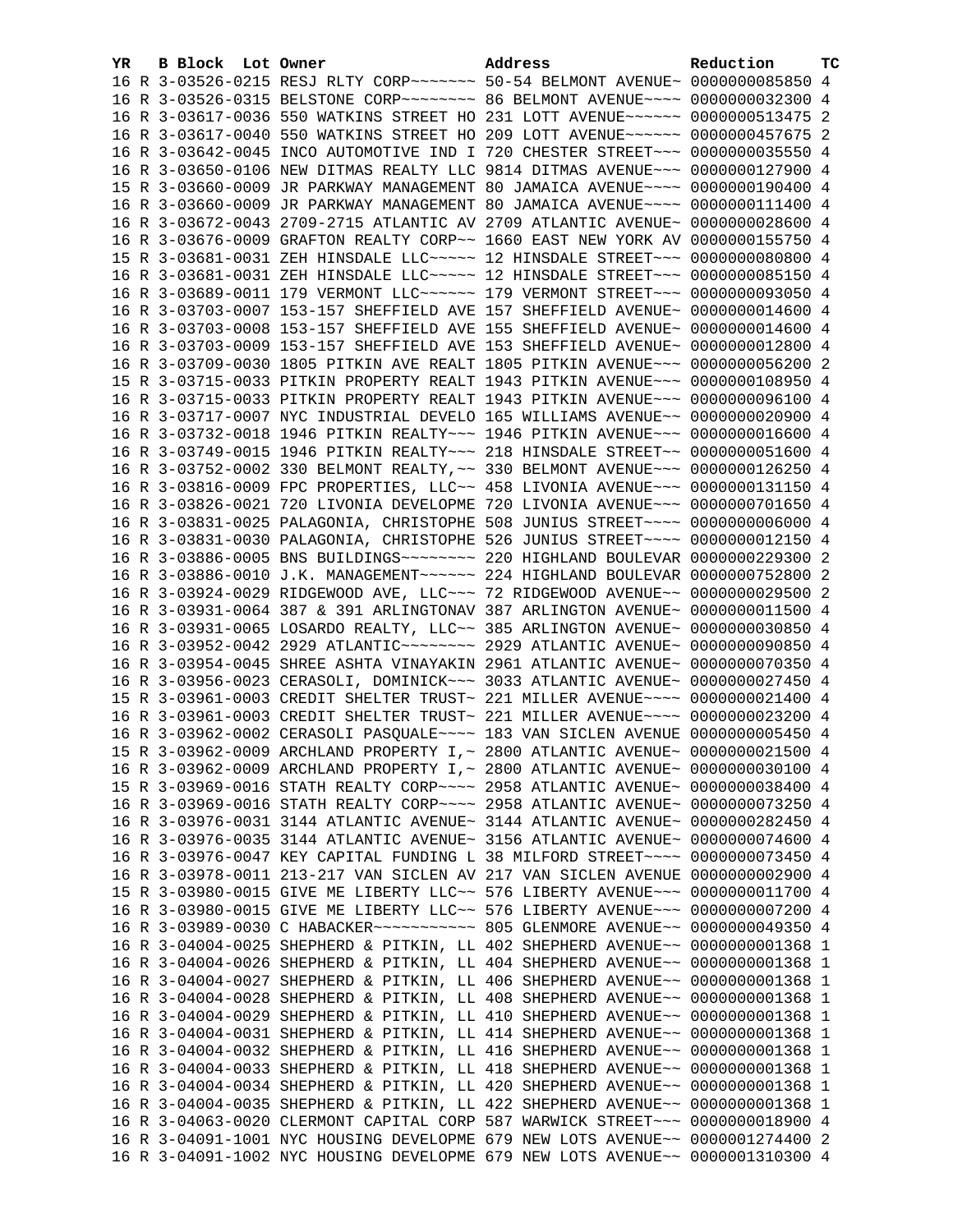| YR. | B Block Lot Owner |                                                                     | Address                                                                             | Reduction       | тc |
|-----|-------------------|---------------------------------------------------------------------|-------------------------------------------------------------------------------------|-----------------|----|
|     |                   |                                                                     | 16 R 3-04106-0014 CHESTNUT ASSOCIATESLT 61 CRESCENT STREET~~~ 0000000175150 4       |                 |    |
|     |                   |                                                                     | 16 R 3-04114-0018 59 LOGAN STREET LLC~~ 53 LOGAN STREET~~~~~~ 0000000458600 2       |                 |    |
|     |                   |                                                                     | 16 R 3-04126-0025 115 LOGAN STREET LLC~ 115 LOGAN STREET~~~~~ 0000000143050 2       |                 |    |
|     |                   |                                                                     | 15 R 3-04130-0057 CRESCENT 57 LLC ~~~~~~ 216 CRESCENT STREET ~~ 0000000013750 4     |                 |    |
|     |                   |                                                                     | 16 R 3-04137-0063 233 NORWOOD AVE INC~~ 237 NORWOOD AVENUE~~~ 0000000103550 4       |                 |    |
|     |                   |                                                                     | 16 R 3-04141-0001 RICHMOND REALTY GROUP 85 DINSMORE PLACE~~~~ 0000000021850 4       |                 |    |
|     |                   |                                                                     | 16 R 3-04141-0027 HARD EIGHT, LLC~~~~~~ 234 CHESTNUT STREET~~ 0000000073750 4       |                 |    |
|     |                   |                                                                     | 16 R 3-04145-0042 VP NORTH NJ EMERALD L 3312 FULTON STREET~~~ 0000000075750 4       |                 |    |
|     |                   |                                                                     | 16 R 3-04149-0050 263443 ATLANTIC AVENU 3443 ATLANTIC AVENUE~ 0000000028950 4       |                 |    |
|     |                   |                                                                     | 16 R 3-04166-0036 IRWIN KANDEL REALTY C 1003 LIBERTY AVENUE~~ 0000000192900 4       |                 |    |
|     |                   |                                                                     | 16 R 3-04171-0033 PICASSO REALTY, CORP. 1063 LIBERTY AVENUE~~ 0000000016650 4       |                 |    |
|     |                   |                                                                     | 16 R 3-04171-0034 PICASSO REALTY, CORP. 1061 LIBERTY AVENUE~~ 0000000016650 4       |                 |    |
|     |                   |                                                                     | 16 R 3-04180-0061 BURBIA, AVI~~~~~~~~~~~~~~~ 1115 LIBERTY AVENUE~~ 00000000009100 4 |                 |    |
|     |                   |                                                                     | 16 R 3-04194-0017 IRWIN KANDEL REALTY C 442 CONDUIT BOULEVARD 0000000151250 4       |                 |    |
|     |                   |                                                                     | 16 R 3-04195-0030 352 PINE STREET LLC~~ 352 PINE STREET~~~~~~ 0000000054250 4       |                 |    |
|     |                   |                                                                     | 16 R 3-04197-0001 POSITIVE PLACE LLC~~~ 1049 GLENMORE AVENUE~ 0000000145800 2       |                 |    |
|     |                   |                                                                     | 15 R 3-04198-0010 1052 LIBERTY AVENUE, ~ 1052 LIBERTY AVENUE~~ 0000000016300 4      |                 |    |
|     |                   |                                                                     | 16 R 3-04198-0010 1052 LIBERTY AVENUE, ~ 1052 LIBERTY AVENUE~~ 0000000017200 4      |                 |    |
|     |                   |                                                                     | 16 R 3-04203-0023 BURBIA ABRAHAM~~~~~~~ 1166 LIBERTY AVENUE~~ 0000000009650 4       |                 |    |
|     |                   |                                                                     | 16 R 3-04248-0001 AAA SUTTER REALTY LLC 1199 SUTTER AVENUE~~~ 0000000175500 4       |                 |    |
|     |                   |                                                                     | 15 R 3-04251-0001 CARGILL~~~~~~~ DANIEL 507 PINE STREET~~~~~~ 0000000094700 4       |                 |    |
|     |                   |                                                                     | 16 R 3-04257-0001 PARKSIDE COURT HOUSIN 642 ELDERT LANE ~~~~~~ 0000002364000 2      |                 |    |
|     |                   |                                                                     | 15 R 3-04302-0001 WESTERN BEEF PROPERTI 464 NEW LOTS AVENUE~~ 0000000040950 4       |                 |    |
|     |                   |                                                                     | 15 R 3-04343-0020 AC&C LLC ------------- 808 ALABAMA AVENUE --- 0000000075000 4     |                 |    |
|     |                   |                                                                     | 16 R 3-04343-0020 AC&C LLC ------------- 808 ALABAMA AVENUE--- 0000000282900 4      |                 |    |
|     |                   |                                                                     | 16 R 3-04347-0018 ALLBORO EQUIPMENT COM 835 PENNSYLVANIA AVEN 0000000049700 4       |                 |    |
|     |                   |                                                                     | 16 R 3-04353-0029 LOMAIR REALTY COMPANY 655 STANLEY AVENUE~~~ 0000000052350 4       |                 |    |
|     |                   |                                                                     | 16 R 3-04353-0041 635 STANLEY AVENUE LL 653 STANLEY AVENUE~~~ 0000000022050 4       |                 |    |
|     |                   |                                                                     | 16 R 3-04362-0001 MONCHIK PROPERTIES LL 2300 LINDEN BOULEVARD 0000000127150 4       |                 |    |
|     |                   |                                                                     | 15 R 3-04363-0017 850 SHEPHERD AVENUE R 850 SHEPHERD AVENUE~~ 0000000054300 4       |                 |    |
|     |                   |                                                                     | 16 R 3-04363-0017 850 SHEPHERD AVENUE R 850 SHEPHERD AVENUE~~ 0000000072300 4       |                 |    |
|     |                   |                                                                     | 15 R 3-04363-0021 ORLY MANAGEMENT AND R 854 SHEPHERD AVENUE~~ 0000000054400 4       |                 |    |
|     |                   |                                                                     | 16 R 3-04363-0021 ORLY MANAGEMENT AND R 854 SHEPHERD AVENUE~~ 0000000066350 4       |                 |    |
|     |                   |                                                                     | 15 R 3-04363-0025 ORLY MANAGEMENT AND R 864 SHEPHERD AVENUE~~ 0000000039450 4       |                 |    |
|     |                   |                                                                     | 16 R 3-04363-0025 ORLY MANAGEMENT AND R 864 SHEPHERD AVENUE~~ 0000000045000 4       |                 |    |
|     |                   |                                                                     | 15 R 3-04363-0028 ORLY MANAGEMENT AND R 872 SHEPHERD AVENUE~~ 0000000035300 4       |                 |    |
|     |                   |                                                                     | 16 R 3-04363-0028 ORLY MANAGEMENT AND R 872 SHEPHERD AVENUE~~ 0000000041000 4       |                 |    |
|     |                   |                                                                     | 15 R 3-04363-0031 ORLY MANAGEMENT AND R 905 STANLEY AVENUE~~~ 0000000046000 4       |                 |    |
|     |                   |                                                                     | 16 R 3-04363-0031 ORLY MANAGEMENT AND R 905 STANLEY AVENUE~~~ 0000000054350 4       |                 |    |
|     |                   |                                                                     | 15 R 3-04363-0036 ORLY MANAGEMENT AND R 903 STANLEY AVENUE~~~ 0000000016150 4       |                 |    |
|     |                   |                                                                     | 16 R 3-04363-0036 ORLY MANAGEMENT AND R 903 STANLEY AVENUE~~~ 0000000019150 4       |                 |    |
|     |                   |                                                                     | 15 R 3-04363-0037 ORLY MANAGEMENT AND R 865 STANLEY AVENUE~~~ 0000000042250 4       |                 |    |
|     |                   |                                                                     | 16 R 3-04363-0037 ORLY MANAGEMENT AND R 865 STANLEY AVENUE~~~ 0000000049850 4       |                 |    |
|     |                   |                                                                     | 15 R 3-04363-0042 ORLY MANAGEMENT AND R 857 ESSEX STREET~~~~~ 0000000040700         |                 | 4  |
|     |                   |                                                                     | 16 R 3-04363-0042 ORLY MANAGEMENT AND R 857 ESSEX STREET~~~~~ 0000000044000 4       |                 |    |
|     |                   |                                                                     | 15 R 3-04363-0045 ORLY MANAGEMENT AND R 853 ESSEX STREET~~~~~ 0000000013000         |                 | 4  |
|     |                   |                                                                     | 16 R 3-04363-0045 ORLY MANAGEMENT AND R 853 ESSEX STREET~~~~~ 0000000013800         |                 | 4  |
|     |                   |                                                                     | 16 R 3-04367-0015 73 WORTMAN LLC~~~~~~~ 73 WORTMAN AVENUE~~~~ 0000000143300 4       |                 |    |
|     |                   | 15 R 3-04368-0001 HKS CORP~~~~~~~~~~~~~~~~~~~ 852 PENNSYLVANIA AVEN |                                                                                     | 0000000069350   | 4  |
|     |                   |                                                                     | 16 R 3-04368-0001 HKS CORP~~~~~~~~~~~~~ 852 PENNSYLVANIA AVEN                       | 0000000247500 4 |    |
|     |                   |                                                                     | 15 R 3-04383-0008 JP WANK INDUSTRIAL RE 864 STANLEY AVENUE~~~                       | 0000000002050 4 |    |
|     |                   |                                                                     | 16 R 3-04383-0008 JP WANK INDUSTRIAL RE 864 STANLEY AVENUE~~~                       | 0000000007900 4 |    |
|     |                   |                                                                     | 16 R 3-04384-0017 T.B. BLESSED~~~~~~~~~~ 902 ESSEX STREET~~~~~ 0000000041850        |                 | 4  |
|     |                   |                                                                     | 16 R 3-04384-0022 T.B. BLESSED ~~~~~~~~~ 914 ESSEX STREET ~~~~~ 0000000022050 4     |                 |    |
|     |                   |                                                                     | 16 R 3-04384-0046 T.B. BLESSED~~~~~~~~~~ 985 LINWOOD STREET~~~ 0000000061250        |                 | 4  |
|     |                   |                                                                     | 16 R 3-04384-0051 T.B. BLESSED CORP. ~~~ 979 LINWOOD STREET~~~ 0000000016200 4      |                 |    |
|     |                   |                                                                     | 16 R 3-04391-0001 MBM ASSOCIATES~~~~~~~ 933 WORTMAN AVENUE~~~ 0000000525050         |                 | 4  |
|     |                   |                                                                     | 15 R 3-04405-0028 1070 LINWOOD STREET A 1068 LINWOOD STREET~~ 0000000056500         |                 | 4  |
|     |                   |                                                                     | 16 R 3-04406-0006 ASLAN HOLDINGS CORP~~ 494 WORTMAN AVENUE~~~ 0000000078300         |                 | 4  |
|     |                   |                                                                     | 16 R 3-04406-0022 ARYEH REALTY LLC ---- 1002 ESSEX STREET --- 0000000119100 4       |                 |    |
|     |                   |                                                                     | 16 R 3-04408-0001 FLATLANDS SELF STORAG 1205 FLATLANDS AVENUE 0000000471450 4       |                 |    |
|     |                   |                                                                     | 16 R 3-04409-0015 1000 ALABAMA AVENUE R 990 ALABAMA AVENUE~~~ 0000000037100 4       |                 |    |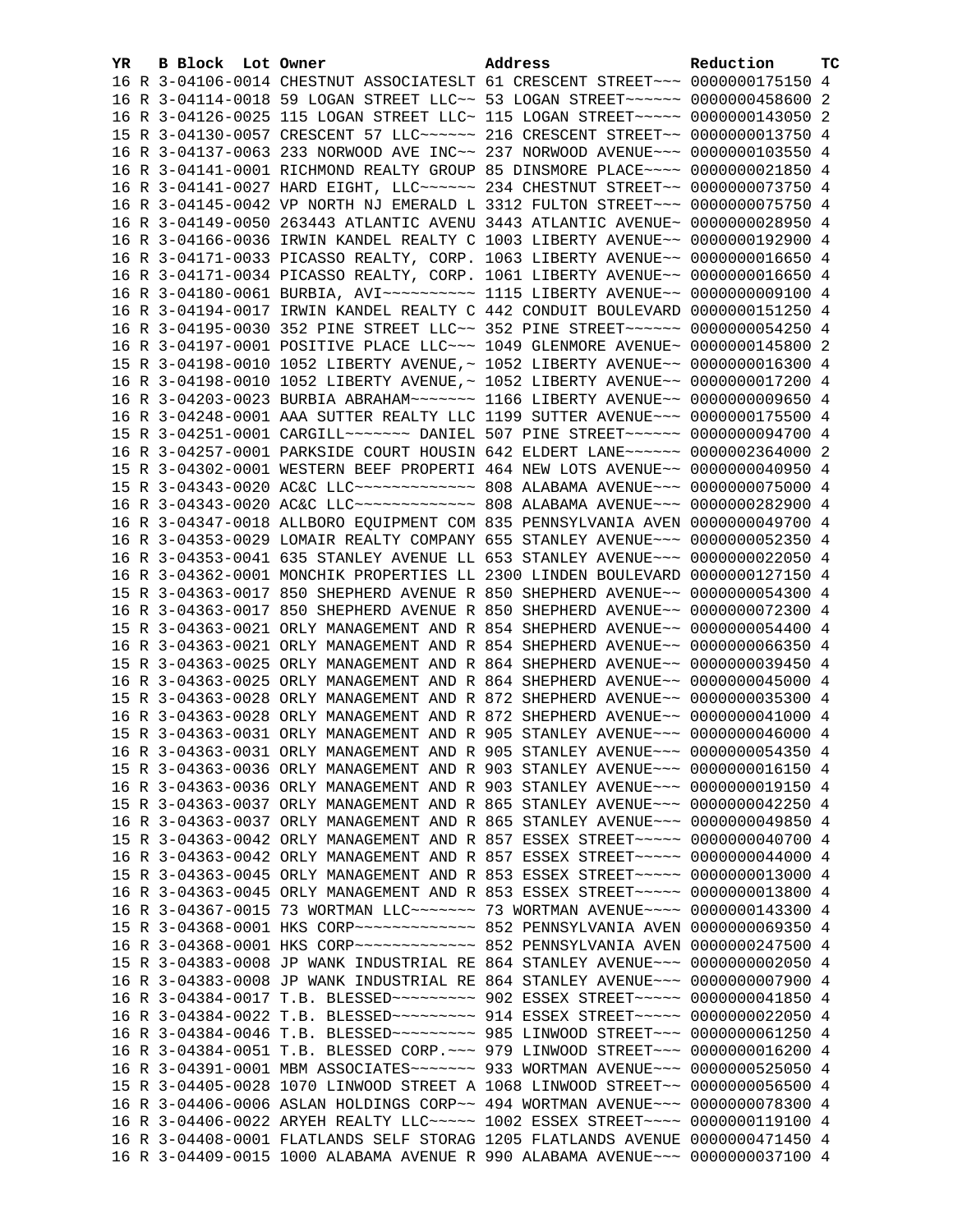| YR | B Block Lot Owner | Address                                                                                                                                                          | Reduction | тc |
|----|-------------------|------------------------------------------------------------------------------------------------------------------------------------------------------------------|-----------|----|
|    |                   | 15 R 3-04412-0001 1110 PENNSYLVANIA LLC 98 COZINE AVENUE~~~~~ 0000000738150 4                                                                                    |           |    |
|    |                   | 16 R 3-04452-0580 GATEWAY CENTER PROPER 340 GATEWAY DRIVE~~~~ 0000002826160 4                                                                                    |           |    |
|    |                   | 16 R 3-04471-0021 MCDONALD'S CORPORATIO 516 RUBY STREET~~~~~~ 0000000110650 4                                                                                    |           |    |
|    |                   | 16 R 3-04492-0002 NATIONAL AMUSEMENTS I LORING AVENUE~~~~~~~~ 0000000238250 4                                                                                    |           |    |
|    |                   | 16 R 3-04492-0006 NATIONAL AMUSEMENTS I LORING AVENUE~~~~~~~~ 0000000238250 4                                                                                    |           |    |
|    |                   | 16 R 3-04494-0001 LINDEN BOULEVARD THEA LINDEN BOULEVARD~~~~~ 0000000328050 4                                                                                    |           |    |
|    |                   | 16 R 3-04499-0001 LINDEN BLVD ASSOC LLC 2348 LINDEN BOULEVARD 0000000128450 4                                                                                    |           |    |
|    |                   | 16 R 3-04499-0045 ALLIED WASTE INDUSTRI 847 SHEPHERD AVENUE~~ 0000000047400 4                                                                                    |           |    |
|    |                   | 15 R 3-04500-0046 595 BERRIMAN STREET C 595 BERRIMAN STREET~~ 0000000032850 4                                                                                    |           |    |
|    |                   | 15 R 3-04501-0055 SOIEFER BROS REALTY C 581 ATKINS AVENUE~~~~ 0000000018500 4                                                                                    |           |    |
|    |                   | 16 R 3-04501-0055 SOIEFER BROS REALTY C 581 ATKINS AVENUE~~~~ 0000000019850 4                                                                                    |           |    |
|    |                   | 16 R 3-04505-0039 HOLLY STREET HOLDING~ HOLLY STREET~~~~~~~~~~ 0000000161550 4                                                                                   |           |    |
|    |                   | 16 R 3-04514-0001 LINDEN BOULEVARD THEA LORING AVENUE~~~~~~~~ 0000000450600 4                                                                                    |           |    |
|    |                   | 15 R 3-04521-0015 JP WANK INDUSTRIAL RE 670 BERRIMAN STREET~~ 0000000026750 4                                                                                    |           |    |
|    |                   | 16 R 3-04521-0015 JP WANK INDUSTRIAL RE 670 BERRIMAN STREET~~ 0000000026750 4                                                                                    |           |    |
|    |                   | 15 R 3-04521-0019 JP WANK INDUSTRIAL RE 549 WORTMAN AVENUE~~~ 0000000022200 4                                                                                    |           |    |
|    |                   | 16 R 3-04522-0048 JP WANK INDUSTRIAL RE 669 BERRIMAN STREET~~ 0000000015550 4                                                                                    |           |    |
|    |                   | 16 R 3-04522-0051 JP WANK INDUSTRIAL RE 663 BERRIMAN STREET~~ 0000000011850 4                                                                                    |           |    |
|    |                   | 16 R 3-04523-0018 DAYHOLD LLC, A NEW Y~ 655 ATKINS AVENUE~~~~ 0000000017250 4                                                                                    |           |    |
|    |                   | 16 R 3-04523-0022 DAYHOLD LLC, A NEW Y~ 667 ATKINS AVENUE~~~~ 0000000030300 4                                                                                    |           |    |
|    |                   | 15 R 3-04524-0001 BURT MILLWORK CORP~~~ 1010 STANLEY AVENUE~~ 0000000164550 4                                                                                    |           |    |
|    |                   | 16 R 3-04524-0001 BURT MILLWORK CORP~~~ 1010 STANLEY AVENUE~~ 0000000151200 4                                                                                    |           |    |
|    |                   | 16 R 3-04526-0001 F & S EQUITIES INC~~~ 1038 STANLEY AVENUE~~ 0000000172250 4                                                                                    |           |    |
|    |                   | 16 R 3-04542-0003 JP WANK INDUSTRIAL RE 556 WORTMAN AVENUE~~~ 0000000035000 4                                                                                    |           |    |
|    |                   | 16 R 3-04542-0011 JP WANK INDUSTRIAL RE 721 BERRIMAN STREET~~ 0000000040300 4                                                                                    |           |    |
|    |                   | 16 R 3-04596-0043 86 EAST 94 REALTY LLC 86 EAST 94 STREET~~~~ 0000000098300 2                                                                                    |           |    |
|    |                   | 16 R 3-04600-0017 LANDLORD''S EAST 98~~ 30 EAST 98 STREET~~~~ 0000000125900 4                                                                                    |           |    |
|    |                   | 15 R 3-04604-0052 SAANYA HOSPITALITY LL 599 UTICA AVENUE~~~~~ 0000000319350 4                                                                                    |           |    |
|    |                   | 16 R 3-04604-0052 SAANYA HOSPITALITY LL 599 UTICA AVENUE~~~~~ 0000000142950 4                                                                                    |           |    |
|    |                   | 16 R 3-04610-0001 WYONA REALTY OWNER LL 950 RUTLAND ROAD~~~~~ 0000000458900 2                                                                                    |           |    |
|    |                   | 16 R 3-04616-0038 T&T 98TH STREET REALT 156 EAST 98 STREET~~~ 0000000191950 4                                                                                    |           |    |
|    |                   | 15 R 3-04620-0035 NEWKIRK HOLDINGS, LL~ 835 CLARKSON AVENUE~~ 0000000046800 2                                                                                    |           |    |
|    |                   | 16 R 3-04620-0035 NEWKIRK HOLDINGS, LL~ 835 CLARKSON AVENUE~~ 0000000054900 2                                                                                    |           |    |
|    |                   | 16 R 3-04620-0046 PRINCESS REALTY GROUP 657 UTICA AVENUE~~~~~ 0000000024250 4                                                                                    |           |    |
|    |                   | 16 R 3-04620-0047 PRINCESS REALTY GROUP 651 UTICA AVENUE~~~~~ 0000000024700 4                                                                                    |           |    |
|    |                   | 16 R 3-04621-0008 WINTHROP ESTATES CORP 894 WINTHROP STREET~~ 0000000073750 2                                                                                    |           |    |
|    |                   | 16 R 3-04623-0001 J PROPERTIES INC ---- 930 WINTHROP STREET -~ 0000000035700 2                                                                                   |           |    |
|    |                   | 16 R 3-04628-0036 3420 NEWKIRK OWNER LL 1027 CLARKSON AVENUE~ 0000000584100 2                                                                                    |           |    |
|    |                   | 16 R 3-04637-0035 FRANCHISE REALTY INTE 709 UTICA AVENUE~~~~~ 0000000014450 4                                                                                    |           |    |
|    |                   | 16 R 3-04650-0046 LENOX EQUITIES CORP~~ 1107 LENOX ROAD~~~~~~ 0000000101550 2                                                                                    |           |    |
|    |                   | 16 R 3-04655-0025 790 UTICA AVE CORP~~~ 780 UTICA AVENUE~~~~~ 0000000011450 4                                                                                    |           |    |
|    |                   | 16 R 3-04665-0065 421 REMSEN LLC ------ 431 REMSEN AVENUE --- 0000000034450 2                                                                                    |           |    |
|    |                   | 15 R 3-04667-0001 9201 KH~~~~~~~~~~~~~~ 9201 KINGS HIGHWAY~~~ 0000000093100 2                                                                                    |           |    |
|    |                   | 15 R 3-04675-0042 LEVY AND ESSES LLC~~~ 4905 CHURCH AVENUE~~~ 0000000090600 4                                                                                    |           |    |
|    |                   |                                                                                                                                                                  |           |    |
|    |                   | 16 R 3-04675-0042 LEVY AND ESSES LLC~~~ 4905 CHURCH AVENUE~~~ 0000000102300 4                                                                                    |           |    |
|    |                   | 15 R 3-04685-0020 RYE BROOK REALTY LLC~ 854 RALPH AVENUE~~~~~ 0000000078950 4<br>16 R 3-04685-0039 VELVEL LLC ----------- 5901 CHURCH AVENUE --- 0000000178000 4 |           |    |
|    |                   |                                                                                                                                                                  |           |    |
|    |                   | 16 R 3-04692-0049 MIRRA SALVATORE~~~~~~ 9515 CHURCH AVENUE~~~ 0000000032300 4                                                                                    |           |    |
|    |                   | 16 R 3-04696-0001 4806-14 CHURCH AVE RE 4802 CHURCH AVENUE~~~ 0000000085100 4                                                                                    |           |    |
|    |                   | 16 R 3-04698-0037 458 EAST 51ST PARTNER 458 EAST 51 STREET~~~ 0000000067300 2                                                                                    |           |    |
|    |                   | 16 R 3-04703-0036 254 EAST 56TH ASSOCIA 254 EAST 56 STREET~~~ 0000000147950 2                                                                                    |           |    |
|    |                   | 16 R 3-04716-0042 9510 PROPERTIES CORP~ 9508 CHURCH AVENUE~~~ 0000000048150 4                                                                                    |           |    |
|    |                   | 16 R 3-04716-0046 95TH STREET CHURCH AV 9518 CHURCH AVENUE~~~ 0000000010800 4                                                                                    |           |    |
|    |                   | 15 R 3-04717-0057 540 ROCKAWAY PARKWAY~ 540 ROCKAWAY PARKWAY~ 0000000027650 2                                                                                    |           |    |
|    |                   | 16 R 3-04717-0057 540 ROCKAWAY PARKWAY~ 540 ROCKAWAY PARKWAY~ 0000000024550                                                                                      |           | -2 |
|    |                   | 16 R 3-04760-0030 S. ROBERT ROSEN RESID 1144 UTICA AVENUE~~~~ 0000000095500 4                                                                                    |           |    |
|    |                   | 15 R 3-04760-0038 GLECKEL, CO-TRUSTEE, ~ 4909 CLARENDON ROAD~~ 0000000015850 4                                                                                   |           |    |
|    |                   | 16 R 3-04760-0038 GLECKEL, CO-TRUSTEE, ~ 4909 CLARENDON ROAD~~ 0000000055900 4                                                                                   |           |    |
|    |                   | 16 R 3-04761-0001 1087 UTICA AVE CORP~~ 1087 UTICA AVENUE~~~~ 0000000075200 4                                                                                    |           |    |
|    |                   | 16 R 3-04761-0037 MORVARY LLC~~~~~~~~~~~~~~~ 1141 UTICA AVENUE~~~~~ 0000000236850 4                                                                              |           |    |
|    |                   | 15 R 3-04761-0045 S. ROBERT ROSEN RESID 1131 UTICA AVENUE~~~~ 0000000071150 4                                                                                    |           |    |
|    |                   | 16 R 3-04761-0045 S. ROBERT ROSEN RESID 1131 UTICA AVENUE~~~~ 0000000113450 4                                                                                    |           |    |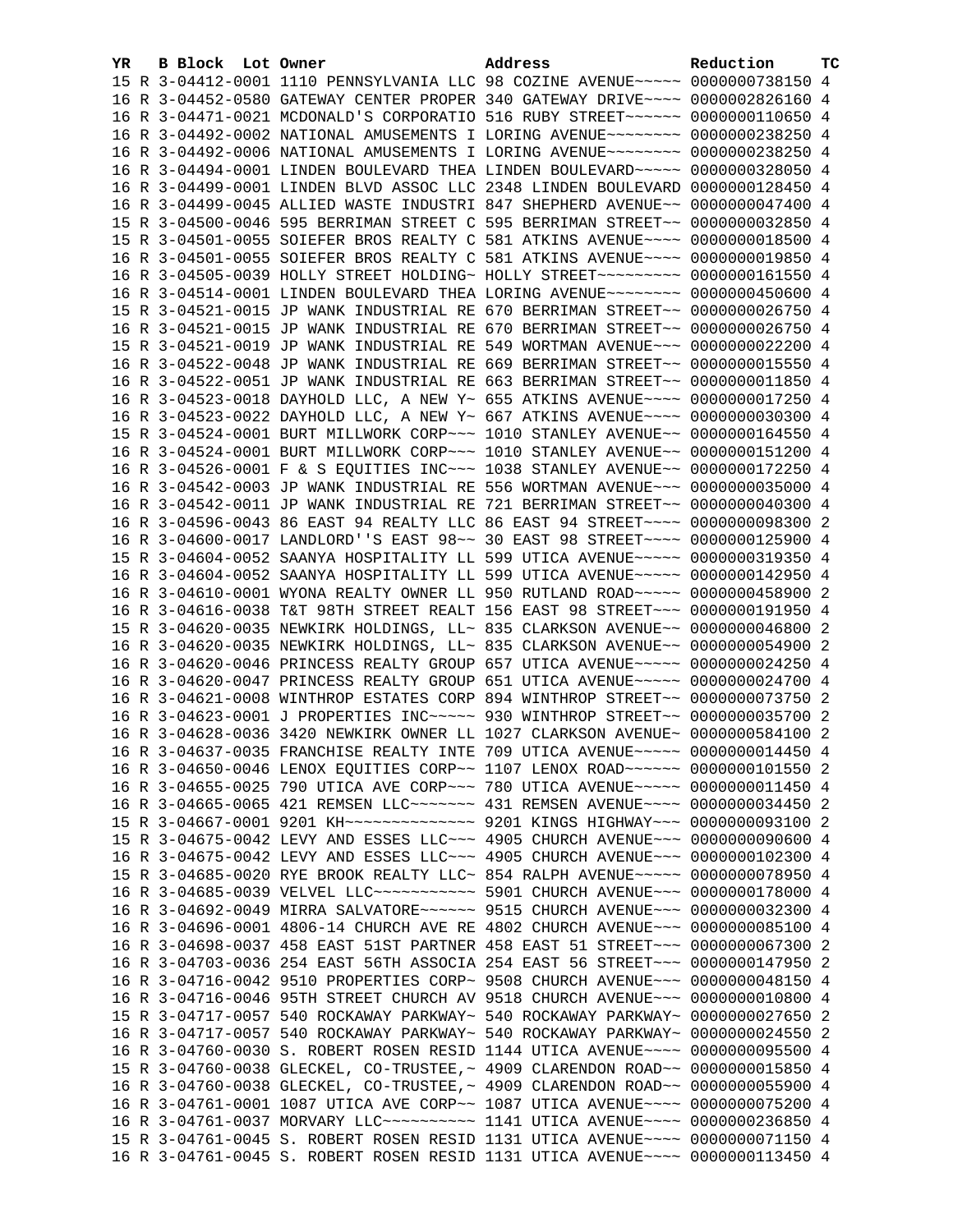| YR. | <b>B Block</b> Lot Owner | Address                                                                           | Reduction | TC |
|-----|--------------------------|-----------------------------------------------------------------------------------|-----------|----|
|     |                          | 16 R 3-04761-0048 S. ROBERT ROSEN RESID 1129 UTICA AVENUE~~~~ 0000000027150 4     |           |    |
|     |                          | 16 R 3-04770-0021 CARL N. WEISS, TRUSTE 1194 UTICA AVENUE~~~~ 0000000021400 4     |           |    |
|     |                          |                                                                                   |           |    |
|     |                          | 16 R 3-04785-0041 DAN BEN REALTY CORP~~ 5017 FARRAGUT ROAD~~~ 0000000017600 4     |           |    |
|     |                          | 16 R 3-04785-0066 ANTHONY CAIAZZO ~~~~~~ 1379 UTICA AVENUE ~~~~ 0000000041600 4   |           |    |
|     |                          | 16 R 3-04786-0053 JSHL REALTY CORP~~~~~ 4816 FARRAGUT ROAD~~~ 0000000010650 4     |           |    |
|     |                          | 16 R 3-04786-0059 JSHL REALTY CORP~~~~~ 998 EAST 49 STREET~~~ 0000000069600 4     |           |    |
|     |                          | 16 R 3-04786-0061 JSHL REALTY CORP~~~~~ 1004 EAST 49 STREET~~ 00000000005250 4    |           |    |
|     |                          | 16 R 3-04786-0088 G S I REALTY CO ----- 1476 UTICA AVENUE --- 0000000074600 4     |           |    |
|     |                          | 16 R 3-04786-0120 OWNER / AGENT~~~~~~~~ 4801 GLENWOOD ROAD~~~ 0000000107750 4     |           |    |
|     |                          | 16 R 3-04793-0017 552 EAST NY, LLC ~~~~~ 548 EAST NEW YORK AVE 0000000031250 4    |           |    |
|     |                          | 16 R 3-04796-0030 MAPLE 3 LLC~~~~~~~~~~ 362 MAPLE STREET~~~~~ 0000000121000 2     |           |    |
|     |                          | 16 R 3-04804-0001 KINGSTON HEIGHTS LLC~ 555 RUTLAND ROAD~~~~~ 0000000217950 2     |           |    |
|     |                          | 16 R 3-04804-0006 MIDWOOD HEIGHTS LLC~~ 546 MIDWOOD STREET~~~ 0000000095250 2     |           |    |
|     |                          | 16 R 3-04809-0006 316 REALTY LLC ------ 1153 NOSTRAND AVENUE ~ 0000000074250 2    |           |    |
|     |                          | 16 R 3-04809-0015 BMS ASSOCIATES LLC.~~ 334 RUTLAND ROAD~~~~~ 0000000028500 2     |           |    |
|     |                          | 16 R 3-04811-0106 617 BROOKLYN LLC ---- 617 BROOKLYN AVENUE -- 0000000034750 4    |           |    |
|     |                          | 16 R 3-04813-0011 646 REALTY LLC~~~~~~~ 646 RUTLAND ROAD~~~~~ 0000000134700 2     |           |    |
|     |                          | 16 R 3-04818-0001 639 REALTY LLC ------ 639 ALBANY AVENUE --- 0000000336550 2     |           |    |
|     |                          | 16 R 3-04823-0001 647 ALBANY AVE~~~~~~~ 647 ALBANY AVENUE~~~~ 0000000141300 2     |           |    |
|     |                          | 16 R 3-04828-0011 LEE, CHONG SUN~~~~~~~ 1263 NOSTRAND AVENUE~ 0000000050100 4     |           |    |
|     |                          |                                                                                   |           |    |
|     |                          |                                                                                   |           |    |
|     |                          | 16 R 3-04853-0082 LINDEN 305 LLC ------- 315 LINDEN BOULEVARD ~ 0000000224850 2   |           |    |
|     |                          | 16 R 3-04857-0049 ALYVON REALTY CORP~~~ 427 LINDEN BOULEVARD~ 0000000056850 2     |           |    |
|     |                          | 16 R 3-04867-0023 788 SCHENECTADY LIMIT 788 SCHENECTADY AVENU 0000000048400 2     |           |    |
|     |                          | 16 R 3-04876-0042 VIGAM LLC ------------- 3901 CHURCH AVENUE --- 0000000008274 2A |           |    |
|     |                          | 16 R 3-04884-0052 1495 NOSTRAND EQUITIE 1495 NOSTRAND AVENUE~ 0000000050400 2     |           |    |
|     |                          | 16 R 3-04885-0051 EAST 31ST REALTY LLC~ 41 EAST 31 STREET~~~~ 0000000049950 2     |           |    |
|     |                          | 16 R 3-04964-0050 NOSTRAND RETAIL GROUP 1875 NOSTRAND AVENUE~ 0000000465900 4     |           |    |
|     |                          | 16 R 3-05017-0009 ~~~~~~~~~~~~~~~~~~~~~~~ 4201 GLENWOOD ROAD~~~ 0000000042350 4   |           |    |
|     |                          | 16 R 3-05017-0050 RODELEVEN SRVCS ST IN 4210 FARRAGUT ROAD~~~ 0000000236600 4     |           |    |
|     |                          | 16 R 3-05018-0050 JJD TROY, LLC --------- 1476 TROY AVENUE ---- 0000000163500 4   |           |    |
|     |                          | 16 R 3-05018-0070 JJD 1500 TROY, LLC~~~ 1500 TROY AVENUE~~~~~ 0000000158000 4     |           |    |
|     |                          | 16 R 3-05023-0036 DANINO NEDLAN, LLC. ~~ 1516 SCHENECTADY AVEN 0000000056500 4    |           |    |
|     |                          | 16 R 3-05023-0037 1047 E 46TH STREET CO 1061 EAST 46 STREET~~ 0000000267200 4     |           |    |
|     |                          | 16 R 3-05026-0313 JS 305 LLC ----------- 305 OCEAN AVENUE ---- 0000000174900 2    |           |    |
|     |                          | 16 R 3-05026-0344 SLOPE 239 LLC ------- 239 OCEAN AVENUE ---- 0000000185700 2     |           |    |
|     |                          | 16 R 3-05034-0101 HEWITT BASIL~~~~~~~~~ 11 RUTLAND ROAD~~~~~~ 0000000082550 2     |           |    |
|     |                          | 16 R 3-05037-0003 617 FB ASSOCIATES, LL 617 FLATBUSH AVENUE~~ 0000000146400 2     |           |    |
|     |                          | 16 R 3-05044-0068 EPSILON HOLDINGS LTD~ 245 HAWTHORNE STREET~ 0000000120450 2     |           |    |
|     |                          | 16 R 3-05047-0020 HAWTHORNE 250 LLC ~~~~ 250 HAWTHORNE STREET~ 0000000056650 2    |           |    |
|     |                          | 16 R 3-05047-0025 HAWTHORNE 260 LLC~~~~ 260 HAWTHORNE STREET~ 0000000052450       |           | 2  |
|     |                          | 16 R 3-05048-0008 ANIS REALTY LLC ----- 693 FLATBUSH AVENUE -- 0000000218250      |           | 2  |
|     |                          | 16 R 3-05049-0001 1995 BEDFORD REALTYCO 525 PARKSIDE AVENUE~~ 0000000940700 4     |           |    |
|     |                          | 16 R 3-05054-0030 724 FLATBUSH AVENUE L 724 FLATBUSH AVENUE~~ 0000000518750 4     |           |    |
|     |                          | 16 R 3-05054-0049 TEPPER, DAVID~~~~~~~ 177 WOODRUFF AVENUE~~ 0000000411750 4      |           |    |
|     |                          | 16 R 3-05055-0046 GOTU REALTY LLC C/O M 390 PARKSIDE AVENUE~~ 0000000059375       |           | -2 |
|     |                          | 16 R 3-05061-0030 TARGEV RLTY CORP~~~~~ 402 OCEAN AVENUE~~~~~ 0000000122400       |           | -2 |
|     |                          | 16 R 3-05062-0051 PROSPECT 21ST LLC --- 50 EAST 21 STREET --- 0000000298150 2     |           |    |
|     |                          | 16 R 3-05063-0050 ELIAV REALTY INC~~~~~ 772 FLATBUSH AVENUE~~ 0000000022300 4     |           |    |
|     |                          | 16 R 3-05064-0017 ELIAV RLTY INC~~~~~~~ 741 FLATBUSH AVENUE~~ 0000000123850 4     |           |    |
|     |                          | 16 R 3-05064-0053 RITA REALTY LLC ----- 2038 BEDFORD AVENUE -- 0000000547600      |           | 4  |
|     |                          | 16 R 3-05065-0021 130 CLARSON REALTY LL 118 CLARKSON AVENUE~~ 0000000630535       |           | -2 |
|     |                          | 16 R 3-05065-0040 176 CLARKSON AVE LLC~ 176 CLARKSON AVENUE~~ 0000000243800       |           | -2 |
|     |                          | 16 R 3-05070-0001 CATON AVE ASSOCIATES~ 399 CONEY ISLAND AVEN 0000000023100       |           | 2  |
|     |                          | 16 R 3-05070-0005 CATON AVE ASSOCIATES~ 2 EAST 10 STREET~~~~~~ 0000000070000      |           | -2 |
|     |                          | 16 R 3-05074-0045 39-45 ARGYLE LLC ---- 45 ARGYLE ROAD ------ 0000000071225       |           | -2 |
|     |                          | 16 R 3-05074-0047 39-45 ARGYLE LLC~~~~~ 39 ARGYLE ROAD~~~~~~~ 0000000048600 2     |           |    |
|     |                          | 16 R 3-05078-0060 23 EAST 17TH STREET~~ 23 EAST 17 STREET~~~~ 0000000046100 2     |           |    |
|     |                          | 16 R 3-05082-0024 LEVY AND ESSES LLC~~~ 840 FLATBUSH AVENUE~~ 0000000042650 4     |           |    |
|     |                          | 15 R 3-05082-0047 BLDG 874 FLATBUSH LLC 874 FLATBUSH AVENUE~~ 0000000135550 4     |           |    |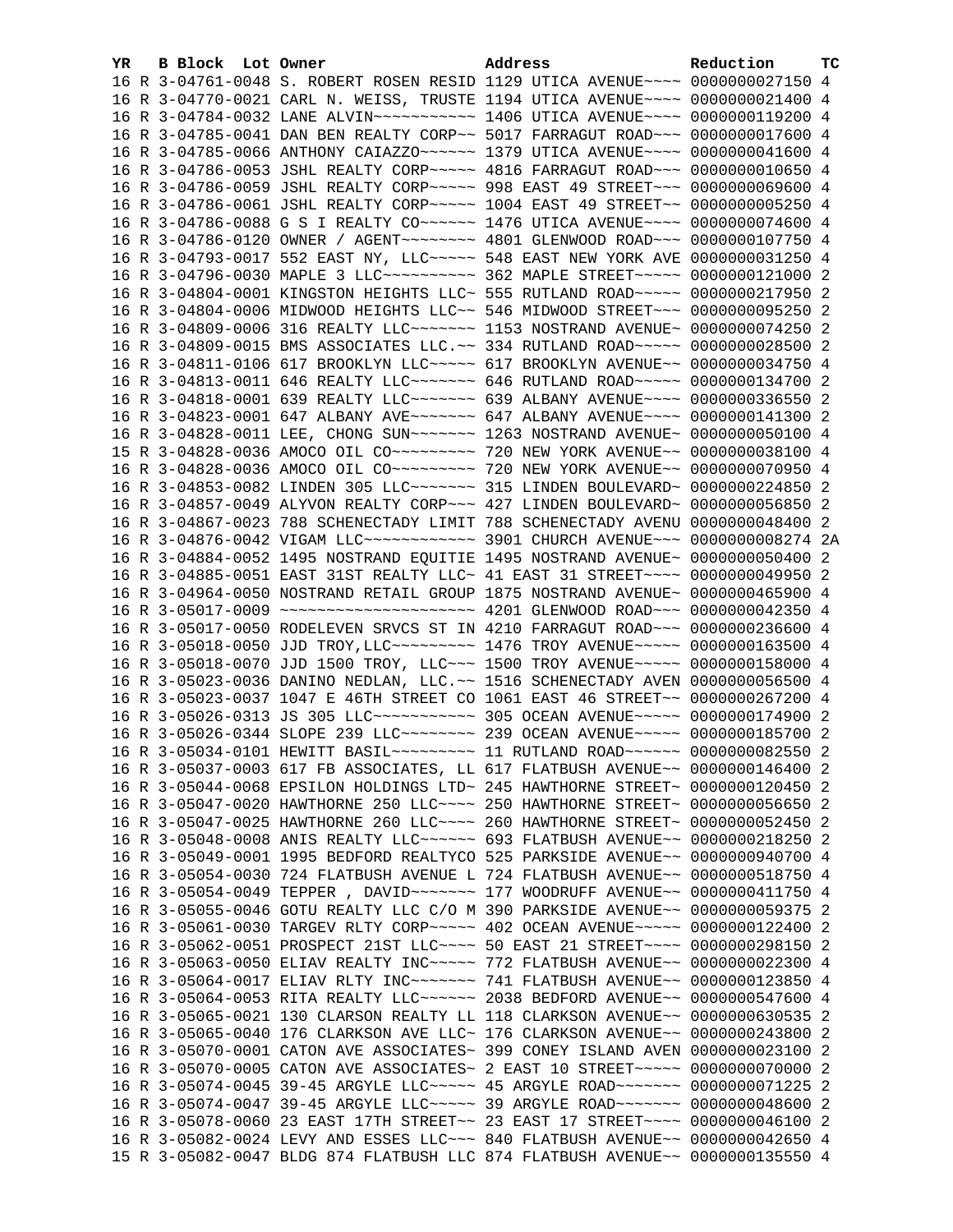| YR. | B Block Lot Owner | Address                                                                                                                                                        | Reduction     | <b>TC</b> |
|-----|-------------------|----------------------------------------------------------------------------------------------------------------------------------------------------------------|---------------|-----------|
|     |                   | 16 R 3-05082-0047 BLDG 874 FLATBUSH LLC 874 FLATBUSH AVENUE~~ 0000000478000 4                                                                                  |               |           |
|     |                   | 16 R 3-05083-0001 FLATBUSH AVENUE LLC~~ 825 FLATBUSH AVENUE~~ 0000000101750 2                                                                                  |               |           |
|     |                   | 15 R 3-05083-0015 BH 793 FLATBUSH AVE N 793 FLATBUSH AVENUE~~ 0000000022700 4                                                                                  |               |           |
|     |                   | 16 R 3-05083-0015 BH 793 FLATBUSH AVE N 793 FLATBUSH AVENUE~~ 0000000019100 4                                                                                  |               |           |
|     |                   | 16 R 3-05083-0086 45 LINDEN LLC~~~~~~~~ 45 LINDEN BOULEVARD~~ 0000000164150 2                                                                                  |               |           |
|     |                   | 16 R 3-05084-0061 155 LINDEN LLC~~~~~~~ 155 LINDEN BOULEVARD~ 0000000134000 2                                                                                  |               |           |
|     |                   | 16 R 3-05085-0045 MAXEM REALTY LLC ---- 270 LENOX ROAD ------ 0000000113800 2                                                                                  |               |           |
|     |                   | 15 R 3-05090-0073 2525 CHURCH ASSOCIATE 2525 CHURCH AVENUE~~~ 0000000203425 2                                                                                  |               |           |
|     |                   | 16 R 3-05090-0073 2525 CHURCH ASSOCIATE 2525 CHURCH AVENUE~~~ 0000000103975 2                                                                                  |               |           |
|     |                   | 16 R 3-05099-0025 FISHER KNICKERBOCKER~ 1 TENNIS COURT~~~~~~~ 0000000133100 2                                                                                  |               |           |
|     |                   | 16 R 3-05100-0091 KEYSTONE TOWERS~~~~~~ 65 EAST 19 STREET~~~~ 0000000128150 2                                                                                  |               |           |
|     |                   | 16 R 3-05102-0026 912 FLATBUSH AVENUE~~ 912 FLATBUSH AVENUE~~ 0000000125350 4                                                                                  |               |           |
|     |                   | 15 R 3-05102-0047 950 FLATBUSH LLC ---- 950 FLATBUSH AVENUE -- 0000000009600 4                                                                                 |               |           |
|     |                   | 16 R 3-05102-0047 950 FLATBUSH LLC~~~~~ 950 FLATBUSH AVENUE~~ 0000000022650 4                                                                                  |               |           |
|     |                   | 16 R 3-05102-0050 P.S.A. REALTY CO., LL 954 FLATBUSH AVENUE~~ 0000000085850 4                                                                                  |               |           |
|     |                   | 15 R 3-05102-0051 I BLDG CO INC~~~~~~~~ 956 FLATBUSH AVENUE~~ 0000000073150 4                                                                                  |               |           |
|     |                   | 16 R 3-05102-0051 I BLDG CO INC~~~~~~~~~ 956 FLATBUSH AVENUE~~ 0000000094750 4                                                                                 |               |           |
|     |                   | 16 R 3-05103-0001 ALICIA ASSOCIATES~~~~ 937 FLATBUSH AVENUE~~ 0000000035500 4                                                                                  |               |           |
|     |                   | 16 R 3-05103-0006 935 FLATBUSH LLC~~~~~ 935 FLATBUSH AVENUE~~ 0000001632650 4                                                                                  |               |           |
|     |                   | 16 R 3-05105-0027 BAWABEH BROTHERS NO.~ 2818 CHURCH AVENUE~~~ 0000000032000 4                                                                                  |               |           |
|     |                   | 15 R 3-05105-0040 JPMORGAN CHASE BANK, ~ 1462 NOSTRAND AVENUE~ 0000000044250 4                                                                                 |               |           |
|     |                   | 16 R 3-05105-0040 JPMORGAN CHASE BANK, ~ 1462 NOSTRAND AVENUE~ 0000000057750 4                                                                                 |               |           |
|     |                   | 15 R 3-05109-0008 ASH REALTY LTD ~~~~~~~ 949 FLATBUSH AVENUE~~ 0000000095400 4                                                                                 |               |           |
|     |                   | 16 R 3-05109-0008 ASH REALTY LTD ~~~~~~~ 949 FLATBUSH AVENUE~~ 0000000368820 4                                                                                 |               |           |
|     |                   | 15 R 3-05109-0020 ROFFE PROPERTIES, ~~~~ 26 SNYDER AVENUE~~~~~ 0000000047950 4                                                                                 |               |           |
|     |                   | 16 R 3-05109-0020 ROFFE PROPERTIES, ~~~~ 26 SNYDER AVENUE~~~~~ 0000000053100 4                                                                                 |               |           |
|     |                   | 16 R 3-05112-0029 JS 39 LLC ------------ 39 TURNER PLACE ------ 0000000100250 2                                                                                |               |           |
|     |                   | 16 R 3-05122-0056 221 E 18 ST OWNERS CO 221 EAST 18 STREET~~~ 0000000273300 2                                                                                  |               |           |
|     |                   | 16 R 3-05123-0068 119 REALTY ENTERPRISE 125 EAST 19 STREET~~~ 0000000029450 2                                                                                  |               |           |
|     |                   | 15 R 3-05125-0018 MARCUS & SONS REALTY~ 1000 FLATBUSH AVENUE~ 0000000084900 4                                                                                  |               |           |
|     |                   | 16 R 3-05125-0018 MARCUS & SONS REALTY~ 1000 FLATBUSH AVENUE~ 0000000169050 4                                                                                  |               |           |
|     |                   | 16 R 3-05125-0072 H&L REALTY MANAGEMENT 1056 FLATBUSH AVENUE~ 0000000097400 2                                                                                  |               |           |
|     |                   | 16 R 3-05126-0007 B999 TRADING, LLC ~~~~~ 999 FLATBUSH AVENUE ~~ 0000000037750 4                                                                               |               |           |
|     |                   | 16 R 3-05128-0029 PAULETTE PROPERTIES L 2525 TILDEN AVENUE~~~ 0000000054050 4                                                                                  |               |           |
|     |                   | 16 R 3-05132-0001 CHEHEBAR ASSOCIATES L 1013 FLATBUSH AVENUE~ 0000001307300 4                                                                                  |               |           |
|     |                   | 16 R 3-05133-0014 SEARS HOLDINGS CORPOR 2360 BEDFORD AVENUE~~ 0000004866250 4                                                                                  |               |           |
|     |                   | 15 R 3-05141-0023 KG ISLAND REALTY CORP 571 CONEY ISLAND AVEN 0000000020050 4                                                                                  |               |           |
|     |                   | 16 R 3-05141-0023 KG ISLAND REALTY CORP 571 CONEY ISLAND AVEN 0000000033100 4<br>16 R 3-05143-0084 365 WESTMINSTER, LLC~ 365 WESTMINSTER ROAD~ 0000000127350 2 |               |           |
|     |                   |                                                                                                                                                                |               |           |
| 16  |                   | 16 R 3-05151-0010 BEVERLY HILLS APARTME 2022 BEVERLEY ROAD~~~ 0000000039000 2                                                                                  |               |           |
|     |                   | 16 R 3-05153-0031 428 REALTY LLC ------ 428 STRATFORD ROAD -- 0000000069000 2                                                                                  |               |           |
|     |                   | 16 R 3-05154-0005 1110 CORTELYOU RD LL~ 1110 CORTELYOU ROAD~~ 0000000129150 4                                                                                  |               |           |
|     |                   | 15 R 3-05157-0013 386 MARLBOROUGH ROAD, 386 MARLBOROUGH ROAD~ 0000000046250 4                                                                                  |               |           |
|     |                   | 16 R 3-05157-0013 386 MARLBOROUGH ROAD, 386 MARLBOROUGH ROAD~ 0000000050750 4                                                                                  |               |           |
|     |                   | 16 R 3-05159-0047 415 REALTY LLC ------ 415 EAST 16 STREET -- 0000000072300 2                                                                                  |               |           |
|     |                   |                                                                                                                                                                |               |           |
|     |                   | 16 R 3-05160-0036 ARYM EQUITIES LLC --- 1725 DORCHESTER ROAD ~ 0000000056600 2                                                                                 |               |           |
|     |                   | 16 R 3-05160-0048 LEEJAY ASSOCIATES LLC 415 EAST 17 STREET~~~ 0000000140100 2                                                                                  |               |           |
|     |                   | 16 R 3-05161-0001 HW CORTELYOU REALTY~~ 1810 CORTELYOU ROAD~~ 0000000050200 2                                                                                  |               |           |
|     |                   | 16 R 3-05161-0056 385 E 18TH ST OWNERS~ 385 EAST 18 STREET~~~ 0000000454750 2                                                                                  |               |           |
|     |                   | 16 R 3-05162-0018 800 OCEAN AVE INC~~~~ 810 OCEAN AVENUE~~~~~ 0000000047150 2                                                                                  |               |           |
|     |                   | 16 R 3-05162-0046 DORCHESTER TOWER ASSO 1901 DORCHESTER ROAD~                                                                                                  | 0000000113350 | -2        |
|     |                   | 16 R 3-05163-0057 RNR REALTY GROUP LLC~ 811 OCEAN AVENUE~~~~~ 0000000044850 2                                                                                  |               |           |
|     |                   | 16 R 3-05164-0009 CORTELYOU ROAD LLC~~~ 1086 FLATBUSH AVENUE~ 0000000132600 2                                                                                  |               |           |
|     |                   | 16 R 3-05165-0010 BEVERLY RD REALTY COR 2150 BEVERLEY ROAD~~~ 0000000033200 4                                                                                  |               |           |
|     |                   | 16 R 3-05165-0053 FLATBUSH CLARENDON LL 2175 CLARENDON ROAD~~ 0000000003150 4                                                                                  |               |           |
|     |                   | 16 R 3-05165-0059 FLATBUSH CLARENDON LL 1127 FLATBUSH AVENUE~ 0000000020900 4                                                                                  |               |           |
|     |                   | 16 R 3-05166-0020 2201 CORTELYOU LLC~~~ 2201 CORTELYOU ROAD~~ 0000000095500 2                                                                                  |               |           |
|     |                   | 16 R 3-05167-0033 JUL ENTERPRISES, INC. 2452 BEDFORD AVENUE~~ 0000000019900 2                                                                                  |               |           |
|     |                   | 16 R 3-05168-0007 SB REALTY 2 LLC ~~~~~~ 2401 CORTELYOU ROAD ~~ 0000000053450 2                                                                                |               |           |
|     |                   | 16 R 3-05169-0045 LANDSBERG REALTY LLC~ 255 EAST 25 STREET~~~ 0000000038300 2                                                                                  |               |           |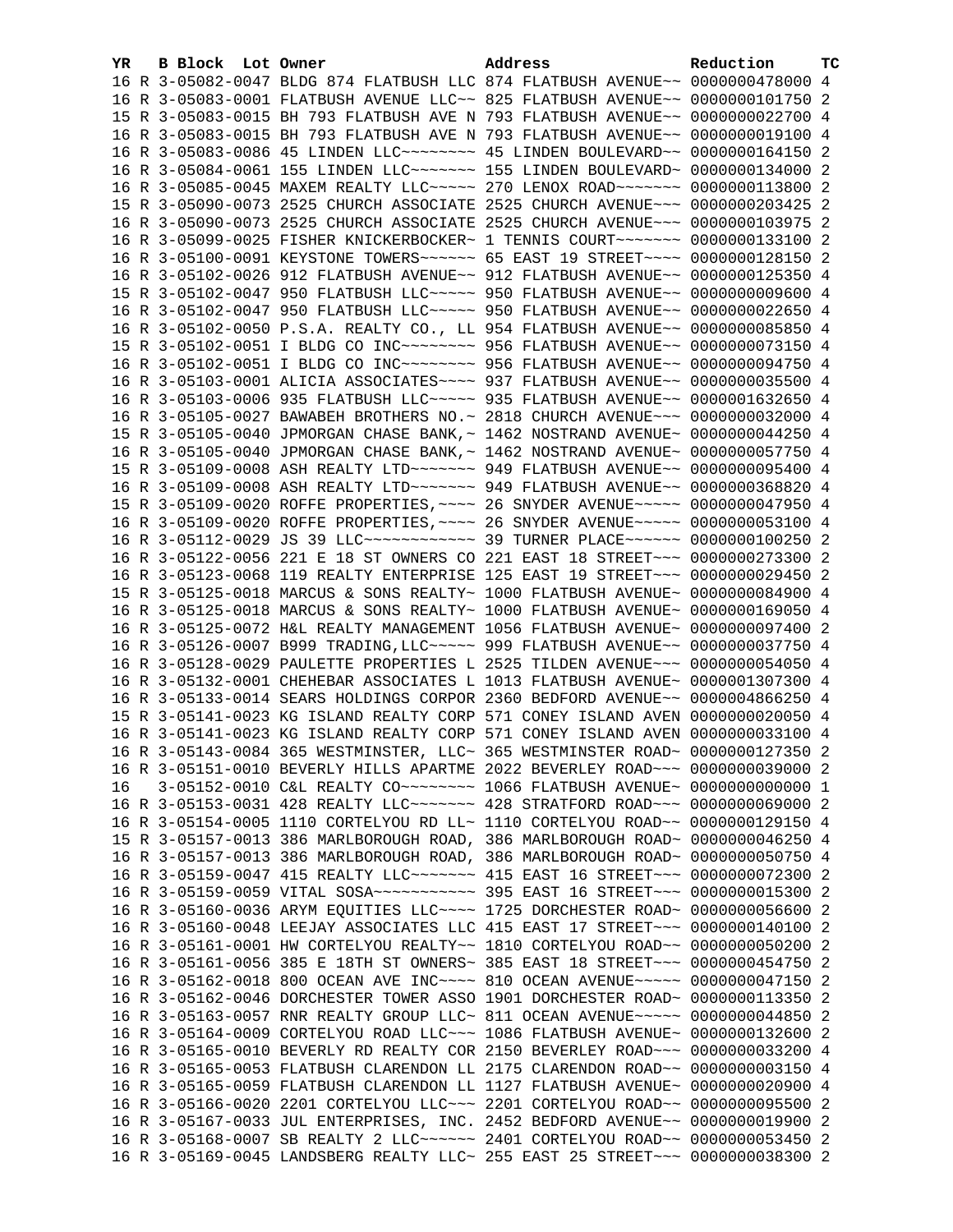| YR. | B Block Lot Owner | Address                                                                              | Reduction | <b>TC</b> |
|-----|-------------------|--------------------------------------------------------------------------------------|-----------|-----------|
|     |                   | 16 R 3-05185-0001 525 EAST 21 CORP ~~~~~ 501 EAST 21 STREET ~~~ 0000000048250 2      |           |           |
|     |                   | 15 R 3-05185-0030 EAST 22ND EQUITIES LL 448 EAST 22 STREET~~~ 0000000041900 2        |           |           |
|     |                   | 16 R 3-05185-0064 543 EQUITIES LLC ~~~~~ 543 EAST 21 STREET ~~~ 0000000219150 2      |           |           |
|     |                   | 16 R 3-05186-0004 K1162 TRADING, LLC~~~ 1162 FLATBUSH AVENUE~ 0000000136150 4        |           |           |
|     |                   | 16 R 3-05193-0052 GERARD NAPOLITANO & A 1173 ROGERS AVENUE~~~ 0000000043750 4        |           |           |
|     |                   | 16 R 3-05193-0055 1161-1167 ROGERS AVEN 1167 ROGERS AVENUE~~~ 0000000060050 4        |           |           |
|     |                   | 16 R 3-05197-0001 HW DITMAS REALTY LLC~ 1002 DITMAS AVENUE~~~ 0000000158550 2        |           |           |
|     |                   | 16 R 3-05199-0032 1319 NEWKIRK REALTY L 1319 NEWKIRK AVENUE~~ 0000000015150 2        |           |           |
|     |                   | 16 R 3-05206-0060 967 OCEAN AVENUE REAL 967 OCEAN AVENUE~~~~~ 0000000126800 2        |           |           |
|     |                   | 16 R 3-05208-0025 NEWKIRK 2215 LLC ~~~~~ 2215 NEWKIRK AVENUE ~~ 0000000144350 2      |           |           |
|     |                   | 16 R 3-05211-0017 STELLA BLUE REALTY LL 2415 NEWKIRK AVENUE~~ 0000000148750 2        |           |           |
|     |                   | 15 R 3-05213-0024 425 E 26TH ST OWNERS~ 411 EAST 26 STREET~~~ 0000000129200 2        |           |           |
|     |                   | 16 R 3-05217-0030 RRR & N CORPORATION~~ 1717 FOSTER AVENUE~~~ 0000000040100 4        |           |           |
|     |                   | 16 R 3-05220-0075 1039 PROPERTIES LLC~~ 1039 OCEAN AVENUE~~~~ 0000000059000 2        |           |           |
|     |                   | 16 R 3-05225-0066 570 E 26 STREET~~~~~~ 570 EAST 26 STREET~~~ 0000000045650 2        |           |           |
|     |                   | 16 R 3-05231-0042 1964 NOSTRAND AVE LLC 1964 NOSTRAND AVENUE~ 0000000061850 2        |           |           |
|     |                   | 16 R 3-05231-0052 FIRE BAPTIZED HOLINES 1980 NOSTRAND AVENUE~ 0000000051750 4        |           |           |
|     |                   | 15 R 3-05235-0005 ETG REALTY, LLC ~~~~~~ 1414 NEWKIRK AVENUE ~~ 0000000106200 4      |           |           |
|     |                   | 16 R 3-05235-0005 ETG REALTY, LLC ~~~~~~ 1414 NEWKIRK AVENUE ~~ 0000000121450 4      |           |           |
|     |                   | 16 R 3-05236-0046 NEWKIRK SQUARE CORPOR 621 MARLBOROUGH ROAD~ 0000000023700 4        |           |           |
|     |                   | 16 R 3-05237-0036 1611 FOSTER AVE CORP~ 1611 FOSTER AVENUE~~~ 0000000127950 2        |           |           |
|     |                   | 16 R 3-05247-0001 JRD MANAGEMENT~~~~~~~ 2601 GLENWOOD ROAD~~~ 0000000162650 2        |           |           |
|     |                   | 16 R 3-05247-0006 657 OWNERS CORP. ~~~~~ 657 EAST 26 STREET~~~ 0000000323700 2       |           |           |
|     |                   | 16 R 3-05251-0011 GEMCO REALTY LLC~~~~~ 1457 FLATBUSH AVENUE~ 0000000015850 4        |           |           |
|     |                   | 16 R 3-05270-0140 SALMIERI-MATRONE LLC~ 76 EAST 2 STREET~~~~~ 0000000048800 2B       |           |           |
|     |                   | 16 R 3-05289-0084 1019 REALTY LLC~~~~~~ 1019 38 STREET~~~~~~~ 0000000031250 4        |           |           |
|     |                   | 16 R 3-05289-0085 SPITI HOLDING~~~~~~~~ 1015 38 STREET~~~~~~~ 0000000005300 4        |           |           |
|     |                   | 16 R 3-05289-0087 XANTHO HOLDING INC~~~ 1013 38 STREET~~~~~~~ 0000000034450 4        |           |           |
|     |                   | 15 R 3-05294-0062 39TH RLTY CORP~~~~~~~ 1227 39 STREET~~~~~~~ 0000000012100 4        |           |           |
|     |                   | 16 R 3-05298-0038 1376 39TH STREET LLC~ 1376 39 STREET~~~~~~~~ 0000000027800 4       |           |           |
|     |                   | 16 R 3-05298-0040 BOCHNER, CHAIM/TR~~~~ 3902 14 AVENUE~~~~~~~ 0000000027450 4        |           |           |
|     |                   | 16 R 3-05305-0051 DAHILL GARDENS APT IN 36 DAHILL ROAD~~~~~~~ 0000000057700 2        |           |           |
|     |                   | 16 R 3-05310-0032 1285-36 STREET CORP.~ 1285 36 STREET~~~~~~~ 0000000089000 4        |           |           |
|     |                   | 16 R 3-05312-0033 KAHN, ILANA~~~~~~~~~~~~~~~ 11 CHURCH AVENUE~~~~~~ 00000000004350 4 |           |           |
|     |                   | 16 R 3-05322-0044 CALVARY PENTECOSTALCH 58 CATON PLACE~~~~~~~ 0000005995900 4        |           |           |
|     |                   | 15 R 3-05322-0080 BOLLA EM REALTY, LLC~ 378 CONEY ISLAND AVEN 0000000047550 4        |           |           |
|     |                   | 16 R 3-05322-0080 BOLLA EM REALTY, LLC~ 378 CONEY ISLAND AVEN 0000000039500 4        |           |           |
|     |                   | 16 R 3-05328-0032 160 OCEAN OWNERS CORP 160 OCEAN PARKWAY~~~~ 0000000160300 2        |           |           |
|     |                   | 15 R 3-05332-0006 382 MCDONALD HOLDINGC 370 MC DONALD AVENUE~ 0000000039650 4        |           |           |
|     |                   | 16 R 3-05332-0006 382 MCDONALD HOLDINGC 370 MC DONALD AVENUE~ 0000000060650 4        |           |           |
|     |                   | 16 R 3-05332-0059 WALDF ASSOCIATES LLC~ 446 MC DONALD AVENUE~ 0000000017600 4        |           |           |
|     |                   | 16 R 3-05334-0064 CHURCH AVENUE REALTYC 425 MC DONALD AVENUE~ 0000002085200 4        |           |           |
|     |                   | 16 R 3-05338-0081 250 OCEAN REALTY LLC~ 250 OCEAN PARKWAY~~~~ 0000000070400 2        |           |           |
|     |                   | 16 R 3-05339-0001 207 OCEAN PKWY APT CO 205 OCEAN PARKWAY~~~~ 0000000227850 2        |           |           |
|     |                   | 16 R 3-05345-0034 LEFKO REALTY LLC~~~~~ 4002 15 AVENUE~~~~~~~ 0000000066400 4        |           |           |
|     |                   | 16 R 3-05346-0039 KNOBLOCH BEATRICE~~~~ 3906 15 AVENUE~~~~~~~ 0000000024300 4        |           |           |
|     |                   | 16 R 3-05346-0041 KNOBLOCH BEATRICE~~~~ 3910 15 AVENUE~~~~~~~ 0000000037700 4        |           |           |
|     |                   | 15 R 3-05348-0049 STAMFORD LLC -------- 1463 38 STREET ------ 0000000178750 4        |           |           |
|     |                   | 16 R 3-05348-0049 STAMFORD LLC -------- 1463 38 STREET ------- 0000000210250 4       |           |           |
|     |                   | 15 R 3-05348-0068 1413 38TH LLC ------- 1413 38 STREET ------ 0000000579550 4        |           |           |
|     |                   | 16 R 3-05348-0068 1413 38TH LLC -------- 1413 38 STREET ------- 0000000388750 4      |           |           |
|     |                   | 16 R 3-05356-0042 PARKWAY C OWNERS CORP 403 AVENUE C~~~~~~~~~ 0000000289900 2        |           |           |
|     |                   | 16 R 3-05363-0061 1529 42 ST REALTY COR 1529 42 STREET~~~~~~~~ 0000000266650         |           | -2        |
|     |                   | 16 R 3-05365-0037 ESS-KAY REALTY LLC~~~ 3902 16 AVENUE~~~~~~~ 0000000063850 4        |           |           |
|     |                   | 16 R 3-05370-0002 AVENUE C ASSOCIATES, ~ 110 AVENUE C~~~~~~~~~ 0000000032200 2       |           |           |
|     |                   | 16 R 3-05370-0084 CC MCDONALD LLC~~~~~~ 581 MC DONALD AVENUE~ 0000000128300 4        |           |           |
|     |                   | 16 R 3-05372-0001 302 AVENUE C REALTY L 302 AVENUE C~~~~~~~~~ 0000000021720          |           | -2        |
|     |                   | 16 R 3-05385-0049 J& G RLTY HOLDING COR 125 DITMAS AVENUE~~~~ 0000000027600 4        |           |           |
|     |                   | 16 R 3-05385-0050 J& G RLTY HOLDING COR 123 DITMAS AVENUE~~~~ 0000000042250 4        |           |           |
|     |                   | 16 R 3-05385-0058 751 MCDONALD AVENUE L 751 MC DONALD AVENUE~ 0000000088500 4        |           |           |
|     |                   | 16 R 3-05389-0046 490 OWNERS CORP~~~~~~ 490 OCEAN PARKWAY~~~~ 0000000274750 2        |           |           |
|     |                   | 16 R 3-05389-0067 R.M.R. REALTY~~~~~~~~ 623 EAST 5 STREET~~~~ 0000000070350 2        |           |           |
|     |                   |                                                                                      |           |           |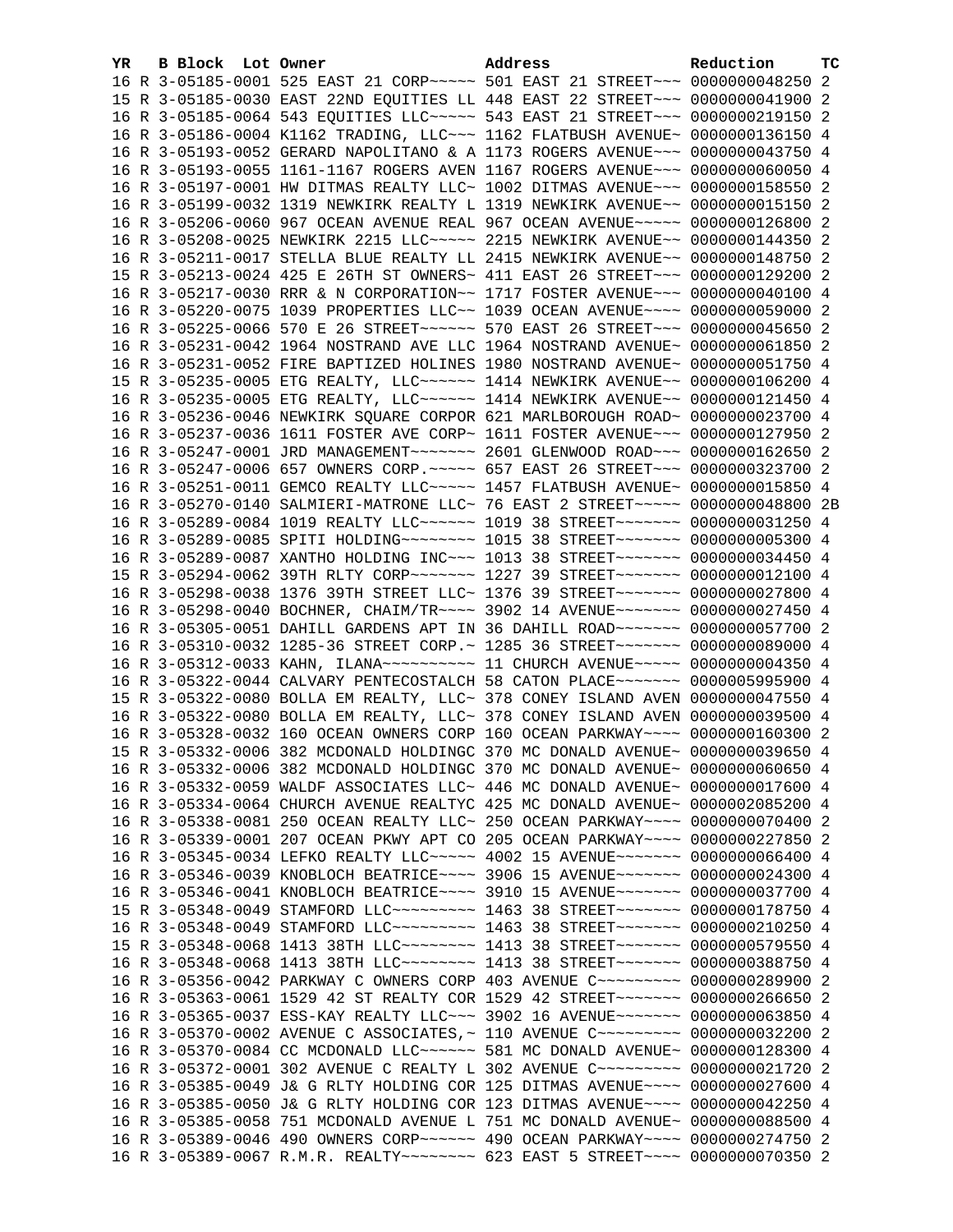| YR. | <b>B Block</b> Lot Owner | Address                                                                                                                                                        | Reduction | тc |
|-----|--------------------------|----------------------------------------------------------------------------------------------------------------------------------------------------------------|-----------|----|
|     |                          | 16 R 3-05395-0086 783 MC DONALD AV RLTY 785 MC DONALD AVENUE~ 0000000005950 4                                                                                  |           |    |
|     |                          | 16 R 3-05396-0043 TTO AVE F LLC -------- 221 AVENUE F -------- 0000000026600 2                                                                                 |           |    |
|     |                          | 16 R 3-05396-0048 AVENUE F REALTY LLC~~ 209 AVENUE F~~~~~~~~~ 0000000027650 2                                                                                  |           |    |
|     |                          | 16 R 3-05398-0006 DITMAS REALTY LLC ~~~~ 414 DITMAS AVENUE ~~~~ 0000000012175 4                                                                                |           |    |
|     |                          | 16 R 3-05400-1001 ~~~~~~~~~~~~~~~~~~~~~~ 640 DITMAS AVENUE~~~~ 0000000001497 2                                                                                 |           |    |
|     |                          | 16 R 3-05407-0017 IMJ REALTY, LLC~~~~~~ 876 MC DONALD AVENUE~ 0000000051900 4                                                                                  |           |    |
|     |                          | 16 R 3-05407-0094 PITTAS, CONNIE /TRUST 4426 18 AVENUE~~~~~~~ 0000000042200 4                                                                                  |           |    |
|     |                          | 16 R 3-05408-0066 GOLD PURE FOOD PRODS~ 895 MC DONALD AVENUE~ 0000000092200 4                                                                                  |           |    |
|     |                          | 16 R 3-05423-1001 FEYGIN, MARINA~~~~~~~ 702 OCEAN PARKWAY~~~~ 0000000004243 2                                                                                  |           |    |
|     |                          | 16 R 3-05426-0001 MCDONALD COMMERCIALET 1031 MC DONALD AVENUE 0000000042000 4                                                                                  |           |    |
|     |                          | 15 R 3-05435-0042 MEISELS, RYFKA~~~~~~~ 4504 18 AVENUE~~~~~~~ 0000000034700 4                                                                                  |           |    |
|     |                          | 16 R 3-05435-0042 MEISELS, RYFKA~~~~~~~ 4504 18 AVENUE~~~~~~~ 0000000038750 4                                                                                  |           |    |
|     |                          | 16 R 3-05435-0045 LANDAU ROSALIE~~~~~~~ 4508 18 AVENUE~~~~~~~ 0000000024000 4                                                                                  |           |    |
|     |                          | 16 R 3-05435-0046 LANDAU HERMAN~~~~~~~~ 4510 18 AVENUE~~~~~~~ 0000000018900 4                                                                                  |           |    |
|     |                          | 15 R 3-05435-0051 RENEE DAVIDOVITS~~~~~ 4520 18 AVENUE~~~~~~~ 0000000021150 4                                                                                  |           |    |
|     |                          | 16 R 3-05435-0051 RENEE DAVIDOVITS ~~~~~ 4520 18 AVENUE ~~~~~~~ 0000000022950 4                                                                                |           |    |
|     |                          | 16 R 3-05442-0042 4710-12 REALTY LLC ~~~ 4712 16 AVENUE ~~~~~~~ 0000000046350 4                                                                                |           |    |
|     |                          | 16 R 3-05444-0054 SPIELMAN, ELIAS~~~~~~ 1743 48 STREET~~~~~~~ 0000000003795 1                                                                                  |           |    |
|     |                          | 16 R 3-05452-0037 1060 NAA LLC --------- 2 PARKVILLE AVENUE -- 0000000004850 4                                                                                 |           |    |
|     |                          | 16 R 3-05452-0039 1060 NAA LLC -------- 1060 MC DONALD AVENUE 0000000026150 4                                                                                  |           |    |
|     |                          | 16 R 3-05454-0001 4915 16TH AVENUE LLC~ 4923 16 AVENUE~~~~~~~ 0000000033950 4                                                                                  |           |    |
|     |                          | 16 R 3-05454-0045 4910 17TH AVE APT COR 4910 17 AVENUE~~~~~~~ 0000000238150 2                                                                                  |           |    |
|     |                          | 16 R 3-05458-0040 BERKOWITZ, SARAH/TR~~ 5004 16 AVENUE~~~~~~~ 0000000021800 4                                                                                  |           |    |
|     |                          | 16 R 3-05459-0025 CONG CHEDMATH TORA V' 1640 50 STREET~~~~~~~ 0000000322350 1                                                                                  |           |    |
|     |                          | 16 R 3-05464-0006 FRANCESCO PEDULLA~~~~ 4906 20 AVENUE~~~~~~~ 0000000026450 4                                                                                  |           |    |
|     |                          | 15 R 3-05471-0008 1502 52ND ST RLTY COR 5201 15 AVENUE~~~~~~~ 0000000153250 2                                                                                  |           |    |
|     |                          | 15 R 3-05478-0001 5319 16TH AVENUE LLC~ 1603 54 STREET~~~~~~~ 0000000126700 4                                                                                  |           |    |
|     |                          | 16 R 3-05478-0001 5319 16TH AVENUE LLC~ 1603 54 STREET~~~~~~~ 0000000135300 4                                                                                  |           |    |
|     |                          | 15 R 3-05509-0057 JOSHUA DEMBITZER ~~~~~ 1557 60 STREET ~~~~~~~ 0000000046300 4                                                                                |           |    |
|     |                          | 16 R 3-05509-0057 JOSHUA DEMBITZER ~~~~~ 1557 60 STREET ~~~~~~~ 0000000021325 4                                                                                |           |    |
|     |                          | 16 R 3-05509-0073 BRACH SIGMUND ~~~~~~~~ 1519 60 STREET ~~~~~~~ 0000000007950 4                                                                                |           |    |
|     |                          | 16 R 3-05523-0062 MOHAMMED E1 KHATIB~~~ 1537 62 STREET~~~~~~~ 0000000006400 4                                                                                  |           |    |
|     |                          | 16 R 3-05524-0072 EL-KHATIB, MOHAMMED~~ 1635 62 STREET~~~~~~~ 0000000036050 4                                                                                  |           |    |
|     |                          | 16 R 3-05524-0077 EL-KHATIB, MOHAMMED~~ 1623 62 STREET~~~~~~~ 0000000017500 4                                                                                  |           |    |
|     |                          | 15 R 3-05526-0001 VALLEY NATIONAL BANK~ 6121 18 AVENUE~~~~~~~ 0000000023050 4                                                                                  |           |    |
|     |                          | 16 R 3-05526-0001 VALLEY NATIONAL BANK~ 6121 18 AVENUE~~~~~~~ 0000000061400 4<br>15 R 3-05526-0003 VALLEY NATIONAL BANK~ 6117 18 AVENUE~~~~~~~ 0000000013100 4 |           |    |
|     |                          | 16 R 3-05526-0003 VALLEY NATIONAL BANK~ 6117 18 AVENUE~~~~~~~ 0000000054200 4                                                                                  |           |    |
|     |                          | 16 R 3-05530-0016 1523 63RD STREET LLC~ 1529 62 STREET~~~~~~~~ 0000000135350 4                                                                                 |           |    |
|     |                          | 16 R 3-05531-0013 MOHAMMED EL KHATIB~~~ 1616 62 STREET~~~~~~~ 0000000026100 4                                                                                  |           |    |
|     |                          | 16 R 3-05554-0009 6501 18TH AVENUE REAL 6505 18 AVENUE~~~~~~~ 0000000256300 4                                                                                  |           |    |
|     |                          | 16 R 3-05561-0008 SHUBH, LLC ----------- 6607 18 AVENUE ------- 0000000024250 4                                                                                |           |    |
|     |                          | 16 R 3-05588-1101 LEFKOWITZ, HUGO~~~~~~ 1143 41 STREET~~~~~~~ 0000000047451 2C                                                                                 |           |    |
|     |                          |                                                                                                                                                                |           |    |
|     |                          |                                                                                                                                                                |           |    |
|     |                          | 16 R 3-05606-0009 4303 14TH AVENUE LLC~ 4303 14 AVENUE~~~~~~~ 0000000076150 4                                                                                  |           |    |
|     |                          | 16 R 3-05606-0043 JOSEF KORN 1992 FAMIL 4316 15 AVENUE~~~~~~~ 0000000012900 4                                                                                  |           |    |
|     |                          | 16 R 3-05606-0044 JOSEF KORN 1992 FAMIL 4318 15 AVENUE~~~~~~~ 0000000029100 4                                                                                  |           |    |
|     |                          | 16 R 3-05606-0045 JOSEF KORN 1992 FAMIL 4322 15 AVENUE~~~~~~~ 0000000021450 4                                                                                  |           |    |
|     |                          | 16 R 3-05608-0051 TOPAZ REALTY CORP~~~~ 1005 45 STREET~~~~~~~ 0000000056600 2                                                                                  |           |    |
|     |                          | 16 R 3-05611-0044 1379 45TH ST TENANTS~ 4418 14 AVENUE~~~~~~~ 0000000069900 2                                                                                  |           |    |
|     |                          | 16 R 3-05614-0014 1020-45 REALTY CORP~~ 1020 45 STREET~~~~~~~ 0000000055950                                                                                    |           | 2  |
|     |                          | 15 R 3-05617-0002 4509-4523 REALTY CORP 4509 13 AVENUE~~~~~~~ 0000000250650 4                                                                                  |           |    |
|     |                          | 16 R 3-05617-0002 4509-4523 REALTY CORP 4509 13 AVENUE~~~~~~~ 0000000215800 4                                                                                  |           |    |
|     |                          | 16 R 3-05622-0034 TZVIKAS REALTY LLC~~~ 4602 13 AVENUE~~~~~~~ 0000000057500 4                                                                                  |           |    |
|     |                          | 16 R 3-05623-0028 GLANZER, SARAH~~~~~~~~ 1352 46 STREET~~~~~~~ 0000000018185 1                                                                                 |           |    |
|     |                          | 15 R 3-05628-0042 JPMORGAN CHASE BANK, ~ 4724 13 AVENUE~~~~~~~ 0000000090050 4                                                                                 |           |    |
|     |                          | 16 R 3-05633-0056 ARKIRK REALTY CO ~~~~~ 4801 NEW UTRECHT AVEN 0000000051000 4                                                                                 |           |    |
|     |                          | 16 R 3-05634-0041 4812-13 AVE. REALTY~~ 4812 13 AVENUE~~~~~~~ 0000000097000 4                                                                                  |           |    |
|     |                          | 16 R 3-05639-0001 BORO PARK LAND CO., ~~ 4915 10 AVENUE~~~~~~~ 0000001197650 4                                                                                 |           |    |
|     |                          | 16 R 3-05641-0019 1236 REALTY LLC ----- 1228 49 STREET ------ 0000000041400 2                                                                                  |           |    |
|     |                          | 16 R 3-05645-0034 IHFH, LLC NO. 3 ~~~~~~ 966 50 STREET ~~~~~~~~ 0000000016050 4                                                                                |           |    |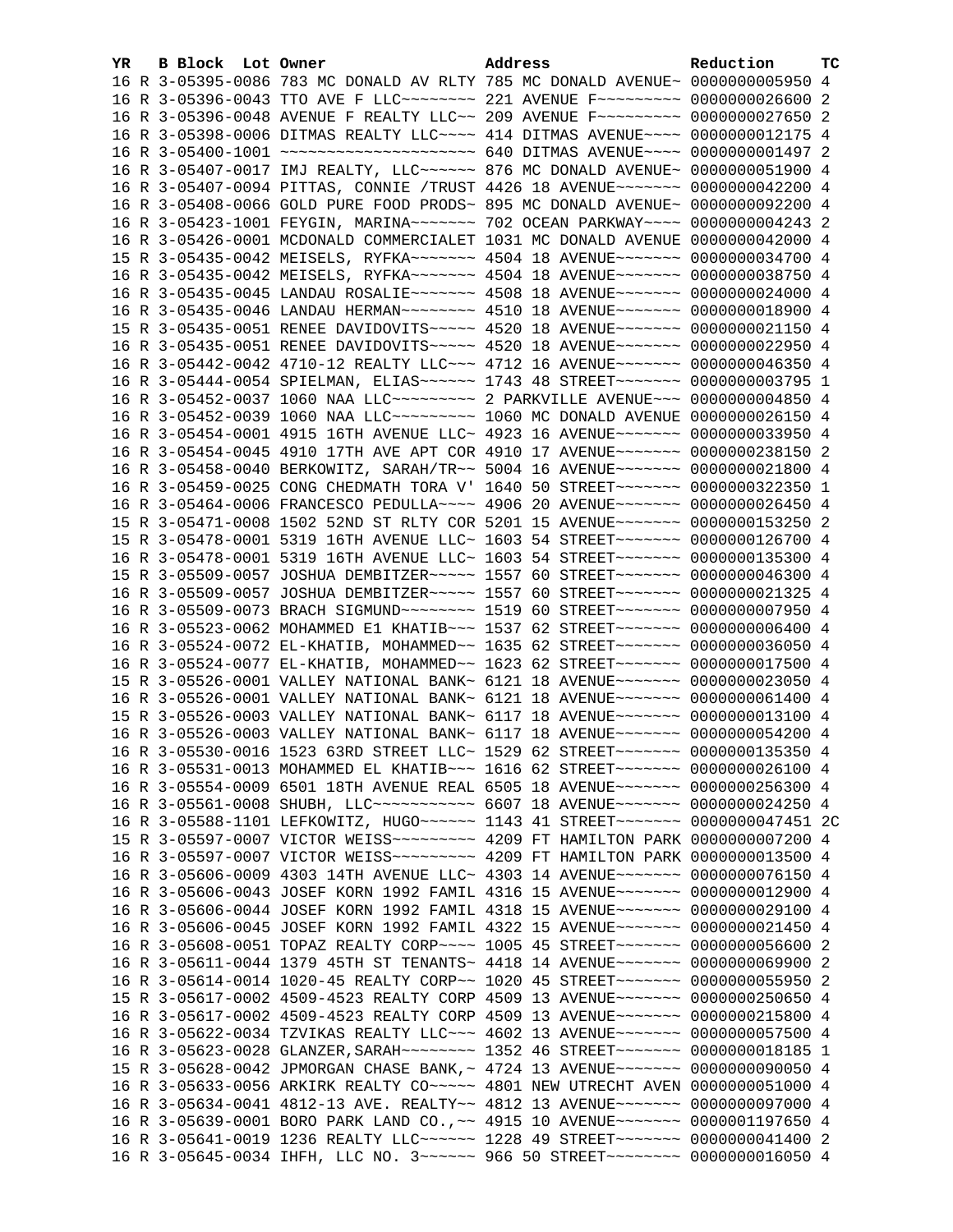| YR. | B Block Lot Owner |                                                                                                                                                                 | Address | Reduction | тc   |
|-----|-------------------|-----------------------------------------------------------------------------------------------------------------------------------------------------------------|---------|-----------|------|
|     |                   | 16 R 3-05646-0036 MORDLAND ASSOCIATESFO 1042 50 STREET~~~~~~~~ 0000000132850 2                                                                                  |         |           |      |
|     |                   | 16 R 3-05648-0010 TZVI ILOWITZ~~~~~~~~~~ 5017 NEW UTRECHT AVEN 0000000022050 4                                                                                  |         |           |      |
|     |                   | 16 R 3-05657-0007 CROWN REALTY TRUST~~~ 5103 14 AVENUE~~~~~~~ 0000000032000 2                                                                                   |         |           |      |
|     |                   | 16 R 3-05686-0068 LONG XING REALTY, LLC 825 57 STREET~~~~~~~~~ 0000000239328                                                                                    |         |           | - 2B |
|     |                   | 16 R 3-05688-0001 RICH REALTY CORP~~~~~ 5623 FT HAMILTON PARK 0000000010940 2A                                                                                  |         |           |      |
|     |                   | 15 R 3-05691-0001 1301 REALTY GROUP, LL 1301 57 STREET~~~~~~~ 0000000122750 4                                                                                   |         |           |      |
|     |                   | 16 R 3-05691-0001 1301 REALTY GROUP, LL 1301 57 STREET~~~~~~~ 0000000128750 4                                                                                   |         |           |      |
|     |                   | 16 R 3-05693-0013 YU, JIAN YING KITTY~~ 816 57 STREET~~~~~~~~ 0000000029250 4                                                                                   |         |           |      |
|     |                   | 16 R 3-05702-1102 ~~~~~~~~~~~~~~~~~~~~~~~~ 1051 59 STREET~~~~~~~~ 0000000070650 2                                                                               |         |           |      |
|     |                   | 16 R 3-05707-0012 814 CAPITAL CORP~~~~~ 814 59 STREET~~~~~~~~ 0000000039700 4                                                                                   |         |           |      |
|     |                   | 16 R 3-05710-1201 CONGREGATION CHAZON Y 1152 59 STREET~~~~~~~ 0000000004382 1A                                                                                  |         |           |      |
|     |                   | 16 R 3-05712-0045 MMZ REALTY LLC ------ 1329 60 STREET ------- 0000000250750 4                                                                                  |         |           |      |
|     |                   | 16 R 3-05712-0063 THE LEON SMATT IRREVO 5915 NEW UTRECHT AVEN 0000000012650 4                                                                                   |         |           |      |
|     |                   | 16 R 3-05717-0047 G & P HOLDING LLC --- 1171 61 STREET ------ 0000000012350 4                                                                                   |         |           |      |
|     |                   | 16 R 3-05720-0042 OFFICE CORNER LLC --- 6002 15 AVENUE ------ 00000000008450 4                                                                                  |         |           |      |
|     |                   | 16 R 3-05741-0001 H AND~ K PROPERTIES E 6323 14 AVENUE~~~~~~~ 0000000121400 4                                                                                   |         |           |      |
|     |                   | 16 R 3-05746-0038 RALPH AIEVOLI & SON, ~ 6402 13 AVENUE~~~~~~~ 0000000069850 2                                                                                  |         |           |      |
|     |                   | 16 R 3-05748-0055 ROMANO, ANNUNZIATO~~~ 1466 64 STREET~~~~~~~ 0000000009450 4                                                                                   |         |           |      |
|     |                   | 16 R 3-05749-0070 RYAN EDWARD J~~~~~~~~ 819 66 STREET~~~~~~~~ 0000000022700 4                                                                                   |         |           |      |
|     |                   | 16 R 3-05750-0013 918 REALTY LLC ------ 912 65 STREET ------- 0000000127050 4                                                                                   |         |           |      |
|     |                   | 16 R 3-05755-0025 INGRAVALLO JOHN~~~~~~ 1446 65 STREET~~~~~~~ 0000000009750 4                                                                                   |         |           |      |
|     |                   | 16 R 3-05760-0038 VITIELLO REALTY CORP~ 6602 13 AVENUE~~~~~~~ 0000000130250 4                                                                                   |         |           |      |
|     |                   | 16 R 3-05769-0057 1455 GROUP LLC~~~~~~~ 1455 68 STREET~~~~~~~ 0000000026600 2                                                                                   |         |           |      |
|     |                   | 16 R 3-05792-0001 WHITEHOUSE ASSOC, LLC~ 6113 5 AVENUE~~~~~~~~~ 0000000179450 2                                                                                 |         |           |      |
|     |                   | 16 R 3-05794-0001 POLIZZOTO VALERIE~~~~ 6113 7 AVENUE~~~~~~~~ 0000000032250 4                                                                                   |         |           |      |
|     |                   | 16 R 3-05820-0024 664 64TH STREET REALT 640 64 STREET~~~~~~~~~ 0000000061600 4                                                                                  |         |           |      |
|     |                   | 16 R 3-05820-0027 664 64TH STREET REALT 646 64 STREET~~~~~~~~~ 0000000075550 4                                                                                  |         |           |      |
|     |                   | 16 R 3-05820-0032 664 64TH STREET REALT 664 64 STREET~~~~~~~~ 0000001126700 4                                                                                   |         |           |      |
|     |                   | 16 R 3-05828-0004 TODD ROB REALTY LTD~~ 6501 5 AVENUE~~~~~~~~ 0000000083550 4                                                                                   |         |           |      |
|     |                   | 15 R 3-05838-0006 COLONIAL PARK COOPERA 6665 COLONIAL ROAD~~~ 0000000320900 2                                                                                   |         |           |      |
|     |                   | 16 R 3-05838-0006 COLONIAL PARK COOPERA 6665 COLONIAL ROAD~~~ 0000000468600 2                                                                                   |         |           |      |
|     |                   | 16 R 3-05841-0043 6636 THIRD AVENUE REA 283 67 STREET~~~~~~~~ 0000000028200 4                                                                                   |         |           |      |
|     |                   | 16 R 3-05853-0001 THE RACHEL BECHASDECH 6735 RIDGE BOULEVARD~ 0000000059800 2                                                                                   |         |           |      |
|     |                   | 16 R 3-05853-1001 IZYAGUYEV, IZIBO~~~~~ 231 68 STREET~~~~~~~~ 0000000003465 2C<br>16 R 3-05856-0021 UNIVERSAL INVESTMENTC 6701 5 AVENUE~~~~~~~~ 0000000059640 2 |         |           |      |
|     |                   |                                                                                                                                                                 |         |           |      |
|     |                   | 15 R 3-05859-0060 BAY RIDGE PLAZA LLC~~ 13 BAY RIDGE AVENUE~~ 0000000095350 4<br>16 R 3-05859-0060 BAY RIDGE PLAZA LLC~~ 13 BAY RIDGE AVENUE~~ 0000000125100 4  |         |           |      |
|     |                   | 16 R 3-05861-0053 ARDOT REALTY LLC ---- 6820 RIDGE BOULEVARD ~ 0000000026900 2                                                                                  |         |           |      |
|     |                   | 16 R 3-05861-0076 155 BAY RIDGE AVE REA 149 BAY RIDGE AVENUE~ 0000000043500 4                                                                                   |         |           |      |
|     |                   | 16 R 3-05862-0056 267 B R A REALTY LLC~ 267 BAY RIDGE AVENUE~ 0000000040300 4                                                                                   |         |           |      |
|     |                   | 16 R 3-05868-1210 SHAH, SHILPA~~~~~~~~~ 6911 SHORE ROAD~~~~~~ 0000000003240 2                                                                                   |         |           |      |
|     |                   | 16 R 3-05869-0042 NUNC PRO TUNC, LLC~~~ 120 BAY RIDGE AVENUE~ 0000000023900 4                                                                                   |         |           |      |
|     |                   | 16 R 3-05872-1001 SETTECASE HOLDINGS, I 355 OVINGTON AVENUE~~ 00000000008668 4                                                                                  |         |           |      |
|     |                   | 16 R 3-05873-0046 JOHN INGRAVALLO~~~~~~ 6910 5 AVENUE~~~~~~~~ 0000000027800 4                                                                                   |         |           |      |
|     |                   | 16 R 3-05887-0006 SHORE ROAD HOUSE INC~ 7101 SHORE ROAD~~~~~~ 0000000234000 2                                                                                   |         |           |      |
|     |                   | 16 R 3-05890-0043 GLENMORE ASSOCIATES~~ 7118 3 AVENUE~~~~~~~~ 0000000159700 4                                                                                   |         |           |      |
|     |                   | 16 R 3-05892-0035 OVINGTON TENANTS CORP 460 OVINGTON AVENUE~~ 0000000168500 2                                                                                   |         |           |      |
|     |                   | 16 R 3-05893-0010 7111 FIFTH LLC~~~~~~~~ 7111 5 AVENUE~~~~~~~~ 0000000008700                                                                                    |         |           | -4   |
|     |                   | 16 R 3-05927-0024 150-74TH STREET LLC~~ 150 74 STREET~~~~~~~~~ 0000000162500                                                                                    |         |           | -2   |
|     |                   | 16 R 3-05930-0001 7401 APT CORP~~~~~~~~ 7401 4 AVENUE~~~~~~~~ 0000000307700 2                                                                                   |         |           |      |
|     |                   | 16 R 3-05942-0007 BAYRIDGE PARKWAY ASSO 7501 5 AVENUE~~~~~~~~ 0000000344750 2                                                                                   |         |           |      |
|     |                   | 16 R 3-05956-0078 V ROSSI~~~~~~~~~~~~~~~~~~~~ 2 78 STREET~~~~~~~~~~~~ 00000000001449 1                                                                          |         |           |      |
|     |                   | 16 R 3-05959-0073 219 78 ST OWNERS INC~ 219 78 STREET~~~~~~~~ 0000000075173 2                                                                                   |         |           |      |
|     |                   | 16 R 3-05968-0056 255 APT CORP~~~~~~~~~~~~~~ 255 79 STREET~~~~~~~~~~ 0000000358270                                                                              |         |           | -2   |
|     |                   | 16 R 3-05970-0001 7825 OWNERS CORP~~~~~ 7825 4 AVENUE~~~~~~~~ 0000000218950                                                                                     |         |           | -2   |
|     |                   | 16 R 3-05970-0018 OGNIBENE JOSEPH~~~~~~ 430 78 STREET~~~~~~~~ 0000000131150 2                                                                                   |         |           |      |
|     |                   | 16 R 3-05979-0046 RSD 4TH AVENUE LLC~~~ 7914 4 AVENUE~~~~~~~~ 0000000261350                                                                                     |         |           | -2   |
|     |                   | 16 R 3-05980-0001 7901 4TH TENANTS CORP 7925 4 AVENUE~~~~~~~~ 0000000400200                                                                                     |         |           | -2   |
|     |                   | 16 R 3-05988-0045 8020 FOURTH AVE OWNER 8024 4 AVENUE~~~~~~~~ 0000000200150 2                                                                                   |         |           |      |
|     |                   | 15 R 3-05998-0001 HAMILTON TENANTS CORP 8105 4 AVENUE~~~~~~~~ 0000000118050 2                                                                                   |         |           |      |
|     |                   | 16 R 3-05998-0001 HAMILTON TENANTS CORP 8105 4 AVENUE~~~~~~~~ 0000000258300 2                                                                                   |         |           |      |
|     |                   | 16 R 3-06000-0053 LOPEZ, MARIBEL~~~~~~~ 680 81 STREET~~~~~~~~ 0000000207000 2                                                                                   |         |           |      |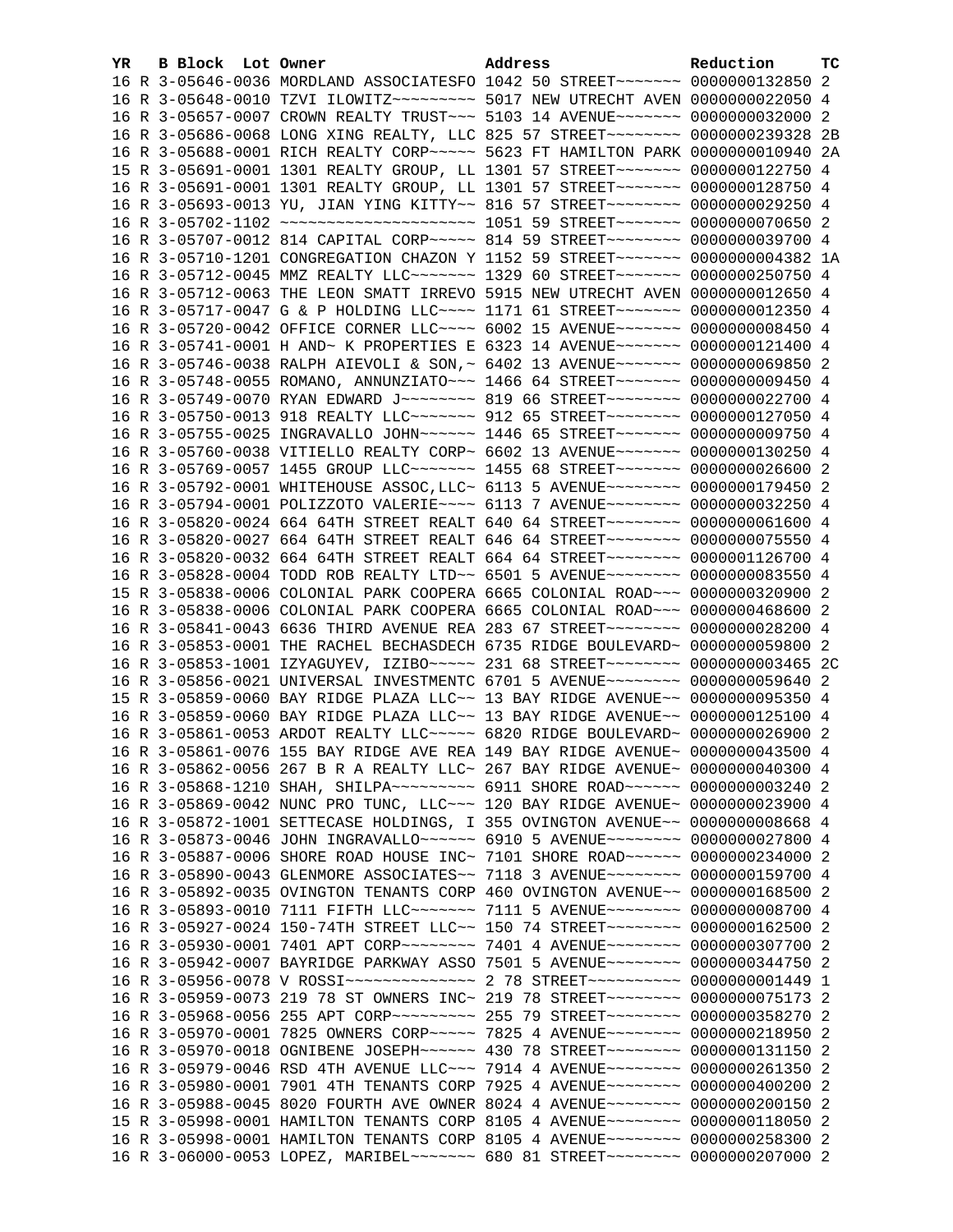| YR. | B Block Lot Owner |                                                                                  | Address | Reduction | тc |
|-----|-------------------|----------------------------------------------------------------------------------|---------|-----------|----|
|     |                   | 16 R 3-06011-0052 KARY DAS REALTY II LL 911 83 STREET~~~~~~~~~ 0000000140050 2   |         |           |    |
|     |                   | 16 R 3-06027-0009 CHALBIS, HARRY~~~~~~~ 8401 5 AVENUE~~~~~~~~ 0000000014320 2A   |         |           |    |
|     |                   | 15 R 3-06027-0031 JAMESTOWN TENANTS COR 580 84 STREET~~~~~~~~ 0000000120650 2    |         |           |    |
|     |                   | 16 R 3-06027-0031 JAMESTOWN TENANTS COR 580 84 STREET~~~~~~~~ 0000000268300 2    |         |           |    |
|     |                   | 16 R 3-06034-0049 GATEWAY 86TH LLC ---- 375 86 STREET ------ 0000000205500 2     |         |           |    |
|     |                   | 15 R 3-06036-0053 E&P ASSOCIATES ------- 531 86 STREET ------- 0000000247400 4   |         |           |    |
|     |                   | 16 R 3-06044-0072 315 87TH OWNERS CORP~ 315 87 STREET~~~~~~~~ 0000000105570 2    |         |           |    |
|     |                   | 16 R 3-06045-0038 MAGNIFICENT SEVEN BOU 480 86 STREET~~~~~~~~ 0000000037950 4    |         |           |    |
|     |                   | 16 R 3-06048-0039 281 REALTY ASSOCIATES 8724 3 AVENUE~~~~~~~~ 0000000021466 2A   |         |           |    |
|     |                   | 16 R 3-06050-0008 8701 FOURTH AVENUE LL 8701 4 AVENUE~~~~~~~~ 0000000114200 4    |         |           |    |
|     |                   | 16 R 3-06050-0040 SABBAGH/GOTTLIEB REAL 8714 5 AVENUE~~~~~~~~ 0000000532900 4    |         |           |    |
|     |                   | 16 R 3-06051-0017 502-12 86TH ST LLC -- 8613 5 AVENUE ------- 0000000255300 4    |         |           |    |
|     |                   | 16 R 3-06053-0017 BINA REALTY LLC ----- 558 86 STREET -------- 0000000096850 4   |         |           |    |
|     |                   | 15 R 3-06058-0012 HARBOR VIEW TOWERS TE 8901 SHORE ROAD ~~~~~~ 0000000442100 2   |         |           |    |
|     |                   | 16 R 3-06058-0012 HARBOR VIEW TOWERS TE 8901 SHORE ROAD~~~~~~ 0000000633600 2    |         |           |    |
|     |                   | 16 R 3-06064-0065 SABBAGH/GOTTLIEB REAL 8910 4 AVENUE~~~~~~~~ 0000000028750 4    |         |           |    |
|     |                   | 16 R 3-06065-0039 429 89 LLC ----------- 429 89 STREET ------- 0000000059700 4   |         |           |    |
|     |                   | 15 R 3-06066-0001 SABBAGH/GOTLIEB REALT 8915 4 AVENUE~~~~~~~~ 0000000057550 4    |         |           |    |
|     |                   | 16 R 3-06066-0001 SABBAGH/GOTLIEB REALT 8915 4 AVENUE~~~~~~~~ 0000000066550 4    |         |           |    |
|     |                   | 16 R 3-06068-0022 MATTIOLI FAMILY LLC~~ 59 GELSTON AVENUE~~~~ 0000000225850 2    |         |           |    |
|     |                   | 16 R 3-06071-1001 HALIL KOKSAL~~~~~~~~~~ 55 DAHLGREN PLACE~~~~ 0000000017582 2C  |         |           |    |
|     |                   | 16 R 3-06086-0082 315 REALTY LLC~~~~~~~ 315 92 STREET~~~~~~~~ 0000000069635 2A   |         |           |    |
|     |                   | 16 R 3-06090-0005 9031 FT HAMILTON APTS 9031 FT HAMILTON PARK 0000000670700 2    |         |           |    |
|     |                   | 15 R 3-06100-0001 STAC MARINO~~~~~~~~~~ 9281 SHORE ROAD~~~~~~ 0000000252700 2    |         |           |    |
|     |                   | 16 R 3-06100-0001 STAC MARINO~~~~~~~~~~ 9281 SHORE ROAD~~~~~~ 0000000945400 2    |         |           |    |
|     |                   | 15 R 3-06100-0013 OLIVER EQUITIES LLC~~ 20 OLIVER STREET~~~~~ 0000000029880 2B   |         |           |    |
|     |                   | 16 R 3-06100-0013 OLIVER EQUITIES LLC~~ 20 OLIVER STREET~~~~~ 0000000087050 2B   |         |           |    |
|     |                   | 16 R 3-06102-0047 COCO REALTY LLC ----- 9224 3 AVENUE ------ 00000000055550 2    |         |           |    |
|     |                   | 16 R 3-06117-0040 367 REALTY LLC ------ 367 96 STREET ------- 0000000050750 2    |         |           |    |
|     |                   | 15 R 3-06121-0024 LACONIA REALTY~~~~~~~ 9604 3 AVENUE~~~~~~~~ 0000000076500 4    |         |           |    |
|     |                   | 16 R 3-06121-0024 LACONIA REALTY~~~~~~~ 9604 3 AVENUE~~~~~~~~ 0000000113850 4    |         |           |    |
|     |                   | 15 R 3-06129-0004 SHORELANE ARMS OWNER~ 9801 SHORE ROAD~~~~~~ 0000000651150 2    |         |           |    |
|     |                   | 16 R 3-06129-0004 SHORELANE ARMS OWNER~ 9801 SHORE ROAD~~~~~~ 0000000741150 2    |         |           |    |
|     |                   | 16 R 3-06129-0012 9701 SHORE OWNERS COR 9701 SHORE ROAD~~~~~~ 0000000852700 2    |         |           |    |
|     |                   | 16 R 3-06130-0001 REVLYN APARTMENTS~~~~ 303 99 STREET~~~~~~~~ 0000000173250 2    |         |           |    |
|     |                   | 15 R 3-06138-9001 BRIDGE HAMILTON REALT 10031A 4 AVENUE~~~~~~ 0000000048350 2    |         |           |    |
|     |                   | 16 R 3-06138-9001 BRIDGE HAMILTON REALT 10031A 4 AVENUE~~~~~~ 0000000103700 2    |         |           |    |
|     |                   | 16 R 3-06157-0012 MODERN REALTY LLC ~~~~ 1412 BAY RIDGE AVENUE 0000000093550 4   |         |           |    |
|     |                   | 15 R 3-06178-0010 1308 71ST STREET LLC~ 7101 13 AVENUE~~~~~~~ 0000000011040 2A   |         |           |    |
|     |                   | 16 R 3-06178-0010 1308 71ST STREET LLC~ 7101 13 AVENUE~~~~~~~ 0000000025923 2A   |         |           |    |
|     |                   |                                                                                  |         |           |    |
|     |                   | 15 R 3-06196-0001 PASCOL REALTY HLDG CO 7215 20 AVENUE~~~~~~~ 0000000057800 4    |         |           |    |
|     |                   | 16 R 3-06196-0001 PASCOL REALTY HLDG CO 7215 20 AVENUE~~~~~~~ 0000000056550 4    |         |           |    |
|     |                   | 16 R 3-06210-0042 THE CATHERINE FERRARA 7416 13 AVENUE~~~~~~~ 0000000037800 4    |         |           |    |
|     |                   | 16 R 3-06214-0022 ANVIKA LLC ---------- 7426 NEW UTRECHT AVEN 0000000040000 4    |         |           |    |
|     |                   | 16 R 3-06280-0001 JHS REALTY ASSOCIATES 8021 13 AVENUE~~~~~~~ 00000000008150 4   |         |           |    |
|     |                   | 16 R 3-06280-0003 JHS REALTY ASSOCIATES 8017 13 AVENUE~~~~~~~ 0000000006200 4    |         |           |    |
|     |                   | 16 R 3-06332-0006 993 18TH AVE LLC ---- 8409 18 AVENUE ------ 0000000020100 4    |         |           |    |
|     |                   | 15 R 3-06344-0014 UNLIMITED CHARLES RLT 8501 NEW UTRECHT AVEN 0000000078100 4    |         |           |    |
|     |                   | 15 R 3-06347-0061 86TH ST RLTY ASSOCS~~ 2143 86 STREET~~~~~~~~ 0000000144500 4   |         |           |    |
|     |                   | 16 R 3-06347-0061 86TH ST RLTY ASSOCS~~ 2143 86 STREET~~~~~~~~ 0000000255550 4   |         |           |    |
|     |                   | 16 R 3-06347-0071 FONTANA, ANTONIO ~~~~~ 2117 86 STREET ~~~~~~~~ 0000000071500 4 |         |           |    |
|     |                   | 16 R 3-06348-0059 RAL REALTY CO DEE LLC 2247 86 STREET~~~~~~~~ 0000000082900 4   |         |           |    |
|     |                   | 16 R 3-06357-0067 LUI, CHRISTINE XING F 84 BAY 7 STREET~~~~~~ 0000000000063 1    |         |           |    |
|     |                   | 16 R 3-06364-0038 ONE BAY 13TH STREET R 1 BAY 13 STREET~~~~~~ 0000000125600 4    |         |           |    |
|     |                   | 15 R 3-06364-0046 1654 86TH STREET LLC~ 1654 86 STREET~~~~~~~~ 0000000059700 4   |         |           |    |
|     |                   | 16 R 3-06364-0046 1654 86TH STREET LLC~ 1654 86 STREET~~~~~~~~ 0000000050250 4   |         |           |    |
|     |                   | 16 R 3-06369-0007 ALUZZO, VITO~~~~~~~~~ 8699 18 AVENUE~~~~~~~ 0000000012850 4    |         |           |    |
|     |                   | 16 R 3-06369-0009 ALUZZO, VITO~~~~~~~~~ 8691 18 AVENUE~~~~~~~ 0000000065950 4    |         |           |    |
|     |                   | 16 R 3-06376-0042 SEW RITE SCHOOL CORP~ 2044 86 STREET~~~~~~~~ 0000000008800 4   |         |           |    |
|     |                   | 15 R 3-06401-0004 JVS HOLDINGS, LLC --- 1737 BATH AVENUE ---- 0000000120200 4    |         |           |    |
|     |                   | 16 R 3-06401-0004 JVS HOLDINGS, LLC --- 1737 BATH AVENUE ---- 0000000048200 4    |         |           |    |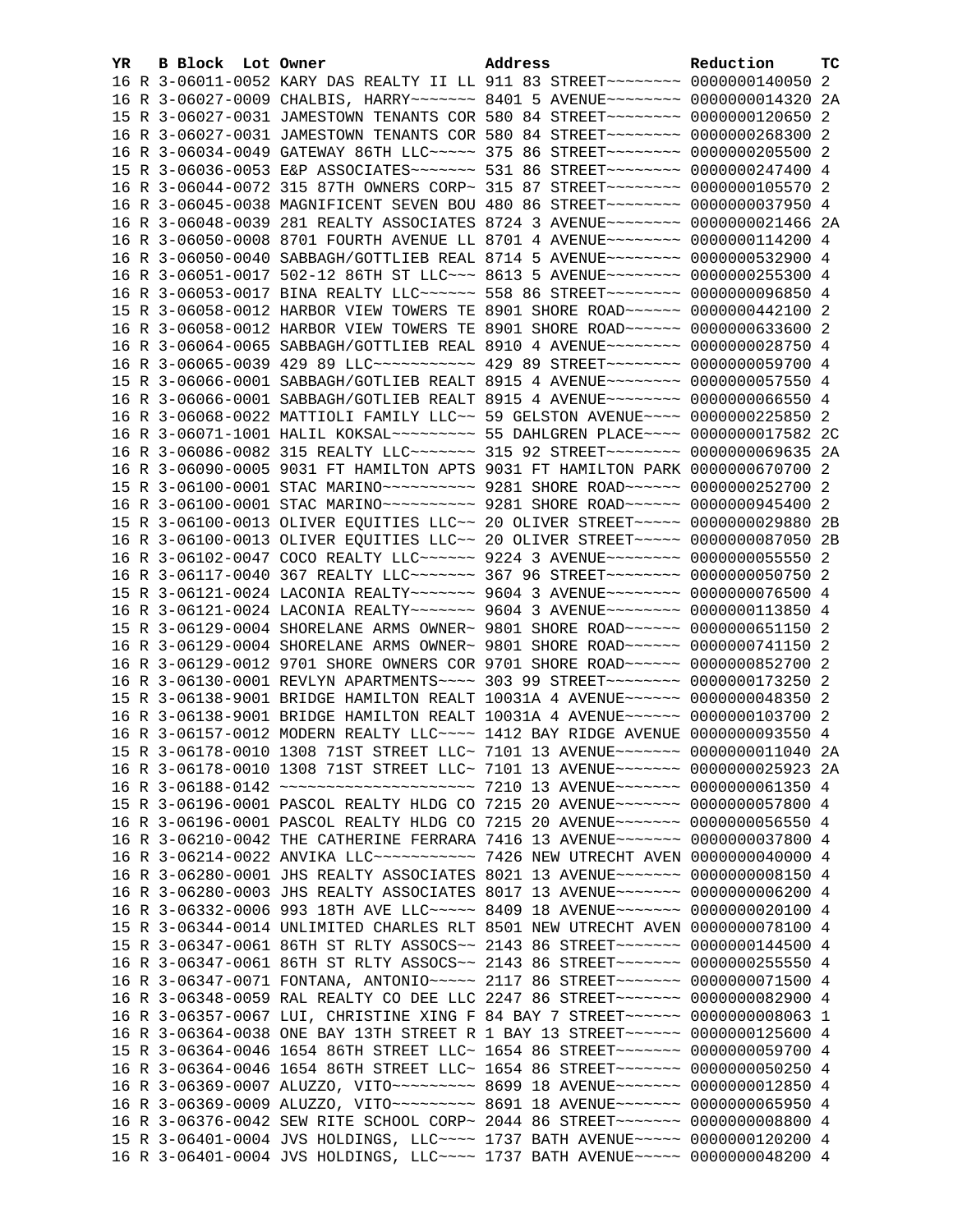| YR. | B Block Lot Owner |                                                                                     | Address | Reduction | <b>TC</b> |
|-----|-------------------|-------------------------------------------------------------------------------------|---------|-----------|-----------|
|     |                   | 16 R 3-06402-0042 8740 18TH AVENUE CORP 8740 18 AVENUE~~~~~~~ 0000000012000 4       |         |           |           |
|     |                   | 16 R 3-06402-0065 SMAT CORP. ~~~~~~~~~~~ 8702 18 AVENUE~~~~~~~ 0000000073350 4      |         |           |           |
|     |                   | 16 R 3-06402-0067 SMAT CORP. ~~~~~~~~~~~ 8708 18 AVENUE~~~~~~~ 0000000084600 4      |         |           |           |
|     |                   | 16 R 3-06415-0058 KARAK, ANATOLY~~~~~~~ 120 BAY 31 STREET~~~~ 0000000006780 1       |         |           |           |
|     |                   | 15 R 3-06416-0006 LONG VALLEY MANAGEMEN 2225 BATH AVENUE~~~~~ 0000000005750 4       |         |           |           |
|     |                   | 16 R 3-06416-0006 LONG VALLEY MANAGEMEN 2225 BATH AVENUE~~~~~ 0000000025100 4       |         |           |           |
|     |                   | 16 R 3-06435-0048 JAW REALTY INC~~~~~~~ 18 AVENUE~~~~~~~~~~~~ 0000000137050 4       |         |           |           |
|     |                   | 16 R 3-06437-0001 BRUCE SUPPLY CORP~~~~ 1839 CROPSEY AVENUE~~ 0000000044450 4       |         |           |           |
|     |                   | 16 R 3-06459-1003 LEW, SHIRLEY~~~~~~~~~~~~~~ 269 BAY 8 STREET~~~~~~ 0000000032750 4 |         |           |           |
|     |                   | 16 R 3-06471-0090 FONTAINEBLEAU TOWERS~ 8855 BAY PARKWAY~~~~~ 0000000429700 2       |         |           |           |
|     |                   | 16 R 3-06503-0008 770 OWNERS CORP/ MEDA 770 OCEAN PARKWAY~~~~ 0000000158350 2       |         |           |           |
|     |                   | 16 R 3-06513-0012 NISSELI REALTY CO~~~~ 1170 CONEY ISLAND AVE 0000000175800 4       |         |           |           |
|     |                   | 16 R 3-06514-0077 ROSIMINI PATRICIA~~~~ 1155 MC DONALD AVENUE 0000000023050 4       |         |           |           |
|     |                   | 16 R 3-06514-0082 MC DONALD RLTY CORP~~ 1149 MC DONALD AVENUE 0000000014700 4       |         |           |           |
|     |                   | 16 R 3-06523-0023 SETHRACH PROPERTIES L 1320 CONEY ISLAND AVE 0000000101600 2       |         |           |           |
|     |                   | 16 R 3-06536-0020 SZF REALTY LLC ------- 1484 CONEY ISLAND AVE 0000000136250 4      |         |           |           |
|     |                   | 16 R 3-06547-0050 PALMIOTTO, DOMINICK~~ 2255 59 STREET~~~~~~~ 0000000015800 4       |         |           |           |
|     |                   | 16 R 3-06548-0027 2250 59TH ST CORP~~~~ 2250 59 STREET~~~~~~~ 0000000056900 4       |         |           |           |
|     |                   | 15 R 3-06559-0064 ROTHSTEIN JOSEPH~~~~~ 2333 65 STREET~~~~~~~ 00000000005950 4      |         |           |           |
|     |                   | 16 R 3-06559-0064 ROTHSTEIN JOSEPH~~~~~ 2333 65 STREET~~~~~~~ 0000000019450 4       |         |           |           |
|     |                   | 16 R 3-06559-0068 MNP2LLC --------------- 2325 65 STREET ------- 0000000040300 2    |         |           |           |
|     |                   | 16 R 3-06562-0032 CHOW, MEI LING ~~~~~~ 2462 64 STREET ~~~~~~~ 0000000003033 2A     |         |           |           |
|     |                   |                                                                                     |         |           |           |
|     |                   | 16 R 3-06568-0015 ARGUS REALTY 1314 LLC 1314 OCEAN PARKWAY~~~ 0000000131200 2       |         |           |           |
|     |                   | 16 R 3-06568-0027 PARKWAY GARDENS OWNER 1350 OCEAN PARKWAY~~~ 0000000089400 2       |         |           |           |
|     |                   | 16 R 3-06569-0013 ISAK JACOBOV, TRUSTEE 630 AVENUE M~~~~~~~~~ 0000000005628 1       |         |           |           |
|     |                   | 16 R 3-06570-0084 1397 EAST 7TH STREET~ 1397 EAST 7 STREET~~~ 00000000005171 1      |         |           |           |
|     |                   | 16 R 3-06579-0041 O & W 5 LLC~~~~~~~~~~~~~~~ 151 AVENUE 0~~~~~~~~~~ 0000000065375 2 |         |           |           |
|     |                   | 16 R 3-06582-0047 GL MCDONALD LLC~~~~~~ 1674 MC DONALD AVENUE 0000000010700 4       |         |           |           |
|     |                   | 16 R 3-06591-0007 ATERET AVOTH LLC~~~~~ 1410 EAST 10 STREET~~ 0000000702850 4       |         |           |           |
|     |                   | 16 R 3-06592-0006 RAKOR REALTY CO. ~~~~~ 1014 AVENUE N~~~~~~~~ 0000000084300 2      |         |           |           |
|     |                   | 16 R 3-06597-0052 1599 WEST 10TH STREET 1599 WEST 10 STREET~~ 0000000254300 2       |         |           |           |
|     |                   | 16 R 3-06598-0050 161 AVENUE P REALTY L 161 AVENUE P~~~~~~~~~ 0000000056500 2       |         |           |           |
|     |                   | 16 R 3-06600-0008 1502 WEST 6TH LLC --- 1502 WEST 6 STREET -- 0000000074950 2       |         |           |           |
|     |                   | 16 R 3-06600-0078 1535 WEST LLC ------- 1535 WEST 7 STREET -- 0000000065840 2       |         |           |           |
|     |                   | 16 R 3-06604-0049 303 TENANTS CORP~~~~~ 303 AVENUE P~~~~~~~~~ 0000000131650 2       |         |           |           |
|     |                   | 16 R 3-06606-0021 357 AVENUE P CAPITAL~ 357 AVENUE P~~~~~~~~~ 0000000179700 2       |         |           |           |
|     |                   | 16 R 3-06607-0034 DAHILL FUNERAL HOME I 2525 65 STREET~~~~~~~ 0000000341100 4       |         |           |           |
|     |                   | 16 R 3-06608-0052 RISHONN HOLDING CORP~ 403 AVENUE P~~~~~~~~~ 0000000034700 4       |         |           |           |
|     |                   | 15 R 3-06612-0052 1608 OCEAN PARKWAY OW 1608 OCEAN PARKWAY~~~ 0000000032600 2       |         |           |           |
|     |                   | 16 R 3-06612-0052 1608 OCEAN PARKWAY OW 1608 OCEAN PARKWAY~~~ 0000000172450 2       |         |           |           |
|     |                   | 16 R 3-06617-0026 PLAZA REALTY LLC~~~~~ 1888 CONEY ISLAND AVE 0000000092300 4       |         |           |           |
|     |                   | 15 R 3-06622-0063 1633 W 10TH REALTY LL 1633 WEST 10 STREET~~ 0000000032700 2       |         |           |           |
|     |                   | 16 R 3-06622-0063 1633 W 10TH REALTY LL 1633 WEST 10 STREET~~ 0000000036950         |         |           | -2        |
|     |                   |                                                                                     |         |           | -2        |
|     |                   | 15 R 3-06632-0034 MONTEROSSO GIUSEPPE~~ 1868 MC DONALD AVENUE 0000000018900 4       |         |           |           |
|     |                   | 16 R 3-06633-0070 SHORT LINE PROPERTIES MC DONALD AVENUE~~~~~ 0000000111350 4       |         |           |           |
|     |                   | 16 R 3-06635-0009 468 AVENUE P REALTY L 468 AVENUE P~~~~~~~~~ 0000000095450 4       |         |           |           |
|     |                   | 16 R 3-06642-0009 TIMAR INC ------------ 1946 CONEY ISLAND AVE 0000000120650 4      |         |           |           |
|     |                   | 15 R 3-06643-0055 TREBOR REALTY CORP~~~ 1783 STILLWELL AVENUE 0000000052450 4       |         |           |           |
|     |                   | 16 R 3-06643-0055 TREBOR REALTY CORP~~~ 1783 STILLWELL AVENUE 0000000028400 4       |         |           |           |
|     |                   | 16 R 3-06651-1002 TRAN, VAN D --------- 202 QUENTIN ROAD ---- 0000000002344 2       |         |           |           |
|     |                   |                                                                                     |         |           | 4         |
|     |                   | 16 R 3-06652-0066 EUN JU LEE~~~~~~~~~~~ 334 KINGS HIGHWAY~~~~ 0000000026550 4       |         |           |           |
|     |                   | 15 R 3-06656-0006 1702 REALTY CO~~~~~~~ 1702 DAHILL ROAD~~~~~ 0000000032600 2       |         |           |           |
|     |                   | 16 R 3-06658-0048 485 KINGS CORP~~~~~~~ 491 KINGS HIGHWAY~~~~ 0000000133500 4       |         |           |           |
|     |                   | 16 R 3-06658-0054 REPUBLIC NATIONAL BAN 481 KINGS HIGHWAY~~~~ 0000000269900 4       |         |           |           |
|     |                   | 16 R 3-06662-0041 DJR REALTY CO LLC --- 575 KINGS HIGHWAY --- 0000000150100 4       |         |           |           |
|     |                   | 16 R 3-06664-0025 711 KING, LLC -------- 711 KINGS HIGHWAY --- 0000000033350 4      |         |           |           |
|     |                   | 16 R 3-06666-0020 2026 CONEY ISLAND LLC 2026 QUENTIN ROAD~~~~ 0000000035250 4       |         |           |           |
|     |                   | 16 R 3-06666-0050 902 KINGS LLC -------- 902 KINGS HIGHWAY --- 0000000020550 4      |         |           |           |
|     |                   | 16 R 3-06673-0001 WEST 8 HOLDING CORP~~ 152 HIGHLAWN AVENUE~~ 0000000021000 4       |         |           |           |
|     |                   |                                                                                     |         |           |           |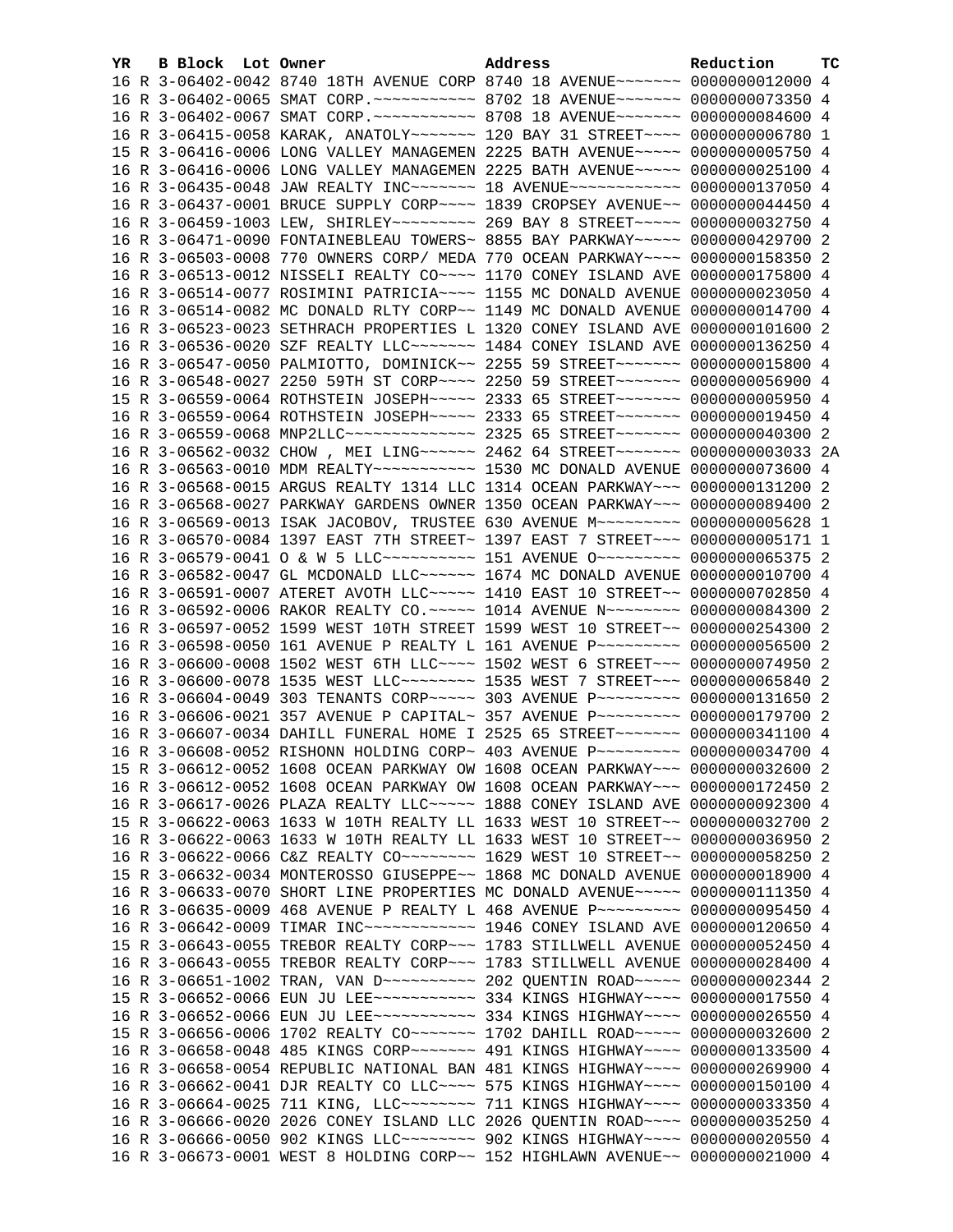| YR. | B Block Lot Owner |                                                                                    | Address | Reduction | тc |
|-----|-------------------|------------------------------------------------------------------------------------|---------|-----------|----|
|     |                   | 16 R 3-06680-0005 470 KINGS REALTY LLC~ 470 KINGS HIGHWAY~~~~ 0000000062300 4      |         |           |    |
|     |                   | 15 R 3-06681-0002 2075 MCDONALD AVE REA 2075 MC DONALD AVENUE 0000000007600 4      |         |           |    |
|     |                   | 16 R 3-06681-0002 2075 MCDONALD AVE REA 2075 MC DONALD AVENUE 0000000026500 4      |         |           |    |
|     |                   | 16 R 3-06697-0012 816 RENTALS, INC. ~~~~ 816 EAST 14 STREET~~~ 0000000034750 2     |         |           |    |
|     |                   |                                                                                    |         |           |    |
|     |                   | 15 R 3-06704-0039 BER-LINE REALTY LLC~~ 980 EAST 12 STREET~~~ 0000000201900 4      |         |           |    |
|     |                   | 16 R 3-06704-0039 BER-LINE REALTY LLC~~ 980 EAST 12 STREET~~~ 0000000261100 4      |         |           |    |
|     |                   | 16 R 3-06704-0049 JPMORGAN CHASE BANK, ~ 1101 AVENUE J~~~~~~~~~ 0000000079050 4    |         |           |    |
|     |                   | 16 R 3-06705-0045 1219 AVENUE J LLC --- 1219 AVENUE J ------- 0000000018150 4      |         |           |    |
|     |                   | 16 R 3-06706-0046 1315 AVENUE J LLC~~~~ 1315 AVENUE J~~~~~~~~ 0000000021700 4      |         |           |    |
|     |                   | 16 R 3-06706-0048 1301 AVE J LLC ------ 1301 AVENUE J ------- 0000000184325 4      |         |           |    |
|     |                   | 16 R 3-06710-0057 SCHLAFF, BENNY~~~~~~~ 975 EAST 17 STREET~~~ 00000000005256 1     |         |           |    |
|     |                   | 16 R 3-06713-0001 LEVY, VALERIE JUSTINE 1104 AVENUE J~~~~~~~~~ 0000000077600 4     |         |           |    |
|     |                   | 16 R 3-06713-0062 1399 REALTY ASSOCIATE 1407 CONEY ISLAND AVE 0000000139350 4      |         |           |    |
|     |                   | 15 R 3-06717-0009 1520 AVENUE J REALTY, 1520 AVENUE J~~~~~~~~ 0000000015050 4      |         |           |    |
|     |                   | 16 R 3-06717-0009 1520 AVENUE J REALTY, 1520 AVENUE J~~~~~~~~ 0000000050150 4      |         |           |    |
|     |                   | 16 R 3-06722-0073 PROSPECT PARK LAND, L 1455 CONEY ISLAND AVE 0000000084450 4      |         |           |    |
|     |                   | 16 R 3-06730-0059 OCEAN KAY RLTY CORP~~ 1916 AVENUE K~~~~~~~~ 0000000198550 2      |         |           |    |
|     |                   |                                                                                    |         |           |    |
|     |                   | 16 R 3-06741-0054 1215 AVENUE N LLC --- 1215 AVENUE N ------- 0000000084050 2      |         |           |    |
|     |                   | 16 R 3-06744-0082 PRIMAK, ALEXANDER~~~~ 1317 EAST 15 STREET~~ 0000000128450 4      |         |           |    |
|     |                   | 16 R 3-06745-0001 DIME SAVS BANK WMSBUR 1600 AVENUE M~~~~~~~~ 0000000045800 4      |         |           |    |
|     |                   | 16 R 3-06747-0085 LBG ASSOCIATES~~~~~~~ 1333 EAST 18 STREET~~ 0000000051550 2      |         |           |    |
|     |                   | 16 R 3-06749-1001 THE 1492 E 12TH ST CO 1492 EAST 12 STREET~~ 0000000039850 4      |         |           |    |
|     |                   | 16 R 3-06760-0006 TOPAZ HOLDINGS LLC~~~ 1502 EAST 14 STREET~~ 0000000026384 2B     |         |           |    |
|     |                   | 16 R 3-06766-0012 264 REALTY LLC ------ 1986 OCEAN AVENUE --- 0000000063150 4      |         |           |    |
|     |                   | 16 R 3-06766-0036 EIGHT JAM DEVELOPMENT 2044 OCEAN AVENUE~~~~ 0000000102450 4      |         |           |    |
|     |                   | 16 R 3-06766-0077 1555 ASSOCIATES~~~~~~ 1555 EAST 19 STREET~~ 0000000155000 2      |         |           |    |
|     |                   | 16 R 3-06767-1101 THE 1997 OCEAN AVE CO 1997 OCEAN AVENUE~~~~ 0000000016004 4      |         |           |    |
|     |                   | 16 R 3-06774-0052 2005-2011 REALTY LLC~ 2005 CONEY ISLAND AVE 0000000046550 4      |         |           |    |
|     |                   | 16 R 3-06775-0068 SPASI-19 REALTY CORP~ 1629 EAST 12 STREET~~ 0000000034400 2      |         |           |    |
|     |                   | 16 R 3-06779-0004 1610 AVE P OWNERS COR 1610 AVENUE P~~~~~~~~ 0000000410000 2      |         |           |    |
|     |                   | 16 R 3-06780-0022 AVALON REALTY, LLC~~~ 1720 KINGS HIGHWAY~~~ 0000000318500 4      |         |           |    |
|     |                   | 16 R 3-06780-0055 1663 EAST 17TH STREET 1663 EAST 17 STREET~~ 0000000052500 4      |         |           |    |
|     |                   | 16 R 3-06780-0059 FAMALY REALTY LLC~~~~ 1702 KINGS HIGHWAY~~~ 0000000049750 4      |         |           |    |
|     |                   | 16 R 3-06780-0070 1709-1711 KINGS HIGHW 1709 KINGS HIGHWAY~~~ 0000000094650 4      |         |           |    |
|     |                   | 15 R 3-06781-0018 KINGS HIGHWAY SHEEPSH 1826 KINGS HIGHWAY~~~ 0000000169500 4      |         |           |    |
|     |                   | 16 R 3-06781-0018 KINGS HIGHWAY SHEEPSH 1826 KINGS HIGHWAY~~~ 0000000094350 4      |         |           |    |
|     |                   | 15 R 3-06794-0002 TRI KING REALTY, LLC~ 1103 KINGS HIGHWAY~~~ 0000000035950 4      |         |           |    |
|     |                   | 16 R 3-06794-0002 TRI KING REALTY, LLC~ 1103 KINGS HIGHWAY~~~ 0000000145300 4      |         |           |    |
|     |                   | 16 R 3-06794-0007 TRI KING REALTY, LLC~ 1115 KINGS HIGHWAY~~~ 0000000019400 4      |         |           |    |
|     |                   | 16 R 3-06795-0014 KINGS-1226 LLC ------ 1226 KINGS HIGHWAY -- 0000000160000 4      |         |           |    |
|     |                   | 16 R 3-06795-0084 PREIS MED ------------ 1729 EAST 12 STREET -~ 0000000036050 4    |         |           |    |
|     |                   | 16 R 3-06796-0001 LIDO REALTY LLC, AS T 1302 KINGS HIGHWAY~~~ 0000000102850 4      |         |           |    |
|     |                   | 16 R 3-06803-0051 S&S LLC --------------- 2261 OCEAN AVENUE ---- 0000000127850 2   |         |           |    |
|     |                   |                                                                                    |         |           |    |
|     |                   | 16 R 3-06817-0047 1111 AVENUE S REALTY~ 1111 AVENUE S~~~~~~~~ 0000000082700 4      |         |           |    |
|     |                   | 16 R 3-06864-0037 STILLWELL SPORTS CENT 2402 86 STREET~~~~~~~~ 0000000129350 4     |         |           |    |
|     |                   | 16 R 3-06940-1001 ARIAS, RUBEN~~~~~~~~~ 2121 SHORE PARKWAY~~~ 00000000001718 2     |         |           |    |
|     |                   | 16 R 3-06943-0242 VERRAZANO HOLDINGS LL HUNTER AVENUE~~~~~~~~ 0000000018100 4      |         |           |    |
|     |                   | 16 R 3-06951-0016 LGMALONEY LLC~~~~~~~~ 2937 WEST 17 STREET~~ 0000000252450 4      |         |           |    |
|     |                   | 16 R 3-06990-0020 NEPTUNE EQUITIES GROU 2737 WEST 23 STREET~~ 0000000078900 4      |         |           |    |
|     |                   | 16 R 3-06991-0061 HOME DEPOT U S A INC~ 3352 WEST 22 STREET~~ 0000000040458 4      |         |           |    |
|     |                   | 16 R 3-06997-0171 HARARI, DAVID ~~~~~~~~ 2675 WEST 15 STREET ~~ 0000000091350 4    |         |           |    |
|     |                   | 16 R 3-06998-0001 SHORE FRONT COUNCIL H 3915 NEPTUNE AVENUE~~ 0000000112650 4      |         |           |    |
|     |                   | 16 R 3-07003-1001 AKSELRUD, VIKTOR~~~~~ 3738 NEPTUNE AVENUE~~ 0000000003953 1A     |         |           |    |
|     |                   | 16 R 3-07003-1002 STEVENSON, RAISA ~~~~~ 3738 NEPTUNE AVENUE ~~ 0000000003543 1A   |         |           |    |
|     |                   | 16 R 3-07017-0043 HARVILENE LLC ------- 2890 WEST 21 STREET -~ 0000000202450 2     |         |           |    |
|     |                   | 16 R 3-07018-0018 CONEY ISLAND STORAGE~ 2829 WEST 21 STREET~~ 0000000312150 4      |         |           |    |
|     |                   | 16 R 3-07023-0036 MARC SMOUHA~~~~~~~~~~~~~~~ 1403 MERMAID AVENUE~~ 0000000068100 4 |         |           |    |
|     |                   | 16 R 3-07028-0001 FOLEY TIMOTHY~~~~~~~~ 4051 ATLANTIC AVENUE~ 0000000003642 2A     |         |           |    |
|     |                   | 16 R 3-07029-0001 SURF GATE HOUSING DEV 3811 SURF AVENUE~~~~~ 0000000044100 4      |         |           |    |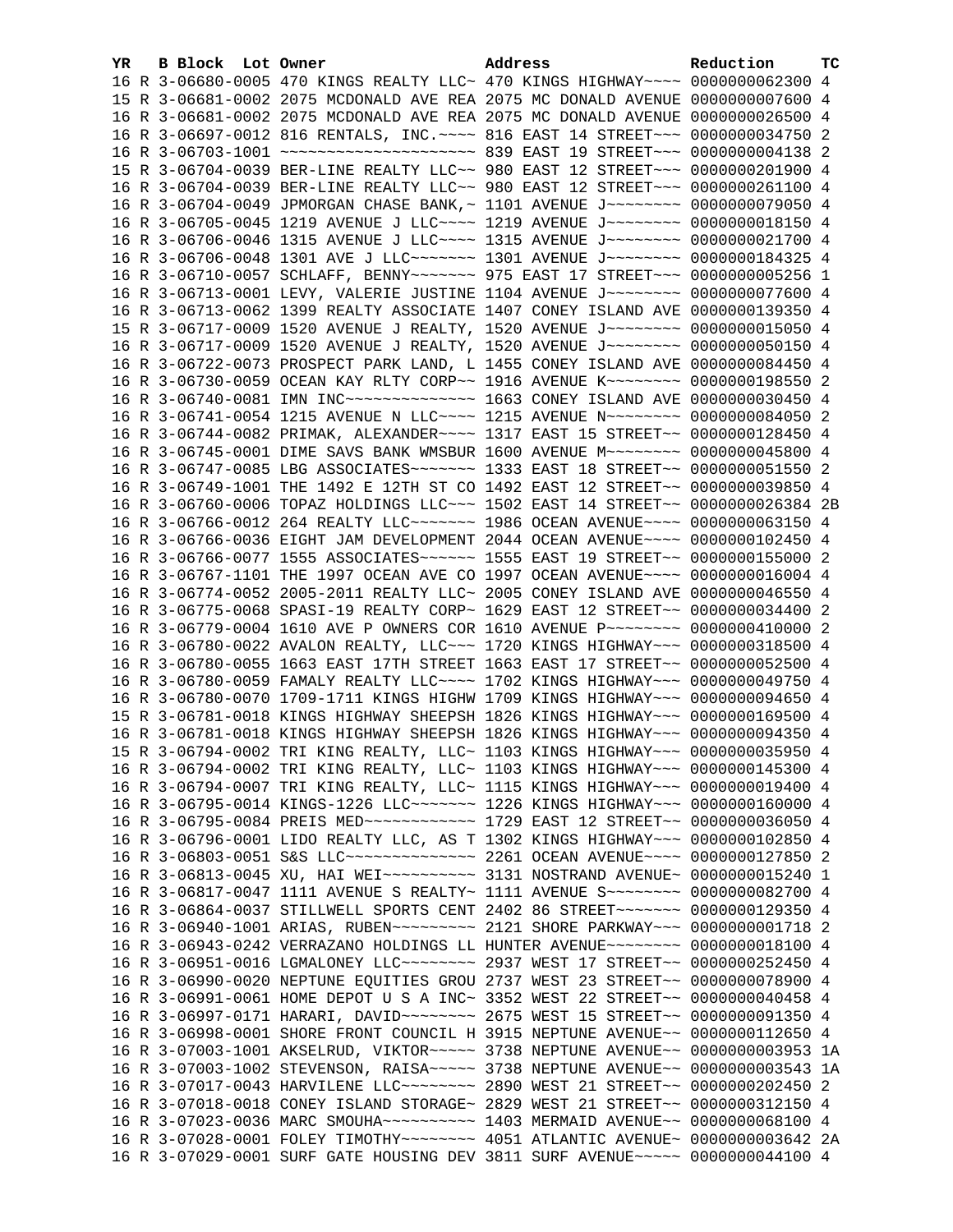| YR. | B Block Lot Owner | Address                                                                            | Reduction | тc |
|-----|-------------------|------------------------------------------------------------------------------------|-----------|----|
|     |                   | 16 R 3-07055-0013 OCEAN TOWERS PARTNERS 2950 WEST 24 STREET~~ 0000000449200 2      |           |    |
|     |                   | 16 R 3-07058-0042 ALSAYDI, ABDULLAH~~~~ 2115 SURF AVENUE~~~~~ 0000000078700 4      |           |    |
|     |                   | 16 R 3-07060-0019 BLOCK 7060 ASSOCIATES 2926 WEST 19 STREET~~ 0000000057800 4      |           |    |
|     |                   | 16 R 3-07060-0020 BLOCK 7060 ASSOCIATES 2930 WEST 19 STREET~~ 0000000052850 4      |           |    |
|     |                   | 16 R 3-07061-0009 1709 SURF AVENUE ASSO 2902 MERMAID AVENUE~~ 0000000018000 4      |           |    |
|     |                   | 16 R 3-07061-0011 1709 SURF AVENUE ASSO 2906 WEST 17 STREET~~ 0000000024900 4      |           |    |
|     |                   | 16 R 3-07061-0014 1709 SURF AVENUE ASSO WEST 17 STREET~~~~~~~ 0000000021850 4      |           |    |
|     |                   | 15 R 3-07063-0012 SIRENA REALTY CORP~~~ 2910 WEST 15 STREET~~ 0000000226750 4      |           |    |
|     |                   | 16 R 3-07063-0012 SIRENA REALTY CORP~~~ 2910 WEST 15 STREET~~ 0000000250850 4      |           |    |
|     |                   | 16 R 3-07063-0039 SIRENA REALTY CORP~~~ 2929 WEST 16 STREET~~ 0000000016008 4      |           |    |
|     |                   | 16 R 3-07063-0040 SIRENA REALTY CORP/DE 2927 WEST 16 STREET~~ 0000000013232 4      |           |    |
|     |                   | 16 R 3-07064-0001 DA LUIGI RLTY CORP~~~ 1416 MERMAID AVENUE~~ 0000000014100 4      |           |    |
|     |                   | 15 R 3-07064-0004 2900 STILLWELL AVENUE 2900 MERMAID AVENUE~~ 0000000137000 4      |           |    |
|     |                   | 16 R 3-07064-0007 DOMINIVIC PROPERTIES~ 2908 STILLWELL AVENUE 0000000035200 4      |           |    |
|     |                   | 16 R 3-07064-0027 DALUIGI RLTY CORP~~~~ 1315 SURF AVENUE~~~~~ 0000000019300 4      |           |    |
|     |                   | 16 R 3-07081-0008 TSENTNER, MARYA~~~~~~ 162 AVENUE S~~~~~~~~~ 0000000041501 2A     |           |    |
|     |                   | 16 R 3-07112-0015 2334 CONEY ISLAND RE~ 2334 CONEY ISLAND AVE 0000000105300 4      |           |    |
|     |                   | 16 R 3-07112-0046 JJP & MDP, LP -------- 911 AVENUE U -------- 0000000050350 4     |           |    |
|     |                   | 16 R 3-07117-0006 TES AVE U LLC~~~~~~~~ 98 AVENUE U~~~~~~~~~~ 0000000076900 4      |           |    |
|     |                   | 16 R 3-07136-0005 FRANCHISE REALTY INTE 920 AVENUE U~~~~~~~~~ 0000000152600 4      |           |    |
|     |                   | 16 R 3-07136-0021 REGENCY ESTATE HOLDI~ 2444 CONEY ISLAND AVE 0000000060700 4      |           |    |
|     |                   | 16 R 3-07147-0011 HELEN DE SANTIS~~~~~~ 2359 MC DONALD AVENUE 0000000036750 4      |           |    |
|     |                   | 16 R 3-07150-0048 ABACS LATNER CORP~~~~ 2421 MC DONALD AVENUE 0000000104750 4      |           |    |
|     |                   | 16 R 3-07159-0120 S.A.N. MANAGEMENT, ~~~ 2508 CONEY ISLAND AVE 0000000040850 4     |           |    |
|     |                   | 16 R 3-07173-0001 SALJEL REALTY CORP~~~ 2455 MC DONALD AVENUE 0000000054950 4      |           |    |
|     |                   | 16 R 3-07184-0139 LOCON REALTY CORP~~~~ 2646 CONEY ISLAND AVE 0000000062000 4      |           |    |
|     |                   | 15 R 3-07192-0057 BOUCK G S REALTY~~~~~ 10 BOUCK COURT~~~~~~~ 0000000146400 4      |           |    |
|     |                   | 16 R 3-07192-0057 BOUCK G S REALTY~~~~~ 10 BOUCK COURT~~~~~~~ 0000000124800 4      |           |    |
|     |                   | 15 R 3-07208-0302 BOYNTONX REALTY LLC~~ AVENUE X~~~~~~~~~~~~~ 0000000163300 4      |           |    |
|     |                   | 16 R 3-07208-0302 BOYNTONX REALTY LLC~~ AVENUE X~~~~~~~~~~~~~ 0000000166000 4      |           |    |
|     |                   | 15 R 3-07212-0025 GARGUILO, CHRISTOPHER 2522 WEST 3 STREET~~~ 0000000007800 4      |           |    |
|     |                   | 16 R 3-07212-0025 GARGUILO, CHRISTOPHER 2522 WEST 3 STREET~~~ 0000000021300 4      |           |    |
|     |                   | 16 R 3-07218-0059 WEDGEWOOD HALL OWNERS 2580 OCEAN PARKWAY~~~ 0000000345100 2      |           |    |
|     |                   | 16 R 3-07223-0011 LINCOLN CO-OPERATIVE~ 2514 EAST 7 STREET~~~ 0000000104760 2      |           |    |
|     |                   | 16 R 3-07223-0027 LINCOLN CO-OPERATIVE~ 2552 EAST 7 STREET~~~ 0000000119060 2      |           |    |
|     |                   | 16 R 3-07224-0029 2774 CONEY ISLAND LLC 2774 CONEY ISLAND AVE 0000000094000 4      |           |    |
|     |                   | 16 R 3-07224-0037 LINCOLN CO-OPERATIVE~ 701 GERALD COURT~~~~~ 0000000128875 2      |           |    |
|     |                   | 16 R 3-07224-0050 LINCOLN CO-OPERATIVE~ 2531 EAST 7 STREET~~~ 0000000714450 2      |           |    |
|     |                   | 16 R 3-07224-0122 873 REALTY LLC ------ 865 AVENUE Z -------- 0000000034800 2B     |           |    |
|     |                   | 16 R 3-07226-0062 RTM REALTY~~~~~~~~~~~~~~~~ 2615 WEST 13 STREET~~ 0000000167050 4 |           |    |
|     |                   | 16 R 3-07232-1006 FERNANDES, CARLA SOFI 526 AVENUE Z~~~~~~~~~ 0000000016780 1A     |           |    |
|     |                   | 16 R 3-07238-0049 2620 OCEAN OWNERS COR 2620 OCEAN PARKWAY~~~ 0000000474100 2      |           |    |
|     |                   | 16 R 3-07247-0189 MUFFLER TWO, INC~~~~~ 2727 STILLWELL AVENUE 0000000007950 4      |           |    |
|     |                   | 15 R 3-07260-0019 2797 A~ T ASSOCIATES~ 2797 OCEAN PARKWAY~~~ 0000000058850 4      |           |    |
|     |                   | 16 R 3-07260-0019 2797 A~ T ASSOCIATES~ 2797 OCEAN PARKWAY~~~ 0000000162350 4      |           |    |
|     |                   | 15 R 3-07266-0200 NEW YORK TELECOMMUNIC 2906 WEST 12 STREET~~ 0000000069550 4      |           |    |
|     |                   | 16 R 3-07266-0200 NEW YORK TELECOMMUNIC 2906 WEST 12 STREET~~ 0000000075500 4      |           |    |
|     |                   | 16 R 3-07299-0001 2375 OCEAN OWNERS COR 2375 OCEAN AVENUE~~~~ 0000000113550 2      |           |    |
|     |                   | 16 R 3-07308-0007 BUCKLEY, KATHLEEN~~~~ 2914 AVENUE S~~~~~~~~ 0000000104050 4      |           |    |
|     |                   | 16 R 3-07315-0040 BRIGHT FORTUNE INC~~~ 1119 AVENUE U~~~~~~~~ 0000000016244 2A     |           |    |
|     |                   | 16 R 3-07315-0044 1111 AVENUE U REALTY, 1111 AVENUE U~~~~~~~~ 0000000100400 4      |           |    |
|     |                   | 16 R 3-07315-0051 LEFKO REALTY LLC ---- 2391 CONEY ISLAND AVE 0000000033100 4      |           |    |
|     |                   | 16 R 3-07322-0040 SOR-SAN REALTY CORP~~ 1707 AVENUE U~~~~~~~~ 0000000493900 4      |           |    |
|     |                   | 16 R 3-07323-0048 MEGA PROSPER INC. ~~~~ 2083 EAST 18 STREET~~ 0000000117800 2     |           |    |
|     |                   | 16 R 3-07328-0047 2309-11 AVE. U, LLC.~ 2309 AVENUE U~~~~~~~~~ 0000000047200 4     |           |    |
|     |                   | 16 R 3-07343-0001 THE LESTER KRONFELDFA 1102 AVENUE U~~~~~~~~ 0000000017450 4      |           |    |
|     |                   | 16 R 3-07347-0001 UNIVERSAL HOME REMODE 2105 EAST 14 STREET~~ 0000000057800 2      |           |    |
|     |                   | 16 R 3-07348-0001 1502 AVENUE U REALTY~ 1502 AVENUE U~~~~~~~~ 0000000045248 2B     |           |    |
|     |                   | 16 R 3-07351-0021 STEPHEN TING ENG, TRU 2136 EAST 19 STREET~~ 0000000014880 2B     |           |    |
|     |                   | 16 R 3-07362-0010 3454 STAR NOSTRAND LL 3442 NOSTRAND AVENUE~ 0000000143400 4      |           |    |
|     |                   | 16 R 3-07362-0029 B&P REAL ESTATE LLC~~ 3494 NOSTRAND AVENUE~ 0000000070000 4      |           |    |
|     |                   | 16 R 3-07367-0001 M & R MANAGEMENT CO., 3022 AVENUE U~~~~~~~~ 0000000051400 4      |           |    |
|     |                   |                                                                                    |           |    |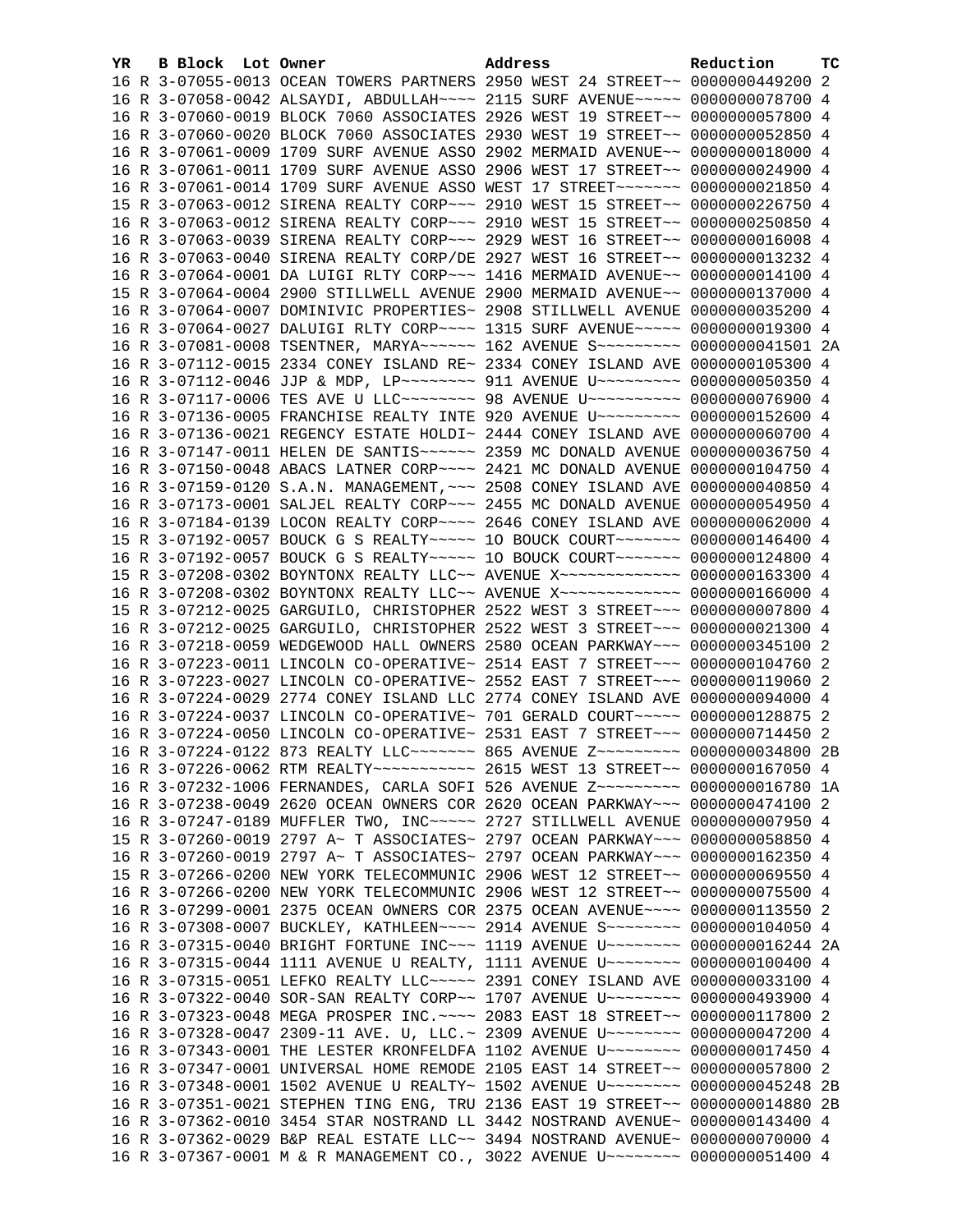| YR | B Block Lot Owner |                                                                                        | Address | Reduction | тc |
|----|-------------------|----------------------------------------------------------------------------------------|---------|-----------|----|
|    |                   | 16 R 3-07378-0022 FAZZULA REALTY, INC. ~ 1725 GRAVESEND NECK R 0000000021000 4         |         |           |    |
|    |                   |                                                                                        |         |           |    |
|    |                   | 16 R 3-07394-0002 RAHABI JOSEPH~~~~~~~~ 2585 CONEY ISLAND AVE 0000000023300 4          |         |           |    |
|    |                   | 16 R 3-07399-0039 SHAPIRO, LISA KERRI~~ 2376 EAST 15 STREET~~ 0000000014850 4          |         |           |    |
|    |                   | 16 R 3-07405-0736 KINSOR CO OP CP~~~~~~ 2711 AVENUE X~~~~~~~~ 0000000264250 2          |         |           |    |
|    |                   | 16 R 3-07405-0914 AMIN REALTY INC~~~~~~ 3628 NOSTRAND AVENUE~ 0000000486800 4          |         |           |    |
|    |                   | 16 R 3-07411-0071 2699 MANAGEMENT INC.~ 2699 CONEY ISLAND AVE 0000000053250 4          |         |           |    |
|    |                   | 16 R 3-07414-0033 1229 BOOM, LLC ------- 1229 AVENUE Y ------- 0000000129150 2         |         |           |    |
|    |                   | 15 R 3-07421-0037 HSPR ASSOCIATES LLC~~ 2870 OCEAN AVENUE~~~~ 0000000413300 4          |         |           |    |
|    |                   | 16 R 3-07421-0037 HSPR ASSOCIATES LLC~~ 2870 OCEAN AVENUE~~~~ 0000000455600 4          |         |           |    |
|    |                   | 16 R 3-07422-0301 SHKOLNIK MARINA~~~~~~ 2202 AVENUE X~~~~~~~~ 0000000015300 4          |         |           |    |
|    |                   | 15 R 3-07434-0038 WALDORF REALTY CO INC 1323 AVENUE Z~~~~~~~~ 00000000011380 2A        |         |           |    |
|    |                   | 16 R 3-07434-0038 WALDORF REALTY CO INC 1323 AVENUE Z~~~~~~~~ 0000000012920 2A         |         |           |    |
|    |                   | 16 R 3-07435-0038 FLEET BANK OF NEW YOR 1415 AVENUE Z~~~~~~~~ 0000000218550 4          |         |           |    |
|    |                   | 16 R 3-07437-0001 MOD REALTY LLC~~~~~~~ 1602 AVENUE Y~~~~~~~~ 0000000165450 4          |         |           |    |
|    |                   | 16 R 3-07456-0001 ROY, ALEX~~~~~~~~~~~~~~~~ 1202 AVENUE Z~~~~~~~~~ 0000000095650 4     |         |           |    |
|    |                   | 16 R 3-07459-0065 1402 SHEEPSHEAD BAY L 1402 SHEEPSHEAD BAY R 0000000233950 4          |         |           |    |
|    |                   | 15 R 3-07459-0108 KALLAS, KYRIE C~~~~~~ 1610 SHEEPSHEAD BAY R 0000000030110 4          |         |           |    |
|    |                   | 16 R 3-07462-1056 2615 EAST 17 STREET R 2615 EAST 17 STREET~~ 0000000493900 4          |         |           |    |
|    |                   | 16 R 3-07465-0009 2632 EAST 21ST OWNER~ 2632 EAST 21 STREET~~ 0000000114500 2          |         |           |    |
|    |                   | 16 R 3-07556-0053 BARMAT REALTY CO~~~~~ 120 KENILWORTH PLACE~ 0000000110950 2          |         |           |    |
|    |                   | 16 R 3-07557-0047 GOLDHABER FLATBUSH LL 1504 FLATBUSH AVENUE~ 0000000091250 4          |         |           |    |
|    |                   | 16 R 3-07557-0052 1520 FLATBUSH AVE INC 1520 FLATBUSH AVENUE~ 0000000297850 4          |         |           |    |
|    |                   | 15 R 3-07557-0063 1542 FLATBUSH AVENUE~ 1542 FLATBUSH AVENUE~ 0000000208200 1          |         |           |    |
|    |                   | 16 R 3-07557-0063 1542 FLATBUSH AVENUE~ 1542 FLATBUSH AVENUE~ 0000000201450 1          |         |           |    |
|    |                   | 16 R 3-07558-0011 1580 ASSOCIATES~~~~~~ 1578 FLATBUSH AVENUE~ 0000000096000 4          |         |           |    |
|    |                   | 16 R 3-07581-0018 SCHAFER REALTY CORP~~ 985 EAST 35 STREET~~~ 0000000063000 4          |         |           |    |
|    |                   | 16 R 3-07593-0003 2919 VENTURES LLC~~~~ 2919 AVENUE J~~~~~~~~ 0000000056400 4          |         |           |    |
|    |                   | 16 R 3-07593-0047 2918 REALTY LLC~~~~~~ 2918 AVENUE I~~~~~~~~ 0000000002015 1          |         |           |    |
|    |                   | 16 R 3-07597-0042 LOUDAL RLTY INC~~~~~~ 1682 FLATBUSH AVENUE~ 0000000159300 2          |         |           |    |
|    |                   | 15 R 3-07611-0054 2400 REALTY NY LLC ~~~ 2400 NOSTRAND AVENUE~ 0000000125350 2         |         |           |    |
|    |                   | 15 R 3-07619-0005 NEW AGE PLAZA LLC~~~~ 1817 FLATBUSH AVENUE~ 0000000017150 4          |         |           |    |
|    |                   | 16 R 3-07619-0005 NEW AGE PLAZA LLC --- 1817 FLATBUSH AVENUE ~ 0000000082400 4         |         |           |    |
|    |                   | 16 R 3-07619-0006 MEDICAL ARTS OF BROOK 1815 FLATBUSH AVENUE~ 0000000035400 4          |         |           |    |
|    |                   | 16 R 3-07625-0041 2504 AVENUE K ASSOCIA 2504 AVENUE K~~~~~~~~ 0000000213250 4          |         |           |    |
|    |                   | 16 R 3-07645-0009 NAGELBLATT, AARON~~~~ 2701 AVENUE M~~~~~~~~ 0000000003981 1          |         |           |    |
|    |                   | 16 R 3-07648-0028 ALEXANDER BUILDING LL 2607 NOSTRAND AVENUE~ 0000000077200 4          |         |           |    |
|    |                   | 16 R 3-07665-0056 CRYSTAL BAY IMPORTSLT 2684 NOSTRAND AVENUE~ 0000000018550 4          |         |           |    |
|    |                   | 16 R 3-07665-0074 SAPERSTONE BERT J~~~~ 2728 NOSTRAND AVENUE~ 0000000013950 4          |         |           |    |
|    |                   | 16 R 3-07666-0008 CRYSTAL BAY IMPORTS, L 2749 NOSTRAND AVENUE~ 0000000046800 4         |         |           |    |
|    |                   | 15 R 3-07666-0020 CRYSTAL BAY IMPORTSLT 2721 NOSTRAND AVENUE~ 0000000025750 4          |         |           |    |
|    |                   | 16 R 3-07666-0020 CRYSTAL BAY IMPORTSLT 2721 NOSTRAND AVENUE~ 0000000068050 4          |         |           |    |
|    |                   | 16 R 3-07690-0001 2925 AVE P LLC~~~~~~~~~~~~ 2925 AVENUE P~~~~~~~~~~~~~~ 0000000042950 |         |           | 4  |
|    |                   | 16 R 3-07725-0001 JDT REALTY ENTERPRISE 4105 AVENUE H~~~~~~~~~ 0000000092350           |         |           | 4  |
|    |                   | 16 R 3-07725-0054 GLENCORD BUILDING COR 858 EAST 42 STREET~~~ 0000000315400 4          |         |           |    |
|    |                   | 15 R 3-07726-0030 RUBICON INDUSTRIES CO 848 EAST 43 STREET~~~ 0000000118900 4          |         |           |    |
|    |                   | 16 R 3-07726-0030 RUBICON INDUSTRIES CO 848 EAST 43 STREET~~~ 0000000113300 4          |         |           |    |
|    |                   | 16 R 3-07727-0050 PEABODY WEBSTER HOLD~ 1556 TROY AVENUE~~~~~ 0000000088250 4          |         |           |    |
|    |                   | 16 R 3-07728-0001 5306 AVENUE H CORP~~~ 4401 AVENUE H~~~~~~~~ 0000000955000 4          |         |           |    |
|    |                   | 15 R 3-07732-0045 FORD LEASING DEVELOPM 4814 GLENWOOD ROAD~~~ 0000000137800 4          |         |           |    |
|    |                   | 16 R 3-07732-0045 FORD LEASING DEVELOPM 4814 GLENWOOD ROAD~~~ 0000000126450 4          |         |           |    |
|    |                   | 15 R 3-07733-0010 HSBC BANK USA~~~~~~~~ 4930 KINGS HIGHWAY~~~ 0000000110650 4          |         |           |    |
|    |                   | 16 R 3-07733-0010 HSBC BANK USA~~~~~~~~ 4930 KINGS HIGHWAY~~~ 0000000136750            |         |           | 4  |
|    |                   | 16 R 3-07733-0021 SHURGARD STORAGE CENT 4900 GLENWOOD ROAD~~~ 0000000455200 4          |         |           |    |
|    |                   | 16 R 3-07753-0058 AMARI, ELIZABETH~~~~~ 1656 UTICA AVENUE~~~~ 0000000066800 4          |         |           |    |
|    |                   | 16 R 3-07754-0022 CAIAZZO REALTY~~~~~~~ 1671 UTICA AVENUE~~~~ 0000000037100 4          |         |           |    |
|    |                   | 16 R 3-07763-0001 RALPH ASSOCIATES CO.~ 1900 RALPH AVENUE~~~~ 0000004514550 4          |         |           |    |
|    |                   | 16 R 3-07773-0030 BOURNE VALERIE~~~~~~~ 1761 SCHENECTADY AVEN 0000000001392 1          |         |           |    |
|    |                   | 16 R 3-07780-0005 MARK NYC LLC --------- 5402 FLATLANDS AVENUE 0000000035500 4         |         |           |    |
|    |                   | 15 R 3-07782-0015 M2B INVESTORS LTD ~~~~ 5602 FLATLANDS AVENUE 0000000294500 4         |         |           |    |
|    |                   | 16 R 3-07782-0015 M2B INVESTORS LTD ~~~~ 5602 FLATLANDS AVENUE 0000000340400 4         |         |           |    |
|    |                   | 15 R 3-07782-0025 M2B INVESTORS LTD ~~~~ 5614 FLATLANDS AVENUE 0000000064050 4         |         |           |    |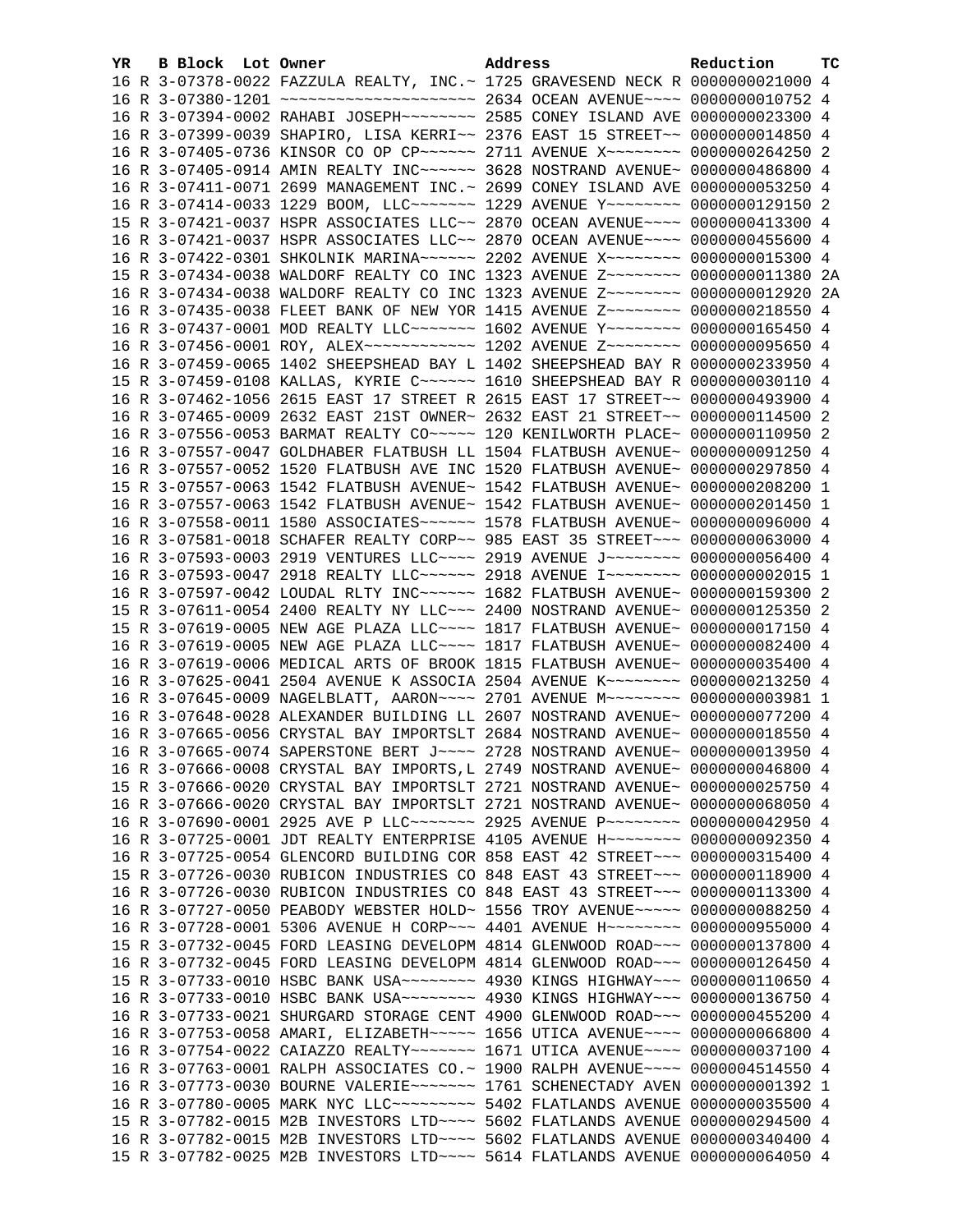| YR. | B Block Lot Owner |                                                                                 | Address | Reduction | тc |
|-----|-------------------|---------------------------------------------------------------------------------|---------|-----------|----|
|     |                   | 16 R 3-07782-0025 M2B INVESTORS LTD ~~~~ 5614 FLATLANDS AVENUE 0000000067200 4  |         |           |    |
|     |                   | 16 R 3-07797-0055 1828 UTICA AVE LLC~~~ 1828 UTICA AVENUE~~~~ 0000000012550 4   |         |           |    |
|     |                   |                                                                                 |         |           |    |
|     |                   | 16 R 3-07847-0044 REMICA PROPERTY GROUP 1982 UTICA AVENUE~~~~ 0000000068250 4   |         |           |    |
|     |                   | 16 R 3-07847-0052 DASKALAKIS, GEORGE~~~ 2002 UTICA AVENUE~~~~ 0000000017700 4   |         |           |    |
|     |                   | 16 R 3-07869-0011 GOITIA, EUGENIO~~~~~~ 2239 TROY AVENUE~~~~~ 0000000200900 2   |         |           |    |
|     |                   | 15 R 3-07870-0001 4521 AVENUE N LLC~~~~ 4521 AVENUE N~~~~~~~~ 0000000011750 4   |         |           |    |
|     |                   | 16 R 3-07870-0001 4521 AVENUE N LLC~~~~ 4521 AVENUE N~~~~~~~~ 0000000030200 4   |         |           |    |
|     |                   | 16 R 3-07872-0007 TURIS JOHN V~~~~~~~~~ 4709 AVENUE N~~~~~~~~ 0000000022400 4   |         |           |    |
|     |                   | 16 R 3-07878-0001 GLEN TERRACE INC~~~~~ 5305 AVENUE N~~~~~~~~ 0000000091800 4   |         |           |    |
|     |                   | 16 R 3-07884-0078 5913-5915 AVENUE N LL 2374 AVENUE N~~~~~~~~ 0000000034900 4   |         |           |    |
|     |                   | 16 R 3-07889-0056 PETER J. GIRARD REVOC 2160 FLATBUSH AVENUE~ 0000000021050 4   |         |           |    |
|     |                   | 16 R 3-07890-0043 CITIBANK, NA~~~~~~~~~~ 2143 FLATBUSH AVENUE~ 0000000146550 4  |         |           |    |
|     |                   | 16 R 3-07891-0038 NOTARO, JOHN B~~~~~~~ 4604 AVENUE N~~~~~~~~ 0000000007600 4   |         |           |    |
|     |                   | 16 R 3-07893-0067 1768 EAST 49TH STREE~ 1768 EAST 49 STREET~~ 00000000006050 4  |         |           |    |
|     |                   | 16 R 3-07895-0016 GJB UTICA AVE REALTY~ 2223 UTICA AVENUE~~~~ 0000000017600 4   |         |           |    |
|     |                   | 16 R 3-07896-0046 CCB GROUP I, LLC~~~~~ 5114 AVENUE N~~~~~~~~~ 0000000020550 4  |         |           |    |
|     |                   | 16 R 3-07900-0041 CORNERPIECE LTD. ~~~~~ 5502 AVENUE N~~~~~~~~ 0000000035100 4  |         |           |    |
|     |                   | 16 R 3-07904-0041 ANTONINO FONTANA~~~~~ 5906 AVENUE N~~~~~~~~ 0000000049300 4   |         |           |    |
|     |                   | 16 R 3-07914-0001 SAMY AUTO CORP~~~~~~~ 8923 DITMAS AVENUE~~~ 0000000028900 4   |         |           |    |
|     |                   | 15 R 3-07916-0035 BREAN ELLIOT -------- 5802 CLARENDON ROAD -~ 0000000049550 4  |         |           |    |
|     |                   | 15 R 3-07918-0001 AMOCO OIL CO INC~~~~~ 401 EAST 80 STREET~~~ 0000000017100 4   |         |           |    |
|     |                   | 16 R 3-07918-0001 AMOCO OIL CO INC~~~~~ 401 EAST 80 STREET~~~ 0000000046800 4   |         |           |    |
|     |                   | 15 R 3-07918-0076 AMOCO OIL CO INC~~~~~ 8015 FOSTER AVENUE~~~ 0000000025650 4   |         |           |    |
|     |                   | 16 R 3-07918-0076 AMOCO OIL CO INC~~~~~ 8015 FOSTER AVENUE~~~ 0000000025650 4   |         |           |    |
|     |                   | 16 R 3-07920-0020 BROOKLYN TERMINAL MAR 8201 FOSTER AVENUE~~~ 0000005100250 4   |         |           |    |
|     |                   | 16 R 3-07932-0088 EMERALD EQUITIES LLC~ 405 59 STREET~~~~~~~~~ 0000000040550 4  |         |           |    |
|     |                   | 15 R 3-07932-0090 CANARSIE SELF STORAGE 1414 RALPH AVENUE~~~~ 0000000129900 4   |         |           |    |
|     |                   | 16 R 3-07932-0090 CANARSIE SELF STORAGE 1414 RALPH AVENUE~~~~ 0000000213600 4   |         |           |    |
|     |                   | 16 R 3-07932-0093 EMERALD EQUITIES LLC~ 1332 EAST 59 STREET~~ 0000000087950 4   |         |           |    |
|     |                   | 16 R 3-07932-0109 EMERALD EQUITIES LLC~ 1340 RALPH AVENUE~~~~ 0000000025050 4   |         |           |    |
|     |                   | 16 R 3-07947-0017 BABY DOV INC. ~~~~~~~~ 925 EAST 51 STREET~~~ 0000000023450 4  |         |           |    |
|     |                   | 16 R 3-07947-0028 PARRELLA REALTY LLC~~ 885 EAST 51 STREET~~~ 0000000038050 4   |         |           |    |
|     |                   | 16 R 3-07948-0013 33 BERTEL L.L.C. ~~~~~ 5350 KINGS HIGHWAY~~~ 0000000888850 4  |         |           |    |
|     |                   | 16 R 3-07961-0038 DOLCE, ROBERT~~~~~~~~ EAST 82 STREET~~~~~~~ 0000000133712 1B  |         |           |    |
|     |                   | 16 R 3-07967-0040 FOSTER AVE., LLC ~~~~~ 8814 FOSTER AVENUE ~~~ 0000000129200 4 |         |           |    |
|     |                   | 16 R 3-07968-0030 MC FOSTER LLC ------- 8902 FOSTER AVENUE -- 0000000093850 4   |         |           |    |
|     |                   | 15 R 3-07981-0021 BEN DAVID ENTERPRISES 1645 RALPH AVENUE~~~~ 0000000097250 4   |         |           |    |
|     |                   | 16 R 3-07981-0021 BEN DAVID ENTERPRISES 1645 RALPH AVENUE~~~~ 0000000188850 4   |         |           |    |
|     |                   | 15 R 3-08005-0006 BOLLA CITY HOLDINGS C 8401 FLATLANDS AVENUE 0000000012250 4   |         |           |    |
|     |                   | 16 R 3-08005-0006 BOLLA CITY HOLDINGS C 8401 FLATLANDS AVENUE 0000000060850 4   |         |           |    |
|     |                   | 16 R 3-08115-0060 FIVE STAR ASSOCIATES, 710 EAST 98 STREET~~~ 0000000010650 4   |         |           |    |
|     |                   | 16 R 3-08117-0026 789 EAST 91ST ST., LL 789 EAST 91 STREET~~~ 0000000230750 4   |         |           |    |
|     |                   | 16 R 3-08119-0041 DITMAS LOGI CORP~~~~~ 9312 DITMAS AVENUE~~~ 0000000004450 4   |         |           |    |
|     |                   | 15 R 3-08123-0042 FIVE STAR ASSOCIATES~ 9718 DITMAS AVENUE~~~ 0000000006750 4   |         |           |    |
|     |                   | 16 R 3-08123-0042 FIVE STAR ASSOCIATES~ 9718 DITMAS AVENUE~~~ 0000000007200 4   |         |           |    |
|     |                   | 16 R 3-08124-0015 965 REMSEN AVENUE~~~~ 965 REMSEN AVENUE~~~~ 0000000027550 4   |         |           |    |
|     |                   | 15 R 3-08131-0059 FOUR START ASSOCIATES 464 EAST 99 STREET~~~ 0000000031450 4   |         |           |    |
|     |                   | 15 R 3-08132-0004 9921 FOSTER REALTY CO 9915 FOSTER AVENUE~~~ 00000000008500 4  |         |           |    |
|     |                   | 16 R 3-08132-0004 9921 FOSTER REALTY CO 9915 FOSTER AVENUE~~~ 0000000015700 4   |         |           |    |
|     |                   | 16 R 3-08132-0011 462 CARROLL STREET RE 461 EAST 99 STREET~~~ 0000000018950 4   |         |           |    |
|     |                   | 16 R 3-08133-0036 FOUR BROTHERS AVENUE~ 10002 AVENUE D~~~~~~~ 0000000054950 4   |         |           |    |
|     |                   | 16 R 3-08147-0016 SRY CORPORATION~~~~~~ 1309 ROCKAWAY PARKWAY 0000000017150 4   |         |           |    |
|     |                   | 16 R 3-08156-0100 A & M REALTY CO~~~~~~ 10501 FARRAGUT ROAD~~ 0000000315250 4   |         |           |    |
|     |                   | 16 R 3-08165-0052 ROCK PARK 13 LLC ~~~~~ 1392 ROCKAWAY PARKWAY 0000000205700 4  |         |           |    |
|     |                   | 16 R 3-08165-0059 PARKLAND REALTY LLC~~ 1412 ROCKAWAY PARKWAY 0000000071900 4   |         |           |    |
|     |                   | 15 R 3-08168-0038 778 ROCKAWAY PARKWAYR 9920 FARRAGUT ROAD~~~ 0000000025800 4   |         |           |    |
|     |                   | 16 R 3-08168-0038 778 ROCKAWAY PARKWAYR 9920 FARRAGUT ROAD~~~ 0000000026700 4   |         |           |    |
|     |                   | 16 R 3-08172-0027 RIVER MANOR ACQUISITI 790 EAST 103 STREET~~ 0000000216000 4   |         |           |    |
|     |                   | 15 R 3-08185-0050 CONKLIN HOMES LLC ~~~~ 215 CONKLIN AVENUE ~~~ 0000000023250 4 |         |           |    |
|     |                   | 16 R 3-08200-0043 GUARINO FUNERAL HOME~ 1167 EAST 92 STREET~~ 0000000020350 4   |         |           |    |
|     |                   | 15 R 3-08201-0043 REDDY FAMILY PROPERTI 9320 FLATLANDS AVENUE 0000000050000 4   |         |           |    |
|     |                   |                                                                                 |         |           |    |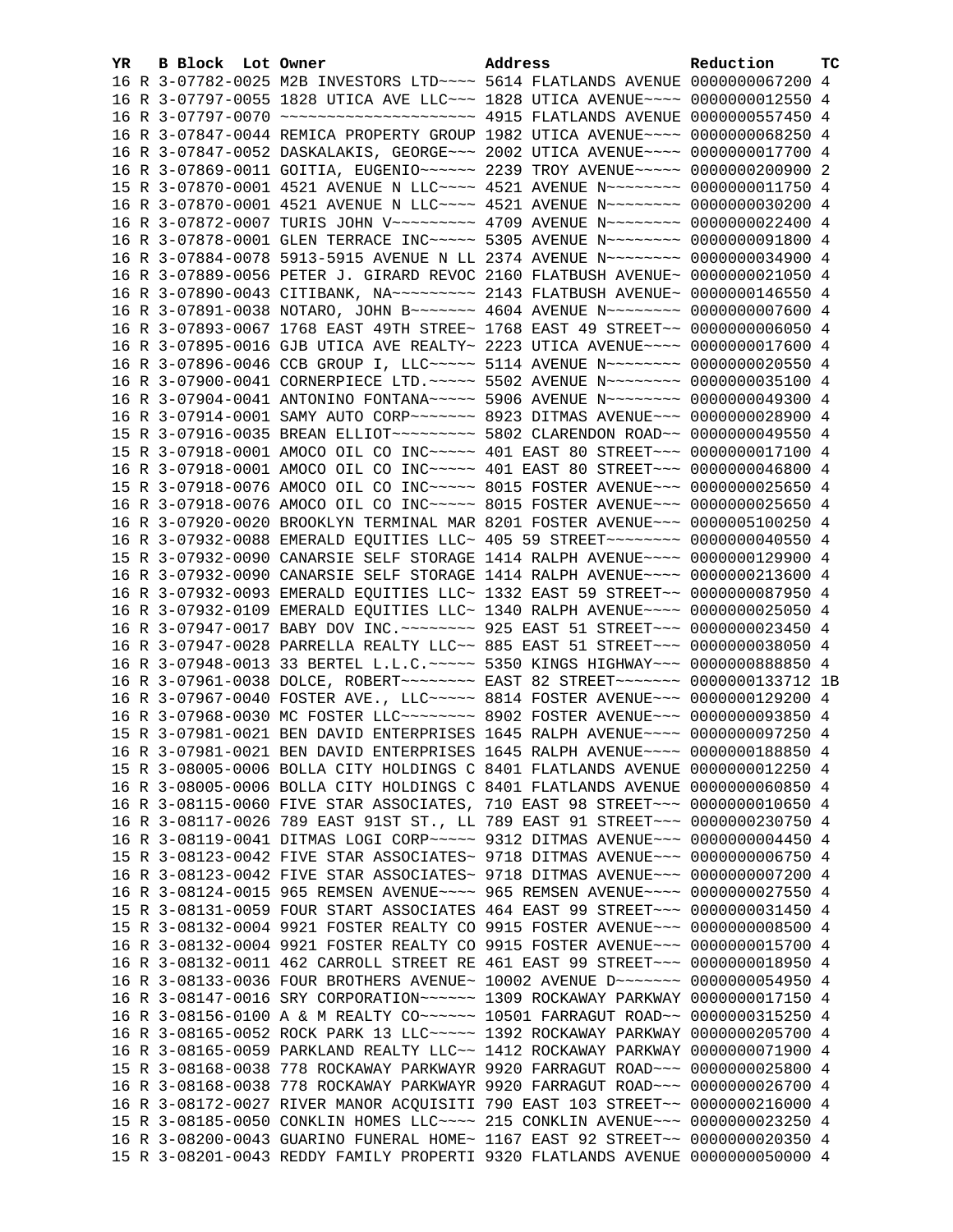| YR. | B Block Lot Owner |  | Address                                                                                                                                                         | Reduction | тc |
|-----|-------------------|--|-----------------------------------------------------------------------------------------------------------------------------------------------------------------|-----------|----|
|     |                   |  | 16 R 3-08201-0043 REDDY FAMILY PROPERTI 9320 FLATLANDS AVENUE 0000000050000 4                                                                                   |           |    |
|     |                   |  | 16 R 3-08215-0022 FLATLANDS & 107 CO~~~ 901 EAST 107 STREET~~ 0000000303750 4                                                                                   |           |    |
|     |                   |  | 16 R 3-08235-0048 SHERADEL ASSOCIATES~~ 430 LOUISIANA AVENUE~ 0000000287400 4                                                                                   |           |    |
|     |                   |  | 16 R 3-08235-0150 LOUISIANA NURSING REA 660 LOUISIANA AVENUE~ 0000008247000 4                                                                                   |           |    |
|     |                   |  | 16 R 3-08238-0009 LASORSA GIUSEPPE~~~~~ 1415 EAST 92 STREET~~ 0000000017200 4                                                                                   |           |    |
|     |                   |  | 16 R 3-08273-1090 LOWE, DIANA~~~~~~~~~~~~~~~ 10808 FLATLANDS 9 STR 0000000001800 4                                                                              |           |    |
|     |                   |  | 16 R 3-08384-0039 JPMORGAN CHASE BANK, ~ 2401 RALPH AVENUE~~~~ 0000000078300 4                                                                                  |           |    |
|     |                   |  | 15 R 3-08411-0001 7001 EAST 71ST STREET 7001 AVENUE U~~~~~~~~ 0000000496300 4                                                                                   |           |    |
|     |                   |  | 16 R 3-08411-0001 7001 EAST 71ST STREET 7001 AVENUE U~~~~~~~~ 0000000334750 4                                                                                   |           |    |
|     |                   |  | 16 R 3-08428-0001 BARDO, LLC. ~~~~~~~~~~ 6807 AVENUE V~~~~~~~~ 0000000017700 4                                                                                  |           |    |
|     |                   |  | 16 R 3-08446-0031 NADZIEJA, LLC ------- 2300 EAST 69 STREET -- 0000000072650 4                                                                                  |           |    |
|     |                   |  | 15 R 3-08470-0050 ALEXANDER'S INC~~~~~~ 5102 AVENUE U~~~~~~~~ 0000002331350 4                                                                                   |           |    |
|     |                   |  | 16 R 3-08470-0050 ALEXANDER'S INC~~~~~~ 5102 AVENUE U~~~~~~~~ 0000002622050 4                                                                                   |           |    |
|     |                   |  | 16 R 3-08470-0143 KIOP MILL BASIN L P~~ 5702 AVENUE U~~~~~~~~ 0000001914300 4                                                                                   |           |    |
|     |                   |  | 16 R 3-08470-1051 N & D CONSULTING INC~ 5995 STRICKLAND AVENU 0000000183250 4                                                                                   |           |    |
|     |                   |  | 16 R 3-08470-1052 N & D CONSULTING INC~ 5993 STRICKLAND AVENU 0000000270400 4                                                                                   |           |    |
|     |                   |  | 16 R 3-08470-1090 IRA AND LARRY WEINSTE 2184 MILL AVENUE~~~~~ 0000000226450 4                                                                                   |           |    |
|     |                   |  | 15 R 3-08470-1150 CAST2170 LLC -------- 2170 MILL AVENUE ---- 0000000107050 4                                                                                   |           |    |
|     |                   |  | 16 R 3-08470-1150 CAST2170 LLC -------- 2170 MILL AVENUE ---- 0000000080500 4                                                                                   |           |    |
|     |                   |  | 16 R 3-08487-0001 NOXXEN REALTY CORP~~~ 2235 FLATBUSH AVENUE~ 0000000138900 4                                                                                   |           |    |
|     |                   |  | 16 R 3-08521-0045 DABES REALTY CO INC~~ 3518 AVENUE S~~~~~~~~ 0000000012600 4                                                                                   |           |    |
|     |                   |  | 16 R 3-08542-0006 MARC BROTHERS HOLDING 4209 AVENUE U~~~~~~~~ 0000000059700 4                                                                                   |           |    |
|     |                   |  | 16 R 3-08542-0008 MARC BROTHERS HOLDING 4201 AVENUE U~~~~~~~~ 0000000049350 4                                                                                   |           |    |
|     |                   |  | 16 R 3-08542-0010 MARC BROTHERS HOLDING 2175 HENDRICKSON STRE 0000000048500 4                                                                                   |           |    |
|     |                   |  | 16 R 3-08542-0012 WILLIAM GILLSON~~~~~~ 2169 HENDRICKSON STRE 0000000059476 1B                                                                                  |           |    |
|     |                   |  | 16 R 3-08542-0060 2450 FLATBUSH PLAZA L 2450 FLATBUSH AVENUE~ 0000000066150 4                                                                                   |           |    |
|     |                   |  | 16 R 3-08556-0080 2270 KIMBALL LLC~~~~~ 2270 KIMBALL STREET~~ 0000000090800 4                                                                                   |           |    |
|     |                   |  | 15 R 3-08558-0010 KINGS PLAZA ASSOCIATE 2275 COLEMAN STREET~~ 0000000281350 4                                                                                   |           |    |
|     |                   |  | 16 R 3-08558-0010 KINGS PLAZA ASSOCIATE 2275 COLEMAN STREET~~ 0000000219400 4                                                                                   |           |    |
|     |                   |  | 15 R 3-08559-0016 2520 FLATBUSH AVENUE~ 2529 HENDRICKSON STRE 0000000492250 4                                                                                   |           |    |
|     |                   |  | 16 R 3-08559-0016 2520 FLATBUSH AVENUE~ 2529 HENDRICKSON STRE 0000000734350 4                                                                                   |           |    |
|     |                   |  | 16 R 3-08559-0039 FORMAN VINARD, LLC~~~ 4206 AVENUE U~~~~~~~~ 0000000025200 4                                                                                   |           |    |
|     |                   |  | 16 R 3-08559-0047 ROBERT C CIARDULLO~~~ 2494 FLATBUSH AVENUE~ 0000000509950 4                                                                                   |           |    |
|     |                   |  | 16 R 3-08590-0133 SLJ REALTY HOLDINGS, ~ 2594 FLATBUSH AVENUE~ 0000000172800 4                                                                                  |           |    |
|     |                   |  | 16 R 3-08646-0008 JUAN RIOMAO~~~~~~~~~~~~~~~~~~ 2663 MILL AVENUE~~~~~~ 00000000001172 1                                                                         |           |    |
|     |                   |  | 16 R 3-08665-0495 ANATOLY BELILOVSKY~~~ 523 OCEAN VIEW AVENUE 0000000010400 4                                                                                   |           |    |
|     |                   |  | 16 R 3-08667-0746 ISLAMIC CTR BRIGHTONB 232 NEPTUNE AVENUE~~~ 00000000019700 4                                                                                  |           |    |
|     |                   |  | 16 R 3-08667-0747 AMAR, PARVEEN~~~~~~~~ 230 NEPTUNE AVENUE~~~ 0000000017250 4                                                                                   |           |    |
|     |                   |  | 16 R 3-08669-0091 AMC PROFESSIONAL REAL 2989 OCEAN PARKWAY~~~ 0000000025150 4                                                                                   |           |    |
|     |                   |  | 16 R 3-08671-0938 241 BRIGHTON LLC ~~~~~ 241 BRIGHTON BEACH AV 0000000022700 4                                                                                  |           |    |
|     |                   |  | 15 R 3-08671-0939 ARVIK PROPERTIES INC~ 239 BRIGHTON BEACH AV 0000000147400 4                                                                                   |           |    |
|     |                   |  |                                                                                                                                                                 |           |    |
|     |                   |  | 16 R 3-08671-0939 ARVIK PROPERTIES INC~ 239 BRIGHTON BEACH AV 0000000038900 4                                                                                   |           |    |
|     |                   |  | 16 R 3-08674-0023 DMR HOLDING LLC C/O N 3052 BRIGHTON 5 STREE 0000000409700 2                                                                                   |           |    |
|     |                   |  | 16 R 3-08675-0042 BRIGHTON BEACH REALTY 505 BRIGHTON BEACH AV 0000000137050 4<br>16 R 3-08677-1001 MEDOVOY, VLADISLAV~~~ 3007 BRIGHTON 7 STREE 0000000014456 2C |           |    |
|     |                   |  |                                                                                                                                                                 |           |    |
|     |                   |  | 16 R 3-08685-0010 3100 OWNERS CORP~~~~~ 3100 BRIGHTON 3 STREE 0000000165485 2                                                                                   |           |    |
|     |                   |  | 16 R 3-08685-0019 3110 BRIGHTON 3RD ASS 3110 BRIGHTON 3 STREE 0000000082800 2                                                                                   |           |    |
|     |                   |  | 16 R 3-08688-0079 MORNINGSIDE REALTY LL 3094 BRIGHTON 5 STREE 0000000071350 2                                                                                   |           |    |
|     |                   |  | 16 R 3-08691-0011 601 TENANTS CORP~~~~~ 601 BRIGHTWATER COURT 0000000425650 2                                                                                   |           |    |
|     |                   |  | 16 R 3-08713-1001 2 WEST END OWNERS COR 2 WEST END AVENUE~~~~ 0000000256150 4                                                                                   |           |    |
|     |                   |  | 15 R 3-08721-0360 TOWER OWNERS INC~~~~~ 3131 BRIGHTON 13 STRE 0000001209700 2                                                                                   |           |    |
|     |                   |  | 16 R 3-08735-0026 BERNSTEIN, DANIEL~~~~ 137 COLERIDGE STREET~ 0000000072000 1                                                                                   |           |    |
|     |                   |  | 16 R 3-08752-0069 142 JAFFREY STREET, L 142 JAFFRAY STREET~~~ 0000000011124 1                                                                                   |           |    |
|     |                   |  | 16 R 3-08752-0072 SHINDER, ALEX~~~~~~~~ 154 JAFFRAY STREET~~~ 0000000002617 1                                                                                   |           |    |
|     |                   |  | 16 R 3-08755-0091 SHINDER ALEKSANDR~~~~ 123 LANGHAM STREET~~~ 0000000004362 1                                                                                   |           |    |
|     |                   |  | 15 R 3-08764-0010 WESTCHESTER PLAZA HOU 2750 HOMECREST AVENUE 0000001005600 2                                                                                   |           |    |
|     |                   |  | 16 R 3-08766-0040 VOGOR PROPERTIES LLC~ 2776 EAST 14 STREET~~ 0000000057650 4                                                                                   |           |    |
|     |                   |  | 15 R 3-08774-0006 OCEAN NORSE REALTY, L 3078 OCEAN AVENUE~~~~ 0000000206750 4                                                                                   |           |    |
|     |                   |  | 16 R 3-08774-0006 OCEAN NORSE REALTY, L 3078 OCEAN AVENUE~~~~ 0000000231100 4                                                                                   |           |    |
|     |                   |  | 16 R 3-08785-0105 KHANDROS, YELENA~~~~~ 4739 BEDFORD AVENUE~~ 00000000003612 1                                                                                  |           |    |
|     |                   |  | 16 R 3-08800-0073 TANRIVERDI , CIGDEM~~ 3075 EMMONS AVENUE~~~ 0000000014450 4                                                                                   |           |    |
|     |                   |  | 15 R 3-08805-0036 NAUTILUS REALTY LIMIT 2790 COYLE STREET~~~~ 0000000389000 2                                                                                   |           |    |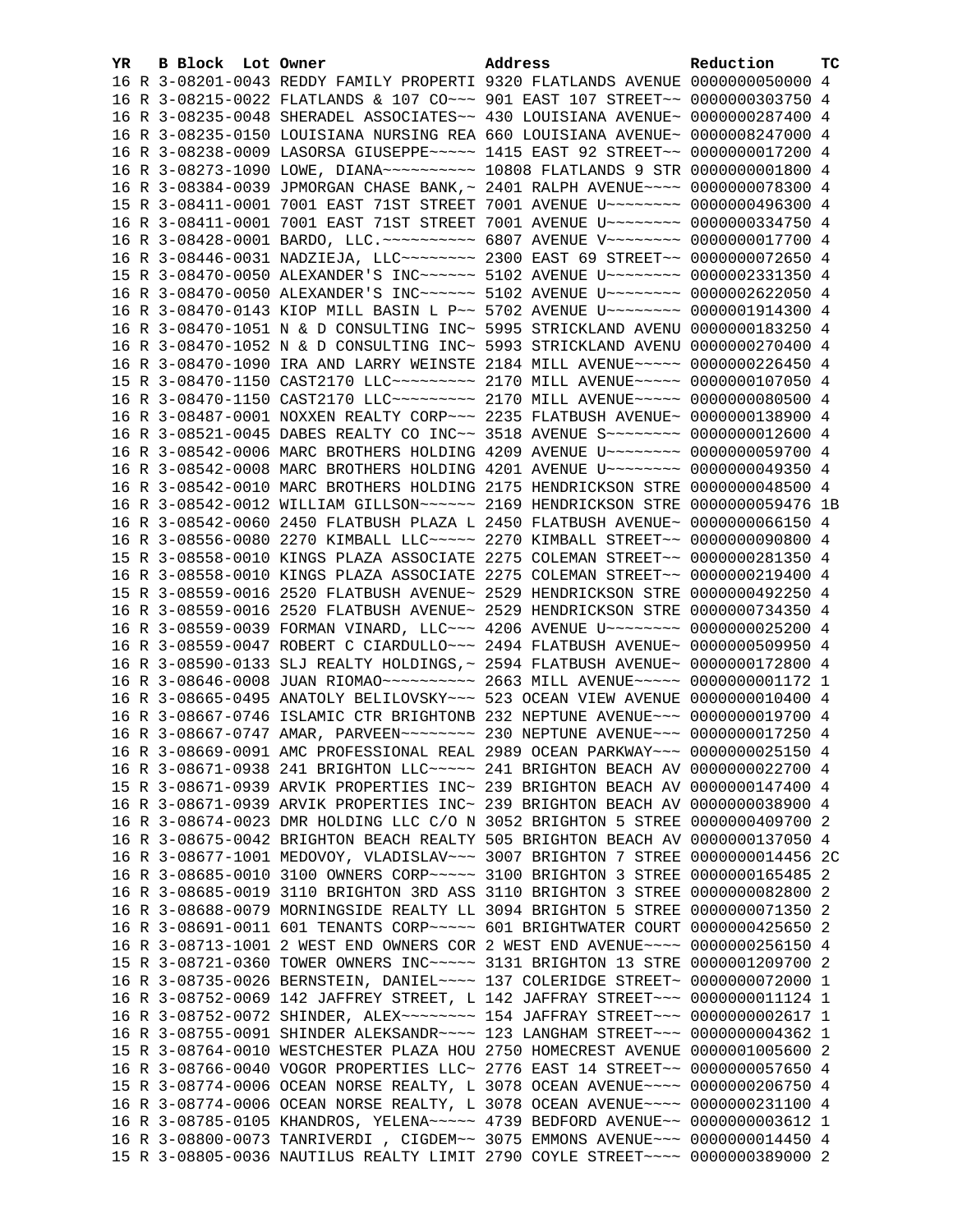| YR. | B Block Lot Owner |                                                                                                                                                                  | Address | Reduction | тc   |
|-----|-------------------|------------------------------------------------------------------------------------------------------------------------------------------------------------------|---------|-----------|------|
|     |                   | 16 R 3-08805-0036 NAUTILUS REALTY LIMIT 2790 COYLE STREET~~~~ 0000000521700 2                                                                                    |         |           |      |
|     |                   | 16 R 3-08810-1116 OSIPOV, ALEKSANDR~~~~ 3415 GUIDER AVENUE~~~ 0000000008858 2                                                                                    |         |           |      |
|     |                   |                                                                                                                                                                  |         |           |      |
|     |                   | 16 R 3-08815-0112 2900 BRAGG STREET, LL 3180 EMMONS AVENUE~~~ 0000000252650 4                                                                                    |         |           |      |
|     |                   | 16 R 3-70022-5014 VERIZON NEW YORK INC~ ~~~~~~~~~~~~~~~~~~~~~ 0000004491570 3                                                                                    |         |           |      |
|     |                   | 16 R 3-72554-0011 SPRINT CORPORATION D/ ~~~~~~~~~~~~~~~~~~~~~ 0000001629105 4                                                                                    |         |           |      |
|     |                   | 16 R 3-72613-0001 NEW CINGULAR WIRELESS ~~~~~~~~~~~~~~~~~~~~ 0000001421300 4                                                                                     |         |           |      |
|     |                   | 16 R 3-72616-0001 T MOBILE USA & T-MOBI ~~~~~~~~~~~~~~~~~~~~ 0000003180350 4                                                                                     |         |           |      |
|     |                   | 16 R 3-72830-0003 METROPCS WIRELESS AND ~~~~~~~~~~~~~~~~~~~~~ 0000001916805 4                                                                                    |         |           |      |
|     |                   | 16 R 3-75011-0084 THE DEPOSITORY TRUST~ ~~~~~~~~~~~~~~~~~~~~~ 0000000692000 4                                                                                    |         |           |      |
|     |                   | 16 R 4-00011-0001 HDH LLC -------------- 2-02 54 AVENUE ------- 0000000800700 4                                                                                  |         |           |      |
|     |                   | 16 R 4-00013-0105 ANOROC REALTY INC~~~~ 5-35 54 AVENUE~~~~~~~ 0000000224750 4                                                                                    |         |           |      |
|     |                   | 16 R 4-00024-0001 QUEENBEA 44-68 LLC ~~~ 44-64 45 AVENUE ~~~~~~ 0000000026450 4                                                                                  |         |           |      |
|     |                   | 16 R 4-00026-0010 OUEENBEA 45-28 LLC -- 45-24 VERNON BOULEVAR 0000000087250 4                                                                                    |         |           |      |
|     |                   | 16 R 4-00029-0018 SLOOP, STEPHEN~~~~~~~ 5-17 47 ROAD~~~~~~~~~ 0000000019950 4                                                                                    |         |           |      |
|     |                   | 16 R 4-00032-0013 PACK5-33 50TH AVENUE~ 5-33 50 AVENUE~~~~~~~ 0000000039750 4                                                                                    |         |           |      |
|     |                   | 16 R 4-00038-0001 SCHUMAN PROPERTIES, IN 53-01 VERNON BOULEVAR 0000000110500 4                                                                                   |         |           |      |
|     |                   | 16 R 4-00039-0182 51-02 21ST REALTY, LL 11-58 BORDEN AVENUE~~ 0000000320300 4                                                                                    |         |           |      |
|     |                   | 16 R 4-00048-0005 THE DRAKOTOS FAMILY L 10-11 46 ROAD~~~~~~~~ 0000000007400 4                                                                                    |         |           |      |
|     |                   | 16 R 4-00048-0030 LICYY, LLC ----------- 10-46 46 AVENUE ------ 0000000014800 4                                                                                  |         |           |      |
|     |                   | 15 R 4-00048-0040 RANDEL MOLD & DIE COR 10-20 46 AVENUE~~~~~~ 0000000079300 4                                                                                    |         |           |      |
|     |                   | 16 R 4-00048-0040 RANDEL MOLD & DIE COR 10-20 46 AVENUE~~~~~~ 0000000043550 4                                                                                    |         |           |      |
|     |                   | 16 R 4-00048-0047 RANDEL MOLD & DIE COR 46-07 VERNON BOULEVAR 0000000021050 4                                                                                    |         |           |      |
|     |                   | 16 R 4-00051-0011 PROPPER PROP INC~~~~~ 10-27 45 AVENUE~~~~~~ 0000000014750 4                                                                                    |         |           |      |
|     |                   | 15 R 4-00051-0016 CAMPANIELLO, SANDRA~~~ 10-41 45 AVENUE~~~~~~ 0000000017150 4                                                                                   |         |           |      |
|     |                   | 16 R 4-00051-0016 CAMPANIELLO, SANDRA~~~ 10-41 45 AVENUE~~~~~~ 0000000031550 4                                                                                   |         |           |      |
|     |                   | 16 R 4-00051-0033 QUEENBEA 10-30 LLC ~~~ 10-30 44 DRIVE ~~~~~~~ 0000000006250 4                                                                                  |         |           |      |
|     |                   | 16 R 4-00052-0045 11-52 44 DRIVE, INC~~ 11-52 44 DRIVE~~~~~~~ 0000000011850 4                                                                                    |         |           |      |
|     |                   | 16 R 4-00054-0004 L HUTZLER ------------ 45-36 21 STREET ------ 0000000056150 4                                                                                  |         |           |      |
|     |                   | 16 R 4-00054-0005 HUTZLER MANUFACTORING 46 AVENUE~~~~~~~~~~~~ 00000000001600 4                                                                                   |         |           |      |
|     |                   | 16 R 4-00060-0009 1201 JACKSON AVENUE~~ 12-01 JACKSON AVENUE~ 0000000212550 2                                                                                    |         |           |      |
|     |                   | 16 R 4-00062-0043 SCHUMAN PROPERTIES IN 11-23 50 AVENUE~~~~~~ 0000000076350 4                                                                                    |         |           |      |
|     |                   | 16 R 4-00077-0012 QUEENBEA 21-27 LLC ~~~ 21-29 45 ROAD ~~~~~~~~ 0000000018200 4                                                                                  |         |           |      |
|     |                   | 15 R 4-00077-0029 45-12 CORP ---------- 45-12 23 STREET ------ 0000000011300 4                                                                                   |         |           |      |
|     |                   | 16 R 4-00079-0001 44-79 REALTY, LLC --- 44-79 23 STREET ----- 0000000027780 4                                                                                    |         |           |      |
|     |                   | 16 R 4-00079-0029 SOUNDVIEW R.E, LLC ~~~ 23-10 44 DRIVE ~~~~~~~ 0000000018250 4<br>16 R 4-00079-0030 WATERBRIDGE COURT SQU 25-01 JACKSON AVENUE~ 0000012792850 4 |         |           |      |
|     |                   | 15 R 4-00082-1001 TAG ARRIS RETAIL LLC~ 27-28 THOMSON AVENUE~ 0000000316593 4                                                                                    |         |           |      |
|     |                   | 16 R 4-00082-1001 TAG ARRIS RETAIL LLC~ 27-28 THOMSON AVENUE~ 0000000448296 4                                                                                    |         |           |      |
|     |                   | 16 R 4-00085-0024 45-39 DAVIS STREET RE 45-43 DAVIS STREET~~~ 0000000030550 4                                                                                    |         |           |      |
|     |                   | 15 R 4-00099-0030 PSTR REALTY CORP~~~~~ 25-61 49 AVENUE~~~~~~ 0000000022700 4                                                                                    |         |           |      |
|     |                   | 16 R 4-00099-0030 PSTR REALTY CORP~~~~~ 25-61 49 AVENUE~~~~~~ 0000000060700 4                                                                                    |         |           |      |
|     |                   | 16 R 4-00104-0001 PRESIDIO RLTY HOLDER~ 23-27 51 AVENUE~~~~~~ 0000000255100 4                                                                                    |         |           |      |
|     |                   | 15 R 4-00110-0006 OUTDOOR PROMOTERS &TR 25-25 51 AVENUE~~~~~~ 0000000011850 4                                                                                    |         |           |      |
|     |                   | 16 R 4-00110-0006 OUTDOOR PROMOTERS &TR 25-25 51 AVENUE~~~~~~ 0000000031650 4                                                                                    |         |           |      |
|     |                   | 16 R 4-00113-0001 34-06 73RD LLC, AS TE 50-09 27 STREET ~~~~~~ 0000000290700 4                                                                                   |         |           |      |
|     |                   | 15 R 4-00128-0007 51ST 52ND ST TENNANTS 39-25 51 STREET~~~~~~ 0000000925200 2                                                                                    |         |           |      |
|     |                   | 16 R 4-00134-0039 HAVEN APARTMENTS LLC~ 41-24 50 STREET~~~~~~~ 0000000027500 2                                                                                   |         |           |      |
|     |                   | 16 R 4-00134-0041 ABIS REALTY LLC ------ 41-30 50 STREET ------ 0000000016458 2A                                                                                 |         |           |      |
|     |                   | 15 R 4-00134-0044 ABIS REALTY LLC ----- 41-32 50 STREET ----- 0000000010438                                                                                      |         |           | 2A   |
|     |                   | 16 R 4-00134-0044 ABIS REALTY LLC ----- 41-32 50 STREET ----- 0000000026948                                                                                      |         |           | - 2A |
|     |                   | 16 R 4-00140-0025 SKILLMAN 48 LLC ----- 43-05 47 STREET ----- 0000000194000                                                                                      |         |           | 2    |
|     |                   | 16 R 4-00141-0027 SKILLMAN 47 LLC~~~~~~ 46-16 47 STREET~~~~~~ 0000000260000 2                                                                                    |         |           |      |
|     |                   | 15 R 4-00142-0265 SUKAT REALTY LLC ~~~~~ 44-15 BARNETT AVENUE~ 0000000009950 4                                                                                   |         |           |      |
|     |                   | 16 R 4-00142-0265 SUKAT REALTY LLC ~~~~~ 44-15 BARNETT AVENUE~ 0000000011500 4                                                                                   |         |           |      |
|     |                   | 16 R 4-00143-0021 3500 PROPERTY LLC --- 36-00 48 STREET ----- 0000000045400 4                                                                                    |         |           |      |
|     |                   | 16 R 4-00152-0001 ISRAEL FAMILY REALTY~ 46-27 GREENPOINT AVEN 0000000304300 4                                                                                    |         |           |      |
|     |                   | 16 R 4-00153-0012 PAGE REALTY LLC ----- 45-35 46 STREET ----- 0000000303500 2                                                                                    |         |           |      |
|     |                   | 16 R 4-00156-0003 CAPIRA REALTY LLC --- 45-01 43 AVENUE ----- 0000000024500 2                                                                                    |         |           |      |
|     |                   | 16 R 4-00157-0034 41-28 45TH ST. MGT LL 41-28 45 STREET~~~~~~~ 0000000018521 2B                                                                                  |         |           |      |
|     |                   | 16 R 4-00163-0009 QPI-XXXII LLC~~~~~~~~ 43-39 42 STREET~~~~~~ 0000000125900 2                                                                                    |         |           |      |
|     |                   | 15 R 4-00165-0019 179 STARR STREET REAL 45-52 46 STREET~~~~~~ 0000000028350 4                                                                                    |         |           |      |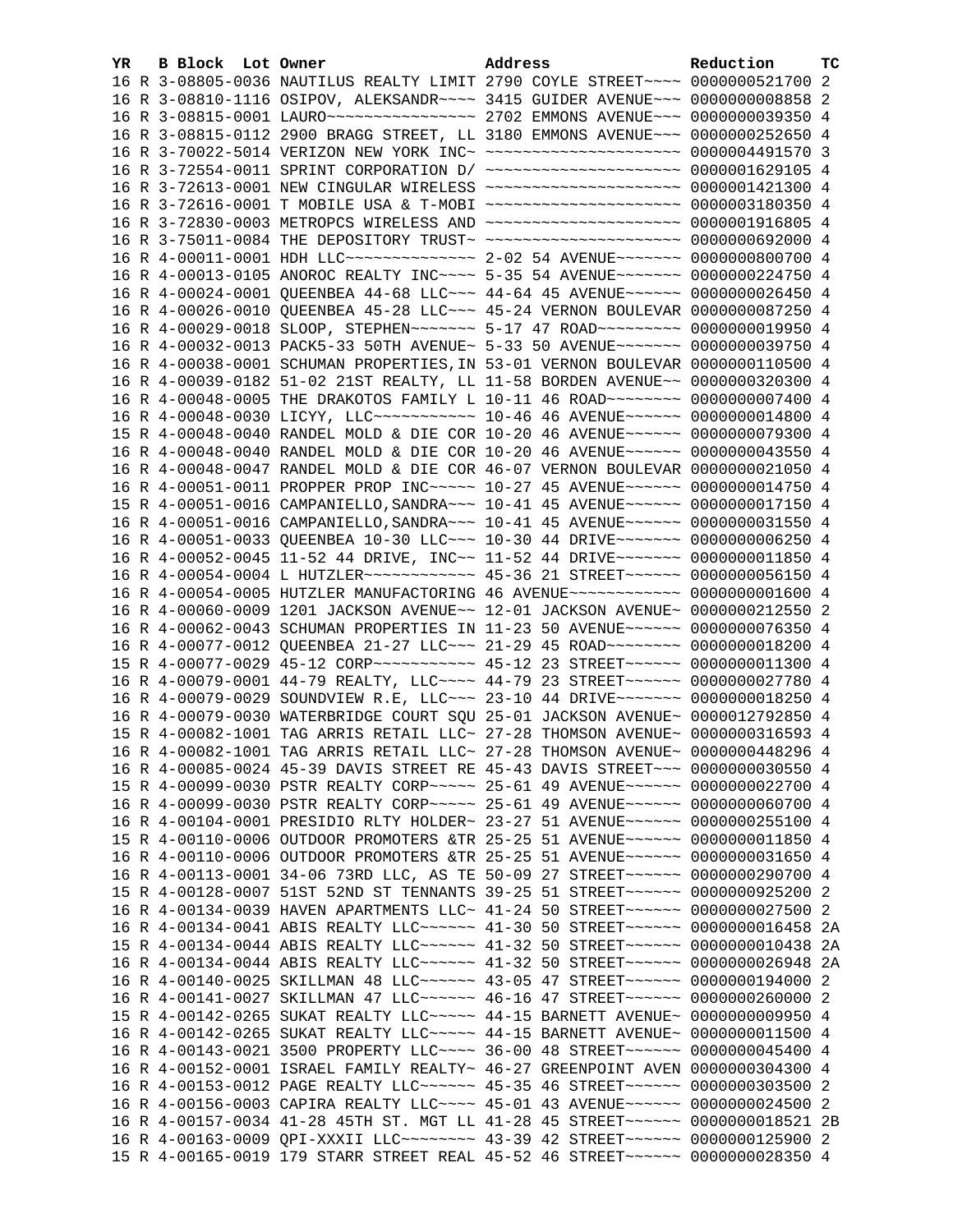| YR. | B Block Lot Owner | Address                                                                         | Reduction | TC |
|-----|-------------------|---------------------------------------------------------------------------------|-----------|----|
|     |                   | 16 R 4-00165-0019 179 STARR STREET REAL 45-52 46 STREET~~~~~~ 0000000031750 4   |           |    |
|     |                   | 16 R 4-00167-0001 BRLA LLC ------------- 44-08 GREENPOINT AVEN 0000000058600 4  |           |    |
|     |                   | 16 R 4-00169-0029 LAUREL HILL MANOR INC 45-14 43 STREET~~~~~~ 0000000057350 2   |           |    |
|     |                   | 16 R 4-00169-0032 LAUREL HILL MANOR INC 45-20 43 STREET~~~~~~ 0000000104600 2   |           |    |
|     |                   | 16 R 4-00170-0021 47-06 46TH STREET, LL 47-02 46 STREET~~~~~~ 0000000207600 2   |           |    |
|     |                   | 16 R 4-00183-0009 40-40 NORTHERN, LLC~~ 40-30 NORTHERN BOULEV 0000000202350 4   |           |    |
|     |                   | 16 R 4-00187-0009 41-31 39TH STREET LLC 41-31 39 STREET~~~~~~ 0000000041050 4   |           |    |
|     |                   | 16 R 4-00188-0021 GOLDEN GATE REALTY CO 41-00 43 AVENUE~~~~~~ 0000000190850 2   |           |    |
|     |                   |                                                                                 |           |    |
|     |                   |                                                                                 |           |    |
|     |                   | 16 R 4-00189-0005 40-01 WY CORP~~~~~~~~ 40-01 QUEENS BOULEVAR 0000000041800 4   |           |    |
|     |                   | 16 R 4-00189-0014 43-23 40TH STREET, LL 43-23 40 STREET~~~~~~ 0000000302850 2   |           |    |
|     |                   | 16 R 4-00190-0025 43-08 40TH STREET, LL 43-08 40 STREET~~~~~~ 0000000101800 2   |           |    |
|     |                   | 16 R 4-00190-0044 GAVIN, LILLIAN~~~~~~~ 39-39 QUEENS BOULEVAR 0000000037000 4   |           |    |
|     |                   | 16 R 4-00192-0045 DORADO LLC~~~~~~~~~~~ 45-34 42 STREET~~~~~~ 0000000047000 2   |           |    |
|     |                   | 16 R 4-00195-0009 EMCEE REALTY LLC ---- 45-45 39 STREET ----- 0000000133150 4   |           |    |
|     |                   | 15 R 4-00195-0013 DOUBLE UP REALTY LLC~ 45-35 39 STREET~~~~~~ 0000000197550 4   |           |    |
|     |                   | 16 R 4-00195-0013 DOUBLE UP REALTY LLC~ 45-35 39 STREET~~~~~~ 0000000159800 4   |           |    |
|     |                   | 16 R 4-00200-0030 QPII-47-07 39 STREET~ 47-07 39 STREET~~~~~~ 0000000204550 2   |           |    |
|     |                   | 16 R 4-00202-0033 ALLIED XII LLC ------ 40-18 GREENPOINT AVEN 0000000008880 1   |           |    |
|     |                   | 16 R 4-00212-0001 SHRI HARI NEW YORK ,~ 38-05 HUNTERS POINT A 0000000632350 4   |           |    |
|     |                   | 16 R 4-00212-0006 SHRI HARI NEW YORK ,~ 38-05 HUNTERS POINT A 0000000445950 4   |           |    |
|     |                   | 15 R 4-00214-0021 EXTRA SPACE PROPERTIE 36-20 NORTHERN BOULEV 0000000068150 4   |           |    |
|     |                   | 16 R 4-00214-0021 EXTRA SPACE PROPERTIE 36-20 NORTHERN BOULEV 0000000117600 4   |           |    |
|     |                   | 16 R 4-00216-0013 ST. HARI PROPERTIES, I 41-27 37 STREET~~~~~~~ 0000000021550 4 |           |    |
|     |                   | 16 R 4-00216-0024 SCHUMAN 216/24 LLC ~~~ 3720 SKILLMAN AVENUE~ 0000000301950 4  |           |    |
|     |                   |                                                                                 |           |    |
|     |                   | 16 R 4-00216-0038 VTI REALTY INC~~~~~~~ 41-24 38 STREET~~~~~~ 0000000227750 4   |           |    |
|     |                   | 16 R 4-00216-0133 40-20 23RD STREET INC 41-12 38 STREET~~~~~~ 0000000013350 4   |           |    |
|     |                   | 16 R 4-00217-0031 PROPPER MFG CO INC~~~ 36-16 SKILLMAN AVENUE 0000000176850 4   |           |    |
|     |                   | 16 R 4-00221-0021 BPR PARTNERS -------- 43-15 36 STREET ------ 0000000077100 4  |           |    |
|     |                   | 16 R 4-00221-0046 KAPLON BELO ASSOCIATE 43-42 37 STREET~~~~~~~ 0000000023700 4  |           |    |
|     |                   | 15 R 4-00223-0021 GOLDEN ARCH REALTY CO 38-02 QUEENS BOULEVAR 0000000052300 4   |           |    |
|     |                   | 16 R 4-00223-0021 GOLDEN ARCH REALTY CO 38-02 QUEENS BOULEVAR 0000000075000 4   |           |    |
|     |                   | 15 R 4-00242-0009 Q.B. ASSOCIATES~~~~~~ 34-09 QUEENS BOULEVAR 0000000215000 4   |           |    |
|     |                   | 16 R 4-00242-0009 Q.B. ASSOCIATES~~~~~~ 34-09 QUEENS BOULEVAR 0000000695600 4   |           |    |
|     |                   | 15 R 4-00244-0025 THOMAS CAMPANIELLO~~~ 32-34 43 AVENUE~~~~~~ 0000000075900 4   |           |    |
|     |                   | 16 R 4-00244-0025 THOMAS CAMPANIELLO~~~ 32-34 43 AVENUE~~~~~~ 0000000056250 4   |           |    |
|     |                   | 16 R 4-00245-0009 GLUCK, LAWRENCE~~~~~~ 32-07 QUEENS BOULEVAR 0000000635750 4   |           |    |
|     |                   | 16 R 4-00251-0010 LEE, ELIZABETH KUMBO~ 47-38 34 STREET~~~~~~ 0000000113100 4   |           |    |
|     |                   | 16 R 4-00254-0036 CONSOL BUILDING ASSOC 34-02 34 STREET~~~~~~ 0000000049150 4   |           |    |
|     |                   | 16 R 4-00256-0014 50-25 34 ST LLC ------ 50-15 34 STREET ------ 0000000106650 4 |           |    |
|     |                   | 15 R 4-00261-0015 JPB REALTY CO., LLC~~ 49-39 VAN DAM STREET~ 0000000021250 4   |           |    |
|     |                   | 16 R 4-00261-0015 JPB REALTY CO., LLC~~ 49-39 VAN DAM STREET~ 0000000044650 4   |           |    |
|     |                   | 16 R 4-00262-0001 GALE AVENUE REALTY, L 32-49 GALE AVENUE~~~~ 0000000028350 4   |           |    |
|     |                   | 16 R 4-00265-0006 BLDG ORCHARD LLC~~~~~ 43-15 QUEENS STREET~~ 0000000062250 4   |           |    |
|     |                   | 16 R 4-00275-0023 CAPITOL DISTRIBUTORS~ 30-35 THOMSON AVENUE~ 0000000117700 4   |           |    |
|     |                   | 16 R 4-00276-0040 ARACRI FAMILY LIMITED 43-22 VAN DAM STREET~ 0000000010200 4   |           |    |
|     |                   |                                                                                 |           |    |
|     |                   | 16 R 4-00280-0005 PURVES STREET REALTY~ 47-57 48 AVENUE~~~~~~ 0000000153450 4   |           |    |
|     |                   | 16 R 4-00290-0001 JULES A GOTTLIEB~~~~~ 49-70 31 STREET~~~~~~ 0000000785500 4   |           |    |
|     |                   | 16 R 4-00290-0043 COAS REALTY, LLC ~~~~~ 30-30 HUNTERS POINT A 0000000059250 4  |           |    |
|     |                   | 15 R 4-00292-0310 28-25 BORDEN AVE CO~~ 28-25 BORDEN AVENUE~~ 0000000206550 4   |           |    |
|     |                   | 16 R 4-00292-0310 28-25 BORDEN AVE CO~~ 28-25 BORDEN AVENUE~~ 0000000220050 4   |           |    |
|     |                   | 15 R 4-00294-0320 H & H VENTURES, LLC~~ NEWTOWN CREEK~~~~~~~~ 0000000082700 4   |           |    |
|     |                   | 16 R 4-00294-0320 H & H VENTURES, LLC~~ NEWTOWN CREEK~~~~~~~~ 0000000287000 4   |           |    |
|     |                   | 16 R 4-00294-0360 HIGO NEU SCHNITZER EA 3027 NEWTOWN CREEK~~~ 0000000378000 4   |           |    |
|     |                   | 15 R 4-00303-0016 FIRST JDM PROPERTIES, 52-15 VAN DAM STREET~ 0000000105400 4   |           |    |
|     |                   | 16 R 4-00303-0016 FIRST JDM PROPERTIES, 52-15 VAN DAM STREET~ 0000000098050 4   |           |    |
|     |                   | 16 R 4-00307-0010 JAI AMBE~~~ .~~~~~~~~ 33-17 GREENPOINT AVEN 0000000367450 4   |           |    |
|     |                   | 16 R 4-00310-0023 37TH STREET LIC INC.~ 52-22 37 STREET~~~~~~ 00000000008100 4  |           |    |
|     |                   | 16 R 4-00311-0004 VINCENT MASQUERA~~~~~ 36-15 REVIEW AVENUE~~ 0000000030450 4   |           |    |
|     |                   | 16 R 4-00311-0033 MMLR LLC ------------- 53-26 37 STREET ------ 0000000117250 4 |           |    |
|     |                   |                                                                                 |           |    |
|     |                   | 15 R 4-00321-0006 33-42 REALTY CORP. ~~~ 33-42 9 STREET~~~~~~~ 0000000030050 4  |           |    |
|     |                   |                                                                                 |           |    |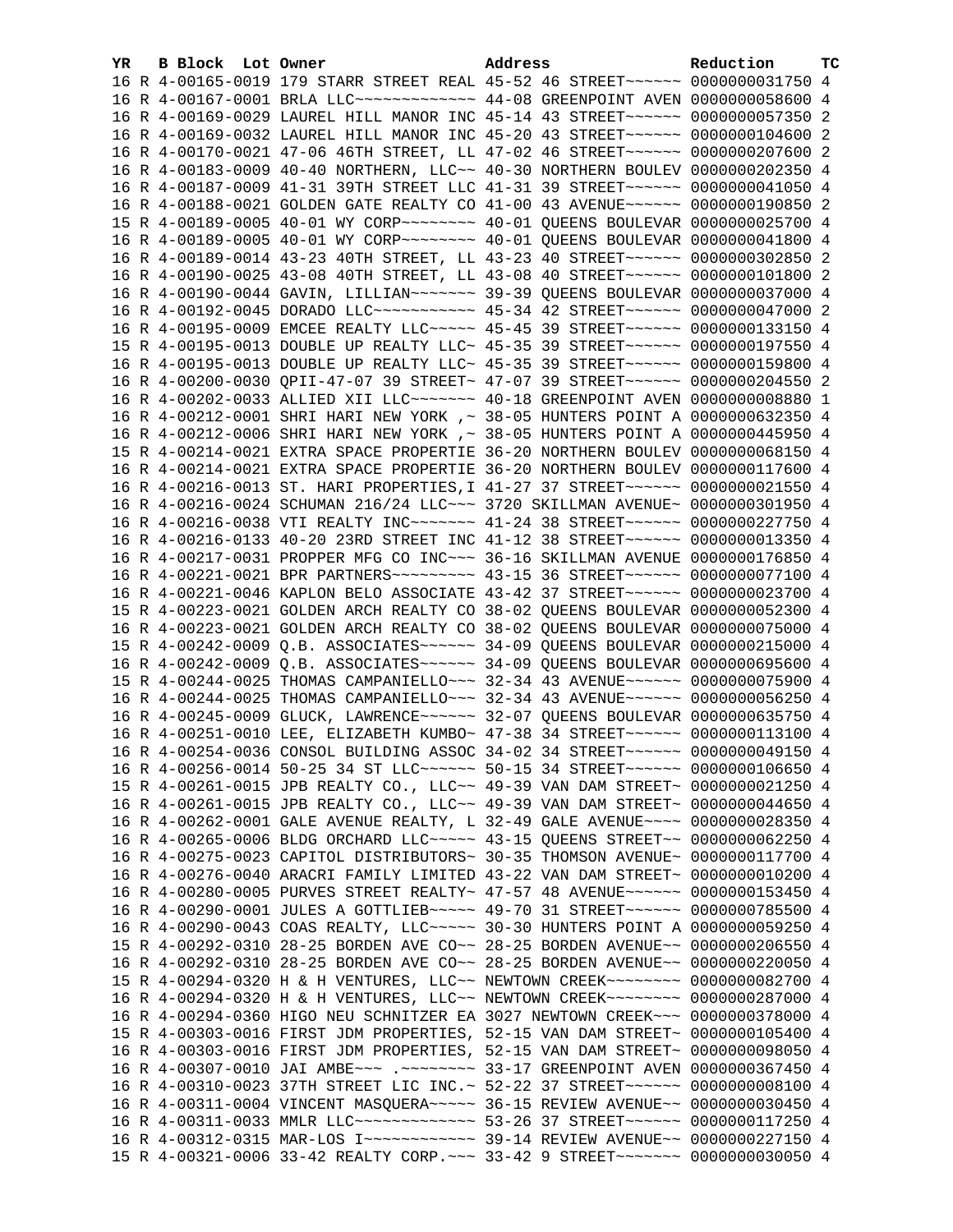| YR | B Block Lot Owner | Address                                                                          | Reduction | ТC |
|----|-------------------|----------------------------------------------------------------------------------|-----------|----|
|    |                   | 16 R 4-00331-0008 NEW YORK CITY INDUSTR 3541-49 11 STREET~~~~ 0000000104700 4    |           |    |
|    |                   | 15 R 4-00338-0008 BLUMENFELD, JONATHANA 35-35 24 STREET~~~~~~~ 0000000039250 4   |           |    |
|    |                   | 16 R 4-00338-0008 BLUMENFELD, JONATHANA 35-35 24 STREET~~~~~~~ 0000000083000 4   |           |    |
|    |                   | 15 R 4-00351-0026 FJS REALTY HOLDING LL 36-16 13 STREET~~~~~~ 0000000011050 4    |           |    |
|    |                   | 16 R 4-00351-0026 FJS REALTY HOLDING LL 36-16 13 STREET~~~~~~ 0000000011950 4    |           |    |
|    |                   | 16 R 4-00360-0017 K-A REALTY ASSOCIATES 10-02 37 AVENUE~~~~~~ 0000000018700 4    |           |    |
|    |                   | 15 R 4-00362-0021 BENCHMARK REALTY, LLC 12-12 37 AVENUE~~~~~~ 0000000078750 4    |           |    |
|    |                   | 16 R 4-00362-0021 BENCHMARK REALTY, LLC 12-12 37 AVENUE~~~~~~ 0000000077300 4    |           |    |
|    |                   | 15 R 4-00367-0014 37-21 24TH STREET, IN 37-21 24 STREET~~~~~~ 0000000075250 4    |           |    |
|    |                   | 16 R 4-00367-0014 37-21 24TH STREET, IN 37-21 24 STREET~~~~~~ 0000000076150 4    |           |    |
|    |                   | 16 R 4-00370-0001 37-33 28TH REALTY COR 37-33 28 STREET~~~~~~ 0000000151850 2    |           |    |
|    |                   | 16 R 4-00371-0031 ASHLAR REALTY COMPANY 37-20 30 STREET~~~~~~~ 0000000013050 4   |           |    |
|    |                   | 16 R 4-00382-0019 31-18 REALTY LLC ---- 31-18 38 AVENUE ----- 0000000023800 4    |           |    |
|    |                   | 16 R 4-00384-0011 ANDREAS MANAGEMENT~~~ 38-15 29 STREET~~~~~~ 0000000010700 4    |           |    |
|    |                   | 16 R 4-00384-0016 KOZANI REALTY~~~~~~~~ 29-10 38 AVENUE~~~~~~ 0000000028800 4    |           |    |
|    |                   | 16 R 4-00387-0012 38-05 CRESCENT STREET 38-05 CRESCENT STREET 0000000045600 2    |           |    |
|    |                   | 16 R 4-00389-0012 3824 LLC ------------- 38-13 23 STREET ------ 0000000045850 4  |           |    |
|    |                   | 16 R 4-00389-0027 38-24 24TH STREET, LL 38-24 24 STREET~~~~~~ 0000000028100 4    |           |    |
|    |                   | 16 R 4-00394-0005 L2 LLC ---------------- 39-26 24 STREET ------ 0000000065500 4 |           |    |
|    |                   | 16 R 4-00395-0017 FERTILE CRESCENT ST.C 39-11 24 STREET~~~~~~ 0000000005700 4    |           |    |
|    |                   | 16 R 4-00396-0003 25-09 REALTY HOLDING, 25-09 40 AVENUE~~~~~~ 0000000037310 4    |           |    |
|    |                   | 16 R 4-00399-0022 LIC HOTEL PROPERTY LL 29-14 39 AVENUE~~~~~~ 0000001310000 4    |           |    |
|    |                   | 16 R 4-00402-0008 IOANNIS REALTY LLC ~~~ 30-07 NORTHERN BOULEV 0000000016800 4   |           |    |
|    |                   | 15 R 4-00406-0028 FIORENTINOS, EVANGELI 25-20 40 AVENUE~~~~~~ 0000000041650 4    |           |    |
|    |                   | 16 R 4-00406-0028 FIORENTINOS, EVANGELI 25-20 40 AVENUE~~~~~~ 0000000019500 4    |           |    |
|    |                   | 16 R 4-00407-0015 DUTCH KILLS, LLC~~~~~ 40-23 24 STREET~~~~~~ 0000000002615 4    |           |    |
|    |                   | 16 R 4-00409-0018 LADY LIGHTING INC~~~~ 40-15 22 STREET~~~~~~ 0000000041950 4    |           |    |
|    |                   | 16 R 4-00409-0033 QUEENBEA 40-20 LLC ~~~ 40-20 23 STREET ~~~~~~ 0000000007800 4  |           |    |
|    |                   | 15 R 4-00409-0034 QUEENBEA 40-22 LLC ~~~ 40-22 23 STREET ~~~~~~ 0000000014900 4  |           |    |
|    |                   | 16 R 4-00409-0034 QUEENBEA 40-22 LLC ~~~ 40-22 23 STREET ~~~~~~ 0000000016400 4  |           |    |
|    |                   | 16 R 4-00409-0038 DNY DEVELOPING INC. ~~ 40-30 23 STREET~~~~~~~ 0000000014200 4  |           |    |
|    |                   | 16 R 4-00411-0010 OPN 10 DE LLC ------- 41-54 22 STREET ----- 0000000851450 4    |           |    |
|    |                   | 16 R 4-00414-0011 CIAMPA 24, LLC ------ 41-43 24 STREET ----- 0000000030000 4    |           |    |
|    |                   | 16 R 4-00414-0035 CIAMPA S2 LLC ------- 41-18 CRESCENT STREET 0000000588450 2    |           |    |
|    |                   | 16 R 4-00415-0024 QUEENS PLAZA REALTY C 25-12 41 AVENUE~~~~~~ 0000000116900 4    |           |    |
|    |                   | 16 R 4-00416-0010 BRAUSE PLAZA NORTH LL 27-01 QUEENS PLAZA NO 0000002683000 4    |           |    |
|    |                   | 16 R 4-00431-0008 DAWNMARK REALTY INC~~ 42-51 27 STREET~~~~~~ 0000000033800 4    |           |    |
|    |                   | 16 R 4-00438-0021 MDA 44TH DRIVE INC~~~ 44-45 21 STREET~~~~~~~ 0000000075850 4   |           |    |
|    |                   | 16 R 4-00438-0045 LONG CITY PROPERTIESL 21-44 44 ROAD~~~~~~~~ 0000000054900 4    |           |    |
|    |                   | 16 R 4-00438-1001 AUTZ, WILL C -------- 21-45 44 DRIVE ------ 0000000015244 2    |           |    |
|    |                   | 16 R 4-00439-0008 44TH ROAD REALTY, LLC 21-21 44 ROAD -------- 0000000103650 4   |           |    |
|    |                   | 16 R 4-00441-0009 EXCLUSIVE REALTY SERV 21-03 44 AVENUE~~~~~~ 0000000311850 4    |           |    |
|    |                   | 15 R 4-00442-0032 QUEENS MOST LTD ~~~~~~ 43-44 21 STREET ~~~~~~ 0000000008800 4  |           |    |
|    |                   | 16 R 4-00442-0032 QUEENS MOST LTD ~~~~~~ 43-44 21 STREET ~~~~~~ 0000000147850 4  |           |    |
|    |                   | 15 R 4-00444-0006 IBH REALTY LLC ------ 11-03 43 ROAD ------- 0000000010550 4    |           |    |
|    |                   | 16 R 4-00444-0006 IBH REALTY LLC ------ 11-03 43 ROAD ------- 0000000012350 4    |           |    |
|    |                   | 15 R 4-00446-0030 ELEANOR AMBOS~~~~~~~~ 44-01 11 STREET~~~~~~ 0000000075400 4    |           |    |
|    |                   | 16 R 4-00446-0030 ELEANOR AMBOS~~~~~~~~ 44-01 11 STREET~~~~~~ 0000000069950 4    |           |    |
|    |                   | 15 R 4-00446-0034 RANDEL MOLD & DIE COR 11-12 44 AVENUE~~~~~~ 0000000198150 4    |           |    |
|    |                   | 16 R 4-00446-0034 RANDEL MOLD & DIE COR 11-12 44 AVENUE~~~~~~ 0000000238650 4    |           |    |
|    |                   | 16 R 4-00448-0008 44TH DRIVE LIC, LLC~~ 10-35 44 DRIVE~~~~~~~ 0000000036250 4    |           |    |
|    |                   | 16 R 4-00454-0020 QUEENBEA 43-56 LLC ~~~ 43-56 10 STREET ~~~~~~ 0000000028800 4  |           |    |
|    |                   | 16 R 4-00458-0083 JRR REALTY CO.LLC ~~~~ 42-45 12 STREET ~~~~~~ 0000000316900 4  |           |    |
|    |                   | 16 R 4-00461-0003 W B WERWAISS REALTY L 9-11 43 AVENUE~~~~~~~ 0000000058900 4    |           |    |
|    |                   | 15 R 4-00471-0758 PRIYA HOSPITALITY LLC 39-34 21 STREET~~~~~~ 0000002277350 4    |           |    |
|    |                   | 16 R 4-00471-0758 PRIYA HOSPITALITY LLC 39-34 21 STREET~~~~~~ 0000001291400 4    |           |    |
|    |                   | 16 R 4-00474-0015 ZOITAS PARTNERS LP~~~ 38-41 10 STREET~~~~~~ 0000000031450 4    |           |    |
|    |                   | 16 R 4-00474-0017 ZOITAS~ THOMAS~~~~~~~ 38-39 10 STREET~~~~~~ 0000000033750 4    |           |    |
|    |                   | 16 R 4-00474-0054 KYLE MADISON, LLC --- 38-56 11 STREET ----- 0000000023650 4    |           |    |
|    |                   |                                                                                  |           |    |
|    |                   | 15 R 4-00535-0143 14-44 30 RD REALTY LL 14-44 30 ROAD~~~~~~~~ 0000000130250 4    |           |    |
|    |                   | 16 R 4-00535-0143 14-44 30 RD REALTY LL 14-44 30 ROAD -------- 0000000099200 4   |           |    |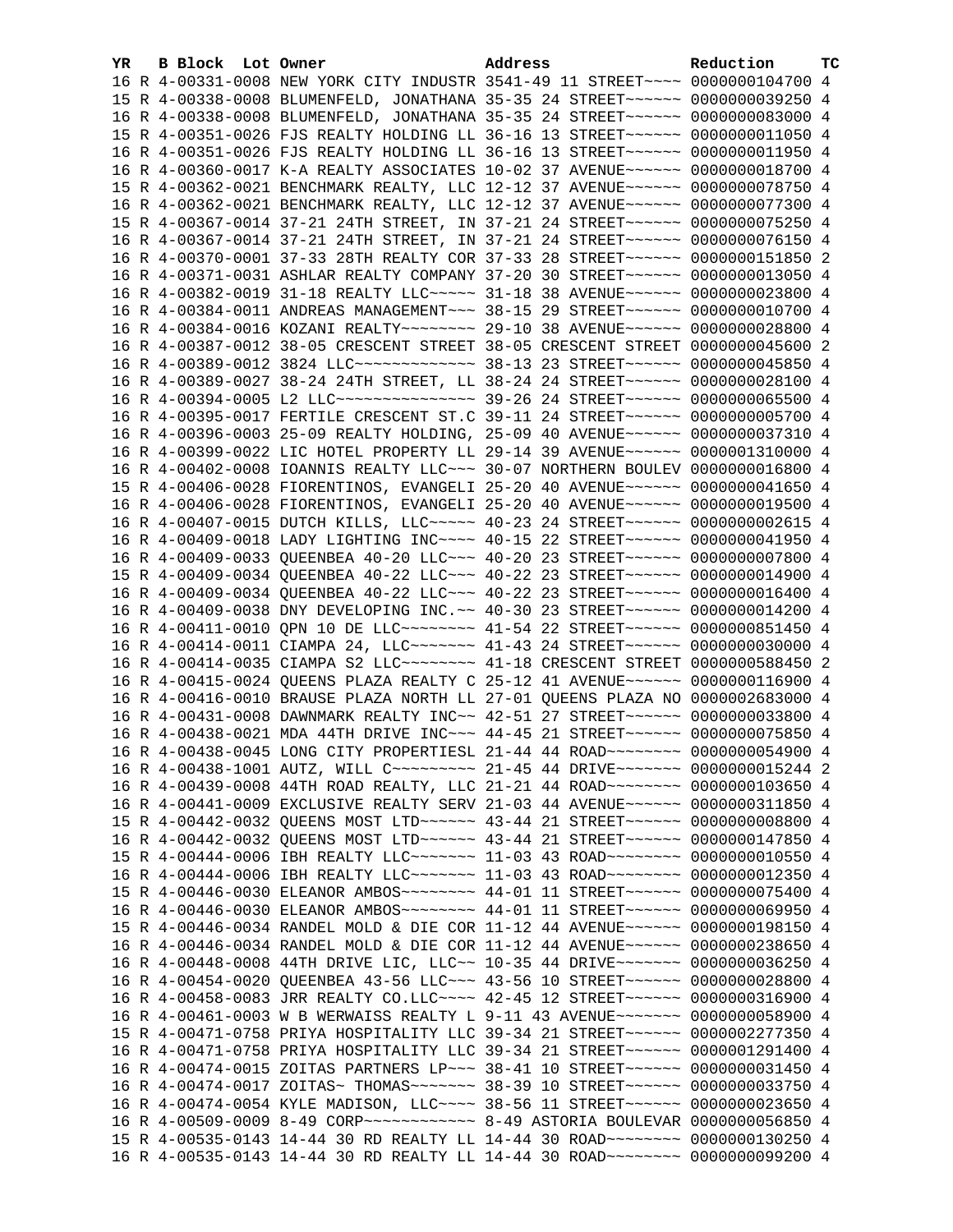| YR. | B Block Lot Owner |                                                                                     | Address | Reduction | тc |
|-----|-------------------|-------------------------------------------------------------------------------------|---------|-----------|----|
|     |                   | 15 R 4-00539-0018 PARMA TILE MOSAIC & M 14-36 ASTORIA BOULEVA 0000000005050 4       |         |           |    |
|     |                   | 16 R 4-00539-0018 PARMA TILE MOSAIC & M 14-36 ASTORIA BOULEVA 0000000011800 4       |         |           |    |
|     |                   | 16 R 4-00539-0024 PARMA TILE MOSAIC&MAR 18-06 ASTORIA BOULEVA 0000000007300 4       |         |           |    |
|     |                   | 16 R 4-00544-0004 A.J. 23RD ST., LLC ~~~ 27-21 23 STREET ~~~~~~ 0000000037550 2     |         |           |    |
|     |                   | 16 R 4-00546-0017 28 CRESCENT LLC~~~~~~ 28-08 CRESCENT STREET 0000000131350 2       |         |           |    |
|     |                   | 16 R 4-00566-0040 ZANDIEH, MICAELA~~~~~ 23-30 BROADWAY~~~~~~~ 0000000198500 2       |         |           |    |
|     |                   | 16 R 4-00567-0007 BROADWAY CRESENT RTYI 23-35 BROADWAY~~~~~~~ 0000000562800 2       |         |           |    |
|     |                   | 16 R 4-00567-0019 KOTSIDIS, JOHN~~~~~~~~ 23-13 BROADWAY~~~~~~~ 0000000012772 2B     |         |           |    |
|     |                   | 16 R 4-00569-0039 BUTCH I REALTY, INC. ~ 23-24 31 AVENUE ~~~~~~ 0000000206650 2     |         |           |    |
|     |                   | 16 R 4-00569-0041 DROBENKO WALTER~~~~~~ 23-30 31 AVENUE~~~~~~ 0000000071240 2       |         |           |    |
|     |                   | 16 R 4-00571-0001 THE QUEEN ANNE CO~~~~ 30-60 CRESCENT STREET 0000000108650 2       |         |           |    |
|     |                   | 16 R 4-00571-1001 ALTENAU, JOHN PAUL~~~ 23-22 30 ROAD~~~~~~~~ 0000000002045 4       |         |           |    |
|     |                   | 16 R 4-00575-0015 ELIS MANAGEMENT LLC~~ 28-28 29 STREET~~~~~~ 0000000214800 2       |         |           |    |
|     |                   | 16 R 4-00576-0001 25-41 30TH ROAD, LLC~ 25-41 30 ROAD~~~~~~~~ 0000000079800 2       |         |           |    |
|     |                   | 16 R 4-00577-0005 BUBARIS, ATHENA~~~~~~ 25-19 30 DRIVE~~~~~~~ 0000000387800 2       |         |           |    |
|     |                   | 15 R 4-00577-0036 CLINTON REALTY PROPER 25-30 30 ROAD~~~~~~~~ 0000000196350 2       |         |           |    |
|     |                   | 16 R 4-00577-0036 CLINTON REALTY PROPER 25-30 30 ROAD~~~~~~~~ 0000000478500 2       |         |           |    |
|     |                   | 16 R 4-00577-0040 GEORGIS REALTY 2540 L 25-40 30 ROAD~~~~~~~~ 0000000085850 2       |         |           |    |
|     |                   | 15 R 4-00577-0056 GROUPER LLC~~~~~~~~~~ 30-60 29 STREET~~~~~~ 0000000051400 2       |         |           |    |
|     |                   | 16 R 4-00577-0056 GROUPER LLC~~~~~~~~~~ 30-60 29 STREET~~~~~~ 0000000766450 2       |         |           |    |
|     |                   | 16 R 4-00578-0006 25-21 31ST AVENUE, LL 25-21 31 AVENUE~~~~~~ 0000000096100 2       |         |           |    |
|     |                   | 16 R 4-00579-0042 31 23 CRESCENT BUILDI 31-23 CRESCENT STREET 0000000146400 2       |         |           |    |
|     |                   | 16 R 4-00579-0046 3130 REALTY ASSOCIATE 31-11 CRESCENT STREET 0000000048400 2       |         |           |    |
|     |                   | 16 R 4-00579-0070 NETHERWORLD GROUP LLC 31-28 29 STREET~~~~~~ 0000000485850 2       |         |           |    |
|     |                   | 16 R 4-00580-0030 3206 REALTY LLC~~~~~~ 32-02 29 STREET~~~~~~ 0000000111050 2       |         |           |    |
|     |                   | 16 R 4-00583-0011 MAN VIEW TERR~~~~~~~~ 34-43 CRESCENT STREET 0000000332440 2       |         |           |    |
|     |                   | 16 R 4-00585-0017 PHIL KARAHALIS ------ 34-19 29 STREET ----- 0000000325100 2       |         |           |    |
|     |                   | 16 R 4-00588-0018 31-49 29TH STREET, LL 31-49 29 STREET~~~~~~ 0000000188600 2       |         |           |    |
|     |                   | 16 R 4-00588-0026 GODNER FAMILY LIMITED 31-31 29 STREET~~~~~~ 0000000332250 2       |         |           |    |
|     |                   | 16 R 4-00588-0066 31-64 CEPHALONIA REAL 31-64 30 STREET~~~~~~ 0000000062150 2       |         |           |    |
|     |                   | 16 R 4-00589-0005 STRAW BROTHERS REALTY 30-09 BROADWAY~~~~~~~ 0000000054150 4       |         |           |    |
|     |                   | 16 R 4-00589-0036 KEANE ASSOCIATES L P~ 31-15 30 STREET~~~~~~ 0000000012800 2A      |         |           |    |
|     |                   | 16 R 4-00589-0136 KEANE ASSOCOATES LP~~ 31-13 30 STREET~~~~~~ 0000000013100 2A      |         |           |    |
|     |                   | 16 R 4-00589-1001 ~~~~~~~~~~~~~~~~~~~~~~~~~~~ 31-72 31 STREET~~~~~~ 0000000290000 4 |         |           |    |
|     |                   | 16 R 4-00591-0009 HELLENIC REALTY CP~~~ 30-16 30 DRIVE~~~~~~~ 0000000251350 4       |         |           |    |
|     |                   | 16 R 4-00591-0015 TZARAS CONSTANTINOS~~ 30-86 31 STREET~~~~~~ 0000000022850 2A      |         |           |    |
|     |                   |                                                                                     |         |           |    |
|     |                   | 16 R 4-00592-0039 AMALIAS REALTY LLC~~~ 30-30 30 STREET~~~~~~ 0000000075840 2       |         |           |    |
|     |                   | 16 R 4-00594-0036 STANHOPE REALTY CORP. 29-20 NEWTOWN AVENUE~ 0000000187250 4       |         |           |    |
|     |                   | 16 R 4-00597-0101 TY REALTY , ~~~~~~~~~~ 29-16 ASTORIA BOULEVA 0000000068550 4      |         |           |    |
|     |                   | 16 R 4-00598-0062 PAN-POULOS ASSET MAN~ 25-92 31 STREET~~~~~~ 0000000025950 4       |         |           |    |
|     |                   |                                                                                     |         |           |    |
|     |                   |                                                                                     |         |           |    |
|     |                   |                                                                                     |         |           |    |
|     |                   | 16 R 4-00602-0044 LUNKER REALTY LLC ~~~~ 36-24 34 STREET ~~~~~~ 0000000160550 4     |         |           |    |
|     |                   | 16 R 4-00602-0051 3632 REALTY CORP. ~~~~ 36-36 34 STREET~~~~~~ 0000000026925 4      |         |           |    |
|     |                   | 16 R 4-00602-0052 LEME REALTY INC. ~~~~~ 36-48 34 STREET~~~~~~ 0000000076100 4      |         |           |    |
|     |                   | 16 R 4-00603-0044 TECO, LLC ------------ 35-48 31 STREET ------ 0000000065250 4     |         |           |    |
|     |                   | 16 R 4-00605-0047 CORONA GROUP LLC~~~~~ 32-15 36 AVENUE~~~~~~ 0000000124500 4       |         |           |    |
|     |                   | 16 R 4-00608-0017 SELLIS, MICHAEL~~~~~~ 34-29 31 STREET~~~~~~ 0000000007050 4       |         |           |    |
|     |                   | 15 R 4-00608-0034 3420 32ND STREET LLC~ 34-12 32 STREET~~~~~~ 0000000164400 2       |         |           |    |
|     |                   | 16 R 4-00608-0034 3420 32ND STREET LLC~ 34-12 32 STREET~~~~~~ 0000000071950 2       |         |           |    |
|     |                   | 16 R 4-00611-0011 FRANCHISE RLTY INTERS 32-55 31 STREET~~~~~~ 0000000040200 4       |         |           |    |
|     |                   | 16 R 4-00612-0057 32-52 33RD STREET, LL 32-52 33 STREET~~~~~~ 0000000077450 2       |         |           |    |
|     |                   | 16 R 4-00613-0001 JOHN & STEVEN INC~~~~ 31-11 BROADWAY~~~~~~~ 0000000376850 4       |         |           |    |
|     |                   |                                                                                     |         |           |    |
|     |                   | 16 R 4-00615-0064 CHRISTOFORATOS KATE~~ 30-70 32 STREET~~~~~~ 0000000033510 2       |         |           |    |
|     |                   | 16 R 4-00615-0082 MELACKRINOS, EVANGELI 30-91 31 STREET~~~~~~ 0000000015088 2A      |         |           |    |
|     |                   | 16 R 4-00619-0001 148 JAMAICA AVE CO~~~ 32-21 NEWTOWN AVENUE~ 0000000079500 4       |         |           |    |
|     |                   | 16 R 4-00619-0033 NKP MIHALIOS REALTY L 31-20 28 ROAD~~~~~~~~ 0000000137750 2       |         |           |    |
|     |                   | 16 R 4-00619-0057 31-26 REALTY LLC~~~~~ 31-26 28 AVENUE~~~~~~ 0000000072000 2B      |         |           |    |
|     |                   | 16 R 4-00620-0051 25-74 33RD STREET, LL 25-74 33 STREET~~~~~~ 0000000468700 2       |         |           |    |
|     |                   |                                                                                     |         |           |    |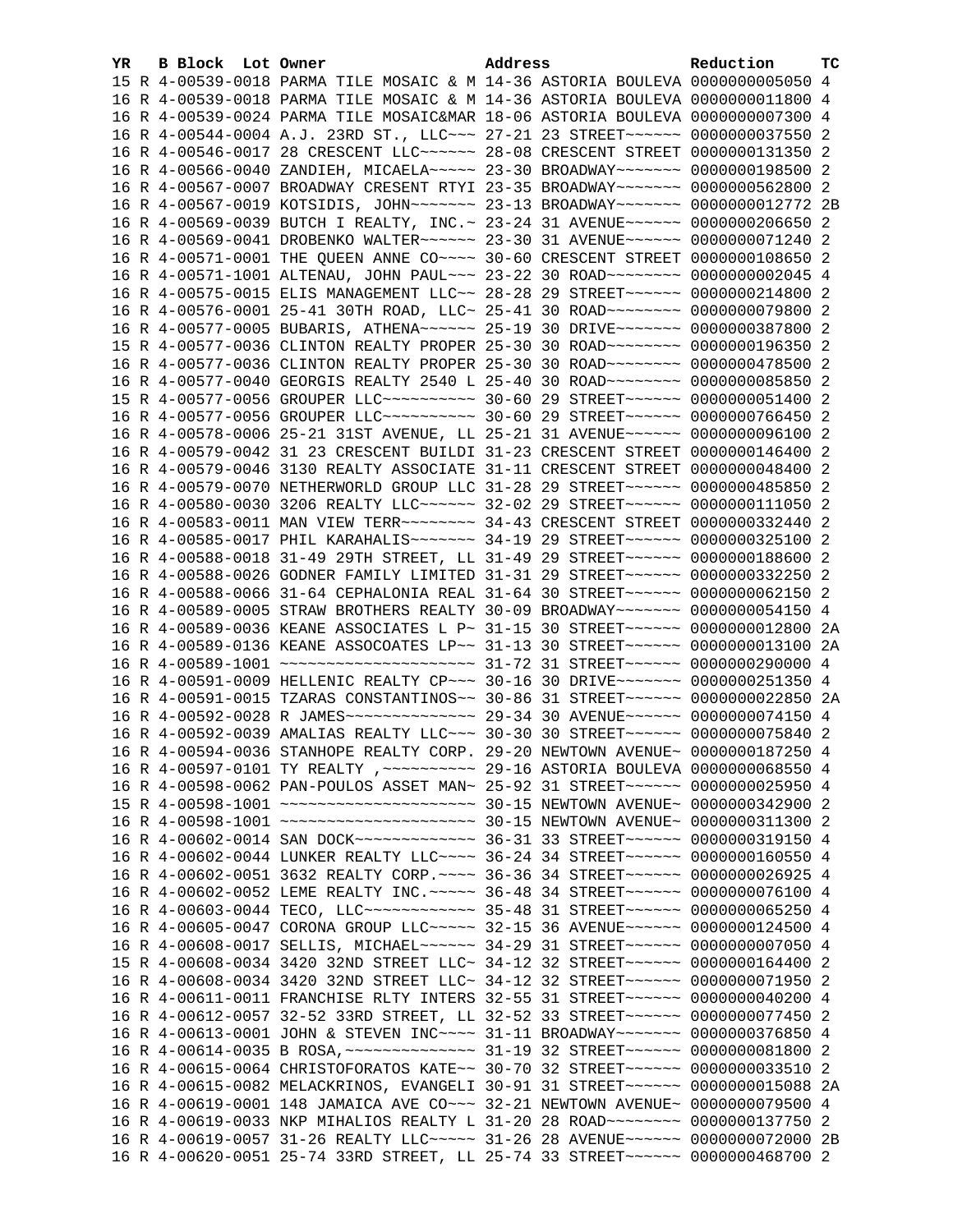| YR. | B Block Lot Owner |                                                                                  | Address | Reduction | TC |
|-----|-------------------|----------------------------------------------------------------------------------|---------|-----------|----|
|     |                   | 16 R 4-00622-0031 32-15 REALTY LLC ---- 32-15 34 STREET ----- 0000000265350 2    |         |           |    |
|     |                   | 16 R 4-00622-0076 TAB PROPERTIES, LLC~~ 32-78 35 STREET~~~~~~ 0000000037600 2    |         |           |    |
|     |                   | 16 R 4-00623-0047 31-14 34TH STREET LLC 31-14 34 STREET~~~~~~ 0000000044200 2    |         |           |    |
|     |                   | 16 R 4-00623-0063 ROSA'S LEGACY LLC --- 31-56 34 STREET ----- 0000000032950 2    |         |           |    |
|     |                   | 15 R 4-00625-0012 R C I A REALTY 2 LLC~ 30-83 33 STREET~~~~~~ 0000000028400 2    |         |           |    |
|     |                   | 16 R 4-00625-0012 R C I A REALTY 2 LLC~ 30-83 33 STREET~~~~~~ 0000000045250 2    |         |           |    |
|     |                   | 16 R 4-00625-0046 NEW YORK COMMERCIAL B 33-12 30 AVENUE~~~~~~ 0000000030100 4    |         |           |    |
|     |                   | 16 R 4-00626-0029 T & G KOURKOUMELIS-34 30-39 34 STREET~~~~~~ 0000000042000 2    |         |           |    |
|     |                   | 16 R 4-00626-0040 START REALTY CORP~~~~ 30-11 34 STREET~~~~~~ 0000000363950 2    |         |           |    |
|     |                   | 16 R 4-00626-0054 30-22 35 STREET LLC~~ 30-22 35 STREET~~~~~~ 0000000078950 2    |         |           |    |
|     |                   | 16 R 4-00627-0036 ASTORIAN LLC -------- 28-40 34 STREET ----- 0000000030000 2    |         |           |    |
|     |                   | 16 R 4-00628-0004 ALPHA REALTY II LLC~~ 28-41 34 STREET~~~~~~ 0000000076350 2    |         |           |    |
|     |                   | 16 R 4-00628-0021 K & C BUILDING 35~~~~ 28-08 35 STREET~~~~~~ 0000000088950 2    |         |           |    |
|     |                   | 16 R 4-00630-0028 PAFITIS, ANNA~~~~~~~~ 28-20 37 STREET~~~~~~ 0000000025650 2    |         |           |    |
|     |                   | 16 R 4-00630-0039 36 AVENUE REALTY LLC~ 28-50 37 STREET~~~~~~ 0000000047270 2    |         |           |    |
|     |                   | 16 R 4-00630-0041 B & M REALTY, ~~~~~~~~ 36-19 30 AVENUE~~~~~~ 0000000043900 4   |         |           |    |
|     |                   | 15 R 4-00632-0024 34TH STREET HOLDING L 25-23 34 STREET~~~~~~ 0000000028604 2    |         |           |    |
|     |                   | 16 R 4-00632-0070 25-90 35TH STREET, L~ 25-90 35 STREET~~~~~~ 0000000306800 2    |         |           |    |
|     |                   | 16 R 4-00634-0006 GEORGE ENGEL LIC, LLC 34-07 37 AVENUE~~~~~~ 0000000014900 4    |         |           |    |
|     |                   | 16 R 4-00634-0057 Z & R REALTY LLC ~~~~~ 36-52 35 STREET ~~~~~~ 0000000162150 2  |         |           |    |
|     |                   | 16 R 4-00635-0033 RZR 36TH AVE~~~~~~~~~ 35-02 36 AVENUE~~~~~~ 0000000083850 4    |         |           |    |
|     |                   | 16 R 4-00636-0008 54TH AVENUE REALTY CO 36-57 36 STREET~~~~~~ 0000000021026 4    |         |           |    |
|     |                   | 16 R 4-00636-0033 FPSK-1, LLC~~~~~~~~~~ 36-06 37 STREET~~~~~~ 0000000073350 4    |         |           |    |
|     |                   | 16 R 4-00636-0035 FPSK-1, LLC~~~~~~~~~~ 36-12 37 STREET~~~~~~ 0000000103600 4    |         |           |    |
|     |                   | 16 R 4-00636-0047 RUTH STEIN TRUST~~~~~ 36-44 37 STREET~~~~~~ 0000000036500 4    |         |           |    |
|     |                   | 16 R 4-00637-0035 HACHMANN REALTY CORP~ 36-02 38 STREET~~~~~~ 0000000017700 4    |         |           |    |
|     |                   | 16 R 4-00637-0068 KESTENBAUM, JAY~~~~~~ 37-21 NORTHERN BOULEV 0000000044000 4    |         |           |    |
|     |                   | 16 R 4-00637-0075 KESTENBAUM, JAY~~~~~~ 37-15 NORTHERN BOULEV 0000000050400 4    |         |           |    |
|     |                   | 16 R 4-00637-0101 KESTENBAUM, JAY ~~~~~~ 37-05 37 AVENUE ~~~~~~ 0000000006300 4  |         |           |    |
|     |                   | 15 R 4-00639-0001 REHNS, LILA~~~~~~~~~~ 35-01 36 AVENUE~~~~~~ 0000000024900 4    |         |           |    |
|     |                   | 16 R 4-00639-0001 REHNS, LILA~~~~~~~~~~ 35-01 36 AVENUE~~~~~~ 0000000127050 4    |         |           |    |
|     |                   | 16 R 4-00639-0037 SUKLA SUNANDAN ESTATE 35-28 36 STREET~~~~~~ 0000000028350 4    |         |           |    |
|     |                   | 16 R 4-00640-0048 ARROW 36 LLC~~~~~~~~~ 36-13 36 AVENUE~~~~~~ 0000000051150 4    |         |           |    |
|     |                   | 16 R 4-00641-0001 JERED REALTY~~~~~~~~~ 35-43 37 STREET~~~~~~ 0000000007200 4    |         |           |    |
|     |                   | 15 R 4-00646-0043 CHURCH ASSOCIATES, CO 32-16 36 STREET ~~~~~~ 0000000234000 4   |         |           |    |
|     |                   | 16 R 4-00646-0043 CHURCH ASSOCIATES, CO 32-16 36 STREET~~~~~~ 0000000297450 4    |         |           |    |
|     |                   | 16 R 4-00646-0077 32-90 36TH STREET LLC 32-90 36 STREET~~~~~~ 0000000012400 4    |         |           |    |
|     |                   | 16 R 4-00649-0002 BESTWAY ASSOCIATES~~~ 36-17 BROADWAY~~~~~~~ 0000000023950 4    |         |           |    |
|     |                   | 16 R 4-00649-0003 BESTWAY ASSOCIATES~~~ 36-11 BROADWAY~~~~~~~ 0000000316550 4    |         |           |    |
|     |                   | 16 R 4-00651-0005 DR MANAGEMENT CORP~~~ 36-01 31 AVENUE~~~~~~ 0000000242300 2    |         |           |    |
|     |                   | 16 R 4-00653-1301 MIRCOVIC, DAVID ~~~~~~ 25-40 38 STREET ~~~~~~ 0000000021074 2  |         |           |    |
|     |                   | 16 R 4-00654-0100 25-88 STEINWAY REALTY 25-88 STEINWAY STREET 0000000012288 2A   |         |           |    |
|     |                   | 16 R 4-00654-0101 25-90 STEINWAY REALTY 25-90 STEINWAY STREET 0000000010000 2A   |         |           |    |
|     |                   | 16 R 4-00656-0004 32-83 38TH STREET LLC 32-83 38 STREET~~~~~~~ 0000000012250 2A  |         |           |    |
|     |                   | 16 R 4-00656-0047 32-24 STEINWAY STREET 32-24 STEINWAY STREET 0000000230550 4    |         |           |    |
|     |                   | 15 R 4-00657-0017 3161 LLC -------------- 31-61 37 STREET ------ 0000000095100 2 |         |           |    |
|     |                   | 16 R 4-00657-0017 3161 LLC -------------- 31-61 37 STREET ------ 0000000315600 2 |         |           |    |
|     |                   | 15 R 4-00658-0049 LASTCO 31-18 STEINWAY 31-18 STEINWAY STREET 0000000017950 4    |         |           |    |
|     |                   | 16 R 4-00658-0069 NOBEL ASSOCIATES LLC~ 31-68 STEINWAY STREET 0000000024850 4    |         |           |    |
|     |                   | 15 R 4-00658-0070 LARIMAR MANAGEMENT LL 31-70 STEINWAY STREET 0000000031550 4    |         |           |    |
|     |                   | 15 R 4-00658-0074 31 80 COMPANY~~~~~~~~ 31-80 STEINWAY STREET 0000000012300 4    |         |           |    |
|     |                   | 15 R 4-00659-0003 GOLDEN KEY FOOD STORE 37-13 31 AVENUE~~~~~~ 0000001038400 4    |         |           |    |
|     |                   | 16 R 4-00659-0003 GOLDEN KEY FOOD STORE 37-13 31 AVENUE~~~~~~ 0000000050500 4    |         |           |    |
|     |                   | 15 R 4-00660-0075 U.S. OF L. REALTY COR 30-62 STEINWAY STREET 0000000021100 4    |         |           |    |
|     |                   | 16 R 4-00660-0075 U.S. OF L. REALTY COR 30-62 STEINWAY STREET 0000000061550 4    |         |           |    |
|     |                   | 16 R 4-00660-0176 STEINWAY STREET HOLDI 30-66 STEINWAY STREET 0000000067950 4    |         |           |    |
|     |                   | 15 R 4-00660-0180 301 ASSOCIATES LLC~~~ 30-76 STEINWAY STREET 0000000020200 4    |         |           |    |
|     |                   | 16 R 4-00660-1001 NEAMONITIS LLC ------ 30-63 38 STREET ----- 0000000016859 4    |         |           |    |
|     |                   | 16 R 4-00660-1003 SANTANGELO CONDO LLC~ 30-63 38 STREET~~~~~~ 0000000016268 4    |         |           |    |
|     |                   | 16 R 4-00662-0034 JEANGOLD REALTY CORP~ 28-36 STEINWAY STREET 0000000081350 4    |         |           |    |
|     |                   | 16 R 4-00662-0037 MARK ASTORIA REALTY, L 28-42 STEINWAY STREET 0000000032900 4   |         |           |    |
|     |                   | 16 R 4-00663-0021 RANCHOS REALTY CO LLC 40-18 28 AVENUE~~~~~~ 0000000269150 4    |         |           |    |
|     |                   |                                                                                  |         |           |    |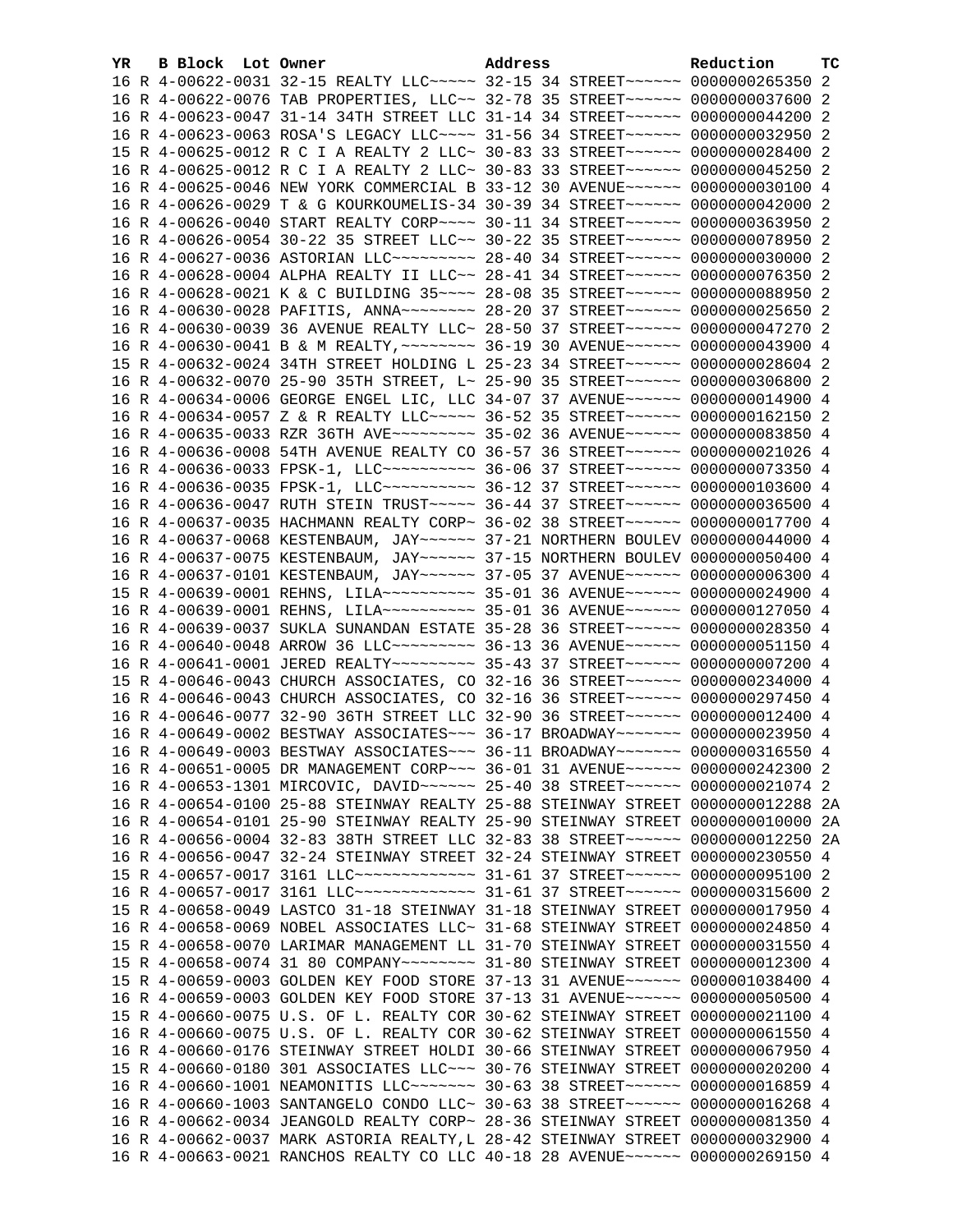| YR. | B Block Lot Owner | Address                                                                         | Reduction | тc |
|-----|-------------------|---------------------------------------------------------------------------------|-----------|----|
|     |                   | 16 R 4-00663-0043 VILLA GAUDIO INC~~~~~ 40-13 30 AVENUE~~~~~~ 0000000082050 2   |           |    |
|     |                   | 16 R 4-00664-0031 PAFOS REALTY MANAGEME 28-28 42 STREET~~~~~~ 0000000024300 2   |           |    |
|     |                   | 16 R 4-00665-0005 WESTERN BEEF PROPERTI 38-23 NORTHERN BOULEV 0000000027900 4   |           |    |
|     |                   | 16 R 4-00666-0008 BESI PROPERTIES, LLC~ 36-11 STEINWAY STREET 0000000056550 2   |           |    |
|     |                   | 16 R 4-00669-0007 SYDNEY TAYLOR PROPERT 35-41 STEINWAY STREET 0000000022400 4   |           |    |
|     |                   | 16 R 4-00669-0008 HHB 35, LLC ---------- 35-31 STEINWAY STREET 0000000032350 4  |           |    |
|     |                   | 16 R 4-00669-0036 MAYER MALBIN REALTY I 35-42 41 STREET ~~~~~~ 0000000032850 4  |           |    |
|     |                   | 16 R 4-00670-0033 HHB 34, LLC ---------- 35-34 42 STREET ------ 0000000014100 4 |           |    |
|     |                   | 15 R 4-00670-0047 MAYER MALBIN REALTY I 35-45 41 STREET~~~~~~ 0000000076450 4   |           |    |
|     |                   | 16 R 4-00671-0008 QUEENSBORO FARM PRODU 35-17 42 STREET ~~~~~~ 0000000032750 4  |           |    |
|     |                   | 16 R 4-00671-0018 GARDELLA, GRACENE~~~~ 35-06 43 STREET~~~~~~ 0000000037350 4   |           |    |
|     |                   | 16 R 4-00672-0013 SCHUMAN 34-14/22 STEI 34-14 STEINWAY STREET 0000000144900 4   |           |    |
|     |                   | 16 R 4-00673-0016 SCHUMAN 673/16 LLC ~~~ 34-01 STEINWAY STREET 0000000078550 4  |           |    |
|     |                   | 16 R 4-00675-0042 43RD ST REALTY SERVIC 34-28 43 STREET~~~~~~ 0000000156150 2   |           |    |
|     |                   | 16 R 4-00676-0028 B & S VENTURES, LLC~~ 32-41 STEINWAY STREET 0000000244400 2   |           |    |
|     |                   | 15 R 4-00676-0040 E&B REALTY CO.~~~~~~~ 32-17 STEINWAY STREET 0000000054000 4   |           |    |
|     |                   | 15 R 4-00676-0063 KARTSONIS REALTY II, ~ 32-30 41 STREET ~~~~~~ 0000000132900 2 |           |    |
|     |                   | 16 R 4-00676-0063 KARTSONIS REALTY II, ~ 32-30 41 STREET ~~~~~~ 0000000085700 2 |           |    |
|     |                   | 16 R 4-00677-0040 LEFTERIS REALTY, LLC~ 41-16 BROADWAY~~~~~~~ 0000000047100 4   |           |    |
|     |                   | 16 R 4-00678-0003 ATLAS REALTY CORP~~~~ 40-13 BROADWAY~~~~~~~ 0000000112600 2   |           |    |
|     |                   | 16 R 4-00678-0027 31 STEIN LLC -------- 31-35 STEINWAY STREET 0000000096000 4   |           |    |
|     |                   | 16 R 4-00678-0034 ENSELBERG NORTHERN HO 31-19 STEINWAY STREET 0000000008200 4   |           |    |
|     |                   | 16 R 4-00680-0007 GODNER FAMILY LIMITED 30-95 STEINWAY STREET 0000000025500 4   |           |    |
|     |                   | 16 R 4-00680-0028 BII STEINWAY LLC ~~~~~ 30-37 STEINWAY STREET 0000000074650 4  |           |    |
|     |                   | 16 R 4-00680-0046 TRIANGLE NEWTOWN REAL 30-01 STEINWAY STREET 0000000064800 4   |           |    |
|     |                   | 16 R 4-00684-0032 MORDINI ANGELO~~~~~~~~ 25-35 STEINWAY STREET 0000000021345 2A |           |    |
|     |                   | 15 R 4-00685-0075 QUEENS 42 ST DEV CORP 25-74 42 STREET~~~~~~ 0000000007972 2A  |           |    |
|     |                   | 16 R 4-00685-0075 QUEENS 42 ST DEV CORP 25-74 42 STREET~~~~~~ 0000000011409 2A  |           |    |
|     |                   | 16 R 4-00686-0004 D AND D REALTY COMPAN 24-31 STEINWAY STREET 0000000040000 2   |           |    |
|     |                   | 16 R 4-00689-0028 PARMAR, ~~~~~~~ KAUR, ~ 24-16 44 STREET~~~~~~ 0000000021086 4 |           |    |
|     |                   | 16 R 4-00692-0076 31-80 43RD STREET LLC 31-80 43 STREET~~~~~~ 0000000181200 2   |           |    |
|     |                   | 16 R 4-00702-0019 43RD STREET ASSOCIATE 25-61 43 STREET~~~~~~ 0000000139800 2   |           |    |
|     |                   | 15 R 4-00704-0012 MAJOR AUTOMOTIVE REAL 34-20 45 STREET~~~~~~ 0000000106350 4   |           |    |
|     |                   | 16 R 4-00704-0012 MAJOR AUTOMOTIVE REAL 34-20 45 STREET~~~~~~ 0000000135800 4   |           |    |
|     |                   | 15 R 4-00704-0027 TITANOS ASSOCIATES LL 34-06 45 STREET~~~~~~ 0000000132900 2   |           |    |
|     |                   | 16 R 4-00704-0027 TITANOS ASSOCIATES LL 34-06 45 STREET~~~~~~ 0000000120150 2   |           |    |
|     |                   | 16 R 4-00704-0042 BENDELL, ANNE~~~~~~~~ 44-33 NORTHERN BOULEV 0000000140100 4   |           |    |
|     |                   | 15 R 4-00705-0001 NORTON SPIEL ASSOC IN 45-01 NORTHERN BOULEV 0000000187400 4   |           |    |
|     |                   | 16 R 4-00705-0001 NORTON SPIEL ASSOC IN 45-01 NORTHERN BOULEV 0000000344450 4   |           |    |
|     |                   | 15 R 4-00706-0024 4601 REALTY LLC ----- 46-05 NORTHERN BOULEV 0000000060000 4   |           |    |
|     |                   | 16 R 4-00706-0024 4601 REALTY LLC ----- 46-05 NORTHERN BOULEV 0000000086100 4   |           |    |
|     |                   | 16 R 4-00708-0036 ADORNO, JOSEPH~~~~~~~ 45-02 BROADWAY~~~~~~~ 0000000175000 4   |           |    |
|     |                   | 16 R 4-00713-0047 30-63 44 STREET LLC~~ 30-63 44 STREET~~~~~~ 0000000095400 2   |           |    |
|     |                   | 16 R 4-00722-0038 32-06 47TH STREET, LL 32-06 47 STREET~~~~~~ 0000000435100 2   |           |    |
|     |                   | 16 R 4-00723-0008 ASHLEY YOUNG LLC ---- 47-15 34 AVENUE ----- 0000000186300 4   |           |    |
|     |                   | 16 R 4-00730-0047 2506 47 STREET REALTY 25-06 47 STREET~~~~~~ 0000000044758 2A  |           |    |
|     |                   | 16 R 4-00732-0045 PILOT PRODUCTS, INC. ~ 24-26 47 STREET ~~~~~~ 0000000047350 4 |           |    |
|     |                   | 16 R 4-00733-0072 A & A REALTY GROUP, ~~ 23-74 48 STREET ~~~~~~ 0000000176150 4 |           |    |
|     |                   | 16 R 4-00734-0004 LOVAN REALTY LLC~~~~~ 48-01 NORTHERN BOULEV 0000000091650 4   |           |    |
|     |                   | 16 R 4-00734-0038 Z & L REALTY INC. ~~~~ 48-18 BROADWAY~~~~~~~ 0000000113500 4  |           |    |
|     |                   | 16 R 4-00734-0047 3232 49TH REALTY, LLC 32-32 49 STREET~~~~~~ 0000000136950 4   |           |    |
|     |                   | 16 R 4-00740-0044 30-11 49TH STREET LLC 30-11 49 STREET~~~~~~ 0000000002608 2A  |           |    |
|     |                   | 16 R 4-00746-0048 TOMASO TISEO~~~~~~~~~ 48-10 ASTORIA BOULEVA 0000000008750 4   |           |    |
|     |                   | 16 R 4-00769-0025 MEGA REALTY MANAGEMEN 22-60 46 STREET~~~~~~ 0000000078450 4   |           |    |
|     |                   | 16 R 4-00782-0032 4311 23 AVE LLC ----- 43-11 23 AVENUE ----- 0000000034800 4   |           |    |
|     |                   | 16 R 4-00800-0032 ARC REBUILDERS, INC~~ 19-02 42 STREET~~~~~~ 0000000047650 4   |           |    |
|     |                   | 16 R 4-00800-0035 19-12/20 42 ST RLTYCO 19-20 42 STREET~~~~~~ 0000000089300 4   |           |    |
|     |                   | 16 R 4-00801-0001 LAC 5TH ST LLC ------ 19-79 STEINWAY STREET 0000000242050 4   |           |    |
|     |                   | 16 R 4-00802-0114 STEINWAY-EMPIRE REALT 18-45 STEINWAY STREET 0000000023700 4   |           |    |
|     |                   | 16 R 4-00804-0001 ROSARIA ACQUISTA, TRU 23-85 37 STREET~~~~~~ 0000000014860 2A  |           |    |
|     |                   | 16 R 4-00807-0063 CHRISTOFORATOS, KATE~ 21-74 STEINWAY STREET 0000000009550 4   |           |    |
|     |                   | 16 R 4-00809-0060 2072 STEINWAY STREET~ 20-72 STEINWAY STREET 0000000017400 2A  |           |    |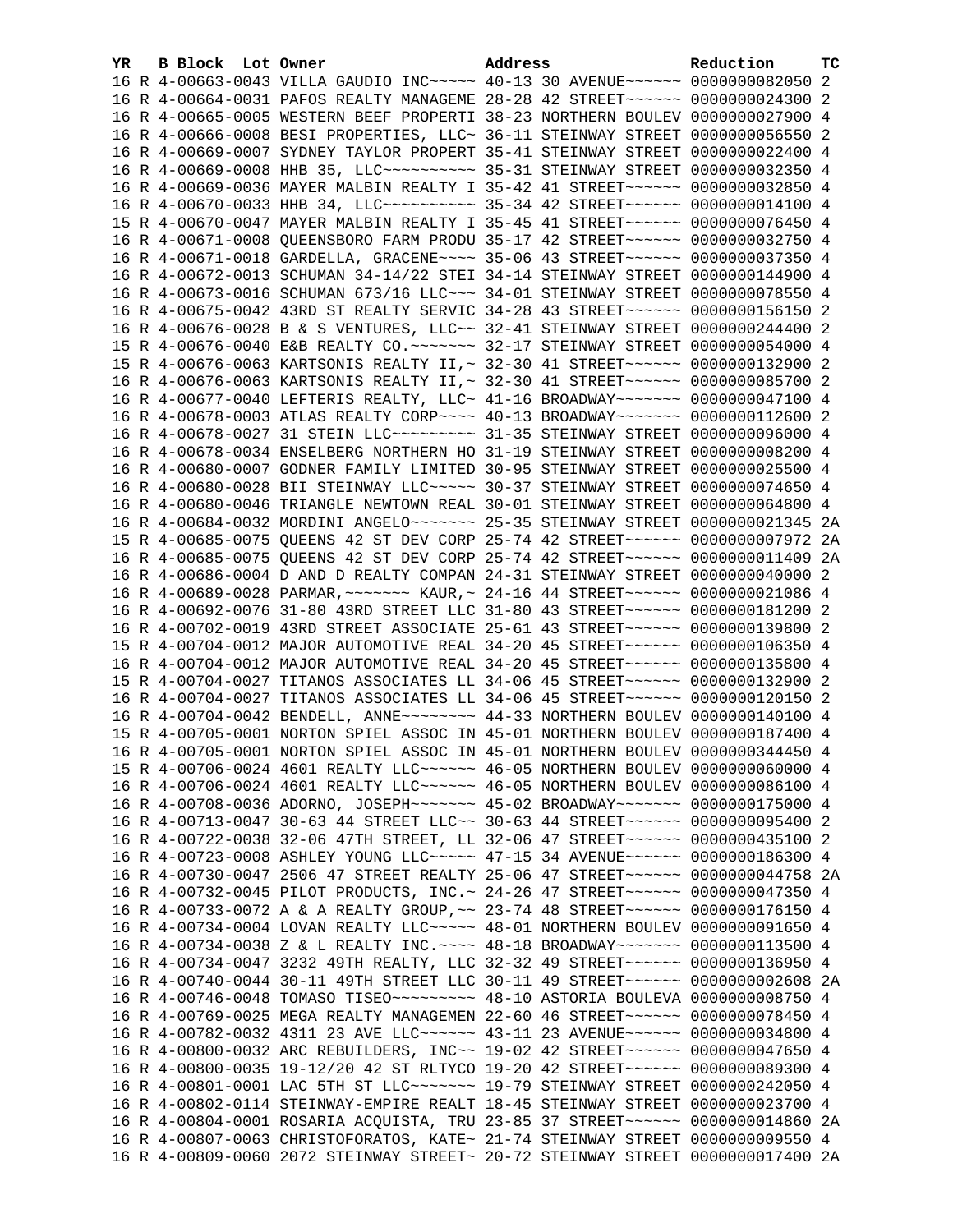| YR. | <b>B Block</b> Lot Owner | Address                                                                                                                                                          | Reduction | тc |
|-----|--------------------------|------------------------------------------------------------------------------------------------------------------------------------------------------------------|-----------|----|
|     |                          | 15 R 4-00812-0036 ESSIE COSMETICS, LTD. 19-19 37 STREET~~~~~~ 0000000327450 4                                                                                    |           |    |
|     |                          | 16 R 4-00812-0036 ESSIE COSMETICS, LTD. 19-19 37 STREET~~~~~~ 0000000108750 4                                                                                    |           |    |
|     |                          | 16 R 4-00813-0068 18-58 STEINWAY STREET 18-58 STEINWAY STREET 0000000050000 4                                                                                    |           |    |
|     |                          | 15 R 4-00826-0001 ANEV REAL ESTATE, LLC 36-17 20 AVENUE~~~~~~ 0000000014850 4                                                                                    |           |    |
|     |                          | 16 R 4-00826-0001 ANEV REAL ESTATE, LLC 36-17 20 AVENUE~~~~~~ 0000000021550 4                                                                                    |           |    |
|     |                          | 15 R 4-00835-1006 DITMARS VENTURES LLC~ 23-09 31 STREET~~~~~~ 0000000007158 4                                                                                    |           |    |
|     |                          | 16 R 4-00835-1006 DITMARS VENTURES LLC~ 23-09 31 STREET~~~~~~ 00000000008695 4                                                                                   |           |    |
|     |                          | 16 R 4-00837-0013 BORIVOJ SANGULIN~~~~~ 24-60 32 STREET~~~~~~ 0000000077800 2                                                                                    |           |    |
|     |                          | 16 R 4-00845-0014 22-47 28 REALTY LLC~~ 22-47 28 STREET~~~~~~ 0000000013940 2A                                                                                   |           |    |
|     |                          | 16 R 4-00861-0005 SYNTAGMA PROPERTIES, ~ 25-25 ASTORIA BOULEVA 0000000725300 2                                                                                   |           |    |
|     |                          | 15 R 4-00861-0076 CN MANAGEMENT, LLC ~~~ 25-40 27 STREET ~~~~~~ 0000000033650 4                                                                                  |           |    |
|     |                          | 16 R 4-00861-0076 CN MANAGEMENT, LLC ~~~ 25-40 27 STREET ~~~~~~ 0000000056150 4                                                                                  |           |    |
|     |                          | 16 R 4-00884-0065 ASTORIA PINES HOLDING 26-13 21 STREET~~~~~~ 0000002072200 4                                                                                    |           |    |
|     |                          | 16 R 4-00892-0027 ASTORIA TERRACE GARDE 21-09 19 STREET~~~~~~ 0000000395509 2                                                                                    |           |    |
|     |                          | 16 R 4-00945-0045 NIBUR 761921 QUEENSLL 76-19 21 AVENUE~~~~~~ 0000000034100 4                                                                                    |           |    |
|     |                          | 16 R 4-01001-0042 APOPESO, INC. ~~~~~~~~ 22-19 HAZEN STREET~~~ 0000000036150 4                                                                                   |           |    |
|     |                          | 16 R 4-01016-0003 4909 REALTY LTD ~~~~~~ 49-09 25 AVENUE ~~~~~~ 0000000062850 4                                                                                  |           |    |
|     |                          | 16 R 4-01016-0098 AREC 20, LLC -------- 26-45 BROOKLYN QUEENS 0000000223700 4                                                                                    |           |    |
|     |                          | 16 R 4-01016-0115 ASTWOOD REALTY LLC ~~~ 27-07 BKLYN QUEENS EX 0000000082300 4                                                                                   |           |    |
|     |                          | 15 R 4-01016-0130 62-25 30TH AVE REALTY 62-25 30 AVENUE~~~~~~ 0000000076500 4                                                                                    |           |    |
|     |                          | 16 R 4-01016-0130 62-25 30TH AVE REALTY 62-25 30 AVENUE~~~~~~ 0000000050850 4                                                                                    |           |    |
|     |                          | 16 R 4-01016-0551 PUBLIC STORAGE INSTIT 24-01 BKLYN QUEENS EX 0000000132350 4                                                                                    |           |    |
|     |                          | 16 R 4-01017-0054 JM.DK PROPERTIES INC. 25-66 BOROUGH PLACE~~ 0000000065250 4                                                                                    |           |    |
|     |                          | 15 R 4-01019-0002 ELIZABETH JEAN GALASS 26-50 BOROUGH PLACE~~ 0000000181850 4                                                                                    |           |    |
|     |                          | 16 R 4-01019-0002 ELIZABETH JEAN GALASS 26-50 BOROUGH PLACE~~ 0000000405050 4                                                                                    |           |    |
|     |                          | 15 R 4-01019-0046 2610 BQE CORPORATION~ 26-10 BOROUGH PLACE~~ 0000000032050 4                                                                                    |           |    |
|     |                          | 16 R 4-01019-0046 2610 BQE CORPORATION~ 26-10 BOROUGH PLACE~~ 0000000393400 4                                                                                    |           |    |
|     |                          | 16 R 4-01027-0050 LAGUARDIA CORPORATE~~ 75-20 ASTORIA BOULEVA 0000003218850 4                                                                                    |           |    |
|     |                          | 16 R 4-01100-0037 BOULEVARD LLC, 88-25~ 88-25 ASTORIA BOULEVA 0000000025750 4                                                                                    |           |    |
|     |                          | 16 R 4-01127-0040 31 ENTERPRISES GROUP~ 78-19 31 AVENUE~~~~~~ 0000000036250 2                                                                                    |           |    |
|     |                          | 15 R 4-01132-0001 WOODSIDE 31ST AVENUE~ 54-02 31 AVENUE~~~~~~ 0000000068800 4                                                                                    |           |    |
|     |                          | 16 R 4-01132-0001 WOODSIDE 31ST AVENUE~ 54-02 31 AVENUE~~~~~~ 0000000255350 4                                                                                    |           |    |
|     |                          | 15 R 4-01135-0037 1192 DIONYSIOS VLACHO 31-06 60 STREET~~~~~~ 0000000013040 2A<br>16 R 4-01135-0037 1192 DIONYSIOS VLACHO 31-06 60 STREET~~~~~~ 0000000015123 2A |           |    |
|     |                          | 16 R 4-01137-0001 AMAZING DEVELOPMENT, ~ 31-35 61 STREET ~~~~~~~ 0000000010050 4                                                                                 |           |    |
|     |                          | 16 R 4-01148-0034 TOP 24 INC ----------- 31-47 77 STREET ------ 0000000109400 4                                                                                  |           |    |
|     |                          | 15 R 4-01153-0010 MCO LTD -------------- 51-31 NORTHERN BOULEV 0000000127750 4                                                                                   |           |    |
|     |                          | 16 R 4-01153-0010 MCO LTD -------------- 51-31 NORTHERN BOULEV 0000000274800 4                                                                                   |           |    |
|     |                          | 15 R 4-01153-0037 RUSTIN REALTY CORP~~~ 53-21 NORTHERN BOULEV 0000000226250 4                                                                                    |           |    |
|     |                          | 16 R 4-01153-0037 RUSTIN REALTY CORP~~~ 53-21 NORTHERN BOULEV 0000000259550 4                                                                                    |           |    |
|     |                          | 16 R 4-01153-0063 MARINO MARBLE&TITLE/C 51-23 NORTHERN BOULEV 0000000133400 4                                                                                    |           |    |
|     |                          | 16 R 4-01158-0100 MJ WOODSIDE LLC ----- 32-28 57 STREET ----- 0000000059000 4                                                                                    |           |    |
|     |                          | 15 R 4-01158-0147 MJ WOODSIDE LLC~~~~~~ 32-25 56 STREET~~~~~~ 0000000008750 4                                                                                    |           |    |
|     |                          | 16 R 4-01158-0147 MJ WOODSIDE LLC~~~~~~ 32-25 56 STREET~~~~~~ 0000000027650 4                                                                                    |           |    |
|     |                          | 16 R 4-01159-0064 TEGARAM RLTY CP ~~~~~~ 32-49 57 STREET ~~~~~~ 0000000050600 4                                                                                  |           |    |
|     |                          | 16 R 4-01161-0064 32-44 61ST ST. LLC~~~ 32-44 61 STREET~~~~~~ 0000000117720 1                                                                                    |           |    |
|     |                          | 16 R 4-01161-0080 PLISKIN~ BRENDA~~~~~~ 60-13 NORTHERN BOULEV 0000000048850 4                                                                                    |           |    |
|     |                          | 16 R 4-01162-0001 LOCAL 46 SECOND HOLDI 61-02 32 AVENUE~~~~~~ 0000000136850 4                                                                                    |           |    |
|     |                          | 15 R 4-01166-0037 COMMERCE BANK NA~~~~~ 70-09 NORTHERN BOULEV 0000000172950 4                                                                                    |           |    |
|     |                          | 16 R 4-01166-0037 COMMERCE BANK NA~~~~~ 70-09 NORTHERN BOULEV 0000000183750 4                                                                                    |           |    |
|     |                          | 15 R 4-01167-0045 NORTH REGAL REALTY LL 71-15 NORTHERN BOULEV 0000000040900 4                                                                                    |           |    |
|     |                          | 16 R 4-01167-0045 NORTH REGAL REALTY LL 71-15 NORTHERN BOULEV 0000000073300 4                                                                                    |           |    |
|     |                          | 16 R 4-01169-0033 CITIZENS DEVP CP~~~~~ 73-15 NORTHERN BOULEV 0000000368350                                                                                      |           | 4  |
|     |                          | 16 R 4-01170-0038 LACHER/KOEPPEL REALTY 74-15 NORTHERN BOULEV 0000000173500 4                                                                                    |           |    |
|     |                          | 16 R 4-01175-0036 EGT REALTY, LLC ~~~~~~ 79-11 NORTHERN BOULEV 0000000129450 2                                                                                   |           |    |
|     |                          | 15 R 4-01180-0040 TRF REALTY LLC ------ 33-30 57 STREET ----- 0000000050600 4                                                                                    |           |    |
|     |                          | 16 R 4-01181-0014 DOMINO REALTY, LLC ~~~ 33-37 57 STREET ~~~~~~ 0000000030600 4                                                                                  |           |    |
|     |                          | 16 R 4-01188-0055 HENDERSON APARTMENTS~ 60-11 BROADWAY~~~~~~~ 0000000368800 2                                                                                    |           |    |
|     |                          | 16 R 4-01191-0001 BERTORELLI MARIO~~~~~ 34-20 65 STREET~~~~~~ 0000000082500 4                                                                                    |           |    |
|     |                          | 16 R 4-01192-0001 CIAMPA TOWER SQUARE, ~ 51-00 NORTHERN BOULEV 0000000493850 4                                                                                   |           |    |
|     |                          | 16 R 4-01195-0026 VASEVIAK RLTY CORP~~~ 34-35 56 STREET~~~~~~ 0000000100650 4                                                                                    |           |    |
|     |                          | 16 R 4-01195-0038 LENORA SIEGEL AS SUCC 34-11 56 STREET~~~~~~ 0000000033150 4                                                                                    |           |    |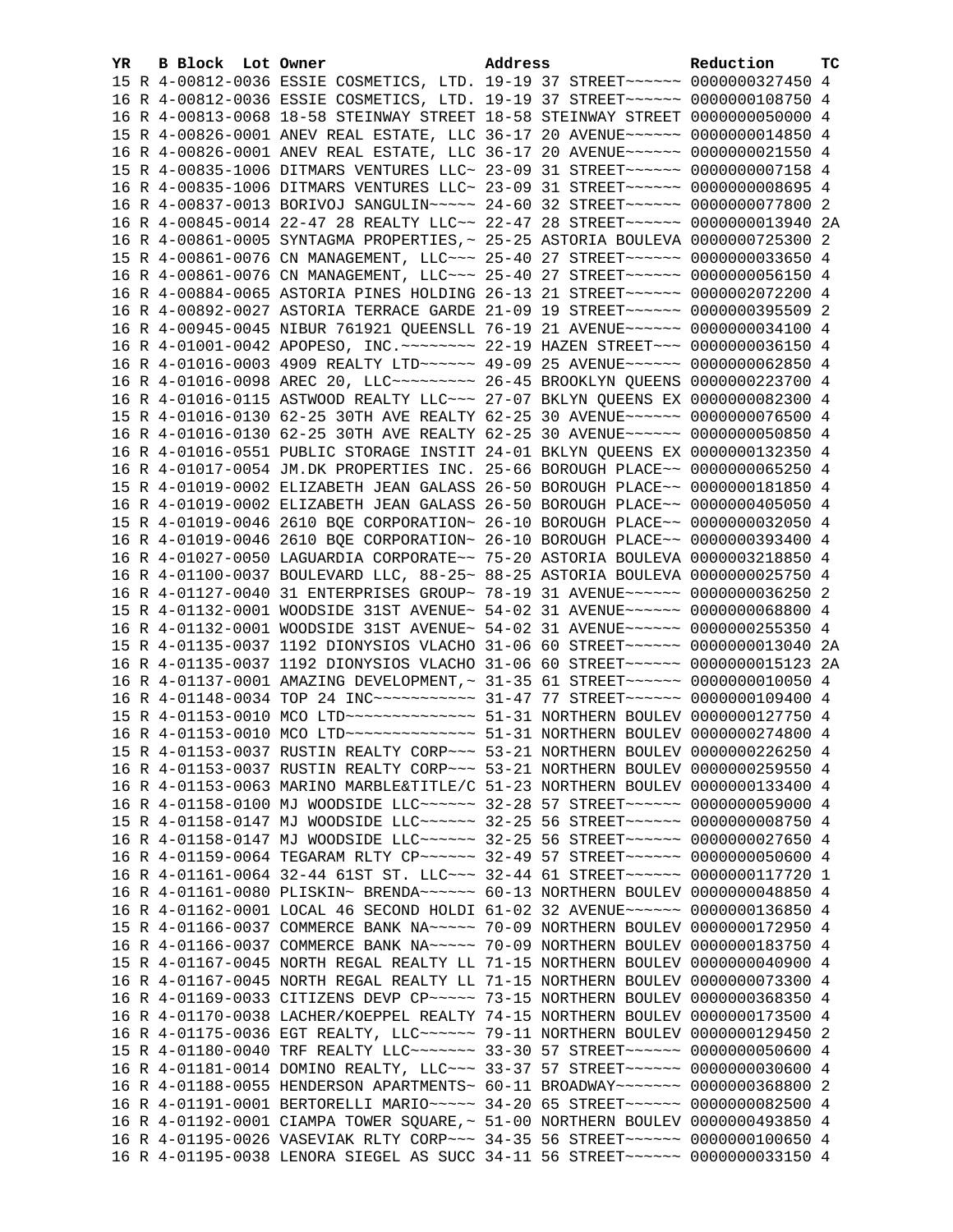| YR. | B Block Lot Owner | Address                                                                          | Reduction | тc |
|-----|-------------------|----------------------------------------------------------------------------------|-----------|----|
|     |                   | 16 R 4-01196-0007 AMER-ITAL FOODS LTD~~ 57-09 37 AVENUE~~~~~~ 0000000049550 4    |           |    |
|     |                   | 16 R 4-01198-0040 BERTUCCIO ESTATES IN~ 59-16 BROADWAY~~~~~~~ 0000000025800 4    |           |    |
|     |                   | 15 R 4-01209-0004 LTM SUCCESS LLC~~~~~~ 54-18 37 AVENUE~~~~~~ 0000000037400 4    |           |    |
|     |                   | 16 R 4-01209-0004 LTM SUCCESS LLC ~~~~~~ 54-18 37 AVENUE ~~~~~~ 0000000077300 4  |           |    |
|     |                   | 16 R 4-01209-0020 TASCO ENTERPRISES LLC 37-32 55 STREET~~~~~~ 0000000107250 4    |           |    |
|     |                   | 16 R 4-01209-0043 AETOS PROPERTIES, LLC 37-11 54 STREET~~~~~~ 0000000033900 4    |           |    |
|     |                   | 16 R 4-01210-0038 TASCO ENTERPRISES~~~~ 37-31 55 STREET~~~~~~ 0000000057300 4    |           |    |
|     |                   | 16 R 4-01210-0045 LEYBOVICH MIKHAIL~~~~ 37-21 55 STREET~~~~~~ 0000000009400 4    |           |    |
|     |                   | 16 R 4-01212-0063 KHAN FAMILY REALTY LL 37-19 57 STREET~~~~~~ 0000000040250 4    |           |    |
|     |                   | 16 R 4-01212-0086 MR HERBERT ORNER~~~~~ 57-10 38 AVENUE~~~~~~ 0000000085150 4    |           |    |
|     |                   | 16 R 4-01215-0056 3706 REALTY ASSOCIATE 37-06 61 STREET~~~~~~ 0000000023650 4    |           |    |
|     |                   | 16 R 4-01216-0006 FRANK RUBINO~~~~~~~~~ 38-03 61 STREET~~~~~~ 0000000004800 4    |           |    |
|     |                   | 16 R 4-01216-1001 E. GOTHELF LLC ------- 37-59 61 STREET ----- 0000000033710 4   |           |    |
|     |                   | 16 R 4-01216-1002 E. GOTHELF LLC ------- 37-59 61 STREET ----- 0000000057200 4   |           |    |
|     |                   | 15 R 4-01216-1003 HIRUNYAPAPONG, VACHA 37-59 61 STREET~~~~~~ 0000000034467 2     |           |    |
|     |                   | 16 R 4-01216-1003 HIRUNYAPAPONG, VACHA 37-59 61 STREET~~~~~~ 0000000026633 2     |           |    |
|     |                   | 15 R 4-01216-1021 E. GOTHELF LLC ------- 37-59 61 STREET ----- 00000000006006 4  |           |    |
|     |                   | 16 R 4-01216-1021 E. GOTHELF LLC~~~~~~~ 37-59 61 STREET~~~~~~ 00000000006063 4   |           |    |
|     |                   | 15 R 4-01216-1022 ZHANG, SHAWYIN~~~~~~~ 37-59 61 STREET~~~~~~ 00000000006006 4   |           |    |
|     |                   | 16 R 4-01216-1022 ZHANG, SHAWYIN~~~~~~~ 37-59 61 STREET~~~~~~ 00000000006063 4   |           |    |
|     |                   | 15 R 4-01216-1028 E. GOTHELF LLC~~~~~~~ 37-59 61 STREET~~~~~~ 00000000006006 4   |           |    |
|     |                   | 16 R 4-01216-1028 E. GOTHELF LLC ------ 37-59 61 STREET ----- 00000000006063 4   |           |    |
|     |                   | 16 R 4-01217-0020 ARIS REALTY CORP~~~~~ 37-53 62 STREET~~~~~~ 0000000117350 2    |           |    |
|     |                   | 15 R 4-01221-0015 NA 67 LLC ------------- 37-06 69 STREET ------ 0000000154200 2 |           |    |
|     |                   | 16 R 4-01221-0015 NA 67 LLC ------------ 37-06 69 STREET ------ 0000000331900 2  |           |    |
|     |                   | 16 R 4-01232-0054 SUBONG ESTATES INC~~~ 62-05 ROOSEVELT AVENU 0000000050950 4    |           |    |
|     |                   | 16 R 4-01249-0001 SPANBOCK FAMILY REALT 76-02 NORTHERN BOULEV 0000000304200 4    |           |    |
|     |                   | 15 R 4-01249-0033 34 AVENUE REALTY CO., 76-09 34 AVENUE~~~~~~ 0000000074200 2    |           |    |
|     |                   | 16 R 4-01249-0033 34 AVENUE REALTY CO., 76-09 34 AVENUE~~~~~~ 0000000174550 2    |           |    |
|     |                   | 15 R 4-01251-0001 78-02 NORTHERN BOULEV 78-02 NORTHERN BOULEV 0000000496900 4    |           |    |
|     |                   | 16 R 4-01251-0001 78-02 NORTHERN BOULEV 78-02 NORTHERN BOULEV 0000000442250 4    |           |    |
|     |                   | 15 R 4-01261-0016 JACKSON HEIGHTS 34 RE 34-20 75 STREET~~~~~~ 0000000021361 2B   |           |    |
|     |                   | 16 R 4-01261-0016 JACKSON HEIGHTS 34 RE 34-20 75 STREET~~~~~~ 0000000022587 2B   |           |    |
|     |                   | 16 R 4-01267-0051 164 23RD ST JKSON HGH 34-37 80 STREET~~~~~~ 0000000068300 2    |           |    |
|     |                   | 16 R 4-01270-1001 WENG, WEI JIN~~~~~~~~~ 35-20 LEVERICH STREET 0000000001702 2   |           |    |
|     |                   | 16 R 4-01278-0044 JACKSON 37 COMPANY~~~ 78-01 37 AVENUE~~~~~~ 0000000099150 4    |           |    |
|     |                   | 16 R 4-01280-0038 RAVENNA COURT LLC~~~~ 80-01 37 AVENUE~~~~~~ 0000000120000 2    |           |    |
|     |                   | 16 R 4-01282-0034 FIRST TLG REALTY, LLC 69-09 ROOSEVELT AVENU 0000000052250 4    |           |    |
|     |                   | 16 R 4-01284-0041 KENISHA LLC~~~~~~~~~~ 37-06 74 STREET~~~~~~ 0000000477650 4    |           |    |
|     |                   | 16 R 4-01285-0007 THE CAROLYN HITTLEMAN 37-47 74 STREET~~~~~~ 0000000537400 4    |           |    |
|     |                   | 16 R 4-01286-0017 BROTHERS ASSOCIATES L 37-37 75 STREET~~~~~~ 0000000118450 4    |           |    |
|     |                   | 16 R 4-01287-0001 7610 37TH AVENUE ASSO 76-02 37 AVENUE~~~~~~ 0000000499000 4    |           |    |
|     |                   | 16 R 4-01288-0039 ALARCON-MORDINI ENTER 77-11 ROOSEVELT AVENU 0000000289600 4    |           |    |
|     |                   | 16 R 4-01288-0048 HARRY J BONUCK~~~~~~~ 77-01 ROOSEVELT AVENU 0000000030200 4    |           |    |
|     |                   | 16 R 4-01292-0024 LEVY/AUG 82ND STREET~ 37-36 82 STREET~~~~~~ 0000000082950 4    |           |    |
|     |                   | 16 R 4-01301-0028 MEDOS REALTY CORP~~~~ 69-08 ROOSEVELT AVENU 0000000025450 4    |           |    |
|     |                   | 16 R 4-01303-0010 M & P MINUTEMAN, INC. 71-26 ROOSEVELT AVENU 0000000080900 4    |           |    |
|     |                   | 16 R 4-01303-0011 M & P MINUTEMAN, INC. 71-28 ROOSEVELT AVENU 0000000051650 4    |           |    |
|     |                   | 16 R 4-01304-0044 DREAM 2100 INC. ~~~~~~ 40-04 73 STREET~~~~~~ 0000000054125 4   |           |    |
|     |                   | 16 R 4-01308-0063 NYC DEPT OF HIGHWAYS~ 41-53 WOODSIDE AVENUE 0000000098810 2B   |           |    |
|     |                   | 15 R 4-01309-1003 SCHAAFSMA, JOHANNES~~ 69-14 41 AVENUE~~~~~~ 0000000047251 2    |           |    |
|     |                   | 16 R 4-01309-1003 SCHAAFSMA, JOHANNES~~ 69-14 41 AVENUE~~~~~~ 0000000065318 2    |           |    |
|     |                   | 15 R 4-01311-0018 TATEL, NORMA~~~~~~~~~ 41-41 71 STREET~~~~~~ 0000000034278 2A   |           |    |
|     |                   | 16 R 4-01312-1001 CHOI WONG TRADING COR 41-58 73 STREET~~~~~~ 0000000026600 4    |           |    |
|     |                   | 16 R 4-01320-0012 JUNE & YOUN REALTY CO 51-02 ROOSEVELT AVENU 0000000062550 4    |           |    |
|     |                   | 15 R 4-01320-0030 SAMIS REALTY CO. LLC~ 51-30 ROOSEVELT AVENU 0000000309950 4    |           |    |
|     |                   | 16 R 4-01320-0030 SAMIS REALTY CO. LLC~ 51-30 ROOSEVELT AVENU 0000000323900 4    |           |    |
|     |                   | 16 R 4-01321-0012 WOODSIDE EQUITIES LLC 43-21 52 STREET~~~~~~ 0000000100400 4    |           |    |
|     |                   | 16 R 4-01323-0044 FAW REALTY LLC ------ 54-11 QUEENS BOULEVAR 0000000229900 4    |           |    |
|     |                   | 16 R 4-01323-0066 SGTP LLC ------------- 43-09 54 STREET ------ 0000000005600 2A |           |    |
|     |                   | 16 R 4-01330-0001 JADIDIAN MASSOUD ~~~~~ 57-07 QUEENS BOULEVAR 0000000043200 4   |           |    |
|     |                   | 16 R 4-01332-0035 KENNEDY-ROTH FUNERALH 41-45 58 STREET~~~~~~ 0000000079300 4    |           |    |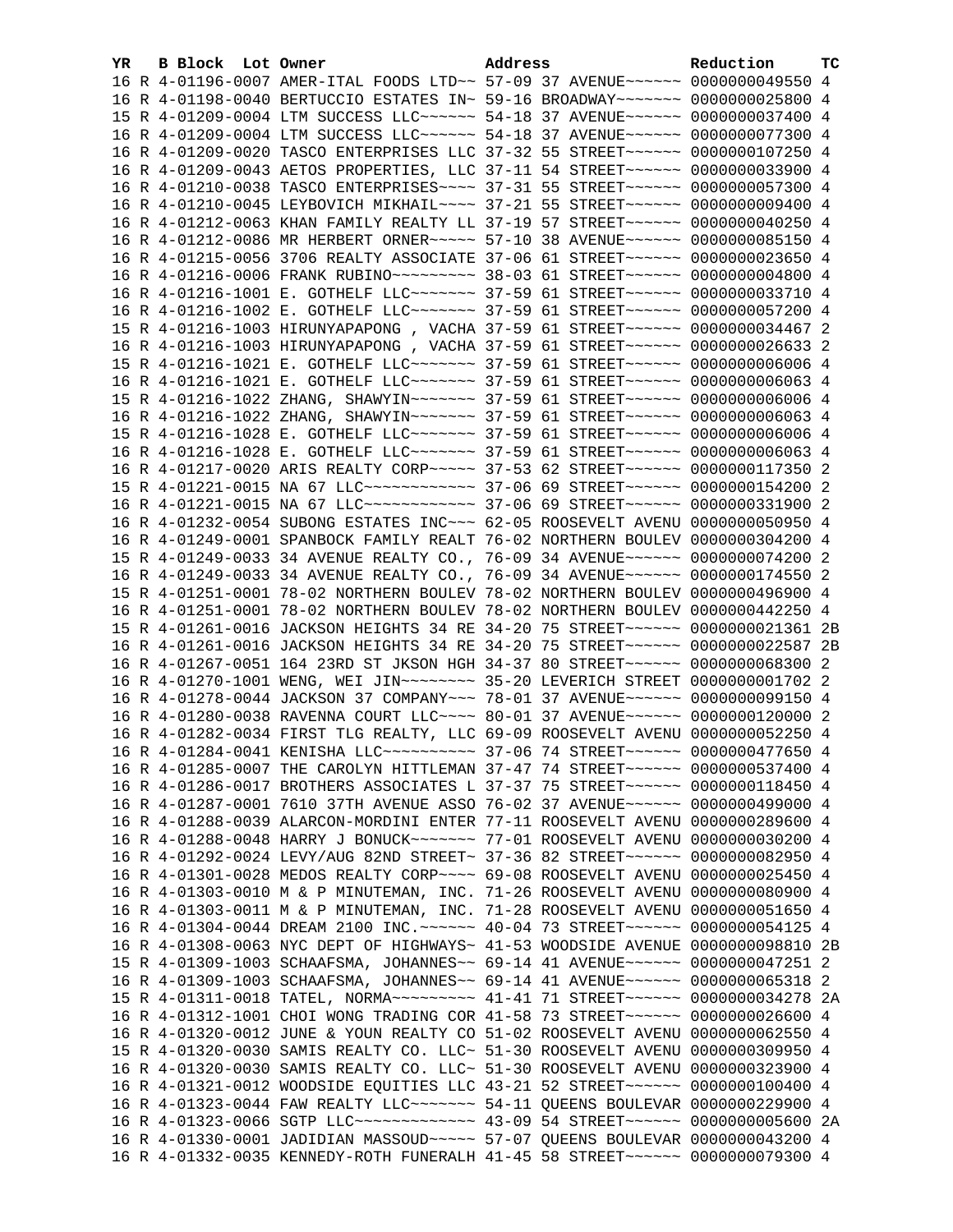| YR. | B Block Lot Owner |                                                                                 | Address | Reduction | тc |
|-----|-------------------|---------------------------------------------------------------------------------|---------|-----------|----|
|     |                   | 16 R 4-01335-0010 41-19 REALTY COMPANY, 41-19 60 STREET~~~~~~~ 0000000042350 2  |         |           |    |
|     |                   | 16 R 4-01335-0036 ASTORIA FEDERAL SAVIN 60-20 WOODSIDE AVENUE 0000000432500 4   |         |           |    |
|     |                   | 16 R 4-01338-0028 60 05 44TH AVE CORP~~ 60-05 44 AVENUE~~~~~~ 0000000086600 2   |         |           |    |
|     |                   | 16 R 4-01339-0002 QUEENS BOULEVARD EXTE 61-11 QUEENS BOULEVAR 0000000692850 4   |         |           |    |
|     |                   | 15 R 4-01342-0001 AVIRAO GROUP MANAGEME 65-09 QUEENS BOULEVAR 0000000052650 4   |         |           |    |
|     |                   | 16 R 4-01342-0001 AVIRAO GROUP MANAGEME 65-09 QUEENS BOULEVAR 0000000049350 4   |         |           |    |
|     |                   | 16 R 4-01343-0031 HYATT AVENUE ASSOCIAT 42-25 65 PLACE~~~~~~~ 0000000137000 2   |         |           |    |
|     |                   | 16 R 4-01348-0017 KIM, PIL BONG~~~~~~~~ 68-04 43 AVENUE~~~~~~ 0000000008216 2A  |         |           |    |
|     |                   | 16 R 4-01348-0053 E.P.T REALTY CORP. ~~~ 68-01 QUEENS BOULEVAR 0000000038000 4  |         |           |    |
|     |                   | 16 R 4-01365-0022 BURGER KING CORP #917 91-20 ASTORIA BOULEVA 0000000063200 4   |         |           |    |
|     |                   | 15 R 4-01367-0025 93-07 ASTORIA BLVD CO 93-01 ASTORIA BOULEVA 0000000072050 4   |         |           |    |
|     |                   | 16 R 4-01367-0025 93-07 ASTORIA BLVD CO 93-01 ASTORIA BOULEVA 0000000061250 4   |         |           |    |
|     |                   | 16 R 4-01368-0035 GALLERIA 95 INC~~~~~~ 94-15 ASTORIA BOULEVA 0000000042800 4   |         |           |    |
|     |                   | 15 R 4-01378-0026 98-04 ASTORIA BOULEVA 98-04 ASTORIA BOULEVA 0000000017350 4   |         |           |    |
|     |                   | 16 R 4-01378-0026 98-04 ASTORIA BOULEVA 98-04 ASTORIA BOULEVA 0000000032650 4   |         |           |    |
|     |                   | 16 R 4-01379-0045 99 GGS REALTY CORP~~~ 99-10 ASTORIA BOULEVA 0000000059850 4   |         |           |    |
|     |                   | 16 R 4-01404-0045 OLIVIERI, MICHAEL~~~~ 31-55 92 STREET~~~~~~ 0000000017950 4   |         |           |    |
|     |                   | 16 R 4-01419-0031 NORTHERN 89TH LLC ~~~~ 89-01 NORTHERN BOULEV 0000000113300 4  |         |           |    |
|     |                   | 15 R 4-01424-0033 94-15 NORTHERN BOULEV 94-15 NORTHERN BOULEV 0000000340750 4   |         |           |    |
|     |                   | 16 R 4-01424-0033 94-15 NORTHERN BOULEV 94-15 NORTHERN BOULEV 0000000558750 4   |         |           |    |
|     |                   | 16 R 4-01426-0033 PETE REALTY 96 LLC ~~~ 96-15 NORTHERN BOULEV 0000000298100 4  |         |           |    |
|     |                   | 16 R 4-01431-0006 33-08 REALTY LLC ---- 33-08 84 STREET ----- 0000000224600 2   |         |           |    |
|     |                   | 16 R 4-01443-0051 162 25TH ST JACKSON H 34-43 82 STREET~~~~~~ 0000000031600 2   |         |           |    |
|     |                   | 16 R 4-01448-0032 35TH AVENUE APARTMENT 87-07 35 AVENUE~~~~~~ 0000000120800 2   |         |           |    |
|     |                   | 16 R 4-01451-0012 LA MESA VERDE APARTME 34-18 91 STREET~~~~~~ 0000000112500 2   |         |           |    |
|     |                   | 16 R 4-01451-0047 LA MESA VERDE APARTME 34-19 90 STREET~~~~~~ 0000000112500 2   |         |           |    |
|     |                   | 16 R 4-01453-0010 FORD APTS LLC -------- 92-16 34 AVENUE ----- 0000000065900 2  |         |           |    |
|     |                   | 16 R 4-01455-0050 JACKSON HEIGHTS 35 LL 94-05 35 AVENUE~~~~~~ 0000000160100 2   |         |           |    |
|     |                   | 16 R 4-01456-0022 ERP HALLS LLC -------- 35-40 83 STREET ------ 0000000332350 2 |         |           |    |
|     |                   | 15 R 4-01456-0029 82/83 JH LLC -------- 35-54 83 STREET ------ 0000000067600 2  |         |           |    |
|     |                   | 16 R 4-01456-0029 82/83 JH LLC --------- 35-54 83 STREET ------ 0000000054150 2 |         |           |    |
|     |                   | 16 R 4-01458-0046 LITCHFIELD ----------- 35-43 84 STREET ----- 0000000189300 2  |         |           |    |
|     |                   | 16 R 4-01460-0166 MAGRO, OLIMPIA~~~~~~~ 35-19 86 STREET~~~~~~ 0000000010400 2A  |         |           |    |
|     |                   | 16 R 4-01465-0036 GOLDEN BRIGHT REALTY~ 35-50 92 STREET~~~~~~ 0000000035943 2A  |         |           |    |
|     |                   | 16 R 4-01468-0028 KRR QUEENS 1 LLC ~~~~~ 35-44 95 STREET ~~~~~~ 0000000101650 2 |         |           |    |
|     |                   | 16 R 4-01468-0049 94-01 REALTY CORP~~~~ 94-01 37 AVENUE~~~~~~ 0000000328800 4   |         |           |    |
|     |                   | 16 R 4-01470-0049 JUNE AZOULAY~~~~~~~~~ 37-59 82 STREET~~~~~~ 0000000094800 4   |         |           |    |
|     |                   | 16 R 4-01470-0055 3747 82ND STREET LLC~ 37-47 82 STREET~~~~~~ 0000000222900 4   |         |           |    |
|     |                   | 16 R 4-01473-0070 PJE PARAGON LLC ~~~~~~ 37-21 85 STREET ~~~~~~ 0000000035300 2 |         |           |    |
|     |                   | 16 R 4-01478-0063 SALLE REATLY CORP~~~~ 37-27 90 STREET~~~~~~ 0000000051250 2   |         |           |    |
|     |                   | 16 R 4-01480-0044 GUARINA CORONA CORP. ~ 92-03 ROOSEVELT AVENU 0000000023650 4  |         |           |    |
|     |                   | 15 R 4-01481-0044 L & V ROOSEVELT PROPI 93-17 ROOSEVELT AVENU 0000000018750 4   |         |           |    |
|     |                   | 16 R 4-01481-0044 L & V ROOSEVELT PROPI 93-17 ROOSEVELT AVENU 0000000019200 4   |         |           |    |
|     |                   | 16 R 4-01483-0010 WARREN LLC ----------- 95-08 37 AVENUE ------ 0000000041900 2 |         |           |    |
|     |                   | 15 R 4-01484-0039 PARTNERS 2004 LLC C/O 37-68 JUNCTION BOULEV 0000000117300 4   |         |           |    |
|     |                   | 16 R 4-01484-0039 PARTNERS 2004 LLC C/O 37-68 JUNCTION BOULEV 0000000252100 4   |         |           |    |
|     |                   | 15 R 4-01484-0041 PARTNERS 2004 LLC C/O 37-72 JUNCTION BOULEV 0000000091350 4   |         |           |    |
|     |                   | 16 R 4-01484-0041 PARTNERS 2004 LLC C/O 37-72 JUNCTION BOULEV 0000000196400 4   |         |           |    |
|     |                   | 15 R 4-01484-0046 38-06 JUNCTION BLVDCO 38-06 JUNCTION BOULEV 0000000026325 4   |         |           |    |
|     |                   | 15 R 4-01484-0052 95-47 ROOSEVELT AVENU 95-47 ROOSEVELT AVENU 0000000004450 4   |         |           |    |
|     |                   | 16 R 4-01484-0052 95-47 ROOSEVELT AVENU 95-47 ROOSEVELT AVENU 0000000018850 4   |         |           |    |
|     |                   | 16 R 4-01485-0051 NAVON APARTMENTS, LLC 40-52 75 STREET~~~~~~ 0000000073300 2   |         |           |    |
|     |                   | 15 R 4-01486-0004 PNO PROPERTIES, LLC~~ 40-47 75 STREET~~~~~~ 0000000038900 4   |         |           |    |
|     |                   | 16 R 4-01486-0004 PNO PROPERTIES, LLC~~ 40-47 75 STREET~~~~~~ 0000000037450 4   |         |           |    |
|     |                   | 16 R 4-01488-0036 YOROTA PROPERTIES LLC 77-05 41 AVENUE~~~~~~ 0000000025950 2   |         |           |    |
|     |                   | 16 R 4-01490-0001 RUTH MORAVEC, LLC --- 79-02 ROOSEVELT AVENU 0000000058600 4   |         |           |    |
|     |                   | 16 R 4-01490-0018 KING EDWARD LLC~~~~~~ 79-11 41 AVENUE~~~~~~ 0000001230750 2   |         |           |    |
|     |                   | 16 R 4-01490-0053 QPII-40-11/15/19 79 S 40-11 79 STREET~~~~~~ 0000000124800 2   |         |           |    |
|     |                   | 16 R 4-01491-0021 KING GEORGE APTS, LLC 80-15 41 AVENUE~~~~~~ 0000000494850 2   |         |           |    |
|     |                   | 16 R 4-01493-0003 ROOSEVELT AVENUE ENTE 40-06 82 STREET~~~~~~ 0000000415000 4   |         |           |    |
|     |                   | 16 R 4-01493-0012 JOSE M AGUERA~~~~~~~~ 40-12 83 STREET~~~~~~ 0000000093200 4   |         |           |    |
|     |                   | 15 R 4-01495-0014 WHANG , EUICHUN~~~~~~ 41-33 75 STREET~~~~~~ 0000000007000 2A  |         |           |    |
|     |                   |                                                                                 |         |           |    |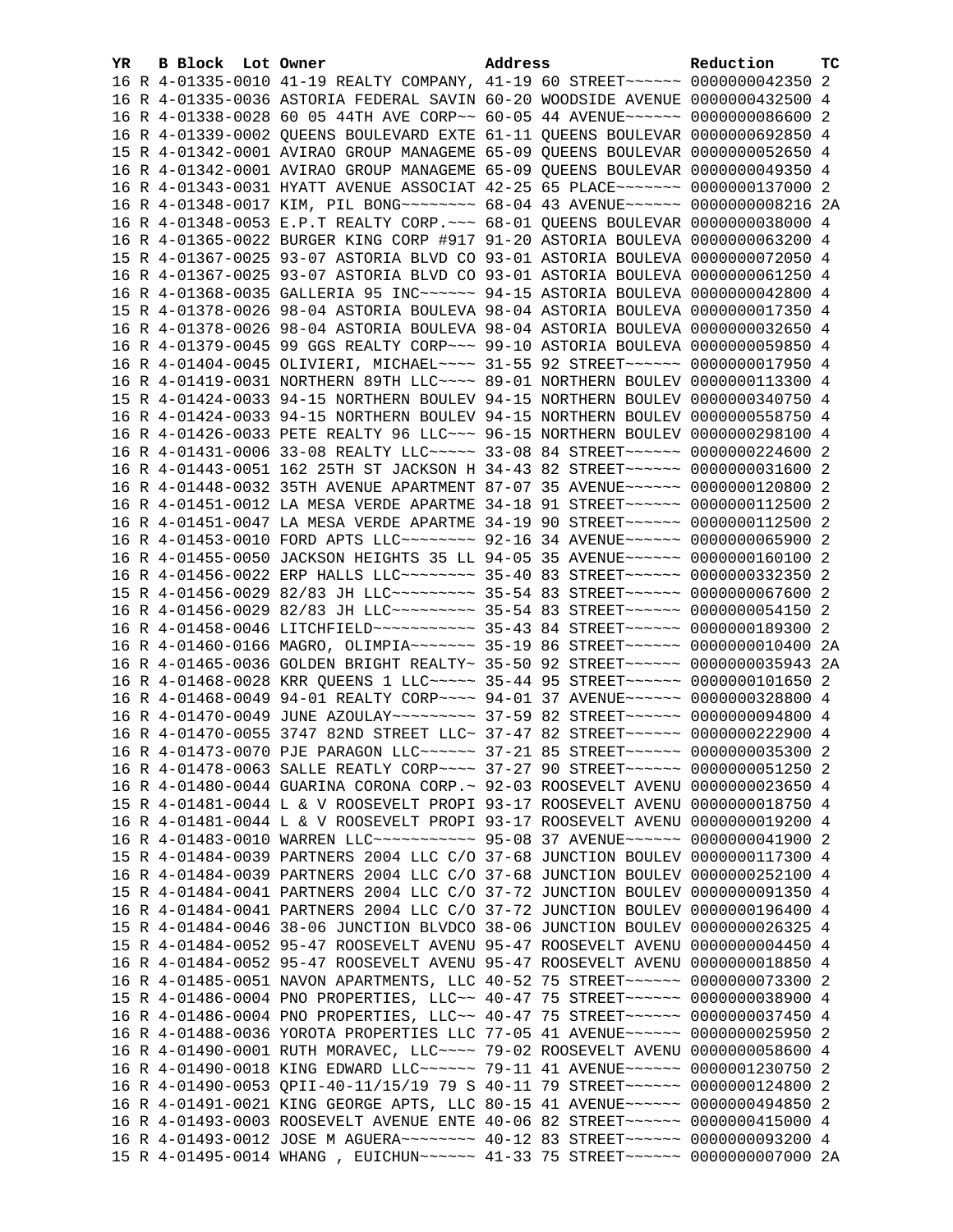| YR. | <b>B Block</b> Lot Owner | Address                                                                         | Reduction | тc |
|-----|--------------------------|---------------------------------------------------------------------------------|-----------|----|
|     |                          | 16 R 4-01495-0014 WHANG, EUICHUN~~~~~~ 41-33 75 STREET~~~~~~ 0000000010800 2A   |           |    |
|     |                          | 16 R 4-01503-0009 DELGADO REALTY GROUP~ 84-24 ROOSEVELT AVENU 0000000103500 4   |           |    |
|     |                          | 16 R 4-01504-0009 URBAN-SPACE, LLC ~~~~~ 83-02 BAXTER AVENUE ~~ 0000000043385 4 |           |    |
|     |                          | 16 R 4-01504-0068 40-35 HAMPTON LLC C/O 40-35 HAMPTON STREET~ 0000000181400 2   |           |    |
|     |                          | 16 R 4-01504-0080 40-15 HAMPTON LLC~~~~ 40-15 HAMPTON STREET~ 0000000145700 2   |           |    |
|     |                          | 16 R 4-01508-0022 JS 4215 LLC ---------- 42-25 LAYTON STREET -~ 0000000128350 2 |           |    |
|     |                          | 16 R 4-01508-0027 JS 4215 LLC ---------- 42-15 LAYTON STREET -~ 0000000215600 2 |           |    |
|     |                          | 15 R 4-01509-0033 HIGHPOINT ASSOCIATESI 81-11 BROADWAY~~~~~~~ 0000000323500 4   |           |    |
|     |                          | 16 R 4-01509-0033 HIGHPOINT ASSOCIATESI 81-11 BROADWAY~~~~~~~ 0000000363550 4   |           |    |
|     |                          | 16 R 4-01510-0063 RHZ MANAGEMENT INC. ~~ 88-20 ROOSEVELT AVENU 0000000008450 4  |           |    |
|     |                          | 16 R 4-01514-0041 41-53 HAMPTON LLC --- 41-53 HAMPTON STREET ~ 0000000151450 2  |           |    |
|     |                          | 16 R 4-01514-1001 ~~~~~~~~~~~~~~~~~~~~ 41-25 HAMPTON STREET~ 0000000007557 2C   |           |    |
|     |                          | 16 R 4-01527-0001 ELMHURST TOWERS, APTME 81-11 45 AVENUE~~~~~~ 0000000235100 2  |           |    |
|     |                          | 16 R 4-01533-0036 ELM REALTY ASSOCIATES 80-08 45 AVENUE~~~~~~ 0000000164400 4   |           |    |
|     |                          | 15 R 4-01536-0002 DEEP REALTY LLC ----- 76-01 OUEENS BOULEVAR 0000000091800 4   |           |    |
|     |                          | 16 R 4-01536-0002 DEEP REALTY LLC~~~~~~ 76-01 QUEENS BOULEVAR 0000000125100 4   |           |    |
|     |                          | 16 R 4-01537-0004 ELGHANAYAN-LICHT, LLC 78-01 QUEENS BOULEVAR 0000000381500 4   |           |    |
|     |                          | 16 R 4-01537-0019 ELGHANAYAN-LICHT, LLC 79-30 ALBION AVENUE~~ 0000000004050 4   |           |    |
|     |                          | 16 R 4-01537-0022 ELGHANAYAN-LICHT, LLC ALBION AVENUE~~~~~~~~ 0000000002700 4   |           |    |
|     |                          | 16 R 4-01537-0027 SHIM, IN SOOK~~~~~~~~~ 79-52 ALBION AVENUE~~ 0000000064050 4  |           |    |
|     |                          | 16 R 4-01546-0020 D.C. LING BROADWAY RE 84-02 BROADWAY~~~~~~~ 0000000276550 4   |           |    |
|     |                          | 16 R 4-01549-0016 KAM LUN FOOD PRODUCTS 86-18 BROADWAY~~~~~~~ 0000000205350 4   |           |    |
|     |                          | 16 R 4-01549-0021 AMERASIA BANK~~~~~~~~ 86-26 BROADWAY~~~~~~~ 0000000138300 4   |           |    |
|     |                          | 16 R 4-01550-0020 ~~~~~~~~~~~~~~~~~~~~~ 92-10 ROOSEVELT AVENU 0000000269300 4   |           |    |
|     |                          | 16 R 4-01561-0025 NOURI REALTY, LLC --- 44-30 MACNISH STREET ~ 0000000447600 2  |           |    |
|     |                          | 16 R 4-01563-0048 40-42 94TH ST REALTY~ 40-42 94 STREET~~~~~~~ 0000000150659 2A |           |    |
|     |                          | 16 R 4-01570-0046 JACKSON HURST PARTNER 43-31 ITHACA STREET~~ 0000000071000 2   |           |    |
|     |                          | 15 R 4-01581-0001 REGENT REALTY CO~~~~~ 83-45 BROADWAY~~~~~~~ 0000000275400 2   |           |    |
|     |                          | 16 R 4-01590-0001 4105 94 ST INC~~~~~~~ 94-02 41 AVENUE~~~~~~ 0000000200700 2   |           |    |
|     |                          | 16 R 4-01593-0005 9502 ROOSEVELT AVE LL 95-02 ROOSEVELT AVENU 0000000030250 4   |           |    |
|     |                          | 16 R 4-01596-0030 CORONA JUNCTION ESTAT 40-46 JUNCTION BOULEV 0000000083600 4   |           |    |
|     |                          | 15 R 4-01596-0031 CORONA JUNCTION ESTAT 40-48 JUNCTION BOULEV 0000000010150 4   |           |    |
|     |                          | 16 R 4-01596-0031 CORONA JUNCTION ESTAT 40-48 JUNCTION BOULEV 0000000014650 4   |           |    |
|     |                          | 16 R 4-01600-0061 45-10 94TH STREET, LLC 45-10 94 STREET~~~~~~ 0000000608150 4  |           |    |
|     |                          | 16 R 4-01600-0121 43-43 91ST PLACE LLC~ 43-43 91 PLACE~~~~~~~ 0000000149100 2   |           |    |
|     |                          | 15 R 4-01604-0067 REALTY~~~~~~~~~~~~~~~ 94-33 CORONA AVENUE~~ 0000000045700 4   |           |    |
|     |                          | 16 R 4-01604-0067 REALTY~~~~~~~~~~~~~~~ 94-33 CORONA AVENUE~~ 0000000067300 4   |           |    |
|     |                          | 15 R 4-01605-0071 JACKSON 13-LEE LIMITE 40-05 JUNCTION BOULEV 0000000029700 4   |           |    |
|     |                          | 16 R 4-01605-0072 96-06 ROOSEVELT AVENU 96-02 ROOSEVELT AVENU 0000000097950 4   |           |    |
|     |                          | 16 R 4-01610-0049 REGENCY ENTERPRISES I 100-14 40 ROAD~~~~~~~ 0000000010000 2A  |           |    |
|     |                          | 16 R 4-01629-0115 ELLISON SERVICING COR 99-03 CORONA AVENUE~~ 0000000010720 2A  |           |    |
|     |                          | 16 R 4-01632-0020 YORKSHIRE REALTY CORP 100-17 23 AVENUE~~~~~ 0000009791900 4   |           |    |
|     |                          | 16 R 4-01640-0025 LAGUARDIA ASSOCIATES, 104-04 DITMARS BOULEV 0000000591400 4   |           |    |
|     |                          | 16 R 4-01679-0001 SYLDOR APTS CORP~~~~~ 108-05 ASTORIA BOULEV 0000000121900 2   |           |    |
|     |                          | 16 R 4-01694-0001 AMERICAN OIL CO~~~~~~ 107-10 ASTORIA BOULEV 0000000065150 4   |           |    |
|     |                          | 16 R 4-01695-0034 100 N BLVD LLC ------ 100-21 NORTHERN BOULE 0000000062350 4   |           |    |
|     |                          | 16 R 4-01695-0036 100 N BLVD LLC~~~~~~~ 100-17 NORTHERN BOULE 0000000045100 4   |           |    |
|     |                          | 16 R 4-01696-0041 LKM ENTERPRISES, INC~ 101-03 NORTHERN BOULE 0000000018000 4   |           |    |
|     |                          | 16 R 4-01696-0042 LKM ENTERPRISES, INC~ 101-01 NORTHERN BOULE 0000000011250 4   |           |    |
|     |                          | 16 R 4-01702-0066 TRIPLE 8 REAL PROPERT 107-01 NORTHERN BOULE 0000000244650 4   |           |    |
|     |                          | 16 R 4-01712-0008 9716 NORTHERN DEVELOP 97-16 NORTHERN BOULEV 0000000073250 4   |           |    |
|     |                          | 15 R 4-01720-0003 NV ENTERPRISES LLC~~~ 105-06 NORTHERN BOULE 0000000012900 4   |           |    |
|     |                          | 16 R 4-01720-0003 NV ENTERPRISES LLC~~~ 105-06 NORTHERN BOULE 0000000010300 4   |           |    |
|     |                          | 15 R 4-01727-0008 DORIE MILLER HOUSING~ 112-50 NORTHERN BOULE 0000000341400 2   |           |    |
|     |                          | 15 R 4-01749-0007 108 & 219 LLC -------- 34-08 108 STREET ----- 0000000036000 4 |           |    |
|     |                          | 16 R 4-01749-0007 108 & 219 LLC~~~~~~~~ 34-08 108 STREET~~~~~ 0000000100800 4   |           |    |
|     |                          | 16 R 4-01759-0001 BRG 9610 LLC~~~~~~~~~ 96-10 37 AVENUE~~~~~~ 0000000636050 2   |           |    |
|     |                          | 16 R 4-01759-0035 LGF ENTERPRISES ~~~~~ 37-53 JUNCTION BOULEV 0000000876800 4   |           |    |
|     |                          | 16 R 4-01759-0054 37-21 JUNCTION REALTY 37-23 JUNCTION BOULEV 0000000355550 4   |           |    |
|     |                          | 15 R 4-01765-0044 DAVID ROSERO~~~~~~~~~ 99-07 ROOSEVELT AVENU 0000000005250 4   |           |    |
|     |                          | 16 R 4-01765-0044 DAVID ROSERO~~~~~~~~~ 99-07 ROOSEVELT AVENU 0000000007950 4   |           |    |
|     |                          | 16 R 4-01769-0055 38-14 104 LLC -------- 38-14 104 STREET ----- 0000000051550 4 |           |    |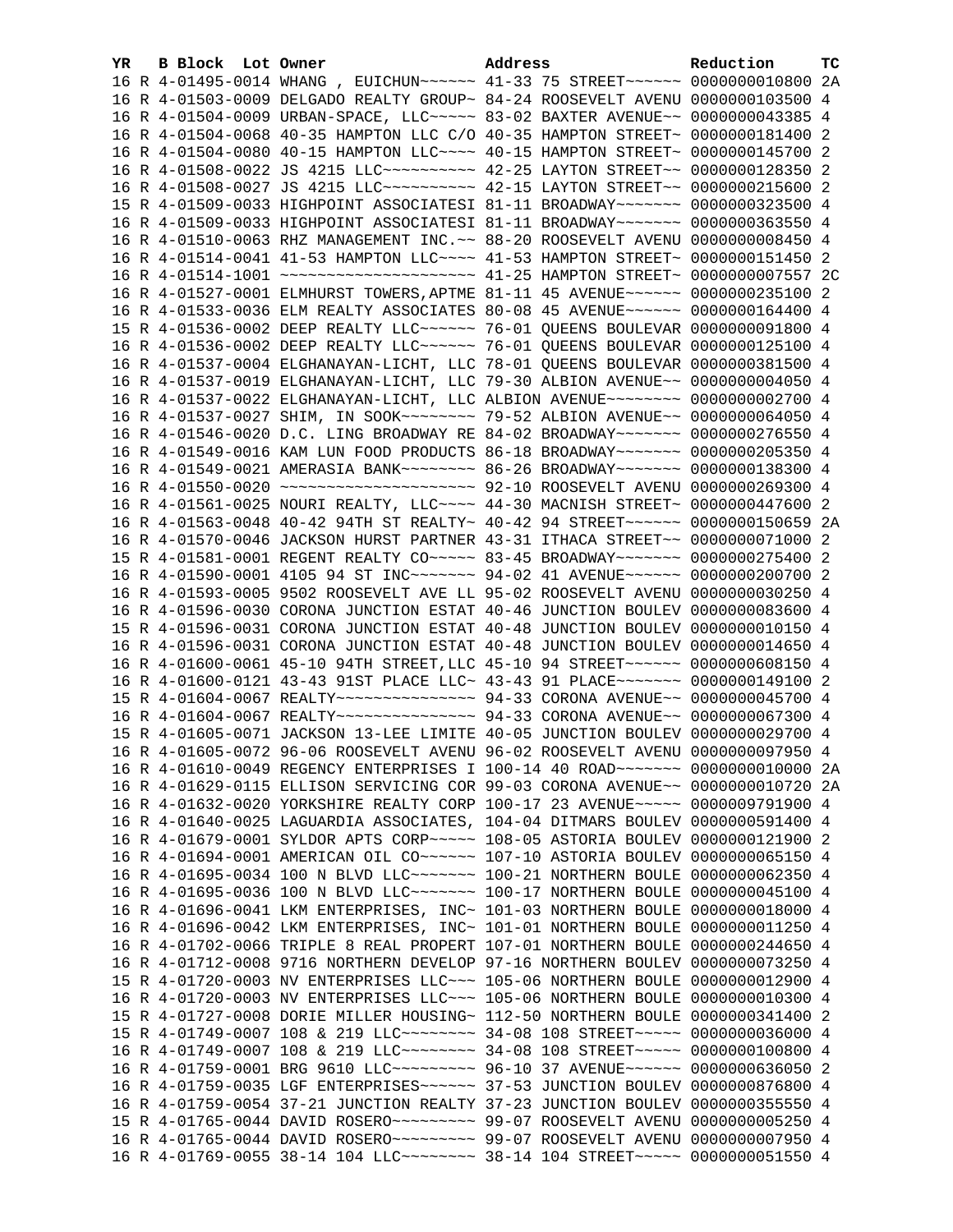| YR. | B Block Lot Owner | Address                                                                            | Reduction | тc |
|-----|-------------------|------------------------------------------------------------------------------------|-----------|----|
|     |                   | 15 R 4-01769-0058 IRONBOUND INVESTMENT~ 37-97 103 STREET~~~~~ 0000000080550 4      |           |    |
|     |                   | 16 R 4-01769-0058 IRONBOUND INVESTMENT~ 37-97 103 STREET~~~~~ 0000000129600 4      |           |    |
|     |                   | 15 R 4-01770-0044 ROOSEVELT ENTERPRISEI 102-15 ROOSEVELT AVEN 0000000013600 4      |           |    |
|     |                   | 16 R 4-01770-0044 ROOSEVELT ENTERPRISEI 102-15 ROOSEVELT AVEN 0000000024900 4      |           |    |
|     |                   | 16 R 4-01772-0044 KRR OUEENS 3 LLC ---- 37-29 104 STREET ---- 0000000091700 2      |           |    |
|     |                   | 16 R 4-01776-0076 JONG SHIOU LLC~~~~~~~ 39-05 104 STREET~~~~~ 0000000219750 1      |           |    |
|     |                   | 16 R 4-01779-0006 KAT REALTY GROUP LTD. 108-28 38 AVENUE~~~~~ 0000000335450 2      |           |    |
|     |                   | 15 R 4-01786-0032 WNK RLTY CORP~~~~~~~~ 112-37 ROOSEVELT AVEN 0000000043350 4      |           |    |
|     |                   | 16 R 4-01821-0025 B&B 34TH AVE CORP~~~~ 126-59 34 AVENUE~~~~~ 0000000110500 4      |           |    |
|     |                   | 16 R 4-01829-0040 WIL-COR REALTY INC~~~ 127-50 NORTHERN BL SR 0000001208000 4      |           |    |
|     |                   | 16 R 4-01835-0088 DJMA REALTY CO~~~~~~~~ 87-13 51 AVENUE~~~~~~ 0000000008339 2A    |           |    |
|     |                   | 15 R 4-01842-1002 VIVA DEVELOPMENT CORP 87-08 JUSTICE AVENUE~ 0000000004885 4      |           |    |
|     |                   | 16 R 4-01842-1002 VIVA DEVELOPMENT CORP 87-08 JUSTICE AVENUE~ 0000000004674 4      |           |    |
|     |                   | 15 R 4-01854-0021 PASQUALE PICCIRELLA~~ 90-44 52 AVENUE~~~~~~ 0000000009656 2A     |           |    |
|     |                   | 16 R 4-01854-0021 PASQUALE PICCIRELLA~~ 90-44 52 AVENUE~~~~~~ 0000000032828 2A     |           |    |
|     |                   | 15 R 4-01855-0013 ELMHURST VENTURA LLC~ 90-32 53 AVENUE~~~~~~ 0000000018548 2      |           |    |
|     |                   | 16 R 4-01855-1001 CHU, CHINGWEN~~~~~~~~ 53-11 90 STREET~~~~~~ 0000000003479 2      |           |    |
|     |                   | 16 R 4-01860-0102 ~~~~~~~~~~~~~~~~~~~~ 92-59 59 AVENUE~~~~~~ 0000001787650 4       |           |    |
|     |                   | 15 R 4-01868-0029 LAI, NICOLE~~~~~~~~~~ 52-16 94 STREET~~~~~~ 0000000023140 2A     |           |    |
|     |                   | 16 R 4-01868-0029 LAI, NICOLE~~~~~~~~~~ 52-16 94 STREET~~~~~~ 0000000013150 2A     |           |    |
|     |                   | 16 R 4-01872-0011 TOLEDO COURT MUTUAL H 92-30 56 AVENUE~~~~~~ 0000000181100 2      |           |    |
|     |                   | 16 R 4-01878-0009 1013 WILLOUGHBY AVECO 96-16 CORONA AVENUE~~ 0000000099550 4      |           |    |
|     |                   | 16 R 4-01879-0029 DANIEL GOMEZ GONZALEZ 97-70 CORONA AVENUE~~ 0000000026750 4      |           |    |
|     |                   | 16 R 4-01898-0004 A-1 ASPHALT REALTY LT 53-41 97 PLACE~~~~~~~ 0000000133150 4      |           |    |
|     |                   | 16 R 4-01903-0002 SAMUEL HOLDING CORP~~ 95-07 57 AVENUE~~~~~~ 0000000028750 4      |           |    |
|     |                   | 16 R 4-01911-1013 PERDOMO LLC~~~~~~~~~~ 94-30 58 AVENUE~~~~~~ 0000000045882 4      |           |    |
|     |                   | 15 R 4-01918-0114 LSS LEASING CORP~~~~~ 96-05 HORACE HARDING~ 0000001298800 4      |           |    |
|     |                   | 16 R 4-01918-0114 LSS LEASING CORP~~~~~ 96-05 HORACE HARDING~ 0000002078200 4      |           |    |
|     |                   | 16 R 4-01928-0017 10230~ CORONA, LLC~~~ 102-30 CORONA AVENUE~ 0000000036650 4      |           |    |
|     |                   | 16 R 4-01937-0001 FOREST CITY MASTER AS 54-09 100 STREET~~~~~ 0000000562000 2      |           |    |
|     |                   | 16 R 4-01943-0001 BUSCARINO, TRUSTEE, E 103-10 52 AVENUE~~~~~ 0000000073750 2A     |           |    |
|     |                   | 16 R 4-01943-0002 BUSCARINO, TRUSTEE, E 103-14 52 AVENUE~~~~~ 0000000063750 2A     |           |    |
| 16  |                   | 4-01943-0072 JAIKISSOON BENITA~~~~ 105-23 53 AVENUE~~~~~ 0000000000000 1           |           |    |
|     |                   | 16 R 4-01943-0173 ESPEDITO FERNANDEZ~~~ 105-21 53 AVENUE~~~~~ 0000000008200 2A     |           |    |
|     |                   | 16 R 4-01951-0054 MADALY HERNANDEZ~~~~~ 57-38 PENROD STREET~~ 0000000051793 2A     |           |    |
|     |                   | 16 R 4-01951-0055 PAREDES, PAULINA~~~~~ 5738A PENROD STREET~~ 0000000008438 2A     |           |    |
|     |                   | 16 R 4-01951-0056 TAVERAS, JAIME~~~~~~~ 57-40 PENROD STREET~~ 0000000051793 2A     |           |    |
|     |                   | 16 R 4-01958-0026 5835 GRANGER ST LLC~~ 58-35 GRANGER STREET~ 0000000157050 2      |           |    |
|     |                   | 16 R 4-01961-0001 GEJ REALTY LLC ------ 55-06 VAN CLEEF STREE 0000000034800 1      |           |    |
|     |                   | 16 R 4-01968-0005 NO SHORE AMB & OXYGEN 110-18 CORONA AVENUE~ 0000000011500 4      |           |    |
|     |                   | 16 R 4-01972-0019 TZEREMAS, CHRISTOS P~ 58-07 VAN CLEEF STREE 0000000059800 2A     |           |    |
|     |                   | 15 R 4-01972-0033 LOUKAS PEFANIS~~~~~~~ 111-12 CORONA AVENUE~ 0000000025650 2A     |           |    |
|     |                   | 16 R 4-01972-0033 LOUKAS PEFANIS~~~~~~~ 111-12 CORONA AVENUE~ 0000000036812 2A     |           |    |
|     |                   | 15 R 4-01972-0034 LOUKAS PEFANIS~~~~~~~ 111-14 CORONA AVENUE~ 0000000025650 2A     |           |    |
|     |                   | 16 R 4-01972-0034 LOUKAS PEFANIS~~~~~~~ 111-14 CORONA AVENUE~ 0000000036812 2A     |           |    |
|     |                   | 16 R 4-01977-0014 TRIBASI LLC~~~~~~~~~~~~~~ 103-08 42 AVENUE~~~~~~ 0000000021100 2 |           |    |
|     |                   | 16 R 4-01989-0090 TINEE BEANEE LLC ---- 45-05 104 STREET ---- 0000000170700 2A     |           |    |
|     |                   | 16 R 4-01989-0092 TINEE BEANEE LLC ---- 45-03 104 STREET ---- 0000000170700 2A     |           |    |
|     |                   | 15 R 4-01990-0047 4620 REALTY LLC ----- 46-20 108 STREET ---- 0000000021200 4      |           |    |
|     |                   | 16 R 4-01990-0047 4620 REALTY LLC ----- 46-20 108 STREET ---- 0000000017250 4      |           |    |
|     |                   | 15 R 4-01994-0023 FEDSTAR, ~~~~~~~~~~~~~~ 50-20 108 STREET~~~~~ 0000000018100 4    |           |    |
|     |                   | 16 R 4-01994-0023 FEDSTAR, ~~~~~~~~~~~~~~ 50-20 108 STREET~~~~~ 0000000018600 4    |           |    |
|     |                   | 16 R 4-01997-0071 108 STREET REALTY CO~ 41-09 108 STREET~~~~~ 0000000023635 2B     |           |    |
|     |                   | 16 R 4-02004-0043 MARX DEVELOPMENT CORP 48-10 111 STREET~~~~~ 0000000032700 2      |           |    |
|     |                   |                                                                                    |           |    |
|     |                   | 15 R 4-02008-0078 MARSANICO PROPERTIESL 108-13 53 AVENUE~~~~~ 0000000006800 4      |           |    |
|     |                   | 16 R 4-02008-0078 MARSANICO PROPERTIESL 108-13 53 AVENUE~~~~~ 0000000014000 4      |           |    |
|     |                   | 15 R 4-02009-0024 TRUELIFE MANAGEMENT I 108-56 53 AVENUE~~~~~ 0000000011032 2A     |           |    |
|     |                   | 16 R 4-02009-0024 TRUELIFE MANAGEMENT I 108-56 53 AVENUE~~~~~ 0000000018714 2A     |           |    |
|     |                   | 15 R 4-02015-0078 111-01 REALTY CORP~~~ 111-01 43 AVENUE~~~~~ 0000000039350 4      |           |    |
|     |                   | 16 R 4-02015-0078 111-01 REALTY CORP~~~ 111-01 43 AVENUE~~~~~ 0000000030050 4      |           |    |
|     |                   | 16 R 4-02088-0001 QUEST 95 LLC -------- 95-12 63 ROAD ------- 0000000539300 4      |           |    |
|     |                   | 15 R 4-02089-0001 FIELDS 97 LLC~~~~~~~~ 97-04 63 ROAD~~~~~~~~ 0000000100700 4      |           |    |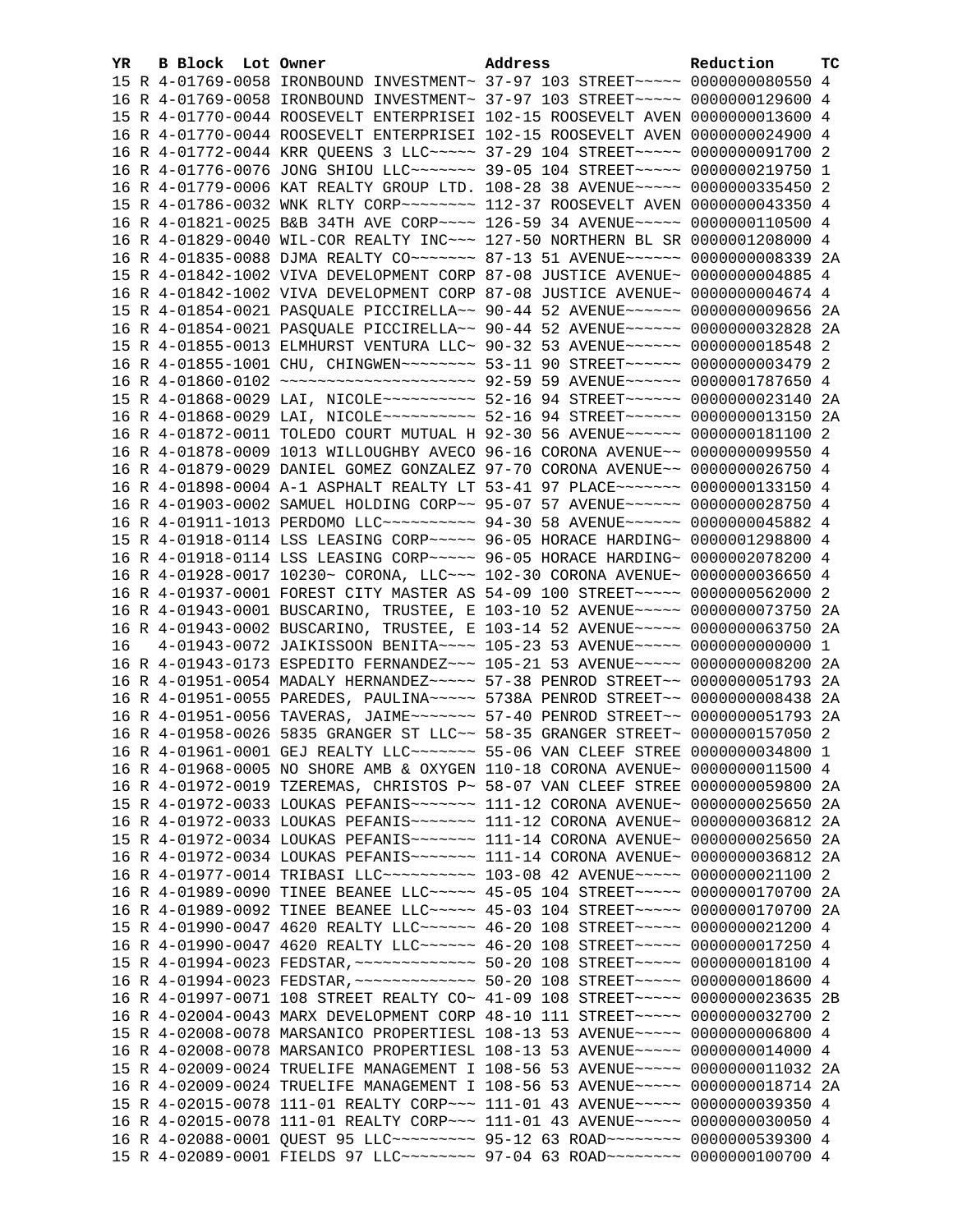| YR. | B Block Lot Owner | Address                                                                             | Reduction | <b>TC</b> |
|-----|-------------------|-------------------------------------------------------------------------------------|-----------|-----------|
|     |                   | 16 R 4-02089-0001 FIELDS 97 LLC -------- 97-04 63 ROAD ------- 0000000087800 4      |           |           |
|     |                   | 16 R 4-02089-0041 ESPAILLAT, GEORGIA ~~~ 97-11 63 DRIVE ~~~~~~~ 0000000316050 2     |           |           |
|     |                   | 16 R 4-02090-0061 SHOORA REALTY COMPANY 97-05 64 AVENUE~~~~~~ 0000000052500 4       |           |           |
|     |                   | 16 R 4-02091-0008 CAMARINOS GEORGE J~~~ 97-27 OUEENS BOULEVAR 0000000130200 4       |           |           |
|     |                   | 15 R 4-02111-1003 ANITA HOLDING LLC~~~~ 99-40 63 DRIVE~~~~~~~ 0000001052568 4       |           |           |
|     |                   | 16 R 4-02111-1003 ANITA HOLDING LLC~~~~ 99-40 63 DRIVE~~~~~~~ 0000001052132 4       |           |           |
|     |                   | 16 R 4-02114-0034 CAROL HOUSE APTS. ~~~~ 64-34 102 STREET~~~~~ 0000000332100 2      |           |           |
|     |                   | 16 R 4-02119-1006 REED PARKING CORP C/O 100-25 QUEENS BOULEVA 0000000033050 4       |           |           |
|     |                   | 16 R 4-02129-0014 10212 TENANTS LTD. ~~~ 102-12 65 AVENUE~~~~~ 0000000300600 2      |           |           |
|     |                   | 16 R 4-02138-0001 N.Y. REALTY COMPANY~~ 103-01 QUEENS BOULEVA 0000000252400 4       |           |           |
|     |                   | 16 R 4-02147-0032 63-108TH STREET REALT 63-28 108 STREET~~~~~ 0000000140050 4       |           |           |
|     |                   | 16 R 4-02149-1006 LEE, VICTORIA~~~~~~~~ 64-05 YELLOWSTONE BLV 0000000007220 2       |           |           |
|     |                   | 16 R 4-02150-0001 BOULEVARD TENANTS COR 64-35 YELLOWSTONE BLV 0000000767450 2       |           |           |
|     |                   | 15 R 4-02217-0001 CAPRI GARDENS OWNRS C 68-37 108 STREET~~~~~ 0000000316500 2       |           |           |
|     |                   | 16 R 4-02217-0001 CAPRI GARDENS OWNRS C 68-37 108 STREET~~~~~ 0000000619250 2       |           |           |
|     |                   | 16 R 4-02221-0006 69-81 108TH ST REALTY 69-81 108 STREET~~~~~ 0000000263200 2       |           |           |
|     |                   | 16 R 4-02223-0038 PETER SIMON~~~~~~~~~~~~~~~ 108-37 71 AVENUE~~~~~~ 0000000146200 2 |           |           |
|     |                   | 16 R 4-02224-0037 ALLIED FOREST HILLS C 71-20 71 ROAD~~~~~~~~ 0000000181950 4       |           |           |
|     |                   | 16 R 4-02225-0006 109-20 71ST REALTY~~~ 109-05 QUEENS BOULEVA 0000000208550 2       |           |           |
|     |                   | 16 R 4-02226-0001 MORLEY KAYE, AS EXECU 109-15 QUEENS BOULEVA 0000000252450 2       |           |           |
|     |                   | 16 R 4-02234-0031 FOREST HILLS 71 LLC~~ 110-56 71 AVENUE~~~~~ 0000000296400 2       |           |           |
|     |                   | 16 R 4-02235-0001 BARCLAY PLAZA NORTH O 110-11 72 AVENUE~~~~~ 0000000170550 2       |           |           |
|     |                   | 16 R 4-02236-0010 110-06 72ND AVE. ~~~ , 110-06 72 AVENUE~~~~~ 0000000100900 2      |           |           |
|     |                   | 16 R 4-02236-0062 110-19 72ND RD LLC~~~ 110-23 72 ROAD~~~~~~~ 0000000020297 2B      |           |           |
|     |                   | 16 R 4-02236-0063 110-19 72ND RD LLC~~~ 110-19 72 ROAD~~~~~~~ 0000000020297 2B      |           |           |
|     |                   | 15 R 4-02239-1001 OWNER / AGENT ~~~~~~~~ 111-01 QUEENS BOULEVA 0000000173925 4      |           |           |
|     |                   | 16 R 4-02239-1001 OWNER / AGENT ~~~~~~~~ 111-01 QUEENS BOULEVA 0000000205650 4      |           |           |
|     |                   | 16 R 4-02246-0011 MT VERNON REALTY CO~~ 70-01 113 STREET~~~~~ 0000000066000 2       |           |           |
|     |                   | 16 R 4-02250-0001 EXECUTIVE HOUSE OWNER 72-35 112 STREET~~~~~ 0000000298290 2       |           |           |
|     |                   | 16 R 4-02267-1032 ALPEROVICH DIANA~~~~~ 76-01 113 STREET~~~~~ 0000000006931 4       |           |           |
|     |                   | 16 R 4-02283-0068 SIPOS, CHARLOTTE~~~~~ 50-17 47 AVENUE~~~~~~ 0000000011700 4       |           |           |
|     |                   | 16 R 4-02287-0001 DILLER GROUP, LLC~~~~ 47-59 49 STREET~~~~~~ 0000000057500 4       |           |           |
|     |                   | 16 R 4-02287-0010 WLKS REALTY ASSOCIATE 47-39 49 STREET~~~~~~ 0000000035200 4       |           |           |
|     |                   | 16 R 4-02288-0007 BRG 48-53 LLC -------- 48-53 44 STREET ------ 0000000220000 2     |           |           |
|     |                   | 16 R 4-02298-0046 BEL-I REALTY CORP~~~~ 5022A 49 STREET~~~~~~ 0000000026000 4       |           |           |
|     |                   | 16 R 4-02298-0053 BEL-I REALTY CORP~~~~ 50-52 49 STREET~~~~~~ 0000000059400 4       |           |           |
|     |                   |                                                                                     |           |           |
|     |                   | 16 R 4-02342-0009 PARIS PROMOTIONS AND~ 58-02 LAUREL HILL BLV 0000000261200 4       |           |           |
|     |                   | 15 R 4-02343-0016 MAM PROPERTIES LLC~~~ 51-11 58 PLACE~~~~~~~ 0000000012300 4       |           |           |
|     |                   | 16 R 4-02343-0016 MAM PROPERTIES LLC ~~~ 51-11 58 PLACE ~~~~~~~~ 0000000053200 4    |           |           |
|     |                   | 16 R 4-02344-0004 59 ST REALTY INC~~~~~ 51-40 59 STREET~~~~~~ 0000000409000 4       |           |           |
|     |                   | 16 R 4-02345-0001 LAUREL WOOD PROPERTIE 59-05 52 AVENUE~~~~~~ 0000000633600 4       |           |           |
|     |                   | 16 R 4-02361-0005 ANTHONY ALIZIO~~~~~~~ 51-41 59 PLACE~~~~~~~ 0000000066250 4       |           |           |
|     |                   | 16 R 4-02383-1001 TWINSOL REALTY LLC~~~ 65-31 52 AVENUE~~~~~~ 0000000081050 4       |           |           |
|     |                   | 16 R 4-02387-0010 CG & SA REALTY CORP~~ 50-25 65 PLACE~~~~~~~ 0000000009850 4       |           |           |
|     |                   | 16 R 4-02434-0016 SCOTMAR REALTY, LLC~~ 69-20 48 AVENUE~~~~~~ 0000000046200 4       |           |           |
|     |                   | 16 R 4-02434-0028 ROCK ROAD LLC~~~~~~~~ 48-08 70 STREET~~~~~~ 0000000011750 4       |           |           |
|     |                   | 16 R 4-02439-0002 51ST ST AVENUE REALTY 69-33 51 AVENUE~~~~~~ 0000000097950 4       |           |           |
|     |                   | 16 R 4-02439-0015 L & G REALTY~~~~~~~~~ 50-19 69 PLACE~~~~~~~ 0000000024200 4       |           |           |
|     |                   | 15 R 4-02439-0029 MC GARVEY, BARBARA~~~ 69-38 GARFIELD AVENUE 0000000009975 4       |           |           |
|     |                   | 16 R 4-02439-0029 MC GARVEY, BARBARA~~~ 69-38 GARFIELD AVENUE 0000000016275 4       |           |           |
|     |                   | 16 R 4-02448-0201 METRO MOTEL LLC~~~~~~ 73-04 QUEENS BOULEVAR 0000000545150 4       |           |           |
|     |                   | 16 R 4-02448-0202 METRO MOTEL LLC~~~~~~ 73-06 QUEENS BOULEVAR 0000000196250 4       |           |           |
|     |                   | 16 R 4-02453-0001 PROTOPAPAS, NICHOLAS~ 78-01 HILLYER STREET~ 0000000016750 4       |           |           |
|     |                   | 16 R 4-02482-0082 TAORMINA ASSOCIATES, ~ 52-54 72 STREET ~~~~~~ 0000000096250 4     |           |           |
|     |                   | 16 R 4-02501-0032 MASPETH, LLC -------- 69-61 GRAND AVENUE --- 0000000129500 4      |           |           |
|     |                   | 15 R 4-02505-0078 BMP REALTY LLC ------ 71-19 GRAND AVENUE -- 0000000058549 4       |           |           |
|     |                   | 16 R 4-02505-0078 BMP REALTY LLC ------ 71-19 GRAND AVENUE -- 0000000062149 4       |           |           |
|     |                   | 15 R 4-02505-0079 BMP REALTY LLC ------ 71-15 GRAND AVENUE -- 0000000001251 4       |           |           |
|     |                   | 16 R 4-02505-0079 BMP REALTY LLC ------ 71-15 GRAND AVENUE --- 0000000002151 4      |           |           |
|     |                   | 15 R 4-02505-0082 RADIGAN JOHN~~~~~~~~~ 71-11 GRAND AVENUE~~~ 0000000008250 4       |           |           |
|     |                   | 16 R 4-02505-0082 RADIGAN JOHN~~~~~~~~~ 71-11 GRAND AVENUE~~~ 0000000027600 4       |           |           |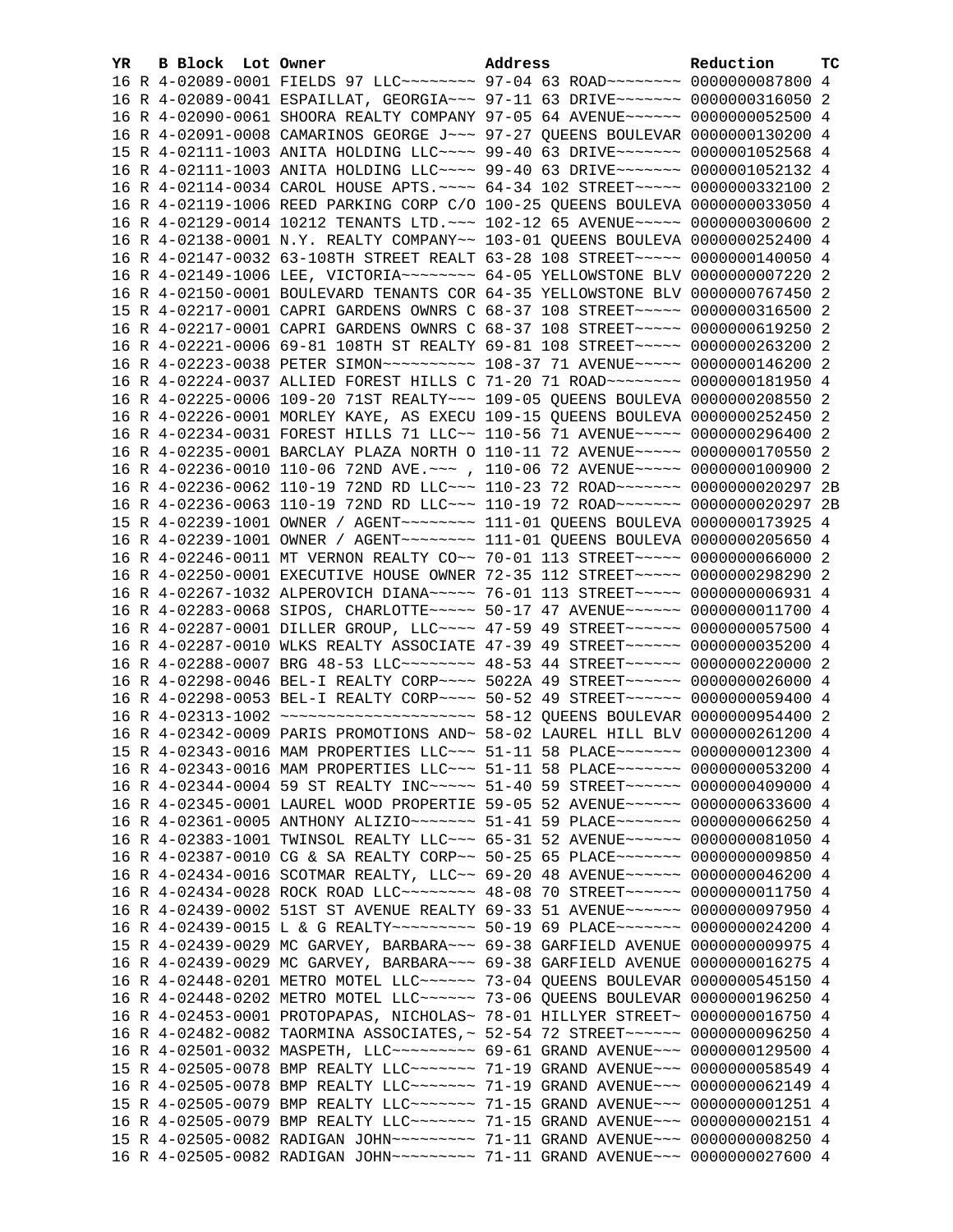| YR. | B Block Lot Owner | Address                                                                                                                                                        | Reduction | ТC |
|-----|-------------------|----------------------------------------------------------------------------------------------------------------------------------------------------------------|-----------|----|
|     |                   | 16 R 4-02514-0034 WEISS REAL ESTATE DEV 43-15 54 AVENUE~~~~~~ 0000000130500 4                                                                                  |           |    |
|     |                   | 16 R 4-02525-0010 55-05 43RD STREET HOL 55-05 43 STREET~~~~~~ 0000000045300 4                                                                                  |           |    |
|     |                   | 16 R 4-02525-0017 UNITED PARCEL SERV IN 43-22 55 AVENUE~~~~~~ 0000000082300 4                                                                                  |           |    |
|     |                   | 16 R 4-02535-0033 ZAK~ JOHN M~~~~~~~~~~ 44-23 54 AVENUE~~~~~~ 0000000016900 4                                                                                  |           |    |
|     |                   | 16 R 4-02535-0036 ZAK~ JOHN M~~~~~~~~~~ 44-17 54 AVENUE~~~~~~ 0000000021000 4                                                                                  |           |    |
|     |                   | 16 R 4-02538-0006 BROWN LAUREL REALTY, ~ 54-59 44 STREET ~~~~~~ 0000000067500 4                                                                                |           |    |
|     |                   | 15 R 4-02538-0014 J HERSCHMANN~~~~~~~~~ 54-60 46 STREET~~~~~~ 0000000032650 4                                                                                  |           |    |
|     |                   | 16 R 4-02538-0014 J HERSCHMANN~~~~~~~~~ 54-60 46 STREET~~~~~~ 0000000067300 4                                                                                  |           |    |
|     |                   | 15 R 4-02544-0027 RSG REALTY I, LLC --- 46-36 53 AVENUE ----- 0000000072750 4                                                                                  |           |    |
|     |                   | 16 R 4-02544-0027 RSG REALTY I, LLC --- 46-36 53 AVENUE ----- 0000000086250 4                                                                                  |           |    |
|     |                   | 16 R 4-02544-0036 BROWN MASPETH REALTYI 46-49 53 AVENUE~~~~~~ 0000000107000 4                                                                                  |           |    |
|     |                   | 16 R 4-02545-0026 QUEENS 54TH REALTY CO 46-50 54 AVENUE~~~~~~ 0000000560950 4                                                                                  |           |    |
|     |                   | 16 R 4-02545-0082 FOUND PROPERTY RESOUR 46-27 54 ROAD ------- 0000000023400 4                                                                                  |           |    |
|     |                   | 15 R 4-02550-0053 TRAK PROPERTIES L.L.C 46-60 55 AVENUE~~~~~~ 0000000305700 4                                                                                  |           |    |
|     |                   | 16 R 4-02550-0053 TRAK PROPERTIES L.L.C 46-60 55 AVENUE~~~~~~ 0000000347700 4                                                                                  |           |    |
|     |                   | 16 R 4-02550-0078 KEANE REALTY LLC ---- 55-10 55 AVENUE ----- 0000000115750 4                                                                                  |           |    |
|     |                   | 16 R 4-02550-0090 UPS INC (NY) ~~~~~~~~~ 46-05 56 ROAD ~~~~~~~~ 0000000435900 4                                                                                |           |    |
|     |                   | 16 R 4-02556-0001 MJD HOLDINGS, LLC --- 54-21 48 STREET ----- 0000000030700 4                                                                                  |           |    |
|     |                   | 16 R 4-02556-0022 MJD HOLDINGS, LLC --- 48-14 54 AVENUE ----- 0000000059400 4                                                                                  |           |    |
|     |                   | 16 R 4-02557-0050 PARISI FAMILY LIMITED 48-23 55 AVENUE~~~~~~ 0000000333400 4                                                                                  |           |    |
|     |                   | 16 R 4-02557-0070 MJD HOLDINGS, LLC~~~~ 54-65 48 STREET~~~~~~ 0000000053800 4                                                                                  |           |    |
|     |                   | 16 R 4-02557-0075 MJC ENTERPRISES I, LL 54-35 48 STREET~~~~~~ 0000000031900 4                                                                                  |           |    |
|     |                   | 16 R 4-02557-0080 MJD HOLDINGS, LLC --- 54-37 48 STREET ----- 0000000110950 4                                                                                  |           |    |
|     |                   | 16 R 4-02573-0190 GRGAS, JOSIP~~~~~~~~~ 56-06 56 STREET~~~~~~ 0000000029700 4                                                                                  |           |    |
|     |                   | 16 R 4-02575-0200 7 RAILROAD LLC~~~~~~~ 7-49 49 LANE~~~~~~~~~ 0000000062200 4                                                                                  |           |    |
|     |                   | 15 R 4-02576-0001 ORIOLE REALTY CORP~~~ 56-65 RUST STREET~~~~ 0000000176200 4                                                                                  |           |    |
|     |                   | 16 R 4-02576-0001 ORIOLE REALTY CORP~~~ 56-65 RUST STREET~~~~ 0000000123500 4                                                                                  |           |    |
|     |                   | 16 R 4-02585-0021 CAPITAL DISTR CORP~~~ 55-60 58 STREET~~~~~~ 0000000387800 4                                                                                  |           |    |
|     |                   | 16 R 4-02585-0058 FOREVER FORTUNE LLC~~ 56-12 58 STREET~~~~~~ 0000000313800 4                                                                                  |           |    |
|     |                   | 16 R 4-02600-0070 MORGAN REALTY CO~~~~~ 55-70 48 STREET~~~~~~ 0000000022550 4                                                                                  |           |    |
|     |                   | 15 R 4-02600-0080 MORGAN REALTY CO~~~~~ 55-80 48 STREET~~~~~~ 0000000056600 4                                                                                  |           |    |
|     |                   | 16 R 4-02600-0080 MORGAN REALTY CO~~~~~ 55-80 48 STREET~~~~~~ 0000000131150 4                                                                                  |           |    |
|     |                   | 16 R 4-02602-0020 SOUTHEAST HOLDINGS, L 58-45 47 STREET~~~~~~ 0000000127250 4                                                                                  |           |    |
|     |                   | 16 R 4-02602-0190 RENSOW REALTY CORP~~~ 57-00 49 PLACE~~~~~~~ 0000000227250 4                                                                                  |           |    |
|     |                   | 16 R 4-02602-0232 AMBROSINO CONST CO IN 57-52 49 PLACE~~~~~~~ 0000000056550 4                                                                                  |           |    |
|     |                   | 16 R 4-02610-0240 JMS REALTY LLC~~~~~~~ 54-01 GRAND AVENUE~~~ 0000000011300 4                                                                                  |           |    |
|     |                   | 16 R 4-02611-0151 53 GRAND ASSOCIATES~~ 53-06 GRAND AVENUE~~~ 0000000113550 4                                                                                  |           |    |
|     |                   | 16 R 4-02611-0241 GRAND REALTY ASSN, INC 52-02 GRAND AVENUE~~~ 0000000158900 4                                                                                 |           |    |
|     |                   | 16 R 4-02611-0316 R & J REALTY COMPANY~ 59-30 54 STREET~~~~~~~ 0000000082700 4                                                                                 |           |    |
|     |                   |                                                                                                                                                                |           |    |
|     |                   | 16 R 4-02611-0350 52-15 FLUSHING AVE. R 52-15 FLUSHING AVENUE 0000000158900 4                                                                                  |           |    |
|     |                   | 15 R 4-02611-0362 52-01 FLUSHING AVENUE 52-01 FLUSHING AVENUE 0000000380350 4<br>16 R 4-02611-0362 52-01 FLUSHING AVENUE 52-01 FLUSHING AVENUE 0000000037550 4 |           |    |
|     |                   |                                                                                                                                                                |           |    |
|     |                   | 16 R 4-02629-0014 JAVA STREET REALTY LL 59-08 55 STREET~~~~~~ 0000000013450 4                                                                                  |           |    |
|     |                   | 16 R 4-02629-0171 5400 GRAND LLC~~~~~~~ 54-00 GRAND AVENUE~~~ 0000000117350 4                                                                                  |           |    |
|     |                   | 16 R 4-02630-0001 5901 55TH STREET LLC~ 59-01 55 STREET~~~~~~ 0000000022300 4                                                                                  |           |    |
|     |                   | 16 R 4-02630-0035 H&D COMPONENTS INC~~~ 55-23 FLUSHING AVENUE 0000000059850 4                                                                                  |           |    |
|     |                   | 16 R 4-02630-0063 EMJAY ASSOCIATES, ~~~~ 59-33 55 STREET~~~~~~ 0000000082100 4                                                                                 |           |    |
|     |                   | 15 R 4-02630-0141 LEONARDO MUSSO~~~~~~~ 58-99 55 STREET~~~~~~ 0000000004750 4                                                                                  |           |    |
|     |                   | 16 R 4-02630-0141 LEONARDO MUSSO~~~~~~~ 58-99 55 STREET~~~~~~ 0000000028150 4                                                                                  |           |    |
|     |                   | 16 R 4-02631-0001 CHOUL REALTY CORP~~~~ 59-25 56 STREET~~~~~~ 0000000055800 4                                                                                  |           |    |
|     |                   | 16 R 4-02631-0025 KAI KAI REALTY CORP.~ 59-04 57 STREET~~~~~~ 0000000049100 4                                                                                  |           |    |
|     |                   | 16 R 4-02631-0119 58-67 56TH STREET REA 58-67 56 STREET ~~~~~~ 0000000181700 4                                                                                 |           |    |
|     |                   | 16 R 4-02632-0012 KAM & KAM REALTY LLC~ 52-02 FLUSHING AVENUE 0000000130750 4                                                                                  |           |    |
|     |                   | 16 R 4-02634-0015 53-07 NURGE AVE LLC~~ 53-07 NURGE AVENUE~~~ 0000000080750 4                                                                                  |           |    |
|     |                   | 16 R 4-02639-0007 FRANCHISE RLTY INTERS 54-23 METROPOLITAN AV 0000000059850 4                                                                                  |           |    |
|     |                   | 16 R 4-02649-0041 NURGE AVE. HOLDING CO 56-11 NURGE AVENUE~~~ 0000000012950 4                                                                                  |           |    |
|     |                   | 16 R 4-02656-0086 MAURICE AVENUE REALY~ 59-78 54 AVENUE~~~~~~ 0000000102350 4                                                                                  |           |    |
|     |                   | 16 R 4-02656-0092 WHITEROCK VENTURES 58 59-85 MAURICE AVENUE~ 0000000083350 4                                                                                  |           |    |
|     |                   | 16 R 4-02662-0005 BANKFAIR REALTY CORP~ 55-55 58 STREET~~~~~~ 0000000204000 4                                                                                  |           |    |
|     |                   | 16 R 4-02662-0018 C M J REALTY CO ~~~~~~ 58-95 MAURICE AVENUE~ 0000000814550 4                                                                                 |           |    |
|     |                   | 15 R 4-02663-0001 CIAMPA M4 LLC ------- 56-15 58 STREET ------ 0000000199600 4                                                                                 |           |    |
|     |                   | 16 R 4-02663-0001 CIAMPA M4 LLC~~~~~~~~ 56-15 58 STREET~~~~~~ 0000000219400 4                                                                                  |           |    |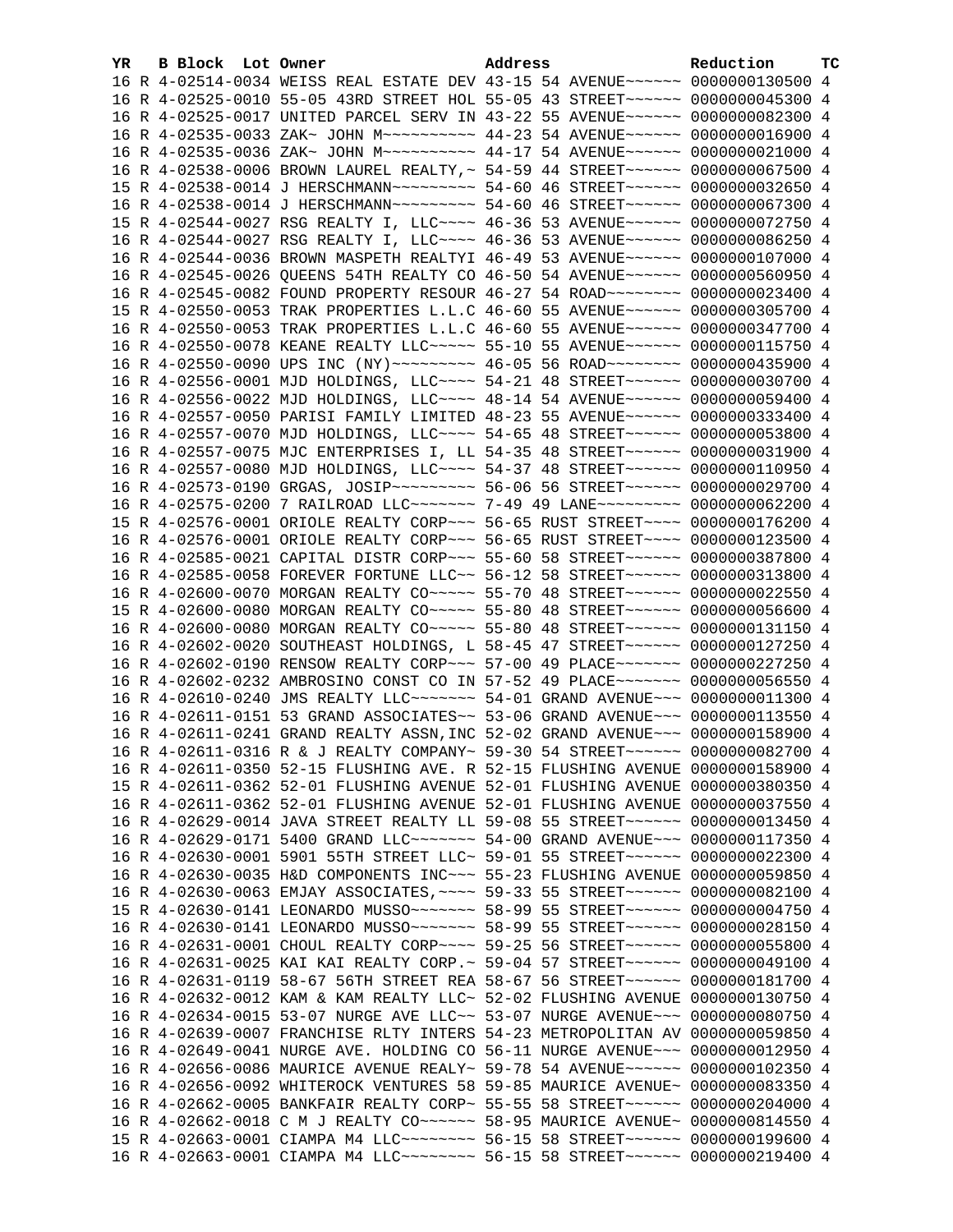| YR. | B Block Lot Owner | Address                                                                         | Reduction | тc |
|-----|-------------------|---------------------------------------------------------------------------------|-----------|----|
|     |                   | 16 R 4-02664-0008 CIAMPA M 3 LLC ------ 56-27 58 STREET ----- 0000000144800 4   |           |    |
|     |                   | 16 R 4-02666-0020 ALLE PROCESSING CORP~ 58-80 59 STREET~~~~~~ 0000000336800 4   |           |    |
|     |                   | 16 R 4-02672-0083 MASPETH AVENUE REALTY 58-14 MASPETH AVENUE~ 0000000044150 4   |           |    |
|     |                   | 15 R 4-02677-0042 4736 LOT ONE ASSOCIAT 58-16 58 PLACE~~~~~~~ 0000000011500 4   |           |    |
|     |                   | 16 R 4-02677-0042 4736 LOT ONE ASSOCIAT 58-16 58 PLACE~~~~~~~ 0000000014000 4   |           |    |
|     |                   | 16 R 4-02680-0001 W W GRAINGEV INC~~~~~ 58-45 58 PLACE~~~~~~~ 0000000036550 4   |           |    |
|     |                   | 16 R 4-02680-0016 W W GROINGER INC~~~~~ 58-07 58 PLACE~~~~~~~ 0000000009150 4   |           |    |
|     |                   | 16 R 4-02680-0019 W W GROINGER INC~~~~~ 58 PLACE~~~~~~~~~~~~~ 0000000009708 4   |           |    |
|     |                   | 15 R 4-02680-0023 GRAINGER, W.W. ~~~~~~~ 58-45 GRAND AVENUE~~~ 0000000096700 4  |           |    |
|     |                   | 16 R 4-02680-0023 GRAINGER, W.W. ~~~~~~~ 58-45 GRAND AVENUE~~~ 0000000083150 4  |           |    |
|     |                   | 16 R 4-02681-0027 M-H REALTY CO. #1 LLC 58-40 GRAND AVENUE~~~ 0000000086350 4   |           |    |
|     |                   | 16 R 4-02689-0019 M-H REALTY CO 2 LLC~~ 59-20 56 AVENUE~~~~~~ 0000000079500 4   |           |    |
|     |                   | 16 R 4-02694-0002 TAURUS SUPPLY INC~~~~ 57-65 59 STREET~~~~~~ 0000000018500 4   |           |    |
|     |                   | 16 R 4-02697-0047 60-85 FLUSHING AVE RE 60-85 FLUSHING AVENUE 0000000091950 4   |           |    |
|     |                   | 16 R 4-02712-0001 STEVEN BLUMNER ------ 61-01 GRAND AVENUE -- 0000000018350 4   |           |    |
|     |                   | 16 R 4-02716-0057 FIRST STONE, LLC ---- 64-21 GRAND AVENUE -- 0000000004200 4   |           |    |
|     |                   | 16 R 4-02724-0018 RIPLEY~ THOMAS A~~~~~ 66-00 QN MIDTOWN EP S 0000000196400 4   |           |    |
|     |                   | 16 R 4-02740-0001 6067 FIFTY-NINE LLC~~ 60-67 59 ROAD~~~~~~~~ 0000000184050 2   |           |    |
|     |                   | 16 R 4-02744-0036 60-40 FRESH POND ROAD 60-40 FRESH POND ROAD 0000000108900 4   |           |    |
|     |                   | 15 R 4-02755-0009 JOE 13, CORP. ~~~~~~~~ 59-43 63 STREET~~~~~~ 0000000071000 4  |           |    |
|     |                   | 16 R 4-02755-0009 JOE 13, CORP. ~~~~~~~~ 59-43 63 STREET~~~~~~ 0000000115550 4  |           |    |
|     |                   | 16 R 4-02757-0001 FRESH POND HOLDINGS~~ 60-15 FRESH POND ROAD 0000000454850 2   |           |    |
|     |                   | 16 R 4-02763-0056 M2 PROPERTIES LLC --- 61-19 FRESH POND ROAD 0000000030750 4   |           |    |
|     |                   | 16 R 4-02763-0058 M2 PROPERTIES LLC --- FRESH POND ROAD ----- 0000000000900 4   |           |    |
|     |                   | 16 R 4-02774-0010 CHASE MAN BANK CO~~~~ 66-02 GRAND AVENUE~~~ 0000000079750 4   |           |    |
|     |                   | 16 R 4-02778-0001 AVALANCHE ENTERPRISES 58-60 BROWN PLACE~~~~ 0000000016150 4   |           |    |
|     |                   | 16 R 4-02791-0003 AYRES ASSOCIATES~~~~~ 69-06 GRAND AVENUE~~~ 0000000058600 4   |           |    |
|     |                   | 16 R 4-02792-0003 6932 GRAND REALTY, LL 69-32 GRAND AVENUE~~~ 0000000101150 4   |           |    |
|     |                   | 16 R 4-02796-0006 FALCONE, LLC -------- 69-64 GRAND AVENUE --- 0000000015350 4  |           |    |
|     |                   | 16 R 4-02803-0084 T & Z PROPERTIES, LLC 54-21 73 PLACE~~~~~~~ 0000000019250 4   |           |    |
|     |                   | 16 R 4-02803-0086 54-15 73RD PLACE, LLC 54-15 73 PLACE~~~~~~~ 0000000031750 4   |           |    |
|     |                   | 16 R 4-02805-0010 SHS MASPETH LLC ----- 74-04 GRAND AVENUE -- 0000000737650 4   |           |    |
|     |                   | 16 R 4-02855-0008 FABIAN ENTERPRISES~~~ 87-20 56 AVENUE~~~~~~ 0000000018650 2   |           |    |
|     |                   | 16 R 4-02857-0074 MCO LTD --------------- 90-32 QUEENS BOULEVAR 0000000388050 4 |           |    |
|     |                   | 16 R 4-02885-0012 AMOCO OIL COMPANY INC 60-50 WOODHAVEN BOULE 0000000053750 4   |           |    |
|     |                   | 16 R 4-02887-0036 VISICARI REALTY LLC~~ 85-21 60 DRIVE~~~~~~~ 0000000013550 2A  |           |    |
|     |                   | 16 R 4-02887-0037 VISICARI REALTY LLC~~ 85-19 60 DRIVE~~~~~~~~ 0000000011624 2A |           |    |
|     |                   | 16 R 4-02894-0001 BAYBERRY PROP INC~~~~ 56-09 84 STREET~~~~~~ 0000000041748 2A  |           |    |
|     |                   | 16 R 4-02911-0035 ZHONG PIN XIA~~~~~~~~~ 58-27 83 STREET~~~~~~ 0000000012960 2A |           |    |
|     |                   | 16 R 4-02916-0030 WINTER, LILLIAN~~~~~~ 82-01 ELIOT AVENUE~~~ 0000000052150 4   |           |    |
|     |                   | 16 R 4-02930-0012 ABB &D REALTY~~~~~~~~ 74-15 JUNIPER VALLEY~ 0000000118900 4   |           |    |
|     |                   | 16 R 4-02941-0151 RUSTIN REALTY CORP. ~~ 82-10 ELIOT AVENUE~~~ 0000000028400 4  |           |    |
|     |                   | 16 R 4-02945-0001 GLENRIDGE PROPERTIES~ 61-88 DRY HARBOR ROAD 0000000154250     |           | -2 |
|     |                   | 16 R 4-02949-0016 115 15 101ST AVENUE R 61-40 WOODHAVEN BOULE 0000000058450     |           | 4  |
|     |                   | 16 R 4-02953-0040 TGNM REALTY CORP~~~~~ 69-11 JUNIPER BOULEVA 0000000045270 4   |           |    |
|     |                   | 16 R 4-02974-0109 DRY HARBOR REALTY LLC 61-35 DRY HARBOR ROAD 0000002157900 4   |           |    |
|     |                   | 16 R 4-03014-0026 RP SEAFOOD, LLC ----- 86-96 FLEET COURT --- 0000000062000     |           | -4 |
|     |                   | 16 R 4-03050-0042 69-15 METRO LLC C/O A 69-27 METROPOLITAN AV 0000000274400     |           | 4  |
|     |                   | 16 R 4-03057-0034 AREJ, LLLP ----------- 72-19 METROPOLITAN AV 0000000091700 4  |           |    |
|     |                   | 16 R 4-03057-0043 AREJ, LLLP ---------- 72-09 METROPOLITAN AV 0000000072950 4   |           |    |
|     |                   | 16 R 4-03065-0023 PURPLE LAND LLC~~~~~~ 74-11 METROPOLITAN AV 0000000031500 4   |           |    |
|     |                   | 16 R 4-03065-0130 CHASE MANHATTAN~~~~~~ 74-03 METROPOLITAN AV 0000000323200 4   |           |    |
|     |                   | 16 R 4-03066-0018 ASTORIA FED S & L ASS 75-25 METROPOLITAN AV 0000000201600     |           | 4  |
|     |                   | 16 R 4-03069-0069 79-01 METROPOLITAN AV 79-01 METROPOLITAN AV 0000000121200 4   |           |    |
|     |                   | 16 R 4-03070-0078 COMMERCE BANK NA (KAN 79-65 METROPOLITAN AV 0000000218700 4   |           |    |
|     |                   | 15 R 4-03075-0004 TULIP MANAGEMENT LLC~ 89-02 ELIOT AVENUE~~~ 0000000028000 4   |           |    |
|     |                   | 16 R 4-03075-0004 TULIP MANAGEMENT LLC~ 89-02 ELIOT AVENUE~~~ 0000000086000 4   |           |    |
|     |                   | 16 R 4-03075-0034 SAUNDERS ST OWNERS LT 61-41 SAUNDERS STREET 0000000298850     |           | -2 |
|     |                   | 16 R 4-03078-0065 REGO REALTY LLC ~~~~~~ 62-65 SAUNDERS STREET 0000000558250 2  |           |    |
|     |                   | 16 R 4-03078-0085 HAMPTON HOUSE LLC ~~~~ 93-10 QUEENS BOULEVAR 0000000335590 2  |           |    |
|     |                   | 16 R 4-03079-0076 JUPITER COURT CORP~~~ 62-64 SAUNDERS STREET 0000000597700 2   |           |    |
|     |                   | 16 R 4-03080-0006 REGO REALTY~~~~~~~~~~ 95-08 QUEENS BOULEVAR 0000000373450 2   |           |    |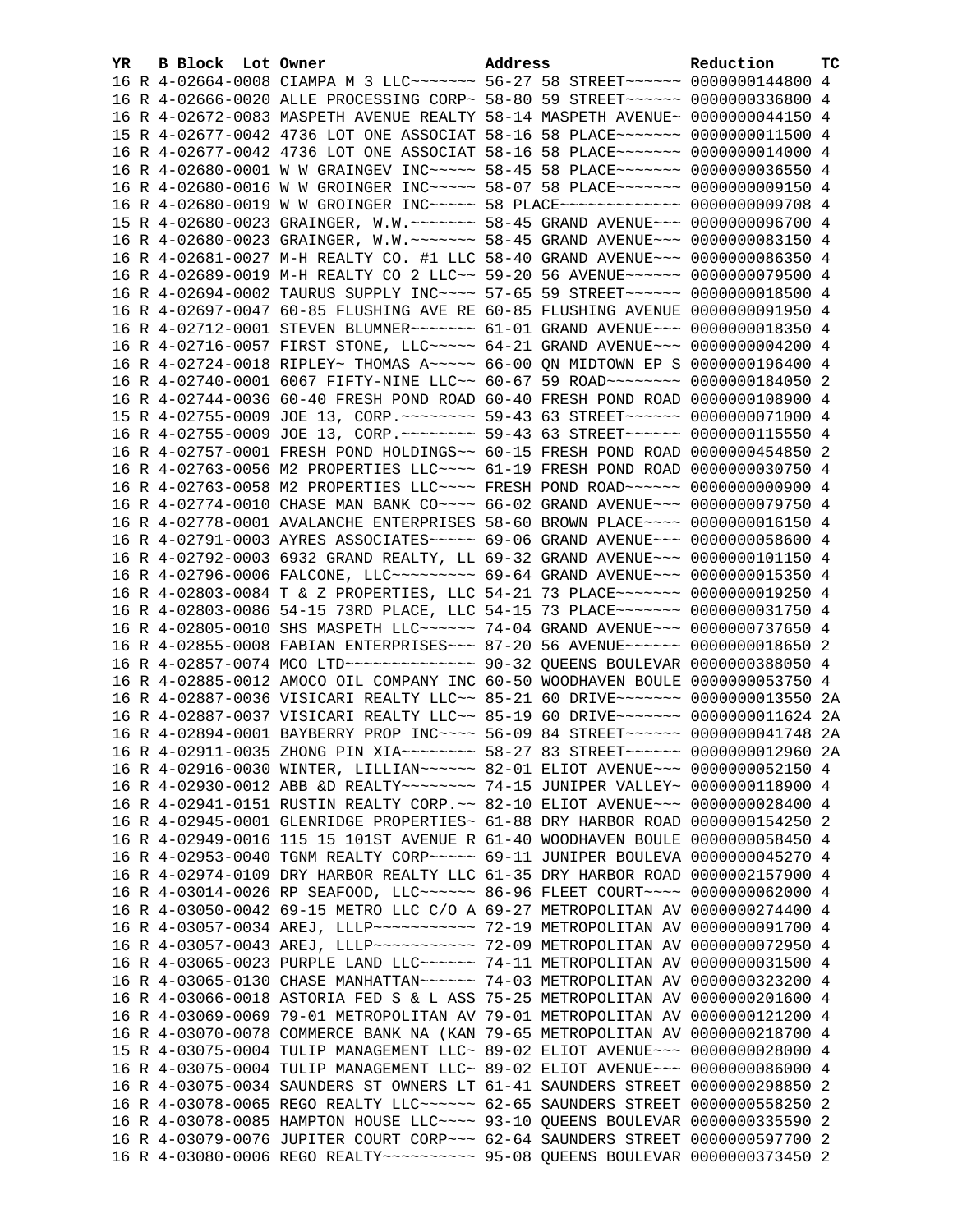| YR. | B Block Lot Owner | Address                                                                            | Reduction | тc |
|-----|-------------------|------------------------------------------------------------------------------------|-----------|----|
|     |                   | 16 R 4-03080-0043 SAUNDERS OWNERS CORP~ 63-45 SAUNDERS STREET 0000000111850 2      |           |    |
|     |                   | 15 R 4-03081-1003 TING AUSTIN~~~~~~~~~~ 63-47 BOOTH STREET~~~ 0000000025316 2      |           |    |
|     |                   | 16 R 4-03081-1003 TING AUSTIN ---------- 63-47 BOOTH STREET --- 0000000024394 2    |           |    |
|     |                   | 16 R 4-03083-0079 LT REALTY COMPANY~~~~ 95-11 64 ROAD~~~~~~~~ 0000000081450 2      |           |    |
|     |                   | 15 R 4-03084-0039 SAUNDERS OWNERS QUEEN 64-85 SAUNDERS STREET 0000000156850 2      |           |    |
|     |                   | 16 R 4-03084-0039 SAUNDERS OWNERS QUEEN 64-85 SAUNDERS STREET 0000000283300 2      |           |    |
|     |                   | 16 R 4-03095-0081 94-01 64TH ROAD ASSOC 94-01 64 ROAD~~~~~~~~ 0000000158350 2      |           |    |
|     |                   | 16 R 4-03101-0016 85-82 ELLIOT LLC ---- 85-82 ELIOT AVENUE -- 0000000018300 2      |           |    |
|     |                   | 16 R 4-03104-0002 KAMSON, ~~~ .~~~~~~~~~ 91-06 63 DRIVE~~~~~~~ 00000000008650 4    |           |    |
|     |                   | 16 R 4-03117-0020 YING KAM CORPORATION~ 89-14 63 DRIVE~~~~~~~ 0000000008800 4      |           |    |
|     |                   | 16 R 4-03170-0031 100 QUEENS BLVD CO LL 100-12 QUEENS BOULEVA 0000000095750 4      |           |    |
|     |                   | 16 R 4-03171-0001 101-01 67TH DRIVE ASS 101-01 BOOTH STREET~~ 0000000288900 2      |           |    |
|     |                   | 16 R 4-03171-0027 PARTNERSHIP 1995 IILP 101-06 QUEENS BOULEVA 0000000054700 4      |           |    |
|     |                   | 16 R 4-03171-0028 PARTNERSHIP 1995 IILP 101-10 QUEENS BOULEVA 0000000134150 4      |           |    |
|     |                   | 16 R 4-03173-1004 ECOGROWTH HOLDING LLC 102-30 QUEENS BOULEVA 0000000051765 4      |           |    |
|     |                   | 16 R 4-03175-0070 PARKER OFFICE BUILDIN 104-70 QUEENS BOULEVA 0000000552250 4      |           |    |
|     |                   | 16 R 4-03179-0020 THORNTON TENANTS CORP 68-20 SELFRIDGE STREE 0000000282600 2      |           |    |
|     |                   | 16 R 4-03193-0001 SELFRIDGE TENANTS INC 68-15 SELFRIDGE STREE 0000000059700 2      |           |    |
|     |                   | 16 R 4-03234-0051 BURNS MANAGEMENT CO., 68-09 BURNS STREET~~~ 0000000408400 2      |           |    |
|     |                   |                                                                                    |           |    |
|     |                   |                                                                                    |           |    |
|     |                   | 16 R 4-03234-0183 EDKEN CORP~~~~~~~~~~~~ 70-28 AUSTIN STREET~~ 0000000086500 4     |           |    |
|     |                   | 16 R 4-03237-0040 FOREST HILLS JEWISH C 106-06 QUEENS BOULEVA 0000002155250 4      |           |    |
|     |                   | 16 R 4-03238-1002 AUSTIN REALTY HOLDING 70-21 AUSTIN STREET~~ 0000000037725 4      |           |    |
|     |                   | 16 R 4-03238-1003 JANG REALTY LLC~~~~~~ 70-23 AUSTIN STREET~~ 0000000016750 4      |           |    |
|     |                   | 16 R 4-03239-0008 107-48 QUEENS BLVD HO 107-48 QUEENS BOULEVA 0000000193250 4      |           |    |
|     |                   | 16 R 4-03239-0013 ONE CONTINENTAL AVECO 107-37 71 AVENUE~~~~~ 0000000699200 4      |           |    |
|     |                   | 15 R 4-03239-1005 LANE TOWERS OWNERS IN 107-40 QUEENS BOULEVA 0000000486500 2      |           |    |
|     |                   | 16 R 4-03239-1005 LANE TOWERS OWNERS IN 107-40 QUEENS BOULEVA 0000000363450 2      |           |    |
|     |                   | 16 R 4-03255-0023 AUSWIN REALTY CORP~~~ 71-40 AUSTIN STREET~~ 0000000537550 4      |           |    |
|     |                   | 16 R 4-03255-0042 STOCKMAN HOLDING COMP 72-02 AUSTIN STREET~~ 0000000033750 4      |           |    |
|     |                   | 15 R 4-03256-0009 QUEENS GERP LLC ~~~~~~ 108-22 QUEENS BOULEVA 0000001284700 4     |           |    |
|     |                   | 16 R 4-03256-0009 QUEENS GERP LLC ~~~~~~ 108-22 QUEENS BOULEVA 0000001334250 4     |           |    |
|     |                   | 16 R 4-03257-0001 CORD MEYER DEVELOPMEN 108-36 QUEENS BOULEVA 0000000355200 4      |           |    |
|     |                   | 16 R 4-03257-1001 ~~~~~~~~~~~~~~~~~~~~~~~~ 107-24 71 ROAD~~~~~~~ 0000001492250 4   |           |    |
|     |                   | 16 R 4-03294-0026 HUI FAT LLC~~~~~~~~~~~~~~~ 111-06 QUEENS BOULEVA 0000000072600 4 |           |    |
|     |                   | 16 R 4-03321-0037 CLIPPER REALTY ASSOC~ 83-46 118 STREET~~~~~ 0000000141290 2      |           |    |
|     |                   | 16 R 4-03322-0119 83-34 KEW GARDENS LLC 83-34 LEFFERTS BOULEV 0000000092100 2      |           |    |
|     |                   | 15 R 4-03322-1001 NASROLLAH ALISHAHIAN~ 118-82 METROPOLITAN A 0000000009865 2      |           |    |
|     |                   | 16 R 4-03322-1001 NASROLLAH ALISHAHIAN~ 118-82 METROPOLITAN A 0000000007724 2      |           |    |
|     |                   | 15 R 4-03323-0008 BLM MANAGEMENT LLC~~~ 116-66 PARK LANE SOUT 0000000013150 4      |           |    |
|     |                   | 16 R 4-03323-0008 BLM MANAGEMENT LLC~~~ 116-66 PARK LANE SOUT 0000000013450 4      |           |    |
|     |                   | 16 R 4-03329-0057 LA FRANCE LLC ------- 118-65 METROPOLITAN A 0000000105900 2      |           |    |
|     |                   | 16 R 4-03332-0013 LEFFERTS LLC -------- 81-40 LEFFERTS BOULEV 0000000270300 2      |           |    |
|     |                   | 15 R 4-03333-0016 THE BEVERLY HOUSE INC 84-51 BEVERLY ROAD~~~ 0000000384050 2      |           |    |
|     |                   | 16 R 4-03333-0016 THE BEVERLY HOUSE INC 84-51 BEVERLY ROAD~~~ 0000000675650        |           | -2 |
|     |                   | 16 R 4-03334-0163 76-66 OWNERS CORP~~~~ 76-66 AUSTIN STREET~~ 0000000271150        |           | 2  |
|     |                   | 15 R 4-03334-0260 PARK LANE NORTH OWNER 118-17 UNION TURNPIKE 0000000892000 2      |           |    |
|     |                   | 16 R 4-03334-0260 PARK LANE NORTH OWNER 118-17 UNION TURNPIKE 0000000909500 2      |           |    |
|     |                   | 15 R 4-03335-0023 PARK LANE SOUTH OWNER 118-18 UNION TURNPIKE 0000000192550 2      |           |    |
|     |                   | 16 R 4-03335-0023 PARK LANE SOUTH OWNER 118-18 UNION TURNPIKE 0000000135600 2      |           |    |
|     |                   | 16 R 4-03338-0004 CHASE MANHATTAN BANK~ 81-35 LEFFERTS BOULEV 0000000077850 4      |           |    |
|     |                   | 15 R 4-03340-0024 AJ RICHARD & SONS INC 113-30 QUEENS BOULEVA 0000000622700 4      |           |    |
|     |                   |                                                                                    |           |    |
|     |                   | 16 R 4-03340-0024 AJ RICHARD & SONS INC 113-30 QUEENS BOULEVA 0000001142450 4      |           |    |
|     |                   | 15 R 4-03341-0016 111-50 76TH REALTY LL 111-50 76 ROAD ~~~~~~~ 0000000121150 2     |           |    |
|     |                   | 16 R 4-03346-0019 YORKSHIRE REALTY, ~~~~ 117-14 QUEENS BOULEVA 0000000022650 4     |           |    |
|     |                   | 16 R 4-03346-0020 YORKSHIRE REALTY, ~~~~ 117-16 QUEENS BOULEVA 0000000055250 4     |           |    |
|     |                   | 16 R 4-03347-0038 A.M. QUEENS, LLC~~~~~ 118-20 QUEENS BOULEVA 0000000052100 4      |           |    |
|     |                   | 16 R 4-03348-0037 80-02 FEE OWNER LLC~~ 80-02 QUEENS BOULEVAR 0000001781350 4      |           |    |
|     |                   | 16 R 4-03354-1002 BRG TALBOT LLC ------ 83-09 TALBOT STREET -~ 0000000010975 2     |           |    |
|     |                   | 15 R 4-03355-0106 8300 TALBOT ST OWNERS 83-00 LEFFERTS BOULEV 0000000126450 2      |           |    |
|     |                   | 16 R 4-03355-0106 8300 TALBOT ST OWNERS 83-00 LEFFERTS BOULEV 0000000312000 2      |           |    |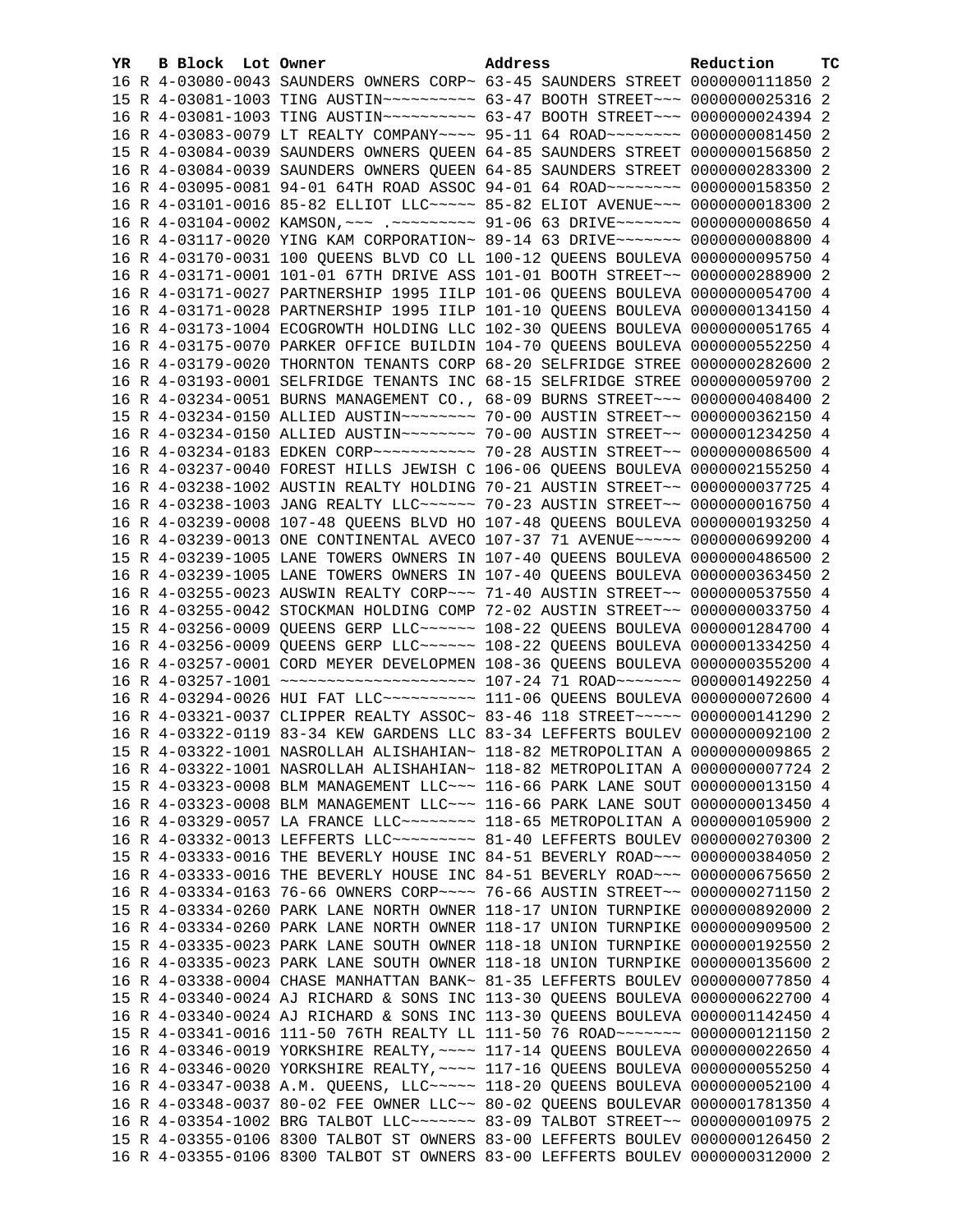| YR. | B Block Lot Owner | Address                                                                                                                                                        | Reduction | <b>TC</b> |
|-----|-------------------|----------------------------------------------------------------------------------------------------------------------------------------------------------------|-----------|-----------|
|     |                   | 16 R 4-03355-0144 83 33 GARDENS CORP~~~ 83-33 AUSTIN STREET~~ 0000000243200 2                                                                                  |           |           |
|     |                   | 16 R 4-03358-1009 H & E LLC ------------- 123-25 82 AVENUE ----- 00000000006769 4                                                                              |           |           |
|     |                   | 15 R 4-03360-1001 MACARTHUR PROPERTIES~ 125-10 QUEENS BOULEVA 0000000256409 4                                                                                  |           |           |
|     |                   | 16 R 4-03360-1001 MACARTHUR PROPERTIES~ 125-10 QUEENS BOULEVA 0000000473737 4                                                                                  |           |           |
|     |                   | 15 R 4-03360-1002 SILVER TOWERS REALTYC 125-10 QUEENS BOULEVA 0000000021138 4                                                                                  |           |           |
|     |                   | 16 R 4-03360-1002 SILVER TOWERS REALTYC 125-10 QUEENS BOULEVA 0000000028445 4                                                                                  |           |           |
|     |                   | 16 R 4-03360-1008 SCHREIBER, KENNETH J~ 125-10 QUEENS BOULEVA 0000000059695 4                                                                                  |           |           |
|     |                   | 15 R 4-03360-1015 FARALDO, JOSEPH A~~~~ 125-10 QUEENS BOULEVA 0000000070152 4                                                                                  |           |           |
|     |                   | 16 R 4-03360-1015 FARALDO, JOSEPH A~~~~ 125-10 QUEENS BOULEVA 0000000112127 4                                                                                  |           |           |
|     |                   | 15 R 4-03371-1001 HIRSCH, SHARON~~~~~~~ 2116 GREENE AVENUE~~~ 0000000007982 2                                                                                  |           |           |
|     |                   | 16 R 4-03371-1001 HIRSCH, SHARON~~~~~~~ 2116 GREENE AVENUE~~~ 0000000009670 2                                                                                  |           |           |
|     |                   | 16 R 4-03373-0034 CORPORATION OF THE PR 63-32 FOREST AVENUE~~ 0000000036250 4                                                                                  |           |           |
|     |                   | 16 R 4-03410-0190 EMJAY ASSOCIATES, LLC~ 18-13 FLUSHING AVENUE 0000000140050 4                                                                                 |           |           |
|     |                   | 16 R 4-03450-0002 INFINITY 55-01 MYRTLE 55-03 MYRTLE AVENUE~~ 0000000026950 4                                                                                  |           |           |
|     |                   | 16 R 4-03450-0012 TUM'S BUILDING LLC~~~ 3-57 ST NICHOLAS AVEN 0000000057500 4                                                                                  |           |           |
|     |                   | 16 R 4-03464-0001 MYRTLE CATALPA LLC~~~ 56-23 MYRTLE AVENUE~~ 0000000043100 4                                                                                  |           |           |
|     |                   | 16 R 4-03466-0038 MYRTLE 57-37 ~~~~~~~~ J 57-37 MYRTLE AVENUE~~ 0000000096150 4                                                                                |           |           |
|     |                   | 16 R 4-03477-0050 JOZEF CHROSTOWSKI~~~~ 1935 GATES AVENUE~~~~ 0000000014228 2B                                                                                 |           |           |
|     |                   | 16 R 4-03481-1006 KIJEK, WOJCIECH~~~~~~ 1905 PUTNAM AVENUE~~~ 0000000022050 4                                                                                  |           |           |
|     |                   | 16 R 4-03497-0012 STOPANJAC SASHA~~~~~~ 59-06 FOREST AVENUE~~ 0000000084480 2                                                                                  |           |           |
|     |                   | 15 R 4-03544-0006 5400-06 MYRTLE AVENUE 54-00 MYRTLE AVENUE~~ 0000000066300 4                                                                                  |           |           |
|     |                   | 16 R 4-03544-0006 5400-06 MYRTLE AVENUE 54-00 MYRTLE AVENUE~~ 0000000117150 4                                                                                  |           |           |
|     |                   | 16 R 4-03544-0018 5416-18 MYRTLE AVENUE 54-16 MYRTLE AVENUE~~ 0000000019150 4                                                                                  |           |           |
|     |                   | 16 R 4-03544-0024 LIBERTY DEPT STORESII 54-30 MYRTLE AVENUE~~ 0000000199950 4                                                                                  |           |           |
|     |                   | 16 R 4-03548-0017 SAMSON LINARD IMPORTC 16-18 JEFFERSON AVENU 0000000037350 2                                                                                  |           |           |
|     |                   | 16 R 4-03548-0026 1628 JEFFERSON, ~~~~~~ 16-27 HANCOCK STREET~ 0000000034350 4                                                                                 |           |           |
|     |                   | 15 R 4-03549-0074 AMTK REALTY LLC~~~~~~ 16-61 WEIRFIELD STREE 0000000098750 4                                                                                  |           |           |
|     |                   | 16 R 4-03549-0074 AMTK REALTY LLC ~~~~~~ 16-61 WEIRFIELD STREE 0000000132500 4                                                                                 |           |           |
|     |                   | 16 R 4-03551-0107 JULMAT CORP~~~~~~~~~~~~~~~ 1611 GEORGE STREET~~~~ 0000000009500 4                                                                            |           |           |
|     |                   | 16 R 4-03552-0027 JULIAN A MCDERMOTT TR 1640 GEORGE STREET~~~ 0000000029250 4                                                                                  |           |           |
|     |                   | 16 R 4-03560-0029 AVIMO REALTY CORP~~~~ 56-40 MYRTLE AVENUE~~ 0000000016050 4                                                                                  |           |           |
|     |                   | 16 R 4-03560-0030 AVIMO REALTY CORP~~~~ 56-42 MYRTLE AVENUE~~ 0000000013800 4                                                                                  |           |           |
|     |                   | 16 R 4-03560-0045 AVIMO REALTY CORP~~~~ 17-11 HANCOCK STREET~ 0000000295700 4                                                                                  |           |           |
|     |                   | 16 R 4-03571-0016 CYPRESS COMER CORP~~~ 58-16 79 AVENUE~~~~~~ 0000000039675 4                                                                                  |           |           |
|     |                   | 16 R 4-03574-0028 5808 MYRTLE LLC ~~~~~~ 58-08 MYRTLE AVENUE ~~ 0000000054850 4                                                                                |           |           |
|     |                   | 16 R 4-03575-0033 RIDGEWOOD SVGS BK~~~~ 10-02 FOREST AVENUE~~ 0000000217700 4                                                                                  |           |           |
|     |                   | 16 R 4-03589-0070 RIDGEWOOD SVGS BK~~~~ DECATUR STREET~~~~~~~ 0000000003250 4                                                                                  |           |           |
|     |                   | 15 R 4-03608-0014 MARLENE REALTY CO (AS 63-03 FRESH POND ROAD 0000000038650 4                                                                                  |           |           |
|     |                   | 16 R 4-03608-0014 MARLENE REALTY CO (AS 63-03 FRESH POND ROAD 0000000008750 4                                                                                  |           |           |
|     |                   | 15 R 4-03608-0018 MARLENE REALTY CO (AS 62-69 FRESH POND ROAD 0000000041300 4                                                                                  |           |           |
|     |                   | 16 R 4-03608-0018 MARLENE REALTY CO (AS 62-69 FRESH POND ROAD 0000000034200 4                                                                                  |           |           |
|     |                   | 16 R 4-03608-0023 MARLENE REALTY CO (AS 62-59 FRESH POND ROAD 0000000019300 4                                                                                  |           |           |
|     |                   | 16 R 4-03619-0005 JOFRESH LLC C/O MIDWO 66-87 FRESH POND ROAD 0000000504450 4                                                                                  |           |           |
|     |                   | 15 R 4-03619-0072 MADISON RENTAL, LLC~~ 64-50 MADISON STREET~ 0000000082300                                                                                    |           | -2        |
|     |                   | 16 R 4-03619-0072 MADISON RENTAL, LLC~~ 64-50 MADISON STREET~ 0000000131750                                                                                    |           | 2         |
|     |                   | 16 R 4-03620-0006 VITO CANDIDO~~~~~~~~~ 67-11 FRESH POND ROAD 0000000045000 4                                                                                  |           |           |
|     |                   | 16 R 4-03620-0021 68 MANAGEMENT LLC --- 61-17 68 AVENUE ----- 0000000189900                                                                                    |           | -2        |
|     |                   | 15 R 4-03639-0001 BRIGHTSIDE VENTURES, ~ 71-02 CYPRESS HILLS S 0000000244200 4                                                                                 |           |           |
|     |                   | 16 R 4-03639-0001 BRIGHTSIDE VENTURES, ~ 71-02 CYPRESS HILLS S 0000000278400 4                                                                                 |           |           |
|     |                   | 16 R 4-03664-0007 FM BRUSH CO INC~~~~~~ 70-02 72 PLACE~~~~~~~ 0000000217450 4                                                                                  |           |           |
|     |                   | 16 R 4-03666-0026 EZ REALTY OF NEW YORK 73-05 73 STREET~~~~~~ 0000000023550 2                                                                                  |           |           |
|     |                   | 16 R 4-03667-0358 ROSEN DOLORES ~~~~~~~~ 72-64 METROPOLITAN AV 0000000028200 4                                                                                 |           |           |
|     |                   | 16 R 4-03667-0430 69-80 73RD PLACE, LLC 69-80 73 PLACE~~~~~~~ 0000000428400 4                                                                                  |           |           |
|     |                   | 16 R 4-03676-0031 71-15 65TH STREET LLC 71-27 65 STREET~~~~~~ 0000000041450 2                                                                                  |           |           |
|     |                   | 16 R 4-03676-0034 71-15 65TH STREET LLC 71-21 65 STREET~~~~~~ 0000000041450 2                                                                                  |           |           |
|     |                   | 16 R 4-03676-0037 71-15 65TH STREET LLC 71-15 65 STREET~~~~~~ 0000000041450 2                                                                                  |           |           |
|     |                   | 16 R 4-03686-0053 NATIONAL BK OF NO AME 70-13 MYRTLE AVENUE~~ 0000000154700 4                                                                                  |           |           |
|     |                   | 16 R 4-03688-0038 SCI FUNERAL SRV INC~~ 71-41 COOPER AVENUE~~ 0000000116350 4                                                                                  |           |           |
|     |                   | 16 R 4-03708-0033 FRANCHISE REALTY INTE 70-22 MYRTLE AVENUE~~ 0000000202050 4                                                                                  |           |           |
|     |                   | 16 R 4-03773-0031 PORRETTO, ANTHONY~~~~ 75-48 METROPOLITAN AV 0000000039600 4                                                                                  |           |           |
|     |                   | 16 R 4-03780-0030 MONTAUK PROPERTIES LL 79-62 METROPOLITAN AV 0000000402100 4<br>16 R 4-03780-0043 MONTAUK PROPERTIES LL 67-20 80 STREET~~~~~~ 0000000055950 4 |           |           |
|     |                   |                                                                                                                                                                |           |           |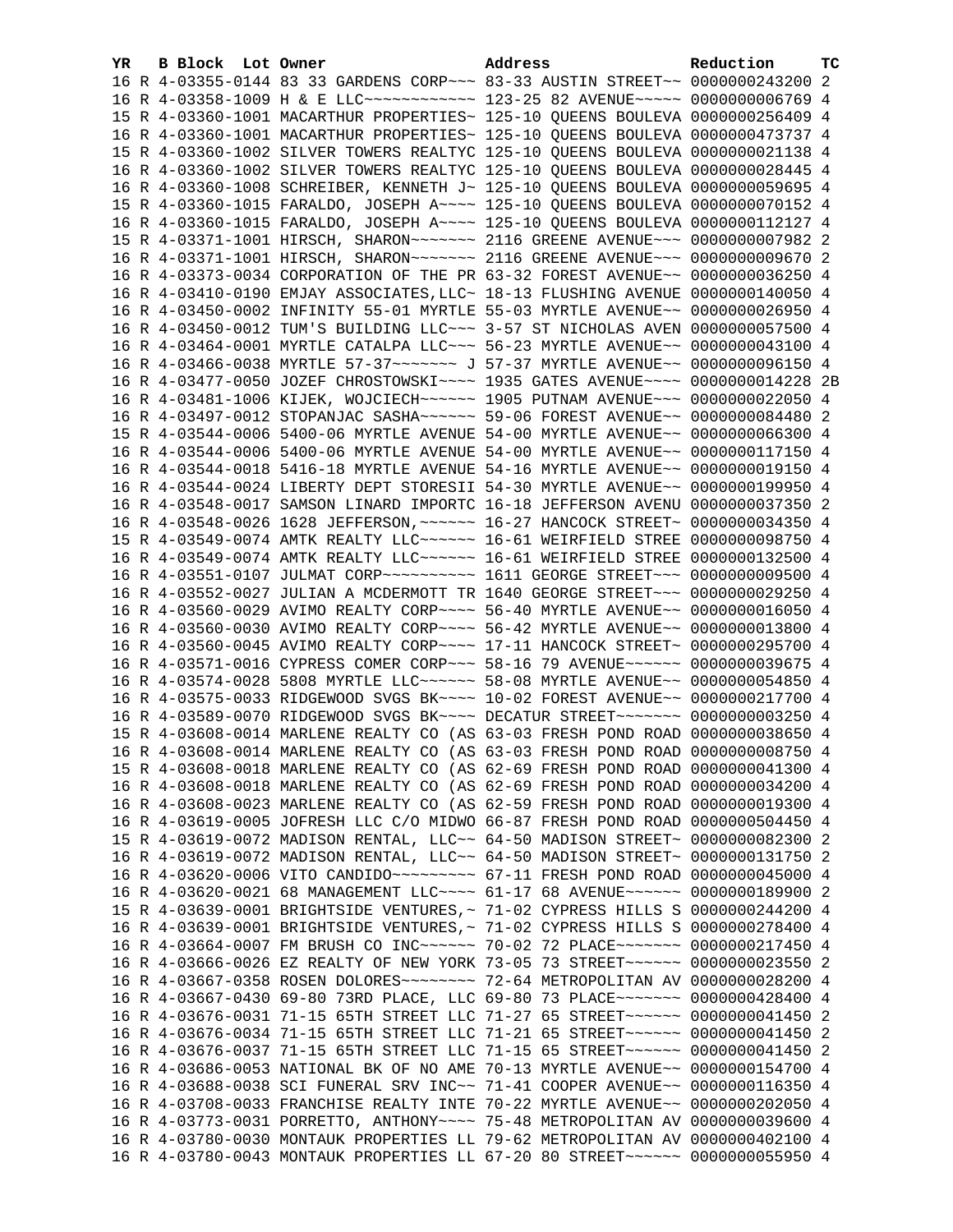| YR | B Block Lot Owner | Address                                                                                                                                                        | Reduction | тc |
|----|-------------------|----------------------------------------------------------------------------------------------------------------------------------------------------------------|-----------|----|
|    |                   | 16 R 4-03792-0001 ELECTRIC ICEHOUSE 2,~ 70-09 73 PLACE~~~~~~~ 0000000057150 4                                                                                  |           |    |
|    |                   | 16 R 4-03793-0007 DAIDONE, ERIKA~~~~~~~ 74-10 69 ROAD~~~~~~~~ 0000000119150 4                                                                                  |           |    |
|    |                   | 16 R 4-03801-0050 79-01 ASSOCIATES LLC~ 79-51 COOPER AVENUE~~ 0000000292700 4                                                                                  |           |    |
|    |                   | 16 R 4-03803-0015 70-20 COOPER AVENUE L COOPER AVENUE~~~~~~~~ 0000000084400 4                                                                                  |           |    |
|    |                   | 15 R 4-03803-0034 70-20 COOPER AVENUE L 70-20 COOPER AVENUE~~ 0000000058800 4                                                                                  |           |    |
|    |                   | 16 R 4-03803-0035 70-20 COOPER AVENUE L COOPER AVENUE~~~~~~~~ 0000000020900 4                                                                                  |           |    |
|    |                   | 16 R 4-03809-0023 ATLAS TERMINALS LLC~~ 70-25 83 STREET~~~~~~ 0000000088950 4                                                                                  |           |    |
|    |                   | 16 R 4-03810-0002 COOPER 8200 REALTY LL 81-80 COOPER AVENUE~~ 0000001495150 4                                                                                  |           |    |
|    |                   | 16 R 4-03810-0029 COOPER 8200 REALTY LL 82-04 COOPER AVENUE~~ 0000000038100 4                                                                                  |           |    |
|    |                   | 16 R 4-03810-0033 COOPER 8200 REALTY LL 82-10 COOPER AVENUE~~ 0000000189700 4                                                                                  |           |    |
|    |                   | 16 R 4-03810-0154 88 GLENDALE MANAGEMEN 74-12 88 STREET~~~~~~ 0000000127950 4                                                                                  |           |    |
|    |                   | 16 R 4-03810-0420 D&D REALTY V, LLC --- 83-12 72 DRIVE ------ 0000000248550 4                                                                                  |           |    |
|    |                   | 16 R 4-03830-0084 QUEENS MEDICAL DENTAL 79-45 MYRTLE AVENUE~~ 0000000024650 4                                                                                  |           |    |
|    |                   | 15 R 4-03856-0212 PUTRE ALBERT~~~~~~~~~ 88-61 76 AVENUE~~~~~~ 0000000028400 4                                                                                  |           |    |
|    |                   | 16 R 4-03856-0212 PUTRE ALBERT~~~~~~~~~ 88-61 76 AVENUE~~~~~~ 0000000036950 4                                                                                  |           |    |
|    |                   | 16 R 4-03856-0231 LOUIS LEHRBAUM~~~~~~~ 88-19 76 AVENUE~~~~~~ 0000000026000 4                                                                                  |           |    |
|    |                   | 16 R 4-03857-0179 GLENDALE REALTY CO~~~ 88-36 77 AVENUE~~~~~~ 0000000090000 4                                                                                  |           |    |
|    |                   | 16 R 4-03857-0188 RASTETTER, TRUSTEE, H 77-19 88 STREET ~~~~~~ 0000000058000 4                                                                                 |           |    |
|    |                   | 16 R 4-03870-0122 GFJ HOLDINGS, INC. ~~~ 88-62 MYRTLE AVENUE~~ 0000000045700 4                                                                                 |           |    |
|    |                   | 16 R 4-03884-0016 VANDERVEER MANAGEMENT 90-04 METROPOLITAN AV 0000000304200 4                                                                                  |           |    |
|    |                   | 16 R 4-03886-1002 REALTY INCOME CORP. ~~ 73-25 WOODHAVEN BOULE 0000000147400 4                                                                                 |           |    |
|    |                   | 15 R 4-03893-0008 ARKADUM 98 ENTRPRSESC 98-18 METROPOLITAN AV 0000000057400 4                                                                                  |           |    |
|    |                   | 16 R 4-03893-0008 ARKADUM 98 ENTRPRSESC 98-18 METROPOLITAN AV 0000000065050 4                                                                                  |           |    |
|    |                   | 16 R 4-03936-0067 THE DERDERIAN IRREVOC 119-51 6 AVENUE~~~~~~ 0000000019616 2A                                                                                 |           |    |
|    |                   | 16 R 4-03936-0071 DERDERIAN ANNE~~~~~~~ 119-45 6 AVENUE~~~~~~ 0000000013968 2A                                                                                 |           |    |
|    |                   | 16 R 4-04031-0001 EDGEWATER INDUSTRIAL~ 109-01 14 AVENUE~~~~~ 0000000827150 4                                                                                  |           |    |
|    |                   | 16 R 4-04032-0001 EDGEWATER INDUSTRIALP 110-01 14 AVENUE~~~~~ 0000000328100 4                                                                                  |           |    |
|    |                   | 16 R 4-04032-0040 EDGEWATER INDUSTRIALP 111-19 13 AVENUE~~~~~ 0000000069600 4                                                                                  |           |    |
|    |                   | 16 R 4-04032-0051 EDGEWATER INDUSTRIALP 111-20 13 AVENUE~~~~~ 0000000022400 4                                                                                  |           |    |
|    |                   | 16 R 4-04032-0061 EDGEWATER INDUSTRIALP 111-21 13 AVENUE~~~~~ 0000000121900 4                                                                                  |           |    |
|    |                   | 16 R 4-04060-0027 J M S HOLDING CO LLC~ 110-23 15 AVENUE~~~~~ 0000000023300 4                                                                                  |           |    |
|    |                   | 16 R 4-04060-0034 IN SUB KIM~~~~~~~~~~~ 110-01 15 AVENUE~~~~~ 0000000021150 4                                                                                  |           |    |
|    |                   | 16 R 4-04072-0011 SELENA REALTY LLC~~~~ 119-19 15 AVENUE~~~~~ 0000000016600 4                                                                                  |           |    |
|    |                   | 16 R 4-04072-0012 SELENA REALTY LLC --- 119-11 15 AVENUE ---- 00000000006350 4                                                                                 |           |    |
|    |                   | 16 R 4-04072-0013 SELENA REALTY LLC --- 119-01 15 AVENUE ---- 0000000040000 4                                                                                  |           |    |
|    |                   | 16 R 4-04076-0019 D & J DEVELOPMENT~~~~ 15-16 COLLEGE POINT B 0000000034500 4                                                                                  |           |    |
|    |                   | 16 R 4-04084-0008 15-19 COLLEGE POINT, ~ 15-19 COLLEGE POINT B 0000000049550 4                                                                                 |           |    |
|    |                   | 16 R 4-04084-0010 15-19 COLLEGE POINT, ~ 15-15 COLLEGE POINT B 0000000036450 4                                                                                 |           |    |
|    |                   | 16 R 4-04084-0017 MALNOR REALTY, LLC ~~~ 122-14 15 AVENUE ~~~~~ 0000000018150 4                                                                                |           |    |
|    |                   | 16 R 4-04085-0036 14-10 123RD ST LLC~~~ 14-10 123 STREET~~~~~ 0000000086200 4                                                                                  |           |    |
|    |                   | 16 R 4-04092-0001 RYMAN, JANET~~~~~~~~~ 15-54 18 AVENUE~~~~~~ 0000000056950 4                                                                                  |           |    |
|    |                   | 16 R 4-04095-0004 ALI, SAMER~~~~~~~~~~~~~~ 128-11 18 AVENUE~~~~~ 0000000026400 4                                                                               |           |    |
|    |                   | 15 R 4-04095-0005 15-45 REALTY CORP~~~~ 15-45 128 STREET~~~~~ 0000000044900                                                                                    |           | -4 |
|    |                   | 16 R 4-04116-0001 JMDH REAL ESTATE OF C 15-43 130 STREET~~~~~ 0000000013550                                                                                    |           | 4  |
|    |                   | 16 R 4-04133-0001 ANOROC REALTY, INC. ~~ 127-03 20 AVENUE~~~~~ 0000000151050                                                                                   |           | 4  |
|    |                   | 16 R 4-04133-0010 LAUREL HILL REALTY CO 18-01 127 STREET~~~~~ 0000000041700 4                                                                                  |           |    |
|    |                   | 16 R 4-04136-0009 18-21 130TH STREET~~~ 18-21 130 STREET~~~~~ 0000000047850                                                                                    |           | 4  |
|    |                   | 16 R 4-04143-0020 CIRCUIT CITY STORES I 136-07 20 AVENUE~~~~~ 0000000602400                                                                                    |           | 4  |
|    |                   | 15 R 4-04147-0001 J L T ASSOCIATES LLC~ 141-07 20 AVENUE~~~~~~ 0000000309850                                                                                   |           | 4  |
|    |                   | 16 R 4-04147-0001 J L T ASSOCIATES LLC~ 141-07 20 AVENUE~~~~~ 0000000520000 4                                                                                  |           |    |
|    |                   | 16 R 4-04148-0080 MB OCTAGON LLC~~~~~~~ 17-20 WHITESTONE EP S 0000000345200 4                                                                                  |           |    |
|    |                   | 16 R 4-04157-0002 PARSONS TERRACE LLC~~ 19-10 PARSONS BOULEVA 0000000171900                                                                                    |           | -2 |
|    |                   | 16 R 4-04164-0033 JOHANN WILLIAM~~~~~~~ 21-04 COLLEGE POINT B 0000000013100                                                                                    |           | 4  |
|    |                   | 16 R 4-04234-0029 23-15 129TH STREET RE 129-02 23 AVENUE~~~~~ 0000000040850                                                                                    |           | 4  |
|    |                   | 16 R 4-04346-0035 DONAGHY JAMES~~~~~~~~ 29-07 119 STREET~~~~~ 0000000044700 4                                                                                  |           |    |
|    |                   | 15 R 4-04357-0002 3059 CPB LLC -------- 30-59 COLLEGE POINT B 0000000614750 4                                                                                  |           |    |
|    |                   | 16 R 4-04357-0002 3059 CPB LLC -------- 30-59 COLLEGE POINT B 0000000672350 4                                                                                  |           |    |
|    |                   | 15 R 4-04357-0100 FEINSTEIN CP REALTY L 30-35 COLLEGE POINT B 0000001120650 4                                                                                  |           |    |
|    |                   | 16 R 4-04357-0100 FEINSTEIN CP REALTY L 30-35 COLLEGE POINT B 0000001276350 4                                                                                  |           |    |
|    |                   | 16 R 4-04367-0001 DOWNING STREET REALTY 133-50 WHITESTONE EP~ 0000000178700 4                                                                                  |           |    |
|    |                   |                                                                                                                                                                |           |    |
|    |                   | 16 R 4-04387-0001 WHITESTONE EXPRESSWAY 3140 WHITESTONE EP SR 0000001059950 4<br>16 R 4-04400-0001 LEFFERTS OIL TERMINAL 31-70 128 STREET~~~~~ 0000000053900 4 |           |    |
|    |                   |                                                                                                                                                                |           |    |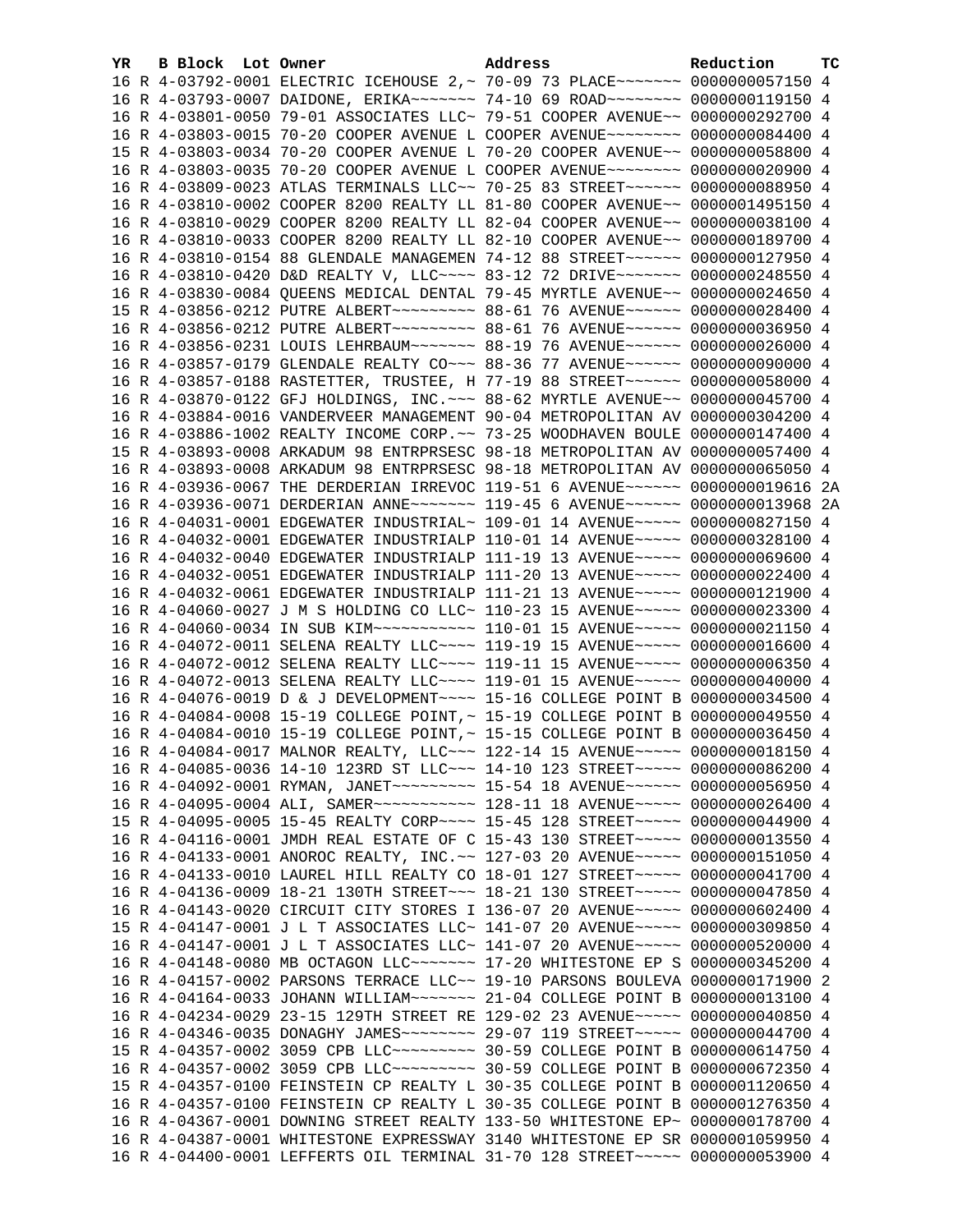| YR. | B Block Lot Owner | Address                                                                          | Reduction | тc |
|-----|-------------------|----------------------------------------------------------------------------------|-----------|----|
|     |                   | 16 R 4-04402-0040 LEFFERTS OIL TERMINAL COLLEGE POINT BLVD~~~ 0000000053500 4    |           |    |
|     |                   | 16 R 4-04405-0029 NUOVA ERA, INC~~~~~~~ 133-15 32 AVENUE~~~~~ 0000000094600 4    |           |    |
|     |                   | 16 R 4-04408-0011 A & R LOBOSCO INC~~~~ 31-33 FARRINGTON STRE 0000000028150 4    |           |    |
|     |                   | 16 R 4-04409-0013 CAX LINDEN PLACE LLC~ 31-31A LINDEN PLACE~~ 0000000037550 2A   |           |    |
|     |                   | 16 R 4-04486-0034 BRIDGE VIEW PROPERTY~ 148-29 CROSS ISLD PKW 0000000039800 4    |           |    |
|     |                   | 16 R 4-04505-0050 RODRIGUEZ, RONALD~~~~ 149-25 14 AVENUE~~~~~ 0000000006600 4    |           |    |
|     |                   | 16 R 4-04516-1001 ~~~~~~~~~~~~~~~~~~~~~~~ 150-31 12 AVENUE~~~~~ 0000000002554 2  |           |    |
|     |                   | 16 R 4-04530-0012 BONDEE ENTERPRISES IN 151-01 14 AVENUE~~~~~ 0000000035100 4    |           |    |
|     |                   | 16 R 4-04601-0072 MIHAS FAMILY TRUST~~~ 14-25 165 STREET~~~~~ 0000000005480 1    |           |    |
|     |                   | 15 R 4-04622-0012 SANDERSON REALTY, INC 145-02 14 AVENUE~~~~~ 0000000000000 4    |           |    |
|     |                   | 16 R 4-04622-0012 SANDERSON REALTY, INC 145-02 14 AVENUE~~~~~ 0000000012050 4    |           |    |
|     |                   | 15 R 4-04678-0008 ANTONELLI, LUCA~~~~~~ 14-16 CLINTONVILLE ST 0000000012200 4    |           |    |
|     |                   | 16 R 4-04678-0008 ANTONELLI, LUCA~~~~~~ 14-16 CLINTONVILLE ST 0000000015350 4    |           |    |
|     |                   | 16 R 4-04678-0010 COSTAS & STELLA REALT 150-36 14 AVENUE~~~~~ 0000000011850 4    |           |    |
|     |                   | 15 R 4-04678-0014 SOCIETY OF KASTORIANS 150-26 14 AVENUE~~~~~ 0000000032000 4    |           |    |
|     |                   | 16 R 4-04678-0014 SOCIETY OF KASTORIANS 150-26 14 AVENUE~~~~~ 0000000070050 4    |           |    |
|     |                   | 16 R 4-04678-0026 AM AND STAVROS REALTY 14-17 150 STREET~~~~~ 00000000006150 4   |           |    |
|     |                   | 16 R 4-04678-0027 KAGGEN WARREN~~~~~~~~ 14-19 150 STREET~~~~~ 0000000024950 4    |           |    |
|     |                   |                                                                                  |           |    |
|     |                   |                                                                                  |           |    |
|     |                   | 15 R 4-04678-0106 ANTONELLI, FRANCES~~~ 14-14 CLINTONVILLE ST 0000000009500 4    |           |    |
|     |                   | 16 R 4-04678-0106 ANTONELLI, FRANCES~~~ 14-14 CLINTONVILLE ST 0000000025700 4    |           |    |
|     |                   | 16 R 4-04717-0001 DE WITT CLINTON OWNER 151-05 CROSS ISLD PKW 0000000175980 2    |           |    |
|     |                   | 15 R 4-04717-0016 REDMONT REALTY COMPAN 153-15 CROSS ISLD PKW 0000000194900 4    |           |    |
|     |                   | 16 R 4-04717-0016 REDMONT REALTY COMPAN 153-15 CROSS ISLD PKW 0000000392900 4    |           |    |
|     |                   | 16 R 4-04731-0015 DI MARCO, REGINA~~~~~ 18-12 CLINTONVILLE ST 0000000005200 4    |           |    |
|     |                   | 15 R 4-04748-0035 MEDIDENT CORP~~~~~~~~ 18-15 FRANCIS LEWIS B 0000000029250 4    |           |    |
|     |                   | 16 R 4-04748-0035 MEDIDENT CORP~~~~~~~~ 18-15 FRANCIS LEWIS B 0000000034200 4    |           |    |
|     |                   | 16 R 4-04779-0009 DIPALMA, GERALDINE I~ 25-03 PARSONS BOULEVA 0000000784450 4    |           |    |
|     |                   | 16 R 4-04940-0001 NORTH FORK BANK~~~~~~ 32-02 FRANCIS LEWIS B 0000000023350 4    |           |    |
|     |                   | 16 R 4-04942-0001 DOLPHIN PROPERTIES LL 35-10 COLLEGE POINT B 0000000103150 4    |           |    |
|     |                   | 16 R 4-04943-0007 32-01 COLLEGE POINT L 32-01 COLLEGE POINT B 0000000037250 4    |           |    |
|     |                   | 16 R 4-04943-0015 132-14/18 32ND AVE LL 132-18 32 AVENUE~~~~~ 0000000034800 4    |           |    |
|     |                   | 16 R 4-04943-0056 GOLDEN OLDIES LTD --- 132-47 33 AVENUE ---- 0000000077300 4    |           |    |
|     |                   | 16 R 4-04944-0028 GOLDEN OLDIES, LTD ~~~ 132-30 33 AVENUE ~~~~~ 0000000133800 4  |           |    |
|     |                   | 16 R 4-04945-0001 CHAS. LOBOSCO & SON, I 35-01 COLLEGE POINT B 0000000028200 4   |           |    |
|     |                   | 15 R 4-04946-1010 CHEN, YANG ---------- 33-70 PRINCE STREET -~ 0000000005359 4   |           |    |
|     |                   | 16 R 4-04946-1010 CHEN, YANG ----------- 33-70 PRINCE STREET -~ 0000000008297 4  |           |    |
|     |                   | 16 R 4-04948-0024 WOW ENTERPRISES, LLC~ 134-01 33 AVENUE~~~~~ 0000000034250 4    |           |    |
|     |                   | 16 R 4-04949-0012 SATWA PROPERTY, LLC~~ 33-14 FARRINGTON STRE 0000000076200 4    |           |    |
|     |                   | 15 R 4-04949-0083 NPRE REALTY LLC ~~~~~~ 33-17 PRINCE STREET ~~ 0000000369450 4  |           |    |
|     |                   | 16 R 4-04949-0083 NPRE REALTY LLC ~~~~~~ 33-17 PRINCE STREET ~~ 0000000452250 4  |           |    |
|     |                   | 16 R 4-04950-0048 RAINIER GROUP OF NEW~ 32-02 LINDEN PLACE~~~ 0000000318700 4    |           |    |
|     |                   | 15 R 4-04950-0101 KRUPA HOSPITALITY LLC 34-50 LINDEN PLACE~~~ 0000000046000 4    |           |    |
|     |                   | 16 R 4-04950-0101 KRUPA HOSPITALITY LLC 34-50 LINDEN PLACE~~~ 0000000078950 4    |           |    |
|     |                   | 16 R 4-04954-0028 KATERINA & DIMITRIS Z 32-04 UNION STREET~~~ 0000000058050 4    |           |    |
|     |                   | 16 R 4-04954-0051 SIY, ANTHONY~~~~~~~~~~ 140-25 33 AVENUE~~~~~ 0000000026500 2B  |           |    |
|     |                   |                                                                                  |           | 2  |
|     |                   | 15 R 4-04959-0007 MAVRIK PROPERTIES LLC 35-23 FARRINGTON STRE 0000000295150 4    |           |    |
|     |                   | 16 R 4-04959-0007 MAVRIK PROPERTIES LLC 35-23 FARRINGTON STRE 0000000007150 4    |           |    |
|     |                   | 16 R 4-04960-0006 CHONG KING ENTERPRISE 35-15 LINDEN PLACE~~~ 0000000022740 2B   |           |    |
|     |                   | 16 R 4-04966-0001 55 CANAL REALTY CORP. 36-09 COLLEGE POINT B 0000000013100 4    |           |    |
|     |                   | 16 R 4-04966-0003 55 CANAL REALTY CORP. 36-07 COLLEGE POINT B 0000000013100 4    |           |    |
|     |                   | 16 R 4-04966-0004 55 CANAL REALTY CORP. 36-05 COLLEGE POINT B 0000000014400 4    |           |    |
|     |                   | 16 R 4-04966-0006 55 CANAL REALTY CORP. 36-03 COLLEGE POINT B 0000000017600 4    |           |    |
|     |                   | 16 R 4-04966-0007 55 CANAL REALTY CORP. 36-01 COLLEGE POINT B 0000000021200 4    |           |    |
|     |                   | 16 R 4-04971-0057 TRUE BLUE TOWERS, INC 36-56 MAIN STREET~~~~ 0000000034000 4    |           |    |
|     |                   | 16 R 4-04971-0059 SHY LLC --------------- 36-58 MAIN STREET ---- 0000001070050 4 |           |    |
|     |                   | 16 R 4-04971-0060 AH KONG SUNG LLC ~~~~~ 36-60 MAIN STREET ~~~~ 0000000051000 4  |           |    |
|     |                   | 16 R 4-04971-0065 SUNYA LLC ------------ 135-29 37 AVENUE ----- 0000000117100 4  |           |    |
|     |                   | 16 R 4-04973-0012 39TH AVE REALTY MANAG 133-10 39 AVENUE~~~~~ 0000000097200 4    |           |    |
|     |                   | 15 R 4-04974-0061 HAIAO-NAN LIANG KAO~~ 135-09 38 AVENUE~~~~~ 0000000012019 2A   |           |    |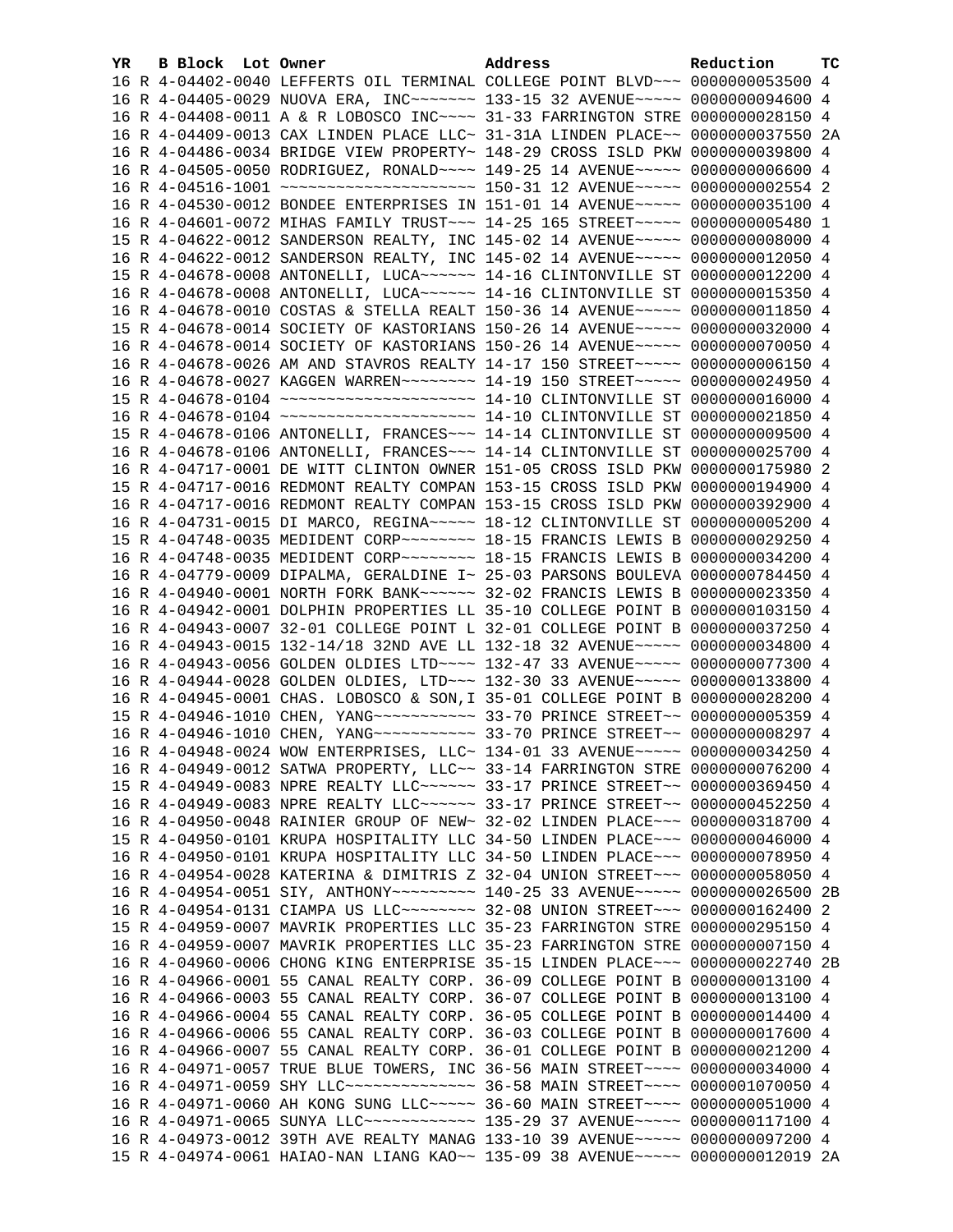| YR. |  | B Block Lot Owner |  | Address                                                                              | Reduction | тc |
|-----|--|-------------------|--|--------------------------------------------------------------------------------------|-----------|----|
|     |  |                   |  | 16 R 4-04974-0061 HAIAO-NAN LIANG KAO~~ 135-09 38 AVENUE~~~~~ 0000000016400 2A       |           |    |
|     |  |                   |  | 16 R 4-04976-0020 MARCUS IDA RLTY CO~~~ 135-03 ROOSEVELT AVEN 0000000021150 4        |           |    |
|     |  |                   |  | 15 R 4-04977-0004 NORTHERN STAR MANAGEM 36-59 MAIN STREET~~~~ 0000000146450 4        |           |    |
|     |  |                   |  | 16 R 4-04977-0004 NORTHERN STAR MANAGEM 36-59 MAIN STREET~~~~ 0000000296300 4        |           |    |
|     |  |                   |  | 16 R 4-04977-0009 GRP MAIN STREET LLC~~ 36-37 MAIN STREET~~~~ 0000000025300 4        |           |    |
|     |  |                   |  | 16 R 4-04977-0017 CIAMPA 14~~~~~~~~~~~~~~~~~~ 136-14 NORTHERN BOULE 0000000502300 2  |           |    |
|     |  |                   |  | 16 R 4-04977-0066 37 UNION ST. LLC ~~~~~ 36-44 UNION STREET ~~~ 0000000013750 4      |           |    |
|     |  |                   |  | 16 R 4-04977-0090 CIAMPA REALTY II LLC~ 136-45 37 AVENUE~~~~~ 0000000122950 2        |           |    |
|     |  |                   |  | 15 R 4-04977-0099 CIAMPA REALTY II LLC~ 136-21 37 AVENUE~~~~~ 0000000032050 4        |           |    |
|     |  |                   |  | 16 R 4-04977-0099 CIAMPA REALTY II LLC~ 136-21 37 AVENUE~~~~~ 0000000066250 4        |           |    |
|     |  |                   |  | 16 R 4-04978-0075 DEALEE REALTY CORP~~~ 136-17 38 AVENUE~~~~~ 0000000113900 4        |           |    |
|     |  |                   |  | 16 R 4-04980-0014 HO TOY REALTY CORP~~~ 136-31 ROOSEVELT AVEN 0000000128450 4        |           |    |
|     |  |                   |  | 16 R 4-04980-0049 RIKKA LLC ------------ 136-89 ROOSEVELT AVEN 0000000074450 4       |           |    |
|     |  |                   |  | 15 R 4-04981-0009 UNION PLAZA REALTY LP 33-23 UNION STREET~~~ 0000001082700 4        |           |    |
|     |  |                   |  | 16 R 4-04981-0009 UNION PLAZA REALTY LP 33-23 UNION STREET~~~ 0000001073250 4        |           |    |
|     |  |                   |  | 16 R 4-04981-0078 HAMPSHIRE COOPERATIVE 140-33 34 AVENUE~~~~~ 0000000194800 2        |           |    |
|     |  |                   |  | 16 R 4-04994-0017 THE BENNINGTON, LLC~~ 140-16 34 AVENUE~~~~~ 0000000579250 2        |           |    |
|     |  |                   |  | 16 R 4-04994-0041 34 WOODSIDE REALTY, L 140-74 34 AVENUE~~~~~ 0000000471750 2        |           |    |
|     |  |                   |  | 16 R 4-04994-0070 13981, LLC ----------- 139-81 35 AVENUE ---- 0000000283800 2       |           |    |
|     |  |                   |  | 16 R 4-04995-0014 PARSONS 34 AVENUE COR 144-12 34 AVENUE~~~~~ 0000000078300 2        |           |    |
|     |  |                   |  | 16 R 4-04996-0023 KIRIAKOS LAGOS ------ 146-25 35 AVENUE ---- 0000000056250 4        |           |    |
|     |  |                   |  | 16 R 4-05006-0021 GUS X LLC ------------ 149-15 NORTHERN BOULE 0000000019800 2       |           |    |
|     |  |                   |  | 15 R 4-05010-0001 GIL ALLEN C ---------- 142-01 37 AVENUE ---- 0000000013000 4       |           |    |
|     |  |                   |  | 16 R 4-05010-0001 GIL ALLEN C ---------- 142-01 37 AVENUE ---- 0000000049900 4       |           |    |
|     |  |                   |  | 16 R 4-05010-0089 CHIU JOELLE~~~~~~~~~~ 142-03 37 AVENUE~~~~~ 0000000029450 4        |           |    |
|     |  |                   |  | 16 R 4-05015-0006 JC PARSONS. LLC ----- 37-15 PARSONS BOULEVA 0000000073700 2        |           |    |
|     |  |                   |  | 15 R 4-05016-0039 SILVER OAK REALTY GRO 147-34 NORTHERN BOULE 0000000050950 4        |           |    |
|     |  |                   |  | 16 R 4-05016-0039 SILVER OAK REALTY GRO 147-34 NORTHERN BOULE 0000000370650 4        |           |    |
|     |  |                   |  | 16 R 4-05017-0022 MARTIN A. GLEASON FUN 149-20 NORTHERN BOULE 0000000237400 4        |           |    |
|     |  |                   |  | 16 R 4-05019-0064 AMEX EQUITIES CORP~~~ 136-94 ROOSEVELT AVEN 0000000479000 4        |           |    |
|     |  |                   |  | 16 R 4-05024-0016 PARK SOON 0 ~~~~~~~~~~~~~~~ 144-14 38 AVENUE~~~~~~ 0000000055550 2 |           |    |
|     |  |                   |  | 16 R 4-05024-0075 144-41 ROOSEVELT AVE~ 144-41 ROOSEVELT AVEN 0000000024450 2        |           |    |
|     |  |                   |  | 16 R 4-05025-0001 DHK PROPERTY ONE, LLC 144-15 41 AVENUE~~~~~ 0000000384600 2        |           |    |
|     |  |                   |  | 16 R 4-05025-0025 Z & H REALTY~~~~~~~~~ 144-40 ROOSEVELT AVEN 0000000033921 2        |           |    |
|     |  |                   |  | 15 R 4-05025-0070 DHK PROPERTY TWO, LLC 144-31 41 AVENUE~~~~~ 0000000295050 2        |           |    |
|     |  |                   |  | 16 R 4-05025-0070 DHK PROPERTY TWO, LLC 144-31 41 AVENUE~~~~~ 0000000231250 2        |           |    |
|     |  |                   |  | 16 R 4-05026-0024 JMK PROPERTY ONE, LLC 147-30 38 AVENUE~~~~~ 0000000397450 2        |           |    |
|     |  |                   |  | 16 R 4-05027-1125 PETER HOLDING CO. LLC 147-48 ROOSEVELT AVEN 0000000004566 4        |           |    |
|     |  |                   |  | 16 R 4-05036-0039 40-12 MAIN STREET, LL 40-12 MAIN STREET~~~~ 0000000201750 4        |           |    |
|     |  |                   |  | 16 R 4-05037-0093 SALLY CHEN~~~~~~~~~~~~~~~ 132-45 41 AVENUE~~~~~ 0000000013400 2A   |           |    |
|     |  |                   |  | 16 R 4-05042-0015 YAO, HO CHU~~~~~~~~~ 133-12 41 ROAD~~~~~~~ 0000000011315 2A        |           |    |
|     |  |                   |  | 15 R 4-05042-0035 KAM KEE REALTY INC~~~ 41-28 MAIN STREET~~~~ 0000000825400 4        |           |    |
|     |  |                   |  | 16 R 4-05042-0035 KAM KEE REALTY INC~~~ 41-28 MAIN STREET~~~~ 0000000849700 4        |           |    |
|     |  |                   |  | 15 R 4-05045-0001 FLUSHING PLAZA COMMER 41-61 KISSENA BOULEVA 0000001996650 4        |           |    |
|     |  |                   |  | 16 R 4-05045-0001 FLUSHING PLAZA COMMER 41-61 KISSENA BOULEVA 0000002069250 4        |           |    |
|     |  |                   |  | 16 R 4-05046-0010 41 ST AVE OWNERS CORP 142-20 41 AVENUE~~~~~ 0000000337700 2        |           |    |
|     |  |                   |  | 16 R 4-05046-0040 BK PROPERTY TWO, LLC~ 142-19 BARCLAY AVENUE 0000000189350 2        |           |    |
|     |  |                   |  |                                                                                      |           |    |
|     |  |                   |  | 15 R 4-05048-1201 143-26 PROPERTIES LLC 143-26 41 AVENUE~~~~~ 0000000048574 4        |           |    |
|     |  |                   |  | 16 R 4-05048-1201 143-26 PROPERTIES LLC 143-26 41 AVENUE~~~~~ 0000000051897 4        |           |    |
|     |  |                   |  | 16 R 4-05052-1002 ROOSEVELT PLAZA INC~~ 147 BARCLAY AVENUE~~~ 0000000005600 4        |           |    |
|     |  |                   |  | 16 R 4-05053-0011 ALWALL CONSTRUCT CORP 147-25 SANFORD AVENUE 0000000116500 2        |           |    |
|     |  |                   |  | 15 R 4-05054-0006 TIN YUE CORP~~~~~~~~~ 149-13 BARCLAY AVENUE 0000000009000 2A       |           |    |
|     |  |                   |  | 16 R 4-05054-0006 TIN YUE CORP~~~~~~~~~ 149-13 BARCLAY AVENUE 0000000014120 2A       |           |    |
|     |  |                   |  | 16 R 4-05054-0008 HENG SHIN CORP~~~~~~~ 149-09 BARCLAY AVENUE 0000000010800 2A       |           |    |
|     |  |                   |  | 16 R 4-05054-0010 NEW HONG SING CORP~~~ 149-07 BARCLAY AVENUE 0000000013392 2A       |           |    |
|     |  |                   |  | 16 R 4-05066-0693 RANBAR PACKING, INC~~ 44-20 COLLEGE POINT B 0000000064700 4        |           |    |
|     |  |                   |  | 16 R 4-05066-0712 EAST CENTRAL MEATS IN 44-44 COLLEGE POINT B 0000000216950 4        |           |    |
|     |  |                   |  | 16 R 4-05076-0001 BP PRODUCTS NORTH AME 49-04 COLLEGE POINT B 0000000067450 4        |           |    |
|     |  |                   |  |                                                                                      |           |    |
|     |  |                   |  | 16 R 4-05101-0071 MAPLE AVENUE, LLC~~~~ 132-17 MAPLE AVENUE~~ 0000000112700 2        |           |    |
|     |  |                   |  | 15 R 4-05102-0052 EAST SUMMIT REALTY LL 132-25 POPLE AVENUE~~ 0000000302250 2        |           |    |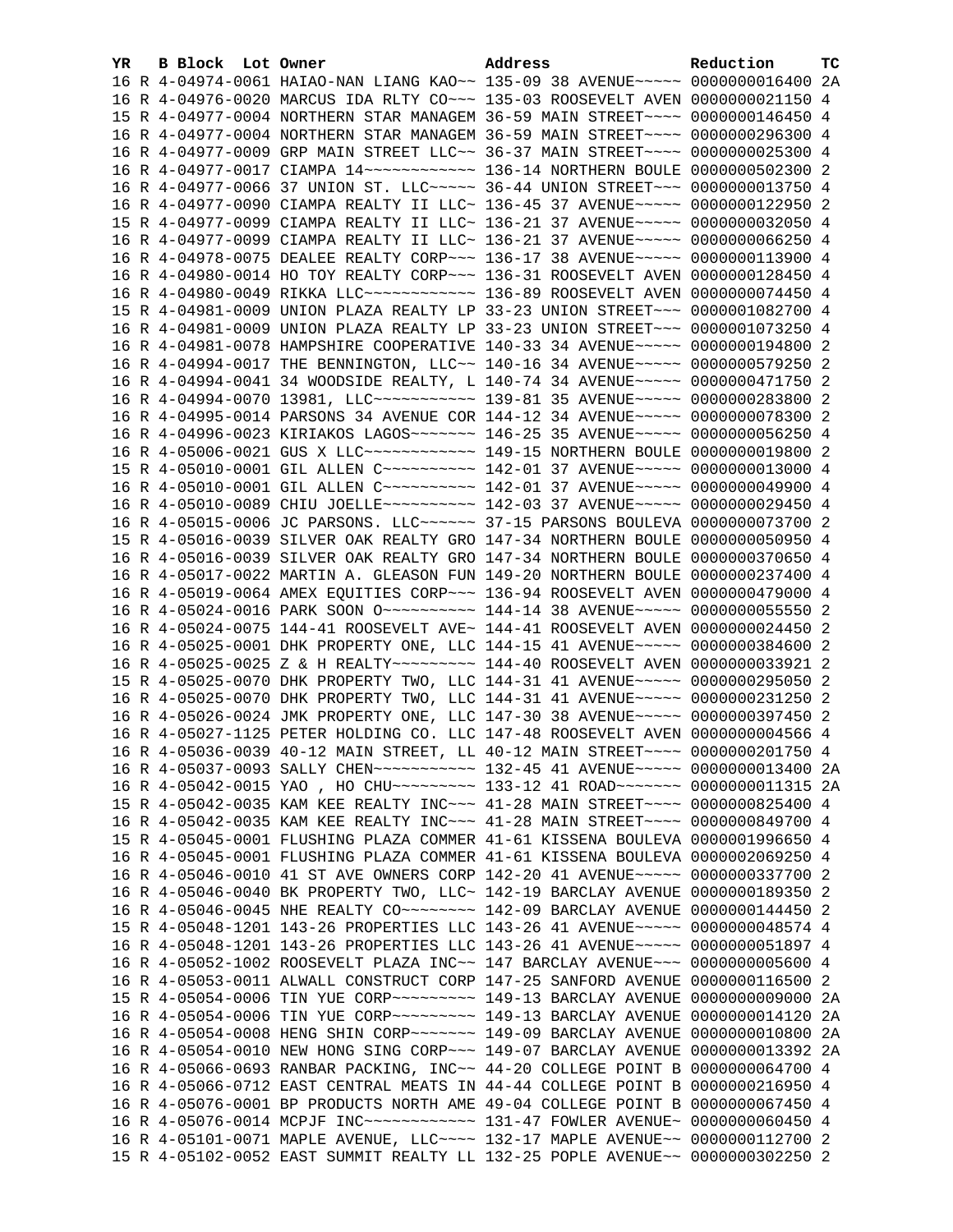| YR. | B Block Lot Owner | Address                                                                             | Reduction | тc |
|-----|-------------------|-------------------------------------------------------------------------------------|-----------|----|
|     |                   | 16 R 4-05102-0052 EAST SUMMIT REALTY LL 132-25 POPLE AVENUE~~ 0000000394900 2       |           |    |
|     |                   | 15 R 4-05119-0061 COLU MANAGEMENT, LLC~ 56-64 136 STREET~~~~~ 0000000032276 2B      |           |    |
|     |                   | 16 R 4-05119-0061 COLU MANAGEMENT, LLC~ 56-64 136 STREET~~~~~ 0000000033050 2B      |           |    |
|     |                   |                                                                                     |           |    |
|     |                   | 16 R 4-05123-0051 BLOSSOM GARDENS APART 134-30 FRANKLIN AVENU 0000000410150 2       |           |    |
|     |                   | 16 R 4-05134-1087 HARRY GREENBERG ~~~~~~ 42-20 KISSENA BOULEVA 0000000017632 2      |           |    |
|     |                   | 15 R 4-05137-0005 SKYLINE TOWERS 5~~~~~ 43-23 COLDEN STREET~~ 0000001219500 2       |           |    |
|     |                   | 16 R 4-05137-0005 SKYLINE TOWERS 5~~~~~ 43-23 COLDEN STREET~~ 0000000563700 2       |           |    |
|     |                   | 16 R 4-05137-0011 42-55 COLDEN OWNERS C 42-55 COLDEN STREET~~ 0000000476500 2       |           |    |
|     |                   | 16 R 4-05208-0045 KIMCO KISSENA CENTER, 46-15 KISSENA BOULEVA 0000000255650 4       |           |    |
|     |                   | 16 R 4-05237-0019 MURRAY CHOI, LLC~~~~~ 34-09 MURRAY STREET~~ 0000000386550 4       |           |    |
|     |                   | 16 R 4-05271-0007 MAY, ELAINE~~~~~~~~~~~~~~~ 155-15 NORTHERN BOULE 0000000044100 4  |           |    |
|     |                   | 16 R 4-05271-0023 RACCASI PETER~~~~~~~~ 35-15 155 STREET~~~~~ 0000000012043 2B      |           |    |
|     |                   | 16 R 4-05275-0001 KINGSLAND ASSOCS~~~~~ 156-10 NORTHERN BOULE 0000001168950 4       |           |    |
|     |                   | 16 R 4-05285-0001 POLARIS PROPERTIES IN 162-07 DEPOT ROAD~~~~ 0000000378900 4       |           |    |
|     |                   | 16 R 4-05294-0022 WINSTON HOUSE OWNERS~ 167-10 CROCHERON AVEN 0000000417950 2       |           |    |
|     |                   | 16 R 4-05310-1001 PAVLAK, PETER M~~~~~~ 189-30 37 AVENUE~~~~~ 0000000004693 2       |           |    |
|     |                   | 16 R 4-05318-0021 CLINCO REALTY CORP~~~ 36-11 194 STREET~~~~~ 0000000135000 4       |           |    |
|     |                   | 16 R 4-05318-0027 CLINCO REALTY CORP~~~ 35-18 FRANCIS LEWIS B 0000000036000 4       |           |    |
|     |                   | 16 R 4-05318-0029 CLINCO REALTY CORP~~~ 35-26 FRANCIS LEWIS B 0000000680000 4       |           |    |
|     |                   | 16 R 4-05318-0034 FRANCIS LEWIS REALTY~ FRANCIS LEWIS BLVD~~~ 0000000108760 4       |           |    |
|     |                   | 16 R 4-05320-0008 JDK EQUITIES, LLC ~~~~~ 194-02 37 AVENUE ~~~~~ 0000000010540 2A   |           |    |
|     |                   | 15 R 4-05323-0005 HEINRICH GEORGE F~~~~ 170-16 39 AVENUE~~~~~ 0000000170850 4       |           |    |
|     |                   | 16 R 4-05323-0005 HEINRICH GEORGE F~~~~ 170-16 39 AVENUE~~~~~ 0000000183300 4       |           |    |
|     |                   | 16 R 4-05324-0053 A MONGELLUZZO ~~~~~~~~ 189-10 39 AVENUE ~~~~~ 0000000020000 4     |           |    |
|     |                   | 16 R 4-05326-0072 ROBERT FIRMERY~~~~~~~ 153-27 BARCLAY AVENUE 0000000069950 4       |           |    |
|     |                   | 16 R 4-05328-0015 155-17 SANFORD OWNERS 155-17 SANFORD AVENUE 0000000346100 2       |           |    |
|     |                   | 15 R 4-05334-0017 41-02 162ND LLC ----- 41-02 162 STREET ---- 0000000209050 4       |           |    |
|     |                   | 16 R 4-05334-0017 41-02 162ND LLC~~~~~~ 41-02 162 STREET~~~~~ 0000000275450 4       |           |    |
|     |                   | 16 R 4-05336-0001 PETROCELLI GROUP INC~ 41-33 162 STREET~~~~~ 0000000023450 4       |           |    |
|     |                   | 16 R 4-05336-0043 A N D REALTY AT FLUSH 41-19 162 STREET~~~~~ 0000000024750 4       |           |    |
|     |                   | 16 R 4-05358-0023 40-04 REALTY CO., LLC 40-04 194 STREET~~~~~ 0000000010368 2A      |           |    |
|     |                   | 15 R 4-05368-0005 192-15 REALTY CORP~~~ 192-15 NORTHERN BOULE 0000000094350 4       |           |    |
|     |                   | 16 R 4-05368-0005 192-15 REALTY CORP~~~ 192-15 NORTHERN BOULE 0000000127900 4       |           |    |
|     |                   | 16 R 4-05373-0010 KRANIA CORP~~~~~~~~~~~~~~~ 196-27 NORTHERN BOULE 0000000045000 4  |           |    |
|     |                   | 16 R 4-05374-0027 SANFORD PLAZA APARTME 144-54 SANFORD AVENUE 0000000234150 2       |           |    |
|     |                   | 16 R 4-05375-1007 HOU, LI QIU~~~~~~~~~~~~~~~ 146-11 BEECH AVENUE~~ 00000000005119 4 |           |    |
|     |                   | 16 R 4-05392-0023 TESTAMENTARY TRUST UN 42-02 162 STREET~~~~~ 0000000031200 4       |           |    |
|     |                   | 16 R 4-05393-0006 S JEON LLC ----------- 42-35 162 STREET ----- 0000000076300 4     |           |    |
|     |                   | 15 R 4-05397-0014 LEEMILT'S PETROLEUMIN 166-02 NORTHERN BOULE 0000000047100 4       |           |    |
|     |                   | 16 R 4-05397-0014 LEEMILT'S PETROLEUMIN 166-02 NORTHERN BOULE 0000000024050 4       |           |    |
|     |                   | 16 R 4-05406-0001 FLUSHING MEDICAL ARTS 43-55 147 STREET~~~~~ 0000000039450 4       |           |    |
|     |                   | 16 R 4-05415-1001 SCHWEPPE, EGON~~~~~~~ 43-04 158 STREET~~~~~ 0000000000792 4       |           |    |
|     |                   | 15 R 4-05420-0032 BLUE RIDGE REALTY PAR 43-01 162 STREET~~~~~ 0000000081500 4       |           |    |
|     |                   | 16 R 4-05420-0032 BLUE RIDGE REALTY PAR 43-01 162 STREET~~~~~ 0000000185900 4       |           |    |
|     |                   | 15 R 4-05441-0041 MANOR BUILDERS, INC~~ 162-14 45 AVENUE~~~~~ 0000000010600 2B      |           |    |
|     |                   | 16 R 4-05441-0041 MANOR BUILDERS, INC~~ 162-14 45 AVENUE~~~~~ 0000000011488 2B      |           |    |
|     |                   | 15 R 4-05460-0037 161-20 46TH AVENUE, L 161-20 46 AVENUE~~~~~ 0000000147750 4       |           |    |
|     |                   | 16 R 4-05460-0037 161-20 46TH AVENUE, L 161-20 46 AVENUE~~~~~ 0000000153950 4       |           |    |
|     |                   | 16 R 4-05523-0011 T & R PROPERTIES LLC~ 200-12 44 AVENUE~~~~~ 0000000178400 4       |           |    |
|     |                   | 16 R 4-05526-0001 46TH AVENUE FLUSHING, 172-03 46 AVENUE~~~~~ 0000000465700 4       |           |    |
|     |                   | 16 R 4-05526-0007 46TH AVENUE FLUSHING, 172-01 46 AVENUE~~~~~ 00000000005650 4      |           |    |
|     |                   | 16 R 4-05528-0006 FATHER & FOUR SONS EN 46-07 HOLLIS COURT BL 0000000082150 4       |           |    |
|     |                   | 16 R 4-05598-1001 COSTELLO, BETTY ANN~~ 175-10 56 AVENUE~~~~~ 0000000000851 2       |           |    |
|     |                   | 15 R 4-05611-0001 I&J MANAGEMENT CORPOR 192-12 47 AVENUE~~~~~ 0000000040850 4       |           |    |
|     |                   | 16 R 4-05611-0001 I&J MANAGEMENT CORPOR 192-12 47 AVENUE~~~~~ 0000000014150 4       |           |    |
|     |                   | 16 R 4-05669-1001 PELTZMAN, NEIL H~~~~~ 5603A UTOPIA PARKWAY~ 0000000002615 2       |           |    |
|     |                   | 16 R 4-05670-1001 HUANG, XIU YIN~~~~~~~ 5627A 184 STREET~~~~~ 0000000000878 2       |           |    |
|     |                   | 16 R 4-05687-1001 KHAIMOV, LIDIA~~~~~~ 183-04A 58 AVENUE~~~~ 0000000001702 2        |           |    |
|     |                   | 16 R 4-05688-1001 EDELKIND, STEVEN~~~~~ 184-06 58 AVENUE~~~~~ 00000000000878 2      |           |    |
|     |                   | 16 R 4-05768-0007 24-55 FRANCIS LEWIS R 24-55 FRANCIS LEWIS B 0000000024150 4       |           |    |
|     |                   | 16 R 4-05769-0060 AMODIO, STEFANO~~~~~~ 25-16 169 STREET~~~~~ 0000000040150 4       |           |    |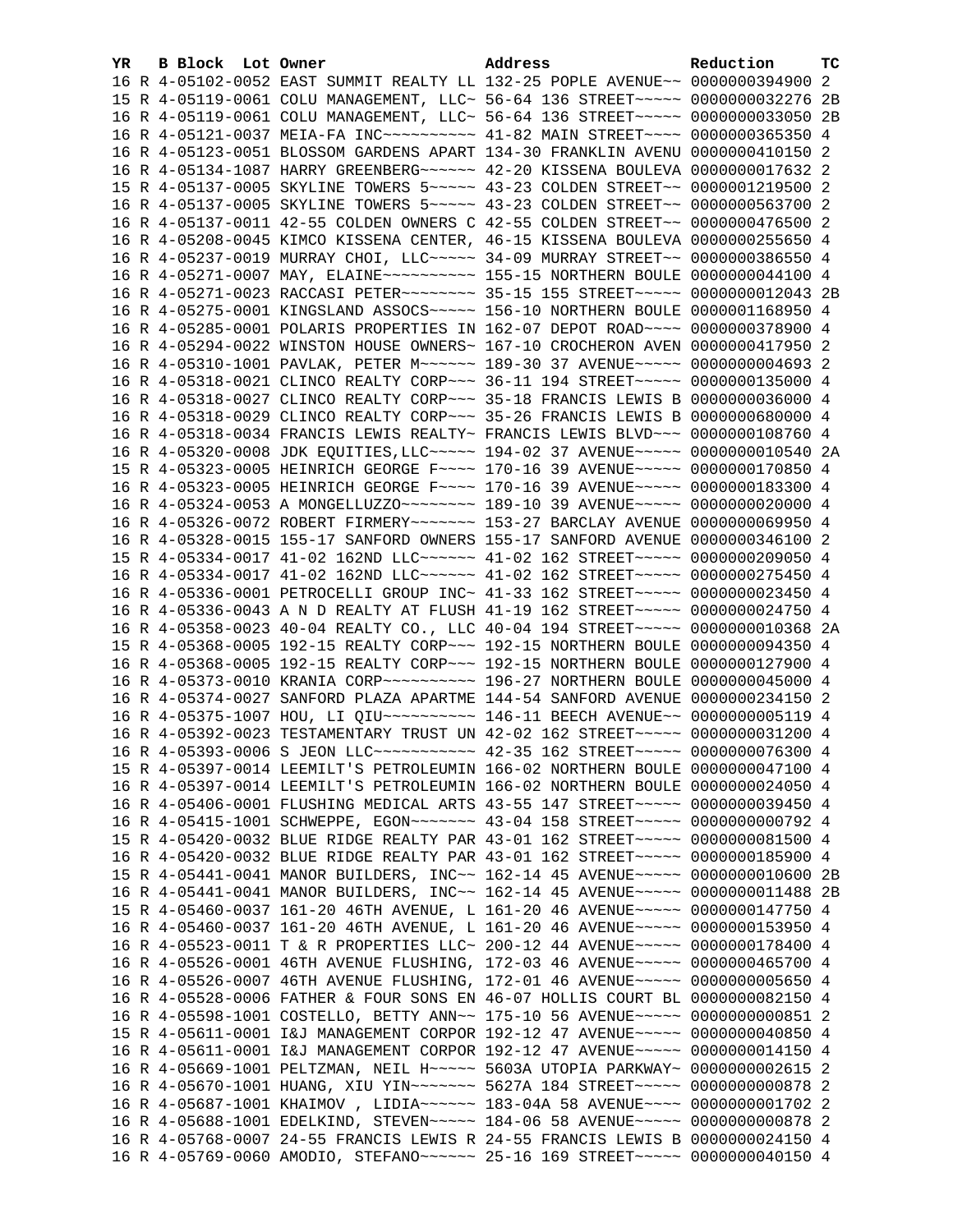| YR. | B Block Lot Owner |  | Address                                                                            | Reduction | тc   |
|-----|-------------------|--|------------------------------------------------------------------------------------|-----------|------|
|     |                   |  | 15 R 4-05775-0023 BAYPOINTE REALTY CORP 15-20 202 STREET~~~~~ 0000000137100 2      |           |      |
|     |                   |  | 16 R 4-05775-0023 BAYPOINTE REALTY CORP 15-20 202 STREET~~~~~ 0000001235500 2      |           |      |
|     |                   |  | 16 R 4-05865-0118 JOSEPH CIAMPA~~~~~~~~ 16-66 BELL BOULEVARD~ 0000000775900 2      |           |      |
|     |                   |  | 15 R 4-05878-0050 KENNEDY STREET QUAD L 210-05 CORP KENNEDY S 0000000767650 2      |           |      |
|     |                   |  | 16 R 4-05878-0050 KENNEDY STREET QUAD L 210-05 CORP KENNEDY S 0000000508350 2      |           |      |
|     |                   |  | 16 R 4-05900-0002 CORD MEYER DEVELOPMEN 212-15 26 AVENUE~~~~~ 0000003250100 4      |           |      |
|     |                   |  | 15 R 4-05900-0024 CORD MEYER DEVELOPMEN 211-01 26 AVENUE~~~~~ 0000000214750 4      |           |      |
|     |                   |  | 16 R 4-05900-0024 CORD MEYER DEVELOPMEN 211-01 26 AVENUE~~~~~ 0000002857150 4      |           |      |
|     |                   |  |                                                                                    |           |      |
|     |                   |  | 16 R 4-05962-0001 2711 FLB ASSOCIATES, ~ 27-07 FRANCIS LEWIS B 0000000398750 4     |           |      |
|     |                   |  | 16 R 4-06025-0038 BAYSIDE 88 CORP~~~~~~ 32-61 FRANCIS LEWIS B 0000000070450 4      |           |      |
|     |                   |  | 16 R 4-06054-0019 WILLIAM J HARAP~~~~~~ 29-23 BELL BOULEVARD~ 0000000001340 1      |           |      |
|     |                   |  | 16 R 4-06074-0038 SALVATORE G AMORELLI~ 33-39 FRANCIS LEWIS B 0000000011000 4      |           |      |
|     |                   |  | 15 R 4-06074-0041 SALVATORE G AMORELLI~ 33-33 FRANCIS LEWIS B 0000000015050 4      |           |      |
|     |                   |  | 16 R 4-06074-0041 SALVATORE G AMORELLI~ 33-33 FRANCIS LEWIS B 0000000042400 4      |           |      |
|     |                   |  | 15 R 4-06077-0043 34-67 FRANCIS LEWIS B 34-67 FRANCIS LEWIS B 0000000012850 4      |           |      |
|     |                   |  | 16 R 4-06077-0043 34-67 FRANCIS LEWIS B 34-67 FRANCIS LEWIS B 0000000034000 4      |           |      |
|     |                   |  | 15 R 4-06077-0051 CIMRAN CO INC~~~~~~~~ 34-45 FRANCIS LEWIS B 0000000561900 2      |           |      |
|     |                   |  | 16 R 4-06077-0051 CIMRAN CO INC~~~~~~~~ 34-45 FRANCIS LEWIS B 0000000757650 2      |           |      |
|     |                   |  | 16 R 4-06090-0025 DONALD J ANZALONE~~~~ 205-01 35 AVENUE~~~~~ 0000000418250 4      |           |      |
|     |                   |  | 15 R 4-06113-0006 SPENROSS REAL ESTATE~ 33-04 BELL BOULEVARD~ 0000000001800 4      |           |      |
|     |                   |  | 16 R 4-06113-0006 SPENROSS REAL ESTATE~ 33-04 BELL BOULEVARD~ 0000000009900 4      |           |      |
|     |                   |  | 16 R 4-06119-0047 AJT ASSOCIATES, LLC~~ 213-39 35 AVENUE~~~~~ 0000000048450 2      |           |      |
|     |                   |  | 16 R 4-06119-0055 GERARD J CASH~~~~~~~~ 34-37 BELL BOULEVARD~ 0000000062250 4      |           |      |
|     |                   |  | 16 R 4-06156-0042 GOODMAN DAVID ~~~~~~~~ 35-23 207 STREET ~~~~~ 0000000042700 4    |           |      |
|     |                   |  | 16 R 4-06176-0038 SIKANDER, ASSADULLAH~ 213-49 38 AVENUE~~~~~ 0000000039100 2      |           |      |
|     |                   |  | 16 R 4-06198-0001 38-03 FRANCIS LEWIS B 38-03 FRANCIS LEWIS B 0000000015750 4      |           |      |
|     |                   |  | 16 R 4-06205-0001 20215 APARTMENTS CORP 202-15 42 AVENUE~~~~~ 0000000062500 2      |           |      |
|     |                   |  | 16 R 4-06227-0311 JPMORGAN CHASE BANK, ~ 41-28 BELL BOULEVARD~ 0000000029700 4     |           |      |
|     |                   |  | 16 R 4-06234-0045 COMMERCIAL SITES, LLC 38-34 BELL BOULEVARD~ 0000000193850 4      |           |      |
|     |                   |  | 15 R 4-06238-0017 CONVER, LLC ---------- 38-05 BELL BOULEVARD ~ 0000000061350 4    |           |      |
|     |                   |  | 16 R 4-06241-0013 RIDAMASET CO~~~~~~~~~~ 39-07 BELL BOULEVARD~ 0000000313850 4     |           |      |
|     |                   |  | 16 R 4-06258-0016 PANDORA REALTY LLC~~~ 42-18 201 STREET~~~~~ 0000000200200 2      |           |      |
|     |                   |  | 16 R 4-06267-0019 EVELYN DI BENEDETTOCO 203-15 NORTHERN BOULE 0000000247650 4      |           |      |
|     |                   |  | 16 R 4-06279-0021 GASEUNG REALTY CORP. ~ 209-01 NORTHERN BOULE 0000000051850 4     |           |      |
|     |                   |  | 15 R 4-06288-0005 SOMECK, ALAN~~~~~~~~~ 40-13 BELL BOULEVARD~ 0000000012850 4      |           |      |
|     |                   |  | 16 R 4-06288-0005 SOMECK, ALAN~~~~~~~~~ 40-13 BELL BOULEVARD~ 0000000022300 4      |           |      |
|     |                   |  | 15 R 4-06288-0008 40-05 BELL BOULEVARD~ 40-05 BELL BOULEVARD~ 0000000056350 4      |           |      |
|     |                   |  | 16 R 4-06309-0033 MARY MINDEL AS TRUSTE 215-29 NORTHERN BOULE 0000000018550 4      |           |      |
|     |                   |  | 16 R 4-06324-0020 ADRIA I LLC~~~~~~~~~~~~~~~ 220-33 NORTHERN BOULE 0000000058950 4 |           |      |
|     |                   |  | 16 R 4-06329-0003 ISHAGH YOUSEFZADEH~~~ 43-35 223 STREET~~~~~ 0000000006920 2A     |           |      |
|     |                   |  | 16 R 4-06357-0007 LAFIURA DEVELOPMENTCP 132-15 57 AVENUE~~~~~ 0000000019035        |           | - 2A |
|     |                   |  | 15 R 4-06357-0008 OWNER / AGENT~~~~~~~~ 132-17 57 AVENUE~~~~~ 0000000018980        |           | 2A   |
|     |                   |  | 16 R 4-06357-0008 OWNER / AGENT~~~~~~~~ 132-17 57 AVENUE~~~~~ 0000000027200 2A     |           |      |
|     |                   |  | 16 R 4-06374-0004 GEOMAR, LLC~~~~~~~~~~ 136-06 58 ROAD~~~~~~~ 0000000016000 2A     |           |      |
|     |                   |  | 16 R 4-06401-0006 Q-HILL REALTY CO. ~~~~ 57-27 MAIN STREET~~~~ 0000000067900 4     |           |      |
|     |                   |  | 16 R 4-06548-1001 REGENTS PARK GARDENSC 134 JEWEL AVENUE~~~~~ 0000000000601 4      |           |      |
|     |                   |  | 15 R 4-06548-1080 SU, NGA SHUEN CAROL~ 135-02A JEWEL AVENUE~ 0000000000951 2       |           |      |
|     |                   |  | 16 R 4-06548-1080 SU, NGA SHUEN CAROL~ 135-02A JEWEL AVENUE~ 0000000000976 2       |           |      |
|     |                   |  | 16 R 4-06602-0036 JORA DAVIDOV~~~~~~~~~ 137-07 73 TERRACE~~~~ 0000000005593 1      |           |      |
|     |                   |  | 16 R 4-06616-0036 JEWEL AVE LLC~~~~~~~~ 141-24 JEWEL AVENUE~~ 0000000025450 4      |           |      |
|     |                   |  | 16 R 4-06621-0010 MAIN KEW LLC -------- 72-20 MAIN STREET --- 0000000330650 4      |           |      |
|     |                   |  | 16 R 4-06658-0040 J P MORGAN CHASE~~~~~ 71-41 MAIN STREET~~~~ 0000000122450 4      |           |      |
|     |                   |  | 16 R 4-06659-0021 QUEENS GARDENS OWNERS 144-42 71 ROAD ~~~~~~~ 0000000137624 2     |           |      |
|     |                   |  | 16 R 4-06660-0040 QUEENS GARDENS OWNERS 144-16 VLEIGH PLACE~~ 0000000017806 2      |           |      |
|     |                   |  | 16 R 4-06713-0001 150-18-28 UNION TURNP 150-10 UNION TURNPIKE 0000000196000 4      |           |      |
|     |                   |  | 16 R 4-06713-0013 150-18-28 UNION TURNP 150-28 UNION TURNPIKE 0000000015300 4      |           |      |
|     |                   |  | 15 R 4-06731-0012 BROOKLYN LIVINGSTON, ~ 60-05 KISSENA BOULEVA 0000000344350 4     |           |      |
|     |                   |  | 16 R 4-06731-0012 BROOKLYN LIVINGSTON,~ 60-05 KISSENA BOULEVA 0000000256600 4      |           |      |
|     |                   |  | 15 R 4-06793-0231 157-01 72 AVE LLC --- 157-07 72 AVENUE --- 0000000097850 4       |           |      |
|     |                   |  | 16 R 4-06793-0231 157-01 72 AVE LLC~~~~ 157-07 72 AVENUE~~~~~ 0000000081000 4      |           |      |
|     |                   |  | 16 R 4-06793-0380 NORSE AGUILAR REALTY~ 155-15 AGUILAR AVENUE 0000000221500 4      |           |      |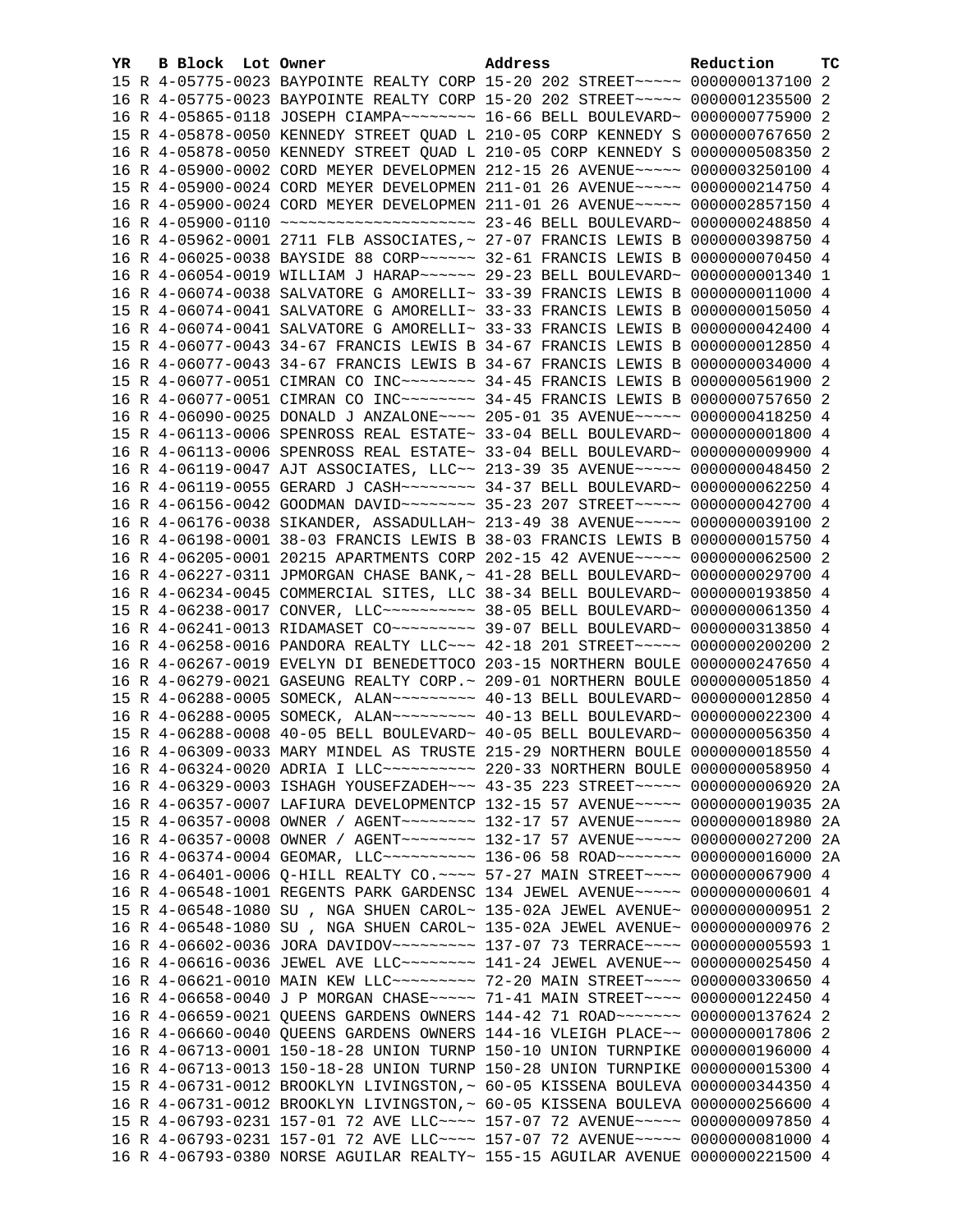| YR. | B Block Lot Owner |                                                                                    | Address | Reduction | тc |
|-----|-------------------|------------------------------------------------------------------------------------|---------|-----------|----|
|     |                   | 15 R 4-06815-1001 KEW DEVELOPMENT LLC~~ 78-38 PARSONS BOULEVA 0000000011442 4      |         |           |    |
|     |                   | 16 R 4-06815-1001 KEW DEVELOPMENT LLC~~ 78-38 PARSONS BOULEVA 0000000005272 4      |         |           |    |
|     |                   | 15 R 4-06817-0020 SOO BIN SHIN~~~~~~~~~ 79-02 PARSONS BOULEVA 0000000028150 4      |         |           |    |
|     |                   | 16 R 4-06817-0020 SOO BIN SHIN~~~~~~~~~~~~~~ 79-02 PARSONS BOULEVA 0000000055300 4 |         |           |    |
|     |                   | 16 R 4-06823-0002 75 PARSONS BLVD LLC~~ 75-07 PARSONS BOULEVA 0000000016900 4      |         |           |    |
|     |                   | 16 R 4-06839-0015 DO, CATHERINE~~~~~~~~~ 160-22 77 ROAD~~~~~~~ 0000000010000 1     |         |           |    |
|     |                   | 16 R 4-06850-0011 162-20 77TH ROAD LLC~ 162-20 77 ROAD~~~~~~~ 0000000365100 4      |         |           |    |
|     |                   | 15 R 4-06854-0027 N & D HOUSING, INC.~~ 159-02 UNION TURNPIKE 0000000026150 4      |         |           |    |
|     |                   | 16 R 4-06854-0027 N & D HOUSING, INC.~~ 159-02 UNION TURNPIKE 0000000021450 4      |         |           |    |
|     |                   | 16 R 4-06866-0354 166 HHE REALTY, LLC~~ 166-17 HORACE HARDING 0000000200950 4      |         |           |    |
|     |                   | 16 R 4-06887-0056 LANA TERRACE INC~~~~~ 59-16 174 STREET~~~~~ 0000000087700 4      |         |           |    |
|     |                   | 16 R 4-06896-0012 HOK HOI KO ---------- 61-41 168 STREET ----- 0000000015480 2A    |         |           |    |
|     |                   | 16 R 4-06896-0013 6139 168 STREET LLC~~ 61-39 168 STREET~~~~~ 0000000033041 2A     |         |           |    |
|     |                   | 16 R 4-06896-0016 6135 168 STREET, LLC~ 61-35 168 STREET~~~~~ 0000000024645 2A     |         |           |    |
|     |                   | 16 R 4-06915-0065 STUART LEVY~~~~~~~~~~ 65-50 FRESH MEADOW LA 0000000030900 4      |         |           |    |
|     |                   | 16 R 4-06931-0001 VITA REALTY LLC ----- 164-02 69 AVENUE ---- 0000000147900 4      |         |           |    |
|     |                   | 15 R 4-06969-0001 TIME WARNER CABLE NEW 76-45 164 STREET~~~~~ 0000000049300 4      |         |           |    |
|     |                   | 16 R 4-06969-0001 TIME WARNER CABLE NEW 76-45 164 STREET~~~~~ 0000000062350 4      |         |           |    |
|     |                   | 16 R 4-06970-0005 L & A REALTY~~~~~~~~~ 77-11 164 STREET~~~~~ 0000000052200 4      |         |           |    |
|     |                   | 15 R 4-07014-0002 ASPROPIRGOS, L.L.C.~~ 164-02 UNION TURNPIKE 0000000100750 4      |         |           |    |
|     |                   | 16 R 4-07014-0002 ASPROPIRGOS, L.L.C.~~ 164-02 UNION TURNPIKE 0000000108750 4      |         |           |    |
|     |                   | 15 R 4-07071-0003 HIGH MEADOWS TENANTS~ 182-12 HOR HARDING EP 0000000123800 2      |         |           |    |
|     |                   | 16 R 4-07071-0003 HIGH MEADOWS TENANTS~ 182-12 HOR HARDING EP 0000000360550 2      |         |           |    |
|     |                   | 15 R 4-07115-0030 STREET RETAIL INC~~~~ 186-01 73 AVENUE~~~~~ 0000000053350 4      |         |           |    |
|     |                   | 16 R 4-07115-0030 STREET RETAIL INC~~~~ 186-01 73 AVENUE~~~~~ 0000000056200 4      |         |           |    |
|     |                   | 15 R 4-07117-0007 STREET RETAIL INC~~~~ 195-05 69 AVENUE~~~~~ 0000000154250 4      |         |           |    |
|     |                   | 16 R 4-07117-0007 STREET RETAIL INC~~~~ 195-05 69 AVENUE~~~~~ 0000000322450 4      |         |           |    |
|     |                   | 16 R 4-07117-0189 FM REALTY CO~~~~~~~~~~~~~~ 193-02 HOR HARDING EP 0000000238950 2 |         |           |    |
|     |                   | 16 R 4-07187-0049 MAK'S HOLDING, INC.~~ 176-71 UNION TURNPIKE 0000000073850 4      |         |           |    |
|     |                   | 16 R 4-07204-0039 JPMORGAN CHASE BANK, ~ 187-15 UNION TURNPIKE 0000000056600 4     |         |           |    |
|     |                   | 16 R 4-07205-0033 GEORGE L MALIN~~~~~~~ 188-01 UNION TURNPIKE 0000000081550 4      |         |           |    |
|     |                   | 15 R 4-07206-0034 300 STRAIGHT STREET I 189-03 UNION TURNPIKE 0000000028100 4      |         |           |    |
|     |                   | 16 R 4-07206-0034 300 STRAIGHT STREET I 189-03 UNION TURNPIKE 0000000094700 4      |         |           |    |
|     |                   | 15 R 4-07301-0011 POWER TEST REALTY CO~ 204-12 NORTHERN BOULE 0000000182650 4      |         |           |    |
|     |                   | 16 R 4-07301-0011 POWER TEST REALTY CO~ 204-12 NORTHERN BOULE 0000000222250 4      |         |           |    |
|     |                   | 16 R 4-07305-0011 PARMA TITLE MOS/MARB/ 207-02 NORTHERN BOULE 0000000215350 4      |         |           |    |
|     |                   | 16 R 4-07305-0039 CALLAHAN DOUGLAS~~~~~ 45-14 OCEANIA STREET~ 0000000069050 4      |         |           |    |
|     |                   | 16 R 4-07305-0040 DOUGLAS CALLAHAN C/O~ 206-65 45 ROAD~~~~~~~ 0000000149400 4      |         |           |    |
|     |                   | 16 R 4-07336-0001 216TH REALTY LLC ~~~~~ 216-10 NORTHERN BOULE 0000000045600 4     |         |           |    |
|     |                   | 16 R 4-07346-0030 JEBAILY REALTY CO LLC 47-29 BELL BOULEVARD~ 0000000094500 4      |         |           |    |
|     |                   | 15 R 4-07473-0030 RSY REALTY II CORP. ~~ 45-40 220 PLACE~~~~~~ 0000000017720 2A    |         |           |    |
|     |                   | 16 R 4-07473-0030 RSY REALTY II CORP. ~~ 45-40 220 PLACE~~~~~~ 0000000021050 2A    |         |           |    |
|     |                   | 16 R 4-07474-0016 LAKESIDE NORTHERN, ~~~ 222-10 NORTHERN BOULE 0000000101100 4     |         |           |    |
|     |                   | 16 R 4-07610-0035 BENHAD LLC ----------- 61-54 SPRINGFIELD BLV 0000000392300 4     |         |           |    |
|     |                   | 16 R 4-07638-0001 PARSH REALTY CO, INC~ 215-01 73 AVENUE~~~~~ 0000000209750 4      |         |           |    |
|     |                   | 16 R 4-07644-0009 MANDARIN RLTY CO~~~~~ 61-01 SPRINGFIELD BLV 0000000500350 4      |         |           |    |
|     |                   | 15 R 4-07761-0060 77 APT CORP~~~~~~~~~~ 216-10 77 AVENUE~~~~~ 0000000257750 2      |         |           |    |
|     |                   | 16 R 4-07761-0060 77 APT CORP~~~~~~~~~~ 216-10 77 AVENUE~~~~~ 0000000480500 2      |         |           |    |
|     |                   | 16 R 4-07799-0001 FRANK GABRIELLI IRREV 223-10 UNION TURNPIKE 0000000037900 4      |         |           |    |
|     |                   |                                                                                    |         |           |    |
|     |                   | 16 R 4-07912-0024 NEW YORK COMMUNITY BA 224-04 UNION TURNPIKE 0000000194650 4      |         |           |    |
|     |                   | 16 R 4-07914-0055 DERP ASSOCIATES LLC C 220-05 BRADDOCK AVENU 0000000324350 4      |         |           |    |
|     |                   | 16 R 4-08092-0028 PRINCETON OWNERS CORP 44-20 DOUGLASTON PARK 0000000174100 2      |         |           |    |
|     |                   | 16 R 4-08092-0205 FAIRFIELD MANOR AT DO NORTH BOULEVARD ~~~~~~ 0000000349100 4     |         |           |    |
|     |                   | 16 R 4-08105-0039 PLISKIN, SOFYA~~~~~~~ 240-68 DEPEW AVENUE~~ 0000000003262 1      |         |           |    |
|     |                   | 16 R 4-08126-0093 249-11 PARA REALTY CO 249-11 NORTHERN BOULE 0000000026650 4      |         |           |    |
|     |                   |                                                                                    |         |           |    |
|     |                   |                                                                                    |         |           |    |
|     |                   | 16 R 4-08162-0480 39-08 LNP LLC -------- 39-08 LITTLE NECK PAR 0000000016000 2A    |         |           |    |
|     |                   | 16 R 4-08226-0029 ORI REALTY ASSOCIATES 45-14 251 STREET~~~~~ 0000000017100 4      |         |           |    |
|     |                   | 16 R 4-08226-0031 ORI REALTY ASSOCIATES 45-16 251 STREET~~~~~ 0000000038300 4      |         |           |    |
|     |                   | 16 R 4-08228-0097 JAMES PARISANO~~~~~~~ 251-50 HAND ROAD~~~~~ 0000000003828 1      |         |           |    |
|     |                   | 16 R 4-08256-0002 BKS REALTY INC~~~~~~~ 254-21 NASSAU BOULEVA 0000000889600 4      |         |           |    |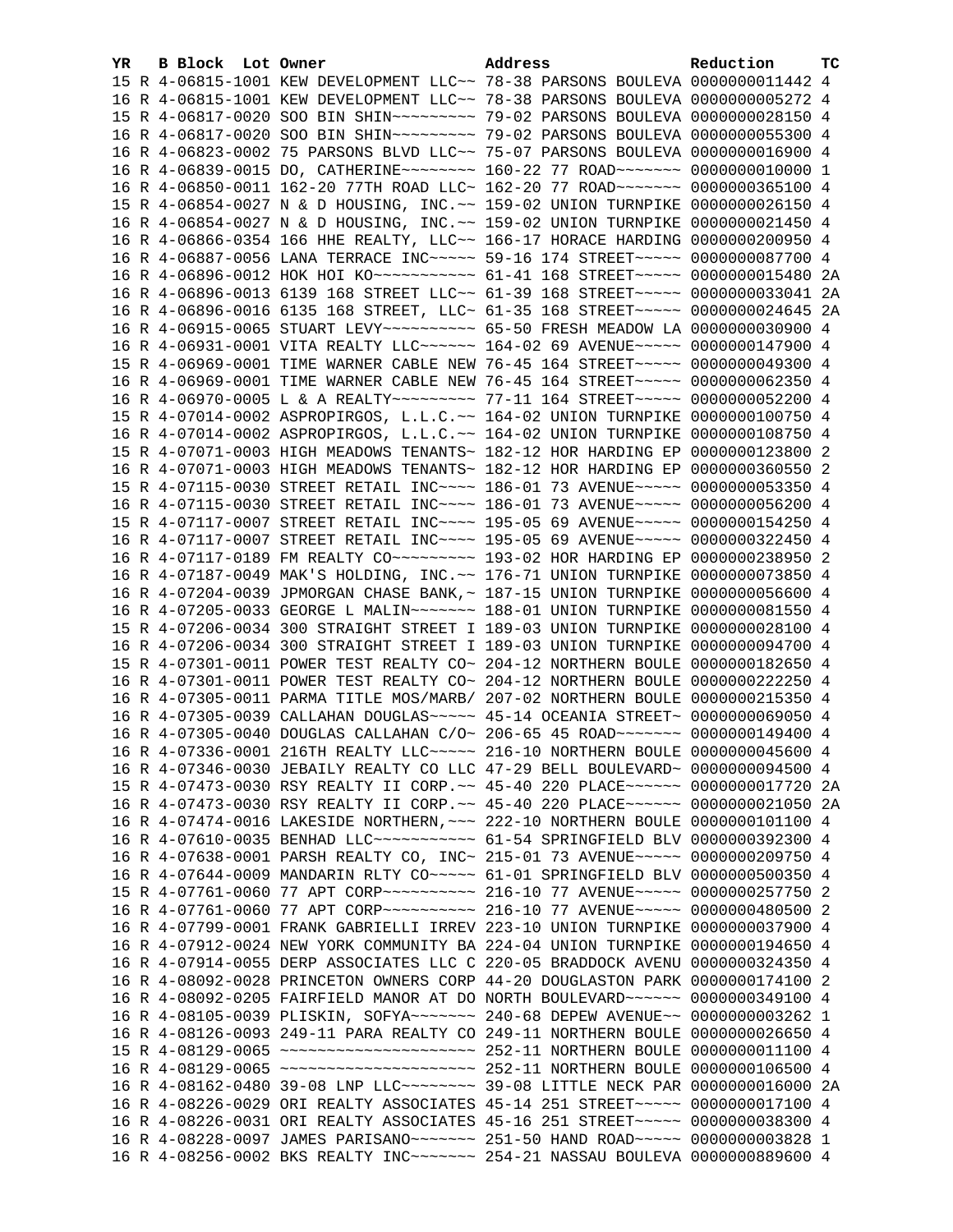| YR. | B Block Lot Owner |  | Address                                                                                                                                                        | Reduction | тc |
|-----|-------------------|--|----------------------------------------------------------------------------------------------------------------------------------------------------------------|-----------|----|
|     |                   |  | 16 R 4-08256-0108 VALERIE ARMS APARTMEN 54-40 LITTLE NECK PAR 0000000667250 2                                                                                  |           |    |
|     |                   |  | 15 R 4-08263-0143 PARVER EDWARD ~~~~~~~~ 47-41 LITTLE NECK PAR 0000000053350 4                                                                                 |           |    |
|     |                   |  | 16 R 4-08263-0143 PARVER EDWARD ~~~~~~~~ 47-41 LITTLE NECK PAR 0000000056050 4                                                                                 |           |    |
|     |                   |  | 16 R 4-08286-0185 DOUGLASTON SHOPPING C 242-02 61 AVENUE~~~~~ 0000001043850 4                                                                                  |           |    |
|     |                   |  | 16 R 4-08507-0036 NORTH FORK BANK~~~~~~ 252-21 UNION TURNPIKE 0000000081650 4                                                                                  |           |    |
|     |                   |  |                                                                                                                                                                |           |    |
|     |                   |  | 16 R 4-08555-0075 271-11 UNION TURNPIKE 271-09 UNION TURNPIKE 0000000128100 4                                                                                  |           |    |
|     |                   |  | 16 R 4-08561-0001 GEORGE L MALIN~~~~~~~ 248-02 UNION TURNPIKE 0000000119550 4                                                                                  |           |    |
|     |                   |  | 15 R 4-08666-0001 SITARA REALTY, LLC.~~ 249-05 JERICHO TURNPI 0000000067150 4                                                                                  |           |    |
|     |                   |  | 16 R 4-08668-0108 JERICHO HOLDINGS LLC~ 251-73 JERICHO TURNPI 0000000435600 4                                                                                  |           |    |
|     |                   |  | 16 R 4-08690-0073 ST 183 ASSOCIATES~~~~ 253-11 80 AVENUE~~~~~ 0000000076000 4                                                                                  |           |    |
|     |                   |  | 16 R 4-08693-0014 CLEARVIEW PROPERTY MA 256-10 UNION TURNPIKE 0000000058100 4                                                                                  |           |    |
|     |                   |  | 15 R 4-08708-0050 GISMONDI, AS CO-TRUST 271-01 80 AVENUE~~~~~ 0000000012400 4                                                                                  |           |    |
|     |                   |  | 16 R 4-08708-0050 GISMONDI, AS CO-TRUST 271-01 80 AVENUE~~~~~ 0000000034000 4                                                                                  |           |    |
|     |                   |  | 16 R 4-08709-0035 GUILFOYLE THOMAS M~~~ 80-15 LITTLE NECK PAR 0000000031700 4                                                                                  |           |    |
|     |                   |  | 16 R 4-08745-0001 LANGDALE OWNERS CORP~ 81-69 LANGDALE STREET 0000000087250 2                                                                                  |           |    |
|     |                   |  | 16 R 4-08762-0001 LANGDALE OWNERS CORP~ 268-18 82 AVENUE~~~~~ 0000000214550 2                                                                                  |           |    |
|     |                   |  | 16 R 4-08764-0001 LANGDALE OWNERS CORP~ 81-16 LANGDALE STREET 0000000087400 2                                                                                  |           |    |
|     |                   |  | 16 R 4-08770-0008 CHARLES SCATURRO&SON/ 258-01 HILLSIDE AVENU 0000000025050 4                                                                                  |           |    |
|     |                   |  | 16 R 4-08771-0003 PURI, ASHOK~~~~~~~~~~~~~~~ 259-15 HILLSIDE AVENU 0000000080650 4                                                                             |           |    |
|     |                   |  | 15 R 4-08792-0031 LEEMILT'S PETROLEUM, I 262-10 HILLSIDE AVENU 0000000094450 4                                                                                 |           |    |
|     |                   |  | 16 R 4-08792-0031 LEEMILT'S PETROLEUM, I 262-10 HILLSIDE AVENU 0000000109300 4                                                                                 |           |    |
|     |                   |  |                                                                                                                                                                |           |    |
|     |                   |  | 16 R 4-08815-0027 LIU, SHUHUA~~~~~~~~~~ 86-19 256 STREET~~~~~ 0000000002483 1                                                                                  |           |    |
|     |                   |  | 16 R 4-08827-0046 CALTABIANO, DONNA~~~~ 87-36 260 STREET~~~~~ 0000000000763 1                                                                                  |           |    |
|     |                   |  | 15 R 4-08841-0145 BOBBY PAVLATOS~~~~~~~ 77-09 JAMAICA AVENUE~ 0000000194300 4                                                                                  |           |    |
|     |                   |  | 16 R 4-08841-0145 BOBBY PAVLATOS ------ 77-09 JAMAICA AVENUE ~ 0000000198350 4                                                                                 |           |    |
|     |                   |  | 16 R 4-08847-0148 JORAL REALTY LLC ---- 80-23 JAMAICA AVENUE ~ 0000000045500 4                                                                                 |           |    |
|     |                   |  | 16 R 4-08853-0105 CHARLES SCATURRO & SO 84-39 JAMAICA AVENUE~ 0000000052550 4                                                                                  |           |    |
|     |                   |  | 16 R 4-08864-0006 85-16 PARKLANE SOUTH~ 85-16 PARK LANE SOUTH 0000000036900 2                                                                                  |           |    |
|     |                   |  | 15 R 4-08865-0009 PARK LANE SOUTH REALT 86-20 PARK LANE SOUTH 0000000089800 2                                                                                  |           |    |
|     |                   |  | 16 R 4-08865-0009 PARK LANE SOUTH REALT 86-20 PARK LANE SOUTH 0000000162550 2                                                                                  |           |    |
|     |                   |  | 16 R 4-08866-0007 PARK LANE RENTAL, LLC 87-16 PARK LANE SOUTH 0000000018800 2B                                                                                 |           |    |
|     |                   |  | 16 R 4-08866-0031 HELEN J. MARTIN~~~~~~ 87-01 85 ROAD~~~~~~~~ 00000000001831 1                                                                                 |           |    |
|     |                   |  | 16 R 4-08875-0001 85-27~ 91 STREET, LLC 91-02 85 ROAD~~~~~~~~ 0000000167000 4                                                                                  |           |    |
|     |                   |  | 16 R 4-08875-0021 WOODHAVEN BOULEVARD P 85-42 WOODHAVEN BOULE 0000000042900 4                                                                                  |           |    |
|     |                   |  | 15 R 4-08883-0107 GOMEZ TEODORA~~~~~~~~ 94-09 JAMAICA AVENUE~ 0000000176100 4                                                                                  |           |    |
|     |                   |  | 16 R 4-08883-0107 GOMEZ TEODORA~~~~~~~~ 94-09 JAMAICA AVENUE~ 0000000099150 4                                                                                  |           |    |
|     |                   |  | 15 R 4-08914-0021 CONSTRUCTECH REALTYCO 79-28 JAMAICA AVENUE~ 0000000018000 4                                                                                  |           |    |
|     |                   |  | 16 R 4-08914-0021 CONSTRUCTECH REALTYCO 79-28 JAMAICA AVENUE~ 0000000031050 4                                                                                  |           |    |
|     |                   |  | 15 R 4-08919-0005 LIBERTY DEPARTMENT ST 80-16 JAMAICA AVENUE~ 0000000086350 4                                                                                  |           |    |
|     |                   |  | 16 R 4-08919-0005 LIBERTY DEPARTMENT ST 80-16 JAMAICA AVENUE~ 0000000101200 4                                                                                  |           |    |
|     |                   |  | 16 R 4-08923-0007 86-16 JAMAICA AVENUE, 86-16 JAMAICA AVENUE~ 0000000044300 4                                                                                  |           |    |
|     |                   |  | 16 R 4-08929-0106 WOODHAVEN OWNERS CORP 91-48 88 ROAD~~~~~~~~ 0000000140800 2                                                                                  |           |    |
|     |                   |  | 15 R 4-08933-0075 DAVID & YONATHAN, LLC 92-16 JAMAICA AVENUE~ 0000000022200 4<br>16 R 4-08933-0075 DAVID & YONATHAN, LLC 92-16 JAMAICA AVENUE~ 0000000030300 4 |           |    |
|     |                   |  |                                                                                                                                                                |           |    |
|     |                   |  | 15 R 4-08933-0077 DAVID & YONATHAN, LLC 92-20 JAMAICA AVENUE~ 0000000087650 4<br>16 R 4-08933-0077 DAVID & YONATHAN, LLC 92-20 JAMAICA AVENUE~ 0000000134900 4 |           |    |
|     |                   |  | 15 R 4-08942-0035 9105 ELDERT LN LLC~~~ 91-32 75 STREET~~~~~~ 0000000016250 4                                                                                  |           |    |
|     |                   |  | 16 R 4-08942-0035 9105 ELDERT LN LLC~~~ 91-32 75 STREET~~~~~~ 0000000124150 4                                                                                  |           |    |
|     |                   |  | 15 R 4-08943-0015 DJ REALTY ASSOCIATES~ 74-23 91 AVENUE~~~~~~ 0000000132300 4                                                                                  |           |    |
|     |                   |  | 16 R 4-08950-0037 JFM REALTY LLC ~~~~~~~ 76-15 ROCKAWAY BOULEV 0000000123300 4                                                                                 |           |    |
|     |                   |  | 16 R 4-09014-0001 YONSIP INC ---------- 83-02 ATLANTIC AVENUE 0000000170550 4                                                                                  |           |    |
|     |                   |  | 16 R 4-09044-0016 CASILLO, TRUSTEE, MIC 95-18 98 STREET~~~~~~ 0000000015900 4                                                                                  |           |    |
|     |                   |  | 16 R 4-09071-0111 BANK OF MANHATTAN~~~~ 96-19 101 AVENUE~~~~~ 0000000432150 4                                                                                  |           |    |
|     |                   |  | 16 R 4-09110-0039 103 17 90TH ST CORP~~ 103-17 90 STREET~~~~~ 0000000076835 2B                                                                                 |           |    |
|     |                   |  | 16 R 4-09140-0415 CREDIT SHELTER TRUST~ 8060 PITKIN AVENUE~~~ 0000000413000 4                                                                                  |           |    |
|     |                   |  | 15 R 4-09154-0009 L.G.T. OWNERS, LLC.,~ 89-20 LIBERTY AVENUE~ 0000000006750 4                                                                                  |           |    |
|     |                   |  | 16 R 4-09154-0009 L.G.T. OWNERS, LLC.,~ 89-20 LIBERTY AVENUE~ 0000000015300 4                                                                                  |           |    |
|     |                   |  | 16 R 4-09154-0066 L.G.T. OWNERS LLC --- 89-04 LIBERTY AVENUE ~ 0000000015500 4                                                                                 |           |    |
|     |                   |  | 15 R 4-09160-0199 CARMELO DISPINSERI TR 93-14 107 AVENUE~~~~~ 0000000015450 4                                                                                  |           |    |
|     |                   |  | 16 R 4-09160-0199 CARMELO DISPINSERI TR 93-14 107 AVENUE~~~~~ 0000000007800 4                                                                                  |           |    |
|     |                   |  |                                                                                                                                                                |           |    |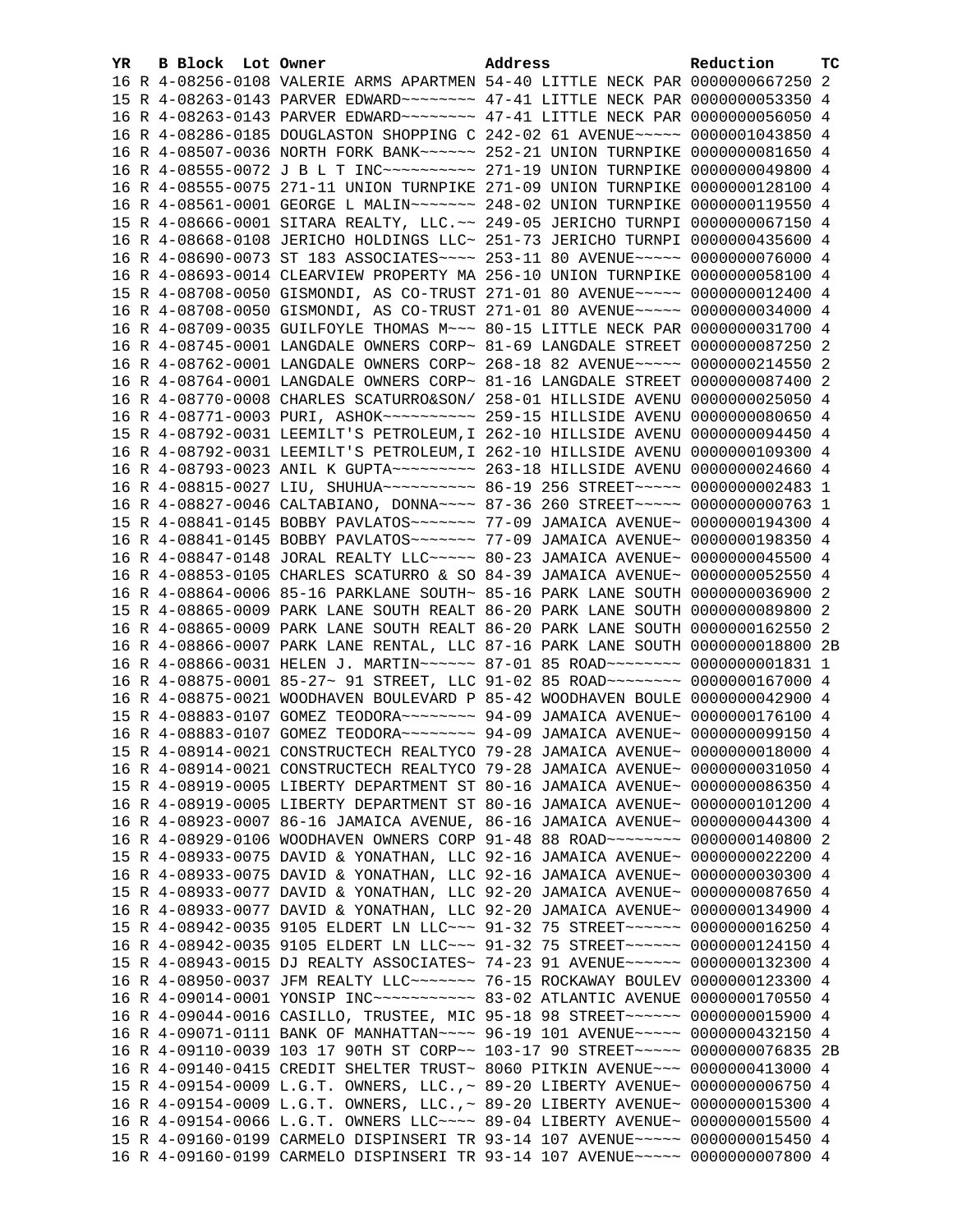| YR. | B Block Lot Owner | Address                                                                                                                                                           | Reduction | тc |
|-----|-------------------|-------------------------------------------------------------------------------------------------------------------------------------------------------------------|-----------|----|
|     |                   | 16 R 4-09163-0071 FTELIA ASSOCIATES~~~~ 105-45 CROSS BAY BOUL 0000000021550 4                                                                                     |           |    |
|     |                   | 16 R 4-09168-0001 JLYN CORP ~~~~~~~~~~~~~ 97-02 ROCKAWAY BOULEV 0000000024300 4                                                                                   |           |    |
|     |                   | 15 R 4-09169-0032 SIMON MOLFETTO~~~~~~~ 98-21 ROCKAWAY BOULEV 0000000039800 4                                                                                     |           |    |
|     |                   | 16 R 4-09169-0032 SIMON MOLFETTO~~~~~~~ 98-21 ROCKAWAY BOULEV 0000000047000 4                                                                                     |           |    |
|     |                   | 16 R 4-09172-0067 PET-MAR ENTERPRISESCO 98-18 ROCKAWAY BOULEV 0000000482100 4                                                                                     |           |    |
|     |                   | 16 R 4-09177-0091 RIVKA 98-07 JAMAICA A 98-07 JAMAICA AVENUE~ 0000000015650 4                                                                                     |           |    |
|     |                   | 16 R 4-09186-0049 FRAMINGHAM APT INC~~~ 86-03 102 STREET~~~~~ 0000000257350 2                                                                                     |           |    |
|     |                   | 16 R 4-09201-0041 BONIS REALTY INC~~~~~ 105-09 JAMAICA AVENUE 0000000044250 4                                                                                     |           |    |
|     |                   | 16 R 4-09203-0043 107-13-15 REALTY LLC~ 107-15 JAMAICA AVENUE 0000000206950 4                                                                                     |           |    |
|     |                   | 16 R 4-09221-0022 E S MANAGEMENT CORP~~ 113-25 MYRTLE AVENUE~ 0000000060650 4                                                                                     |           |    |
|     |                   | 15 R 4-09224-0035 A BETTER WORLD REALES 110-27 JAMAICA AVENUE 0000000083200 4                                                                                     |           |    |
|     |                   | 16 R 4-09224-0035 A BETTER WORLD REALES 110-27 JAMAICA AVENUE 0000000119650 4                                                                                     |           |    |
|     |                   | 16 R 4-09229-0017 116 RENTAL LLC ------ 86-28 116 STREET ---- 0000000058650 4                                                                                     |           |    |
|     |                   | 16 R 4-09238-0001 LAD REALTY LLC ------ 122-04 METROPOLITAN A 0000000068100 2                                                                                     |           |    |
|     |                   | 16 R 4-09249-0040 84-70 129TH STREET OW 84-70 129 STREET~~~~~ 0000000135650 2                                                                                     |           |    |
|     |                   | 15 R 4-09249-0052 RASOK INCORPORATED~~~ 127-25 METROPOLITAN A 0000000158700 4                                                                                     |           |    |
|     |                   | 16 R 4-09249-0052 RASOK INCORPORATED~~~ 127-25 METROPOLITAN A 0000000187050 4                                                                                     |           |    |
|     |                   | 16 R 4-09254-0015 MARSALA PROPERTIES LL 116-23 JAMAICA AVENUE 0000000023100 4                                                                                     |           |    |
|     |                   | 16 R 4-09260-0011 TARPON LLC ----------- 85-18 118 STREET ----- 0000000210710 2                                                                                   |           |    |
|     |                   | 16 R 4-09262-0092 HF PROPERTIES CORP~~~ 117-33 MYRTLE AVENUE~ 0000000049800 4                                                                                     |           |    |
|     |                   | 16 R 4-09265-0006 CARLYCO REALTY LLC ~~~ 85-10 120 STREET ~~~~~ 0000000153950 2                                                                                   |           |    |
|     |                   | 16 R 4-09266-0001 120 10 12 85 AVE OWNR 120-10 85 AVENUE~~~~~ 0000000484550 2                                                                                     |           |    |
|     |                   | 16 R 4-09266-0045 WINDSOR 25 ~~~~~~~~~~~~~~~ 85-25 120 STREET ~~~~~~ 0000000124705 2                                                                              |           |    |
|     |                   | 15 R 4-09272-0001 126-01 HILLSIDE AVEAS 85-25 126 STREET~~~~~ 0000000268600 4                                                                                     |           |    |
|     |                   | 16 R 4-09272-0001 126-01 HILLSIDE AVEAS 85-25 126 STREET~~~~~ 0000000258400 4                                                                                     |           |    |
|     |                   | 16 R 4-09273-0083 LEFFERTS BOULEVARD A~ 86-25 LEFFERTS BOULEV 0000000041750 4                                                                                     |           |    |
|     |                   | 16 R 4-09274-0081 ALM REALTY LLC ------ 120-03 JAMAICA AVENUE 0000000045150 4                                                                                     |           |    |
|     |                   | 16 R 4-09282-0026 BALKAN BROTHERS HOLDI 130-01 JAMAICA AVENUE 0000000216400 4                                                                                     |           |    |
|     |                   | 16 R 4-09292-0026 RSY REALTY III, LLC~~ 100-01 91 AVENUE~~~~~ 0000000151850 4                                                                                     |           |    |
|     |                   | 16 R 4-09294-0025 MYRTOS REALTY LLC --- 102-33 91 AVENUE ---- 0000000055000 2                                                                                     |           |    |
|     |                   | 16 R 4-09302-0028 5501/8760 C.A.S. LLC~ 87-60 113 STREET~~~~~ 0000000149170 2                                                                                     |           |    |
|     |                   | 16 R 4-09305-0008 AZ PRINTING LLC ----- 115-18 JAMAICA AVENUE 0000000007450 4                                                                                     |           |    |
|     |                   | 16 R 4-09305-0011 FSJ REALTY GROUP LLC~ 87-16 116 STREET~~~~~ 0000000155750 4                                                                                     |           |    |
|     |                   | 16 R 4-09318-0029 BUDHU, BISUNBIE~~~~~~ 111-07 ATLANTIC AVENU 0000000017300 4                                                                                     |           |    |
|     |                   | 16 R 4-09329-0010 SAFEGAURD PROPERTIES~ 119-24 JAMAICA AVENUE 0000000482900 4                                                                                     |           |    |
|     |                   | 16 R 4-09330-0055 120-11 REALTY LLC --- 120-11 89 AVENUE ---- 0000000048450 4                                                                                     |           |    |
|     |                   | 16 R 4-09332-0001 KMB MECHANICAL CORP~~ 123-02 JAMAICA AVENUE 0000000041400 2                                                                                     |           |    |
|     |                   | 15 R 4-09335-0007 BALKAN BROTHERS HOLDI 126-20 JAMAICA AVENUE 0000000079500 4                                                                                     |           |    |
|     |                   | 16 R 4-09335-0007 BALKAN BROTHERS HOLDI 126-20 JAMAICA AVENUE 0000000072850 4                                                                                     |           |    |
|     |                   | 16 R 4-09337-0042 GI-ANNA, LLC -------- 129-09 89 AVENUE ---- 0000000018700 4                                                                                     |           |    |
|     |                   | 16 R 4-09337-0044 GI-ANNA, LLC -------- 129-07 89 AVENUE ---- 0000000007650 4                                                                                     |           |    |
|     |                   | 16 R 4-09338-0145 89 ROAD LLC~~~~~~~~~~~ 89-05 130 STREET~~~~~ 0000000060100 4                                                                                    |           |    |
|     |                   | 16 R 4-09350-0006 118-16 REALTY CORP.,~ 118-16 91 AVENUE~~~~~ 0000000026150 2                                                                                     |           |    |
|     |                   | 15 R 4-09353-0005 LIKIDIS~ PRODROMOS~~~ 126-10 89 AVENUE~~~~~ 0000000017250 4                                                                                     |           |    |
|     |                   | 16 R 4-09353-0005 LIKIDIS~ PRODROMOS~~~ 126-10 89 AVENUE~~~~~ 0000000019950 4                                                                                     |           |    |
|     |                   | 15 R 4-09353-0019 TRIPLE E~~ J CORP~~~~ 89-50 127 STREET~~~~~ 0000000134450 4                                                                                     |           |    |
|     |                   | 16 R 4-09353-0019 TRIPLE E~~ J CORP~~~~ 89-50 127 STREET~~~~~ 0000000131750 4                                                                                     |           |    |
|     |                   | 15 R 4-09357-0001 DIMITRIOS PANAGIOTOU~ 89-29 130 STREET~~~~~ 0000000019450 4                                                                                     |           |    |
|     |                   | 16 R 4-09357-0001 DIMITRIOS PANAGIOTOU~ 89-29 130 STREET~~~~~ 0000000075550 4                                                                                     |           |    |
|     |                   | 16 R 4-09375-0231 TIME WARNER CABLE NEW 133-01 ATLANTIC AVENU 0000000250900 4                                                                                     |           |    |
|     |                   | 16 R 4-09376-0025 UDDIN FAMILY REALTY, ~ 100-15 94 AVENUE~~~~~ 0000000026700 4                                                                                    |           |    |
|     |                   | 16 R 4-09401-0001 RICH-HILL HOLDING COR 115-02 ATLANTIC AVENU 0000000094500 4                                                                                     |           |    |
|     |                   | 16 R 4-09402-0004 CASILLO, TRUSTEE, MIC 97-08 101 STREET~~~~~ 0000000047550 4                                                                                     |           |    |
|     |                   | 16 R 4-09406-0030 BDP&M LLC ------------ 104-15 101 AVENUE ---- 0000000027550 4<br>16 R 4-09423-0001 HILLRICH HOLDING CORP 105-02 101 AVENUE~~~~ 0000000376750 2B |           |    |
|     |                   | 16 R 4-09426-0054 SHIVDAS HOLDING, LLC~ 101-33 108 STREET~~~~ 0000000379350 2                                                                                     |           |    |
|     |                   | 15 R 4-09450-0036 JORRO REALTY CORP~~~~ 134-16 ATLANTIC AVENU 0000000039350 4                                                                                     |           |    |
|     |                   | 16 R 4-09450-0036 JORRO REALTY CORP~~~~ 134-16 ATLANTIC AVENU 0000000099400 4                                                                                     |           |    |
|     |                   | 15 R 4-09453-0026 SHANTI HOLDINGS LTD.~ 117-07 101 AVENUE~~~~ 0000000019950 4                                                                                     |           |    |
|     |                   | 16 R 4-09453-0026 SHANTI HOLDINGS LTD.~ 117-07 101 AVENUE~~~~ 0000000024300 4                                                                                     |           |    |
|     |                   | 15 R 4-09486-0009 MIND SOLUTIONS INC~~~ 101-02 LEFFERTS BOULE 0000000032950 4                                                                                     |           |    |
|     |                   | 16 R 4-09486-0009 MIND SOLUTIONS INC~~~ 101-02 LEFFERTS BOULE 0000000066850 4                                                                                     |           |    |
|     |                   |                                                                                                                                                                   |           |    |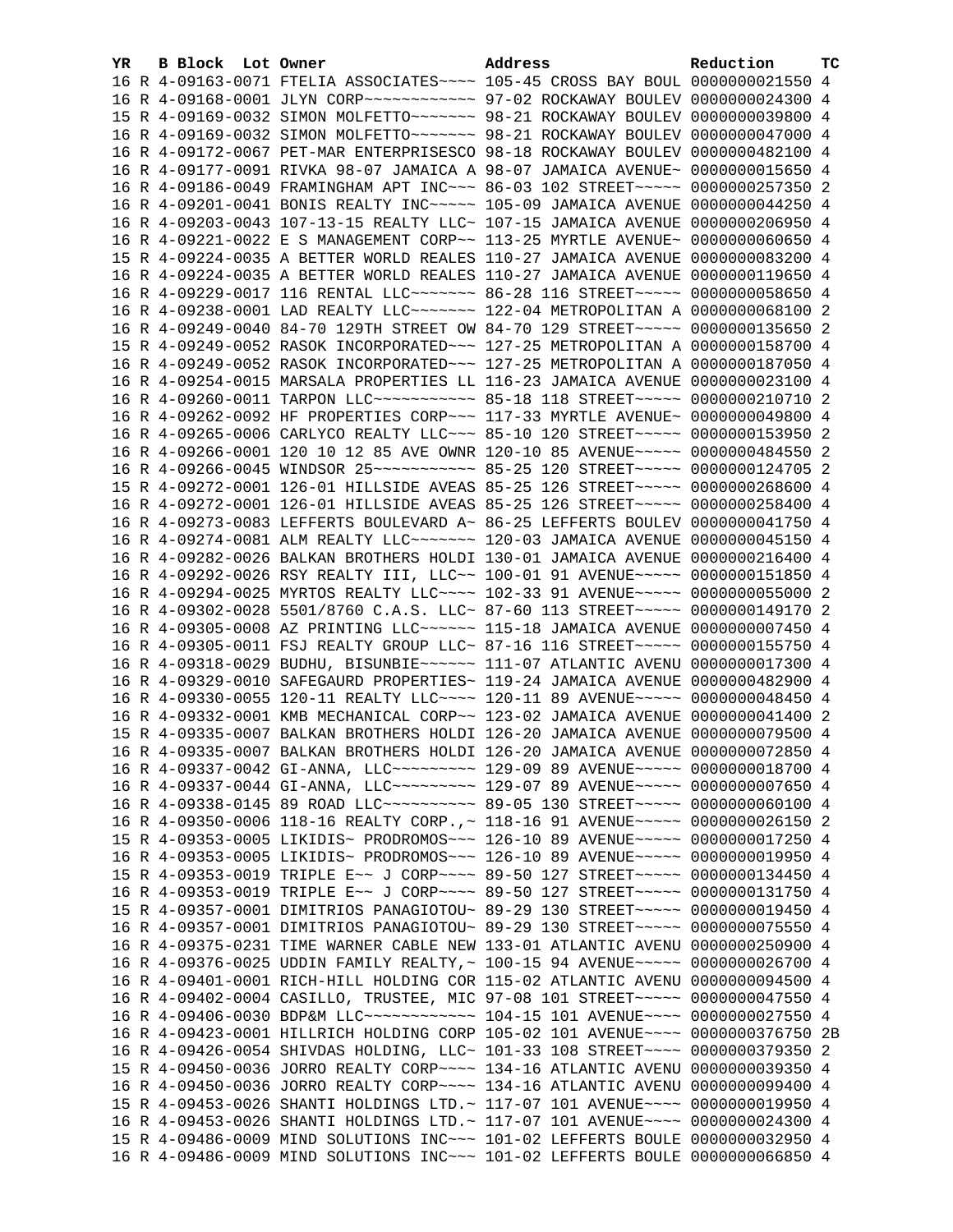| YR. | B Block Lot Owner | Address                                                                               | Reduction | тc |
|-----|-------------------|---------------------------------------------------------------------------------------|-----------|----|
|     |                   | 16 R 4-09486-0011 VILLA RUSSO RISTORANT 101-14 LEFFERTS BOULE 0000000022750 4         |           |    |
|     |                   | 16 R 4-09502-0037 COMPLETER HOLDING~~~~ 134-19 LIBERTY AVENUE 0000000093500 4         |           |    |
|     |                   | 16 R 4-09503-0001 BEIGE FAMILY REALTY C 101-10 VAN WYCK EXPWY 0000000084200 4         |           |    |
|     |                   | 16 R 4-09509-0051 VARRICCHIO JULIUS A~~ 105-15 LIBERTY AVENUE 0000000013500 4         |           |    |
|     |                   | 16 R 4-09509-0056 TRIPLET REALTY CORP~~ 105-09 LIBERTY AVENUE 0000000007650 4         |           |    |
|     |                   | 16 R 4-09509-0057 RESH RHE ROME REALTY~ 105-07 LIBERTY AVENUE 0000000014550 4         |           |    |
|     |                   | 16 R 4-09512-0031 JEPCO REALTY CORP~~~~ 107-27 LIBERTY AVENUE 0000000067950 4         |           |    |
|     |                   | 16 R 4-09519-0022 NORTH FORK BANK~~~~~~ 114-19 LIBERTY AVENUE 0000000092200 4         |           |    |
|     |                   | 16 R 4-09524-0010 SALERNO, ROSA~~~~~~~~~~~~~~ 103-20 LIBERTY AVENUE 00000000008672 2A |           |    |
|     |                   | 15 R 4-09532-0005 BHARRAT, TOOLSIEDAI~~ 109-10 LIBERTY AVENUE 0000000014400 4         |           |    |
|     |                   | 16 R 4-09532-0005 BHARRAT, TOOLSIEDAI~~ 109-10 LIBERTY AVENUE 0000000017350 4         |           |    |
|     |                   | 16 R 4-09556-0025 100-02 ROCKAWAY BLVD~ 103-42 LEFFERTS BOULE 0000000054700 4         |           |    |
|     |                   | 16 R 4-09557-0028 ZACK REALTY GROUP LLC 103-44 120 STREET~~~~ 0000000063840 4         |           |    |
|     |                   |                                                                                       |           |    |
|     |                   | 16 R 4-09557-0034 LIBERTY AVE REALTY AS 119-25 LIBERTY AVENUE 0000000026620 4         |           |    |
|     |                   | 16 R 4-09557-0035 LIBERTY AVE REALTY AS 119-23 LIBERTY AVENUE 0000000026620 4         |           |    |
|     |                   | 16 R 4-09557-0036 LIBERTY AVE REALTY AS 119-21 LIBERTY AVENUE 0000000027520 4         |           |    |
|     |                   | 16 R 4-09557-0038 ZACK REALTY GROUP LLC 119-13 LIBERTY AVENUE 0000000065200 4         |           |    |
|     |                   | 16 R 4-09557-0042 GELTMAN RLTY CORP~~~~ 119-05 LIBERTY AVENUE 0000000084650 4         |           |    |
|     |                   | 15 R 4-09558-0032 MADDD PROPERTIES LLC~ 120-21 LIBERTY AVENUE 0000000107550 4         |           |    |
|     |                   | 16 R 4-09558-0032 MADDD PROPERTIES LLC~ 120-21 LIBERTY AVENUE 0000000038700 4         |           |    |
|     |                   | 15 R 4-09558-0038 ROVINDRA AND SON CORP 120-09 LIBERTY AVENUE 0000000021050 4         |           |    |
|     |                   | 16 R 4-09558-0038 ROVINDRA AND SON CORP 120-09 LIBERTY AVENUE 0000000019500 4         |           |    |
|     |                   | 16 R 4-09558-0046 103 35 120TH ST REALT 103-35 120 STREET~~~~ 0000000241600 2         |           |    |
|     |                   | 16 R 4-09558-0057 IRD3, LLC -------------- 103-15 120 STREET ---- 0000000002725 1     |           |    |
|     |                   | 15 R 4-09559-0045 JET REALTY LLC ------- 103-25 121 STREET --- 0000000109800 2        |           |    |
|     |                   | 16 R 4-09559-0045 JET REALTY LLC ------ 103-25 121 STREET ---- 0000000039500 2        |           |    |
|     |                   | 16 R 4-09559-0130 122-01 LIBERTY AVE LL 121-25 LIBERTY AVENUE 0000000070050 4         |           |    |
|     |                   | 16 R 4-09560-0027 YASSIN MOHAMED~~~~~~~ 123-21 LIBERTY AVENUE 0000000006800 4         |           |    |
|     |                   | 16 R 4-09560-0028 PERSAUD, OUDIT~~~~~~~ 123-19 LIBERTY AVENUE 0000000025000 4         |           |    |
|     |                   | 16 R 4-09561-0030 12401 LIBERTY AVE HOL 124-01 LIBERTY AVENUE 0000000052750 4         |           |    |
|     |                   | 16 R 4-09577-0065 RL&JC LLC ------------ 104-09 123 STREET ---- 0000000034600 4       |           |    |
|     |                   | 16 R 4-09578-0003 124-469 LIBERTY LLC~~ 124-04 LIBERTY AVENUE 0000000048000 4         |           |    |
|     |                   | 16 R 4-09578-0005 124-10 LIBERTY LLC~~~ 124-08 LIBERTY AVENUE 0000000018600 4         |           |    |
|     |                   | 15 R 4-09582-0001 MOHAN, KIMBERLY V~~~ 128-02 LIBERTY AVENUE 0000000010000 4          |           |    |
|     |                   | 16 R 4-09582-0001 MOHAN, KIMBERLY V~~~ 128-02 LIBERTY AVENUE 0000000021250 4          |           |    |
|     |                   | 16 R 4-09623-0001 EL-ROWMEIM, ELHAM~~~~ 87-07 87 AVENUE~~~~~~ 0000000030600 2         |           |    |
|     |                   | 16 R 4-09625-0001 SIDHDHY VINAYAK, ~~~~~ 87-05 VAN WYCK EXPWY~ 0000000131650 4        |           |    |
|     |                   | 16 R 4-09629-0001 KEW MANOR OWNERS CORP 131-11 KEW GARDENS RO 0000000473400 2         |           |    |
|     |                   | 16 R 4-09631-0232 PARK CHATEAU OWNERS I 123-40 83 AVENUE~~~~~ 0000000189050 2         |           |    |
|     |                   | 16 R 4-09644-0006 BRIARWOD 138-50 REALE 138-50 QUEENS BOULEVA 0000000475650 4         |           |    |
|     |                   | 16 R 4-09648-0024 SAGAMORE OWNERS INC~~ 84-31 VAN WYCK EXPWY~ 0000000665700 2         |           |    |
|     |                   | 16 R 4-09649-0037 ALLIED VI LLC~~~~~~~~ 138-05 QUEENS BOULEVA 0000000255600 4         |           |    |
|     |                   | 16 R 4-09660-0015 BERKSHIRE OWNERS INC~ 82-35 134 STREET~~~~~ 0000000315250 2         |           |    |
|     |                   | 16 R 4-09666-0001 ARLINGTON OWNERS INC~ 139-15 82 DRIVE~~~~~~ 0000001313550 2         |           |    |
|     |                   | 15 R 4-09666-0080 MARTINIQUE REALTY ASS 137-01 83 AVENUE~~~~~ 0000000383450 2         |           |    |
|     |                   | 15 R 4-09667-0001 BUCKINGHAM RLTY ASSOC 82-30 HOOVER AVENUE~~ 0000000135400 2         |           |    |
|     |                   | 15 R 4-09668-0005 IMPERIAL 82 LLC C/O B 135-16 82 AVENUE~~~~~ 0000000106450 2         |           |    |
|     |                   | 16 R 4-09668-0005 IMPERIAL 82 LLC C/O B 135-16 82 AVENUE~~~~~ 0000000275650 2         |           |    |
|     |                   | 15 R 4-09674-0007 JAMAICA SEVEN LLC C/O 89-15 144 STREET~~~~~ 0000000412200 2         |           |    |
|     |                   | 16 R 4-09677-0167 GROVE, ~~~~~~~~~~~~~~~~ 147-28 90 AVENUE~~~~~ 0000000152950 2       |           |    |
|     |                   | 16 R 4-09679-0052 MICHAEL PARTRIDGE RLT 90-11 149 STREET~~~~~ 0000000165500 2         |           |    |
|     |                   |                                                                                       |           |    |
|     |                   | 16 R 4-09693-0019 DOVER OWNERS LLC~~~~~ 148-28 88 AVENUE~~~~~ 0000000186350 2         |           |    |
|     |                   | 16 R 4-09693-0029 KING'S PARK 148 LLC~~ 148-48 88 AVENUE~~~~~ 0000000100600 2         |           |    |
|     |                   | 16 R 4-09697-0008 TR UA SIXTH OF LWT OF 150-02 HILLSIDE AVENU 0000000093100 4         |           |    |
|     |                   | 16 R 4-09704-0153 BRIARWOOD HOLDING GRO 148-31 HILLSIDE AVENU 0000000015300 4         |           |    |
|     |                   | 16 R 4-09710-0094 CAROLE GARDENS REALTY 139-21 86 AVENUE~~~~~ 0000000152150 2         |           |    |
|     |                   | 16 R 4-09713-0163 84 DRIVE HOMES INC~~~ 140-17 84 DRIVE~~~~~~ 0000000097650 2         |           |    |
|     |                   | 16 R 4-09714-0008 LIN, QIAO NA~~~~~~~~~~ 141-45 PERSHING CRESC 0000000000926 1        |           |    |
|     |                   | 16 R 4-09715-0276 KUI, OI~~~~~~~~~~~~~~~~~~~ 142-10 PERSHING CRESC 0000000002048 1    |           |    |
|     |                   | 15 R 4-09716-0112 D & D LANDERS STREET, 84-27 LANDER STREET~~ 0000000022000 2B        |           |    |
|     |                   | 16 R 4-09716-0112 D & D LANDERS STREET, 84-27 LANDER STREET~~ 0000000030450 2B        |           |    |
|     |                   | 16 R 4-09716-0113 D & D LANDERS STREET, 84-25 LANDER STREET~~ 0000000017000 2B        |           |    |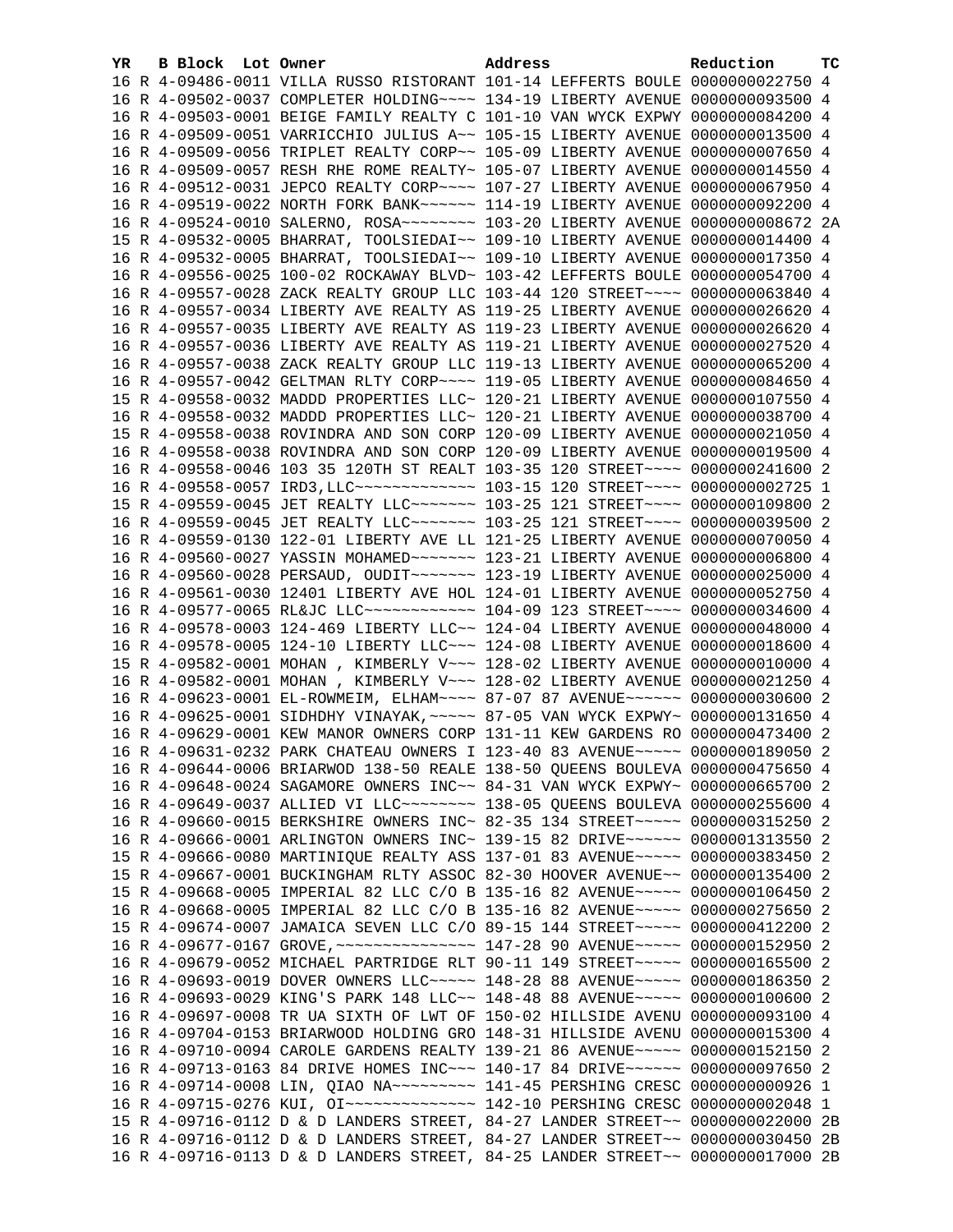| YR. | B Block Lot Owner |                                                                                                                                                                | Address | Reduction     | тc |
|-----|-------------------|----------------------------------------------------------------------------------------------------------------------------------------------------------------|---------|---------------|----|
|     |                   | 16 R 4-09716-0118 LANDER PLAZA LLC~~~~~ 84-11 LANDER STREET~~ 0000000263000 2                                                                                  |         |               |    |
|     |                   | 16 R 4-09716-0126 QUEENS CHADWICK CO~~~ 143-10 HOOVER AVENUE~ 0000000261470                                                                                    |         |               | -2 |
|     |                   | 16 R 4-09754-0053 WHITEROCK VENTURES 90 153-17 JAMAICA AVENUE 0000000491000 4                                                                                  |         |               |    |
|     |                   | 16 R 4-09755-0050 TENSHORE REALTY LTD~~ 155-01 90 AVENUE~~~~~ 0000000157250 2                                                                                  |         |               |    |
|     |                   | 16 R 4-09755-1002 QFC OWNER, ~ LLC ~~~~~~ 89-14 PARSONS BOULEVA 0000000687381 4                                                                                |         |               |    |
|     |                   | 16 R 4-09756-0001 PARSONS DEVLOPMENT CO 159-01 JAMAICA AVENUE 0000000316900 4                                                                                  |         |               |    |
|     |                   | 16 R 4-09757-0039 GIANNOS REAL ESTATE L 90-26 161 STREET~~~~~ 0000000020700 4                                                                                  |         |               |    |
|     |                   | 15 R 4-09758-0035 PRAKASH 89-20 161 LL~ 89-20 161 STREET~~~~~ 0000000097250 2                                                                                  |         |               |    |
|     |                   | 16 R 4-09758-0035 PRAKASH 89-20 161 LL~ 89-20 161 STREET~~~~~ 0000000125150 2                                                                                  |         |               |    |
|     |                   | 16 R 4-09760-0025 CIAMPA 162 LLC ------- 89-44 162 STREET ---- 0000000215800 2                                                                                 |         |               |    |
|     |                   | 16 R 4-09760-0074 JAMAICA CNTR HOLDINGC 89-56 162 STREET~~~~~ 0000000122650 4                                                                                  |         |               |    |
|     |                   | 16 R 4-09761-0095 162-11 JAMAICA AV/RLT 162-17 JAMAICA AVENUE 0000000419000 4                                                                                  |         |               |    |
|     |                   | 15 R 4-09762-0039 NEXT CHAPTER REALTY L 88-22 PARSONS BOULEVA 0000000031950 2                                                                                  |         |               |    |
|     |                   | 16 R 4-09762-0039 NEXT CHAPTER REALTY L 88-22 PARSONS BOULEVA 0000000105750 2                                                                                  |         |               |    |
|     |                   | 16 R 4-09764-0015 PARSON MEDICAL BLDG I 159-02 88 AVENUE~~~~~ 0000000034550 4                                                                                  |         |               |    |
|     |                   | 16 R 4-09767-0035 FARIDEH GIVEHCHI~~~~~ 88-06 162 STREET~~~~~ 0000000025850 4                                                                                  |         |               |    |
|     |                   | 16 R 4-09768-0001 VED PARKASH~~~~~~~~~~ 162-05 89 AVENUE~~~~~ 0000000161480 2                                                                                  |         |               |    |
|     |                   | 16 R 4-09786-0005 HAQUE, HAMIDA~~~~~~~~ 84-63 162 STREET~~~~~ 0000000003183 1                                                                                  |         |               |    |
|     |                   | 16 R 4-09792-0031 AUTO SERVICE MANAGE~~ 161-37 84 ROAD~~~~~~~ 0000000034800 4                                                                                  |         |               |    |
|     |                   | 16 R 4-09794-0017 HARMAN JAMAICA REALTY 164-13 JAMAICA AVENUE 0000000050050 4                                                                                  |         |               |    |
|     |                   | 16 R 4-09794-0020 GOODWIN REALTY, LLC~~ 164-07 JAMAICA AVENUE 0000000367250 4                                                                                  |         |               |    |
|     |                   | 15 R 4-09794-0036 IG SECOND GENERATION~ 89-28 165 STREET~~~~~ 0000001198850 4                                                                                  |         |               |    |
|     |                   | 16 R 4-09794-0036 IG SECOND GENERATION~ 89-28 165 STREET~~~~~ 0000002140700 4                                                                                  |         |               |    |
|     |                   | 15 R 4-09794-0114 CHIRA TAWIL LLC ----- 89-66 165 STREET ---- 0000000796100 4                                                                                  |         |               |    |
|     |                   | 16 R 4-09794-0114 CHIRA TAWIL LLC ----- 89-66 165 STREET ---- 0000000647150 4                                                                                  |         |               |    |
|     |                   | 16 R 4-09795-0007 SOL GOLDMAN~~~~~~~~~~~~~~~ 165-09 JAMAICA AVENUE 0000000302350 4                                                                             |         |               |    |
|     |                   |                                                                                                                                                                |         |               |    |
|     |                   |                                                                                                                                                                |         |               |    |
|     |                   | 16 R 4-09795-0011 NEW YORK CITY~~~~~~~~ 89-73 165 STREET~~~~~ 0000000004850 4                                                                                  |         |               |    |
|     |                   | 16 R 4-09796-0003 166-33 JAMAICA AVE AS 166-35 JAMAICA AVENUE 0000000154800 4                                                                                  |         |               |    |
|     |                   | 16 R 4-09796-0015 RAL REALTY CO DEE LLC 166-05 JAMAICA AVENUE 0000000867800 4                                                                                  |         |               |    |
|     |                   | 16 R 4-09802-0005 169 JAMAICA REALTORS~ 169-17 JAMAICA AVENUE 0000000166050 4                                                                                  |         |               |    |
|     |                   | 16 R 4-09809-0037 LEWIS R BRESTIN~~~~~~ 173-31 JAMAICA AVENUE 0000000023900 4                                                                                  |         |               |    |
|     |                   | 16 R 4-09813-0001 LINCOLN COURT APTS IN 163-03 89 AVENUE~~~~~ 0000000215250 4                                                                                  |         |               |    |
|     |                   |                                                                                                                                                                |         |               |    |
|     |                   | 16 R 4-09822-0036 PATH LAND HOLDINGS LL 168-48 HILLSIDE AVENU 0000000071900 4                                                                                  |         |               |    |
|     |                   | 16 R 4-09825-0015 JAMAL KAMAL CORP~~~~~ 169-18 HILLSIDE AVENU 0000000062450 4                                                                                  |         |               |    |
|     |                   | 16 R 4-09825-0017 OWNER / AGENT~~~~~~~~ 169-20 HILLSIDE AVENU 0000000057500 4                                                                                  |         |               |    |
|     |                   |                                                                                                                                                                |         |               |    |
|     |                   | 16 R 4-09825-0019 OWNER / AGENT~~~~~~~~ 169-24 HILLSIDE AVENU 0000000057500 4<br>16 R 4-09825-0020 SANTIAGO R PASCUA~~~~ 169-26 HILLSIDE AVENU 0000000057500 4 |         |               |    |
|     |                   | 16 R 4-09825-0021 OWNER / AGENT ~~~~~~~~ 169-28 HILLSIDE AVENU 0000000062450 4                                                                                 |         |               |    |
|     |                   | 16 R 4-09827-0018 87-87 HILLSIDE PARK L 87-87 171 STREET~~~~~ 0000000097050                                                                                    |         |               | -2 |
|     |                   | 16 R 4-09830-0001 JAMAICA WOODS CO LLC~ 173-17 89 AVENUE~~~~~ 0000000237500                                                                                    |         |               | -2 |
|     |                   | 16 R 4-09830-0035 87-20 APARTMENT CORP~ 87-20 175 STREET~~~~~ 0000000514000 2                                                                                  |         |               |    |
|     |                   | 16 R 4-09836-0022 HIGHLANDER HALL OWNER 164-20 HIGHLAND AVENU 0000000214400                                                                                    |         |               | -2 |
|     |                   | 16 R 4-09844-0042 LAWNSIDE REALTY CORP~ 171-19 HILLSIDE AVENU 0000000266400                                                                                    |         |               | 4  |
|     |                   | 16 R 4-09882-1028 ARUMUGAM, VSSANTHI~~~ 172-27 HIGHLAND AVENU 0000000020182                                                                                    |         |               | 4  |
|     |                   | 16 R 4-09882-1029 ARUMUGAM, VSSANTHI~~~ 172-27 HIGHLAND AVENU 0000000020182 4                                                                                  |         |               |    |
|     |                   | 16 R 4-09882-1033 SARIF SHEIK M~~~~~~~~ 172-43 HIGHLAND AVENU 0000000003992 1A                                                                                 |         |               |    |
|     |                   | 16 R 4-09903-0084 NATIONAL HOME REALTYA 183-01 JAMAICA AVENUE 0000000010800                                                                                    |         |               | 4  |
|     |                   | 16 R 4-09914-0040 TKG REALTY NY LLC ~~~~ 179-18 HILLSIDE AVENU 0000000056650                                                                                   |         |               | 4  |
|     |                   | 16 R 4-09917-0013 88 30 182ND ST REALTY 88-30 182 STREET~~~~~ 0000000219850                                                                                    |         |               | 2  |
|     |                   | 15 R 4-09917-0043 COMMUNITY PRESERVATIO 181-14 181 STREET~~~~ 0000000022500 4                                                                                  |         |               |    |
|     |                   | 16 R 4-09917-0043 COMMUNITY PRESERVATIO 181-14 181 STREET~~~~ 0000000038250                                                                                    |         |               | 4  |
|     |                   | 16 R 4-09930-0031 GEMSTONE HQ REALTY AS 183-14 HILLSIDE AVENU 0000000077500 4                                                                                  |         |               |    |
|     |                   | 16 R 4-09937-0025 WINSTON APARTMENTS DE 178-60 WEXFORD TERRAC                                                                                                  |         | 0000000094900 | -2 |
|     |                   | 16 R 4-09944-0018 RKSS LLC ------------- 87-36 AVON STREET ---- 0000000487250 4                                                                                |         |               |    |
|     |                   | 16 R 4-09945-0048 WEXFORD APARTMENTS DE 86-75 MIDLAND PARKWAY 0000000208300 2                                                                                  |         |               |    |
|     |                   | 16 R 4-09954-0001 CHAPIN RLTY CORP~~~~~ 184-01 HILLSIDE AVENU 0000000204950 4                                                                                  |         |               |    |
|     |                   | 16 R 4-09960-0001 HILLSIDE 188 CORP~~~~ 187-41 HILLSIDE AVENU 0000000015000 4                                                                                  |         |               |    |
|     |                   | 16 R 4-09960-0005 JAMAICA ESTATES LLC~~ 187-35 HILLSIDE AVENU 0000000701250 2                                                                                  |         |               |    |
|     |                   |                                                                                                                                                                |         |               |    |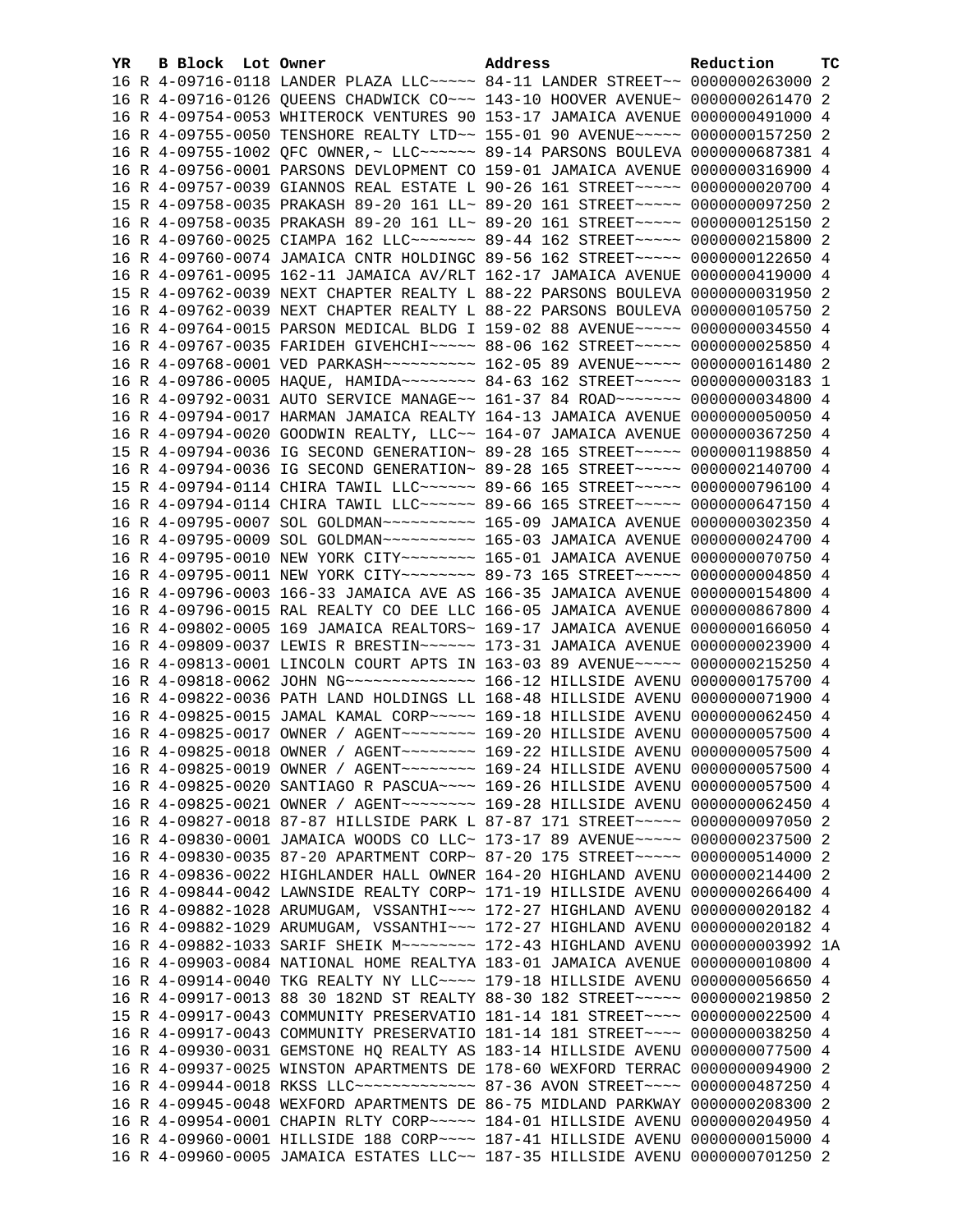| YR. | B Block Lot Owner |  | Address                                                                                                                                                        | Reduction | тc |
|-----|-------------------|--|----------------------------------------------------------------------------------------------------------------------------------------------------------------|-----------|----|
|     |                   |  | 16 R 4-09972-0036 LINCOLN ATLANTIC MOTO 90-35 VAN WYCK EXPWY~ 0000000100350 4                                                                                  |           |    |
|     |                   |  | 16 R 4-09982-0022 PRIDE HOSPITALITY, LL 139-05 ARCHER AVENUE~ 0000000237150 4                                                                                  |           |    |
|     |                   |  | 16 R 4-09983-0005 ADILE REALTY COMPANY, 144-10 JAMAICA AVENUE 0000000182450 4                                                                                  |           |    |
|     |                   |  | 16 R 4-09984-0017 143-11 ARCHER AVENUE~ 143-11 ARCHER AVENUE~ 0000000041100 4                                                                                  |           |    |
|     |                   |  | 16 R 4-09985-0011 145-06 REALTY, INC.~~ 145-06 JAMAICA AVENUE 0000000002220 1                                                                                  |           |    |
|     |                   |  | 16 R 4-09985-0112 145-08 REALTY CROP~~~ 145-08 JAMAICA AVENUE 0000000002153 1                                                                                  |           |    |
|     |                   |  | 16 R 4-09987-0006 THUNDUPARAMPIL JACOB~ 146-02 JAMAICA AVENUE 0000000006600 4                                                                                  |           |    |
|     |                   |  | 16 R 4-09987-0007 JACOB THUNDUPARAMPIL~ 146-04 JAMAICA AVENUE 0000000017900 4                                                                                  |           |    |
|     |                   |  | 16 R 4-09987-0008 JACOB THUNDUPARAMPIL~ 146-06 JAMAICA AVENUE 0000000005000 4                                                                                  |           |    |
|     |                   |  | 16 R 4-09992-0027 143-06 94TH AVE., LLC 143-06 94 AVENUE~~~~~ 0000000098000 4                                                                                  |           |    |
|     |                   |  | 16 R 4-09998-0001 L & B MANAGEMENT, INC 94 AVENUE~~~~~~~~~~~~ 0000000096050 4                                                                                  |           |    |
|     |                   |  | 16 R 4-09998-0002 L & B MANAGEMENT, INC 148-23 94 AVENUE~~~~~ 0000000045450 4                                                                                  |           |    |
|     |                   |  | 16 R 4-10000-0016 BELLINO REALTY, LLC~~ 94-02 150 STREET~~~~~ 0000000031650 4                                                                                  |           |    |
|     |                   |  | 16 R 4-10002-0010 ABBOTT INDUSTRIES INC 95-08 150 STREET~~~~~ 0000000022900 4                                                                                  |           |    |
|     |                   |  | 16 R 4-10019-0039 145-11 LIBERTY AVE CO 145-11 BRISBIN STREET 0000000113300 4                                                                                  |           |    |
|     |                   |  | 16 R 4-10031-0010 AIH GROUP, LLC ------ 97-11 SUTPHIN BOULEVA 0000000038200 4                                                                                  |           |    |
|     |                   |  | 15 R 4-10049-0007 GIVE ME LIBERTY LLC~~ 145-52 LIBERTY AVENUE 0000000028750 4                                                                                  |           |    |
|     |                   |  | 16 R 4-10058-0021 147-17/19 105TH AVE., 147-19 105 AVENUE~~~~ 0000000069800 4                                                                                  |           |    |
|     |                   |  | 15 R 4-10061-0016 BECKFORD, BRENDON~~~~ 148-24 LIBERTY AVENUE 0000000028450 4                                                                                  |           |    |
|     |                   |  | 16 R 4-10061-0016 BECKFORD, BRENDON~~~~ 148-24 LIBERTY AVENUE 0000000032650 4                                                                                  |           |    |
|     |                   |  | 16 R 4-10062-0004 AMADORB REALTY CORP. ~ 106-04 150 STREET~~~~ 0000000016400 4                                                                                 |           |    |
|     |                   |  | 15 R 4-10068-0205 MALPAL REALTY CORP~~~ 141-05 109 AVENUE~~~~ 0000000004850 4                                                                                  |           |    |
|     |                   |  | 16 R 4-10068-0205 MALPAL REALTY CORP~~~ 141-05 109 AVENUE~~~~ 0000000006200 4                                                                                  |           |    |
|     |                   |  | 16 R 4-10089-0017 SOUTH ROAD MANAGEMENT 106-50 150 STREET~~~~ 0000000036150 4                                                                                  |           |    |
|     |                   |  | 16 R 4-10095-0051 YAM HOLDING CORP~~~~~ 94-21 150 STREET~~~~~ 0000000042350 4                                                                                  |           |    |
|     |                   |  | 16 R 4-10095-0071 Y - M HOLDING CORP~~~ 94-15 150 STREET~~~~~ 0000000083750 4                                                                                  |           |    |
|     |                   |  | 15 R 4-10100-0001 MATTONE GROUP MANAGEM 159-02 JAMAICA AVENUE 0000000983350 4                                                                                  |           |    |
|     |                   |  | 16 R 4-10100-0001 MATTONE GROUP MANAGEM 159-02 JAMAICA AVENUE 0000000591150 4                                                                                  |           |    |
|     |                   |  | 16 R 4-10102-0002 162 JAMAICA REALTY LL 162-04 JAMAICA AVENUE 0000000070550 4                                                                                  |           |    |
|     |                   |  | 16 R 4-10107-0063 GOTTI, VICTORIA~~~~~~ 97-13 150 STREET~~~~~ 0000000038000 4                                                                                  |           |    |
|     |                   |  | 15 R 4-10125-0147 RAJINI AND RICK REALT 106-33 157 STREET~~~~ 0000000115900 4                                                                                  |           |    |
|     |                   |  | 16 R 4-10125-0147 RAJINI AND RICK REALT 106-33 157 STREET~~~~ 0000000131200 4                                                                                  |           |    |
|     |                   |  | 16 R 4-10151-0012 16324 JAMAICA AVENUE~ 163-24 JAMAICA AVENUE 0000000056100 4                                                                                  |           |    |
|     |                   |  | 16 R 4-10151-0013 16324 JAMAICA AVENUE~ 163-22 JAMAICA AVENUE 0000000082250 4                                                                                  |           |    |
|     |                   |  | 15 R 4-10151-0014 DUVALS REALTY INC~~~~ 163-28 JAMAICA AVENUE 0000000016700 4                                                                                  |           |    |
|     |                   |  | 16 R 4-10151-0014 DUVALS REALTY INC~~~~ 163-28 JAMAICA AVENUE 0000000117400 4                                                                                  |           |    |
|     |                   |  | 16 R 4-10151-0025 JAMAICA AVENUE REALTY 164-10 JAMAICA AVENUE 0000000468850 4                                                                                  |           |    |
|     |                   |  | 16 R 4-10155-0001 PAPILLON REALTY LTD~~ 165-02 JAMAICA AVENUE 0000000176100 4                                                                                  |           |    |
|     |                   |  | 15 R 4-10155-0056 94-24 MERRICK BLVD LL 94-24 MERRICK BOULEVA 0000000023100 4                                                                                  |           |    |
|     |                   |  | 16 R 4-10155-0056 94-24 MERRICK BLVD LL 94-24 MERRICK BOULEVA 0000000023400 4                                                                                  |           |    |
|     |                   |  | 16 R 4-10155-0123 ALDEN REALTY ENTERPRI 92-23 165 STREET~~~~~ 0000000687550 4                                                                                  |           |    |
|     |                   |  | 15 R 4-10156-0011 KIMAQU CORPORATION~~~ 166-30 JAMAICA AVENUE 0000000035300 4                                                                                  |           |    |
|     |                   |  | 16 R 4-10156-0011 KIMAQU CORPORATION~~~ 166-30 JAMAICA AVENUE 0000000049450 4                                                                                  |           |    |
|     |                   |  | 16 R 4-10164-0074 10428 MERRICK BLVD. I 104-28 MERRICK BOULEV 0000000031950 4<br>16 R 4-10203-0005 COVINGTON, TRACEY L~~ 163-22 PHROANE AVENUE 0000000001020 1 |           |    |
|     |                   |  | 15 R 4-10218-0048 168-37 LIBERTY AVE LL 168-37 LIBERTY AVENUE 0000000028200 4                                                                                  |           |    |
|     |                   |  | 16 R 4-10218-0048 168-37 LIBERTY AVE LL 168-37 LIBERTY AVENUE 0000000023250 4                                                                                  |           |    |
|     |                   |  | 16 R 4-10219-0062 AMERICAN RECYCLING MA 172-25 DOUGLAS AVENUE 0000000050750 4                                                                                  |           |    |
|     |                   |  | 16 R 4-10219-0301 A & B CORE SUPPLIERIN 175-19 LIBERTY AVENUE 0000000070950 4                                                                                  |           |    |
|     |                   |  | 16 R 4-10220-0014 KHEMLALL BISEMBER~~~~ DOUGLAS AVENUE~~~~~~~ 0000000025250 4                                                                                  |           |    |
|     |                   |  | 16 R 4-10220-0078 KHEMLALL BISEMBER~~~~ 171-19 LIBERTY AVENUE 0000000086850 4                                                                                  |           |    |
|     |                   |  | 15 R 4-10237-0005 MASTRO REALTY LLC ~~~~ 107-01 MERRICK BOULEV 0000000037600 4                                                                                 |           |    |
|     |                   |  | 16 R 4-10237-0005 MASTRO REALTY LLC --- 107-01 MERRICK BOULEV 0000000054700 4                                                                                  |           |    |
|     |                   |  | 15 R 4-10322-0001 PTP 29 LLC ----------- 179-10 93 AVENUE ---- 0000000277900 4                                                                                 |           |    |
|     |                   |  | 16 R 4-10322-0001 PTP 29 LLC ----------- 179-10 93 AVENUE ---- 0000000353050 4                                                                                 |           |    |
|     |                   |  | 16 R 4-10323-0014 SIKDER~ SURAJ~~~~~~~~~ 180-19 93 AVENUE~~~~~ 0000000018150 4                                                                                 |           |    |
|     |                   |  | 16 R 4-10329-0007 ONE LOVE REALTY LLC~~ 177-01 LIBERTY AVENUE 0000000019550 4                                                                                  |           |    |
|     |                   |  | 16 R 4-10330-0120 LIBERTY PROPERTIES MG 103-40 178 STREET~~~~ 0000000045900 4                                                                                  |           |    |
|     |                   |  | 16 R 4-10334-0036 DORF REALTY CO~~~~~~~ 106-20 180 STREET~~~~ 0000000037050 4                                                                                  |           |    |
|     |                   |  | 16 R 4-10336-0060 J SUSSMAN INC~~~~~~~~ 109-10 180 STREET~~~~ 0000000084900 4                                                                                  |           |    |
|     |                   |  | 16 R 4-10343-0256 JAMAICA COMMERCIAL PR 107-27 180 STREET~~~~ 0000000033750 4                                                                                  |           |    |
|     |                   |  | 16 R 4-10343-0320 LIBERTY PROPERTIES MG 105-05 180 STREET~~~~ 0000000121600 4                                                                                  |           |    |
|     |                   |  |                                                                                                                                                                |           |    |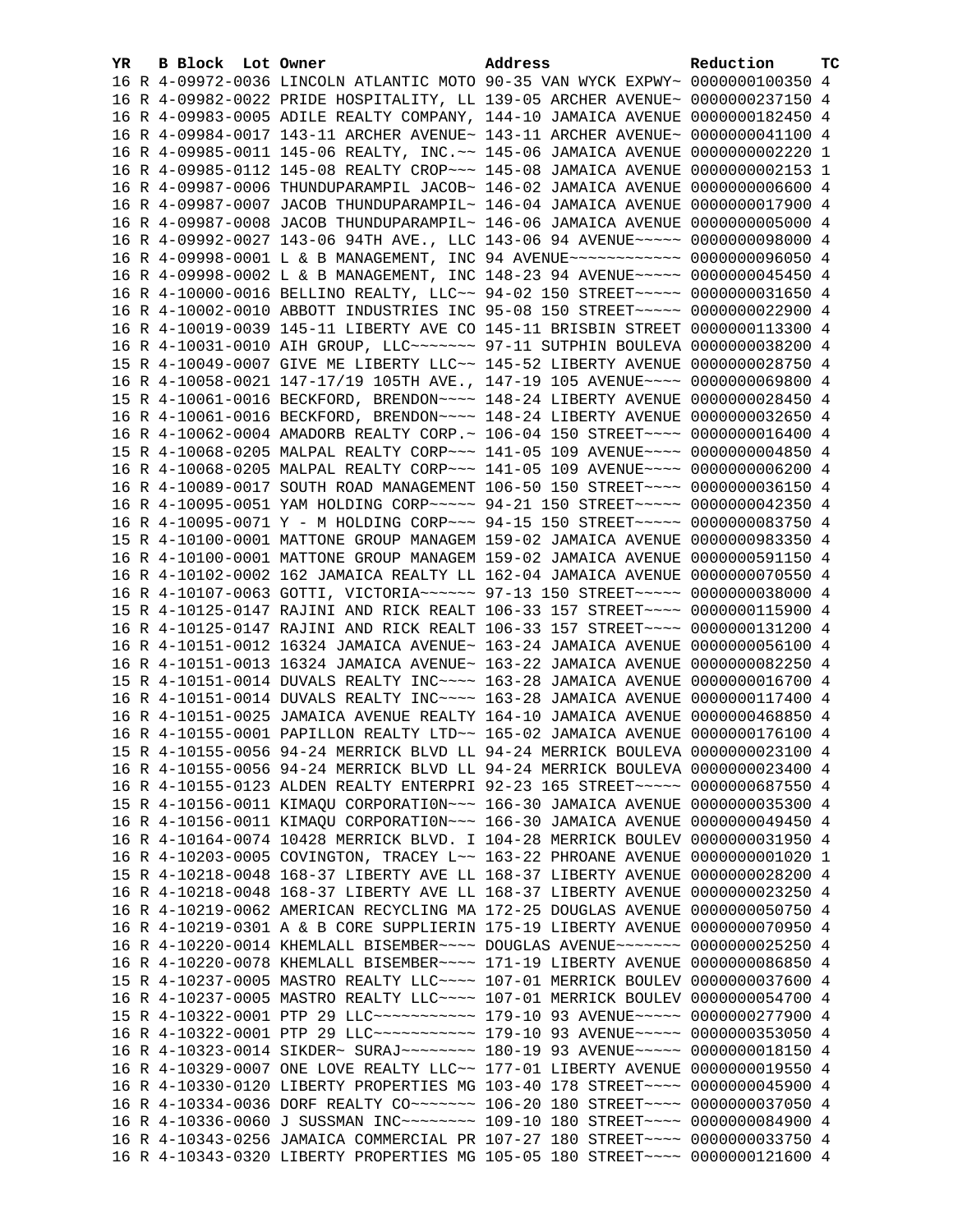| YR. | B Block Lot Owner |                                                                                    | Address | Reduction | тc |
|-----|-------------------|------------------------------------------------------------------------------------|---------|-----------|----|
|     |                   | 16 R 4-10352-0058 LEJACK INDUSTRIES COR 183-16 JAMAICA AVENUE 0000000044950 4      |         |           |    |
|     |                   | 16 R 4-10352-0066 TKG-STORAGEMART PARTN 184-02 JAMAICA AVENUE 0000000184800 4      |         |           |    |
|     |                   | 15 R 4-10461-0057 HOLLIS APT., INC ~~~~~ 88-73 193 STREET ~~~~~ 0000000091000 2    |         |           |    |
|     |                   | 16 R 4-10461-0057 HOLLIS APT., INC ---- 88-73 193 STREET ---- 0000000322300 2      |         |           |    |
|     |                   | 15 R 4-10466-0085 197-25 JAMAICA AVENUE 197-25 JAMAICA AVENUE 0000000054250 4      |         |           |    |
|     |                   | 16 R 4-10466-0085 197-25 JAMAICA AVENUE 197-25 JAMAICA AVENUE 0000000048000 4      |         |           |    |
|     |                   | 16 R 4-10474-0312 ZEIS REALTY LLC~~~~~~ 199-09 JAMAICA AVENUE 0000000058150 4      |         |           |    |
|     |                   | 15 R 4-10494-0123 HAMPTON GDNS INC~~~~~ 199-04 HILLSIDE AVENU 0000000057400 2      |         |           |    |
|     |                   | 16 R 4-10494-0123 HAMPTON GDNS INC~~~~~ 199-04 HILLSIDE AVENU 0000000039050 2      |         |           |    |
|     |                   | 16 R 4-10499-0083 188-30/34 87TH DRIVE, 188-30 87 DRIVE~~~~~~ 0000000235350 2      |         |           |    |
|     |                   | 16 R 4-10509-0052 JKF-A SHOPPING CENTER 87-37 PALERMO STREET~ 0000000843200 4      |         |           |    |
|     |                   | 15 R 4-10532-0115 FRANHILL REALTY LLC~~ 202-09 HILLSIDE AVENU 0000000077200 4      |         |           |    |
|     |                   | 16 R 4-10542-0103 94-40 210TH REALTY L~ 94-40 210 STREET~~~~~ 0000000116650 2      |         |           |    |
|     |                   | 16 R 4-10587-0049 ROSENTHAL, ABE~~~~~~~ 211-14 HILLSIDE AVENU 0000000040950 4      |         |           |    |
|     |                   | 16 R 4-10602-0034 212 47 JAMAICA AVE RE 212-51 JAMAICA AVENUE 0000000125950 4      |         |           |    |
|     |                   | 15 R 4-10603-0028 213-11 JAM LLC ------ 213-11 JAMAICA AVENUE 0000000061700 4      |         |           |    |
|     |                   | 16 R 4-10603-0028 213-11 JAM LLC ------ 213-11 JAMAICA AVENUE 0000000122900 4      |         |           |    |
|     |                   | 16 R 4-10609-0055 NORTH FORK BANK~~~~~~ 216-19 JAMAICA AVENUE 0000000017600 4      |         |           |    |
|     |                   | 16 R 4-10610-0036 JAM REALTY CORP~~~~~~ 217-09 JAMAICA AVENUE 0000000066750 4      |         |           |    |
|     |                   | 16 R 4-10660-0005 ANISA ALANA LLC~~~~~~ 216-19 90 AVENUE~~~~~ 0000000041850 4      |         |           |    |
|     |                   | 16 R 4-10679-0039 FRANCHISE REALTY INTE 88-14 SPRINGFIELD BLV 0000000046550 4      |         |           |    |
|     |                   | 16 R 4-10685-0039 KHEMRAJ, KEVIN J~~~~~ 216-11 HILLSIDE AVENU 0000000005180 2A     |         |           |    |
|     |                   | 16 R 4-10695-0022 GOMEZ TEODORA~~~~~~~~ 219-21 JAMAICA AVENUE 0000000151300 4      |         |           |    |
|     |                   | 16 R 4-10759-0016 REMICA PROPERTY GROUP 213-10 JAMAICA AVENUE 0000000041100 4      |         |           |    |
|     |                   | 15 R 4-10759-0070 WF JAMAICA LLC ------ 214-32 JAMAICA AVENUE 0000000099850 4      |         |           |    |
|     |                   | 16 R 4-10759-0070 WF JAMAICA LLC ------ 214-32 JAMAICA AVENUE 0000000134950 4      |         |           |    |
|     |                   | 15 R 4-10759-0075 WF JAMAICA LLC~~~~~~~ 214-44 JAMAICA AVENUE 0000000122600 4      |         |           |    |
|     |                   | 16 R 4-10759-0075 WF JAMAICA LLC ------ 214-44 JAMAICA AVENUE 0000000155000 4      |         |           |    |
|     |                   | 16 R 4-10759-0102 214-80 AUTO PARTS INC 215-02 JAMAICA AVENUE 0000000026000 4      |         |           |    |
|     |                   | 16 R 4-10763-0023 4-C'S HOLDING CORP~~~ 217-40 98 AVENUE~~~~~ 0000000298450 4      |         |           |    |
|     |                   | 15 R 4-10834-0033 FRANCIS LEWIS JAMAICA 205-20 JAMAICA AVENUE 0000000149750 4      |         |           |    |
|     |                   | 16 R 4-10834-0033 FRANCIS LEWIS JAMAICA 205-20 JAMAICA AVENUE 0000000170900 4      |         |           |    |
|     |                   | 16 R 4-10891-0021 BNS PROPERTIES ------- 104-25 195 STREET --- 0000000130500 2     |         |           |    |
|     |                   | 16 R 4-10945-0110 HOLLIS SHOPPING CENTE 109-62 FRANCIS LEWIS~ 0000000293200 4      |         |           |    |
|     |                   | 16 R 4-10948-0075 VICKI CAMERON~~~~~~~~ 207-02 HOLLIS AVENUE~ 0000000038900 4      |         |           |    |
|     |                   | 16 R 4-11009-0002 VILLAGE PLAZA HOMES I 114-69 FARMERS BOULEV 0000000046700 4      |         |           |    |
|     |                   | 16 R 4-11072-0007 POPE ALLAN G~~~~~~~~~~ 200-21 LINDEN BOULEVA 0000000047950 4     |         |           |    |
|     |                   | 16 R 4-11080-0181 AMERCO REAL ESTATE CO 207-05 LINDEN BOULEVA 0000000246000 4      |         |           |    |
|     |                   | 16 R 4-11083-0141 213 99 AVE REALTY COR 213-19 99 AVENUE~~~~~ 0000000058550 4      |         |           |    |
|     |                   | 16 R 4-11083-0167 C & R OF NY EQUITES, ~ 212-11 99 AVENUE~~~~~ 0000000052250 4     |         |           |    |
|     |                   | 16 R 4-11093-0008 MOSKOWITZ, ALAN~~~~~~ 217-14 HEMPSTEAD AVEN 0000000011900 4      |         |           |    |
|     |                   | 15 R 4-11157-0020 G.S. & SON CORP~~~~~~ 222-22 HEMPSTEAD AVEN 0000000068700 4      |         |           |    |
|     |                   | 16 R 4-11157-0020 G.S. & SON CORP~~~~~~ 222-22 HEMPSTEAD AVEN 0000000128050 4      |         |           |    |
|     |                   | 16 R 4-11231-0125 MOHAMMED, ELTON B~~~~ 218-48 113 AVENUE~~~~ 0000000001260 1      |         |           |    |
|     |                   | 15 R 4-11317-0009 ARCHLAND PROPERTY I, ~ 116-45 SPRINGFIELD BL 0000000006200 4     |         |           |    |
|     |                   | 16 R 4-11317-0009 ARCHLAND PROPERTY I, ~ 116-45 SPRINGFIELD BL 0000000016550 4     |         |           |    |
|     |                   | 16 R 4-11375-0043 STEPHEN'S REALTY CORP 133-20 CROSS BAY BOUL 0000000024000 4      |         |           |    |
|     |                   | 16 R 4-11375-0046 BADAL REALTY CORP~~~~ 92-25 SILVER ROAD~~~~ 0000000012900 2      |         |           |    |
|     |                   | 16 R 4-11377-0001 JSB REALTY NO. 2, LLC 135-25 79 STREET~~~~~ 0000001360000 4      |         |           |    |
|     |                   | 16 R 4-11384-0001 LINDEN CANYON~~~~~~~~~~~~~ 78-08 LINDEN BOULEVAR 0000000256750 4 |         |           |    |
|     |                   | 16 R 4-11403-0112 UNITED REALTY THREE L 89-12 ALBERT ROAD~~~~ 0000000014195 2A     |         |           |    |
|     |                   | 15 R 4-11429-0133 NATL WESTMINSTER BANK 151-16 84 STREET~~~~~ 0000000013950 4      |         |           |    |
|     |                   | 16 R 4-11429-0133 NATL WESTMINSTER BANK 151-16 84 STREET~~~~~ 0000000057850 4      |         |           |    |
|     |                   | 16 R 4-11481-0033 SEVCO REALTY, ~ INC. ~~ 106-02 ROCKAWAY BOULE 0000000040100 4    |         |           |    |
|     |                   | 16 R 4-11501-0058 BARTON, JEANETTE~~~~~ 98-21 LINDEN BOULEVAR 0000000037850 4      |         |           |    |
|     |                   | 16 R 4-11532-0027 VUOSO GEORGE~~~~~~~~~ 96-09 149 AVENUE~~~~~ 00000000001032 1     |         |           |    |
|     |                   | 16 R 4-11615-0007 JOWALAPERSAUD, MAHADE 109-02 VAN WYCK EXPWY 0000000061050 4      |         |           |    |
|     |                   | 16 R 4-11646-0053 G&K LEFFERT ASSOC~~~~ 114-11 LEFFERTS BOULE 0000000135700 4      |         |           |    |
|     |                   | 16 R 4-11661-0007 BP PRODUCTS NORTH AME 114-02 VAN WYCK EXPWY 0000000049650 4      |         |           |    |
|     |                   | 16 R 4-11679-0009 ALI, JAMEEL~~~~~~~~~~~~~~ 122-79 ROCKAWAY BOULE 0000000032000 4  |         |           |    |
|     |                   | 16 R 4-11709-0038 JST REAL ESTATE LLC~~ 116-28 ROCKAWAY BOULE 0000000033000 4      |         |           |    |
|     |                   | 16 R 4-11716-0052 SUKHU, RAJMATIE~~~~~ 117-18 123 STREET~~~~ 00000000001540 1      |         |           |    |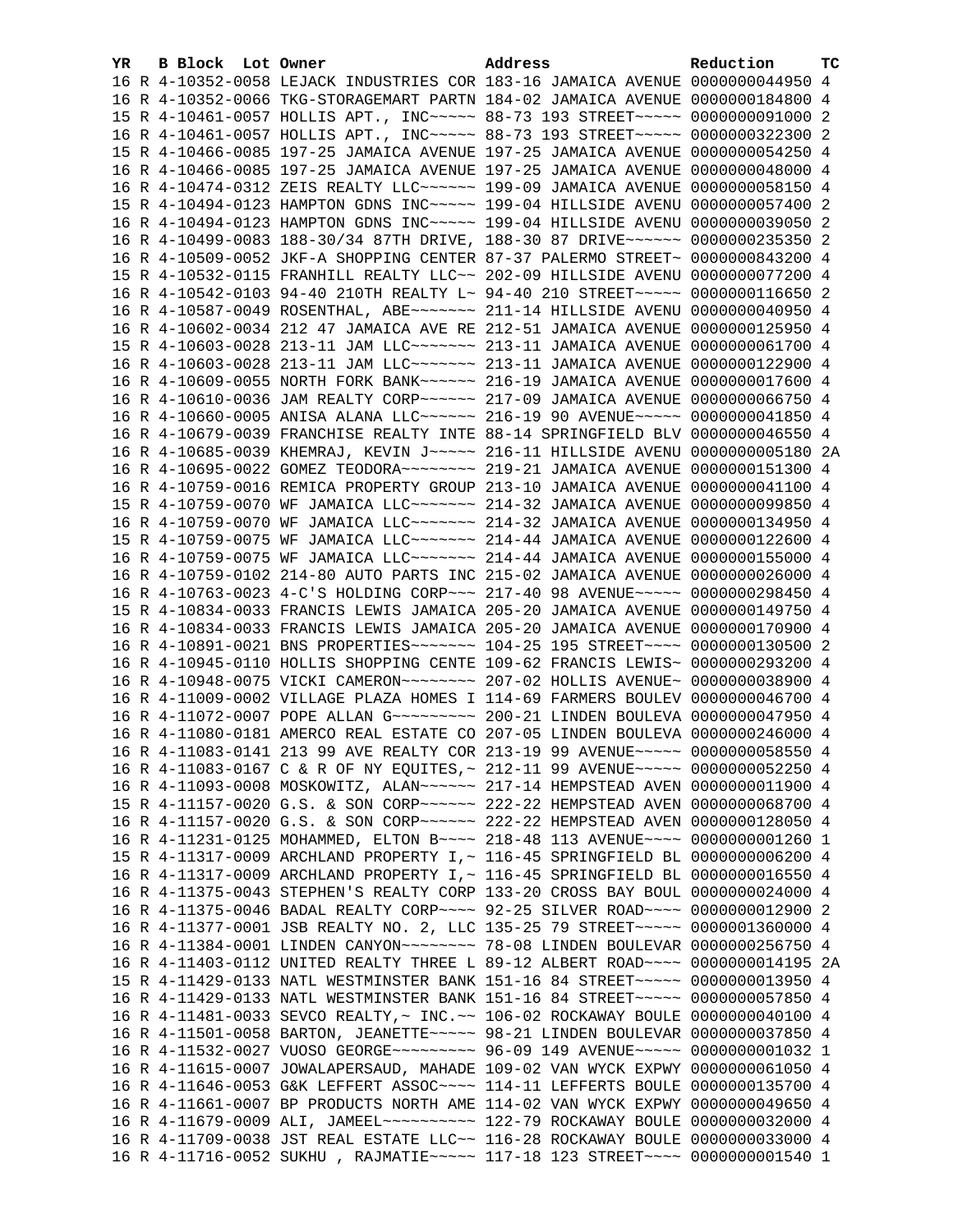| YR. | B Block Lot Owner |                                                                                                                                                                 | Address | Reduction | тc |
|-----|-------------------|-----------------------------------------------------------------------------------------------------------------------------------------------------------------|---------|-----------|----|
|     |                   | 16 R 4-11716-0054 RUPCHAND, JENARINE~~~ 117-22 123 STREET~~~~ 0000000001602 1                                                                                   |         |           |    |
|     |                   | 16 R 4-11746-0067 JASWAL, RANJIT~~~~~~~ 117-50 125 STREET~~~~ 0000000004038 1                                                                                   |         |           |    |
|     |                   | 16 R 4-11748-0062 BOULEVARD RENTAL, L.L 126-20 ROCKAWAY BOULE 0000000047300 4                                                                                   |         |           |    |
|     |                   | 16 R 4-11749-0048 127 ROCKAWAY REALTY C 127-10 ROCKAWAY BOULE 0000000203850 4                                                                                   |         |           |    |
|     |                   | 16 R 4-11750-0062 AMAN GASOLINE INC. ~~~ 128-24 ROCKAWAY BOULE 0000000056950 4                                                                                  |         |           |    |
|     |                   | 16 R 4-11755-0047 ALO PARTNERS MANAGEME 131-02 ROCKAWAY BOULE 0000000013152 2A                                                                                  |         |           |    |
|     |                   | 16 R 4-11755-0056 OPP PROPERTIES LLC~~~ 131-24 ROCKAWAY BOULE 0000000084450 4                                                                                   |         |           |    |
|     |                   | 16 R 4-11759-0041 P CORDARO ------------ 135-02 ROCKAWAY BOULE 0000000035300 4                                                                                  |         |           |    |
|     |                   | 16 R 4-11760-0114 ARIAS SANTIAGO A~~~~~ 135-28 ROCKAWAY BOULE 0000000018200 4                                                                                   |         |           |    |
|     |                   | 16 R 4-11760-0119 EWART H MANGAL~~~~~~~ 135-38 ROCKAWAY BOULE 0000000009510 4                                                                                   |         |           |    |
|     |                   | 16 R 4-11760-0120 ANDRA A MANGAL~~~~~~~ 135-40 ROCKAWAY BOULE 0000000055600 4                                                                                   |         |           |    |
|     |                   | 16 R 4-11795-0055 SINGH, KULDIP~~~~~~~~ 135-08 133 AVENUE~~~~ 0000000002436 1                                                                                   |         |           |    |
|     |                   | 16 R 4-11886-0001 STAR CANYON LLC ----- 148-18 134 STREET --- 0000000968050 4                                                                                   |         |           |    |
|     |                   | 16 R 4-11994-0016 SOUTH HOMES INC. ~~~~~ 115-46 SUTPHIN BOULEV 0000000008700 4                                                                                  |         |           |    |
|     |                   | 16 R 4-12032-0003 K.T.B. REALTY LLC~~~~ 140-15 ROCKAWAY BOULE 0000000055900 4                                                                                   |         |           |    |
|     |                   | 16 R 4-12049-0114 MCPJF INC ------------ 145-35 ROCKAWAY BOULE 0000000299700 4                                                                                  |         |           |    |
|     |                   |                                                                                                                                                                 |         |           |    |
|     |                   | 16 R 4-12099-0030 JFK HOTEL PARTNERS LL 144-02 135 AVENUE~~~~ 0000003503000 4                                                                                   |         |           |    |
|     |                   | 15 R 4-12137-0141 ROCKAWAY CONDUIT HOLD 154-12 ROCKAWAY BOULE 0000000013050 4                                                                                   |         |           |    |
|     |                   | 16 R 4-12137-0141 ROCKAWAY CONDUIT HOLD 154-12 ROCKAWAY BOULE 0000000043200 4                                                                                   |         |           |    |
|     |                   | 16 R 4-12137-0142 R & G ROCKAWAY PLAZA~ 154-18 ROCKAWAY BOULE 0000000058650 4                                                                                   |         |           |    |
|     |                   | 16 R 4-12164-0004 SUMASAR, NOHAR~~~~~~~ 110-43 160 STREET~~~~ 0000000003027 1B                                                                                  |         |           |    |
|     |                   |                                                                                                                                                                 |         |           |    |
|     |                   | 16 R 4-12257-0001 GRUSKA, IRENE~~~~~~~~ 152-09 ROCKAWAY BOULE 0000000032900 4                                                                                   |         |           |    |
|     |                   | 16 R 4-12257-0017 1-7 BAISLEY CO~~~~~~~ 152-01 ROCKAWAY BOULE 0000000130850 4                                                                                   |         |           |    |
|     |                   | 16 R 4-12258-0018 GOLDSTEIN BROTHERS RE 153 STREET~~~~~~~~~~~ 0000000095240 4                                                                                   |         |           |    |
|     |                   | 16 R 4-12269-0026 MADISON QUEEN-GUY BRE 161-36 BAISLEY BOULEV 0000000027850 4<br>16 R 4-12269-0029 MADISON QUEENS-GUY BR 127-04 BAISLEY BOULEV 0000000129300 4  |         |           |    |
|     |                   | 16 R 4-12269-0045 MADISON QUEENS-GUY BR 161-37 128 AVENUE~~~~ 0000000052650 4                                                                                   |         |           |    |
|     |                   | 15 R 4-12310-0001 ROCKAWAY BK ASSOC~~~~ 154-05 ROCKAWAY BOULE 0000000301600 4                                                                                   |         |           |    |
|     |                   | 16 R 4-12310-0001 ROCKAWAY BK ASSOC~~~~ 154-05 ROCKAWAY BOULE 0000000331750 4                                                                                   |         |           |    |
|     |                   | 15 R 4-12382-0039 MCDONALD'S CORPORATIO 120-59 166 STREET~~~~ 0000000015000 4                                                                                   |         |           |    |
|     |                   | 16 R 4-12382-0039 MCDONALD'S CORPORATIO 120-59 166 STREET~~~~ 0000000033300 4                                                                                   |         |           |    |
|     |                   | 16 R 4-12451-0014 RETTNER RLTY MNGMNTCO 118-49 MONTAUK STREET 0000000079150 4                                                                                   |         |           |    |
|     |                   | 16 R 4-12458-0025 ANNIE NATUZZI RTY HLD 121-60 FARMERS BOULEV 0000000048850 4                                                                                   |         |           |    |
|     |                   | 16 R 4-12697-0060 BERNARD E ESQUENET~~~ 130-40 MERRICK BOULEV 0000000066500 4                                                                                   |         |           |    |
|     |                   | 15 R 4-12700-0020 PETERS, STANLEY~~~~~~ 122-20 MONTAUK STREET 0000000034350 4                                                                                   |         |           |    |
|     |                   | 16 R 4-12700-0020 PETERS, STANLEY~~~~~~ 122-20 MONTAUK STREET 0000000037050 4                                                                                   |         |           |    |
|     |                   | 16 R 4-12700-0022 KC AUTOMOTIVE, INC~~~ 122-22 MONTAUK STREET 0000000045000 4                                                                                   |         |           |    |
|     |                   | 15 R 4-12739-0001 RICCOLOO INC~~~~~~~~~ 222-14 LINDEN BOULEVA 0000000036750 4                                                                                   |         |           |    |
|     |                   | 16 R 4-12739-0001 RICCOLOO INC~~~~~~~~~ 222-14 LINDEN BOULEVA 0000000043500 4                                                                                   |         |           |    |
|     |                   | 16 R 4-12918-0244 SHIELDS , SUSAN~~~~~~ 242-28 130 ROAD~~~~~~ 0000000002340 1                                                                                   |         |           |    |
|     |                   | 16 R 4-12956-0029 BELLA GROUP REALTY LL 217-19 MERRICK BOULEV 0000000035900 4                                                                                   |         |           |    |
|     |                   | 16 R 4-12999-0160 BT-NEWYO, LLC ------- 136-10 SPRINGFIELD BL 0000000226800 4                                                                                   |         |           |    |
|     |                   | 16 R 4-13032-0006 COBBLAH~ GEORGE~~~~~~ 218-15 137 ROAD~~~~~~ 00000000001680 1                                                                                  |         |           |    |
|     |                   | 16 R 4-13079-0027 ELAINE M KING~~~~~~~~ 183-10 143 AVENUE~~~~ 0000000004320 1                                                                                   |         |           |    |
|     |                   | 15 R 4-13152-0035 PROPHETIC VISION MANA 141-19 141 ROAD~~~~~~ 0000000018800 4                                                                                   |         |           |    |
|     |                   | 16 R 4-13152-0035 PROPHETIC VISION MANA 141-19 141 ROAD~~~~~~ 0000000035450 4                                                                                   |         |           |    |
|     |                   | 15 R 4-13152-0038 PROPHETIC VISION MANA 141 ROAD ~~~~~~~~~~~~~ 0000000023000 4                                                                                  |         |           |    |
|     |                   | 16 R 4-13152-0038 PROPHETIC VISION MANA 141 ROAD ~~~~~~~~~~~~~~ 0000000032450 4                                                                                 |         |           |    |
|     |                   | 16 R 4-13206-0025 68-70 BROADWAY CORP~~ 242-14 MERRICK BOULEV 0000000016600 4                                                                                   |         |           |    |
| 16  |                   | 4-13255-0001 NANH LLC~~~~~~~~~~~~~~~~~~ 138-81 FRANCIS LEWIS~ 0000000000000 2                                                                                   |         |           |    |
|     |                   | 16 R 4-13255-0035 NANH, LLC ----------- 138-30 241 STREET ---- 0000000003950 4                                                                                  |         |           |    |
|     |                   | 16 R 4-13270-0053 158-01 ROCKAWAY LLC~~ 158-01 ROCKAWAY BOULE 0000000074500 4                                                                                   |         |           |    |
|     |                   | 16 R 4-13302-0180 ARNO OPERATING LLC~~~ 167-16 147 AVENUE~~~~ 0000000050000 4                                                                                   |         |           |    |
|     |                   | 16 R 4-13313-0033 145-44 FARMERS BOULEV 145-44 FARMERS BOULEV 0000000124700 4                                                                                   |         |           |    |
|     |                   | 15 R 4-13313-0040 PARK CIRCLE REALTY AS 145-55 GUY R BREWER B 0000000033750 4                                                                                   |         |           |    |
|     |                   | 16 R 4-13313-0040 PARK CIRCLE REALTY AS 145-55 GUY R BREWER B 0000000052650 4                                                                                   |         |           |    |
|     |                   | 16 R 4-13377-0012 EUGENE AND LORRAINEPE 147-17 176 STREET~~~~ 0000000046000 4<br>16 R 4-13383-0051 SEAGIS JFK LLC ------ 149-05 177 STREET ---- 0000000042050 4 |         |           |    |
|     |                   | 16 R 4-13412-0001 THE REALTY ASSOCIATES 182-17 150 AVENUE~~~~ 0000000167150 4                                                                                   |         |           |    |
|     |                   | 16 R 4-13413-0001 THE REALTY ASSOCIATES 179-02 150 AVENUE~~~~ 0000000197800 4                                                                                   |         |           |    |
|     |                   |                                                                                                                                                                 |         |           |    |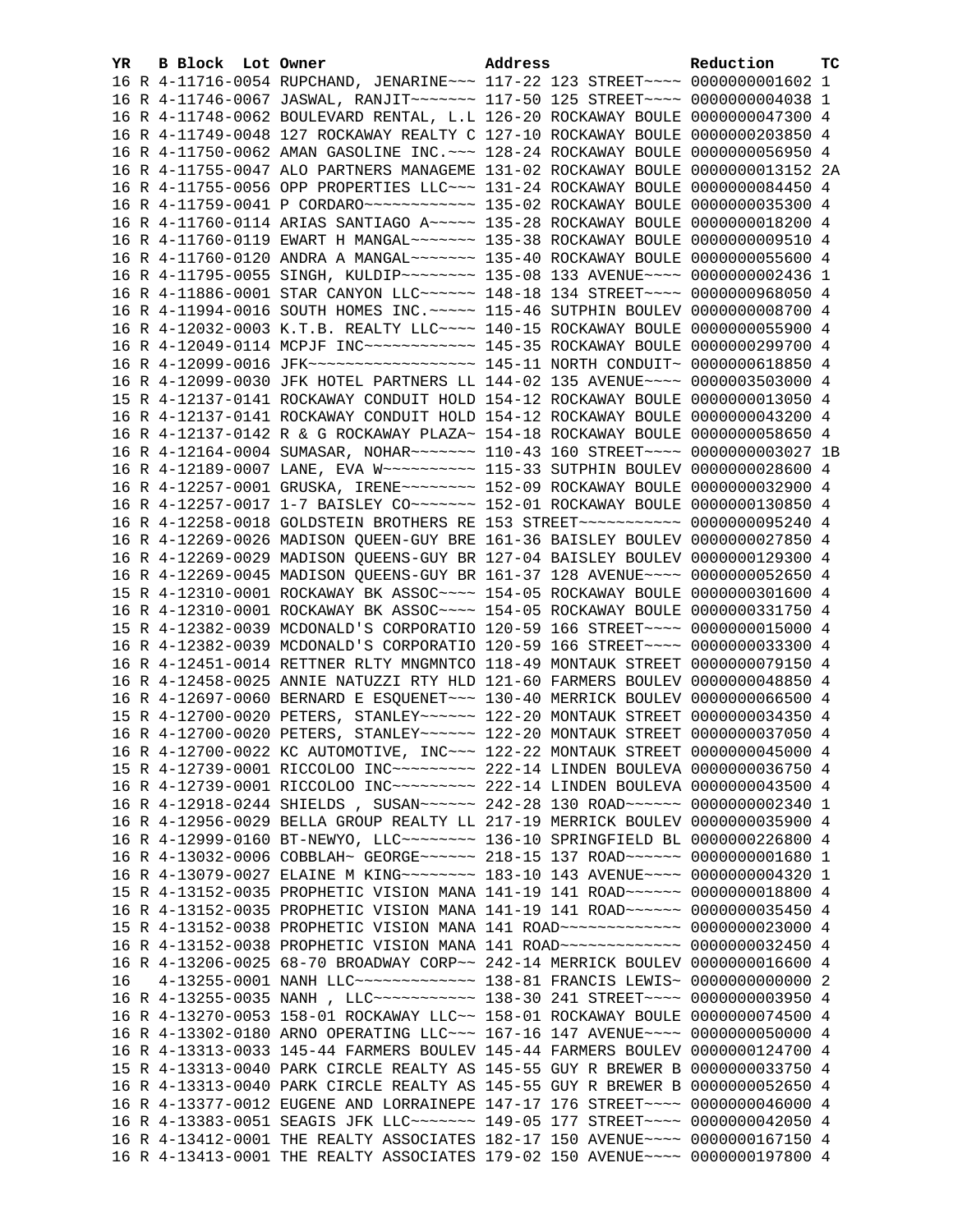| YR. | B Block Lot Owner | Address                                                                         | Reduction | тc |
|-----|-------------------|---------------------------------------------------------------------------------|-----------|----|
|     |                   | 16 R 4-13435-0031 AGRACO REALTY CO ~~~~~ 221-20 147 AVENUE ~~~~ 0000000043150 4 |           |    |
|     |                   | 15 R 4-13475-0016 IDLEWILD 228TH STREET 145-68 228 STREET~~~~ 0000000420300 4   |           |    |
|     |                   | 16 R 4-13475-0016 IDLEWILD 228TH STREET 145-68 228 STREET~~~~ 0000000519750 4   |           |    |
|     |                   | 16 R 4-13492-0055 222-06 REALTY LLC~~~~ 222-06 SOUTH CONDUIT~ 0000000136800 4   |           |    |
|     |                   | 16 R 4-13514-0004 MANGAL, EWART~~~~~~~~ 230-08 SOUTH CONDUIT~ 0000000005500 4   |           |    |
|     |                   | 16 R 4-13514-0005 MANGAL, EWART~~~~~~~~ 230-10 SOUTH CONDUIT~ 0000000004900 4   |           |    |
|     |                   | 16 R 4-13514-0006 MANGAL, EWART~~~~~~~~ 230-12 SOUTH CONDUIT~ 00000000006000 4  |           |    |
|     |                   | 16 R 4-13514-0007 MALGAL, EWART~~~~~~~~ 230-14 SOUTH CONDUIT~ 0000000006450 4   |           |    |
|     |                   | 16 R 4-13563-0023 EAST COAST LLC ------ 241-02 140 AVENUE --- 0000000137400 4   |           |    |
|     |                   | 15 R 4-13614-0023 SPARTAN PETROLEUM COR 245-20 139 AVENUE~~~~ 0000000010550 4   |           |    |
|     |                   | 16 R 4-13614-0023 SPARTAN PETROLEUM COR 245-20 139 AVENUE~~~~ 0000000020900 4   |           |    |
|     |                   | 16 R 4-13621-0013 247 SOUTH CONDUIT COR 247-10 SOUTH CONDUIT~ 0000000156200 4   |           |    |
|     |                   | 16 R 4-13650-0023 HUDSON, JODIAN~~~~~~~ 253-15 147 DRIVE~~~~~ 00000000001883 1  |           |    |
|     |                   | 15 R 4-13895-0001 BRISAM JFK, LLC ----- 154-71 BROOKVILLE BOU 0000000325750 4   |           |    |
|     |                   | 16 R 4-13895-0001 BRISAM JFK, LLC~~~~~~ 154-71 BROOKVILLE BOU 0000000411250 4   |           |    |
|     |                   | 16 R 4-13895-0095 J.F.K. PROPERTY CO.~~ ROCKAWAY BOULEVARD~~~ 0000000012600 4   |           |    |
|     |                   | 16 R 4-13895-0154 J.F.K. PROPERTY CO.~~ ROCKAWAY BOULEVARD~~~ 0000000027450 4   |           |    |
|     |                   | 16 R 4-13914-0011 WHIP REALTY INC~~~~~~ 248-24 ROCKAWAY BOULE 0000000031000 4   |           |    |
|     |                   | 16 R 4-13914-0015 WHIP REALTY CORP~~~~~ ROCKAWAY BOULEVARD~~~ 0000000109750 4   |           |    |
|     |                   | 16 R 4-13979-0030 BRIAN RHODES~~~~~~~~~ 158-52 81 STREET~~~~~ 0000000002220 1   |           |    |
|     |                   | 16 R 4-13988-0038 VINCENT DEMARTINO~~~~ 158-51 89 STREET~~~~~ 00000000001084 1  |           |    |
|     |                   | 16 R 4-14086-0147 CO-DEL REALTY, LLC -~~ 164-50 CROSS BAY BOUL 0000000025500 4  |           |    |
|     |                   | 15 R 4-14173-0082 159-35 PARTNERS LLC~~ 159-35 CROSS BAY BOUL 0000000015050 4   |           |    |
|     |                   | 16 R 4-14173-0082 159-35 PARTNERS LLC~~ 159-35 CROSS BAY BOUL 0000000017750 4   |           |    |
|     |                   | 16 R 4-14182-0106 DIVA DRAGON DESIGNS L 102-15 159 ROAD~~~~~~ 0000000016250 4   |           |    |
|     |                   | 16 R 4-14195-0013 RUSSO ENTERPRISES, IN 162-31 CROSS BAY BOUL 0000001609200 4   |           |    |
|     |                   | 16 R 4-14260-0060 LOGAN PROPERTY INC~~~ 182-11 EASTERN ROAD~~ 0000002650350 4   |           |    |
|     |                   | 16 R 4-15008-0014 RREEF AMERICA REIT II 144-40 156 STREET~~~~ 0000000067200 4   |           |    |
|     |                   | 16 R 4-15011-0025 THE REALTY ASSOCIATES 145-11 156 STREET~~~~ 0000000121500 4   |           |    |
|     |                   | 15 R 4-15012-0006 THE REALTY ASSOCIATES 144-01 157 STREET~~~~ 0000000305100 4   |           |    |
|     |                   | 16 R 4-15012-0006 THE REALTY ASSOCIATES 144-01 157 STREET~~~~ 0000000503850 4   |           |    |
|     |                   | 16 R 4-15316-0058 HENGLEIN, EVELYN~~~~~ 33 WEST 12 ROAD~~~~~~ 0000000000422 1   |           |    |
|     |                   | 16 R 4-15482-0033 NORTH CHANNEL YACHT C 16-28 CHURCH ROAD~~~~ 0000000038700 4   |           |    |
|     |                   | 16 R 4-15507-0007 GARRON, LAWRENCE~~~~~ 833 CENTRAL AVENUE~~~ 0000000310550 2   |           |    |
|     |                   | 15 R 4-15536-0031 1424 CENTRAL AVENUE R CENTRAL AVENUE~~~~~~~ 0000000030180 4   |           |    |
|     |                   | 16 R 4-15536-0031 1424 CENTRAL AVENUE R CENTRAL AVENUE~~~~~~~ 0000000035400 4   |           |    |
|     |                   | 15 R 4-15537-0133 3480 THIRD AVENUE OWN 15-20 CENTRAL AVENUE~ 0000000049810 4   |           |    |
|     |                   | 16 R 4-15537-0133 3480 THIRD AVENUE OWN 15-20 CENTRAL AVENUE~ 0000000049810 4   |           |    |
|     |                   | 16 R 4-15555-0018 1040 NEILSON ST OWNER 10-36 NEILSON STREET~ 0000000164750 2   |           |    |
|     |                   | 15 R 4-15560-0052 CORNAGA WEST LAWER RE 18-54 CORNAGA AVENUE~ 0000000037900 4   |           |    |
|     |                   | 16 R 4-15560-0052 CORNAGA WEST LAWER RE 18-54 CORNAGA AVENUE~ 0000000050500 4   |           |    |
|     |                   | 15 R 4-15560-0054 CORNAGA WEST LAWER RE 18-58 CORNAGA AVENUE~ 0000000011100 4   |           |    |
|     |                   | 16 R 4-15560-0054 CORNAGA WEST LAWER RE 18-58 CORNAGA AVENUE~ 0000000025500 4   |           |    |
|     |                   | 15 R 4-15564-0011 624 BEACH 20TH STREET 6-24 BEACH 20 STREET~ 0000000034050 4   |           |    |
|     |                   | 16 R 4-15564-0011 624 BEACH 20TH STREET 6-24 BEACH 20 STREET~ 0000000034500 4   |           |    |
|     |                   | 15 R 4-15564-0025 BEACH 20TH REALTY, L~ 7-14 BEACH 20 STREET~ 0000000106150 4   |           |    |
|     |                   | 16 R 4-15564-0025 BEACH 20TH REALTY, L~ 7-14 BEACH 20 STREET~ 0000000078250 4   |           |    |
|     |                   | 15 R 4-15584-0004 FIVE COUSINS BEACH 9T 6-31 BEACH 9 STREET~~ 0000000046800 2   |           |    |
|     |                   | 16 R 4-15584-0004 FIVE COUSINS BEACH 9T 6-31 BEACH 9 STREET~~ 0000000102600 2   |           |    |
|     |                   | 16 R 4-15628-0018 1833 GATEWAY LLC ~~~~~ 18-33 GATEWAY BOULEVA 0000000000499 1  |           |    |
|     |                   | 16 R 4-15704-0060 LINO REALTY CORP~~~~~ 10-47 BEACH 20 STREET 0000000072800 2   |           |    |
|     |                   | 15 R 4-15704-0066 KOTLAR REALTY LLC ~~~~ 10-27 BEACH 20 STREET 0000000046500 4  |           |    |
|     |                   | 16 R 4-15709-0101 MANNING ENTERPRISES L 21-41 MOTT AVENUE~~~~ 0000000037750 4   |           |    |
|     |                   | 16 R 4-15734-0011 ABRAHAM MUNK~~~~~~~~~ 25-47 HEALY AVENUE~~~ 0000000003456 1   |           |    |
|     |                   | 15 R 4-15857-0007 ROCKWARE INDUSTRIAL L 50-01 ROCKAWAY BEACH~ 0000000023850 4   |           |    |
|     |                   | 16 R 4-15857-0007 ROCKWARE INDUSTRIAL L 50-01 ROCKAWAY BEACH~ 0000000076950 4   |           |    |
|     |                   |                                                                                 |           |    |
|     |                   |                                                                                 |           |    |
|     |                   |                                                                                 |           |    |
|     |                   |                                                                                 |           |    |
|     |                   | 16 R 4-16077-0001 72-11 AMSTEL BOULEVAR 72-11 AMSTEL BOULEVAR 0000000100200 4   |           |    |
|     |                   | 16 R 4-16100-0014 BEACH 79TH STREET ASS 350 BEACH 79 STREET~~ 0000000236400 4   |           |    |
|     |                   | 16 R 4-16100-0018 BEACH 79TH STREET ASS ROCKAWAY FREEWAY~~~~~ 0000000161250 4   |           |    |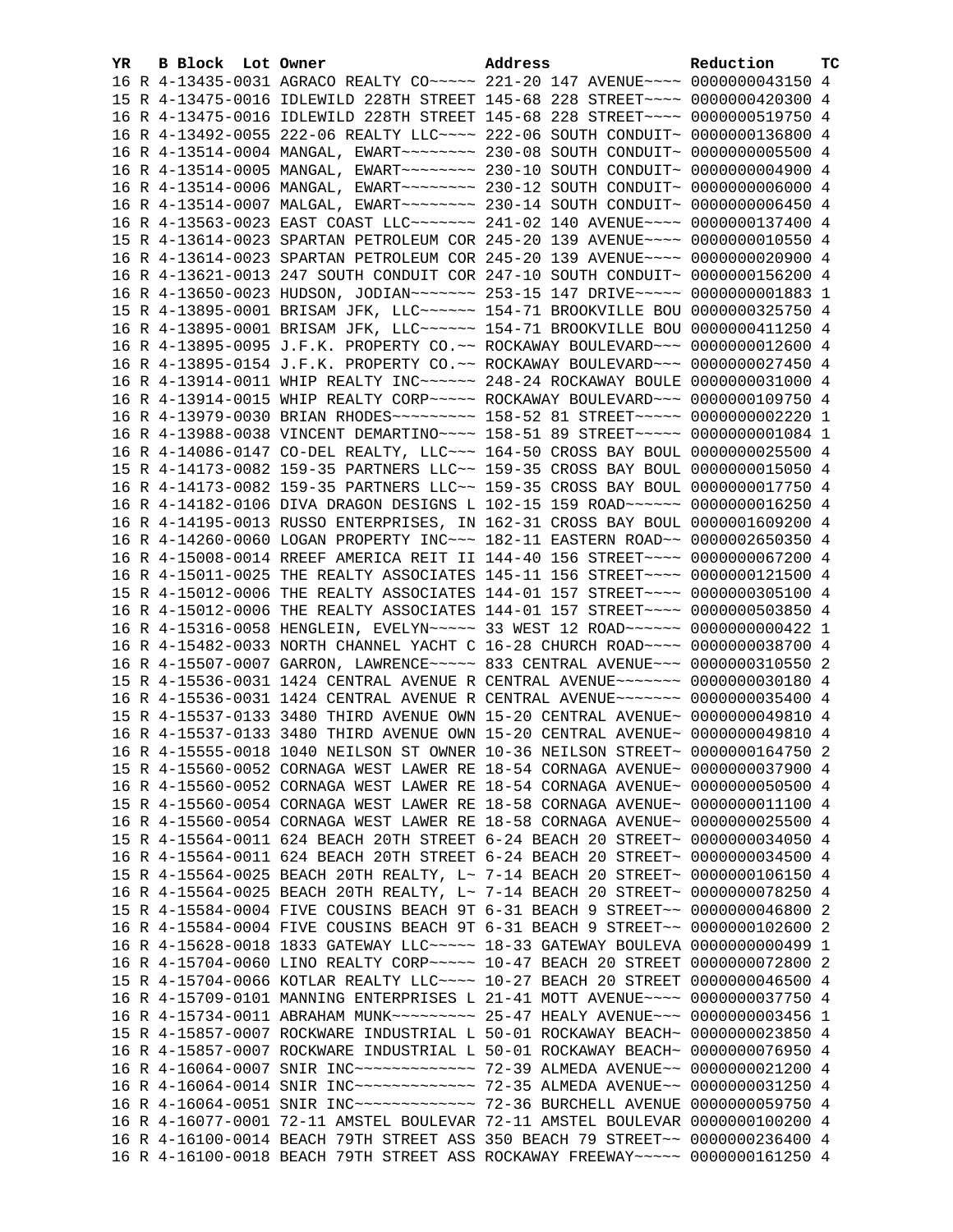| YR. | B Block Lot Owner |  | Address                                                                                                                                                         | Reduction | тc |
|-----|-------------------|--|-----------------------------------------------------------------------------------------------------------------------------------------------------------------|-----------|----|
|     |                   |  | 16 R 4-16100-0020 BEACH 79TH STREET ASS ROCKAWAY FREEWAY~~~~~ 0000000378450 4                                                                                   |           |    |
|     |                   |  | 16 R 4-16103-0096 MARINUCCI CRAIG~~~~~~ 3-42 BEACH 84 STREET~ 0000000001950 1B                                                                                  |           |    |
|     |                   |  | 16 R 4-16103-0099 MARINUCCI CRAIG ~~~~~~ 3-48 BEACH 84 STREET ~ 0000000001950 1B                                                                                |           |    |
|     |                   |  | 16 R 4-16109-0031 MCDONALD'S CORP~~~~~~ 91-18 BEACH CHANNEL D 0000000040600 4                                                                                   |           |    |
|     |                   |  | 16 R 4-16110-0044 84TH STREET PIER REAL 1 BEACH 84 STREET~~~~ 0000000029300 2                                                                                   |           |    |
|     |                   |  | 16 R 4-16110-0045 FARWAY MARINA INC. -~~ BEACH 84 STREET~~~~~~ 0000000162300 4                                                                                  |           |    |
|     |                   |  | 16 R 4-16131-0010 DAYTON TOWERS INC~~~~ 85-15 BEACH 84 STREET 0000002914850 4                                                                                   |           |    |
|     |                   |  | 15 R 4-16166-0001 OMAIRAT MOHAMED~~~~~~ 115-16 ROCKAWAY BEACH 0000000074400 4                                                                                   |           |    |
|     |                   |  | 16 R 4-16166-0061 GAMBINO MICHAEL~~~~~~ 110-18 ROCKAWAY BEACH 0000000028800 4                                                                                   |           |    |
|     |                   |  | 15 R 4-16188-0001 ELMS REALTY LLC ----- 194 BEACH 116 STREET ~ 0000000009300 4                                                                                  |           |    |
|     |                   |  | 16 R 4-16188-0001 ELMS REALTY LLC ~~~~~~ 194 BEACH 116 STREET~ 0000000007350 4                                                                                  |           |    |
|     |                   |  | 15 R 4-16188-0004 ELMS REALTY LLC ~~~~~~ 1-92 BEACH 116 STREET 0000000022350 4                                                                                  |           |    |
|     |                   |  | 16 R 4-16188-0004 ELMS REALTY LLC ----- 1-92 BEACH 116 STREET 0000000026650 4                                                                                   |           |    |
|     |                   |  | 16 R 4-16226-1001 THE BOARD OF MANAGERS 136 BEACH 117 STREET~ 0000000002111 2                                                                                   |           |    |
|     |                   |  | 16 R 4-16305-0030 COURTNEY, JOSEPH R ~~~ 327 BEACH 148 STREET~ 0000000003495 1                                                                                  |           |    |
|     |                   |  | 16 R 4-16312-0017 SENA, KIMI ROSE~~~~~~ 219 BEACH 147 STREET~ 0000000003319 1                                                                                   |           |    |
|     |                   |  | 16 R 4-70022-2004 VERIZON NEW YORK INC~ ~~~~~~~~~~~~~~~~~~~~~ 0000003537293 3                                                                                   |           |    |
|     |                   |  | 16 R 4-72554-0011 SPRINT CORPORATION D/ ~~~~~~~~~~~~~~~~~~~~ 0000001317200 4                                                                                    |           |    |
|     |                   |  | 16 R 4-72613-0011 NEW CINGULAR WIRELESS ~~~~~~~~~~~~~~~~~~~~ 0000001782800 4                                                                                    |           |    |
|     |                   |  | 16 R 4-72616-0001 T MOBILE USA & T-MOBI ~~~~~~~~~~~~~~~~~~~~ 0000003880200 4                                                                                    |           |    |
|     |                   |  | 16 R 4-72830-0004 METROPCS WIRELESS AND ~~~~~~~~~~~~~~~~~~~~~ 0000001655680 4                                                                                   |           |    |
|     |                   |  | 16 R 5-00005-0068 THIRTY BAY STREET COM 30 BAY STREET~~~~~~~~~ 0000000276700 4                                                                                  |           |    |
|     |                   |  | 16 R 5-00005-0103 56 BAY ASSOC --------- 56 BAY STREET -------- 0000000244000 4                                                                                 |           |    |
|     |                   |  | 16 R 5-00007-0063 STUYVESANT REALTY COR 85 STUYVESANT PLACE~~ 0000000018100 4                                                                                   |           |    |
|     |                   |  | 16 R 5-00013-0060 SDF7 RICHMOND LLC ~~~~ 224 RICHMOND TERRACE ~ 0000000599480 2                                                                                 |           |    |
|     |                   |  | 16 R 5-00016-0054 BALKON REALTY 1 CO., ~ 350 ST MARKS PLACE~~~ 0000000142000 4                                                                                  |           |    |
|     |                   |  | 16 R 5-00027-0006 E & T REALTY, INC. $\sim \sim$ 12 HENDRICKS AVENUE $\sim$ 0000000024150 2                                                                     |           |    |
|     |                   |  | 16 R 5-00066-0119 MARIA LORUSSO~~~~~~~~ WEST BUCHANAN STREET~ 0000000026100 4                                                                                   |           |    |
|     |                   |  | 16 R 5-00080-0019 LONGVIEW COUNTY REALT 272 YORK AVENUE~~~~~~ 0000000084200 4                                                                                   |           |    |
|     |                   |  | 16 R 5-00126-0020 OCONNELL, MELISSA~~~~ 105 SILVER LAKE ROAD~ 0000000006263 1                                                                                   |           |    |
|     |                   |  | 16 R 5-00130-0037 CACCAMO ANTHONY V~~~~ 806 BRIGHTON AVENUE~~ 0000000001381 1                                                                                   |           |    |
|     |                   |  | 16 R 5-00132-0035 ROBERET GABRIEL~~~~~~ 463 KISSEL AVENUE~~~~ 0000000002074 1                                                                                   |           |    |
|     |                   |  | 16 R 5-00138-0100 SNUG HARBOR BARD-DAVI 102 BARD AVENUE~~~~~~ 0000000051350 2                                                                                   |           |    |
|     |                   |  | 15 R 5-00138-0258 SNUG HARBOR BARD-DAVI 105 DAVIS AVENUE~~~~~ 0000000053100 2                                                                                   |           |    |
|     |                   |  | 16 R 5-00178-0093 MARCIANO WHOLESALE CA 1020 CASTLETON AVENUE 0000000040650 4                                                                                   |           |    |
|     |                   |  | 16 R 5-00178-0098 MARCIANO WHOLESALE CA 1014 CASTLETON AVENUE 0000000008650 4                                                                                   |           |    |
|     |                   |  | 16 R 5-00184-0080 CADDELL DRY DOCK&REPA PELTON PLACE~~~~~~~~~ 0000000048050 4                                                                                   |           |    |
|     |                   |  | 16 R 5-00184-0360 CADDELL DRY DOCK & RE 2945 RICHMOND TERRACE 0000000112000 4                                                                                   |           |    |
|     |                   |  | 16 R 5-00186-0037 ALL NEW REALTY, LLC~~ 1532 RICHMOND TERRACE 0000000020050 4                                                                                   |           |    |
|     |                   |  | 16 R 5-00212-0040 MBI MANAGEMENT CORP~~ 1230 CASTLETON AVENUE 0000000079950 4                                                                                   |           |    |
|     |                   |  | 16 R 5-00220-0094 TULLO, CAROL~~~~~~~~~~~~~~ 869 FOREST AVENUE~~~~ 0000000010031 2B                                                                             |           |    |
|     |                   |  | 15 R 5-00223-0060 PERRI FAMILY STATEN I 656 CARY AVENUE~~~~~~ 0000000129650 4                                                                                   |           |    |
|     |                   |  | 16 R 5-00223-0060 PERRI FAMILY STATEN I 656 CARY AVENUE~~~~~~ 0000000072800 4                                                                                   |           |    |
|     |                   |  | 15 R 5-00238-0141 BELVEDERE~ PROPERTIES 1163 FOREST AVENUE~~~ 0000000047400 4                                                                                   |           |    |
|     |                   |  | 16 R 5-00238-0141 BELVEDERE~ PROPERTIES 1163 FOREST AVENUE~~~ 0000000069900 4                                                                                   |           |    |
|     |                   |  | 16 R 5-00262-0089 141 REVERE STREET LLC 141 NORMA PLACE~~~~~~ 0000000020257 2A                                                                                  |           |    |
|     |                   |  | 16 R 5-00286-0016 1069 REALTY SI LLC~~~ 638 FOREST AVENUE~~~~ 0000000162000 4                                                                                   |           |    |
|     |                   |  | 16 R 5-00295-0044 FIORE, ALLAN~~~~~~~~~ 707 OAKLAND AVENUE~~~ 0000000004150 1                                                                                   |           |    |
|     |                   |  | 16 R 5-00314-0279 CHIA CHI TSUI~~~~~~~~ 743 CLOVE ROAD~~~~~~~ 00000000001658 1                                                                                  |           |    |
|     |                   |  | 16 R 5-00368-0035 DENISE BILEZIKJIAN LI 22 SAWYER AVENUE~~~~~ 00000000001273 1                                                                                  |           |    |
|     |                   |  | 16 R 5-00427-0030 NEW YORK COMMUNITY BA 832 JEWETT AVENUE~~~~ 0000000052950 4                                                                                   |           |    |
|     |                   |  | 16 R 5-00462-0178 2177 VICTORY LLC~~~~~ 2177 VICTORY BOULEVAR 0000000041300 4                                                                                   |           |    |
|     |                   |  | 16 R 5-00488-0053 PARISI BAY STREET, LL 425 BAY STREET~~~~~~~ 0000000063300 4                                                                                   |           |    |
|     |                   |  | 16 R 5-00488-0065 PARISI BAY STREET, LL 385 BAY STREET~~~~~~~~ 0000000067200 4                                                                                  |           |    |
|     |                   |  | 16 R 5-00509-0001 C.W. BAY LLC -------- 466 BAY STREET ------- 0000000018800 4<br>15 R 5-00527-0049 CANAL STREET PROPERTI CANAL STREET~~~~~~~~~ 0000000241320 4 |           |    |
|     |                   |  |                                                                                                                                                                 |           |    |
|     |                   |  | 16 R 5-00527-0049 CANAL STREET PROPERTI CANAL STREET~~~~~~~~~ 0000000236550 4<br>16 R 5-00568-0011 SHIELDS-STENRUD, DORO 823 VAN DUZER STREET~ 00000000003840 1 |           |    |
|     |                   |  | 16 R 5-00604-0034 NEDUNCHEZIAN SITHIAN~ 1130 VICTORY BOULEVAR 0000000011700 4                                                                                   |           |    |
|     |                   |  | 16 R 5-00684-0020 PHILLIPS, CINDY A~~~~ 515 OCEAN TERRACE~~~~ 0000000006294 1                                                                                   |           |    |
|     |                   |  | 16 R 5-00684-0266 GINA SGARLATO BENFANA 25 BEEBE STREET~~~~~~ 00000000005899 1                                                                                  |           |    |
|     |                   |  | 16 R 5-00686-0371 JOSEPH BELLUCCI~~~~~~ 356 DEERE PARK PLACE~ 00000000004960 1                                                                                  |           |    |
|     |                   |  |                                                                                                                                                                 |           |    |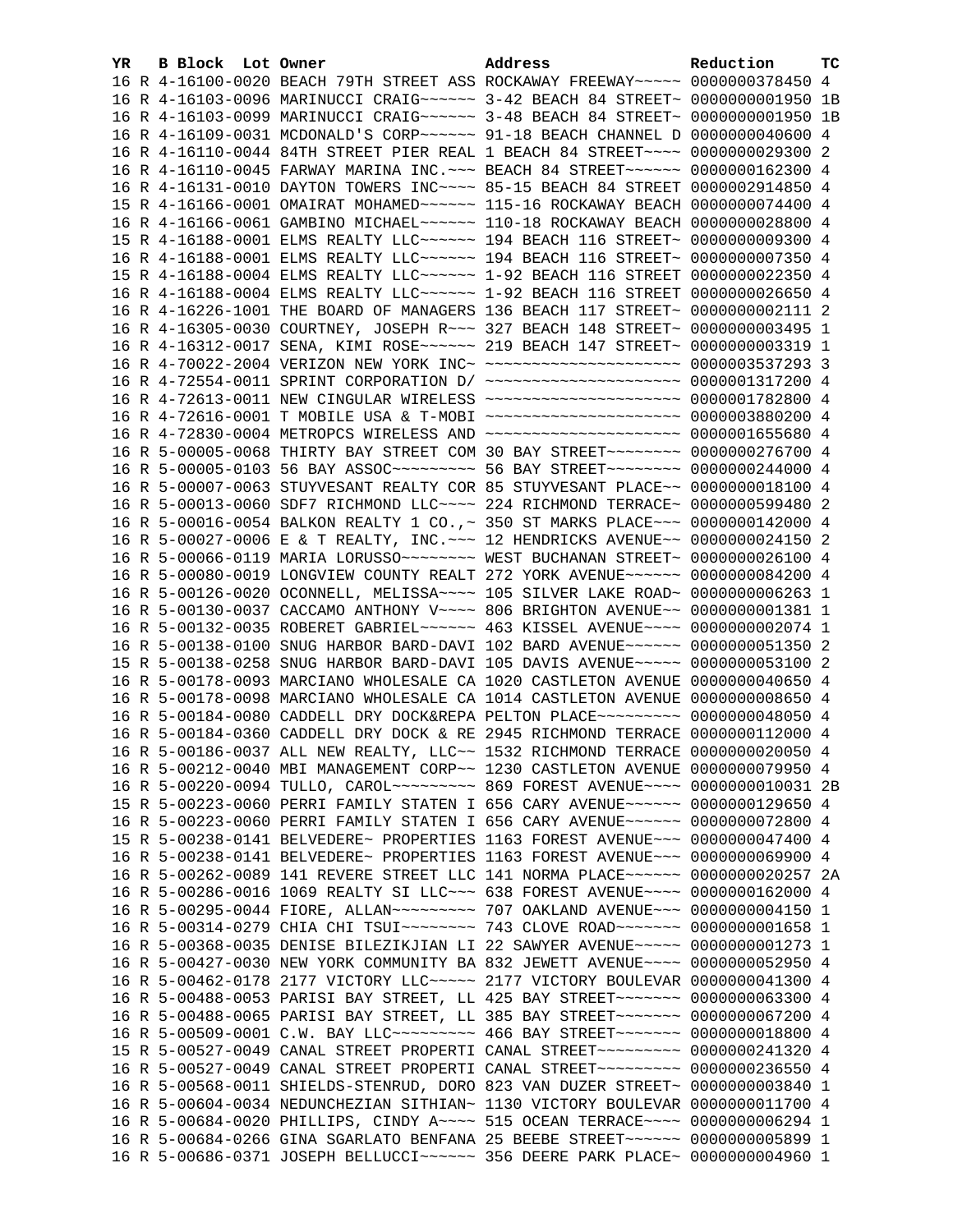| YR. | B Block Lot Owner | Address                                                                                                                                                         | Reduction | тc |
|-----|-------------------|-----------------------------------------------------------------------------------------------------------------------------------------------------------------|-----------|----|
|     |                   | 16 R 5-00688-0025 CLARK, PAMELA~~~~~~~ 15 DENOBLE LANE~~~~~~ 0000000015960 1                                                                                    |           |    |
|     |                   | 16 R 5-00694-0042 D R S ASSOCIATES~~~~~ 71 TODT HILL ROAD~~~~ 0000000051450 4                                                                                   |           |    |
|     |                   | 16 R 5-00708-1001 1058 FOREST AVE ASSOC 1688 VICTORY BOULEVAR 0000000014973 4                                                                                   |           |    |
|     |                   | 16 R 5-00713-0176 KETU REALTY LLC~~~~~~ 111 NORTH GANNON AVEN 0000000000900 1                                                                                   |           |    |
|     |                   | 16 R 5-00723-0083 THE VENETIAN CIRCLE~~ WHEELER AVENUE~~~~~~~ 0000000027400 4                                                                                   |           |    |
|     |                   | 16 R 5-00724-0010 MORGAN PROPERTIES, LL 2040 VICTORY BOULEVAR 0000000028050 4                                                                                   |           |    |
|     |                   | 16 R 5-00774-0075 KAZAZI, MAJLINDA~~~~~ 224 BRADLEY AVENUE~~~ 0000000018240 1                                                                                   |           |    |
|     |                   | 16 R 5-00783-0054 COMMUNITY KOLLEL LLC~ 468 SOUTH GANNON AVEN 0000000029480 2A                                                                                  |           |    |
|     |                   | 16 R 5-00829-0001 SSRM, LLC ------------- 196 DOUGLAS ROAD ----- 00000000003816 1                                                                               |           |    |
|     |                   | 16 R 5-00830-0021 THOMAS TULLO & CAROL~ 205 DOUGLAS ROAD~~~~~ 0000000003889 1                                                                                   |           |    |
|     |                   | 16 R 5-00831-0182 Paschal Iammatteo~~~~ 351 DOUGLAS ROAD~~~~~ 0000000003896 1                                                                                   |           |    |
|     |                   | 16 R 5-00860-0047 L LEONE~~~~~~~~~~~~~~~~~~ 10 RIDGE LOOP~~~~~~~~~ 0000000009371 1                                                                              |           |    |
|     |                   | 16 R 5-00867-0024 VINCENT J DIMINO~~~~~ 81 BENEDICT ROAD~~~~~ 0000000016391 1                                                                                   |           |    |
|     |                   | 16 R 5-00872-0010 JOHN LOPINTO~~~~~~~~~~ 5 GARDEN COURT~~~~~~~ 0000000003960 1                                                                                  |           |    |
|     |                   | 16 R 5-00872-0011 JOANN DELLA ROCCA LIV 11 GARDEN COURT~~~~~~ 0000000003600 1                                                                                   |           |    |
|     |                   | 16 R 5-00878-0130 MARCIA CARUSELLE~~~~~ 55 WESTMINSTER COURT~ 0000000009715 1                                                                                   |           |    |
|     |                   | 16 R 5-00881-0055 ROTONDI, GIACOMO~~~~~ 14 MERRICK AVENUE~~~~ 0000000003780 1                                                                                   |           |    |
|     |                   | 16 R 5-00881-0213 RUSSO FAMILY IRREVOCA 47 HUNT LANE~~~~~~~~~ 0000000004234 1                                                                                   |           |    |
|     |                   | 16 R 5-00881-0255 RABINOVICH, MELISSA~~ 6 BUTTONWOOD ROAD~~~~ 0000000005400 1                                                                                   |           |    |
|     |                   | 16 R 5-00894-0450 WASFY W ZAKI~~~~~~~~~~ 5 HILLTOP TERRACE~~~~ 0000000002480 1                                                                                  |           |    |
|     |                   | 16 R 5-00896-0045 PHILIP R RESSA~~~~~~~ 180 COVENTRY ROAD~~~~ 0000000005258 1                                                                                   |           |    |
|     |                   | 16 R 5-00898-0125 WEISSGLASS, ALLAN~~~~ 51 IRON MINE DRIVE~~~ 0000000014184 1                                                                                   |           |    |
|     |                   | 16 R 5-00902-0113 FIANI, ELIAS~~~~~~~~~ 960 TODT HILL ROAD~~~ 0000000009506 1                                                                                   |           |    |
|     |                   | 16 R 5-00942-0118 DILINATA REALTY CORP~ 2375 RICHMOND ROAD~~~ 0000000013200 2                                                                                   |           |    |
|     |                   | 16 R 5-00952-0151 HOUSTON, TIMOTHY~ M~ 104 NEVADA AVENUE~~~~ 0000000008372 1                                                                                    |           |    |
|     |                   | 16 R 5-01040-0063 88 COURTLANDT LLC~~~~ 88 CORTLANDT STREET~~ 0000000002667 1                                                                                   |           |    |
|     |                   | 16 R 5-01077-0001 GENDUSO, KIM R ~~~~~~~~ 11 HARRISON AVENUE ~~~ 0000000026100 4                                                                                |           |    |
|     |                   | 16 R 5-01141-0001 G&P REALTY~~~~~~~~~~~~~~~~~ 790 PORT RICHMOND AVE 0000000071450 4                                                                             |           |    |
|     |                   | 15 R 5-01148-0018 515~ MORNINGSTAR~ LLC 898 RICHMOND AVENUE~~ 0000000004700 4                                                                                   |           |    |
|     |                   | 16 R 5-01148-0018 515~ MORNINGSTAR~ LLC 898 RICHMOND AVENUE~~ 0000000022700 4                                                                                   |           |    |
|     |                   | 16 R 5-01150-0055 MERLINO, OTTAVIO ~~~~~ 28 WINANT STREET ~~~~~ 0000000022450 4                                                                                 |           |    |
|     |                   | 16 R 5-01151-0001 ALL NEW REALTY LLC -~~ 45 HOUSMAN AVENUE -~~~ 0000000013650 4                                                                                 |           |    |
|     |                   | 16 R 5-01152-0079 ALL NEW REALTY LLC ~~~ 132 MORNINGSTAR ROAD~ 0000000010750 4<br>15 R 5-01153-0020 238 ELM PARK INN REAL 236 MORNINGSTAR ROAD~ 0000000029300 4 |           |    |
|     |                   | 16 R 5-01153-0020 238 ELM PARK INN REAL 236 MORNINGSTAR ROAD~ 0000000028400 4                                                                                   |           |    |
|     |                   | 16 R 5-01154-0017 264 MORNINGSTAR ROAD~ 264 MORNINGSTAR ROAD~ 0000000092300 4                                                                                   |           |    |
|     |                   | 15 R 5-01158-0103 PANOBIANCO JOSEPH~~~~ 104 HOUSMAN AVENUE~~~ 0000000034200 4                                                                                   |           |    |
|     |                   | 16 R 5-01180-0037 EBISIKE, OBIOMA A~~~~ 20 WESTBROOK AVENUE~~ 00000000004001 1                                                                                  |           |    |
|     |                   | 16 R 5-01234-0119 WHITETAIL RLTY CORP~~ 2079 FOREST AVENUE~~~ 0000000041250 4                                                                                   |           |    |
|     |                   | 15 R 5-01250-0011 STATEN ISL MAJORS REA 2239 FOREST AVENUE~~~ 0000000304700 4                                                                                   |           |    |
|     |                   | 16 R 5-01250-0011 STATEN ISL MAJORS REA 2239 FOREST AVENUE~~~ 0000000608900 4                                                                                   |           |    |
|     |                   | 16 R 5-01262-0001 2295 FOREST AVENUE LL 2295 FOREST AVENUE~~~ 0000000728650 4                                                                                   |           |    |
|     |                   | 16 R 5-01266-0001 NY COMMERCIAL LUBRICA 229 ARLINGTON AVENUE~ 0000000023300 4                                                                                   |           |    |
|     |                   | 16 R 5-01268-0245 TRI-STATE REALTY LLC~ SOUTH AVENUE~~~~~~~~~ 0000000101250                                                                                     |           | 4  |
|     |                   | 16 R 5-01268-0270 TRI-STATE REALTY LLC~ SOUTH AVENUE~~~~~~~~~ 0000000041045 4                                                                                   |           |    |
|     |                   | 16 R 5-01477-0052 1745 FOREST AVE CORP~ 1745 FOREST AVENUE~~~ 0000000021150 4                                                                                   |           |    |
|     |                   | 16 R 5-01494-0050 WILLOWBROOK APARTMENT 360 WILLOW ROAD WEST~ 0000000347600                                                                                     |           | -2 |
|     |                   | 16 R 5-01548-0001 SAL CALCAGNO & FAMILY 1497 RICHMOND AVENUE~ 0000000596300 4                                                                                   |           |    |
|     |                   | 16 R 5-01580-0022 BOGIE REALTY LTD ~~~~~ 1545 RICHMOND AVENUE~ 0000000217100 4                                                                                  |           |    |
|     |                   | 16 R 5-01609-0001 LAMBERTS LANE LLC --- 116 LAMBERTS LANE --- 0000000027800 4                                                                                   |           |    |
|     |                   | 15 R 5-01685-0096 AJC REALTY HOLDINGS L 2196 FOREST AVENUE~~~ 0000000049250 4                                                                                   |           |    |
|     |                   | 16 R 5-01685-0096 AJC REALTY HOLDINGS L 2196 FOREST AVENUE~~~ 0000000165350 4                                                                                   |           |    |
|     |                   | 16 R 5-01704-0053 HNR REALTY, LLC ----- 950 RICHMOND AVENUE -- 0000000016950                                                                                    |           | 4  |
|     |                   | 16 R 5-01706-0028 MARINO FUEL CORPORATI 1810 FOREST AVENUE~~~ 0000000027550 4                                                                                   |           |    |
|     |                   | 15 R 5-01715-0050 GOETHALS SOUTH LLC~~~ 1001 GOETHALS ROAD NO 0000000081650 4                                                                                   |           |    |
|     |                   | 16 R 5-01715-0050 GOETHALS SOUTH LLC~~~ 1001 GOETHALS ROAD NO 0000000135450 4                                                                                   |           |    |
|     |                   | 15 R 5-01717-0095 NYC DEPT OF HIGHWAYS~ FOREST AVENUE~~~~~~~~ 0000000389250 4                                                                                   |           |    |
|     |                   | 16 R 5-01717-0095 NYC DEPT OF HIGHWAYS~ FOREST AVENUE~~~~~~~~ 0000000270338 4                                                                                   |           |    |
|     |                   | 15 R 5-01717-0155 PUBLIC STORAGE PROPER 1107 GOETHALS ROAD NO 0000000246250 4                                                                                   |           |    |
|     |                   | 16 R 5-01717-0155 PUBLIC STORAGE PROPER 1107 GOETHALS ROAD NO 0000000336250 4                                                                                   |           |    |
|     |                   | 16 R 5-01725-0095 CELL TOWER LEASE ACQU 1000 SOUTH AVENUE~~~~ 0000000458250 4                                                                                   |           |    |
|     |                   | 16 R 5-01760-0200 SUZANNE SHAUGHNESSY~~ 660 GULF AVENUE~~~~~~ 0000000040049 4                                                                                   |           |    |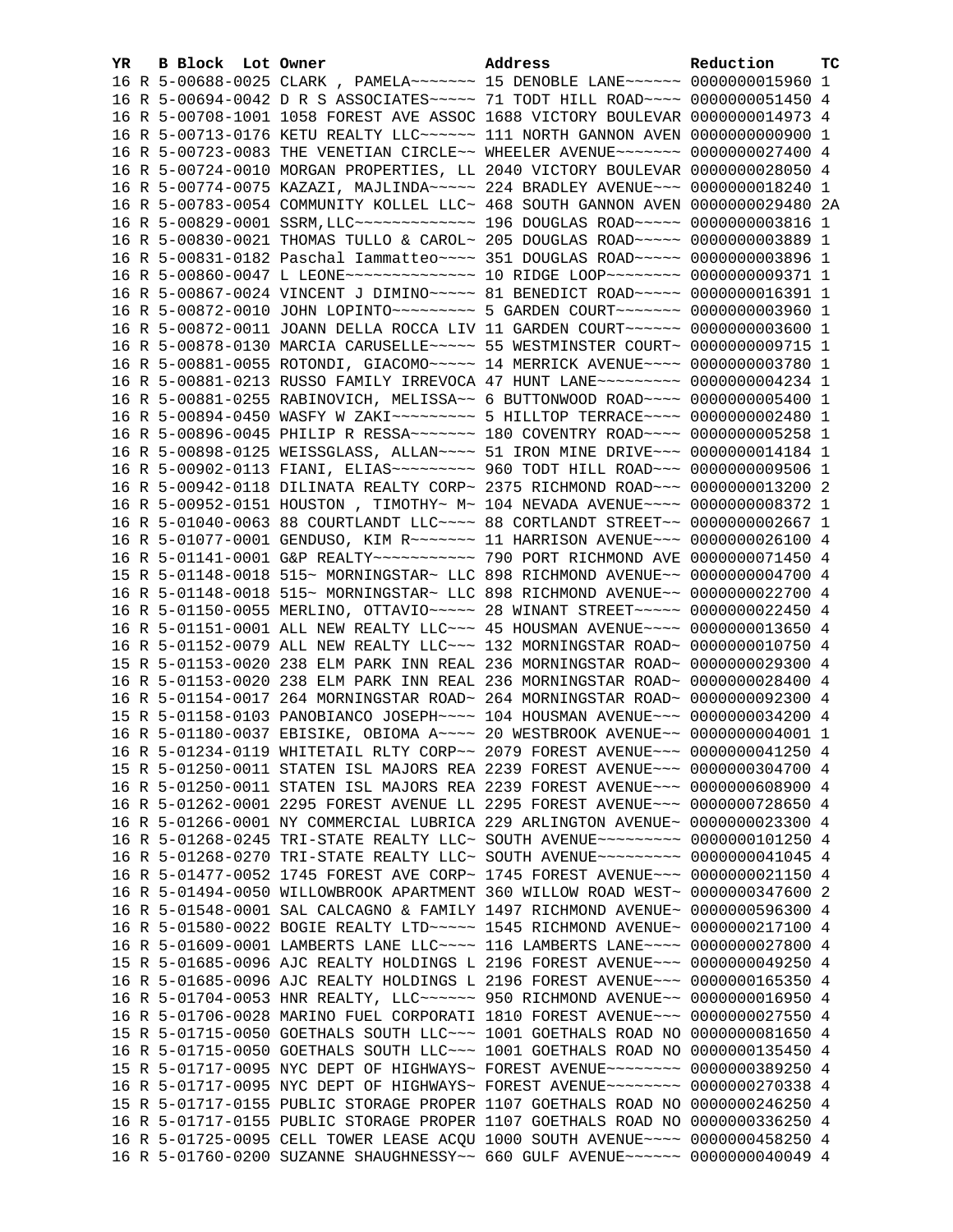| YR. | B Block Lot Owner |                                                                                     | Address | Reduction | тc |
|-----|-------------------|-------------------------------------------------------------------------------------|---------|-----------|----|
|     |                   | 15 R 5-01760-0250 SUZANNE SHAUGHNESSY~~ GULF AVENUE~~~~~~~~~~ 0000000004500 4       |         |           |    |
|     |                   | 16 R 5-01760-0250 SUZANNE SHAUGHNESSY~~ GULF AVENUE~~~~~~~~~~ 0000000006750 4       |         |           |    |
|     |                   | 16 R 5-01965-0015 DISCALA, GEORGE~~~~~~ 78 GWENN LOOP~~~~~~~~ 00000000001000 1      |         |           |    |
|     |                   | 16 R 5-01965-0078 ASHWORTH REALTY HOLDI 77 GWENN LOOP~~~~~~~~ 0000000002601 1       |         |           |    |
|     |                   | 16 R 5-02015-0042 2043 RICHMOND AVENUE~ 2043 RICHMOND AVENUE~ 0000000132200 4       |         |           |    |
|     |                   | 16 R 5-02015-0247 GERARD FURIO~~~~~~~~~~ 56 CARPENTER AVENUE~~ 00000000001583 1     |         |           |    |
|     |                   | 16 R 5-02030-0028 RICHMOND TRI-STAR LLC 1887 RICHMOND AVENUE~ 0000000254250 4       |         |           |    |
|     |                   | 16 R 5-02098-0014 GANNON ASSETS, LLC~~~ 585 NORTH GANNON AVEN 0000000169600 4       |         |           |    |
|     |                   | 16 R 5-02145-0249 ANDRAWES, PETER~~~~~~ 3300 VICTORY BOULEVAR 0000000003338 1       |         |           |    |
|     |                   | 16 R 5-02158-0052 BEN CHRIS REALTY CORP 1736 RICHMOND AVENUE~ 0000000079400 4       |         |           |    |
|     |                   | 16 R 5-02159-0015 C&A REALTY HOLDING LL 3130 VICTORY BOULEVAR 0000000063850 4       |         |           |    |
|     |                   | 16 R 5-02236-0133 JOSEPH A PALERMO III~ 1660 RICHMOND AVENUE~ 0000000058250 4       |         |           |    |
|     |                   | 16 R 5-02272-0014 KAPANADZE, DIANA~~~~~ 292 LIGHTHOUSE AVENUE 0000000002530 1       |         |           |    |
|     |                   | 16 R 5-02276-0007 GABEL, KARL W~~~~~~~~ 300 EDINBORO ROAD~~~~ 0000000003608 1       |         |           |    |
|     |                   | 16 R 5-02286-0037 BRECH, TRUSTEE, EDWI 16 MANOR COURT~~~~~~~ 00000000001746 1       |         |           |    |
|     |                   | 16 R 5-02376-0097 SAMAAN, SAM~~~~~~~~~~~~~~~ 1064 ROCKLAND AVENUE~ 00000000001281 1 |         |           |    |
|     |                   | 16 R 5-02393-0050 DERY, JACOB ---------- 6 BRIDGETOWN STREET -- 00000000001772 1    |         |           |    |
|     |                   | 16 R 5-02400-0015 FC RICHMOND ASSOCIATE 2505 RICHMOND AVENUE~ 0000000321500 4       |         |           |    |
|     |                   | 15 R 5-02400-0210 J C PENNEY COMPANY IN 140 MARSH AVENUE~~~~~ 0000000553550 4       |         |           |    |
|     |                   | 16 R 5-02400-0210 J C PENNEY COMPANY IN 140 MARSH AVENUE~~~~~ 0000000810050 4       |         |           |    |
|     |                   | 16 R 5-02402-0200 HELM EQUITIES RICHMON 2385 RICHMOND AVENUE~ 0000001389750 4       |         |           |    |
|     |                   | 16 R 5-02440-0002 PERGAMENT MALL SI, LL 2795 RICHMOND AVENUE~ 0000001038650 4       |         |           |    |
|     |                   | 16 R 5-02450-5002 CHARLES NEIL FREUND~~ 85 ELMWOOD PARK DRIVE 0000000030323 4       |         |           |    |
|     |                   | 16 R 5-02644-0045 BELAIR RIDGE DEVELOPM BERESFORD AVENUE~~~~~ 0000000021850 4       |         |           |    |
|     |                   | 16 R 5-02785-0071 HOKE, ROBERT J~~~~~~~ BARON BOULEVARD~~~~~~ 0000000058650 4       |         |           |    |
|     |                   | 15 R 5-02786-0029 P & I REALTY, INC. ~~~ 3785 VICTORY BOULEVAR 0000000040350 4      |         |           |    |
|     |                   | 16 R 5-02786-0098 PKIF INC. ~~~~~~~~~~~~~ 98 WAKEFIELD AVENUE~~ 0000000525200 4     |         |           |    |
|     |                   | 16 R 5-02786-0105 FOSTER WAKEFIELD MANA 90 WAKEFIELD AVENUE~~ 0000000060050 4       |         |           |    |
|     |                   | 15 R 5-02800-0037 SHORE PLAZA LLC C/O A 1745 SOUTH AVENUE~~~~ 0000000580150 4       |         |           |    |
|     |                   | 16 R 5-02810-0047 J & A BRUNO LLC ----- MEREDITH AVENUE ----- 0000000139820 4       |         |           |    |
|     |                   | 16 R 5-02904-0050 BP PRODUCTS NORTH AME 708 RICHMOND ROAD~~~~ 0000000049700 4       |         |           |    |
|     |                   | 16 R 5-02925-0432 CELEBRATION TOWNHOUSE 361 SKYLINE DRIVE~~~~ 0000000148000 2       |         |           |    |
|     |                   | 16 R 5-02925-0450 CELEBRATION TOWNHOUSE 295 SKYLINE DRIVE~~~~ 0000000324650 2       |         |           |    |
|     |                   | 16 R 5-02925-0479 CELEBRATION TOWNHOUSE 46 CIRCLE LOOP~~~~~~~ 0000000193050 2       |         |           |    |
|     |                   | 16 R 5-03071-0043 LUANED, LLC~~~~~~~~~~~~ 142 FINGERBOARD ROAD~ 0000000020450 4     |         |           |    |
|     |                   | 16 R 5-03102-0050 NARROWS ROAD SOUTH LL 2 NARROWS ROAD SOUTH~ 0000000116650 2       |         |           |    |
|     |                   | 16 R 5-03162-0107 ZHANG, JIN S -------- 2110B CLOVE ROAD ---- 0000000028050 4       |         |           |    |
|     |                   | 16 R 5-03191-0061 1160 RICHMOND OWNERS~ 1160 RICHMOND ROAD~~~ 0000000237750 2       |         |           |    |
|     |                   | 16 R 5-03209-0045 DIBELLO RICHARD~~~~~~ 22 WHITNEY AVENUE~~~~ 0000000002091 1       |         |           |    |
|     |                   | 16 R 5-03318-0091 PESKOVSKAIA, OLGA~~~~ 155 CROMWELL AVENUE~~ 0000000002420 1       |         |           |    |
|     |                   | 15 R 5-03322-0025 STRONG VALUE ESTATE F 173 OLD TOWN ROAD~~~~ 0000000030800 4       |         |           |    |
|     |                   | 16 R 5-03323-0039 A.P. LAND CONSULTANTS 203 OLD TOWN ROAD~~~~ 0000000009950 4       |         |           |    |
|     |                   | 16 R 5-03323-0040 A.P. LAND CONSULTANTS 205 OLD TOWN ROAD~~~~ 0000000014450 4       |         |           |    |
|     |                   | 16 R 5-03323-0041 A.P. LAND CONSULTANTS 207 OLD TOWN ROAD~~~~ 0000000011400 4       |         |           |    |
|     |                   | 16 R 5-03332-0026 REST SERV SYST OF SI~ 1565 HYLAN BOULEVARD~ 0000000099400 4       |         |           |    |
|     |                   | 16 R 5-03346-0008 GIBBYBUNKPORT LP ~~~~~ 1388 HYLAN BOULEVARD~ 0000000185400 4      |         |           |    |
|     |                   | 16 R 5-03548-0018 OLYMPIC REALTY LLC ~~~ 1855 HYLAN BOULEVARD~ 0000000095850 4      |         |           |    |
|     |                   | 16 R 5-03591-0008 SAIT & FATIMA REALTY~ 261 LINCOLN AVENUE~~~ 0000000032500         |         |           | -2 |
|     |                   | 16 R 5-03614-0009 2241 HYLAN BLVD CORP~ 2239 HYLAN BOULEVARD~ 0000000078000 4       |         |           |    |
|     |                   | 16 R 5-03616-0005 MARCIA CARUSELLE SCAR 2301 HYLAN BOULEVARD~ 0000000009750 4       |         |           |    |
|     |                   | 16 R 5-03629-0033 1375 NORTH RAILROAD, ~ 1375 NORTH RAILROAD A 0000000125050 4      |         |           |    |
|     |                   | 16 R 5-03637-0006 CATANIA, RONALD A~~~~ 241 NEW DORP LANE~~~~ 0000000014400 4       |         |           |    |
|     |                   | 16 R 5-03650-0001 LEPRO REALTY LP~~~~~~ 1780 HYLAN BOULEVARD~ 0000000068800 4       |         |           |    |
|     |                   | 16 R 5-03652-0006 BY: LYUDMILLA RUBINOV 1832 HYLAN BOULEVARD~ 0000000012150 4       |         |           |    |
|     |                   | 16 R 5-03688-0005 2100 HYLAN BOULEVARD~ 2100 HYLAN BOULEVARD~ 0000000090800 4       |         |           |    |
|     |                   | 16 R 5-03805-0028 PERTSOVSKIY, VSEVOLOD 982 OLYMPIA BOULEVARD 0000000002115 1       |         |           |    |
|     |                   | 16 R 5-03893-0019 ANTONIS ANDREA & LILI 612 GREELEY AVENUE~~~ 0000000010976 2A      |         |           |    |
|     |                   | 16 R 5-03960-0310 SI PLAZA 1285, LLC~~~ NEW DORP LANE~~~~~~~~ 0000000269983 4       |         |           |    |
|     |                   | 16 R 5-03983-0013 PARK TYSEN ASSOCIATES 2712 HYLAN BOULEVARD~ 0000001030500 4       |         |           |    |
|     |                   | 16 R 5-04079-0022 HEIDELBERG, JAY~~~~~~ 25 WATERSIDE STREET~~ 0000000006682 1       |         |           |    |
|     |                   | 16 R 5-04199-0001 JOSEPH LAFORTE~~~~~~~ 31 NEW DORP PLAZA~~~~ 0000000018250 4       |         |           |    |
|     |                   | 15 R 5-04203-0012 109 LLC -------------- 109 NEW DORP PLAZA -- 0000000028750 4      |         |           |    |
|     |                   |                                                                                     |         |           |    |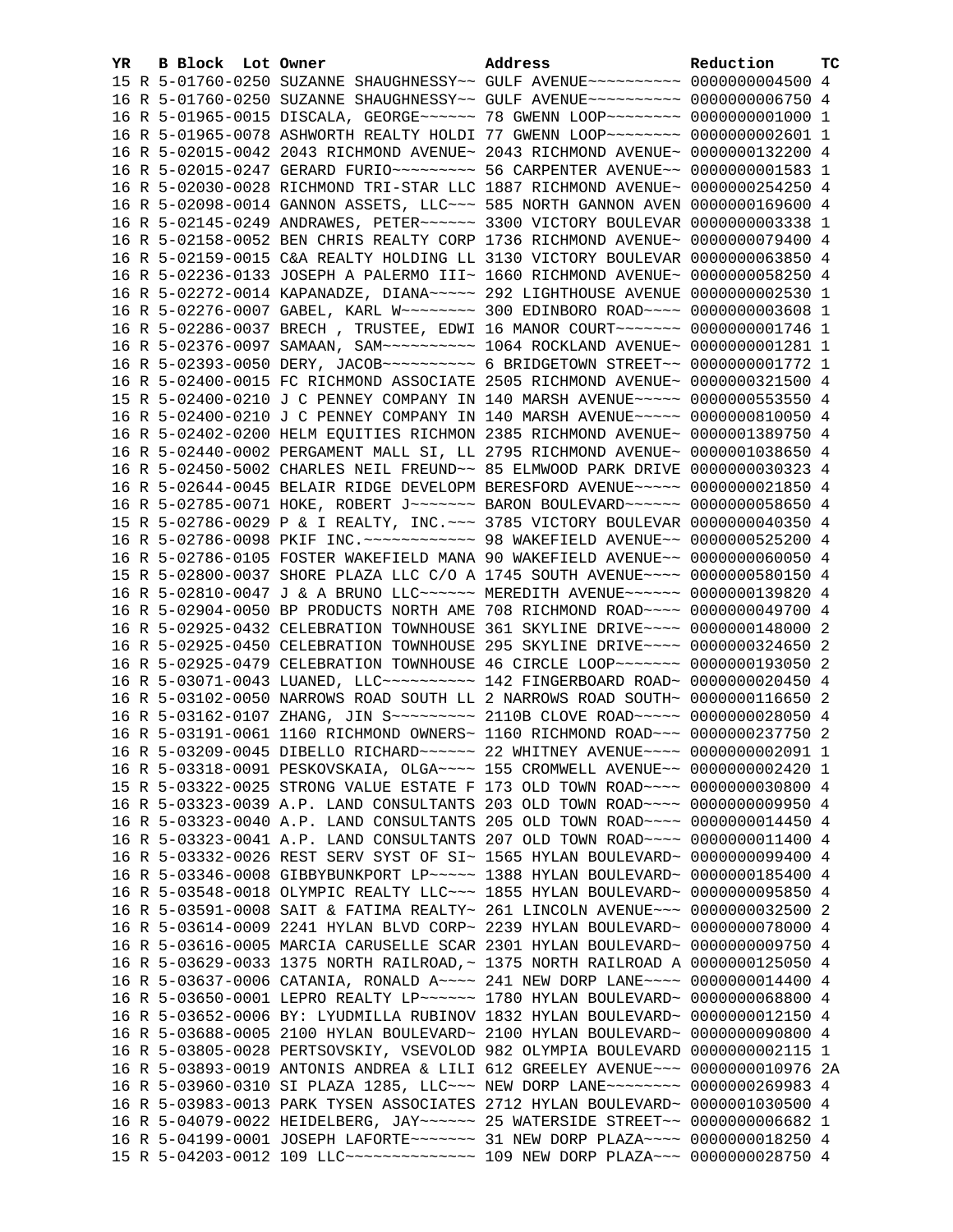| YR | B Block Lot Owner |                                                                                                                                                                | Address | Reduction | тc |
|----|-------------------|----------------------------------------------------------------------------------------------------------------------------------------------------------------|---------|-----------|----|
|    |                   | 16 R 5-04203-0012 109 LLC -------------- 109 NEW DORP PLAZA -- 0000000063850 4                                                                                 |         |           |    |
|    |                   |                                                                                                                                                                |         |           |    |
|    |                   | 16 R 5-04217-0041 BRONFMAN, MICHAEL~~~~ 108 8 STREET~~~~~~~~~ 0000000000639 1                                                                                  |         |           |    |
|    |                   | 16 R 5-04273-0055 STOUTER, EDWARD R~~~~ 141 PETER AVENUE~~~~~ 0000000001253 1                                                                                  |         |           |    |
|    |                   | 16 R 5-04332-0092 CHIUSANO, ROBERT A~~~ 17 ARDSLEY STREET~~~~ 0000000002100 1                                                                                  |         |           |    |
|    |                   | 16 R 5-04332-0118 THOMAS J. MORANO~~~~~ 69 ARDSLEY STREET~~~~ 00000000001165 1                                                                                 |         |           |    |
|    |                   | 16 R 5-04535-0205 FOUR BOYS BUILDING IN 3295 AMBOY ROAD~~~~~~ 0000000107250 4                                                                                  |         |           |    |
|    |                   | 16 R 5-04607-0040 ANTHONY LISI~~~~~~~~~~~~~~ 282 GREAVES AVENUE~~~ 00000000001410 1                                                                            |         |           |    |
|    |                   | 15 R 5-04624-0350 NEW YORK COMMUNITY BA 3879 AMBOY ROAD~~~~~~ 0000000033250 4                                                                                  |         |           |    |
|    |                   | 16 R 5-04624-0350 NEW YORK COMMUNITY BA 3879 AMBOY ROAD~~~~~~ 0000000097150 4                                                                                  |         |           |    |
|    |                   | 16 R 5-04657-0021 FRANK D SCAPARRO SR~~ 1881 SOUTH RAILROAD A 0000000038019 2                                                                                  |         |           |    |
|    |                   | 15 R 5-05101-0018 COLANTUONO ROCCO~~~~~ 28 CRANFORD STREET~~~ 0000000029670 2B                                                                                 |         |           |    |
|    |                   | 16 R 5-05101-0018 COLANTUONO ROCCO~~~~~ 28 CRANFORD STREET~~~ 0000000029670 2B                                                                                 |         |           |    |
|    |                   | 16 R 5-05127-0039 CASTRO& CASTRO LLC~~~ 106 GREAT KILLS ROAD~ 0000000009180 2A                                                                                 |         |           |    |
|    |                   | 16 R 5-05146-0001 ASSINI, NICHOLAS~~~~~ 85 NELSON AVENUE~~~~~ 00000000001362 1                                                                                 |         |           |    |
|    |                   | 16 R 5-05150-0030 HEIDELBERG , JAY ~~~~~ 71 GRANDVIEW TERRACE~ 0000000002393 1                                                                                 |         |           |    |
|    |                   | 16 R 5-05216-0009 FRANK BISIGNANO~~~~~~ 4056 AMBOY ROAD~~~~~~ 0000000011950 4                                                                                  |         |           |    |
|    |                   | 16 R 5-05233-0007 MIZGUIREVA, MARINA~~~ 385 ROBINSON AVENUE~~ 0000000001382 1                                                                                  |         |           |    |
|    |                   | 16 R 5-05233-0065 NAPOLITANO, JOSEPH C~ 396 ARMSTRONG AVENUE~ 00000000001960 1                                                                                 |         |           |    |
|    |                   | 16 R 5-05272-0018 ENZO PALMERI~~~~~~~~~~~~~~~~~~ 34 PRESLEY STREET~~~~~ 00000000011360 2A                                                                      |         |           |    |
|    |                   | 16 R 5-05303-1047 PORT REGALLE II DEVEL 14 HARBOUR COURT~~~~~ 0000000002234 1A                                                                                 |         |           |    |
|    |                   | 16 R 5-05307-0006 4102 HYLAN REALTY LLC 4106 HYLAN BOULEVARD~ 0000000072100 4                                                                                  |         |           |    |
|    |                   | 16 R 5-05311-0001 4150 HYLAN SHOPPING~~ 4150 HYLAN BOULEVARD~ 0000000203500 4                                                                                  |         |           |    |
|    |                   | 16 R 5-05318-0001 AAU HYLAN REALTY, LLC 4280 HYLAN BOULEVARD~ 0000000109950 4                                                                                  |         |           |    |
|    |                   | 16 R 5-05324-1004 ROBERT MALIN~~~~~~~~~ 4654 AMBOY ROAD~~~~~~ 00000000001919 1A                                                                                |         |           |    |
|    |                   | 16 R 5-05373-0001 WORLDWIDE ENTITIES, L 50 OSAGE LANE~~~~~~~~ 0000000269400 4                                                                                  |         |           |    |
|    |                   | 16 R 5-05433-0001 LAWRENCE BURKERT~~~~~ 24 GIFFORDS LANE~~~~~ 0000000006450 4                                                                                  |         |           |    |
|    |                   | 16 R 5-05474-0012 EUGENE BERMAN~~~~~~~~ EAST PERKIOMEN AVE~~~ 00000000003160 1B                                                                                |         |           |    |
|    |                   | 16 R 5-05513-0139 REBECCA ADLER SCHIFF~ 132 RIDGEWOOD AVENUE~ 0000000002376 1                                                                                  |         |           |    |
|    |                   | 16 R 5-05585-0050 LFM PROPERTIES, LLC~~ 3846 RICHMOND AVENUE~ 0000000022750 4<br>16 R 5-05596-0058 MANSOUR, NIVEEN~~~~~~ 5 CHESEBROUGH STREET~ 0000000001961 1 |         |           |    |
|    |                   | 16 R 5-05609-0006 BELAIR RIDGE DEVELOPM 651 LEVERETT AVENUE~~ 0000000033822 2B                                                                                 |         |           |    |
|    |                   | 16 R 5-05633-0027 RECOR, TRUSTEE, STEVE 181 LAREDO AVENUE~~~~ 00000000001944 1                                                                                 |         |           |    |
|    |                   | 16 R 5-05653-0128 HANNA, TADROS M~~~~~~~ 17 BERRY AVENUE~~~~~~ 0000000000972 1                                                                                 |         |           |    |
|    |                   | 16 R 5-05668-0050 MELVIN BERNHARDT ~~~~~ 267 GRANTWOOD AVENUE~ 0000000001544 1                                                                                 |         |           |    |
|    |                   | 16 R 5-05702-0032 11 IONIA AVENUE LLC~~ 11 IONIA AVENUE~~~~~~ 0000000003708 1                                                                                  |         |           |    |
|    |                   | 16 R 5-05705-0004 TAVOUKJAN LENA~~~~~~~ 599 ARDEN AVENUE~~~~~ 0000000000960 1                                                                                  |         |           |    |
|    |                   | 16 R 5-05900-0036 MARCIANO WHOLESALE CA 1527 ARTHUR KILL ROAD 0000000121750 4                                                                                  |         |           |    |
|    |                   | 16 R 5-05965-0084 ESS PRISA II LLC~~~~~ 7A ARDEN AVENUE~~~~~~ 0000000163300 4                                                                                  |         |           |    |
|    |                   | 16 R 5-06016-0045 THOMAS V SAGONA~~~~~~ 23A BELFIELD AVENUE~~ 00000000003940 1                                                                                 |         |           |    |
|    |                   | 16 R 5-06025-0035 VILLAGE GREEN SHOPPIN 230 ARDEN AVENUE~~~~~ 0000002207250 4                                                                                  |         |           |    |
|    |                   | 16 R 5-06031-0020 JAMES K. DICKINSON~~~ 147 HUGUENOT AVENUE~~ 00000000000826 1                                                                                 |         |           |    |
|    |                   | 16 R 5-06085-0120 SCIBETTI, ROBERT~~~~~ 29 DAHLIA STREET~~~~~ 0000000003775 1                                                                                  |         |           |    |
|    |                   | 16 R 5-06105-0160 KRISTINE MORRIS, AS T 70 VENUS PLACE~~~~~~~ 0000000004271 1                                                                                  |         |           |    |
|    |                   | 16 R 5-06146-0063 ANTHONY MINIERO~~~~~~ 30 MALLOW STREET~~~~~ 0000000003360 1                                                                                  |         |           |    |
|    |                   | 16 R 5-06225-0015 F.S.L.T. FAMILY UNION 829 ANNADALE ROAD~~~~ 0000000016000 4                                                                                  |         |           |    |
|    |                   | 16 R 5-06242-0060 PETER JOSEPH MAIMBOUR 45 SUMMIT PLACE ~~~~~~ 00000000001575 1                                                                                |         |           |    |
|    |                   | 16 R 5-06253-0004 VENEZIA, ANTONETTA~~~ 170 SOUTH RAILROAD ST 0000000001800 1                                                                                  |         |           |    |
|    |                   | 16 R 5-06334-0059 SELLITTI , JOHN~~~~~~ 657 EDGEGROVE AVENUE~ 0000000000900 1                                                                                  |         |           |    |
|    |                   | 16 R 5-06371-0041 JOSEPH SPATOLA~~~~~~~ 250 HOLDRIDGE AVENUE~ 0000000001489 1                                                                                  |         |           |    |
|    |                   | 16 R 5-06422-0023 MICHAEL DARBY~~~~~~~~ 346 BARCLAY AVENUE~~~ 0000000002372 1                                                                                  |         |           |    |
|    |                   | 16 R 5-06469-0157 MINCHEN JAMIE~~~~~~~~ 44 COTTONTAIL COURT~~ 0000000003600 1                                                                                  |         |           |    |
|    |                   | 16 R 5-06680-0001 115 SEGUINE REALTY LL 115 SEGUINE AVENUE~~~ 0000000012550 4                                                                                  |         |           |    |
|    |                   | 16 R 5-06724-0061 BROTHERS SHOPPING CEN 5840 AMBOY ROAD~~~~~~ 0000000541750 4                                                                                  |         |           |    |
|    |                   | 16 R 5-06743-0014 ROBERT R KUMP~~~~~~~~ 20 EVERETT AVENUE~~~~ 00000000001020 1                                                                                 |         |           |    |
|    |                   | 16 R 5-06750-0114 MURRAY, KATHLEEN~~~~~ 42 EXCELSIOR AVENUE~~ 0000000000912 1                                                                                  |         |           |    |
|    |                   | 16 R 5-06787-0036 MARK RUGGERI TRUSTEE~ 21 PALMIERI LANE~~~~~ 0000000002986 1                                                                                  |         |           |    |
|    |                   | 16 R 5-06810-0067 DANIELLE AGRAPIDES~~~ 96 LATOURETTE STREET~ 0000000000656 1                                                                                  |         |           |    |
|    |                   | 16 R 5-06819-0001 CAMA, JUSTINE~~~~~~~~~ 16 ALBOURNE AVENUE EA 0000000003536 1                                                                                 |         |           |    |
|    |                   | 16 R 5-06874-0032 CARDITO, DEBRA~~~~~~~ 864 IONIA AVENUE~~~~~ 0000000002214 1                                                                                  |         |           |    |
|    |                   | 16 R 5-06934-0101 DBC HOLDINGS LLC~~~~~ 1298 WOODROW ROAD~~~~ 0000000058700 4                                                                                  |         |           |    |
|    |                   | 16 R 5-07103-0001 7103 REALTY, INC. ~~~~ 575 VETERANS ROAD WES 0000000034550 4                                                                                 |         |           |    |